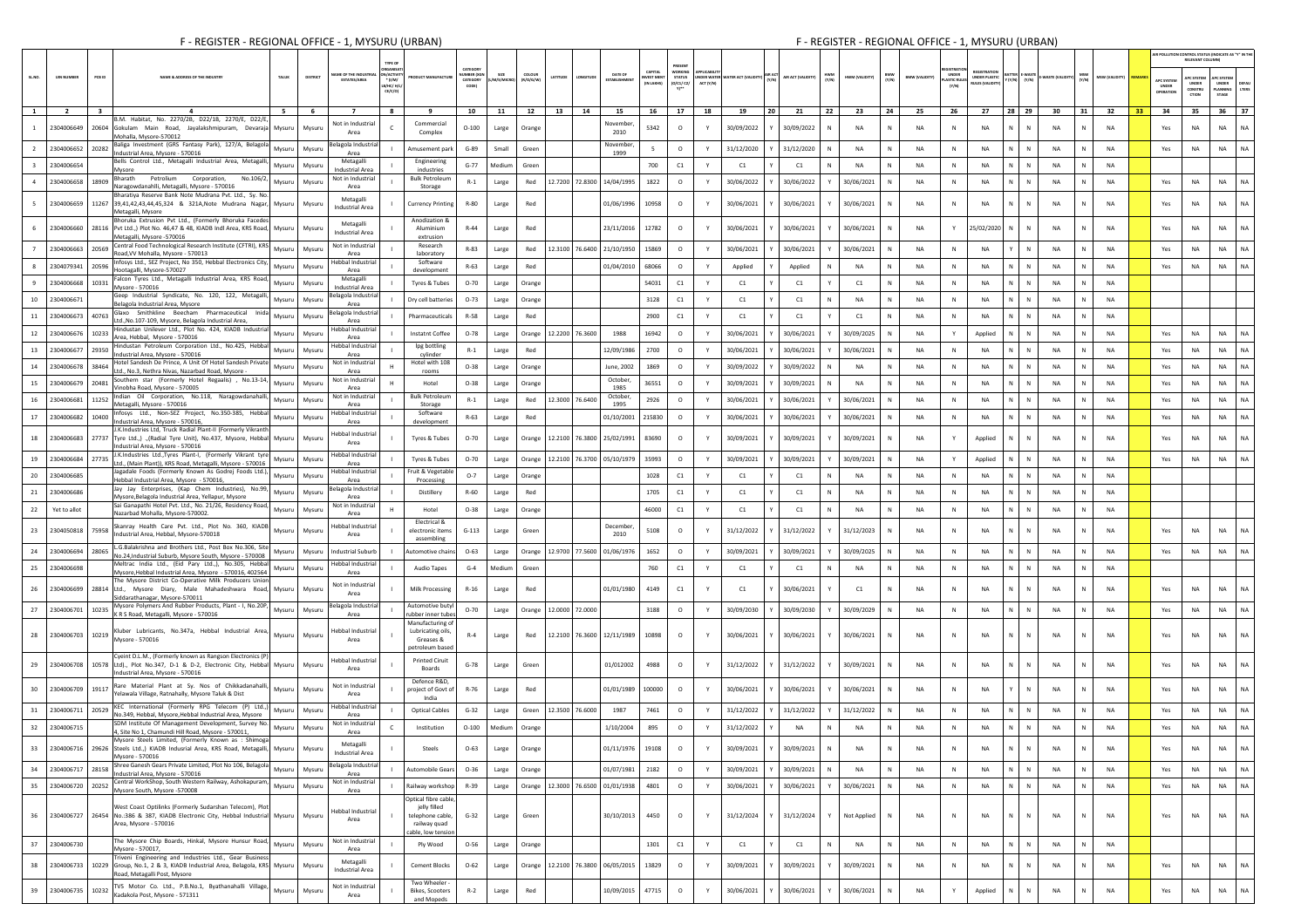|        |                   |                                                                                                                                                                                                    |        |          |                                     |                                                            |                                                                                                                 |                                         |                   |                                      |                 |              |                            |                                                  |           |                                  |       |                    |              |                |              |                       |                                  |                                            |                                |             |              |                |                     | <b>NR POLLUTION CONTROL STATUS (INDICATE AS "Y" IN T</b><br>RELEVANT COLUMN |                                        |           |
|--------|-------------------|----------------------------------------------------------------------------------------------------------------------------------------------------------------------------------------------------|--------|----------|-------------------------------------|------------------------------------------------------------|-----------------------------------------------------------------------------------------------------------------|-----------------------------------------|-------------------|--------------------------------------|-----------------|--------------|----------------------------|--------------------------------------------------|-----------|----------------------------------|-------|--------------------|--------------|----------------|--------------|-----------------------|----------------------------------|--------------------------------------------|--------------------------------|-------------|--------------|----------------|---------------------|-----------------------------------------------------------------------------|----------------------------------------|-----------|
| SL.NO. | <b>UIN NUMBER</b> | PCB ID<br>NAME & ADDRESS OF THE INDUSTR'                                                                                                                                                           | TALUK  | DISTRICT | ME OF THE INDUST                    | TYPE OF<br>N/ACTIVIT<br>$*$ (i/M/<br>LB/HC/ H/L<br>CE/C/OI | <b>OUCT MANUFACTU</b>                                                                                           | CATEGOR<br>MBER (XG<br>CATEGOR<br>CODE) | SIZE<br>/S/Mb     | <b>COLOUR</b><br>ATITUD<br>(R/O/G/W) | NGITUD          | DATE OF      | CAPITAL<br><b>VEST MEN</b> | <b>STATUS</b><br>(0/C1/ C2/<br>$Y$ <sup>++</sup> | ACT (Y/N) | INDER WATER WATER ACT IVALIDITY) | (V/N) | AIR ACT (VALIDITY) | HWM<br>(Y/N) | HWM (VALIDITY) | BMW<br>(Y/N) | <b>BMW (VALIDITY)</b> | UNDER<br><b>STIC RU</b><br>(Y/N) | <b>EGISTRATION</b><br><b>UNDER PLASTIC</b> | E-WAST<br>(Y/N)<br>(Y/N)       | WASTE (VALI | (Y/N)        | MSW (VALIDITY) | APC SYSTEM<br>UNDER | UNDER<br>CONSTRU<br>crion                                                   | PC SYSTEM<br>UNDER<br>LANNING<br>STAGE | LTERS     |
| 40     | 2304006736        | U.B. Hopecake Ltd., No.66 And 67, Mysore, Hebbal                                                                                                                                                   | Mysuru | Mysuru   | lebbal Industria                    |                                                            | Battery                                                                                                         | $O-73$                                  | Large             | Orange                               |                 |              | 2200                       | C1                                               | Y         | C1                               |       | C1                 | N            | <b>NA</b>      | N            | NA                    | N                                | NA                                         | N<br>N                         | NA          | N            | <b>NA</b>      |                     |                                                                             |                                        |           |
| 41     | 2304006737        | Industrial Area, Mysore - 570016,<br>Ugra Precision Engineers Pvt. Ltd., No. C-310-Part II<br>31178                                                                                                | Mysuru | Mysuru   | Area<br>lebbal Industrial           |                                                            | Engineering                                                                                                     | $W-13$                                  | Large             | White                                |                 | 22/05/1990   | 1115                       | $\circ$                                          | ${\sf N}$ |                                  |       |                    |              | <b>NA</b>      | ${\sf N}$    | NA                    | N                                | NA                                         | N.<br>N                        | NA          | N            | <b>NA</b>      | Yes                 | NA                                                                          | NA                                     | <b>NA</b> |
| 42     | 2304006739        | Hebbal Industrial Area, Mysore - 570016<br>Vijay Wires And Filaments, Plot No.90, KRS Road, Belagola                                                                                               | Mysuru | Mysuru   | Area<br>elagola Industria           |                                                            | activity<br>ungsten Filamen                                                                                     | $G-77$                                  | Medium            | Green                                |                 | July, 1980   | 860                        | C1                                               | Y         | C1                               |       | C1                 | N            | <b>NA</b>      | N            | <b>NA</b>             | $\mathbb N$                      | <b>NA</b>                                  | N<br>$\mathbb{N}$              | NA          | N            | <b>NA</b>      |                     |                                                                             |                                        |           |
|        |                   | ndustrial Area, Metagalli, Mysore - 570016                                                                                                                                                         |        |          | Area                                |                                                            | General                                                                                                         |                                         |                   |                                      |                 |              |                            |                                                  |           |                                  |       |                    |              |                |              |                       |                                  |                                            |                                |             |              |                |                     |                                                                             |                                        |           |
|        | 43 2304006740     | VST Precsion Component Ltd., No.20, 42/43, Metagalli<br>Industrial Area, Mysore - 570016.                                                                                                          | Mysuru | Mysuru   | Metagalli<br><b>Industrial Area</b> |                                                            | Engineering<br>Industries<br>(Excluding<br>electroplating<br>heat treatment<br>forging, casting<br>pickling de- | $G-77$                                  | Large             | Green                                |                 | 22/07/1997   | 3104                       | $\circ$                                          | Y         | 31/12/2022                       |       | 31/12/2022         |              | <b>NA</b>      | N            | <b>NA</b>             |                                  | NA                                         | N<br>$\mathbb{N}$              | NA          |              | <b>NA</b>      | Yes                 | <b>NA</b>                                                                   | <b>NA</b>                              | <b>NA</b> |
| 44     | 2304006741        | Wilkinson Swords (I) Ltd.,110/113, Mysore, Metagalli<br>Industrial Area, Mysore - 570016,                                                                                                          | Mysuru | Mysuru   | Metagalli<br><b>Industrial Area</b> |                                                            | Blade                                                                                                           | $G-79$                                  | Micro             | Green                                |                 |              | 19.98                      | C1                                               | Y         | C1                               |       | C1                 | N            | <b>NA</b>      | N            | NA                    | $\mathbb{N}$                     | NA                                         | N<br>$\mathbb{N}$              | NA          | N            | <b>NA</b>      |                     |                                                                             |                                        |           |
| 45     | 2304006743        | Wipro Tech Ltd., (Infotech Division) No.146, Metagalli,<br>Belagola Industrial Area, Mysore - 570016, 582117                                                                                       | Mysuru | Mysuru   | elagola Industrial                  |                                                            | Software                                                                                                        | $O-99$                                  | Large             | Orange                               |                 |              | 1300                       | C1                                               | Y         | C1                               |       | C1                 |              | C1             | N            | <b>NA</b>             | $\mathbb N$                      | <b>NA</b>                                  | $\mathbb{N}$<br>N              | NA          | N            | <b>NA</b>      | Yes                 | NA                                                                          | <b>NA</b>                              | <b>NA</b> |
| 46     | 2304006745        | Adeep Roloform Ltd., No.27, Madagarahalli, Kadakola                                                                                                                                                | Mysuru | Mysuru   | Area<br>Not in Industria            |                                                            | development<br>Mudguards                                                                                        | $G - 77$                                | Small             | Green                                |                 |              | 140                        | C1                                               |           | C1                               |       | C1                 |              | NA             | N            | <b>NA</b>             | N                                | NA                                         | N<br>N                         | <b>NA</b>   | N            | NA             |                     |                                                                             |                                        |           |
| 47     | 2304006746        | Post., Mysore - 570008.<br>Advance Components Pvt Ltd., No.3a-1, Belagola                                                                                                                          | Mysuru | Mysuru   | Area<br>lagola Industri             |                                                            | Plastic Film                                                                                                    | $G-99$                                  | Small             | Green                                |                 |              | 127                        | $\circ$                                          | Y         | 31/12/2021                       |       | 31/12/2021         | N            | NA             | N            | NA                    | N                                | NA                                         | N<br>N                         | NA          | N            | NA             | Yes                 | NA                                                                          | <b>NA</b>                              | <b>NA</b> |
|        |                   | Industrial Area, Mysore - 570016,<br>Sandhar Automach, Mysore, (A Unit of Sandha                                                                                                                   |        |          | Area                                |                                                            | Capacitors                                                                                                      |                                         |                   |                                      |                 |              |                            |                                                  |           |                                  |       |                    |              |                |              |                       |                                  |                                            |                                |             |              |                |                     |                                                                             |                                        |           |
| 48     | 2304006747        | Technologies Ltd.,) Sy. No. 27, Madaragalli Village,<br>Kadakola Post, Mysore Tq & District                                                                                                        | Mysuru | Mysuru   | Not in Industrial<br>Area           |                                                            | heel Assemblie<br>Apache                                                                                        | $G-77$                                  | Small             | Green                                |                 | 07/01/2006   | 270                        | $\circ$                                          | Y         | 31/12/2022                       |       | 31/12/2022         |              | NA             | N            | <b>NA</b>             | N                                | <b>NA</b>                                  | N.<br>N                        | NA          |              | NA             | Yes                 | NA                                                                          | <b>NA</b>                              | <b>NA</b> |
| 49     | 2304006753        | Arvee Chem Pharma (P) Ltd, Plot No.10,13, Ii Stage,<br>Industrial Suburb-South, Mysore - 570008,                                                                                                   | Mysuru | Mysuru   | <b>Industrial Suburb</b>            |                                                            | Pharmaceuticals                                                                                                 | R-58                                    | Small             | Red                                  |                 |              | 420                        | C1                                               | Y         | C1                               |       | C1                 |              | <b>NA</b>      | N            | <b>NA</b>             | $\mathbb N$                      | <b>NA</b>                                  | N<br>N                         | <b>NA</b>   | N            | <b>NA</b>      |                     |                                                                             |                                        |           |
| 50     | 2304006754        | B.M. Post Graduate Center, No. 22/B, Venobha Road<br>Jayalakshmipuram, Mysore, Mysore                                                                                                              | Mysuru | Mysuru   | Not in Industria<br>Area            |                                                            | <b>Hostel Bulding</b>                                                                                           | $G-101$                                 | Small             | Green                                |                 |              | 250                        | Y                                                |           |                                  |       |                    |              | NA             | N            | <b>NA</b>             | <b>N</b>                         | NA                                         | N.<br>N                        | NA          | $\mathbf{N}$ | NA             |                     |                                                                             |                                        |           |
| 51     | 2304006758        | Beecham Oks Lubricant (I) Pvt. Ltd., Plot No.347a, Hebbal<br>Industrial Area, Mysore - 570016,                                                                                                     | Mysuru | Mysuru   | lebbal Industria<br>Area            |                                                            | Lubricants                                                                                                      | $R-4$                                   | Small             | Red                                  |                 |              | 227                        | C1                                               | Y         | C1                               |       | C1                 | N            | <b>NA</b>      | N            | <b>NA</b>             | N                                | NA                                         | N<br>N                         | NA          | N            | <b>NA</b>      |                     |                                                                             |                                        |           |
| 52     | 2304006759        | Beejepee Sacks Pyt Ltd., Kadakola, Mysore - Nanjanguo<br>Road,, Mysore - 571113, 596646                                                                                                            | Mysuru | Mysuru   | Not in Industrial<br>Area           |                                                            | Engineering<br>industries                                                                                       | $G-77$                                  | Small             | Green                                |                 |              | 260                        | C1                                               | Y         | C1                               |       | C1                 |              | NA             | N            | NA                    | N                                | NA                                         | N<br>N                         | NA          |              | <b>NA</b>      |                     |                                                                             |                                        |           |
| 53     | 2304006762        | Brindavan Roller Flour Mills, No.142, Belagola Industria<br>Area, KRS Road, Mysore-570016                                                                                                          | Mysuru | Mysuru   | lagola Industria<br>Area            |                                                            | Wheat product:<br>like Maida Atta                                                                               | $G-20$                                  | Large             | Green                                |                 | January 1983 | 10333                      | $\circ$                                          | Y         | 31/12/2024                       |       | 21/12/2024         |              | <b>NA</b>      | N            | <b>NA</b>             | $\mathbb{N}$                     | <b>NA</b>                                  | $\mathsf{N}$<br>N              | <b>NA</b>   | N            | <b>NA</b>      | Yes                 | <b>NA</b>                                                                   | NA                                     | <b>NA</b> |
| 54     | 2304006763        | Cholayil Pure & Natural Foods (P) Ltd., (Formerly P And N<br>Foods Pvt Ltd.), No.27f, P.B.No.316,Industrial Suburb- Mysuru<br>South, Mysore - 570008,                                              |        | Mysuru   | <b>Industrial Suburb</b>            |                                                            | Instant food mix                                                                                                | $G-3$                                   | Small             | Green                                |                 |              | 144                        | C1                                               |           | C1                               |       | C1                 |              | <b>NA</b>      | N            | <b>NA</b>             | $\mathsf{N}$                     | <b>NA</b>                                  | N                              | NA          |              | <b>NA</b>      |                     |                                                                             |                                        |           |
| 55     | 2304006765        | Decorative Laminates Pvt. Ltd., Belawadi, Hunsur Road,<br>39106<br>Mysore - 571105                                                                                                                 | Mysuru | Mysuru   | Not in Industria<br>Area            |                                                            | furniture & parts<br>of all types of<br>articles of wood &<br>paper laminate:                                   | $O - 51$                                | Small             | Orange                               |                 | 16/10/1973   | 233                        | $\circ$                                          | Y         | 30/09/2022                       |       | 30/09/2022         |              | 30/09/2022     | N            | <b>NA</b>             | N                                | NA                                         | N<br>N                         | NA          | N            | <b>NA</b>      | Yes                 | NA                                                                          | <b>NA</b>                              | <b>NA</b> |
| 56     | 2304006767        | Diamond Dies And Manufacture Corporation, 48,<br>Mysore, Metagalli Industrial Area, Mysore                                                                                                         | Mysuru | Mysuru   | Metagalli<br><b>Industrial Area</b> |                                                            | Dies                                                                                                            | $G - 77$                                | Small             | Green                                |                 |              | 130                        | C1                                               |           | C1                               |       | C1                 |              | <b>NA</b>      | N            | <b>NA</b>             | N                                | NA                                         | N                              | <b>NA</b>   | $\mathbf{N}$ | NA             |                     |                                                                             |                                        |           |
| 57     | 2304006768        | Donthi Roller Flour Mill, Plot No.100-C, Food Zone,                                                                                                                                                | Mysuru | Mysuru   | lagola Industria<br>Area            |                                                            | Flour Mill                                                                                                      | $G-20$                                  | Small             | Green                                |                 |              | 162                        | C1                                               | Y         | C1                               |       | C1                 | N            | <b>NA</b>      | N            | NA                    | $\mathbb{N}$                     | NA                                         | N<br>N                         | <b>NA</b>   | N            | <b>NA</b>      |                     |                                                                             |                                        |           |
| 58     | 2304006769        | Belagola Industrial Area, Mysore - 5700016<br>Electronic Unit Engineering Pvt. Ltd., Hinkal, Hunsur Road,                                                                                          | Mysuru | Mysuru   | Not in Industria                    |                                                            | Engineering                                                                                                     | $G-77$                                  | Small             | Green                                |                 |              | 63                         | C1                                               |           | C1                               |       | C1                 |              | <b>NA</b>      | N            | NA                    | N                                | NA                                         | N<br>N                         | <b>NA</b>   | N            | NA             |                     |                                                                             |                                        |           |
| 59     | 2304006770        | Mysore<br>Elkayem Auto Ancillaries(Pvt) Ltd, Sy.No.29,Madaragall<br>Village, Varuna Hobli, Kadakola Po, Nanjangud Mysuru                                                                           |        | Mysuru   | Area<br>Not in Industria<br>Area    |                                                            | industries<br>Automobile Parts                                                                                  | R-44                                    | Medium            | Red                                  |                 |              | 832                        | $\circ$                                          |           | 30/06/2023                       |       | 30/06/2023         |              | 30/06/2023     | N            | <b>NA</b>             | N                                | NA                                         | N<br>N                         | <b>NA</b>   | $\mathbb N$  | NA             | Yes                 | NA                                                                          | NA                                     | NA        |
| 60     |                   | Road, Jayapura Hobli, Mysore<br>M.N. Press Components (Formerly known as Hycop India<br>imited), # 413, Weavers Colony, Behind Hindustan<br>Unilever Limited, Hebbal Industrial Area, Mysuru - 570 | Mysuru | Mysuru   | lebbal Industria<br>Area            |                                                            | Engineering<br>Activity                                                                                         | $W-14$                                  | Small             | White                                |                 |              |                            | $\circ$                                          | N         |                                  |       |                    |              | NA             | N            | NA                    | NA                               | NA                                         | NA.<br>NA                      | NA          | <b>NA</b>    | NA             | NA                  | NA                                                                          | NA                                     | NA        |
| 61     | 2304006773        | Fine Core Cables (P) Ltd., No.427p, Hebbal Industrial Area,<br>Mysore - 570016                                                                                                                     | Mysuru | Mysuru   | lebbal Industria<br>Area            |                                                            | PVC insulated<br>copper wires &<br>cables                                                                       | $G-79$                                  | Small             | Green                                |                 | 1990         | 376.19                     | $\circ$                                          | Y         | 31/12/2022                       |       | 31/12/2022         | N            | <b>NA</b>      | N            | <b>NA</b>             | N                                | <b>NA</b>                                  | $\mathbb{N}$<br>N              | <b>NA</b>   | <b>N</b>     | <b>NA</b>      | Yes                 | NA                                                                          | <b>NA</b>                              | <b>NA</b> |
| 62     | 2304006774        | Flavours And Essence (P) Ltd.,10km, Hunsur Road,<br>Mysore402351                                                                                                                                   | Mysuru | Mysuru   | Not in Industria<br>Area            |                                                            | Solvent<br>Extractions                                                                                          | $G-78$                                  | Small             | Green                                |                 |              | 380                        | C1                                               |           | C1                               |       | C1                 |              | NA             | N            | <b>NA</b>             | N                                | NA                                         | N<br>N                         | NA          | N            | NA             |                     |                                                                             |                                        |           |
| 63     | 2304006775        | Fujee Umbrralla (P) Ltd., Plot No. 309, Hebbal Industria<br>Area, Mysore                                                                                                                           | Mysuru | Mysuru   | lebbal Industria<br>Area            |                                                            | Umbrella                                                                                                        | G-87                                    | Small             | Green                                |                 |              | 210                        | C1                                               | Y         | C1                               |       | C1                 | N            | <b>NA</b>      | N            | NA                    | N                                | NA                                         | $\mathsf{N}^-$<br>$\mathsf{N}$ | NA          | N            | NA             |                     |                                                                             |                                        |           |
| 64     | 2304006779        | Habib Rice Milling, No.1/B, 1/D, C.V.Road, Bannimantap,                                                                                                                                            | Mysuru | Mysuru   | Not in Industrial                   |                                                            | <b>Boiled Rice</b>                                                                                              | $O-79$                                  | Small             | Orange                               |                 |              | 274                        | C1                                               | Y         | C1                               |       | C1                 |              | NA             | N            | NA                    | N                                | NA                                         | N<br>N                         | <b>NA</b>   |              | NA             |                     |                                                                             |                                        |           |
| 65     | 2304006781        | Mysore - 570015<br>Hotel Mayura Hoysala, Unit of KSIDC, No. 2, JLB Road,                                                                                                                           | Mysuru | Mysuru   | Area<br>Not in Industrial           | <b>H</b>                                                   | Hotel                                                                                                           | $G-52$                                  | Small             | Green                                |                 | 03/12/1980   | 178                        | $\circ$                                          | Y         | 31/12/2025                       |       | Y 21/12/2025       | N            | <b>NA</b>      | N            | <b>NA</b>             | N                                | <b>NA</b>                                  | N N                            | <b>NA</b>   | N            | <b>NA</b>      | Yes                 | <b>NA</b>                                                                   | NA NA                                  |           |
| 66     | 2304006782        | Hotel Siddhartha, Unit of Shanthi Enterprises, 73/1, Govt.<br>Guest House Road, Nazarbad, Mysore-570010                                                                                            | Mysuru | Mysuru   | Not in Industrial<br>Area           |                                                            | Hote                                                                                                            | $O-38$                                  | Large             | Orange                               |                 |              | 1511                       | $\circ$                                          | Y         | 30/09/2022                       |       | 30/09/2022         |              | <b>NA</b>      | N            | NA                    | N                                | NA                                         | ${\sf N}$<br>N                 | NA          | N            | NA             | Yes                 | NA                                                                          | NA                                     | NA        |
| 67     | 2304006785        | I.T.C. Ltd, I Ltd Division, Yelwala Post & Village, B M Road,<br>Mysore Tq & Dist                                                                                                                  | Mysuru | Mysuru   | Not in Industria<br>Area            |                                                            | <b>Tobaco storage</b><br>godown                                                                                 | Not<br>tegori:                          | Small             | White                                |                 | 17/07/2013   | 120                        | $\circ$                                          | N         | NA                               |       | NA                 |              | NA             | N            | NA                    | N                                | <b>NA</b>                                  | N<br>N                         | <b>NA</b>   |              | NA             | Yes                 | NA                                                                          | <b>NA</b>                              | NA        |
| 68     | 2304006786        | Ideal Jawa Pvt. Ltd., Yadavagiri Industrial Area, Mysore                                                                                                                                           | Mysuru | Mysuru   | Not in Industria<br>Area            |                                                            | Two Wheeler<br>Manufacture                                                                                      | $R-2$                                   | Small             | Red                                  |                 |              | 120                        | C1                                               | Y         | C1                               |       | C1                 | N            | NA             | N            | NA                    | N                                | NA                                         | N<br>N                         | NA          | N            | NA             |                     |                                                                             |                                        |           |
| 69     | 2304006790        | Sun Engineering Works, No.10, Metagalli, Belagola<br>ndustrial Area, Mysore                                                                                                                        | Mysuru | Mysuru   | lagola Industria<br>Area            |                                                            | Engineering<br>industries                                                                                       | $W-13$                                  | Small             | White                                |                 |              | 97                         | C1                                               | Y         | C1                               |       | C1                 |              | <b>NA</b>      | N            | NA                    | N                                | NA                                         | ${\sf N}$                      | NA          |              | NA             |                     |                                                                             |                                        |           |
| 70     | 2304006791        | Dunlop Polymers Pvt Ltd., Formerly Jacob And Jacob<br>olymers Pyt. Ltd., Plot No. 139-C. KIADB Industrial Area.<br>Belagola, KRS Road, Metagalli, Mysore-570016                                    | Mysuru | Mysu     | Not in Industrial<br>Area           |                                                            | <b>Bicycle tubes</b>                                                                                            | $O-70$                                  | Large             | Orang                                |                 |              | 2239                       | C1                                               |           |                                  |       |                    |              |                |              |                       |                                  |                                            |                                |             |              |                |                     |                                                                             |                                        |           |
| 71     | 2304006792        | Jay Electric Wire Corporation, KRS Road, Mysore, Metagalli<br>Industrial Area, Mysore                                                                                                              | Mysuru | Mysuru   | Metagalli<br><b>Industrial Area</b> |                                                            | Wire drawing                                                                                                    | $W-13$                                  | Small             | White                                |                 |              | 36                         | C1                                               | Y         | C1                               |       | C1                 |              | <b>NA</b>      | ${\sf N}$    | NA                    | N                                | NA                                         | N.<br>N                        | NA          | N            | NA             |                     |                                                                             |                                        |           |
| 72     | 2304006796        | Karnataka Silk Industries Corporation Ltd., Manadavadi<br>Road, Vidyaranyapuram, Industrial Suburb, Mysore -                                                                                       | Mysuru | Mysuru   | Industrial Suburb                   |                                                            | Silk Fabrics                                                                                                    | $R-40$                                  | Medium            | Red                                  | 12.3000 76.6400 | 1932         | 923.61                     | $\circ$                                          | Y         | 30/06/2021                       |       | 30/06/2021         | Y            | 30/06/2021     | $\mathsf{N}$ | NA                    | $\,$ N                           | NA                                         | N<br>$\mathbb{N}$              | NA          | N            | <b>NA</b>      | Yes                 | NA                                                                          | <b>NA</b>                              | NA        |
| 73     | 2304006797        | Karnataka Soap And Detergents Ltd., Manadavadi Road,<br>Vidyaranyapuram, Mysore, Industrial Suburb-South, Mysuru<br>Mysore-570008                                                                  |        | Mysuru   | Industrial Suburb                   |                                                            | Manufacture of<br>Sandal wood oil,<br>Agarbathi                                                                 | $G-43$                                  | Large             | Orange<br>12.3000                    | 76.6400         | 1917         | 18547                      | $\circ$                                          |           | 30/09/2028                       |       | 30/09/2028         |              | <b>NA</b>      | N            | NA                    | ${\sf N}$                        | NA                                         | N.<br>$\mathsf{N}$             | NA          | N            | <b>NA</b>      | Yes                 | NA                                                                          | <b>NA</b>                              | <b>NA</b> |
| 74     | 2304006798        | Kadur Inns, No.34/2, Hinkal Village, Hunsur Road,, Mysore<br>$-570017,$                                                                                                                            | Mysuru | Mysuru   | Not in Industrial<br>Area           |                                                            | Hotel                                                                                                           | $O - 38$                                | Small             | Orange                               |                 |              | 260                        | C1                                               | Y         | C1                               |       | C1                 | N            | <b>NA</b>      | ${\sf N}$    | NA                    | $\,$ N                           | NA                                         | N<br>$\,$ N $\,$               | NA          | N            | NA             |                     |                                                                             |                                        |           |
| 75     | 2304006801        | And T Gould Ltd., Hootagalli, Mysore, Hootagall<br>Industrial Area, Mysore - 570186,                                                                                                               | Mysuru | Mysuru   | Hootagalli<br>Industrial Area       |                                                            | Electronic<br>assembly                                                                                          | $G-78$                                  | Small             | Green                                |                 |              | 350                        | $\mathsf{C1}$                                    | Y         | C1                               |       | C1                 | N            | <b>NA</b>      | N            | NA                    | N                                | NA                                         | $\mathbb{N}$<br>N              | NA          | N            | <b>NA</b>      |                     |                                                                             |                                        |           |
| 76     | 2304006803        | Lalith Mahal Palace (Hotel), Siddartha Layout, Mysore<br>570011, 571265                                                                                                                            | Mysuru | Mysuru   | Not in Industrial<br>Area           |                                                            | Hotel                                                                                                           | $O-38$                                  | Small             | Orange                               |                 | 13/09/1974   | 224                        | $\circ$                                          | Y         | 30/09/2022                       |       | 30/09/2022         |              | NA             | N            | NA                    | $\,$ N                           | NA                                         | N.<br>$\mathbb{N}$             | NA          | N            | NA             | Yes                 | NA                                                                          | <b>NA</b>                              | NA        |
| 77     | 2304006804        | Schnider Electric Limited (Larsen & Toubro Infotech Ltd).,<br>Non-SEZ, Plot No. 392 & 105, Module-6, KIADB Industrial Mysuru<br>Area, Hebbal-Hootagalli, Mysore - 571186                           |        | Mysuru   | Hebbal Industrial<br>Area           |                                                            | Energy meters &<br>trivector meters,<br>relays & panel<br>meters                                                | $G-78$                                  | Large             | Green                                |                 | April, 1999  | 3614                       | $\circ$                                          | Y         | 31/12/2022                       |       | 31/12/2022         |              | 31/12/2022     | N            | NA                    | $\mathbb N$                      | <b>NA</b>                                  | $\mathbb{N}$                   | <b>NA</b>   | N            | <b>NA</b>      | Yes                 | <b>NA</b>                                                                   | <b>NA</b>                              | NA        |
| 78     | 2304007302        | Litetronics Vijay India Pvt Ltd, 111, 112, Hebbal<br>Industrial Area, Mysore                                                                                                                       | Mysuru | Mysuru   | <b>Hebbal Industrial</b><br>Area    |                                                            | <b>Bulbs</b>                                                                                                    | $W-12$                                  | Small             | White                                |                 |              | 267                        | C1                                               | Y         | C1                               |       | C1                 | N            | <b>NA</b>      | N            | NA                    | $\mathbb{N}$                     | NA                                         | $\mathbb{N}$<br>$\mathbb{N}$   | NA          | N            | <b>NA</b>      |                     |                                                                             |                                        |           |
|        | 79 2304006808     | Manaswini Enterprises, Chamundi Hill Road,, Mysore -   Mysuru   Mysuru   Not in Industrial                                                                                                         |        |          |                                     | H                                                          | Resort                                                                                                          |                                         | O-38 Small Orange |                                      |                 |              | 450                        | C1                                               | Y         | C1                               | IY.   | C1                 | N            | NA             | N            | <b>NA</b>             | N                                | NA                                         | N N                            | NA          | N I          | <b>NA</b>      |                     |                                                                             |                                        |           |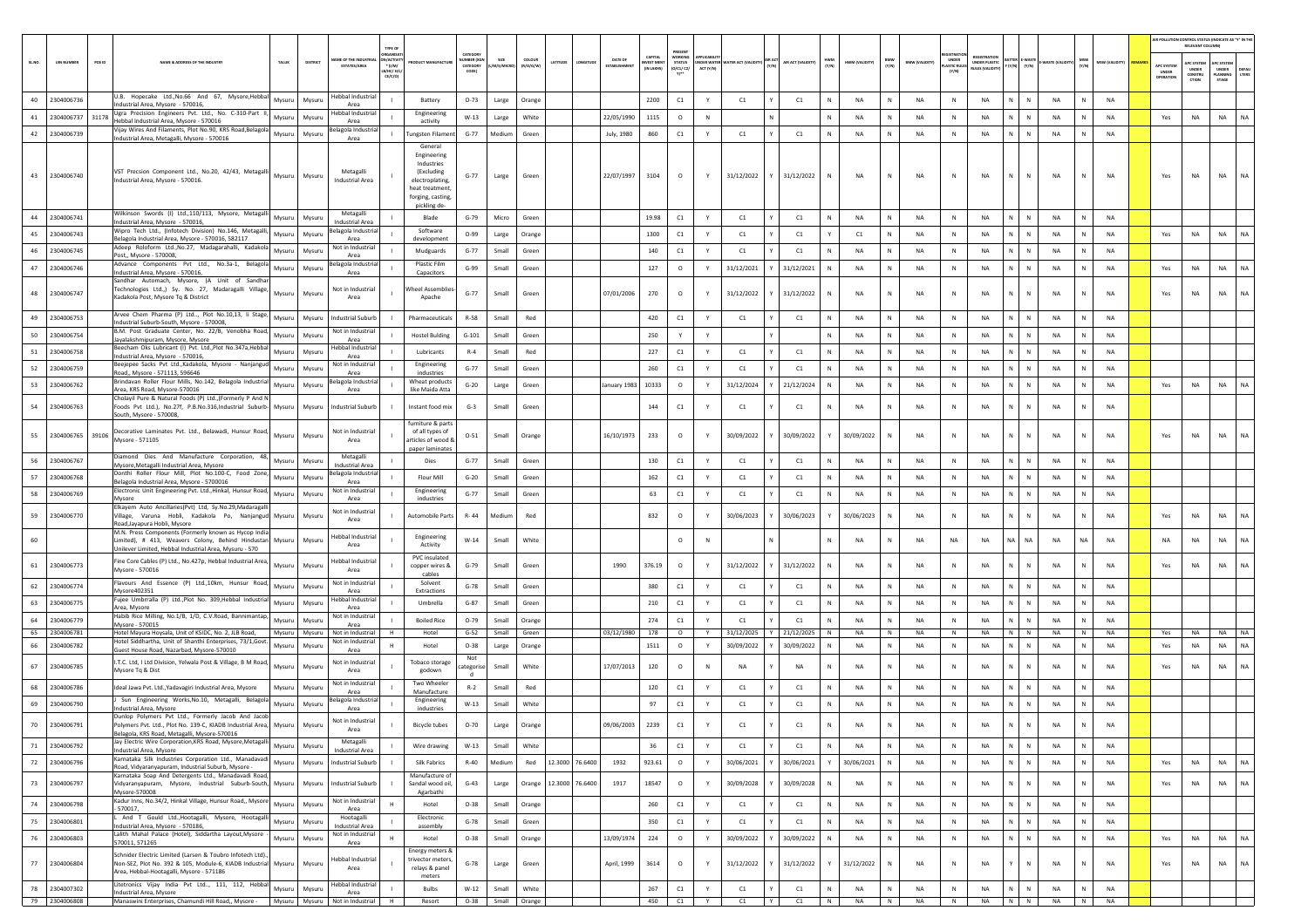|        |                                  |                                                                                                                                                                                     |                         |                                               |                                                                                                                    |                                         |                    |                     |        |                 |                         |                                |                                             |                               |                     |                   |              |               |                                      |                                     |                                      |                                       |                           |                   |                 |                                  | RELEVANT COLUMN)                               | AIR POLLUTION CONTROL STATUS (INDICATE AS "Y" IN TH      |
|--------|----------------------------------|-------------------------------------------------------------------------------------------------------------------------------------------------------------------------------------|-------------------------|-----------------------------------------------|--------------------------------------------------------------------------------------------------------------------|-----------------------------------------|--------------------|---------------------|--------|-----------------|-------------------------|--------------------------------|---------------------------------------------|-------------------------------|---------------------|-------------------|--------------|---------------|--------------------------------------|-------------------------------------|--------------------------------------|---------------------------------------|---------------------------|-------------------|-----------------|----------------------------------|------------------------------------------------|----------------------------------------------------------|
| SL.NO. | PCB ID<br><b>UIN NUMBER</b>      | LAME & ADDRESS OF THE INDUSTR'<br>TALUR                                                                                                                                             | DISTRIC                 | AME OF THE INDUSTR<br><b>ESTATES/AREA</b>     | <b>N/ACTIV</b><br>$*(1/M)$<br><b>B/HC/ H/</b><br>CE/C/O]                                                           | CATEGOR<br>MBER DO<br>CATEGORY<br>CODE) | SIZE<br>'M/S/MICRO | coLous<br>(R/O/G/W) | ATITUD |                 | DATE OF<br>ESTABLISHMEN | CAPITAL<br>EST MEN<br>IN LAKHS | NORKING<br><b>STATUS</b><br>(0/C1/C2/<br>Y1 | <b>VOFR WATE</b><br>ACT (Y/N) | ATER ACT (VALIDITY) | AIR ACT (VALIDITY | HWM<br>(Y/N) | HWM (VALIDITY | BMW<br>(Y/N)<br><b>BMW (VALIDIT)</b> | UNDER<br><b>ASTIC RULE</b><br>(Y/N) | <b>INDER PLASTIC</b><br>ULES (VALIDI | <b>ITTER E-WASTI</b><br>Y (Y/N) (Y/N) | WASTE (VAL                | MSW<br>(Y/N)      | MSW (VALIDITY)  | APC SYSTEM<br>UNDER<br>OPERATION | <b>IPC SYSTEM</b><br>UNDER<br>CONSTRU<br>CTION | PC SYSTEM<br>UNDER<br>DEFAU<br>LTERS<br>LANNING<br>STAGE |
| 80     | 2304006809                       | Habib Oils and Grains Processing, (Formerly Mariyam Agro<br>ndustries Pvt Ltd., ) Sy. No.35, Madaragalli Village,<br>Mysuru<br>Mysore-Ooty Road, Kadakola Post, Mysore Taluk & Dist | Mysuru                  | Not in Industria<br>Area                      | <b>Boiled Rice</b>                                                                                                 | $O-79$                                  | Medium             | Orange              |        |                 | 04/11/1999              | 577                            | C1                                          | Y                             | C1                  | C1                |              | NA            | N<br>NA                              | N                                   | NA                                   |                                       | N<br>NA                   | $\mathbb N$       | NA              |                                  |                                                |                                                          |
|        | 81 2304006812                    | Medtek Asia Pvt. Ltd., No.20, Food Zone Metagalli,<br>Mysuru<br>Belagola Industrial Area, Mysore - 570016                                                                           | Mysuru                  | elagola Industri<br>Area                      | Surgical taps<br>Diaganstic kits                                                                                   | $G-78$                                  | Small              | Green               |        |                 |                         | 248                            | C1                                          | Y                             | C1                  | C1                |              | NA            | N<br>NA                              | N                                   | NA                                   | N.<br>N                               | NA                        | N                 | <b>NA</b>       |                                  |                                                |                                                          |
| 82     | 2304006814                       | Siderforgerossi India Pvt. Ltd., Plant-I, Formerly AMW<br>MGM Forging Pvt Ltd., (Plot No.80 B/C, KIADB Idl. Area,<br>Mysuru<br>Belagola, KRS Road, Metagalli, Mysore - 570016       | Mysuru                  | Metagalli<br><b>Industrial Area</b>           | Forging                                                                                                            | $O-32$                                  | Large              | Orange              |        |                 | 01/07/1995              | 6535                           | $\circ$                                     | Υ                             | 30/09/2021          | 30/09/2021        |              | 30/09/2021    | N<br>NA                              | N                                   | NA                                   |                                       | N<br>NA                   | N                 | NA              | Yes                              | NA                                             | NA<br>NA                                                 |
| 83     | 2304006815                       | Siderforgerossi India Pvt. Ltd., Plant-II Formerly AMW<br>MGM Forging Pvt Ltd., Plot No.82 & 84, KIADB Idl. Area, Mysuru<br>Belagola, KRS Road, Metagalli, Mysore - 570016,         | Mysuru                  | Metagalli<br>Industrial Area                  | Forging                                                                                                            | $O-32$                                  | Large              | Orange              |        |                 | 01/01/2007              | 8342                           | $\circ$                                     | Y                             | 30/09/2021          | 30/09/2021        |              | 30/09/2021    | N<br><b>NA</b>                       | N                                   | <b>NA</b>                            | N.                                    | N<br>NA                   | $\mathbb N$       | NA              | Yes                              | <b>NA</b>                                      | NA<br><b>NA</b>                                          |
|        | 84 2304006818                    | Multilink, No. 309, Hebbal Industrial Area, Mysore<br>Mysuru<br>570016                                                                                                              | Mysuru                  | lebbal Industria<br>Area                      | Autoelectrical<br>components                                                                                       | $W-14$                                  | Small              | White               |        |                 | 12/07/2004              | 165.25                         | $\circ$                                     | Y                             | <b>NA</b>           | NA                |              | NA            | N<br>NA                              | N                                   | NA                                   | N                                     | N<br>NA                   | $\mathbf N$       | NA              | Yes                              | NA                                             | NA<br>NA                                                 |
|        | 85 2304006820                    | Mysore Paint And Varnishe Limited, New Bannimantap<br>Mysuru<br>Extension, Mysuru - 570 015                                                                                         | Mysuru                  | Not in Industrial<br>Area                     | Manufacturing o<br>Paints, Varnishes,<br>pigments                                                                  | $R - 21$                                | Small              | Red                 |        |                 | 1937                    | 211                            | $\circ$                                     | Y                             | 30/06/2022          | 30/06/2022        |              | Not Applied   | N<br>NA                              | N                                   | <b>NA</b>                            | N                                     | N<br>NA                   | N                 | <b>NA</b>       | Yes                              | <b>NA</b>                                      | NA<br>NA                                                 |
|        | 86 2304006822                    | Pai Vista (Hotel Mysore Residency), No. 35/A, Bangalore-<br>Mysuru<br>Nilgiri Road, Mysore-570001                                                                                   | Mysuru                  | Not in Industrial<br>Area                     | Hotel                                                                                                              | $O-38$                                  | Small              | Orange              |        |                 | 2007                    | 471                            | $\circ$                                     | Y                             | 30/09/2022          | 30/09/2022        |              | NA            | N<br>NA                              | N                                   | NA                                   | N.<br>$\mathbb N$                     | NA                        | $\mathbb N$       | NA              | Yes                              | NA                                             | NA<br>NA                                                 |
| 87     | 2304006823                       | Ranga Rao & Sons Pvt. Ltd., No.108/3, Mysore-<br>Mysuru<br>Nanjangud Road, K.R. Mohalla, Mysore - 570008                                                                            | Mysuru                  | Not in Industrial<br>Area                     | lending & Mixing<br>of Aromatic<br>Chemicals 8                                                                     | $G-6$                                   | Medium             | Green               |        | 12.1800 76.3900 | 21/03/2000              | 890                            | $\circ$                                     | Y                             | 31/12/2028          | 31/12/2028        | Y            | 31/12/2020    | N<br><b>NA</b>                       | N                                   | NA                                   | N                                     | N<br>NA                   | $\mathbf N$       | NA              | Yes                              | NA                                             | NA<br>NA                                                 |
|        | 88 2304006824                    | Nalapad Residency, No. 152/153, Dr. Nelson Mandela<br>Mysuru<br>Road, New Bannimantap Extension, Mysore - 570015                                                                    | Mysuru                  | Not in Industrial<br>Area                     | Hotel                                                                                                              | $O-38$                                  | Small              | Orange              |        |                 | 01/01/2004              | 91                             | $\circ$                                     | Y                             | 30/09/2020          | 30/09/2020        |              | NA            | N<br>NA                              | N                                   | NA                                   | N.                                    | N<br>NA                   | $\mathbf N$       | NA              | Yes                              | NA                                             | NA<br>NA                                                 |
| 89     | 2304006825                       | Nandi Toyata Motor World Ltd, No.193, Vijayanagar, 1st<br>Mysuru<br>Stage, Mysore, Mysore                                                                                           | Mysuri                  | Not in Industrial<br>Area                     | <b>Service Station</b>                                                                                             | $O-18$                                  | Small              | Orange              |        |                 |                         | 174                            | C1                                          | Y                             | C1                  | C1                |              | NA            | N<br>NA                              | N                                   | NA                                   | N<br>N                                | NA                        | N                 | NA              |                                  |                                                |                                                          |
|        | 90 2304006827                    | Newsline Printer, Bangalore, C-103 & 104, Industrial Area,<br>Mysuru<br>Yadavagiri, Mysore                                                                                          | Mysuru                  | ndustrial Estate,<br>Yadavagiri               | Printing of New:<br>papers                                                                                         | $G-9$                                   | Small              | Green               |        |                 | 0/04/2006               | 286.9                          | $\circ$                                     |                               | 31/12/2022          | 31/12/2022        |              | NA            | N<br>NA                              | N                                   | NA                                   | N.<br>${\sf N}$                       | NA                        | N                 | NA              | Yes                              | NA                                             | NA<br>NA                                                 |
|        | 91 2304006829                    | Pantape Magnetic Pvt Ltd., 28, Metagalli, Mysore, Belagola<br>Mysuru<br>Industrial Area, Mysore                                                                                     | Mysuru                  | elagola Industria<br>Area                     | <b>Audio Tapes</b>                                                                                                 | $G-4$                                   | Small              | Green               |        |                 |                         | 253                            | C1                                          | Y                             | C1                  | C1                |              | NA            | ${\sf N}$<br>NA                      | N                                   | NA                                   | N<br>N                                | <b>NA</b>                 | $\mathbb N$       | NA              |                                  |                                                |                                                          |
| 93     | 92 2304006830<br>2304006832      | Pathange Hotel, Irwin Road,, Mysore - 570008,<br>Planet-X, Maharanapratap Singh Road, Nazarbad, Mysore<br>Mysuru                                                                    | Mysuru Mysuru           | Not in Industrial<br>Not in Industria         | Hotel<br>н.<br><b>Amusement Par</b>                                                                                | $O - 38$<br>$G-89$                      | Small<br>Small     | Orange<br>Green     |        |                 |                         | 494<br>476                     | C1<br>C1                                    | Y<br>Y                        | C1<br>Y<br>C1       | C1<br>C1          | N            | NA<br>NA      | N<br>NA<br>N<br>NA                   | N<br>N                              | NA<br>NA                             | N N<br>N                              | NA<br>NA                  | N<br>N            | NA<br>NA        |                                  |                                                |                                                          |
| 94     | 2304006833                       | 570010<br>Plastronics, No.428/E2, Hebbal Industrial Area, Mysore-<br>Mysuru                                                                                                         | Mysuru<br>Mysuru        | Area<br>Hebbal Industrial                     | <b>Injected Plastic</b><br>Moulded                                                                                 | $G-32$                                  | Small              | Green               |        |                 |                         | 281                            | C1                                          | Y                             | C1                  | C1                |              | NA            | N<br><b>NA</b>                       | N                                   | <b>NA</b>                            | N                                     | $\mathsf{N}$<br>NA        | $\mathbb N$       | NA              |                                  |                                                |                                                          |
| 95     | 2304006835                       | 570 016<br>Preethi Granite Exports, No. 91/2, Shyadanahally,<br>Mysuru                                                                                                              | Mysuru                  | Area<br><b>Not in Industrial</b>              | components<br>Granite Cutting &                                                                                    | $G-56$                                  |                    | Green               |        |                 | 23/01/2003              | 1108                           | $\circ$                                     | Y                             | 31/12/2025          | 31/12/2025        |              | NA            | N<br>NA                              | N                                   | NA                                   | N<br>N                                | NA                        | N                 | NA              | Yes                              | NA                                             | NA<br>NA                                                 |
| 96     | 2304006837                       | Naganahally Post, Mysore Tq & Dist-570003<br>Preethi Granite Industries Unit-I, No.426, Hebbal<br>Mysuru                                                                            | Mysuru                  | Area<br>Hebbal Industria                      | Polishing<br>cutting and                                                                                           | $G-56$                                  | Large<br>Small     | Green               |        |                 | 01/06/1995              | 482                            | $\circ$                                     | Y                             | 31/12/2026          | NA                |              | NA            | N<br><b>NA</b>                       | N                                   | <b>NA</b>                            | N<br>N                                | NA                        | N                 | NA              | NA                               | <b>NA</b>                                      | NA<br>NA                                                 |
|        | 97 2304006836                    | Industrial Area, Mysore - 570016<br>Preethi Granites Unit-II, No.426, Hebbal Industrial Area,<br>Mysuru                                                                             | Mysuru                  | Area<br>Hebbal Industria                      | polishing of<br>Granite Cutting &                                                                                  | $G-56$                                  | Small              | Green               |        |                 |                         | 290                            | C1                                          | Y                             | C1                  | <b>NA</b>         |              | <b>NA</b>     | N<br><b>NA</b>                       | N                                   | NA                                   | N<br>$\mathbb N$                      | <b>NA</b>                 | N                 | <b>NA</b>       |                                  |                                                |                                                          |
|        |                                  | Mysore - 570016,<br>Pyramid Timber Associates Pvt. Ltd., Sy. No. 193/2 & 197,                                                                                                       |                         | Area<br><b>Not in Industrial</b>              | Polishing<br>Decorative                                                                                            |                                         |                    |                     |        |                 |                         |                                |                                             |                               |                     |                   |              |               |                                      |                                     |                                      |                                       |                           |                   |                 |                                  |                                                |                                                          |
| 98     | 2304006839                       | Mysuru<br>Yelawala Village, Hunsur Road, Mysore-571130<br>Rajkamal Polymers Pvt Ltd.,28,<br>Metagalli<br>Mysuru                                                                     | Mysuru                  | Area<br>elagola Industria                     | veneers, woode<br>doors, windows &                                                                                 | $O - 56$<br>$R-78$                      | Large<br>Small     | Orange<br>Red       |        |                 | 01/07/2000              | 1533.74<br>150                 | $\circ$                                     | Y                             | 15/09/2021          | 15/09/2021<br>C1  |              | NA            | N<br><b>NA</b><br><b>NA</b>          | N                                   | <b>NA</b><br><b>NA</b>               | N.<br>N                               | $\mathsf{N}$<br><b>NA</b> | $\mathsf{N}$<br>N | NA              | Yes                              | <b>NA</b>                                      | NA<br><b>NA</b>                                          |
|        | 99 2304006841                    | Mysore, Belagola Industrial Area, Mysore<br>Raman Fibre Products Ltd., Chittaranjan Mahool, Vinoba                                                                                  | Mysuru                  | Area<br>Not in Industrial                     | <b>Tread Rubber</b>                                                                                                |                                         |                    |                     |        |                 |                         |                                | C1                                          | Y                             | C1                  |                   |              | NA            | N                                    | N                                   |                                      | N<br>N.                               | NA                        |                   | NA              |                                  |                                                |                                                          |
| 100    | 2304006843                       | Mysuru<br>Road, Jayalaxmipuram,, Mysore<br>Raman Stelmat Ltd., No.4a, III Stage, Mysore                                                                                             | Mysuru                  | Area                                          | Electrical panel<br>Electronic                                                                                     | $W-12$                                  | Small              | White               |        |                 |                         | 126                            | C1                                          | Y                             | C1                  | NA                |              | NA            | N<br>NA                              | N                                   | <b>NA</b>                            | $\mathbb{N}$                          | NA                        | $\mathsf{N}$      | NA              |                                  |                                                |                                                          |
|        | 101 2304006844                   | Mysuru<br>South, Industrial Suburb-South, Mysore - 570008,<br>Ramanashree Comforts (Hotel), L-43, A, BN Road,                                                                       | Mysuru                  | ndustrial Suburb<br>Not in Industrial         | assembly                                                                                                           | $W-13$                                  | Small              | White               |        |                 |                         | 400                            | C1                                          | Y                             | C1                  | C1                | N            | NA            | N<br>NA                              | N                                   | NA                                   | N<br>N                                | NA                        | N                 | NA              |                                  |                                                |                                                          |
|        | 102 2304006845                   | Mysuru<br>Hardings Circle, Mysore 522202<br>Rc Electronics Ltd., No.45, Metagalli, KRS Road, Metagall                                                                               | Mysuru                  | Area<br>Metagalli                             | Hotel<br>Electronic                                                                                                | $O-38$                                  | Medium             | Orange              |        |                 | 08/02/2001              | 501                            | C1                                          | Y                             | C1                  | C1                |              | NA            | N<br>NA                              | $\,$ N                              | <b>NA</b>                            | N                                     | NA                        | $\mathbb N$       | NA              |                                  |                                                |                                                          |
|        | 103 2304006849                   | Mysuru<br>Industrial Area, Mysore<br>RMC mix (India) Pvt. Ltd., C/O,Infosys Technologies Ltd.,                                                                                      | Mysuru                  | <b>Industrial Area</b>                        | assembly                                                                                                           | $W-13$                                  | Small              | White               |        |                 |                         | 410                            | C1                                          | Y                             | C1                  | C1                |              | NA            | N<br>NA                              | $\,$ N                              | NA                                   | N.<br>$\mathbb{N}$                    | NA                        | $\mathbb N$       | NA              |                                  |                                                |                                                          |
|        | 104 2304006852                   | No. 350, Hebbal Industrial Area, Mysore, Hebbal Industrial<br>Mysuru<br>Area, Mysore - 570018,                                                                                      | Mysuru                  | <b>Hebbal Industrial</b><br>Area              | <b>RMC Ready Mix</b><br>Concrete<br>Cotton spinning                                                                | $G-37$                                  | Small              | Green               |        |                 |                         | 160                            | C1                                          | Y                             | C1                  | C1                |              | NA            | N<br><b>NA</b>                       | N                                   | <b>NA</b>                            |                                       | N<br>NA                   |                   | NA              |                                  |                                                |                                                          |
|        | 105 2304006854                   | Sai Carton Manufacture Co. Pvt. Ltd., Plot No.130,<br>Mysuru<br>Metagalli,, Mysore - 570016,                                                                                        | Mysuru                  | Not in Industrial<br>Area                     | yarn doubling &<br>weaving                                                                                         | $G-15$                                  | Small              | Green               |        |                 |                         | 232                            | C1                                          | Y                             | C1                  | C1                |              | NA            | N<br><b>NA</b>                       | $\mathbb{N}$                        | <b>NA</b>                            | N<br>N                                | <b>NA</b>                 | $\mathbb N$       | NA              |                                  |                                                |                                                          |
|        | 106 2304006855                   | Sami Labs Ltd., No. 3E, Yadavagiri Industrial Estate,<br>Mysuru<br>Yadavagiri, Mysore-20                                                                                            | Mysuru                  | ndustrial Estate,<br>Yadavagiri               | <b>Herbal Extract</b>                                                                                              | $G-2$                                   | Small              | Green               |        |                 |                         | 453                            | C1                                          | Y                             | C1                  | C1                |              | NA            | N<br><b>NA</b>                       | $\,$ N                              | <b>NA</b>                            |                                       | N<br>NA                   | $\mathbb N$       | NA              |                                  |                                                |                                                          |
|        | 107 2304006856                   | San Engineering And Locomotive Co.Ltd., (Engineering<br>Product Division), Plot No.1-10, Hebbal Industrial Area, Mysuru<br>Mysore - 570018                                          | Mysuru                  | Hebbal Industrial<br>Area                     | Bevel gears, Gea<br>boxes, pinions                                                                                 | $O - 62$                                | Large              | Orange              |        |                 |                         | 2016                           | $\circ$                                     | Y                             | 30/09/2021          | 30/09/2021        |              | 30/09/2021    | <b>NA</b><br>N                       | $\,$ N                              | <b>NA</b>                            | N<br>N                                | <b>NA</b>                 | $\mathbb N$       | NA              | Yes                              | <b>NA</b>                                      | <b>NA</b><br><b>NA</b>                                   |
|        | 108 2304006857                   | Sanjose Polymers Private Limited, No. 139 C, Metagalli<br>Mysuru<br>Industrial Estate Road, Metagalli, Mysore - 570016                                                              | Mysuru                  | Not in Industrial<br>Area                     | Tube                                                                                                               | $O-70$                                  | Small              | Orange              |        |                 |                         | 488                            | C1                                          | Y                             | C1                  | NA                |              | NA            | N<br><b>NA</b>                       | N                                   | <b>NA</b>                            | N<br>N                                | NA                        | $\mathbb N$       | NA              |                                  |                                                |                                                          |
|        | 109 2304006861                   | Shimoga Castings (P) Ltd., Mysore, Hebbal Industrial Area,<br>Mysuru<br>Mysore                                                                                                      | Mysuru                  | Hebbal Industria<br>Area                      | <b>Steel Castings</b>                                                                                              | $O-28$                                  | Small              | Orange              |        |                 |                         | 197                            | C1                                          | Y                             | C1                  | C1                |              | NA            | N<br><b>NA</b>                       | N                                   | <b>NA</b>                            | N.<br>N                               | NA                        | $\mathbb N$       | NA              |                                  |                                                |                                                          |
|        | 110 2304006862<br>111 2304006865 | Shreyas Carbon Ltd., KRS Road, Metagalli, Mysore<br>Sri Balakrishna Food Products, No.23F, III Stage, Industria<br>Mysuru                                                           | Mysuru Mysuru<br>Mysuru | Not in Industrial<br>ndustrial Suburb         | Chemical Industry<br><b>Boiled Rice</b>                                                                            | $R - 22$<br>$O-79$                      | Small<br>Small     | Red<br>Orange       |        |                 |                         | 220<br>306                     | C1<br>C1                                    | Y<br>Y                        | C1<br>Y<br>C1       | C1<br>C1          | N            | NA<br>NA      | N<br><b>NA</b><br>N<br>NA            | N<br>N                              | <b>NA</b><br>NA                      | N N                                   | NA<br>N<br>NA             | N<br>$\mathbb N$  | <b>NA</b><br>NA |                                  |                                                |                                                          |
|        | 112 2304006868                   | iuburb, Mysore South, Mysore<br>Techvac Engineering Pvt. Ltd., No. 427/C, Hebbal<br>Mysuru                                                                                          | Mysuru                  | Hebbal Industria                              | Blower vaccum                                                                                                      | $G-77$                                  | Medium             | Green               |        |                 | 01/01/2004              | 527.79                         | C1                                          | Y                             | C1                  | C1                |              | NA            | N<br>NA                              | N                                   | NA                                   | N.<br>N                               | <b>NA</b>                 | $\mathbb N$       | NA              |                                  |                                                |                                                          |
|        | 113 2304006870                   | Industrial Area, Mysore - 570 016<br>Vasavi Soft Drinks, KRS Road, Mysore, Metagalli Industria<br>Mysuru                                                                            | Mysuru                  | Area<br>Metagalli                             | pump & spares<br>Chemical Industry                                                                                 | $R-22$                                  | Small              | Red                 |        |                 |                         | 414                            | C1                                          |                               | C1                  | C1                |              | NA            | <b>NA</b><br>N                       |                                     | <b>NA</b>                            |                                       | NA                        |                   | <b>NA</b>       |                                  |                                                |                                                          |
|        | 114 2304006872                   | Area, Mysore - 570016<br>Vijaya Litronics Components Pvt Ltd., No.79/B, Belagola<br>Mysuru                                                                                          | Mysuru                  | <b>Industrial Area</b><br>Belagola Industrial | Filaments                                                                                                          | $G-96$                                  | Small              | Green               |        |                 |                         | 250                            | $\mathsf{C1}$                               | Y                             | C1                  | C1                |              | NA            | ${\sf N}$<br>NA                      | $\,$ N                              | NA                                   | N<br>N                                | NA                        | N                 | NA              |                                  |                                                |                                                          |
|        | 115 2304006873                   | Industrial Area, Mysore - 571016,<br>Vijaya Wires And Filaments Pvt Ltd., No. 429-430, Hebbal<br>Mysuru                                                                             | Mysuru                  | Area<br>Hebbal Industrial                     | Wires & Filaments                                                                                                  | $G-96$                                  | Small              | Green               |        |                 |                         | 230                            | C1                                          | Y                             | C1                  | C1                | N            | NA            | N<br>NA                              | N                                   | <b>NA</b>                            | $\,N\,$ $\,$ $\,$ $\,N\,$             | NA                        | N                 | <b>NA</b>       |                                  |                                                |                                                          |
|        |                                  | Industrial Area, Mysore - 571016,                                                                                                                                                   |                         | Area                                          | General                                                                                                            |                                         |                    |                     |        |                 |                         |                                |                                             |                               |                     |                   |              |               |                                      |                                     |                                      |                                       |                           |                   |                 |                                  |                                                |                                                          |
|        | 116 2304006874                   | Vishnu Forge Ltd., Metagallli, Belagola Industrial Area, Mysuru<br>Mysore - 570016.                                                                                                 | Mysuru                  | Belagola Industrial<br>Area                   | Engineering<br>Industries<br>(Excluding<br>electroplating,<br>heat treatment.<br>forging, casting,<br>pickling de- | $G-77$                                  | Small              | Green               |        |                 |                         | 150                            | C1                                          | Υ                             | C1                  | C1                | N            | NA            | N<br><b>NA</b>                       | $\,$ N                              | NA                                   | N                                     | NA<br>N                   | N                 | <b>NA</b>       |                                  |                                                |                                                          |
|        | 117 2304006877                   | Wep Peripherals Ltd., No.312, Hebbal Industrial Area,<br>Mysuru<br>Mysore - 570016.                                                                                                 | Mysuru                  | <b>Hebbal Industrial</b><br>Area              | Pulp, Paper and<br>Newsprint.                                                                                      | $W-13$                                  | Large              | Green               |        |                 | 2001                    | 1451                           | $\circ$                                     | Y                             | 31/12/2022          | 31/12/2022        | N            | NA            | N<br>NA                              | N                                   | <b>NA</b>                            | $N$ $N$                               | <b>NA</b>                 | N                 | NA              | Yes                              | NA                                             | NA<br><b>NA</b>                                          |
|        | 118 2304006878                   | Yashaswi Convention Centre, No.23/1, Hunsur Road,<br>Mysuru<br>Hinkal, Mysore-570017                                                                                                | Mysuru                  | Not in Industrial<br>Area                     | Kalyanamantapa                                                                                                     | $G-75$                                  | Small              | Green               |        |                 | 12/10/2003              | 492                            | $\circ$                                     | Y                             | 31/12/2023          | 31/12/2023        |              | <b>NA</b>     | NA<br>N                              | N                                   | NA                                   | $\mathbb{N}$                          | NA                        | $\mathbb N$       | NA              | Yes                              | NA                                             | NA<br>NA                                                 |
|        | 119 2304006879                   | A Paramashivaiah (Mining) Enterprises, Metagalli Village,<br>Mysuru<br>Mysore - 570016,                                                                                             | Mysuru                  | Not in Industrial<br>Area                     | M<br>Mines                                                                                                         | R-35                                    | Small              | Red                 |        |                 |                         | 45                             | C1                                          | Y                             | C1                  | C1                |              | NA            | ${\sf N}$<br>NA                      | N                                   | NA                                   | N<br>N                                | NA                        | N                 | NA              |                                  |                                                |                                                          |
|        | 120 2304006880                   | A. Narayana Raju S/O. A.V.S. Raju, Sy. No. 321 & 328,<br>Mysuru<br>Belavadi, Mysore, Mysore                                                                                         | Mysuru                  | Not in Industrial<br>Area                     | Residential Layout                                                                                                 | R-82                                    | Small              | Red                 |        |                 |                         | 28.2                           | Y                                           | Y                             |                     |                   |              | NA            | ${\sf N}$<br>NA                      | $\,$ N                              | <b>NA</b>                            | N<br>N                                | NA                        | $\mathbb N$       | <b>NA</b>       |                                  |                                                |                                                          |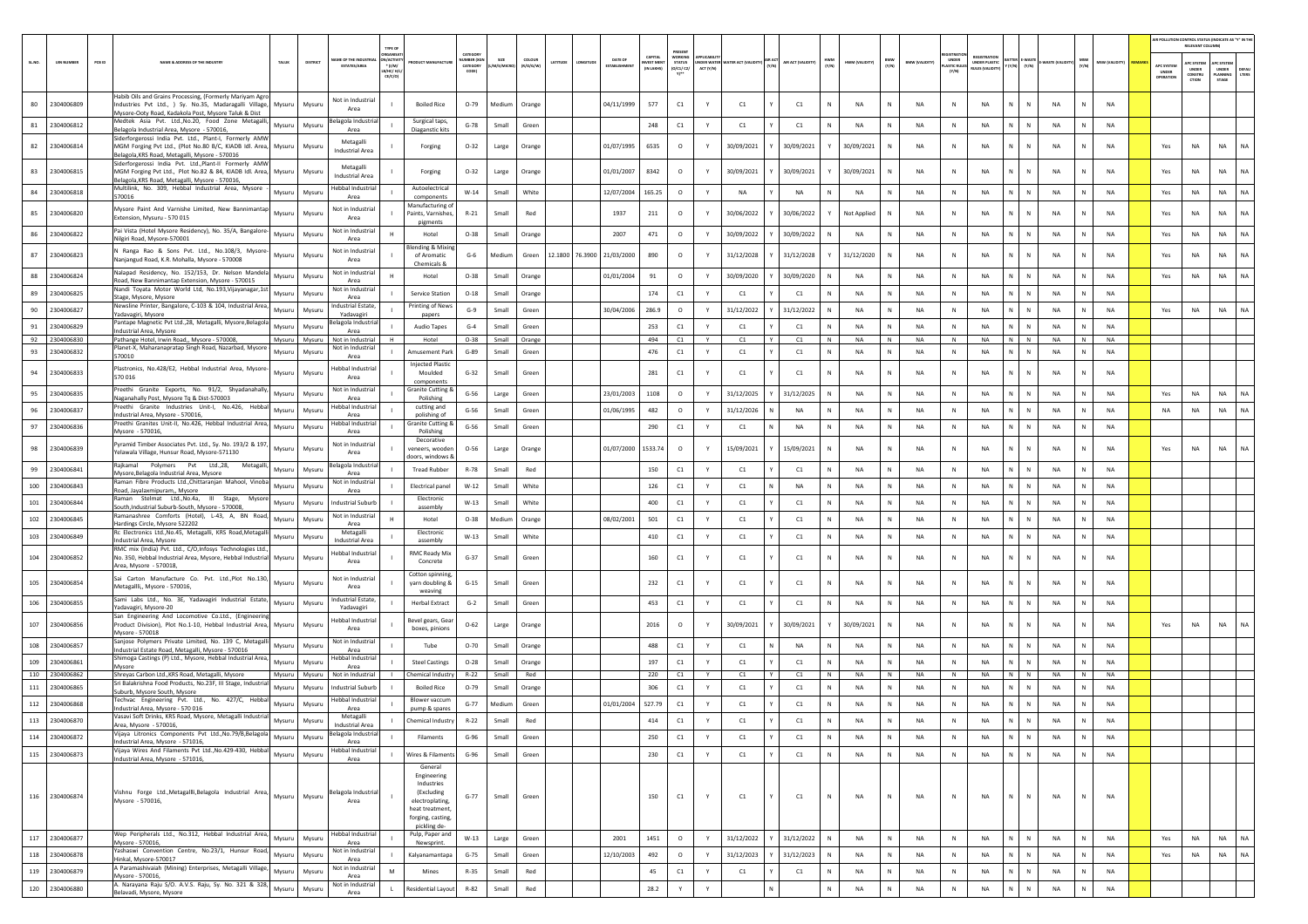| PRESENT<br>CATEGOR<br>CAPITAL<br>WORKING<br><b>EGISTRATIC</b><br>AME OF THE INDUSTR<br>N/ACTIVI<br>UMBER (XGP<br>SIZE<br><b>COLOUR</b><br>DATE OF<br>UNDER<br>HWM<br>(Y/N)<br>BMW<br>(Y/N)<br><b>IATTER E-WASTI</b><br>PCB ID<br>STATUS<br>(0/C1/ C2/<br>AIR ACT (VALIDITY)<br>UNDER PLASTIC<br>IULES (VALIDITY)<br>SLNO.<br><b>UIN NUMBER</b><br>NAME & ADDRESS OF THE INDUSTR'<br>TALUK<br>DISTRICT<br><b>UCT MANUFACTU</b><br>LATITUDE<br>NGITUC<br><b>EST MENT</b><br>NDER WATE<br><b>TER ACT (VALIDI</b><br>HWM (VALIDITY)<br><b>BMW (VALIDITY)</b><br>$\gamma\left(\gamma/N\right)\equiv\left.\begin{array}{c}\gamma/N\end{array}\right]\in\text{WASTE}\left\{ \text{VALU}\\$<br>(y/N)<br>(R/O/G/W)<br><b>MASTIC RULE</b><br><b>ESTATES/AREA</b><br>* (I/M/<br>CATEGORY<br>M/S/MK<br>ESTABLISHME<br>ACT (Y/N)<br>(IN LAKHS)<br><b>LB/HC/ H/L</b><br>CODE)<br>(Y/N)<br>Y1<br>CE/C/O<br>Aadithya Enterprises, No. 15 & 15A, Yadavagiri, Industrial<br>ndustrial Estate,<br>121<br>2304006884<br>Mysuru<br>Mysuru<br>$R-25$<br>Small<br>Red<br>37.01<br>C1<br>C1<br>C1<br>NA<br>N<br><b>NA</b><br>NA<br>N<br>benzyl thiol<br>Y<br>N<br>N<br>state, Yadavagiri, Mysore<br>Yadavagiri<br>Abi Stone Crusher, Sy. No. 43/4, Nadanahalli Village<br>Not in Industrial<br>$\mathsf{N}^-$<br>122<br>2304006886<br>Mysuru<br>SC<br>$O - 64$<br>Micro<br>Orange<br>$\overline{4}$<br>C1<br>N<br><b>NA</b><br>C1<br>NA<br>N<br><b>NA</b><br>N<br>NA<br>$\mathbb{N}$<br>Mysuru<br>Stone crushers<br>Jannur Road, Mysore<br>Area<br>Yadavagiri<br>Machine spare | NA              |             |    | MSW<br>(Y/N)     | MSW (VALIDITY)         |                                  | RELEVANT COLUMN)                              |                                                                         |
|--------------------------------------------------------------------------------------------------------------------------------------------------------------------------------------------------------------------------------------------------------------------------------------------------------------------------------------------------------------------------------------------------------------------------------------------------------------------------------------------------------------------------------------------------------------------------------------------------------------------------------------------------------------------------------------------------------------------------------------------------------------------------------------------------------------------------------------------------------------------------------------------------------------------------------------------------------------------------------------------------------------------------------------------------------------------------------------------------------------------------------------------------------------------------------------------------------------------------------------------------------------------------------------------------------------------------------------------------------------------------------------------------------------------------------------------------------------------------------------------------------------------------------------------------------|-----------------|-------------|----|------------------|------------------------|----------------------------------|-----------------------------------------------|-------------------------------------------------------------------------|
|                                                                                                                                                                                                                                                                                                                                                                                                                                                                                                                                                                                                                                                                                                                                                                                                                                                                                                                                                                                                                                                                                                                                                                                                                                                                                                                                                                                                                                                                                                                                                        |                 |             |    |                  |                        | APC SYSTEM<br>UNDER<br>OPERATION | <b>PC SYSTEM</b><br>UNDER<br>CONSTRU<br>CTION | <b>UPC SYSTEM</b><br>UNDER<br><b>DEFAU</b><br>LTERS<br>LANNING<br>STAGE |
|                                                                                                                                                                                                                                                                                                                                                                                                                                                                                                                                                                                                                                                                                                                                                                                                                                                                                                                                                                                                                                                                                                                                                                                                                                                                                                                                                                                                                                                                                                                                                        |                 |             |    |                  | NA                     |                                  |                                               |                                                                         |
|                                                                                                                                                                                                                                                                                                                                                                                                                                                                                                                                                                                                                                                                                                                                                                                                                                                                                                                                                                                                                                                                                                                                                                                                                                                                                                                                                                                                                                                                                                                                                        |                 |             | NA | N                | <b>NA</b>              |                                  |                                               |                                                                         |
| 123<br>6.01<br>2304006889<br>$W-14$<br>White<br>27/08/1994<br><b>NA</b><br><b>NA</b><br><b>NA</b><br>N<br><b>NA</b><br><b>NA</b><br>N<br>Adara Enterprises, Yadavagiri Indl Estate, Mysore<br>Micro<br>$\circ$<br>N<br>Mysuru<br>Mysuru<br>Y<br>N                                                                                                                                                                                                                                                                                                                                                                                                                                                                                                                                                                                                                                                                                                                                                                                                                                                                                                                                                                                                                                                                                                                                                                                                                                                                                                      | NA              | $\mathbb N$ |    | N                | <b>NA</b>              | Yes                              | <b>NA</b>                                     | NA<br><b>NA</b>                                                         |
| <b>Industrial Estate</b><br>parts<br>Addon Engineering Pvt. Ltd., Hebbal Industrial Area,<br>Hebbal Industrial<br>Electric horns &<br>124<br>2304006890<br>52.37<br>N.<br>Mysuru<br>Mysuru<br>$W-13$<br>Small<br>White<br>$\circ$<br>NA<br>NA<br>NA<br>N<br>NA<br>N<br>NA<br>N                                                                                                                                                                                                                                                                                                                                                                                                                                                                                                                                                                                                                                                                                                                                                                                                                                                                                                                                                                                                                                                                                                                                                                                                                                                                         | <b>NA</b>       |             |    | $\mathbf{N}$     | NA                     | Yes                              | NA                                            | NA<br><b>NA</b>                                                         |
| Mysore - 570016<br>Assembly<br>Area<br>CNC turning,                                                                                                                                                                                                                                                                                                                                                                                                                                                                                                                                                                                                                                                                                                                                                                                                                                                                                                                                                                                                                                                                                                                                                                                                                                                                                                                                                                                                                                                                                                    |                 |             |    |                  |                        |                                  |                                               |                                                                         |
| drilling, milling,<br>Adithya Precession Industries, No.C-85, Hebbal Industrial<br>grinding & lathe<br>Hebbal Industrial<br>125 2304006891<br>Mysuru<br>Mysuru<br>$G-77$<br>Micro<br>Green<br>31/07/1993<br>23.66<br>$\circ$<br>One Time<br>One Time<br>NA<br>${\sf N}$<br><b>NA</b><br>N<br>NA<br>N<br>$\mathbb N$<br>Area, Mysore - 5700016<br>work of machine<br>Area<br>tool components<br>on job work basis                                                                                                                                                                                                                                                                                                                                                                                                                                                                                                                                                                                                                                                                                                                                                                                                                                                                                                                                                                                                                                                                                                                                       | NA              |             |    |                  | NA                     | Yes                              | NA                                            | NA<br>NA                                                                |
| Aditya Industries, Cmt Indstrial Estate KRS Road Mysore<br>126<br>2304006892<br>16<br>C1<br><b>Industrial Suburb</b><br>$G-78$<br>Micro<br>Green<br>C1<br><b>NA</b><br><b>NA</b><br>N<br><b>NA</b><br>N<br><b>NA</b><br>N.<br>Mysuru<br>Mysuru<br>Chemical Industry<br>Y<br>$\mathbb N$<br>- 11<br>N<br>Mysore                                                                                                                                                                                                                                                                                                                                                                                                                                                                                                                                                                                                                                                                                                                                                                                                                                                                                                                                                                                                                                                                                                                                                                                                                                         | NA              |             |    | N                | <b>NA</b>              |                                  |                                               |                                                                         |
| Adithya products, No. 92, Industrial Suburt<br>127 2304006893<br>$W-37$<br>White<br>01/07/2003<br>1.85<br>$\circ$<br>N<br><b>NA</b><br>$\mathbb{N}$<br><b>NA</b><br>N<br>$\mathsf{N}$<br>Vishweshwaranagar, Mysore,Industrial Suburb-South,<br>Mysuru<br>Industrial Suburb<br>Agarbathi<br>Micro<br>N<br>N<br><b>NA</b><br>Mysuru<br>Mysore - 570024,                                                                                                                                                                                                                                                                                                                                                                                                                                                                                                                                                                                                                                                                                                                                                                                                                                                                                                                                                                                                                                                                                                                                                                                                  | <b>NA</b>       |             |    | $\mathbb N$      | NA                     | <b>NA</b>                        | <b>NA</b>                                     | NA<br><b>NA</b>                                                         |
| Advaith Motors Pvt. Ltd., No.117, Hebbal, Hebbal<br>Hebbal Industria<br>128<br>14.42<br>C1<br>2304006894<br>Mysuru<br>C1<br>N<br><b>NA</b><br>N<br><b>NA</b><br>N.<br>Mysuru<br><b>Service Station</b><br>$O-18$<br>Micro<br>Orange<br>Y<br>C1<br><b>NA</b><br>$\mathbb N$<br>N<br>ndustrial Area, Mysore - 570016,<br>Area                                                                                                                                                                                                                                                                                                                                                                                                                                                                                                                                                                                                                                                                                                                                                                                                                                                                                                                                                                                                                                                                                                                                                                                                                            | NA              |             |    | $\mathbb N$      | <b>NA</b>              |                                  |                                               |                                                                         |
| Advaith Motors Pvt. Ltd., No. 14/5, IAH Tower, JLB Road,<br>Not in Industrial<br>129<br>16/02/2000<br>279<br>30/09/2022<br>N<br>N.<br>2304006895<br>Mysuru<br>Mysuru<br>service station<br>$O-18$<br>Small<br>Orange<br>$\circ$<br>Y<br>30/09/2022<br>NA<br>NA<br>N<br>NA<br>N<br>Lakshmipuram, Mysore-570004<br>Area                                                                                                                                                                                                                                                                                                                                                                                                                                                                                                                                                                                                                                                                                                                                                                                                                                                                                                                                                                                                                                                                                                                                                                                                                                  | <b>NA</b>       |             |    | N                | NA                     | Yes                              | NA                                            | NA<br>NA                                                                |
| General<br>Engineering<br>Industries<br>Advance Sales Agencies, No.C-176, Yadavagiri Industrial<br>(Excluding<br>ndustrial Estate,<br>130 2304006896<br>Mysuru<br>17.73<br>C1<br>NA<br><b>NA</b><br>NA<br>Mysuru<br>$G-77$<br>Micro<br>Green<br>C1<br>$\mathbb N$<br>NA<br>N<br>$\mathbb N$<br>N<br>N<br>Area, Mysore - 570020,<br>Yadavagiri<br>electroplating<br>heat treatment,<br>forging, casting,<br>pickling de-                                                                                                                                                                                                                                                                                                                                                                                                                                                                                                                                                                                                                                                                                                                                                                                                                                                                                                                                                                                                                                                                                                                                | NA              |             |    | N                | <b>NA</b>              |                                  |                                               |                                                                         |
| Advance Welding Training Institue, Opp. CIPET, Hebbal<br>Hebbal Industria<br>N.<br>131 2304006897<br>C1<br>N<br>NA<br>NA<br>Mysuru<br>Mysuru<br><b>Training Centre</b><br>$O-100$<br>Small<br>Orange<br>$\overline{4}$<br>Y<br>C1<br>C1<br>NA<br>N<br>N<br>Industrial Area, Mysore - 570016<br>Area                                                                                                                                                                                                                                                                                                                                                                                                                                                                                                                                                                                                                                                                                                                                                                                                                                                                                                                                                                                                                                                                                                                                                                                                                                                    | <b>NA</b>       |             |    | N                | NA                     |                                  |                                               |                                                                         |
| Agrotherm (P) Ltd.,23/A, Hinkal, Hunsur Road,, Mysore<br>Not in Industrial<br>132<br>2304006899<br>Cattle feed<br>$O-30$<br>Small<br>Orange<br>123<br>C1<br>C1<br>C1<br>NA<br>$\,N\,$<br><b>NA</b><br>NA<br>$\mathsf{N}^-$<br>${\sf N}$<br>Mysuru<br>Mysuru<br>Y<br>$\mathbb N$<br>N<br>570017<br>Area                                                                                                                                                                                                                                                                                                                                                                                                                                                                                                                                                                                                                                                                                                                                                                                                                                                                                                                                                                                                                                                                                                                                                                                                                                                 | NA              |             |    | N                | NA                     |                                  |                                               |                                                                         |
| Ahmed Industries, No.1, Gajanana Rice & Oil Mills, C.V<br>Not in Industrial<br>Turmeric &<br>133<br>2304006900<br>Mysuru<br>Mysuru<br>$G-6$<br>Micro<br>Green<br>1997/1998<br>13<br>C1<br>C1<br>NA<br>NA<br>N<br>NA<br>N<br><b>NA</b><br>N.<br>$\mathsf{N}$<br>Y<br>$\mathbb N$<br>Road, Bannimantap, Mysore - 570015<br>Area<br>Marine food or                                                                                                                                                                                                                                                                                                                                                                                                                                                                                                                                                                                                                                                                                                                                                                                                                                                                                                                                                                                                                                                                                                                                                                                                        | NA              |             |    | $\mathbb N$      | NA                     |                                  |                                               |                                                                         |
| 134 2304006901<br>$N$ $N$<br>75<br>Y<br>N<br>N<br>N<br><b>NA</b><br>N<br><b>NA</b><br>Aishvarya Layout, Sy. No. 33/2, 33/3, Kuppalur Village,<br>Mysuru Mysuru<br>Not in Industrial<br><b>Residential Layout</b><br>R-82<br>Small<br>Red<br>Y<br>NA<br>i and Sons (Hot Mix Plant), Sy.No.12, Bandipalya<br>Not in Industrial                                                                                                                                                                                                                                                                                                                                                                                                                                                                                                                                                                                                                                                                                                                                                                                                                                                                                                                                                                                                                                                                                                                                                                                                                           | <b>NA</b>       |             |    | $\overline{z}$   | <b>NA</b>              |                                  |                                               |                                                                         |
| 135<br>2304006903<br>Mysuru<br>$O-37$<br>Micro<br>Orange<br>16<br>C1<br>$\mathbb N$<br><b>NA</b><br>C1<br>NA<br>N<br>NA<br>NA<br>Mysur<br>Hot mix plants<br>N<br>N<br>N<br>N<br>Ithanahalli Road, Mysore - 570001<br>Area<br>Ajith Enterprises, No.273 D, Hebbal Industrial Area,<br>Hebbal Industrial<br>Electronic                                                                                                                                                                                                                                                                                                                                                                                                                                                                                                                                                                                                                                                                                                                                                                                                                                                                                                                                                                                                                                                                                                                                                                                                                                   | NA              |             |    | N                | NA                     |                                  |                                               |                                                                         |
| 136<br>2304006904<br>Mysuru<br>$W-13$<br>Micro<br>White<br>18.78<br>C1<br>NA<br>NA<br>N<br><b>NA</b><br>NA<br>N<br>Mysuru<br>Y<br>C1<br>N<br>N<br>Mysore - 570016<br>Area<br>assembly<br>-lebbal Industrial                                                                                                                                                                                                                                                                                                                                                                                                                                                                                                                                                                                                                                                                                                                                                                                                                                                                                                                                                                                                                                                                                                                                                                                                                                                                                                                                            | NA              |             |    | N                | NA                     |                                  |                                               |                                                                         |
| Ak And Company, C/44, Mysore, Hebbal Industrial Area,<br>Pulp, Paper and<br>137<br>25<br>$\mathsf{N}^-$<br>2304006905<br>Mysuru<br>Mysuru<br>$G-25$<br>Micro<br>Green<br>C1<br>Y<br>C1<br><b>NA</b><br>NA<br>N<br><b>NA</b><br>N<br><b>NA</b><br>$\mathbb{N}$<br>Mysore - 570016,<br>Newsprint.<br>Area                                                                                                                                                                                                                                                                                                                                                                                                                                                                                                                                                                                                                                                                                                                                                                                                                                                                                                                                                                                                                                                                                                                                                                                                                                                | NA              |             |    | $\mathbb N$      | NA                     |                                  |                                               |                                                                         |
| Akshaya Rubber, No.186, Hebbal Industrial Area, Mysore<br>Hebbal Industria<br>138<br>22<br>2304006906<br>$G-86$<br>Green<br>31/12/2020<br><b>NA</b><br><b>NA</b><br><b>NA</b><br><b>NA</b><br>Mysuru<br>Mysuru<br><b>Tread Rubber</b><br>Micro<br>$\circ$<br>N<br>N<br>N.<br>Y<br>N<br>$\mathbb N$<br>570016,<br>Area                                                                                                                                                                                                                                                                                                                                                                                                                                                                                                                                                                                                                                                                                                                                                                                                                                                                                                                                                                                                                                                                                                                                                                                                                                  | <b>NA</b>       |             |    | N                | <b>NA</b>              | <b>NA</b>                        | NA                                            | <b>NA</b><br>NA                                                         |
| Akshya Coffee Curers, No.21/B, II Stage, Industrial Suburb-<br>N<br>139<br>19<br>C1<br>N<br>NA<br>NA<br>2304006907<br>Mysuru<br>Mysuru<br><b>Industrial Suburb</b><br>Coffee Curing<br>$G-66$<br>Micro<br>Green<br>C1<br>C1<br>N<br>NA<br>N<br>N<br>Y<br>South, Mysore - 570008,                                                                                                                                                                                                                                                                                                                                                                                                                                                                                                                                                                                                                                                                                                                                                                                                                                                                                                                                                                                                                                                                                                                                                                                                                                                                       | NA              |             |    | $\mathbb N$      | NA                     |                                  |                                               |                                                                         |
| General<br>Engineering<br>Industries<br>Al Flake Industry, No.17, Food Zone, Metagalli, Belagola Mysuru<br>(Excluding<br>selagola Industrial<br>140 2304006908<br>3.5<br>C1<br><b>NA</b><br>NA<br>N<br>Mysuru<br>$G - 77$<br>Micro<br>Green<br>Y<br>C1<br>NA<br>N<br>NA<br>N<br>Ν<br>N<br>Industrial Area, Mysore - 570016,<br>electroplating<br>Area<br>heat treatment,<br>forging, casting,<br>pickling de-                                                                                                                                                                                                                                                                                                                                                                                                                                                                                                                                                                                                                                                                                                                                                                                                                                                                                                                                                                                                                                                                                                                                          | NA              |             |    | N                | NA                     |                                  |                                               |                                                                         |
| Hebbal Industria<br>Anodizing of<br>N.<br>141<br>26/03/2001<br>755<br><b>NA</b><br>2304006910<br>Alcoats, No.242, Hebbal Industrial Area, Mysore - 570016<br>Mysuru<br>Mysuru<br>$R - 44$<br>Medium<br>Red<br>$\circ$<br>30/06/2022<br>30/06/2022<br>30/06/2022<br>N<br>N<br>NA<br>N<br>Y<br>Aluminium<br>Area                                                                                                                                                                                                                                                                                                                                                                                                                                                                                                                                                                                                                                                                                                                                                                                                                                                                                                                                                                                                                                                                                                                                                                                                                                         | NA              |             |    | N                | NA                     | Yes                              | NA                                            | NA<br>NA                                                                |
| Alfa Lamps (P) Ltd., Ford Estate, Belagola Industrial Area,<br>elagola Industria<br>142<br>2304006911<br>Mysuru<br>Mysuru<br>Flourescent lamp<br>$O-91$<br>Small<br>30<br>C1<br>C1<br>C1<br>NA<br>N<br><b>NA</b><br>$\,$ N<br>NA<br>$\mathsf{N}^-$<br>$\,$ N<br>Orange<br>Υ<br>Mysore - 570016<br>Area                                                                                                                                                                                                                                                                                                                                                                                                                                                                                                                                                                                                                                                                                                                                                                                                                                                                                                                                                                                                                                                                                                                                                                                                                                                 | NA              |             |    | N                | NA                     |                                  |                                               |                                                                         |
| Not<br>All Fasteners, C-120, Industrial Estate, Yadavagiri, Mysore-<br>dustrial Estate,<br>143 2304006912<br>Mysuru<br>Mysuru<br>Wood screws<br>Micro<br>Green<br>6.86<br>C1<br>C1<br>C1<br>$\mathbb N$<br>NA<br>${\sf N}$<br>NA<br>$\,$ N<br>NA<br>N<br>$\mathsf{N}$<br>ategoris<br>27 years<br>570020<br>Yadavagiri                                                                                                                                                                                                                                                                                                                                                                                                                                                                                                                                                                                                                                                                                                                                                                                                                                                                                                                                                                                                                                                                                                                                                                                                                                  | NA              |             |    | N                | NA                     |                                  |                                               |                                                                         |
| All India Institute of Speech and Hearing,<br>Not in Industrial<br>144<br>2304006913<br>Mysuru<br>Mysuru<br>DG set<br>W-52<br>Micro<br>White<br>09/08/1965<br>22<br>$\circ$<br>N<br><b>NA</b><br>One Time<br>NA<br>$\,N\,$<br><b>NA</b><br>N<br><b>NA</b><br>$\mathsf{N}^-$<br>$\mathbb{N}$<br>$\circ$<br>N                                                                                                                                                                                                                                                                                                                                                                                                                                                                                                                                                                                                                                                                                                                                                                                                                                                                                                                                                                                                                                                                                                                                                                                                                                            | NA              |             |    | N                | NA                     | Yes                              | NA                                            | <b>NA</b><br>NA                                                         |
| Manasagongothri, Mysore - 570006<br>Area<br>Amar Cement Block Industry, No.295/A, Hebbal Industria<br><b>Hebbal Industrial</b><br><b>Cement Hallow</b><br>C1<br>145<br>2304006915<br>Mysuru<br>Mysuru<br>$G-11$<br>Micro<br>Green<br>20<br>C1<br>NA<br>NA<br>N<br><b>NA</b><br>N<br><b>NA</b><br>N<br>N<br>Y                                                                                                                                                                                                                                                                                                                                                                                                                                                                                                                                                                                                                                                                                                                                                                                                                                                                                                                                                                                                                                                                                                                                                                                                                                           | NA              |             |    | $\mathbb{N}$     | NA                     |                                  |                                               |                                                                         |
| Block<br>Area, Mysore<br>Area<br>Ammu Die Chem (P) Ltd.,Plot No.11/B, Metagalli, Belagola<br>elagola Industria<br>146<br>2304006918<br>Mysuru<br>$R-22$<br>Micro<br>Red<br>$\overline{2}$<br>C1<br>C1<br>C1<br>NA<br>N<br><b>NA</b><br>N<br><b>NA</b><br>N.<br>$\mathsf{N}$<br>Mysuru<br>Chemicals<br>Y                                                                                                                                                                                                                                                                                                                                                                                                                                                                                                                                                                                                                                                                                                                                                                                                                                                                                                                                                                                                                                                                                                                                                                                                                                                | NA              |             |    | $\mathbb N$      | NA                     |                                  |                                               |                                                                         |
| Industrial Area, Mysore - 570016<br>Area<br>Anam Industries, Gajanna Rice Mill Commpound, C.V.<br>Bannimantap<br>147 2304006920<br>NA<br>NA<br>Red<br>4.5<br>Y<br><b>NA</b><br>N<br>Chemical Industry<br>Micro<br>N.<br>$\mathbb N$                                                                                                                                                                                                                                                                                                                                                                                                                                                                                                                                                                                                                                                                                                                                                                                                                                                                                                                                                                                                                                                                                                                                                                                                                                                                                                                    |                 |             |    | N                | <b>NA</b>              |                                  |                                               |                                                                         |
| $\mathsf{C1}$<br>Mysuru<br>$R - 22$<br>C1<br>N<br>Mysuru<br>C1<br>N<br>Road, Bannimantap, Mysore.<br>Industrial Area<br>General<br>Engineering<br>Industries<br>Anam Industries, Nassir Hussan, Gajanana Rice Mill<br>Bannimantap<br>(Excluding<br>148 2304006919<br>4.5<br>$\mathsf{C}1$<br>NA<br>$G - 77$<br>Green<br>C1<br>NA<br>NA<br>NA<br>Mysuru<br>Mysuru<br>Micro<br>$\mathbb N$<br>N<br>N<br>- 11<br>Y<br>Industrial Area<br>Compound, C.V. Road, Bannimantan, Mysore<br>electroplating.<br>heat treatment,<br>forging, casting,<br>pickling de-                                                                                                                                                                                                                                                                                                                                                                                                                                                                                                                                                                                                                                                                                                                                                                                                                                                                                                                                                                                              | NA<br>NA        |             |    |                  | NA                     |                                  |                                               |                                                                         |
| 149 2304006921<br>Anand Transport & Printers, 12/1, Vinobha Road, Mysore   Mysuru   Mysuru   Not in Industrial<br>G-110 Micro Green<br>01/12/1957<br><b>NA</b><br>DG set<br>10<br>$C1$ N<br>Y<br>C1<br>N<br>NA<br>N<br>NA<br>N<br><b>NA</b><br>N N<br>Ananda Soap Factory, Industrial Suburb-South, Mysore<br>150<br>2304006922<br>Mysuru<br><b>Industrial Suburb</b><br>Washing soap<br>$G-43$<br>Micro<br>Green<br>0.37<br>C1<br>NA<br>${\sf N}$<br>NA<br>NA<br>N<br>Mysuru<br>Y<br>C1<br>$\mathbb{N}$<br><b>NA</b><br>$\,$ N<br>$\mathsf{N}$                                                                                                                                                                                                                                                                                                                                                                                                                                                                                                                                                                                                                                                                                                                                                                                                                                                                                                                                                                                                        | <b>NA</b><br>NA |             |    | N<br>$\mathbb N$ | <b>NA</b><br><b>NA</b> |                                  |                                               |                                                                         |
| 570008,<br>S.S. Construction Pvt. Ltd., (Ananthsheela Industries), No.<br><b>Hebbal Industrial</b><br><b>Cement Hallow</b><br>151<br>2304006924<br>$R-26$<br>Micro<br>Red<br>17<br>C1<br>${\sf N}$<br>N<br>$\mathbf{L}$<br>$\mathbb N$<br>N                                                                                                                                                                                                                                                                                                                                                                                                                                                                                                                                                                                                                                                                                                                                                                                                                                                                                                                                                                                                                                                                                                                                                                                                                                                                                                            |                 |             |    | N                |                        |                                  |                                               |                                                                         |
| Mysuru<br>Mysuru<br>Y<br>C1<br>NA<br>NA<br>NA<br>N<br>NA<br>265/1, Part-I, Hebbal Industrial Area, Mysore<br>Area<br>Block<br>Anitha Chemicals, D-39, Kssidc Estate, Metagalli, Mysore,                                                                                                                                                                                                                                                                                                                                                                                                                                                                                                                                                                                                                                                                                                                                                                                                                                                                                                                                                                                                                                                                                                                                                                                                                                                                                                                                                                | NA              |             |    |                  | NA                     |                                  |                                               |                                                                         |
| 152 2304006925<br>Mysuru<br>KSSIDC, Metagalli<br>Chemicals<br>$R - 22$<br>Micro<br>Red<br>13<br>C1<br>C1<br>NA<br>N<br>NA<br>NA<br>Mysuru<br>Y<br><b>NA</b><br>N<br>N<br>N<br>N<br>- 11<br>Mysore - 570016,<br>153 2304006926<br>Anjum Enterprises, No. 441/J, Hebbal Industrial Area,<br>Mysuru Mysuru<br>Hebbal Industrial<br>Chemicals<br>$R-22$<br>Micro<br>Red<br>25<br>C1<br>Y<br>C1<br>N<br>NA<br>N<br>NA<br>N<br>NA<br>N<br>NA<br>$N$ $N$                                                                                                                                                                                                                                                                                                                                                                                                                                                                                                                                                                                                                                                                                                                                                                                                                                                                                                                                                                                                                                                                                                      | NA<br>NA        |             |    | N<br>N           | NA<br>NA               |                                  |                                               |                                                                         |
| Annapuran Industries, No.54, Mysore South, Industrial<br>154<br>2304006930<br>$R-22$<br>Micro<br>1.35<br>C1<br>C1<br>NA<br>${\sf N}$<br>NA<br>NA<br>N<br>$\mathbb{N}$<br>Mysuru<br>Mysuru<br><b>Industrial Suburb</b><br>Chemicals<br>Red<br>Y<br>N<br>N<br><b>NA</b><br>N<br>Suburb-South, Mysore - 570008,                                                                                                                                                                                                                                                                                                                                                                                                                                                                                                                                                                                                                                                                                                                                                                                                                                                                                                                                                                                                                                                                                                                                                                                                                                           | NA              |             |    | N                | NA                     |                                  |                                               |                                                                         |
| Anurag Foods And Appliances, No.3, Mysore South,<br>Instant food<br>155<br>2304006932<br>Mysuru<br>Mysuru<br><b>Industrial Suburb</b><br>$O-7$<br>Small<br>Orange<br>May, 1992<br>54.3<br>C1<br>Y<br>C1<br>NA<br><b>NA</b><br><b>NA</b><br><b>NA</b><br>N<br>N<br>N<br>N<br>N<br>Industrial Suburb-South, Mysore - 570008<br>products                                                                                                                                                                                                                                                                                                                                                                                                                                                                                                                                                                                                                                                                                                                                                                                                                                                                                                                                                                                                                                                                                                                                                                                                                  | NA              |             |    | N                | <b>NA</b>              |                                  |                                               |                                                                         |
| A-One Engineers, No. 217, Hunsur Road, Hinkal, Mysore<br>Not in Industrial<br>Moulded angle<br>156<br>$\mathsf{C1}$<br>N<br>2304006933<br>$G-78$<br>Small<br>199<br>Y<br>C1<br>C1<br>N<br><b>NA</b><br>N<br>NA<br>Mysuru<br>Mysuru<br>Green<br>N<br>NA<br>$\mathbb N$<br>570017<br>Area                                                                                                                                                                                                                                                                                                                                                                                                                                                                                                                                                                                                                                                                                                                                                                                                                                                                                                                                                                                                                                                                                                                                                                                                                                                                | NA              |             |    | N                | NA                     |                                  |                                               |                                                                         |
| ring & capring<br>Arabhagattee Chemicals, Plot No.265/1, Hebbal Industrial<br>Hebbal Industrial<br>157<br>$R - 22$<br>Red<br>18<br>$\mathsf{C}1$<br>C1<br>NA<br>NA<br>2304006934<br>Mysuru<br>Mysuru<br>Chemicals<br>Micro<br>Y<br>C1<br>$\,$ N<br>NA<br>N<br>N<br>N<br>$\mathbb{N}$<br>Area, Mysore - 570016.<br>Area                                                                                                                                                                                                                                                                                                                                                                                                                                                                                                                                                                                                                                                                                                                                                                                                                                                                                                                                                                                                                                                                                                                                                                                                                                 | NA              |             |    | N                | NA                     |                                  |                                               |                                                                         |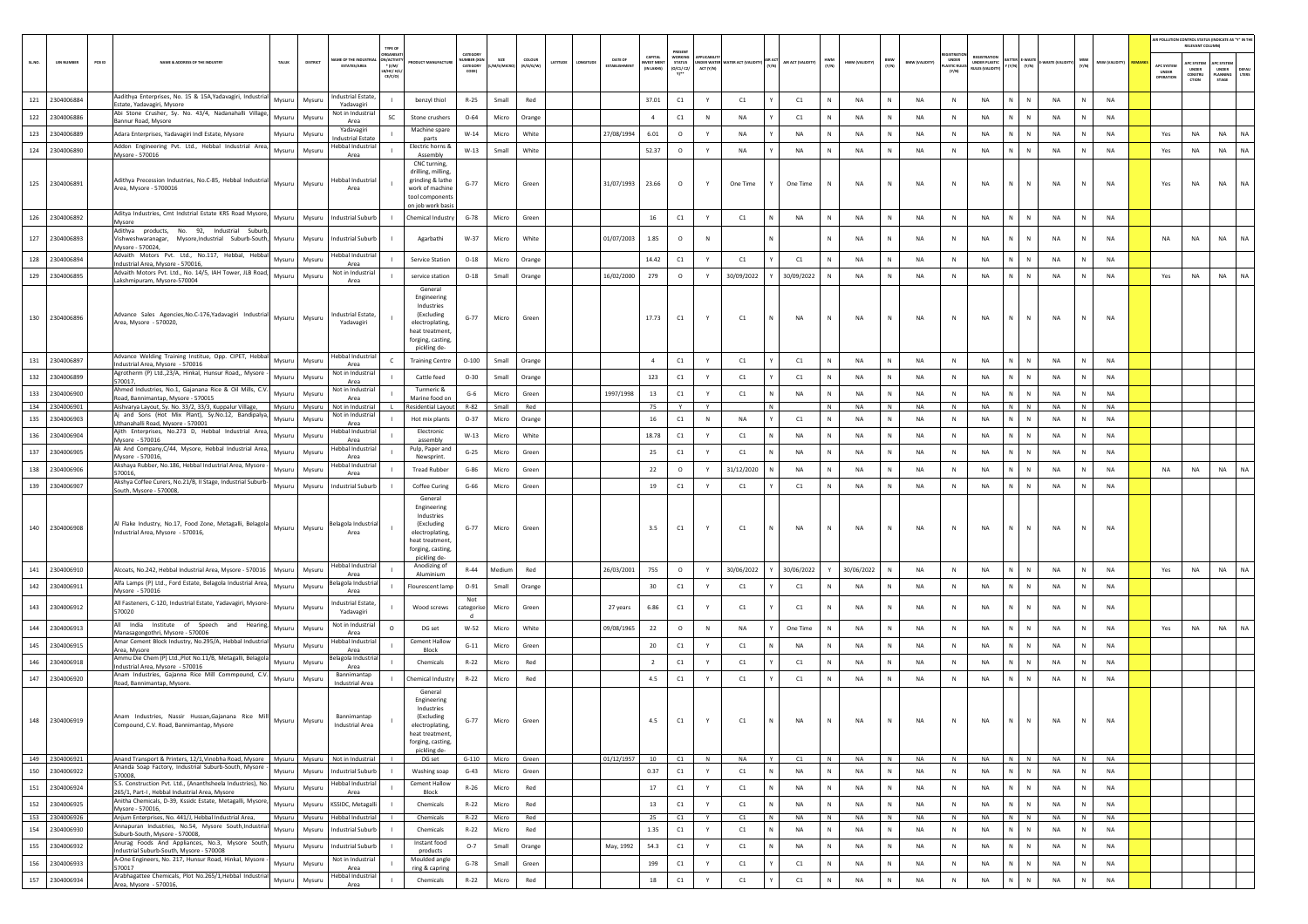|            |                                  |        |                                                                                                                                                            |                  |                  |                                                                       |                                |                                                                                                                             |                              |                          |                       |                     |                                |                                           |                                                         |              |                                      |                                  |                   |                        |                   |                        |                                 |                                                        |                              |                        |                                                 |                        |                                  | RELEVANT COLUMN)                               | AIR POLLUTION CONTROL STATUS (INDICATE AS "Y" IN THI     |
|------------|----------------------------------|--------|------------------------------------------------------------------------------------------------------------------------------------------------------------|------------------|------------------|-----------------------------------------------------------------------|--------------------------------|-----------------------------------------------------------------------------------------------------------------------------|------------------------------|--------------------------|-----------------------|---------------------|--------------------------------|-------------------------------------------|---------------------------------------------------------|--------------|--------------------------------------|----------------------------------|-------------------|------------------------|-------------------|------------------------|---------------------------------|--------------------------------------------------------|------------------------------|------------------------|-------------------------------------------------|------------------------|----------------------------------|------------------------------------------------|----------------------------------------------------------|
| SL.NO.     | <b>UIN NUMBER</b>                | PCB ID | NAME & ADDRESS OF THE INDUSTR                                                                                                                              | TALUS            | DISTRICT         | E OF THE IND<br><b>ESTATES/AREA</b>                                   | $*(1/M)^*$<br>MC/H/<br>CE/C/O) |                                                                                                                             | CATEGOR<br>CATEGORY<br>CODET | SIZE<br><b>M/S/MICRO</b> | coLour<br>(R/O/G/W)   | ATITUDE<br>LONGITUD | DATE OF<br><b>ESTABLISHMEN</b> | CAPITAL<br><b>NVEST MEN</b><br>(IN LAKHS) | PRESENT<br><b>NORKING</b><br><b>STATUS</b><br>(0/C1/C2/ | ACT (Y/N)    | <b>IDER WATER WATER ACT (VALIDIT</b> | AIR ACT (VALIDITY)<br>(Y/N)      | HWM<br>(Y/N)      | HWM (VALIDITY)         | BMW<br>(Y/N)      | <b>BMW (VALIDITY)</b>  | UNDER<br>PLASTIC RULE:<br>[Y/N] | <b>EGISTRAT</b><br><b>JNDER PLASTIC</b><br>ULES (VALID | $Y(Y/N)$ $(Y/N)$             | E-WASTE (VALII         | (Y/N)                                           | <b>MSW (VALIDITY)</b>  | APC SYSTER<br>UNDER<br>OPERATION | <b>APC SYSTEM</b><br>UNDER<br>CONSTRU<br>CTION | APC SYSTER<br>UNDER<br>DEFA<br>LTERS<br>LANNING<br>STAGE |
| 158        | 2304006935                       |        | Aries Industries, No.346, Ii Stage, Mysore South, Industria<br>Suburb-South, Mysore - 570008,                                                              | Mysuru           | Mysuru           | Industrial Suburb                                                     |                                | Plastic units<br>covered under<br>Plastic Rules 1999                                                                        | $G-89$                       | Micro                    | Green                 |                     |                                | $\overline{4}$                            | C1                                                      |              | C1                                   | <b>NA</b>                        | N                 | <b>NA</b>              |                   | <b>NA</b>              | $\mathbb N$                     | <b>NA</b>                                              |                              | <b>NA</b>              |                                                 | <b>NA</b>              |                                  |                                                |                                                          |
|            | 159 2304006936                   |        | Ariff Industries, No.3315, A-1, Plot No.150/B, Metagalli<br>Belagola Industrial Area, Mysore - 570016.                                                     | Mysuru           | Mysuru           | Belagola Industrial<br>Area                                           |                                | Charcoal Powder                                                                                                             | $G-100$                      | Micro                    | Green                 |                     |                                | 6                                         | C1                                                      | Y            | C1                                   | <b>NA</b>                        | N                 | NA                     |                   | <b>NA</b>              | $\mathbb N$                     | <b>NA</b>                                              | N<br>$\mathbb N$             | <b>NA</b>              | N                                               | <b>NA</b>              |                                  |                                                |                                                          |
| 160        | 2304006937                       |        | Aroma Enterprises, No.4/A 3rd Stage, Manandavadi Cros<br>Road Industrial Suburb, Mysore, Industrial Suburb-South                                           | Mysuru           | Mysuru           | ndustrial Suburb                                                      |                                | <b>Blending and</b><br>packing of tea                                                                                       | $W-6$                        | Micro                    | White                 |                     | 01/07/2003                     | 15                                        | $\circ$                                                 | N            |                                      |                                  | N                 | <b>NA</b>              |                   | <b>NA</b>              | N                               | <b>NA</b>                                              |                              | <b>NA</b>              |                                                 | NA                     | <b>NA</b>                        | <b>NA</b>                                      | <b>NA</b>                                                |
|            | 161 2304006939<br>162 2304006940 |        | Mysore - 570008<br>Arvind Enterprises, No. 131, Ramavilas Road, Mysore<br>Arvind Service Station, Jlb Road, Mysore                                         | Mysuru           |                  | Mysuru Not in Industrial O                                            |                                | DG set<br><b>Service Station</b>                                                                                            | W-52<br>$O-18$               | Micro                    | White<br>Micro Orange |                     |                                | 2.47<br>3.28                              | $\circ$<br>C1                                           | N<br>Y       | <b>NA</b><br>C1                      | <b>NA</b><br>Y<br>N<br><b>NA</b> | N<br>N            | <b>NA</b><br><b>NA</b> | N<br>N            | <b>NA</b><br>NA        | N<br>N                          | <b>NA</b><br><b>NA</b>                                 | $N$ $N$<br>$N$ $N$           | <b>NA</b><br><b>NA</b> | N<br>$\begin{array}{ccc} \n & N \n \end{array}$ | <b>NA</b><br><b>NA</b> | Yes                              |                                                | NA NA NA                                                 |
|            | 163 2304006941                   |        | Ashok Engineering Corporation, B-97, Hebbal Industrial<br>Area, Mysore - 570016,                                                                           | Mysuru           | Mysuru           | Mysuru Mysuru Not in Industrial I<br><b>Hebbal Industrial</b><br>Area |                                | General<br>Engineering<br>Industries<br>(Excluding<br>electroplating,<br>heat treatment<br>forging, casting<br>pickling de- | $G-77$                       | Micro                    | Green                 |                     |                                | $\overline{\mathbf{3}}$                   | C1                                                      |              | C1                                   | <b>NA</b>                        | N                 | <b>NA</b>              |                   | <b>NA</b>              |                                 | <b>NA</b>                                              | $\mathbb{N}$                 | <b>NA</b>              |                                                 | <b>NA</b>              |                                  |                                                |                                                          |
| 164        | 2304006942                       |        | Asian Pulveriser, Modern Karnataka Rice Mill Compound<br>No. 4/8, Godown Premises, Bannimantap, Mysore                                                     | Mysuru           | Mysuru           | Bannimantap<br><b>Industrial Area</b>                                 |                                | ulverising activity                                                                                                         | $G-6$                        | Micro                    | Green                 |                     |                                | 5.4                                       | C1                                                      | Y            | C1                                   | C1                               | N                 | <b>NA</b>              |                   | NA                     | $\mathbb N$                     | <b>NA</b>                                              | N<br>$\,$ N                  | <b>NA</b>              | N                                               | <b>NA</b>              |                                  |                                                |                                                          |
| 165        | 2304006943                       |        | Askar Microns (P) Ltd., No.293/C, Hebbal Industrial Area<br>Mysore - 570 016                                                                               | Mysuru           | Mysuri           | lebbal Industrial<br>Area                                             |                                | ssembling of CNC<br>Machines                                                                                                | $W-13$                       | Medium                   | White                 |                     | 08/07/1994                     | 606                                       | $\circ$                                                 | Y            | <b>NA</b>                            | NA                               | N                 | NA                     |                   | NA                     | N                               | <b>NA</b>                                              | $\mathbb{N}$<br>$\mathbb{N}$ | NA                     | N                                               | NA                     | Yes                              | NA                                             | <b>NA</b><br>NA                                          |
| 166        | 2304006945                       |        | Associated Cement Components, 5/2, II Stage, Industria<br>Suburb, Mysore                                                                                   | Mysuru           | Mysuru           | Industrial Suburb                                                     |                                | Cement pipes                                                                                                                | $G-11$                       | Micro                    | Green                 |                     | 09/12/1991                     | 13.4                                      | $\circ$                                                 | Y            | 31/12/2019                           | <b>NA</b>                        | N                 | <b>NA</b>              |                   | <b>NA</b>              | N                               | <b>NA</b>                                              | N<br>N                       | <b>NA</b>              | N                                               | <b>NA</b>              | <b>NA</b>                        | NA                                             | NA<br><b>NA</b>                                          |
| 167        | 2304006947                       |        | Aswini Electroplaters (P) Ltd., Hinkal Hunsur Road,, Mysor<br>570017.                                                                                      | Mysuru           | Mysuru           | Not in Industrial<br>Area                                             |                                | <b>Powder Coating</b>                                                                                                       | R-44                         | Micro                    | Red                   |                     |                                | $\overline{\phantom{0}}$                  | C1                                                      | Y            | C1                                   | NA                               | N                 | <b>NA</b>              |                   | <b>NA</b>              | $\mathbb N$                     | <b>NA</b>                                              | N<br>$\mathbb N$             | NA                     | N                                               | <b>NA</b>              |                                  |                                                |                                                          |
| 168        | 2304006949                       |        | Atlantic Spinning Mills Pvt Ltd., Sidallingapura, Mysore<br>Bangalore Road,, Mysore - 570019,                                                              | Mysuru           | Mysuri           | Not in Industrial<br>Area                                             |                                | Spinning                                                                                                                    | $R-40$                       | Small                    | Red                   |                     |                                | 68                                        | C1                                                      |              | C1                                   | C1                               | $\mathbb N$       | NA                     |                   | NA                     | N                               | NA                                                     | N<br>${\sf N}$               | NA                     | N                                               | NA                     |                                  |                                                |                                                          |
| 169        | 2304006950                       |        | AID Systems Pvt Ltd., (Formerly Audited System), Abov<br>Syndicate Bank, Temple Street, V.V. Mohalla, Mysore                                               | Mysuru           | Mysuri           | Not in Industrial<br>Area                                             |                                | Software industry                                                                                                           | $G-99$                       | Micro                    | White                 |                     | 01/05/2003                     | 1.53                                      | $\circ$                                                 | N            | <b>NA</b>                            | <b>NA</b>                        | N                 | <b>NA</b>              |                   | <b>NA</b>              | N                               | <b>NA</b>                                              | N<br>$\mathbb{N}$            | <b>NA</b>              | N                                               | <b>NA</b>              | Yes                              | NA                                             | NA<br><b>NA</b>                                          |
| 170        | 2304006951                       |        | Avasarala Tungsten Limited Unit-II, No. B-94, Hebba<br>Industrial Area, Mysore - 570016                                                                    | Mysuru           | Mysuru           | Hebbal Industrial<br>Area                                             |                                | Wire drawing                                                                                                                | $O-72$                       | Small                    | Orange                |                     |                                | 25.78                                     | C1                                                      | Y            | C1                                   | C1                               | N                 | NA                     |                   | NA                     | $\mathbb N$                     | NA                                                     | $\mathbb{N}$<br>$\mathbb N$  | NA                     | N                                               | NA                     |                                  |                                                |                                                          |
| 171        | 2304006952                       |        | Ayur Drugs And Pharmaceuticals, No. 185, Hebbal Ind<br>Area, Mysore,-570018                                                                                | Mysuru           | Mysuri           | lebbal Industria<br>Area                                              |                                | Ayurvedic<br>Pharmacy                                                                                                       | $G-2$                        | Micro                    | Green                 |                     | 01/10/2004                     | 18.71                                     | $\circ$                                                 | Y            | 31/12/2021                           | 31/12/2021                       | $\mathbb{N}$      | <b>NA</b>              |                   | <b>NA</b>              | N                               | <b>NA</b>                                              | N<br>N                       | <b>NA</b>              | ${\sf N}$                                       | <b>NA</b>              | Yes                              | <b>NA</b>                                      | <b>NA</b><br><b>NA</b>                                   |
|            | 172 2304006953                   |        | B T Solders (P) Ltd., No.89, Metagalli, Belagola Industria<br>Area, Mysore - 570016                                                                        | Mysuru           | Mysuru           | lagola Industria<br>Area                                              |                                | <b>Lead Anodes</b>                                                                                                          | $R-3$                        | Small                    | Orange                |                     | August, 1983                   | 497                                       | $\circ$                                                 | Y            | 30/09/2023                           | 30/09/2023                       | Y                 | 30/09/2023             |                   | <b>NA</b>              | $\mathbb N$                     | <b>NA</b>                                              | N<br>N                       | NA                     | N                                               | <b>NA</b>              | Yes                              | NA                                             | NA<br>NA                                                 |
| 173        | 230400695                        |        | Baba Horological, No.254, Hebbal Industrial Area, Mysore<br>570016,<br>Badsha, Devraja Urs Road, Mysore, Mysore                                            | Mysuru           | Mysuru           | ebbal Industrial<br>Area                                              |                                | Watch Straps                                                                                                                | Not<br>categoris             | Small                    | Green                 |                     |                                | 71                                        | C1                                                      | N            | C1                                   | C1<br><b>V</b>                   | N                 | <b>NA</b>              |                   | <b>NA</b>              | N                               | <b>NA</b>                                              | N<br>N                       | <b>NA</b>              | N                                               | NA                     |                                  |                                                |                                                          |
| 175        | 174 2304006956<br>2304006957     |        | Balaii Automobiles, Palace Honda, No. 2906. Ist Mair                                                                                                       | Mysuru<br>Mysuru | Mysuru<br>Mysuru | Not in Industrial 0<br>Not in Industrial                              |                                | DG set<br>Service station                                                                                                   | W-52<br>$O-18$               | Micro<br>Small           | White<br>Orange       |                     |                                | 0.15<br>266                               | $\circ$<br>C1                                           | Y            | NA<br>C1                             | NA<br>C1                         | N<br>Y            | NA<br>C1               | N                 | NA<br>NA               | N<br>N                          | NA<br><b>NA</b>                                        | $N$ $N$<br>$\mathbb{N}$<br>N | <b>NA</b><br>NA        | N<br>N                                          | <b>NA</b><br><b>NA</b> | Yes I                            |                                                | NA NA NA                                                 |
| 176        | 2304006958                       |        | New Kanthraj Urs Road (North), Saraswathipuram,<br>Balaji Colour And Chemicals Industry, No.39/A                                                           | Mysuru           | Mysuri           | Area<br>Bannimantap<br><b>Industrial Area</b>                         |                                | Chemical                                                                                                                    | R-25                         | Micro                    | Red                   |                     |                                | 12                                        | C1                                                      | Y            | C1                                   | C1                               | N                 | <b>NA</b>              |                   | <b>NA</b>              | N                               | <b>NA</b>                                              | N<br>N                       | <b>NA</b>              | ${\sf N}$                                       | <b>NA</b>              |                                  |                                                |                                                          |
|            | 177 2304006959                   |        | Bannimnatap A Layout, Mysore, Mysore - 570015,<br>Balaji Motors, Palace Honda, Authorised Service Centr<br>No. 6/107, New Sayyaji Rao Road, Bomboo Bazaar, | Mysuru           | Mysuru           | Not in Industria<br>Area                                              |                                | Service station                                                                                                             | $O-18$                       | Small                    | Orange                |                     | 05/10/2003                     | 32                                        | $\circ$                                                 | Y            | 30/09/2019                           | 30/09/2019                       | N                 | NA                     | N                 | <b>NA</b>              | $\mathbb N$                     | <b>NA</b>                                              | N<br>N                       | NA                     | N                                               | NA                     | Yes                              | NA                                             | NA<br>NA                                                 |
|            | 178 2304006960                   |        | Balaji Wood Industries, No.14, Mysore South, Industria<br>Suburb-South, Mysore - 570008,                                                                   | Mysuru           | Mysuru           | ndustrial Suburb                                                      |                                | Tread rubber<br>including pre-<br>cured rubber                                                                              | $G-105$                      | Micro                    | Green                 |                     | October,<br>1999               | 6                                         | $\circ$                                                 | N            | <b>NA</b>                            | 31/12/2019                       | N                 | NA                     |                   | <b>NA</b>              | N                               | <b>NA</b>                                              | N<br>$\mathbb N$             | <b>NA</b>              | N                                               | NA                     | Yes                              | <b>NA</b>                                      | <b>NA</b>                                                |
| 179        | 2304006963                       |        | Basanth Pavers And Cement Products, No.21/A3/1, II<br>Stage, Industrial Suburb, Mysore                                                                     | Mysuru           | Mysuru           | Industrial Suburb                                                     |                                | Cement pavers                                                                                                               | $G-11$                       | Small                    | Green                 |                     | June, 2001                     | 46.23                                     | C1                                                      | Y            | C1                                   | NA                               | N                 | <b>NA</b>              | N                 | <b>NA</b>              | N                               | <b>NA</b>                                              | N<br>N                       | NA                     | N                                               | NA                     |                                  |                                                |                                                          |
| 181        | 180 2304006964<br>2304006968     |        | Basanth Tiles, No.41, Industrial Suburb-South, Mysore -<br>Belur Enterprises, No.5, Bannimantap B Layout, Myson                                            | Mysuru           | Mysuru           | Industrial Suburb<br>Bannimantap                                      |                                | Mosaic tiles<br>Chemical                                                                                                    | $G-73$<br>R-25               | Micro<br>Micro           | Green<br>Red          |                     |                                | 10<br>6                                   | C1<br>C1                                                | Y            | C1<br>C1                             | C1<br><b>NA</b><br>N             | N<br>N            | NA<br><b>NA</b>        |                   | <b>NA</b><br><b>NA</b> | N<br>$\mathbb N$                | <b>NA</b><br><b>NA</b>                                 | N<br>N<br>$\mathbb{N}$<br>N  | NA<br><b>NA</b>        | N<br>N                                          | <b>NA</b><br><b>NA</b> |                                  |                                                |                                                          |
|            |                                  |        | Mysore - 570008.<br>BEML Limited, Mysore Complex, Sy No.:33, 38 to 53, 59 t                                                                                | Mysuru           | Mysuri           | <b>Industrial Area</b><br>Not in Industrial                           |                                |                                                                                                                             |                              |                          |                       |                     |                                |                                           |                                                         |              |                                      |                                  |                   |                        |                   |                        |                                 |                                                        |                              |                        |                                                 |                        |                                  |                                                |                                                          |
| 182        | 2304006969<br>2304006971         |        | 6, 333 to 340 to 347, BEML Township, BEML Nagar,<br>Hinkal, Belavadi Post, Mysore - 570 018<br>Best Wood & Adhesives, Plot No.97b, Belagola Industria      | Mysuru           | Mysuri           | Area<br>Belagola Industrial                                           |                                | <b>Residential Layout</b><br>UF. PF. UMF resins                                                                             | $R-82$<br>$O - 75$           | Small<br>Small           | Red                   |                     |                                | 427<br>62.04                              | $\circ$<br>$\circ$                                      |              | 30/09/2021                           | <b>NA</b>                        | N<br>$\mathbb{N}$ | <b>NA</b><br><b>NA</b> |                   | NA<br>NA               | N<br>N                          | <b>NA</b><br><b>NA</b>                                 | N<br>N<br>N<br>$\mathbb N$   | <b>NA</b><br><b>NA</b> | N<br>N                                          | <b>NA</b>              | <b>NA</b>                        | <b>NA</b>                                      | <b>NA</b><br><b>NA</b><br>NA<br>NA                       |
| 183<br>184 | 2304006973                       |        | Area. Mysore<br>Bhagyalakshmi Sugars Ltd, Lakshmipura, Naganahall                                                                                          | Mysuru<br>Mysuru | Mysuri<br>Mysuru | Area<br>Not in Industria                                              |                                | Sugar Mill                                                                                                                  | $R-12$                       | Small                    | Orange<br>Red         |                     |                                | 40                                        | C1                                                      | Y<br>Y       | 30/09/2022<br>C1                     | 30/09/2022<br>C1                 | N                 | NA                     | N                 | NA                     | N                               | NA                                                     | N<br>N                       | NA                     | N                                               | NA<br>NA               | Yes                              | NA                                             |                                                          |
| 185        | 2304006974                       |        | Post., Mysore - 570008.<br>Bharath Blanket Cotton Products, No. 3208/11A, B.B.Mi                                                                           | Mysuru           | Mysuri           | Area<br>Bannimantap                                                   |                                | Cotton from                                                                                                                 | W10                          | Micro                    | White                 |                     | 28/08/2004                     | 2.7                                       | $\circ$                                                 | Y            | NA                                   | NA                               | N                 | NA                     |                   | NA                     | N                               | NA                                                     | N<br>$\mathbb N$             | <b>NA</b>              | N                                               | NA                     | Yes                              | NA                                             | NA<br>NA                                                 |
| 186        | 2304006975                       |        | Road, Bannimantap Industrial Area, Mandi Mohalla,<br>Indus Towers Limited, # 1746/1, J.C.S.T.P. & T Block                                                  | Mysuru           | Mysuru           | <b>Industrial Area</b><br>Not in Industrial                           | D.G. set                       | Cotton rags<br><b>Telephone Tower</b>                                                                                       | $W-52$                       | Micro                    | White                 |                     |                                | 19                                        | $\circ$                                                 | N            | <b>NA</b>                            | <b>NA</b>                        | N                 | <b>NA</b>              |                   | <b>NA</b>              | $\mathbb N$                     | <b>NA</b>                                              | N<br>$\mathbb{N}$            | <b>NA</b>              | N                                               | <b>NA</b>              | Yes                              | NA                                             | NA<br><b>NA</b>                                          |
| 187        | 2304006976                       |        | Aniketan Road, Kuvempu Nagar, Mysuru<br>Bharati Mobile Ltd., No.313, New Kanthraj Urs Roa                                                                  | Mysuru           | Mysuri           | Area<br>Not in Industrial                                             |                                | D.G. set Telephone Tower                                                                                                    | $W-52$                       | Micro                    | White                 |                     |                                | 9.38                                      | $\circ$                                                 | $\mathbb{N}$ | <b>NA</b>                            | <b>NA</b>                        | N                 | <b>NA</b>              |                   | <b>NA</b>              | N                               | <b>NA</b>                                              | N<br>$\mathbb{N}$            | <b>NA</b>              | N                                               | <b>NA</b>              | Yes                              | <b>NA</b>                                      | <b>NA</b><br><b>NA</b>                                   |
|            | 188 2304006977                   |        | Laxmipuram, Mysore - 570008<br>Bharati Mobile Ltd., No.4649, Shivaji Road, Mysore -                                                                        | Mysuru           | Mysuru           | Area                                                                  |                                | Not in Industrial D.G. set Telephone Tower                                                                                  | W-52                         | Micro                    | White                 |                     |                                | 9.38                                      | $\circ$                                                 | N            | <b>NA</b>                            | Y<br>NA                          | N                 | NA                     | N                 | <b>NA</b>              | N                               | NA                                                     | N N                          | NA                     | N                                               | <b>NA</b>              | Yes                              | <b>NA</b>                                      | <b>NA</b><br>NA                                          |
| 189        | 2304006978                       |        | Bharati Mobile Ltd., No.1771, Urs Complex, Sardhar Pat-<br>Road, Near Prabha Theater, Mysore - 570008                                                      | Mysuru           | Mysuri           | Not in Industrial<br>Area                                             | D.G. set                       | <b>Telephone Tower</b>                                                                                                      | $W-52$                       | Micro                    | White                 |                     |                                | 9.38                                      | $\circ$                                                 | N            | <b>NA</b>                            | <b>NA</b>                        | $\mathbb{N}$      | <b>NA</b>              |                   | <b>NA</b>              | $\mathbb N$                     | <b>NA</b>                                              | $\mathbb{N}$<br>$\mathbb{N}$ | <b>NA</b>              | N                                               | <b>NA</b>              | Yes                              | NA                                             | NA<br>NA                                                 |
| 190        | 2304006980                       |        | Bharati Mobile Ltd., No.3084, 1st Main, Paramahams<br>Road, Yadavagiri, Mysore - 570008                                                                    | Mysuru           | Mysuru           | Not in Industrial<br>Area<br>lagola Industria                         |                                | D.G. set Telephone Tower                                                                                                    | W-52                         | Micro                    | White                 |                     |                                | 9.38                                      | $\circ$                                                 | N            | <b>NA</b>                            | <b>NA</b>                        | N                 | <b>NA</b>              | N                 | NA                     | N                               | <b>NA</b>                                              | N<br>$\mathbb N$             | <b>NA</b>              | N                                               | NA                     | Yes                              | NA                                             | NA<br><b>NA</b>                                          |
| 191        | 2304006979                       |        | Bharati Mobile Ltd., No.100/B, Belagola Industrial Area<br>Mysore - 570008<br>Bharati Mobile Ltd., No.1374/A, Jct And Cd Block                             | Mysuru           | Mysuru           | Area<br>Not in Industria                                              | D.G. set                       | <b>Telephone Tower</b>                                                                                                      | W-52                         | Micro                    | White                 |                     |                                | 9.38                                      | $\circ$                                                 | <b>N</b>     | <b>NA</b>                            | <b>NA</b>                        | $\mathbb{N}$      | <b>NA</b>              |                   | <b>NA</b>              | N                               | <b>NA</b>                                              | $\mathbb{N}$<br>$\mathbb N$  | <b>NA</b>              | $\mathbb N$                                     | <b>NA</b>              | Yes                              | NA                                             | NA<br><b>NA</b>                                          |
| 192        | 2304006981                       |        | Kuvempunagar, Mysore - 570008<br>Bharati Mobile Ltd., No.894, Siddartha Layout, Nazarbad                                                                   | Mysuru           | Mysuru           | Area<br>Not in Industrial                                             |                                | D.G. set Telephone Tower                                                                                                    | W-52                         | Micro                    | White                 |                     |                                | 9.38                                      | $\circ$                                                 | N            | <b>NA</b>                            | <b>NA</b>                        | N                 | NA                     |                   | <b>NA</b>              | N                               | <b>NA</b>                                              | N<br>N                       | <b>NA</b>              | N                                               | NA                     | Yes                              | NA                                             | NA<br>NA                                                 |
|            | 193 2304006982                   |        | Mohalla, Mysore - 570008<br>Bharati Telenent Ltd., 14/5, Iah Tower, Jlb Road, Mysore                                                                       | Mysuru           | Mysuru           | Area<br>Not in Industrial                                             |                                | D.G. set Telephone Tower                                                                                                    | W-52                         | Micro                    | White                 |                     |                                | 9.38                                      | $\circ$                                                 | N            | NA                                   | <b>NA</b>                        | $\mathbb N$       | NA                     |                   | NA                     | N                               | NA                                                     | N<br>$\mathbb N$             | NA                     | N                                               | NA                     | Yes                              | NA                                             | NA<br>NA                                                 |
| 194        | 2304006983                       |        | 570008.<br>Bharati Telenet Ltd., No.817, Lashkar Mohalla, Gandh                                                                                            | Mysuru           | Mysuru           | Area<br>Not in Industrial                                             |                                | D.G. set Telephone Tower                                                                                                    | $W-52$                       | Micro                    | White                 |                     |                                | 20                                        | $\circ$                                                 | N            | NA                                   | <b>NA</b>                        | $\mathbb N$       | NA                     | $\mathsf{N}$      | NA                     | $\,$ N                          | <b>NA</b>                                              | N<br>$\,$ N                  | NA                     | N                                               | NA                     | Yes                              | NA                                             | NA<br><b>NA</b>                                          |
| 196        | 195 2304006986<br>2304006985     |        | Square, Mysore - 570008<br>Bharati Telenet Ltd., Plot No.5, Belagola Industrial Area                                                                       | Mysuru<br>Mysuru | Mysuru           | Area                                                                  |                                | D.G. set Telephone Tower<br>Belagola Industrial D.G. set Telephone Tower                                                    | W-52<br>W-52                 | Micro<br>Micro           | White<br>White        |                     |                                | $\overline{2}$<br>$\overline{2}$          | $\circ$<br>$\circ$                                      | N<br>N       | NA<br><b>NA</b>                      | <b>NA</b><br><b>NA</b>           | N<br>$\mathbb N$  | <b>NA</b><br><b>NA</b> | N<br>N            | NA<br><b>NA</b>        | N<br>N                          | <b>NA</b><br>NA                                        | N<br>N<br>N<br>N             | NA<br>NA               | N<br>N                                          | NA<br><b>NA</b>        | Yes<br>Yes                       | <b>NA</b><br>NA                                | <b>NA</b><br><b>NA</b><br>NA<br><b>NA</b>                |
|            |                                  |        | Mysore - 570008,<br>Bharuka Fabcons Private Limited (Formerly M/s. Bhoruk                                                                                  |                  | Mysuru           | lebbal Industrial                                                     |                                | Anodization &                                                                                                               |                              |                          |                       |                     |                                |                                           |                                                         |              |                                      |                                  |                   |                        |                   |                        |                                 |                                                        |                              |                        |                                                 |                        |                                  |                                                |                                                          |
| 197        | 2304006996<br>198 2304006997     |        | Irrigagion Systems) No.110, 427/E1, Hebbal Industrial Mysuru<br>Area, Mysore<br>Bhavani Foods (P) Ltd., No.11, Belagola Industrial Area,                   | Mysuru           | Mysuru<br>Mysuru | Area<br>Belagola Industrial                                           |                                | Aluminium<br>extrusion<br>Chemical Industry                                                                                 | R-1125<br>$R - 22$           | Medium<br>Micro          | Red<br>Red            | 12.2200 76.3700     | 02/05/2007                     | 909<br>$\sim$                             | $\circ$<br>C1                                           | Y<br>Y       | <b>FBO</b><br>C1                     | FBO<br><b>NA</b><br>N            | Y<br>$\mathbb N$  | NA<br>NA               | N<br>$\mathsf{N}$ | <b>NA</b><br>NA        | N<br>N                          | NA<br><b>NA</b>                                        | N<br>N<br>N<br>N             | <b>NA</b><br>NA        | N<br>N                                          | NA<br><b>NA</b>        | Yes                              | NA                                             | NA<br><b>NA</b>                                          |
|            |                                  |        | Mysore - 570016,<br>Mrs. Urmila Agarwal, Bhoruka Alluminium Guest House                                                                                    |                  |                  | Area<br>Not in Industrial                                             |                                |                                                                                                                             |                              |                          |                       |                     |                                |                                           |                                                         |              |                                      |                                  |                   |                        |                   |                        |                                 |                                                        |                              |                        |                                                 |                        |                                  |                                                |                                                          |
| 199        | 2304006999                       |        | No.1368, C& D Block, Vishwamanava Double Road, Mysuru<br>Kuvempunagar, Mysore-570023<br>Bhuvaneshwari Kalyanamantap, Site No. 38,                          |                  | Mysuru           | Area<br>Not in Industrial                                             | $\Omega$                       | DG set                                                                                                                      | $W-52$                       | Micro                    | White                 |                     | 1996                           | 3.26                                      | $\circ$                                                 | N            | <b>NA</b>                            | One Time                         | N                 | NA                     | N                 | <b>NA</b>              | $\mathbb N$                     | <b>NA</b>                                              | N<br>N                       | <b>NA</b>              | ${\sf N}$                                       | <b>NA</b>              | Yes                              | NA                                             | <b>NA</b><br><b>NA</b>                                   |
|            | 200 2304007000                   |        | Hanumanthnagar, Bannimantap "A" Layout, Mysore<br>Bison Brand Cotton Wadding, No.206, 2nd Cross, BB &                                                      | Mysuru           | Mysuru           | Area<br>Bannimantap                                                   |                                | Choultry                                                                                                                    | $W-52$                       | Micro                    | White                 |                     | 1996                           | 40                                        | $\circ$                                                 | N            | <b>NA</b>                            | <b>NA</b>                        | N                 | <b>NA</b>              | N                 | <b>NA</b>              | N                               | NA                                                     | N<br>N                       | <b>NA</b>              | N                                               | NA                     | Yes                              | NA                                             | NA<br><b>NA</b>                                          |
|            | 201 2304007003                   |        | Sons, Next to SRK Factory, Bannimantap Extension,                                                                                                          | Mysuru           | Mysuru           | Industrial Area                                                       | - 11                           | Cotton wadding                                                                                                              | $G-15$                       | Micro                    | Green                 |                     | 26/06/1962                     | 6.5                                       | $\circ$                                                 | Y            | One Time                             | One Time                         | $\mathsf N$       | NA                     | N                 | NA                     | N                               | NA                                                     | N<br>$\mathbb N$             | NA                     | ${\sf N}$                                       | NA                     | Yes                              | $\sf NA$                                       | <b>NA</b><br><b>NA</b>                                   |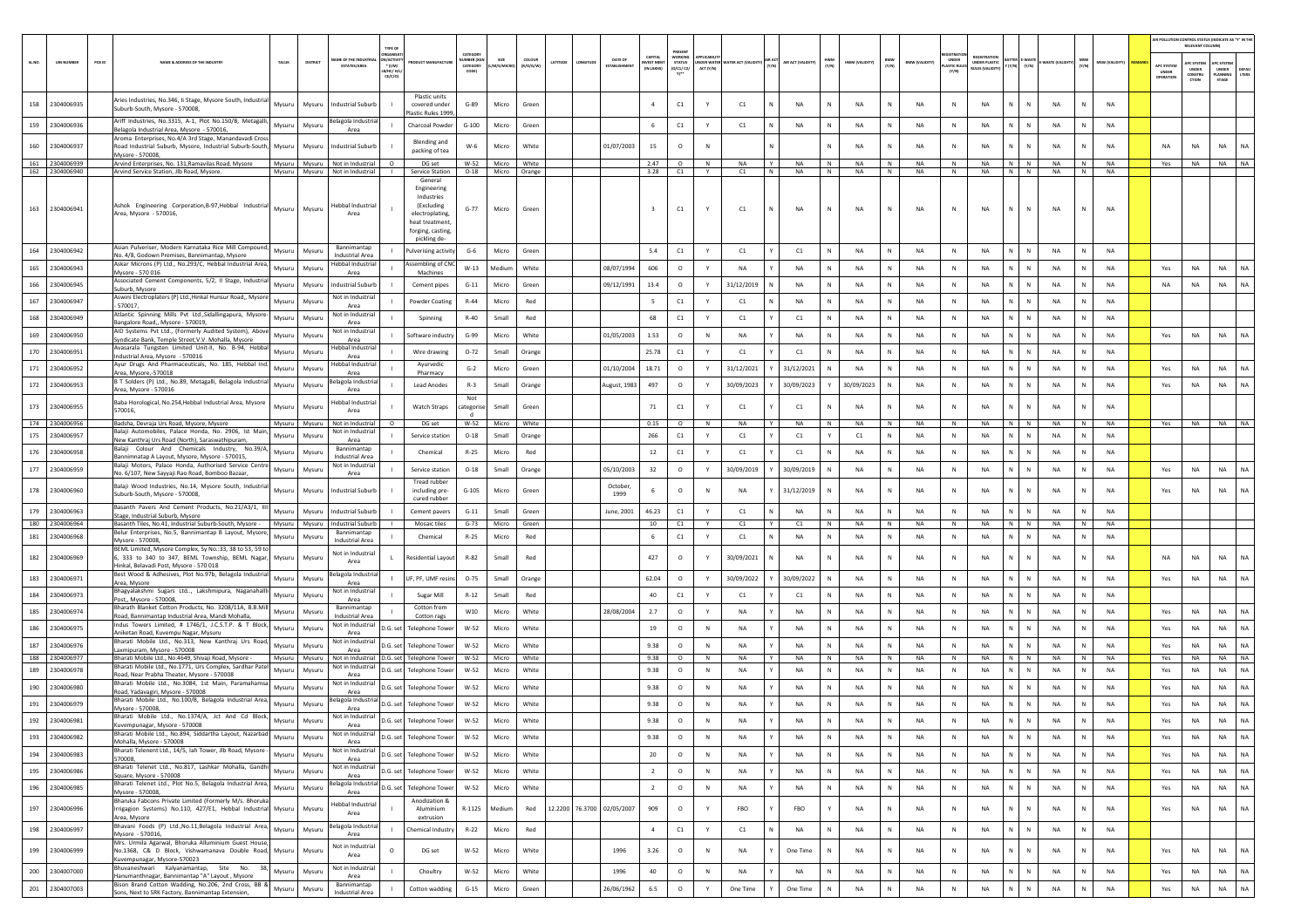|       |                                  |        |                                                                                                                                                 |                         |               |                                                       |                                                                 |                                                                                                                              |                                                   |                |                     |          |         |                   |                                         |                                                       |             |                                  |   |                    |              |                |              |                       |                             |                              |                                       |               |              |                 |                                 | RELEVANT COLUMN)                                           | AIR POLLUTION CONTROL STATUS (INDICATE AS "Y" IN T                |
|-------|----------------------------------|--------|-------------------------------------------------------------------------------------------------------------------------------------------------|-------------------------|---------------|-------------------------------------------------------|-----------------------------------------------------------------|------------------------------------------------------------------------------------------------------------------------------|---------------------------------------------------|----------------|---------------------|----------|---------|-------------------|-----------------------------------------|-------------------------------------------------------|-------------|----------------------------------|---|--------------------|--------------|----------------|--------------|-----------------------|-----------------------------|------------------------------|---------------------------------------|---------------|--------------|-----------------|---------------------------------|------------------------------------------------------------|-------------------------------------------------------------------|
| SLNO. | <b>UIN NUMBER</b>                | PCB ID | NAME & ADDRESS OF THE INDUSTR'                                                                                                                  | TALUK                   | DISTRICT      | ME OF THE INDUS'                                      | TYPE OF<br>N/ACTIVI<br>$^{\circ}$ (i/M/<br>LB/HC/ H/L<br>CE/C/O | <b>OUCT MANUFACTUR</b>                                                                                                       | CATEGOR<br><b>IMBER (XG)</b><br>CATEGORY<br>CODE) | SIZE<br>/S/MI  | coLous<br>(R/O/G/W) | LATITUDE | MGITUDE | DATE OF           | CAPITAL<br><b>VEST MEN</b><br>IN LAKHS) | WORKING<br><b>STATUS</b><br>(0/C1/C2/<br>$v^{\ldots}$ | ACT (Y/N)   | UNDER WATER WATER ACT (VALIDITY) |   | AIR ACT (VALIDITY) | HWM<br>(Y/N) | HWM (VALIDITY) | BMW<br>(Y/N) | <b>BMW (VALIDITY)</b> | UNDER<br>LASTIC RU<br>(Y/N) | EGISTRATION<br>UNDER PLASTIC | <b>IATTER E-WAST</b><br>Y (Y/N) (Y/N) | E-WASTE (VAL) | (Y/N)        | MSW (VALIDITY)  | APC SYSTEM<br>UNDER<br>PERATION | <b>C SYSTER</b><br>UNDER<br>CONSTRU<br>$c$ <sub>TION</sub> | PC SYSTEN<br>UNDER<br>DEFAL<br>LANNING<br>LTERS<br>$\text{stack}$ |
| 202   | 2304007004                       |        | Blue Stone Crusher, Bandipalya Uttanhally Road,, Mysore                                                                                         | Mysuru                  | Mysuru        | Not in Industria                                      | SC                                                              | Stone crushers                                                                                                               | $O - 64$                                          | Micro          | Orange              |          |         |                   | 22                                      | C1                                                    | $\,$ N      | <b>NA</b>                        |   | C1                 | N            | <b>NA</b>      | N            | NA                    | N                           | NA<br>N                      | N                                     | NA            | N            | NA              |                                 |                                                            |                                                                   |
| 203   | 2304007006                       |        | 570008<br>Brigade Retreat Owners Association, No.2674, Adipamps                                                                                 | Mysuru                  | Mysuru        | Area<br>Not in Industrial                             |                                                                 | Apartment                                                                                                                    | $R - 82$                                          | Micro          | White               |          |         | 12/11/2003        | 2.5                                     | C1                                                    | Y           | C1                               |   | C1                 |              | NA             | N            | <b>NA</b>             | N                           | NA<br>N                      | $\mathsf{N}$                          | NA            | $\mathbb{N}$ | NA              | Yes                             | NA                                                         | NA<br>NA                                                          |
| 204   | 2304007007                       |        | oad, V.V. Mohalla, Mysore<br>Brindavan Apartments, Owners Welfare Society, Near                                                                 | Mysuru                  | Mysuru        | Area<br>Not in Industria                              |                                                                 | Apartment                                                                                                                    | W-52                                              | Small          | White               |          |         | 1993              | $\overline{2}$                          | C1                                                    | Y           | C1                               |   | C1                 | $\mathbb{N}$ | NA             | ${\sf N}$    | <b>NA</b>             | N                           | $\mathsf{N}^-$<br><b>NA</b>  | $\mathbb{N}$                          | NA            | $\mathbb N$  | <b>NA</b>       | Yes                             | NA                                                         | NA<br><b>NA</b>                                                   |
| 205   | 2304007008                       |        | Akashwani Circle, Mysore- 570020<br>Brindavan Industries, No.11, II Stage, Manandavadi Road,<br>Mysore South, Mysore, Mysore - 570008           | Mysuru                  | Mysuru        | Area<br>Not in Industrial<br>Area                     |                                                                 | otassium Nitrat<br>& Magnesium                                                                                               | $R-22$                                            | Micro          | Red                 |          |         |                   | $\overline{\mathbf{3}}$                 | $\mathsf{C1}$                                         | Y           | C1                               |   | <b>NA</b>          | N            | <b>NA</b>      | N            | <b>NA</b>             | N                           | <b>NA</b><br>N.              | $\mathbb N$                           | NA            | $\mathbb N$  | <b>NA</b>       |                                 |                                                            |                                                                   |
| 206   | 2304007009                       |        | Brindavan Industries, Plot No.292/D,Hebbal Industrial<br>Area. Mysore - 570016.                                                                 | Mysuru                  | Mysuru        | lebbal Industrial<br>Area                             |                                                                 | Chemical                                                                                                                     | $R - 22$                                          | Micro          | Red                 |          |         |                   | - 5                                     | C1                                                    | N           | NA                               |   | C1                 |              | NA             | N            | NA                    | $\mathbb N$                 | N.<br>NA                     | N                                     | <b>NA</b>     | N            | <b>NA</b>       |                                 |                                                            |                                                                   |
| 207   | 2304007010                       |        | Brindavan Soft Drinks, No.97-A, Belagola Industrial Area,<br>KRS Road, Mysore - 570016                                                          | Mysuru                  | Mysuru        | lagola Industri<br>Area                               |                                                                 | Soft Drinks                                                                                                                  | $G-83$                                            | Micro          | Green               |          |         | 01/01/2011        | 17                                      | $\circ$                                               | Y           | 31/12/2020                       |   | 31/12/2020         | N            | NA             | N            | <b>NA</b>             | N                           | NA<br>N.                     | $\mathbb N$                           | NA            | $\mathbb N$  | NA              | Yes                             | NA                                                         | NA<br><b>NA</b>                                                   |
| 208   | 2304007011                       |        | B.S Subbaiah And Sons Coffee Curing Works, Old H.D. Kote<br>oad, Industrial Suburb-South, Mysore - 570008                                       | Mysuru                  | Mysuru        | ndustrial Suburb                                      |                                                                 | <b>Curing of Coffee</b><br>beans                                                                                             | $G-66$                                            | Small          | Green               |          |         | 04/06/1996        | 94.78                                   | C1                                                    | $\mathbb N$ | <b>NA</b>                        |   | C1                 |              | NA             | ${\sf N}$    | <b>NA</b>             | N                           | <b>NA</b><br>N               | N                                     | NA            | $\mathbb N$  | NA              |                                 |                                                            |                                                                   |
| 209   | 2304007013                       |        | Bvs Enterprises, No.16, II Stage, NIE Hostel Road,<br>ndustrial Suburb, Mysore - 570008                                                         | Mysuru                  | Mysuru        | ndustrial Suburb                                      |                                                                 | Soap nut powder                                                                                                              | $O-44$                                            | Small          | Orange              |          |         | 1999              | 2.83                                    | C1                                                    | $\mathbb N$ | <b>NA</b>                        |   | C1                 |              | <b>NA</b>      | N            | <b>NA</b>             | N                           | NA<br>N                      | $\mathsf{N}$                          | NA            | $\mathbb N$  | <b>NA</b>       |                                 |                                                            |                                                                   |
| 210   | 2304007016                       |        | Cam Tools, D-4, Industrial Estate, Yadavagiri, Mysore<br>70020                                                                                  | Mysuru                  | Mysuru        | ndustrial Estate,<br>Yadavagiri                       |                                                                 | Turned<br>Component:                                                                                                         | $G-77$                                            | Micro          | Green               |          |         |                   | 3.5                                     | C1                                                    | Y           | C1                               |   | <b>NA</b>          | N            | <b>NA</b>      | N            | <b>NA</b>             | N                           | <b>NA</b><br>N.              | $\mathbb N$                           | NA            | $\mathbb N$  | <b>NA</b>       |                                 |                                                            |                                                                   |
| 211   | 2304007017                       |        | Canara Chikory Industries, No.W-7,W-8, Industrial Estate<br>Yadavagiri, Yadavagiri Industrial Area, Mysore - 570020,                            | Mysuru                  | Mysuru        | ndustrial Estate,<br>Yadavagiri                       |                                                                 | Chikory Powder                                                                                                               | $G-66$                                            | Micro          | Green               |          |         |                   | 5                                       | C1                                                    | Y           | C1                               |   | NA                 |              | <b>NA</b>      | N            | NA                    | N                           | N.<br>NA                     | N                                     | NA            | $\mathbf{N}$ | NA              |                                 |                                                            |                                                                   |
| 212   | 2304007021                       |        | Canning Solutions, No. 232-A, Hebbal Industrial Area<br>Mysore                                                                                  | Mysuru                  | Mysuru        | Hebbal Industria<br>Area                              |                                                                 | Manufacture o<br>pet flakes                                                                                                  | $O - 60$                                          | Micro          | Orange              |          |         |                   | - 5                                     | C1                                                    | Y           | C1                               |   | NA                 | $\mathbb N$  | NA             | N            | NA                    | N                           | NA<br>N                      | N                                     | NA            | N            | NA              |                                 |                                                            |                                                                   |
|       | 213 2304007022                   |        | Canter Automobile Service Pvt. Ltd., No. 436-C, Hebbal<br>Industrial Area, Mysore.                                                              | Mysuru                  | Mysuru        | lebbal Industria<br>Area                              |                                                                 | Engineering<br>ndustries (with<br>electroplating and                                                                         | $O - 84$                                          | Micro          | Orange              |          |         |                   | 11.96                                   | C1                                                    | Y           | C1                               |   | NA                 | N            | NA             | N            | NA                    | N                           | NA<br>N                      | N                                     | <b>NA</b>     |              | <b>NA</b>       |                                 |                                                            |                                                                   |
|       | 214 2304007024                   |        | Capricorn Industrial Products, 3/A, Bannimantp C Layout,                                                                                        | Mysuru                  | Mysuru        | Bannimantap                                           |                                                                 | heat treatment).<br><b>Tread Rubber</b>                                                                                      | $G-105$                                           | Micro          | Green               |          |         |                   | $\overline{1}$                          | $\mathsf{C1}$                                         | Y           | C1                               |   | <b>NA</b>          | N            | <b>NA</b>      | N            | <b>NA</b>             | N                           | <b>NA</b><br>N.              | N                                     | <b>NA</b>     | N            | <b>NA</b>       |                                 |                                                            |                                                                   |
| 215   | 2304007025                       |        | Mysore, Mysore - 570015,<br>Car Clinic, No. 8, Gokulam 4th Stage, KRS Road, Mysore<br>570020                                                    | Mysuru                  | Mysuru        | Industrial Area<br>Not in Industrial<br>Area          |                                                                 | <b>Service Station</b>                                                                                                       | $O-18$                                            | Micro          | Orange              |          |         |                   | 19.2                                    | Y                                                     | Y           |                                  |   |                    |              | NA             | N            | <b>NA</b>             | N                           | NA<br>N.                     | N                                     | <b>NA</b>     | N            | <b>NA</b>       |                                 |                                                            |                                                                   |
|       | 216 2304007028                   |        | Chaitra Fertilizers And Chemicals Pvt Ltd, PLOT NO.12<br>METAGALLI INDUSTRIAL AREA(Belagula Industrial Area), Mysuru<br>Mysors.570016           |                         | Mysuru        | Metagalli<br><b>Industrial Area</b>                   |                                                                 | Bio-fertilizers,<br>trichoderm viride                                                                                        | $O-29$                                            | Small          | Orange              |          |         | 2008              | 40.81                                   | $\circ$                                               | Y           | 30/09/2023                       |   | 30/09/2023         | N            | NA             | N            | NA                    | $\mathbb N$                 | NA<br>N                      | N                                     | <b>NA</b>     | N            | <b>NA</b>       | Yes                             | NA                                                         | NA<br><b>NA</b>                                                   |
|       |                                  |        |                                                                                                                                                 |                         |               |                                                       |                                                                 | General<br>Engineering<br>Industries                                                                                         |                                                   |                |                     |          |         |                   |                                         |                                                       |             |                                  |   |                    |              |                |              |                       |                             |                              |                                       |               |              |                 |                                 |                                                            |                                                                   |
|       | 217 2304007029                   |        | Chaitra Engineering, No.Sm149, Hebbal Industrial Area,<br>Mysore - 5700016,                                                                     | Mysuru                  | Mysuru        | Hebbal Industrial<br>Area                             |                                                                 | (Excluding<br>electroplating,<br>heat treatment<br>forging, casting<br>pickling de-                                          | $G-77$                                            | Micro          | Green               |          |         |                   | 5                                       | $\mathsf{C1}$                                         |             | C1                               |   | <b>NA</b>          | N            | <b>NA</b>      | N            | <b>NA</b>             | N                           | <b>NA</b><br>N               | N                                     | <b>NA</b>     |              | NA              |                                 |                                                            |                                                                   |
| 218   | 2304007030                       |        | Chakitha Raniini Udvam, No.180, Hebbal Industrial Area<br>Mysore - 570016                                                                       | Mysuru                  | Mysuru        | <b>Hebbal Industrial</b><br>Area                      |                                                                 | Tread rubber<br>including pre-<br>cured rubber                                                                               | $G-105$                                           | Small          | Orange              |          |         | 01/06/1993        | 37.01                                   | $\circ$                                               | Y           | 30/09/2028                       |   | 30/09/2028         |              | <b>NA</b>      | ${\sf N}$    | <b>NA</b>             | N                           | <b>NA</b>                    |                                       | NA            |              | <b>NA</b>       | Yes                             | NA                                                         | NA<br>NA                                                          |
|       | 219 2304007031                   |        | Chalcita Pulps, No.288g, Hebbal Industrial Area, Mysore<br>570008,                                                                              | Mysuru                  | Mysuru        | -lebbal Industrial<br>Area                            |                                                                 | Pulp and Paper                                                                                                               | $R-54$                                            | Micro          | Red                 |          |         |                   | 14                                      | C1                                                    | Y           | C1                               |   | NA                 | $\mathbb{N}$ | NA             | ${\sf N}$    | NA                    | $\,$ N                      | $\mathsf{N}^-$<br><b>NA</b>  | $\mathbb{N}$                          | NA            | N            | NA              |                                 |                                                            |                                                                   |
|       | 220 2304007032                   |        | Champion Rubber Products (P) Ltd., No.427, Hebbal<br>ndustrial Area, Mysore - 570016,                                                           | Mysuru                  | Mysuru        | lebbal Industria<br>Area                              |                                                                 | Paper board and<br>straw boards<br>manufactured                                                                              | $G-9$                                             | Small          | Green               |          |         |                   | 63                                      | C1                                                    |             | C1                               |   | C1                 | $\mathbb N$  | NA             | N            | <b>NA</b>             | ${\sf N}$                   | NA                           | N                                     | NA            |              | NA              |                                 |                                                            |                                                                   |
| 221   | 2304007033                       |        | Champion Wire Industry, C-82, Hebbal Industrial Area,<br>Mysore - 570016                                                                        | Mysuru                  | Mysuru        | Hebbal Industria<br>Area                              |                                                                 | using pulp.<br>Wire drawing &<br><b>Fungsten filamen</b>                                                                     | G-96                                              | Micro          | Green               |          |         | December<br>1990  | 19.06                                   | $\circ$                                               | Y           | 31/12/2020                       |   | NA                 | N            | NA             | N            | <b>NA</b>             | $\,$ N                      | <b>NA</b><br>N               | $\,$ N                                | NA            | N            | NA              | NA                              | NA                                                         | NA<br>NA                                                          |
| 222   | 2304007034                       |        | Chamundeshwari Industries, No.99/H, Industrial Suburb,<br>Mysore                                                                                | Mysuru                  | Mysuru        | ndustrial Suburb                                      |                                                                 | Bar bending Wire:                                                                                                            | $W-14$                                            | Micro          | White               |          |         | 01/12/1997        | 8                                       | $\circ$                                               | ${\sf N}$   |                                  |   |                    |              | NA             | ${\sf N}$    | <b>NA</b>             | $\,$ N                      | NA<br>N                      | $\mathsf{N}$                          | NA            | $\mathbb N$  | <b>NA</b>       | NA                              | NA                                                         | NA<br>NA                                                          |
| 223   | 2304007036                       |        | Chamundeshwari Reeling Unit, No.57, listage,Industrial<br>Suburb-South, Mysore - 570008,                                                        | Mysuru                  | Mysuru        | <b>Industrial Suburb</b>                              |                                                                 | Lime kilns                                                                                                                   | $O-43$                                            | Micro          | Orange              |          |         |                   | $\overline{2}$                          | C1                                                    | Y           | C1                               |   | NA                 | $\mathbb N$  | NA             | N            | NA                    | N                           | $\mathsf{N}^-$<br>NA         | $\mathbb{N}$                          | NA            | N            | NA              |                                 |                                                            |                                                                   |
| 224   | 2304007037                       |        | Chamundeshwari Rubber Industries, Sy. No.<br>Saddanahalli Village, Nasaba Hobli, Mysore                                                         | Mysuru                  | Mysuru        | Not in Industrial<br>Area                             |                                                                 | <b>RCC Spun Pipes</b><br>Hollow bricks                                                                                       | $W-16$                                            | Micro          | White               |          |         |                   | 18                                      | $\circ$                                               | N           |                                  |   |                    |              | <b>NA</b>      | N            | <b>NA</b>             | N                           | <b>NA</b><br>N.              | N                                     | <b>NA</b>     | $\mathbb N$  | <b>NA</b>       | <b>NA</b>                       | <b>NA</b>                                                  | NA<br><b>NA</b>                                                   |
| 225   | 2304007038                       |        | nchara Briquettes & Pellets Formerly Chamundi<br>Briquetting Industries, No.306, Hebbal Industrial Area,                                        | Mysuru                  | Mysuru        | lebbal Industria<br>Area                              |                                                                 | <b>Fuel Briquettes</b>                                                                                                       | $G-5$                                             | Small          | Green               |          |         | 15/03/2000        | 92.11                                   | $\circ$                                               |             | 31/12/2024                       |   | <b>NA</b>          |              | NA             | N            | NA                    | $\mathbb{N}$                | N.<br><b>NA</b>              | N                                     | <b>NA</b>     | N            | <b>NA</b>       | NA                              | NA                                                         | NA<br>NA                                                          |
| 226   | 2304007039                       |        | Chamundi Chemical, Site No.4, KRS Road,<br>Metagalli, Metagalli Industrial Area, Mysore - 570016,                                               | Mysuru                  | Mysuru        | Metagalli<br><b>Industrial Area</b>                   |                                                                 | Chemical                                                                                                                     | $R-22$                                            | Micro          | Red                 |          |         |                   | 5                                       | C1                                                    | Y           | C1                               |   | NA                 | $\mathbb N$  | NA             | N            | <b>NA</b>             | $\mathbb N$                 | NA<br>$\mathsf{N}^-$         | $\mathbb N$                           | NA            | N            | NA              |                                 |                                                            |                                                                   |
| 227   | 2304007040                       |        | hamundi Curing Works, (The Coorg And Mysore Coffee<br>Co. Ltd.), KRS Road, Metagalli, Mysore - 16                                               | Mysuru                  | Mysuru        | Not in Industrial<br>Area                             |                                                                 | Coffee Curing                                                                                                                | $G-66$                                            | Small          | Green               |          |         | 1937              | 97.27                                   | C1                                                    | Y           | C1                               |   | C1                 |              | NA             | ${\sf N}$    | <b>NA</b>             | $\mathbb N$                 | NA<br>N                      | N                                     | NA            | $\mathbb N$  | NA              |                                 |                                                            |                                                                   |
| 228   | 2304007041                       |        | Chamundi Electrical Stampings, Shed No. A-80, KSSIDC<br>Industrial Estate, Hebbal, Mysore-570016                                                | Mysuru                  | Mysuru        | -lebbal Industrial<br>Estate                          |                                                                 | Sheet metal<br>pressed                                                                                                       | $W-14$                                            | Small          | White               |          |         | 1977              | 99                                      | $\circ$                                               | ${\sf N}$   | 31/12/2023                       |   |                    |              | <b>NA</b>      | N            | <b>NA</b>             | N                           | N<br><b>NA</b>               | $\mathsf{N}$                          | NA            | $\mathbb N$  | NA              | NA                              | <b>NA</b>                                                  | NA<br>NA                                                          |
| 229   | 2304007042                       |        | Chamundi Feed Plant Plot No.09, Fort Mohalla, IIIStage,<br>ndustrial Suburb, Mysore                                                             | Mysuru                  | Mysuru        | Industrial Suburb                                     |                                                                 | Cattle feed                                                                                                                  | $O-30$                                            | Micro          | Orange              |          |         |                   | 2.71                                    | $\mathsf{C1}$                                         | Y           | C1                               |   | <b>NA</b>          | N            | <b>NA</b>      | N            | <b>NA</b>             | N                           | <b>NA</b><br>N.              | $\mathbb N$                           | NA            | $\mathbb N$  | <b>NA</b>       |                                 |                                                            |                                                                   |
| 230   | 2304007043                       |        | hamundi Heat Treators, No.C-124, Hebbal Industrial<br>Area, Mysore - 570016,                                                                    | Mysuru                  | Mysuru        | <b>Hebbal Industrial</b><br>Area                      |                                                                 | leat treatment o<br>automobile spare<br>parts                                                                                | $O-36$                                            | Small          | Orange              |          |         |                   | 72.82                                   | $\circ$                                               |             | 30/09/2020                       |   | 30/09/2020         |              | <b>NA</b>      | N            | <b>NA</b>             | $\mathbb N$                 | <b>NA</b><br>N               | N                                     | <b>NA</b>     | $\mathbb N$  | NA              | Yes                             | <b>NA</b>                                                  | NA<br><b>NA</b>                                                   |
| 231   | 2304007044                       |        | Chamundi Lead Refineries, No.427,Hebbal Industrial Area,<br>Mysore - 570016,                                                                    | Mysuru                  | Mysuru        | Hebbal Industria<br>Area                              |                                                                 | Lead refining.                                                                                                               | $R-7$                                             | Micro          | Red                 |          |         | March, 2008       | 17                                      | C1                                                    | Y           | C1                               |   | C1                 |              | <b>NA</b>      | N            | NA                    | $\mathbb N$                 | <b>NA</b><br>N               | N                                     | <b>NA</b>     | N            | <b>NA</b>       |                                 |                                                            |                                                                   |
| 232   | 2304007045                       |        | Chamundi Machine Tools, KRS Road, Metagalli, Mysore,<br>Mysore - 570016,                                                                        | Mysuru                  | Mysuru        | Not in Industrial<br>Area                             |                                                                 | Manual and wire<br>cut bricks                                                                                                | $G-73$                                            | Micro          | Green               |          |         |                   | $\overline{7}$                          | C1                                                    |             | C1                               |   | NA                 |              | <b>NA</b>      | N            | NA                    | $\mathbb N$                 | N<br>NA                      | N                                     | <b>NA</b>     |              | <b>NA</b>       |                                 |                                                            |                                                                   |
|       | 233 2304007046                   |        | Chamundi Polymers (P) Ltd., No.427b, Hebbal Industri<br>Area, Mysore - 570016,                                                                  | Mysuru                  | Mysuru        | ebbal Industria<br>Area                               |                                                                 | <b>Rubber Mixine</b><br>Unit                                                                                                 | $G-41$                                            | Small          | Green               |          |         | February.<br>2004 | 71                                      | C1                                                    | Y           | C1                               |   | C1                 |              | NA             | N            | NA                    | N                           | <b>NA</b><br>N               |                                       | NA            | N            | NA              |                                 |                                                            |                                                                   |
|       | 234 2304007047                   |        | Chamundi Spun Concrete Pipes Co. (P) Ltd., No. 29 & 26,<br>Mysore - Hunsur Road, Hinkal, Mysore - 570017                                        | Mysuru                  | Mysuru        | Not in Industrial<br>Area                             |                                                                 | Spun concrete<br>pipes and collars                                                                                           | $G-11$                                            | Small          | Green               |          |         | 03/05/1967        | 81.77                                   | $\circ$                                               | Y           | 31/12/2024                       |   | 31/12/2024         | N            | NA             | $\,N\,$      | <b>NA</b>             | N                           | $\,$ N $\,$<br><b>NA</b>     | N                                     | NA            | N            | NA              | Yes                             | NA                                                         | NA<br><b>NA</b>                                                   |
|       | 235 2304007049                   |        | Chamundi Stone Crusher, Sy. No.:51, Chikkana Halli,<br>Yelwala Hobli,, Mysore - 571130,<br>Chamundi Stone Crusher, Sy No.:44, Huthanahlli Road, | Mysuru                  | Mysuru        | Not in Industrial<br>Area                             | SC                                                              | Stone crushers                                                                                                               | $O - 64$                                          | Micro          | Orange              |          |         | 01/03/2004        | $5 -$                                   | C1                                                    | N           | <b>NA</b>                        |   | C1                 | N            | NA             | ${\sf N}$    | NA                    | N                           | NA<br>N                      | N                                     | NA            | N            | NA              |                                 |                                                            |                                                                   |
|       | 236 2304007048                   |        | Hosahundi Panchayat, Mysore - 570008,                                                                                                           | Mysuru                  | Mysuru        | Not in Industrial<br>Area<br><b>Hebbal Industrial</b> | SC                                                              | Stone crushers                                                                                                               | $O - 64$                                          | Micro          | Orange              |          |         |                   | -9                                      | C1                                                    | N           | NA                               |   | C1                 | N            | NA             | ${\sf N}$    | NA                    | N                           | NA                           | $\,N\,$ $\,$ $\,$ $\,N\,$             | $_{\sf NA}$   | N            | <b>NA</b>       |                                 |                                                            |                                                                   |
|       | 237 2304007050<br>238 2304007051 |        | Chandra Enterprises, No.438h, Hebbal Industrial Area,<br>Mysore - 571186,<br>Chandre Gowda, Sy. No. 336/1, 337/1, Bogadhi Village,              | Mysuru<br>Mysuru Mysuru | Mysuru        | Area<br>Not in Industrial                             |                                                                 | Cattle feed<br>Residential Layout                                                                                            | $G-77$<br>R-82                                    | Micro<br>Small | Green<br>Red        |          |         |                   | 5<br>-5                                 | C1                                                    | Y<br>Y      | C1                               | N | C1                 | N<br>N       | NA<br>NA       | N<br>N       | <b>NA</b><br>NA       | N<br>N                      | $\mathbb N$<br>NA<br>NA      | $\mathbb{N}$<br>N N                   | NA<br>NA      | N<br>N       | NA<br><b>NA</b> |                                 |                                                            |                                                                   |
|       | 239 2304007052                   |        | Chemic Products, No.C42, Kssidc, Yadavagiri Industrial<br>Area, Mysore - 570020,                                                                | Mysuru                  | Mysuru        | Industrial Estate,<br>Yadavagiri                      |                                                                 | Industrial gases<br>(only Nitrogen,<br>Oxygen & Carbon                                                                       | W-9                                               | Micro          | White               |          |         |                   | $\overline{2}$                          | C1                                                    | Y           | C1                               |   | NA                 | N            | NA             | ${\sf N}$    | NA                    | $\,$ N                      | NA<br>N                      | $\mathsf{N}$                          | NA            | N            | <b>NA</b>       |                                 |                                                            |                                                                   |
|       | 240 2304007053                   |        | Chemisynth, 505a, No.7, Devanga Colony, Southern<br>Extension, Mysore, Mysore - 570008,                                                         |                         | Mysuru Mysuru | Not in Industrial<br>Area                             |                                                                 | General<br>Engineering<br>Industries<br>(Excluding<br>electroplating,<br>heat treatment<br>forging, casting,<br>pickling de- | $G-78$                                            | Micro          | Green               |          |         |                   | 12                                      | C1                                                    | Y           | C1                               |   | NA                 | N            | NA             | $\,N\,$      | NA                    | N                           | <b>NA</b><br>$\mathbb N$     | N                                     | NA            | N            | NA              |                                 |                                                            |                                                                   |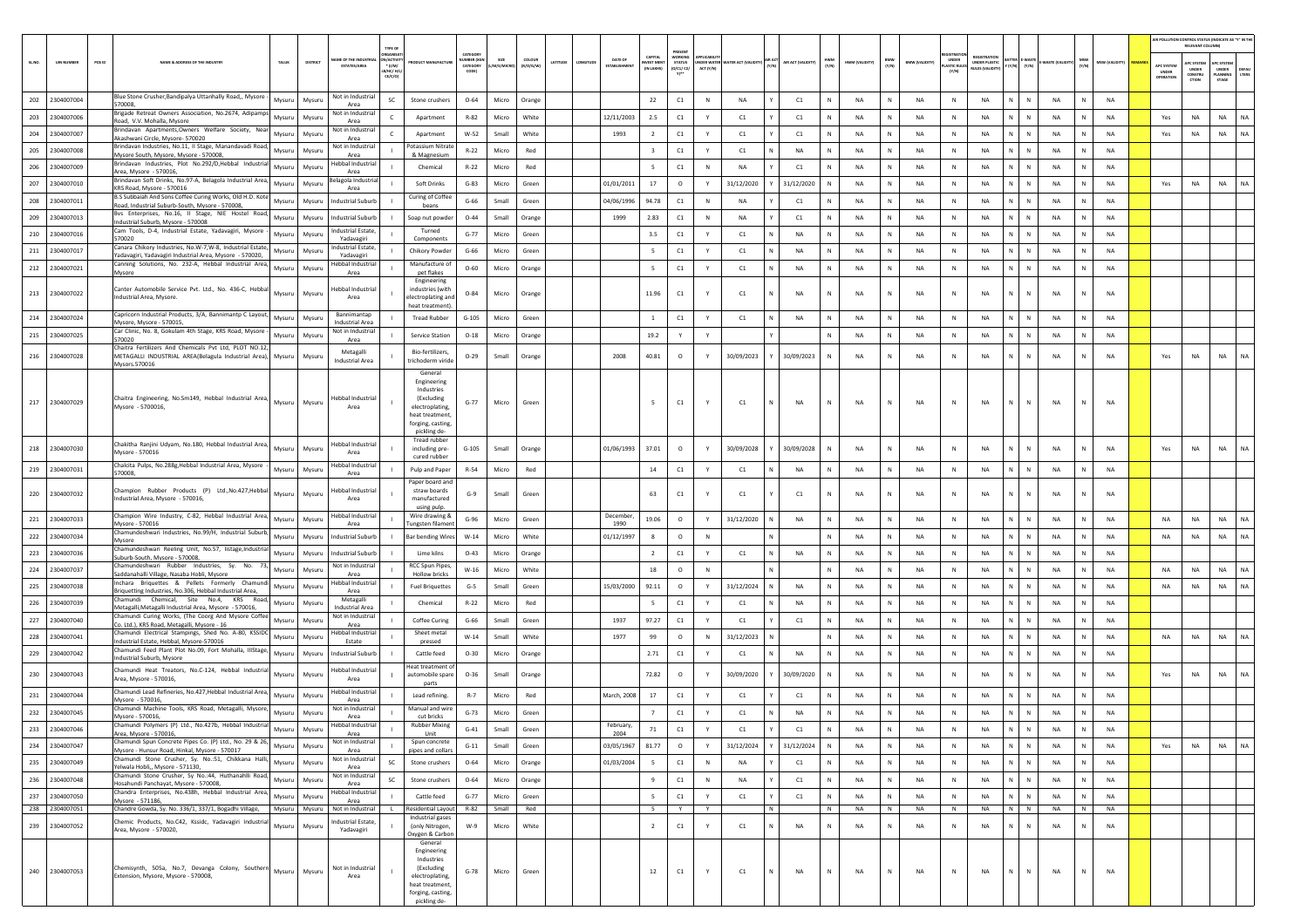|     |                  |        |                                                                                                                 |               |                                                                                              |                                                                                                                               |                                          |                  |                                |         |                             |                                   |                                                   |           |            |       |                   |              |                |              |                       |                                       |                                                           |                |                           |           |                       |                                  | RELEVANT COLUMN)                               | AIR POLLUTION CONTROL STATUS (INDICATE AS "Y" IN THE             |
|-----|------------------|--------|-----------------------------------------------------------------------------------------------------------------|---------------|----------------------------------------------------------------------------------------------|-------------------------------------------------------------------------------------------------------------------------------|------------------------------------------|------------------|--------------------------------|---------|-----------------------------|-----------------------------------|---------------------------------------------------|-----------|------------|-------|-------------------|--------------|----------------|--------------|-----------------------|---------------------------------------|-----------------------------------------------------------|----------------|---------------------------|-----------|-----------------------|----------------------------------|------------------------------------------------|------------------------------------------------------------------|
|     | <b>UIN NUMBE</b> | PCB ID | NAME & ADDRESS OF THE INDUSTR<br>TALUR                                                                          | DISTRICT      | ME OF THE INDUSTI<br><b>VACTIV</b><br>* (1/M/<br><b>ESTATES/AREA</b><br>B/HC/ H/L<br>CE/C/O) |                                                                                                                               | CATEGOR<br>UMBER DO<br>CATEGORY<br>CODE) | SIZE<br>M/S/MICR | coLour<br>ATITUDE<br>(R/O/G/W) | ONGITUD | DATE OF<br><b>ESTABLISH</b> | CAPITAL<br>VEST MEN<br>(IN LAKHS) | <b>NORKIN</b><br><b>STATUS</b><br>(0/C1/C2/<br>Y1 | ACT (Y/N) |            | (Y/N) | AIR ACT (VALIDITY | HWM<br>(Y/N) | HWM (VALIDITY) | BMW<br>(Y/N) | <b>BMW (VALIDITY)</b> | UNDER<br><b>LASTIC RULES</b><br>(Y/N) | <b>EGISTRATI</b><br>INDER PLASTIC<br><b>JLES (VALIDI)</b> |                | E-WAST<br>$(Y/N)$ $(Y/N)$ | (Y/N)     | <b>MSW (VALIDITY)</b> | APC SYSTEM<br>UNDER<br>OPERATION | APC SYSTER<br><b>UNDER</b><br>CONSTRU<br>CTION | APC SYSTEM<br>UNDER<br><b>DEFAU</b><br>LTERS<br>LANNING<br>STAGE |
| 241 | 2304007054       |        | Cherian Fabricators, No. 277N, Hebbal Industrial Area<br>Mysuru<br>Mysore - 570018                              | Mysuru        | ebbal Industrial<br>Area                                                                     | Fabrication of<br>doors, windows 8<br>other authomobile<br>parts on job work                                                  | $W-14$                                   | Small            | White                          |         | 27/05/1992                  | 386                               | $\circ$                                           | Y         | <b>NA</b>  |       | NA                | N            | NA             | N            | <b>NA</b>             | N                                     | NA                                                        | N              | N<br>NA                   | N         | <b>NA</b>             | Yes                              | NA                                             | NA<br>NA                                                         |
|     | 242 2304007055   |        | Chetan Gas Point Bottling Pvt. Ltd., Plot No.345, Hebba<br>Mysuru<br>Industrial Area, Mysore - 570016           | Mysuru        | Hebbal Industrial<br>Area                                                                    | Bottling of LPG                                                                                                               | $R-4$                                    | Small            | Red                            |         |                             | 47.61                             | C1                                                | Y         | C1         |       | C1                | $\mathbb N$  | <b>NA</b>      | N            | <b>NA</b>             | N                                     | NA                                                        | N              | N<br>NA                   | N         | <b>NA</b>             |                                  |                                                |                                                                  |
| 243 | 2304007056       |        | Chinmya Industries, 273,/B, II Stage, Hebbal Industria<br>Mysuru<br>Area. Mysore - 570016.                      | Mysuru        | ebbal Industrial<br>Area                                                                     | Chemical<br>industries.                                                                                                       | $R-22$                                   | Micro            | Red                            |         |                             | $\sim$                            | Y                                                 | Y         |            |       |                   | N            | <b>NA</b>      | N            | <b>NA</b>             | $\mathbb N$                           | NA                                                        | N              | $\mathbb{N}$<br>NA        | N         | <b>NA</b>             |                                  |                                                |                                                                  |
| 244 | 2304007057       |        | Chowdeshwari Rice Mill, No.21d, III Stage, Mysore South<br>Mysuru<br>Industrial Suburb, Mysore                  | Mysuru        | Industrial Suburb                                                                            | <b>Boiled Rice</b>                                                                                                            | $O-79$                                   | Micro            | Orange                         |         |                             | 21.57                             | C1                                                | Y         | C1         |       | C1                | $\mathbb N$  | <b>NA</b>      | N            | NA                    | N                                     | <b>NA</b>                                                 | N              | $\mathbb N$<br>NA         | N         | <b>NA</b>             |                                  |                                                |                                                                  |
| 245 | 2304007058       |        | Circeetron, No.139/C, Metagalli Industrial Area, Mysore<br>Mysuru<br>570016,                                    | Mysuru        | Metagalli<br>Industrial Area                                                                 | Software units                                                                                                                | $G-99$                                   | Small            | Green                          |         |                             | 39                                | C1                                                | Y         | C1         |       | NA                | $\mathsf{N}$ | <b>NA</b>      | N            | NA                    | $\mathbb N$                           | <b>NA</b>                                                 | N              | ${\sf N}$<br>NA           | N         | NA                    |                                  |                                                |                                                                  |
| 246 | 2304007059       |        | Citizen Resins, No.33f, I Stage, Mysore South, Industria<br>Mysuru<br>Suburb-South, Mysore - 570008,            | Mysuru        | <b>Industrial Suburb</b>                                                                     | Urea<br>formaldehyde                                                                                                          | $R-25$                                   | Micro            | Red                            |         | 01/12/1994                  | 14.4                              | C1                                                | Y         | C1         |       | C1                | N            | <b>NA</b>      | N            | NA                    | $\mathbb N$                           | NA                                                        | N              | ${\sf N}$<br>NA           | ${\sf N}$ | <b>NA</b>             |                                  |                                                |                                                                  |
|     | 247 2304007060   |        | Classic Eco Technologies, C.V. Road, Bannimantap<br>Mysuru<br>Mysore - 570015                                   | Mysuru        | Bannimantap<br>Industrial Area                                                               | Chemical Industry                                                                                                             | $R - 22$                                 | Micro            | Red                            |         |                             | 2.41                              | C1                                                | Y         | C1         |       | <b>NA</b>         | N            | <b>NA</b>      | N            | <b>NA</b>             | $\mathbb N$                           | <b>NA</b>                                                 | N              | $\mathbb{N}$<br><b>NA</b> | N         | <b>NA</b>             |                                  |                                                |                                                                  |
| 248 | 230400706        |        | CMC Enterprises, Plot No.12, Metagalli Industrial Area<br>Mysuru<br>Mysore - 570016                             | Mysuru        | Metagalli<br><b>Industrial Area</b>                                                          | Recovery of<br>Methnol &                                                                                                      | R-25                                     | Micro            | Red                            |         |                             | 13.95                             | C1                                                |           | C1         |       | C1                |              | C1             | N            | <b>NA</b>             | $\mathbb N$                           | NA                                                        | N              | $\mathbb{N}$<br>NA        | N         | <b>NA</b>             |                                  |                                                |                                                                  |
| 249 | 2304007062       |        | Comat Infruscutic(P) Ltd., No.88, 3rd Cross,9th Main<br>Mysuru<br>Saraswathipuram, Mysore-570009                | Mysuru        | Not in Industrial<br>Area                                                                    | DG set                                                                                                                        | W-52                                     | Small            | White                          |         | 1998                        | 213                               | $\circ$                                           | $\,$ N    | NA         |       | NA                | $\mathbb N$  | NA             | N            | NA                    | $\mathbb N$                           | <b>NA</b>                                                 | $\mathsf{N}^-$ | $\mathbb N$<br>NA         | N         | NA                    | Yes                              | NA                                             | NA<br>NA                                                         |
| 250 | 2304007063       |        | Compac System, C-175, Industrial Estate, Yadavagir<br>Mysuru                                                    | Mysuru        | dustrial Estate,                                                                             | Assembly of UPS<br>Stabilizers &                                                                                              | $G-85$                                   | Micro            | Green                          |         |                             | 22.22                             | $\circ$                                           |           | One Time   |       | NA                | ${\sf N}$    | NA             | N            | NA                    | N                                     | NA                                                        | N              | ${\sf N}$<br>NA           |           | NA                    | NA                               | NA                                             | NA<br>NA                                                         |
|     | 251 2304007064   |        | Mysore-570020<br>Corandum Emril Indin Ltd., No.43/A, Aloka Road, No.7                                           | Mysuru Mysuru | Yadavagiri<br>Not in Industrial                                                              | Inverters<br>General<br>Engineering<br>Industries<br>(Excluding                                                               | $G-77$                                   | Micro            | Green                          |         |                             | 8                                 | C1                                                |           | C1         |       | C1                | $\mathbb N$  | <b>NA</b>      | N            | NA                    | N                                     | NA                                                        | N              | $\mathbb{N}$<br>NA        | <b>N</b>  | <b>NA</b>             |                                  |                                                |                                                                  |
|     |                  |        | Belavadi,, Mysore - 571186,                                                                                     |               | Area                                                                                         | electroplating,<br>heat treatment,<br>forging, casting,<br>pickling de-                                                       |                                          |                  |                                |         |                             |                                   |                                                   |           |            |       |                   |              |                |              |                       |                                       |                                                           |                |                           |           |                       |                                  |                                                |                                                                  |
| 252 | 2304007065       |        | CP Chemicals, D44, Kssidc Industrial Area, Yadavagir<br>Mysuru<br>Mysore, Mysore - 570020                       | Mysuru        | Industrial Estate,<br>Yadavagiri                                                             | Chemical Industr                                                                                                              | R-22                                     | Micro            | Red                            |         |                             | - 5                               | C1                                                |           | C1         |       | NA                | N            | NA             | N            | NA                    | N                                     | NA                                                        | N              | $\mathbb N$<br>NA         | N         | NA                    |                                  |                                                |                                                                  |
|     | 253 2304007066   |        | Creative Manufactures, A-4, Cmt Comples, KRS Road<br>Mysuru<br>Metagalli, Mysore - 5700016,                     | Mysuru        | Metagalli<br>Industrial Area                                                                 | Assembling of PCB                                                                                                             | $W-13$                                   | Micro            | White                          |         |                             | 9                                 | $\circ$                                           | N         |            | N     |                   | $\mathbb N$  | NA             | N            | NA                    | N                                     | <b>NA</b>                                                 | N              | N<br>NA                   | N         | NA                    | NA                               | NA                                             | NA.<br>NA                                                        |
|     | 254 2304007067   |        | Mysore Industries (Formerly C.V. Industries), No.33, B/2,<br>Mysuru<br>Industrial A Layout, Bannimantap, Mysore | Mysuru        | Bannimantap<br>Industrial Area                                                               | Processing &<br>desolution of<br>ungsten filamen<br>with pickling                                                             | $R-44$                                   | Small            | Red                            |         | 05/07/2008                  | 27                                | C1                                                |           | C1         |       | C1                | Y            | C1             | N            | <b>NA</b>             | N                                     | NA                                                        | N              | $\mathbb N$<br>NA         | N         | <b>NA</b>             |                                  |                                                |                                                                  |
| 255 | 2304007070       |        | Decan Petrochemicals, No.34/3, Industrial A Layout<br>Mysuru<br>Bannimantap, Mysore - 570015                    | Mysuru        | Bannimantap<br>Industrial Area                                                               | Petrochemicals                                                                                                                | $R-25$                                   | Micro            | Red                            |         |                             | 9                                 | C1                                                | Y         | C1         |       | $\mathsf{C1}$     | N            | <b>NA</b>      | N            | <b>NA</b>             | $\mathbb N$                           | <b>NA</b>                                                 | N              | $\mathbb N$<br><b>NA</b>  | N         | NA                    |                                  |                                                |                                                                  |
| 256 | 230400707        |        | Deep Oxygen (P) Ltd., No.137, Metagalli, Mysore, Belagola<br>Mysuru<br>ndustrial Area, Mysore                   | Mysuru        | agola Industria<br>Area                                                                      | oXygen & Nitroger<br>Gas                                                                                                      | W-9                                      | Small            | White                          |         | 1984                        | 260                               | C1                                                | Y         | C1         |       | NA                | N            | NA             | N            | NA                    | N                                     | NA                                                        | N              | $\mathbb N$<br>NA         | N         | NA                    | NA                               | NA                                             | NA<br>NA                                                         |
| 257 | 2304007073       |        | Deepak Tools And Heat Treators, No.B-4, Hebbal Indstria<br>Mysuru<br>Estate, Mysore - 570016                    | Mysuru        | ebbal Industrial<br>Estate                                                                   | <b>Heat Treatment</b><br>on automobile<br>parts (job work)                                                                    | $O-36$                                   | Small            | Orange                         |         | 05/05/1988                  | 340                               | $\circ$                                           | Y         | 30/09/2023 |       | 30/09/2023        | N            | <b>NA</b>      | N            | <b>NA</b>             | N                                     | NA                                                        | N              | $\mathbb N$<br>NA         | N         | <b>NA</b>             | Yes                              | NA                                             | NA<br>NA                                                         |
|     | 258 2304007074   |        | Deepanjana Telecables Pvt., No. 203, Hebbal Industria<br>Mysuru<br>Area, Mysore - 570016,                       | Mysuru        | lebbal Industria<br>Area                                                                     | PVC products like<br>Sleeves, Tubes,<br>Cables and wire<br>drawing                                                            | $O - 60$                                 | Small            | Orange                         |         |                             | 6.5                               | C1                                                |           | C1         |       | NA                | $\mathbb N$  | <b>NA</b>      | N            | <b>NA</b>             | ${\sf N}$                             | NA                                                        | N              | $\mathbb N$<br>NA         | N         | <b>NA</b>             | <b>NA</b>                        | NA                                             | NA<br><b>NA</b>                                                  |
|     | 259 2304007076   |        | Dev Industries, No. 2203, D/12, New Santhepet, Mysore<br>Mysuru<br>570021                                       | Mysuru        | Not in Industrial<br>Area                                                                    | Carbonated<br>Water, non-<br>processed water<br>Distilled water                                                               | W-47                                     | Micro            | White                          |         | 10/03/1999                  | 4.85                              | $\circ$                                           |           | <b>NA</b>  |       | NA                | N            | NA             | N            | NA                    | N                                     | <b>NA</b>                                                 | N              | $\mathsf{N}$<br>NA        | N         | NA                    | Yes                              | NA                                             | NA<br>NA                                                         |
|     | 260 2304007077   |        | Devatha Enterprises, Sy.No.159/1, Yelwala., Myson<br>Mysore - 571130,                                           | Mysuru Mysuru | Not in Industrial<br>Area                                                                    | Chemical Industry                                                                                                             | $R - 22$                                 | Micro            | Red                            |         |                             | 4.2                               | C1                                                | Y         | C1         |       | <b>NA</b>         | N            | <b>NA</b>      | N            | <b>NA</b>             | N                                     | <b>NA</b>                                                 | N              | NA<br>$\mathbb N$         | N         | <b>NA</b>             |                                  |                                                |                                                                  |
|     | 261 2304007079   |        | Devi Wires And Filaments, C-27, Industrial Estate,<br>Mysuru<br>Yadavgiri, Mysore - 570020,                     | Mysuru        | ndustrial Estate,<br>Yadavagiri                                                              | Wires & Filament                                                                                                              | $G-96$                                   | Micro            | Green                          |         | 1990                        | -9                                | $\mathsf{C1}$                                     |           | C1         |       | C1                | N            | NA             | N            | <b>NA</b>             | $\mathbb N$                           | NA                                                        | N              | $\mathbb N$<br>NA         | N         | <b>NA</b>             |                                  |                                                |                                                                  |
|     | 262 2304007080   |        | Dgs Papers, No.208, Hebbal Industrial Area, Mysore<br>Mysuru<br>570016,                                         | Mysuru        | lebbal Industrial<br>Area                                                                    | General<br>Engineering<br>Industries<br>(Excluding<br>electroplating,<br>heat treatment,<br>forging, casting,<br>pickling de- | $G-77$                                   | Micro            | Green                          |         |                             | 14                                | C1                                                | Υ         | C1         | N     | NA                | N            | NA             | N            | NA                    | N                                     | NA                                                        | N              | N<br>NA                   |           | NA                    |                                  |                                                |                                                                  |
| 263 | 2304007082       |        | Dharuva Energy Systems, No.B.130, Yadavagiri, Yadavagi<br>Mysuru<br>Industrial Area, Mysore - 570020.           | Mysuru        | Industrial Estate,<br>Yadavagiri                                                             | Chemical                                                                                                                      | $R - 25$                                 | Small            | Red                            |         |                             | 75                                | C1                                                |           | C1         |       | C1                | N            | NA             | N            | <b>NA</b>             | $\mathbb N$                           | NA                                                        | N              | $\mathbb N$<br>NA         | N         | NA                    |                                  |                                                |                                                                  |
| 264 | 2304007083       |        | Dhruva Energy System (P) Ltd., No. C-84, Industrial Estate,<br>Mysuru<br>, Mysore, Mysore                       | Mysuru        | Industrial Estate,<br>Yadavagiri                                                             | Mosaic tiles                                                                                                                  | $G-73$                                   | Micro            | Green                          |         |                             | 17                                | C1                                                | Y         | C1         |       | C1                | $\mathbb N$  | NA             | N            | NA                    | $\mathbb N$                           | <b>NA</b>                                                 | Y              | N<br>NA                   | N         | NA                    |                                  |                                                |                                                                  |
| 265 | 2304007084       |        | Dhruva Energy Systems, D.64, KSSIDC Estate, Yadavagir<br>Mysuru<br>Mysore - 570020                              | Mysuru        | ndustrial Estate.<br>Yadavagiri                                                              | Automotive<br><b>Batteries</b>                                                                                                | $W-13$                                   | Micro            | White                          |         |                             | 6                                 | C1                                                | Y         | C1         |       | C1                | $\mathsf{N}$ | NA             | N            | NA                    | $\mathbb N$                           | NA                                                        | N              | ${\sf N}$<br>NA           | N         | NA                    |                                  |                                                |                                                                  |
| 266 | 2304007085       |        | Dishnet Dsl Ltd., Nagetha Complex, Vishwarmanva Doubl<br>Mysuru<br>Road, Saraswathipuram, Mysore - 570004,      | Mysuru        | Not in Industria<br>Area                                                                     | DG set                                                                                                                        | W-52                                     | Micro            | White                          |         |                             | 1.98                              | $\circ$                                           | N         | <b>NA</b>  |       | NA                | $\mathsf{N}$ | NA             | N            | NA                    | ${\sf N}$                             | NA                                                        | $\mathbb{N}$   | $\mathbb N$<br>NA         | N         | NA                    | Yes                              | NA                                             | NA<br>NA                                                         |
|     | 267 2304007086   |        | Divya Rasayana (P) Ltd., D-71, Kssidc Estate, Yadavagiri<br>Mysuru<br>Mysore - 570020                           | Mysuru        | <b>Industrial Estate</b><br>Yadavagiri                                                       | Cattle feed                                                                                                                   | $O-30$                                   | Micro            | Orange                         |         |                             | 5                                 | C1                                                | Y         | C1         |       | C1                | N            | <b>NA</b>      | N            | <b>NA</b>             | $\mathbb N$                           | <b>NA</b>                                                 | N              | NA<br>$\mathbb N$         | N         | <b>NA</b>             |                                  |                                                |                                                                  |
|     | 268 2304007087   |        | Dolphin Chemicals Ltd., No.149/A, KRS Road, Metagalli,<br>Belagola Industrial Area, Mysore - 570016,            | Mysuru Mysuru | Belagola Industrial<br>Area                                                                  | Bakery products,<br>biscuits.<br>confectionery<br>(without Cocoa<br>processing),<br>rmicelli, Fryum                           | $G-3$                                    | Micro            | Green                          |         |                             | 13                                | C1                                                | Y         | C1         | Y     | C1                | N            | NA             | N            | NA                    | N                                     | <b>NA</b>                                                 | N              | N<br>NA                   | N         | NA                    |                                  |                                                |                                                                  |
|     | 269 2304007088   |        | Donti Paper And Allied Industries, No.202, Hebbal<br>Industrial Area, Mysore - 570016                           | Mysuru Mysuru | Hebbal Industria<br>Area                                                                     | Pulp and Paper                                                                                                                | $R-54$                                   | Micro            | Red                            |         |                             | 13.16                             | C1                                                | Y         | C1         | N     | NA                | N            | NA             | ${\sf N}$    | NA                    | N                                     | <b>NA</b>                                                 | $\mathsf{N}^-$ | $\mathbb N$<br>NA         | N         | <b>NA</b>             |                                  |                                                |                                                                  |
|     | 270 2304007094   |        | Duro Tread And Rubber Product (P) Ltd., No.213, Hebba<br>Industrial Area, Mysore - 570016                       | Mysuru Mysuru | ebbal Industrial<br>Area                                                                     | <b>Tread Rubber</b>                                                                                                           | $G-105$                                  | Micro            | Green                          |         |                             | 20                                | C1                                                | Y         | C1         |       | C1                | N            | <b>NA</b>      | N            | <b>NA</b>             | N                                     | <b>NA</b>                                                 | N              | N<br><b>NA</b>            | N         | <b>NA</b>             |                                  |                                                |                                                                  |
|     | 271 2304007095   |        | Ed Cut Dies And Tools, No.145/6, Metagalli, Belagol<br>Mysuru<br>Industrial Area, Mysore - 570016,              | Mysuru        | Belagola Industrial<br>Area                                                                  | Chemical Industr                                                                                                              | $R - 22$                                 | Small            | Red                            |         |                             | 26                                | C1                                                | Y         | C1         | N     | NA                | $\mathbb N$  | NA             | N            | NA                    | $\mathbb N$                           | NA                                                        | N              | $\mathbb N$<br>NA         | N         | <b>NA</b>             |                                  |                                                |                                                                  |
|     | 272 2304007096   |        | Elbeem Devices Ltd., No.B-94-95, Kssidc Industrial<br>Estate, Hebbal Industrial Area, Mysore - 570016,          | Mysuru Mysuru | Hebbal Industrial<br>Estate                                                                  | General<br>Engineering<br>Industries<br>(Excluding<br>electroplating,<br>heat treatment,<br>forging, casting,<br>pickling de- | $G-77$                                   | Micro            | Green                          |         |                             | $6\phantom{.0}$                   | C1                                                | Y         | C1         | Y     | C1                | N            | NA             | N            | NA                    | N                                     | NA                                                        | N              | N<br>NA                   | N         | NA                    |                                  |                                                |                                                                  |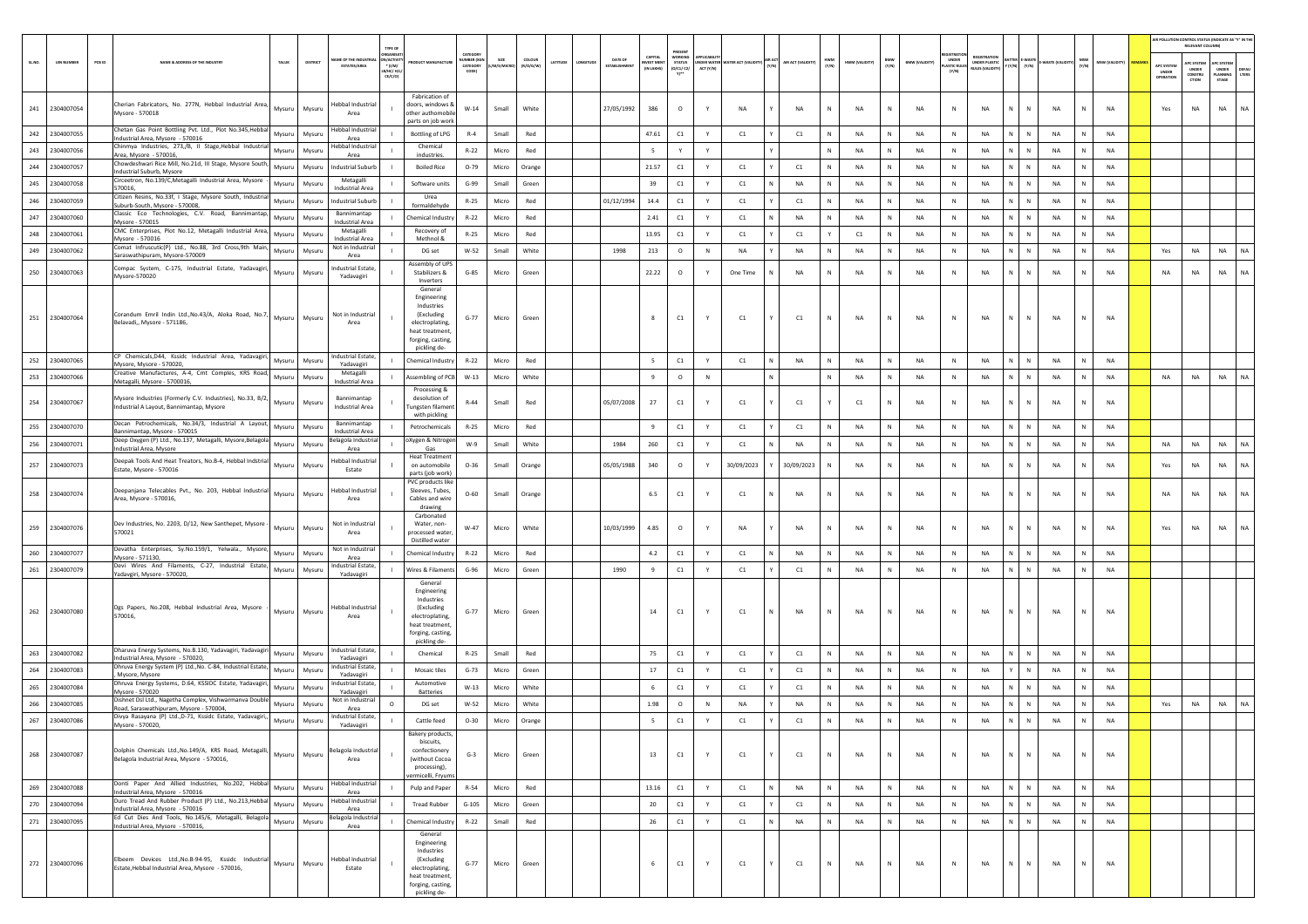|        |                   |        |                                                                                                                                                                          |         |          | TYPE OF                                                                                      |                                                                                                    |                                          |                   |                     |                                                         |                                         |                                                |           |                                        |   |                    |              |                |                                       |                               |                                  |                                    |                           |              |                |                                 | AIR POLLUTION CONTROL STATUS (INDICATE AS "Y" IN TH<br><b>RELEVANT COLUMN</b> |                                          |                       |
|--------|-------------------|--------|--------------------------------------------------------------------------------------------------------------------------------------------------------------------------|---------|----------|----------------------------------------------------------------------------------------------|----------------------------------------------------------------------------------------------------|------------------------------------------|-------------------|---------------------|---------------------------------------------------------|-----------------------------------------|------------------------------------------------|-----------|----------------------------------------|---|--------------------|--------------|----------------|---------------------------------------|-------------------------------|----------------------------------|------------------------------------|---------------------------|--------------|----------------|---------------------------------|-------------------------------------------------------------------------------|------------------------------------------|-----------------------|
| SL.NO. | <b>UIN NUMBER</b> | PCB ID | NAME & ADDRESS OF THE INDUSTRY                                                                                                                                           | TALUK   | DISTRICT | <b>LAME OF THE INDUST</b><br>N/ACTIVI<br><b>ESTATES/AREA</b><br>* (I/M/<br>HC/ H/I<br>CE/C/O | <b>UCT MANUFACTUR</b>                                                                              | CATEGORY<br><b>JMBER (XG</b><br>CATEGORY | SIZE<br>M/S/MICRO | coLour<br>(R/O/G/W) | DATE OF<br>LATITUDE<br>LONGITUDE<br><b>ESTABLISHMEN</b> | CAPITAL<br><b>VEST MEN</b><br>IN LAKHS) | PRESENT<br><b>STATUS</b><br>(0/01/02)<br>$n -$ | ACT (Y/N) | OER WATER WATER ACT (VALIDITY) AIR ACT |   | AIR ACT (VALIDITY) | HWM<br>(Y/N) | HWM (VALIDITY) | BMW<br>(Y/N)<br><b>BMW (VALIDITY)</b> | UNDER<br>LASTIC RULE<br>(Y/N) | UNDER PLASTIC<br>ULES (VALIDITY) | <b>TTER E-WASTI</b><br>(Y/N) [Y/N] | E-WASTE (VALIDI           | MSW<br>(Y/N) | MSW (VALIDITY) | APC SYSTEM<br>UNDER<br>OPERATIO | <b>PC SYSTEM</b><br><b>UNDER</b><br>CONSTRU<br>crion                          | APC SYSTEM<br>UNDER<br>PLANNING<br>STAGE | <b>DEFAU</b><br>LTERS |
| 273    | 2304007097        |        | Elite Products, Post Box-3, KRS Road, Metagalli, Mysore<br>570016.                                                                                                       | Mysuru  | Mysuru   | Not in Industrial<br>Area                                                                    | Desicated coconu<br>powder                                                                         | $O - 95$                                 | Micro             | Orange              |                                                         | $\overline{\mathbf{3}}$                 | C1                                             | Y         | C1                                     |   | C1                 |              | <b>NA</b>      | N<br>NA                               | $\mathbb{N}$                  | NA                               | N                                  | N<br><b>NA</b>            |              | <b>NA</b>      |                                 |                                                                               |                                          |                       |
| 274    | 2304007098        |        | mmgee Enterprises, No.52/2, Gaddige Road, Bhogad<br>Mysore, Mysore - 570001,                                                                                             | Mysuru  | Mysuru   | Not in Industria<br>$\mathbf{I}$<br>Area                                                     | Chemical Industry                                                                                  | $R - 22$                                 | Micro             | Red                 |                                                         | 5 <sub>1</sub>                          | C1                                             | Y         | C1                                     | Ν | NA                 | $\mathbb N$  | NA             | N<br>NA                               | N                             | NA                               | N                                  | N<br>NA                   | N            | <b>NA</b>      |                                 |                                                                               |                                          |                       |
| 275    | 2304007099        |        | ingineering Plastics, No.C-36, Hebbal Industrial Area,<br>Mysore - 570016                                                                                                | Mysuru  | Mysuru   | Hebbal Industria<br>Area                                                                     | precision injecte<br>moulded plastic<br>components                                                 | $G-32$                                   | Small             | Green               | 01/01/1987                                              | 91                                      | $\circ$                                        | Y         | 31/12/2022                             |   | 31/12/2022         | N            | <b>NA</b>      | N<br><b>NA</b>                        | N                             | <b>NA</b>                        | N                                  | $\mathbb{N}$<br><b>NA</b> |              | <b>NA</b>      | Yes                             | <b>NA</b>                                                                     | <b>NA</b>                                |                       |
| 276    | 2304007100        |        | Eshwari Paper Packaging Associates, No. 269, Hebbal<br>Industrial Area, Mysore - 570016,                                                                                 | Mysuru  | Mysuru   | Hebbal Industria<br>Area                                                                     | Packaged Drinking<br>Water                                                                         | $G-9$                                    | Micro             | Green               |                                                         | 23                                      | C1                                             | Y         | C1                                     | N | NA                 | N            | NA             | N<br>NA                               | N                             | NA                               | N                                  | NA<br>N                   | N            | NA             |                                 |                                                                               |                                          |                       |
| 277    | 2304007102        |        | ssel Mechanical Industries, No.323 D, Hebbal Industria<br>Area, Mysore - 5700016,                                                                                        | Mysuru  | Mysuru   | lebbal Industrial<br>Area                                                                    | Re-packing of<br>finished products<br>(Dry products)                                               | W-47                                     | Micro             | White               | 04/01/1999                                              | 15                                      | $\circ$                                        | N         |                                        |   |                    |              | <b>NA</b>      | N<br>NA                               | N                             | <b>NA</b>                        | N.                                 | $\mathbb N$<br>NA         |              | <b>NA</b>      | NA                              | <b>NA</b>                                                                     | NA                                       |                       |
| 278    | 2304007103        |        | Evershine Industries, # 17/C-1, Ssi Complex, Industrial Sul<br>rub, 3rd Stage, Visveshwaranagar, Mysuru - 570 008<br>(No.42-G, Industrial Suburb-South, Mysore - 570008) | Mysuru  | Mysuru   | <b>Industrial Suburb</b>                                                                     | <b>Buffing</b><br>composition                                                                      | $G-9$                                    | Micro             | Green               |                                                         | 7                                       | C1                                             | Y         | C1                                     |   | NA                 | $\mathbb N$  | <b>NA</b>      | N<br>NA                               | Y                             | C1                               | N                                  | $\mathbb N$<br><b>NA</b>  |              | NA             |                                 |                                                                               |                                          |                       |
| 279    | 2304007104        |        | ivershine Plastic Industry, No.22, Behind Sujatha Hotel<br>sannimantap, Mysore - 570015                                                                                  | Mysuru  | Mysuri   | Bannimantap<br><b>Industrial Area</b>                                                        | Plastic sheets &<br>bags                                                                           | $G - 79$                                 | Micro             | Green               | 16/08/2004                                              | 2.94                                    | $\mathsf{C1}$                                  | Y         | C1                                     | N | <b>NA</b>          | $\mathsf{N}$ | NA             | N<br>NA                               | Y                             | $\mathsf{C1}$                    | N                                  | $\mathbb{N}$<br>NA        |              | NA             |                                 |                                                                               |                                          |                       |
| 280    | 2304007105        |        | Excel Par Electronics, No.292-B, Hebbal Industrial Area,<br>Mysore - 570016                                                                                              | Mysuru  | Mysuru   | Hebbal Industria<br>Area                                                                     | Transformers                                                                                       | $G-85$                                   | Small             | Green               | 2007                                                    | 324.54                                  | C1                                             | Y         | C1                                     |   | C1                 | N            | NA             | N<br>NA                               | N                             | NA                               | N                                  | $\mathbb N$<br>NA         | N            | NA             |                                 |                                                                               |                                          |                       |
| 281    | 2304007106        |        | Excel Par electronics, D-16, Yadavagiri Industrial Area<br>Mysore-20                                                                                                     | Mysuru  | Mysuru   | ndustrial Estate,<br>Yadavagiri                                                              | Assembling of<br>Transformer                                                                       | $G-85$                                   | Small             | Green               | March, 1988                                             | 91.26                                   | $\mathsf{C1}$                                  | Y         | C1                                     |   | C1                 |              | <b>NA</b>      | N<br>NA                               | N                             | NA                               | N                                  | ${\sf N}$<br>NA           |              | NA             |                                 |                                                                               |                                          |                       |
| 282    | 2304007109        |        | Feed Specialities, 291/D, Hebbal Industrial Area, Mysore<br>370016,                                                                                                      | Mysuru  | Mysuru   | Not in Industrial<br>Area                                                                    | Cattle feed                                                                                        | $O - 55$                                 | Micro             | Orange              |                                                         | 9                                       | C1                                             | Y         | C1                                     |   | C1                 |              | <b>NA</b>      | N<br>NA                               | $\mathbb{N}$                  | NA                               | N                                  | ${\sf N}$<br>NA           |              | <b>NA</b>      |                                 |                                                                               |                                          |                       |
| 283    | 2304007110        |        | Ferro Foundries (P) Ltd., Belawadi Hunsur Road, Mysore<br>571186.                                                                                                        | Mysuru  | Mysuri   | Not in Industrial<br>Area                                                                    | Engineering                                                                                        | $O-42$                                   | Small             | Orange              |                                                         | 35                                      | $\circ$                                        | Y         | 30/09/2022                             |   | <b>NA</b>          |              | <b>NA</b>      | N<br><b>NA</b>                        | N                             | <b>NA</b>                        | N                                  | $\mathbb N$<br><b>NA</b>  |              | <b>NA</b>      | <b>NA</b>                       | NA                                                                            | NA                                       |                       |
| 284    | 2304007111        |        | Fertilizer And Manure Compnay, Plot No.277, Dil Layout<br>Hebbal Industrial Area, Mysore - 570016                                                                        | Mysuru  | Mysuru   | Hebbal Industria<br>Area                                                                     | SurfaceTreatmer                                                                                    | $R-44$                                   | Micro             | Red                 |                                                         | 8                                       | C1                                             |           | C1                                     |   | NA                 | N            | NA             | N<br>NA                               | $\mathbb N$                   | NA                               | N                                  | $\mathbb N$<br>NA         |              | <b>NA</b>      |                                 |                                                                               |                                          |                       |
| 285    | 2304007112        |        | Fiem Industries Ltd., Unit-IV, Sy. No. 29, Madaragal<br>Village, Varuna Hobli, Mysore-Ooty Road, Mysore Taluk & Mysuru                                                   |         | Mysuru   | Not in Industrial<br>Area                                                                    | Assembling of<br>engineering<br>components                                                         | $G-78$                                   | Small             | Green               |                                                         | 74.75                                   | C1                                             | Y         | C1                                     |   | C1                 | Ν            | NA             | N<br>NA                               | N                             | NA                               | N                                  | N<br>NA                   |              | <b>NA</b>      |                                 |                                                                               |                                          |                       |
| 286    | 2304007113        |        | Fintech, No.215/1, Hinkal, Hunsur Road,, Mysore<br>570017.                                                                                                               | Mysuru  | Mysuru   | Not in Industrial<br>Area                                                                    | Formulations of<br>pharmaceutical:                                                                 | $R-58$                                   | Micro             | Red                 |                                                         | 5                                       | C1                                             | Y         | C1                                     | N | <b>NA</b>          | N            | <b>NA</b>      | N<br>NA                               | $\mathbb{N}$                  | NA                               | N                                  | N<br><b>NA</b>            |              | <b>NA</b>      |                                 |                                                                               |                                          |                       |
| 287    | 2304007114        |        | lower Synth, G-9, And G-10, Industrial Estate, Yadavagir<br>Mysore - 570020                                                                                              | Mysuru  | Mysuru   | ndustrial Estate<br>Yadavagiri                                                               | Plant growth<br>regulators                                                                         | $R-25$                                   | Small             | Red                 |                                                         | 103                                     | $\circ$                                        | Y         | 30/06/2022                             |   | 30/06/2022         |              | <b>NA</b>      | N<br>NA                               | N                             | <b>NA</b>                        | N                                  | $\mathbb N$<br>NA         |              | <b>NA</b>      | Yes                             | NA                                                                            | NA                                       | NA                    |
| 288    | 2304007115        |        | Foremost Food (P) Ltd., KRS Road, Metagallli,, Mysore -                                                                                                                  | Mysuru  | Mysuru   | Not in Industrial                                                                            | Food industries<br>Manufacture o                                                                   | R-22                                     | Micro             | Red                 |                                                         | $\overline{2}$                          | C1                                             | Y         | C1                                     | N | NA                 | N            | NA             | NA<br>N                               | N                             | NA                               | N                                  | N<br>NA                   | N            | NA             |                                 |                                                                               |                                          |                       |
| 289    | 2304007116        |        | Forge Tools (P) Ltd., No.80, Belagola Industrial Area,<br>Mysore - 570016,                                                                                               | Mysuru  | Mysuru   | elagola Industria<br>Area                                                                    | Soaps and<br>Detergents in<br>tiny/cottage                                                         | $G-43$                                   | Micro             | Green               |                                                         | 8                                       | C1                                             |           | C1                                     |   | C1                 |              | <b>NA</b>      | NA                                    | ${\sf N}$                     | NA                               | N                                  | $\mathsf{N}$<br><b>NA</b> |              | <b>NA</b>      |                                 |                                                                               |                                          |                       |
| 290    | 2304007117        |        | Frutin Exports (P) Ltd.,14/1, Marie Village, Myosre Ooty<br>Road., Mysore - 570008.                                                                                      | Mysuru  | Mysuri   | Not in Industrial<br>Area                                                                    | Atta chakkies,<br>chilly & masala<br>powder                                                        | W-38                                     | Small             | White               |                                                         | 54                                      | C1                                             | Y         | C1                                     |   | C1                 |              | NA             | N<br>NA                               | N                             | NA                               | N                                  | N<br>NA                   |              | <b>NA</b>      |                                 |                                                                               |                                          |                       |
| 291    | 2304007118        |        | G R. Circuits, Plot No.232/A,Hebbal Industrial Area,<br>Mysore - 570016                                                                                                  | Mysuru  | Mysuru   | Hebbal Industria<br>Area                                                                     | Assembling of PCB                                                                                  | $G-78$                                   | Micro             | Green               |                                                         | 19                                      | C1                                             | Y         | C1                                     | N | NA                 | N            | NA             | N<br>NA                               | N                             | NA                               | N                                  | N<br>NA                   | <b>N</b>     | <b>NA</b>      |                                 |                                                                               |                                          |                       |
| 292    | 2304007119        |        | . Narendra Hollw Bricks And Mud Mix Cement Pots,<br>No.441/A, Hebbal Industrial Area, Mysore - 570016,                                                                   | Mysuru  | Mysuru   | lebbal Industrial<br>Area                                                                    | <b>Cement Hallow</b><br>Block                                                                      | $G-11$                                   | Micro             | Green               |                                                         | 10                                      | $\mathsf{C1}$                                  | Y         | C1                                     | N | <b>NA</b>          |              | NA             | N<br>NA                               | $\mathsf{N}$                  | NA                               | N                                  | $\mathbb N$<br>NA         |              | NA             |                                 |                                                                               |                                          |                       |
| 293    | 2304007120        |        | G.B. Technology, No. 270, Part-II, Hebbal Industrial Area,<br>Mysore.                                                                                                    | Mysuru  | Mysuru   | Hebbal Industrial<br>Area                                                                    | Fabrication of<br>doors, windows 8<br>ther authomobil<br>parts on job worl                         | $W-13$                                   | Micro             | White               | 2004/2005                                               | 6.75                                    | $\circ$                                        | N         |                                        |   |                    | N            | <b>NA</b>      | NA<br>N                               | N                             | <b>NA</b>                        | N                                  | N<br><b>NA</b>            |              | <b>NA</b>      | NA                              | <b>NA</b>                                                                     | NA                                       |                       |
| 294    | 2304007121        |        | GK Steel & Scraps, No. 21, BB & Sons Road, Behind<br>iuiatha Hotel, New Bomboo Bazar, Mysore                                                                             | Mysuru  | Mysuru   | Bannimantap<br><b>Industrial Area</b>                                                        | Waste Sorting of<br>Non-Hazardous                                                                  | $G-77$                                   | Micro             | Green               | 24/06/2005                                              | 10                                      | C1                                             | Y         | C1                                     | N | NA                 |              | NA             | N<br>NA                               | N                             | NA                               | N                                  | N<br>NA                   |              | NA             | NA                              | NA                                                                            | NA                                       | NA                    |
| 295    | 2304007122        |        | G.M.S. Rice Mill, Srp Road, Mysore - 571101,                                                                                                                             | Mysuru  | Mysuru   | Bannimantap<br>Industrial Area                                                               | Vegetable Oil<br>expellers without<br>efinery & solven<br>extraction                               | $G-94$                                   | Micro             | Green               |                                                         | 4.9                                     | C1                                             | N         | <b>NA</b>                              |   | C1                 | N            | <b>NA</b>      | <b>NA</b><br>N                        | N                             | <b>NA</b>                        | N                                  | $\mathbb N$<br><b>NA</b>  |              | <b>NA</b>      |                                 |                                                                               |                                          |                       |
| 296    | 2304007124        |        | G.V.Nagesh, Rajesh Enterprises, No.19, V.V. Mohalla,<br>Mysore-04                                                                                                        | Mysuru  | Mysuru   | Not in Industrial<br>Area                                                                    | Cloth Centre                                                                                       | $W-52$                                   | Micro             | White               |                                                         | 2.09                                    | $\circ$                                        | $\,$ N    | NA                                     |   | NA                 |              | <b>NA</b>      | N<br>NA                               | $\mathbb{N}$                  | <b>NA</b>                        | N                                  | $\mathbb N$<br><b>NA</b>  | $\mathbb N$  | <b>NA</b>      | Yes                             | NA                                                                            | <b>NA</b>                                | <b>NA</b>             |
|        | 297 2304007125    |        | Galaxy Products, No.269d, Hebbal Industrial Area, Mysore   Mysuru   Mysuru   Hebbal Industrial                                                                           |         |          | $\blacksquare$                                                                               | Chemical<br>Recycling of                                                                           | $R - 22$                                 | Micro             | Red                 |                                                         | $\sim$ 4                                | Y                                              | Y         |                                        | Y |                    | N            | <b>NA</b>      | N<br>NA                               | N                             | NA                               | NIN                                | NA                        | N            | <b>NA</b>      |                                 |                                                                               |                                          |                       |
|        | 298 2304007126    |        | Ganesh Associates, No.323a, Hebbal Industrial Area,<br>Mysore - 570016,                                                                                                  | Mysuru  | Mysuru   | lebbal Industria<br>Area                                                                     | Ferrous /non<br>ferrous metal<br>units covered                                                     | Not<br><b>itegoris</b><br>d              | Micro             | White               |                                                         | $\overline{3}$                          | $\circ$                                        | N         |                                        |   |                    |              | <b>NA</b>      | N<br>NA                               | N                             | NA                               | N                                  | $\mathbb{N}$<br>NA        |              | <b>NA</b>      | NA                              | <b>NA</b>                                                                     | <b>NA</b>                                |                       |
| 299    | 2304007127        |        | Ganesh Consultancy And Analytical Service Unit-2, 294, A<br>lebbal Industrial Area, Mysore - 570016                                                                      | Mysuru  | Mysuri   | Hebbal Industria<br>Area                                                                     | Analytical<br>Laboratory                                                                           | R-83                                     | Small             | Red                 | 25/03/1999                                              | 447                                     | $\circ$                                        | Y         | 30/06/2022                             |   | 30/06/2022         |              | <b>NA</b>      | N<br>NA                               | N                             | <b>NA</b>                        | N.                                 | N<br><b>NA</b>            |              | <b>NA</b>      | Yes                             | $_{\sf NA}$                                                                   | <b>NA</b>                                | <b>NA</b>             |
| 300    | 2304007128        |        | Ganesh Enterprises, No.427/C, Hebbal Industrial Area,<br>Mysore - 570012,                                                                                                | Mysuru  | Mysuru   | Hebbal Industria<br>Area                                                                     | Engineering<br>industries                                                                          | $G-78$                                   | Micro             | Green               |                                                         | $\mathbf{R}$                            | C1                                             |           | C1                                     |   | NA                 |              | NA             | $\mathsf{N}$<br>NA                    | $\mathbb N$                   | <b>NA</b>                        | N                                  | $\mathbb N$<br>NA         |              | NA             |                                 |                                                                               |                                          |                       |
| 301    | 2304007129        |        | Ganesh Food Products, No.26, Food Complex, Belagola<br>Industrial Area, Mysore - 570016                                                                                  | Mysuru  | Mysuru   | lagola Indust<br>Area                                                                        | Chemical<br>industries.                                                                            | $O-7$                                    | Small             | Green               | March, 1991                                             | 40                                      | $\circ$                                        | Y         | 31/12/2033                             |   | 31/12/2033         | N            | NA             | N<br>NA                               | N                             | NA                               | N                                  | N<br>NA                   | <b>N</b>     | NA             | Yes                             | NA                                                                            | NA                                       | NA                    |
| 302    | 2304007130        |        | ianesh Food Products, Unit-li, No.2a, Food Zone<br>Metagalli, Belagola Industrial Area, Mysore - 570016,                                                                 | Mysuru  | Mysuru   | Metagalli<br>Industrial Area                                                                 | Rice Hulling &<br>Phova<br>manufacturing                                                           | $G-39$                                   | Micro             | Green               | March, 1998                                             | 52                                      | $\circ$                                        |           | 31/12/2022                             |   | 31/12/2022         |              | NA             | $\mathsf{N}$<br>NA                    | N                             | NA                               | N                                  | ${\sf N}$<br>NA           |              | NA             | Yes                             | NA                                                                            | NA                                       | <b>NA</b>             |
| 303    | 2304007131        |        | Ganesh Packaging Industries, No.C-60, Yadavagir<br>Industrial Area, Mysore - 570020                                                                                      | Mysuru  | Mysuru   | ndustrial Estate<br>Yadavagiri                                                               | Plastic sheets &<br>carrybags made of                                                              | $G-85$                                   | Micro             | Green               | 10/06/1997                                              | 10.17                                   | C1                                             | Y         | C1                                     |   | NA                 | N            | NA             | N<br>NA                               | N                             | <b>NA</b>                        | N                                  | $\mathbb N$<br><b>NA</b>  |              | NA             |                                 |                                                                               |                                          |                       |
|        | 304 2304007132    |        | Ganesh Chemicals, M-1, Industrial Estate, Yadavagiri,                                                                                                                    | Vlysuru | Mysuru   | Industrial Estate,                                                                           | virgin plastic<br>Chemicals                                                                        | $R - 22$                                 | Micro             | Red                 |                                                         | 0.95                                    | $\mathsf{C}1$                                  |           | C1                                     |   | <b>NA</b>          |              |                | NA                                    |                               | NΔ                               | N                                  | $\mathbf{N}$<br><b>NA</b> |              |                |                                 |                                                                               |                                          |                       |
| 305    | 2304007134        |        | Yadavagiri Industrial Area, Mysore - 570020,<br>Ganjam Industries, 87, Il Stage Industrial Suburb, Mysore<br>Industrial Suburb-South, Mysore                             | Mysuru  | Mysuru   | Yadavagiri<br><b>Industrial Suburb</b>                                                       | Flour Mill                                                                                         | $G-20$                                   | Micro             | Green               |                                                         | 17.89                                   | Y                                              | $\,$ N    |                                        |   |                    | N            | NA             | N<br>NA                               | N                             | NA                               | $N$ $N$                            | NA                        | N            | NA             |                                 |                                                                               |                                          |                       |
| 306    | 2304007135        |        | Garden Plast, B-10, Metagalli Ind. Area, Mysore, Metagall<br>ndustrial Area, Mysore - 570016,                                                                            | Mysuru  | Mysuru   | Metagalli<br><b>Industrial Area</b>                                                          | Chemical Industry                                                                                  | $R-22$                                   | Small             | Red                 |                                                         | 45.87                                   | C1                                             | Y         | C1                                     | N | <b>NA</b>          | $\,$ N       | NA             | ${\sf N}$<br>NA                       | $\,$ N                        | NA                               | N                                  | $\mathbb N$<br>NA         | N            | NA             |                                 |                                                                               |                                          |                       |
|        |                   |        |                                                                                                                                                                          |         |          |                                                                                              | General<br>Engineering                                                                             |                                          |                   |                     |                                                         |                                         |                                                |           |                                        |   |                    |              |                |                                       |                               |                                  |                                    |                           |              |                |                                 |                                                                               |                                          |                       |
| 307    | 2304007136        |        | Garuda Rubber Products, No.6, Hebbal Industrial Area,<br>Mysore - 570016,                                                                                                | Mysuru  | Mysuru   | <b>Hebbal Industrial</b><br>Area                                                             | Industries<br>(Excluding<br>electroplating,<br>heat treatment<br>forging, casting,<br>pickling de- | $G-77$                                   | Micro             | Green               |                                                         | 19                                      | C1                                             | Y         | C1                                     |   | C1                 | $\mathbb N$  | NA             | N<br>NA                               | $\,$ N                        | NA                               | $\mathbb{N}$                       | N<br>NA                   | N            | NA             |                                 |                                                                               |                                          |                       |
| 308    | 2304007138        |        | Gear Tech Solutions, C-30, KSSIDC Industrial Estate,<br>Metagalli, Mysore.                                                                                               | Mysuru  | Mysuru   | KSSIDC, Metagalli                                                                            | RCC Spun Pipes,<br>Hollow bricks                                                                   | $G-78$                                   | Small             | Green               | June, 2005                                              | 42                                      | C1                                             | Y         | C1                                     | N | NA                 | N            | <b>NA</b>      | N<br>NA                               | $\mathsf{N}$                  | NA                               | ${\sf N}$                          | ${\sf N}$<br>NA           | N            | NA             |                                 |                                                                               |                                          |                       |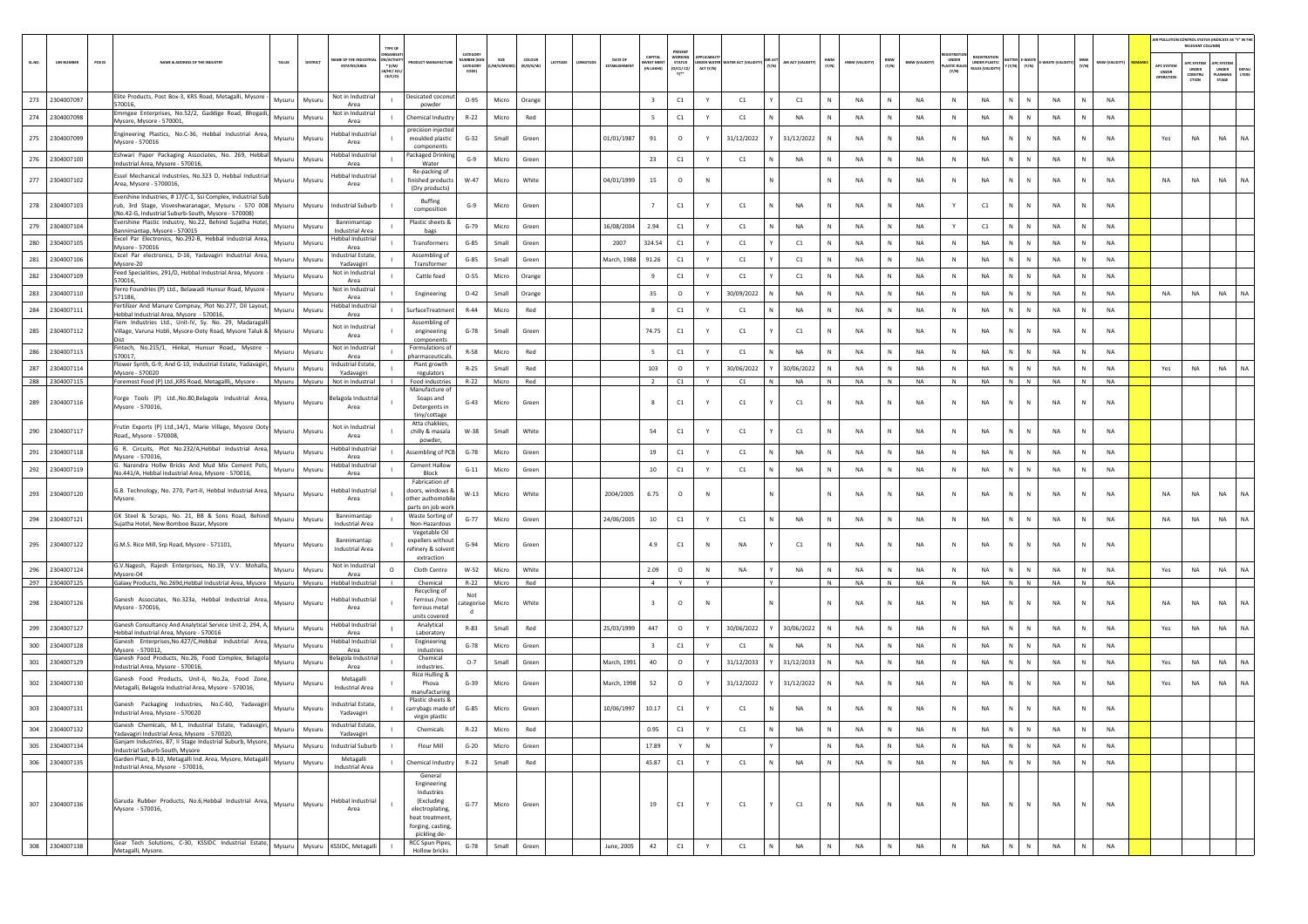| SLNO. | <b>UIN NUMBER</b> | PCB ID<br>NAME & ADDRESS OF THE INDUSTRY<br>TALUK                                                                                                           | DISTRICT | TYPE OF<br>VAME OF THE INDUST<br>N/ACTIVIT<br><b>ESTATES/AREA</b><br>$*(1/M)$<br>LB/HC/ H/L<br>CE/C/O | <b>OUCT MANUFACTUR</b>                                                                                                        | CATEGOR<br>UMBER (XG<br>CATEGORY<br>CODE) | SIZE<br>(/S/MICRO) | COLOUR<br>(R/O/G/W) | LATITUDE<br>ONGITUDE   | DATE OF           | CAPITAL<br><b>VEST MENT</b><br>IN LAKHS) | PRESENT<br>WORKING<br><b>STATUS</b><br>(0/01/02/<br>$v^{\ldots}$ | ACT (Y/N)   | UNDER WATER WATER ACT (VALIDITY) AIR ACT |   | AIR ACT (VALIDITY) | HWM<br>(Y/N) | HWM (VALIDITY) | BMW<br>(Y/N) | <b>BMW (VALIDITY)</b> | UNDER<br>ASTIC RUI<br>(Y/N) | EGISTRATIOI<br><b>UNDER PLASTIC</b> | Y (Y/N)        | <b>TTER E-WASTE</b><br><b>E-WASTE (VALIDIT</b><br>(Y/N) | MSW<br>(Y/N) | MSW (VALIDITY) | APC SYSTEM<br>UNDER<br>OPERATION | AIR POLLUTION CONTROL STATUS (INDICATE AS "Y" IN THE RELEVANT COLUMN)<br><b>IPC SYSTER</b><br>UNDER<br>CONSTRU<br>crion | UNDER<br>PLANNING<br>STAGE | DEFAU<br><b>TERS</b> |
|-------|-------------------|-------------------------------------------------------------------------------------------------------------------------------------------------------------|----------|-------------------------------------------------------------------------------------------------------|-------------------------------------------------------------------------------------------------------------------------------|-------------------------------------------|--------------------|---------------------|------------------------|-------------------|------------------------------------------|------------------------------------------------------------------|-------------|------------------------------------------|---|--------------------|--------------|----------------|--------------|-----------------------|-----------------------------|-------------------------------------|----------------|---------------------------------------------------------|--------------|----------------|----------------------------------|-------------------------------------------------------------------------------------------------------------------------|----------------------------|----------------------|
|       | 309 2304007140    | Geetha Chemicals, No.39/B, Bannimantap A Layout, Mysuru<br>Mysore - 570015,                                                                                 | Mysuru   | Bannimantap<br>Industrial Area                                                                        | General<br>Engineering<br>Industries<br>(Excluding<br>electroplating,<br>heat treatment<br>forging, casting,<br>pickling de-  | $G-105$                                   | Micro              | Green               |                        |                   | 0.85                                     | C1                                                               | Y           | C1                                       |   | C1                 | N            | NA             | N            | <b>NA</b>             | N                           | NA                                  | N              | N<br>NA                                                 | N            | NA             |                                  |                                                                                                                         |                            |                      |
|       | 310 2304007140    | Geo Rubbers, No.175, Hebbal Industrial Area, Mysore - Mysuru   Mysuru   Hebbal Industrial<br>Geo Rubbers, No.12, 10th KM, Mysore-Ooty Road,                 |          | Not in Industrial                                                                                     | <b>Tread Rubber</b>                                                                                                           |                                           | G-105 Micro Green  |                     |                        |                   | 5                                        | C1                                                               | Y           | C1                                       |   | C1                 | N            | <b>NA</b>      | N            | NA                    | N                           | <b>NA</b>                           | N <sup>I</sup> | N<br><b>NA</b>                                          | N            | NA             |                                  |                                                                                                                         |                            |                      |
|       | 311 2304007141    | Mysuru<br>Kadakola, Mysore-571311                                                                                                                           | Mysuru   | Area<br>Hebbal Industria                                                                              | <b>Rubber Rollers</b>                                                                                                         | $G-41$                                    | Small              | Green               |                        | 2002              | 90.76                                    | $\circ$                                                          | Y           | 31/12/2022                               |   | 31/12/2022         |              | NA             | N            | <b>NA</b>             | $\,$ N                      | NA                                  |                | N<br>NA                                                 | N            | <b>NA</b>      | Yes                              | <b>NA</b>                                                                                                               | NA                         | <b>NA</b>            |
|       | 312 2304007142    | Giri Stones (P) Ltd., (Formerly Known As Nova Granites),<br>Mysuru<br>293b, Hebbal Industrial Area, Mysore - 570016                                         | Mysuru   | Area                                                                                                  | Cutting &<br>Polishing of soap                                                                                                | $G-56$                                    | Small              | Green               |                        | 1994              | 202.47                                   | $\circ$                                                          | Y           | 31/12/2026                               |   | 31/12/2026         |              | NA             | N            | <b>NA</b>             | N                           | <b>NA</b>                           |                | N<br><b>NA</b>                                          | $\mathsf{N}$ | <b>NA</b>      | Yes                              | <b>NA</b>                                                                                                               | NA                         | NA                   |
|       | 313 2304007144    | Githanjali Silks, No.27/H, Mysore South, Industrial Suburb-<br>Mysuru<br>South, Mysore - 570008                                                             | Mysuru   | <b>Industrial Suburb</b>                                                                              | <b>Silk Twisting</b>                                                                                                          | $R-25$                                    | Micro              | Red                 |                        |                   | 8                                        | C1                                                               | Y           | C1                                       |   | C1                 | N            | NA             | N            | <b>NA</b>             | N                           | NA                                  |                | N<br>NA                                                 | N            | <b>NA</b>      |                                  |                                                                                                                         |                            |                      |
| 314   | 2304007145        | Global Rasayan, Plot No. 176, Hebbal Industrial Area,<br>Mysuru<br>Mysore - 570016                                                                          | Mysuru   | lebbal Industria<br>Area                                                                              | Copper oxy-<br>chloride                                                                                                       | R-25                                      | Small              | Red                 |                        |                   | 72.54                                    | C1                                                               | Y           | C1                                       |   | C1                 |              | C1             | N            | NA                    | N                           | NA                                  |                | N<br>NA                                                 | N            | <b>NA</b>      |                                  |                                                                                                                         |                            |                      |
|       | 315 2304007146    | Global Trust Bank Ltd, No 123/C, Diwans Road,Devaraj<br>Mysuru<br>Urs Road, Mysore                                                                          | Mysuru   | Not in Industrial<br>$\circ$<br>Area                                                                  | DG set                                                                                                                        | W-52                                      | Micro              | White               |                        |                   | 1.26                                     | $\circ$                                                          | N           | NA                                       |   | NA                 | N            | <b>NA</b>      | N            | NA                    | N                           | NA                                  |                | N<br>NA                                                 | ${\sf N}$    | NA             | Yes                              | NA                                                                                                                      | NA                         | NA                   |
| 316   | 2304007147        | Glowing Granites, No.12, Industrial Site, Bannimnatap E<br>Mysuru<br>Layout, Mysore, Mysore - 570015,                                                       | Mysuru   | Bannimantap<br>Industrial Area                                                                        | Granite Cutting &<br>Polishing                                                                                                | $G-56$                                    | Micro              | Green               |                        |                   | 9.3                                      | C1                                                               | Y           | C1                                       |   | NA                 |              | NA             | N            | NA                    | N                           | NA                                  |                | NA<br>N                                                 | N            | <b>NA</b>      |                                  |                                                                                                                         |                            |                      |
| 317   | 2304007148        | Gokulam Kalyanamantap Trust, Behind ESI Hospital, KRS<br>Mysuru<br>Road, Brindavan Extension, Mysore-570020                                                 | Mysuru   | Not in Industrial<br>Area                                                                             | Choultry                                                                                                                      | W-52                                      | Micro              | White               |                        |                   | $\overline{9}$                           | $\circ$                                                          | N           |                                          |   |                    |              | NA             | N            | <b>NA</b>             | N                           | <b>NA</b>                           |                | N<br><b>NA</b>                                          | N            | <b>NA</b>      | <b>NA</b>                        | NA                                                                                                                      | NA                         | NA                   |
|       | 318 2304007150    | Government Text Book Press, Saraswathipuram, Mysore-<br>Mysuru                                                                                              | Mysuru   | Not in Industrial<br>$\Omega$                                                                         | DG set                                                                                                                        | W-52                                      | Micro              | White               |                        |                   | 12.25                                    | $\circ$                                                          | N           | NA                                       |   | One Time           | <b>N</b>     | NA             | N            | <b>NA</b>             | N                           | NA                                  |                | N<br>NA                                                 | N            | <b>NA</b>      | Yes                              | NA                                                                                                                      | NA                         | NA                   |
| 319   | 2304007151        | 570009<br>Govind Granites, Plot No. 268-B, Hebbal Industrial Area,<br>Mysuru                                                                                | Mysuru   | Area<br>lebbal Industria                                                                              | Chemical                                                                                                                      | $G-56$                                    | Small              | Green               |                        |                   | 66.48                                    | Y                                                                | Y           |                                          |   |                    |              | NA             | N            | NA                    | N                           | NA                                  |                | N<br>NA                                                 | N            | <b>NA</b>      |                                  |                                                                                                                         |                            |                      |
|       |                   | Mysore.<br>Govt. Tool Rooms Training Centre, Plot No. 93 & 94,                                                                                              |          | Area<br>Belagola Industria                                                                            | industries.                                                                                                                   |                                           |                    |                     |                        |                   |                                          |                                                                  |             |                                          |   |                    |              |                |              |                       |                             |                                     | N              |                                                         |              |                |                                  |                                                                                                                         |                            |                      |
|       | 320 2304007152    | Mysuru<br>Belagola Industrial Area, Mysore                                                                                                                  | Mysuru   | $\circ$<br>Area                                                                                       | DG set<br>Discarded                                                                                                           | W-52                                      | Micro              | White               |                        | 1992              | 6.25                                     | $\circ$                                                          | N           | NA                                       |   | One Time           | N            | NA             | N            | NA                    | N                           | NA                                  |                | N<br>NA                                                 | N            | NA             | Yes                              | <b>NA</b>                                                                                                               | NA                         | NA                   |
|       | 321 2304007154    | Green Earth Technology, No.1/A, Chikkaveeramma Road,<br>Mysuru<br>Bannimantap, Mysore, Mysore - 570015,                                                     | Mysuru   | Bannimantap<br>Industrial Area                                                                        | chemical<br>ontainers used a<br>raw materials for<br>othet industries 8<br>Plastic liners and                                 | $R-3$                                     | Micro              | Red                 |                        |                   | 5.6                                      | C1                                                               | Y           | C1                                       |   | <b>NA</b>          |              | NA             | N            | NA                    | N                           | <b>NA</b>                           |                | N<br>NA                                                 | N            | <b>NA</b>      |                                  |                                                                                                                         |                            |                      |
|       | 322 2301007155    | H.N. Sridhar, Sy. No. 582 & 587, Kesare Village, Kasaba<br>Mysuru<br>Hobli, Mysore                                                                          | Mysuru   | Not in Industrial<br>Area                                                                             | Hotel                                                                                                                         | $G-52$                                    | Small              | Green               |                        |                   | 96                                       | Y                                                                | Y           |                                          |   |                    |              | NA             | N            | NA                    | N                           | NA                                  |                | N<br>NA                                                 | N            | NA             |                                  |                                                                                                                         |                            |                      |
|       | 323 2301007158    | Hari And Co., H.D.Kote, Machanahally Palya, Mysore Mysuru Mysuru<br>South,, Mysore - 570008,<br>Ltd.,<br>HDFC<br>Bank<br>$\mathbf{I}$<br>Floor,<br>Nageetha |          | Not in Industrial<br>Area<br>Not in Industria                                                         | General<br>Engineering<br>Industries<br>(Excluding<br>electroplating,<br>heat treatment,<br>forging, casting,<br>pickling de- | $G-77$                                    | Micro              | Green               |                        |                   | 4.09                                     | C1                                                               | $\mathbb N$ | NA                                       |   | C1                 | N            | NA             | N            | NA                    | N                           | NA                                  | N              | N<br>NA                                                 | N            | <b>NA</b>      |                                  |                                                                                                                         |                            |                      |
|       | 324 2304007160    | Mysuru<br>Complex, Vishwamanawa Double Road, 17 Th Main,                                                                                                    | Mysuru   | $\epsilon$<br>Area                                                                                    | Commercial                                                                                                                    | $O-100$                                   | Small              | Orange              |                        |                   | 112.62                                   | C1                                                               | Y           | C1                                       |   | C1                 |              | NA             | N            | NA                    | N                           | NA                                  |                | N<br>NA                                                 | N            | NA.            |                                  |                                                                                                                         |                            |                      |
|       | 325 2304007161    | Health Department Welfare Society, Sy. No. 105/3,<br>Mysuru<br>Alahalli, Mysore                                                                             | Mysuru   | Not in Industrial<br>$\mathbf{L}$<br>Area                                                             | Residential Layou                                                                                                             | R-82                                      | Small              | Red                 |                        |                   | 187                                      | Y                                                                | Y           |                                          |   |                    | N            | NA             | N            | NA                    | N                           | NA                                  | N              | N<br>NA                                                 | N            | NA             |                                  |                                                                                                                         |                            |                      |
| 326   | 2304007165        | Hifame Limited Unit-II, 69/1, II Stage, Industrial Suburb-<br>Mysuru<br>South, Mysore - 570008                                                              | Mysuru   | <b>Industrial Suburb</b>                                                                              | Battery oxide<br>holder bags                                                                                                  | $G-32$                                    | Small              | Green               |                        | 1977              | 51.44                                    | $\circ$                                                          | Y           | 31/12/2026                               |   | 31/12/2026         |              | NA             | N            | NA                    | N                           | <b>NA</b>                           |                | NA<br>N                                                 | N            | NA             | Yes                              | NA                                                                                                                      | NA                         | NA                   |
|       | 327 2304007168    | Himalaya Oxides (P) Ltd., Plot No.231a, Hebbal Industrial<br>Mysuru<br>Area, Mysore - 570016,                                                               | Mysuru   | <b>Hebbal Industrial</b><br>Area                                                                      | Zinc Oxide                                                                                                                    | $R-3$                                     | Small              |                     | Orange 12.3600 76.6000 |                   | 46.1                                     | $\circ$                                                          | Y           | 30/09/2024                               |   | 30/09/2024         | Y            | 30/09/2024     | N            | <b>NA</b>             | N                           | <b>NA</b>                           | N              | N<br><b>NA</b>                                          | $\mathsf{N}$ | NA             | Yes                              | NA                                                                                                                      | <b>NA</b>                  | NA                   |
|       | 328 2304007169    | Hindustan Food And Beverages, No.B-4, Kssidc Industrial<br>Estate, Metagalli, Metagalli Industrial Area, Mysore - Mysuru<br>570016                          | Mysuru   | Metagalli<br>Industrial Area                                                                          | General<br>Engineering<br>Industries<br>(Excluding<br>electroplating,<br>heat treatment,<br>forging, casting<br>pickling de-  | $G-77$                                    | Micro              | Green               |                        |                   | 24                                       | C1                                                               | Y           | C1                                       |   | C1                 | N            | NA             | N            | <b>NA</b>             | N                           | <b>NA</b>                           | N              | N<br>NA                                                 | N            | <b>NA</b>      |                                  |                                                                                                                         |                            |                      |
|       | 329 2304007170    | Hindustan Petrolium Corporation Ltd., Plot No.307,<br>Mysuru<br>Hebbal Industrial Area, Mysore-570016,                                                      | Mysuru   | <b>Hebbal Industrial</b><br>Area                                                                      | Oil and gas<br>transportation<br>pipeline including<br>storage Depots                                                         | $R-1$                                     | Large              | Red                 |                        |                   | 7700                                     | C1                                                               | Y           | C1                                       |   | C1                 | Y            | C1             | N            | NA                    | N                           | <b>NA</b>                           | N              | NA<br>N                                                 | N            | <b>NA</b>      |                                  |                                                                                                                         |                            |                      |
|       | 330 2304007171    | Hitech Engineering Industries, No. 275-D, Hebbal Mysuru<br>Industrial Area, Mysore - 570018                                                                 | Mysuru   | Hebbal Industrial<br>Area                                                                             | Insulation strips                                                                                                             | $G-25$                                    | Small              | Green               |                        |                   | 49.66                                    | $\circ$                                                          | Y           | 31/12/2025                               |   | NA                 |              | NA             | N            | NA                    | N                           | <b>NA</b>                           |                | N<br>NA                                                 | N            | <b>NA</b>      | NA                               | NA                                                                                                                      | NA                         | NA                   |
|       | 331 2304007172    | Hitech Knit And Fashions Pvt. Ltd., Hunsur Road, Yelwal,,<br>Mysuru<br>Mysore - 571130,                                                                     | Mysuru   | Not in Industrial<br>Area                                                                             | General<br>Engineering<br>Industries<br>(Excluding<br>electroplating,<br>heat treatment,<br>forging, casting<br>pickling de-  | $G-77$                                    | Small              | Green               |                        |                   | 84                                       | C1                                                               | Y           | C1                                       |   | C1                 | N            | NA             | N            | NA                    | N                           | NA                                  | N              | N<br>NA                                                 | N            | NA             |                                  |                                                                                                                         |                            |                      |
|       | 332 2304007173    | Hitech Piston Ltd., No.273-276, Hebbal Industrial Area,<br>' Mysuru Mysuru<br>Mysore - 570016,                                                              |          | Hebbal Industrial<br>Area                                                                             | Engineering<br>industries                                                                                                     |                                           | G-78 Micro Green   |                     |                        |                   | 20                                       | C1                                                               | Y           | C1                                       |   | C1                 | $\,$ N       | <b>NA</b>      | $\mathbf N$  | <b>NA</b>             | N                           | <b>NA</b>                           |                | N<br><b>NA</b>                                          | $\mathbf{M}$ | NA             |                                  |                                                                                                                         |                            |                      |
|       | 333 2304007175    | Hopes Millenium, No.Mf11, Industrial Estate, Yadavagiri, Mysuru Mysuru<br>Mysore - 570020,                                                                  |          | Industrial Estate,<br>Yadavagiri                                                                      | General<br>Engineering<br>Industries<br>(Excluding<br>electroplating,<br>heat treatment,<br>forging, casting,<br>pickling de- | $W-14$                                    | Micro White        |                     |                        | 10/04/2000        | 5                                        | $\circ$                                                          | N           |                                          |   |                    | N            | <b>NA</b>      | N            | NA                    | N                           | <b>NA</b>                           | N              | N<br><b>NA</b>                                          | N            | NA             | NA                               | <b>NA</b>                                                                                                               | NA                         | <b>NA</b>            |
|       | 334 2304007176    | Hotel Maurya, No. 9/5 Hanmntharao Street-II, Mysore Mysuru   Mysuru   Not in Industrial                                                                     |          | H                                                                                                     | Hotel                                                                                                                         | $O-38$<br>Not                             |                    | Small Orange        |                        | Around 1981 23.98 |                                          |                                                                  | $O$ $Y$     | 30/09/2023 Y 30/09/2023 N                |   |                    |              | <b>NA</b>      | N            | <b>NA</b>             | N                           | <b>NA</b>                           | N              | N I<br><b>NA</b>                                        | N            | <b>NA</b>      | Yes                              |                                                                                                                         | NA NA NA                   |                      |
|       | 335 2304007177    | Hotel Roost, Hinkal Village, Hunsur Road, Mysore<br>Mysuru<br>570017                                                                                        | Mysuru   | Not in Industrial<br>Area                                                                             | Hotel                                                                                                                         | categorise                                | Small              | White               |                        | 1999              | 147                                      | $\circ$                                                          | Y           | <b>NA</b>                                |   | NA                 | N            | NA             | N            | <b>NA</b>             | N                           | NA                                  | N              | N<br><b>NA</b>                                          | N            | <b>NA</b>      | Yes                              | NA                                                                                                                      | NA                         | NA                   |
|       | 336 2304007181    | Hunsur Granite Works, C-5, Industrial Estate,, Hunsur,<br>Mysuru<br>Mysore - 571105,                                                                        |          | Mysuru Industrial Estate                                                                              | General<br>Engineering<br>Industries<br>(Excluding<br>electroplating,<br>heat treatment.<br>forging, casting,<br>pickling de- | $G - 77$                                  | Micro              | Green               |                        |                   | $\,9$                                    | C1                                                               | Y           | C1                                       | N | NA                 | N            | NA             | N            | NA                    | N                           | <b>NA</b>                           | N              | NA<br>N                                                 | ${\sf N}$    | <b>NA</b>      |                                  |                                                                                                                         |                            |                      |
|       |                   |                                                                                                                                                             |          |                                                                                                       |                                                                                                                               |                                           |                    |                     |                        |                   |                                          |                                                                  |             |                                          |   |                    |              |                |              |                       |                             |                                     |                |                                                         |              |                |                                  |                                                                                                                         |                            |                      |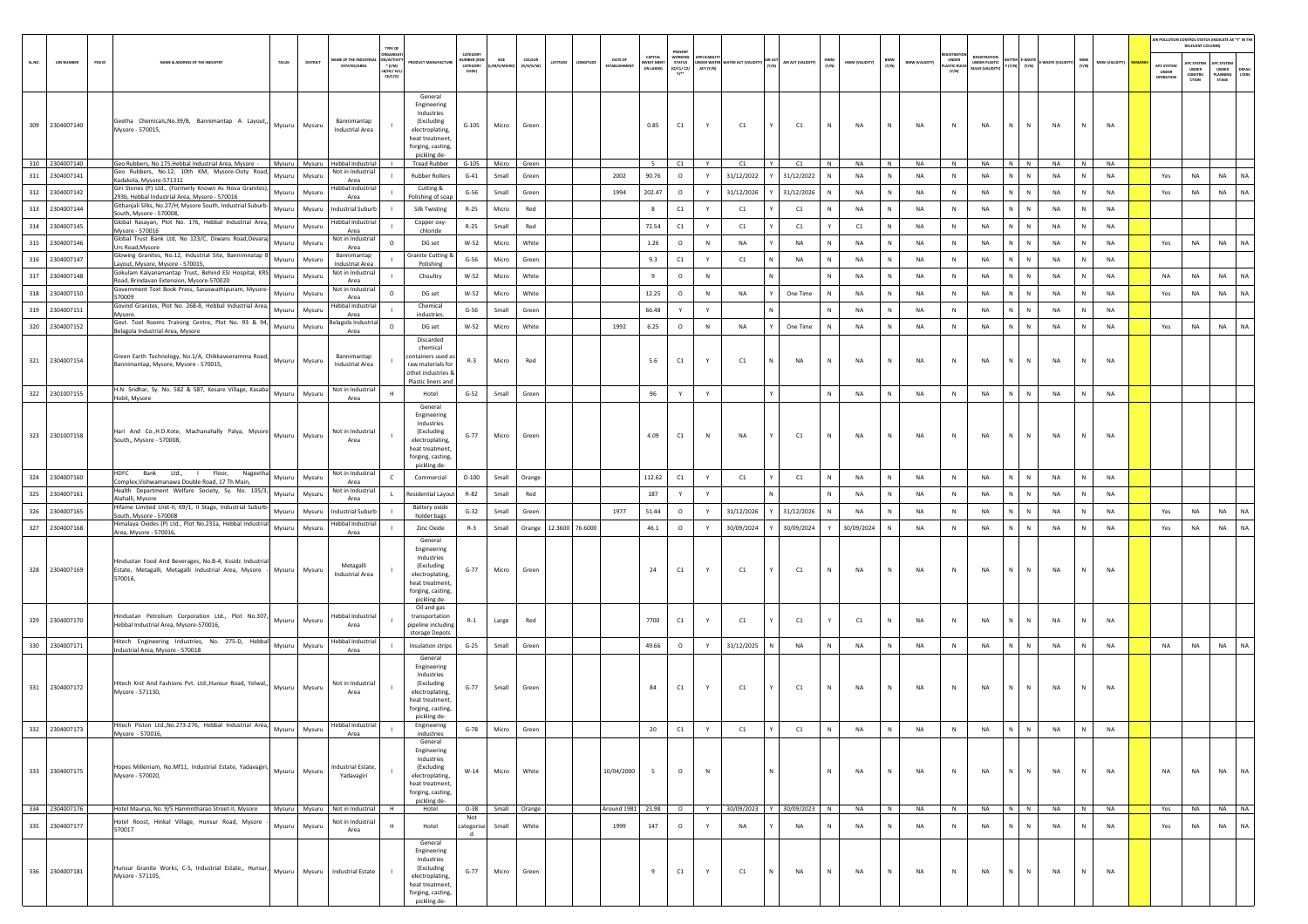|            |                              |                                                                                                                                    |                  |                  |                                                     |                                                                                |                                                                                                              |                                           |                      |                     |                                   |                                         |                                                 |           |                                        |        |                    |              |                 |              |                       |                                     |                                          |                         |                 |              |                        |                                | AIR POLLUTION CONTROL STATUS (INDICATE AS "Y" IN THE<br>RELEVANT COLUMNI |                                                |                |
|------------|------------------------------|------------------------------------------------------------------------------------------------------------------------------------|------------------|------------------|-----------------------------------------------------|--------------------------------------------------------------------------------|--------------------------------------------------------------------------------------------------------------|-------------------------------------------|----------------------|---------------------|-----------------------------------|-----------------------------------------|-------------------------------------------------|-----------|----------------------------------------|--------|--------------------|--------------|-----------------|--------------|-----------------------|-------------------------------------|------------------------------------------|-------------------------|-----------------|--------------|------------------------|--------------------------------|--------------------------------------------------------------------------|------------------------------------------------|----------------|
| SLNO.      | <b>UIN NUMBER</b>            | $PCB$ ID<br>NAME & ADDRESS OF THE INDUSTR'                                                                                         | TALUK            | DISTRICT         | <b><i>RE OF THE INDI</i></b><br><b>ESTATES/AREA</b> | TYPE OI<br><b>IRGANISA</b><br><b>ACTIV</b><br>$*(1/M)^*$<br>B/HC/ H<br>CE/C/O) | <b>OUCT MANUFACTU</b>                                                                                        | CATEGORY<br>MBER (X)<br>CATEGORY<br>CODET | /S/MIC               | coLour<br>(R/O/G/W) | DATE OF<br>LATITUDE<br>ESTABLISHM | CAPITAL<br><b>VEST MEN</b><br>IN LAKHS] | PRESENT<br>WORKIN<br><b>STATUS</b><br>(0/C1/C2) | ACT (Y/N) | <b>NDER WATER WATER ACT (VALIDITY)</b> | (Y/N)  | AIR ACT (VALIDITY) | HWM<br>(Y/N) | HWM (VALIDITY)  | BMW<br>(Y/N) | <b>BMW (VALIDITY)</b> | UNDER<br><b>ASTIC RULE</b><br>[Y/N] | FOISTRAT<br>UNDER PLASTIC<br>ULES (VALID | $(Y/N)$ $(Y/N)$         | WASTE (VAL      | MSW<br>(Y/N) | MSW (VALIDITY)         | APC SYSTE<br>UNDER<br>OPERATIO | <b>APC SYSTEM</b><br><b>UNDER</b><br>CONSTRU<br>CTION                    | APC SYSTEM<br><b>UNDER</b><br>LANNING<br>STAGE | DEFAL<br>LTERS |
|            | 337 2304007182               | Hutchinson Essar South, A V Hospital, Vinayamarga,<br>Siddarthanagar, Mysore - 570008                                              | Mysuru           | Mysuru           | Not in Industrial<br>Area                           | D.G. set                                                                       | <b>Telephone Tower</b>                                                                                       | W-52                                      | Micro                | White               |                                   | 24.26                                   | $\circ$                                         | N         | NA                                     |        | NA                 | N            | <b>NA</b>       | N            | NA                    | $\,$ N                              | <b>NA</b>                                | N<br>$\mathbb N$        | NA              |              | <b>NA</b>              | Yes                            | NA                                                                       | <b>NA</b>                                      | NA.            |
| 338        | 2304007183                   | Hutchinson Essar South, C/o N Landmark Building, A-2<br>Super Market, Vishwamanava Double Road Mysuru                              |                  | Mysuru           | Not in Industrial<br>Area                           | D.G. set                                                                       | <b>Telephone Towe</b>                                                                                        | W-52                                      | Small                | White               |                                   | 30.24                                   | $\circ$                                         | N         | <b>NA</b>                              |        | <b>NA</b>          | N            | <b>NA</b>       | N            | NA                    | N                                   | <b>NA</b>                                | N.<br>N                 | <b>NA</b>       |              | <b>NA</b>              | Yes                            | NA                                                                       | <b>NA</b>                                      | NA             |
| 339        | 2304007184                   | Kuvempunagar, Mysore - 570023<br>Hutchinson Essar South Limited. No.331/B. Hebbal                                                  | Mysuru           | Mysuru           | Hebbal Industrial                                   | D.G. set                                                                       | <b>Telephone Tower</b>                                                                                       | W-52                                      | Micro                | White               |                                   | 2.05                                    | $\circ$                                         | N         | NA                                     |        | NA                 | N            | NA              | N            | NA                    | N                                   | NA                                       | N<br>${\sf N}$          | NA              |              | <b>NA</b>              | Yes                            | NA                                                                       | NA                                             | NA.            |
| 340        | Yet to allot                 | ndustrial Area, Mysore<br>Indus Towers Limited, # 331, 1st Main, 3rd Cross,                                                        | Mysuru           | Mysuru           | Area<br>Not in Industrial                           | D.G. set                                                                       | <b>Telephone Towe</b>                                                                                        | W-52                                      | Micro                | White               |                                   | 19                                      | $\circ$                                         | N         | <b>NA</b>                              |        | <b>NA</b>          | $\mathbb{N}$ | <b>NA</b>       | N            | <b>NA</b>             | N                                   | <b>NA</b>                                | N<br>$\,$ N             | <b>NA</b>       |              | <b>NA</b>              | Yes                            | NA                                                                       | <b>NA</b>                                      | NA             |
| 341        | 2304007189                   | Vijayanagar I Stage, Mysuru<br>Hutchinson Essar South Ltd., C/O Vidyaranya Complex,                                                | Mysuru           | Mysuru           | Area<br>Not in Industrial                           | D.G. set                                                                       | <b>Telephone Towe</b>                                                                                        | W-52                                      | Micro                | White               |                                   | $\overline{\mathbf{3}}$                 | $\circ$                                         | N         | NA                                     |        | NA                 | N            | NA              | N            | NA                    | N                                   | <b>NA</b>                                | N<br>N                  | NA              | $\mathbb N$  | <b>NA</b>              | Yes                            | NA                                                                       | NA                                             | <b>NA</b>      |
| 342        | 2304007190                   | No.55/3b, Vidyaranyapuram, Mysore<br>lutchinson Essar South Ltd., No. 2, (64/2), Ist Main, 2nd                                     | Mysuru           | Mysuru           | Area<br>Not in Industrial<br>Area                   | D.G. set                                                                       | <b>Telephone Towe</b>                                                                                        | W-52                                      | Small                | White               |                                   | 30.2                                    | $\circ$                                         | N         | NA                                     |        | NA                 |              | <b>NA</b>       | N            | NA                    | N                                   | NA                                       | N.<br>${\sf N}$         | NA              |              | NA                     | Yes                            | NA                                                                       | NA                                             | NA.            |
| 343        | 2304007191                   | Stage, Vijayanagar, Mysore<br>Indus Towers Limited, NO:3, 1st Cross, Vagadevi Nagar,                                               | Mysuru           | Mysuru           | Not in Industrial                                   | D.G. set                                                                       | <b>Telephone Towe</b>                                                                                        | W-52                                      | Micro                | White               | August, 2003                      | 19                                      | $\circ$                                         | N         | NA                                     |        | <b>NA</b>          | N            | <b>NA</b>       | N            | NA                    | N                                   | <b>NA</b>                                | N<br>$\mathbb{N}$       | <b>NA</b>       |              | <b>NA</b>              | Yes                            | NA                                                                       | <b>NA</b>                                      | <b>NA</b>      |
| 344        | 2304007192                   | Near Toll Gate Circle, Mysuru<br>Ibnu Traders, 16/1, CV Road Bannimantap Extension<br>Mysore - 570015                              | Mysuru           | Mysuru           | Area<br>Bannimantap<br>Industrial Area              |                                                                                | Plastic container<br>(Household                                                                              | $G-32$                                    | Micro                | Green               | 10/03/2005                        | 9.75                                    | C1                                              |           | C1                                     |        | NA                 |              | <b>NA</b>       | N            | NA                    | N                                   | <b>NA</b>                                | N<br>N                  | NA              |              | <b>NA</b>              |                                |                                                                          |                                                |                |
| 345        | 2304007193                   | Ind Cassia Nutraceuticals, No.210, Hebbal Industrial Area,<br>Mysore - 570018                                                      | Mysuru           | Mysuru           | lebbal Industrial<br>Area                           |                                                                                | Herbal products &<br>olerorseins                                                                             | $O - 26$                                  | Small                | Orange              | 05/08/2004                        | 175                                     | $\circ$                                         | Y         | 30/09/2022                             |        | 30/09/2022         | N            | <b>NA</b>       | N            | <b>NA</b>             | N                                   | <b>NA</b>                                | N<br>$\mathbb{N}$       | <b>NA</b>       |              | <b>NA</b>              | Yes                            | NA                                                                       | <b>NA</b>                                      | <b>NA</b>      |
|            | 346 2304007194               | Indavara Engineering Compnay Pvt Ltd., No.73, Pb.322,<br>Stage, Industrial Suburb-South, Mundgod, Mysore<br>570005,                | Mysuru           | Mysuru           | <b>Industrial Suburb</b>                            |                                                                                | Waste water<br>treatment<br>equipments &<br>swimming pool                                                    | $G-77$                                    | Small                | Green               | 1985                              | 36.87                                   | C1                                              |           | C1                                     |        | C1                 | N            | NA              |              | NA                    | N                                   | NA                                       | $\mathsf{N}$            | NA              |              | <b>NA</b>              |                                |                                                                          |                                                |                |
| 347        | 2304007195                   | Indavara Marketing Services, No.97-B, II Stage, Industrial<br>Suburb-South, Mysore - 570008                                        | Mysuru           | Mysuru           | Industrial Suburb                                   |                                                                                | equipments<br>FRP Doors                                                                                      | $G-77$                                    | Micro                | Green               | 1993                              | 3.93                                    | C1                                              | Y         | C1                                     |        | C1                 | N            | <b>NA</b>       | N            | NA                    | N                                   | NA                                       | N<br>$\mathbb N$        | <b>NA</b>       | N            | <b>NA</b>              |                                |                                                                          |                                                |                |
| 348        | 2304007196                   | India Barrels & Allied Metals, No. 5, Gajanana Rice & Oil                                                                          | Mysuru           | Mysuru           | Bannimantap<br><b>Industrial Area</b>               |                                                                                | Washing of                                                                                                   | $R-3$                                     | Micro                | Red                 |                                   | $\overline{a}$                          | C1                                              |           | C1                                     |        | NA                 | Ν            | NA              | N            | NA                    | N                                   | NA                                       | N.<br>${\sf N}$         | NA              |              | NA                     |                                |                                                                          |                                                |                |
| 349        | 2304007197                   | Mills compound, C.V. Road, Bannimantap, Mysore.<br>Indian And Allied Products, No.B-11,Hebbal Industrial<br>Area, Mysore - 570016, | Mysuru           | Mysuru           | Hebbal Industrial<br>Area                           |                                                                                | chemical<br>Plastic units<br>covered under                                                                   | $G-89$                                    | Micro                | Green               |                                   | 10.38                                   | C1                                              |           | C1                                     | N      | NA                 | Ν            | <b>NA</b>       | N            | NA                    | N                                   | NA                                       | N<br>${\sf N}$          | NA              | N            | <b>NA</b>              |                                |                                                                          |                                                |                |
| 350        | 2304007198                   | Indian Barrels & Allied Metals, No.8, Modern Karnataka<br>Rice Mill Compound, Bannimantap Extension,, Mysore -                     | Mysuru           | Mysuru           | Bannimantap<br><b>Industrial Area</b>               |                                                                                | lastic Rules 1999<br>Washing of<br>chemical                                                                  | $R-3$                                     | Micro                | Red                 |                                   | 9.72                                    | C1                                              | Y         | C1                                     |        | NA                 |              | <b>NA</b>       | N            | NA                    | N                                   | NA                                       | N<br>N                  | NA              |              | NA                     |                                |                                                                          |                                                |                |
| 351<br>352 | 2304007199<br>2304007200     | Indian Oil Corporation, New Santhepet, Mysore - 570008, Mysuru<br>Indian Overseas Sales Corporation, No.31, Metagalli              |                  | Mysuru           | Not in Industrial<br>elagola Industria              |                                                                                | Petrol pump<br><b>Buttons</b>                                                                                | $R-1$<br>$G-77$                           | Micro<br>Micro       | Red                 |                                   | $\overline{2}$<br>5                     | C1<br>C1                                        | Y<br>Y    | C1                                     | Y<br>N | C1<br>NA           | N<br>N       | <b>NA</b><br>NA | N<br>N       | NA<br>NA              | N<br>N                              | <b>NA</b><br>NA                          | N N<br>N<br>N           | <b>NA</b><br>NA | N<br>N       | <b>NA</b><br><b>NA</b> |                                |                                                                          |                                                |                |
|            | 353 2304007201               | Belagola Industrial Area, Mysore - 570016<br>Ishaf Steel, 8th Cross, Near A To Z Madical Store,                                    | Mysuru<br>Mysuru | Mysuru<br>Mysuru | Area<br>Bannimantap                                 |                                                                                | Plastic scrap<br>sorting grading                                                                             | Not<br>ategoris                           | Micro                | Green<br>Green      |                                   | 1.2                                     | C1                                              | Y         | C1<br>C1                               |        | NA                 | N            | <b>NA</b>       | N            | <b>NA</b>             | N                                   | <b>NA</b>                                | N<br>$\mathbb{N}$       | <b>NA</b>       |              | <b>NA</b>              |                                |                                                                          |                                                |                |
| 354        | 2304007202                   | Harishchandra Road, K.N.Pura, Mysore<br>J.B. Lakshmi Industries, No. 314/2, Hebbal Industrial Area,                                | Mysuru           | Mysuru           | Industrial Area<br>Hebbal Industrial                |                                                                                | and dispatch<br><b>Bedding Cotton</b>                                                                        | $G-77$                                    | Micro                | Green               |                                   | $\overline{2}$                          | Y                                               | Y         |                                        |        |                    | N            | <b>NA</b>       | N            | <b>NA</b>             | N                                   | <b>NA</b>                                | N.<br>$\mathbb N$       | <b>NA</b>       | N            | <b>NA</b>              |                                |                                                                          |                                                |                |
| 355        | 2304007205                   | Mysore.<br>J.J Crushers, No 113, Yelachahalli, Yelawala., Mysore,                                                                  | Mysuru           | Mysuru           | Area<br>Not in Industrial                           | <b>SC</b>                                                                      | Stone crushers                                                                                               | $O - 64$                                  | Small                | Orange              |                                   | 28                                      | C1                                              | N         | NA                                     |        | C1                 |              | NA              | N            | NA                    | N                                   | NA                                       | N<br>N                  | NA              |              | NA                     |                                |                                                                          |                                                |                |
| 356        | 2304007206                   | J.J. Blocks, C/O J.J. Crushers, No.113, Yelachally, Yelawala<br>Hobli, Mysore                                                      | Mysuru           | Mysuru           | Not in Industrial<br>Area                           |                                                                                | <b>Cement Hallov</b><br>Block                                                                                | $G-11$                                    | Micro                | Green               | 01/04/2003                        | $\overline{\mathbf{3}}$                 | $\mathsf{C1}$                                   | Y         | C1                                     | N      | <b>NA</b>          | $\mathbb{N}$ | <b>NA</b>       | N            | NA                    | N                                   | <b>NA</b>                                | N<br>N                  | <b>NA</b>       | $\mathbb N$  | <b>NA</b>              |                                |                                                                          |                                                |                |
| 357        | 2304007207                   | Jain Kaigarike, No.427 (G), Hebbal Industrial Area, Mysore<br>570016                                                               | Mysuru           | Mysuru           | lebbal Industria<br>Area                            |                                                                                | General<br><b>Engineering &amp;</b>                                                                          | $G-77$                                    | Micro                | White               |                                   | 4.2                                     | $\circ$                                         | N         |                                        | N      |                    | N            | NA              | N            | NA                    | N                                   | NA                                       | N<br>N                  | NA              | N            | <b>NA</b>              | NA                             | NA                                                                       | NA                                             | <b>NA</b>      |
| 358        | 2304007208                   | Jain Kaigrika Cotton Waste, No.441/E, Hebbal Industrial<br>Area, Mysore - 570016,                                                  | Mysuru           | Mysuru           | lebbal Industrial<br>Area                           |                                                                                | Cotton wadding                                                                                               | $G-38$                                    | Micro                | White               | 14/02/2001                        | 24                                      | $\circ$                                         | N         |                                        |        |                    | N            | NA              | N            | NA                    | N                                   | NA                                       | N<br>${\sf N}$          | NA              |              | NA                     | Yes                            | NA                                                                       | NA                                             | NA             |
| 359        | 2304007209                   | Jalaram Wood Industries, No.62, Il Stage, Industrial<br>Suburb, Mysore - 570008                                                    | Mysuru           | Mysuru           | ndustrial Suburb                                    |                                                                                | Sawing & planing<br>of wood on job<br>work basis                                                             | Not<br><b>stegorise</b>                   | Micro                | Green               |                                   | 14                                      | $\circ$                                         | N         | NΑ                                     |        | 31/12/2019         | Ν            | <b>NA</b>       | N            | NA                    | N                                   | <b>NA</b>                                | N<br>${\sf N}$          | NA              |              | <b>NA</b>              | Yes                            | NA                                                                       | NA                                             | NA             |
| 360        | 2304007210                   | Janatha Trade And Rubbers Pvt. Ltd., No.427, Hebbal<br>Industrial Area, Mysore - 570016                                            | Mysuru           | Mysuru           | lebbal Industrial<br>Area                           |                                                                                | <b>Tread Rubber</b>                                                                                          | $G-105$                                   | Small                | Green               |                                   | 36                                      | C1                                              | Y         | C1                                     |        | C1                 |              | <b>NA</b>       | N            | NA                    | N                                   | NA                                       | N.<br>${\sf N}$         | NA              |              | NA                     |                                |                                                                          |                                                |                |
| 361        | 2304007213                   | Jaykay Tech, Plot No 275, H.I.A. Mysore, Hebbal Industrial<br>Area, Mysore                                                         | Mysuru           | Mysuru           | Hebbal Industrial<br>Area                           |                                                                                | General<br>engineering                                                                                       | $G-77$                                    | Micro                | Green               |                                   | 7.4                                     |                                                 |           |                                        |        |                    | N            | <b>NA</b>       | N            | NA                    | N                                   | <b>NA</b>                                | N<br>$\mathbb{N}$       | <b>NA</b>       | N            | <b>NA</b>              |                                |                                                                          |                                                |                |
| 362        | 2304007214                   | Jaysons Agritech Pvt. Ltd., No.A-144, Industrial Estate,<br>Hebbal, Mysore - 570016                                                | Mysuru           | Mysuru           | lebbal Industrial<br>Estate                         |                                                                                | <b>Wheat Products</b><br>Rubber moldec                                                                       | $G-20$                                    | Small                | Green               | 1994                              | 120                                     | $\circ$                                         | Y         | 31/12/2024                             |        | 31/12/2024         | N            | <b>NA</b>       | N            | <b>NA</b>             | N                                   | <b>NA</b>                                | $\mathbb{N}$<br>N       | <b>NA</b>       | N            | <b>NA</b>              | Yes                            | NA                                                                       | <b>NA</b>                                      |                |
| 363        | 2304007215                   | J International, No.139/C, Belagola Industrial Estate,<br>Metagalli,, Mysore - 570016,                                             | Mysuru           | Mysuru           | elagola Industria<br>Area                           |                                                                                | articles like<br>gasket, washer:<br>Rubber mats.                                                             | $G-41$                                    | Micro                | Green               |                                   | 19                                      | C1                                              |           | C1                                     |        | C1                 | N            | <b>NA</b>       |              | <b>NA</b>             | $\mathbb{N}$                        | <b>NA</b>                                | N<br>$\mathsf{N}$       | <b>NA</b>       |              | <b>NA</b>              |                                |                                                                          |                                                |                |
| 364        | 2304007216                   | ohnson Trade Rubber, B6, Hebbal Industrial Area, Mysore<br>570016                                                                  | Mysuru           | Mysuru           | Hebbal Industrial<br>Area                           |                                                                                | <b>Tread Rubber</b>                                                                                          | $G-105$                                   | Micro                | Green               |                                   | 14                                      | C1                                              | Y         | C1                                     |        | C1                 |              | <b>NA</b>       | N            | NA                    | N                                   | NA                                       | N<br>${\sf N}$          | NA              |              | NA                     |                                |                                                                          |                                                |                |
| 365        | 2304007219                   | Jwala Enterprises, Sy. No.52/2, Madagalli Village, Bogadi<br>Road, Mysore To & Dist                                                | Mysuru           | Mysuru           | Not in Industrial<br>Area                           |                                                                                | Potassium Nitrat<br>& Magnesium                                                                              | $R-25$                                    | Micro                | Red                 | 1987                              | 4.1                                     | C1                                              | Y         | C1                                     |        | C1                 | N            | <b>NA</b>       | N            | NA                    | $\mathbb{N}$                        | <b>NA</b>                                | N<br>${\sf N}$          | <b>NA</b>       | N            | NA                     |                                |                                                                          |                                                |                |
|            | 366 2304007224               | K.C. Pulversiers, No.18, Iii Stage, Mysore South, Industrial Mysuru<br>Suburb-South, Mysore - 570008                               |                  | Mysuru           | <b>Industrial Suburb</b>                            |                                                                                | <b>Block making</b><br>printing offset<br>printing, Book<br>binding, Screen<br>Printing                      | $G-65$                                    | Micro                | Green               |                                   | 7.94                                    | C1                                              | N         | NA                                     |        | C1                 | N            | <b>NA</b>       | N            | NA                    | N                                   | NA                                       | $\mathsf{N}$<br>N       | NA              |              | <b>NA</b>              |                                |                                                                          |                                                |                |
| 367        | 2304007230                   | Kalpana Chemicals, No.77, Bannimantap A Layout,<br>Mysore, Mysore - 570015,                                                        | Mysuru           | Mysuru           | Bannimantap<br>Industrial Area                      |                                                                                | General<br>Engineering<br>Industries<br>(Excluding<br>electroplating,<br>heat treatment<br>forging, casting, | $G-77$                                    | Micro                | Green               |                                   |                                         | C1                                              |           | C1                                     |        | <b>NA</b>          |              | <b>NA</b>       |              | <b>NA</b>             | N                                   | <b>NA</b>                                | $\mathsf{N}$            | <b>NA</b>       |              | <b>NA</b>              |                                |                                                                          |                                                |                |
| 368        | 2304007231                   | Kamal Fruit Processing, No.26, Hebbal Industrial Area,<br>Mysore - 571186,                                                         | Mysuru           | Mysuru           | Hebbal Industrial<br>Area                           |                                                                                | pickling de-<br><b>Fruit Processing</b>                                                                      | $0 - 7$                                   | Small                | Orange              |                                   | 30 <sub>o</sub>                         | C1                                              | Y         | C1                                     |        | C1                 | $\mathbb{N}$ | NA              | N            | NA                    | $\,$ N $\,$                         | NA                                       | N<br>$\mathbb{N}$       | <b>NA</b>       | N            | NA                     |                                |                                                                          |                                                |                |
| 370        | 369 2304007234<br>2304007235 | Kanyaka Parameshwari Temple, Ashoka Road, Mysore Mysuru Mysuru<br>Kanva Industries Pvt. Ltd., No.2, Mindustrial Estate, KRS        | Mysuru           | Mysuru           | Not in Industrial<br>Metagalli                      | $\blacksquare$                                                                 | Choultry<br>Artian Polyster                                                                                  | $W-52$<br>$G-68$                          | Micro White<br>Small | Green               | 1950                              | 4.49<br>73.88                           | $\circ$<br>C1                                   | Y<br>Y    | NA<br>C1                               | Y      | <b>NA</b><br>C1    | N<br>Ν       | <b>NA</b><br>NA | N<br>N       | <b>NA</b><br>NA       | N<br>${\sf N}$                      | <b>NA</b><br>NA                          | N N<br>N<br>$\mathbb N$ | NA<br>NA        | N<br>N       | <b>NA</b><br>NA        |                                | Yes NA NA NA                                                             |                                                |                |
|            | 371 2304007237               | Road, Metagalli, Mysore - 570016<br>Karnataka Bank Ltd, D.Devaraja Urs Road, Mysore,                                               | Mysuru           | Mysuru           | <b>Industrial Area</b><br>Not in Industrial         | $\circ$                                                                        | DG set                                                                                                       | W-52                                      | Micro                | White               | 21/01/2000                        | 0.4                                     | $\circ$                                         | N         | NA                                     | Y      | NA                 | N            | NA              | N            | NA                    | N                                   | <b>NA</b>                                | $N$ $N$                 | <b>NA</b>       | N            | <b>NA</b>              | Yes                            | <b>NA</b>                                                                | NA NA                                          |                |
| 372        | 2304007238                   | Karnataka Bank Ltd, Near Kantharaj Urs Road, Mysore<br>570008                                                                      | Mysuru           | Mysuru           | Not in Industrial<br>Area                           | $\Omega$                                                                       | DG set                                                                                                       | $W-52$                                    | Micro                | White               |                                   | $\overline{\mathbf{3}}$                 | $\circ$                                         | N         | NA                                     |        | <b>NA</b>          | N            | <b>NA</b>       | N            | NA                    | N                                   | <b>NA</b>                                | $N$ $N$                 | NA              | N            | <b>NA</b>              | Yes                            | NA                                                                       | <b>NA</b>                                      | NA             |
| 374        | 373 2304007239<br>2304007243 | Karnataka Exhibition Authority, Doddakeri Ground,<br>Karnataka Polymer Extension, No.23, Food Zone                                 | Mysuru<br>Mysuru | Mysuru<br>Mysuru | Not in Industrial<br>lagola Industria               | $\circ$                                                                        | DG set<br>RMC Ready Mix                                                                                      | W-52<br>$G-37$                            | Small<br>Micro       | White<br>Green      |                                   | 87.35<br>8                              | $\circ$<br>C1                                   | N<br>Y    | NA<br>C1                               | Y<br>N | NA<br><b>NA</b>    | N<br>N       | NA<br>NA        | N<br>N       | NA<br><b>NA</b>       | N<br>N                              | NA<br><b>NA</b>                          | $N$ $N$<br>N<br>$\,$ N  | NA<br><b>NA</b> | N<br>N       | <b>NA</b><br>NA        | Yes                            | NA                                                                       | <b>NA</b>                                      | NA             |
| 375        | 2304007244                   | Metagalli, Belagola Industrial Area, Mysore - 570016,<br>Karnataka Rubber Industries, M-5, Industrial Estate,                      | Mysuru           | Mysuru           | Area<br>Industrial Estate,                          |                                                                                | Concrete<br>Rubber goods                                                                                     | $G-41$                                    | Micro                | Green               | 1993                              | 9                                       | $\mathsf{C1}$                                   | Y         | C1                                     |        | C1                 | N            | NA              | N            | NA                    | N                                   | NA                                       | N<br>N                  | NA              | N            | <b>NA</b>              |                                |                                                                          |                                                |                |
| 376        | 2304007245                   | Yadavagiri, Mysore - 570020<br>Karnataka State Agro Corn Products Ltd., No.126, Belagola                                           | Mysuru           | Mysuru           | Yadavagiri<br>elagola Industrial                    |                                                                                | Wearning food                                                                                                | W-44                                      | Small                | White               | 14/12/1979                        | 62.69                                   | C1                                              | Y         | C1                                     |        | C1                 |              | C1              | N            | NA                    | N                                   | NA                                       | N.<br>${\sf N}$         | NA              | $\mathbb N$  | <b>NA</b>              |                                |                                                                          |                                                |                |
| 377        | 2304007246                   | Industrial Area, Mysore - 570016<br>Karnataka Umbrella Manufactures, B-131, Industrial                                             | Mysuru           | Mysuru           | Area<br>ndustrial Estate.                           |                                                                                | Umbrella                                                                                                     | $G-87$                                    | Micro                | Green               | 28/02/1983                        | 3.07                                    | C1                                              | Y         | C1                                     |        | C1                 | N            | <b>NA</b>       | N            | NA                    | N                                   | NA                                       | N<br>${\sf N}$          | <b>NA</b>       | N            | NA                     |                                |                                                                          |                                                |                |
| 378        | 2304007247                   | Estate, Yadavagiri, Mysore - 570020<br>Karnataka Zinc (P) Ltd., No.18-21, KRS Road, Metagalli                                      | Mysuru           | Mysuru           | Yadavagiri<br>Metagalli                             |                                                                                | Zinc Sulphate                                                                                                | $R-25$                                    | Micro                | Red                 |                                   | 19                                      | C1                                              | Y         | C1                                     |        | C1                 | N            | <b>NA</b>       | N            | <b>NA</b>             | $\mathbb{N}$                        | NA                                       | N<br>N                  | NA              |              | NA                     |                                |                                                                          |                                                |                |
|            |                              | Industrial Area, Mysore - 570016,                                                                                                  |                  |                  | Industrial Area                                     |                                                                                |                                                                                                              |                                           |                      |                     |                                   |                                         |                                                 |           |                                        |        |                    |              |                 |              |                       |                                     |                                          |                         |                 |              |                        |                                |                                                                          |                                                |                |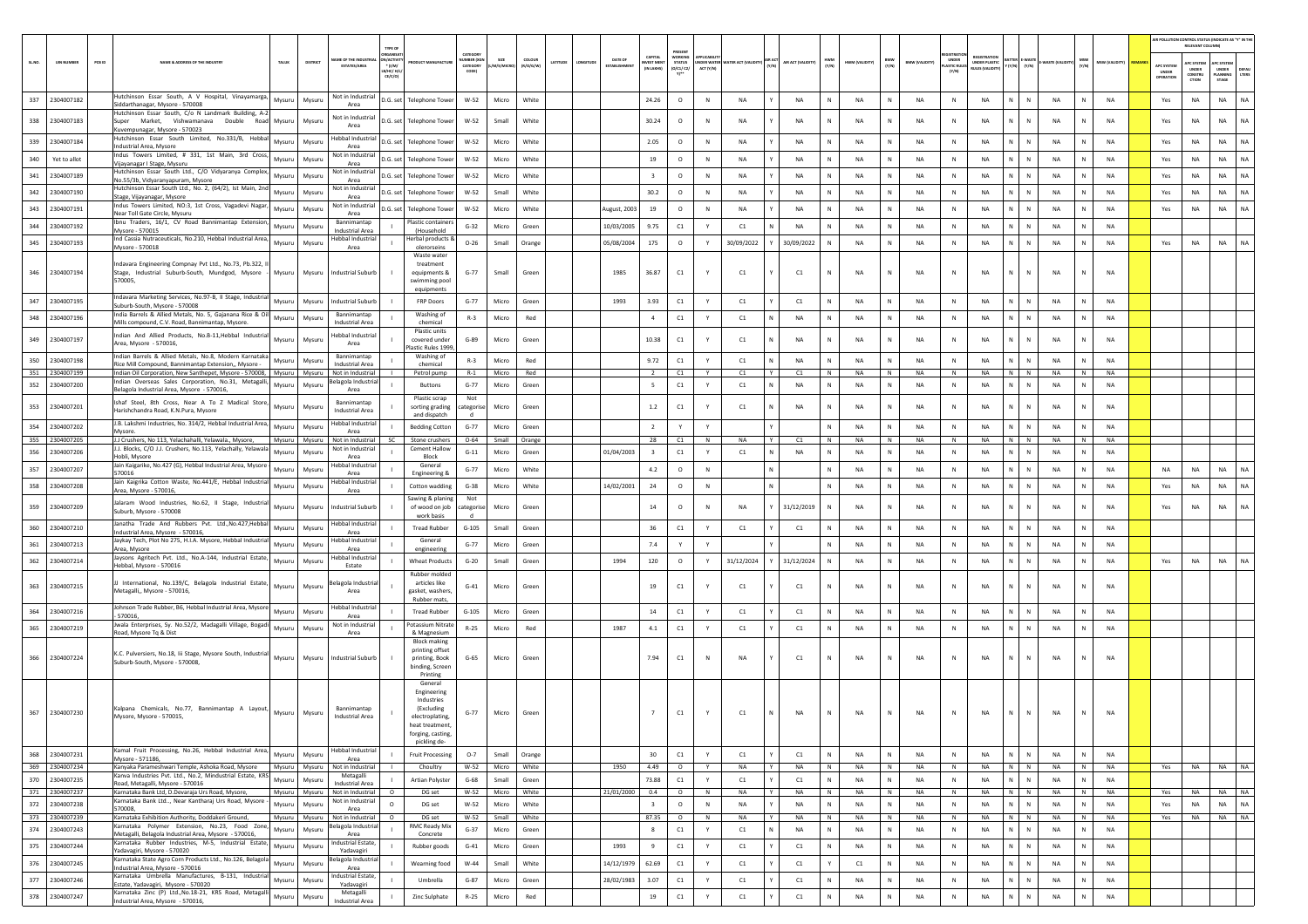|        |                   |                                                                                                                                   |                   |                                            |                                                                          |                              |          |                                |                 |                                |                                   |                                       |              |                                 |   |                    |              |                |              |                       |                                      |                                                   |                   |           |              |                |                                         | RELEVANT COLUMNI                              | AIR POLLUTION CONTROL STATUS (INDICATE AS "Y" IN THI                    |
|--------|-------------------|-----------------------------------------------------------------------------------------------------------------------------------|-------------------|--------------------------------------------|--------------------------------------------------------------------------|------------------------------|----------|--------------------------------|-----------------|--------------------------------|-----------------------------------|---------------------------------------|--------------|---------------------------------|---|--------------------|--------------|----------------|--------------|-----------------------|--------------------------------------|---------------------------------------------------|-------------------|-----------|--------------|----------------|-----------------------------------------|-----------------------------------------------|-------------------------------------------------------------------------|
| SL.NO. | <b>UIN NUMBER</b> | PCB ID<br>NAME & ADDRESS OF THE INDUSTRY                                                                                          | TALUR<br>DISTRICT | E OF THE IND<br><b>ESTATES/AREA</b>        | <b>GANISA</b><br><b>ACTIV</b><br>$*$ (I/M/<br>B/HC/ H/<br>CE/C/O         | CATEGOR<br>CATEGORY<br>CODET | M/S/MICR | coLour<br>ATITUDI<br>(R/O/G/W) |                 | DATE OF<br><b>ESTABLISHMEI</b> | CAPITAL<br>VEST MEN<br>(IN LAKHS) | PRESENT<br><b>STATUS</b><br>(0/C1/C2) | ACT (Y/N)    | NDER WATER WATER ACT (VALIDITY) |   | AIR ACT (VALIDITY) | HWM<br>(Y/N) | HWM (VALIDITY) | BMW<br>(Y/N) | <b>BMW (VALIDITY)</b> | UNDER<br><b>LASTIC RULE</b><br>[Y/N] | <b>FGISTRATI</b><br>UNDER PLASTIC<br>ULES (VALIDI | Y (Y/N)<br>(Y/N)  | WASTE (W  | (Y/N)        | (YTIGLIAV) W2M | <b>APC SYSTEM</b><br>UNDER<br>OPERATION | <b>PC SYSTEM</b><br>UNDER<br>CONSTRU<br>CTION | <b>UPC SYSTEM</b><br>UNDER<br><b>DEFAU</b><br>LTERS<br>LANNING<br>STAGE |
| 379    | 2304007248        | Kasyap Enterprises, No.33, Kssidc, Hebbal Industrial Area,<br>Mysore - 570016.                                                    | Mysuru<br>Mysuru  | lebbal Industrial<br>Estate                | Composite textile<br>processing (except                                  | $W-4$                        | Micro    | White                          |                 |                                | $\overline{a}$                    | C1                                    |              | C1                              |   | <b>NA</b>          |              | NA             | N            | <b>NA</b>             | $\mathbb N$                          | <b>NA</b>                                         |                   | NA        |              | NA             |                                         |                                               |                                                                         |
| 380    | 2304007249        | Kaveri Carbons, No.20/A, Opp. Vikrant Tyres, KRS<br>Road, Metagalli Industrial Area, Mysore - 570016,                             | Mysuru<br>Mysuru  | Metagalli<br><b>Industrial Area</b>        | spinning)<br>Desicated coconut<br>powder                                 | $O-95$                       | Small    | Orange                         |                 |                                | 49                                | C1                                    | Y            | C1                              |   | <b>NA</b>          |              | NA             | $\,$ N       | NA                    | N                                    | NA                                                | N<br>$\mathbb{N}$ | NA        | $\mathbb N$  | NA             |                                         |                                               |                                                                         |
| 381    | 2304007250        | Kaveri Timbers, No.55/G, Mysore South, Industrial<br>Suburb, Mysore - 570008                                                      | Mysuru<br>Mysuru  | Industrial Suburb                          | Sawing & planing<br>of wood on job                                       | Not<br>ategoris              | Micro    | Green                          |                 | 1998                           | 17.87                             | $\circ$                               | N            | <b>NA</b>                       |   | 31/12/2019         |              | <b>NA</b>      | N            | <b>NA</b>             | N                                    | NA                                                |                   | <b>NA</b> |              | NA             | Yes                                     | <b>NA</b>                                     | <b>NA</b><br>NA                                                         |
| 382    | 2304007251        | Kavya And Company, No.265d, Hebbal Industrial Area,<br>Mysore - 570016,                                                           | Mysuru<br>Mysuru  | Hebbal Industria<br>Area                   | work basis<br>Detergent Powder                                           | d.<br>$G-62$                 | Micro    | Green                          |                 |                                | $\overline{\mathbf{3}}$           | C1                                    | Y            | C1                              |   | <b>NA</b>          |              | <b>NA</b>      | N            | <b>NA</b>             | N                                    | <b>NA</b>                                         | N<br>N            | NA        | $\mathbb{N}$ | NA             |                                         |                                               |                                                                         |
|        | 383 2304007252    | Kaynes Agency, No 2928, B.N Road, Mysore                                                                                          | Mysuru<br>Mysuru  | Not in Industrial                          | DG set<br>$\Omega$                                                       | W-52                         | Micro    | White                          |                 | 26/05/2003                     | 3.5                               | $\circ$                               | N            |                                 |   |                    |              | <b>NA</b>      | N            | NA                    | N                                    | <b>NA</b>                                         | N N               | <b>NA</b> | N            | <b>NA</b>      | <b>NA</b>                               | <b>NA</b>                                     | NA NA                                                                   |
| 384    | 2304007253        | Kaynes Technologies India Pvt. Ltd., 23-25, Belagola Food<br>Industrial Area, Metagalli, Post, Mysuru-570016                      | Mysuru<br>Mysuri  | lagola Industria<br>Area                   | <b>PCB Assembling</b>                                                    | $O-99$                       | Large    | Orange                         | 12.3700 76.6200 | 1989                           | 4253                              | $\circ$                               | Υ            | 30/09/2022                      |   | 30/09/2022         |              | 30/09/2022     | N            | NA                    | N                                    | NA                                                | N.<br>N           | <b>NA</b> |              | NA             | Yes                                     | NA                                            | <b>NA</b><br><b>NA</b>                                                  |
| 385    | 2304007254        | Kaypeeyes Biotech (P) Ltd., No.306C, Hebbal Industrial<br>Area, Mysore - 570016                                                   | Mysuru<br>Mysuru  | iebbal Industria<br>Area                   | Enzymes for<br>animal feed                                               | $G-81$                       | Small    | Green                          |                 |                                | 185                               | $\circ$                               | Y            | 31/12/2026                      |   | 31/12/2026         |              | NA             | N            | <b>NA</b>             | N                                    | <b>NA</b>                                         | N.<br>N           | <b>NA</b> | $\mathbb N$  | NA             | Yes                                     | NA                                            | NA<br><b>NA</b>                                                         |
| 386    | 2304007255        | Kaypeeyes Biotechs (P) Ltd., Plot No.13,14, Food                                                                                  | Mysuru<br>Mysuru  | elagola Industria                          | Enzymes for                                                              | $G-81$                       | Small    | Green                          |                 |                                | 122                               | $\circ$                               | Y            | 31/12/2026                      |   | 31/12/2026         |              | NA             | N            | <b>NA</b>             | N                                    | <b>NA</b>                                         | N<br>N            | NA        | N            | NA             | Yes                                     | NA                                            | NA<br>NA                                                                |
| 387    | 2304007257        | Zone, Metagalli, Belagola Industrial Area, Mysore - 570016<br>Kempegowda Memorial Hall, No.3, Gokulam 4th Stage,                  | Mvsuru<br>Mysuru  | Area<br>Industrial Estate,                 | animal feed<br>Choultry                                                  | $G-75$                       | Small    | Green                          |                 | 14/03/2005                     | 84.25                             | $\circ$                               | Y            | 31/12/2025                      |   | 31/12/2025         |              | NA             | N            | <b>NA</b>             | N                                    | <b>NA</b>                                         | N.<br>N           | <b>NA</b> | $\mathbb N$  | NA             | Yes                                     | <b>NA</b>                                     | NA<br>NA                                                                |
| 388    | 2304007258        | Mysore - 570002<br>Kenz Karnataka Poly Industries, No. 53/A, Bannimantap                                                          | Mysuru<br>Mysuru  | Yadavagiri<br>Bannimantap                  | Recyclers                                                                | $G-32$                       | Micro    | Green                          |                 | 1999                           | 23.25                             | $\circ$                               | Y            | One Time                        |   | NA                 |              | NA             | N            | NA                    | Y                                    | FBO                                               | N<br>N            | NA        | $\mathbb N$  | <b>NA</b>      | <b>NA</b>                               | NA                                            | NA<br>NA                                                                |
|        |                   | 'A' Layout, Mysore - 570015<br>Keser Marbles And Granites Ltd., No.262, 263, Industrial                                           |                   | <b>Industrial Area</b><br>lebbal Industria | Recycling of<br>Granite Cutting 8                                        |                              |          |                                |                 |                                |                                   |                                       |              |                                 |   |                    |              |                |              |                       |                                      |                                                   | N.                |           |              |                |                                         |                                               |                                                                         |
| 389    | 2304007259        | Area,, Mysore - 570016<br>Khaleel Stone Cutting And Polyshing Industry, No.34/6,                                                  | Mysuru<br>Mysuru  | Area<br>Bannimantap                        | Polishing<br>Granite Cutting 8                                           | $R-22$                       | Small    | Red                            |                 |                                | 29                                | C1                                    |              | C1                              |   | NA                 |              | <b>NA</b>      | Ν            | NA                    | N                                    | NA                                                | N                 | NA        |              | NA             |                                         |                                               |                                                                         |
| 390    | 2304007260        | Bannimantap A Layout,, Mysore - 570015,                                                                                           | Mysuru<br>Mysuru  | Industrial Area<br>Bannimantap             | Polishing                                                                | $G-56$                       | Micro    | Green                          |                 |                                | 1.5                               | C1                                    | Y            | C1                              |   | <b>NA</b>          |              | <b>NA</b>      | N            | <b>NA</b>             | N                                    | <b>NA</b>                                         | N<br>N            | <b>NA</b> | $\mathbb N$  | NA             |                                         |                                               |                                                                         |
| 391    | 2304007261        | Khaleel Pulverizing Industry, No.14, Industrial A Layout<br>Bannimantap, Mysore-15                                                | Mysuru<br>Mysuru  | Industrial Area                            | Saw dust & Jigit                                                         | $W-7$                        | Micro    | White                          |                 | anuary, 2001                   | 21.6                              | $\circ$                               | N            | <b>NA</b>                       |   | <b>NA</b>          |              | NA             | N            | <b>NA</b>             | $\mathbb N$                          | <b>NA</b>                                         |                   | NA        | $\mathbb N$  | NA             | Yes                                     | <b>NA</b>                                     | NA<br><b>NA</b>                                                         |
| 392    | 2304007262        | Kids Ice Creams, No. 256, Hebbal Industrial Area, Mysore<br>570018                                                                | Mysuru<br>Mysuru  | lebbal Industria<br>Area                   | Ice cream                                                                | $G-106$                      | Small    | Green                          |                 | 31/12/1999                     | 57.48                             | $\circ$                               | Y            | 31/12/2025                      |   | 31/12/2025         |              | <b>NA</b>      | N            | <b>NA</b>             | N                                    | <b>NA</b>                                         | N.<br>N           | <b>NA</b> | N            | <b>NA</b>      | Yes                                     | <b>NA</b>                                     | NA<br>NA                                                                |
| 393    | 2304007263        | Kingsely Exports, No.115/A,Metagalli Industrial Area,<br>Mysore - 570016                                                          | Mysuru<br>Mysuru  | Metagalli<br><b>Industrial Area</b>        | Tailoring &<br>Garment                                                   | $G-76$                       | Small    | Green                          |                 |                                | 60                                | C1                                    | Y            | C1                              |   | C1                 |              | NA             | N            | NA                    | N                                    | <b>NA</b>                                         | N.<br>N           | NA        | $\mathbb N$  | NA             |                                         |                                               |                                                                         |
| 394    | 2304007264        | Kodagu Foods (P) Ltd., Plot No.104, Metagalli, Belagola<br>Industrial Area, Mysore - 570016,                                      | Mysuru<br>Mysuru  | elagola Industria<br>Area                  | Engineering<br>industries (with<br>electroplating and                    | $O-7$                        | Small    | Orange                         |                 |                                | 55                                | C1                                    | Y            | C1                              |   | C1                 |              | <b>NA</b>      | N            | <b>NA</b>             | $\mathbb{N}$                         | <b>NA</b>                                         |                   | <b>NA</b> | N            | <b>NA</b>      |                                         |                                               |                                                                         |
| 395    | 2304007267        | Krishn Coffee Combines, Mf/13, Yadavagiri Industrial Area,                                                                        | Mysuru<br>Mysuru  | Industrial Estate.                         | heat treatment)<br>Coffee Curing                                         | $G-66$                       | Micro    | Green                          |                 |                                | -5                                | C1                                    | Y            | C1                              |   | NA                 |              | NA             | N            | <b>NA</b>             | $\mathbb N$                          | <b>NA</b>                                         |                   | NA        |              | NA             |                                         |                                               |                                                                         |
|        | 396 2304007269    | Mysore - 570020<br>Krishna, Sy. No. 130, Koorgalli, Mysore                                                                        | Mysuru Mysuru     | Yadavagiri<br>Not in Industrial            | <b>Residential Layout</b>                                                | R-82                         | Small    | Red                            |                 |                                | 48.72                             | Y                                     | Y            |                                 | N |                    | N            | NA             | N            | NA                    | N                                    | <b>NA</b>                                         | N N               | NA        | N            | NA             |                                         |                                               |                                                                         |
| 397    | 2304007270        | KSRTC City Depot -I, New Bannimantap Extension, Mysore<br>570015                                                                  | Mysuru<br>Mysuru  | Not in Industria<br>Area                   | Repairing and<br>servicing of KSRTC<br>buses                             | $O-18$                       | Small    | Orange                         |                 |                                | 32.92                             | $\circ$                               |              | 30/09/2022                      |   | 30/09/2022         |              | 30/09/2022     | N            | <b>NA</b>             | N                                    | NA                                                |                   | <b>NA</b> | $\mathbb N$  | NA             | Yes                                     | <b>NA</b>                                     | NA<br>NA                                                                |
| 398    | 2304007271        | KSRTC City Depot-II, Kuvempunagara, Mysore - 570015                                                                               | Mysuru<br>Mysuru  | Not in Industria<br>Area                   | Repairing and<br>Servicing of KSRTC<br>buses                             | $O-18$                       | Small    | Orange                         |                 | 19/07/1991                     | 51.1                              | $\circ$                               | Y            | 30/09/2022                      |   | 30/09/2022         |              | 30/09/2022     | N            | NA                    | N                                    | <b>NA</b>                                         | N<br>N            | NA        | N            | NA             | Yes                                     | <b>NA</b>                                     | NA<br>NA                                                                |
| 399    | 2304007274        | KSRTC Divisional Work Shop, New Bannimnatap<br>Extension, Mysore - 570015                                                         | Mysuru<br>Mysuru  | Not in Industri<br>Area                    | Service Station                                                          | $O-18$                       | Micro    | Orange                         |                 | 01/07/1978                     | 16.62                             | $\circ$                               | Y            | 30/09/2022                      |   | 30/09/2022         |              | NA             | N            | NA                    | N                                    | NA                                                | N                 | NA        | $\mathbb N$  | NA             | Yes                                     | NA                                            | NA<br>NA                                                                |
| 400    | 2304007275        | KSRTC Rural Depot -I, New Bannimantap Extension,<br>Mysore - 570015                                                               | Mysuru<br>Mysuru  | Not in Industrial<br>Area                  | Repairing and<br>servicing of KSRTC<br>buses                             | $O-18$                       | Small    | Orange                         |                 | 1977                           | 32.92                             | $\circ$                               | Y            | Applied                         |   | Applied            |              | 30/09/2019     | N            | <b>NA</b>             | N                                    | <b>NA</b>                                         | N                 | <b>NA</b> |              | <b>NA</b>      | Yes                                     | <b>NA</b>                                     | NA<br><b>NA</b>                                                         |
| 401    | 2304007276        | KSRTC Rural Depot-II, New Bannimantap Extension,<br>Mysore - 570015                                                               | Mysuru<br>Mysuru  | Not in Industri<br>Area                    | Work Shop                                                                | $O-18$                       | Small    | Orange                         |                 | 21/07/1978                     | 6.8                               | $\circ$                               | Y            | Applied                         |   | Applied            |              | 30/09/2019     | N            | NA                    | N                                    | <b>NA</b>                                         | N<br>N            | NA        | $\mathbb N$  | <b>NA</b>      | Yes                                     | NA                                            | NA<br>NA                                                                |
| 402    | 2304007279        | Kulsum Adnan Industries, Bannimantap, Mysore - 570015                                                                             | Mysuru<br>Mysuru  | Bannimantap<br><b>Industrial Area</b>      | Mushroom<br><b>pcessing Activit</b>                                      | $G - 77$                     | Micro    | Green                          |                 |                                | 4.78                              |                                       | Υ            |                                 |   |                    |              | NA             | N            | NA                    | N                                    | NA                                                | N                 | NA        | N            | NA             |                                         |                                               |                                                                         |
| 403    | 2304007280        | Kumar Chemicals, 21/E, Iii Stage, Mysore South, Industria<br>Suburb-South, Mysore - 570008,                                       | Mysuru<br>Mysuru  | Industrial Suburb                          | Plastic units<br>covered under<br>Plastic Rules 1999                     | $G-89$                       | Micro    | Green                          |                 |                                | $\overline{\mathbf{3}}$           | C1                                    | Υ            | C1                              |   | C1                 | $\mathbb N$  | <b>NA</b>      | N            | NA                    | N                                    | NA                                                | N<br>$\mathbb N$  | NA        | N            | NA             |                                         |                                               |                                                                         |
| 404    | 2304007281        | Cumar Industries, No.28, Iii Stage,Industrial Suburb-South,<br>Mysore - 570008,                                                   | Mysuru<br>Mysuru  | <b>Industrial Suburt</b>                   | Plastic units<br>covered under<br>Plastic Rules 1999                     | $G-89$                       | Micro    | Green                          |                 |                                | $\overline{\mathbf{3}}$           | C1                                    | Y            | C1                              |   | C1                 | $\mathbf{N}$ | <b>NA</b>      | N            | <b>NA</b>             | $\mathbb N$                          | <b>NA</b>                                         | N                 | <b>NA</b> | N            | <b>NA</b>      |                                         |                                               |                                                                         |
| 405    | 2304007282        | Kumar Krupa Industries, B.Jayakumar, Sy.No.98A, KRS<br>Road, Belagola Industrial Area, Mysore - 5700016                           | Mysuru<br>Mysuru  | Belagola Industria<br>Area                 | Machinery spares<br>& assembly                                           | $W-14$                       | Micro    | White                          |                 |                                | 1.65                              | $\circ$                               | N            |                                 |   |                    |              | NA             | N            | NA                    | N                                    | <b>NA</b>                                         | N.<br>N           | NA        | N            | <b>NA</b>      | <b>NA</b>                               | <b>NA</b>                                     | NA<br>NA                                                                |
| 406    | 2304007283        | Kunchitagara Sangha (R), Vinobha Road, Mysore.<br>Kushali Industries, 28/F, III Stage,Industrial Suburb-South                     | Mysuru<br>Mysuru  | Not in Industrial                          | Choultry<br>esicated coconu                                              | W-52                         | Micro    | White                          |                 |                                | 2.5                               | $\circ$                               | $\mathbb N$  |                                 |   |                    |              | NA             | N            | NA                    | N                                    | NA                                                | N N               | NA        | N            | NA             | <b>NA</b>                               | NA                                            | NA.<br><b>NA</b>                                                        |
| 407    | 2304007284        | Mysore - 570008                                                                                                                   | Mysuru<br>Mysuru  | <b>Industrial Suburt</b>                   | powder<br>Mircro                                                         | $R-22$                       | Micro    | Red                            |                 |                                | $\overline{4}$                    | $\mathsf{C1}$                         | Y            | C1                              |   | NA                 |              | NA             | N            | <b>NA</b>             | N                                    | <b>NA</b>                                         | N.<br>$\mathbb N$ | <b>NA</b> | $\mathsf{N}$ | NA             |                                         |                                               |                                                                         |
| 408    | 2304007285        | Labland Biotech (P) Ltd., KRS Road, Metagalli, Mysore<br>570016                                                                   | Mysuru<br>Mysuru  | Not in Industrial<br>Area                  | propagation of<br>Banana, Jetropa<br>and And<br>nthorium plant           | $G-2$                        | Small    | Green                          |                 | 17/03/1996                     | 327                               | $\circ$                               | Y            | 31/12/2019                      |   | 31/12/2019         |              | NA             | N            | <b>NA</b>             | ${\sf N}$                            | NA                                                | N                 | NA        |              | NA             | Yes                                     | <b>NA</b>                                     | <b>NA</b><br><b>NA</b>                                                  |
| 409    | 2304007287        | Lakshmi Enterprises, C-150, Yadavagiri Industrial Estate,<br>Mysore - 570020                                                      | Mysuru<br>Mysuru  | ndustrial Estate<br>Yadavagiri             | Producers -<br>Multilayered<br>Plastic for integra                       | $G-32$                       | Small    | Green                          |                 | 15/03/1996                     | 30.45                             | $\circ$                               | Y            | 31/12/2023                      |   | <b>NA</b>          |              | NA             | N            | <b>NA</b>             | Y                                    | Not Applied                                       | N<br>N            | <b>NA</b> | N            | <b>NA</b>      | <b>NA</b>                               | <b>NA</b>                                     | NA<br><b>NA</b>                                                         |
| 410    | 2304007289        | Lakshmi Industries, Metagalli, Belagola Industrial Area, Mysuru<br>Mysore - 570016,                                               | Mysuru            | elagola Industria<br>Area                  | Engineering<br>industries (with<br>electroplating and<br>heat treatment) | $R - 44$                     | Micro    | Red                            |                 |                                | 21                                | C1                                    |              | C1                              |   | C1                 |              | <b>NA</b>      | N            | <b>NA</b>             | N                                    | <b>NA</b>                                         |                   | <b>NA</b> |              | <b>NA</b>      |                                         |                                               |                                                                         |
| 411    | 2304007291        | Lakshmi Traders, No.28, Industrial Suburb, Mysore South,<br>Mysore                                                                | Mysuru<br>Mysuru  | <b>Industrial Suburb</b>                   | Saw Mill (Wood<br>cutting)                                               | $G-42$                       | Micro    | Green                          |                 | 10/06/2011                     | 11.58                             | $\circ$                               | N            | NA                              |   | 31/12/2019         |              | NA             | N            | NA                    | N                                    | NA                                                | N<br>${\sf N}$    | NA        | N            | NA             | Yes                                     | NA                                            | NA<br><b>NA</b>                                                         |
| 412    | 2304007292        | Lamp Components Industries, C-32, Industrial Estate,<br>Mysore - 570020,                                                          | Mysuru<br>Mysuru  | Hebbal Industrial<br>Estate                | <b>Bulb Assembley</b>                                                    | $W-12$                       | Micro    | White                          |                 |                                | 9                                 | $\circ$                               | Y            | NA                              |   | NA                 | N            | NA             | $\,$ N       | NA                    | N                                    | NA                                                | N<br>N            | NA        | N            | <b>NA</b>      | Yes                                     | NA                                            | NA<br>NA                                                                |
| 413    | 2304007293        | Lamp Technicies, 1126/3-4, Near St. Thomas School,                                                                                | Mysuru<br>Mysuru  | Not in Industrial                          | Bulbs                                                                    | $W-12$                       | Micro    | White                          |                 | 12/11/1998                     | 13.94                             | $\circ$                               | Y            | NA                              |   | NA                 | N            | <b>NA</b>      | $\,$ N       | NA                    | N                                    | NA                                                | N<br>N            | NA        | N            | <b>NA</b>      | Yes                                     | NA                                            | NA<br><b>NA</b>                                                         |
| 414    | 2304007294        | Mysore - 570008,<br>Lakshmamma Shivanna Kalyanamantapa, 145/C, Bannur                                                             | Mysuru<br>Mysuru  | Area<br>Not in Industrial                  | Choultry                                                                 | $W-52$                       | Micro    | White                          |                 | 11/04/2002                     | 9.7                               | $\circ$                               | N            |                                 |   |                    |              | <b>NA</b>      | N            | NA                    | N                                    | NA                                                | N<br>$\mathbb{N}$ | <b>NA</b> | N            | <b>NA</b>      | NA                                      | <b>NA</b>                                     | NA<br>NA                                                                |
|        | 415 2304007295    | Road, Alanahally, Mysore<br>Lakshmi Enterprises, 156, K.T.Street, Mysore                                                          | Mysuru<br>Mysuru  | Area<br>Not in Industrial                  | DG set<br>$\circ$                                                        | W-52                         | Micro    | White                          |                 |                                | $\overline{7}$                    | $\circ$                               | N            | NA                              | Y | <b>NA</b>          | N            | NA             | N            | NA                    | N                                    | <b>NA</b>                                         | $N$ $N$           | NA        | N            | <b>NA</b>      | Yes                                     | <b>NA</b>                                     | NA NA                                                                   |
| 416    | 2304007296        | Laxmi Subrays Sheety Community Hall, No. 35,<br>Kuvempunagar, Mysore                                                              | Mysuru<br>Mysuru  | Not in Industrial<br>Area                  | Choultry                                                                 | W-52                         | Micro    | White                          |                 |                                | 24                                | $\circ$                               | N            |                                 |   |                    | N            | <b>NA</b>      | N            | <b>NA</b>             | N                                    | NA                                                | N<br>N            | NA        | N            | <b>NA</b>      | NA                                      | NA                                            | NA<br><b>NA</b>                                                         |
| 417    | 2304007298        | Legend Designers, 149/B, Metagalli Ind Area, Metagalli,<br>Mysore-570016                                                          | Mysuru<br>Mysuru  | Metagalli<br>Industrial Area               | Tyre Re-treading<br>machineries                                          | $G-48$                       | Small    | Green                          |                 | 20/03/2008                     | 97.05                             | $\mathsf{C1}$                         | Y            | C1                              |   | C1                 | <b>N</b>     | <b>NA</b>      | $\,$ N       | <b>NA</b>             | $\,$ N                               | <b>NA</b>                                         | N<br>N            | NA        | N            | <b>NA</b>      |                                         |                                               |                                                                         |
| 418    | 2304007299        | Life Insurance Corpoation Of India, Divisional Officer,<br>Bangalore-Mysore Highway Road, Bannimantap., Mysore - Mysuru<br>570008 | Mysuru            | Bannimantap                                | $\circ$<br>DG set                                                        | W-52                         | Micro    | White                          |                 | 2000                           | 4.99                              | $\circ$                               | N            | NA                              |   | NA                 | N            | NA             | N            | NA                    | N                                    | NA                                                | N<br>$\mathbb N$  | NA        | N            | <b>NA</b>      | Yes                                     | NA                                            | NA<br><b>NA</b>                                                         |
| 419    | 2304007300        | Light Metal Extrusions (P) Ltd., Sy.No.43/5 And 43/6,<br>Haliyala Village, Yelwal Hobli, Mysore - 570008                          | Mysuru<br>Mysuru  | Not in Industrial<br>Area                  | Aluminium<br>Extrusion                                                   | $G-1$                        | Small    | Green                          |                 | 1988                           | 98                                | $\mathsf{C1}$                         | Y            | C1                              |   | C1                 |              | NA             | $\,$ N       | NA                    | $\,$ N                               | NA                                                | N<br>$\mathbb N$  | NA        | N            | NA             |                                         |                                               |                                                                         |
| 420    | 2304007301        | Lin Chemical Industries Ltd., Plot No.105a, Metagalli,<br>Belagola Industrial Area, Mysore - 570016,                              | Mysuru<br>Mysuru  | Belagola Industria<br>Area                 | Chemical Industry<br><b>I</b>                                            | $R - 22$                     | Small    | Red                            |                 |                                | 35                                | $\mathsf{C1}$                         | $\mathsf{Y}$ | C1                              |   | C1                 | N            | NA             | $\,$ N       | NA                    | ${\sf N}$                            | $\sf NA$                                          | N<br>$\mathbb{N}$ | NA        | ${\sf N}$    | NA             |                                         |                                               |                                                                         |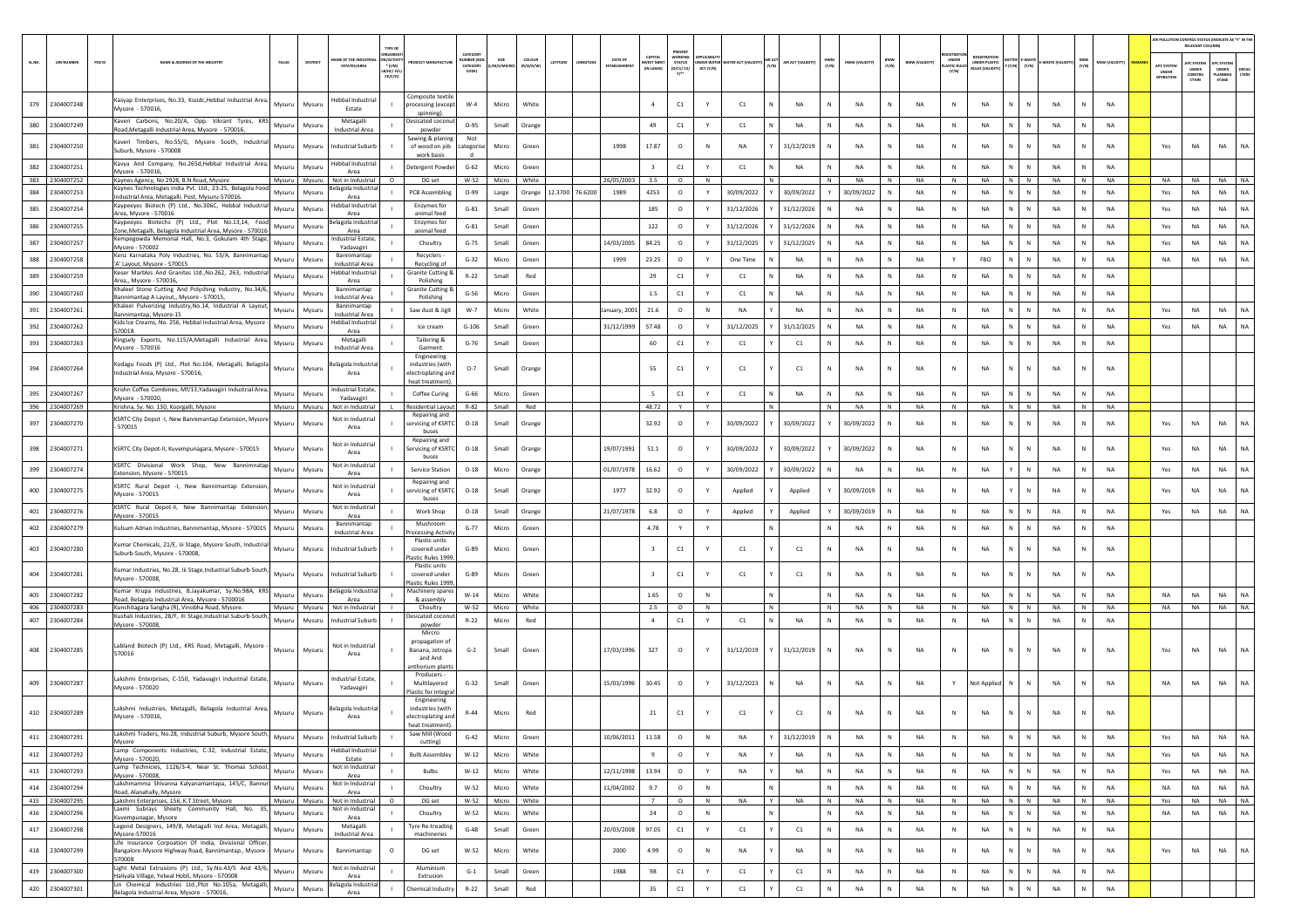|            |                             |                                                                                                                                           |                  |                                               | TYPE OF                                       |                                                                              |                                         |                |                   |          |                 |                |                                      |                                          |           |                                 |                        |                    |                   |                 |                     |                       |                           |                        |                                                          |                 |        |                        |                     | <b>NR POLLUTION CONTROL STATUS (INDICATE AS "Y" IN T</b><br>RELEVANT COLUMN |                                        |           |
|------------|-----------------------------|-------------------------------------------------------------------------------------------------------------------------------------------|------------------|-----------------------------------------------|-----------------------------------------------|------------------------------------------------------------------------------|-----------------------------------------|----------------|-------------------|----------|-----------------|----------------|--------------------------------------|------------------------------------------|-----------|---------------------------------|------------------------|--------------------|-------------------|-----------------|---------------------|-----------------------|---------------------------|------------------------|----------------------------------------------------------|-----------------|--------|------------------------|---------------------|-----------------------------------------------------------------------------|----------------------------------------|-----------|
| SL.NO.     | <b>UIN NUMBER</b><br>PCB ID | NAME & ADDRESS OF THE INDUSTRY<br>TALUK                                                                                                   | DISTRICT         | <b>IAME OF THE INDUS</b>                      | V/ACTIVI<br>$*(1/M)$<br>LB/HC/ H/L<br>CE/C/OI | <b>ANUFACTU</b>                                                              | CATEGOR<br>MBER (XG<br>CATEGOR<br>CODE) | SIZE           | COLOUR<br>k/o/d/w | LATITUDE | LONGITUDE       | <b>DATE OF</b> | CAPITA<br><b>VEST MEN</b><br>N LAKHS | WORKIN<br><b>STATUS</b><br>0/01/02<br>Y1 | ACT (Y/N) | NDER WATER WATER ACT (VALIDITY) | <b>IR ACT</b><br>(Y/N) | AIR ACT (VALIDITY) | HWM<br>(Y/N)      | HWM (VALIDITY)  | <b>BMW</b><br>(Y/N) | <b>BMW (VALIDITY)</b> | UNDER<br>STIC RU<br>(Y/N) | <b>UNDER PLASTIC</b>   | <b>TTER E-WAST</b><br>(Y/N)<br>$(\mathbb{Y}/\mathbb{N})$ | WASTE (VALI)    | (Y/N)  | MSW (VALIDITY)         | APC SYSTEM<br>UNDER | UNDER<br>CONSTRU<br>crion                                                   | PC SYSTEM<br>UNDER<br>LANNING<br>STAGE | LTERS     |
|            | 421 2304007303              | Litronics Vijay (I) Ltd., No.90, KRS Road, Metagalli Industrial<br>Mysuru                                                                 | Mysuru           | Metagall                                      |                                               | <b>Bulbs</b>                                                                 | $W-12$                                  | Small          | White             |          |                 |                | 39                                   | C1                                       | Y         | C1                              | N                      | <b>NA</b>          | N                 | <b>NA</b>       | N                   | NA                    | N                         | <b>NA</b>              | N<br>N.                                                  | NA              | N      | <b>NA</b>              |                     |                                                                             |                                        |           |
| 422        | 2304007306                  | Area, Mysore - 570016,<br>M.K. Concrete Blocks, No.441/F-1, Hebbal Industrial Area,<br>Mysuru                                             | Mysuru           | Industrial Area<br>Hebbal Industria<br>Area   |                                               | <b>Cement Hallow</b><br>Block                                                | $G-11$                                  | Micro          | Green             |          |                 |                | 16                                   | Υ                                        | Y         |                                 | N                      |                    | N                 | <b>NA</b>       | ${\sf N}$           | NA                    | N                         | <b>NA</b>              | N<br>N                                                   | NA              | N      | NA                     |                     |                                                                             |                                        |           |
|            | 423 2304007308              | Mysore - 570016<br>M.M. Traders, No.3130, Opp. K.R. Park Road, Luskhar<br>Mysuru<br>Mohalla, , Mysore, Mysore                             | Mysuru           | Not in Industria<br>Area                      |                                               | Washing of<br>chemical                                                       | $R-3$                                   | Micro          | Red               |          |                 |                | $\overline{4}$                       | C1                                       | Y         | C1                              | N                      | <b>NA</b>          | $\mathbb{N}$      | <b>NA</b>       | N                   | NA                    | N                         | <b>NA</b>              | $\mathbb{N}$<br>N                                        | NA              | N      | <b>NA</b>              |                     |                                                                             |                                        |           |
| 424        | 2304007307                  | M.M. Traders, Site No. 158, Ramanahalli, Kasaba Hobli,<br>Mysuru                                                                          | Mysuru           | Not in Industrial                             |                                               | drying activity of<br>spent coffee                                           | Not<br>ategoris:                        | Micro          | Green             |          |                 | 13/11/2005     | 3.3                                  | C1                                       | Y         | C1                              |                        | <b>NA</b>          |                   | C1              |                     | <b>NA</b>             | N                         | <b>NA</b>              | N                                                        | NA              |        | <b>NA</b>              |                     |                                                                             |                                        |           |
|            |                             | Mahadevapura Road, Mysore<br>M.S. Treaters, B-13, KSSIDC Industrial Estate, Hebbal,                                                       |                  | Area<br>Hebbal Industria                      |                                               | waste<br>heat treatment                                                      |                                         |                |                   |          |                 |                |                                      |                                          |           |                                 |                        |                    |                   |                 |                     |                       |                           |                        |                                                          |                 |        |                        |                     |                                                                             |                                        |           |
| 425        | 2304007310                  | Mysuru<br>Mysore - 570016<br>Madhusudhan Foods Pvt Ltd., No.11, Food Zone, Belagola                                                       | Mysuru           | Estate<br>elagola Industri                    |                                               | (job work)<br>Instant foods &                                                | $O - 36$                                | Small          | Orange            |          |                 |                | 19.32                                | $\circ$                                  | Y         | 30/09/2021                      |                        | 30/09/2021         |                   | <b>NA</b>       | N                   | NA                    | $\mathbb{N}$              | <b>NA</b>              | N<br>N                                                   | NA              | N      | <b>NA</b>              | Yes                 | <b>NA</b>                                                                   | <b>NA</b>                              | NA        |
| 426        | 2304007312                  | Mysuru<br>ndustrial Area, Mysore - 570008                                                                                                 | Mysuru           | Area                                          |                                               | spices<br>Ply Board, Block                                                   | W-38                                    | Micro          | White             |          |                 |                | 24.32                                | C1                                       | Y         | C1                              |                        | C1                 | N                 | <b>NA</b>       | N                   | <b>NA</b>             | N                         | <b>NA</b>              | N<br>N                                                   | <b>NA</b>       | N      | <b>NA</b>              |                     |                                                                             |                                        |           |
|            | 427 2304007313              | Muffadel Timber And Allied Products Pvt. Ltd.,<br>Mysuru<br>Bhagathagalli, Bannur Road, Mysore - 570011,                                  | Mysuru           | Not in Industrial<br>Area                     |                                               | Board & Allied<br>Wood, Urea<br>Formaldehyde<br>resin, Phenol<br>Formaldehyd | $O-56$                                  | Small          | Orange            |          |                 |                | 95.37                                | $\circ$                                  | Y         | 30/09/2022                      |                        | 30/09/2022         | N                 | <b>NA</b>       | N                   | <b>NA</b>             | N                         | <b>NA</b>              | N<br>N                                                   | NA              |        | <b>NA</b>              | Yes                 | <b>NA</b>                                                                   | <b>NA</b>                              |           |
|            | 428 2304007314              | Magnum Chemical Company, No.92/3,<br>96-97,<br>Mysuru<br>Bhaghathgahally, Bannur Road,, Mysore - 570008                                   | Mysuru           | Not in Industrial<br>Area                     |                                               | Chemical                                                                     | $R-25$                                  | Micro          | Red               |          |                 |                | 20                                   | C1                                       | Y         | C1                              | N                      | NA                 | $\mathbb{N}$      | <b>NA</b>       | N                   | <b>NA</b>             | $\mathbb{N}$              | NA                     | N<br>$\,$ N $\,$                                         | <b>NA</b>       | N      | <b>NA</b>              |                     |                                                                             |                                        |           |
| 429        | 2304007319                  | Mahaveer Plastic Industries, 3627/3, 3rd Cross, C.V. Road,<br>Mysuru<br>3annimantap, Mysore - 570015                                      | Mysuru           | Bannimantap<br>Industrial Area                |                                               | Reprocessing of<br>plastic                                                   | $G-79$                                  | Micro          | Green             |          |                 |                | 1.29                                 | C1                                       | Y         | C1                              | N                      | <b>NA</b>          | N                 | <b>NA</b>       | N                   | <b>NA</b>             | N                         | <b>NA</b>              | N<br>N                                                   | NA              | N      | <b>NA</b>              |                     |                                                                             |                                        |           |
| 430<br>431 | 2304007323<br>2304007324    | Maistry Thimmaiah Choultry, Irwin Road, Mysore<br>Mysuru<br>Malathi Roller Flour Mills, No.372, Hinkal Hunsur Road,,<br>Mysuru            | Mysuru<br>Mysuru | Not in Industrial<br>Not in Industrial        |                                               | Choultry<br>Flour Mill                                                       | W-52<br>$G-20$                          | Micro<br>Small | White<br>Green    |          |                 | 1932           | 4.44<br>30                           | $\circ$<br>C1                            | N<br>Y    | C1                              | N<br>Y                 | C1                 | N<br>$\mathbb{N}$ | NA<br><b>NA</b> | N<br>N              | NA<br>NA              | N<br>N                    | <b>NA</b><br><b>NA</b> | $N$ $N$<br>N<br>$\mathbb{N}$                             | <b>NA</b><br>NA | N<br>N | <b>NA</b><br><b>NA</b> |                     | NA NA                                                                       | NA NA                                  |           |
|            | 2304007325                  | Mysore - 570017<br>Malayevntham Industries, No.C-73, Yadavagiri Industrial                                                                |                  | Area<br><b>Industrial Estate</b>              |                                               |                                                                              |                                         |                |                   |          |                 |                | -5                                   |                                          |           | C1                              |                        | <b>NA</b>          |                   | <b>NA</b>       |                     | <b>NA</b>             |                           | <b>NA</b>              |                                                          | <b>NA</b>       | N      | <b>NA</b>              |                     |                                                                             |                                        |           |
| 432        |                             | Mysuru<br>Area, Mysore - 570020,<br>Mamatha Ayur Care, No.345/P, Hebbal Industrial Area,                                                  | Mysuru           | Yadavagiri<br>lebbal Industria                |                                               | <b>Bulbs</b><br>Ayurvedic                                                    | $W-12$                                  | Micro          | White             |          |                 |                |                                      | C1                                       | Y         |                                 | N                      |                    | N                 |                 | N                   |                       | N                         |                        | $\mathbb N$<br>N                                         |                 |        |                        |                     |                                                                             |                                        |           |
| 433        | 2304007331                  | Mysuru<br>Mysore                                                                                                                          | Mysuru           | Area                                          |                                               | massaging oil<br>Repair and                                                  | $G-2$                                   | Micro          | Green             |          |                 | March, 2004    | 25                                   | C1                                       | Y         | C1                              |                        | NA                 |                   | NA              | N                   | NA                    | N                         | <b>NA</b>              | N.<br>N                                                  | NA              | N      | NA                     |                     |                                                                             |                                        |           |
|            | 434 2304007332              | Mandovi Motors, KRS Road, Mysore<br>Mysuru                                                                                                | Mysuru           | Not in Industrial<br>Area                     |                                               | servicing of Four<br>wheeler Marut                                           | $O-18$                                  | Small          | Orange            |          |                 | 1986           | 369                                  | $\circ$                                  | Y         | 30/09/2022                      |                        | 30/09/2022         |                   | 30/09/2020      | N                   | <b>NA</b>             | N                         | NA                     | $\mathbb N$<br>Ν                                         | NA              | N      | <b>NA</b>              | Yes                 | NA                                                                          | <b>NA</b>                              |           |
| 435        | 2304007333                  | Mandovi Motors Pvt. Ltd, Hunsur Road Opp To Hotel<br>Mysuru<br>Roost Mysore                                                               | Mysuru           | Not in Industrial<br>Area                     |                                               | <b>Service Station</b>                                                       | $O-18$                                  | Small          | Orange            |          |                 |                | 373                                  | C1                                       | Y         | C1                              |                        | C1                 |                   | C1              | N                   | NA                    | N                         | NA                     | N.<br>$\mathbb N$                                        | NA              | N      | <b>NA</b>              | Yes                 | <b>NA</b>                                                                   | <b>NA</b>                              | NA        |
| 436        | 2304007334                  | Mandovi Motors Pvt. Ltd., No. D-25, Vinoba Road, Mysore<br>Mysuru<br>570012                                                               | Mysuru           | Not in Industria<br>Area                      |                                               | <b>Service Station</b>                                                       | $O-18$                                  | Small          | Orange            |          |                 | 2003           | 213                                  | C1                                       | Y         | C1                              |                        | C1                 | N                 | NA              | N                   | NA                    | N                         | NA                     | N<br>N                                                   | NA              | N      | <b>NA</b>              |                     |                                                                             |                                        |           |
| 437        | 2304007335                  | Mandya Chemical Pvt Ltd., KRS Road, Metagalli, Mysore,<br>Mysuru<br>Mysore - 570016.                                                      | Mysuru           | Not in Industrial<br>Area                     |                                               | Chemical                                                                     | $R-25$                                  | Small          | Red               |          |                 |                | 45                                   | $\mathsf{C1}$                            | Y         | C1                              |                        | C1                 | N                 | NA              | N                   | NA                    | N                         | <b>NA</b>              | N<br>N                                                   | NA              | N      | NA                     |                     |                                                                             |                                        |           |
|            | 438 2304007336              | Manjunatha Cotton Wadding, Bannimnatap, Mysore<br>Mysuru<br>570015                                                                        | Mysuru           | Bannimantap<br>Industrial Area                |                                               | Cotton wadding                                                               | $G-38$                                  | Micro          | Green             |          |                 |                | 6                                    | C1                                       | N         | NA                              |                        | C1                 | N                 | <b>NA</b>       | N                   | NA                    | $\mathbb{N}$              | <b>NA</b>              | N<br>$\mathbb{N}$                                        | NA              | N      | <b>NA</b>              |                     |                                                                             |                                        |           |
|            | 439 2304007338              | Marian Traders., Kadakola Village, Mysore Tq., Mysore,<br>Mysuru<br>Mysore                                                                | Mysuru           | Not in Industrial<br>Area                     |                                               | Ice blocks<br>manufacturing,<br>cold storage 8<br>refrigeration              | $G-105$                                 | Small          | Green             |          |                 |                | 74                                   | C1                                       |           | C1                              |                        | NA                 | N                 | NA              | N                   | NA                    | ${\sf N}$                 | <b>NA</b>              | N                                                        | NA              |        | NA                     |                     |                                                                             |                                        |           |
| 440        | 2304007339                  | Maruthi Industries, 3627/1, Bannimantap, Mysore<br>Mysuru<br>570015                                                                       | Mysuru           | Bannimantap<br>Industrial Area                |                                               | Plastic Cary Bags                                                            | $G-79$                                  | Micro          | Green             |          |                 | 19/07/2004     | 8.2                                  | C1                                       | Y         | C1                              | N                      | NA                 | N                 | <b>NA</b>       | N                   | NA                    | Y                         | C1                     | N<br>$\mathbb N$                                         | NA              | N      | <b>NA</b>              |                     |                                                                             |                                        |           |
| 441        | 2304007340                  | Maruthi Plastic Industry, No. 17/A, Ramalingeshwara Rice<br>Mill Compound, C.V. Road, Bannimantap Extension,<br>Mysuru<br>Mysore - 570015 | Mysuru           | Bannimantap<br>Industrial Area                |                                               | Producers -<br>Multilayered<br>Plastic for integra                           | $G-79$                                  | Micro          | Green             |          |                 |                | $\overline{2}$                       | C1                                       |           | C1                              |                        | NA                 | N                 | <b>NA</b>       | N                   | NA                    | Y                         | C1                     | N.<br>$\mathbb{N}$                                       | NA              |        | NA                     |                     |                                                                             |                                        |           |
| 442        | 2304007341                  | Maruthi Processers, No. 3208/1-2a, II Cross, C.V. Road,<br>Mysuru<br>Mysore - 570015                                                      | Mysuru           | Bannimantap<br>Industrial Area                |                                               | Producers -<br>Multilayered<br>lastic for integra                            | $G-32$                                  | Micro          | Green             |          |                 | 01/07/2005     | 5.45                                 | C1                                       |           | C1                              | N                      | NA                 | N                 | <b>NA</b>       | N                   | <b>NA</b>             | Y                         | C1                     | $\mathbb N$<br>Ν                                         | NA              | N      | <b>NA</b>              |                     |                                                                             |                                        |           |
| 443        | 2304007342                  | Maruthi Service Station, Iocl Dealers, Rajendra Circle, Nr<br>Mysuru<br>Mohalla, Mysore, Mysore                                           | Mysuru           | Not in Industria<br>Area                      |                                               | <b>Service Station</b>                                                       | $W-52$                                  | Micro          | White             |          |                 |                | 2.5                                  | $\circ$                                  | N         |                                 | N.                     |                    | N                 | <b>NA</b>       | N                   | NA                    | N                         | NA                     | N<br>$\mathbb N$                                         | NA              | N      | NA                     | NA                  | NA                                                                          | NA                                     | <b>NA</b> |
| 444        | Yet to allot                | Mas Traders, No. 12/A, Bannimantap Industrial Area,<br>Mysuru<br>Mysore - 570015                                                          | Mysuru           | Bannimantap<br>Industrial Area                |                                               | Chemica<br>containers                                                        | $R-25$                                  | Micro          | Red               |          |                 |                | 11                                   | $\mathsf{C1}$                            | Y         | C1                              | N                      | NA                 | N                 | NA              | N                   | NA                    | N                         | <b>NA</b>              | N<br>${\sf N}$                                           | NA              | N      | NA                     |                     |                                                                             |                                        |           |
| 445        | 2304007344                  | Masson Polymer Industries, No 6/1, Bannimantap<br>Mysuru<br>Extension, Near Annapurna Rice Mill, Mysore - 570015                          | Mysuru           | Bannimantap<br>Industrial Area                |                                               | Producers -<br>Multilayered                                                  | $O-1366$                                | Small          | Orange            |          |                 |                | 15                                   | $\circ$                                  |           | 30/09/2029                      |                        | 30/09/2029         | N                 | <b>NA</b>       |                     | NA                    | Y                         | 10/05/2021             | N<br>N                                                   | NA              |        | NA                     | Yes                 | <b>NA</b>                                                                   | <b>NA</b>                              | <b>NA</b> |
| 446        | 2304007345                  | Maya Bandar Doors Pvt Ltd., Sy.No.92/3, 96/97, Bannur<br>Mysuru                                                                           | Mysuru           | Not in Industria                              |                                               | Plastic for integra<br>Door, panels and                                      | $O - 56$                                | Small          | Orange            |          |                 | 09/01/2008     | 86                                   | $\circ$                                  | Y         | 30/09/2022                      |                        | 30/09/2022         | N                 | NA              | N                   | NA                    | N                         | <b>NA</b>              | N<br>N                                                   | NA              | N      | NA                     | Yes                 | NA                                                                          | NA                                     | NA        |
|            | 447 2304007347              | Road, Bhgthanagally Village, Mysore - 570010<br>Melta Enterprises, No.164, Hebbal Industrial Area, Mysore<br>Mysuru                       | Mysuri           | Area<br>lebbal Industria                      |                                               | veneers<br>Composite textile<br>rocessing (except                            | $W-4$                                   | Micro          | White             |          |                 |                | 15                                   | $\mathsf{C1}$                            |           | C1                              |                        | NA                 |                   | <b>NA</b>       | N                   | NA                    | N                         | <b>NA</b>              | N.<br>$\mathbb{N}$                                       | NA              |        | NA                     |                     |                                                                             |                                        |           |
|            |                             | 570016,<br>Metro Developers, Chamundi Enclave, No. 304/2, Mysuru                                                                          |                  | Area<br>Not in Industria                      |                                               | spinning).                                                                   |                                         |                |                   |          |                 |                |                                      |                                          |           |                                 |                        |                    |                   |                 |                     |                       |                           |                        |                                                          |                 |        |                        |                     |                                                                             |                                        |           |
| 448        | 2304007348                  | Mandalli Village, Mysore.<br>Rajshree Stones, Lessee of Midas Granite (P) Ltd., No.346,                                                   | Mysuru           | Area<br>lebbal Industria                      |                                               | Residential Layout<br>Cutting &                                              | R-82                                    | Small          | Red               |          |                 |                | 46                                   | Y                                        | Y         |                                 | N                      |                    | N                 | NA              | N                   | NA                    | N                         | <b>NA</b>              | N<br>${\sf N}$                                           | NA              | N      | NA                     |                     |                                                                             |                                        |           |
| 449        | 2304007349                  | Mysuru<br>Hebbal Industrial Area, Mysore - 570016<br>Milk Chilling Centre, Shed No. C-5 & 6, KSSIDC Industrial                            | Mysuri           | Area<br><b>Industrial Estate</b>              |                                               | Polishing of<br>Milk chilling                                                | $G-56$                                  | Small          | Green             |          |                 |                | 32.68                                | $\mathsf{C1}$                            |           | C1                              |                        | NA                 | N                 | NA              | N                   | NA                    | N                         | <b>NA</b>              | N.<br>N                                                  | NA              | N      | NA                     |                     |                                                                             |                                        |           |
|            | 450 2304007350              | Mysuru<br>Estate, Yadavagiri, Mysore.<br>Millennium Chemi Pharma (Mysore) Pvt. Ltd., No. 49,                                              | Mysuru           | Yadavagiri                                    |                                               | center.                                                                      | $O-76$                                  | Micro          | Orange            |          |                 |                | $\overline{7}$                       | C1                                       | Y         | C1                              |                        | C1                 | $\mathbb{N}$      | NA              | N                   | NA                    | $\mathbb{N}$              | <b>NA</b>              | N<br>$\mathbb{N}$                                        | NA              | N      | <b>NA</b>              |                     |                                                                             |                                        |           |
|            | 451 2304007351              | Belagola Industrial Area, Mysore, Belagola Industrial Area, Mysuru<br>Mysore - 570016,                                                    | Mysuru           | elagola Industria<br>Area                     |                                               | Bulk drug<br>intermediates                                                   | $R-25$                                  | Large          | Red               | 12.3000  | 76.6400         | 1999           | 1950                                 | $\circ$                                  | Y         | 30/06/2021                      |                        | 30/06/2021         |                   | 30/06/2021      |                     | <b>NA</b>             | N                         | <b>NA</b>              | N                                                        | NA              |        | <b>NA</b>              | Yes                 | <b>NA</b>                                                                   | <b>NA</b>                              | <b>NA</b> |
|            | 452 2304007352              | Misha Rubbers, No.265/A, Hebbal Industrial Area, Mysore<br>Mysuru<br>570016                                                               | Mysuru           | <b>Hebbal Industrial</b><br>Area              |                                               | PVC coated fabric<br>bags                                                    | $G - 79$                                | Small          | Green             |          |                 | 02/08/1989     | 26.3                                 | C1                                       |           | C1                              |                        | <b>NA</b>          |                   | <b>NA</b>       |                     | <b>NA</b>             | N                         | NA                     | N                                                        | <b>NA</b>       |        | <b>NA</b>              | NA                  | NA                                                                          | <b>NA</b>                              | <b>NA</b> |
|            | 453 2304007353              | Modern Stone Crushing Industries, Sy.No.69/1, Belvadi,<br>Mysuru<br>Hunsur Road,, Mysore - 571186,                                        | Mysuru           | Not in Industrial<br>Area                     | <b>SC</b>                                     | Stone crushers                                                               | $O - 64$                                | Micro          | Orange            |          |                 |                | 5.73                                 | C1                                       | N         | NA                              |                        | C1                 | N                 | NA              | N                   | <b>NA</b>             | N                         | <b>NA</b>              | $\mathbb{N}$<br>N                                        | NA              | N      | <b>NA</b>              |                     |                                                                             |                                        |           |
| 454        | 2304007354                  | Modern Tiles & Bricks, No. 140, Sriramapura Village,<br>Mysuru<br>Kasaba Hobli, Mysore                                                    | Mysuru           | Not in Industrial<br>Area                     |                                               | <b>Bricks &amp; Tiles</b>                                                    | $G-73$                                  | Micro          | Green             |          |                 | 1998           | 4.38                                 | $\mathsf{C1}$                            | Y         | C1                              |                        | C1                 | N                 | NA              | $\mathsf{N}$        | NA                    | N                         | <b>NA</b>              | N<br>$\mathbb{N}$                                        | NA              | N      | NA                     |                     |                                                                             |                                        |           |
| 455        | 2304007357                  | Mookambica Heat Treatment, No. C-40, Hebbal Industrial<br>Mysuru<br>Estate, Mysore, Hebbal Industrial Area, Mysore - 570016,              | Mysuru           | <b>Hebbal Industrial</b><br>Estate            |                                               | Chemical                                                                     | $R - 22$                                | Micro          | Red               |          |                 |                | 22.98                                | C1                                       | Y         | C1                              | Y                      | C1                 | N                 | NA              | N                   | NA                    | N                         | NA                     | $N$ $N$                                                  | NA              | N      | NA                     |                     |                                                                             |                                        |           |
| 456        | 2304007358                  | Moon Star Industries, No.2, CV Road, 1st<br>Mysuru<br>Block, Bannimantp, Mysore - 570015                                                  | Mysuru           | Bannimantap<br>Industrial Area                |                                               | <b>Boiled Rice</b>                                                           | $O-79$                                  | Micro          | Orange            |          |                 |                | 24.38                                | C1                                       | Y         | C1                              |                        | C1                 | N                 | NA              | N                   | NA                    | $\,$ N                    | <b>NA</b>              | N<br>${\sf N}$                                           | NA              | N      | NA                     |                     |                                                                             |                                        |           |
|            | 457 2304007359              | Mourya Residency, No.2718/1, Shree Harsh Road, Laskar<br>Mysuru<br>Mohalla, Mysore - 570001,                                              | Mysuru           | Not in Industrial<br>Area                     | H                                             | Hotel                                                                        | $O - 38$                                | Small          | Orange            |          |                 | 17/11/2001     | 82                                   | $\circ$                                  | Y         | 30/09/2021                      |                        | 30/09/2021         | N                 | NA              | N                   | NA                    | N                         | NA                     | N<br>N                                                   | NA              | N      | <b>NA</b>              | Yes                 | NA                                                                          | NA                                     | NA        |
| 458        | 2304007361                  | Murthy Chemicals, Kssidc Industria Estate, Yadavagiri,<br>Mysuru<br>Mysore - 570020,                                                      | Mysuru           | <b>Industrial Estate</b><br>Yadavagiri        |                                               | Wood polish &<br>Thinner                                                     | $O-55$                                  | Small          | Orange            |          |                 | 09/12/1992     | 43.59                                | $\circ$                                  | Y         | 30/09/2023                      |                        | <b>NA</b>          | N                 | NA              | N                   | NA                    | N                         | <b>NA</b>              | N<br>N                                                   | NA              | N      | NA                     | NA                  | NA                                                                          | NA                                     | NA        |
|            | 459 2304007362              | Murugan Oil Extraction (P) Ltd., Bannur Road, Mysore - Mysuru<br>The Muslim Co-operative Bank Ltd., No.1874/M-33, New                     |                  | Mysuru Not in Industrial<br>Not in Industrial |                                               | Oil Expellars                                                                |                                         | G-27 Micro     | Green             |          |                 |                | 10                                   | C1                                       | Y         | C1                              | N I                    | NA                 | N                 | NA              | N                   | NA                    | N                         | NA                     | $N$ $N$                                                  | NA              | N      | NA                     |                     |                                                                             |                                        |           |
| 460        | 2304007363                  | Mysuru<br>Sayyaji Rao Road, Mysore-570021<br>Mysore Alkahlin Battaries, D-143, Kssidc Industrial Estate,                                  | Mysuru           | Area<br><b>Industrial Estate</b>              | $\circ$                                       | DG set                                                                       | W-52                                    | Micro          | White             |          |                 | 02/06/2003     | 2.97                                 | $\circ$                                  | $\,$ N    | NA                              |                        | One Time           | N                 | <b>NA</b>       | N                   | NA                    | $\mathbb{N}$              | <b>NA</b>              | N<br>N                                                   | NA              | N      | NA                     | Yes                 | NA                                                                          | <b>NA</b>                              | NA        |
| 461        | 2304007365                  | Mysuru<br>Yadavagiri, Mysore, Mysore - 570020,<br>Mysore Dutta Polymers Pvt. Ltd., Unit - I, B-75, Metagalli                              | Mysuru           | Yadavagiri<br>Metagalli                       | $\mathbf{L}$                                  | Chemical                                                                     | $R-22$                                  | Micro          | Red               |          |                 |                | 1.02                                 | C1                                       | Y         | C1                              |                        | C1                 | N                 | NA              | N                   | NA                    | N                         | NA                     | N<br>N                                                   | NA              | N      | NA                     |                     |                                                                             |                                        |           |
| 462        | 2304007369                  | Mysuru<br>Industrial Area, KRS Road, Mysore - 570016,<br>Mysore Enterprises, Plot No.265, Hebbal Industrial Area, Mysuru                  | Mysuru           | <b>Industrial Area</b>                        |                                               | Tyre Flaps                                                                   | $G-41$                                  | Small          | Green             |          | 12.2100 76.3800 |                | 85.41                                | $\circ$                                  | Y         | 31/12/2035                      |                        | 31/12/2035         |                   | NA              | $\mathsf{N}$        | NA                    | N                         | NA                     | N<br>N                                                   | NA              | N      | NA                     | Yes                 | NA                                                                          | <b>NA</b>                              | NA        |
| 463        | 2304007370                  | Mysore - 571186.                                                                                                                          | Mysuru           | <b>Hebbal Industrial</b><br>Area              |                                               | Magnesium<br>nitrate, potassiun                                              | $R - 22$                                | Micro          | Red               |          |                 |                | 25.02                                | $\circ$                                  | Y         | 30/06/2022                      |                        | 30/06/2022         | ${\sf N}$         | NA              | N                   | NA                    | $\,$ N                    | NA                     | N<br>N                                                   | NA              | N      | NA                     | Yes                 | $_{\sf NA}$                                                                 | <b>NA</b>                              | NA        |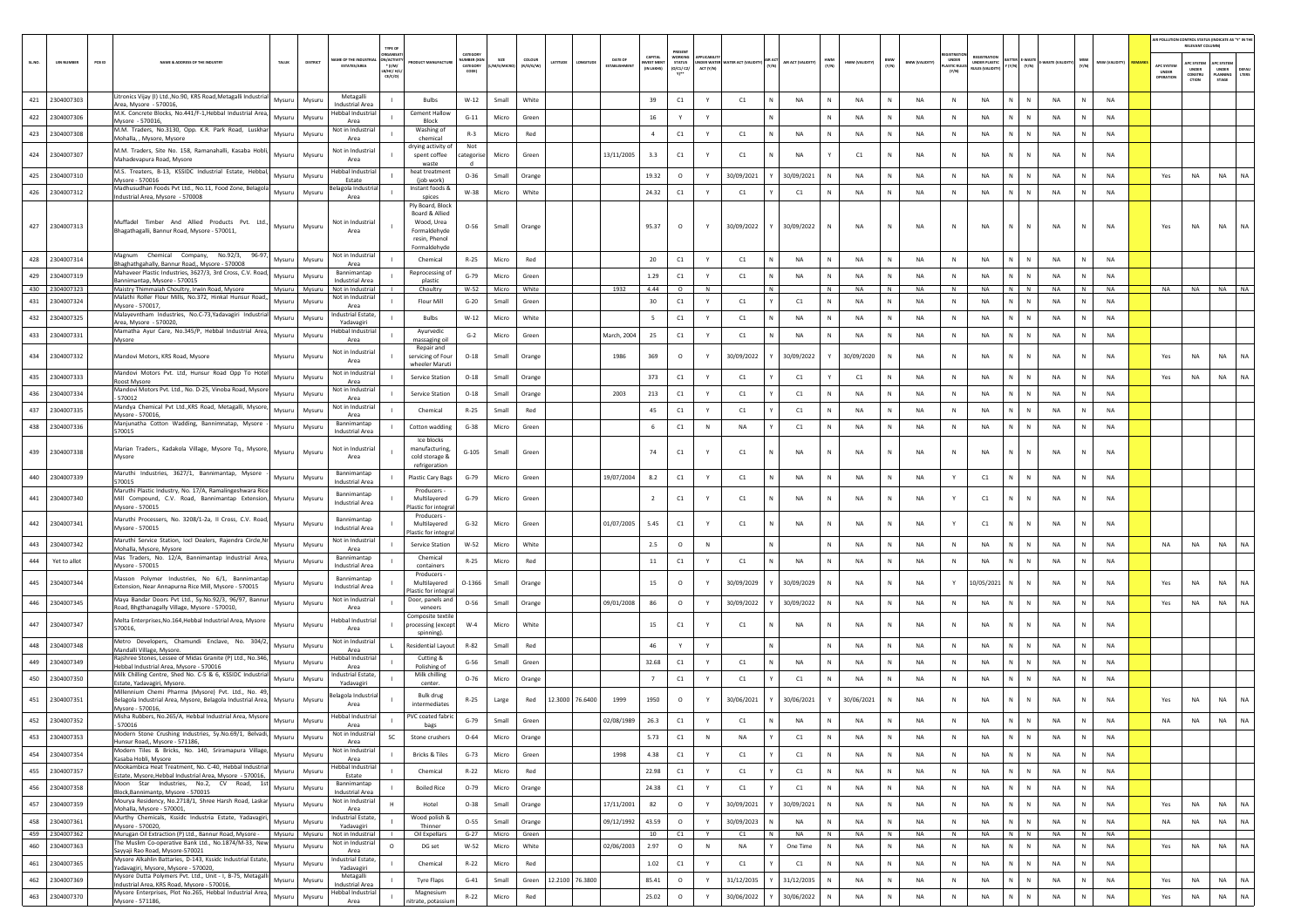|        |                              |                                                                                                                                                         |                         |          |                                             | TYPE OF                                  |                                                                                                                              |                                  |                |                     |                                                        |                              |                                       |           |                                        |                             |              |                 |         |                       |                                            |                                               |                           |                       |                 |                                       | AIR POLLUTION CONTROL STATUS (INDICATE AS "Y" IN TH<br>RELEVANT COLUM |                                          |           |
|--------|------------------------------|---------------------------------------------------------------------------------------------------------------------------------------------------------|-------------------------|----------|---------------------------------------------|------------------------------------------|------------------------------------------------------------------------------------------------------------------------------|----------------------------------|----------------|---------------------|--------------------------------------------------------|------------------------------|---------------------------------------|-----------|----------------------------------------|-----------------------------|--------------|-----------------|---------|-----------------------|--------------------------------------------|-----------------------------------------------|---------------------------|-----------------------|-----------------|---------------------------------------|-----------------------------------------------------------------------|------------------------------------------|-----------|
| SL.NO. | <b>UIN NUMBER</b>            | PCB ID<br>NAME & ADDRESS OF THE INDUSTR'                                                                                                                | <b>TALUK</b>            | DISTRICT | ME OF THE INDI<br><b>ESTATES/AREA</b>       | VACTIV<br>$*$ (1/M/<br>B/HC/ H<br>CE/C/O | <b>OUCT MANUFACTU</b>                                                                                                        | CATEGORY<br>MBER (XG<br>CATEGORY | /S/MIC         | coLous<br>(R/O/G/W) | DATE OF<br>LATITUDE<br>LONGITUD<br><b>FSTARI ISHME</b> | <b>WEST MEN</b><br>IN LAKHST | PRESENT<br><b>STATUS</b><br>(0/01/02) | ACT (Y/N) | <b>IDER WATER WATER ACT (VALIDITY)</b> | AIR ACT (VALIDITY)<br>(V/N) | N/N          | HWM (VALIDITY)  | (Y/N)   | <b>BMW (VALIDITY)</b> | <b>UNDER</b><br><b>ASTIC RULE</b><br>[Y/N] | <b>UNDER PLASTIC</b><br><b>NJLES (VALIDIT</b> | $(Y/N)$ $(Y/N)$           | WASTE (VALII<br>(Y/N) | MSW (VALIDITY)  | <b>APC SYSTE</b><br>UNDER<br>OPERATIO | <b>PC SYSTEM</b><br>UNDER<br>CONSTRU<br>crios                         | APC SYSTER<br>UNDER<br>PLANNING<br>STAGE | LTERS     |
| 464    | 2304007371                   | Mysore Flour Mills (P) Ltd., 32/K, II Stage, Industrial<br>Suburb, Mysore - 570008                                                                      | Mysuru                  | Mysuru   | <b>Industrial Suburb</b>                    | - 11                                     | <b>Wheat Products</b>                                                                                                        | $G-20$                           | Small          | Green               | 1967                                                   | 75.89                        | $\circ$                               | Y         | 31/12/2025                             | 31/12/2025                  | N            | <b>NA</b>       | N       | NA                    | N                                          | NA                                            | N.<br>$\mathbb N$         | NA                    | <b>NA</b>       | Yes                                   | NA                                                                    | <b>NA</b>                                | NA        |
| 465    | 2304007372                   | Mysore Fried Gram Industries, No.34/A, Ii Stage, Industrial<br>uburb-South, Mysore - 570008                                                             | Mysuru                  | Mysuru   | Industrial Suburb                           |                                          | Dal Roasting                                                                                                                 | $G-104$                          | Micro          | Green               |                                                        | $\overline{\mathbf{3}}$      | C1                                    | N         | NA                                     | C1                          |              | <b>NA</b>       | N       | NA                    | N                                          | NA                                            | N<br>$\mathbb N$          | NA                    | NA              |                                       |                                                                       |                                          |           |
| 466    | 2304007373                   | Mysore Fuel Briquetters, No.119/16, Old Manandavadi<br>Road, Mysore South, Mysore - 570008                                                              | Mysuru                  | Mysuru   | Not in Industria<br>Area                    |                                          | <b>Fuel Briquetts</b>                                                                                                        | $G-5$                            | Micro          | Green               |                                                        | 9                            | C1                                    |           | C1                                     | C1                          | N            | NA              | N       | NA                    | N                                          | NA                                            | N  <br>$\,$ N             | NA<br>N               | NA              |                                       |                                                                       |                                          |           |
| 467    | 2304007374                   | Mysore Granites, Sadanahalli, KRS Road, Metagall<br>Mysore - 570016                                                                                     | Mysuru                  | Mysuru   | Not in Industrial<br>Area                   | <b>SC</b>                                | Stone crushers                                                                                                               | $O - 64$                         | Micro          | Orange              |                                                        | 23.98                        | C1                                    |           | C1                                     | NA                          |              | NA              | N       | <b>NA</b>             | N                                          | <b>NA</b>                                     | N<br>N                    | <b>NA</b>             | <b>NA</b>       |                                       |                                                                       |                                          |           |
| 468    | 2304007375                   | Mysore Hotel Complex, No.:2729, Bangalore Nilgiri Road,<br>Mysore, Mysore                                                                               | Mysuru                  | Mysuru   | Not in Industrial<br>Area                   |                                          | Hotel                                                                                                                        | $O-38$                           | Small          | Orange              | Decembe<br>1987                                        | 225                          | $\circ$                               |           | 30/09/2028                             | 30/09/2028                  |              | <b>NA</b>       | N       | NA                    | N                                          | <b>NA</b>                                     | N<br>$\mathbb{N}$         | NA                    | <b>NA</b>       | Yes                                   | <b>NA</b>                                                             | <b>NA</b>                                | <b>NA</b> |
| 469    | 2304007376                   | Mysore Jwalamala Millers (Lessee M/s. Mysore Millers),<br>No. 32/H, II Stage, Industrial Suburb, Mysore                                                 | Mysuru                  | Mysuru   | <b>Industrial Suburb</b>                    |                                          | <b>Wheat Products</b>                                                                                                        | $G-20$                           | Micro          | Green               | May, 1984                                              | 17                           | $\circ$                               | Y         | 31/12/2023                             | 31/12/2023                  | N            | <b>NA</b>       | N       | NA                    | N                                          | <b>NA</b>                                     | N<br>$\mathbb{N}$         | <b>NA</b><br>N        | <b>NA</b>       | Yes                                   | NA                                                                    | <b>NA</b>                                | NA        |
| 470    | 2304007382                   | Mysore Polymers And Rubbers Products Pvt Ltd., (Mixing<br>Unit), Plant - II, No.11B, Belagola Industrial Area,                                          | Mysuru                  | Mysuru   | elagola Industria<br>Area                   |                                          | Tread rubbe<br>including pre-                                                                                                | $G-105$                          | Small          | Green               | 05/06/2000                                             | 86                           | $\circ$                               |           | 31/12/2022                             | 31/12/2022                  |              | <b>NA</b>       | N       | NA                    | N                                          | <b>NA</b>                                     | N.<br>$\mathbb N$         | <b>NA</b>             | <b>NA</b>       | Yes                                   | <b>NA</b>                                                             | <b>NA</b>                                | <b>NA</b> |
|        | 471 2304007383               | Metagalli, Mysore - 570016,<br>Mysore Race Club, Mysore                                                                                                 |                         |          | Mysuru   Mysuru   Not in Industrial         | $\circ$                                  | cured rubber<br>DG set                                                                                                       | W-52                             |                | Small White         |                                                        | 477.82                       | $\circ$                               | N         | NA                                     | <b>NA</b><br>Y              | N            | <b>NA</b>       | N       | NA                    | N                                          | NA                                            | N N                       | NA<br>N               | <b>NA</b>       | Yes                                   | NA                                                                    | NA NA                                    |           |
| 472    | 2304007384                   | Mysore Rubber And Foams, No.B70, Belagola Industrial<br>Area, Mysore - 570016.                                                                          | Mysuru                  | Mysuru   | elagola Industria<br>Area                   |                                          | <b>Tread Rubber</b>                                                                                                          | $G-105$                          | Micro          | Green               |                                                        | 20                           | C1                                    |           | C1                                     | C1                          |              | NA              | N       | NA                    | N                                          | <b>NA</b>                                     | N<br>N                    | NA                    | <b>NA</b>       |                                       |                                                                       |                                          |           |
| 473    | 2304007385                   | Mysore Rubber Factory, No.292, Hebbal Industrial Area,<br>Mysore - 570016,                                                                              | Mysuru                  | Mysuru   | Hebbal Industria<br>Area                    |                                          | <b>Tread Rubber</b>                                                                                                          | $G-105$                          | Micro          | Green               |                                                        | 14                           | C1                                    | Y         | C1                                     | N<br><b>NA</b>              | N            | <b>NA</b>       | N       | <b>NA</b>             | N                                          | <b>NA</b>                                     | N<br>$\mathbb{N}$         | <b>NA</b>             | <b>NA</b>       |                                       |                                                                       |                                          |           |
| 475    | 474 2304007386<br>2304007388 | Mysore Tarpaulins, No.83 Devraja urs Road, Mysore<br>Mysore Trading Company, Plot No.11, Industrial 'B'                                                 | Mysuru Mysuru<br>Mysuru | Mysuru   | Not in Industrial<br>Bannimantap            |                                          | DG set<br>Segregation of                                                                                                     | W-52<br>$G-77$                   | Small<br>Micro | White<br>Green      | 27/08/2003<br>October.                                 | 30<br>10                     | $\circ$<br>C1                         | N<br>Y    | NA<br>C1                               | Y<br><b>NA</b><br><b>NA</b> | N            | NA<br><b>NA</b> | N<br>N  | NA<br>NA              | N<br>$\mathbb{N}$                          | NA<br><b>NA</b>                               | N N<br>N<br>N             | NA<br>N<br><b>NA</b>  | NA<br><b>NA</b> | Yes                                   | <b>NA</b>                                                             | NA NA                                    |           |
| 476    | 2304007391                   | Layout, Mysore-Bangalore Road, Bannimantap, Mysore -<br>Mysore Wood Industries, Sy. No.43/6, Aloka Palace Road,                                         | Mysuru                  | Mysuru   | <b>Industrial Area</b><br>Not in Industrial |                                          | waste paper<br>Plywood, Cor &                                                                                                | $O-56$                           | Small          | Orange              | 2009<br>08/01/2002                                     | 160                          | $\circ$                               | Y         | 30/09/2022                             | 30/09/2022                  |              | <b>NA</b>       | N       | NA                    | N                                          | <b>NA</b>                                     | N<br>$\mathbb{N}$         | NA                    | <b>NA</b>       | Yes                                   | NA                                                                    | <b>NA</b>                                | <b>NA</b> |
| 477    | 2304007392                   | Hulalu Village, Yelwala, Mysore<br>N Ranga Rao & Sons Pvt. Ltd., No.90/91, II Stage,                                                                    | Mysuru                  | Mysuru   | Area<br>Industrial Suburb                   |                                          | face veeners<br>Agarbathi                                                                                                    | W-37                             | Small          | White               |                                                        | 495                          | C1                                    |           | C1                                     | C1                          |              | <b>NA</b>       | N       | <b>NA</b>             | N                                          | <b>NA</b>                                     | $\mathbb{N}$<br>N.        | <b>NA</b>             | <b>NA</b>       |                                       |                                                                       |                                          |           |
| 478    | 2304007393                   | Industrial Suburb, Vishweshwaranagar, Mysore South,<br>N.Sons Industries, No. 16, C.V. Cross Road, Bannimantap                                          | Mysuru                  | Mysuru   | Bannimantap                                 |                                          | <b>Cotton Rag</b>                                                                                                            | $O-15$                           | Micro          | orange              |                                                        | 3.5                          | C1                                    |           | C1                                     | NA                          |              | NA              | N       | NA                    | N                                          | NA                                            | N.<br>$\mathbb N$         | NA                    | NA              |                                       |                                                                       |                                          |           |
| 479    | 2304007396                   | Industrial Area, Mysore<br>Nagarujana Princes (Owners Welfare Associates),                                                                              | Mysuru                  | Mysur    | <b>Industrial Area</b><br>Not in Industrial |                                          | Apartment                                                                                                                    | W-52                             | Micro          | White               |                                                        | 0.9                          | C1                                    | Y         | C1                                     | C1                          | N            | NA              | N       | NA                    | $\,$ N                                     | NA                                            | N<br>$\,$ N               | NA<br>N               | <b>NA</b>       | Yes                                   | NA                                                                    | NA                                       | NA        |
| 480    | 2304007398                   | No.2628, KRS Road, Mysore<br>Naksha Garments, Plot No. 56, Hebbal Industrial Area.                                                                      | Mysuru Mysuru           |          | Area<br><b>Hebbal Industrial</b>            |                                          | Garments                                                                                                                     | G-76                             | Micro          | Green               |                                                        | 10                           |                                       | Y         |                                        | N                           | N            | <b>NA</b>       | N       | NA                    | N                                          | <b>NA</b>                                     | N N                       | NA                    | <b>NA</b>       |                                       |                                                                       |                                          |           |
| 481    | 2304007399                   | Nalpad Pipes & Machinery Pvt. Ltd., NO. 260-A, Hebbal<br>ndustrial Area, Mysore.                                                                        | Mysuru                  | Mysuru   | ebbal Industria<br>Area                     |                                          | Precision<br>Components                                                                                                      | $W-14$                           | Small          | White               |                                                        | 50.73                        | $\circ$                               | N         |                                        |                             |              | NA              | N       | NA                    | N                                          | NA                                            | N.<br>N                   | NA                    | NA              | NA                                    | NA                                                                    | NA                                       | NA        |
| 482    | 2304007400                   | Nandi Tarpulins, # 13/B Metagalli Industrial Area,<br>Metagalli Industrial Area, Mysore - 570016,                                                       | Mysuru                  | Mysuru   | Metagalli<br><b>Industrial Area</b>         |                                          | Tarpaulin                                                                                                                    | $G-87$                           | Micro          | Green               |                                                        | 7.72                         | C1                                    | Y         | C1                                     | N  <br>NA                   | N            | NA              | N       | NA                    | N                                          | NA                                            | N<br>N                    | NA<br>N               | NA              |                                       |                                                                       |                                          |           |
| 483    | Yet to allot                 | GTL Infrastructure Ltd., No.730 & 731, Mahadeshwara<br>Complex, Nazarbad Main Road, Laxmipura, Mysore                                                   | Mysuru                  | Mysuru   | Not in Industrial<br>Area                   | D.G. set                                 | <b>Telephone Tower</b>                                                                                                       | W-52                             | Micro          | White               |                                                        | 2.52                         | $\circ$                               | N         | NA                                     | <b>NA</b>                   |              | NA              |         | <b>NA</b>             | N                                          | <b>NA</b>                                     | N<br>N                    | NA                    | <b>NA</b>       | Yes                                   | NA                                                                    | NA                                       | NA        |
| 484    | 2304007402                   | Nandi Roller Flour Mills (P) Ltd., No.16b, 17a, Belagola<br>Industrial Area, Mysore - 570016                                                            | Mysuru                  | Mysuru   | elagola Industria<br>Area                   |                                          | <b>Wheat Products</b>                                                                                                        | $G-20$                           | Large          | Green               | 24/08/1990                                             | 1100                         | $\circ$                               |           | 31/12/2022                             | 31/12/2022                  | N            | <b>NA</b>       | N       | <b>NA</b>             | N                                          | <b>NA</b>                                     | N<br>$\mathbb{N}$         | <b>NA</b>             | <b>NA</b>       | Yes                                   | <b>NA</b>                                                             | <b>NA</b>                                | NA        |
| 485    | 2304007403                   | Nandi Service Station, HPC Dealers, Narayana Shashtry<br>Road, Mysore                                                                                   | Mysuru                  | Mysuru   | Not in Industrial<br>Area                   |                                          | <b>Service Station</b>                                                                                                       | $W-52$                           | Micro          | White               | 02/06/2003                                             | 1.5                          | $\circ$                               | N         | NA                                     | <b>NA</b>                   |              | <b>NA</b>       | N       | NA                    | N                                          | <b>NA</b>                                     | N.<br>$\mathbb N$         | <b>NA</b><br>N        | <b>NA</b>       | Yes                                   | NA                                                                    | <b>NA</b>                                | NA        |
| 486    | 2304007405                   | Narayana Cement Bricks, No. 306-D, Hebbal Industrial<br>Area, Mysore, Hebbal Industrial Area, Mysore - 570016,                                          | Mysuru                  | Mysuru   | bbal Industrial<br>Area                     |                                          | Cement Halloy<br>Block                                                                                                       | $G-11$                           | Micro          | Green               |                                                        | $\overline{a}$               |                                       | Y         |                                        |                             | N            | NA              | N       | NA                    | N                                          | NA                                            | N<br>N                    | NA                    | NA              |                                       |                                                                       |                                          |           |
| 487    | 2304007406                   | Natampally Enterprieses, Plot No.265, Belwadi post,<br>Hebbal Industrial Area, Mysore - 570016                                                          | Mysuru                  | Mysuru   | lebbal Industrial<br>Area                   |                                          | Chemical                                                                                                                     | $R - 22$                         | Micro          | Red                 |                                                        | $\sim$                       | C1                                    | Y         | C1                                     | Y<br>C1                     | N            | NA              | N       | NA                    | N                                          | NA                                            | N  <br>$\,$ N             | NA<br>N               | NA              |                                       |                                                                       |                                          |           |
| 488    | 2304007408                   | Natural And Essential Oils Pvt. Ltd. (Nesso)<br>Gujjegowdanapura, Jayapura Hobli, H.D. Kote Road,<br>Mysore Taluk And District., Mysore, Mysore         | Mysuru                  | Mysuru   | Not in Industrial<br>Area                   |                                          | <b>Essential Oil</b>                                                                                                         | $G-29$                           | Small          | Green               |                                                        | 252                          | C1                                    |           | C1                                     | C1                          |              | <b>NA</b>       |         | NA                    | N                                          | NA                                            | $\mathbf{N}$<br>${\sf N}$ | NA                    | <b>NA</b>       |                                       |                                                                       |                                          |           |
| 489    | 2304007409                   | Navarang Polymers, 3627/2,C.V. Road, li Cross,<br>Bannimantap Mysore, Mysore - 570024,                                                                  | Mysuru                  | Mysuru   | Bannimantap<br>Industrial Area              |                                          | Producers<br>Multilayered<br>Plastic for integr                                                                              | $G-79$                           | Micro          | Green               |                                                        | 0.43                         | C1                                    |           | C1                                     | <b>NA</b><br>N              | N            | <b>NA</b>       | N       | <b>NA</b>             | Y                                          | C1                                            | N<br>N                    | <b>NA</b><br>N        | <b>NA</b>       |                                       |                                                                       |                                          |           |
| 490    | 2304007411                   | Veulite Products, Plot No.315a, Hebbal Industrial Area,<br>Mysore - 570016                                                                              | Mysuru                  | Mysuru   | Hebbal Industria<br>Area                    |                                          | Assembling of PCB                                                                                                            | $W-14$                           | Small          | White               | 22/09/1997                                             | 34.02                        | $\circ$                               | N         |                                        | N                           | N            | NA              | N       | NA                    | N                                          | NA                                            | N.<br>N                   | NA                    | NA              | NA                                    | NA                                                                    | NA                                       | NA        |
| 491    | 2304007414                   | Kashyap Mines and Quarries Pvt. Ltd., New Mysore<br>Industries, (B.C. Muddumadappa) M.L. No. 1264, New No. Mysuru<br>2445, Sadanahalli Village, Mysore  |                         | Mysuru   | Not in Industrial<br>Area                   | M                                        | Mines                                                                                                                        | R-35                             | Micro          | Red                 |                                                        | $\mathbf{1}$                 | C1                                    |           | C1                                     | C1                          | N            | <b>NA</b>       | N       | NA                    | N                                          | <b>NA</b>                                     | N<br>N                    | <b>NA</b>             | <b>NA</b>       |                                       |                                                                       |                                          |           |
|        | 492 2304007415               | Kashyap Mines and Quarries Pvt. Ltd., New Mysore<br>Industries,.,(B.C. Muddumadappa) M.L. No. 2125, New Mysuru<br>No. 2446, Sadanahalli Village, Mysore |                         | Mysuru   | Not in Industrial<br>Area                   | M                                        | Mines                                                                                                                        | R-35                             | Small          | Red                 |                                                        | 80                           | C1                                    |           | C1                                     | C1                          | N            | <b>NA</b>       | N       | NA                    | N                                          | NA                                            | N<br>N                    | NA                    | <b>NA</b>       |                                       |                                                                       |                                          |           |
| 493    | 2304007416                   | New Power Pack Battery Works, No. 34-G1, II Stage,<br>Industrial Suburb, Mysore - 570008                                                                | Mysuru                  | Mysuru   | Industrial Suburt                           |                                          | Assembling and<br>Charging of Lead<br><b>Acid Batteries</b>                                                                  | $O - 73$                         | Micro          | Orange              | 1992-1993                                              | 5.9                          | C1                                    |           | C1                                     | <b>NA</b>                   |              | C1              | N       | <b>NA</b>             | N                                          | <b>NA</b>                                     | N                         | <b>NA</b>             | <b>NA</b>       |                                       |                                                                       |                                          |           |
| 494    | 2304007417                   | Nida Enterprises, No.3207/3C, BB Mill Road,<br>Bannimantap, Mysore - 570015                                                                             | Mysuru                  | Mysuru   | Bannimantap<br>Industrial Area              |                                          | Cotton wadding                                                                                                               | $G-67$                           | Micro          | Green               | December<br>1998                                       | 2.81                         | C1                                    | N         | <b>NA</b>                              | C1                          | N            | <b>NA</b>       | N       | NA                    | N                                          | NA                                            | N<br>$\mathbb{N}$         | NA                    | <b>NA</b>       |                                       |                                                                       |                                          |           |
| 495    | 2304007422                   | Numelwares (P) Ltd., No.227, Hebbal Industrial Area,<br>Mysore - 570016                                                                                 | Mysuru                  | Mysuru   | Hebbal Industria<br>Area                    |                                          | Electrical                                                                                                                   | $W-13$                           | Small          | White               |                                                        | 58.43                        | C1                                    | Y         | C1                                     | C1                          | N            | <b>NA</b>       | N       | NA                    | N                                          | NA                                            | N<br>$\mathbb N$          | NA<br>N               | <b>NA</b>       |                                       |                                                                       |                                          |           |
| 496    | 2304007423                   | Iumex Polymers Pvt. Ltd., No.157/B, Belagola Industria<br>Area, Mysore - 570016,                                                                        | Mysuru                  | Mysuru   | lagola Industri<br>Area                     |                                          | <b>Tread Rubber</b>                                                                                                          | $G-105$                          | Micro          | Green               |                                                        | $\sim$                       | C1                                    |           | C1                                     | C1                          |              | NA              | N       | NA                    | N                                          | NA                                            | N.<br>N                   | NA                    | NA              |                                       |                                                                       |                                          |           |
|        | 497 2304007424               | O.M. Tech, No.4, Belagola Industrial Area, Mysore                                                                                                       | Mysuru                  | Mysuru   | elagola Industria<br>Area                   |                                          | Paper pins and I<br>clips                                                                                                    | W-30                             | Micro          | White               |                                                        | 4.05                         | $\circ$                               | Y         | NA                                     | NA                          | N            | NA              | N       | NA                    | $\,$ N                                     | NA                                            | $N$ $N$                   | NA<br>N               | <b>NA</b>       | Yes                                   | NA                                                                    | NA                                       | NA        |
| 498    | 2304007428                   | Omega Engineering, No. Sm194, Yadavagiri Industrial<br>Area, Mysore - 570020.                                                                           | Mysuru                  | Mysuru   | ndustrial Estate,<br>Yadavagiri             |                                          | General<br>Engineering<br>Industries<br>(Excluding<br>electroplating<br>heat treatment.<br>forging, casting,<br>pickling de- | $G-77$                           | Micro          | Green               | 07/04/1996                                             | 11                           | C1                                    |           | C <sub>1</sub>                         | NA                          | N            | <b>NA</b>       |         | NA                    | N                                          | NA                                            | N<br>Ν                    | NA                    | <b>NA</b>       |                                       |                                                                       |                                          |           |
|        | 499 2304007429               | Omcar Granites, No. 19/C-2, III Stage, Industrial Suburb,<br>Mysore-570008                                                                              | Mysuru                  | Mysuru   | <b>Industrial Suburb</b>                    |                                          | Granite Cutting &<br>Polishing                                                                                               | $G-56$                           | Micro          | Green               | 21/01/2005                                             | 16.88                        | C1                                    | Y         | C1                                     | N<br>NA                     | N            | NA              | N       | NA                    | N                                          | <b>NA</b>                                     | $N$ $N$                   | NA<br>N               | <b>NA</b>       |                                       |                                                                       |                                          |           |
| 500    | 2304007434                   | Padmashree Animal Feeds, No.195, Hebbal Industrial Area,<br>Mysore - 570016,                                                                            | Mysuru                  | Mysuru   | Hebbal Industrial<br>Area                   |                                          | Poultry                                                                                                                      | $O-30$                           | Small          | Orange              |                                                        | 45.86                        | C1                                    | Y         | C1                                     | NA                          | N            | <b>NA</b>       | N       | NA                    | $\,$ N                                     | NA                                            | N<br>${\sf N}$            | <b>NA</b>             | <b>NA</b>       |                                       |                                                                       |                                          |           |
| 501    | 2304007435                   | Padmavathi Cellulose Filine, Plot No.119, Metagalli,<br>Belagola Industrial Area, Mysore - 570016,                                                      | Mysuru                  | Mysuru   | elagola Industrial<br>Area                  |                                          | Chemical                                                                                                                     | $R-22$                           | Micro          | Red                 |                                                        | 12                           | $\mathsf{C1}$                         | Y         | C1                                     | N<br>NA                     | $\mathbb{N}$ | <b>NA</b>       | N       | NA                    | N                                          | NA                                            | $N$ $N$                   | N<br>NA               | NA              |                                       |                                                                       |                                          |           |
| 502    | 2304007436                   | Pallavi Enterprises, No. 266, Hebbal Industrial Area,<br>Mysore - 570016,                                                                               | Mysuru                  | Mysuru   | Hebbal Industrial<br>Area                   |                                          | <b>Cement Hallow</b><br>Block                                                                                                | $G-11$                           | Small          | Green               |                                                        | 48                           | Y                                     | Y         |                                        | N                           | N            | NA              | N       | NA                    | N                                          | NA                                            | $N$ $N$                   | NA<br>N               | <b>NA</b>       |                                       |                                                                       |                                          |           |
| 503    | 2304007437                   | Pamparam Bricks And Tiles, Hunsur Road, Hinkal, Mysore,<br>Mysore - 570017.                                                                             | Mysuru                  | Mysuru   | Not in Industrial<br>Area                   |                                          | <b>Bricks &amp; Tiles</b>                                                                                                    | W-16                             | Small          | White               |                                                        | 42                           | C1                                    | Y         | C1                                     | N<br>NA                     | N            | NA              | N       | NA                    | N                                          | NA                                            | N<br>N                    | NA<br>N               | NA              |                                       |                                                                       |                                          |           |
| 504    | 2304007438                   | Pams Engineering, No.C-113 & 114, Industrial Estate,<br>Yadavagiri, Mysore - 570020                                                                     | Mysuru                  | Mysuru   | Industrial Estate,<br>Yadavagiri            |                                          | Two Wheeler<br>components                                                                                                    | $G-77$                           | Small          | Green               |                                                        | 246                          | C1                                    | Y         | C1                                     | Y<br>C1                     | N            | NA              | $\,N\,$ | NA                    | N                                          | NA                                            | $N$ $N$                   | NA<br>N               | <b>NA</b>       |                                       |                                                                       |                                          |           |
|        | 505 2304007439               | Paryaya Dwacua Women Group Excel Plant, Industrial<br>Suburb, II Stage, Vidyaranyapuram, Mysore                                                         | Mysuru                  | Mysuru   | <b>Industrial Suburb</b>                    |                                          | Recycling of<br>polybags to<br>prepare bags,<br>mats, pouches etc                                                            | $G-32$                           | Micro          | Green               | February,<br>2005                                      | 4.94                         | $\mathsf{C1}$                         | Y         | C1                                     | NA                          | N            | NA              | N       | NA                    | $\,$ N                                     | NA                                            | N<br>$\mathbb{N}$         | NA<br>$\mathbf{N}$    | <b>NA</b>       |                                       |                                                                       |                                          |           |
| 506    | 2304007441                   | Pattabi Enterprises, No.166/C,K-33,Rama Vilas Road,<br>Mysore                                                                                           | Mysuru                  | Mysuru   | Not in Industrial<br>Area                   |                                          | Printing press<br>Industrial scale                                                                                           | $O - 59$                         | Small          | orange              | 31/03/2004                                             | 45                           | $\mathsf{C1}$                         | Y         | C1                                     | $\mathsf{C1}$               | N            | NA              | N       | NA                    | $\mathsf{N}$                               | NA                                            | N<br>N                    | NA                    | NA              |                                       |                                                                       |                                          |           |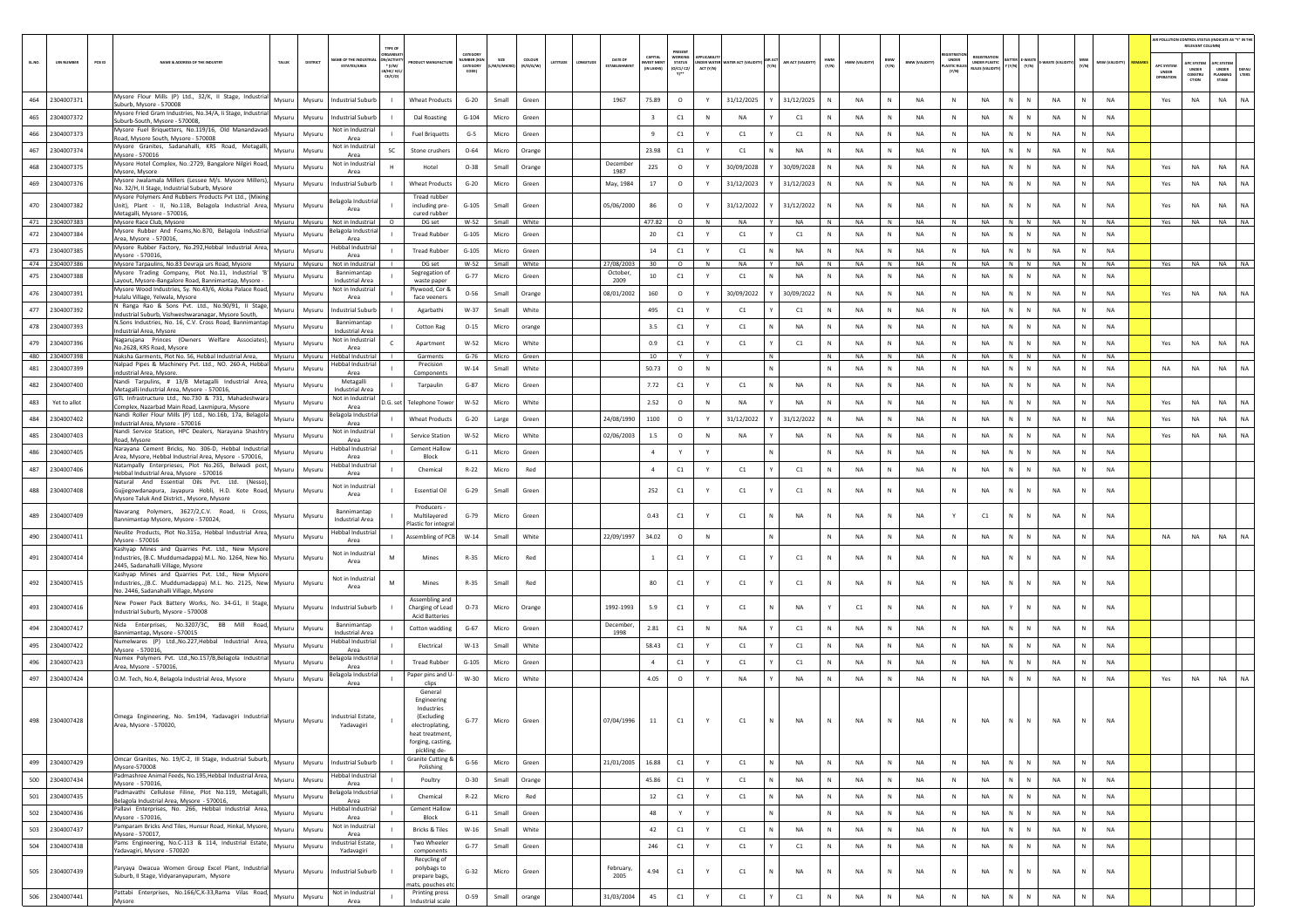|            |                          |        |                                                                                                                                                                                                 |                  |                  |                                                        |                                                                     |                                                                                                                               |                                           |                |                     |          |        |                        |                                    |                                                                      |           |                                  |                |                     |              |                 |                |                       |                             |                                                                       |                           |             |                |                 |                                         | RELEVANT COLUMN)                               | AIR POLLUTION CONTROL STATUS (INDICATE AS "Y" IN THE              |
|------------|--------------------------|--------|-------------------------------------------------------------------------------------------------------------------------------------------------------------------------------------------------|------------------|------------------|--------------------------------------------------------|---------------------------------------------------------------------|-------------------------------------------------------------------------------------------------------------------------------|-------------------------------------------|----------------|---------------------|----------|--------|------------------------|------------------------------------|----------------------------------------------------------------------|-----------|----------------------------------|----------------|---------------------|--------------|-----------------|----------------|-----------------------|-----------------------------|-----------------------------------------------------------------------|---------------------------|-------------|----------------|-----------------|-----------------------------------------|------------------------------------------------|-------------------------------------------------------------------|
| SLNO.      | <b>UIN NUMBER</b>        | PCB ID | NAME & ADDRESS OF THE INDUSTR'                                                                                                                                                                  | TALUK            | DISTRICT         | ME OF THE INDU<br><b>ESTATES/AREA</b>                  | <b>IRGANISA</b><br><b>ACTIV</b><br>$*(1/M)^*$<br>B/HC/ H/<br>CE/C/O | <b>OUCT MANUFACTUR</b>                                                                                                        | CATEGORY<br>MBER (XC<br>CATEGORY<br>CODET | A/S/MIC        | coLour<br>(R/O/G/W) | LATITUDE | NGITUD | DATE OF<br>ESTABLISHME | CAPITAL<br>VEST MENT<br>(IN LAKHS) | PRESENT<br>WORKING<br><b>STATUS</b><br>(0/C1/C2)<br>$Y$ <sup>+</sup> | ACT (Y/N) | INDER WATER WATER ACT (VALIDITY) |                | (VTIGLIAV) T.DA RIA | HWM<br>(Y/N) | HWM (VALIDITY)  | BMW<br>(Y/N)   | <b>BMW (VALIDITY)</b> | UNDER<br><b>LASTIC RULE</b> | <b>EGISTRATI</b><br>UNDER PLASTIC<br>SAITER<br>Y (Y/N)<br>ULES (VALID | (Y/N)                     | E-WASTE (VA | MSW<br>(Y/N)   | (YTIGLIAV) W2M  | APC SYSTEM<br>UNDER<br><b>OPERATION</b> | <b>APC SYSTEM</b><br>UNDER<br>CONSTRU<br>CTION | APC SYSTEM<br>UNDER<br><b>DEFAU<br/>LTERS</b><br>LANNING<br>STAGE |
| 507        | 2304007440               |        | attabi Enterprises, No.296/A, 295/B, Hebbal Industrial<br>Area, Mysore                                                                                                                          | Mysuru           | Mysuru           | Hebbal Industrial<br>Area                              |                                                                     | <b>Packing Materials</b><br>like Cartoon,<br>Labels & books                                                                   | $O-59$                                    | Small          | orange              |          |        |                        | 45                                 | $\circ$                                                              | Y         | 30/09/2019                       |                | 30/09/2019          |              | NA              | ${\sf N}$      | <b>NA</b>             | ${\sf N}$                   | NA                                                                    | N                         | NA          |                | <b>NA</b>       | Yes                                     | NA                                             | <b>NA</b><br>NA                                                   |
|            | 508 2304007448           |        | Perfect Engineering (Mysore) Works, Hunsur-Mysore<br>Road, Yelwal Post, Yelwal., Mysore - 571180,                                                                                               | Mysuru           | Mysuru           | Not in Industrial<br>Area                              |                                                                     | General<br>Engineering<br>Industries<br>(Excluding<br>electroplating,<br>heat treatment<br>forging, casting,<br>pickling de-  | $G-77$                                    | Micro          | Green               |          |        | 03/10/1987             | 14.61                              | C1                                                                   |           | C1                               |                | NA                  | $\mathbb{N}$ | NA              | ${\sf N}$      | <b>NA</b>             | N                           | <b>NA</b>                                                             | N                         | NA          | N              | <b>NA</b>       |                                         |                                                |                                                                   |
|            | 509 2304007449           |        | Perfect Industries, Printing Division, Plot No. 29, Kalidasa<br>Road, V.V.Mohalla, Mysore                                                                                                       | Mysuru           | Mysuru           | Not in Industrial<br>Area                              |                                                                     | <b>Offset Printing</b>                                                                                                        | $G-77$                                    | Micro          | Green               |          |        |                        | 13                                 | C1                                                                   | Y         | C1                               |                | C1                  |              | NA              | $\,N\,$        | <b>NA</b>             | ${\sf N}$                   | NA<br>N                                                               | $\mathsf{N}$              | NA          | $\mathbb N$    | NA              |                                         |                                                |                                                                   |
|            | 510 2304007450           |        | Perlin Plast, No.292-B,Hebbal Industrial Area, Mysore<br>571186,                                                                                                                                | Mysuru           | Mysuru           | Hebbal Industrial<br>Area                              |                                                                     | General<br>Engineering<br>Industries<br>(Excluding<br>electroplating,<br>heat treatment<br>forging, casting,<br>pickling de-  | $G-77$                                    | Micro          | Green               |          |        |                        | 8                                  | C1                                                                   |           | C1                               |                | NA                  | N            | NA              | ${\sf N}$      | <b>NA</b>             | Ν                           | NA<br>N                                                               | N                         | NA          |                | <b>NA</b>       |                                         |                                                |                                                                   |
| 511        | 2304007451               |        | etro Engineering Products (I) Pvt. Ltd., C-125 & 126,<br>Yadavagiri Industrial Estate, Mysore-570020                                                                                            | Mysuru           | Mysuru           | ndustrial Estate,<br>Yadavagiri                        |                                                                     | Engineering<br>Industries                                                                                                     | $G-77$                                    | Micro          | Green               |          |        | October,<br>1999       | 19.19                              | C1                                                                   | Y         | C1                               |                | C1                  |              | NA              | N              | <b>NA</b>             | ${\sf N}$                   | NA<br>N                                                               | $\mathsf{N}$              | NA          | N              | NA              |                                         |                                                |                                                                   |
|            | 512 2304007452           |        | Pg Enginering, Sm-161, lii Main Road, Hebbal Industrial<br>Area, Mysore - 570016,                                                                                                               | Mysuru           | Mysuru           | Hebbal Industrial<br>Area                              |                                                                     | General<br>Engineering<br>Industries<br>(Excluding<br>electroplating,<br>heat treatment<br>forging, casting,<br>pickling de-  | $G-77$                                    | Micro          | Green               |          |        |                        | 5                                  | C1                                                                   |           | C1                               |                | NA                  | $\mathbb N$  | NA              | ${\sf N}$      | <b>NA</b>             | N                           | NA                                                                    | N                         | NA          | N              | <b>NA</b>       |                                         |                                                |                                                                   |
|            | 513 2304007454           |        | Piccolo Petrolium (P) Ltd., C-29, Kssidc Industrial Estate,<br>Mysore - 570016.                                                                                                                 | Mysuru           | Mysuru           | KSSIDC, Metagalli                                      |                                                                     | Manufacturing of<br>Lubricating oils,<br>creases or<br>etroleum basec                                                         | $R-4$                                     | Micro          | Red                 |          |        |                        | 15                                 | C1                                                                   | Y         | C1                               |                | <b>NA</b>           | N            | <b>NA</b>       | N              | NA                    | $\mathbb{N}$                | <b>NA</b><br>N                                                        | N                         | <b>NA</b>   | $\mathbb N$    | <b>NA</b>       |                                         |                                                |                                                                   |
|            | 514 2304007456           |        | Plastech, No.B/116, Hebbal Industrial Estate, Mysore,<br>lebbal Industrial Area, Mysore - 570008,                                                                                               | Mysuru           | Mysuru           | -lebbal Industrial<br>Estate                           |                                                                     | Plastic<br>Components                                                                                                         | $G-32$                                    | Micro          | Green               |          |        | 10/09/2001             | 23.58                              | C1                                                                   | Y         | C1                               |                | NA                  |              | NA              | N              | <b>NA</b>             | $\mathbb N$                 | <b>NA</b>                                                             |                           | NA          |                | NA              |                                         |                                                |                                                                   |
|            | 515 2304007459           |        | Ply Mould, No.67, Yelawala Road, Belavadi,, Mysore -                                                                                                                                            |                  |                  | Mysuru Mysuru Not in Industrial                        |                                                                     | Ply Wood<br>General                                                                                                           | $O-56$                                    | Small Orange   |                     |          |        |                        | 77.62                              | C1                                                                   | Y         | C1                               | $\mathsf{I}$ Y | C1                  | N            | <b>NA</b>       | N              | NA                    | N                           | <b>NA</b>                                                             | $\sqrt{N}$                | <b>NA</b>   | N              | <b>NA</b>       |                                         |                                                |                                                                   |
|            | 516 2304007460           |        | Polaris Metal Products, No.177, Hebbal Industrial Area,<br>Mysore - 570016,                                                                                                                     | Mysuru           | Mysuru           | <b>Hebbal Industrial</b><br>Area                       |                                                                     | Engineering<br>Industries<br>(Excluding<br>electroplating,<br>heat treatment<br>forging, casting,                             | $G-77$                                    | Micro          | Green               |          |        |                        | 12                                 | C1                                                                   | Y         | C1                               |                | NA                  | $\,$ N       | NA              | ${\sf N}$      | <b>NA</b>             | ${\sf N}$                   | NA<br>N                                                               | $\mathbb N$               | NA          | N              | <b>NA</b>       |                                         |                                                |                                                                   |
| 517        | 2304007462               |        | Popular Bone Mills, Manandavadi Road, Mysore South,<br>Mysore, Mysore - 570008                                                                                                                  | Mysuru           | Mysuru           | Not in Industrial<br>Area                              |                                                                     | pickling de-<br><b>Bone Powder</b>                                                                                            | $R-22$                                    | Micro          | Red                 |          |        |                        | 5                                  | $\mathsf{C}1$                                                        | ${\sf N}$ | <b>NA</b>                        |                | C1                  |              | NA              | $\,N\,$        | <b>NA</b>             | N                           | NA<br>N                                                               | ${\sf N}$                 | NA          | $\mathbb N$    | NA              |                                         |                                                |                                                                   |
|            | 518 2304007463           |        | Prabhat Timbers, No.55/C2, Ss/Ca, Mysore South,<br>Industrial Suburb-South, Mysore - 570008                                                                                                     | Mysuru           | Mysuru           | <b>Industrial Suburb</b>                               |                                                                     | Sawing & Plaining<br>of wood on job<br>work basis                                                                             | $G-42$                                    | Micro          | Green               |          |        | 16/10/1998             | 24.14                              | $\circ$                                                              | Y         | 31/12/2019                       |                | NA                  | $\,$ N       | NA              | N              | NA                    | $\,$ N                      | <b>NA</b><br>N                                                        | $\mathsf{N}$              | NA          | N              | NA              | NA                                      | NA                                             | <b>NA</b><br>NA                                                   |
| 519        | 2304007464               |        | rabhu Foods, No.9, Food Zone, Metagalli, Belagola<br>Industrial Area, Mysore - 570016,                                                                                                          | Mysuru           | Mysuru           | elagola Industrial<br>Area                             |                                                                     | Food Packing                                                                                                                  | $G-3$                                     | Micro          | Green               |          |        |                        | $\sim$                             | C1                                                                   | Y         | C1                               |                | NA                  |              | NA              | $\,N\,$        | <b>NA</b>             | N                           | NA<br>N                                                               | ${\sf N}$                 | NA          | N              | NA              |                                         |                                                |                                                                   |
| 520        | 2304007465               |        | Pragathi Biotech, Plot No.162 & 162-D, 2nd cross,<br>Belagola Industrial Area, Metagalli, Mysore-16                                                                                             | Mysuru           | Mysuru           | elagola Industria<br>Area                              |                                                                     | Micro nutrient                                                                                                                | $W-27$                                    | Small          | White               |          |        |                        | 79                                 | $\circ$                                                              | $\,$ N    |                                  |                |                     | N            | NA              | ${\sf N}$      | NA                    | N                           | $\mathsf{N}^-$<br>NA                                                  | $\mathbb{N}$              | NA          | N              | NA              | NA                                      | NA                                             | NA<br>NA                                                          |
|            | 521 2304007466           |        | Pragathi Builders, Chaitra Appartments, Not In Industrial<br>Area, Mysore                                                                                                                       | Mysuru           | Mysuru           | Not in Industria<br>Area                               | $\epsilon$                                                          | Apartment                                                                                                                     | R-82                                      | Small          | Red                 |          |        |                        | $1.2\,$                            | Y                                                                    | Y         |                                  |                |                     | N            | <b>NA</b>       | N              | NA                    | N                           | <b>NA</b><br>N.                                                       | $\mathbb N$               | NA          | N              | <b>NA</b>       |                                         |                                                |                                                                   |
|            | 522 2304007468           |        | Pragathi Glyoxyl (P) Ltd., Plot No.162/P, Metagalli,<br>Belagola Industrial Area, Mysore - 570016                                                                                               | Mysuru           | Mysuru           | lagola Industria<br>Area                               |                                                                     | Neem seed kerna<br>based EC.<br>Fenvelerate 0.4%<br>DP. Methyl<br>arathion 2% DP                                              | $O-29$                                    | Small          | Orange              |          |        |                        | 100                                | $\circ$                                                              |           | 30/09/2022                       |                | 30/09/2022          | Y            | 30/06/2020      | N              | NA                    | N                           | NA<br>N                                                               | N                         | NA          | $\mathbb N$    | NA              | Yes                                     | NA                                             | NA<br>NA                                                          |
|            | 523 2304007469           |        | Pragathi Mekem, C-18, Metagalli Industrial Estate,<br>Mysore - 570016                                                                                                                           | Mysuru           | Mysuru           | Metagalli<br><b>Industrial Area</b>                    |                                                                     | Plant growth<br>promoters                                                                                                     | $O-29$                                    | Small          | Orange              |          |        |                        | 170                                | $\circ$                                                              | Y         | 30/09/2022                       |                | 30/09/2022          |              | NA              | ${\sf N}$      | NA                    | N                           | NA<br>N                                                               | $\mathbb{N}$              | NA          | N              | <b>NA</b>       | Yes                                     | NA                                             | NA<br>NA                                                          |
|            | 524 2304007472           |        | Pramo Profiles, No.157, III Main, Hebbal Industrial Area,<br>Mysore - 570016                                                                                                                    |                  | Mysuru Mysuru    | <b>Hebbal Industrial</b><br>Area                       |                                                                     | General<br>Engineering<br>Industries<br>(Excluding<br>electroplating,<br>heat treatment,<br>forging, casting,<br>pickling de- | $G-77$                                    | Micro          | Green               |          |        | 19/11/1996             | $\overline{4}$                     | C1                                                                   | Y         | C1                               |                | <b>NA</b>           | N            | <b>NA</b>       | N              | NA                    | N                           | <b>NA</b><br>N                                                        | $\mathbb{N}$              | NA          | $\mathbb N$    | <b>NA</b>       |                                         |                                                |                                                                   |
| 525        | 2304007473               |        | Prasanna Anjanhya Swamy Temple, V.V. Mohala, Kalidasa<br>Road, , Mysore                                                                                                                         |                  | Mysuru Mysuru    | Not in Industrial<br>Area                              |                                                                     | Choultry                                                                                                                      | W-52                                      | Small          | White               |          |        |                        | 33.31                              | $\circ$                                                              | $\,$ N    |                                  |                |                     | N            | <b>NA</b>       | N              | NA                    | N                           | NA<br>$\mathbb{N}$                                                    | N                         | NA          | $\mathbb N$    | NA              | NA                                      | NA                                             | NA<br>NA                                                          |
| 526        | 2304007476               |        | Praveen Pulp And Paper Boards Industry, Hebbal Industrial<br>Area, Mysore - 570016,                                                                                                             | Mysuru           | Mysuru           | <b>Hebbal Industrial</b><br>Area                       |                                                                     | Pulp and Paper<br>(paper<br>manufacturing                                                                                     | R-54                                      | Micro          | Red                 |          |        |                        | 8                                  | C1                                                                   |           | C1                               |                | <b>NA</b>           |              | <b>NA</b>       |                |                       |                             | <b>NA</b><br>N                                                        |                           | <b>NA</b>   |                |                 |                                         |                                                |                                                                   |
|            | 527 2304007477           |        | Praxair India (P) Ltd., No.137(P), KRS Road, Metagalli                                                                                                                                          | Mysuru           | Mysuru           | Metagalli                                              |                                                                     | with or without<br><b>Industrial Gases</b>                                                                                    | $W-9$                                     | Micro          | White               |          |        |                        | $\overline{2}$                     | C1                                                                   | Y         | C1                               |                | C1                  | N            | NA              | ${\sf N}$      | NA                    | N                           | NA<br>N                                                               | N                         | NA          | N              | NA              |                                         |                                                |                                                                   |
| 528        | 2304007478               |        | Industrial Area, Mysore - 570016,<br>Precesion Gears And Pinions (Mysore), No.A-2, CMTC<br>Industrial Estate, KRS Road, Metagalli Post, Mysore - Mysuru   Mysuru   KSSIDC, Metagalli<br>5700016 |                  |                  | Industrial Area                                        |                                                                     | General<br>Engineering<br>Industries<br>(Excluding<br>electroplating,<br>heat treatment<br>forging, casting,<br>pickling de-  | $W-14$                                    | Micro          | White               |          |        |                        | 4.95                               | $\circ$                                                              | $\,$ N    |                                  |                |                     | N            | NA              | ${\sf N}$      | NA                    | N                           | NA<br>N                                                               | N                         | NA          | $\mathbb N$    | <b>NA</b>       | <b>NA</b>                               | <b>NA</b>                                      | NA<br>NA                                                          |
|            | 529 2304007479           |        | Residential Apartment Sun Realty Developers, Survey<br>No.:31/3, Kergalli Village, Mysuru                                                                                                       | Mysuru           | Mysuru           | Not in Industrial<br>Area                              | $\mathsf{C}$                                                        | Apartment                                                                                                                     | $O-100$                                   | Small          | Orange              |          |        |                        | 1100                               | C1                                                                   | Y         | C1                               |                | C1                  | N            | NA              | ${\sf N}$      | NA                    | $\,$ N                      | NA                                                                    | $\,N\,$ $\,$ $\,$ $\,N\,$ | NA          | N              | NA              |                                         |                                                |                                                                   |
| 530<br>531 | 2304007480<br>2304007481 |        | Prerana Motors Ltd., No.:193, Vijayanagar, Ist Stage,<br>Hunsur Road, Mysore - 570008,<br>Premchand & Royal Chand, No.26/25,Lalithamahal Road,<br>Mysore, Mysore                                | Mysuru<br>Mysuru | Mysuru<br>Mysuru | Not in Industrial<br>Area<br>Not in Industrial<br>Area | $\mathbf{I}$<br>$\circ$                                             | <b>Service Station</b><br>DG set                                                                                              | $O-18$<br>W-52                            | Small<br>Micro | Orange<br>White     |          |        | Feburary,<br>1997      | 47.34<br>2.68                      | C1<br>$\circ$                                                        | Y<br>N    | C1<br><b>NA</b>                  |                | C1<br>NA            | N<br>N       | <b>NA</b><br>NA | N<br>${\sf N}$ | NA<br>NA              | N<br>N                      | <b>NA</b><br>N<br>N<br>NA                                             | N<br>$\mathbb N$          | NA<br>NA    | N<br>${\sf N}$ | <b>NA</b><br>NA | Yes                                     | NA                                             | NA<br>NA                                                          |
|            | 532 2304007485           |        | Princess Ranju Electro Chemicals Q, No.321, li Stage,<br>Mysore South, Industrial Suburb-South, Mysore - 570016,                                                                                | Mysuru           | Mysuru           | <b>Industrial Suburb</b>                               | $\blacksquare$                                                      | <b>Storage Battery</b>                                                                                                        | $R-7$                                     | Micro          | Red                 |          |        |                        | 5                                  | C1                                                                   | Y         | C1                               |                | C1                  | N            | NA              | N              | NA                    | N                           | NA<br>N                                                               | N                         | NA          | N              | <b>NA</b>       |                                         |                                                |                                                                   |
|            | 533 2304007487           |        | Priya Products, C/O. Ravikiran Crafts, Yelwal,, Mysore -                                                                                                                                        |                  |                  | Mysuru Mysuru Not in Industrial                        |                                                                     | Chemical                                                                                                                      |                                           | R-22 Micro     | Red                 |          |        |                        | 9                                  | C1                                                                   | Y         | C1                               |                | C1                  | N            | NA              | N              | NA                    | N                           | NA                                                                    | $N$ $N$                   | NA          | N              | <b>NA</b>       |                                         |                                                |                                                                   |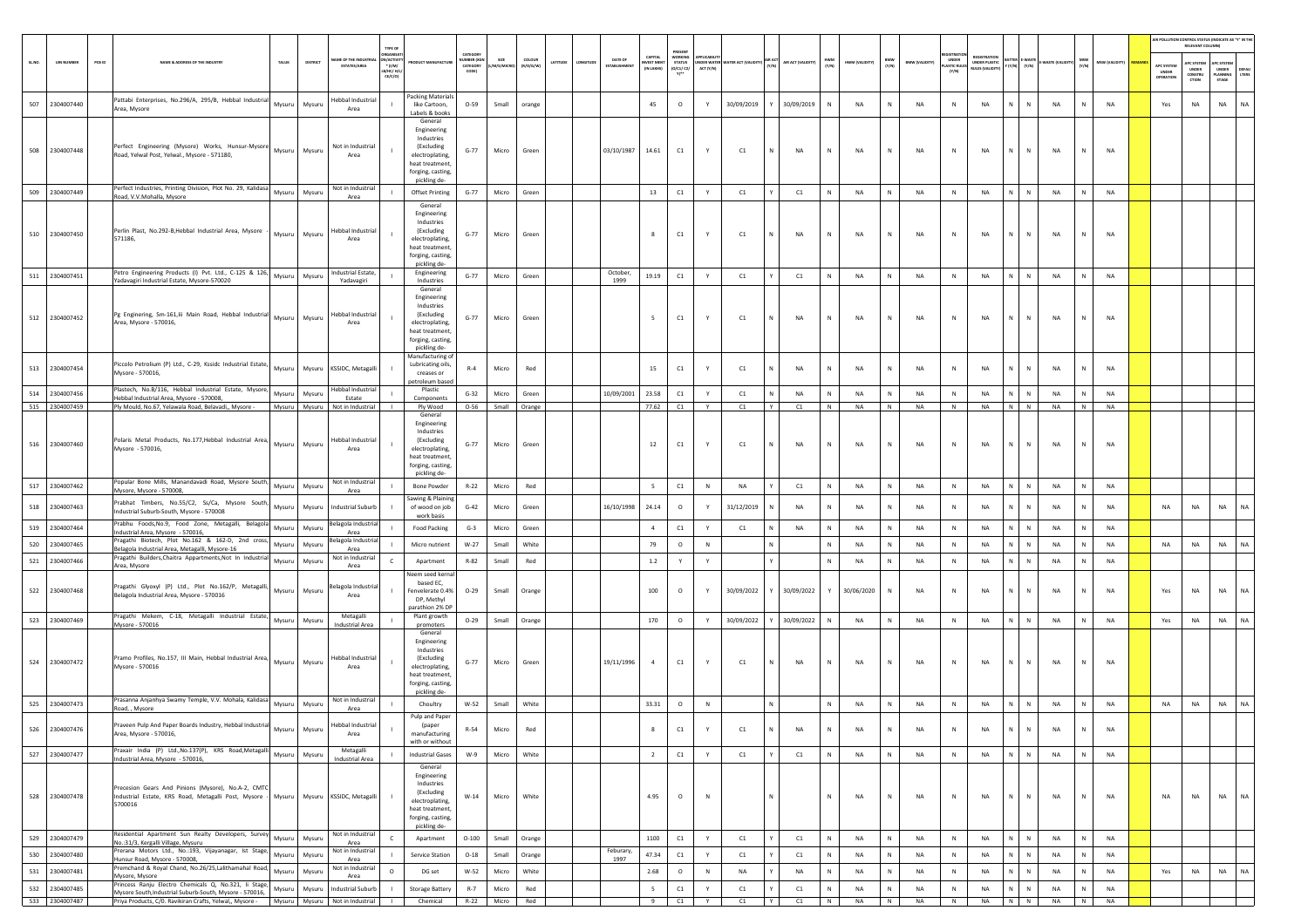|       |                                  |                                                                                                                                                                                       |                  |                  |                                                                      |                                                                    |                                                                                                                              |                                           |                                      |                     |                      |                          |                                          |                                                 |           |                                 |                             |              |                 |              |                 |                                     |                                                     |                           |                        |              |                        |                                        | AIR POLLUTION CONTROL STATUS (INDICATE AS "Y" IN THE<br>RELEVANT COLUMNI |                                                |               |
|-------|----------------------------------|---------------------------------------------------------------------------------------------------------------------------------------------------------------------------------------|------------------|------------------|----------------------------------------------------------------------|--------------------------------------------------------------------|------------------------------------------------------------------------------------------------------------------------------|-------------------------------------------|--------------------------------------|---------------------|----------------------|--------------------------|------------------------------------------|-------------------------------------------------|-----------|---------------------------------|-----------------------------|--------------|-----------------|--------------|-----------------|-------------------------------------|-----------------------------------------------------|---------------------------|------------------------|--------------|------------------------|----------------------------------------|--------------------------------------------------------------------------|------------------------------------------------|---------------|
| SLNO. | <b>UIN NUMBER</b>                | $PCB$ ID<br>NAME & ADDRESS OF THE INDUSTR'                                                                                                                                            | TALUK            | DISTRICT         | ME OF THE INDU<br><b>ESTATES/AREA</b>                                | <b>IRGANISA</b><br><b>ACTIV</b><br>$*(1/M)^*$<br>B/HC/ H<br>CE/C/O | <b>OUCT MANUFACTUR</b>                                                                                                       | CATEGORY<br>MBER (X)<br>CATEGORY<br>CODET | M/S/MICRO                            | coLour<br>(R/O/G/W) | LATITUDE<br>LONGITUD | DATE OF<br>ESTABLISHME   | CAPITAL<br><b>WEST MEN</b><br>(IN LAKHS) | PRESENT<br>WORKIN<br><b>STATUS</b><br>(0/C1/C2) | ACT (Y/N) | NDER WATER WATER ACT (VALIDITY) | AIR ACT (VALIDITY)<br>(Y/N) | HWM<br>(Y/N) | HWM (VALIDITY)  | BMW<br>(Y/N) | BMW (VALIDITY)  | UNDER<br><b>ASTIC RULE</b><br>[Y/N] | FOISTRATI<br>UNDER PLASTIC<br><b>NJLES (VALIDI)</b> | $(Y/N)$ $(Y/N)$           | WASTE (VALI            | MSW<br>(Y/N) | MSW (VALIDITY)         | <b>APC SYSTEM</b><br>UNDER<br>OPERATIO | <b>APC SYSTEM</b><br><b>UNDER</b><br>CONSTRU<br>CTION                    | APC SYSTEM<br><b>UNDER</b><br>LANNING<br>STAGE | DEFA<br>LTERS |
| 534   | 2304007488                       | Priya Products, No. 265/O, Mysore, Hebbal Industrial Area,<br>Mysore                                                                                                                  | Mysuru           | Mysuru           | <b>Hebbal Industrial</b><br>Area                                     |                                                                    | Potassium Nitrate.<br>Magenssium<br>Nitrate,<br>Magenssium                                                                   | $R-25$                                    | Small                                | Red                 |                      |                          | 58                                       | $\circ$                                         |           | 30/06/2022                      | 30/06/2022                  | N            | NA              | N            | NA              | $\,$ N                              | NA                                                  | $\mathbf{N}$<br>${\sf N}$ | NA                     |              | NA                     | Yes                                    | NA                                                                       | NA                                             | NA            |
| 535   | 2304007489                       | Priyanka Products, No.182, Kssidc Industrial Estate,<br>Yadavagiri, Mysore - 570020                                                                                                   | Mysuru           | Mysuru           | Industrial Estate,<br>Yadavagiri                                     |                                                                    | Potassium Nitrate                                                                                                            | R-25                                      | Micro                                | Red                 |                      | June, 1994               | 18.52                                    | $\circ$                                         | Y         | 30/06/2021                      | 30/06/2021                  | N            | <b>NA</b>       | N            | NA              | N                                   | NA                                                  | N<br>$\mathbb N$          | <b>NA</b>              | N            | <b>NA</b>              | Yes                                    | NA                                                                       | NA                                             | <b>NA</b>     |
| 536   | 2304007490                       | Product Promoters, M-4/5, Indsutrial Estate, Yadavagiri<br>Mysore-20                                                                                                                  | Mysuru           | Mysuru           | ndustrial Estate,<br>Yadavagiri                                      |                                                                    | Chemical                                                                                                                     | $R-22$                                    | Micro                                | Red                 |                      |                          | 12                                       |                                                 |           |                                 |                             |              | NA              | N            | NA              | N                                   | NA                                                  | N.<br>N                   | NA                     |              | NA                     |                                        |                                                                          |                                                |               |
|       | 537 2304007491                   | Pure Chems, C-84, KSSIDC Industrial Estate, Mysore -                                                                                                                                  |                  |                  | Mysuru Mysuru KSSIDC, Metagalli                                      |                                                                    | Chemicals<br>General                                                                                                         | $R - 22$                                  | Micro                                | Red                 |                      |                          | 13                                       | C1                                              | Y         | C1                              | Y I<br>C1                   | N            | <b>NA</b>       | N            | <b>NA</b>       | N                                   | <b>NA</b>                                           | N N                       | <b>NA</b>              | N            | NA                     |                                        |                                                                          |                                                |               |
|       | 538 2304007492                   | P V Engineering Company, No.427 (P), Hebbal Industrial<br>Area, Mysore - 570016                                                                                                       | Mysuru           | Mysuru           | Hebbal Industria<br>Area                                             |                                                                    | Engineering<br>Industries<br>(Excluding<br>electroplating.<br>heat treatment<br>forging, casting<br>pickling de-             | $G-77$                                    | Micro                                | Green               |                      |                          | $\overline{7}$                           | C1                                              | Y         | C1                              | N<br><b>NA</b>              | $\mathbb{N}$ | <b>NA</b>       | N            | <b>NA</b>       | N                                   | <b>NA</b>                                           | $\mathsf{N}$<br>N         | <b>NA</b>              |              | <b>NA</b>              |                                        |                                                                          |                                                |               |
| 539   | 2304007493                       | Quality Mosaic, No.43/6, 2nd Stage, Industrial Suburb,<br>Mysore South, Mysore - 570008                                                                                               | Mysuru           | Mysuru           | <b>Industrial Suburb</b>                                             |                                                                    | <b>Mosaic tiles</b>                                                                                                          | $G-73$                                    | Micro                                | Green               |                      | 01/01/1995               | $\overline{\mathbf{3}}$                  | C1                                              | Y         | C1                              | C1                          | N            | <b>NA</b>       | N            | <b>NA</b>       | N                                   | <b>NA</b>                                           | N<br>$\mathbb{N}$         | <b>NA</b>              |              | <b>NA</b>              |                                        |                                                                          |                                                |               |
|       | 540 2304007494                   | Quest Solutions, C-83, Hebbal Industrial Area, Mysore.                                                                                                                                |                  | Mysuru Mysuru    | Hebbal Industrial<br>Not in Industrial                               |                                                                    | General                                                                                                                      | $G-77$                                    | Micro                                | Green               |                      |                          | 9.95                                     | Y                                               | Y         |                                 | Y                           | N            | NA              | N            | NA              | N                                   | NA                                                  | $N$ $N$                   | NA                     | N            | <b>NA</b>              |                                        |                                                                          |                                                |               |
| 541   | 2304007495                       | R R Chemicals, Mysore Hunsur Road, Yelawala,, Mysore<br>571130.                                                                                                                       | Mysuru           | Mysuru           | Area                                                                 |                                                                    | Chemical                                                                                                                     | $R-22$                                    | Micro                                | Red                 |                      |                          | $\overline{4}$                           | C1                                              | Y         | C1                              | C1                          | N            | NA              | N            | NA              | $\mathbb{N}$                        | NA                                                  | N<br>$\mathbb N$          | NA                     |              | NA                     |                                        |                                                                          |                                                |               |
|       | 542 2304007498                   | R.D. Engineering, No. 215/1, Hunsur Road, Hinkal Post,<br>Mysore - 570017                                                                                                             | Mysuru           | Mysuru           | Not in Industrial<br>Area                                            |                                                                    | Insulation caps<br>strips, folders. halt<br>cover                                                                            | $G-25$                                    | Small                                | Green               |                      |                          | 39.03                                    | $\mathsf{C1}$                                   |           | C1                              | C1                          | N            | <b>NA</b>       | N            | NA              | N                                   | <b>NA</b>                                           | N<br>$\mathbb N$          | <b>NA</b>              |              | <b>NA</b>              |                                        |                                                                          |                                                |               |
| 543   | 2304007502                       | R.S.Enterprises., Plot No. 140/C, Belagola Ind. Area,<br>Mysore, Belagola Industrial Area, Mysore - 570016,                                                                           | Mysuru           | Mysuru           | elagola Industrial<br>Area                                           |                                                                    | Chemical                                                                                                                     | $R-22$                                    | Micro                                | Red                 |                      |                          | 6.6                                      | C1                                              | Y         | C1                              | NA                          | N            | NA              | N            | NA              | N                                   | NA                                                  | N<br>${\sf N}$            | NA                     |              | <b>NA</b>              |                                        |                                                                          |                                                |               |
| 544   | 2304007503                       | Raghavendra Ceramics, 6-A, Industrial A Layout,<br>Bannimantap, Mysore - 5700015,                                                                                                     | Mysuru           | Mysuru           | Bannimantap<br><b>Industrial Area</b>                                |                                                                    | <b>Mosaic Tiles</b>                                                                                                          | $G-73$                                    | Micro                                | Green               |                      |                          | 2.2                                      | C1                                              | Y         | C1                              | N<br><b>NA</b>              | $\mathbb N$  | <b>NA</b>       | N            | <b>NA</b>       | N                                   | <b>NA</b>                                           | N<br>$\,$ N               | <b>NA</b>              | $\mathbb N$  | <b>NA</b>              |                                        |                                                                          |                                                |               |
|       | 545 2304007504                   | Raghavendra Industries, Plot No.251, Hebbal Industrial<br>Area. Mysore - 570016.                                                                                                      | Mysuru           | Mysuru           | Hebbal Industria<br>Area                                             |                                                                    | Pulveriser                                                                                                                   | $O - 26$                                  | Micro                                | Orange              |                      |                          | - 6                                      | C1                                              | Y         | C1                              | C1                          | N            | <b>NA</b>       | N            | NA              | N                                   | NA                                                  | N<br>N                    | NA                     | N            | <b>NA</b>              |                                        |                                                                          |                                                |               |
| 546   | 2304007505                       | Rai Granites, Ankanahalli, Mysore Hunsur Road,, Mysore<br>570017.                                                                                                                     | Mysuru           | Mysuru           | Not in Industrial<br>Area                                            |                                                                    | <b>Granite Cutting 8</b><br>Polishing                                                                                        | $O - 26$                                  | Micro                                | Orange              |                      |                          | 4.9                                      | C1                                              | Y         | C1                              | NA                          |              | <b>NA</b>       | N            | NA              | N                                   | NA                                                  | N.<br>N                   | NA                     |              | NA                     |                                        |                                                                          |                                                |               |
|       | 547 2304007507                   | Raj Auto Service Station, Banglore Ooty Road Mysore-<br>Raja Corporation, C-8, Industrial Estate, Ii Stage, Mysore                                                                    |                  | Mysuru Mysuru    | Not in Industrial<br>Not in Industrial                               |                                                                    | Service Station<br>Soap                                                                                                      | $O-18$                                    | Micro                                | Orange              |                      |                          | 6                                        | C1                                              | Y         | C1                              | N<br><b>NA</b>              | N            | <b>NA</b>       | N            | <b>NA</b>       | N                                   | <b>NA</b>                                           | N N                       | <b>NA</b>              | N            | <b>NA</b>              |                                        |                                                                          |                                                |               |
| 548   | 2304007508                       | South, Mysore, Mysore - 570008,<br>Raja Industries, No.68, lii Stage, Mysore South, Industrial                                                                                        | Mysuru           | Mysuru           | Area                                                                 |                                                                    | Manufacturing                                                                                                                | $G-43$                                    | Micro                                | Green               |                      |                          | $\overline{7}$                           | C1                                              | Y         | C1                              | N<br>NA                     | N            | <b>NA</b>       | N            | NA              | N                                   | NA                                                  | N<br>$\mathbb N$          | NA                     | N            | <b>NA</b>              |                                        |                                                                          |                                                |               |
| 549   | 2304007509                       | Suburb-South, Mysore - 570008                                                                                                                                                         | Mysuru           | Mysuru           | ndustrial Suburb                                                     |                                                                    | Chemical                                                                                                                     | $R - 22$                                  | Micro                                | Red                 |                      |                          | $\overline{2}$<br>5                      | C1<br>C1                                        | Y         | C1                              | NA<br>Y<br>C1               | N<br>N       | NA<br><b>NA</b> | N            | NA<br><b>NA</b> | N<br>N                              | NA<br><b>NA</b>                                     | N.<br>N<br>$N$ $N$        | NA<br><b>NA</b>        | N            | NA<br><b>NA</b>        |                                        |                                                                          |                                                |               |
| 551   | 550 2304007510<br>2304007511     | Raja Soap Factory, No.195/196, Tilaknagar,, Mysore -<br>Rajalakshmi Concrete Industries, No. 436-B, Hebbal                                                                            | Mysuru<br>Mysuru | Mysuru<br>Mysuru | Not in Industrial<br>Hebbal Industria                                |                                                                    | Soaps &<br><b>Cement Concret</b>                                                                                             | $O-13$<br>$G-11$                          | Micro<br>Micro                       | Orange<br>Green     |                      | 22/03/2001               | 10                                       | $\circ$                                         | Y         | C1<br>One Time                  | One Time                    | N            | <b>NA</b>       | N<br>N       | <b>NA</b>       | N                                   | <b>NA</b>                                           | N.<br>$\mathbb N$         | <b>NA</b>              | N            | <b>NA</b>              | Yes                                    | NA                                                                       | <b>NA</b>                                      | <b>NA</b>     |
| 552   | 2304007512                       | Industrial Area, Opp Royal Inn Hotel, Mysore.<br>Rajamane Soma Industries, 2b, Metagalli, KRS Road,                                                                                   | Mysuru           | Mysuru           | Area<br>elagola Industrial                                           |                                                                    | Blocks<br>Transformers                                                                                                       | $G-85$                                    | Micro                                | Green               |                      |                          | 17                                       | C1                                              | Y         | C1                              | NA                          |              | <b>NA</b>       | N            | NA              | N                                   | NA                                                  | N<br>${\sf N}$            | NA                     |              | NA                     |                                        |                                                                          |                                                |               |
| 553   | 2304007513                       | Belagola Industrial Area, Mysore - 570016<br>Rajam Aluminium Rolling Mills, B-127, Industrial Esate,                                                                                  | Mysuru           | Mysuru           | Area<br>ndustrial Estate.                                            |                                                                    | Alluminium Rolliı                                                                                                            | $O-17$                                    | Micro                                | Orange              |                      | June, 1997               | 10.18                                    | C1                                              | Y         | C1                              | C1                          | N            | <b>NA</b>       | N            | NA              | $\mathbb{N}$                        | <b>NA</b>                                           | N<br>$\mathbb N$          | <b>NA</b>              | N            | NA                     |                                        |                                                                          |                                                |               |
| 554   | 2304007515                       | Yadavagiri, Mysore - 570020,<br>Rajashama Industries, Plot No.277e, Hebbal Industria                                                                                                  | Mysuru           | Mysuru           | Yadavagiri<br>Hebbal Industrial                                      |                                                                    | Mill<br>Chemical                                                                                                             | $R - 22$                                  | Micro                                | Red                 |                      |                          | 5                                        | C1                                              | Y         | C1                              | NA                          | N            | NA              | N            | NA              | $\,$ N                              | <b>NA</b>                                           | N<br>${\sf N}$            | NA                     |              | NA                     |                                        |                                                                          |                                                |               |
|       | 555 2304007516                   | Area, Mysore - 570016,<br>Ram Engineering Company, No.143p, Metagalli, Belagola<br>Industrial Area, Mysore - 570016,                                                                  | Mysuru           | Mysuru           | Area<br>3elagola Industrial<br>Area                                  |                                                                    | General<br>Engineering<br>Industries<br>(Excluding<br>electroplating,<br>heat treatment<br>forging, casting,                 | $G-77$                                    | Micro                                | Green               |                      |                          | 9                                        | C1                                              | Y         | C1                              | <b>NA</b><br>N              | N            | <b>NA</b>       | N            | <b>NA</b>       | N                                   | <b>NA</b>                                           | N<br>N                    | <b>NA</b>              |              | <b>NA</b>              |                                        |                                                                          |                                                |               |
|       | 556 2304007517                   | Ramesh Guptha, Rajendra Vilas, 512, Thyagraja                                                                                                                                         |                  |                  | Mysuru   Mysuru   Not in Industrial                                  | $\circ$                                                            | pickling de-<br>DG set                                                                                                       | $W-52$                                    | Micro White                          |                     |                      |                          | 0.9                                      | $\circ$                                         | N         | <b>NA</b>                       | <b>NA</b><br>Y              | N.           | <b>NA</b>       | N            | <b>NA</b>       | N                                   | <b>NA</b>                                           | N N                       | NA                     | N            | <b>NA</b>              | Yes                                    | <b>NA</b>                                                                | NA NA                                          |               |
|       | 557 2304007519                   | Rangani Timbers, No.80, II Stage, Mysore South, Industrial<br>Suburb, Mysore                                                                                                          | Mysuru           | Mysuru           | Industrial Suburb                                                    |                                                                    | Sawing & Plaining<br>of wood on job                                                                                          | $G-42$                                    | Micro                                | Green               |                      | 1998                     | 20.2                                     | $\circ$                                         | Y         | 31/12/2019                      | NA                          | N            | <b>NA</b>       | N            | <b>NA</b>       | N                                   | <b>NA</b>                                           | N<br>$\mathbb{N}$         | <b>NA</b>              |              | <b>NA</b>              | <b>NA</b>                              | <b>NA</b>                                                                | <b>NA</b>                                      | <b>NA</b>     |
| 558   | 2304007520                       | Rangson Electronics (P) Ltd., No.145, Manadavadi Road,                                                                                                                                | Mysuru           | Mysuru           | Not in Industria                                                     |                                                                    | work basis<br>Assembling of PCB                                                                                              | $W-13$                                    | Micro                                | White               |                      | 05/11/1993               | 13                                       | C1                                              | Y         | C1                              | C1                          | N            | <b>NA</b>       | N            | NA              | N                                   | <b>NA</b>                                           | N<br>N                    | <b>NA</b>              | N            | <b>NA</b>              |                                        |                                                                          |                                                |               |
| 559   | 2304007521                       | Srirampura, Mysore<br>Rare Material Project - Colony, 289, 290, 292 P.O.                                                                                                              | Mysuru           | Mysuru           | Area<br>Not in Industrial<br>Area                                    |                                                                    | Residential Layou                                                                                                            | $R - 82$                                  | Small                                | Red                 |                      |                          | 97.7                                     | $\circ$                                         | Y         | 30/06/2021                      | NA                          |              | <b>NA</b>       | N            | NA              | N                                   | NA                                                  | N.<br>${\sf N}$           | NA                     |              | NA                     | NA                                     | NA                                                                       | NA                                             | NA            |
| 560   | 2304007522                       | Yelawala, Mysore<br>Ravi Cement Brick Industries, No.21, Manandavadi Road,<br>Opp Post Office, Industrial Suburb, Mysore - 570008                                                     | Mysuru           | Mysuru           | Not in Industrial<br>Area                                            |                                                                    | <b>Cement Halloy</b><br>Block                                                                                                | $G-11$                                    | Small                                | Green               |                      | 01/04/1996               | 30.03                                    | C1                                              | Y         | C1                              | C1                          | $\mathbb{N}$ | <b>NA</b>       | N            | NA              | N                                   | <b>NA</b>                                           | N<br>${\sf N}$            | <b>NA</b>              | N            | NA                     | Yes                                    | NA                                                                       | <b>NA</b>                                      | <b>NA</b>     |
| 561   | 2304007524                       | Ravi Industries, No.116, Belagola Industrial Area, Mysore<br>571186.                                                                                                                  | Mysuru           | Mysuru           | elagola Industrial<br>Area                                           |                                                                    | Soap<br>Manufacturing                                                                                                        | $G-43$                                    | Small                                | Green               |                      |                          | 40                                       | C1                                              |           | C1                              | <b>NA</b>                   |              | <b>NA</b>       | N            | <b>NA</b>       | $\mathbb N$                         | <b>NA</b>                                           | N<br>N.                   | <b>NA</b>              |              | <b>NA</b>              |                                        |                                                                          |                                                |               |
|       | 562 2304007525                   | Ravi Kiran Boards, Yelwala, Mysore- 570008                                                                                                                                            |                  | Mysuru Mysuru    | Not in Industrial                                                    |                                                                    | Boards                                                                                                                       | R-74                                      | Small                                | Red                 |                      |                          | 66.9                                     | C1                                              | Y         | C1                              | Y<br>C1                     | N            | <b>NA</b>       | N            | NA              | N                                   | NA                                                  | N N                       | NA                     | N            | <b>NA</b>              |                                        |                                                                          |                                                |               |
| 563   | 2304007526                       | Raviras Chemicals, Plot No.176, Hebbal Industrial Area,<br>Mysore - 570016,                                                                                                           | Mysuru           | Mysuru           | Hebbal Industrial<br>Area                                            |                                                                    | Chemical                                                                                                                     | $R-22$                                    | Micro                                | Red                 |                      |                          | 12                                       | C1                                              | Y         | C1                              | C1                          | $\mathbb{N}$ | <b>NA</b>       | N            | NA              | N                                   | <b>NA</b>                                           | N<br>$\mathbb N$          | <b>NA</b>              | N            | <b>NA</b>              |                                        |                                                                          |                                                |               |
|       | 564 2304007527                   | Precitech Engineering Pvt. Ltd, No.155/A1, Yelwala,,<br>Mysore - 571130,                                                                                                              | Mysuru           | Mysuru           | Not in Industrial<br>Area                                            |                                                                    | General<br>Engineering<br>Industries<br>(Excluding<br>electroplating,<br>heat treatment<br>forging, casting,<br>pickling de- | $G-77$                                    | Micro                                | Green               |                      |                          | - 5                                      | C1                                              |           | C1                              | <b>NA</b>                   | N            | <b>NA</b>       |              | NA              | $\mathbb{N}$                        | <b>NA</b>                                           | N<br>$\mathbb{N}$         | <b>NA</b>              |              | <b>NA</b>              |                                        |                                                                          |                                                |               |
|       | 565 2304007529<br>566 2304007530 | Regional Museum Of Natural History, Siddarthanagar,<br>Rekha Studio, Dhanvanthri Road, Mysore                                                                                         |                  |                  | Mysuru Mysuru Not in Industrial<br>Mysuru Mysuru Not in Industrial O | $\circ$                                                            | DG set<br>DG set                                                                                                             |                                           | W-52 Micro White<br>W-52 Micro White |                     |                      | 10/10/2014<br>28/10/2009 | 7.5<br>$5 -$                             | $\circ$<br>$\circ$                              | N<br>N    | NA<br>NA                        | Y One Time<br>Y 31/12/2019  | N<br>N       | NA<br><b>NA</b> | N<br>N       | NA<br>NA        | N<br>N                              | <b>NA</b><br><b>NA</b>                              | $N$ $N$<br>N N            | <b>NA</b><br><b>NA</b> | N<br>N       | <b>NA</b><br><b>NA</b> | Yes<br>Yes                             | <b>NA</b><br><b>NA</b>                                                   | NA NA<br>NA NA                                 |               |
| 567   | 2304007531                       | Reliance Commuication Ltd., 2, Plot No.890/6, Ist Main,<br>Ist Cross, Lakshmipuram, Mysore - 570008                                                                                   | Mysuru           | Mysuru           | Not in Industrial<br>Area                                            | D.G. set                                                           | <b>Telephone Tower</b>                                                                                                       | W-52                                      | Micro                                | White               |                      |                          | $\mathbf{1}$                             | $\circ$                                         | N         | <b>NA</b>                       | <b>NA</b>                   | N            | NA              | N            | <b>NA</b>       | $\mathbb{N}$                        | <b>NA</b>                                           | N<br>$\,$ N               | <b>NA</b>              | $\mathbb N$  | <b>NA</b>              | Yes                                    | NA                                                                       | <b>NA</b>                                      | NA            |
| 568   | 2304007532                       | Reliance Communication Ltd., 53/2, Maruthi Complex, N R<br>Mohalla, Mysore - 570008                                                                                                   | Mysuru           | Mysuru           | Not in Industrial<br>Area                                            | D.G. set                                                           | <b>Telephone Towe</b>                                                                                                        | W-52                                      | Micro                                | White               |                      |                          | $\overline{1}$                           | $\circ$                                         | N         | NA                              | NA                          | $\mathbb{N}$ | NA              | N            | NA              | $\,$ N $\,$                         | NA                                                  | $\mathsf{N}=\mathsf{N}$ . | <b>NA</b>              | $\mathbb{N}$ | NA                     | Yes                                    | NA                                                                       | <b>NA</b>                                      | NA            |
| 569   | 2304007534                       | Reliance Communication Ltd., Sharada Paradise, D/24/1,<br>NS Road, Mysore - 570008                                                                                                    | Mysuru           | Mysuru           | Not in Industrial<br>Area                                            | D.G. set                                                           | <b>Telephone Tower</b>                                                                                                       | W-52                                      | Micro                                | White               |                      |                          | $\mathbf{1}$                             | $\circ$                                         | N         | NA                              | NA                          | N            | NA              | N            | NA              | N                                   | NA                                                  | $N$ $N$                   | NA                     | N            | <b>NA</b>              | Yes                                    | NA                                                                       | NA                                             | <b>NA</b>     |
| 570   | 2304007535                       | Reliance Communication Ltd., 3, SBI 23/C, Vivekananda<br>Road, Mysore - 570008                                                                                                        | Mysuru           | Mysuru           | Not in Industrial<br>Area                                            | D.G. set                                                           | <b>Telephone Towe</b>                                                                                                        | W-52                                      | Micro                                | White               |                      |                          | $\,$ 1                                   | $\circ$                                         | $\,$ N    | NA                              | NA                          | N            | NA              | N            | NA              | N                                   | NA                                                  | N<br>${\sf N}$            | NA                     | $\mathbb N$  | NA                     | Yes                                    | NA                                                                       | <b>NA</b>                                      | <b>NA</b>     |
| 571   | 2304007536                       | Reliance Communication Ltd., 4, Negeetha Complex,                                                                                                                                     | Mysuru           | Mysuru           | Not in Industrial                                                    | D.G. set                                                           | <b>Telephone Tower</b>                                                                                                       | W-52                                      | Micro                                | White               |                      |                          | $\overline{1}$                           | $\circ$                                         | N         | NA                              | NA                          | N            | <b>NA</b>       | N            | NA              | $\,$ N $\,$                         | <b>NA</b>                                           | $N$ $N$                   | <b>NA</b>              | ${\sf N}$    | NA                     | Yes                                    | NA                                                                       | <b>NA</b>                                      | NA            |
| 572   | 2304007537                       | Saraswatipuram, Mysore - 570008<br>Reliance Communication Ltd., 1, M/S. Magcore India Ltd.,                                                                                           | Mysuru           | Mysuru           | Area                                                                 |                                                                    | Industrial Suburb D.G. set Telephone Tower                                                                                   | W-52                                      | Micro                                | White               |                      |                          | $\mathbf{1}$                             | $\circ$                                         | $\,$ N    | NA                              | NA                          | N            | NA              | N            | NA              | N                                   | NA                                                  | N<br>$\mathbb{N}$         | <b>NA</b>              | $\mathbb N$  | NA                     | Yes                                    | NA                                                                       | <b>NA</b>                                      | NA            |
|       | 573 2304007540                   | 4e, 3rd Stage, Industrial Suburb-South, Mundgod, Mysore -<br>Reliance Infocom (P) Ltd., #220, Vijaya Nagar, Mysore - Mysuru   Mysuru   Not in Industrial   D.G. set   Telephone Tower |                  |                  |                                                                      |                                                                    |                                                                                                                              | W-52                                      | Micro White                          |                     |                      |                          | 1.76                                     | $\circ$                                         | N         | <b>NA</b>                       | Y I<br><b>NA</b>            | N            | <b>NA</b>       | N            | NA              | N                                   | <b>NA</b>                                           | $N$ $N$                   | NA                     | N            | <b>NA</b>              | Yes                                    | <b>NA</b>                                                                | <b>NA</b>                                      | <b>NA</b>     |
| 574   | 2304007545                       | Reliance Infocom(P) Ltd., Vinaya Marga, Siddhartha<br>Layout, Mysore                                                                                                                  | Mysuru           | Mysuru           | Not in Industrial<br>Area                                            | D.G. set                                                           | <b>Telephone Towe</b>                                                                                                        | W-52                                      | Micro                                | White               |                      |                          | 2.43                                     | $\circ$                                         | N         | NA                              | Y<br>NA                     | $\mathbb{N}$ | NA              | N            | NA              | N                                   | NA                                                  | N<br>${\sf N}$            | NA                     | ${\sf N}$    | NA                     | Yes                                    | NA                                                                       | <b>NA</b>                                      | <b>NA</b>     |
| 575   | 2304007546                       | Reliance Infocom Ltd., Metagalli, Belagola Industrial Area,<br>Mysore - 570008                                                                                                        | Mysuru           | Mysuru           | Area                                                                 |                                                                    | Belagola Industrial D.G. set Telephone Tower                                                                                 | W-52                                      | Micro                                | White               |                      |                          | $\overline{2}$                           | $\circ$                                         | $\,$ N    | NA                              | <b>NA</b>                   | $\mathbb{N}$ | NA              | N            | NA              | $\mathbb{N}$                        | NA                                                  | N<br>N                    | NA                     |              | NA                     | Yes                                    | $_{\sf NA}$                                                              | <b>NA</b>                                      | NA            |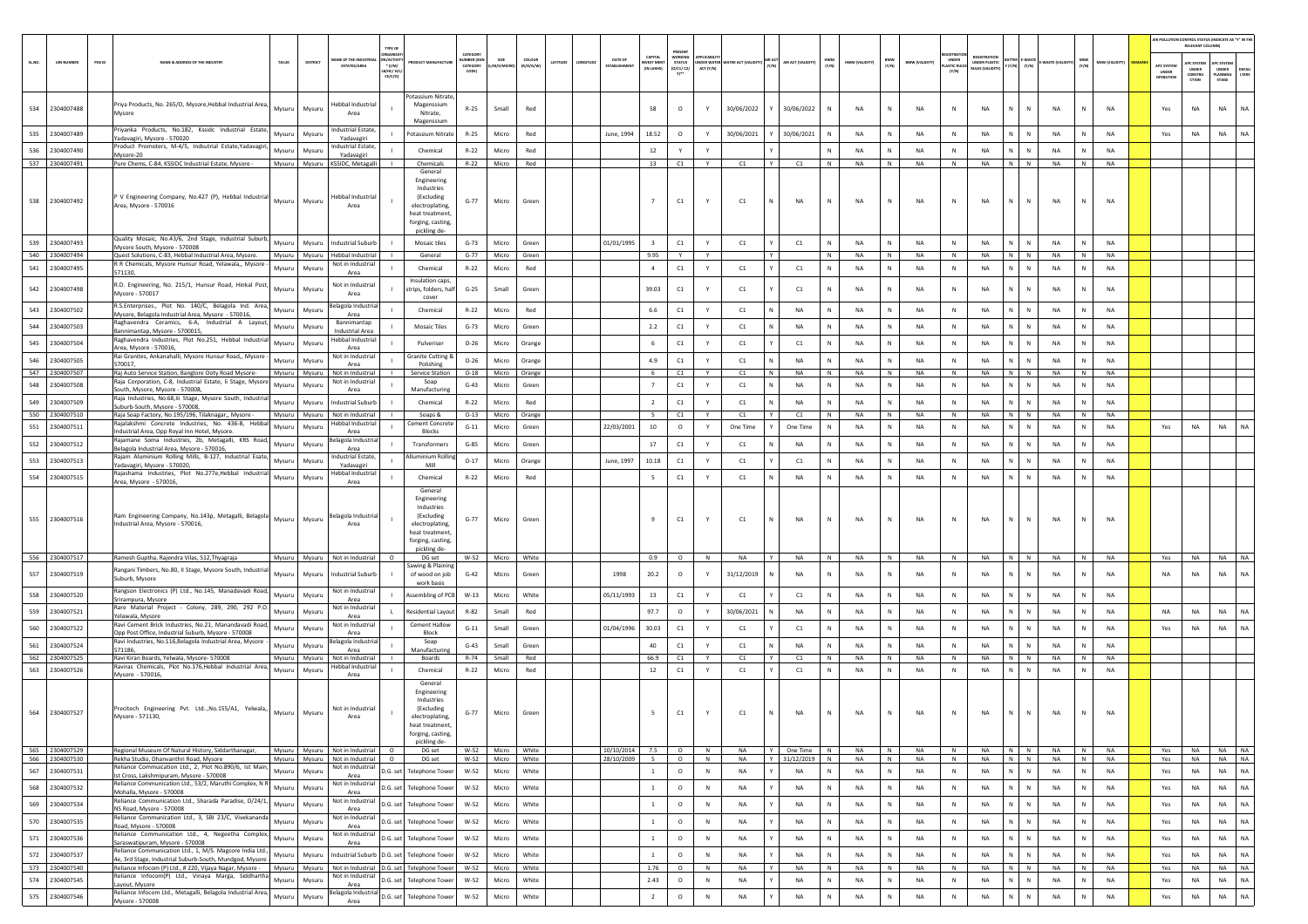|        |                   |        |                                                                                                                                             |                  |                  |                                          |                                                                      |                                                                                                                                              |                                                   |                  |                     |          |          |                    |                                            |                                                       |           |                                        |   |                        |              |                |              |                       |                                            |                              |                                                                                                               |                 |              |                |                                 | RELEVANT COLUMN)                       | AIR POLLUTION CONTROL STATUS (INDICATE AS "Y" IN THE                        |
|--------|-------------------|--------|---------------------------------------------------------------------------------------------------------------------------------------------|------------------|------------------|------------------------------------------|----------------------------------------------------------------------|----------------------------------------------------------------------------------------------------------------------------------------------|---------------------------------------------------|------------------|---------------------|----------|----------|--------------------|--------------------------------------------|-------------------------------------------------------|-----------|----------------------------------------|---|------------------------|--------------|----------------|--------------|-----------------------|--------------------------------------------|------------------------------|---------------------------------------------------------------------------------------------------------------|-----------------|--------------|----------------|---------------------------------|----------------------------------------|-----------------------------------------------------------------------------|
| SL.NO. | <b>UIN NUMBER</b> | PCB ID | NAME & ADDRESS OF THE INDUSTRY                                                                                                              | TALUK            | DISTRICT         | AME OF THE INDUSTR                       | TYPE OF<br>ON/ACTIVIT<br>$^{\bullet}$ (i/M/<br>LB/HC/ H/L<br>CE/C/OI | <b>ODUCT MANUFACTUR</b>                                                                                                                      | CATEGOR<br><b>IMBER (XG)</b><br>CATEGORY<br>CODE) | SIZE<br>/S/MK    | COLOUR<br>(R/O/G/W) | LATITUDE | ONGITUDE | DATE OF            | CAPITAL<br><b>IVEST MENT</b><br>(IN LAKHS) | WORKING<br><b>STATUS</b><br>(0/01/02/<br>$v^{\ldots}$ | ACT (Y/N) | UNDER WATER WATER ACT (VALIDITY) (Y/N) |   | AIR ACT (VALIDITY) HWM |              | HWM (VALIDITY) | BMW<br>(Y/N) | <b>BMW (VALIDITY)</b> | <b>UNDER</b><br><b>MASTIC RUL</b><br>(Y/N) | EGISTRATION<br>UNDER PLASTIC | <b>BATTER E-WASTE</b><br>$\mathbf{Y}\left( \mathbf{Y}/\mathbf{N}\right) =\left( \mathbf{Y}/\mathbf{N}\right)$ | E-WASTE (VALIDI | MSW<br>(Y/N) | MSW (VALIDITY) | APC SYSTEM<br>UNDER<br>PERATION | PC SYSTEM<br>UNDER<br>CONSTRU<br>crion | <b>APC SYSTEM</b><br>UNDER<br>DEFAU<br>LTERS<br>LANNING<br>$\texttt{STAGE}$ |
|        | 576 2304007547    |        | Reliance Web Stores Pvt. Ltd., D. Devaraju Urs Road,                                                                                        |                  |                  | Mysuru Mysuru Not in Industrial O        |                                                                      | DG set                                                                                                                                       |                                                   | W-52 Micro White |                     |          |          |                    | 2.43                                       | $\circ$                                               | N         | NA                                     | Y | NA                     | N            | <b>NA</b>      | N            | NA                    | N                                          | NA                           | $N$ $N$                                                                                                       | <b>NA</b>       | N            | <b>NA</b>      | Yes                             |                                        | NA NA NA                                                                    |
|        | 577 2304007548    |        | Reliance Wed Stores, Kalidas Road, Mysore - 570008,                                                                                         |                  |                  | Mysuru Mysuru Not in Industrial          | $\circ$                                                              | DG set                                                                                                                                       | $W-52$                                            | Micro White      |                     |          |          |                    | 2.6                                        | $\circ$                                               | N         | NA                                     | Y | NA                     | N            | <b>NA</b>      | N            | NA                    | N                                          | NA                           | N N                                                                                                           | <b>NA</b>       | N            | <b>NA</b>      | Yes                             | <b>NA</b>                              | NA NA                                                                       |
| 578    | 2304007549        |        | eliant Motor Company, D.M-8/A, Omar Crayyam Road,<br>ilaknagar, Mysore - 570021,                                                            | Mysuru           | Mysuru           | Not in Industrial<br>Area                |                                                                      | Service Station                                                                                                                              | $O-18$                                            | Micro            | Orange              |          |          |                    | 4.91                                       | C1                                                    | ${\sf N}$ | <b>NA</b>                              |   | C1                     | $\mathbb N$  | NA             | N            | <b>NA</b>             | $\,$ N                                     | NA<br>N                      | $\mathsf{N}$                                                                                                  | NA              | $\mathbb N$  | NA             |                                 |                                        |                                                                             |
| 579    | 2304007550        |        | Rishi Polymatch Pvt. Ltd., No.:16-A, Belagola Industrial<br>Estate, KRS Road, Mysuru - 570 016                                              | Mysuru           | Mysuru           | Metagalli<br>Industrial Area             |                                                                      | PVC pipes, HDPE<br>pipes etc., by                                                                                                            | $G-79$                                            | Small            | Green               |          |          | January, 2006      | 90                                         | $\circ$                                               | Y         | 31/12/2024                             |   | 31/12/2024             | $\mathbb N$  | NA             | N            | <b>NA</b>             | $\,$ N                                     | <b>NA</b><br>N               | ${\sf N}$                                                                                                     | NA              | N            | NA             | Yes                             | NA                                     | NA<br>NA                                                                    |
|        |                   |        |                                                                                                                                             |                  |                  |                                          |                                                                      | extrusion<br>General                                                                                                                         |                                                   |                  |                     |          |          |                    |                                            |                                                       |           |                                        |   |                        |              |                |              |                       |                                            |                              |                                                                                                               |                 |              |                |                                 |                                        |                                                                             |
|        | 580 2304007551    |        | Rk Industries, C-115, Kssidc Industrial Estate,, Nanjangud,<br>Mysore - 571301,                                                             |                  | Mysuru Mysuru    | <b>KSSIDC Industrial</b><br>Estate       |                                                                      | Engineering<br>Industries<br>(Excluding<br>electroplating<br>heat treatment,<br>forging, casting,<br>pickling de-                            | $G-77$                                            | Micro            | Green               |          |          |                    | 7.7                                        | C1                                                    | Y         | C1                                     |   | C1                     | N            | <b>NA</b>      | N            | <b>NA</b>             | ${\sf N}$                                  | NA<br>N                      | N                                                                                                             | NA              | N            | <b>NA</b>      |                                 |                                        |                                                                             |
|        | 581 2304007552    |        | Rock Minerals, Site No.576, Hinkal Post, Mysore Taluk &                                                                                     | Mysuru           | Mysuru           | Not in Industrial                        |                                                                      | Crushing &                                                                                                                                   | $G-6$                                             | Micro            | Green               |          |          | November           | 8.95                                       | C1                                                    | Y         | C1                                     |   | C1                     |              | <b>NA</b>      | N            | <b>NA</b>             | N                                          | NA<br>N                      | N                                                                                                             | <b>NA</b>       | $\mathsf{N}$ | NA             |                                 |                                        |                                                                             |
|        | 582 2304007553    |        | Dist-570017<br>Royal Inn, 435 (P), KRS Road, Metagalli, Mysore-570016   Mysuru   Mysuru   Not in Industrial   H                             |                  |                  | Area                                     |                                                                      | ulverizing activity<br>Hotel with 16                                                                                                         | $G-52$                                            | Small Green      |                     |          |          | 1987<br>18/12/2001 | 259                                        | $\circ$                                               | Y         | 31/12/2022 Y                           |   | 31/12/2022             | N            | NA             | N            | NA                    | N                                          | NA                           | $N$ $N$                                                                                                       | NA              | N            | NA             | Yes                             |                                        | NA NA NA                                                                    |
|        | 583 2304007554    |        | Rs Engineering, No.Sm150, Hebbal Industrial Area, Mysore Mysuru Mysuru<br>5700016.                                                          |                  |                  | Hebbal Industrial<br>Area                |                                                                      | General<br>Engineering<br>Industries<br>(Excluding<br>electroplating,<br>heat treatment<br>forging, casting,<br>pickling de-                 | $G-77$                                            | Micro            | Green               |          |          | 1998               | $\overline{4}$                             | $\mathsf{C1}$                                         | Y         | C1                                     |   | NA                     | N            | <b>NA</b>      | N            | NA                    | $\mathbb{N}$                               | <b>NA</b><br>N               | $\mathbb{N}$                                                                                                  | NA              | N            | <b>NA</b>      |                                 |                                        |                                                                             |
| 584    | 2304007561        |        | S.L.V. Industries, No. 3842/4b, C.V. Road, 2nd Cross,<br>sannimantap, Mysore - 570015                                                       | Mysuru           | Mysuru           | Bannimantap<br>Industrial Area           |                                                                      | Producers -<br>Multilayered                                                                                                                  | $G-32$                                            | Small            | Green               |          |          | 25/01/2005         | 51                                         | $\circ$                                               | Y         | 31/12/2023                             |   | 31/12/2023             |              | <b>NA</b>      | ${\sf N}$    | NA                    | Y                                          | Returned                     | $\mathbb{N}$                                                                                                  | <b>NA</b>       |              | NA             | Yes                             | NA                                     | NA<br>NA                                                                    |
| 585    | 2304007563        |        | S.N. Chemicals, No.A 68/2, Industrial Layout,                                                                                               | Mysuru           | Mysuru           | Bannimantap                              |                                                                      | lastic for integr<br>Chemical                                                                                                                | $R-22$                                            | Micro            | Red                 |          |          |                    | 13.8                                       | C1                                                    | Y         | C1                                     |   | C1                     | $\mathbb N$  | <b>NA</b>      | ${\sf N}$    | NA                    | N                                          | <b>NA</b><br>N               | $\mathbb{N}$                                                                                                  | NA              | N            | NA             |                                 |                                        |                                                                             |
| 586    | 2304007564        |        | Bannimantap, Mysore<br>S.N. Pandit & Sons, The Mysore Ayurvedic Pharamacy,                                                                  | Mysuru           | Mysuru           | Industrial Area<br>Not in Industrial     |                                                                      | Ayurvedic                                                                                                                                    | $G-2$                                             | Small            | Green               |          |          | 08/06/1973         | 35                                         | $\circ$                                               | Y         | 31/12/2024                             |   | 31/12/2024             | N            | <b>NA</b>      | N            | NA                    | N                                          | <b>NA</b><br>N.              | N                                                                                                             | NA              | N            | <b>NA</b>      | Yes                             | NA                                     | NA<br><b>NA</b>                                                             |
|        |                   |        | No.181, S.N.Pandit Street, Fort Mohalla, Mysore - 570004<br>S.N.Chemicals, No.69/2, Industrial A Layout,                                    |                  |                  | Area<br>Bannimantap                      |                                                                      | products<br>otassium Nitrate                                                                                                                 |                                                   |                  |                     |          |          |                    |                                            |                                                       |           |                                        |   |                        |              |                |              |                       |                                            |                              |                                                                                                               |                 |              |                |                                 |                                        |                                                                             |
| 587    | 2304007566        |        | sannimantap, Mysore                                                                                                                         | Mysuru           | Mysuru           | <b>Industrial Area</b>                   |                                                                      | & Magnesium                                                                                                                                  | $R-25$                                            | Micro            | Red                 |          |          |                    | 21.03                                      | C1                                                    | Y         | C1                                     |   | C1                     |              | NA             | N            | NA                    | N                                          | N<br>NA                      | $\mathbb{N}$                                                                                                  | NA              | $\mathsf{N}$ | <b>NA</b>      |                                 |                                        |                                                                             |
|        | 588 2304007567    |        | S.S. Associates, 276-E, Hebbal Industrial Area, Mysore.                                                                                     | Mysuru           | Mysuru           | Hebbal Industrial<br>Area                |                                                                      | General<br>Engineering<br>Industries<br>(Excluding<br>electroplating,<br>heat treatment,<br>forging, casting,<br>pickling de-                | $G-77$                                            | Micro            | Green               |          |          |                    | 13                                         | C1                                                    | Y         | C1                                     |   | NA                     | N            | NA             | N            | <b>NA</b>             | $\mathbb N$                                | NA<br>N                      | N                                                                                                             | NA              | N            | <b>NA</b>      |                                 |                                        |                                                                             |
|        | 589 2304007568    |        | S.S. Plastic Industry, 3208/1,Ist West Cross,<br>Chikkaveerana Road, Near Gajanana Rice Mill, Mysore -<br>570015.                           | Mysuru           | Mysuru           | Bannimantap<br>Industrial Area           |                                                                      | Plastic sack bags,<br>woven sack with<br>HDPE, LDPE,<br>Polythene bags<br>without recycling<br>plastic)                                      | $G-79$                                            | Micro            | Green               |          |          |                    | 7.9                                        | C1                                                    | Y         | C1                                     |   | C1                     | N            | <b>NA</b>      | N            | <b>NA</b>             | Y                                          | C1<br>N                      | N                                                                                                             | NA              | N            | <b>NA</b>      |                                 |                                        |                                                                             |
| 590    | 2304007569        |        | S.S. Plastics, Bannimantap Industrial Area, Mysore<br>570008,                                                                               | Mysuru           | Mysuru           | Bannimantap<br>Industrial Area           |                                                                      | <b>Plastic Carrybags</b>                                                                                                                     | $G-79$                                            | Micro            | Green               |          |          |                    | 7.9                                        | C1                                                    | Y         | C1                                     |   | C1                     | $\mathbb{N}$ | <b>NA</b>      | ${\sf N}$    | NA                    | N                                          | <b>NA</b><br>N               | $\mathbb{N}$                                                                                                  | NA              | $\mathbb N$  | NA             |                                 |                                        |                                                                             |
| 591    | 2304007570        |        | Scarlet Yamaha Pvt. Ltd., # 230, 1st Main Road 2nd Stage                                                                                    | Mysuru           | Mysuru           | Not in Industrial                        |                                                                      | <b>Service Station</b>                                                                                                                       | $O-18$                                            | Small            | Orange              |          |          |                    | 48.33                                      | $\mathsf{C1}$                                         | Y         | C1                                     |   | <b>NA</b>              | N            | <b>NA</b>      | ${\sf N}$    | NA                    | N                                          | <b>NA</b><br>N.              | N                                                                                                             | NA              | N            | NA             |                                 |                                        |                                                                             |
|        | 592 2304007571    |        | Soklum, Mysore- 570002<br>Sadananda Mining And Minerals Industry, Mysore South,                                                             |                  |                  | Area<br>Not in Industrial                |                                                                      | Pulveriser                                                                                                                                   | $O - 26$                                          |                  |                     |          |          |                    | $\overline{\mathbf{3}}$                    | $\mathsf{C1}$                                         | Y         | C1                                     |   | C1                     |              | NA             | N            | NA                    | N                                          | N<br>NA                      | $\mathbb N$                                                                                                   | NA              | $\mathsf{N}$ | NA             |                                 |                                        |                                                                             |
|        | 593 2304007574    |        | Mysore, Mysore - 570008,<br>Sagar Enterprieses, No. 274a, , Hebbal Industrial Area,<br>Mysore - 570016,                                     | Mysuru<br>Mysuru | Mysuru<br>Mysuru | Area<br>Hebbal Industrial<br>Area        |                                                                      | General<br>Engineering<br>Industries<br>(Excluding<br>electroplating<br>heat treatment,<br>forging, casting,                                 | $G-77$                                            | Micro<br>Micro   | Orange<br>Green     |          |          |                    | 9.15                                       | $\mathsf{C}1$                                         |           | C1                                     |   | NA                     | N            | NA             | N            | <b>NA</b>             | $\mathbb N$                                | NA<br>N                      | N                                                                                                             | NA              | N            | NA             |                                 |                                        |                                                                             |
|        |                   |        | Sagar Mosaic Floorings, No.55/G-B, Industrial Suburb-                                                                                       |                  |                  |                                          |                                                                      | pickling de-                                                                                                                                 |                                                   |                  |                     |          |          |                    |                                            |                                                       |           |                                        |   |                        |              |                |              |                       |                                            |                              |                                                                                                               |                 |              |                |                                 |                                        |                                                                             |
| 594    | 2304007575        |        | South, Mysore - 570008                                                                                                                      | Mysuru           | Mysuru           | <b>Industrial Suburb</b>                 |                                                                      | Mosaic tiles                                                                                                                                 | $G-73$                                            | Micro            | Green               |          |          |                    | 18                                         | C1                                                    | Y         | C1                                     |   | NA                     |              | <b>NA</b>      | N            | NA                    | N                                          | N.<br><b>NA</b>              | N                                                                                                             | NA              | $\mathbb N$  | <b>NA</b>      |                                 |                                        |                                                                             |
| 595    | 2304007576        |        | Sagar Sugar Mill, Neerahally, Mysore Bannur Road,,<br>Mysore - 570015,                                                                      | Mysuru           | Mysuru           | Not in Industrial<br>Area                |                                                                      | Chemical                                                                                                                                     | $R - 22$                                          | Small            | Red                 |          |          |                    | 76.4                                       | C1                                                    | Y         | C1                                     |   | C1                     | N            | NA             | $\,N\,$      | NA                    | N                                          | NA<br>N                      | $\,$ N                                                                                                        | NA              | N            | NA             |                                 |                                        |                                                                             |
|        | 596 2304007577    |        | Sai Agro Irrigation Equipments, No. B-3, Hebbal Industrial<br>Estate, Mysore, Hebbal Industrial Area, Mysore - 570016,                      |                  | Mysuru Mysuru    | Hebbal Industrial<br>Estate              |                                                                      | Plastic sack bags,<br>roven sack with<br>HDPE, LDPE,<br>Polythene bags<br>without recycling<br>plastic)<br>Cardboard or                      | $G-79$                                            | Small            | Green               |          |          | 23/11/2000         | 49                                         | C1                                                    | Y         | C1                                     |   | NA                     | N            | NA             | ${\sf N}$    | NA                    | $\mathbb{N}$                               | <b>NA</b><br>N               | N                                                                                                             | NA              | $\mathbb{N}$ | <b>NA</b>      |                                 |                                        |                                                                             |
|        | 597 2304007578    |        | Sai Carton Manufacturing Co (P) Ltd., No. 223, Hebbal<br>Industrial Area, Mysore, Hebbal Industrial Area, Mysore - Mysuru Mysuru<br>570016. |                  |                  | Hebbal Industria<br>Area                 |                                                                      | corrugated box<br>and paper<br>products<br>(excluding paper<br>or pulp<br>manufacturing                                                      | $G-9$                                             | Micro            | Green               |          |          |                    | 15                                         | C1                                                    | Y         | C1                                     | Y | C1                     | N            | <b>NA</b>      | N            | NA                    | N                                          | NA                           | $N$ $N$                                                                                                       | NA              | N            | NA             |                                 |                                        |                                                                             |
| 598    | 2304007579        |        | Sai Coats, D-84, Industrial Estate, Yadavagiri, Mysore<br>570020,                                                                           | Mysuru           | Mysuru           | Industrial Estate,<br>Yadavagiri         |                                                                      | Organic chemicals<br>manufacturing,<br>Meta Amino                                                                                            | $R - 22$                                          | Micro            | Red                 |          |          |                    | 4.73                                       | $\mathsf{C}1$                                         | Y         | C1                                     |   | C1                     | N            | NA             | $\,N\,$      | NA                    | $\,$ N                                     | NA<br>N                      | N                                                                                                             | NA              | N            | <b>NA</b>      |                                 |                                        |                                                                             |
| 599    | 2304007584        |        | San Chemicals, No.A, 68/3, Industrial Layout,<br>Bannimantap, Mysore                                                                        | Mysuru           | Mysuru           | Bannimantap<br>Industrial Area           |                                                                      | Chemical                                                                                                                                     | $R - 22$                                          | Micro            | Red                 |          |          |                    | 10.7                                       | C1                                                    | Y         | C1                                     |   | C1                     | $\mathbb N$  | NA             | ${\sf N}$    | NA                    | N                                          | N<br>NA                      | N                                                                                                             | NA              | N            | NA             |                                 |                                        |                                                                             |
| 600    | 2304007585        |        | Sanjeevini Feeds, Plot No.214, Hebbal Industrial Area,<br>Mysore - 571186                                                                   | Mysuru           | Mysuru           | lebbal Industrial                        |                                                                      | Cattle feed                                                                                                                                  | $O-30$                                            | Micro            | Orange              |          |          |                    | 6                                          | C1                                                    | Y         | C1                                     |   | C1                     | N            | NA             | N            | NA                    | N                                          | NA<br>N                      | N                                                                                                             | NA              | N            | <b>NA</b>      |                                 |                                        |                                                                             |
|        | 601 2304007587    |        | Sanya Food Products, No.40/B, Bannimantap Layout,,<br>Mysore - 570015,<br>Sapna Plastic Industries, No.148/8, Hunsur Road,                  | Mysuru           | Mysuru           | Area<br>Bannimantap<br>Not in Industrial |                                                                      | General<br>Engineering<br>Industries<br>(Excluding<br>electroplating,<br>heat treatment,<br>forging, casting,<br>pickling de-<br>Recyclers - | $G-77$                                            | Micro            | Green               |          |          |                    | 12                                         | C1                                                    | Y         | C1                                     | N | NA                     | N            | NA             | N            | NA                    | $\,$ N                                     | NA<br>N                      | N                                                                                                             | NA              | N            | NA             |                                 |                                        |                                                                             |
|        | 602 2304007588    |        | Lingadevara Koppal, Mysore - 570018,                                                                                                        | Mysuru           | Mysuru           | Area                                     |                                                                      | Recycling of                                                                                                                                 | $O - 66$                                          | Micro            | Orange              |          |          | 15/07/2005         | 7.5                                        | $\circ$                                               | Y         | 30/09/2021                             |   | 30/09/2021             | N            | NA             | ${\sf N}$    | NA                    | Y                                          | 05/10/2021 N                 | ${\sf N}$                                                                                                     | NA              | N            | <b>NA</b>      | Yes                             | $_{\sf NA}$                            | $_{\sf NA}$<br><b>NA</b>                                                    |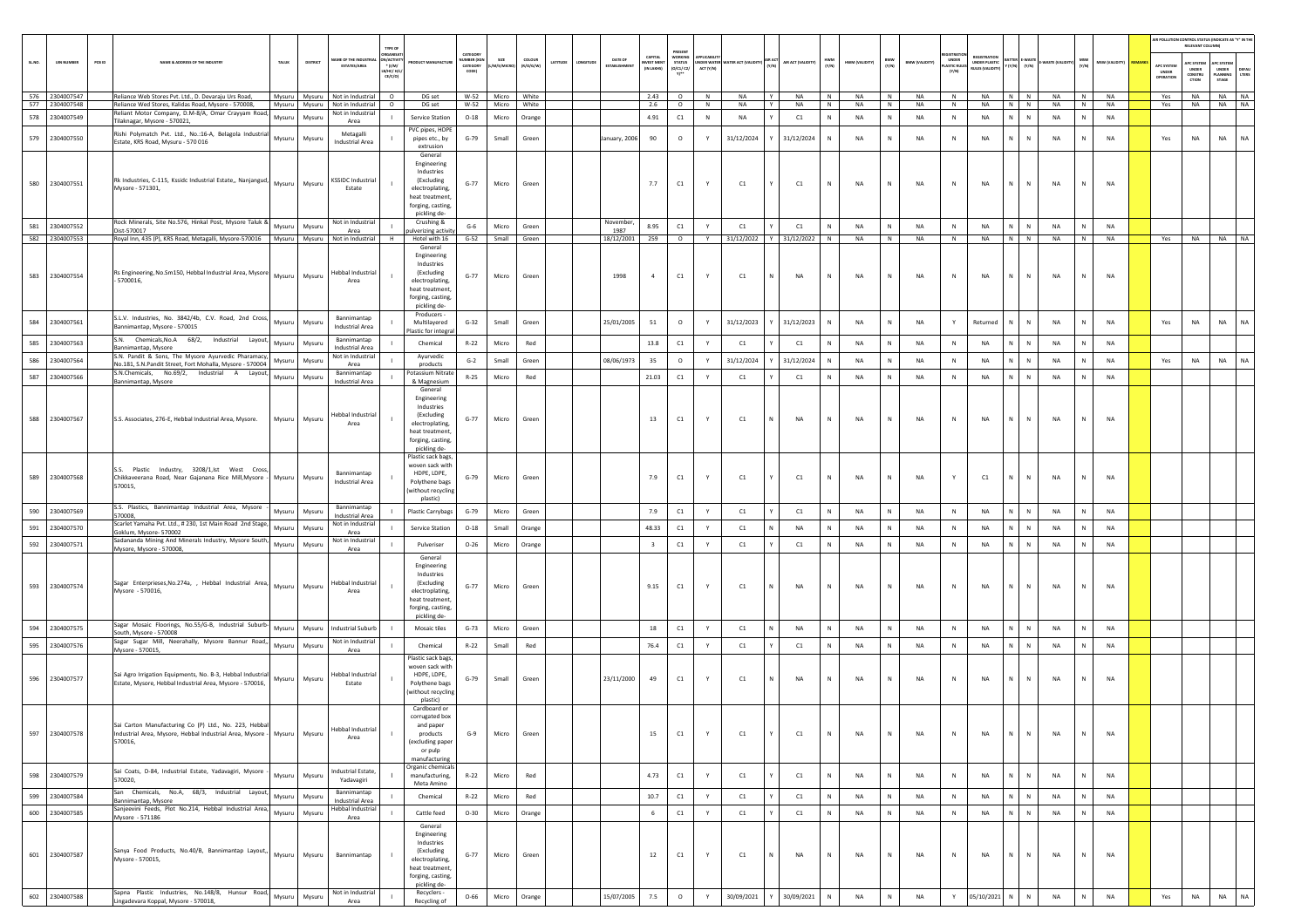|       |                   |        |                                                                                                                               |        |                 |                                       |                                                          |                                               |                                  |                  |                     |          |                 |                                |                      |                                     |           |                                        |   |                           |              |                |              |                       |                              |                                                    |              |                      |              |                |                           | RELEVANT COLUMNI          | AIR POLLUTION CONTROL STATUS (INDICATE AS "Y" IN THE |
|-------|-------------------|--------|-------------------------------------------------------------------------------------------------------------------------------|--------|-----------------|---------------------------------------|----------------------------------------------------------|-----------------------------------------------|----------------------------------|------------------|---------------------|----------|-----------------|--------------------------------|----------------------|-------------------------------------|-----------|----------------------------------------|---|---------------------------|--------------|----------------|--------------|-----------------------|------------------------------|----------------------------------------------------|--------------|----------------------|--------------|----------------|---------------------------|---------------------------|------------------------------------------------------|
| SLNO. | <b>UIN NUMBER</b> | PCB ID | NAME & ADDRESS OF THE INDUSTR'                                                                                                | TALUK  | DISTRICT        | ME OF THE INDU<br><b>ESTATES/AREA</b> | TYPE OI<br><b>IRGANISA</b><br><b>ACTIV</b><br>$*(1/M)^*$ | <b>OUCT MANUFACTUR</b>                        | CATEGORY<br>MBER (XC<br>CATEGORY | M/S/MICRI        | coLour<br>(R/O/G/W) | LATITUDE | NGITUD          | DATE OF<br><b>ESTABLISHMEN</b> | CAPITAL<br>VEST MENT | PRESENT<br>WORKING<br><b>STATUS</b> |           | UNDER WATER WATER ACT (VALIDITY) (Y/N) |   | AIR ACT (VALIDITY)        | HWM<br>(Y/N) | HWM (VALIDITY) | BMW<br>(Y/N) | <b>BMW (VALIDITY)</b> | UNDER<br><b>MASTIC RULE:</b> | EGISTRATIC<br>UNDER PLASTIC<br>BATTER I<br>Y (Y/N) | (Y/N)        | <b>E-WASTE (VALI</b> | MSW<br>(Y/N) | (YTIGLIAV) W2M | APC SYSTEM                | <b>APC SYSTEM</b>         | APC SYSTEM                                           |
|       |                   |        |                                                                                                                               |        |                 |                                       | B/HC/ H/<br>CE/C/O                                       |                                               | CODE)                            |                  |                     |          |                 |                                | (IN LAKHS)           | (0/C1/C2/<br>$Y$ <sup>*</sup>       | ACT (Y/N) |                                        |   |                           |              |                |              |                       | [Y/N]                        | ULES (VALIDIT                                      |              |                      |              |                | UNDER<br><b>OPERATION</b> | UNDER<br>CONSTRU<br>CTION | UNDER<br>DEFAU<br>LTERS<br>LANNING<br>STAGE          |
|       | 603 2304007589    |        | Supraprabhu Wood Craft, 229 (1), KIADB Area, Hebbal,                                                                          |        |                 | Mysuru Mysuru Hebbal Industrial       | <b>Contract</b>                                          | Wooden                                        |                                  | G-10 Small Green |                     |          |                 | 10/10/2003 44.79               |                      | $\circ$                             | Y         |                                        |   | 31/12/2023 Y 31/12/2023 N |              | <b>NA</b>      | N            | <b>NA</b>             | N                            | <b>NA</b>                                          | N N          | <b>NA</b>            | N            | <b>NA</b>      | Yes                       | <b>NA</b>                 | NA NA                                                |
|       |                   |        |                                                                                                                               |        |                 |                                       |                                                          | General<br>Engineering                        |                                  |                  |                     |          |                 |                                |                      |                                     |           |                                        |   |                           |              |                |              |                       |                              |                                                    |              |                      |              |                |                           |                           |                                                      |
|       |                   |        | Sarang Engineering Pvt. Ltd., B-60, Hebbal Industrial Area,                                                                   |        |                 | <b>Hebbal Industrial</b>              |                                                          | Industries<br>(Excluding                      |                                  |                  |                     |          |                 |                                |                      |                                     |           |                                        |   |                           |              |                |              |                       |                              |                                                    |              |                      |              |                |                           |                           |                                                      |
|       | 604 2304007590    |        | Mysore - 570016,                                                                                                              | Mysuru | Mysuru          | Area                                  |                                                          | electroplating,<br>heat treatment,            | $W-14$                           | Micro            | White               |          |                 |                                | 8                    | $\circ$                             | N         |                                        |   |                           | N            | NA             | N            | NA                    | Ν                            | NA<br>N                                            | N            | NA                   | N            | NA             | NA                        | <b>NA</b>                 | <b>NA</b><br>NA                                      |
|       |                   |        |                                                                                                                               |        |                 |                                       |                                                          | forging, casting,                             |                                  |                  |                     |          |                 |                                |                      |                                     |           |                                        |   |                           |              |                |              |                       |                              |                                                    |              |                      |              |                |                           |                           |                                                      |
|       | 605 2304007591    |        | Sarathi Saw Mill, No.99e, Mysore South, Industrial Suburb<br>South, Mysore - 570008,                                          | Mysuru | Mysuru          | <b>Industrial Suburb</b>              |                                                          | pickling de-<br>Saw Mills                     | $G-42$                           | Micro            | Green               |          |                 | 2000                           | 6                    | $\circ$                             | N         | <b>NA</b>                              |   | 31/12/2019                | N            | NA             | $\,N\,$      | NA                    | N                            | NA<br>N                                            | N            | NA                   | N            | <b>NA</b>      | Yes                       | NA                        | NA<br>NA                                             |
|       |                   |        |                                                                                                                               |        |                 |                                       |                                                          | Turning, drilling,<br>grinding & lathe        |                                  |                  |                     |          |                 |                                |                      |                                     |           |                                        |   |                           |              |                |              |                       |                              |                                                    |              |                      |              |                |                           |                           |                                                      |
|       | 606 2304007592    |        | Sarathy Engineering Works, Sm-162, Hebbal Industrial<br>Area, Mysore - 570016                                                 | Mysuru | Mysuru          | Hebbal Industrial<br>Area             |                                                          | work of<br>automobile                         | $G-77$                           | Micro            | Green               |          |                 | 1998                           | 1.05                 | $\circ$                             | Y         | 31/12/2022                             |   | 31/12/2022                |              | <b>NA</b>      | N            | NA                    | N                            | NA<br>N                                            | N            | NA                   | $\mathbb N$  | <b>NA</b>      | Yes                       | <b>NA</b>                 | NA<br>NA                                             |
|       |                   |        | Shashwathi Plastics, No.265 E, Hebbal Industrial Area,                                                                        |        |                 | Hebbal Industrial                     |                                                          | stearing rods on<br><b>Moulded Plastic</b>    |                                  |                  |                     |          |                 |                                |                      |                                     |           |                                        |   |                           |              |                |              |                       |                              |                                                    |              |                      |              |                |                           |                           |                                                      |
| 607   | 2304007593        |        | Mysore - 570016                                                                                                               | Mysuru | Mysuru          | Area<br>Hebbal Industrial             |                                                          | components                                    | $G-32$                           | Micro            | Green               |          |                 |                                | 21                   | $\circ$                             | Y         | 31/12/2025                             |   | 31/12/2025                |              | NA             | $\,N\,$      | <b>NA</b>             | N                            | NA<br>N                                            | $\mathsf{N}$ | NA                   | $\mathbb{N}$ | NA             | Yes                       | NA                        | NA<br><b>NA</b>                                      |
| 608   | 2304007594        |        | Satya Enterprises, No.167, Hebbal Industrial Area, Mysore<br>570016                                                           | Mysuru | Mysuru          | Area                                  |                                                          | Pulveriser<br>General                         | $O - 26$                         | Micro            | Orange              |          |                 |                                | 5                    | C1                                  | N         | <b>NA</b>                              |   | C1                        | N            | <b>NA</b>      | ${\sf N}$    | NA                    | N                            | NA<br>$\mathsf{N}^-$                               | $\,$ N       | NA                   | $\mathbb{N}$ | NA             |                           |                           |                                                      |
|       |                   |        |                                                                                                                               |        |                 |                                       |                                                          | Engineering                                   |                                  |                  |                     |          |                 |                                |                      |                                     |           |                                        |   |                           |              |                |              |                       |                              |                                                    |              |                      |              |                |                           |                           |                                                      |
|       | 609 2304007595    |        | Savitha Food Products, KRS Road, Metagalli Industrial                                                                         | Mysuru | Mysuru          | Metagalli                             |                                                          | Industries<br><i>(Excluding</i>               | $G-77$                           | Micro            | Green               |          |                 |                                | 25                   | C1                                  | Y         | C1                                     |   | <b>NA</b>                 |              | <b>NA</b>      | N            | <b>NA</b>             | N                            | <b>NA</b>                                          |              | <b>NA</b>            |              | <b>NA</b>      |                           |                           |                                                      |
|       |                   |        | Area, Mysore - 570016,                                                                                                        |        |                 | Industrial Area                       |                                                          | electroplating,<br>heat treatment             |                                  |                  |                     |          |                 |                                |                      |                                     |           |                                        |   |                           |              |                |              |                       |                              |                                                    |              |                      |              |                |                           |                           |                                                      |
|       |                   |        |                                                                                                                               |        |                 |                                       |                                                          | forging, casting,<br>pickling de-             |                                  |                  |                     |          |                 |                                |                      |                                     |           |                                        |   |                           |              |                |              |                       |                              |                                                    |              |                      |              |                |                           |                           |                                                      |
|       |                   |        |                                                                                                                               |        |                 |                                       |                                                          | Plastic sack bags<br>woven sack with          |                                  |                  |                     |          |                 |                                |                      |                                     |           |                                        |   |                           |              |                |              |                       |                              |                                                    |              |                      |              |                |                           |                           |                                                      |
|       | 610 2304007596    |        | Sayed Khader, No.66, Ganesh Rice Mill Compound,<br>Bangalore Mysore Road, , Mysore                                            | Mysuru | Mysuru          | Bannimantap<br>Industrial Area        |                                                          | HDPE, LDPE.<br>Polythene bags                 | $G-79$                           | Micro            | Green               |          |                 |                                | $\mathbf{1}$         | C1                                  |           | C1                                     |   | NA                        |              | <b>NA</b>      | ${\sf N}$    | NA                    | Y                            | C1                                                 | N            | NA                   |              | <b>NA</b>      | NA                        | <b>NA</b>                 | NA<br>NA                                             |
|       |                   |        |                                                                                                                               |        |                 |                                       |                                                          | without recycling<br>plastic)                 |                                  |                  |                     |          |                 |                                |                      |                                     |           |                                        |   |                           |              |                |              |                       |                              |                                                    |              |                      |              |                |                           |                           |                                                      |
| 611   | 2304007597        |        | Scheveran Laboratories, No.427/B,Hebbal, Hebbal<br>ndustrial Area, Mysore - 570016.                                           | Mysuru | Mysuru          | <b>Hebbal Industrial</b><br>Area      |                                                          | Floor & Toilet<br><b>Cleaning Agents</b>      | $G-31$                           | Small            | Green               |          |                 | 1990                           | 293.75               | $\circ$                             | Y         | 31/12/2026                             |   | 31/12/2026                | <b>N</b>     | <b>NA</b>      | N            | NA                    | N                            | <b>NA</b><br>N                                     | N            | NA                   | N            | NA             | Yes                       | NA                        | <b>NA</b><br>NA                                      |
| 612   | 2304007598        |        | Scientific Chemical Products, D-68, Kssidc Estate,<br>Yadavagiri, Yadavagiri Industrial Area, Mysore - 570020,                | Mysuru | Mysuru          | ndustrial Estate,<br>Yadavagiri       |                                                          | Chemical                                      | $R-22$                           | Micro            | Red                 |          |                 |                                | 1.52                 | C1                                  |           | C1                                     |   | NA                        |              | NA             | N            | <b>NA</b>             | N                            | NA<br>N                                            | $\mathbb N$  | NA                   | $\mathbb{N}$ | NA             |                           |                           |                                                      |
|       | 613 2304007599    |        | Seico Manufactures, New Manandavadi Road, Industrial<br>Suburb-South, Mysore - 570008,                                        | Mysuru | Mysuru          | Industrial Suburb                     |                                                          | Alluminium Sheet                              | $G-77$                           | Micro            | Green               |          |                 |                                | 6                    | C1                                  | Y         | C1                                     |   | C1                        | N            | NA             | ${\sf N}$    | NA                    | N                            | NA<br>N                                            | N            | NA                   | $\mathbb N$  | NA             |                           |                           |                                                      |
|       |                   |        |                                                                                                                               |        |                 |                                       |                                                          | General<br>Engineering                        |                                  |                  |                     |          |                 |                                |                      |                                     |           |                                        |   |                           |              |                |              |                       |                              |                                                    |              |                      |              |                |                           |                           |                                                      |
|       |                   |        | Sen Engineering Industries, No. 271-A, Hebbal Industrial                                                                      |        |                 | <b>Hebbal Industrial</b>              |                                                          | Industries<br>(Excluding                      |                                  |                  |                     |          |                 |                                |                      |                                     |           |                                        |   |                           |              |                |              |                       |                              |                                                    |              |                      |              |                |                           |                           |                                                      |
|       | 614 2304007600    |        | Area, Mysore.                                                                                                                 | Mysuru | Mysuru          | Area                                  |                                                          | electroplating,<br>heat treatment             | $W-14$                           | Small            | White               |          |                 | August, 2005                   | 26                   | $\circ$                             | N         |                                        |   |                           |              | N <sub>A</sub> | N            | <b>NA</b>             | N                            | <b>NA</b>                                          |              | <b>NA</b>            |              | <b>NA</b>      | <b>NA</b>                 | <b>NA</b>                 | NA<br><b>NA</b>                                      |
|       |                   |        |                                                                                                                               |        |                 |                                       |                                                          | forging, casting,<br>pickling de-             |                                  |                  |                     |          |                 |                                |                      |                                     |           |                                        |   |                           |              |                |              |                       |                              |                                                    |              |                      |              |                |                           |                           |                                                      |
|       | 615 2304007602    |        | Sarva Abhiyanthrik, C-84, Hebbal Industrial Area, Mysore                                                                      | Mysuru | Mysuru          | Hebbal Industrial                     |                                                          | Precision pressed<br>sheet metal              | $G-77$                           | Small            | Green               |          |                 | 1992                           | 67                   | $\circ$                             | Y         | 31/12/2022                             |   | 31/12/2022                | $\mathbb N$  | NA             | N            | NA                    | $\,$ N                       | <b>NA</b><br>N                                     | $\mathbb{N}$ | NA                   | N            | NA             | Yes                       | NA                        | NA<br>NA                                             |
|       |                   |        | 570016.                                                                                                                       |        |                 | Area                                  |                                                          | component<br>Plastic sack bags,               |                                  |                  |                     |          |                 |                                |                      |                                     |           |                                        |   |                           |              |                |              |                       |                              |                                                    |              |                      |              |                |                           |                           |                                                      |
|       |                   |        | Shah Plastic Industries, No.18b, Road, Bannimnatap A                                                                          |        |                 | Bannimantap                           |                                                          | woven sack with<br>HDPE, LDPE.                |                                  |                  |                     |          |                 |                                |                      |                                     |           |                                        |   |                           |              |                |              |                       |                              |                                                    |              |                      |              |                |                           |                           |                                                      |
|       | 616 2304007603    |        | Layout, Mysore - 570015                                                                                                       | Mysuru | Mysuru          | Industrial Area                       |                                                          | Polythene bags<br>(without recycling          | $G-79$                           | Micro            | Green               |          |                 |                                | 4.25                 | C1                                  |           | C1                                     |   | <b>NA</b>                 | $\mathbb N$  | <b>NA</b>      | N            | <b>NA</b>             | Y                            | C1<br>N                                            |              | NA                   |              | <b>NA</b>      |                           |                           |                                                      |
|       |                   |        | Shakthi Nagar, Sy. No. 250/A & others, Manakalli Village,                                                                     |        |                 | Not in Industrial                     |                                                          | plastic)                                      |                                  |                  |                     |          |                 |                                |                      |                                     |           |                                        |   |                           |              |                |              |                       |                              |                                                    |              |                      |              |                |                           |                           |                                                      |
| 617   | 2304007604        |        | Kasaba Hobli, Mysore district.                                                                                                | Mysuru | Mysuru          | Area<br>Hebbal Industrial             |                                                          | <b>Residential Layout</b>                     | $R - 82$                         | Small            | Red                 |          |                 |                                | 350                  | Y                                   | Y         |                                        |   |                           | N            | <b>NA</b>      | N            | <b>NA</b>             | N                            | $\mathsf{N}^-$<br><b>NA</b>                        | $\mathbb N$  | NA                   | N            | NA             |                           |                           |                                                      |
| 618   | 2304007608        |        | Shanthapriya Enterprises, No. 226/A-3, Hebbal Industrial<br>Area, Mysore.                                                     | Mysuru | Mysuru          | Area                                  |                                                          | Chemical                                      | $R - 22$                         | Micro            | Red                 |          |                 |                                | 6.45                 | $\mathsf{C1}$                       | Y         | C1                                     |   | C1                        | N            | <b>NA</b>      | N            | <b>NA</b>             | N                            | NA<br>N.                                           | N            | NA                   | N            | NA             |                           |                           |                                                      |
| 619   | 2304007610        |        | hanthi Timbers Mart, No.60a/61a, Industrial Suburb,<br>Mysore South, Mysore                                                   | Mysuru | Mysuru          | ndustrial Suburb                      |                                                          | Saw Mill (Wood<br>cutting)                    | $G-42$                           | Micro            | Green               |          |                 | 06/04/1990                     | 12.65                | $\circ$                             | $\,$ N    | <b>NA</b>                              |   | 31/12/2019                |              | NA             | ${\sf N}$    | <b>NA</b>             | N                            | <b>NA</b><br>N                                     | $\mathbb N$  | NA                   | N            | NA             | Yes                       | NA                        | <b>NA</b><br><b>NA</b>                               |
| 620   | 2304007611        |        | Shanthi Enterprises (Joy Ice cream), C-47 & 48, Industrial<br>Estate, Yadavagiri, Mysore-570020                               | Mysuru | Mysuru          | <b>Industrial Suburb</b>              |                                                          | Ice cream                                     | $G-106$                          | Small            | Green               |          |                 | August, 1989                   | 207                  | $\circ$                             | Y         | 31/12/2024                             |   | 31/12/2024                |              | NA             | ${\sf N}$    | NA                    | N                            | N<br>NA                                            | $\mathbb{N}$ | NA                   | $\mathbb N$  | NA             | Yes                       | NA                        | <b>NA</b><br>NA                                      |
| 621   | 2304007612        |        | S.B. Industries (Formerly Sharavana Belagola Alluminiu<br>Industries), Site No.93, Bannimantap A Layout, Mysore -             | Mysuru | Mysuru          | Bannimantap<br>Industrial Area        |                                                          | Aluminium circles<br>and aluminium<br>vessels | $O-17$                           | Small            | Orange              |          |                 |                                | 101.59               | $\circ$                             | Y         | 30/09/2021                             |   | 30/09/2021                |              | <b>NA</b>      | ${\sf N}$    | NA                    | $\mathsf{N}$                 | NA                                                 | N            | NA                   |              | NA             | Yes                       | NA                        | NA.<br>NA                                            |
| 622   | 2304007613        |        | 570015<br>Shaw Wallace And Company Ltd., Hinkal, Hunsur Road,,                                                                | Mysuru | Mysuru          | Not in Industrial                     |                                                          | Chemical                                      | $R-22$                           | Micro            | Red                 |          |                 |                                | 14                   | C1                                  | Y         | C1                                     |   | NA                        |              | NA             | ${\sf N}$    | NA                    | N                            | NA<br>$\mathsf{N}^-$                               | $\mathbb{N}$ | NA                   | $\mathbb N$  | NA             |                           |                           |                                                      |
|       | 623 2304007614    |        | Mysore - 570016,<br>Shiva Industries, No.76/1, Sri Ramapura,, Mysore -                                                        |        | Mysuru Mysuru   | Area<br>Not in Industrial             | $\blacksquare$                                           | General                                       | $G-77$                           | Micro            | Green               |          |                 |                                | -5                   | Y                                   | Y         |                                        | N |                           | N            | NA             | N            | <b>NA</b>             | N                            | NA                                                 | N N          | NA                   | N            | <b>NA</b>      |                           |                           |                                                      |
| 624   | 2304007615        |        | Shiva Saw Mill, No.99f, Mysore South, Industrial Suburb-<br>South, Mysore                                                     | Mysuru | Mysuru          | ndustrial Suburb                      |                                                          | Saw Mills                                     | $G-42$                           | Micro            | Green               |          |                 | 29/06/1999                     | 8                    | $\circ$                             | ${\sf N}$ | <b>NA</b>                              |   | 31/12/2019                |              | NA             | ${\sf N}$    | NA                    | N                            | NA<br>N.                                           | $\mathbb N$  | <b>NA</b>            | N            | NA             | Yes                       | NA                        | <b>NA</b><br>NA                                      |
| 625   | 2304007616        |        | Shiva Stone Crushing Industry, Kallur, Naganahalli, Yelwal<br>Hoblli,, Mysore - 571130,                                       | Mysuru | Mysuru          | Not in Industrial<br>Area             | SC                                                       | Stone crushers                                | $O - 64$                         | Micro            | Orange              |          |                 |                                | $\overline{2}$       | C1                                  | $\,$ N    | NA                                     |   | C1                        |              | <b>NA</b>      | N            | NA                    | N                            | <b>NA</b><br>N                                     | $\mathsf{N}$ | NA                   | $\mathbb N$  | NA             |                           |                           |                                                      |
|       | 626 2304007617    |        | Shivagange Drinking Water, Plot No. 441/C, Hebbal<br>Industrial Area, Mysore - 570016,                                        |        | Mysuru   Mysuru | Hebbal Industrial<br>Area             |                                                          | Packaged Drinking<br>Water                    |                                  | G-54 Small Green |                     |          |                 |                                | 48                   | C1                                  | Y         | C1                                     |   | C1                        | 1 N I        | NA             | N            | NA                    | - N                          | NA                                                 | N N          | NA                   | N            | NA             |                           |                           |                                                      |
|       | 627 2304007621    |        | Shree Consultant Common Bio Medical Waste Treatment<br>And Disposal Facility, No.25, Varuna Village, Mysore - Mysuru   Mysuru |        |                 | Not in Industrial<br>Area             |                                                          | Common Bio-<br><b>Medical Waste</b>           | $R - 72$                         | Small            | Red                 |          | 12.3400 76.6900 |                                | 135                  | $\circ$                             | Y         | 30/06/2023                             |   | 30/06/2023                | Y            | <b>NA</b>      | Y            | 30/06/2023            | N                            | NA<br>N                                            | N            | NA                   | $\mathbb N$  | NA             | Yes                       | NA                        | NA<br><b>NA</b>                                      |
|       |                   |        | 570008<br>Shree Plastic Industries, No. 3208/8a, Bannimantap,                                                                 |        |                 |                                       |                                                          | <b>Treatment Facility</b><br>plastic articles |                                  |                  |                     |          |                 |                                |                      |                                     |           |                                        |   |                           |              |                |              |                       |                              |                                                    |              |                      |              |                |                           |                           |                                                      |
|       | 628 2304007624    |        | Mysore                                                                                                                        | Mysuru | Mysuru          | Bannimantap                           |                                                          | using virgin plastic<br>granuels              | $G-79$                           | Small            | Green               |          |                 | 1998                           | 410                  | C1                                  | Y         | 31/12/2023                             |   | 31/12/2023                |              | NA             | ${\sf N}$    | NA                    | N                            | NA<br>N                                            | $\mathbb N$  | NA                   | N            | NA             | Yes                       | NA                        | NA<br>NA                                             |
|       | 629 2304007627    |        | Shree Wire Drawing Dies Pvt Ltd., No.265-H, Hebbal<br>Industrial Area, Mysore - 570016                                        | Mysuru | Mysuru          | <b>Hebbal Industrial</b><br>Area      |                                                          | Wire Drawing                                  | $G-96$                           | Small            | Green               |          |                 | 23/03/2005                     | 45                   | C1                                  | Y         | C1                                     | N | NA                        | $\,$ N       | NA             | $\,$ N       | NA                    | $\,$ N                       | <b>NA</b><br>N                                     | N            | NA                   | N            | NA             |                           |                           |                                                      |
|       |                   |        |                                                                                                                               |        |                 |                                       |                                                          | General<br>Engineering                        |                                  |                  |                     |          |                 |                                |                      |                                     |           |                                        |   |                           |              |                |              |                       |                              |                                                    |              |                      |              |                |                           |                           |                                                      |
|       | 630 2304007628    |        | Shri Siddalingeshwara Rice Mills, Bannimantap Industrial A Mysuru Mysuru                                                      |        |                 | Bannimantap                           |                                                          | Industries<br>(Excluding                      | $G-77$                           | Micro            | Green               |          |                 |                                | 22                   | C1                                  |           |                                        |   | C1                        | N            |                |              | NA                    |                              | NA<br>N                                            | $\mathbb{N}$ |                      | N            | NA             |                           |                           |                                                      |
|       |                   |        | Layout, Mysore - 570015                                                                                                       |        |                 | Industrial Area                       |                                                          | electroplating,<br>heat treatment,            |                                  |                  |                     |          |                 |                                |                      |                                     | Y         | C1                                     |   |                           |              | NA             | N            |                       | $\,$ N                       |                                                    |              | NA                   |              |                |                           |                           |                                                      |
|       |                   |        |                                                                                                                               |        |                 |                                       |                                                          | forging, casting,<br>pickling de-             |                                  |                  |                     |          |                 |                                |                      |                                     |           |                                        |   |                           |              |                |              |                       |                              |                                                    |              |                      |              |                |                           |                           |                                                      |
|       | 631 2304007629    |        | Siddartha Resorts, (Olive Garden) No. 295, Chamappaji<br>Road, Nazarbad, Mysore-570010                                        | Mysuru | Mysuru          | Not in Industrial<br>Area             | H                                                        | Hotel                                         | $G-52$                           | Micro            | Green               |          |                 | 19/01/2000                     | 23.32                | C1                                  | Y         | C1                                     |   | C1                        | N            | NA             | ${\sf N}$    | NA                    | N                            | NA<br>$\,$ N $\,$                                  | N            | NA                   | N            | NA             |                           |                           |                                                      |
|       | 632 2304007631    |        | Siddeswara Industries, B-122, Hebbal Industrial Estate,,<br>Mysore - 570016,                                                  | Mysuru | Mysuru          | <b>Hebbal Industrial</b><br>Estate    |                                                          | Chemical                                      | $R - 22$                         | Micro            | Red                 |          |                 |                                | 15                   | C1                                  | Y         | C1                                     |   | C1                        | $\,$ N       | NA             | ${\sf N}$    | NA                    | $\,$ N                       | NA<br>N                                            | $\mathbb{N}$ | NA                   | $\mathbb{N}$ | <b>NA</b>      |                           |                           |                                                      |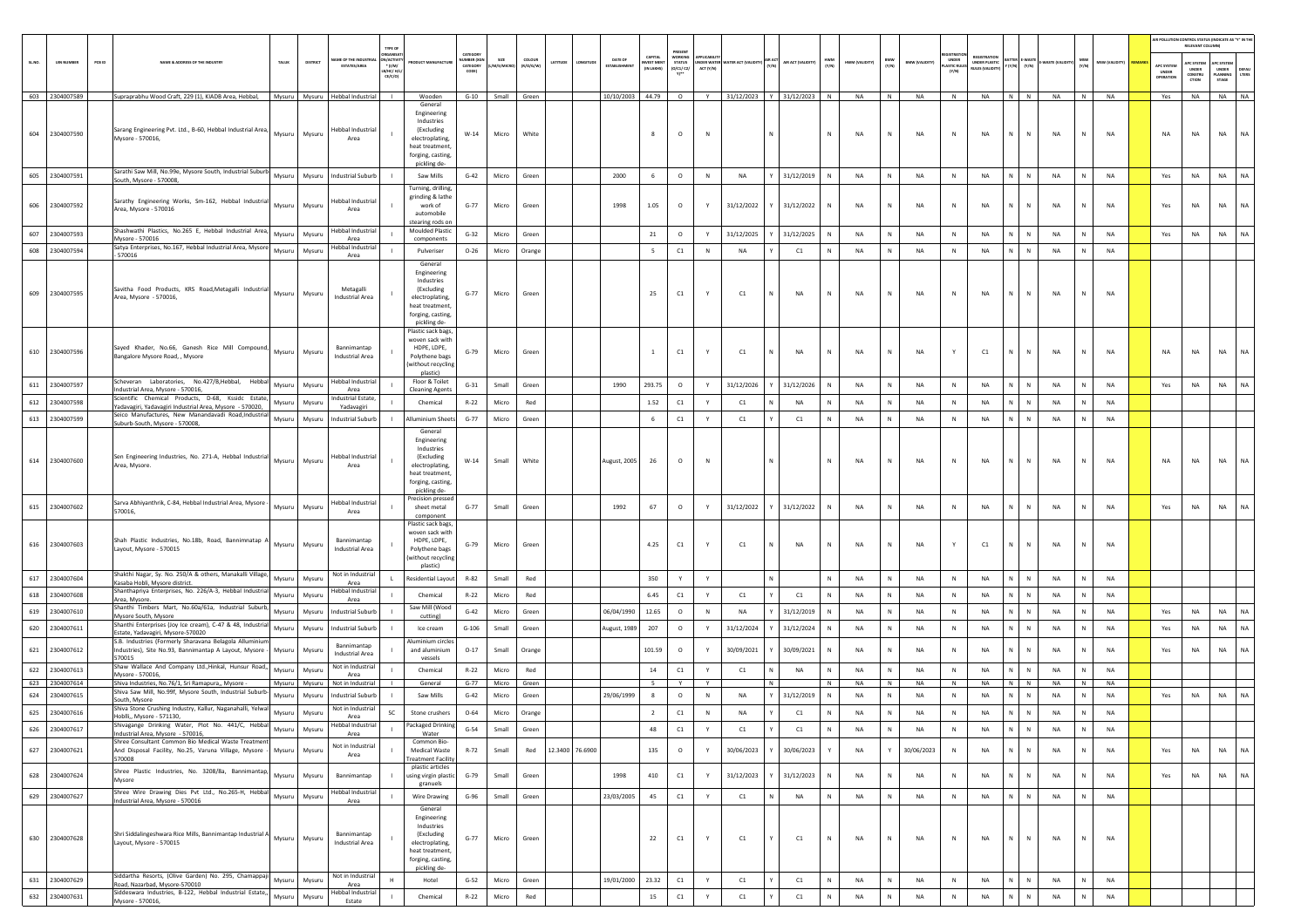|       |                                  |        |                                                                                                                                                                                                                                                         |                  |          |                                                              |                                                 |                                                                                                                                              |                                             |                       |                            |                                               |                                  |                                 |                          |                     |                 |                    |                  |                 |              |                       |                                |                                    |                 |              |                             |           |                        |                                        | AIR POLLUTION CONTROL STATUS (INDICATE AS "Y" IN THI<br>RELEVANT COLUMN) |                                         |                       |
|-------|----------------------------------|--------|---------------------------------------------------------------------------------------------------------------------------------------------------------------------------------------------------------------------------------------------------------|------------------|----------|--------------------------------------------------------------|-------------------------------------------------|----------------------------------------------------------------------------------------------------------------------------------------------|---------------------------------------------|-----------------------|----------------------------|-----------------------------------------------|----------------------------------|---------------------------------|--------------------------|---------------------|-----------------|--------------------|------------------|-----------------|--------------|-----------------------|--------------------------------|------------------------------------|-----------------|--------------|-----------------------------|-----------|------------------------|----------------------------------------|--------------------------------------------------------------------------|-----------------------------------------|-----------------------|
| SLNO. | <b>UIN NUMBER</b>                | PCB ID | NAME & ADDRESS OF THE INDUSTR                                                                                                                                                                                                                           | TALUR            | DISTRICT | <b>AME OF THE INDUSTR</b><br><b>ESTATES/AREA</b>             | N/ACTIVIT<br>$*(1/M)^*$<br>LB/HC/ H/I<br>CE/C/O |                                                                                                                                              | CATEGORY<br>UMBER (XG)<br>CATEGORY<br>CODE) | SIZE<br><b>M/S/MD</b> | <b>COLOUR</b><br>(R/O/G/W) | DATE OF<br>LATITUDE<br>ONGITUD<br>ESTABLISHME | CAPITAL<br>VEST MEN<br>IN LAKHS) | WORKING<br>STATUS<br>(0/C1/ C2/ | DER WATER W<br>ACT (Y/N) | ATER ACT (VALIDITY) | ur act<br>(y/n) | AIR ACT (VALIDITY) | HWM<br>(Y/N)     | HWM (VALIDITY)  | BMW<br>(Y/N) | <b>BMW (VALIDITY)</b> | UNDER<br>LASTIC RULES<br>(Y/N) | NDER PLASTIC<br><b>JLES (VALID</b> | $(Y/N)$ $(Y/N)$ | E-WAST       |                             | (Y/N)     | <b>MSW (VALIDITY</b>   | APC SYSTEM<br><b>UNDER</b><br>IPERATIO | APC SYSTER<br><b>UNDER</b><br>CONSTRU<br>CTION                           | APC SYSTER<br>UNDER<br>LANNING<br>STAGE | <b>DEFAU</b><br>LTERS |
| 633   | 2304007632                       |        | Siddhartha Resorts & Foods Pvt. Ltd., (Wind Flower), No.<br>295, Maha Rana Prathap Simha Road, Nazarbad, Myosre-                                                                                                                                        | Mysuru           | Mysuru   | Not in Industrial<br>Area                                    | H                                               | Resort with 40<br>cottages                                                                                                                   | $O-38$                                      | Large                 | Orange                     | March, 2006                                   | 1752                             | $\circ$                         | Y                        | 31/12/2023          |                 | 31/12/2023         |                  | NA              | N            | NA                    | ${\sf N}$                      | <b>NA</b>                          | $\mathbb{N}$    | N            | <b>NA</b>                   |           | NA                     | Yes                                    | NA                                                                       | NA                                      | NA                    |
|       | 634 2304007633                   |        | Sindu Mech, No.8, Metagalli Food Complex, Belagola<br>Industrial Area, Mysore - 570016                                                                                                                                                                  | Mysuru           | Mysuru   | Belagola Industri<br>Area                                    |                                                 | General<br>Engineering<br>Industries<br>(Excluding<br>electroplating,<br>heat treatment<br>forging, casting                                  | $G-77$                                      | Micro                 | Green                      | 28/02/1994                                    | 24.6                             | C1                              |                          | C1                  |                 | <b>NA</b>          | ${\sf N}$        | NA              |              | NA                    | ${\sf N}$                      | NA                                 | N               | $\mathbb N$  | NA                          |           | <b>NA</b>              |                                        |                                                                          |                                         |                       |
| 635   | 2304007634                       |        | Sism Wood Private Ltd., Sy.No. 43/1, Nadanahalli, Mysore                                                                                                                                                                                                | Mysuru           | Mysuru   | Bannimantap                                                  |                                                 | pickling de-<br>Wooden                                                                                                                       | $G-10$                                      | Small                 | Green                      |                                               | 28                               | C1                              | Y                        | C1                  |                 | C1                 |                  | NA              | N            | NA                    | N                              | NA                                 | N               | $\mathbb N$  | NA                          |           | NA                     |                                        |                                                                          |                                         |                       |
| 636   | 2304007635                       |        | Bannur Road, Mysore - 570010,<br>Sister. Annanaricot, Sy. No. 11/1, Kesere, Kasaba Hobli,                                                                                                                                                               | Mysuru           | Mysuru   | Industrial Area<br>Not in Industrial                         |                                                 | Furnitures<br>Old age home                                                                                                                   | $G-77$                                      | Small                 | Green                      |                                               | 30                               | Y                               | Y                        |                     | N               |                    | N                | <b>NA</b>       | N            | NA                    | ${\sf N}$                      | NA                                 | N               | ${\sf N}$    | <b>NA</b><br>N              |           | NA                     |                                        |                                                                          |                                         |                       |
|       | 637 2304007636                   |        | Mysore, Mysore<br>Skc Enterprises, No.158, Hebbal Industrial Area, Mysore<br>5700016,                                                                                                                                                                   | Mysuru           | Mysuru   | Area<br>Hebbal Industria<br>Area                             |                                                 | General<br>Engineering<br>Industries<br>(Excluding<br>electroplating,<br>heat treatment<br>forging, casting<br>pickling de-                  | $G-77$                                      | Micro                 | Green                      |                                               | 5                                | C1                              |                          | C1                  | N               | <b>NA</b>          | $\mathsf{N}$     | <b>NA</b>       |              | NA                    | $\mathbb{N}$                   | NA                                 | N               | $\mathbb{N}$ | <b>NA</b>                   |           | <b>NA</b>              |                                        |                                                                          |                                         |                       |
| 638   | 2304007637                       |        | Sm Electroplaters Q, No.36b, Mysore South, Industrial<br>Suburb-South, Mysore - 570008,                                                                                                                                                                 | Mysuru           | Mysuru   | <b>Industrial Suburb</b>                                     |                                                 | Chemical                                                                                                                                     | $R-22$                                      | Micro                 | Red                        |                                               | $\overline{4}$                   | C1                              | Y                        | C1                  | N               | NA                 | N                | NA              | N            | NA                    | N                              | NA                                 | N               | $\mathbb N$  | <b>NA</b><br>N              |           | <b>NA</b>              |                                        |                                                                          |                                         |                       |
| 639   | 2304007641                       |        | Smt. A. Shyama W/O. A.S.N. Raju, Sy. No. 94/1, Belavadi<br>Mysore                                                                                                                                                                                       | Mysuru           | Mysuri   | Not in Industrial<br>Area                                    | $\mathbf{L}$                                    | Residential Layout                                                                                                                           | R-82                                        | Small                 | Red                        |                                               | 24.72                            | Y                               | Y                        |                     | N               |                    | N                | <b>NA</b>       | N            | NA                    | N                              | <b>NA</b>                          | N               | N            | <b>NA</b>                   |           | NA                     |                                        |                                                                          |                                         |                       |
| 640   | 2304007645                       |        | Sadanahally Felsite Mines, Rajee V Raman, (M.I<br>No.2228), Sy. No.119, Sadanahalli Village, KRS Road,<br>Mysore Taluk & Dist (Smt.S.Rajee Sadanahally Mines,<br>Sy.No.64, Kalmanti, KRS Road, Metagalli, Mysore -                                      | Mysuru           | Mysuru   | Not in Industria<br>Area                                     | M                                               | Mines                                                                                                                                        | $R-35$                                      | Micro                 | Red                        |                                               | 22                               | C1                              | Y                        | C1                  |                 | C1                 | N                | <b>NA</b>       | N            | NA                    | N                              | NA                                 | N               | N            | <b>NA</b>                   | N         | NA                     |                                        |                                                                          |                                         |                       |
| 641   | 2304007647                       |        | Sn Chemicals, 179/1, Main Road, Yelwala, Mysore,<br>Mysore - 570030,                                                                                                                                                                                    | Mysuru           | Mysuru   | Not in Industria<br>Area                                     |                                                 | Chemical                                                                                                                                     | $R-22$                                      | Micro                 | Red                        |                                               | $\sim$                           | C1                              | Y                        | C1                  |                 | C1                 |                  | <b>NA</b>       | N            | NA                    | N                              | NA                                 | $\mathbf{N}$    | ${\sf N}$    | NA                          |           | NA                     |                                        |                                                                          |                                         |                       |
|       | 642 2304007648<br>643 2304007649 |        | Sn Paints, No. 175 Hebbal Industrial Area, Mysore -<br>Specialized Process Innovation Pvt Ltd, Unit<br>(Jayalakshmipuram), (Formerly Known as M/s. Softwares<br>Paradigm Infotech Pvt.Ltd). Plot No. 316-318P, Hebbal<br>Industrial Area, Mysuru-570016 | Mysuru           | Mysuru   | Mysuru Mysuru Hebbal Industrial<br>Not in Industrial<br>Area |                                                 | Chemical<br>General<br>Engineering<br>Industries<br>(Excluding<br>electroplating,<br>heat treatment                                          | $R - 22$<br>$O - 63$                        | Micro<br>Small        | Red<br>Orange              |                                               | 12<br>$\mathbf{R}$               | C1<br>C1                        | Y<br>Y                   | C1<br>C1            | Y               | C1<br>C1           | N<br>$\mathbb N$ | <b>NA</b><br>NA | N<br>N       | <b>NA</b><br>NA       | N<br>N                         | <b>NA</b><br>NA                    | $N$ $N$<br>N    | N            | <b>NA</b><br>NA             | N         | <b>NA</b><br><b>NA</b> |                                        |                                                                          |                                         |                       |
| 644   | 2304007650                       |        | Softwares Paradigms Infotech Pvt.Ltd., Unit-III, Lessee o<br>M/s. Software Paradigm India Ltd., No.407, Contour Road, Mysuru<br>Gokulam 3rd Stage, Mysore-570002                                                                                        |                  | Mysuri   | Not in Industrial<br>Area                                    |                                                 | forging, casting,<br>pickling de-<br>Software Units                                                                                          | $O-99$                                      | Large                 | Orange                     | 2001                                          | 1206                             | $\circ$                         | Y                        | 31/12/2022          |                 | 31/12/2022         | N                | <b>NA</b>       | N            | NA                    | N                              | NA                                 | N               | N            | <b>NA</b>                   |           | <b>NA</b>              | Yes                                    | NA                                                                       | <b>NA</b>                               | NA                    |
| 645   | 2304007651                       |        | Soma Extrusions, No.215/1, Hinkal, Hunsur Road,, Mysore<br>570017.                                                                                                                                                                                      | Mysuru           | Mysuru   | Not in Industrial<br>Area                                    |                                                 | Chemical                                                                                                                                     | $R - 22$                                    | Micro                 | Red                        |                                               | 6                                | C1                              | Y                        | C1                  | N               | NA                 |                  | NA              | N            | NA                    | N                              | NA                                 | N               | N            | NA                          |           | <b>NA</b>              |                                        |                                                                          |                                         |                       |
| 646   | 2304007652                       |        | Sona Motors, No.1071, Jayalakshmivilas Road<br>Chamarajapuram, Mysore - 570008                                                                                                                                                                          | Mysuru           | Mysuru   | Not in Industrial<br>Area                                    |                                                 | Service Station                                                                                                                              | $O-18$                                      | Small                 | Orange                     | 15/10/2001                                    | 75.03                            | $\mathsf{C1}$                   | Y                        | C1                  |                 | NA                 |                  | C1              | $\mathbb{N}$ | NA                    | N                              | NA                                 | N               | $\mathbb{N}$ | NA                          |           | <b>NA</b>              |                                        |                                                                          |                                         |                       |
| 647   | 2304007653                       |        | Sony Engineering Works, No. 77/1a, Sriramapura, Mysore<br>570008                                                                                                                                                                                        | Mysuru           | Mysuru   | Not in Industrial<br>Area                                    |                                                 | Engineering                                                                                                                                  | $G-77$                                      | Micro                 | Green                      | 1989                                          | 10.77                            | $\circ$                         | Y                        | One Time            | N               | <b>NA</b>          | N                | NA              | N            | NA                    | $\,$ N                         | NA                                 | N               | N            | NA<br>N                     |           | <b>NA</b>              | NA                                     | NA                                                                       | <b>NA</b>                               | <b>NA</b>             |
|       | 648 2304007655                   |        | Southern State Electricals, C-110, KSSIDC Industrial Estate,<br>Yadavagiri, Mysore - 570020                                                                                                                                                             | Mysuru           | Mysuru   | ndustrial Estate,<br>Yadavagiri                              |                                                 | Electroplating of<br>M.S components<br>for zinc and nicke<br>coating with<br>degreasing,<br>pickling and<br>plating process<br>without using | $R-44$                                      | Small                 | Red                        | August, 1975                                  | 52                               | $\circ$                         | Y                        | 30/06/2022          |                 | 30/06/2022         | Y                | 30/06/2022      | N            | NA                    | ${\sf N}$                      | NA                                 | N               | N            | <b>NA</b>                   |           | <b>NA</b>              | Yes                                    | NA                                                                       | NA                                      | NA                    |
|       | 649 2304007656                   |        | Indian Garage (Formerly Known as I.G. Workshop),<br>Southern Motors, No.427/A, Hebbal Industrial Area,                                                                                                                                                  | Mysuru           | Mysuru   | <b>Hebbal Industrial</b><br>Area                             |                                                 | <b>Service Station</b>                                                                                                                       | $O-18$                                      | Small                 |                            | Orange 12.6400 76.6200 03/02/2014             | 203                              | $\circ$                         | Y                        | 30/09/2030          |                 | 30/09/2030         |                  | Not Applied     | N            | NA                    | $\,$ N                         | NA                                 | N               | N            | NA<br>N                     |           | <b>NA</b>              | Yes                                    | NA                                                                       | <b>NA</b>                               | NA                    |
|       | 650 2304007657                   |        | Sowmy Polymers, No.199, Dic Layout, Hebbal Industrial<br>Area. Mysore - 571186.                                                                                                                                                                         | Mysuru           | Mysuru   | Hebbal Industrial<br>Area                                    |                                                 | General<br>Engineering<br>Industries<br>(Excluding<br>electroplating,<br>heat treatment.<br>forging, casting,<br>pickling de-                | $G - 77$                                    | Small                 | Green                      |                                               | 75                               | C1                              |                          | C1                  | Ν               | <b>NA</b>          | Ν                | <b>NA</b>       |              | NA                    | N                              | NA                                 | N               | N            | NA                          |           | <b>NA</b>              |                                        |                                                                          |                                         |                       |
| 651   | 2304007658                       |        | Spices India Ltd., C-28, Industrial Estate, Yadavagiri<br>Mysore - 570020                                                                                                                                                                               | Mysuru           | Mysuru   | ndustrial Estate<br>Yadavagiri                               |                                                 | Confectionery                                                                                                                                | $G-3$                                       | Micro                 | Green                      | June, 1978                                    | 2.19                             | C1                              | Y                        | C1                  |                 | C1                 | $\mathbb N$      | NA              | N            | NA                    | N                              | NA                                 | N               | N            | NA<br>N                     |           | <b>NA</b>              | Yes                                    | NA                                                                       | <b>NA</b>                               | <b>NA</b>             |
| 652   | 2304007659                       |        | Spectrocolours, Kssidc Indstrial Estate, Yadavagiri, Mysor<br>570020,                                                                                                                                                                                   | Mysuru           | Mysuru   | ndustrial Estate<br>Yadavagiri                               |                                                 | Synthetic resins                                                                                                                             | $R-47$                                      | Micro                 | Red                        | October.<br>1985                              | 1.94                             | C1                              | Y                        | C1                  |                 | C1                 |                  | NA              | N            | NA                    | ${\sf N}$                      | NA                                 | N               | $\mathbb N$  | NA                          |           | NA                     |                                        |                                                                          |                                         |                       |
| 653   | 2304007660                       |        | Speralli Dephna Labs (P) Ltd., No.217, Hebbal Industria<br>Area, Mysore - 571186,                                                                                                                                                                       | Mysuru           | Mysuru   | -lebbal Industrial<br>Area                                   |                                                 | Tablet & Capsule                                                                                                                             | $O-33$                                      | Micro                 | Orange                     |                                               | 15                               | C1                              | Y                        | C1                  |                 | C1                 |                  | NA              | N            | NA                    | ${\sf N}$                      | NA                                 | N               | ${\sf N}$    | <b>NA</b><br>N              |           | <b>NA</b>              |                                        |                                                                          |                                         |                       |
| 654   | 2304007661                       |        | Spicex Chemical (P) Ltd., C-57&58, Industrial Estate<br>Yadavagiri, Mysore                                                                                                                                                                              | Mysuru           | Mysuru   | ndustrial Estate<br>Yadavagiri                               |                                                 | Chemical                                                                                                                                     | $R - 47$                                    | Micro                 | Red                        | 05/10/1974                                    | 18                               | C1                              | Y                        | C1                  |                 | C1                 |                  | <b>NA</b>       | N            | <b>NA</b>             | $\mathbb N$                    | <b>NA</b>                          | N               | $\mathbb N$  | NA                          |           | <b>NA</b>              |                                        |                                                                          |                                         |                       |
| 655   | 2304007662                       |        | Spline Well Engineering, A-10, Cmt Industrial Estate, KRS<br>Road, Metagalli, Mysore - 5700016,                                                                                                                                                         | Mysuru           | Mysuru   | Metagalli<br><b>Industrial Area</b>                          |                                                 | General<br>Engineering                                                                                                                       | $W-14$                                      | Micro                 | White                      | 1980                                          | $10\,$                           | $\circ$                         | N                        |                     | N               |                    | N                | NA              | N            | NA                    | ${\sf N}$                      | NA                                 | N               | ${\sf N}$    | NA<br>$\mathbb N$           |           | NA                     | NA                                     | NA                                                                       | <b>NA</b>                               | NA                    |
| 656   | 2304007663                       |        | SPM Exports., No.41, Bannimantap 'A' Layout, Behind Sri<br>Bhuvaneshwari Kalyanmantap, Mysore - 570015<br>Sree Agro Industries, No.35-36, Kssidc, Industrial Estate,                                                                                    | Mysuru           | Mysuru   | Not in Industrial<br>Area                                    |                                                 | Readymade<br>Garments                                                                                                                        | $G-76$                                      | Small                 | Green                      | 01/09/1999                                    | 84.43                            | C1                              | Y                        | C1                  | Y               | C1                 | N                | NA              | $\,$ N       | NA                    | $\,$ N                         | NA                                 | $N$ $N$         |              | NA                          | N         | <b>NA</b>              |                                        |                                                                          |                                         |                       |
| 657   | 2304007665                       |        | Yadavagiri, Yadavagiri Industrial Area, Mysore - 570020,                                                                                                                                                                                                | Mysuru           | Mysuru   | ndustrial Estate,<br>Yadavagiri<br><b>Hebbal Industrial</b>  |                                                 | Chemical<br>Natural                                                                                                                          | $R-22$                                      | Micro                 | Red                        |                                               | 1.94                             | C1                              | Y                        | C1                  |                 | C1                 | $\mathsf{N}$     | NA              | ${\sf N}$    | NA                    | $\,$ N                         | NA                                 | N               | ${\sf N}$    | NA                          |           | <b>NA</b>              |                                        |                                                                          |                                         |                       |
| 658   | 2304007666                       |        | Sree Asirwad, No.145/B, II Stage, Hebbal Industrial Area,<br>Mysore - 570016<br>Sree Ganesh Chemicals, No.294, Swastik, Hebbal                                                                                                                          | Mysuru           | Mysuru   | Area<br><b>Hebbal Industrial</b>                             |                                                 | Carotenoid,<br>Paint Thinner &                                                                                                               | $0-7$                                       | Small                 | Orange                     |                                               | 96.68                            | $\circ$                         | Y                        | 30/09/2023          |                 | 30/09/2023         | $\mathsf{N}$     | NA              | $\,N\,$      | NA                    | N                              | NA                                 | N               | $\,$ N       | NA<br>N                     |           | NA                     | Yes                                    | NA                                                                       | NA                                      | <b>NA</b>             |
| 659   | 2304007667<br>660 2304007672     |        | Industrial Area, Mysore - 570016<br>Sree Nagar, Sy. No. 218, Mandakalli Village, Mysore.                                                                                                                                                                | Mysuru<br>Mysuru | Mysuru   | Area<br>Mysuru Not in Industrial                             |                                                 | Pre treatment<br>Residential Layout                                                                                                          | $R - 21$<br>R-82                            | Small<br>Small        | Green<br>Red               |                                               | 26<br>425                        | $\circ$<br>Y                    | Y<br>Y                   | 30/06/2023          | N<br>N          | NA                 | N<br>N           | NA<br>NA        | N<br>N       | NA<br>NA              | N<br>N                         | <b>NA</b><br>NA                    | N<br>$N$ $N$    | $\,$ N       | <b>NA</b><br>N<br><b>NA</b> | N         | NA<br>NA               | NA                                     | NA                                                                       | <b>NA</b>                               | NA                    |
| 661   | 2304007676                       |        | Sreenivasa Kalyana Mantapa, Bannimantap Main Road,<br>Opp. KSRTC Depot, Bannimantap, Mysore-570015                                                                                                                                                      | Mysuru           | Mysuru   | Bannimantap                                                  |                                                 | Choultry                                                                                                                                     | W-52                                        | Micro                 | White                      | 11/06/2003                                    | 3.25                             | $\circ$                         | $\,$ N                   |                     | N               |                    | $\,$ N           | NA              | N            | NA                    | ${\sf N}$                      | NA                                 | N               | $\mathbb N$  | NA                          | N         | <b>NA</b>              | NA                                     | NA                                                                       | <b>NA</b>                               | NA                    |
| 662   | 2304007677                       |        | Rajeshwari Metal Industries Formerly Rajeshwari Meta<br>Rolling Mill, Shed No. B-128, Industrial Estate, Yadavagiri,<br>Mysore - 570020                                                                                                                 | Mysuru           | Mysuru   | Not in Industrial<br>Area                                    |                                                 | <b>Illuminium Rolling</b><br>Mill                                                                                                            | $O-17$                                      | Micro                 | Orange                     | 01/03/2008                                    | 22.67                            | $\mathsf{C1}$                   | Y                        | C1                  |                 | $\mathsf{C1}$      | $\mathbb N$      | NA              | N            | NA                    | $\,$ N                         | NA                                 | N               | $\mathbb N$  | <b>NA</b>                   | ${\sf N}$ | NA                     |                                        |                                                                          |                                         |                       |
| 663   | 2304007679                       |        | Sri Ambika Wood Industries, No.10, Mysore South,<br>Industrial Suburb-South, Mysore - 570008,                                                                                                                                                           | Mysuru           | Mysuru   | <b>Industrial Suburb</b>                                     |                                                 | Saw Mills                                                                                                                                    | $G-42$                                      | Micro                 | Green                      | 06/09/1990                                    | 8                                | $\circ$                         | $\,$ N                   | NA                  | Y.              | 31/12/2019         | $\mathbb{N}$     | NA              | ${\sf N}$    | NA                    | N                              | NA                                 | N               | $\mathbb N$  | NA                          | ${\sf N}$ | <b>NA</b>              | Yes                                    | NA                                                                       | <b>NA</b>                               | <b>NA</b>             |
| 664   | 2304007680                       |        | Sri Anandeya Instruments Ltd., No.49, Metagalli, Belagola<br>Industrial Area, Mysore - 570016,                                                                                                                                                          | Mysuru           | Mysuru   | Belagola Industria<br>Area                                   |                                                 | Chemical                                                                                                                                     | $R-22$                                      | Small                 | Red                        |                                               | 54                               | $\mathsf{C}1$                   | Y                        | $\mathsf{C}1$       |                 | $\mathsf{C1}$      | N                | NA              | N            | NA                    | ${\sf N}$                      | NA                                 | N               | ${\sf N}$    | NA                          |           | NA                     |                                        |                                                                          |                                         |                       |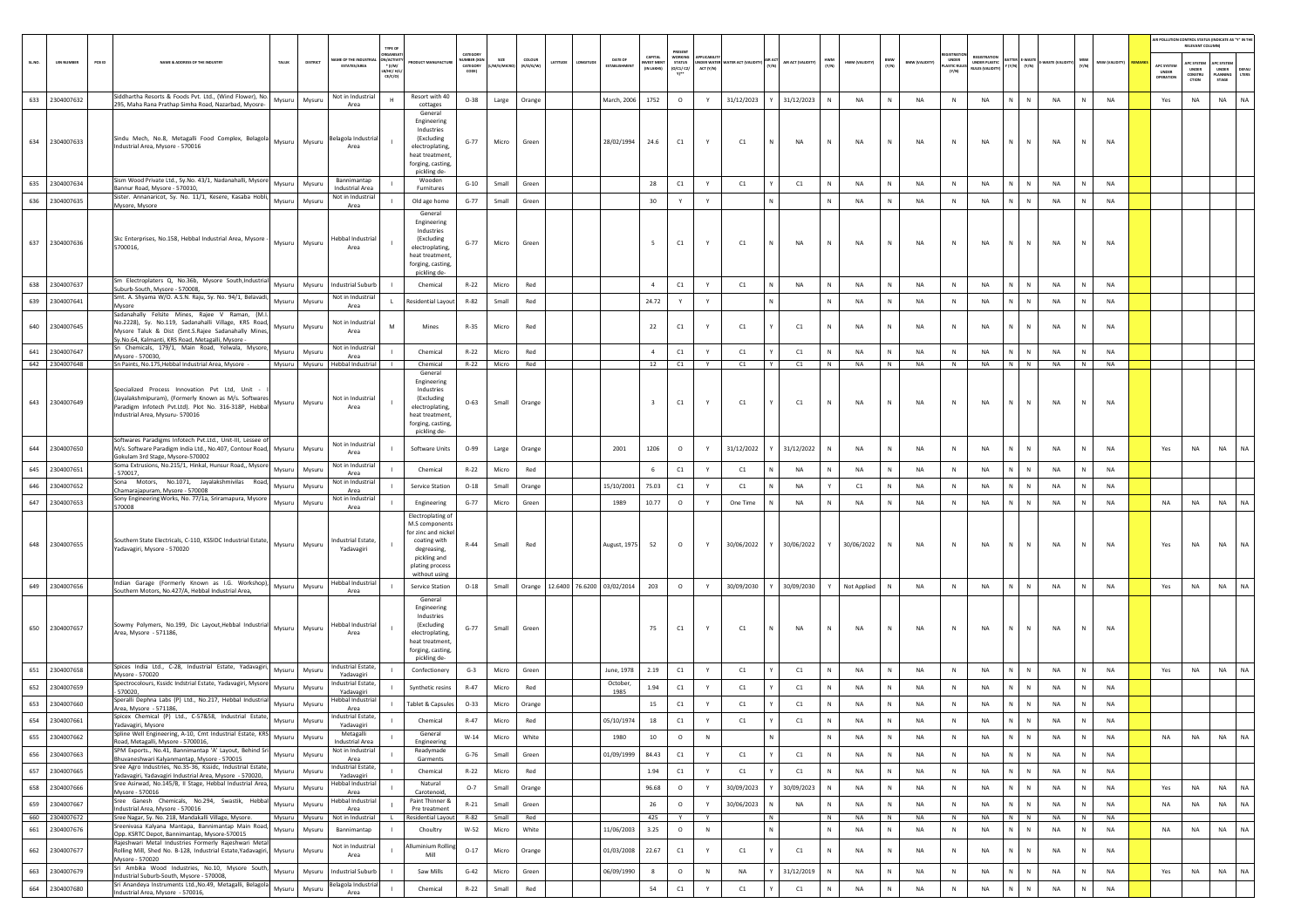|            |                          |        |                                                                                                                                     |                  |                                              |                                                                |                                                                                                                               |                                   |                     |                                 |          |           |                                |                                          |                                       |           |                                         |        |                    |              |                |              |                       |                                      |                                                            |                                        |                        |              |                      |                                 | AIR POLLUTION CONTROL STATUS (INDICATE AS "Y" IN THE      |                                          |                       |
|------------|--------------------------|--------|-------------------------------------------------------------------------------------------------------------------------------------|------------------|----------------------------------------------|----------------------------------------------------------------|-------------------------------------------------------------------------------------------------------------------------------|-----------------------------------|---------------------|---------------------------------|----------|-----------|--------------------------------|------------------------------------------|---------------------------------------|-----------|-----------------------------------------|--------|--------------------|--------------|----------------|--------------|-----------------------|--------------------------------------|------------------------------------------------------------|----------------------------------------|------------------------|--------------|----------------------|---------------------------------|-----------------------------------------------------------|------------------------------------------|-----------------------|
| SL.NO.     | <b>UIN NUMBER</b>        | PCB ID | NAME & ADDRESS OF THE INDUSTRY<br>TALUK                                                                                             | DISTRICT         | VAME OF THE INDUS<br>ESTATES/AREA            | TYPE OF<br>N/ACTIVI<br>$*$ (1/M/<br><b>8/HC/ H/L</b><br>CE/C/O | <b>DUCT MANUFACTUR</b>                                                                                                        | CATEGORY<br>UMBER (XG<br>CATEGORY | SIZE<br>/M/S/MICROT | $c_{\text{OLOUR}}$<br>(R/O/G/W) | LATITUDE | LONGITUDE | DATE OF<br><b>ESTABLISHMEN</b> | CAPITAL<br><b>VEST MEN</b><br>(IN LAKHS) | PRESENT<br><b>STATUS</b><br>(0/CI/CI) | ACT (Y/N) | NDER WATER WATER ACT (VALIDITY) AIR ACT |        | AIR ACT (VALIDITY) | HWM<br>(Y/N) | HWM (VALIDITY) | BMW<br>(Y/N) | <b>BMW (VALIDITY)</b> | UNDER<br><b>ASTIC RULES</b><br>[Y/N] | FOISTRAT<br><b>UNDER PLASTIC</b><br><b>NULES (VALIDITY</b> | <b>TTER E-WASTE</b><br>$(Y/N)$ $(Y/N)$ | E-WASTE (VALIDITY) MSW |              | MSW (VALIDITY) REMAR | APC SYSTEM<br>UNDER<br>PERATION | RELEVANT COLUMN<br>PC SYSTEM<br>UNDER<br>CONSTRU<br>crion | APC SYSTER<br>UNDER<br>PLANNING<br>STAGE | <b>DEFAU</b><br>LTERS |
| 665        | 2304007681               |        | Sri Anjaneya Industrial Enterprises, B-179, Hebbal<br>Mysuru                                                                        | Mysuru           | Hebbal Industria                             |                                                                | Suqrring powder                                                                                                               | $G-43$                            | Micro               | Green                           |          |           |                                | 14.11                                    | Y                                     | Y         |                                         |        |                    | $\mathbb{N}$ | <b>NA</b>      | N            | NA                    | N                                    | <b>NA</b>                                                  | $\mathbb{N}$<br>N                      | NA                     | N            | <b>NA</b>            |                                 |                                                           |                                          |                       |
| 666        | 2304007682               |        | Industrial Area, Mysore<br>Sri Annapoorneshwari Masal Unit, No.143, Hebba<br>Mysuru                                                 | Mysuru           | Area<br>Hebbal Industria                     |                                                                | detergent & Soar<br>Ply Wood                                                                                                  | $O - 56$                          | Micro               |                                 |          |           |                                | 22.5                                     |                                       | Y         | C1                                      | N      |                    | $\,$ N $\,$  | NA             | N            | NA                    | N                                    | NA                                                         | N<br>N                                 | NA                     | N            | <b>NA</b>            |                                 |                                                           |                                          |                       |
|            |                          |        | ndustrial Area, Tirumakudal Narasipur, Mysore<br>Sri Balaji Coffee Curing Works, No.24 & 25, C.V.Road, New                          |                  | Area<br>Bannimantap                          |                                                                |                                                                                                                               |                                   |                     | Orange                          |          |           |                                |                                          | C1                                    |           |                                         |        | NA                 |              |                |              |                       |                                      |                                                            |                                        |                        |              |                      |                                 |                                                           |                                          |                       |
| 667        | 2304007685               |        | Mysuru<br>Bannimantap Extension, Mysore - 570004,<br>Sri Chamundi Industries, No.139, Varuna Hobli,                                 | Mysuru           | Industrial Area<br>Not in Industrial         |                                                                | Coffee Curing                                                                                                                 | $G-66$                            | Micro               | Green                           |          |           |                                | 4.73                                     | $\mathsf{C1}$                         |           | C1                                      |        | C1                 | N            | NA             | N            | NA                    | N                                    | <b>NA</b>                                                  | N<br>N                                 | NA                     | N            | NA                   |                                 |                                                           |                                          |                       |
| 668        | 2304007687               |        | Mysuru<br>Adachanagrama, Mysore, Mysore - 570008,                                                                                   | Mysuru           | Area                                         |                                                                | <b>Bone Powder</b><br>General                                                                                                 | $R-22$                            | Micro               | Red                             |          |           |                                | $10\,$                                   | C1                                    | $\,$ N    | NA                                      |        | C1                 | N            | <b>NA</b>      | N            | NA                    | $\mathbb{N}$                         | <b>NA</b>                                                  | N<br>$\mathbb{N}$                      | NA                     | N            | NA                   |                                 |                                                           |                                          |                       |
|            | 669 2304007688           |        | Sri Chamundi Metal Rollling Mills, (Rajeshwari Rolling<br>Mills) No.B-128, Industrial Estate, Yadavagiri, Mysore - Mysuru<br>570020 | Mysuru           | <b>Industrial Estate</b><br>Yadavagiri       |                                                                | Engineering<br>Industries<br><i>(Excluding</i><br>electroplating,<br>heat treatment,<br>forging, casting<br>pickling de-      | $G - 77$                          | Micro               | Green                           |          |           |                                | 3.09                                     | C1                                    | Y         | C1                                      |        | C1                 | $\mathbb{N}$ | <b>NA</b>      |              | <b>NA</b>             | N                                    | <b>NA</b>                                                  | N<br>$\mathsf{N}$                      | NA                     |              | <b>NA</b>            |                                 |                                                           |                                          |                       |
|            | 670 2304007689           |        | Sri Chamundi Metal Works, No.77 & 78, Industrial Suburb,<br>Mysuru<br>II Stage, Mysore - 570008                                     | Mysuru           | <b>Industrial Suburt</b>                     |                                                                | Zinc Slabs                                                                                                                    | $R-3$                             | Micro               | Red                             |          |           |                                | 8.6                                      | C1                                    | Y         | C1                                      |        | C1                 |              | C1             | N            | NA                    | N                                    | NA                                                         | N<br>$\mathbb N$                       | NA                     | N            | <b>NA</b>            |                                 |                                                           |                                          |                       |
| 671        | 2304007690               |        | Sri Channakeshava Khandasari Sugar Works, Nagenahally,,<br>Mysuru                                                                   | Mysuru           | Not in Industrial<br>Area                    |                                                                | Chemical                                                                                                                      | $R - 22$                          | Small               | Red                             |          |           |                                | 32                                       | C1                                    | Y         | C1                                      |        | C1                 | N            | NA             | N            | NA                    | N                                    | NA                                                         | $\mathbb{N}$<br>N                      | NA                     | N            | NA                   |                                 |                                                           |                                          |                       |
|            | 672 2304007691           |        | Mysore - 570008,<br>Sri Gajanana Rice And Oil Mills, Ediga Extension,<br>Mysuru<br>Bannimantap, Mysore - 570015,                    | Mysuru           | Bannimantap<br>Industrial Area               |                                                                | General<br>Engineering<br>Industries<br>(Excluding<br>electroplating,<br>heat treatment,<br>forging, casting<br>pickling de-  | $G - 77$                          | Micro               | Green                           |          |           |                                | 5.31                                     | C1                                    | Y         | C1                                      |        | C1                 | N            | <b>NA</b>      | N            | <b>NA</b>             | N                                    | <b>NA</b>                                                  | $\mathbb N$<br>N                       | NA                     | N            | <b>NA</b>            |                                 |                                                           |                                          |                       |
| 673        | 2304007692               |        | Sri Ganesh Printers, D-1, Industrial Estate, Yadavagiri,<br>Mysuru<br>Mysore - 570020,                                              | Mysuru           | <b>Industrial Estate</b><br>Yadavagiri       |                                                                | Printing press<br>Industrial scale                                                                                            | $O - 59$                          | Micro               | Orange                          |          |           |                                | 7                                        | C1                                    | Y         | C1                                      | N      | <b>NA</b>          | N            | <b>NA</b>      | N            | <b>NA</b>             | N                                    | <b>NA</b>                                                  | $\mathbb{N}$<br>N                      | NA                     | N            | <b>NA</b>            |                                 |                                                           |                                          |                       |
| 674        | 2304007694               |        | Sri Ganesh Saw Mill, No.62, Mysore South, Industrial<br>Mysuru<br>Suburb-South, Mysore                                              | Mysuru           | <b>Industrial Suburt</b>                     |                                                                | Sawing & Plaining<br>of Plywood                                                                                               | $G-42$                            | Micro               | Green                           |          |           | 1973                           | 14.61                                    | $\circ$                               | N         | <b>NA</b>                               |        | 31/12/2019         | N            | <b>NA</b>      | N            | <b>NA</b>             | N                                    | <b>NA</b>                                                  | N<br>$\mathbb{N}$                      | <b>NA</b>              | N            | <b>NA</b>            | Yes                             | <b>NA</b>                                                 | <b>NA</b>                                | NA                    |
| 675        | 2304007695               |        | Sri Ganesh Saw Mills, No.1, New Bamboobazar, Mysore<br>Mysuru<br>Sri Hingalj Saw Mill, No.4 And 7, Mysore South, Industrial         | Mysuru           | Not in Industrial                            |                                                                | Saw Mills<br>Sawing & Plaining                                                                                                | $G-42$                            | Micro               | Green                           |          |           |                                | 23.19                                    | $\circ$                               | Y         | 31/12/2100                              |        | Y 31/12/2100       | N.           | NA             | N            | NA                    | N                                    | NA                                                         | $N$ $N$                                | NA                     | N            | NA                   | Yes                             | NA                                                        | NA NA                                    |                       |
| 676        | 2304007698               |        | Mysuru<br>Suburb-South, Mysore - 570008                                                                                             | Mysuru           | <b>Industrial Suburt</b>                     |                                                                | of Plywood<br>General                                                                                                         | $G-42$                            | Micro               | Green                           |          |           | 1968                           | $7^{\circ}$                              | $\circ$                               | N         | NA                                      |        | 31/12/2019         | N            | <b>NA</b>      | N            | NA                    | N                                    | <b>NA</b>                                                  | $\mathbb{N}$<br>N                      | <b>NA</b>              | N            | NA                   | Yes                             | NA                                                        | <b>NA</b>                                | NA                    |
|            | 677 2304007699           |        | Sri Hulagadri Rubber Company Ltd., No.230/A, Hebbal<br>Mysuru<br>Industrial Area, Mysore - 570016,                                  | Mysuru           | Hebbal Industria<br>Area                     |                                                                | Engineering<br>Industries<br>(Excluding<br>electroplating,<br>heat treatment<br>forging, casting<br>pickling de-              | $G - 77$                          | Micro               | Green                           |          |           |                                | $\mathfrak{a}$                           | C1                                    | Y         | C1                                      | N      | NA                 | N            | <b>NA</b>      | N            | <b>NA</b>             | N                                    | <b>NA</b>                                                  | N<br>N                                 | NA                     | N            | <b>NA</b>            |                                 |                                                           |                                          |                       |
| 678        | 2304007701               |        | Sri Jwalamala Roller Flour Mills, Plot No.3&8, Industrial<br>Mysuru<br>Suburb, Manandavadi Road, Mysore (South), Mysore-            | Mysuru           | <b>Industrial Suburb</b>                     |                                                                | <b>Wheat Products</b>                                                                                                         | $G-20$                            | Small               | Green                           |          |           | 02/07/1978                     | 232                                      | $\circ$                               | Y         | 31/12/2025                              |        | 31/12/2025         | N            | <b>NA</b>      | N            | <b>NA</b>             | N                                    | <b>NA</b>                                                  | $\mathbb N$<br>N                       | NA                     | N            | <b>NA</b>            | Yes                             | NA                                                        | <b>NA</b>                                | NA                    |
| 679        | 2304007702               |        | Sri Karnataka Venering Industries, No.14,15, Metagalli,<br>Mysuru                                                                   | Mysuru           | Belagola Industria                           |                                                                | Ply Wood                                                                                                                      | $G-76$                            | Micro               | Green                           |          |           |                                | 12                                       | $\mathsf{C}1$                         |           | C1                                      |        | C1                 | N            | NA             | N            | NA                    | N                                    | <b>NA</b>                                                  | N.<br>$\mathbb{N}$                     | NA                     | N            | <b>NA</b>            |                                 |                                                           |                                          |                       |
| 680        | 2304007704               |        | Belagola Industrial Area, Mysore - 570016<br>Sri Krishna Enterprises, Plot No.277m, Hebbal Industrial<br>Mysuru                     | Mysuru           | Area<br>Hebbal Industria                     |                                                                | Chemical                                                                                                                      | $R - 22$                          | Micro               | Red                             |          |           |                                | 10                                       | Y                                     | Y         |                                         |        |                    | N            | NA             | N            | NA                    | N                                    | NA                                                         | N<br>N                                 | NA                     | N            | NA                   |                                 |                                                           |                                          |                       |
| 681        | 2304007705               |        | Area, Mysore - 570016,<br>Sri Lakshmi Srinivasa Flour Mills (P) Ltd., No. 673/1 (Old<br>Mysuru                                      | Mysuru           | Area<br>Not in Industrial                    |                                                                | Flour Mill                                                                                                                    | $G-39$                            | Medium              | Green                           |          |           | 15/07/2004                     | 597                                      | $\circ$                               | Y         | 31/12/2033                              |        | 31/12/2033         | N            | <b>NA</b>      | N            | NA                    | $\mathsf{N}$                         | <b>NA</b>                                                  | N<br>N                                 | NA                     | N            | NA                   | Yes                             | NA                                                        | NA                                       | NA                    |
| 682        | 2304007707               |        | 33/2), 7th KM, Mysore-Hunsur Road, Hinkal, Mysore -<br>Sri Mahadeshwara Metal Works, No. 139/A, Metagalli<br>Mysuru                 | Mysuru           | Area<br>Metagalli                            |                                                                | Zinc Ingots                                                                                                                   | $R-3$                             | Micro               | Red                             |          |           |                                | 4.8                                      | C1                                    | Y         | C1                                      |        | C1                 | N            | <b>NA</b>      | N            | NA                    | N                                    | <b>NA</b>                                                  | N  <br>$\mathbb{N}$                    | NA                     | N            | <b>NA</b>            |                                 |                                                           |                                          |                       |
| 683        | 2304007708               |        | Industrial Area, Mysore - 570016,<br>Sri Mahdeshwara Metal Works, No.68, Shed No.2                                                  |                  | Industrial Area<br>Bannimantap               |                                                                | Chemical                                                                                                                      | $R-22$                            | Micro               | Red                             |          |           |                                | 2.8                                      |                                       | Y         | C1                                      |        |                    |              | <b>NA</b>      | N            | <b>NA</b>             | N                                    | <b>NA</b>                                                  | N                                      |                        | N            | <b>NA</b>            |                                 |                                                           |                                          |                       |
|            |                          |        | Mysuru<br>Industrial A Layout, Bannimantap., Mysore, Mysore -<br>Sri Manjunath Roller Flour Mills Pvt Ltd., No.100/6, Food          | Mysuru           | Industrial Area<br>elagola Industria         |                                                                |                                                                                                                               |                                   |                     |                                 |          |           |                                |                                          | C1                                    |           |                                         |        | C1                 | N            |                |              |                       |                                      |                                                            | N                                      | <b>NA</b>              |              |                      |                                 |                                                           |                                          |                       |
| 684        | 2304007710               |        | Mysuru<br>Zone, Metagalli, Belagola Industrial Area, Mysore -<br>Sri Maruthi Timbers, No.96/C, Mysore South, Industrial             | Mysuru           | Area                                         |                                                                | Flour Mill                                                                                                                    | $G-20$                            | Small               | Green                           |          |           |                                | 498                                      | $\circ$                               |           | 31/12/2025                              |        | 31/12/2025         |              | NA             | N            | NA                    | $\mathbb N$                          | NA                                                         | N.<br>N                                | NA                     | N            | NA                   | Yes                             | <b>NA</b>                                                 | NA                                       | NA                    |
| 685        | 2304007712               |        | Mysuru<br>Suburb-South, Mysore<br>Sri Minaxi Granite Industry, No. 427/O, Hebbal Industrial                                         | Mysuru           | <b>Industrial Suburt</b><br>Hebbal Industria |                                                                | Saw Mills<br><b>Cutting polishing</b>                                                                                         | $G-42$                            | Small               | Green                           |          |           | June, 1999<br>October,         | 9                                        | $\circ$                               | N         | <b>NA</b>                               |        | 31/12/2019         | N            | <b>NA</b>      | N            | NA                    | N                                    | <b>NA</b>                                                  | N<br>N.                                | NA                     | N            | <b>NA</b>            | Yes                             | NA                                                        | NA                                       | <b>NA</b>             |
| 686        | 2304007713               |        | Mysuru<br>Area, Mysore, 570016                                                                                                      | Mysuru           | Area                                         |                                                                | of granite slabs                                                                                                              | $G-56$                            | Small               | Green                           |          |           | 2004                           | 76.37                                    | $\circ$                               | Y         | 31/12/2027                              |        | NA                 |              | <b>NA</b>      | N            | NA                    | N                                    | <b>NA</b>                                                  | N.<br>N                                | NA                     | N            | NA                   | NA                              | NA                                                        | NA                                       | NA                    |
| 687<br>688 | 2304007714<br>2304007718 |        | Sri Nanjundeshwara Brick Industries, Vaderahosalli,<br>Mysuru<br>Sri Pandith Narayana Charjiji (Kalyana Mandira Trust),<br>Mysuru   | Mysuru<br>Mysuru | Not in Industrial<br>Not in Industria        |                                                                | <b>Cement Hallow</b><br>Choultry                                                                                              | $G-11$<br>W-52                    | Small<br>Micro      | Green<br>White                  |          |           |                                | 29<br>11.34                              | Y<br>C1                               | Y<br>Y    | C1                                      | N<br>N | NA                 | N<br>N       | NA<br>NA       | N<br>N       | NA<br>NA              | N<br>N                               | <b>NA</b><br>NA                                            | $N$ $N$<br>N<br>N                      | NA<br>NA               | N<br>N       | NA<br>NA             |                                 |                                                           |                                          |                       |
|            |                          |        | Chamaraja Double Road, , Mysore<br>Sri Raghavendra Enterprises, 31/11, 2nd Stage, Mysore                                            |                  | Area                                         |                                                                | Potassium Nitrate                                                                                                             |                                   |                     |                                 |          |           |                                |                                          |                                       |           |                                         |        |                    |              |                |              |                       |                                      |                                                            |                                        |                        |              |                      |                                 |                                                           |                                          |                       |
| 689        | 2304007720               |        | Mysuru<br>South, Industrial Suburb-South, Mysore - 570008,<br>Sri Raja Soapnut Work, No.31/D, Mysore South, Industrial              | Mysuru           | <b>Industrial Suburb</b>                     |                                                                | & Magnesium                                                                                                                   | $R-22$                            | Micro               | Red                             |          |           |                                | 5                                        | $\mathsf{C1}$                         | Y         | C1                                      |        | C1                 | N            | NA             | N            | NA                    | $\mathsf{N}$                         | <b>NA</b>                                                  | N<br>N                                 | NA                     | N            | NA                   |                                 |                                                           |                                          |                       |
| 690        | 2304007721               |        | Mysuru<br>Suburb-South, Mysore - 570008,                                                                                            | Mysuru           | <b>Industrial Suburb</b>                     | $\mathbf{L}$                                                   | Pulverizing activity                                                                                                          | $G-6$                             | Micro               | Green                           |          |           |                                | 17.16                                    | C1                                    | $\,$ N    | NA                                      |        | C1                 | $\mathbb{N}$ | <b>NA</b>      | N            | NA                    | $\mathbb{N}$                         | <b>NA</b>                                                  | N  <br>$\mathbb{N}$                    | NA                     | N            | <b>NA</b>            |                                 |                                                           |                                          |                       |
| 691        | 2304007723               |        | Sri Rama Traders, 21/E, III Stage, Industrial Suburb-South,<br>Mysuru<br>Mysore - 570008                                            | Mysuru           | Industrial Suburb                            |                                                                | Decortications of<br>Groundnut                                                                                                | $W-20$                            | Micro               | White                           |          |           |                                | 14                                       | $\circ$                               | N         | <b>NA</b>                               |        | <b>NA</b>          | N            | <b>NA</b>      | N            | <b>NA</b>             | N                                    | <b>NA</b>                                                  | N<br>N                                 | NA                     | N            | <b>NA</b>            | Yes                             | <b>NA</b>                                                 | <b>NA</b>                                | NA                    |
|            | 692 2304007724           |        | Sri Ramakrishna Vidya Shala, Yadavagiri, Mysore<br>Mysuru                                                                           |                  | Mysuru Not in Industrial                     | $\circ$                                                        | DG set<br>Cardboard or                                                                                                        | W-52                              | Micro               | White                           |          |           | 1992                           | $\mathbf{1}$                             | $\circ$                               | N         | NA                                      | Y      | NA                 | N            | <b>NA</b>      | N I          | NA                    | N                                    | NA                                                         | $N$ $N$                                | NA                     | N            | <b>NA</b>            | Yes                             | <b>NA</b>                                                 | NA NA                                    |                       |
| 693        | 2304007725               |        | Sri Sai Packaging Industries, No. 82/142, Hunsur Main<br>Mysuru<br>Road, Hootagalli, Belavadi Post, Mysore - 571186,                | Mysuru           | Not in Industrial<br>Area                    |                                                                | corrugated box<br>and paper<br>products<br>(excluding paper<br>or pulp<br>manufacturing                                       | $G-9$                             | Micro               | Green                           |          |           | February<br>1997               | 13.81                                    | C1                                    | Y         | C1                                      |        | C1                 | Ν            | <b>NA</b>      | N            | NA                    | ${\sf N}$                            | NA                                                         | $\mathbb N$                            | NA                     |              | NA                   |                                 |                                                           |                                          |                       |
|            | 694 2304007726           |        | Sri Saraswathi Rice Mill, New Santhepet, New Sayaji Rao Mysuru<br>Road,, Mysore - 570008,                                           | Mysuru           | Not in Industrial<br>Area                    |                                                                | General<br>Engineering<br>Industries<br>(Excluding<br>electroplating,<br>heat treatment,<br>forging, casting,<br>pickling de- | $G-77$                            | Micro               | Green                           |          |           |                                | $\overline{2}$                           | C1                                    | Y         | C1                                      |        | C1                 | N            | <b>NA</b>      | N            | NA                    | $\mathbb{N}$                         | <b>NA</b>                                                  | N<br>N                                 | NA                     | N            | <b>NA</b>            |                                 |                                                           |                                          |                       |
|            | 695 2304007728           |        | Sri Sathyanarayana Parimal Factory, No.20, K N Agrahar,<br>Mysuru<br>Mysore - 570084                                                | Mysuru           | Not in Industrial<br>Area                    |                                                                | Agarbathi                                                                                                                     | W-37                              | Small               | White                           |          |           | 1929                           | 95.25                                    | $\circ$                               | $\,$ N    |                                         | N      |                    | N            | NA             | N            | NA                    | $\mathbb N$                          | NA                                                         | N<br>N                                 | NA                     | N            | NA                   | NA                              | NA                                                        | NA                                       | NA                    |
| 696        | 2304007729               |        | Sri Vidyashankara Nilaya Kalyanamantapa Unit of Sri.<br>Mysuru<br>Shankara Samithi, Opp Gunhouse, Fort Mohalla, Mysore-             | Mysuru           | Not in Industrial<br>Area                    |                                                                | Choultry                                                                                                                      | $G-75$                            | Micro               | Green                           |          |           |                                | 22.06                                    | $\circ$                               | Y         | 31/12/2100                              |        | 31/12/2100         | N            | NA             | N            | NA                    | N                                    | NA                                                         | N<br>N                                 | NA                     | N            | NA                   | Yes                             | NA                                                        | <b>NA</b>                                | NA                    |
| 697        | 2304007730               |        | Sri Siddalingeshwara Product, No.260/B, Hebbal Industrial<br>Mysuru<br>Area. Mysore - 570016.                                       | Mysuru           | Hebbal Industria<br>Area                     |                                                                | <b>Cement Hallow</b><br>Block                                                                                                 | $G-11$                            | Micro               | Green                           |          |           |                                | 18                                       | Y                                     | Y         |                                         |        |                    | N            | <b>NA</b>      | $\mathsf{N}$ | NA                    | $\mathbb N$                          | NA                                                         | $\mathbb{N}$<br>N                      | NA                     | $\mathbb{N}$ | NA                   |                                 |                                                           |                                          |                       |
|            |                          |        |                                                                                                                                     |                  |                                              |                                                                |                                                                                                                               |                                   |                     |                                 |          |           |                                |                                          |                                       |           |                                         |        |                    |              |                |              |                       |                                      |                                                            |                                        |                        |              |                      |                                 |                                                           |                                          |                       |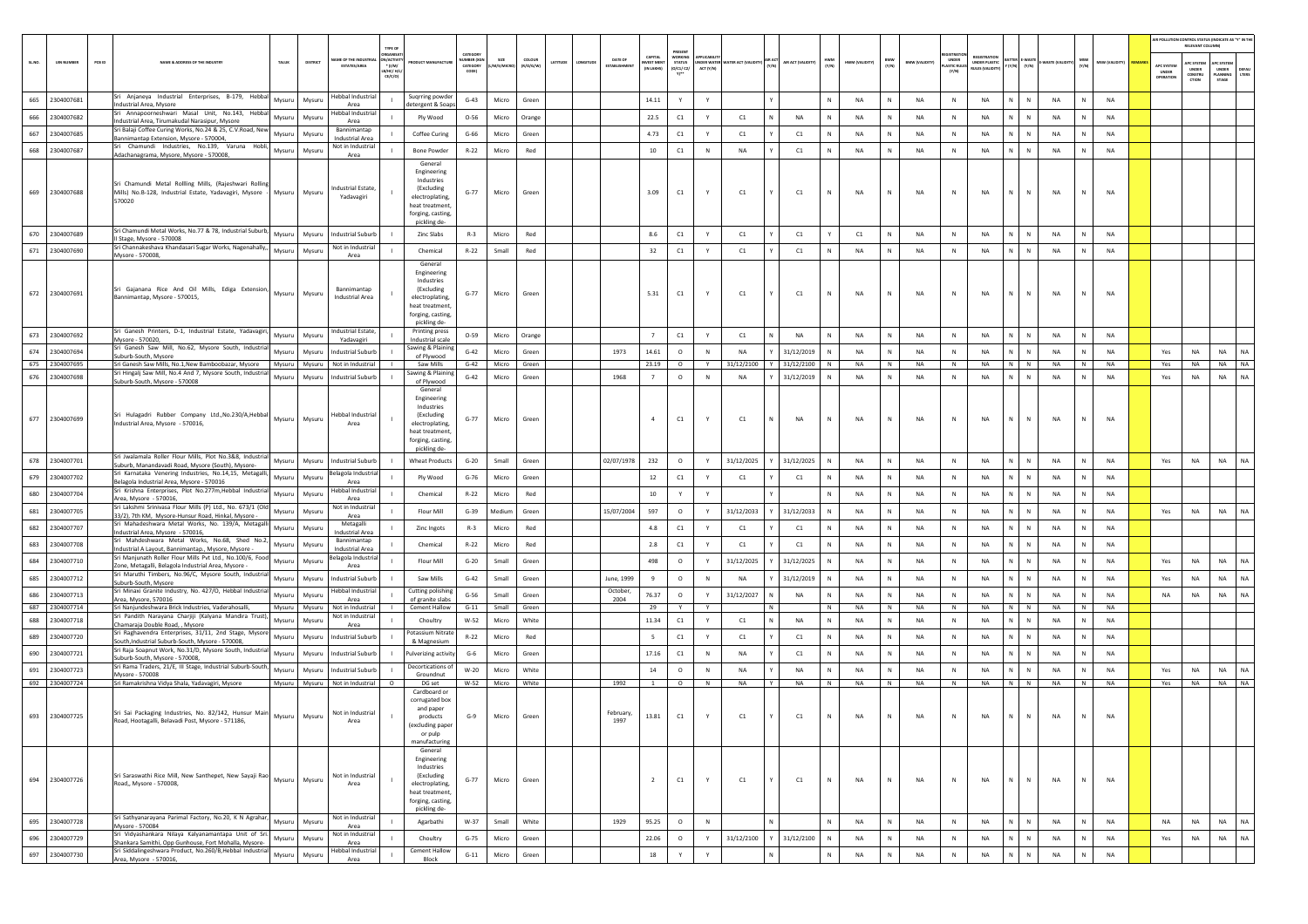|        |                              |        |                                                                                                                                                             |                  |                  |                                                    |                                  |                                                                                                                                     |                              |                   |                     |                        |                                |                                           |                                                                              |              |                                        |                             |              |   |                 |                      |                                                 |              |                                                                 |                                 |                 |           |                |                                 | RELEVANT COLUMN)                               | AIR POLLUTION CONTROL STATUS (INDICATE AS "Y" IN THE      |
|--------|------------------------------|--------|-------------------------------------------------------------------------------------------------------------------------------------------------------------|------------------|------------------|----------------------------------------------------|----------------------------------|-------------------------------------------------------------------------------------------------------------------------------------|------------------------------|-------------------|---------------------|------------------------|--------------------------------|-------------------------------------------|------------------------------------------------------------------------------|--------------|----------------------------------------|-----------------------------|--------------|---|-----------------|----------------------|-------------------------------------------------|--------------|-----------------------------------------------------------------|---------------------------------|-----------------|-----------|----------------|---------------------------------|------------------------------------------------|-----------------------------------------------------------|
| SL.NO. | <b>UIN NUMBER</b>            | PCB ID | NAME & ADDRESS OF THE INDUSTR                                                                                                                               | TALUR            | DISTRICT         | <b><i>RE OF THE IND</i></b><br><b>ESTATES/AREA</b> | $*(1/M)^*$<br>B/HC/ H/<br>CE/C/O | <b>JOUCT MANUFACTU</b>                                                                                                              | CATEGOR<br>CATEGORY<br>CODET | SIZE<br>M/S/MICRO | coLous<br>(R/O/G/W) | LATITUDE<br>LONGITUD   | DATE OF<br><b>ESTABLISHMEN</b> | CAPITAL<br><b>NVEST MEN</b><br>(IN LAKHS) | PRESENT<br><b>NORKING</b><br><b>STATUS</b><br>(0/C1/C2/<br>y <sub>1</sub> ** | ACT (Y/N)    | <b>INDER WATER WATER ACT (VALIDITY</b> | AIR ACT (VALIDITY)<br>(Y/N) | HWM<br>(Y/N) |   | HWM (VALIDITY)  | BMW<br>(Y/N)         | <b>BMW (VALIDITY)</b><br>PLASTIC RULE:<br>[Y/N] | UNDER        | <b>IEGISTRATI</b><br><b><i>JNDER PLASTIC</i></b><br>ULES (VALI) | BATTER E-WASTI<br>Y (Y/N) (Y/N) | E-WASTE (VAL    | (Y/N)     | MSW (VALIDITY) | APC SYSTER<br>UNDER<br>OPERATIO | <b>APC SYSTEM</b><br>UNDER<br>CONSTRU<br>CTION | APC SYSTEM<br>UNDER<br>DEFAL<br>LTERS<br>LANNING<br>STAGE |
|        | 698 2304007733               |        | Sri Srinivasa Turning Components, No. Sm-192, Yadavagiri<br>Industrial Area, Mysore - 570020,                                                               | Mysuru Mysuru    |                  | ndustrial Estate.<br>Yadavagiri                    |                                  | General<br>Engineering<br>Industries<br><i>(Excluding</i><br>electroplating,<br>heat treatment<br>forging, casting,<br>pickling de- | $W-14$                       | Micro             | White               |                        | 1994                           | $\overline{\phantom{0}}$                  | $\circ$                                                                      | N            |                                        |                             | $\mathbb{N}$ |   | <b>NA</b>       | <b>NA</b><br>N       |                                                 |              | <b>NA</b>                                                       | $\mathbb{N}$<br>$\mathbb{N}$    | <b>NA</b>       | N         | <b>NA</b>      | <b>NA</b>                       | NA                                             | <b>NA</b><br>NA                                           |
| 699    | 2304007734                   |        | Sri Sudha Coffeee Curing Works, No.3, Iii Stage, Mysor<br>South,, Mysore - 570008,                                                                          | Mysuru           | Mysuru           | Not in Industrial<br>Area                          |                                  | Coffee Curing                                                                                                                       | $G-66$                       | Small             | Green               |                        |                                | 36                                        | C1                                                                           | Y            | C1                                     | C1                          | N            |   | NA              |                      | NA                                              | $\mathbb{N}$ | NA                                                              | N<br>$\,$ N                     | NA              | N         | NA             |                                 |                                                |                                                           |
| 700    | 2304007735                   |        | Sri Swasthik Saw Mill, No.96/B, Mysore South, Industri<br>suburb-South, Mysore                                                                              | Mysuru           | Mysuru           | ndustrial Suburb                                   |                                  | Saw Mills                                                                                                                           | $G-42$                       | Micro             | Green               |                        |                                | 7                                         | $\circ$                                                                      | N            | <b>NA</b>                              | 31/12/2019                  | N            |   | NA              |                      | NA<br>$\mathbb N$                               |              | NA                                                              | $\mathbb{N}$<br>${\sf N}$       | NA              | N         | NA             | Yes                             | NA                                             | <b>NA</b><br><b>NA</b>                                    |
| 701    | 2304007736                   |        | Sri Swastic Timbers, No.96/B, Industrial Suburb, Mysor<br>South, Mysore                                                                                     | Mysuru           | Mysuru           | Industrial Suburb                                  |                                  | Sawing & Plaining<br>of wood on job<br>work basis                                                                                   | $G-42$                       | Micro             | Green               |                        | 1991                           | 16.87                                     | $\circ$                                                                      | $\mathbb{N}$ | <b>NA</b>                              | 31/12/2020                  | $\mathbb{N}$ |   | <b>NA</b>       | N                    | NA<br>N                                         |              | <b>NA</b>                                                       | N<br>$\mathbb{N}$               | <b>NA</b>       | N         | <b>NA</b>      | Yes                             | NA                                             | NA<br>NA                                                  |
|        | 702 2304007737               |        | Sri Valli Electroplaters, 215/1, Hinkal Mercare Road,<br>Mysore - 570017,                                                                                   | Mysuru           | Mysuru           | Not in Industrial<br>Area                          |                                  | Chemical                                                                                                                            | $R-22$                       | Micro             | Red                 |                        |                                | 11                                        | C1                                                                           | Y            | C1                                     | NA                          | $\mathbb N$  |   | NA              |                      | NA                                              | $\mathbb{N}$ | NA                                                              | N<br>N                          | NA              | N         | NA             |                                 |                                                |                                                           |
|        | 703 2304007740               |        | Sri Venkateswara Chemical Treators, C-30, Kssidc Estate<br>Metagalli,, Mysore - 570016,                                                                     | Mysuru           | Mysuru           | KSSIDC, Metagalli                                  |                                  | Chemical                                                                                                                            | $R-22$                       | Micro             | Red                 |                        |                                | 5                                         | C1                                                                           | Y            | C1                                     | C1                          | N            |   | NA              | <b>NA</b>            |                                                 | N            | <b>NA</b>                                                       | N<br>$\mathbb N$                | NA              | N         | NA             |                                 |                                                |                                                           |
|        | 704 2304007746               |        | Sridhar Industries, No.L8, Kssidc Industrial Estate<br>Metagalli,, Mysore - 570016,                                                                         | Mysuru           |                  | Mysuru KSSIDC, Metagalli                           |                                  | General<br>Engineering<br>Industries<br>(Excluding<br>electroplating.<br>heat treatment<br>forging, casting,<br>pickling de-        | $G-77$                       | Micro             | Green               |                        |                                | 5                                         | C1                                                                           | Y            | C1                                     | <b>NA</b><br>N              | N            |   | <b>NA</b>       | <b>NA</b><br>N       | N                                               |              | <b>NA</b>                                                       | N<br>$\mathbb N$                | <b>NA</b>       | N         | <b>NA</b>      |                                 |                                                |                                                           |
| 705    | 2304007747                   |        | Srijala Chem, No. 149/H, Belagola Industrial Area, Mysor<br>570016.                                                                                         | Mysuru           | Mysuru           | selagola Industrial<br>Area                        |                                  | Organic chemicals<br>manufacturing,<br>Meta Amino                                                                                   | $R - 22$                     | Micro             | Red                 |                        |                                | 13.8                                      | C1                                                                           |              | C1                                     | C1                          | N            |   | <b>NA</b>       | <b>NA</b><br>N       | N                                               |              | <b>NA</b>                                                       | $\mathbb{N}$<br>$\mathbb{N}$    | <b>NA</b>       | N         | <b>NA</b>      |                                 |                                                |                                                           |
| 706    | 2304007748                   |        | Srinidhi Enterprises, No.77/2, Premier Chemical Godow<br>Old Manadavadi Road, Mysore-570008                                                                 | Mysuru           | Mysuru           | ndustrial Suburb                                   |                                  | Agarbathi                                                                                                                           | W-37                         | Micro             | White               |                        | 22/06/1999                     | 21                                        | $\circ$                                                                      | Y            | NA                                     | NA                          | N            |   | NA              |                      | NA<br>$\mathbb N$                               |              | NA                                                              | $\mathbb{N}$<br>N               | <b>NA</b>       | N         | <b>NA</b>      | Yes                             | NA                                             | NA<br>NA                                                  |
| 707    | 230400775                    |        | Mary<br>Brick Industry,<br>Lingambudh<br>Srirampura, Industrial Suburb-South, Mysore - 570008                                                               | Mysuru           | Mysuru           | Industrial Suburb                                  |                                  | <b>Cement Hallow</b><br>Block                                                                                                       | $G-11$                       | Micro             | Green               |                        |                                | 7.05                                      | C1                                                                           | Y            | C1                                     | <b>NA</b><br>N              | N            |   | <b>NA</b>       | <b>NA</b><br>N       |                                                 | N            | <b>NA</b>                                                       | N<br>N                          | <b>NA</b>       | N         | <b>NA</b>      |                                 |                                                |                                                           |
| 708    | 2304007752                   |        | Standard Pulversiers, No.119/18, Old Manadavdi Road<br>Mysore South, Mysore - 570008                                                                        | Mysuru           | Mysuru           | Not in Industrial<br>Area                          |                                  | Pulverizing activity                                                                                                                | $G-6$                        | Micro             | Green               |                        |                                | 1.95                                      | C1                                                                           | N            | <b>NA</b>                              | C1                          | N            |   | NA              | <b>NA</b><br>N       |                                                 | $\mathbb N$  | <b>NA</b>                                                       | N<br>$\mathbb N$                | NA              | N         | <b>NA</b>      |                                 |                                                |                                                           |
|        | 709 2304007753               |        | Star Engineering Work, No. 169, Belavadi Post, Hebbal<br>Industrial Area, Mysore - 571186                                                                   | Mysuru Mysuru    |                  | <b>Hebbal Industrial</b><br>Area                   |                                  | General<br>Engineering<br>Industries<br>(Excluding<br>electroplating.<br>heat treatment,<br>forging, casting,<br>pickling de-       | $G-77$                       | Micro             | Green               |                        | 2001                           | 5                                         | C1                                                                           | Y            | C1                                     | NA<br>N                     | N            |   | <b>NA</b>       | N<br><b>NA</b>       |                                                 | N            | NA                                                              | N<br>$\mathbb N$                | NA              | N         | NA             |                                 |                                                |                                                           |
|        | 710 2304007754               |        | Star Packaging Co., D65, Yadavagiri, Mysore, Yadavagiri<br>Industrial Area, Mysore                                                                          | Mysuru           | Mysuru           | dustrial Estate,<br>Yadavagiri                     |                                  | Plastic sack bags,<br>woven sack with<br>HDPE, LDPE,<br>Polythene bags<br>(without recycline<br>plastic)                            | $G-79$                       | Micro             | Green               |                        |                                | 2.2                                       | C1                                                                           |              | C1                                     | C1                          | N            |   | NA              |                      | NA                                              |              | NA                                                              | N<br>$\mathbb N$                | NA              |           | NA             |                                 |                                                |                                                           |
|        | 711 2304007755               |        | State Bank Of India, No.23, Vivekananda Road Yadavagir<br>Mysore - 570020                                                                                   | Mysuru           | Mysuri           | Not in Industrial<br>Area                          | $\circ$                          | Bank                                                                                                                                | W-52                         | Micro             | White               |                        | 01/01/2003                     | $\overline{4}$                            | $\circ$                                                                      | N            | <b>NA</b>                              | <b>NA</b>                   | N            |   | <b>NA</b>       | <b>NA</b><br>N       | N                                               |              | <b>NA</b>                                                       | N<br>N                          | NA              | N         | NA             | Yes                             | NA                                             | <b>NA</b><br>NA                                           |
| 712    | 2304007757                   |        | State Bank Of India, Banumaih Building, Sayaji Rao Road<br>Mysore                                                                                           | Mysuru           | Mysuri           | Not in Industria<br>Area                           | $\circ$                          | Bank                                                                                                                                | W-52                         | Small             | White               |                        |                                | 5000                                      | $\circ$                                                                      | N            | <b>NA</b>                              | <b>NA</b>                   | N            |   | <b>NA</b>       | <b>NA</b><br>N       |                                                 | N            | <b>NA</b>                                                       | N<br>N                          | <b>NA</b>       | N         | <b>NA</b>      | Yes                             | NA                                             | <b>NA</b><br><b>NA</b>                                    |
|        | 713 2304007756               |        | State Bank Of India, Personal Banking Division, 2903<br>Commercial Complex, Saraswathipuram, Mysore -                                                       | Mysuru           | Mysuru           | Not in Industria<br>Area                           | $\circ$                          | Bank                                                                                                                                | W-52                         | Small             | White               |                        | 2001                           | 92                                        | $\circ$                                                                      | N            | <b>NA</b>                              | <b>NA</b>                   | N            |   | NA              | <b>NA</b><br>N       | N                                               |              | NA                                                              | N<br>$\mathbb N$                | NA              | N         | <b>NA</b>      | Yes                             | NA                                             | <b>NA</b><br>NA                                           |
| 714    | 2304007759                   |        | State Bank Of Mysore, CH-6, 2nd Main, 12th Cross<br>Jayanagar Branch, Mysore-14                                                                             | Mysuru           | Mysur            | Not in Industrial<br>Area                          | $\circ$                          | Bank                                                                                                                                | $W-52$                       | Small             | White               |                        | 2000                           | 0.29                                      | C1                                                                           | $\mathbb N$  | NA                                     | C1                          | $\mathbb N$  |   | NA              | <b>NA</b>            | N                                               |              | NA                                                              | $\mathbb{N}$<br>N               | NA              | N         | NA             |                                 |                                                |                                                           |
| 716    | 715 2304007758<br>2304007760 |        | State Bank Of Mysore, Mandimohalla Branch, Mysore<br>State Bank Of Mysore, Vishveswaranagar Branch, 1s                                                      | Mysuru<br>Mysuru | Mysuru<br>Mysuru | Not in Industrial<br>ndustrial Suburb              | $\circ$<br>$\circ$               | Bank<br>Bank                                                                                                                        | $W-52$<br>W-52               | Small<br>Small    | White<br>White      |                        |                                | 0.9<br><sup>1</sup>                       | C1<br>C1                                                                     | N<br>N       | NA<br><b>NA</b>                        | C1<br>Y<br>C1               | N            | N | <b>NA</b><br>NA | NA<br>N<br><b>NA</b> | N                                               | $\mathsf{N}$ | NA<br><b>NA</b>                                                 | $N$ $N$<br>N<br>N               | <b>NA</b><br>NA | N<br>N    | NA<br>NA       |                                 |                                                |                                                           |
| 717    | 2304007761                   |        | Stage, Industrial Suburb, Industrial Suburb-South, Mysore<br>Structural Combines (P) Ltd., No.228, Hebbal Industria<br>Area, Mysore                         | Mysuru           | Mysuru           | lebbal Industrial<br>Area                          |                                  | Fabrication                                                                                                                         | $W-14$                       | Micro             | White               |                        |                                | 10                                        | Y                                                                            | $\,$ N       |                                        |                             | $\mathbb N$  |   | NA              |                      | NA                                              | N            | NA                                                              | N<br>${\sf N}$                  | NA              | N         | NA             |                                 |                                                |                                                           |
|        | 718 2304110877               |        | Subha Packaging Industries, No.215, Hebbal Industria                                                                                                        | Mysuru           | Mysuru           | Hebbal Industrial<br>Area                          |                                  | General                                                                                                                             | $G-77$                       | Small             | Orange              | 12.3500 76.5900        |                                | 319                                       | $\circ$                                                                      | Y            | 30/09/2030                             | 30/09/2030                  | $\mathbb N$  |   | <b>NA</b>       | <b>NA</b>            |                                                 | N            | <b>NA</b>                                                       | N<br>$\mathbb{N}$               | <b>NA</b>       | N         | <b>NA</b>      | <b>NA</b>                       | NA                                             | NA<br><b>NA</b>                                           |
|        | 719 2304007763               |        | Area, Mysore<br>Sudarshan Industrial Paints, No.4, IIII Stage, Industria<br>Estate, Mysore - 570008,                                                        | Mysuru           | Mysuru           | KSSIDC, Hebbal                                     |                                  | Engineering<br>Powder distemper                                                                                                     | $O-55$                       | Micro             | Orange              |                        | 12/06/2012                     | 6.26                                      | C1                                                                           | Y            | C1                                     | C1                          | N            |   | <b>NA</b>       | <b>NA</b>            |                                                 | N            | <b>NA</b>                                                       | N<br>$\mathbb N$                | <b>NA</b>       | N         | NA             |                                 |                                                |                                                           |
| 720    | 2304007764                   |        | Suha Software Services, Sy.No.,70 &73/1 of Huyilal<br>Village, Nagvala Gramapanchayath, Yelwala Hobli, Mysor                                                | Mysuru           | Mysuru           | Not in Industrial<br>Area                          |                                  | Software Units                                                                                                                      | $G-99$                       | Micro             | Green               |                        | November<br>2006               | ${\bf 15}$                                | C1                                                                           | Y            | C1                                     | <b>NA</b><br>N              | N            |   | NA              | N                    | NA                                              | N            | <b>NA</b>                                                       | N<br>N                          | NA              | N         | NA             |                                 |                                                |                                                           |
|        | 721 2304007766               |        | Sukumar Soft Drinks, No.205, Hebbal Industrial Area<br>Mysore - 570016.                                                                                     | Mysuru           | Mysuru           | lebbal Industrial<br>Area                          |                                  | Soft drinks,<br>aerated waters<br>excluding pulp                                                                                    | $G-83$                       | Micro             | Green               |                        |                                | 24                                        | C1                                                                           |              | C1                                     | <b>NA</b>                   | N            |   | <b>NA</b>       | <b>NA</b>            | N                                               |              | NA                                                              | N<br>N                          | <b>NA</b>       | N         | <b>NA</b>      |                                 |                                                |                                                           |
| 722    | 2304007767                   |        | Sunanda Aromatic Industries, KRS Road, Metagall<br>Metagalli Industrial Area, Mysore - 570016,                                                              | Mysuru           | Mysuri           | Metagalli<br><b>Industrial Area</b>                |                                  | Chemical                                                                                                                            | R-22                         | Small             | Red                 |                        |                                | 28                                        | C1                                                                           | Y            | C1                                     | C1                          | N            |   | <b>NA</b>       | <b>NA</b><br>N       |                                                 | N            | <b>NA</b>                                                       | $\mathbb{N}$<br>N               | <b>NA</b>       | ${\sf N}$ | <b>NA</b>      |                                 |                                                |                                                           |
|        | 723 2304007768               |        | Sunanda Organics, (Formerly Known as M/s. Su<br>Synthetics), No.:445, KRS Road, Metagalli, Mysore -                                                         | Mysuru           | Mysuru           | Not in Industrial<br>Area                          |                                  | Solvent extraction                                                                                                                  | $0 - 71$                     | Medium            | Red                 | 12.3700 76.6200        | 96.75                          | 1200                                      | $\circ$                                                                      | Y            | 30/09/2022                             | 30/09/2022                  | N            |   | NA              | <b>NA</b>            |                                                 | N            | <b>NA</b>                                                       | N<br>$\mathbb N$                | <b>NA</b>       | N         | NA             | Yes                             | NA                                             | NA<br>NA                                                  |
|        | 724 2304007769               |        | Sundaram Industries Ltd., No.33/A, II Stage, Industrial<br>Suburb-South, Mysore - 570008                                                                    | Mysuru           | Mysuru           | Industrial Suburb                                  |                                  | <b>Tyre Retreading</b>                                                                                                              | $G-48$                       | Small             | Green               |                        | 16/04/1983                     | 40.09                                     | C1                                                                           |              | C1                                     | C1                          | $\mathbb N$  |   | NA              | N                    | NA                                              | N            | NA                                                              | N<br>$\,$ N                     | NA              | N         | <b>NA</b>      |                                 |                                                |                                                           |
|        | 725 2304007770               |        | T V Sundram Ivenger & Sons Ltd., Lessee of Smt.<br>Khursheed Begum (Formerly M/s. Sundaram Motros),<br>No.52/A, Industrial Suburb, 2nd Stage, Mysore South, | Mysuru           | Mysuru           | Industrial Suburb                                  |                                  | Service Station                                                                                                                     | $O-71$                       | Small             | Orange              |                        | 30/12/2010                     | 74.96                                     | $\circ$                                                                      |              | 30/09/2022                             | 30/09/2022                  | Y            |   | 30/09/2020      | <b>NA</b><br>N       |                                                 | $\mathbb N$  | NA                                                              | N<br>N                          | NA              | N         | <b>NA</b>      | Yes                             | NA                                             | <b>NA</b><br>NA                                           |
|        | 726 2304007771               |        | Sunrise Plastic Industries, No. 66, Ganesh Ricemill<br>Compound, Near Jss Medical College, Bangalore-Mysore                                                 | Mysuru           | Mysuru           | Not in Industrial<br>Area                          |                                  | Recyclers -<br>Recycling of                                                                                                         | $O - 60$                     | Small             |                     | Orange 12.2100 76.3900 | 31/10/2006                     | 21                                        | $\circ$                                                                      | Y            | 30/09/2023                             | NA                          | $\mathbb N$  |   | NA              | NA<br>N              |                                                 | Y            | 19/11/2023                                                      | N<br>$\,$ N                     | NA              | N         | <b>NA</b>      | NA                              | NA                                             | <b>NA</b><br><b>NA</b>                                    |
|        | 727 2304007772               |        | Rainbow Polyprints Industries. Formerly Sunrise<br>Polyprints, No. C-55, KSSIDC, Industrial EstateYadavagiri,<br>Mysore-570020                              | Mysuru           | Mysuru           | Industrial Estate,<br>Yadavagiri                   |                                  | Producers -<br>Multilayered<br>Plastic for integral                                                                                 | $O-1366$                     | Small             | Orange              |                        |                                | 29                                        | $\circ$                                                                      |              | 31/12/2023                             | NA                          | $\mathbb N$  |   | NA              | N<br>NA              |                                                 | Y            | 27/05/2021                                                      | N<br>N                          | NA              | N         | <b>NA</b>      | NA                              | NA                                             | <b>NA</b><br><b>NA</b>                                    |
| 728    |                              |        | Suntex (P) Ltd., C-35/36, Kssidc Industrial Estate,<br>Metagalli, Mysore, Mysore - 570016                                                                   | Mysuru           | Mysuru           | KSSIDC, Metagalli                                  |                                  | Cut Umbrella<br>panels & straps                                                                                                     | $G-77$                       | Small             | Green               |                        |                                | 62.99                                     | $\circ$                                                                      | Y            | 31/12/2022                             | 31/12/2022                  | N            |   | NA              | N                    | NA                                              | N            | NA                                                              | N<br>$\,$ N                     | NA              | N         | <b>NA</b>      | Yes                             | NA                                             | <b>NA</b><br><b>NA</b>                                    |
|        | 729 2304007774               |        | Super Industries, Plot No.286e, Hebbal Industrial Area,<br>Mysore - 570016,                                                                                 | Mysuru           | Mysuru           | <b>Hebbal Industrial</b><br>Area                   |                                  | Ply Wood                                                                                                                            | $O - 56$                     | Micro             | Orange              |                        |                                | 9                                         | C1                                                                           | Y            | C1                                     | C1                          | $\mathbb N$  |   | NA              | $\mathsf{N}$         | NA                                              | $\,$ N       | NA                                                              | N<br>$\,$ N                     | NA              | N         | NA             |                                 |                                                |                                                           |
| 730    | 2304007775                   |        | Super Plastic Industries, Shed No. C/93, Industrial Estate<br>Yadavagiri, Mysore-20                                                                         | Mysuru           | Mysuru           | ndustrial Estate,<br>Yadavagiri                    |                                  | Plastic household<br>products like                                                                                                  | $G-79$                       | Small             | Green               |                        | 1996                           | 48                                        | C1                                                                           | Y            | C1                                     | <b>NA</b>                   | N            |   | <b>NA</b>       | NA<br>N              | N                                               |              | <b>NA</b>                                                       | N<br>N                          | NA              | N         | NA             |                                 |                                                |                                                           |
| 731    | 2304007777                   |        | Supreme Industries, Bannimantap Industrial Area,<br>Mysore - 570015,                                                                                        | Mysuru           | Mysuru           | Bannimantap<br>Industrial Area                     |                                  | Ply Wood                                                                                                                            | $O - 56$                     | Micro             | Orange              |                        |                                | 25                                        | C1                                                                           | Y            | C1                                     | C1                          | $\mathbb N$  |   | <b>NA</b>       | <b>NA</b><br>N       | N                                               |              | NA                                                              | N<br>N                          | NA              | N         | <b>NA</b>      |                                 |                                                |                                                           |
|        | 732 2304007778               |        | Supreme Pharamacetuicals, 429p, Hebbal Industrial Area<br>Mysore - 570016,                                                                                  | Mysuru           | Mysuru           | <b>Hebbal Industrial</b><br>Area                   |                                  | Vitimines                                                                                                                           | R-58                         | Small             | Red                 |                        |                                | 68                                        | $\mathsf{C}1$                                                                | Y            | C1                                     | C1                          | $\,$ N       |   | NA              | N                    | NA<br>$\mathbb N$                               |              | NA                                                              | N<br>$\mathbb N$                | NA              | N         | NA             |                                 |                                                |                                                           |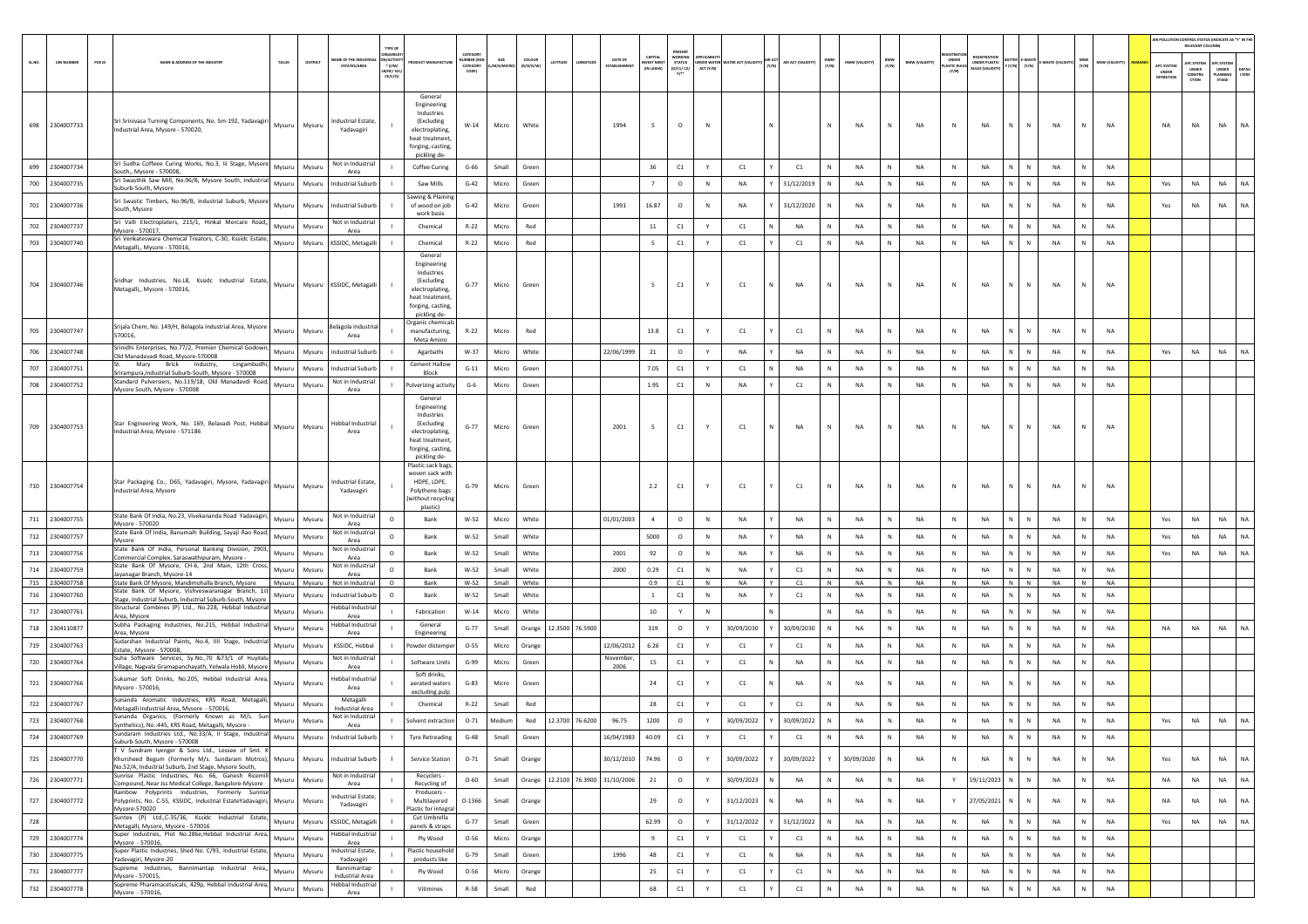|        |                   |                                                                                                                                                                     |        |                  |                                                  |                                            |                                                                                                   |                                                   |                 |                     |                    |                       |                                        |                                             |                              |                      |   |                  |              |               |                     |                       |                                     |                                   |                                        |           |                |                       |                                         | AIR POLLUTION CONTROL STATUS (INDICATE AS "Y" IN THE<br>RELEVANT COLUMN) |                                         |              |
|--------|-------------------|---------------------------------------------------------------------------------------------------------------------------------------------------------------------|--------|------------------|--------------------------------------------------|--------------------------------------------|---------------------------------------------------------------------------------------------------|---------------------------------------------------|-----------------|---------------------|--------------------|-----------------------|----------------------------------------|---------------------------------------------|------------------------------|----------------------|---|------------------|--------------|---------------|---------------------|-----------------------|-------------------------------------|-----------------------------------|----------------------------------------|-----------|----------------|-----------------------|-----------------------------------------|--------------------------------------------------------------------------|-----------------------------------------|--------------|
| SL.NO. | <b>UIN NUMBER</b> | PCB ID<br><b>NAME &amp; ADDRESS OF THE INDUSTR</b>                                                                                                                  | TALUR  | DISTRICT         | AME OF THE INDUST<br><b>ESTATES/AREA</b>         | N/ACTIVI<br>* (I/M/<br>LB/HC/ H/<br>CE/C/O |                                                                                                   | CATEGOR<br><b>UMBER (XG)</b><br>CATEGORY<br>CODE) | SIZE<br>A/S/MIG | coLous<br>(R/O/G/W) | LATITUDE<br>NGITUC | DATE OF<br>ESTABLISHM | CAPITAL<br><b>EST MEN</b><br>IN LAKHS] | <b>WORKIN</b><br>STATUS<br>(0/C1/ C2/<br>Y1 | <b>SER WATE</b><br>ACT (Y/N) | <b>TER ACT (VALI</b> |   | AIR ACT (VALIDIT | HWM<br>(Y/N) | HWM (VALIDITY | <b>BMW</b><br>(Y/N) | <b>BMW (VALIDITY)</b> | UNDER<br><b>ASTIC RULE</b><br>(Y/N) | UNDER PLASTIC<br>IULES (VALIDITY) | <b>ITTER E-WAST</b><br>$(Y/N) = (Y/N)$ |           | (Y/N)          | <b>MSW (VALIDITY)</b> | APC SYSTEI<br><b>UNDER</b><br>IPERATION | <b>PC SYSTEM</b><br><b>UNDER</b><br>CONSTRU<br>CTION                     | APC SYSTER<br>UNDER<br>LANNING<br>STAGE | DEFA<br>LTER |
|        | 733 2304007779    | Supreme Plasticizors, No.115/C, Belagola Industrial Area,<br>Mysore - 570016                                                                                        | Mysuru | Mysuru           | elagola Industria<br>Area                        |                                            | Di-methyla<br>pthalate, Di-ethy<br>pthalate, Di-buty                                              | R-25                                              | Small           | Red                 |                    |                       | 95.3                                   | $\circ$                                     |                              | 30/06/2023           |   | 30/06/2023       | N            | NA            | N                   | NA                    | $\,$ N                              | NA                                | N<br>$\mathbb N$                       | NA        |                | <b>NA</b>             | Yes                                     | NA                                                                       | NA                                      | NA           |
|        | 734 2304007780    | Surabhi Chemicls, No.D-85, Industrial Estate, Yadavagiri,<br>Mysore - 570020                                                                                        | Mysuru | Mysuru           | ndustrial Estate,<br>Yadavagiri                  |                                            | Disinfectant<br>Phenyl, deodorant<br>phenyl & soap oi                                             | $O-13$                                            | Micro           | Orange              |                    | 1983                  | 1.44                                   | C1                                          | Y                            | C1                   |   | NA               | N            | <b>NA</b>     | N                   | NA                    | N                                   | <b>NA</b>                         | $\mathbb N$<br>N                       | <b>NA</b> | N              | <b>NA</b>             |                                         |                                                                          |                                         |              |
| 735    | 2304007781        | Suraksha Enterprises, Plot, No-277, Hebbal Industrial Area,<br>Mysore, Hebbal Industrial Area, Mysore                                                               | Mysuru | Mysuru           | Hebbal Industria<br>Area                         |                                            | Tyre Flaps                                                                                        | $G - 77$                                          | Micro           | Green               |                    |                       | 6.5                                    | C1                                          |                              | C1                   |   | C1               |              | <b>NA</b>     | N                   | NA                    | $\mathbb N$                         | NA                                | N<br>$\mathbb{N}$                      | NA        |                | <b>NA</b>             |                                         |                                                                          |                                         |              |
|        | 736 2304007782    | Suresh Dyes, C-24, KSSIDC Estate, Metagalli, Mysore -                                                                                                               |        | Mysuru Mysuru    | KSSIDC, Metagalli                                |                                            | Chemical                                                                                          | $R - 22$                                          | Micro           | Red                 |                    |                       | 21                                     | C1                                          | Y                            | C1                   | N | <b>NA</b>        | N            | <b>NA</b>     | N                   | <b>NA</b>             | N                                   | <b>NA</b>                         | $N$ $N$                                | <b>NA</b> | N              | <b>NA</b>             |                                         |                                                                          |                                         |              |
| 737    | 2304007783        | Surpriya Industries And Chemicals, No.242, Hebba<br>ndustrial Area, Mysore - 570016,                                                                                | Mysuru | Mysuru           | Hebbal Industrial<br>Area                        |                                            | Chemical                                                                                          | $R-22$                                            | Micro           | Red                 |                    |                       | 11                                     | C1                                          | Y                            | C1                   |   | C1               | N            | <b>NA</b>     | N                   | <b>NA</b>             | N                                   | <b>NA</b>                         | N<br>N                                 | <b>NA</b> |                | NA                    |                                         |                                                                          |                                         |              |
|        | 738 2304007784    | Surya Batteries, No.25/A-/1, III Stage, Industrial Suburb-<br>South, Mysore - 570008                                                                                | Mysuru | Mysuru           | Industrial Suburb                                |                                            | automotive &<br>tubular lead acid<br>batteries                                                    | $R-7$                                             | Small           | Red                 | 12.2700 76.6500    |                       | 45                                     | $\circ$                                     |                              | 30/06/2022           |   | 30/06/2022       |              | 30/06/2022    | N                   | NA                    | $\mathbb{N}$                        | NA                                | ${\sf N}$<br>Y.                        | NA        |                | <b>NA</b>             | Yes                                     | NA                                                                       | NA                                      | <b>NA</b>    |
|        | 739 2304007787    | Suvardhan Speciality Toolings Division, Plot No.206,<br>Hebbal Industrial Area, Mysore - 570018                                                                     | Mysuru | Mysuru           | Hebbal Industrial<br>Area                        |                                            | Machinery parts,<br>moulds, press<br>cutting tools &<br>accessories                               | $G - 77$                                          | Small           | Green               |                    |                       | 38.78                                  | C1                                          |                              | C1                   |   | C1               | Ν            | NA            |                     | NA                    | N                                   | NA                                | N<br>$\mathbb N$                       | NA        |                | NA                    |                                         |                                                                          |                                         |              |
|        | 740 2304007788    | SVS Enterprises, C-145/2 & 143, Yadavagiri Industrial<br>Estate, Mysore - 570020                                                                                    | Mysuru | Mysuru           | ndustrial Estate,<br>Yadavagiri                  |                                            | Potassium<br>Nitrate, Magnesiu<br>m<br>Nitrate, Magnesiu<br>m Chloride(By<br>product) $\boxtimes$ | $R-25$                                            | Small           | Red                 |                    | 19/01/1983            | 26.2                                   | $\circ$                                     | Y                            | 30/06/2022           |   | 30/06/2022       | N            | NA            |                     | NA                    | ${\sf N}$                           | NA                                | N<br>$\mathbb N$                       | NA        |                | NA                    | Yes                                     | NA                                                                       | <b>NA</b>                               | NA           |
| 741    | 2304007791        | Swastic Industries, Plot No.269/C,Hebbal Industrial Area,<br>Mysore - 570016,                                                                                       | Mysuru | Mysuru           | lebbal Industrial<br>Area                        |                                            | Chemical                                                                                          | $R-22$                                            | Micro           | Red                 |                    |                       | 15                                     | C1                                          | Y                            | C1                   |   | C1               | N            | <b>NA</b>     | N                   | <b>NA</b>             | N                                   | <b>NA</b>                         | N.<br>$\mathbb{N}$                     | <b>NA</b> |                | <b>NA</b>             |                                         |                                                                          |                                         |              |
| 742    | 2304007792        | Swastic Stron Products, No. 286/B, , Hebbal Industrial                                                                                                              | Mysuru | Mysuru           | lebbal Industrial                                |                                            | Chemical                                                                                          | $R-22$                                            | Micro           | Red                 |                    |                       | $\overline{4}$                         | C1                                          | Y                            | C1                   |   | C1               | N            | NA            | N                   | NA                    | N                                   | NA                                | N<br>$\mathbb N$                       | NA        | N              | NA                    |                                         |                                                                          |                                         |              |
|        | 743 2304007793    | Area. Mysore<br>Swetha Chemicals, No.42,Ei, II Stage, Industrial Suburb-<br>South, Mysore - 570008.                                                                 | Mysuru | Mysuru           | Area<br><b>Industrial Suburb</b>                 |                                            | Organic chemical<br>manufacturing,                                                                | $R - 22$                                          | Micro           | Red                 |                    |                       | $\mathbf{4}$                           | C1                                          | Y                            | C1                   |   | C1               | N            | <b>NA</b>     | N                   | <b>NA</b>             | N                                   | <b>NA</b>                         | N<br>$\mathbb N$                       | <b>NA</b> | N              | <b>NA</b>             |                                         |                                                                          |                                         |              |
|        | 2304007794        | Swethadri Speciality Papers Ltd., No.144a, Iii Main                                                                                                                 |        |                  | elagola Industria                                |                                            | Meta Amino<br>hermo Graphi                                                                        |                                                   |                 |                     |                    |                       |                                        |                                             |                              |                      |   |                  |              |               | N                   |                       |                                     |                                   | N                                      |           |                |                       |                                         |                                                                          |                                         |              |
| 744    |                   | Road, Metaglli, Belagola Industrial Area, Mysore - 570016,<br>Swiss Plytops, No.25/A, III Stage, Industrial Suburb,                                                 | Mysuru | Mysuru           | Area                                             |                                            | Paper<br>Plywood chair                                                                            | $G - 77$                                          | Small           | Green               |                    |                       | 43                                     | C1                                          | Y                            | C1                   |   | NA               |              | NA            |                     | NA                    | N                                   | NA                                | N                                      | NA        |                | NA                    |                                         |                                                                          |                                         |              |
| 745    | 2304007795        | Mysore-570008                                                                                                                                                       | Mysuru | Mysuru           | ndustrial Suburb                                 |                                            | tops                                                                                              | $G-76$                                            | Small           | Green               |                    | 1996                  | 32.92                                  | C1                                          | Y                            | C1                   |   | C1               | N            | NA            | N                   | NA                    | N                                   | NA                                | N<br>$\mathbb N$                       | NA        | N              | <b>NA</b>             |                                         |                                                                          |                                         |              |
| 746    | 2304007796        | Synthrog Limited, C-56, Kssidc Estate, Yadavagiri, Mysore,<br>Mysore - 570020,                                                                                      | Mysuru | Mysuru           | ndustrial Estate,<br>Yadavagiri                  |                                            | Chemical                                                                                          | $R - 22$                                          | Micro           | Red                 |                    |                       | $\overline{a}$                         | C1                                          |                              | C1                   |   | NA               | Ν            | NA            | N                   | NA                    | N                                   | NA                                | N<br>${\sf N}$                         | NA        |                | NA                    |                                         |                                                                          |                                         |              |
| 747    | 2304007799        | Tata Tele Series Ltd, C\O Yadava Jyothi Trust, No.2792,<br>Basaveshwara Rd. Chamundipuram, Mysore                                                                   | Mysuru | Mysuru           | Not in Industrial<br>Area                        | D.G. set                                   | <b>Telephone Towe</b>                                                                             | W-52                                              | Small           | White               |                    |                       | 35.22                                  | $\circ$                                     | N                            | NA                   |   | <b>NA</b>        | $\mathbb{N}$ | <b>NA</b>     | N                   | NA                    | N                                   | <b>NA</b>                         | N<br>$\mathbb{N}$                      | <b>NA</b> | N              | <b>NA</b>             | Yes                                     | <b>NA</b>                                                                | NA                                      | NA           |
| 748    | 2304007801        | Tata Tele Services Ltd., - Lashkar Mohalla, No. 2938/1,                                                                                                             | Mysuru | Mysuru           | Not in Industrial                                | D.G. set                                   | <b>Telephone Towe</b>                                                                             | $W-52$                                            | Small           | White               |                    | 31/12/2016            | 147                                    | $\circ$                                     | N                            | <b>NA</b>            |   | <b>NA</b>        | N            | <b>NA</b>     | N                   | NA                    | N                                   | <b>NA</b>                         | N.<br>$\mathbb{N}$                     | <b>NA</b> | N              | <b>NA</b>             | Yes                                     | NA                                                                       | <b>NA</b>                               | NA           |
|        |                   | New No. L32/1, Bangalore-Nilagiri Road, Lashkar Mohalla,<br>Tata Tele Services Ltd., - Mandi Mohalla, No. 237, C Block                                              |        |                  | Area                                             |                                            |                                                                                                   |                                                   |                 |                     |                    |                       |                                        |                                             |                              |                      |   |                  |              |               |                     |                       |                                     |                                   |                                        |           |                |                       |                                         |                                                                          |                                         |              |
| 749    | 2304007802        | Cross Road, Bannimantap Extension, Mandi Mohalla.                                                                                                                   | Mysuru | Mysuru           | Bannimantap                                      | D.G. set                                   | <b>Felephone Towe</b>                                                                             | W-52                                              | Micro           | White               |                    |                       | 15.97                                  | $\circ$                                     | N                            | NA                   |   | NA               | N            | <b>NA</b>     | N                   | NA                    | N                                   | <b>NA</b>                         | N.<br>$\mathbb N$                      | NA        | - N            | NA                    | Yes                                     | <b>NA</b>                                                                | <b>NA</b>                               | NA           |
| 750    | 2304007800        | Viom Networks Ltd., Formerly Tata Tele Services Ltd.<br>Muslim Gali Orphanage Road, New No. L-13(Old No.<br>2108), Swaday Road, South Cross, Lashkar Mohalla,       | Mysuru | Mysuru           | Not in Industria<br>Area                         | D.G. set                                   | <b>Telephone Tower</b>                                                                            | W-52                                              | Micro           | White               |                    |                       | 2.25                                   | $\circ$                                     | N                            | <b>NA</b>            |   | One Time         | N            | <b>NA</b>     | N                   | NA                    | N                                   | <b>NA</b>                         | $\mathbb{N}$<br>N                      | <b>NA</b> |                | <b>NA</b>             | Yes                                     | <b>NA</b>                                                                | NA                                      | <b>NA</b>    |
| 751    | 2304007803        | TATA Tele Services, No.37 (Devanoor Extension), 1st<br>Stage, Rajeevnagar, N.R. Mohalla, Mysore.                                                                    | Mysuru | Mysuru           | Not in Industrial<br>Area                        | D.G. set                                   | <b>Telephone Towe</b>                                                                             | W-52                                              | Micro           | White               |                    |                       | 2.25                                   | $\circ$                                     | N                            | NA                   |   | NA               | N            | NA            | N                   | NA                    | N                                   | <b>NA</b>                         | N<br>$\mathbb N$                       | NA        |                | NA                    | Yes                                     | NA                                                                       | <b>NA</b>                               | NA           |
| 752    | 2304007804        | Viom Networks Ltd., Formerly Tata Tele Services<br>Vidyavardhaka Engineering College, Sy. No. 220/1, Hebbal Mysuru<br>Village, Gokulum, Mysore District             |        | Mysuru           | Not in Industria<br>Area                         | D.G. set                                   | <b>Telephone Towe</b>                                                                             | W-52                                              | Micro           | White               |                    |                       | 2.25                                   | $\circ$                                     | N                            | NA                   |   | One Time         | N            | <b>NA</b>     | N                   | <b>NA</b>             | N                                   | <b>NA</b>                         | N.<br>N                                | <b>NA</b> | N              | <b>NA</b>             | Yes                                     | NA                                                                       | <b>NA</b>                               | <b>NA</b>    |
| 753    | 2304007806        | Tata Teleservices Limited,<br>Sree<br>Gurumalles<br>Commununity Hall, Door No. 184, "B" Block, J.P. Nagar 1st Mysuru<br>Stage, Nacahanalli, Mysore - 570008         |        | Mysuru           | Not in Industrial<br>Area                        | D.G. set                                   | <b>Telephone Towe</b>                                                                             | W-52                                              | Micro           | White               |                    |                       | 18.89                                  | $\circ$                                     | N                            | <b>NA</b>            |   | <b>NA</b>        | N            | <b>NA</b>     | N                   | NA                    | N                                   | NA                                | N.<br>N                                | <b>NA</b> |                | <b>NA</b>             | Yes                                     | <b>NA</b>                                                                | <b>NA</b>                               | NA           |
| 754    | 2304007807        | Tata Teleservices Ltd., No.89, KVM & Co, Devaraj Urs                                                                                                                | Mysuru | Mysuru           | Not in Industrial                                | D.G. set                                   | <b>Telephone Tower</b>                                                                            | $W-52$                                            | Small           | White               |                    |                       | 30.64                                  | $\circ$                                     | N                            | <b>NA</b>            |   | <b>NA</b>        | N            | <b>NA</b>     | N                   | <b>NA</b>             | N                                   | <b>NA</b>                         | N<br>$\mathbb N$                       | <b>NA</b> | N              | <b>NA</b>             | Yes                                     | NA                                                                       | <b>NA</b>                               | NA           |
| 755    | 2304007808        | Road, Mysore<br>Tata Teleservices Ltd., Maruthi Complex, No. 4588,                                                                                                  |        |                  | Area<br>Not in Industrial                        |                                            |                                                                                                   |                                                   |                 | White               |                    |                       | 24.5                                   | $\circ$                                     | N                            | NA                   |   | NA               | N            | NA            | N                   | NA                    | N                                   | <b>NA</b>                         | N<br>${\sf N}$                         | NA        |                | <b>NA</b>             |                                         | NA                                                                       | <b>NA</b>                               | <b>NA</b>    |
| 756    | 2304007809        | Temple Road, N.R. Mohalla, Mysore<br>Viom Networks Ltd., Formerly Tata Teleservices Ltd., Sy<br>No.309, Plot No.295/A/Part/1Hebbal Industrial Area, Mysuru          | Mysuru | Mysuru<br>Mysuru | Area<br>lebbal Industria                         | D.G. set<br>D.G. set                       | <b>Telephone Towe</b><br><b>Telephone Towe</b>                                                    | W-52<br>W-52                                      | Micro<br>Micro  | White               |                    | March, 2003<br>2004   | 2.25                                   | $\circ$                                     | N                            | NA                   |   | One Time         | N            | <b>NA</b>     | N                   | NA                    | N                                   | NA                                | N<br>N                                 | NA        |                | <b>NA</b>             | Yes<br>Yes                              | <b>NA</b>                                                                | NA                                      | NA           |
|        |                   | Hebbal Village, Kasaba Hobli, Mysore Taluk & District<br>Aircel Limited, # 73, Madhvesha Complex, Nazarabad                                                         |        |                  | Area<br>Not in Industrial                        |                                            |                                                                                                   |                                                   |                 |                     |                    |                       |                                        |                                             |                              |                      |   |                  |              |               |                     |                       |                                     |                                   |                                        |           |                |                       |                                         |                                                                          |                                         |              |
| 757    | Yet to allot      | Main Road, Mysuru - 570 010<br>Viom Networks Ltd., Formerly Tata Tele Services Ltd., Site                                                                           | Mysuru | Mysuru           | Area<br>Not in Industrial                        | D.G. set                                   | <b>Telephone Towe</b>                                                                             | W-52                                              | Small           | White               |                    |                       | 40                                     | $\circ$                                     | N                            | NA                   |   | NA               | Ν            | <b>NA</b>     | $\mathsf{N}$        | NA                    | N                                   | <b>NA</b>                         | N<br>$\mathbb N$                       | NA        | N              | NA                    | Yes                                     | <b>NA</b>                                                                | <b>NA</b>                               | NA           |
| 758    | 2304007816        | No. 482, House of Subbarao, 2nd Stage Layout (Siddartha Mysuru<br>Layout), Nazarbad Mohalla, Mysore-570011<br>Viom Networks Ltd., Formerly Tata Teleservices Ltd.,  |        | Mysuru           | Area                                             | D.G. set                                   | <b>Telephone Tower</b>                                                                            | W-52                                              | Micro           | White               |                    | 2004                  | 2.25                                   | $\circ$                                     | N                            | <b>NA</b>            |   | One Time         | N            | <b>NA</b>     | N                   | NA                    | N                                   | <b>NA</b>                         | $\mathbb N$<br>N                       | <b>NA</b> |                | <b>NA</b>             | Yes                                     | <b>NA</b>                                                                | <b>NA</b>                               | NA           |
| 759    | 2304007815        | Indira Complex, Site No. 688, JCST M Block, Mysuru<br>Kuvempunagar, Chamaraja Mohalla, Mysore - 570023<br>Tower Vision India Private Limited, # 256, 7th Main Road, |        | Mysuru           | Not in Industrial<br>Area<br>Not in Industrial   | D.G. set                                   | <b>Telephone Tower</b>                                                                            | $W-52$                                            | Micro           | White               |                    |                       | 2.25                                   | $\circ$                                     | N                            | NA                   |   | One Time         | N            | <b>NA</b>     | N                   | <b>NA</b>             | N                                   | <b>NA</b>                         | N<br>N                                 | <b>NA</b> |                | <b>NA</b>             | Yes                                     | <b>NA</b>                                                                | <b>NA</b>                               | NA           |
| 760    | Yet to allot      | Near Ganesha Temple, Alanahalli Layout, Mysuru                                                                                                                      | Mysuru | Mysuru           | Area                                             | D.G. set                                   | <b>Telephone Tower</b>                                                                            | $W-52$                                            | Small           | White               |                    |                       | 23.53                                  | $\circ$                                     | N                            | <b>NA</b>            |   | <b>NA</b>        | N            | <b>NA</b>     | N                   | <b>NA</b>             | N                                   | <b>NA</b>                         | N<br>N                                 | <b>NA</b> | N              | <b>NA</b>             | Yes                                     | NA                                                                       | <b>NA</b>                               | NA           |
| 761    | 2304007817        | Tata Teleservices Ltd., SBM Building, Temple Road, VV<br>Mohalla. Mysore                                                                                            | Mysuru | Mysuru           | Not in Industria<br>Area                         | D.G. set                                   | Telephone Towe                                                                                    | $W-52$                                            | Small           | White               |                    |                       | 25.25                                  | $\circ$                                     | N                            | NA                   |   | NA               |              | <b>NA</b>     | N                   | NA                    | N                                   | <b>NA</b>                         | N<br>N                                 | NA        |                | <b>NA</b>             | Yes                                     | <b>NA</b>                                                                | NA                                      | NA           |
| 762    | 2304007818        | Tata Teleservices, Bogadi Road, Mysore - 570008,<br>Techno Filament Industries, No.150/A, Metagalli, Belagola                                                       | Mysuru | Mysuru           | Not in Industrial D.G. set<br>elagola Industrial |                                            | <b>Telephone Tower</b>                                                                            | $W-52$                                            | Micro           | White               |                    |                       | $\overline{\mathbf{3}}$                | $\circ$                                     | N                            | <b>NA</b>            | Y | NA               | N            | <b>NA</b>     | N                   | <b>NA</b>             | N                                   | <b>NA</b>                         | N<br>N                                 | <b>NA</b> | N              | <b>NA</b>             | Yes                                     | NA                                                                       | <b>NA</b>                               | NA           |
| 763    | 2304007819        | Industrial Area, Mysore - 570008                                                                                                                                    | Mysuru | Mysuru           | Area                                             | - 1 -                                      | Filaments                                                                                         | $R-47$                                            | Micro           | Red                 |                    |                       | 8                                      | C1                                          | Y                            | C1                   | N | <b>NA</b>        | N            | <b>NA</b>     | N                   | <b>NA</b>             | N                                   | <b>NA</b>                         | N<br>${\sf N}$                         | NA        |                | <b>NA</b>             |                                         |                                                                          |                                         |              |
| 764    | 2304007820        | Techno Plasts, No. 204/20, G G Block, Hootagalli, Hunsur<br>Road, Mysore                                                                                            | Mysuru | Mysuru           | Not in Industrial<br>Area                        |                                            | Recyclers<br>Recycling of                                                                         | W-32                                              | Micro           | White               |                    |                       | $\overline{2}$                         | $\circ$                                     | N                            |                      |   |                  | N            | NA            | $\mathsf{N}$        | NA                    | Y                                   | Not Applied                       | $\mathbb{N}$<br>$\mathbb{N}$           | NA        | $\mathbb N$    | <b>NA</b>             | NA                                      | NA                                                                       | <b>NA</b>                               | <b>NA</b>    |
| 765    | 2304007821        | Technomatic Engineering Industries, Plot No. 274-E,<br>Hebbal Industrial Area, Mysore                                                                               | Mysuru | Mysuru           | Hebbal Industrial<br>Area                        |                                            | <b>Pulverizing activity</b>                                                                       | $G-6$                                             | Micro           | Green               |                    | 08/08/2005            | 22.3                                   | C1                                          | $\mathbb N$                  | NA                   | Y | C1               | N            | NA            | $\,N\,$             | NA                    | $\,$ N                              | NA                                | $N$ $N$                                | NA        | N              | <b>NA</b>             | Yes                                     | NA                                                                       | NA                                      | <b>NA</b>    |
| 766    | 2304007822        | Technovations Software Pvt. Ltd., No.2715, Kaveri, 2nd                                                                                                              | Mysuru | Mysuru           | Not in Industrial                                |                                            | D.G. Sets                                                                                         | $W-52$                                            | Micro           | White               |                    | December.             | 14.25                                  | $\circ$                                     | N                            |                      |   |                  | N            | <b>NA</b>     | N                   | NA                    | $\,$ N                              | NA                                | N<br>${\sf N}$                         | <b>NA</b> |                | NA                    | NA                                      | NA                                                                       | <b>NA</b>                               | <b>NA</b>    |
| 767    | 2304007823        | Main, 8th Cross Road, V.V. Puram, Mysore - 570002<br>Texpertech Insulations, Plot No.269, Hebbal Industrial                                                         | Mysuru | Mysuru           | Area<br>Hebbal Industria                         |                                            | Paper pins and U                                                                                  | $W-30$                                            | Micro           | White               |                    | 1998                  | 9                                      | C1                                          | N                            | NA                   |   | C1               | $\mathbb{N}$ | NA            | N                   | NA                    | $\,$ N                              | NA                                | N<br>$\mathbb N$                       | NA        | N              | NA                    |                                         |                                                                          |                                         |              |
| 768    | 2304007824        | Area, Mysore - 570016,<br>Thaj Industries, 157-C, Belagola Industrial Area, Metagalli,                                                                              | Mysuru | Mysuru           | Area<br>elagola Industrial                       |                                            | clips<br>Producers -<br>Multilayered                                                              | $O-1366$                                          | Small           | Orange              |                    | 1993                  | 80                                     | $\circ$                                     | Y                            | 30/09/2029           |   | <b>NA</b>        | N            | <b>NA</b>     | N                   | NA                    | Y                                   | 13/09/2021                        | N<br>${\sf N}$                         | <b>NA</b> | N              | NA                    | <b>NA</b>                               | NA                                                                       | <b>NA</b>                               | NA           |
| 769    | 2304007825        | Mysore<br>Taloor Magnesite Mine, Lessee Department of Mines and<br>Geology M.L.No.2484 (29.36), Sy. No.56, Taloor Village, Mysuru                                   |        | Mysuru           | Area<br>Not in Industrial                        | M                                          | Plastic for integra<br>Mine                                                                       | $R-35$                                            | Small           | Red                 |                    | 01/10/2005            | 243.89                                 | $\circ$                                     | Y                            | 31/03/2025           |   | 31/03/2025       | $\mathbb{N}$ | <b>NA</b>     | N                   | NA                    | $\,$ N                              | NA                                | N<br>$\mathbb N$                       | <b>NA</b> | N              | <b>NA</b>             | Yes                                     | na                                                                       | na                                      | na           |
| 770    | 2304007826        | Mysore Taluk & Dist<br>The Coorg And Mysore Coffee Co. Ltd., KRS Road,                                                                                              | Mysuru | Mysuru           | Area<br>Not in Industrial                        |                                            | Coffee Curing                                                                                     | $G-66$                                            | Small           | Green               |                    |                       | 32                                     | C1                                          | Y                            | C1                   |   | C1               | N            | NA            | N                   | NA                    | $\,$ N                              | NA                                | N<br>${\sf N}$                         | NA        |                | <b>NA</b>             |                                         |                                                                          |                                         |              |
|        | 771 2304007828    | Yadavagiri,, Mysore - 570020,<br>The Karnataka Police Academy (New), Mysore - 570019    Mysuru    Mysuru    Not in Industrial                                       |        |                  | Area                                             | $\circ$                                    | DG set                                                                                            | $W-52$                                            | Micro White     |                     |                    |                       | 3.29                                   | $\circ$                                     | N                            | <b>NA</b>            | Y | <b>NA</b>        | N            | <b>NA</b>     | N                   | <b>NA</b>             | N                                   | <b>NA</b>                         | $N$ $N$                                | <b>NA</b> | $\overline{N}$ | <b>NA</b>             | Yes                                     | <b>NA</b>                                                                | NA NA                                   |              |
| 772    | 2304007829        | The Nikhila Karnataka Central Ayurvedic Pharmacy Ltd.,<br>No. 77/1C, Lingambudhi Road, Srirampura, Mysore -                                                         | Mysuru | Mysuru           | Not in Industrial<br>Area                        |                                            | Ayurvedic<br>Pharmacy                                                                             | $G-2$                                             | Small           | Green               |                    |                       | 63.54                                  | $\circ$                                     | Y                            | 31/12/2026           | Y | 31/12/2026       | N            | NA            | N                   | NA                    | $\,$ N                              | NA                                | N<br>$\mathbb N$                       | NA        | N              | NA                    | Yes                                     | NA                                                                       | <b>NA</b>                               | <b>NA</b>    |
|        | 773 2304007830    | The Old Karnataka Police Academy, Mysore - 570019   Mysuru   Mysuru   Not in Industrial   0   Training Institute   W-52   Micro   White                             |        |                  |                                                  |                                            |                                                                                                   |                                                   |                 |                     |                    |                       | 3.29                                   | $\circ$                                     | N                            | <b>NA</b>            | Y | <b>NA</b>        | N            | <b>NA</b>     | N                   | NA                    | N                                   | <b>NA</b>                         | $N$ $N$                                | <b>NA</b> | N              | <b>NA</b>             | Yes                                     | NA NA NA                                                                 |                                         |              |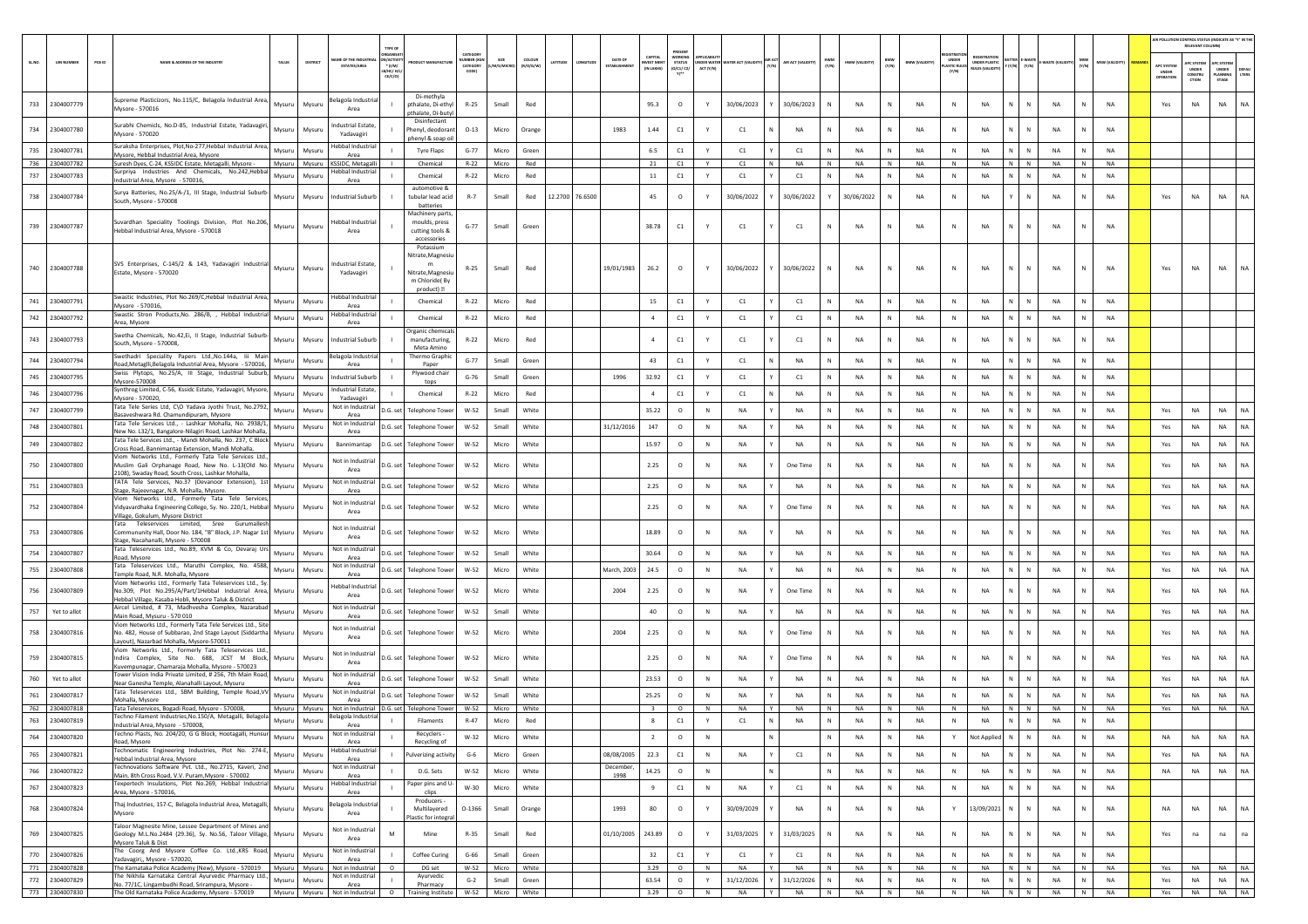|        |                                  |                                                                                                                                                                                             |        |          |                                     | TYPE OF                                       |                                                                                                                            |                                                              |                                  |                   |                            |                   |                                        |                                |             |                                 |                             |              |                 |              |                       |                            |                      |                              |                           |                        |                                      | <b>UR POLLUTION CONTROL STATUS (INDICATE AS "Y" IN T</b><br>RELEVANT COLUMN) |                                        |           |
|--------|----------------------------------|---------------------------------------------------------------------------------------------------------------------------------------------------------------------------------------------|--------|----------|-------------------------------------|-----------------------------------------------|----------------------------------------------------------------------------------------------------------------------------|--------------------------------------------------------------|----------------------------------|-------------------|----------------------------|-------------------|----------------------------------------|--------------------------------|-------------|---------------------------------|-----------------------------|--------------|-----------------|--------------|-----------------------|----------------------------|----------------------|------------------------------|---------------------------|------------------------|--------------------------------------|------------------------------------------------------------------------------|----------------------------------------|-----------|
| SL.NO. | <b>UIN NUMBER</b>                | PCB ID<br>NAME & ADDRESS OF THE INDUSTR'                                                                                                                                                    | TALUK  | DISTRICT | ME OF THE INDUS                     | N/ACTIVI<br>$*(1/M)$<br>LB/HC/ H/L<br>CE/C/OI | <b>OUCT MANUFACTUR</b>                                                                                                     | <b>ATFOOR</b><br><b>IMBER (XGI</b><br><b>ATEGOR</b><br>CODE) | SIZE                             | COLOUR<br>R/0/G/W | LATITUDE<br>LONGITUDE      | <b>DATE OF</b>    | CAPITAL<br><b>WEST MEN</b><br>IN LAKHS | <b>STATUS</b><br>0/01/02<br>n" | ACT (Y/N)   | NDER WATER WATER ACT (VALIDITY) | AIR ACT (VALIDITY)<br>(V/N) | HWM<br>(Y/N) | HWM (VALIDITY)  | BMW<br>(Y/N) | <b>BMW (VALIDITY)</b> | UNDER<br>STIC RUL<br>(Y/N) | <b>UNDER PLASTIC</b> | E-WAST<br>$(Y/N) = (Y/N)$    | WASTE (VALI)<br>(Y/N)     | MSW (VALIDITY          | <b>IPC SYSTE</b><br>UNDER<br>PERATIO | C SYSTER<br>UNDER<br>CONSTRU<br>crion                                        | PC SYSTE<br>UNDER<br>PLANNING<br>STAGE | LTERS     |
|        | 774 2304007832                   | The Southern Gas Ltd., No. 293, Hebbal Industrial Area,                                                                                                                                     | Mysuru | Mysuru   | Hebbal Industria                    |                                               | Oxygen &                                                                                                                   | W-9                                                          | Small                            | White             |                            |                   | 231                                    | $\circ$                        | N           | NA                              | NA                          | N            | <b>NA</b>       | N            | NA                    | $\,$ N                     | NA                   | N<br>N                       | <b>NA</b><br>N            | <b>NA</b>              | Yes                                  | NA                                                                           | <b>NA</b>                              | NA        |
| 775    | 2304007834                       | Mysore - 570016<br>The Tata Iron And Steel Co. Ltd., Jayapura Hobli,, Mysore                                                                                                                | Mysuru | Mysuru   | Area<br>Not in Industrial           | M                                             | Nitrogen Gas<br>Mines                                                                                                      | R-35                                                         | Small                            | Red               |                            |                   | 60                                     | C1                             |             | C1                              | C1                          | N            | NA              | N            | NA                    | N                          | NA                   | N<br>N                       | NA<br>N                   | NA                     |                                      |                                                                              |                                        |           |
| 776    | 2304007835                       | hibbadevi Theatre, No.106/A, 106/B & 130, N.R.Mohalla,<br>Mysore-570007                                                                                                                     | Mysuru | Mysuru   | <b>Not in Industrial</b><br>Area    | $\Omega$                                      | Theatre                                                                                                                    | $W-52$                                                       | Micro                            | White             |                            | 06/07/1975        | 11.94                                  | $\circ$                        | N           | NA                              | One Time                    |              | <b>NA</b>       | N            | NA                    | N                          | <b>NA</b>            | N<br>${\sf N}$               | NA                        | NA                     | Yes                                  | <b>NA</b>                                                                    | <b>NA</b>                              | <b>NA</b> |
| 777    | 2304007836                       | Thimson Instruments, No.440-F. Ring Road, In b/w IOC<br>Bunk & TATA Motors, Hebbal Industrial Area, Mysore -                                                                                | Mysuru | Mysuru   | lebbal Industria<br>Area            |                                               | Battery<br>Hydrometers                                                                                                     | W-14                                                         | Small                            | Green             | 12.3700 76.3300            | April, 1998       | 219.93                                 | $\circ$                        | Y           | 31/12/2034                      | Applied                     | N            | NA              | N            | NA                    | N                          | NA                   | N  <br>$\mathbb N$           | NA<br>N                   | NA                     | Yes                                  | NA                                                                           | <b>NA</b>                              | NA        |
| 778    | 2304007839                       | Tikmani Metal Industries, Plot No.51, Mysore South,<br>ndustrial Suburb-South, Mysore - 570008                                                                                              | Mysuru | Mysuru   | ndustrial Suburb                    |                                               | Chemical                                                                                                                   | $R - 22$                                                     | Micro                            | Red               |                            |                   | 10.25                                  | C1                             |             | C1                              | C1                          | Ν            | NA              | N            | NA                    | N                          | NA                   | N<br>${\sf N}$               | NA                        | NA                     |                                      |                                                                              |                                        |           |
| 779    | 2304007840                       | Abhiram Cements Componenets (Tirumala Feeds (Pvt<br>Ltd,) Plot No. 308/258(Converted Sy.No. 112/2) Bugatha<br>Halli, Varuna Hobli, Mysore-Bannur Road, Mysore                               | Mysuru | Mysuru   | Not in Industrial<br>Area           |                                               | Cements pipes                                                                                                              | $O-89$                                                       | Small                            | Green             |                            | 25/05/2006        | 34.68                                  | $\circ$                        |             | 31/12/2019                      | 31/12/2019                  | N            | <b>NA</b>       |              | NA                    | N                          | NA                   | N<br>N                       | NA                        | <b>NA</b>              | Yes                                  | NA                                                                           | NA                                     | NA        |
| 780    | 2304007841                       | Top Note Aromatics, Plot No. 97, KRS Road, Mysore-<br>570016                                                                                                                                | Mysuru | Mysuru   | elagola Industria<br>Area           |                                               | Ammonium<br>Molybedate,<br>Sodium<br>Molybedate,<br>Molybdic Acid<br>odium Tungstate                                       | $R-25$                                                       | Small                            | Red               |                            | October 1983      | 108                                    | C1                             |             | 30/06/2023                      | 30/06/2023                  |              | 30/06/2023      |              | NA                    | N                          | <b>NA</b>            | N<br>N                       | <b>NA</b>                 | <b>NA</b>              | Yes                                  | N <sub>A</sub>                                                               | <b>NA</b>                              | NA        |
| 781    | 2304007849                       | Tribocor Technologies Pvt. Ltd., No. 57/3, Lingambudhi<br>Road, II Stage, Srirampura, Mysore                                                                                                | Mysuru | Mysuru   | Not in Industrial<br>Area           |                                               | Lubricating Oil,<br>Grease or<br>Petroleum based<br>products (Only<br><b>Bledning at</b>                                   | $R-4$                                                        | Small                            | Green             | 12.2900 76.6300 06/05/2005 |                   | 53.81                                  | $\circ$                        |             | 31/12/2031                      | NA<br>N                     | N            | NA              |              | NA                    | N                          | NA                   | N<br>N                       | NA                        | <b>NA</b>              | NA                                   | NA                                                                           | <b>NA</b>                              | <b>NA</b> |
| 782    | 2304007850                       | Trinity Engineering Industries, No.9, III Stage, Industrial<br>Suburb, Mysore                                                                                                               | Mysuru | Mysuru   | Industrial Suburb                   |                                               | Component<br>polishing                                                                                                     | $G-77$                                                       | Small                            | Green             |                            | 01/05/2002        | 43                                     | C1                             | Y           | C1                              | C1                          |              | <b>NA</b>       | N            | NA                    | N                          | NA                   | N<br>$\mathbb N$             | <b>NA</b>                 | NA                     |                                      |                                                                              |                                        |           |
| 783    | 2304007851                       | Trishul Batteris, No.99/D, II Stage, Industrial Suburb,<br>Vishweshwaranagar, Mysore - 570008                                                                                               | Mysuru | Mysuru   | Industrial Suburb                   |                                               | Automotive &<br>Tubular Lead acid<br>batteries                                                                             | $R-7$                                                        | Small                            | Red               |                            | 18/05/2013        | 27.14                                  | $\circ$                        |             | 30/06/2018                      | 30/06/2018                  |              | 30/06/2020      | N            | NA                    | N                          | NA                   | $\mathbb N$<br>Y             | NA                        | <b>NA</b>              | Yes                                  | NA                                                                           | NA                                     | NA        |
| 784    | 2304007852                       | Trishul Engineering (Mysore), Shed No. A-8, CMT<br>Industrial Estate, KRS Road, Mysore - 570016                                                                                             | Mysuru | Mysuru   | Metagalli<br><b>Industrial Area</b> |                                               | General<br>Engineering                                                                                                     | $W-14$                                                       | Micro                            | White             |                            |                   | 7.44                                   | $\circ$                        | $\mathbb N$ |                                 |                             |              | NA              | N            | NA                    | $\mathbb N$                | NA                   | N<br>$\mathbb{N}$            | NA                        | NA                     | NA                                   | NA                                                                           | <b>NA</b>                              | NA        |
| 785    | 2304007853                       | Trishul Kems, No.57, Mysore South, Industrial Suburl<br>South, Mundgod, Mysore - 570008,                                                                                                    | Mysuru | Mysuru   | Industrial Suburb                   |                                               | Chemical                                                                                                                   | R-22                                                         | Micro                            | Red               |                            |                   | $\overline{7}$                         | C1                             | Y           | C1                              | N<br>NA                     | N            | NA              | N            | NA                    | N                          | NA                   | N<br>N                       | NA<br>N                   | NA                     |                                      |                                                                              |                                        |           |
| 786    | 2304007854                       | Friton Chemicals, No.14, Metagalli, Belagola Industrial<br>Area, Mysore - 570016                                                                                                            | Mysuru | Mysuru   | elagola Industria<br>Area           |                                               | Chemical                                                                                                                   | $R-22$                                                       | Micro                            | Red               |                            |                   | $\overline{7}$                         | C1                             | Y           | C1                              | NA                          | N            | <b>NA</b>       | N            | NA                    | N                          | NA                   | N.<br>N                      | NA                        | NA                     |                                      |                                                                              |                                        |           |
| 787    | 2304007855                       | Triumph Pharmaceutical Pvt Ltd., Plot No 91/A, Belagola<br>Industrial Area, Metagalli, Mysore                                                                                               | Mysuru | Mysuru   | elagola Industrial<br>Area          |                                               | Plant Growth<br>promoters                                                                                                  | W-27                                                         | Small                            | White             |                            |                   | 76                                     | $\circ$                        | N           |                                 | N                           | N            | <b>NA</b>       | N            | NA                    | $\mathbb{N}$               | <b>NA</b>            | N<br>$\mathbb{N}$            | <b>NA</b>                 | <b>NA</b>              | <b>NA</b>                            | <b>NA</b>                                                                    | NA                                     | <b>NA</b> |
| 788    | 2304007856                       | Tuff Resins, No.15e, Iii Stage, Mysore South, Industria<br>Suburb-South, Mysore - 570008                                                                                                    | Mysuru | Mysuru   | Industrial Suburb                   |                                               | Chemical                                                                                                                   | $R-22$                                                       | Micro                            | Red               |                            |                   | 2.1                                    | C1                             | Y           | C1                              | C1                          | N            | <b>NA</b>       | N            | <b>NA</b>             | N                          | <b>NA</b>            | N<br>$\mathbb{N}$            | <b>NA</b>                 | <b>NA</b>              |                                      |                                                                              |                                        |           |
| 789    | 2304007857                       | Tulasi Polymers, Sm-190, Industrial Estate, Yadavagiri<br>Mysore - 570008,                                                                                                                  | Mysuru | Mysuru   | ndustrial Estate<br>Yadavagiri      |                                               | Tread rubber<br>including pre-<br>cured rubber                                                                             | $G-105$                                                      | Micro                            | Green             |                            |                   | $1.4\,$                                | $\mathsf{C1}$                  |             | C1                              | <b>NA</b>                   | N            | <b>NA</b>       | N            | <b>NA</b>             | N                          | <b>NA</b>            | N<br>$\mathbb{N}$            | <b>NA</b>                 | <b>NA</b>              |                                      |                                                                              |                                        |           |
| 790    | 2304007858                       | Turnwell, No.8-9, Kssidc Estate, Metagalli, Mysore<br>570016                                                                                                                                | Mysuru | Mysuru   | KSSIDC, Metagalli                   |                                               | Precision turned<br>components                                                                                             | W-14                                                         | Micro                            | White             |                            | 1995              | 24                                     | $\circ$                        | N           |                                 |                             | N            | <b>NA</b>       | N            | NA                    | N                          | <b>NA</b>            | $\mathbb{N}$<br>N            | NA                        | <b>NA</b>              | <b>NA</b>                            | NA                                                                           | <b>NA</b>                              | NA        |
| 791    | 2304007860                       | Ugama Enterprises, Plot No.265p, Hebbal Industrial Area,<br>Mysore - 571186                                                                                                                 | Mysuru | Mysuru   | lebbal Industria<br>Area            |                                               | Magnesium<br>itrate, potassiu                                                                                              | R-25                                                         | Small                            | Red               |                            |                   | 79.2                                   | $\circ$                        | Y           | 30/06/2022                      | 30/06/202                   |              | <b>NA</b>       | N            | NA                    | N                          | NA                   | N.<br>$\mathbb{N}$           | NA                        | NA                     | Yes                                  | NA                                                                           | <b>NA</b>                              | <b>NA</b> |
|        | 792 2304007861                   | Ugra Precision Engineers Pvt Ltd., No.C-142, Industrial<br>Estate, Yadavagiri, Mysore - 570020,                                                                                             | Mysuru | Mysuru   | ndustrial Estate<br>Yadavagiri      |                                               | General<br>Engineering<br>Industries<br>(Excluding<br>electroplating<br>heat treatment<br>forging, casting<br>pickling de- | $G-77$                                                       | Small                            | Green             |                            |                   | 160                                    | C1                             |             | C1                              | C1                          | N            | NA              | <b>N</b>     | NA                    | N                          | NA                   | N<br>$\mathbb N$             | NA                        | <b>NA</b>              |                                      |                                                                              |                                        |           |
| 793    | 2304007862                       | Ujwal Industrial Corporation, D-79, Industrial Estate,<br>Yadavagiri, Mysore-20                                                                                                             | Mysuru | Mysuru   | ndustrial Estate,<br>Yadavagiri     |                                               | di ammonium<br>hydrogen                                                                                                    | R-22                                                         | Small                            | Red               |                            | 1999              | 25.93                                  | $\circ$                        |             | 30/06/2022                      | 30/06/2022                  |              | NA              | N            | NA                    | N                          | NA                   | N.<br>N                      | NA                        | NA                     | Yes                                  | <b>NA</b>                                                                    | NA                                     | NA        |
| 794    | 2304007863                       | UK Stones, No. 576, Hinkal Village, Mysore - 570017                                                                                                                                         | Mysuru | Mysuru   | Not in Industria<br>Area            |                                               | Cutting &<br>Polishing of soap<br>Paint and                                                                                | $G-56$                                                       | Small                            | Green             |                            | October<br>1991   | 29.66                                  | C1                             | Y           | C1                              | C1                          | N            | NA              | N            | NA                    | N                          | NA                   | N<br>${\sf N}$               | NA<br>N                   | <b>NA</b>              |                                      |                                                                              |                                        |           |
| 795    | 2304007864                       | Jnicon Paints, No.44/1, Af3-1, Ii Stage, Industrial Suburb-<br>South, Mysore - 570008,                                                                                                      | Mysuru | Mysuru   | Industrial Suburt                   |                                               | arnishes (mixing<br>and blending)<br>with out ball mill                                                                    | $O - 55$                                                     | Micro                            | Orange            |                            | 09/01/1997        | $\overline{a}$                         | $\circ$                        |             | 31/12/2020                      | NA                          | N            | <b>NA</b>       | N            | NA                    | N                          | <b>NA</b>            | $\mathbf{N}$<br>$\mathbb{N}$ | NA                        | <b>NA</b>              | <b>NA</b>                            | NA                                                                           | NA                                     | <b>NA</b> |
| 796    | 2304007865                       | Unimittal Oxides, No.141/B, Metagalli, Belagola Industrial<br>Area, Mysore - 570016,                                                                                                        | Mysuru | Mysuru   | elagola Industrial<br>Area          |                                               | Zinc Oxide                                                                                                                 | $R-3$                                                        | Micro                            | Red               |                            |                   | 9                                      | C1                             | Y           | C1                              | <b>NA</b>                   | N            | <b>NA</b>       | N            | NA                    | N                          | <b>NA</b>            | $\mathbb{N}$<br>N            | <b>NA</b>                 | <b>NA</b>              |                                      |                                                                              |                                        |           |
| 797    | 2304007867                       | Unite Transformers, Plot No.427/P, Hebbal Industria<br>Area, Mysore - 570016                                                                                                                | Mysuru | Mysuru   | ebbal Industrial<br>Area            |                                               | Transformers                                                                                                               | $G-85$                                                       | Micro                            | Green             |                            |                   | - 5                                    | C1                             | Y           | C1                              | N<br>NA                     |              | <b>NA</b>       | N            | NA                    | N                          | NA                   | N<br>$\mathbb N$             | NA                        | NA                     |                                      |                                                                              |                                        |           |
| 798    | 2304007868                       | Universal Engineering Works, No.D-21, Yadavagir<br>Industrial Area, Mysore - 570020                                                                                                         | Mysuru | Mysuru   | ndustrial Estate,<br>Yadavagiri     |                                               | Engineering<br>industries                                                                                                  | $G-77$                                                       | Micro                            | Green             |                            | 19/08/2002        | 4.9                                    | C1                             | Y           | C1                              | N<br>NA                     | N            | NA              | N            | NA                    | N                          | <b>NA</b>            | N<br>$\mathbb N$             | NA<br>N                   | NA                     |                                      |                                                                              |                                        |           |
| 799    | 2304007869                       | Urs Kar Service Centre (P) Ltd., #Ch.47, Dewans Road,<br>axmipuram, Near Double Tank, Mysore - 270004.                                                                                      | Mysuru | Mysuru   | Not in Industrial<br>Area           |                                               | Service Station                                                                                                            | $O-18$                                                       | Small                            | Orange            |                            | june 1997         | 175.95                                 | $\circ$                        |             | 30/09/2022                      | 30/09/2022                  |              | 30/09/2023      | N            | NA                    | N                          | NA                   | N<br>${\sf N}$               | NA                        | NA                     | Yes                                  | NA                                                                           | NA                                     | NA        |
| 800    | 2304007870                       | Ursu Mandali Sangha, Sri Nalwadi Krishnaraja Wadiye<br>Community Hall, Akkanabalays Cross, Thyragaraja Road, Mysuru<br>Mysore                                                               |        | Mysuru   | Not in Industria<br>Area            | $\circ$                                       | Community Hall                                                                                                             | $G-75$                                                       | Micro                            | White             |                            | 04/11/2010        | 17.39                                  | $\circ$                        | N           | One Time                        |                             |              | <b>NA</b>       |              | <b>NA</b>             | N                          | <b>NA</b>            | N<br>N                       | <b>NA</b>                 | <b>NA</b>              | <b>NA</b>                            | NΑ                                                                           | <b>NA</b>                              | <b>NA</b> |
| 801    | 2304007872                       | Uttam Rubbers (P) Ltd., 273/C, Belavadi Post, Hebbal<br>Industrial Area, Mysore - 571186                                                                                                    | Mysuru | Mysuru   | lebbal Industria<br>Area            |                                               | Hawai Chappals                                                                                                             | $G-26$                                                       | Small                            | Green             |                            | 08/01/2001        | 355                                    | $\circ$                        |             | 31/12/2020                      | 31/12/2020                  | N            | <b>NA</b>       | N            | NA                    | N                          | NA                   | N<br>${\sf N}$               | NA                        | NA                     | Yes                                  | NA                                                                           | NA                                     | NA        |
| 802    | 2304007875                       | V.V. Heat Treaters, No.P-18, KSSIDC Industrial Estate,<br>ebbal. Mysore-16                                                                                                                  | Mysuru | Mysuru   | KSSIDC, Hebbal                      |                                               | Alloy steel                                                                                                                | $O-28$                                                       | Micro                            | Orange            |                            |                   | 25                                     | Y                              |             |                                 |                             |              | <b>NA</b>       | N            | NA                    | N                          | NA                   | N<br>N                       | <b>NA</b>                 | NA                     |                                      |                                                                              |                                        |           |
| 803    | 2304007876                       | Vaishak Internatinal Limited, No.77/2, Nahanahally Palya,<br>Mysore - 570008,                                                                                                               | Mysuru | Mysuru   | Not in Industrial<br>Area           | н                                             | Hotel                                                                                                                      | $O-38$                                                       | Small                            | Orange            |                            |                   | 10                                     | C1                             | Y           | C1                              | C1                          | N            | NA              | N            | NA                    | N                          | <b>NA</b>            | N<br>N                       | <b>NA</b><br>N            | NA                     |                                      |                                                                              |                                        |           |
| 804    | 2304007877                       | Vaishnavi Service Station (Petrol Bunk), Hardwick High<br>School Circle, JLB Road, Mysore - 570004                                                                                          | Mysuru | Mysuru   | Not in Industrial<br>Area           | $\Omega$                                      | DG set                                                                                                                     | W-52                                                         | Micro                            | White             |                            |                   | 4.5                                    | $\circ$                        | $\,$ N      | NA                              | NA                          | N            | NA              | N            | NA                    | N                          | NA                   | N<br>$\,$ N                  | NA<br>N                   | NA                     | Yes                                  | NA                                                                           | <b>NA</b>                              | NA        |
| 805    | 2304007878                       | Vaishnavi Tools, No.52, Industrial Area, Yadavagiri,<br>Mysore - 570016                                                                                                                     | Mysuru | Mysuru   | Industrial Estate,<br>Yadavagiri    |                                               | <b>Cutting tools Jigs</b><br>& Fixture                                                                                     | $W-14$                                                       | Micro                            | White             |                            |                   | 3.6                                    | $\circ$                        | N           |                                 | N                           | N            | NA              | N            | NA                    | $\,$ N                     | NA                   | $N$ $N$                      | NA<br>N                   | <b>NA</b>              | NA                                   | NA                                                                           | NA                                     | <b>NA</b> |
| 806    | 2304007879                       | Varkood Paper And Board Pvt. Ltd., Site No.495,<br>502/1, Varkood Village, Varuna Hobli, Mysore-T.N. Pura                                                                                   | Mysuru | Mysuru   | Not in Industrial<br>Area           |                                               | Kraft Paper                                                                                                                | $R-54$                                                       | Medium                           | Red               |                            | 14/08/1999        | 816                                    | $\circ$                        | Y           | 30/06/2021                      | 30/06/2021                  |              | 30/06/2021      | N            | NA                    | $\,$ N                     | NA                   | N<br>${\sf N}$               | NA<br>N                   | NA                     | Yes                                  | NA                                                                           | NA                                     | <b>NA</b> |
| 807    | 2304007882                       | Chemitals Pvt. Ltd., (Formerly Vasthu Chemicals Pvt. Ltd.,)<br>No.314, Hebbal Industrial Area, Mysore - 570016                                                                              | Mysuru | Mysuru   | Hebbal Industrial<br>Area           |                                               | Zinc Oxide                                                                                                                 | $R-3$                                                        | Small                            | Red               |                            |                   | 159                                    | C1                             | Y           | C1                              | C1                          |              | C1              | N            | NA                    | $\,$ N                     | NA                   | N<br>$\,$ N                  | ${\sf N}$<br><b>NA</b>    | NA                     |                                      |                                                                              |                                        |           |
| 808    | 2304007883                       | Vasu Comtec (P) Ltd., B-3, KSSIDC Industrial Estate,<br>Metagalli, Mysore - 570016                                                                                                          | Mysuru | Mysuru   | KSSIDC, Metagalli                   |                                               | Agarbathi                                                                                                                  | W-37                                                         | Micro                            | White             |                            |                   | 11                                     | $\mathsf{C1}$                  | Y           | C1                              | C1                          | N            | NA              | N            | NA                    | N                          | <b>NA</b>            | N<br>$\,$ N                  | NA<br>N                   | NA                     |                                      |                                                                              |                                        |           |
| 809    | 2304007884                       | Vct Labs, Yadavagiri, Industrial Estate-Yadavagiri, Mysore                                                                                                                                  | Mysuru | Mysuru   | Industrial Estate,<br>Yadavagiri    |                                               | Assembling of PCB                                                                                                          | $G-77$                                                       | Small                            | Green             |                            |                   | 33.85                                  | $\mathsf{C1}$                  | Y           | C1                              | C1                          | N            | NA              | N            | NA                    | N                          | NA                   | N<br>$\,$ N                  | NA<br>$\mathbb N$         | NA                     |                                      |                                                                              |                                        |           |
| 810    | 2304007885                       | Veekayer Rubber (P) Ltd, No.217/A, Hebbal Industrial<br>Area. Mysore - 570016.                                                                                                              | Mysuru | Mysuru   | Hebbal Industrial<br>Area           |                                               | Tread rubber<br>including pre-<br>cured rubber                                                                             | $G-105$                                                      | Small                            | Green             |                            |                   | 60                                     | C1                             | Y           | C1                              | C1                          | N            | <b>NA</b>       | N            | NA                    | $\,$ N                     | NA                   | N<br>$\mathbb N$             | <b>NA</b><br>N            | <b>NA</b>              |                                      |                                                                              |                                        |           |
| 811    | 2304007886                       | Veeyes Industries, Shed No. 45-C, Hebbal Industrial<br>Estate. Mysore - 570016.                                                                                                             | Mysuru | Mysuru   | Hebbal Industrial<br>Area           |                                               | Manufacture of<br>Phenyl                                                                                                   | $O - 44$                                                     | Small                            | Orange            |                            |                   | 62.54                                  | $\circ$                        | Y           | 30/09/2028                      | NA                          |              | <b>NA</b>       | N            | NA                    | N                          | <b>NA</b>            | N<br>${\sf N}$               | NA                        | <b>NA</b>              | NA                                   | NA                                                                           | NA                                     | NA        |
|        | 812 2304007887<br>813 2304007888 | Veneer Mills Ltd, Udayagiri, Mysore, Mysore - 570008, Mysuru   Mysuru   Not in Industrial<br>Veniav Enterprises, No.37, JLB Road, Chamaraiapuram.   Mysuru   Mysuru   Not in Industrial   0 |        |          |                                     |                                               | Ply Wood<br>DG set                                                                                                         | $O-56$                                                       | Small Orange<br>W-52 Micro White |                   |                            | 05/11/2003 2.02 0 | 37.13                                  | C1                             | Y<br>N      | C1<br><b>NA</b>                 | Y<br>C1<br>Y<br><b>NA</b>   | N<br>N       | NA<br><b>NA</b> | N<br>N       | NA<br>NA              | N<br>N                     | NA<br><b>NA</b>      | $N$ $N$<br>N N               | NA<br>N<br><b>NA</b><br>N | <b>NA</b><br><b>NA</b> | Yes                                  |                                                                              |                                        | NA NA NA  |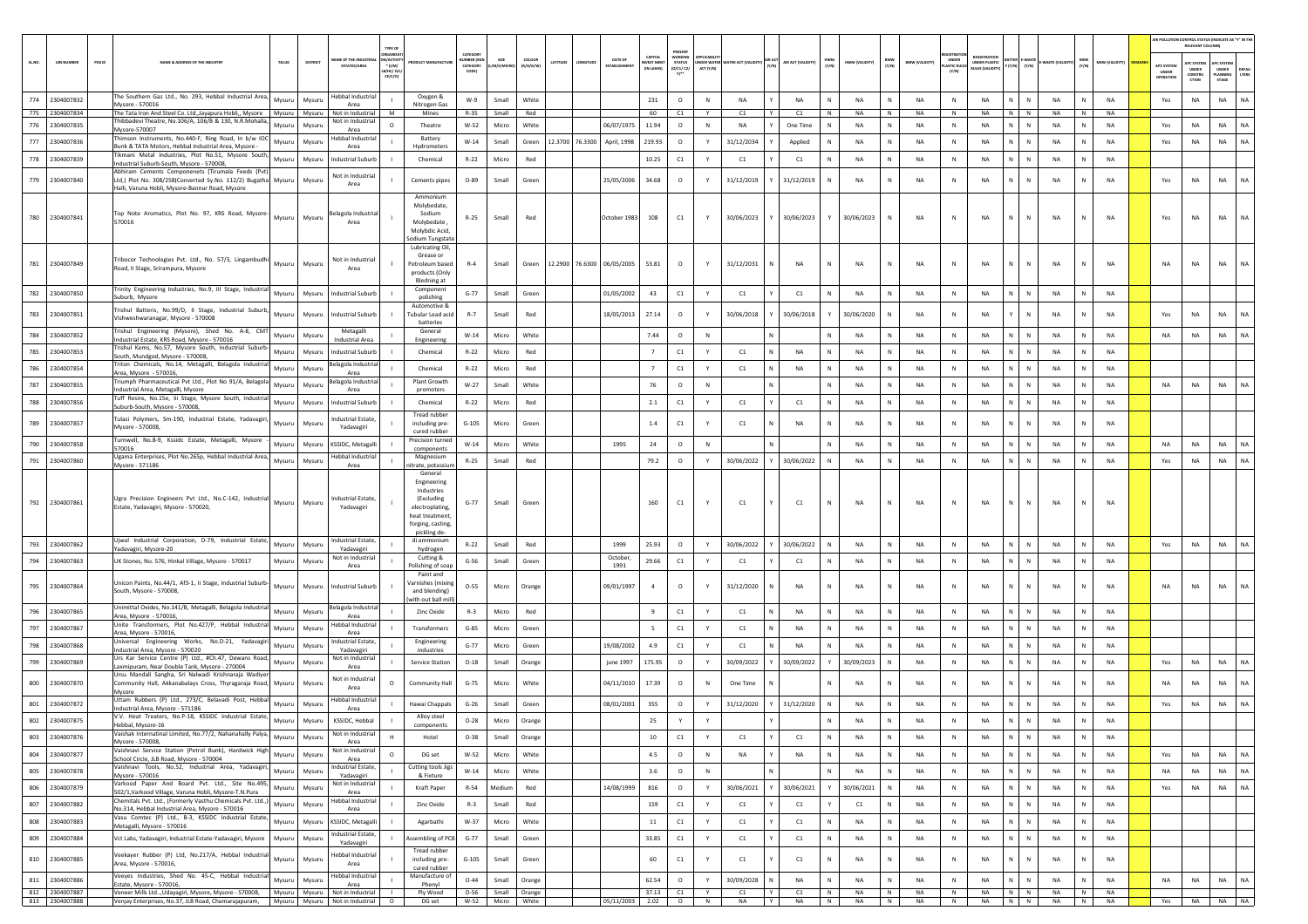|        |                                  |                                                                                                                                                                           |        |                  |                                                   |                                              |                                                                                                                              |                                                    |                          |                            |                    |                        |                                  |                                                      |                      |                |              |                  |              |                        |              |                        |                                      |                                                 |                                     |                 |                   |                       |                                  | RELEVANT COLUMN)                               | AIR POLLUTION CONTROL STATUS (INDICATE AS "Y" IN THI             |
|--------|----------------------------------|---------------------------------------------------------------------------------------------------------------------------------------------------------------------------|--------|------------------|---------------------------------------------------|----------------------------------------------|------------------------------------------------------------------------------------------------------------------------------|----------------------------------------------------|--------------------------|----------------------------|--------------------|------------------------|----------------------------------|------------------------------------------------------|----------------------|----------------|--------------|------------------|--------------|------------------------|--------------|------------------------|--------------------------------------|-------------------------------------------------|-------------------------------------|-----------------|-------------------|-----------------------|----------------------------------|------------------------------------------------|------------------------------------------------------------------|
| SL.NO. | <b>UIN NUMBER</b><br>PCB ID      | NAME & ADDRESS OF THE INDUSTR                                                                                                                                             | TALUK  | DISTRICT         | <b>NAME OF THE INDUSTR</b><br><b>ESTATES/AREA</b> | N/ACTIVIT<br>* (I/M/<br>LB/HC/ H/I<br>CE/C/O |                                                                                                                              | CATEGORY<br><b>UMBER (XG)</b><br>CATEGORY<br>CODE) | SIZE<br><b>M/S/MICRO</b> | <b>COLOUR</b><br>(R/O/G/W) | LATITUDI<br>NGITUC | DATE OF<br>ESTABLISHME | CAPITAL<br>VEST MEN<br>IN LAKHS) | WORKING<br>STATUS<br>(0/C1/ C2/<br>y <sub>1</sub> ** | DER WAT<br>ACT (Y/N) | ER ACT (VALI   |              | AIR ACT (VALIDIT | HWM<br>(Y/N) | HWM (VALIDITY)         | BMW<br>(Y/N) | <b>BMW (VALIDITY)</b>  | UNDER<br><b>LASTIC RULE</b><br>(Y/N) | EGISTRATIC<br>UNDER PLASTIC<br>IULES (VALIDITY) | <b>ITTER E-WASTI</b><br>(Y/N) (Y/N) | E-WASTE (VA     | MSW<br>(Y/N)      | <b>ISW (VALIDITY)</b> | APC SYSTEM<br>UNDER<br>OPERATION | <b>IPC SYSTER</b><br>UNDER<br>CONSTRU<br>CTION | <b>UPC SYSTER</b><br>UNDER<br>DEFAU<br>LTERS<br>LANNING<br>STAGE |
|        | 814 2304007890                   | Venkateswara Forgining & Michnine Components, C-<br>- The Components, C-<br>79, Metagalli Industrial Area, Mysore - 570016,                                               |        | Mysuru           | Metagalli<br>Industrial Area                      |                                              | General<br>Engineering<br>Industries<br>(Excluding<br>electroplating,<br>heat treatment<br>forging, casting,<br>pickling de- | $G-77$                                             | Micro                    | Green                      |                    |                        | $\overline{7}$                   | C1                                                   |                      | C1             |              | C1               | N            | NA                     | N            | NA                     | Ν                                    | NA<br>N                                         | N                                   | <b>NA</b>       | N                 | NA                    |                                  |                                                |                                                                  |
|        | 815 2304007891                   | Venus Cones, No. 277, DIC Layout, Hebbal Industrial Area,<br>Mysore.                                                                                                      | Mysuru | Mysuru           | Hebbal Industrial<br>Area                         |                                              | General<br>Engineering<br>Industries<br>(Excluding<br>electroplating,<br>heat treatment<br>forging, casting,<br>pickling de- | $G-77$                                             | Micro                    | Green                      |                    | April, 2004            | 19.49                            | C1                                                   | Y                    | C1             |              | C1               | N            | <b>NA</b>              | N            | <b>NA</b>              | $\mathbb N$                          | <b>NA</b><br>N                                  | N                                   | NA              | $\mathbb N$       | <b>NA</b>             |                                  |                                                |                                                                  |
|        | 816 2304007892                   | Vias Enterprises, No.144, Metagalli, Belagola Industrial<br>Area, Mysore - 570016,                                                                                        | Mysuru | Mysuru           | Belagola Industria<br>Area                        |                                              | General<br>Engineering<br>Industries<br>(Excluding<br>electroplating,<br>heat treatment<br>forging, casting<br>pickling de-  | $G-77$                                             | Micro                    | Green                      |                    |                        | -5                               | C1                                                   | Y                    | C1             |              | <b>NA</b>        | N            | <b>NA</b>              | N            | <b>NA</b>              | $\mathbb N$                          | <b>NA</b><br>N                                  | N                                   | NA              | N                 | <b>NA</b>             |                                  |                                                |                                                                  |
|        | 817 2304007893                   | Victory Parenterals And Pharacuticals, No.219, Hebbal<br>ndustrial Area, Mysore - 570016,                                                                                 | Mysuru | Mysuru           | Hebbal Industrial<br>Area                         |                                              | Pharmaceuticals                                                                                                              | $O - 74$                                           | Small                    | Orange                     |                    |                        | 75                               | C1                                                   | Y                    | C1             |              | C1               | <b>N</b>     | <b>NA</b>              | N            | <b>NA</b>              | N                                    | <b>NA</b><br>N                                  | N                                   | NA              | N                 | NA                    |                                  |                                                |                                                                  |
| 818    | 2304007895                       | Vijay Halocoils Pvt Ltd., No.111 & 112, Hebbal Industrial<br>Area, Mysore - 570016                                                                                        | Mysuru | Mysuru           | Hebbal Industrial<br>Area                         |                                              | ungsten Filamer<br>& Cathode sticks                                                                                          | $G-77$                                             | Small                    | Green                      |                    |                        | 275.65                           | C1                                                   | Y                    | C1             |              | C1               | N            | NA                     | N            | NA                     | N                                    | N<br>NA                                         | N                                   | <b>NA</b>       | $\mathbf{N}$      | NA.                   |                                  |                                                |                                                                  |
| 819    | 2304007897                       | Vijay Wires And Filaments Pvt Ltd., No.20, Metagalli,<br>Belagola Industrial Area, Mysore - 570016,                                                                       | Mysuru | Mysuru           | elagola Industr<br>Area                           |                                              | ungsten Filamer                                                                                                              | $G-77$                                             | Micro                    | Green                      |                    |                        | 12                               | C1                                                   | Y                    | C1             |              | C1               | N            | <b>NA</b>              | N            | <b>NA</b>              | $\,$ N                               | NA<br>N                                         | $\,$ N                              | NA              | N                 | NA                    |                                  |                                                |                                                                  |
| 820    | 2304007898                       | Vijaya Lamps And Lighting (P) Ltd., No.20, Metagalli,<br>Belagola Industrial Area, Mysore - 570016,                                                                       | Mysuru | Mysuru           | elagola Industr<br>Area                           |                                              | <b>Tungsten Filamer</b>                                                                                                      | $G-77$                                             | Micro                    | Green                      |                    |                        | 20                               | C1                                                   | Y                    | $\mathsf{C1}$  |              | C1               | N            | <b>NA</b>              | N            | <b>NA</b>              | N                                    | NA<br>N                                         | ${\sf N}$                           | NA              | $\mathbb{N}$      | NA                    |                                  |                                                |                                                                  |
| 821    | 2304007899                       | Vijaya Precision Dies (P) Ltd., No.79a, Mysore Belagola<br>Industrial Area, Metagalli, Mysore - 570016                                                                    | Mysuru | Mysuru           | Not in Industria<br>Area                          |                                              | Diamond dies                                                                                                                 | $G-77$                                             | Small                    | Green                      |                    | 1995                   | 200                              | C1                                                   | Y                    | C1             | $\mathbb{N}$ | NA               | N            | <b>NA</b>              | N            | NA                     | N                                    | $\mathsf{N}^-$<br>NA                            | N                                   | NA              | N                 | NA                    |                                  |                                                |                                                                  |
| 822    | 2304007900                       | Vijayasri Liquour Trading, No.20a, Bannimnatp Industrial<br>Area,, Mysore - 570015,                                                                                       | Mysuru | Mysuru           | Bannimantap<br>Industrial Area                    |                                              | <b>Bottling unit</b>                                                                                                         | $O-57$                                             | Small                    | Orange                     |                    |                        | 50                               | C1                                                   | Y                    | C1             |              | C1               | <b>N</b>     | <b>NA</b>              | N            | <b>NA</b>              | N                                    | <b>NA</b><br>N                                  | N                                   | <b>NA</b>       | N                 | <b>NA</b>             |                                  |                                                |                                                                  |
| 823    | 2304007901                       | Sudarshan Polymers Formerly Vikram Polymers, No.4, Ill<br>Stage, Mysore South, Industrial Suburb-South, Mysore -                                                          | Mysuru | Mysuru           | <b>Industrial Suburb</b>                          |                                              | Rubber mats &<br>owder distemp                                                                                               | $G-77$                                             | Micro                    | Green                      |                    | 18/06/1998             | 15.89                            | $\circ$                                              | Y                    | 31/12/2100     |              | 31/12/2100       |              | NA                     | N            | NA                     | N                                    | NA<br>N.                                        | N                                   | <b>NA</b>       | N                 | NA                    | Yes                              | NA                                             | NA<br>NA                                                         |
|        | 824 2304007902                   | Vikram Tyres, 9-B, Hebbal Industrial Area, Mysore<br>570016,                                                                                                              | Mysuru | Mysuru           | Hebbal Industria<br>Area                          |                                              | General<br>Engineering<br>Industries<br>(Excluding<br>electroplating,<br>heat treatment<br>forging, casting,<br>pickling de- | $G-77$                                             | Micro                    | Green                      |                    |                        | $\overline{2}$                   | C1                                                   | Y                    | C1             |              | NA               | N            | <b>NA</b>              | N            | <b>NA</b>              | N                                    | NA<br>N                                         | N                                   | NA              | N                 | NA                    |                                  |                                                |                                                                  |
| 825    | 2304007903                       | /ikshakti Pharma Lab(P) Ltd., Plot-No. 219,Hebbal                                                                                                                         | Mysuru | Mysuru           | Hebbal Industria                                  |                                              | Tablet & Capsules                                                                                                            | $O-74$                                             | Small                    | Orange                     |                    |                        | 80                               | C1                                                   |                      | C1             |              | NA               |              | NA                     | N            | NA                     | N                                    | N<br>NA                                         | N                                   | NA              | $\mathbf{N}$      | NA                    |                                  |                                                |                                                                  |
| 826    | 2304007904                       | Industrial Area, Belawadi Post, Mysore.<br>Vima Rubber (P) Ltd., No.143/B, KIADB Industrial Area,                                                                         | Mysuru | Mysuru           | Area<br>elagola Industria                         |                                              | Rubber tyre flaps                                                                                                            | $G-105$                                            | Small                    | Green                      |                    |                        | 49.32                            | $\circ$                                              | Y                    | 31/12/2023     |              | 31/12/2023       | N            | NA                     | N            | NA                     | $\,$ N                               | NA<br>N                                         | $\,$ N                              | NA              | N                 | NA                    | Yes                              | NA                                             | NA<br>NA                                                         |
|        |                                  | Metagalli, Myore - 570016<br>Vinay Products, A/110, Industrial Estate, Hebbal, Mysore -                                                                                   |        |                  | Area<br>lebbal Industria                          |                                              | Confectionery of                                                                                                             |                                                    |                          |                            |                    |                        |                                  |                                                      |                      |                |              |                  |              |                        | ${\sf N}$    |                        | N                                    | N                                               | $\mathsf{N}$                        |                 | N                 |                       |                                  |                                                | NA<br>NA                                                         |
|        | 827 2304007905                   | 570016                                                                                                                                                                    | Mysuru | Mysuri           | Estate                                            |                                              | sugar, liquid<br>ducose & flavors                                                                                            | $G-3$                                              | Small                    | Green                      |                    | 1998                   | 83.31                            | $\circ$                                              |                      | 31/12/2033     |              | 31/12/2033       |              | <b>NA</b>              |              | NA                     |                                      | NA                                              |                                     | NA              |                   | NA                    | Yes                              | NA                                             |                                                                  |
|        | 828 2304007906<br>829 2304007909 | Vinayaka Chemicals, Plot No.199, Hebbal Industrial Area,<br>Mysore - 570016,<br>Vishal Industries, No.B-61, Kssidc, Hebbal Industrial Area, Mysuru                        | Mysuru | Mysuru<br>Mysuru | Hebbal Industria<br>Area<br>Hebbal Industria      |                                              | Plstic carry bags<br>General<br>Engineering<br>Industries<br>(Excluding                                                      | $G - 79$<br>$G-77$                                 | Small<br>Small           | Green<br>Green             |                    | 1990                   | 40<br>22.37                      | C1<br>$\circ$                                        | Y                    | C1<br>One Time | N<br>N       | NA<br>NA         | N<br>N       | NA<br>NA               | $\,N\,$<br>N | NA<br><b>NA</b>        | N<br>$\mathbb N$                     | NA<br>N<br><b>NA</b><br>N                       | $\,$ N<br>N                         | NA<br>NA        | N<br>N            | NA<br><b>NA</b>       | NA                               | NA                                             | <b>NA</b><br>NA                                                  |
|        |                                  | Mysore - 570016,<br>Vishwas Rubber Pvt Ltd., No.216, Hebbal Industrial Area,                                                                                              |        |                  | Area<br>Hebbal Industria                          |                                              | electroplating,<br>heat treatment<br>forging, casting,<br>pickling de-<br>Mixing of Rubber                                   |                                                    |                          |                            |                    |                        |                                  |                                                      |                      |                |              |                  |              |                        |              |                        |                                      |                                                 |                                     |                 |                   |                       |                                  |                                                |                                                                  |
|        | 830 2304007910                   | Mysore - 570016                                                                                                                                                           | Mysuru | Mysuru           | Area<br><b>Industrial Estate</b>                  |                                              | Components                                                                                                                   | $G-41$                                             | Medium                   | Green                      |                    | 1989                   | 153                              | $\circ$                                              | Y                    | 31/12/2020     |              | 31/12/2020       | N            | <b>NA</b>              | N            | NA                     | N                                    | NA<br>N                                         | $\,$ N                              | NA              | N                 | NA                    | Yes                              | NA                                             | NA<br>NA                                                         |
| 831    | 2304007911<br>832 2304007912     | Vittal Lab, Yadavagiri Industrial Estate-Yadavagiri, Mysore<br>Brain 'N' Bevond Biotech Private Limited (R & D Center). Mysuru                                            | Mysuru | Mysuru<br>Mysuru | Yadavagiri<br>Not in Industrial                   |                                              | <b>Iromatic Chemica</b><br>R&D                                                                                               | $R-22$<br>R-83                                     | Micro<br>Large           | Red<br>Red                 |                    |                        | 1.22<br>1200                     | C1<br>C1                                             | Y                    | C1<br>C1       | Y            | C1<br>C1         | N            | <b>NA</b><br><b>NA</b> | N<br>N       | <b>NA</b><br><b>NA</b> | N<br>N                               | <b>NA</b><br><b>NA</b>                          | N N                                 | NA<br><b>NA</b> | $\mathbb{N}$<br>N | NA<br><b>NA</b>       |                                  |                                                |                                                                  |
| 833    | 2304007913                       | Vorex Petrolium Products, C-17, Hebbal Industrial Area,<br>Mysore - 570016,                                                                                               | Mysuru | Mysuru           | Hebbal Industria<br>Area                          |                                              | Chemical                                                                                                                     | $R-22$                                             | Micro                    | Red                        |                    |                        | $\overline{2}$                   | C1                                                   |                      | C1             |              | C1               | N            | <b>NA</b>              | N            | NA                     | N                                    | NA<br>N                                         | N                                   | NA              | N                 | NA                    |                                  |                                                |                                                                  |
| 834    | 2304007914                       | VP Industries, 6w/A, Yadavgiri Industrial Esate, Mysore                                                                                                                   | Mysuru | Mysuru           | Industrial Estate<br>Yadavagiri                   |                                              | Fabrication works                                                                                                            | $G-77$                                             | Small                    | Green                      |                    |                        | 59                               | $\circ$                                              | Y                    | 31/12/2020     |              | 31/12/2020       |              | <b>NA</b>              | N            | <b>NA</b>              | $\,$ N                               | NA<br>N                                         | $\mathsf{N}$                        | NA              |                   | NA                    | Yes                              | NA                                             | NA<br>NA                                                         |
| 835    | 2304007915                       | Vruschica Industries, No. 15-E, Industrial Suburb, Mysore<br>570008                                                                                                       | Mysuru | Mysuru           | <b>Industrial Suburb</b>                          |                                              | Packaged Drinkiı<br>Water                                                                                                    | $G-54$                                             | Small                    | Green                      |                    |                        | 154                              | $\circ$                                              |                      | 31/12/2025     |              | NA               |              | <b>NA</b>              | N            | NA                     | $\mathbb{N}$                         | NA<br>N                                         | $\mathsf{N}$                        | NA              | $\mathbb N$       | NA                    | NA                               | NA                                             | NA<br>NA                                                         |
| 836    | 2304007918                       | Waves Technology, No. 270, Part-III, Hebbal Industrial<br>Area, Behind RPG Cables, Mysore-571186                                                                          | Mysuru | Mysuru           | <b>Hebbal Industrial</b><br>Area                  |                                              | Assembling of PCB                                                                                                            | $W-13$                                             | Small                    | White                      |                    |                        | 122                              | C1                                                   |                      | C1             |              | <b>NA</b>        | N            | <b>NA</b>              | N            | <b>NA</b>              | $\mathbb N$                          | <b>NA</b><br>N                                  | N                                   | NA              | N                 | <b>NA</b>             |                                  |                                                |                                                                  |
|        | 837 2304007920                   | Well Bloom Agro Products, D-68, Industrial Estate,                                                                                                                        | Mysuru | Mysuru           | Industrial Estate,<br>Yadavagiri                  |                                              | Plant growth                                                                                                                 | $R-25$                                             | Small                    | Red                        |                    |                        | 103                              | $\circ$                                              | Y                    | 30/06/2022     |              | 30/06/2022       |              | <b>NA</b>              | N            | NA                     | $\,$ N                               | NA<br>N                                         | N                                   | NA              | $\mathbb N$       | NA                    | Yes                              | NA                                             | NA<br>NA                                                         |
|        | 838 2304007923                   | Yadavagiri, Mysore - 570020<br>Wilson Distilleries (P) Ltd., 3w/A, 3w/B, Kssidc Industrial                                                                                | Mysuru | Mysuru           | Industrial Estate,                                |                                              | regulators<br><b>Bottling unit</b>                                                                                           | $O-57$                                             | Medium                   | Orange                     |                    |                        | 969                              | C1                                                   | Y                    | C1             | N            | NA               | N            | NA                     | $\,$ N       | NA                     | N                                    | <b>NA</b>                                       | $N$ $N$                             | NA              | N                 | <b>NA</b>             |                                  |                                                |                                                                  |
| 839    | Yet to allot                     | Area, Yadavagiri, Mysore, Mysore - 570020,<br>Wolf Foam Moly Product Works, C-39, Hebbal Industrial<br>Area, Mysore - 570016,                                             | Mysuru | Mysuru           | Yadavagiri<br>Hebbal Industrial<br>Area           |                                              | Organic chemicals<br>manufacturing,<br>Meta Amino                                                                            | R-22                                               | Micro                    | Red                        |                    | 1987                   | 6                                | $\mathsf{C1}$                                        | Y                    | C1             |              | NA               |              | C1                     | $\,N\,$      | NA                     | N                                    | N<br>NA                                         | ${\sf N}$                           | NA              | N                 | NA                    |                                  |                                                |                                                                  |
| 840    | 2304007925                       | Wolfra Tech (P) Ltd., Unit-II, No.28, Food Zone, Belagola<br>Industrial Area, Mysore - 570016                                                                             | Mysuru | Mysuru           | selagola Industria<br>Area                        |                                              | Tungsten &<br>Molybdenum wire<br>drawing                                                                                     | $G-77$                                             | Small                    | Green                      |                    | 1992                   | 65.52                            | $\mathsf{C1}$                                        | $\,$ N               | NA             |              | C1               |              | C1                     | N            | NA                     | $\,$ N                               | NA<br>N                                         | $\mathbb{N}$                        | NA              | N                 | NA                    |                                  |                                                |                                                                  |
|        | 841 2304007926                   | Plansee India High Performance Materials Private Limited,<br>(Formerly Known as Wolfratech (P) Ltd.), B-7, KSSIDC Mysuru<br>Industrial Estate, Metagalli, Mysore - 570016 |        | Mysuru           | KSSIDC, Metagalli                                 |                                              | Tungsten wire &<br>Molybdenum wire                                                                                           | $G-77$                                             | Small                    | Green                      |                    | 1991                   | 76.82                            | $\mathsf{C1}$                                        | Y                    | C1             |              | NA               | Y            | C1                     | N            | NA                     | $\mathbb{N}$                         | NA<br>$\mathbb{N}$                              | $\mathbb{N}$                        | NA              | N                 | NA                    |                                  |                                                |                                                                  |
| 842    | 2304007927                       | Wood Bore Pvt Ltd., No. 79a, Belagola Industrial Area,<br>Mysore - 570016,                                                                                                | Mysuru | Mysuru           | Belagola Industria<br>Area                        |                                              | Chemical                                                                                                                     | $R - 22$                                           | Micro                    | Red                        |                    |                        | $\overline{\mathbf{3}}$          | $\mathsf{C1}$                                        | Y                    | C1             |              | NA               | N            | <b>NA</b>              | ${\sf N}$    | NA                     | N                                    | NA<br>N                                         | N                                   | NA              | N                 | <b>NA</b>             |                                  |                                                |                                                                  |
| 843    | 2304007928                       | Wood Resins, No.79b, Metagalli, Belagola Industrial Area,<br>Mysore - 570016,                                                                                             | Mysuru | Mysuru           | selagola Industrial<br>Area                       |                                              | Chemical                                                                                                                     | $R-22$                                             | Micro                    | Red                        |                    |                        | 19                               | $\mathsf{C1}$                                        | Y                    | C1             |              | C1               | N            | NA                     | ${\sf N}$    | NA                     | N                                    | $\mathsf{N}^-$<br>NA                            | N                                   | NA              | N                 | <b>NA</b>             |                                  |                                                |                                                                  |
| 844    | 2304007929                       | Wood Ressins, C-163, Kssidc Estate, Yadavagiri, Mysore,<br>Mysore - 570020,                                                                                               | Mysuru | Mysuru           | Industrial Estate,<br>Yadavagiri                  |                                              | Chemical                                                                                                                     | R-22                                               | Micro                    | Red                        |                    |                        | 7.5                              | C1                                                   | Y                    | C1             | $\,N\,$      | NA               | N            | <b>NA</b>              | $\,N\,$      | NA                     | N                                    | NA<br>N                                         | $\,$ N                              | NA              | N                 | NA                    |                                  |                                                |                                                                  |
| 845    | 2304007930                       | Yanny Rubber Manufactures, No.157/B, Belagola<br>Industrial Area, Mysore - 570016,                                                                                        | Mysuru | Mysuru           | selagola Industria<br>Area                        |                                              | <b>Mixing Rubber</b><br>Components                                                                                           | $G-105$                                            | Small                    | Green                      |                    | 1989                   | 74                               | $\mathsf{C1}$                                        | Y                    | $\mathsf{C}1$  |              | C1               | N            | NA                     | ${\sf N}$    | NA                     | $\,$ N                               | NA<br>N                                         | ${\sf N}$                           | $_{\sf NA}$     | $\mathbb{N}$      | NA                    |                                  |                                                |                                                                  |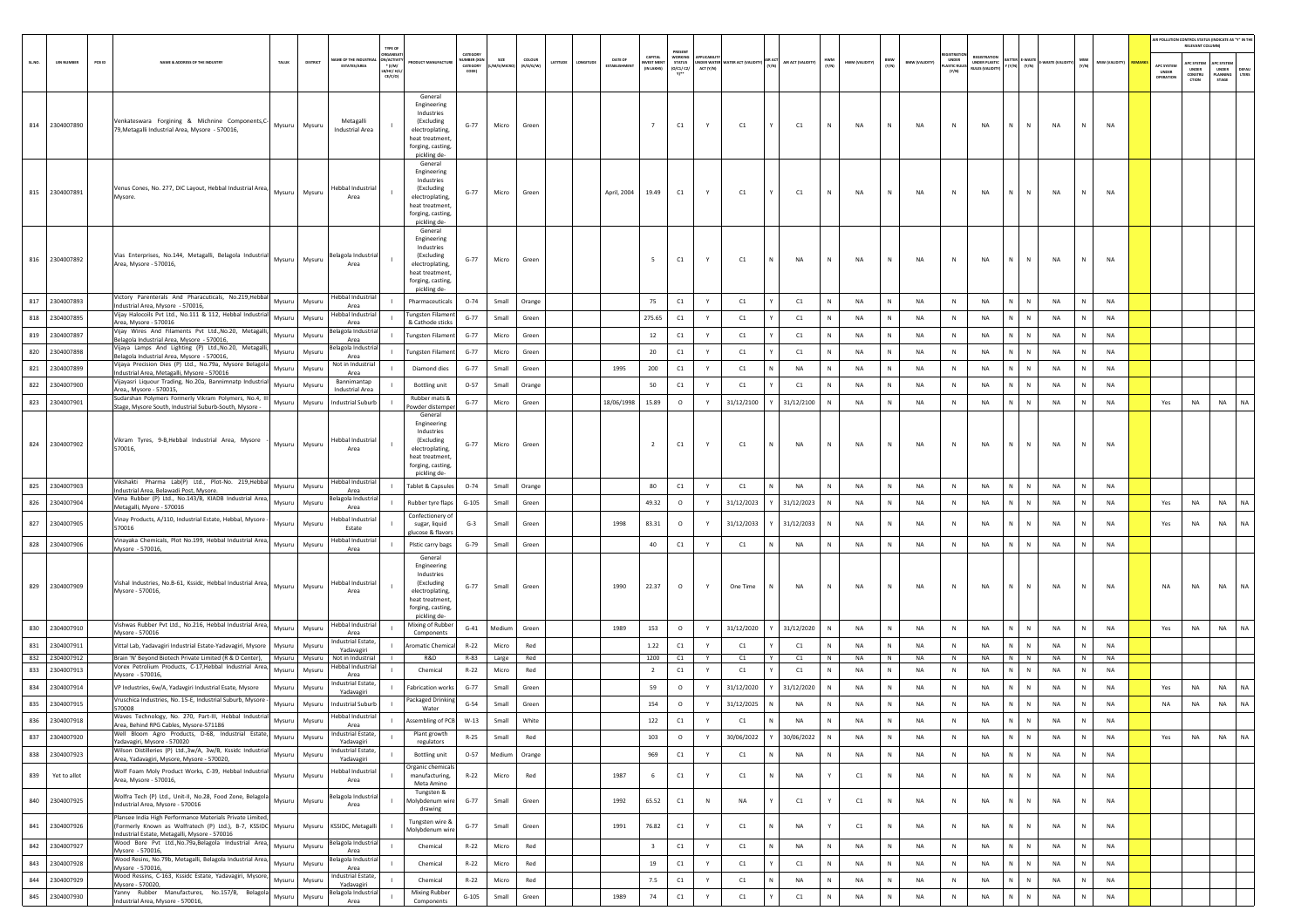|        |                                  |                                                                                                                                                               |               |                                                             |                                          |                                                                                                                             |                              |                            |                     |          |                 |                          |                                           |                                                               |              |                                                                           |                    |              |                                             |                        |                                      |                                                            |                  |                          |              |                        |                                         | RELEVANT COLUMNI                              | AIR POLLUTION CONTROL STATUS (INDICATE AS "Y" IN THE                    |
|--------|----------------------------------|---------------------------------------------------------------------------------------------------------------------------------------------------------------|---------------|-------------------------------------------------------------|------------------------------------------|-----------------------------------------------------------------------------------------------------------------------------|------------------------------|----------------------------|---------------------|----------|-----------------|--------------------------|-------------------------------------------|---------------------------------------------------------------|--------------|---------------------------------------------------------------------------|--------------------|--------------|---------------------------------------------|------------------------|--------------------------------------|------------------------------------------------------------|------------------|--------------------------|--------------|------------------------|-----------------------------------------|-----------------------------------------------|-------------------------------------------------------------------------|
| SL.NO. | PCB ID<br><b>UIN NUMBER</b>      | NAME & ADDRESS OF THE INDUSTRY<br>TALUR                                                                                                                       | DISTRIC       | AME OF THE INDU<br><b>ESTATES/AREA</b>                      | $^*$ (i/M/<br><b>B/HC/ H</b><br>$CE/C/O$ | <b>UCT MANUFACTUR</b>                                                                                                       | CATEGORY<br>CATEGORY<br>CODE | /M/S/MICRO                 | coLous<br>(R/O/G/W) | LATITUDE | LONGITUD        | DATE OF<br>ESTABLISHMEN  | CAPITAL<br><b>WEST MENT</b><br>(IN LAKHS) | PRESENT<br><b>NORKING</b><br><b>STATUS</b><br>(0/C1/C2/<br>m* | ACT (Y/N)    | NDER WATER WATER ACT (VALIDITY)                                           | AIR ACT (VALIDITY) | HWM<br>(Y/N) | BMW<br>(Y/N)<br>HWM (VALIDITY)              | <b>BMW (VALIDITY)</b>  | UNDER<br><b>LASTIC RULE</b><br>[Y/N] | EGISTRATIC<br><b>UNDER PLASTIC</b><br><b>NULES IVALIDE</b> | $Y(Y/N)$ $(Y/N)$ | -WASTE (VALI             | MSW<br>(Y/N) | (YTIGLIAV) W2M         | APC SYSTEM<br>UNDER<br><b>OPERATION</b> | <b>PC SYSTEM</b><br>UNDER<br>CONSTRU<br>CTION | <b>APC SYSTEM</b><br>UNDER<br><b>DEFAU</b><br>LTERS<br>LANNING<br>STAGE |
|        | 846 2304007931                   | Radico Khaitan Lessee Yezdi Distillery, Plot No. 140 & 143,<br>Bannimantap Industrial Area, Bannimantap, Mysore<br>Mysuru<br>570015                           | Mysuru        | Bannimantap<br><b>Industrial Area</b>                       |                                          | Potable alcohol<br>(IMFL) by<br>blending, bottling<br>of alcoholic<br>roducts including                                     | $O-57$                       | Large                      | Orange              |          |                 | July, 1971               | 2062                                      | $\circ$                                                       | Y            | 30/09/2021                                                                | 30/09/2021         |              | N<br>NA                                     | NA                     | N                                    | <b>NA</b>                                                  | N                | $\mathbb{N}$<br>NA       | N            | NA                     | Yes                                     | NA                                            | NA<br>NA                                                                |
|        | 847 2304007933                   | Scarlet Yamaha No.2. Temple Road, Javalakshminuram<br>Dev Powergen Private Limited NO. 2203/D12, New                                                          | Mysuru Mysuru | Not in Industrial<br>Not in Industrial                      |                                          | Service Station<br><b>Bio Mass powe</b>                                                                                     | $O-18$                       |                            | Small Orange        |          |                 | March, 2006              | 268.86                                    | $\circ$                                                       | Y            | 30/09/2022<br>N                                                           | <b>NA</b>          | Y            | 30/09/2022 N                                | <b>NA</b>              | N                                    | <b>NA</b>                                                  | N N              | <b>NA</b>                | N            | <b>NA</b>              | <b>NA</b>                               | <b>NA</b>                                     | NA NA                                                                   |
| 848    | 2304007935                       | Mysuru<br>Santhepet, Mysore<br>Shilpa Brick Industries Sy. No. 69, Halalu Village, Udbur                                                                      | Mysuru        | Area<br>Not in Industrial                                   |                                          | plant                                                                                                                       | $R-48$                       | Small                      | Red                 |          |                 |                          | 462                                       | C1                                                            | Y            | C1                                                                        | C1                 |              | NA<br>N                                     | NA                     | N                                    | NA                                                         | N                | N<br>NA                  | N            | NA                     |                                         |                                               |                                                                         |
|        | 849 2304007936                   | Mysuru<br>gate, Manadawadi Road, Rayanakera Post, Mysore<br>Reliance Infocom No. 395, 3rd Cross, C Layout, Mandi                                              | Mysuru        | Area<br>Not in Industrial                                   |                                          | Bricks & Tiles                                                                                                              | $G-73$                       | Micro                      | Green               |          |                 |                          | 9.6                                       | C1                                                            | Y            | C1                                                                        | C1                 |              | ${\sf N}$<br><b>NA</b>                      | NA                     | N                                    | <b>NA</b>                                                  | N                | N<br>NA                  | N            | NA                     |                                         |                                               |                                                                         |
|        | 850 2304007939                   | Mysuru<br>Mohalla, Mysore                                                                                                                                     | Mysuru        | Area                                                        | D.G. set                                 | <b>Telephone Tower</b>                                                                                                      | $W-52$                       | Micro                      | White               |          |                 |                          | 8                                         | $\circ$                                                       | $\mathsf{N}$ | NA                                                                        | NA                 |              | <b>NA</b><br>N                              | NA                     | N                                    | NA                                                         |                  | NA<br>N                  | N            | <b>NA</b>              | Yes                                     | NA                                            | NA<br><b>NA</b>                                                         |
|        | 851 2304007941                   | Hotel Vyshak International No. 19, Seebaih Road, Opp.<br>Mysuru<br>Agarwal Choultry, Devaraj Mohalla, Mysore-571001                                           | Mysuru        | Not in Industrial<br>Area                                   |                                          | Hotel with 48<br>rooms                                                                                                      | $O-38$                       | Small                      | Orange              |          |                 | 2000                     | 130                                       | $\circ$                                                       | Y            | 30/09/2020                                                                | 30/09/2020         |              | N<br>NA                                     | <b>NA</b>              | N                                    | <b>NA</b>                                                  | N.               | N<br><b>NA</b>           | N            | NA                     | Yes                                     | NA                                            | NA<br><b>NA</b>                                                         |
|        | 852 2304007942                   | International Human Development & Upliftment Academy<br>Mysuru<br>No. 600-601. Irwin Road. Mysore                                                             | Mysuri        | Not in Industrial<br>Area                                   |                                          | Office<br>Complex/Banks                                                                                                     | $G-101$                      | Medium                     | Green               |          |                 |                          | 650                                       | C1                                                            | Y            | C1                                                                        | <b>NA</b>          |              | N<br>NA                                     | <b>NA</b>              | N                                    | <b>NA</b>                                                  | N                | N<br>NA                  | N            | <b>NA</b>              |                                         |                                               |                                                                         |
|        | 853 2304007943                   | Reliance Infocom NO. 58, New No. 1036/29, 138th Cross,<br>Mysuru<br>4th Main, Vidyaranyapuram, Mysore                                                         | Mysuru        | Not in Industrial<br>Area                                   | D.G. set                                 | Telephone Towe                                                                                                              | W-52                         | Micro                      | White               |          |                 |                          | 9                                         | $\circ$                                                       | $\mathsf{N}$ | NA                                                                        | NA                 |              | NA<br>N                                     | NA                     | N                                    | NA                                                         | N.               | ${\sf N}$<br>NA          | N            | NA                     | Yes                                     | NA                                            | NA<br>NA                                                                |
|        | 854 2304007944                   | Hotel Metropole, (A Unit of Royal Orchid Hotels Ltd.,),<br>Lessee of Jungle Lodges & Resorts Pvt. Ltd., No. 5, J.L.B Mysuru<br>Road, Mysore-570005            | Mysuru        | Not in Industrial<br>Area                                   |                                          | Hotel                                                                                                                       | $O-38$                       | Large                      | Orange              |          |                 | 16/10/2004               | 1306                                      | $\circ$                                                       | Y            | 30/09/2021                                                                | 30/09/2021         | $\mathbb N$  | NA<br>N                                     | NA                     | ${\sf N}$                            | NA                                                         | N                | $\mathsf{N}$<br>NA       | N            | <b>NA</b>              | Yes                                     | NA                                            | <b>NA</b><br>NA                                                         |
|        | 855 2304007945                   | Cosmas Containers, No.3, II nd Stage, Mysore South,<br>Mysuru<br>Industrial Suburb-South, Industrial Suburb-South, Mysore                                     |               | Mysuru Industrial Suburb                                    |                                          | Plastic sack bags,<br>woven sack with<br>HDPE, LDPE,<br>Polythene bags<br>without recycling<br>plastic)                     | $G-79$                       | Micro                      | Green               |          |                 | 06/05/2005               | 20.79                                     | C1                                                            | Y            | C1                                                                        | <b>NA</b>          |              | <b>NA</b><br>N                              | <b>NA</b>              | Y                                    | C1                                                         | N                | N<br><b>NA</b>           | $\mathbb N$  | <b>NA</b>              |                                         |                                               |                                                                         |
|        | 856 2304007946<br>857 2304007949 | JSS Mahavidya Peeta, Myosre - Ooty Road, Mysore<br>Kintech Enterprises No. 269-D, Hebbal Industrial Area,                                                     | Mysuru Mysuru | Mysuru Mysuru Not in Industrial<br><b>Hebbal Industrial</b> | $\circ$                                  | DG set<br>corrugated boxes                                                                                                  | $W-52$<br>$G-9$              | Micro White<br>Small Green |                     |          |                 | 28/02/2000<br>12/08/2005 | 0.65<br>109                               | $\circ$<br>$\circ$                                            | N<br>Y       | NA<br>$\mathsf{I}$ $\mathsf{Y}$ $\mathsf{I}$<br>31/12/2025 Y 31/12/2025 N | <b>NA</b>          | N            | <b>NA</b><br>$\mathsf{N}$<br><b>NA</b><br>N | <b>NA</b><br><b>NA</b> | N<br>N                               | NA NINI<br><b>NA</b>                                       | $N$ $N$          | <b>NA</b><br><b>NA</b>   | IN I<br>N    | <b>NA</b><br><b>NA</b> | Yes<br>Yes                              | <b>NA</b>                                     | NA NA NA<br>NA NA                                                       |
|        | 858 2304007950                   | Sri Ramakrishna Soap nut works, No. 213 & 214,<br>Mysuru                                                                                                      | Mysuru        | Bannimantap<br><b>Industrial Area</b>                       |                                          | Soap nut powder                                                                                                             | $G-43$                       | Micro                      | Green               |          |                 | 30/11/1973               | 14.96                                     | $\circ$                                                       | N            | <b>NA</b>                                                                 | 31/12/2012         | <b>N</b>     | <b>NA</b><br>N                              | <b>NA</b>              | N                                    | <b>NA</b>                                                  | N                | N<br><b>NA</b>           | N            | <b>NA</b>              | Yes                                     | <b>NA</b>                                     | NA<br>NA                                                                |
|        | 859 2304007951                   | annimantap Extension, Mysore<br>ICICI Bank CH. 34/2,3,4, Ramavilas Road Mysore                                                                                | Mysuru Mysuru | Not in Industrial                                           | $\circ$                                  | Bank                                                                                                                        | W-52                         | Micro                      | White               |          |                 |                          | 4.75                                      | $\circ$                                                       | N            | NA                                                                        | NA                 | N            | NA<br>N                                     | NA                     | $\,$ N                               | NA                                                         | N N              | NA                       | N            | <b>NA</b>              | Yes                                     | NA                                            | NA<br><b>NA</b>                                                         |
|        | 860 2304007952                   | Brigade Regal, 2910, 3rd Cross, V.V. Mohalla Mysore<br>Mysuru Mysuru<br>Judicial Department Employees House Building Co-                                      |               | Not in Industrial<br>Not in Industrial                      | C                                        | Apartment                                                                                                                   | R-82                         | Small                      | Red                 |          |                 |                          | 1.2                                       | C1                                                            | Y            | C1<br>Y                                                                   | C1                 | N            | NA<br>N                                     | NA                     | N                                    | NA                                                         | N N              | NA                       | N            | NA                     |                                         |                                               |                                                                         |
|        | 861 2304007954                   | Operative Society, Survey Nos:3(P), 5/1(P), 16/1, 17/1, 18 Mysuru<br>to 21, 22/2, 3, 4, 23, 24 & 26/1(P), Keragahalli Village,                                | Mysuru        | Area                                                        |                                          | Residential Layout                                                                                                          | R-82                         | Small                      | Red                 |          |                 | 22/08/1995               | 187                                       | $\circ$                                                       | Y            | Refused                                                                   | NA                 | N            | NA<br>N                                     | NA                     | $\,$ N                               | NA                                                         | N.               | ${\sf N}$<br>NA          | N            | NA                     | NA                                      | NA                                            | NA<br><b>NA</b>                                                         |
|        | 862 2304007955                   | Guli Polymers, C-43 & 44, Hebbal Industrial Area Mysore Mysuru Mysuru                                                                                         |               | <b>Hebbal Industrial</b><br>Area                            |                                          | General<br>Engineering<br>Industries<br>(Excluding<br>electroplating.<br>heat treatment<br>forging, casting<br>pickling de- | $G-77$                       | Micro                      | Green               |          |                 |                          | 12                                        | C1                                                            | Y            | C1                                                                        | C1                 | N            | NA<br>N                                     | NA                     | N                                    | <b>NA</b>                                                  | N.               | N<br>NA                  | N            | NA                     |                                         |                                               |                                                                         |
|        | 863 2304007956                   | Gari Files, Plot No. 427/K, Part-I, Hebbal Industrial Area, Mysuru<br>Mysore                                                                                  | Mysuru        | <b>Hebbal Industrial</b><br>Area                            |                                          | General<br>Engineering<br>Industries<br>(Excluding<br>electroplating,<br>heat treatment<br>forging, casting<br>pickling de- | $G - 77$                     | Micro                      | Green               |          |                 |                          | 9.5                                       | C1                                                            | Y            | C1                                                                        | <b>NA</b>          | N            | NA<br>N                                     | <b>NA</b>              | N                                    | <b>NA</b>                                                  | N.               | $\mathbb{N}$<br>NA       | $\mathbf N$  | <b>NA</b>              |                                         |                                               |                                                                         |
|        | 864 2304007958                   | Myplast Industries, No.8/3207/A, C.V. Road, Gajanana<br>Rice Mill Compound, Banimantap, Mysore                                                                | Mysuru Mysuru | Bannimantap<br>Industrial Area                              |                                          | General<br>Engineering<br>Industries<br>(Excluding<br>electroplating,<br>heat treatment<br>forging, casting<br>pickling de- | $G-77$                       | Micro                      | Green               |          |                 |                          | 10                                        | C1                                                            | Y            | C1                                                                        | <b>NA</b>          |              | <b>NA</b><br>N                              | <b>NA</b>              | N                                    | <b>NA</b>                                                  | N                | NA<br>N                  | N            | <b>NA</b>              |                                         |                                               |                                                                         |
|        | 865 2304007959                   | Shree Guru Residency, No. 2249, 2249/1, New No. 10/1,<br>Mysuru<br>lansi Laxmi Bai Cross Road, Devaraja Mohalla, Mysore                                       | Mysuru        | Not in Industrial<br>Area                                   |                                          | Hotel                                                                                                                       | $O-38$                       | Small                      | Orange              |          |                 | 29/12/2008               | 243                                       | $\circ$                                                       | Y            | 30/09/2023                                                                | 30/09/2023         |              | N<br><b>NA</b>                              | <b>NA</b>              | N                                    | <b>NA</b>                                                  | N.               | NA<br>$\mathbb N$        | N            | NA                     | Yes                                     | <b>NA</b>                                     | NA<br>NA                                                                |
| 866    | 2304007962                       | Dhanvantri Ayurveda Pratishthana & Research Center<br>Mysuru<br>Shed No. C-138 & 139, KSSIDC Industrial Estate, Hebbal                                        | Mysuru        | lebbal Industria<br>Estate                                  |                                          | Ayurvedic<br>Medicine                                                                                                       | $G-2$                        | Micro                      | Green               |          |                 | 23/06/2001               | 10                                        | $\circ$                                                       | Y            | 31/12/2020                                                                | 31/12/2020         |              | N<br>NA                                     | <b>NA</b>              | N                                    | <b>NA</b>                                                  | N.               | $\mathbb N$<br><b>NA</b> | $\mathbb N$  | NA                     | Yes                                     | NA                                            | NA<br>NA                                                                |
|        | 867 2304007963                   | Ganesh Plastic Covers, C.V. Main Road, Bannimantap Indl.<br>Mysuru<br>Area, Mysore                                                                            | Mysuru        | Bannimantap<br><b>Industrial Area</b>                       |                                          | Reprocessing of<br>plastic                                                                                                  | $G-79$                       | Micro                      | Green               |          |                 |                          | 12.5                                      | C1                                                            | Y            | C1                                                                        | C1                 | <b>N</b>     | N<br>NA                                     | NA                     | Y                                    | C1                                                         | $N$ $N$          | NA                       | N            | <b>NA</b>              |                                         |                                               |                                                                         |
|        | 868 2304007964                   | International Can Ends (P) Ltd., Plot No. 278, Hebbal<br>Mysuru<br>Industrial Area, Mysore                                                                    | Mysuru        | <b>Hebbal Industrial</b><br>Area                            |                                          | General<br>Engineering<br>Industries<br>(Excluding<br>electroplating,<br>heat treatment<br>forging, casting<br>pickling de- | $G-77$                       | Large                      | Green               |          |                 | May, 2006                | 1461                                      | C1                                                            | Y            | C1                                                                        | C1                 | N            | NA<br>N                                     | NA                     | N                                    | NA                                                         | N.               | N<br><b>NA</b>           | N            | NA                     |                                         |                                               |                                                                         |
|        | 869 2304007965                   | Fragreen Products, No. 69/A, Bannimantap Industrial A<br>Mysuru<br>Lavout, Mandi Mohalla, Mysore                                                              | Mysuru        | Bannimantap<br>Industrial Area                              |                                          | Mosquito<br><b>Repellant Mat</b>                                                                                            | $R-25$                       | Small                      | Red                 |          |                 |                          | 35.15                                     | Y                                                             | Y            |                                                                           |                    | N            | NA<br>N                                     | NA                     | N                                    | NA                                                         | N                | NA<br>N                  | N            | NA                     |                                         |                                               |                                                                         |
|        | 870 2304007966                   | Orbit Syntex Limited Myosre - Bangalore Road, Mysore Mysuru Mysuru                                                                                            |               | Not in Industrial                                           |                                          | Chemical                                                                                                                    | $R-22$                       | Micro Red                  |                     |          |                 |                          | 5                                         | C1                                                            | Y            | C1<br>IY.                                                                 | C1                 | N            | NA<br>N                                     | NA                     | N                                    | NA                                                         | N N              | NA                       | N            | NA                     |                                         |                                               |                                                                         |
| 871    | Yet to allot                     | Nandi Infrastructure Corridor Enterprisses, No. 1, Midford<br>Mysuru<br>House, Midford Garden,                                                                | Mysuru        | Not in Industrial<br>Area                                   | C.                                       | <b>Highway Projects</b>                                                                                                     | $O-100$                      | Large                      | Orange              |          |                 |                          | 125000                                    | C1                                                            | Y            | C1                                                                        | C1                 | N            | N<br><b>NA</b>                              | <b>NA</b>              | N                                    | <b>NA</b>                                                  | N                | N<br><b>NA</b>           | N            | NA                     |                                         |                                               |                                                                         |
|        | 872 2304007970                   | Syndicate Udyog No. 51/B, Bannimantap A Layout,<br>Mysuru<br>Mysore-15                                                                                        | Mysuru        | Bannimantap<br>Industrial Area                              |                                          | Producers -<br>Multilayered<br>lastic for integral                                                                          | $G-79$                       | Micro                      | Green               |          |                 | 02/06/2003               | 25                                        | $\circ$                                                       | Y            | 31/12/2020                                                                | <b>NA</b>          | N            | NA<br>N                                     | NA                     | Y                                    | Not Applied                                                | N                | NA<br>$\mathbb N$        | N            | <b>NA</b>              | NA                                      | NA                                            | NA<br>NA                                                                |
|        | 873 2304007973                   | Sankalpa Central Park (Shalom Voygers), CTS No. 3360,<br>Municipal No. 1 to 7, 15 & 16, Jawa Main Road, Mysuru<br>Yadavagiri, Mysore-20                       | Mysuru        | Not in Industrial<br>Area                                   | $\epsilon$                               | Apartment                                                                                                                   | R-82                         | Large                      | Red                 |          |                 | 13/03/2006               | 6000                                      | $\circ$                                                       | Y            | 30/06/2022                                                                | 30/06/2022         |              | N<br><b>NA</b>                              | <b>NA</b>              | N                                    | NA                                                         | N.               | $\mathbb{N}$<br>NA       | ${\sf N}$    | NA                     | Yes                                     | NA                                            | $_{\sf NA}$<br>NA                                                       |
|        | 874 2304007976                   | M.S. Ramaiah Royal City, Sy. No. 1/2, 6, 7, 8, 9, 20/1, 20 &<br>Mysuru<br>23, Madagalli Village, Kasaba Hobli, Mysore                                         | Mysuru        | Not in Industrial<br>Area                                   |                                          | <b>Residential Layout</b>                                                                                                   | $R - 82$                     | Large                      | Red                 |          |                 |                          | 1550                                      | Y                                                             | Y            |                                                                           |                    |              | NA<br>N                                     | NA                     | $\,$ N                               | NA                                                         | N                | NA<br>N                  | N            | NA                     |                                         |                                               |                                                                         |
|        | 875 2304007977                   | Urs Kar Service Center (P) Ltd., No.440 G&H, Hebbal<br>Mysuru<br>Industrial Area, , Mysuru                                                                    | Mysuru        | lebbal Industrial<br>Area                                   |                                          | automobile<br>servicing, repair<br>nd water washin                                                                          | $O-18$                       | Small                      | Orange              |          |                 | February<br>2006         | 95.6                                      | $\circ$                                                       | Y            | 30/09/2022                                                                | 30/09/2022         |              | 30/09/2023<br>N                             | NA                     | $\,$ N                               | <b>NA</b>                                                  | N.               | N<br><b>NA</b>           | ${\sf N}$    | NA                     | Yes                                     | NA                                            | NA<br><b>NA</b>                                                         |
| 876    | 2304007979                       | Wipro Ltd., (Technologies Division), # 146 & 147,<br>Mysuru<br>Metagalli Industrial Area, Mysore<br>Sri. Panchacharva Welfare & Cultural Associations, Survey | Mysuru        | Metagalli<br>Industrial Area                                |                                          | Software<br>Development<br>activity                                                                                         | $G-99$                       | Large                      | Orange              | 12.3600  | 76.6400         | 05/11/2012               | 3337                                      | $\circ$                                                       | Y            | 30/09/2030                                                                | 30/09/2030         |              | 22/01/2026<br>N                             | <b>NA</b>              | $\,$ N                               | NA                                                         |                  | N<br>NA                  | N            | NA                     | Yes                                     | NA                                            | NA<br>NA                                                                |
|        | 877 2304007985                   | NO:100/1-2, 101/1-2, 351(P), 352, 352(P) & 369, Belwadi Mysuru<br>Village, Mysuru Taluk & District                                                            | Mysuru        | Not in Industrial<br>Area                                   |                                          | <b>Residential Layout</b>                                                                                                   | R-82                         | Small                      | Red                 |          | 12.1700 76.3400 |                          | 187                                       | $\circ$                                                       | Y            | FBO                                                                       | NA                 | $\,$ N       | <b>NA</b><br>N                              | NA                     | $\,$ N                               | NA                                                         | N                | N<br>NA                  | N            | <b>NA</b>              | NA                                      | NA                                            | NA<br>NA                                                                |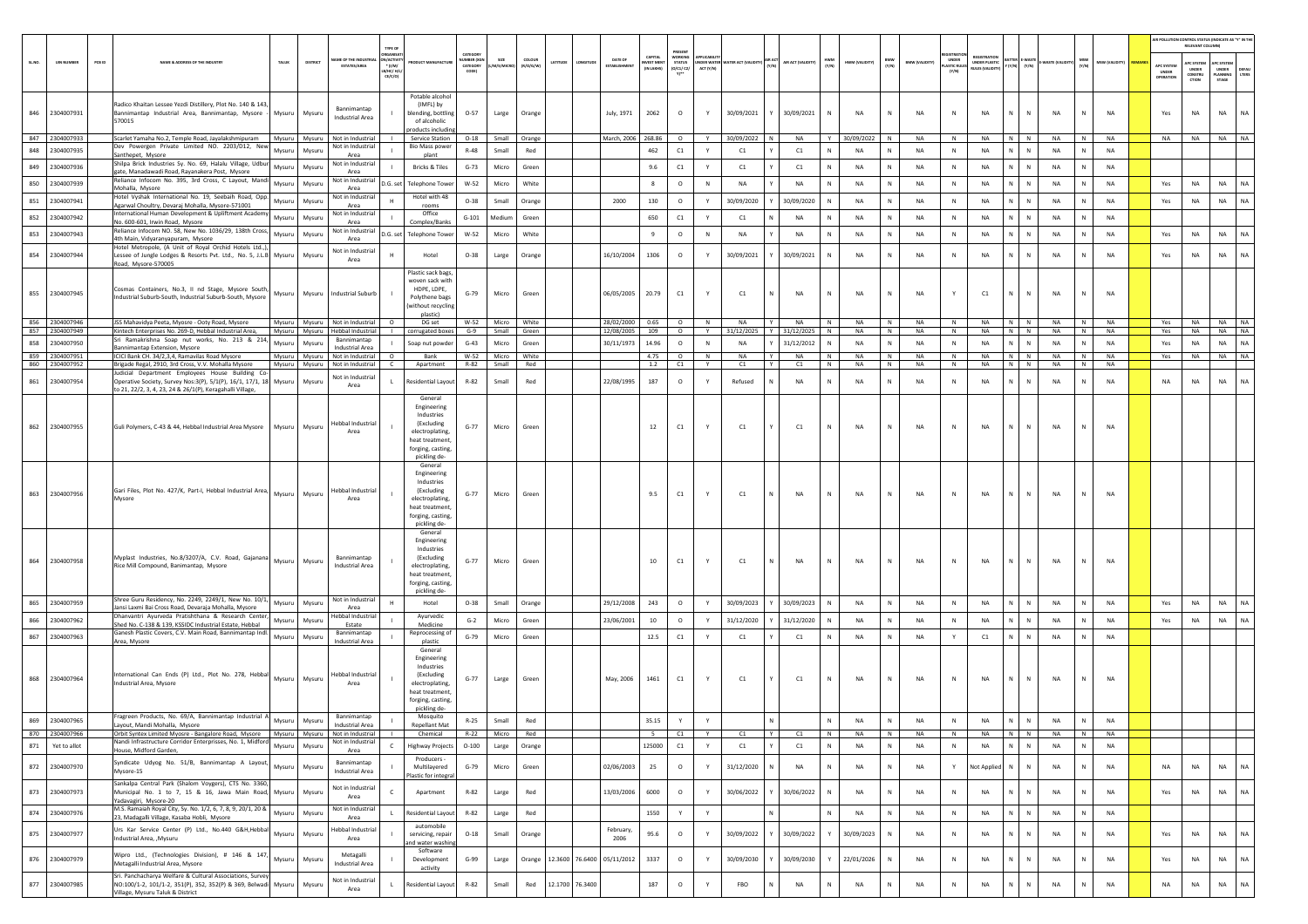|       |                              |        |                                                                                                                       |                  |                  |                                               |                                           |            |                       |                |                |                               |                    |                            |                 |                  |               |                   |              |                 |                      |                       |                             |                    |                                |                                |                |                      |                                         | AIR POLLUTION CONTROL STATUS (INDICATE AS "Y" IN TH |                           |              |
|-------|------------------------------|--------|-----------------------------------------------------------------------------------------------------------------------|------------------|------------------|-----------------------------------------------|-------------------------------------------|------------|-----------------------|----------------|----------------|-------------------------------|--------------------|----------------------------|-----------------|------------------|---------------|-------------------|--------------|-----------------|----------------------|-----------------------|-----------------------------|--------------------|--------------------------------|--------------------------------|----------------|----------------------|-----------------------------------------|-----------------------------------------------------|---------------------------|--------------|
| SLNO. | <b>UIN NUMBER</b>            | PCB ID | NAME & ADDRESS OF THE INDUSTR                                                                                         | TALUR            |                  | <b>AME OF THE INDUSTR</b>                     | <b>N/ACTIVE</b>                           |            | CATEGORY<br>UMBER DOG | SIZE           | <b>COLOUR</b>  | DATE OF<br>LATITUDI<br>NGITUD | CAPITAL<br>/EST ME | PRESEN<br><b>WORKIN</b>    | <b>SER WATE</b> | ATER ACT (VALID  | <b>MR ACT</b> | AIR ACT (VALIDITY | HWM<br>(Y/N) | HWM (VALIDITY   | BMW<br>(Y/N)         | <b>BMW (VALIDITY)</b> | UNDER                       | NDER PLASTIC       | <b>ITTER E-WAST</b>            |                                |                | <b>MSW (VALIDITY</b> |                                         | RELEVANT COLUMN)<br><b>PC SYSTEM</b>                | APC SYSTER                |              |
|       |                              |        |                                                                                                                       |                  |                  | <b>ESTATES/AREA</b><br>LB/HC/ H/I             | $*(1/M)^*$<br>CE/C/O]                     |            | CATEGORY<br>CODE)     | M/S/MICI       | (R/O/G/W)      | ESTABLISHME                   | IN LAKHS)          | STATUS<br>(0/C1/ C2/<br>Y1 | ACT (Y/N)       |                  | (Y/N)         |                   |              |                 |                      |                       | <b>LASTIC RULE</b><br>(Y/N) | <b>JLES (VALID</b> | $(Y/N)$ $(Y/N)$                |                                | (Y/N)          |                      | APC SYSTEM<br><b>UNDER</b><br>IPERATION | <b>UNDER</b><br>CONSTRU<br>CTION                    | UNDER<br>LANNING<br>STAGE | DEFA<br>LTER |
|       |                              |        | ICICI Bank Ltd., SEG Office, # 34/2, 3,4, Setty Mansion,                                                              |                  |                  | Not in Industria                              |                                           |            |                       |                |                |                               |                    |                            |                 |                  |               |                   |              |                 |                      |                       |                             |                    |                                |                                |                |                      |                                         |                                                     |                           |              |
| 878   | 2304007986                   |        | eethavilas Road, Chamaraja Mohalla, Mysore-570024<br>Lakshmi Basaveshwara Industries, No. 27/A1, Industrial           | Mysuru           | Mysuru           | Area                                          | $\circ$<br>Bank<br><b>Cement Hallow</b>   |            | $W-52$                | Small          | White          |                               | 164                | $\circ$                    | N               | NA               |               | <b>NA</b>         |              | NA              | N                    | NA                    | N                           | NA                 | N                              | $\mathbb N$<br>NA              |                | NA                   | Yes                                     | NA                                                  | NA                        | <b>NA</b>    |
| 879   | 2304007990                   |        | Suburb, Mysore<br>Shanchan Engineering (P) Ltd., C-104, III Main, Hebba                                               | Mysuru           | Mysuru           | <b>Industrial Suburb</b><br>Hebbal Industria  | Block<br>Engineering                      |            | $G-11$                | Micro          | Green          | 2006                          | 18.11              | Y                          | Y               |                  | N             |                   |              | <b>NA</b>       | N                    | NA                    | N                           | <b>NA</b>          | N                              | N<br><b>NA</b>                 |                | <b>NA</b>            |                                         |                                                     |                           |              |
| 880   | 2304007991<br>881 2304007993 |        | ndustrial Estate, Mysore                                                                                              | Mysuru           | Mysuru<br>Mysuru | Estate<br>Not in Industrial                   | activity & heavy<br>SC<br>Stone crushers  |            | $G - 77$<br>$O - 64$  | Small<br>Micro | Green          |                               | 26.34<br>21.75     | Y<br>C1                    | N               | NA               | Y             | C1                | N            | <b>NA</b><br>NA | N<br>N               | <b>NA</b><br>NA       | N<br>N                      | <b>NA</b><br>NA    | N<br>$N$ $N$                   | $\mathbb N$<br><b>NA</b><br>NA | N              | NA<br><b>NA</b>      |                                         |                                                     |                           |              |
| 882   | 2304007994                   |        | S.S. Industries Sy. No.82, Megalapura Village, Mysore<br>Sri. Enterprises, Sy. No. 97/2, Madargalli Village, Kadakola | Mysuru<br>Mysuru | Mysur            | Not in Industria                              | Chemical                                  |            | $R-22$                | Micro          | Orange<br>Red  |                               | 25                 | Y                          | Y               |                  |               |                   | $\mathbb{N}$ | <b>NA</b>       | N                    | NA                    | N                           | <b>NA</b>          | N                              | $\mathbb N$<br><b>NA</b>       | N              | <b>NA</b>            |                                         |                                                     |                           |              |
| 883   | 2304007995                   |        | Post, Mysore<br>Roots Corporation Ltd., (A Unit of Indione Hotels), Plot No.                                          | Mysuru           | Mysuru           | Area<br>Not in Industrial<br>н.               | Hotel with 98                             |            | $O-38$                | Large          | Orange         | 2006                          | 1333               | $\circ$                    | Y               | 30/09/2022       |               | 30/09/2022        | N            | <b>NA</b>       | N                    | <b>NA</b>             | N                           | <b>NA</b>          | N                              | $\mathbb N$<br><b>NA</b>       |                | <b>NA</b>            | Yes                                     | NA                                                  | <b>NA</b>                 | <b>NA</b>    |
| 884   | 2304007996                   |        | 678, (New Plot No.4), Nazarbad, Mysore-570011<br>ashupriya Feeds, # 139/A, Metagall Industrial Area                   | Mysuru           | Mysuru           | Area<br>Metagalli                             | rooms<br>Cattle feed                      |            | $O-30$                | Small          | Orange         |                               | 34                 | C1                         | Y               | C1               |               | C1                |              | <b>NA</b>       | N                    | NA                    | N                           | <b>NA</b>          | N                              | N<br>NA                        |                | NA                   |                                         |                                                     |                           |              |
|       |                              |        | Mysore<br>M.N. Press Components (Formerly known as Hycop India                                                        |                  |                  | <b>Industrial Area</b><br>Hebbal Industrial   | Engineering                               |            |                       |                |                |                               |                    |                            |                 |                  |               |                   |              |                 |                      |                       |                             |                    |                                |                                |                |                      |                                         |                                                     |                           |              |
| 885   |                              |        | Limited), # 413, Weavers Colony, Behind Hindustan<br>Jnilever Limited, Hebbal Industrial Area, Mysuru - 570           | Mysuru           | Mysuru           | Area                                          | Activity                                  |            | $W-14$                | Small          | White          |                               |                    | $\circ$                    | N               |                  |               |                   | N            | <b>NA</b>       | N                    | NA                    | NA                          | NA                 | NA                             | NA<br><b>NA</b>                | <b>NA</b>      | <b>NA</b>            | NA                                      | <b>NA</b>                                           | <b>NA</b>                 | <b>NA</b>    |
| 886   | 2304007999                   |        | Infobase, Plot No. 338/P, Hebbal Industrial Area, Mysore                                                              | Mysuru           | Mysuru           | Hebbal Industria<br>Area                      | Software<br>Development                   |            | $G - 99$              | Small          | Green          |                               | 108                | Y                          | Y               |                  |               |                   | N            | NA              | N                    | NA                    | $\mathbb N$                 | <b>NA</b>          | N                              | $\mathbb{N}$<br>NA             |                | <b>NA</b>            |                                         |                                                     |                           |              |
| 887   | 2304008005                   |        | Shatayu Pharmacy, SGS Ashrama, Dattanagar, Mysore-25                                                                  | Mysuru           | Mysuru           | Not in Industrial<br>Area                     | vurvedic & Una<br>drugs                   |            | $G-2$                 | Micro          | Green          | 15/06/2011                    | 16                 | $\circ$                    | Y               | 31/12/2020       | N             | NA                | N            | NA              | N                    | NA                    | $\,$ N                      | NA                 | N                              | $\mathbb N$<br>NA              | N              | NA                   | NA                                      | NA                                                  | NA                        | <b>NA</b>    |
| 888   | 2304008007                   |        | Adhi Manor (Formerly P. Daljeethram Choudry), No. 17<br>Chanraguptha road, Mysuru                                     | Mysuru           | Mysuru           | Not in Industria<br>Area                      | Hotel                                     |            | $O-38$                | Small          | Orange         | 13/04/2007                    | 388                | $\circ$                    | Y               | 30/09/2022       |               | 30/09/2022        |              | NA              | N                    | NA                    | N                           | NA                 | N                              | $\mathbb N$<br>NA              |                | NA                   | Yes                                     | NA                                                  | <b>NA</b>                 | NA           |
| 889   | 2304008008                   |        | Vijayananda Printers Ltd., MF-12, Yadavagiri Opp. Jawa<br>Factory, Mysore                                             | Mysuru           | Mysuru           | Not in Industria<br>Area                      | <b>Printing press</b><br>Industrial scale |            | $O - 59$              | Small          | orange         |                               | 173                | $\circ$                    | Y               | 31/12/2019       |               | 31/12/2019        |              | NA              | N                    | NA                    | N                           | NA                 | N                              | $\mathbb N$<br><b>NA</b>       |                | <b>NA</b>            | Yes                                     | NA                                                  | <b>NA</b>                 | NA           |
| 890   | 2304008009                   |        | Dodsal Corporation (P) Ltd., Pizza Hut, No. 1/2, 7th Mair<br>Temple Road, Mysore                                      | Mysuru           | Mysuri           | Not in Industrial<br>Area                     | Hotel for D.G. Set<br>$\circ$             |            | $W-52$                | Small          | White          | 07/12/2005                    | 364                | $\circ$                    | Y               | <b>NA</b>        |               | <b>NA</b>         |              | <b>NA</b>       | N                    | <b>NA</b>             | N                           | <b>NA</b>          | N.                             | $\mathbb N$<br><b>NA</b>       |                | <b>NA</b>            | Yes                                     | <b>NA</b>                                           | <b>NA</b>                 | NA           |
| 891   | 2304008012                   |        | Vijay Halocoils (P) Ltd., A-72, Hebbal Industrial Area,<br>Mysore                                                     | Mysuru           | Mysuru           | lebbal Industria<br>Area                      | Molybdenum                                | Tungsten & | $G-77$                | Small          | Green          | 01/01/1998                    | 312                | $\circ$                    |                 | 31/12/2020       |               | 31/12/2020        |              | NA              | N                    | NA                    | N                           | <b>NA</b>          | N                              | ${\sf N}$<br>NA                |                | NA                   | Yes                                     | <b>NA</b>                                           | <b>NA</b>                 | NA           |
| 892   | 2304008014                   |        | Golden Landmark Resort, Formerly Foliage Resorts<br>Hotel (P) Ltd., A Unit of Prashant Hotels Ltd., No. 45/A, Mysuru  |                  | Mysuru           | Not in Industrial<br>Area                     | Hotel with 58<br>rooms                    |            | $O-38$                | Large          | Orange         |                               | 1057               | $\circ$                    |                 | 31/12/2020       |               | 31/12/2020        | N            | NA              | N                    | NA                    | N                           | <b>NA</b>          | N                              | N<br>NA                        |                | <b>NA</b>            | Yes                                     | NA                                                  | <b>NA</b>                 | NA           |
|       |                              |        | K.R.S. Road, Metagalli, Mysore                                                                                        |                  |                  |                                               | Assembling &                              |            |                       |                |                |                               |                    |                            |                 |                  |               |                   |              |                 |                      |                       |                             |                    |                                |                                |                |                      |                                         |                                                     |                           |              |
| 893   | 2304008015                   |        | Dan Plastics Formerly Prem Industries, 33/A, Food<br>Complex, Belagola Industrial Area, Mysore-570016                 | Mysuru           | Mysuru           | selagola Industria<br>Area                    | manufacturing o<br>plastic injection      |            | $G-32$                | Small          | Green          | 10/07/1997                    | 139                | $\circ$                    |                 | 31/12/2024       |               | 31/12/2024        |              | <b>NA</b>       |                      | NA                    | $\mathbb{N}$                | NA                 | N                              | $\mathbb{N}$<br><b>NA</b>      |                | <b>NA</b>            | Yes                                     | NA                                                  | <b>NA</b>                 | NA           |
|       |                              |        |                                                                                                                       |                  |                  |                                               | moulded<br>component:                     |            |                       |                |                |                               |                    |                            |                 |                  |               |                   |              |                 |                      |                       |                             |                    |                                |                                |                |                      |                                         |                                                     |                           |              |
| 894   | 2304008016                   |        | Prem Industries, Plot No. 299/A, Hebbal Industrial Area,                                                              | Mysuru           | Mysuru           | Hebbal Industria                              | Plastic injection<br>moulded              |            | $G-32$                | Medium         | Green          | 01/06/2005                    | 991.88             | $\circ$                    | Y               | 31/12/2035       |               | 31/12/2035        | Ν            | <b>NA</b>       | N                    | NA                    | $\mathbb N$                 | <b>NA</b>          | N                              | $\mathbb{N}$<br><b>NA</b>      |                | <b>NA</b>            | Yes                                     | NA                                                  | NA                        | NA           |
|       |                              |        | Mysore                                                                                                                |                  |                  | Area                                          | components<br>Door Frames,                |            |                       |                |                |                               |                    |                            |                 |                  |               |                   |              |                 |                      |                       |                             |                    |                                |                                |                |                      |                                         |                                                     |                           |              |
| 895   | 2304008021                   |        | Sism Wood (P) Ltd., Sy. No.75, Vajamangala Village,<br>/aruna Hobli, Mysore                                           | Mysuru           | Mysuru           | Not in Industrial<br>Area                     | Window Frames<br>Doors & Windov           |            | $G-10$                | Small          | Green          | 16/10/2006                    | 62                 | C1                         |                 | C1               |               | C1                | N            | NA              | N                    | NA                    | ${\sf N}$                   | NA                 | N                              | $\mathbb N$<br>NA              |                | NA                   |                                         |                                                     |                           |              |
|       |                              |        | Karnataka State Electronics Development Corporation                                                                   |                  |                  | Hebbal Industrial                             | shutter                                   |            |                       |                |                |                               |                    |                            | Y               |                  |               |                   | N            |                 | N                    |                       |                             |                    |                                | $\mathbb N$                    | N              | <b>NA</b>            |                                         |                                                     |                           |              |
| 896   | 2304008022                   |        | Ltd., NO. 336 & 337, Hebbal Industrial Area, Mysore.<br>Deco Equipments Pvt. Ltd., NO. B-147, Hebbal Industria        | Mysuru           | Mysuri           | Area<br>lebbal Industrial                     | Software units<br>Automobile              |            | $G-99$                | Large          | Green          |                               | 1000               | Y                          |                 |                  |               |                   |              | NA              |                      | NA                    | N                           | NA                 | N<br>N                         | NA                             |                |                      |                                         |                                                     |                           |              |
| 897   | 2304008023                   |        | Area, Mysore<br>Sri Nagarathna Associates (Formerly Lakshmi Rice Mill)                                                | Mysuru           | Mysuru           | Area<br>Not in Industrial                     | Components                                |            | $G - 77$              | Small          | Green          | 2000                          | 1953               | $\circ$                    |                 | 31/12/2019       |               | 31/12/2019        |              | NA              | N                    | NA                    | N                           | <b>NA</b>          |                                | $\mathbb N$<br>NA              |                | NA                   | Yes                                     | NA                                                  | NA                        | NA           |
| 898   | 2304008033                   |        | Siddaramaiahna Uundi Road, Megalapura, Mysuru<br>Prakruthi Infrastructure & Development Co. Ltd., Plot No.            | Mysuru           | Mysuri           | Area<br>elagola Industria                     | Paddy Hulling<br><b>RMC Ready Mix</b>     |            | $G-39$                | Small          | Green          | 12/10/2006                    | 38.5               | $\circ$                    | N               | NA               |               | Applied           |              | NA              | N                    | NA                    | $\mathbb{N}$                | <b>NA</b>          | N                              | $\mathbb N$<br>NA              |                | <b>NA</b>            | Yes                                     | NA                                                  | <b>NA</b>                 | NA           |
| 899   | 2304008036                   |        | 18 (Part) & 21, Belagola Industrial Area, Mysore                                                                      | Mysuru           | Mysuru           | Area<br>lebbal Industrial                     | Concrete<br><b>RMC Ready Mix</b>          |            | $G-37$                | Small          | Green          |                               | 402                | C1                         | Y               | C1               |               | C1                | N            | <b>NA</b>       | N                    | NA                    | N                           | <b>NA</b>          | N.                             | N<br><b>NA</b>                 |                | NA                   |                                         |                                                     |                           |              |
| 900   | 2304008048                   |        | Consolidated Construction Consortium Ltd., C/o. Inofosys<br>Technologies Ltd., No. 350, Hebbal Industrial Area,       | Mysuru           | Mysuru           | Area                                          | Concrete                                  |            | $G-37$                | Small          | Green          |                               | 372                | C1                         | Y               | C1               |               | C1                |              | <b>NA</b>       | N                    | NA                    | N                           | NA                 | N                              | $\mathbb N$<br>NA              |                | NA                   |                                         |                                                     |                           |              |
| 901   | 2304008054                   |        | Royal Cascade (Manasa Cascade) Sy. No. 333/3, 333, 334<br>Narayanamatha Yogi Kendra Road, Hinkal, Mysore              | Mysuru           | Mysuru           | Not in Industrial<br>Area                     | Apartment                                 |            | $O-100$               | Large          | Orange         |                               | 11000              | C1                         | Y               | C1               |               | C1                | N            | NA              | N                    | NA                    | N                           | NA                 | N                              | $\mathbb N$<br>NA              | N              | NA                   |                                         |                                                     |                           |              |
| 902   | 2304008061                   |        | Build Well Concrete Blocks & Allied Products Sy. No.<br>136/1, Hadajana Village, Mysore                               | Mysuru           | Mysuru           | KSSIDC, Metagalli                             | <b>Cement Hallow</b><br>Block             |            | $G-11$                | Micro          | Green          |                               | 20                 |                            |                 |                  |               |                   |              | <b>NA</b>       | N                    | NA                    | $\mathbb N$                 | <b>NA</b>          | N                              | $\mathbb{N}$<br><b>NA</b>      |                | <b>NA</b>            |                                         |                                                     |                           |              |
| 903   | 2304008063                   |        | G.R.S. Engineering (P) Ltd., No. B-10, KSSIDC Industrial<br>Area, Metagalli Mysore                                    | Mysuru           | Mysuru           | KSSIDC, Metagalli                             | Automobile<br>Components                  |            | $G-77$                | Small          | Green          |                               | 148                | $\circ$                    | Y               | 31/12/2021       |               | 31/12/2021        |              | <b>NA</b>       | N                    | NA                    | N                           | <b>NA</b>          | N                              | $\mathbb{N}$<br><b>NA</b>      | N              | <b>NA</b>            | Yes                                     | NA                                                  | <b>NA</b>                 | NA           |
| 904   | 2304008065                   |        | Mysore Plastic Agencies, No. 34/4, 'A' Layout<br>Bannimantap, Mysore                                                  | Mysuru           | Mysuru           | Bannimantap<br>Industrial Area                | Reprocessing of<br>plastic                |            | $G-79$                | Micro          | Green          | 1992                          | 4.66               | C1                         | Y               | C1               |               | NA                |              | <b>NA</b>       | N                    | NA                    | Y                           | C1                 | N                              | N<br><b>NA</b>                 | N              | <b>NA</b>            |                                         |                                                     |                           |              |
| 905   | 2304008066                   |        | Rajendra Polymers No. 2, B.B. Mills Road, Bannimantap,<br>Mysore-15                                                   | Mysuru           | Mysuru           | Bannimantap<br>Industrial Area                | Reprocessing of<br>plastic                |            | $G-79$                | Micro          | Green          | 04/01/2007                    | 4.4                | C1                         | Y               | C1               |               | NA                |              | <b>NA</b>       | $\mathsf{N}$         | NA                    | Y                           | C1                 | N                              | $\mathbb N$<br>NA              |                | NA                   |                                         |                                                     |                           |              |
| 906   | 2304008067                   |        | Zuman Traders, Gajanana Rice Mill Compound, C.V. Road<br>Bannimantap, Mysore                                          | Mysuru           | Mysuru           | Bannimantap<br><b>Industrial Area</b>         | Reprocessing of<br>plastic                |            | $G-79$                | Micro          | Green          | 31/12/2006                    | 11.5               | C1                         | Y               | C1               | N             | <b>NA</b>         | $\mathbb N$  | NA              | N                    | NA                    | Y                           | C1                 | N                              | N<br>NA                        | N              | NA                   |                                         |                                                     |                           |              |
| 907   | 2304008068                   |        | Supreme Plastic Industries No. 3207/4, II Main, B.B. Mill<br>Road, Bannimantap, Mysore                                | Mysuru           | Mysuri           | Bannimantap<br><b>Industrial Area</b>         | Reprocessing o<br>plastic                 |            | $G-79$                | Micro          | Green          |                               | 18                 | C1                         | Y               | C1               |               | <b>NA</b>         |              | NA              |                      | <b>NA</b>             | Y                           | C1                 | N                              | N<br><b>NA</b>                 |                | <b>NA</b>            |                                         |                                                     |                           |              |
| 908   | 2304008069                   |        | Noorulla Plastic Industries No. 27, 1st Cross, B.B. Mill<br>Road, Bannimantap, Mysore                                 | Mysuru           | Mysuri           | Bannimantap<br><b>Industrial Area</b>         | Reprocessing c<br>plastic                 |            | $G-79$                | Micro          | Green          |                               | 9                  | C1                         | Y               | C1               | N             | <b>NA</b>         |              | NA              | N                    | NA                    | Y                           | C1                 | N                              | N<br>NA                        |                | <b>NA</b>            |                                         |                                                     |                           |              |
| 909   | 2304008070                   |        | Milan Plastic Industries, No. 3207, C.V. Road,<br>sannimantap, Mysore                                                 | Mysuru           | Mysuru           | Bannimantap<br><b>Industrial Area</b>         | Reprocessing of<br>plastic                |            | $G-79$                | Micro          | Green          | 21/12/2006                    | 5.69               | C1                         | Y               | C1               | N.            | <b>NA</b>         | N            | <b>NA</b>       | N                    | <b>NA</b>             | Y                           | C1                 | N.                             | N<br><b>NA</b>                 |                | <b>NA</b>            |                                         |                                                     |                           |              |
| 910   | 2304008071                   |        | HDFC Bank Ltd., I Floor, Mythri Arcade, Kantharaje Urs<br>load, Saraswathipuram, Mysore                               | Mysuru           | Mysuru           | Not in Industria<br>Area                      | $\circ$<br>Bank                           |            | W-52                  | Small          | White          | 21/12/2006                    | 125                | $\circ$                    | N               | NA               |               | 31/12/2019        |              | NA              | N                    | NA                    | N                           | <b>NA</b>          | N                              | N<br>NA                        |                | <b>NA</b>            | Yes                                     | <b>NA</b>                                           | NA                        | <b>NA</b>    |
| 911   | 2304008076                   |        | White Orchid Resort, Mysore-Bangalore Highway Road,<br>No. 176, Kalasthavadi, Mysore                                  | Mysuru           | Mysuru           | Not in Industrial<br>Area                     | Hotel                                     |            | Not<br>categorise     | Micro          | White          |                               | 23                 | $\circ$                    | Y               | <b>NA</b>        |               | <b>NA</b>         |              | <b>NA</b>       |                      | <b>NA</b>             | $\mathbb N$                 | <b>NA</b>          | N                              | N<br><b>NA</b>                 |                | <b>NA</b>            | Yes                                     | <b>NA</b>                                           | <b>NA</b>                 | NA           |
|       | 912 2304008077               |        | Sri Renukadevi Industries, No. 109, Alamaballi,                                                                       | Mysuru           | Mysuri           | Not in Industrial                             | Rice and bran                             |            | $O-79$                | Small          | Orange         | 05/04/2007                    | 44                 | $\mathsf{C}1$              | Y               | C1               |               | $\mathsf{C1}$     |              | NA              | N                    | NA                    | ${\sf N}$                   | NA                 | N                              | $\mathbb N$<br>NA              | $\mathbb N$    | NA                   |                                         |                                                     |                           |              |
|       |                              |        | Lalithadripura Mysore                                                                                                 |                  |                  | Area                                          | Cardboard or                              |            |                       |                |                |                               |                    |                            |                 |                  |               |                   |              |                 |                      |                       |                             |                    |                                |                                |                |                      |                                         |                                                     |                           |              |
|       |                              |        | Vijay Packaging Pvt. Ltd. No.:19/A, Industrial Subrub,                                                                |                  |                  | Not in Industrial                             | corrugated box<br>and paper               |            |                       |                |                | October,                      |                    |                            |                 |                  |               |                   |              |                 |                      |                       |                             |                    |                                |                                |                |                      |                                         |                                                     |                           |              |
|       | 913 2304008081               |        | Mysore - 570.008                                                                                                      | Mysuru           | Mysuru           | Area                                          | products<br>(excluding paper              |            | $G-9$                 | Micro          | Green          | 2007                          | 14                 | C1                         | Y               | C1               |               | C1                | ${\sf N}$    | NA              | N                    | NA                    | ${\sf N}$                   | NA                 | $\mathbb{N}$                   | N<br>NA                        | N              | NA                   |                                         |                                                     |                           |              |
|       |                              |        |                                                                                                                       |                  |                  |                                               | or pulp<br>manufacturing                  |            |                       |                |                |                               |                    |                            |                 |                  |               |                   |              |                 |                      |                       |                             |                    |                                |                                |                |                      |                                         |                                                     |                           |              |
|       | 914 2304008082               |        | Uni Power Transmission (Mysore) Pvt. Ltd., (Unit I) No.<br>95/1, Industrial A Layout, Bannimantap, Mysore             | Mysuru           | Mysuru           | Bannimantap<br><b>Industrial Area</b>         | <b>PVC Granules</b>                       |            | $G-79$                | Small          | Green          | 1989                          | 28.61              | C1                         | Y               | C1               |               | C1                |              | NA              | N                    | NA                    | N                           | NA                 | N                              | $\mathbb N$<br>NA              |                | <b>NA</b>            |                                         |                                                     |                           |              |
| 915   | 2304008083                   |        | Shukra Packaging Pvt. Ltd., Industrial Suburb,<br>Vishweshwaranagar, Mysuru South, Mysuru-570008                      | Mysuru           | Mysuru           | <b>Industrial Suburb</b>                      | Corrugated boxes                          |            | $O-98$                | Small          | Orange         | 13/02/2017                    | 178                | $\circ$                    | Y               | 30/09/2021       |               | 30/09/2021        | $\mathbb{N}$ | NA              | N                    | NA                    | $\,$ N                      | NA                 | N                              | $\,$ N $\,$<br>NA              | ${\sf N}$      | <b>NA</b>            | Yes                                     | NA                                                  | <b>NA</b>                 | NA           |
| 916   | 2304008086                   |        | Robot (India) Pvt. Ltd., No. 2940, D-8, III Floor, Temple<br>Road, V.V. Puram                                         | Mysuru           | Mysuru           | Not in Industrial<br>Area                     | Software units                            |            | $G-99$                | Medium         | Green          |                               | 624                | C1                         | Y               | C1               |               | C1                | N            | <b>NA</b>       | N                    | NA                    | N                           | NA                 | $N$ $N$                        | NA                             | N              | NA                   |                                         |                                                     |                           |              |
| 918   | 917 2304008087<br>2304008088 |        | KSRTC Suburban Bus Stand, Mysore<br>Madhava Shenoy Kalyanamantap 19/A, Industrial Suburb,                             | Mysuru<br>Mysuru | Mysuru<br>Mysuru | Not in Industrial<br><b>Industrial Suburb</b> | Commercial<br>Choultry                    |            | $W-52$<br>$G - 75$    | Micro<br>Small | White<br>Green | 1994                          | 7.72<br>75         | C1<br>$\circ$              | N<br>Y          | NA<br>31/12/2026 | Y             | C1<br>31/12/2026  | N<br>N       | NA<br><b>NA</b> | $\,N\,$<br>${\sf N}$ | NA<br>NA              | N<br>N                      | <b>NA</b><br>NA    | $\,N\,$ $\,$ $\,$ $\,N\,$<br>N | NA<br>$\mathbb N$<br>NA        | N<br>${\sf N}$ | NA<br>NA             | Yes                                     | NA                                                  | <b>NA</b>                 | NA           |
|       |                              |        | Mysore-570008<br>Zeus Bio Tech Ltd., No. 18 & 19 Belagola Industrial Area,                                            |                  |                  | selagola Industrial                           |                                           |            | Not                   |                |                |                               |                    |                            |                 |                  |               |                   |              |                 |                      |                       |                             |                    |                                |                                |                |                      |                                         |                                                     |                           |              |
| 919   | 2304008089                   |        | Mysore                                                                                                                | Mysuru           | Mysuru           | Area                                          | Enzymes                                   |            | categorise            | Small          | Green          |                               | 102                | $\circ$                    | Y               | 31/12/2026       |               | 31/12/2026        | N            | NA              | N                    | NA                    | $\,$ N                      | NA                 | N                              | $\mathbb N$<br>NA              | $\mathsf{N}$   | NA                   | Yes                                     | $_{\sf NA}$                                         | NA                        | NA           |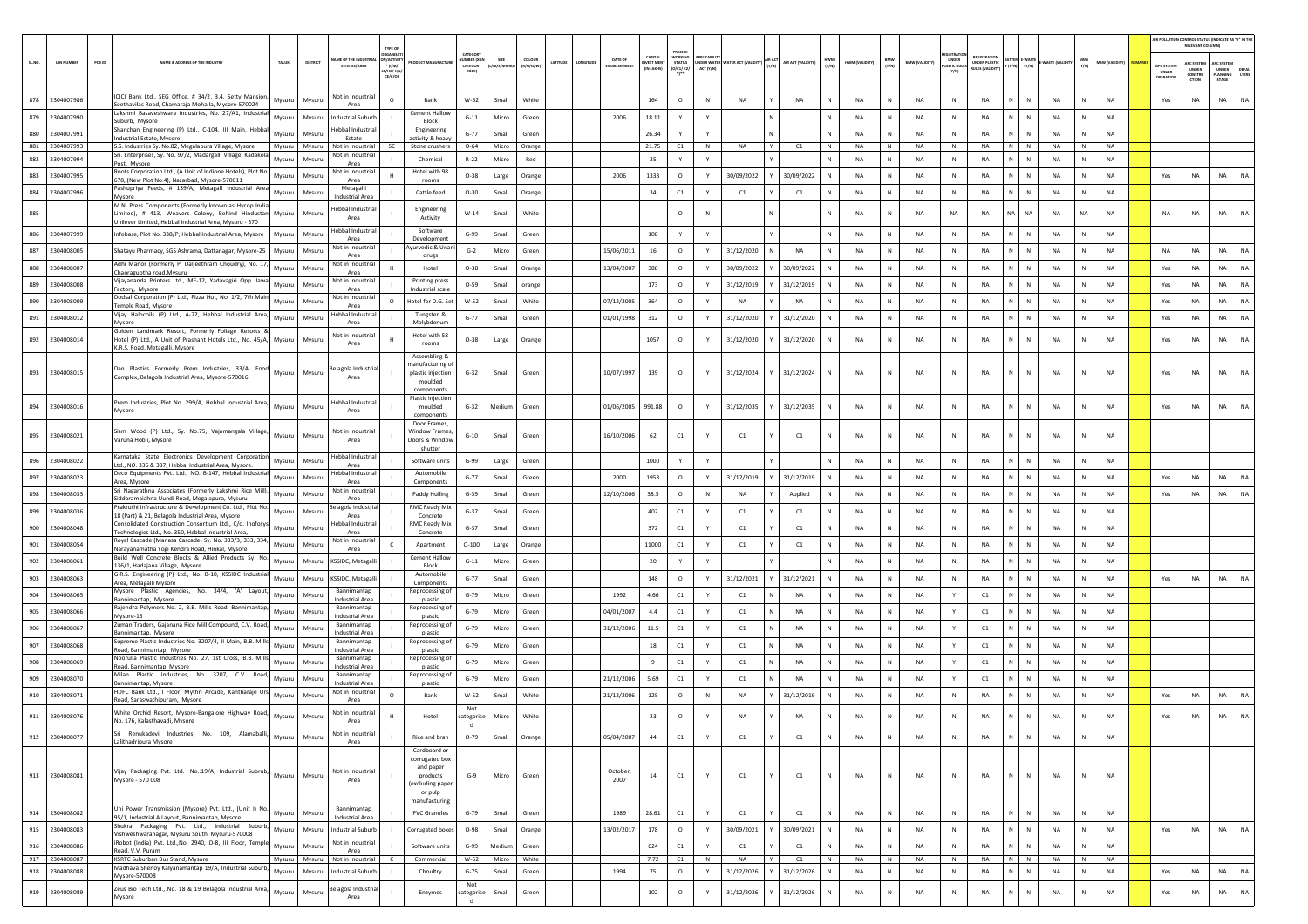|            |                                  |                                                                                                                                                                      |                  |                  |                                               |                                  |                                                 |                              |                      |              |                     |                          |                            |           |                      |                  |              |                 |                                     |                     |                                  |                             |                                  |                      |                                | AIR POLLUTION CONTROL STATUS (INDICATE AS "Y" IN TH |                           |                       |
|------------|----------------------------------|----------------------------------------------------------------------------------------------------------------------------------------------------------------------|------------------|------------------|-----------------------------------------------|----------------------------------|-------------------------------------------------|------------------------------|----------------------|--------------|---------------------|--------------------------|----------------------------|-----------|----------------------|------------------|--------------|-----------------|-------------------------------------|---------------------|----------------------------------|-----------------------------|----------------------------------|----------------------|--------------------------------|-----------------------------------------------------|---------------------------|-----------------------|
| SL.NO.     | <b>UIN NUMBER</b>                | PCB ID<br><b>VAME &amp; ADDRESS OF THE INDUSTR'</b>                                                                                                                  | TALUR            | DISTRICT         | ME OF THE INDUST                              | N/ACTIVI                         |                                                 | CATEGOR<br><b>UMBER (XG)</b> | SIZE                 | coLous       | DATE OF<br>LATITUDE | CAPITAL<br><b>EST ME</b> | <b>WORKIN</b>              |           | <b>TER ACT (VALI</b> | AIR ACT (VALIDIT | HWM<br>(Y/N) | HWM (VALIDITY   | <b>BMW</b><br><b>BMW (VALIDITY)</b> | UNDER               |                                  | <b>ITTER E-WAST</b>         |                                  | <b>MSW (VALIDITY</b> |                                | RELEVANT COLUMN)<br><b>PC SYSTEM</b>                | APC SYSTER                |                       |
|            |                                  |                                                                                                                                                                      |                  |                  | <b>ESTATES/AREA</b>                           | $*$ (1/M/<br>LB/HC/ H/<br>CE/C/O |                                                 | CATEGORY<br>CODE)            | t/S/MIG              | (R/O/G/W)    | ESTABLISHIN         | IN LAKHS]                | STATUS<br>(0/C1/ C2/<br>Y1 | ACT (Y/N) |                      |                  |              |                 | (Y/N)                               | ASTIC RULE<br>(Y/N) | JNDER PLASTIC<br>ULES (VALIDITY) | $(Y/N) = (Y/N)$             | (Y/N)                            |                      | APC SYSTEI<br>UNDER<br>PERATIO | <b>UNDER</b><br>CONSTRU<br>CTION                    | UNDER<br>LANNING<br>STAGE | <b>DEFAU</b><br>LTERS |
|            |                                  | National Granite Industry, Plot No. 178, 179, 294 D,                                                                                                                 |                  |                  | Hebbal Industria                              |                                  | Cutting &                                       |                              |                      |              |                     |                          |                            |           |                      |                  |              |                 |                                     |                     |                                  | N<br>${\sf N}$              |                                  |                      |                                |                                                     |                           |                       |
| 920<br>921 | 2304008090<br>2304008091         | Hebbal Industrial Area, Mysore<br>IDEB Parkway Holdings Pvt. Ltd. Sy. No. 192,193/1 &                                                                                | Mysuru<br>Mysuru | Mysuru<br>Mysuru | Area<br>Not in Industrial                     |                                  | Polishing of<br>Apartment                       | $G-56$<br>$R - 82$           | Small                | Green<br>Red | 01/04/2007          | 54.8<br>400              | C1<br>C1                   | Y<br>Y    | C1<br>C1             | NA<br>C1         | N            | NA<br><b>NA</b> | N<br>NA<br>N<br>NA                  | N<br>N              | NA<br><b>NA</b>                  | N<br>$\mathbb N$            | NA<br><b>NA</b>                  | NA<br><b>NA</b>      |                                |                                                     |                           |                       |
|            | 2304008094                       | 193/3A, Hinkal Village, Ilvala Hobli, Hunsur Main Road,<br>The Greenway Hotel Pvt. Ltd., No. 2270, Vinoba Road,                                                      |                  |                  | Area<br>Not in Industrial                     |                                  | Hotel                                           |                              | Large                |              |                     |                          |                            |           |                      | <b>NA</b>        |              | <b>NA</b>       | N<br><b>NA</b>                      | N                   | <b>NA</b>                        | N<br>$\mathbb{N}$           | <b>NA</b>                        | <b>NA</b>            | <b>NA</b>                      | NA                                                  | NA                        |                       |
| 922        | 2304008095                       | Jayalakshmipuram, Mysore-12<br>Akshaya Coffee Curers, Shed No. 68-1, III Stage, Industrial                                                                           | Mysuru           | Mysuru           | Area                                          |                                  |                                                 | $O-38$                       | Small                | Orange       | 14/07/1994          | 109                      | $\circ$                    | Y         | 30/09/2022           |                  | N            |                 | N                                   | N                   |                                  | N<br>${\sf N}$              |                                  |                      |                                |                                                     |                           |                       |
| 923        |                                  | Suburb, Mysore                                                                                                                                                       | Mysuru           | Mysuru           | Industrial Suburl                             |                                  | Coffee Curing<br>Automobile                     | $G-66$                       | Small                | Green        | 01/03/2007          | 27.69                    | C1                         |           | C1                   | C1               |              | NA              | NA                                  |                     | <b>NA</b>                        |                             | NA                               | NA                   |                                |                                                     |                           |                       |
|            | 924 2304008096                   | VST Bajaj No. 60/1, 3rd Cross, Kantharaj Urs Road Mysore                                                                                                             | Mysuru           | Mysuru           | Not in Industrial                             |                                  | rvicing, repairir<br>and painting               | $O-18$                       | Small                | Orange       |                     | 148.43                   | C1                         |           | C1                   | C1               | N            | NA              | NA                                  | $\mathbb{N}$        | NA                               | $\mathsf{N}$                | NA                               | <b>NA</b>            |                                |                                                     |                           |                       |
|            |                                  |                                                                                                                                                                      |                  |                  | Area                                          |                                  | (excluding only<br>uel dispensing               |                              |                      |              |                     |                          |                            |           |                      |                  |              |                 |                                     |                     |                                  |                             |                                  |                      |                                |                                                     |                           |                       |
| 925        | 2304076926                       | N Ranga Rao & Sons Pvt. Ltd., No.17/A, Industrial Suburb,<br>Ramakrishnaiah Road, Mysore                                                                             | Mysuru           | Mysuru           | Industrial Suburt                             |                                  | Agarbathi                                       | W-37                         | Small                | Green        | June, 2013          | 358.26                   | $\circ$                    | Y         | 31/12/2022           | Y 31/12/2022     |              | 31/12/2023      | NA<br>N                             | N                   | NA                               | N<br>${\sf N}$              | NA<br>N                          | <b>NA</b>            | Yes                            | NA                                                  | NA                        | NA                    |
| 926        | 2304008098                       | Madooru Industries, No. 237, Hebbal Industrial Area,<br>Mysore                                                                                                       | Mysuru           | Mysuru           | lebbal Industria<br>Area                      |                                  | Coffee, Tea,<br>Masala Powde                    | $G-66$                       | Micro                | Green        |                     | 9.7                      |                            |           |                      |                  |              | NA              | NA                                  | N                   | NA                               | N<br>${\sf N}$              | NA                               | NA                   |                                |                                                     |                           |                       |
| 927        | 2304050820                       | Ambience Engineering Pvt. Ltd., Plot No. 32-36, KSSIDC<br>Indl. Estate, Hebbal, Mysore.                                                                              | Mysuru           | Mysuru           | KSSIDC, Hebbal                                |                                  | <b>Briquettes</b>                               | $G-5$                        | Small                | Green        |                     | 40                       | Y                          | Y         |                      |                  | N            | <b>NA</b>       | N<br>NA                             | N                   | <b>NA</b>                        | N<br>$\mathbb{N}$           | <b>NA</b><br>N                   | <b>NA</b>            |                                |                                                     |                           |                       |
| 928        | 2304008100                       | Shri Chamundi Captive Energy Pvt. Ltd., No. 85, V.V. Pipe<br>Line Road, Beyond J.K. Tyres Main Plant Hebbal Mysore                                                   | Mysuru           | Mysuru           | Not in Industrial<br>Area                     |                                  | Bio-mass power<br>plant                         | $R-9$                        | Large                | Red          |                     | 7470                     | C1                         | Y         | C1                   | C1               | N            | <b>NA</b>       | <b>NA</b><br>N                      | N                   | <b>NA</b>                        | N.<br>$\mathbb{N}$          | <b>NA</b><br>N                   | <b>NA</b>            |                                |                                                     |                           |                       |
| 929        | 2304008101                       | The Monarch Hotel (Unit of Mithun Hotels Pvt. Ltd.), No.<br>201/1 & 2. Hunsur Road, Hinkal, Mysore-570012                                                            | Mysuru           | Mysuru           | Not in Industrial<br>Area                     |                                  | Hotel                                           | $O-38$                       | Small                | Orange       | 2003                | 157                      | $\circ$                    | Y         | 31/12/2022           | 31/12/2022       |              | <b>NA</b>       | N<br>NA                             | N                   | NA                               | N.<br>${\sf N}$             | <b>NA</b>                        | NA                   | Yes                            | <b>NA</b>                                           | <b>NA</b>                 | NA                    |
| 930        | 2304008102                       | Dyuthi Motors (P) Ltd.,(Formerly Known as Trident<br>Automobiles Pvt. Ltd) No. 201/1 & 201/2, Hunsur Road, Mysuru                                                    |                  | Mysuru           | Not in Industrial                             |                                  | Service Station                                 | $O-18$                       | Small                | Orange       | 10/03/2006          | 413                      | $\circ$                    |           | 30/09/2021           | 30/09/2021       |              | Not Applied     | <b>NA</b><br>N                      | N                   | <b>NA</b>                        | N<br>N                      | <b>NA</b>                        | <b>NA</b>            | Yes                            | <b>NA</b>                                           | <b>NA</b>                 | <b>NA</b>             |
|            |                                  | Hinkal, Mysore                                                                                                                                                       |                  |                  | Area                                          |                                  | Repair and                                      |                              |                      |              |                     |                          |                            |           |                      |                  |              |                 |                                     |                     |                                  |                             |                                  |                      |                                |                                                     |                           |                       |
|            | 931 2304008103                   | Mandovi Motors Pvt. Ltd., Sy. No. 217, Hunsur Road,<br>Hinkal Post, Mysore,                                                                                          | Mysuru           | Mysuru           | Not in Industrial<br>Area                     |                                  | servicing of Four                               | $O-18$                       | Medium               | Orange       | 01/06/2006          | 798                      | $\circ$                    |           | 30/09/2022           | 30/09/2022       |              | 30/09/2022      | NA<br>N                             | $\mathbb{N}$        | NA                               | N<br>$\mathbb{N}$           | <b>NA</b>                        | <b>NA</b>            | Yes                            | NA                                                  | <b>NA</b>                 | <b>NA</b>             |
|            |                                  | Krishna Engineering, No. 427/F, Hebbal Industrial Area,                                                                                                              |                  |                  | lebbal Industrial                             |                                  | wheeler Maruti<br>Fabrication of                |                              |                      |              |                     |                          |                            |           |                      | <b>NA</b>        |              | <b>NA</b>       |                                     | N                   | <b>NA</b>                        | N<br>$\mathbb{N}$           | <b>NA</b>                        | <b>NA</b>            |                                |                                                     |                           | <b>NA</b>             |
| 932        | 2304008107                       | Mysore                                                                                                                                                               | Mysuru           | Mysuru           | Area                                          |                                  | machine tools,<br>components                    | $W-14$                       | Small                | White        |                     | 28.97                    | $\circ$                    |           | NA                   |                  |              |                 | NA<br>N                             |                     |                                  |                             |                                  |                      | Yes                            | NA                                                  | NA                        |                       |
| 933        | 2304008108                       | Micro Enterprises Plot No. 277-A Hebbal Industrial Area,<br>Mysore                                                                                                   | Mysuru           | Mysuru           | Hebbal Industrial<br>Area                     |                                  | General<br>Engineering                          | $G-77$                       | Micro                | Green        |                     | 7.51                     |                            | Y         |                      |                  | N            | <b>NA</b>       | N<br>NA                             | N                   | NA                               | N<br>$\mathbb{N}$           | <b>NA</b><br>N                   | <b>NA</b>            |                                |                                                     |                           |                       |
| 934        | 2304008109                       | Integrated Controls, Plot No.267-G, Hebbal Industria<br>Area, Mysore                                                                                                 | Mvsuru           | Mysuru           | <b>Hebbal Industrial</b><br>Area              |                                  | Transformers,<br>Inverters                      | $G-85$                       | Micro                | Green        | May, 2007           | 24                       |                            |           |                      |                  | N            | <b>NA</b>       | N<br><b>NA</b>                      | N                   | <b>NA</b>                        | N.<br>$\mathbb{N}$          | <b>NA</b>                        | <b>NA</b>            |                                |                                                     |                           |                       |
| 935        | 2304008110                       | Veneer Mills Sy. No. 313, Nagavala Village, Yelwal Hobli<br>Mysore                                                                                                   | Mysuru           | Mysuru           | Not in Industria<br>Area                      |                                  | Veneers &<br>Plywood                            | $O-56$                       | Small                | Orange       |                     | 95.9                     | C1                         |           | C1                   | C1               |              | NA              | N<br>NA                             | $\mathbb N$         | <b>NA</b>                        | N<br>N                      | NA                               | <b>NA</b>            |                                |                                                     |                           |                       |
| 936        | 2304008111                       | Mysore Plywood Industries No. 428/1, Hunsur Main Road,<br><b>Hinkal Mysore</b>                                                                                       | Mysuru           | Mysuru           | Not in Industrial<br>Area                     |                                  | Veneers &<br>Plywood                            | $O - 56$                     | Small                | Orange       | March, 2006         | 39.58                    | C1                         | Y         | C1                   | C1               | N            | NA              | N<br>NA                             | $\,$ N              | NA                               | N<br>$\mathbb N$            | NA<br>N                          | NA                   |                                |                                                     |                           |                       |
|            | 937 2304008114                   | Rabindranath Tagore Nagara Layout by Mysore Urbar<br>evelopment Authoritiy, Survey Nos:58, 59, 61, 62, 74,                                                           | Mysuru           | Mysuru           | Not in Industrial                             | L.                               | Residential Layou                               | R-82                         | Large                | Red          |                     | 4045                     | Y                          |           |                      |                  | N            | <b>NA</b>       | N<br>NA                             | N                   | NA                               | M.<br>$\mathbb N$           | NA                               | <b>NA</b>            |                                |                                                     |                           |                       |
|            |                                  | 75, 76, 77, 78, 115, 270, 271, 275 to 286, Keragalli Village,<br>Kasaba Hobli, Mysore                                                                                |                  |                  | Area                                          |                                  |                                                 |                              |                      |              |                     |                          |                            |           |                      |                  |              |                 |                                     |                     |                                  |                             |                                  |                      |                                |                                                     |                           |                       |
| 938        | 2304008115                       | Lalithadrinagara 1St Stage Developed by Mysore Urban<br>Development Authoritiy, Survey Nos: 2, 3, 8, 9, 10, 11, 13,                                                  |                  | Mysuru           | Not in Industrial                             |                                  |                                                 | R-82                         |                      | Red          |                     | 5456                     |                            |           |                      |                  | N            | <b>NA</b>       | NA<br>N                             | ${\sf N}$           | NA                               | $\mathbf{N}$<br>$\mathbb N$ | NA                               | <b>NA</b>            |                                |                                                     |                           |                       |
|            |                                  | 14, 15, 16, 17, 18, 19, 21 to 31, 42, 54, 67, 68, 69, 72 &<br>218 of Lalithadripura Village, Kasaba Hobli, Mysore                                                    | Mysuru           |                  | Area                                          |                                  | Residential Layout                              |                              | Large                |              |                     |                          |                            |           |                      |                  |              |                 |                                     |                     |                                  |                             |                                  |                      |                                |                                                     |                           |                       |
| 939        | 2304008117                       | Zameendar (Unit of Ravipriya Enterprises No. 800/801,<br>Stage, Vijayanagar Mysore-17                                                                                | Mysuru           | Mysuru           | Not in Industria<br>Area                      |                                  | Restaurant                                      | $G-52$                       | Small                | Green        | 2008                | 346                      | C1                         | Y         | C1                   | C1               | N            | <b>NA</b>       | N<br>NA                             | $\,$ N              | NA                               | N<br>$\mathbb N$            | NA<br>N                          | <b>NA</b>            |                                |                                                     |                           |                       |
| 940        | 2304008118                       | Royal Valley Hotel Pvt. Ltd., Sy. No. M-5, No. 172, Nelso<br>Mandela Road, Bannimantap, Mandi Mohalla, Mysore-                                                       | Mysuru           | Mysuru           | Not in Industria<br>Area                      |                                  | Hotel with 70<br>rooms                          | $O - 38$                     | Large                | Orange       | 15/09/2016          | 2412                     | $\circ$                    | Y         | 30/09/2021           | 30/09/2021       |              | <b>NA</b>       | NA<br>N                             | N                   | NA                               | N<br>N                      | <b>NA</b>                        | <b>NA</b>            | Yes                            | NA                                                  | NA                        | <b>NA</b>             |
|            | 941 2304008129                   | Surabhi Varan Minerals, Hebbal Industrial Area, Mysore.<br>Sri Chamundeshwari Cement Industries, Sy. No. 84                                                          | Mysuru           | Mysuru           | <b>Hebbal Industrial</b><br>Not in Industrial |                                  | Pulverising<br>OPC grade ceme                   | G-6                          | Micro                | Green        |                     | 9.75                     | C1                         | N         | <b>NA</b>            | Y<br>C1          | N            | <b>NA</b>       | <b>NA</b><br>N                      | N                   | <b>NA</b>                        | $N$ $N$                     | N<br>NA                          | <b>NA</b>            |                                |                                                     |                           |                       |
| 942        | 2304008132                       | Vajamangala (P &V), Varuna Hobli, Bannur Road, Mysore<br>Brigade Solitaire No. 147/17-18, Alanahalli Layout                                                          | Mysuru           | Mysuru           | Area<br>Not in Industria                      |                                  | & Slag cement                                   | $R-26$                       | Small                | Red          |                     | 49.01                    | C1                         | N         | NA                   | C1               | N            | NA              | N<br>NA                             | N                   | NA                               | N<br>${\sf N}$              | NA<br>N                          | NA                   |                                |                                                     |                           |                       |
| 943        | 2304008133                       | Nazarbad Mohalla Mysore<br>The Quoram, (Formerly Hotel Plaza Residency ), Vinobha                                                                                    | Mysuru           | Mysuru           | Area<br>Not in Industrial                     |                                  | Apartment                                       | R-82                         | Large                | Red          |                     | 1070.74                  | C1                         |           | C1                   | NA               |              | <b>NA</b>       | <b>NA</b><br>N                      | N                   | <b>NA</b>                        | N<br>N                      | <b>NA</b>                        | <b>NA</b>            |                                |                                                     |                           |                       |
| 944        | 2304008134                       | Road, Mysore                                                                                                                                                         | Mysuru           | Mysuru           | Area                                          |                                  | Hotel<br>Repair and                             | $O-38$                       | Large                | Orange       | Mid 2008            | 848                      | $\circ$                    | Y         | 31/12/2022           | 31/12/2022       | N            | <b>NA</b>       | N<br>NA                             | $\mathbb{N}$        | <b>NA</b>                        | N<br>$\mathbb N$            | <b>NA</b><br>N                   | <b>NA</b>            | Yes                            | <b>NA</b>                                           | <b>NA</b>                 | NA                    |
| 945        | 2304008135                       | Kaveri Car Clinic, No.42, Beside Roost Hotel, hunsur Road,<br>Mysore                                                                                                 | Mysuru           | Mysuru           | Not in Industrial<br>Area                     |                                  | Servicing of 4<br>wheele                        | $O-18$                       | Micro                | Orange       | 1995                | 24.3                     | $\circ$                    |           | Applied              | Applied          |              | <b>NA</b>       | <b>NA</b>                           | N                   | <b>NA</b>                        | N<br>$\mathsf{N}$           | <b>NA</b>                        | <b>NA</b>            | Yes                            | NA                                                  | <b>NA</b>                 | <b>NA</b>             |
| 946        | 2304008137                       | Tata Teleservices Ltd., No. 127, 6th Cross, I Stage, Kesare,<br>Naidunagar Main Road, Belwatha Village Mysore                                                        | Mysuru           | Mysuru           | Not in Industrial<br>Area                     | D.G. set                         | <b>Telephone Towe</b>                           | W-52                         | Small                | White        |                     | 27.65                    | $\circ$                    | N         | NA                   | <b>NA</b>        | N            | NA              | N<br>NA                             | $\,$ N              | NA                               | N<br>$\mathbb N$            | NA                               | <b>NA</b>            | Yes                            | NA                                                  | <b>NA</b>                 | <b>NA</b>             |
| 947        | 2304008140                       | Zigma Modular System Pvt. Ltd., Plot No. 128A, Belagola<br>Industrial Area, Metagalli, Mysore                                                                        | Mysuru           | Mysuru           | elagola Industrial<br>Area                    |                                  | Modular Furnitur                                | $G-10$                       | Medium               | Green        | 20/04/2007          | 799                      | $\circ$                    | Y         | 31/12/2021           | 31/12/2021       | N            | <b>NA</b>       | <b>NA</b><br>N                      | N                   | <b>NA</b>                        | N<br>N                      | <b>NA</b>                        | <b>NA</b>            | Yes                            | NA                                                  | <b>NA</b>                 | NA                    |
| 948        | 2304008142                       | Varsha Cables Pvt Ltd., Unit-II, Plot No. 344- Part, Hebbal                                                                                                          | Mysuru           | Mysuru           | <b>Hebbal Industrial</b>                      |                                  | Re-insulated<br><b>Illuminium copp</b>          | $W-27$                       | Large                | Green        | 01/06/2007          | 356                      | $\circ$                    |           | 31/12/2035           | 31/12/2035       | N            | <b>NA</b>       | <b>NA</b><br>N                      | N                   | <b>NA</b>                        | N<br>$\mathbb{N}$           | <b>NA</b>                        | <b>NA</b>            | Yes                            | N <sub>A</sub>                                      | <b>NA</b>                 | NA                    |
|            |                                  | Industrial Area, Mysore<br>Venkateshwara Hatcheries (P) Ltd., Plot No. 299 part,                                                                                     |                  |                  | Area<br>Hebbal Industrial                     |                                  | cable<br>Poultry, hatchery                      |                              |                      |              |                     |                          |                            |           |                      |                  |              |                 |                                     |                     |                                  |                             |                                  |                      |                                |                                                     |                           |                       |
| 949        | 2304008143                       | Hebbal Industrial Area Mysore<br>Supreme Auto Dealers Pvt. Ltd., No. 215 & 217,                                                                                      | Mysuru           | Mysuru           | Area<br>Not in Industria                      |                                  | Piggery                                         | $G-33$                       | Small                | Green        | 10/07/2007          | 342.14                   | $\circ$                    | Y         | 31/12/2026           | 31/12/2026       | N            | <b>NA</b>       | N<br><b>NA</b>                      | N                   | <b>NA</b>                        | N<br>N                      | <b>NA</b>                        | <b>NA</b>            | Yes                            | NA                                                  | <b>NA</b>                 | NA                    |
| 950        | 2304008144                       | Vijayanagara, Hunsur Road, Hinkal, Mysore-570017.<br>Air Port Authority of India, Mysore Air port, Mandakalli,                                                       | Mysuru           | Mysuru           | Area<br>Not in Industrial                     |                                  | Service Station                                 | $O-18$                       | Small                | Orange       | 03/02/2005          | 151                      | C1                         |           | C1                   | NA               |              | C1              | N<br>NA                             | N                   | NA                               | N.<br>N                     | NA                               | NA                   |                                |                                                     |                           |                       |
| 951        | 2304008145                       | Mysore-571311<br>Central Food Technological Research Institute (CFTRI), KRS                                                                                          | Mysuru           | Mysuru           | Area<br>Not in Industrial                     |                                  | Airport                                         | $O - 84$                     | Large                | Orange       | 01/11/2010          | 8000                     | $\circ$                    | Y         | 30/09/2021           | 30/09/2021       | N            | NA              | NA<br>N                             | N                   | NA                               | N<br>$\mathbb N$            | NA                               | <b>NA</b>            | Yes                            | NA                                                  | <b>NA</b>                 |                       |
| 952        | 2304006663                       | Road, VV Mohalla, Mysore - 570013<br>Khan Screen Prints & Flexo Print No. 316, 2150, 8th Cross.                                                                      | Mysuru           | Mysuru           | Area<br>Not in Industrial                     | HC                               | Clinic<br>General                               | w-58                         | Small                | White        |                     | NA.                      |                            | N         | NA.                  | <b>NA</b>        |              | <b>NA</b>       | One Time                            | 'N.                 | <b>NA</b>                        | N.                          | <b>NA</b>                        | NA                   |                                |                                                     |                           |                       |
| 953        | 2304008147                       | Manandavadi Road, Nachanahallipalya Mysore                                                                                                                           | Mysuru           | Mysuru           | Area                                          |                                  | Engineering                                     | $G-77$                       | Micro                | Green        |                     | 9.5                      |                            |           |                      | N.               | $\mathbb{N}$ | NA              | N<br>NA                             | $\mathbb{N}$        | NA                               | N<br>$\,$ N                 | NA<br>${\sf N}$                  | <b>NA</b>            |                                |                                                     |                           |                       |
| 954        | 2304008152                       | N Ranga Rao & Sons Pvt. Ltd., No.18, 3rd Stage, Industrial<br>Suburb, Mysore South, Mysore-570008.                                                                   | Mysuru           | Mysuru           | <b>Industrial Suburb</b>                      |                                  | Agarbathi                                       | $G-6$                        | Large                | Green        |                     | 358                      | $\circ$                    | Y         | 31/12/2028           | 31/12/2028       | N            | NA              | NA<br>N                             | $\,$ N              | NA                               | $N$ $N$                     | NA<br>N                          | NA                   | Yes                            | NA                                                  | <b>NA</b>                 | NA                    |
| 955        | 2304008153                       | Rangsons Electronics Pvt. Ltd., No. 3, Hinkal<br>Grampanchayath, Mysore Hunsur Road, Opp. Monarch                                                                    | Mysuru           | Mysuru           | Not in Industrial<br>Area                     |                                  | Assembling of PCB                               | $W-13$                       | Small                | White        |                     | 32                       | $\mathsf{C1}$              | Y         | C1                   | C1               | N            | NA              | N<br>NA                             | N                   | NA                               | $\mathsf{N}=\mathsf{N}$ .   | NA<br>N                          | NA                   |                                |                                                     |                           |                       |
| 956        | 2304008159                       | Ruchi The Prince Hotel No. 986/624, Hunsur Main Road,<br>Hinkal Mysore                                                                                               | Mysuru           | Mysuru           | Not in Industrial<br>Area                     | H                                | Hotel                                           | $G-52$                       | Small                | Green        | anuary, 2008        | 205                      | $\circ$                    | Y         | 31/12/2027           | 31/12/2027<br>ΥI | N            | NA              | N<br>NA                             | N                   | NA                               | $N$ $N$                     | NA<br>N                          | NA                   | Yes                            | NA                                                  | <b>NA</b>                 | NA                    |
|            | 957 2304008160<br>958 2304008162 | Karnataka Housing Board-Kaveri Nagar Keragalli, Mysore Mysuru Mysuru<br>Karnataka Housing Board-Prakruthi Nagar , Keragalli, Mysuru   Mysuru   Not in Industrial   L |                  |                  | Not in Industrial                             |                                  | <b>Residential Layout</b><br>Residential Layout | R-82                         | R-82 Medium<br>Large | Red<br>Red   |                     | 511<br>2384              | Y<br>Y                     | Y<br>Y    |                      | N<br>N           | N<br>N       | <b>NA</b><br>NA | <b>NA</b><br>N<br>N<br>NA           | N<br>N              | <b>NA</b><br><b>NA</b>           | $N$ $N$<br>$N$ $N$          | <b>NA</b><br>N<br><b>NA</b><br>N | NA<br>NA             |                                |                                                     |                           |                       |
| 959        | 2304008161                       | Karnataka Housing Board-Subramanya Nagar Residential<br>layout, Keragalli, Mysore                                                                                    | Mysuru           | Mysuru           | Not in Industrial<br>Area                     |                                  | Residential Layou                               | $R-82$                       | Large                | Red          |                     | 4252                     | Y                          | Y         |                      | N                | N            | NA              | N<br>NA                             | $\,$ N              | NA                               | N<br>$\,$ N                 | ${\sf N}$<br><b>NA</b>           | <b>NA</b>            |                                |                                                     |                           |                       |
| 960        | 2304008163                       | Damden Properties, Hebbal Village, Plot No. 36 & 37,<br>KIADB Housing Area, Hebbal Village, Mysore                                                                   | Mysuru           | Mysuru           | Not in Industrial<br>Area                     | $\mathsf{C}$                     | Apartment                                       | $R-82$                       | Large                | Red          |                     | 1204                     | $\circ$                    | Y         | Not Applied          | NA               | N            | NA              | NA<br>N                             | $\,$ N              | NA                               | $N$ $N$                     | NA<br>N                          | <b>NA</b>            | Yes                            | NA                                                  | <b>NA</b>                 | NA                    |
| 961        | 2304008170                       | Radisson Blue (D M South India Hospitality Pvt. Ltd.)<br>Concessioner of M/s. American Hotels & Restaurants Pvt.                                                     | Mysuru           | Mysuru           | Not in Industrial                             | H                                | Hotel                                           | $R-31$                       | Large                | Red          | August, 2011        | 28140                    | $\circ$                    | Y         | 30/06/2021           | 30/06/2021       | Y            | 10/04/2021      | N<br>NA                             | $\,$ N              | NA                               | N<br>${\sf N}$              | ${\sf N}$<br>NA                  | NA                   | Yes                            | NA                                                  | NA                        | NA                    |
|            |                                  | Ltd., Commercial Site No. C-1, Indiranagar, Nazarbad<br>Mohalla, M.G. Road, Mysore-570010                                                                            |                  |                  | Area                                          |                                  |                                                 |                              |                      |              |                     |                          |                            |           |                      |                  |              |                 |                                     |                     |                                  |                             |                                  |                      |                                |                                                     |                           |                       |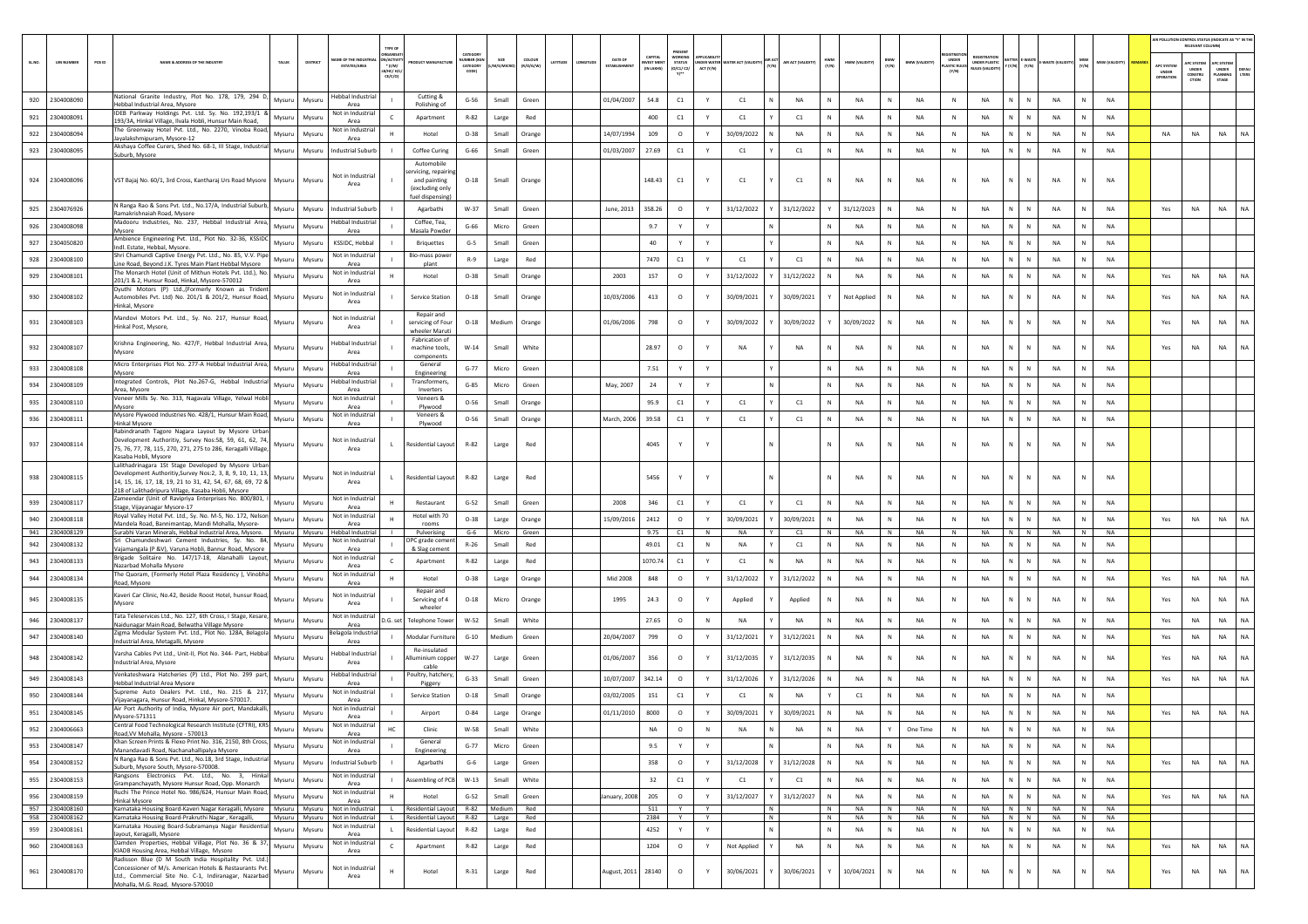|            |                          |        |                                                                                                                           |                  |                  |                                      |                                |                                                  |                      |                |                |          |                 |                     |                  |                                |              |                                        |   |                    |               |                 |              |                       |                       |                             |                  |                 |                  |                 |                                  | RELEVANT COLUM   | AIR POLLUTION CONTROL STATUS IINDICATE AS "Y" IN THE |
|------------|--------------------------|--------|---------------------------------------------------------------------------------------------------------------------------|------------------|------------------|--------------------------------------|--------------------------------|--------------------------------------------------|----------------------|----------------|----------------|----------|-----------------|---------------------|------------------|--------------------------------|--------------|----------------------------------------|---|--------------------|---------------|-----------------|--------------|-----------------------|-----------------------|-----------------------------|------------------|-----------------|------------------|-----------------|----------------------------------|------------------|------------------------------------------------------|
| SL.NO.     | <b>UIN NUMBER</b>        | PCB ID | NAME & ADDRESS OF THE INDUSTR'                                                                                            | TALUK            | DISTRICT         | ME OF THE INDI                       | TYPE OF<br>PEANS<br>VACTIV     | <b>OUCT MANUFACTUR</b>                           | CATEGORY<br>MBER (XG |                | coLous         | LATITUDE | MGITUDE         | DATE OF             | <b>VEST MENT</b> | PRESENT<br><b>STATUS</b>       |              |                                        |   | AIR ACT (VALIDITY) |               | HWM (VALIDITY)  | BMW<br>(Y/N) | <b>BMW (VALIDITY)</b> | <b>UNDER</b>          | UNDER PLASTIC               |                  | -WASTE (VALI    |                  | MSW (VALIDITY)  |                                  | <b>PC SYSTEM</b> | <b>PC SYSTER</b>                                     |
|            |                          |        |                                                                                                                           |                  |                  | <b>ESTATES/AREA</b>                  | $*$ (1/M/<br>B/HC/ H<br>CE/C/O |                                                  | CATEGORY             | I/S/MICE       | (R/O/G/W)      |          |                 | <b>FSTARI ISHME</b> | (IN LAKHS)       | (0/C1/C2)<br>$Y$ <sup>++</sup> | ACT (Y/N)    | INDER WATER WATER ACT (VALIDITY) (Y/N) |   |                    | HWM<br>(Y/N)  |                 |              |                       | PLASTIC RULE<br>[Y/N] | ULES (VALIDIT               | $Y(Y/N)$ $(Y/N)$ |                 | (Y/N)            |                 | APC SYSTEM<br>UNDER<br>OPERATION | UNDER<br>CONSTRU | UNDER<br><b>DEFAU<br/>LTERS</b><br>LANNING           |
|            |                          |        |                                                                                                                           |                  |                  |                                      |                                |                                                  |                      |                |                |          |                 |                     |                  |                                |              |                                        |   |                    |               |                 |              |                       |                       |                             |                  |                 |                  |                 |                                  | crion            | $\texttt{STAGE}$                                     |
| 962        | 2304008171               |        | Hotel Kings Kourt, JLB Road, Mysore                                                                                       | Mysuru           | Mysuru           | Not in Industrial                    |                                | Hotel with 50<br>rooms and 120                   | $O - 38$             | Small          | Orange         |          |                 | 1990                | 482              | $\circ$                        | Y            | 30/09/2022                             |   | 30/09/2022         |               | <b>NA</b>       | ${\sf N}$    | <b>NA</b>             | $\mathbb{N}$          | <b>NA</b>                   | N                | NA              |                  | <b>NA</b>       | Yes                              | NA               | NA<br>NA                                             |
|            |                          |        |                                                                                                                           |                  |                  | Area                                 |                                | seats restauran<br>with laundry                  |                      |                |                |          |                 |                     |                  |                                |              |                                        |   |                    |               |                 |              |                       |                       |                             |                  |                 |                  |                 |                                  |                  |                                                      |
| 963        | 2304008173               |        | K.P.R. Enterprises No. 3, B.B. Mill Road, Mandi Mohalla,<br>Mysore-15                                                     | Mysuru           | Mysuru           | Not in Industrial<br>Area            |                                | Packaging of<br>edible oil                       | $G-109$              | Micro          | Green          |          |                 | 15/08/2007          | 9.85             | C1                             | Y            | C1                                     |   | NA                 | $\mathbb N$   | NA              | N            | NA                    | N                     | <b>NA</b><br>$\mathsf{N}^-$ | N                | NA              | N                | NA              |                                  |                  |                                                      |
| 964        | 2304008175               |        | Bharathi Convention Centre No. 609/A, I Stage, Industrial<br>uburb Mysoe                                                  | Mysuru           | Mysuru           | ndustrial Suburb                     |                                | Choultry                                         | W-52                 | Small          | White          |          |                 | April, 2008         | 63               | $\circ$                        | Y            | <b>NA</b>                              |   | NA                 |               | NA              | N            | <b>NA</b>             | N                     | <b>NA</b><br>N              | $\mathsf{N}$     | NA              | $\mathbb{N}$     | <b>NA</b>       | Yes                              | NA               | NA.<br>NA                                            |
| 965        | 2304008176               |        | L & T Ltd., ( Mix Concrete), No. 92P, Belagola Industria<br>Area Mysore                                                   | Mysuru           | Mysuru           | elagola Industria<br>Area            |                                | <b>RMC Ready Mix</b><br>Concrete                 | $G-37$               | Small          | Green          |          |                 |                     | 246              | $\mathsf{C1}$                  | $\mathsf{Y}$ | C1                                     |   | C1                 | N             | <b>NA</b>       | N            | NA                    | N                     | $\mathsf{N}^-$<br><b>NA</b> | $\mathbb{N}$     | <b>NA</b>       | $\mathbb N$      | <b>NA</b>       |                                  |                  |                                                      |
| 966        | 2304008177               |        | Shiva Health Care Incorporation No. 99/F1, Industrial<br>uburb. Mysore-570008                                             | Mysuru           | Mysuru           | Industrial Suburb                    |                                | Packaged Drinking<br>Water                       | $G-54$               | Small          | Green          |          |                 |                     | 35               | C1                             | Y            | C1                                     |   | <b>NA</b>          | N             | <b>NA</b>       | N            | <b>NA</b>             | N                     | <b>NA</b><br>N.             | N                | NA              | N                | <b>NA</b>       |                                  |                  |                                                      |
| 967        | 2304008178               |        | niword Telecom Ltd., Plot No 200-B, Sy No 365 Hebbal                                                                      | Mysuru           | Mysuru           | ebbal Industria                      |                                | Assembling of PCB                                | $W-13$               | Small          | White          |          |                 |                     | 244              | C1                             | Y            | C1                                     |   | C1                 |               | NA              | N            | NA                    | N                     | N.<br>NA                    | N                | <b>NA</b>       | N                | NA              |                                  |                  |                                                      |
| 968        | 2304008179               |        | ndustrial Area Mysore<br>Urja Foods No. 3, Industrial Suburb, Mysore-570008                                               | Mysuru           | Mysuru           | Area<br>ndustrial Suburb             |                                | Pickles, Jam an                                  | $G-87$               | Small          | Green          |          |                 | 01/07/2008          | 49.68            | $\circ$                        | Y            | 30/09/2022                             |   | 30/09/2022         |               | NA              | N            | <b>NA</b>             | $\,$ N                | <b>NA</b><br>N              | $\mathbb{N}$     | NA              | N                | NA              | Yes                              | NA               | NA<br>NA                                             |
| 969        | 2304008180               |        | Sri Shakthi plywood Plot No 299/C Hebbal Industrial Area                                                                  | Mysuru           | Mysuru           | Hebbal Industria                     |                                | spices<br>Ply Wood                               | $O - 56$             | Micro          | Orange         |          |                 | December            | 14.1             | C1                             | Y            | C1                                     |   | C1                 |               | <b>NA</b>       | ${\sf N}$    | <b>NA</b>             | $\mathbb{N}$          | <b>NA</b>                   | N                | NA              |                  | <b>NA</b>       |                                  |                  |                                                      |
|            |                          |        | Mysore                                                                                                                    |                  |                  | Area                                 |                                | General                                          |                      |                |                |          |                 | 2006                |                  |                                |              |                                        |   |                    |               |                 |              |                       |                       |                             |                  |                 |                  |                 |                                  |                  |                                                      |
|            |                          |        |                                                                                                                           |                  |                  |                                      |                                | Engineering<br>Industries                        |                      |                |                |          |                 |                     |                  |                                |              |                                        |   |                    |               |                 |              |                       |                       |                             |                  |                 |                  |                 |                                  |                  |                                                      |
|            | 970 2304008181           |        | G.T.Enterprises Spl Plot No 6 & 7 Hebbal Industrial Area<br>Mysore                                                        | Mysuru           | Mysuru           | Hebbal Industrial<br>Area            |                                | <i>(Excluding</i>                                | $G-77$               | Small          | Green          |          |                 | 01/04/2007          | 87.33            | C1                             | Y            | C1                                     |   | C1                 |               | <b>NA</b>       | N            | NA                    | $\mathsf{N}$          | NA                          | N                | NA              |                  | <b>NA</b>       |                                  |                  |                                                      |
|            |                          |        |                                                                                                                           |                  |                  |                                      |                                | electroplating,<br>heat treatment                |                      |                |                |          |                 |                     |                  |                                |              |                                        |   |                    |               |                 |              |                       |                       |                             |                  |                 |                  |                 |                                  |                  |                                                      |
|            |                          |        |                                                                                                                           |                  |                  |                                      |                                | forging, casting<br>pickling de-                 |                      |                |                |          |                 |                     |                  |                                |              |                                        |   |                    |               |                 |              |                       |                       |                             |                  |                 |                  |                 |                                  |                  |                                                      |
| 971        | 2304008182               |        | cajass Technologies Pvt. Ltd, Plot No 227, Hebbal<br>Industrial Area, Mysore                                              | Mysuru           | Mysuru           | Hebbal Industrial<br>Area            |                                | Electrical<br>amination, press                   | $G-77$               | Small          | Green          |          |                 | 15/11/2007          | 72               | C1                             |              | C1                                     |   | C1                 | $\mathbb N$   | NA              | ${\sf N}$    | <b>NA</b>             | $\mathbb{N}$          | NA                          | N                | NA              | N                | <b>NA</b>       |                                  |                  |                                                      |
|            |                          |        | Riddhi IT Solution Plot No 291/A Hebbal Industrial Area                                                                   |                  |                  | Hebbal Industrial                    |                                | tools, motor<br>General                          |                      |                |                |          |                 |                     |                  |                                |              |                                        |   |                    |               |                 |              |                       |                       |                             | $\mathbb{N}$     |                 | $\mathbb N$      |                 |                                  |                  |                                                      |
| 972        | Yet to allot             |        | Mysore<br>Naz Plastic Industry No. 72/A, Bannimantap Industria                                                            | Mysuru           | Mysuru           | Area<br>Bannimantap                  |                                | Engineering<br>Reprocessing of                   | $G-77$               | Small          | Green          |          |                 |                     | 39               | Y                              | Y            |                                        |   |                    | N             | NA              | N            | <b>NA</b>             | N                     | NA<br>$\mathsf{N}^-$        |                  | NA              |                  | NA              |                                  |                  |                                                      |
| 973        | 2304008184               |        | Area, Mysore                                                                                                              | Mysuru           | Mysuru           | <b>Industrial Area</b>               |                                | plastic                                          | $G-79$<br>Not        | Micro          | Green          |          |                 | 28/02/2007          | 15.4             | C1                             | Y            | C1                                     |   | NA                 |               | NA              | ${\sf N}$    | NA                    | Y                     | C1                          | N                | NA              | N                | NA              |                                  |                  |                                                      |
| 974        | 2304008185               |        | The Country Club (I) Ltd., No. 264, Near Toal Gate,<br>Siddlingapura, Mysore                                              | Mysuru           | Mysuru           | Not in Industrial<br>Area            |                                | Hotel                                            | categorise<br>d      | Small          | White          |          |                 | 13/09/2011          | 45               | $\circ$                        |              | NA                                     |   | NA                 | $\mathbb N$   | N <sub>A</sub>  | ${\sf N}$    | NA                    | $\mathbb{N}$          | NA<br>N                     |                  | <b>NA</b>       | N                | NA              | Yes                              | <b>NA</b>        | NA.<br>NA                                            |
| 975        | 2304008186               |        | Parvathi Brick Industry Plot No. 222/A, Hebbal Industria                                                                  | Mysuru           | Mysuru           | -lebbal Industrial                   |                                | <b>Cement Hallow</b>                             | $G-11$               | Small          | Green          |          | 12.3500 76.5900 |                     | 14.5             | $\circ$                        | Y            | 31/12/2119                             |   | NA                 |               | NA              | N            | <b>NA</b>             | N                     | <b>NA</b><br>N              | N                | NA              | $\mathbb{N}$     | NA              | NA                               | NA               | NA<br>NA                                             |
|            | 976 2304008187           |        | Irea, Mysore<br>Ultratech Cement Ltd., (Formerly Grasim Industries Ltd.,)                                                 | Mysuru           | Mysuru           | Area<br>elagola Industria            |                                | Block & Solid<br>RMC Ready Mix                   | $G-37$               | Medium         | Green          |          |                 | 06/07/2012          | 811              | $\circ$                        | Y            | 31/12/2027                             |   | 31/12/2027         | N             | <b>NA</b>       | N            | NA                    | N                     | <b>NA</b><br>N.             | $\mathsf{N}$     | NA              | $\mathbb N$      | <b>NA</b>       | Yes                              | <b>NA</b>        | NA<br><b>NA</b>                                      |
|            |                          |        | Plot No. 89 Part & 91-A, Belagola Industrial Area, Mysore-                                                                |                  |                  | Area                                 |                                | Concrete<br>General                              |                      |                |                |          |                 |                     |                  |                                |              |                                        |   |                    |               |                 |              |                       |                       |                             |                  |                 |                  |                 |                                  |                  |                                                      |
|            |                          |        |                                                                                                                           |                  |                  |                                      |                                | Engineering<br>Industries                        |                      |                |                |          |                 |                     |                  |                                |              |                                        |   |                    |               |                 |              |                       |                       |                             |                  |                 |                  |                 |                                  |                  |                                                      |
|            | 977 2304008188           |        | Orion Coats No. 99/77-1B, Srirampura Mysore                                                                               | Mysuru           | Mysuru           | Not in Industrial<br>Area            |                                | (Excluding<br>electroplating,                    | $G-77$               | Small          | Green          |          |                 |                     | 25.46            | C1                             | Y            | C1                                     |   | <b>NA</b>          | N             | <b>NA</b>       | N            | <b>NA</b>             | $\mathsf{N}$          | <b>NA</b><br>N              | N                | <b>NA</b>       | N                | <b>NA</b>       |                                  |                  |                                                      |
|            |                          |        |                                                                                                                           |                  |                  |                                      |                                | heat treatment<br>forging, casting               |                      |                |                |          |                 |                     |                  |                                |              |                                        |   |                    |               |                 |              |                       |                       |                             |                  |                 |                  |                 |                                  |                  |                                                      |
|            |                          |        |                                                                                                                           |                  |                  |                                      |                                | pickling de-                                     |                      |                |                |          |                 |                     |                  |                                |              |                                        |   |                    |               |                 |              |                       |                       |                             |                  |                 |                  |                 |                                  |                  |                                                      |
| 978        | 2304008193               |        | LGB Forge Ltd., Formerly MGM Forging Pvt. Ltd., Plot No.<br>80 & 81, 5th Mile, Metagalli Post, KRS Road, Mysore-          | Mysuru           | Mysuru           | selagola Industrial<br>Area          |                                | <b>Steel Forging</b>                             | $O-42$               | Large          | Orange         |          |                 | 10/05/1982 3366.23  |                  | $\circ$                        | Y            | 30/09/2021                             |   | 30/09/2021         |               | 30/09/2021      | N            | NA                    | N                     | <b>NA</b><br>$\mathsf{N}^-$ | $\mathsf{N}$     | NA              | $\mathbb N$      | NA              | Yes                              | <b>NA</b>        | NA<br>NA                                             |
| 979        | 2304008194               |        | rerana Motors Pvt. Ltd., No. 15-C, III Stage, Industrial<br>Suburb, Mysore                                                | Mysuru           | Mysuru           | <b>Industrial Suburb</b>             |                                | Repair and<br>Servicing of TATA                  | $O-18$               | Small          | Orange         |          |                 | 10/02/2008          | 119              | C1                             | Y            | 30/09/2022                             |   | 30/09/2022         |               | C1              | N            | <b>NA</b>             | N                     | <b>NA</b><br>N              | N                | <b>NA</b>       | N                | <b>NA</b>       | Yes                              | <b>NA</b>        | NA<br>NA                                             |
| 980        | 2304008197               |        | S.H. Plastics, No. 48/1, Industrial A Layout, Bannimantap,                                                                | Mysuru           | Mysuru           | Bannimantap                          |                                | Motors<br>Reprocessing of                        | $G-79$               | Micro          | Green          |          |                 | 23/02/2007          | 11.5             | $\mathsf{C1}$                  | $\mathsf{Y}$ | C1                                     |   | <b>NA</b>          | N             | <b>NA</b>       | N            | NA                    | Y                     | C1<br>$\mathsf{N}^-$        | $\mathsf{N}$     | <b>NA</b>       | $\mathbb N$      | <b>NA</b>       |                                  |                  |                                                      |
|            |                          |        | Mysore<br>Bharati Airtel Ltd., Site No 763-A, Vth Cross, Roopa Nagar                                                      |                  |                  | Industrial Area<br>Not in Industrial |                                | plastic                                          |                      |                |                |          |                 |                     |                  |                                |              |                                        |   |                    |               |                 |              |                       |                       |                             |                  |                 |                  |                 |                                  |                  |                                                      |
| 981<br>982 | 2304008199<br>2304008200 |        | A K Halli, Mysore<br>Bharati Airtel Ltd., No 162-A, Belagola Industrial Area,                                             | Mysuru<br>Mysuru | Mysuru<br>Mysuru | Area<br>Belagola Industrial D.G. set | D.G. set                       | <b>Telephone Tower</b><br><b>Telephone Tower</b> | W-52<br>W-52         | Micro<br>Micro | White<br>White |          |                 |                     | 9.52<br>9.38     | $\circ$<br>$\circ$             | N<br>N       | <b>NA</b><br><b>NA</b>                 | Y | <b>NA</b><br>NA    | <b>N</b><br>N | <b>NA</b><br>NA | N<br>N       | <b>NA</b><br>NA       | N<br>N                | <b>NA</b><br>N<br>NA<br>N   | N<br>N           | <b>NA</b><br>NA | $\mathbb N$<br>N | <b>NA</b><br>NA | Yes<br>Yes                       | NA<br>NA         | NA<br><b>NA</b><br><b>NA</b><br>NA                   |
| 983        | 2304008201               |        | Bharati Airtel Ltd. No. 222, Nadanahalli, Police Housi<br>Board Layout, Lalithadripura Village, Alanahalli, Varuna Mysuru |                  | Mysuru           | Not in Industrial                    | D.G. set                       | <b>Telephone Tower</b>                           | W-52                 | Micro          | White          |          |                 |                     | 9.52             | $\circ$                        | N            | NA                                     |   | <b>NA</b>          | $\mathbb N$   | N <sub>A</sub>  | N            | <b>NA</b>             | $\mathsf{N}$          | <b>NA</b><br>N              |                  | <b>NA</b>       | N                | NA              | Yes                              | <b>NA</b>        | NA<br>NA                                             |
|            |                          |        | Hobli, Mysore                                                                                                             |                  |                  | Area                                 |                                |                                                  |                      |                |                |          |                 |                     |                  |                                |              |                                        |   |                    |               |                 |              |                       |                       |                             |                  |                 |                  |                 |                                  |                  |                                                      |
| 984        | 2304008202               |        | Bharati Airtel Ltd. No. 35, Block No. 7, Sathagalli 'D<br>Group, Udayagiri Extension, Nazarbad Mohalla, Mysore            | Mysuru           | Mysuru           | Not in Industrial<br>Area            | D.G. set                       | <b>Telephone Tower</b>                           | $W-52$               | Micro          | White          |          |                 | 2007                | 2.25             | $\circ$                        | ${\sf N}$    | <b>NA</b>                              |   | NA                 |               | <b>NA</b>       | ${\sf N}$    | <b>NA</b>             | $\,$ N                | NA                          | N                | NA              |                  | NA              | Yes                              | NA               | NA<br><b>NA</b>                                      |
| 985        | 2304008203               |        | Bharati Airtel Ltd. No. 93/35, Belavatta Village, Kasaba<br>Hobli, Mysore                                                 | Mysuru           | Mysuru           | Not in Industrial<br>Area            | D.G. set                       | <b>Telephone Towe</b>                            | $W-52$               | Micro          | White          |          |                 |                     | 9.52             | $\circ$                        | N            | <b>NA</b>                              |   | <b>NA</b>          |               | <b>NA</b>       | N            | <b>NA</b>             | N                     | N.<br><b>NA</b>             | N                | <b>NA</b>       | $\mathbb N$      | <b>NA</b>       | Yes                              | <b>NA</b>        | NA<br><b>NA</b>                                      |
| 986        | 2304008210               |        | Essar Telecom Infrastructure Pvt. Ltd. No. 1/B, Tippu<br>Circle, Subhash Nagar, N.R. Mohalla, Mysore                      | Mysuru           | Mysuru           | Not in Industrial<br>Area            | D.G. set                       | <b>Telephone Towe</b>                            | W-52                 | Micro          | White          |          |                 |                     | 2.53             | $\circ$                        | N            | <b>NA</b>                              |   | <b>NA</b>          | N             | <b>NA</b>       | N            | <b>NA</b>             | N                     | <b>NA</b><br>N.             | N                | NA              | $\mathbb N$      | <b>NA</b>       | Yes                              | NA               | NA<br>NA                                             |
| 987        | 2304008211               |        | ATC Telecom Corporation Ltd., Formerly Essar Telecor<br>Infrastructure Pvt. Ltd. Sy. No. 177, 177/1, Raghavendra          | Mysuru           | Mysuru           | Not in Industrial                    | D.G. set                       | <b>Telephone Tower</b>                           | W-52                 | Micro          | White          |          |                 |                     | 2.42             | $\circ$                        | N            | NA                                     |   | <b>NA</b>          | N             | <b>NA</b>       | N            | <b>NA</b>             | $\mathbb N$           | <b>NA</b>                   | N                | <b>NA</b>       |                  | <b>NA</b>       | Yes                              | <b>NA</b>        | NA<br>NA                                             |
|            |                          |        | School Compound, Raghavendra Nagar,                                                                                       |                  |                  | Area                                 |                                | Engineering and                                  |                      |                |                |          |                 |                     |                  |                                |              |                                        |   |                    |               |                 |              |                       |                       |                             |                  |                 |                  |                 |                                  |                  |                                                      |
|            |                          |        |                                                                                                                           |                  |                  |                                      |                                | Fabrication units                                |                      |                |                |          |                 |                     |                  |                                |              |                                        |   |                    |               |                 |              |                       |                       |                             |                  |                 |                  |                 |                                  |                  |                                                      |
|            | 988 2304008216           |        | Essar Fine Fabs, D-64 Yadavagiri Industrial Estate Mysore   Mysuru   Mysuru                                               |                  |                  | ndustrial Estate,<br>Yadavagiri      |                                | with painting<br><i>(without)</i>                | $W-14$               | Micro          | White          |          |                 | 1997                | 15.32            | C1                             |              | C1                                     |   | NA                 | $\mathbb N$   | NA              | N            | <b>NA</b>             | N                     | <b>NA</b><br>N              | N                | NA              |                  | <b>NA</b>       |                                  |                  |                                                      |
|            |                          |        |                                                                                                                           |                  |                  |                                      |                                | generation of<br>trade effluents)                |                      |                |                |          |                 |                     |                  |                                |              |                                        |   |                    |               |                 |              |                       |                       |                             |                  |                 |                  |                 |                                  |                  |                                                      |
|            |                          |        | .T.Champs Software (P) Ltd., 219/1 Hebbal Industrial                                                                      |                  |                  | <b>Hebbal Industrial</b>             |                                | including Almirah,                               |                      |                |                |          |                 |                     | 26               |                                |              |                                        |   |                    |               |                 |              |                       |                       |                             |                  |                 | N                |                 |                                  |                  |                                                      |
| 989        | 2304008218               |        | Area, Belawadi Post, Mysore<br>Thirumala Pulses Mill No. 117, III Cross, A.P.M.C. Yard,                                   | Mysuru           | Mysuru           | Area<br>Not in Industrial            |                                | DG Set                                           | W-52                 | Small          | White          |          |                 | 01/04/2008          | (200.8)          | $\circ$                        | Y            | <b>NA</b>                              |   | NA                 | N             | NA              | N            | <b>NA</b>             | N                     | $\mathsf{N}^-$<br>NA        | $\mathbb{N}$     | NA              |                  | NA              | Yes                              | NA               | NA<br>NA                                             |
| 990        | 2304008224               |        | Bandipalya, Mysore<br>Bharati Airtel Ltd. No. 3207/1, Il Cross, B.B. Mill Road,                                           | Mysuru           | Mysuru           | Area                                 | $\mathbf{L}$                   | Dal Processing                                   | $G-104$              | Micro          | Green          |          |                 |                     | 17.42            | C1                             | Y            | C1                                     |   | C1                 | N             | NA              | ${\sf N}$    | NA                    | N                     | NA                          | $N$ $N$          | NA              | N                | <b>NA</b>       |                                  |                  |                                                      |
| 991        | 2304008225               |        | Bannimantap, Mysore                                                                                                       | Mysuru           | Mysuru           | Bannimantap                          | D.G. set                       | <b>Telephone Tower</b>                           | $W-52$               | Micro          | White          |          |                 |                     | 9.52             | $\circ$                        | $\,$ N       | <b>NA</b>                              |   | NA                 | $\mathbb{N}$  | NA              | ${\sf N}$    | <b>NA</b>             | N                     | NA<br>N                     | $\mathbb{N}$     | NA              | $\mathbb N$      | NA              | Yes                              | NA               | NA<br>NA                                             |
| 992        | 2304008226               |        | Xcel Telecom Pvt. Ltd. No. 141, Near Al-Khareem School, V<br>Cross, Shanthinagar Mysore                                   | Mysuru           | Mysuru           | Not in Industrial<br>Area            | D.G. set                       | <b>Telephone Tower</b>                           | W-52                 | Micro          | White          |          |                 |                     | 24               | $\circ$                        | N            | <b>NA</b>                              |   | <b>NA</b>          | N             | NA              | ${\sf N}$    | NA                    | N                     | $\mathsf{N}^-$<br><b>NA</b> | $\mathbb{N}$     | NA              | N                | NA              | Yes                              | <b>NA</b>        | NA<br>NA                                             |
| 993        | 2304008227               |        | Reliance Communications Ltd, Site No. 834, Vinaya<br>Marga, Siddhartha Nagar, Mysore                                      | Mysuru           | Mysuru           | Not in Industrial<br>Area            | D.G. set                       | <b>Telephone Tower</b>                           | W-52                 | Small          | White          |          |                 |                     | 59.65            | $\circ$                        | N            | <b>NA</b>                              |   | NA                 | N             | NA              | $\,N\,$      | NA                    | N                     | <b>NA</b><br>N              | N                | NA              | N                | NA              | Yes                              | NA               | NA<br>NA                                             |
| 994        | 2304008228               |        | Reliance Communications Ltd, No. 2810/A, Chandana<br>Lodge, Irwin Road, Mysore                                            | Mysuru           | Mysuru           | Not in Industrial<br>Area            | D.G. set                       | <b>Telephone Tower</b>                           | W-52                 | Small          | White          |          |                 |                     | 57.35            | $\circ$                        | $\,$ N       | <b>NA</b>                              |   | NA                 | N             | NA              | $\,N\,$      | NA                    | N                     | $\mathsf{N}^-$<br>NA        | N                | NA              | N                | NA              | Yes                              | NA               | NA<br>NA                                             |
| 995        | 2304008229               |        | Reliance Communications Ltd, Site No. 820, I Stage,<br>Vijayanagar, Mysore                                                | Mysuru           | Mysuru           | Not in Industrial<br>Area            |                                | D.G. set Telephone Tower                         | W-52                 | Small          | White          |          |                 |                     | 57.58            | $\circ$                        | N            | <b>NA</b>                              |   | NA                 | $\,$ N        | NA              | N            | <b>NA</b>             | N                     | <b>NA</b><br>N              | N                | NA              | N                | NA              | Yes                              | NA               | NA<br>NA                                             |
| 996        | 2304008230               |        | Reliance Communications Ltd, CMC No. 1/1C, 7th Cross,<br>Kyathamaranahalli, Gayathripuram, Nazarbad Mohalla,              | Mysuru           | Mysuru           | Not in Industrial<br>Area            | D.G. set                       | <b>Telephone Tower</b>                           | $W-52$               | Small          | White          |          |                 |                     | 42.78            | $\circ$                        | $\,$ N       | <b>NA</b>                              |   | NA                 | N             | NA              | N            | <b>NA</b>             | N                     | NA<br>N                     | $\mathsf{N}$     | NA              | $\mathbb N$      | NA              | Yes                              | NA               | NA<br>NA                                             |
| 997        | 2304008231               |        | Reliance Communications Ltd, Site No. 58, Block No. 13,<br>8th Cross, 4th Main, Vidyaranyapuram, Kille Mohalla,           | Mysuru           | Mysuru           | Not in Industrial<br>Area            | D.G. set                       | <b>Telephone Tower</b>                           | W-52                 | Small          | White          |          |                 |                     | 53.44            | $\circ$                        | N            | <b>NA</b>                              |   | NA                 | N             | <b>NA</b>       | N            | NA                    | N                     | NA<br>N                     | $\mathbb{N}$     | NA              | N                | NA              | Yes                              | NA               | NA<br>NA                                             |
| 998        | 2304008232               |        | Reliance Communications Ltd, No. 395, Bannimantap,<br>Mandi Mohalla, Mysore                                               | Mysuru           | Mysuru           | Bannimantap                          |                                | D.G. set Telephone Tower                         | W-52                 | Small          | White          |          |                 |                     | 57.48            | $\circ$                        | $\,$ N       | <b>NA</b>                              |   | NA                 | $\,$ N        | NA              | ${\sf N}$    | NA                    | $\,$ N                | NA<br>N                     | N                | NA              | $\mathbb N$      | NA              | Yes                              | $\sf NA$         | NA<br>NA                                             |
|            |                          |        |                                                                                                                           |                  |                  |                                      |                                |                                                  |                      |                |                |          |                 |                     |                  |                                |              |                                        |   |                    |               |                 |              |                       |                       |                             |                  |                 |                  |                 |                                  |                  |                                                      |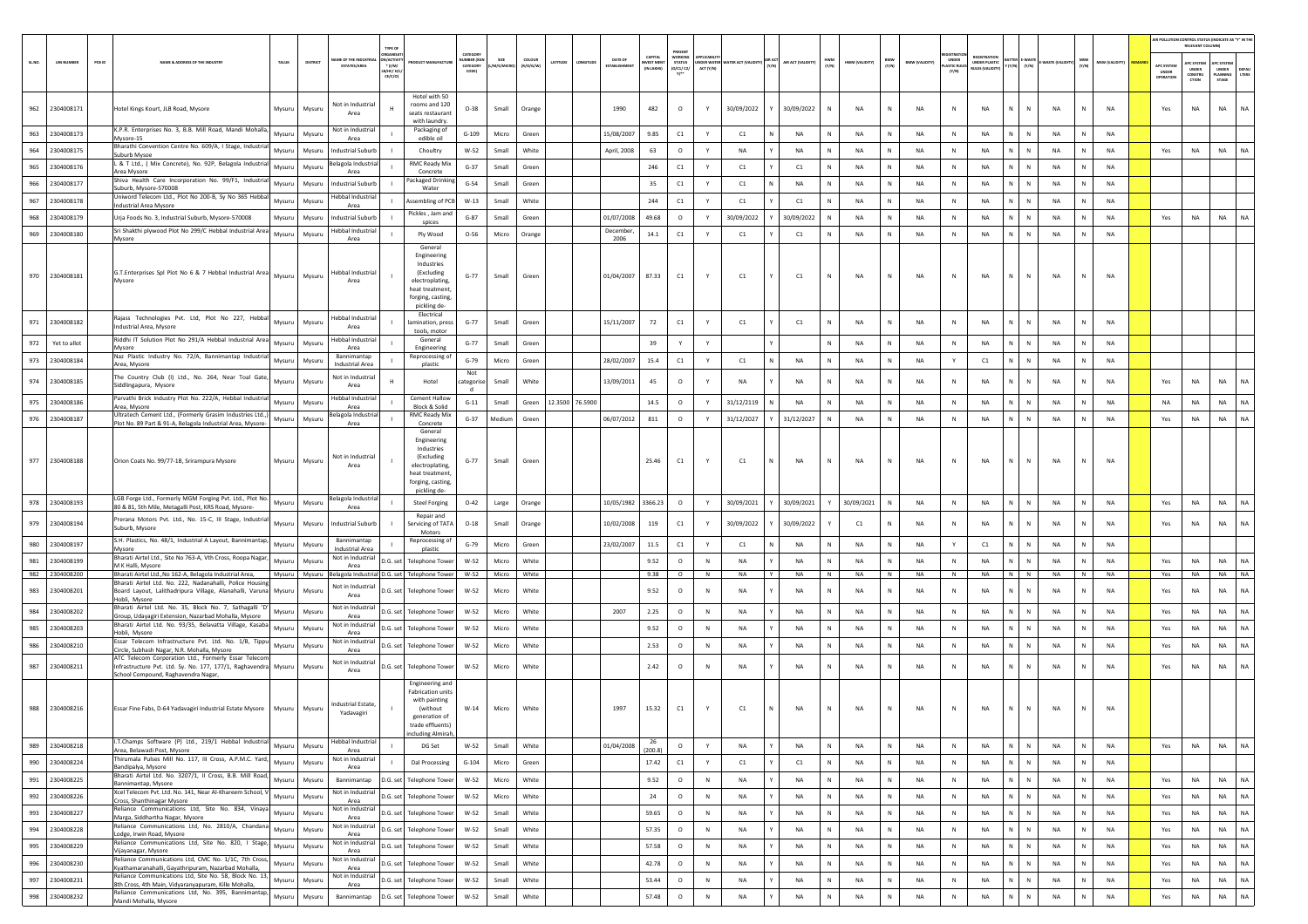|        |                                    |                                                                                                                                                                                             |                                         |                                                       |                             |                  |                   |        |                                 |                            |                          |                   |                                 |                            |        |                         |              |                        |                             |                        |                            |                        |                |                        | AIR POLLUTION CONTROL STATUS (INDICATE AS "Y" IN TH | RELEVANT COLUM            |                           |           |
|--------|------------------------------------|---------------------------------------------------------------------------------------------------------------------------------------------------------------------------------------------|-----------------------------------------|-------------------------------------------------------|-----------------------------|------------------|-------------------|--------|---------------------------------|----------------------------|--------------------------|-------------------|---------------------------------|----------------------------|--------|-------------------------|--------------|------------------------|-----------------------------|------------------------|----------------------------|------------------------|----------------|------------------------|-----------------------------------------------------|---------------------------|---------------------------|-----------|
| SL.NO. | PCB ID<br><b>UIN NUMBER</b>        | NAME & ADDRESS OF THE INDUSTRY<br>TALUK<br>DISTRICT                                                                                                                                         | AME OF THE INDUS                        | <b>TYPE OF</b><br>V/ACTIVI                            | CATEGORY<br>MBER (XG        |                  | coLour<br>ATITUDE | NGITUD | DATE OF                         | CAPITAL<br><b>VEST MEN</b> | PRESENT<br><b>STATUS</b> |                   | NDER WATER WATER ACT (VALIDITY) | AIR ACT (VALIDITY<br>(Y/N) | (N/N)  | HWM (VALIDITY)          | BMW<br>(Y/N) | <b>BMW (VALIDITY)</b>  | UNDER                       | <b>UNDER PLASTIC</b>   |                            | WASTE (VALID           |                | <b>MSW (VALIDITY)</b>  |                                                     | <b>PC SYSTEM</b>          | APC SYSTER                |           |
|        |                                    |                                                                                                                                                                                             | ESTATES/AREA                            | $*$ (1/M/<br>CE/C/O                                   | CATEGORY                    | M/S/MICRO        | R/0/6/W           |        |                                 | (IN LAKHS)                 | (0/C1/C2)<br>Y           | ACT (Y/N)         |                                 |                            |        |                         |              |                        | <b>LASTIC RULE</b><br>(Y/N) | <b>NJLES (VALIDIT</b>  | $(Y/N)$ $(Y/N)$            |                        | (Y/N)          |                        | <b>APC SYSTE</b><br>UNDER<br>OPERATIO               | UNDER<br>CONSTRU<br>crios | UNDER<br>LANNING<br>STAGE | LTERS     |
|        |                                    | Reliance Communications Ltd (Hebbal) Plot No 331-C,                                                                                                                                         | Hebbal Industria                        |                                                       |                             |                  |                   |        |                                 |                            |                          |                   |                                 |                            |        |                         |              |                        |                             |                        |                            |                        |                |                        |                                                     |                           |                           |           |
|        | 999 2304008233                     | Mysuru<br>Mysuru<br>KIADB Industrial Area-Hebbal Village Mysore<br>eliance Communications Ltd (Bhogadi), Site No.10,                                                                        | Area<br>Not in Industria                | D.G. set Telephone Tower                              | $W-52$                      | Small            | White             |        |                                 | 41.49                      | $\circ$                  | N                 | <b>NA</b>                       | <b>NA</b>                  | N      | <b>NA</b>               | N            | NA                     | N                           | NA                     | N<br>$\mathbb N$           | <b>NA</b>              | N              | <b>NA</b>              | Yes                                                 | NA                        | <b>NA</b>                 | NA        |
|        | 1000 2304008234                    | Mysuru<br>Mysuru<br>Shogadi Village, Kasaba Hobli, Mysore                                                                                                                                   | Area<br>lebbal Industria                | D.G. set<br><b>Telephone Towe</b>                     | $W-52$                      | Micro            | White             |        |                                 | 24.2                       | $\circ$                  | $\mathbb N$       | <b>NA</b>                       | NA                         | N      | <b>NA</b>               | N            | NA                     | N                           | NA                     | N.<br>$\mathbb{N}$         | NA                     | N              | <b>NA</b>              | Yes                                                 | <b>NA</b>                 | NA                        | NA        |
|        | 1001 2304008235                    | Aaliptha Software Private Limited Plot No Spl 55 KSSIDC,<br>Mysuru<br>Mysuru<br>Hebbal Industrial Area Mysore                                                                               | Area                                    | Software units                                        | $G-99$                      | Small            | Green             |        | April, 2008                     | 105                        | C1                       | Y                 | C1                              | C1                         | N      | <b>NA</b>               | N            | NA                     | N                           | NA                     | N<br>$\,$ N                | NA                     | N              | NA                     |                                                     |                           |                           |           |
|        | 1002 2304008244                    | S.P.Sagar Timber & Plywoods Plot No 257 Hebba<br>Mysuru<br>Mysuru<br>Industrial Area Mysore                                                                                                 | lebbal Industrial<br>Area               | Ply Wood                                              | $O-56$                      | Small            | Orange            |        |                                 | 59.52                      | C1                       | Y                 | C1                              | C1                         |        | <b>NA</b>               | N            | NA                     | N                           | <b>NA</b>              | N<br>N                     | <b>NA</b>              |                | <b>NA</b>              |                                                     |                           |                           |           |
|        | 1003 2304008246                    | Basappa and Sons No. 6, Vishweshwaranagar Industria<br>Mysuru<br>Mysuru<br>Suburb, Mysore                                                                                                   | Industrial Suburt                       | Edible oil packing                                    | $G-109$                     | Micro            | Green             |        | 26/01/2012                      | 20.5                       | $\circ$                  | Y                 | 31/12/2021                      | 31/12/2021                 | N      | <b>NA</b>               | N            | <b>NA</b>              | N                           | <b>NA</b>              | N<br>$\mathbb{N}$          | NA                     | $\mathsf{N}$   | <b>NA</b>              | Yes                                                 | <b>NA</b>                 | NA                        | <b>NA</b> |
|        | 1004 2304008249                    | Spice Communication Ltd., No. 355A, 5th Main, 15th<br>Mysuru<br>Mysuru<br>Cross, II Stage, Gokulam, Mysore                                                                                  | Not in Industrial<br>Area               | D.G. set Telephone Tower                              | W-52                        | Micro            | White             |        | September<br>2007               | 23.09                      | $\circ$                  | $\mathbb{N}$      | <b>NA</b>                       | <b>NA</b>                  | N      | <b>NA</b>               | N            | <b>NA</b>              | N                           | <b>NA</b>              | $\mathbb{N}$<br>N          | <b>NA</b>              | N              | <b>NA</b>              | Yes                                                 | NA                        | <b>NA</b>                 | NA        |
|        | 1005 2304008250                    | L.Ravi Layout, Sy. No. 12, 13/1, 13/2, 13/3, 20/2A, 21,<br>Mysuru<br>Mysuru<br>Basavanahalli Village, Kasaba Hobli, Mysore Taluk                                                            | Not in Industria<br>Area                | Residential Layout                                    | R-82                        | Small            | Red               |        |                                 | 115                        | Y                        | Y                 |                                 |                            |        | <b>NA</b>               | N            | NA                     | N                           | NA                     | N.<br>N                    | NA                     |                | NA                     |                                                     |                           |                           |           |
|        | 1006 2304008251                    | Xcel Telecom (P) Ltd Plot No 12, KSSIDC Hebbal Industrial<br>Mysuru<br>Mysuri<br>Estate, Mysore                                                                                             | lebbal Industria<br>Area                | D.G. set<br><b>Telephone Towe</b>                     | $W-52$                      | Micro            | White             |        |                                 | 29.69                      | $\circ$                  | N                 | NA                              | NA                         | N      | <b>NA</b>               | N            | NA                     | N                           | NA                     | N<br>N                     | NA                     | N              | <b>NA</b>              | Yes                                                 | NA                        | NA                        | NA        |
|        | 1007 2304008252                    | Essar Telecom Infrastructure (P) Ltd Sy No 307 Dhanagalli<br>Mysuru<br>Mysuru<br>Village, Jaipura hobli Mysore                                                                              | Not in Industrial<br>Area               | D.G. set<br><b>Telephone Tower</b>                    | $W-52$                      | Micro            | White             |        |                                 | 21.52                      | $\circ$                  | N                 | NA                              | NA                         | N      | <b>NA</b>               | N            | NA                     | N                           | <b>NA</b>              | N                          | NA                     |                | <b>NA</b>              | Yes                                                 | NA                        | NA                        | <b>NA</b> |
|        | 1008 2304008253                    | Hotel Jade Garden (Formerly known as Prasadhin<br>Enterprises Pvt. Ltd)., No. 1064/1, CH 17 & 17/1, Mysuru<br>Mysuru                                                                        | Not in Industria                        | Hotel                                                 | $O-38$                      | Medium           | Orange            |        | 2009                            | 600                        | $\circ$                  |                   | 30/09/2022                      | 30/09/2022                 | N      | <b>NA</b>               | N            | <b>NA</b>              | N                           | <b>NA</b>              | ${\sf N}$                  | <b>NA</b>              |                | <b>NA</b>              | Yes                                                 | NA                        | <b>NA</b>                 | <b>NA</b> |
|        |                                    | layalakshmivilas Road, Chamarajapuram, Mysore                                                                                                                                               | Area                                    | Radio frequency                                       |                             |                  |                   |        |                                 |                            |                          |                   |                                 |                            |        |                         |              |                        |                             |                        |                            |                        |                |                        |                                                     |                           |                           |           |
|        | 1009 2304008254                    | dvance Components & Instruments Pvt. Ltd., Unit II, No.<br>Mysuru<br>Mysuru<br>176, Industrial Estate, Yadavagiri, Mysore-20                                                                | <b>ndustrial Estate</b><br>Yadavagiri   | interference, RF<br>Filter, Plastic film<br>capacitor | $G-77$                      | Micro            | Green             |        | 01/04/2005                      | 15.51                      | $\circ$                  | Y                 | One Time                        | One Time                   | N      | <b>NA</b>               | N            | NA                     | $\mathbb{N}$                | NA                     | N.<br>$\mathbb{N}$         | NA                     |                | <b>NA</b>              | Yes                                                 | <b>NA</b>                 | <b>NA</b>                 | NA        |
|        | 1010 2304008260                    | Mysore Box Pvt. Ltd. No. 61, Nachanahalli Palya,<br>Mysuru<br>Mysuru<br>Manandawadi Road, Mysore South, Mysore-570008                                                                       | Not in Industrial<br>Area               | Corrugated boxes,<br>rolls & boards                   | $O-98$                      | Small            | Orange            |        | 01/04/1983                      | 39.25                      | $\circ$                  | Y                 | 30/09/2022                      | 30/09/2022                 | N      | <b>NA</b>               | N            | <b>NA</b>              | N                           | <b>NA</b>              | $\mathbb{N}$<br>N          | <b>NA</b>              | N              | <b>NA</b>              | Yes                                                 | NA                        | NA                        | NA        |
|        | 1011 2304008262                    | rime Developers & Realtors Pvt. Ltd. No. 669, Sy. Nos<br>100/1B1, 100/1B2, 100/1B3, 100/1A, 99/A4, 99/4B,<br>Mysuru<br>Mysuru                                                               | Not in Industrial                       | Apartment                                             | $O-100$                     | Large            | Orange            |        |                                 | 4750                       | C1                       |                   | C1                              | NA                         |        | <b>NA</b>               | $\mathbb N$  | <b>NA</b>              | $\mathbb{N}$                | <b>NA</b>              | N.<br>$\mathbb{N}$         | <b>NA</b>              | N              | <b>NA</b>              |                                                     |                           |                           |           |
|        |                                    | 99/4C, 100/3, Alanahalli Village, Kasaba Hobli Mysore<br>Castle Rock Laundrite No. W-10, Industrial Estate,                                                                                 | Area<br>Industrial Estate.              | Service Industry                                      |                             |                  |                   |        |                                 |                            |                          |                   |                                 |                            |        |                         |              |                        |                             |                        |                            |                        |                |                        |                                                     |                           |                           |           |
|        | 1012 2304008263                    | Mysuru<br>Mysuru<br>Yadavagiri Industrial Estate, Mysore-20                                                                                                                                 | Yadavagiri<br>Not in Industrial         | Laundry                                               | $O-50$                      | Small            | Orange            |        |                                 | 29.48                      | C1                       | Y                 | C1                              | <b>NA</b>                  | N      | <b>NA</b>               | N            | <b>NA</b>              | N                           | <b>NA</b>              | $\mathbb{N}$<br>N          | <b>NA</b>              | N              | <b>NA</b>              |                                                     |                           |                           |           |
|        | 1013 2304008264                    | Mandovi Motors Pvt. Ltd., No. 182/145/C, Bannur Road,<br>Mysuru<br>Mysuru<br>Siddhartha Layout, Mysore                                                                                      | Area                                    | <b>Service Station</b>                                | $O-18$                      | Small            | Orange            |        | 2007                            | 242                        | $\circ$                  | Y                 | 30/09/2022                      | 30/09/2022                 |        | 30/09/2019              | N            | NA                     | N                           | NA                     | N<br>N                     | NA                     |                | <b>NA</b>              | Yes                                                 | <b>NA</b>                 | NA                        | NA        |
|        | 1014 2304008265<br>1015 2304008266 | HSBC Limited No. 1, Kalidasa Road, Jayalakshmipuram,<br>Mysuru<br>Mysuru<br>Excel Par Technologies, No. 161, Industrial Area,<br>Mysuru<br>Mysuru                                           | Not in Industrial<br>Industrial Estate. | Bank<br>$\circ$<br>Transformers                       | $W-52$<br>$G-85$            | Medium<br>Small  | White<br>Green    |        | 2006<br>June. 2002              | 835.07<br>29.91            | $\circ$<br>C1            | N<br>Y            | <b>NA</b><br>C1                 | 31/12/2019<br>C1           | N<br>N | <b>NA</b><br><b>NA</b>  | N<br>N       | <b>NA</b><br><b>NA</b> | N<br>N                      | <b>NA</b><br><b>NA</b> | N N<br>N<br>$\mathbb N$    | <b>NA</b><br><b>NA</b> | N<br>N         | <b>NA</b><br><b>NA</b> | Yes                                                 | <b>NA</b>                 | <b>NA</b>                 | <b>NA</b> |
|        | 1016 2304008267                    | Yadavagiri, Mysore<br>Reliance Fresh Stores No. 41, Nazarbad Main Road,<br>Mysuru<br>Mysuru                                                                                                 | Yadavagiri<br>Not in Industrial         | $\circ$<br>DG set                                     | W-52                        | Small            | White             |        |                                 | 159                        | $\circ$                  | N                 | NA                              | NA<br>Y                    | N      | NA                      | N            | NA                     | N                           | NA                     | N N                        | NA                     | N              | NA                     | Yes                                                 | NA                        | NA                        | <b>NA</b> |
|        | 1017 2304008268                    | Reliance Fresh Stores No. 646, Chamaraja Double Road Mysuru<br>Mysuru<br>/odafone Essar South Ltd No. 133, Shikha Tower (Kushi),                                                            | Not in Industrial<br>Not in Industria   | $\circ$<br>DG set                                     | W-52                        | Small            | White             |        | September,                      | 238                        | $\circ$                  | N                 | <b>NA</b>                       | Y<br><b>NA</b>             | N      | NA                      | N            | <b>NA</b>              | N                           | <b>NA</b>              | $N$ $N$<br>N               | NA                     | N              | <b>NA</b><br><b>NA</b> | Yes                                                 | <b>NA</b>                 | NA .                      | <b>NA</b> |
|        | 1018 2304008270                    | Mysuru<br>Mysuri<br>Ramavilas Road, Myore<br>Fortune LP, Palace A unit of Bindu Construction, Site, No.                                                                                     | Area<br>Not in Industria                | D.G. set<br>Telephone Towe                            | $W-52$                      | Small            | White             |        |                                 | 58.66                      | $\circ$                  | N                 | NA                              | NA                         | N      | <b>NA</b>               | N            | NA                     | N                           | NA                     | ${\sf N}$                  | NA                     | N              |                        | Yes                                                 | NA                        | <b>NA</b>                 | NA.       |
|        | 1019 2304008271                    | Mysuru<br>Mysuru<br>Abba Road, Lashkar Mohalla, Nazarbad, Mysore<br>Makkaji Chouka Commercial Complex, Sy. No. 121 & 143,                                                                   | Area<br>Not in Industrial               | Hotel<br>Commercial                                   | $R-31$                      | Large            | Red               |        | May 2008                        | 3217                       | $\circ$                  | Y                 | 30/06/2021                      | 30/06/2021                 |        | <b>NA</b>               | N            | NA                     | N                           | <b>NA</b>              | N<br>N                     | <b>NA</b>              |                | <b>NA</b>              | Yes                                                 | NA                        | <b>NA</b>                 | <b>NA</b> |
|        | 1020 2304008273                    | Mysuru<br>Mysuru<br>Makkaji Chouka, Devaraja Mohalla, Mysore                                                                                                                                | Area                                    | Complex                                               | $O-100$                     | Large            | Orange            |        |                                 | 1767                       | Y                        |                   |                                 |                            | N      | <b>NA</b>               | N            | NA                     | N                           | <b>NA</b>              | N.<br>$\mathbb{N}$         | NA                     |                | <b>NA</b>              |                                                     |                           |                           |           |
|        | 1021 2304008275                    | The Village Resort, No. 106/1, Nanjanagud Road, Fort<br>Mysuru<br>Mysuru<br>Mohalla, Mysore-570004                                                                                          | Not in Industrial<br>Area               | Hotel                                                 | $O - 38$                    | Small            | Green             |        |                                 | 96.97                      | $\circ$                  | Y                 | 31/12/2025                      | 31/12/2025                 | N      | <b>NA</b>               | N            | <b>NA</b>              | N                           | <b>NA</b>              | $\mathbb{N}$<br>N          | <b>NA</b>              | N              | <b>NA</b>              | Yes                                                 | <b>NA</b>                 | <b>NA</b>                 | <b>NA</b> |
|        | 1022 2304008279                    | keliance Retail Ltd., No. 86/3A, Panchavati Circle, Kalidasa<br>Mysuru<br>Mysuru<br>Road, Jayalakshmipuram, Mysore                                                                          | Vot in Industri<br>Area                 | DG set<br>$\circ$                                     | W-52                        | Micro            | White             |        | 22/05/2008                      | 3.96                       | $\circ$                  | N                 | NA                              | NA                         | N      | NA                      | N            | NA                     | N                           | <b>NA</b>              | N.<br>N                    | <b>NA</b>              |                | NA                     | Yes                                                 | NA                        | NA                        | NA        |
|        | 1023 2304008280                    | Reliance Retail Ltd., No. 4644, (New No.L-20) & 4644/1(L-<br>Mysuru<br>Mysuru<br>20-1), Shivaji Road, N.R. Mohalla, Mysore                                                                  | Not in Industria<br>Area                | $\circ$<br>DG set                                     | W-52                        | Micro            | White             |        |                                 | 4.77                       | $\circ$                  | ${\sf N}$         | NA                              | NA                         | N      | NA                      | N            | NA                     | $\,$ N                      | NA                     | N<br>$\,$ N                | NA                     | N              | <b>NA</b>              | Yes                                                 | NA                        | NA                        | NA        |
|        | 1024 2304008281                    | Reliance Retail Ltd., Nos. 129, 130, 131, Mahadeshwara<br>ouse Building Co-operative Society Ltd., II Stage,<br>Mysuru<br>Mysuru                                                            | Not in Industria<br>Area                | DG set                                                | W-52                        | Micro            | White             |        |                                 | 7.91                       | $\circ$                  | N                 | NA                              | NA                         |        | <b>NA</b>               | N            | NA                     | N                           | NA                     | N.<br>N                    | NA                     |                | <b>NA</b>              | Yes                                                 | NA                        | <b>NA</b>                 | <b>NA</b> |
|        | 1025 2304008282                    | Vijayanagar, Mysore<br>S.K. Continental, No. 73, Nazarbad Main Road, Mysore<br>Mysuru<br>Mysuru                                                                                             | Not in Industrial                       | Hotel with 57<br>н.                                   | $O-38$                      | Small            | White             |        |                                 | 68.43                      | $\circ$                  | N                 | <b>NA</b>                       | <b>NA</b><br>Y             | N      | <b>NA</b>               | N            | NA                     | N                           | <b>NA</b>              | N N                        | <b>NA</b>              | N              | <b>NA</b>              | Yes                                                 | <b>NA</b>                 | <b>NA</b>                 | <b>NA</b> |
|        | 1026 2304008284                    | Cauvery Kalpatharu Grameena Bank, Head Office, CA-20,<br>Mysuru<br>Mysuru<br>II Stage, Vijayanagar, Mysore -17                                                                              | Not in Industrial<br>Area               | $\Omega$<br>Bank                                      | W-52                        | Micro            | White             |        | July, 2008                      | 15                         | $\circ$                  | N                 | NA                              | NA                         | N      | <b>NA</b>               | N            | NA                     | N                           | NA                     | N<br>N                     | NA                     | N              | <b>NA</b>              | Yes                                                 | NA                        | <b>NA</b>                 | <b>NA</b> |
|        | 1027 2304008288                    | Arjati Trading Pvt. Ltd., Sy. No. 60/1 & 60/2, Ass No.<br>Mysuru<br>Mysuru<br>112/104, Nachanahalli Palya, J P Nagar, Mysore-570008                                                         | Not in Industrial<br>Area               | Mixing of raw<br>materials for<br>Agarbathies         | W-37                        | Small            | White             |        | 01/06/2008                      | 64                         | $\circ$                  | Y                 | 31/12/2023                      | 31/12/2023                 | N      | <b>NA</b>               | N            | NA                     | N                           | <b>NA</b>              | N<br>$\mathbb{N}$          | NA                     | N              | <b>NA</b>              | Yes                                                 | <b>NA</b>                 | <b>NA</b>                 | <b>NA</b> |
|        | 1028 2304008289                    | DLF Hilton Hotels Mysore Pvt. Ltd., No. 24, Lalitha Mahal<br>Mysuru<br>Mysuru<br>Road. Nazarbad Mohalla, Eastern Extension, Mysore                                                          | Not in Industrial<br>Area               | Hotel                                                 | $R-31$                      | Large            | Red               |        |                                 | 11380                      | C1                       | Y                 | C1                              | C1                         | N      | <b>NA</b>               | N            | <b>NA</b>              | N                           | <b>NA</b>              | N<br>$\mathbb N$           | <b>NA</b>              | N              | <b>NA</b>              |                                                     |                           |                           |           |
|        | 1029 2304008290                    | Dyuthi Motors (P) Ltd., No. 38, Next to Ramanjaneya<br>Mysuru<br>Mysuru<br>Temple, Manasa Gangotri, Hunsur Road, Mysore                                                                     | <b>Vot in Industria</b><br>Area         | service Station                                       | $O-18$                      | Small            | Orange            |        | 2003                            | 186                        | $\circ$                  | Y                 | 30/09/2021                      | 30/09/2021                 | N      | NA                      | N            | NA                     | N                           | NA                     | N.<br>${\sf N}$            | NA                     | N              | NA                     | Yes                                                 | NA                        | <b>NA</b>                 | <b>NA</b> |
|        | 1030 2304008291                    | Cheatha Housing Building Co-Operative Socitey,, Sy. No.<br>Mysuru<br>Mysuru<br>167/169/1, Belavadi Village, Yelawala Hobli,, Mysore                                                         | Not in Industria<br>Area                | Residential Layout                                    | R-82                        | Small            | Red               |        |                                 | 419                        | Y                        | Y                 |                                 |                            | N      | NA                      | N            | NA                     | $\,$ N                      | NA                     | $N$ $N$                    | NA                     | N              | <b>NA</b>              |                                                     |                           |                           |           |
|        | 1031 2304008348                    | Bhoomika Hosuing Corporation, Sy. No. 52/1B, 56/1, 2<br>Mysuru<br>Mysuru<br>Mydanahalli Village, Yelawala Hobli, Mysore                                                                     | Not in Industria<br>Area                | Residential Layout                                    | R-82                        | Medium           | Red               |        |                                 | 990                        |                          |                   |                                 |                            |        | <b>NA</b>               | N            | NA                     | N                           | <b>NA</b>              | N<br>N                     | <b>NA</b>              |                | <b>NA</b>              |                                                     |                           |                           |           |
|        | 1032 2304008294                    | Mysore Mayflower Hotel Unit Of Mecmag Pvt Ltd.,, KRS<br>Mysuru<br>Mysuru<br>Road, Plot No. 46, Metagalli Industrial Area, Mysore                                                            | Metagalli<br><b>Industrial Area</b>     | Hotel                                                 | $O-38$                      | Small            | Green             |        | March, 2009                     | 233.9                      | $\circ$                  | $\mathbf{Y}$      | 31/12/2035                      | 31/12/2035                 | N.     | <b>NA</b>               | N            | <b>NA</b>              | N                           | <b>NA</b>              | N.<br>$\mathbb{N}$         | NA                     | N              | NA                     | Yes                                                 | <b>NA</b>                 | <b>NA</b>                 | NA        |
|        | 1033 2304008295                    | GRS Engineering Pvt. Ltd., Plant-II, Plot No. 3&4, Belagola<br>Mysuru<br>Mysuru                                                                                                             | elagola Industria                       | Die forging and                                       | $O-32$                      | Large            | Orange            |        | July, 2009                      | 1128                       | $\circ$                  | Y                 | 30/09/2021                      | 30/09/2021                 |        | 30/09/2024              | N            | NA                     | N                           | NA                     | N<br>N                     | NA                     | N              | <b>NA</b>              | Yes                                                 | NA                        | <b>NA</b>                 | <b>NA</b> |
|        | 1034 2304008296                    | Industrial Area, Mysore-570002<br>Mysore Sales International Ltd., Plot No. 306A,Hebba<br>Mysuru<br>Mysuru                                                                                  | Area<br>ebbal Industria                 | open forging<br>Commercial                            | $G-101$                     | Small            | Green             |        | 01/04/2008                      | 479                        |                          |                   |                                 |                            |        | <b>NA</b>               | N            | NA                     | N                           | NA                     | N<br>N                     | NA                     |                | NA                     |                                                     |                           |                           |           |
|        | 1035 2304008297                    | Industrial Area, Mysore<br>CEE TEE Silk LTd., (Formerly Chamundi Textiles (Silk Mil<br>Mysuru<br>Mysuru                                                                                     | Area<br>lebbal Industria                | Complexes<br>Twisted silk yarr                        | W-49                        | Small            | White             |        | 01/03/2009                      | 468                        | $\circ$                  |                   | 31/12/2022                      | 31/12/2022                 | N      | <b>NA</b>               | N            | NA                     | N                           | NA                     | N<br>N                     | NA                     |                | NA                     | Yes                                                 | NA                        | <b>NA</b>                 | NA        |
|        | 1036 2304008298                    | Ltd.).Plot No. 192. Hebbal Industrial Area. Mysore<br>Power System Controls, Sy. No. 202, Yelwala Hobli,<br>Mysuru<br>Mysuru                                                                | Area<br>Not in Industrial               | Transformers                                          | $G-85$                      | Small            | Green             |        |                                 | 39                         |                          | Y                 |                                 |                            |        | <b>NA</b>               | N            | NA                     | ${\sf N}$                   | <b>NA</b>              | N<br>N                     | NA                     |                | <b>NA</b>              |                                                     |                           |                           |           |
|        | 1037 2304008299                    | Mysore, Mysore<br>State Bank of Mysore, Staff Training Centre, No. 104/105,<br>Mysuru<br>Mysuru                                                                                             | Area<br>Not in Industrial               | $\circ$<br>Bank                                       | W-52                        | Small            | White             |        | 17/08/1995                      | 323                        | $\circ$                  | $\,$ N            | NA                              | NA                         | N      | <b>NA</b>               | N            | NA                     | N                           | NA                     | N<br>$\,$ N                | NA                     | $\mathbb{N}$   | NA                     | Yes                                                 | NA                        | <b>NA</b>                 | NA        |
|        |                                    | 7th Main, Jayalakshmipuram, Mysore<br>Friendly Motors (India) Pvt. Ltd., No. 1126, Manandavadi                                                                                              | Area<br>Not in Industrial               |                                                       |                             |                  |                   |        |                                 |                            |                          |                   |                                 |                            |        |                         |              |                        |                             |                        |                            |                        |                |                        |                                                     |                           |                           |           |
|        | 1038 2304008303<br>1039 2304008304 | Mysuru<br>Mysuru<br>Road, Vishweshwara Nagara, Mysore<br>Ambadi Enterprises Ltd., (Formerly Parry Murray &<br>Company Furnishing & Floor Coverings (India) Pvt. Ltd. ),<br>Mysuru<br>Mysuru | Area<br>Bannimantap<br>Industrial Area  | Sales & Service<br>Woven Fabrics                      | $O-18$<br>Not<br>categorise | Medium<br>Medium | Orange<br>Green   |        | 01/10/2014<br>September<br>2008 | 591<br>699.36              | $\circ$<br>$\mathtt{C1}$ | Y<br>$\mathbf{Y}$ | 30/09/2021<br>C1                | 30/09/2021<br>C1           | Y<br>N | 30/09/2023<br><b>NA</b> | N<br>N       | NA<br>NA               | N<br>N                      | NA<br>NA               | N<br>$\,$ N<br>N<br>$\,$ N | NA<br>NA               | N<br>${\sf N}$ | <b>NA</b><br>NA        | Yes                                                 | NA                        | <b>NA</b>                 | NA        |
|        | 1040 2304008305                    | No. 29-B, Industrial 'A' Layout, Bannimantap Extension,<br>B.L. Kashyap & Sons Ltd., No. 4/P, Kurubarahalli Village,<br>Mysuru                                                              | Not in Industrial                       | <b>RMC Ready Mix</b>                                  | d<br>$G-37$                 |                  | Green             |        |                                 |                            |                          |                   |                                 |                            |        | <b>NA</b>               |              |                        |                             |                        |                            |                        | N              | NA                     |                                                     |                           |                           |           |
|        | 1041 2304008306                    | Mysuru<br>Srirampura Circle, Mysore<br>Seema Plastic Industries, No. B-130, Industrial                                                                                                      | Area<br>Industrial Estate,              | Concrete                                              |                             | Small            |                   |        |                                 | 211                        | C1                       | Y                 | $\mathsf{C}1$                   | C1                         | N      |                         | N            | NA                     | N                           | NA                     | N<br>$\,$ N<br>N           | NA                     | N              |                        |                                                     |                           |                           |           |
|        |                                    | Mysuru<br>Mysuru<br>Estate, Yadavagiri, Mysore<br>Bharti Airtel Ltd., No.10, Rajalakshmi Deluxe Lodge, New                                                                                  | Yadavagiri<br>Not in Industrial         | <b>Plastic Granules</b>                               | $G-79$                      | Small            | Green             |        | June, 2007                      | 33                         | C1                       | Y                 | C1                              | NA                         | N      | NA                      | N            | NA                     | N                           | NA                     | $\,$ N                     | NA                     |                | NA                     |                                                     |                           |                           |           |
|        | 1042 2304008308                    | Mysuru<br>Mysuru<br>Bamboo Bazar, Sayyaji Rao Road, Mysore<br>GTL Infrastructure Ltd., No. 55/B, Nityananda Kalyana                                                                         | Area<br>Not in Industrial               | D.G. set Telephone Tower                              | W-52                        | Micro            | White             |        |                                 | 23.04                      | $\circ$                  | N                 | NA                              | NA                         | N      | NA                      | N            | NA                     | N                           | NA                     | $N$ $N$                    | NA                     | ${\sf N}$      | <b>NA</b>              | Yes                                                 | NA                        | <b>NA</b>                 | NA        |
|        | 1043 2304008309                    | Mysuru<br>Mysuru<br>Mantapa, Vishweshwara Nagar, Near Sterling Theatre,<br>GTL Infrastructure Ltd., No. 121, Karnataka Bank Road,                                                           | Area<br>Not in Industrial               | D.G. set Telephone Tower                              | $W-52$                      | Small            | White             |        |                                 | 35.32                      | $\circ$                  | $\,$ N            | NA                              | NA                         | N      | <b>NA</b>               | N            | NA                     | $\,$ N                      | NA                     | N<br>${\sf N}$             | NA                     | N              | NA                     | Yes                                                 | NA                        | <b>NA</b>                 | <b>NA</b> |
|        | 1044 2304008310                    | Mysuru<br>Mysuru<br>Vivekananda Circle, Mysore                                                                                                                                              | Area                                    | D.G. set Telephone Tower                              | W-52                        | Small            | White             |        |                                 | 46.12                      | $\circ$                  | N                 | <b>NA</b>                       | <b>NA</b>                  | N      | <b>NA</b>               | N            | NA                     | N                           | NA                     | N<br>$\,$ N                | <b>NA</b>              | ${\sf N}$      | NA                     | Yes                                                 | NA                        | <b>NA</b>                 | NA        |
|        | 1045 2304008311                    | GTL Infrastructure Ltd., No. 1123/C, Hotel Ashirvath, Opp.<br>Mysuru<br>Mysuru<br>Mysore Zoo, Arunachalam Street, Mysore                                                                    | Not in Industrial<br>Area               | D.G. set Telephone Tower                              | W-52                        | Small            | White             |        |                                 | 46.12                      | $\circ$                  | ${\sf N}$         | NA                              | NA                         | N      | NA                      | N            | NA                     | ${\sf N}$                   | NA                     | N<br>N                     | NA                     | N              | NA                     | Yes                                                 | $_{\sf NA}$               | NA                        | NA        |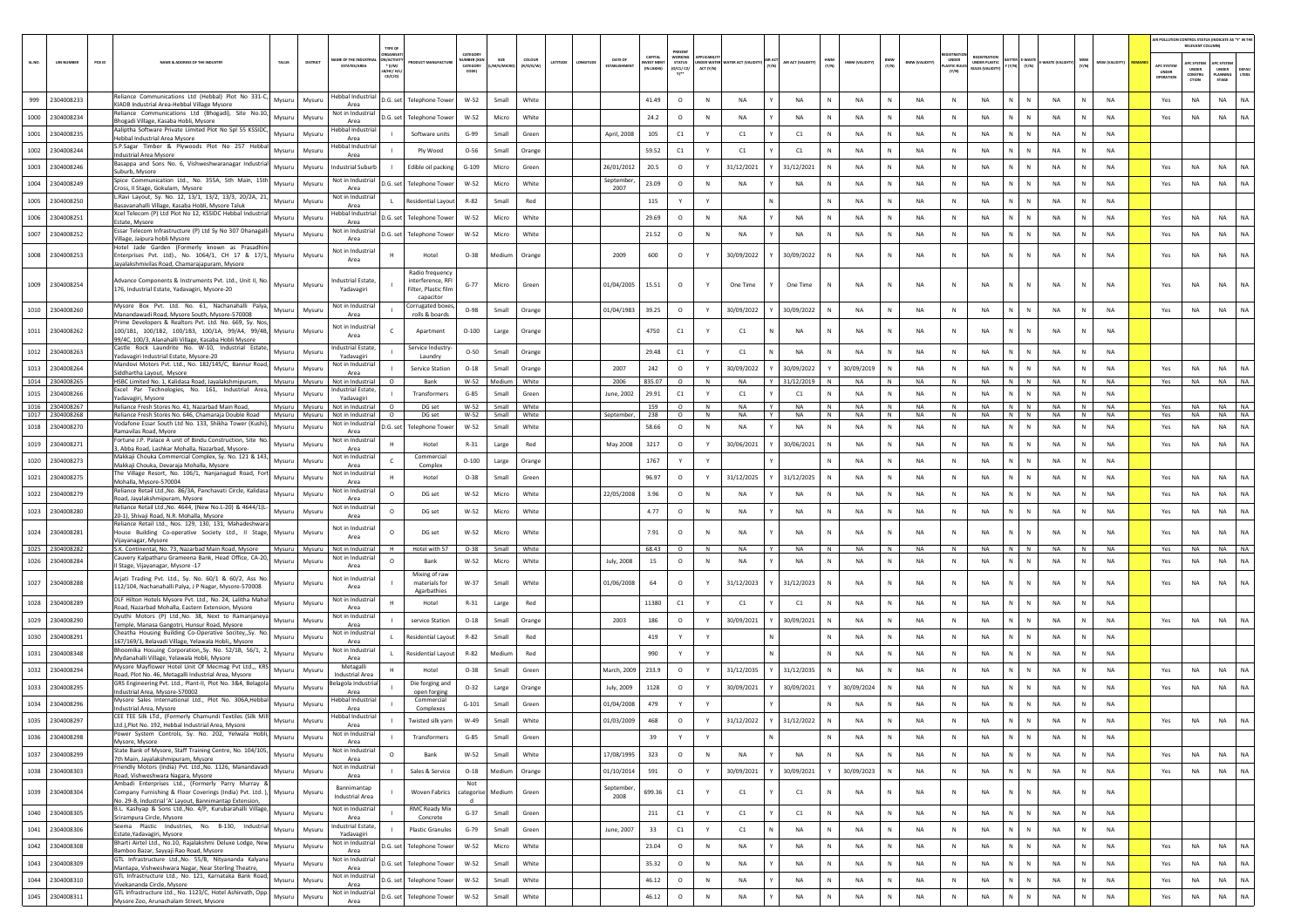|        |                   |                                                                                                                                                                                |        |          |                                  |                                                                 |                                                                                                                                                                                                                                                                                                                            |                                   |          |                     |                       |                                       |                               |                                       |           |                                        |                             |              |                |              |                       |                             |                                         |                   |              |              |                |                                        | AIR POLLUTION CONTROL STATUS (INDICATE AS "Y" IN THE<br>RELEVANT COLUM |                                          |           |
|--------|-------------------|--------------------------------------------------------------------------------------------------------------------------------------------------------------------------------|--------|----------|----------------------------------|-----------------------------------------------------------------|----------------------------------------------------------------------------------------------------------------------------------------------------------------------------------------------------------------------------------------------------------------------------------------------------------------------------|-----------------------------------|----------|---------------------|-----------------------|---------------------------------------|-------------------------------|---------------------------------------|-----------|----------------------------------------|-----------------------------|--------------|----------------|--------------|-----------------------|-----------------------------|-----------------------------------------|-------------------|--------------|--------------|----------------|----------------------------------------|------------------------------------------------------------------------|------------------------------------------|-----------|
| SL.NO. | <b>UIN NUMBER</b> | PCB ID<br>NAME & ADDRESS OF THE INDUSTRY                                                                                                                                       | TALUK  | DISTRICT | AME OF THE INDU:<br>ESTATES/AREA | TYPE OF<br>PEANS<br>N/ACTIVI<br>$*$ (1/M/<br>8/нс/ н/<br>CE/C/O | <b>OUCT MANUFACTUR</b>                                                                                                                                                                                                                                                                                                     | CATEGORY<br>MBER (XG)<br>CATEGORY | I/S/MICI | coLous<br>(R/O/G/W) | LATITUDE<br>LONGITUDE | <b>DATE OF</b><br><b>FSTARI ISHME</b> | <b>NVEST MEN</b><br>IN LAKHST | PRESENT<br><b>STATUS</b><br>(0/01/02) | ACT (Y/N) | <b>NDER WATER WATER ACT (VALIDITY)</b> | AIR ACT (VALIDITY)<br>(Y/N) | HWM<br>(Y/N) | HWM (VALIDITY) | BMW<br>(Y/N) | <b>BMW (VALIDITY)</b> | UNDER<br><b>LASTIC RULE</b> | UNDER PLASTIC<br><b>NJLES (VALIDIT)</b> | $(Y/N)$ $(Y/N)$   | WASTE (VALID | (Y/N)        | MSW (VALIDITY) | <b>APC SYSTEM</b><br>UNDER<br>OPERATIO | <b>APC SYSTEM</b><br>UNDER<br>CONSTRU<br>crios                         | APC SYSTEM<br>UNDER<br>PLANNING<br>STAGE | LTERS     |
|        | 1046 2304008333   | Subramanya Construction & Development Company Ltd.,<br>Plot No 18 (Part) & 21, Metagalli Industrial Area, Mysore                                                               | Mysuru | Mysuru   | Not in Industrial<br>Area        | $\mathsf{C}$                                                    | Mall & Hotel                                                                                                                                                                                                                                                                                                               | $O-100$                           | Large    | orange              |                       |                                       | 21637                         | Y                                     | Y         |                                        |                             | N            | <b>NA</b>      | N            | NA                    | N                           | NA                                      | N<br>N            | <b>NA</b>    | N            | <b>NA</b>      |                                        |                                                                        |                                          |           |
| 1047   | 2304008335        | iurukula Promoters (P) Ltd., Sy No. 129/1, Nadanahalli,<br>Mysore Taluk & Dist                                                                                                 | Mysuru | Mysuru   | Not in Industrial<br>Area        | $\mathsf{C}$                                                    | Apartment                                                                                                                                                                                                                                                                                                                  | $O-100$                           | Large    | Orange              |                       |                                       | 15620                         | Y                                     | Y         |                                        |                             | N            | <b>NA</b>      | N            | NA                    | N                           | NA                                      | N<br>$\mathbb N$  | NA           | $\mathbb N$  | <b>NA</b>      |                                        |                                                                        |                                          |           |
|        | 1048 2304008336   | Trendz Whispering Woods, Sy No 48,51 & 142, Madagalli<br>Village,                                                                                                              | Mysuru | Mysuru   | Not in Industrial<br>Area        | $\mathsf{C}$                                                    | Apartment                                                                                                                                                                                                                                                                                                                  | $R - 82$                          | Large    | Red                 |                       |                                       | 9577                          | $\circ$                               | Y         | 30/06/2023                             | 30/06/2023                  | N            | NA             | N            | NA                    | N                           | NA                                      | N<br>$\,$ N       | NA           | N            | NA             | Yes                                    | NA                                                                     | NA                                       | NA        |
| 1049   | 2304008337        | Wireless TT Infoservice Ltd., (Duddagere), Sy No 4/1,<br>Duddagere Village, Varuna Hobli, Mysore                                                                               | Mysuru | Mysuru   | Not in Industrial<br>Area        | D.G. set                                                        | <b>Telephone Tower</b>                                                                                                                                                                                                                                                                                                     | W-52                              | Micro    | White               |                       |                                       | 9.5                           | $\circ$                               | N         | NA                                     | NA                          | N            | NA             | N            | NA                    | N                           | <b>NA</b>                               | N<br>$\mathbb{N}$ | <b>NA</b>    |              | <b>NA</b>      | Yes                                    | NA                                                                     | <b>NA</b>                                | NA        |
|        | 1050 2304008338   | GTL Infrastructure Ltd,-Sagaskatte, Sy No 1, Sagaskatte,<br>Ramanahalli Post, Mysore Taluk & District                                                                          | Mysuru | Mysuru   | Not in Industrial<br>Area        | D.G. set                                                        | <b>Telephone Tower</b>                                                                                                                                                                                                                                                                                                     | W-52                              | Small    | White               |                       |                                       | 36.78                         | $\circ$                               | N         | <b>NA</b>                              | <b>NA</b>                   | $\mathbb{N}$ | NA             | N            | NA                    | N                           | <b>NA</b>                               | N<br>$\,$ N       | <b>NA</b>    | N            | NA             | Yes                                    | NA                                                                     | <b>NA</b>                                | NA        |
|        | 1051 2304008339   | GTL Infrastructure Ltd,-Harohally, Sy No 1053, Harohally,<br>Varuna Hobli, Next to Mahadeshwara Stores, Mysore Mysuru<br>Taluk & District                                      |        | Mysuru   | Not in Industrial<br>Area        | D.G. set                                                        | <b>Telephone Tower</b>                                                                                                                                                                                                                                                                                                     | W-52                              | Small    | White               |                       |                                       | 34.38                         | $\circ$                               | N         | <b>NA</b>                              | <b>NA</b>                   | N            | <b>NA</b>      | N            | <b>NA</b>             | N                           | <b>NA</b>                               | N<br>N            | <b>NA</b>    |              | <b>NA</b>      | Yes                                    | NA                                                                     | <b>NA</b>                                | NA        |
|        | 1052 2304008340   | Mitsubhishi Heavy Industries, Formerly MHI-VST Diesel<br>Engine (P) Ltd., Plot No 305, Hebbal Industrial Area, Mysuru<br>Metagalli, Mysore-570016                              |        | Mysuru   | Hebbal Industrial<br>Area        |                                                                 | diesel engine                                                                                                                                                                                                                                                                                                              | $O - 25$                          | Large    | Orange              |                       | December.<br>2007                     | 4642                          | $\circ$                               | Y         | 30/09/2021                             | 30/09/2021                  | Y            | 30/09/2021     | N            | NA                    | $\,$ N                      | <b>NA</b>                               | N<br>${\sf N}$    | <b>NA</b>    | $\mathbb{N}$ | <b>NA</b>      | Yes                                    | NA                                                                     | NA.                                      | NA        |
|        | 1053 2304008342   | SJR Enterprises (P) Ltd., Sy No 361 & 362, Hebbal Industrial<br>Area, Mysore,                                                                                                  | Mysuru | Mysuru   | Hebbal Industrial<br>Area        | $\epsilon$                                                      | Apartment                                                                                                                                                                                                                                                                                                                  | $O-100$                           | Large    | orange              |                       |                                       | 4430                          | C1                                    | Y         | C1                                     | C1                          |              | <b>NA</b>      | N            | NA                    | N                           | <b>NA</b>                               | N<br>N            | <b>NA</b>    |              | <b>NA</b>      |                                        |                                                                        |                                          |           |
|        | 1054 2304008343   | Sri Devi Industries, Plot No P-15, Industrial Estate, Hebbal,   Mysuru   Mysuru   Hebbal Industrial                                                                            |        |          |                                  | <b>Contract Contract</b>                                        | Bengal fried gram<br>General                                                                                                                                                                                                                                                                                               | $G-77$                            |          | Small Green         |                       |                                       | 40                            | Y.                                    | Y         |                                        | Y                           | N            | <b>NA</b>      | N            | NA                    | N                           | <b>NA</b>                               | $N$ $N$           | <b>NA</b>    | N            | <b>NA</b>      |                                        |                                                                        |                                          |           |
|        | 1055 2304008344   | Metcan Packaging (P) Ltd., Plot No 220, Hebbal Industrial<br>Area, Mysore,                                                                                                     | Mysuru | Mysuru   | Hebbal Industrial<br>Area        |                                                                 | Engineering<br>Industries<br>(Excluding<br>electroplating<br>heat treatment,<br>forging, casting,<br>pickling de-                                                                                                                                                                                                          | $G - 77$                          | Medium   | Green               |                       |                                       | 737                           | Y                                     | Y         |                                        |                             | N            | <b>NA</b>      | N            | NA                    | $\,$ N                      | NA                                      | N<br>N            | NA           | N            | <b>NA</b>      |                                        |                                                                        |                                          |           |
|        | 1056 2304008346   | /elankani Infrastructure & Project (P) Ltd., Labour Shed,<br>Plot No 368/1, Hebbal Hobi, Mysore                                                                                | Mysuru | Mysuru   | Not in Industrial<br>Area        |                                                                 | Software<br>development                                                                                                                                                                                                                                                                                                    | G-99                              | Micro    | Green               |                       | May, 2007                             | 18                            |                                       | Y         |                                        | N.                          | N            | NA             | N            | NA                    | N                           | NA                                      | N<br>N            | NA           |              | <b>NA</b>      |                                        |                                                                        |                                          |           |
|        | 1057 2304008347   | Larsen & Toubro Ltd., SEZ Unit, Module-IV, Plot No 324<br>330, KIADB Industrial Area, Hebbal-Hootagalli, Mysore-<br>570018                                                     | Mysuru | Mysuru   | <b>Hebbal Industrial</b><br>Area |                                                                 | Assembling and<br>Testing of<br>Electonics<br>Equipments i.e.<br><b>Electicity Meters</b><br>Relays, Control                                                                                                                                                                                                               | $O-99$                            | Large    | Green               | 12.3600 76.5600       | November,<br>2011                     | 8533.5                        | $\circ$                               | Y         | 31/12/2022                             | 31/12/2022                  | N            | <b>NA</b>      |              | NA                    | ${\sf N}$                   | NA                                      | N<br>$\mathbb N$  | NA           |              | <b>NA</b>      | Yes                                    | NA                                                                     | <b>NA</b>                                | NA.       |
|        | 1058 2304008351   | Durga RMC & Hallow Blocks, Sy No 604/1A,604/2, Kesra<br>Village, Siddalingapura Village, Mysore                                                                                | Mysuru | Mysuru   | Not in Industrial<br>Area        |                                                                 | <b>Hallow Bricks</b>                                                                                                                                                                                                                                                                                                       | $G-73$                            | Small    | Green               |                       | April, 2009                           | 239                           | $\circ$                               | Y         | 31/12/2026                             | 31/12/2026                  | N            | NA             | N            | NA                    | N                           | <b>NA</b>                               | N<br>N            | NA           | N            | <b>NA</b>      | Yes                                    | $_{\sf NA}$                                                            | <b>NA</b>                                | NA        |
|        | 1059 2304008352   | SMZ Industries, Unit - II, # C-202, KSSIDC Industrial Estate,<br>Hebbal, Mysuru - 570 0017                                                                                     | Mysuru | Mysuru   | Hebbal Industrial<br>Estate      |                                                                 | Discarded<br>chemical<br>ontainers used as<br>raw materials for<br>othet industries &<br>Plastic liners and                                                                                                                                                                                                                | $R-72$                            | Small    | Red                 |                       | 09/05/2017                            | 41.77                         | C1                                    |           | 30/06/2022                             | 30/06/2022                  | Y            | 30/06/2022     | N            | NA                    | N                           | NA                                      | N<br>$\mathbb N$  | NA           | N            | NA             | Yes                                    | NA                                                                     | <b>NA</b>                                | NA        |
|        | 1060 2304008353   | Neelagriva Bioscience (P) Ltd., Plot No 688/534,<br>Nanjangud Main Road, Kadakola Village, Jaipura Hobli, Mysuru<br>Mysore To & Dist-571311                                    |        | Mysuru   | Not in Industrial<br>Area        |                                                                 | Bacillus<br>thuringieniss var                                                                                                                                                                                                                                                                                              | $O-74$                            | Small    | Orange              |                       |                                       | 92                            | $\circ$                               |           | 30/09/2019                             | <b>NA</b>                   | N            | <b>NA</b>      | N            | NA                    | $\,$ N                      | NA                                      | N<br>$\mathbb N$  | <b>NA</b>    |              | <b>NA</b>      | <b>NA</b>                              | NA                                                                     | <b>NA</b>                                | NA.       |
|        | 1061 2304008354   | Palmyrah Tenements.Plot No 5P-II & III. Hebbal Industrial<br>Area, Mysore,                                                                                                     | Mysuru | Mysuru   | Hebbal Industrial<br>Area        |                                                                 | General<br>Engineering                                                                                                                                                                                                                                                                                                     | $G-77$                            | Small    | Green               |                       | August, 2008                          | 42                            | C1                                    | N         | NA                                     | C1                          | N            | NA             | N            | NA                    | N                           | <b>NA</b>                               | N<br>${\sf N}$    | NA           | $\mathbb{N}$ | <b>NA</b>      |                                        |                                                                        |                                          |           |
|        | 1062 2304008355   | Plansee India High Performance Materials Pvt Ltd,<br>Formerly Wolfra Tech (P) Ltd., Plot No 311, Hebbal Mysuru<br>Industrial Area, Mysore                                      |        | Mysuru   | Hebbal Industrial<br>Area        |                                                                 | manufacturing of<br>tungsten wire                                                                                                                                                                                                                                                                                          | $R - 44$                          | Large    | Red                 | 12.3600 76.6000       | April, 2015                           | 15766                         | $\circ$                               |           | FBO                                    | FBO                         |              | Applied        |              | <b>NA</b>             | $\mathbb{N}$                | <b>NA</b>                               | N<br>N            | <b>NA</b>    |              | <b>NA</b>      | Yes                                    | <b>NA</b>                                                              | <b>NA</b>                                | NA        |
| 1063   | 2304008358        | GTL Infrastructure Ltd,-Dura, Sy No 25/1, Near Govt.<br>lospital, Dura, Mysore Taluk & District                                                                                | Mysuru | Mysuru   | Not in Industrial<br>Area        | D.G. set                                                        | <b>Telephone Tower</b>                                                                                                                                                                                                                                                                                                     | W-52                              | Small    | White               |                       |                                       | 36.78                         | $\circ$                               | N         | NA                                     | NA                          | N            | NA             | N            | NA                    | $\,$ N                      | NA                                      | N<br>${\sf N}$    | NA           |              | <b>NA</b>      | Yes                                    | NA                                                                     | <b>NA</b>                                | <b>NA</b> |
| 1064   | 2304008359        | GTL Infrastructure Ltd,-Vajamangala, Khata No.<br>638/418/2, Vajamanagala, Varuna Hobli, Mysore Taluk &                                                                        | Mysuru | Mysuru   | Not in Industrial<br>Area        | D.G. set                                                        | <b>Telephone Towe</b>                                                                                                                                                                                                                                                                                                      | $W-52$                            | Small    | White               |                       |                                       | 35.58                         | $\circ$                               | N         | <b>NA</b>                              | <b>NA</b>                   | $\mathbb{N}$ | NA             | N            | <b>NA</b>             | N                           | <b>NA</b>                               | $N$ $N$           | <b>NA</b>    | N            | NA             | Yes                                    | NA                                                                     | <b>NA</b>                                | NA        |
|        | 1065 2304008360   | GTL Infrastructure Ltd,-Yelawal, No 37090/1677, Yelawala,<br>Mysore-Hunsur Road, Mysore<br>Indian Bio-Fuel, Lessee of Sri Muneer Ahmed, No. 119/15,                            | Mysuru | Mysuru   | Not in Industrial<br>Area        | D.G. set                                                        | <b>Telephone Tower</b>                                                                                                                                                                                                                                                                                                     | W-52                              | Small    | White               |                       |                                       | 34.12                         | $\circ$                               | N         | NA                                     | NA                          | N            | NA             | N            | NA                    | N                           | NA                                      | N<br>N            | NA           | N            | <b>NA</b>      | Yes                                    | NA                                                                     | <b>NA</b>                                | <b>NA</b> |
|        | 1066 2304008361   | I Stage, Srirampura, Old Manandavadi Road, Mysore Mysuru<br>South, Mysore-570008                                                                                               |        | Mysuru   | Not in Industrial<br>Area        |                                                                 | <b>Fuel Briquettes</b>                                                                                                                                                                                                                                                                                                     | $G-5$                             | Small    | Green               |                       |                                       | 35.11                         | $\circ$                               | Y         | 31/12/2028                             | N<br>NA                     | N            | <b>NA</b>      | $\mathsf{N}$ | <b>NA</b>             | $\,$ N                      | NA                                      | N<br>$\mathbb{N}$ | <b>NA</b>    | $\mathbf{N}$ | <b>NA</b>      | <b>NA</b>                              | NA                                                                     | <b>NA</b>                                | <b>NA</b> |
| 1067   | 2304008362        | Unnathinagar Layout, Sy. Nos. 68/1, 69/1, 69/2, 70/1,<br>70/2, Belavatha Village, Kasaba Hobli,, Mysore                                                                        | Mysuru | Mysuru   | Not in Industrial<br>Area        |                                                                 | Residential Layou                                                                                                                                                                                                                                                                                                          | $R-82$                            | Small    | Red                 |                       |                                       | 200                           | Y                                     | Y         |                                        | N                           | N            | <b>NA</b>      | N            | <b>NA</b>             | N                           | <b>NA</b>                               | N<br>$\mathbb N$  | <b>NA</b>    | N            | NA             |                                        |                                                                        |                                          |           |
|        | 1068 2304008363   | Mysore Trading Co. (Unit II), No. 15/E2, Industrial 'A'<br>Layout, Bannimantap Industrial Area, Mysore                                                                         | Mysuru | Mysuru   | Bannimantap<br>Industrial Area   |                                                                 | Waste Sorting of<br>Non-Hazardous                                                                                                                                                                                                                                                                                          | $G-79$                            | Small    | Green               |                       |                                       | 64.05                         | C1                                    | Y         | C1                                     | N<br>NA                     | N            | NA             | N            | NA                    | $\,$ N                      | NA                                      | N<br>$\,$ N       | NA           | $\mathbb N$  | NA             |                                        |                                                                        |                                          |           |
|        | 1069 2304008364   | H&V Advanced Material (India) Private Limited., Formerly<br>Raman Fibre Science Pvt Ltd., Sy.No.38, K N Hundi, 12 KM, Mysuru<br>Mysore Ooty Road, Kadakola Post, Mysore-571311 |        | Mysuru   | Not in Industrial<br>Area        |                                                                 | Battery separator<br>by wet process,<br>Engine filtration<br>nedia-conversio<br>activity by dry<br>process, glass fiber<br>mats/battery<br>separators. Glass<br>Fibre Mats (Wet<br>Laid Non Woven<br>along with R & D<br>& innovation<br>Centre, High<br>efficiency filter<br>media by wet<br>process,<br>roduction of mel | $R-13$                            | Large    | Red                 |                       | 20/05/2017                            | 3365                          | $\circ$                               |           | 30/06/2021                             | 30/06/2021                  |              | 30/06/2021     | N            | NA                    | N                           | NA                                      | N<br>$\mathbb N$  | NA           |              | <b>NA</b>      | Yes                                    | NA                                                                     | NA                                       | <b>NA</b> |
| 1070   | 2304008371        | Urs Kar Pvt. Ltd., Lessee of H S Shivashankar S/o Late<br>Srikanataiah, No. 201, Hunsur Road, Hinkal, Mysore-                                                                  | Mysuru | Mysuru   | Not in Industrial<br>Area        |                                                                 | Service Station                                                                                                                                                                                                                                                                                                            | $O-18$                            | Small    | Orange              |                       | September,<br>2008                    | 108                           | $\circ$                               | Y         | 30/09/2022                             | 30/09/2022                  |              | 30/10/2021     | N            | NA                    | N                           | NA                                      | N<br>${\sf N}$    | <b>NA</b>    | N            | NA             | Yes                                    | NA                                                                     | <b>NA</b>                                | NA        |
| 1071   | 2304008374        | GTL Infrastructure Ltd, Ashoka Road, Sy. No. 64/3/4, Asst.<br>No. 487/1 & 487, Ashoka Road, Mysore                                                                             | Mysuru | Mysuru   | Not in Industrial<br>Area        | D.G. set                                                        | <b>Telephone Tower</b>                                                                                                                                                                                                                                                                                                     | W-52                              | Small    | White               |                       |                                       | 46.12                         | $\circ$                               | N         | <b>NA</b>                              | <b>NA</b>                   | N            | <b>NA</b>      | N            | NA                    | N                           | NA                                      | N<br>N            | <b>NA</b>    | N            | NA             | Yes                                    | <b>NA</b>                                                              | <b>NA</b>                                | NA        |
|        | 1072 2304008375   | GTL Infrastructure Ltd, Srirampura, No. CA-7, Good<br>Samartan Education Trust, Srirampura, Mysore                                                                             | Mysuru | Mysuru   | Not in Industrial<br>Area        | D.G. set                                                        | <b>Telephone Towe</b>                                                                                                                                                                                                                                                                                                      | W-52                              | Small    | White               |                       |                                       | 46.12                         | $\circ$                               | N         | NA                                     | <b>NA</b>                   | N            | <b>NA</b>      | N            | NA                    | N                           | NA                                      | $N$ $N$           | <b>NA</b>    | N            | <b>NA</b>      | Yes                                    | NA                                                                     | <b>NA</b>                                | <b>NA</b> |
| 1073   | 2304008376        | Essar Resins, No. 119/15, II Stage, Srirampura, Old<br>Manandavadi Road, Mysore South, Mysore<br>Vinayas Innovative Technologies, Plot No 200A, Hebbal                         | Mysuru | Mysuru   | Not in Industrial<br>Area        |                                                                 | Urea<br>Formaldehyde                                                                                                                                                                                                                                                                                                       | $R-47$                            | Small    | Red                 |                       | 02/09/2009                            | 19                            | $\circ$                               | Y         | Refused                                | Refused                     | N            | NA             | N            | NA                    | N                           | NA                                      | N<br>$\,$ N       | NA           | N            | NA             | Yes                                    | NA                                                                     | NA                                       | <b>NA</b> |
|        | 1074 2304008377   | Industrial Area, Mysore                                                                                                                                                        | Mysuru | Mysuru   | Hebbal Industrial<br>Area        | - 11                                                            | Assembling of PCB                                                                                                                                                                                                                                                                                                          | $W-13$                            | Large    | White               |                       |                                       | 1120                          | C1                                    | Y         | C1                                     | Y<br>C1                     | N            | NA             | $\,N\,$      | NA                    | N                           | NA                                      | $N$ $N$           | NA           | N            | <b>NA</b>      |                                        |                                                                        |                                          |           |
|        | 1075 2304008378   | Padaki Air Products, Plot No 226-A, Part 1 & 2, Hebbal<br>Industrial Area, Mysore                                                                                              | Mysuru | Mysuru   | Hebbal Industrial<br>Area        |                                                                 | Compressed<br>oxygen gas from<br>crude liquid<br>oxygen Nitrogen                                                                                                                                                                                                                                                           | W-9                               | Small    | White               |                       | 10/07/2009                            | 93.86                         | $\circ$                               | Y         | NA                                     | NA                          | N            | <b>NA</b>      | N            | NA                    | $\,$ N                      | NA                                      | N<br>$\mathbb{N}$ | NA           | N            | <b>NA</b>      | Yes                                    | NA                                                                     | <b>NA</b>                                | <b>NA</b> |
|        | 1076 2304008379   | Sanjeevini Silks Mysore, Plot No 427L (Part II & III) Hebbal<br>ndustrial Area, Mysore                                                                                         | Mysuru | Mysuru   | Hebbal Industrial<br>Area        |                                                                 | Silk Fabrics, Art<br>Silk & Cotton Silk                                                                                                                                                                                                                                                                                    | W-49                              | Small    | White               |                       | 15/05/2009                            | 90                            | $\circ$                               | Y         | NA                                     | NA                          | N            | NA             | N            | NA                    | $\mathsf{N}$                | NA                                      | N<br>N            | NA           |              | NA             | Yes                                    | $_{\sf NA}$                                                            | NA                                       | NA        |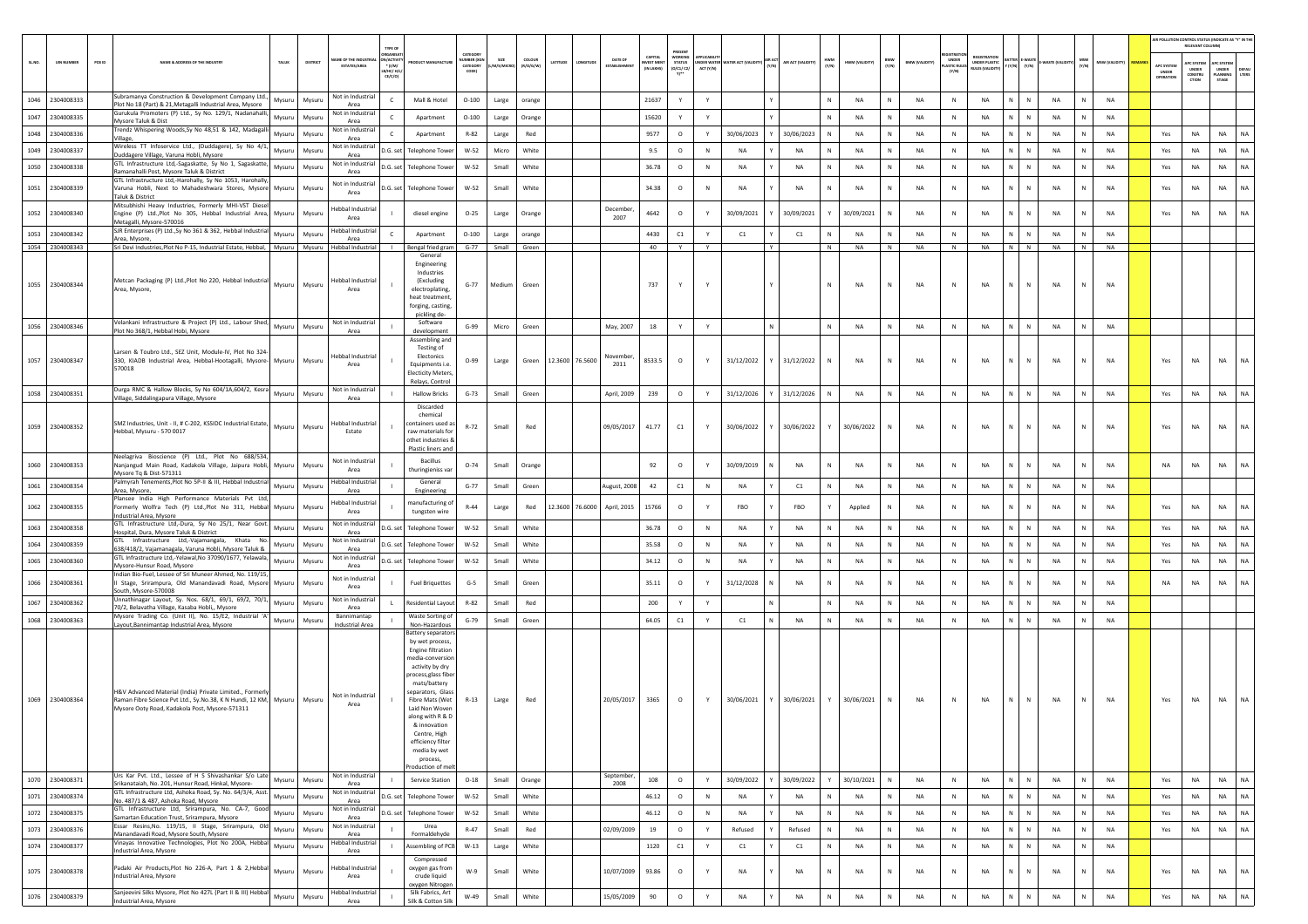|       |                                    |                                                                                                                                                  |        |               |                                                     |                                                                  |                                                                                                                             |                                           |              |                     |                                                 |                                          |                                                 |           |                                        |              |                    |              |                      |              |                       |                            |                                                   |                             |                                  |                 |                                        | AIR POLLUTION CONTROL STATUS (INDICATE AS "Y" IN THI<br>RELEVANT COLUMNI |                                                       |               |
|-------|------------------------------------|--------------------------------------------------------------------------------------------------------------------------------------------------|--------|---------------|-----------------------------------------------------|------------------------------------------------------------------|-----------------------------------------------------------------------------------------------------------------------------|-------------------------------------------|--------------|---------------------|-------------------------------------------------|------------------------------------------|-------------------------------------------------|-----------|----------------------------------------|--------------|--------------------|--------------|----------------------|--------------|-----------------------|----------------------------|---------------------------------------------------|-----------------------------|----------------------------------|-----------------|----------------------------------------|--------------------------------------------------------------------------|-------------------------------------------------------|---------------|
| SLNO. | <b>UIN NUMBER</b>                  | $PCB$ ID<br>NAME & ADDRESS OF THE INDUSTR'                                                                                                       | TALUK  | DISTRICT      | <b><i>RE OF THE INDI</i></b><br><b>ESTATES/AREA</b> | <b>RGANIS</b><br><b>ACTIV</b><br>$*(1/M)^*$<br>B/HC/ H<br>CE/C/O | <b>OUCT MANUFACTU</b>                                                                                                       | CATEGORY<br>MBER (X)<br>CATEGORY<br>CODE) | A/S/MIC      | coLour<br>(R/O/G/W) | DATE OF<br>LATITUDE<br>ONGITUE<br>ESTABLISHMB   | CAPITAL<br><b>VEST MEN</b><br>(IN LAKHS) | PRESENT<br>WORKIN<br><b>STATUS</b><br>(0/C1/C2) | ACT (Y/N) | <b>NDER WATER WATER ACT (VALIDITY)</b> | (Y/N)        | AIR ACT (VALIDITY) | HWM<br>(Y/N) | HWM (VALIDITY)       | BMW<br>(Y/N) | <b>BMW (VALIDITY)</b> | <b>ASTIC RULE</b><br>[Y/N] | <b>FGISTRATI</b><br>UNDER PLASTIC<br>ULES (VALIDI | $(Y/N)$ $(Y/N)$             | MSW<br>(Y/N)<br>WASTE (VAL       | MSW (VALIDITY)  | <b>APC SYSTER</b><br>UNDER<br>OPERATIO | <b>APC SYSTEM</b><br>UNDER<br>CONSTRU<br>CTION                           | <b>APC SYSTEM</b><br><b>UNDER</b><br>LANNING<br>STAGE | DEFA<br>LTERS |
| 1077  | 2304008380                         | Pragathi Nagar & Anand Sagar Layout, Sy No 259/1,3,4,5<br>etc., Belawadi Village, Ilwala Hobli, Mysore                                           | Mysuru | Mysuru        | Not in Industrial<br>Area                           |                                                                  | <b>Residential Layout</b>                                                                                                   | $R - 82$                                  | Large        | Red                 |                                                 | 1900                                     | Y                                               | Y         |                                        |              |                    | N            | <b>NA</b>            | N            | NA                    | $\,$ N                     | NA                                                | N<br>$\mathbb N$            | <b>NA</b>                        | <b>NA</b>       |                                        |                                                                          |                                                       |               |
| 1078  | 2304008381                         | Pragathi Garden, Sy No 272/1, 277, Ilawal Village, Ilwala<br>Hobli, Mysore                                                                       | Mysuru | Mysuru        | Not in Industrial<br>Area                           |                                                                  | Residential Layou                                                                                                           | R-82                                      | Small        | Red                 |                                                 | 290                                      | Y                                               | Y         |                                        | $\mathbb{N}$ |                    | N            | <b>NA</b>            | N            | NA                    | N                          | NA                                                | N<br>$\mathbb{N}$           | <b>NA</b><br>$\mathbb N$         | <b>NA</b>       |                                        |                                                                          |                                                       |               |
| 1079  | 2304007924                         | Plansee India High Performance Materials Pvt. Ltd,<br>Formerly Wolfra Tech (P) Ltd. Shed No B-5 & C-40. Hebball Mysuru<br>ndustrial Area, Mysore |        | Mysuru        | Hebbal Industrial<br>Estate                         |                                                                  | Quality check up<br>of Tungsten wire                                                                                        | $G - 77$                                  | Small        | Green               |                                                 | 69.43                                    | C1                                              | Y         | C1                                     | N            | <b>NA</b>          | N            | <b>NA</b>            | N            | <b>NA</b>             | N                          | <b>NA</b>                                         | N<br>$\mathbb N$            | <b>NA</b>                        | <b>NA</b>       |                                        |                                                                          |                                                       |               |
| 1080  | 2304008385                         | ATM Enterprises, No.8, CV Road, Bannimantap A<br>Industrial Extension, Mandimohalla, Mysore-570015                                               | Mysuru | Mysuru        | Bannimantap<br><b>Industrial Area</b>               |                                                                  | Washing of<br>chemical                                                                                                      | $R-31$                                    | Small        | Red                 | 06/01/2009                                      | 10                                       | C1                                              | Y         | C1                                     | N            | <b>NA</b>          |              | 30/06/2021           | N            | NA                    | N                          | <b>NA</b>                                         | N<br>$\,$ N                 | NA<br>$\mathbb N$                | <b>NA</b>       | <b>NA</b>                              | NA                                                                       | <b>NA</b>                                             | <b>NA</b>     |
|       | 1081 2304008391                    | Chandralekha Constructions Pvt. Ltd., Sy. No. 18, 19, 20 &<br>24, JSS Super Speciality Hospital, M.G. Road, Mysore                               | Mysuru | Mysuru        | Not in Industrial<br>Area                           |                                                                  | <b>RMC Ready Mix</b><br>Concrete                                                                                            | $G-37$                                    | Small        | Green               |                                                 | 48                                       | C1                                              | Y         | C1                                     |              | C1                 | N            | NA                   | N            | NA                    | N                          | NA                                                | N<br>N                      | NA<br>N                          | <b>NA</b>       |                                        |                                                                          |                                                       |               |
|       | 1082 2304008393                    | Suraj Industries, Plot No 148-A, 148-B, Belagola Industrial<br>Area, Mysore                                                                      | Mysuru | Mysuru        | elagola Industria<br>Area                           |                                                                  | General<br>Engineering<br>Industries<br>(Excluding<br>electroplating,<br>heat treatment<br>forging, casting<br>pickling de- | $G - 77$                                  | Micro        | Green               |                                                 | 20.42                                    | C1                                              |           | C1                                     | N            | NA                 | N            | <b>NA</b>            | N            | NA                    | N                          | <b>NA</b>                                         | N<br>N                      | NA                               | <b>NA</b>       |                                        |                                                                          |                                                       |               |
| 1083  | 2304008395                         | Reliance Retail Ltd., No. 1, SMT, JCST, I Block, Udayaravi<br>Road, Kuvempunagar, Mysore                                                         | Mysuru | Mysuru        | Not in Industrial<br>Area                           | D.G. set                                                         | DG set                                                                                                                      | W-52                                      | Micro        | White               |                                                 | 4.99                                     | $\circ$                                         | N         | NA                                     |              | NA                 | N            | <b>NA</b>            | N            | <b>NA</b>             | N                          | <b>NA</b>                                         | N<br>$\mathbb N$            | <b>NA</b><br>N                   | <b>NA</b>       | Yes                                    | <b>NA</b>                                                                | <b>NA</b>                                             | NA            |
| 1084  | 2304008396                         | Reliance Retail Ltd., Reliance Wellness, No. 1, Dhanya's<br>Manor, Udayaravi Road, Kuvempunagar, Mysore                                          | Mysuru | Mysuru        | Not in Industrial<br>Area                           | $\circ$                                                          | DG set                                                                                                                      | W-52                                      | Micro        | White               |                                                 | 4.72                                     | $\circ$                                         | N         | NA                                     |              | NA                 | Ν            | NA                   | N            | NA                    | N                          | NA                                                | N.<br>$\mathbb N$           | NA                               | NA              | Yes                                    | NA                                                                       | NA                                                    | NA            |
| 1085  | 2304008397                         | A.G.Flex<br>Technologies, Sy<br>No<br>313, Nagawala<br>Village, Yelawala Hobli, Mysore                                                           | Mysuru | Mysuru        | Not in Industrial<br>Area                           |                                                                  | Paper Boards                                                                                                                | $R-54$                                    | Small        | Red                 |                                                 | 372                                      | C1                                              | Y         | C1                                     |              | C1                 |              | <b>NA</b>            | N            | <b>NA</b>             | $\mathbb{N}$               | <b>NA</b>                                         | N<br>$\mathbb{N}$           | <b>NA</b>                        | <b>NA</b>       |                                        |                                                                          |                                                       |               |
|       | 1086 2304008398                    | Thermo Metal Process.C-131. Hebbal Industrial Estate.<br>KSRTC Urban Division, (Construction of bus stand & public                               |        | Mysuru Mysuru | <b>Hebbal Industrial</b><br>Not in Industrial       |                                                                  | heat treatment<br>ısstand & publi                                                                                           | 0-36<br>Not                               | Small Orange |                     |                                                 | 21.045                                   | $\circ$                                         | Y         | 30/09/2022                             | Y            | 30/09/2022         | N.           | <b>NA</b>            | N            | NA                    | N                          | NA                                                | N N                         | NA<br>N                          | <b>NA</b>       | Yes                                    | NA NA NA                                                                 |                                                       |               |
| 1087  | 2304008399                         | amunities)ILWALA,ILAWALA, Mysore<br>Technoflex Industries, No. 199, Old Manandavadi Road,                                                        | Mysuru | Mysuru        | Area<br>Not in Industrial                           |                                                                  | amunities<br>Footware Insole                                                                                                | tegoris<br>Not                            | Small        | Green               |                                                 | 490                                      | C1                                              | Y         | C1                                     |              | NA                 |              | <b>NA</b>            | N            | NA                    | N                          | NA                                                | N<br>$\mathsf{N}$           | NA                               | <b>NA</b>       |                                        |                                                                          |                                                       |               |
| 1088  | 2304008400                         | Mysore South, Mysore-570023                                                                                                                      | Mysuru | Mysuru        | Area                                                |                                                                  | components                                                                                                                  | ategorise                                 | Micro        | White               | 06/06/2008                                      | 24.9                                     | $\circ$                                         |           | <b>NA</b>                              |              | <b>NA</b>          | N            | <b>NA</b>            | N            | <b>NA</b>             | N                          | <b>NA</b>                                         | N<br>N                      | <b>NA</b>                        | <b>NA</b>       | Yes                                    | NA                                                                       | <b>NA</b>                                             | NA            |
| 1089  | 2304008401                         | G.G. Konikar Industries, No. 105, Yadavagiri, Industria<br>Estate, Mysore                                                                        | Mysuru | Mysuru        | ndustrial Estate,<br>Yadavagiri                     |                                                                  | Packaged Drinkin<br>Water                                                                                                   | $G-54$                                    | Small        | Green               | 13/07/2009                                      | 36.87                                    | Y                                               | Y         |                                        | N.           |                    | N            | <b>NA</b>            | N            | <b>NA</b>             | N                          | <b>NA</b>                                         | N<br>N                      | <b>NA</b><br>$\mathbb N$         | <b>NA</b>       |                                        |                                                                          |                                                       |               |
| 1090  | 2304008406                         | Sachin Industries, D-44, Metagalli Industrial Estate,<br>Mysore-16<br>Trinethra super retail pyt ltd. No. 2954, K 12/1, 2954/1A                  | Mysuru | Mysuru        | Metagalli<br><b>Industrial Area</b>                 |                                                                  | Plastic carry bags                                                                                                          | $G-79$                                    | Small        | Green               | 26/03/2009                                      | 45                                       | C1                                              | Y         | C1                                     | N            | NA                 | N            | <b>NA</b>            | N            | NA                    | Y                          | C1                                                | N<br>N                      | NA<br>N                          | <b>NA</b>       |                                        |                                                                          |                                                       |               |
| 1091  | 2304050640                         | K 12/1A, JLB Road, Chamundipuram, Mysore                                                                                                         | Mysuru | Mysuru        | Not in Industrial<br>Area<br>Not in Industria       | $\circ$                                                          | DG set                                                                                                                      | W-52                                      | Small        | White               |                                                 | 245.17                                   | $\circ$                                         | N         | NA                                     |              | NA                 | N            | NA                   | N            | NA                    | N                          | NA                                                | N<br>N                      | NA                               | NA              | Yes                                    | NA                                                                       | NA                                                    | NA            |
| 1092  | 2304050641                         | Trinethra super retail pvt ltd, No. 376/3, Annapurna<br>Complex, Thonachi Koppal, Mysore                                                         | Mysuru | Mysuru        | Area<br>Not in Industrial                           | $\circ$                                                          | DG set                                                                                                                      | W-52                                      | Small        | White               |                                                 | 100.28                                   | $\circ$                                         | N         | NA                                     |              | <b>NA</b>          | N            | <b>NA</b>            | N            | NA                    | N                          | <b>NA</b>                                         | N<br>$\mathbb{N}$           | <b>NA</b><br>N                   | <b>NA</b>       | Yes                                    | NA                                                                       | <b>NA</b>                                             | NA            |
|       | 1093 2304050642                    | Trinethra super retail pvt ltd, No. 1017/1, Yajaman<br>Complex, Udayaravi Road, Kuvempunagar, Mysore                                             | Mysuru | Mysuru        | Area                                                | $\circ$                                                          | DG set                                                                                                                      | W-52                                      | Small        | White               | 31/05/2007                                      | 169.46                                   | $\circ$                                         | N         | NA                                     |              | NA                 | N            | NA                   | N            | NA                    | $\,$ N                     | NA                                                | N<br>${\sf N}$              | NA                               | NA              | Yes                                    | NA                                                                       | <b>NA</b>                                             | <b>NA</b>     |
|       | 1094 2304050643                    | Universal Automobile & Dairy Products, No. B-132, KSSIDC<br>Industrial Estate, Yadavagiri, Mysore                                                | Mysuru | Mysuru        | ndustrial Estate,<br>Yadavagiri                     |                                                                  | Springs (tension<br>torsion and<br>compression<br>springs with<br>chemical                                                  | $R-44$                                    | Small        | Red                 | May, 1985                                       | 165                                      | $\circ$                                         |           | 30/06/2022                             |              | 30/06/2022         |              | 30/06/2022           |              | NA                    | N                          | NA                                                | N<br>$\mathbb N$            | NA                               | NA              | Yes                                    | NA                                                                       | NA                                                    | NA            |
| 1095  | 2304050644                         | Vedic Enterprises No. 32/C-1, II Stage, J.P. Nagar Industrial<br>Suburb, Mysore                                                                  | Mysuru | Mysuru        | Industrial Suburb                                   |                                                                  | Packing of edible<br>oils                                                                                                   | Not<br>categorise                         | Micro        | Green               |                                                 | 19.9                                     |                                                 |           |                                        |              |                    | N            | <b>NA</b>            | N            | <b>NA</b>             | N                          | <b>NA</b>                                         | N<br>$\mathsf{N}$           | <b>NA</b>                        | <b>NA</b>       |                                        |                                                                          |                                                       |               |
| 1096  | 2304050645                         | Sindhu Soft Drinks No. 80, Industrial 'A' Layout,<br>Bannimantap Industrial Area Mysore                                                          | Mysuru | Mysuru        | Bannimantap<br><b>Industrial Area</b>               |                                                                  | Soft Drinks                                                                                                                 | $G-83$                                    | Micro        | Green               |                                                 | 21.11                                    | C1                                              | Y         | C1                                     | N            | <b>NA</b>          | N            | <b>NA</b>            | N            | <b>NA</b>             | N                          | NA                                                | N.<br>$\mathbb{N}$          | <b>NA</b>                        | NA              |                                        |                                                                          |                                                       |               |
|       | 1097 2304050646                    | S.K. Agar Packs, No. C-98/2, Yadavagiri Industrial Estate,<br>Mysore-570020                                                                      | Mysuru | Mysuru        | ndustrial Estate.<br>Yadavagiri                     |                                                                  | Producers<br>Multilavered<br>Plastic for integral                                                                           | 0-1366                                    | Small        | Orange              | 28/05/2008                                      | 67.12                                    | $\circ$                                         |           | 30/09/2029                             |              | <b>NA</b>          | $\mathbb{N}$ | <b>NA</b>            | N            | NA                    | Y                          | 18/02/2022                                        | N.<br>$\mathbb{N}$          | <b>NA</b>                        | <b>NA</b>       | <b>NA</b>                              | NA                                                                       | <b>NA</b>                                             | NA            |
| 1098  | 2304050800                         | J.K. Steels No. Unit-II, 9/B, Catholic Centre, Bannimantap<br>Industrial Area, Mysore                                                            | Mysuru | Mysuru        | Bannimantap<br>Industrial Area                      |                                                                  | Sorting & Grading<br>of Plastic Scrap                                                                                       | $R-7$                                     | Micro        | Red                 | 02/07/2009                                      | 11.5                                     | C1                                              | Y         | C1                                     | N            | <b>NA</b>          | N            | <b>NA</b>            | N            | <b>NA</b>             | N                          | <b>NA</b>                                         | N.<br>$\mathbb{N}$          | <b>NA</b>                        | <b>NA</b>       |                                        |                                                                          |                                                       |               |
| 1099  | 2304050648                         | Wireless TT Info Services Ltd., No. 142, East Cross 35, New<br>No. L2. Lashkar Mohalla, Ashoka Road. Mysore                                      | Mysuru | Mysuru        | Not in Industrial<br>Area                           | D.G. set                                                         | <b>Telephone Towe</b>                                                                                                       | W-52                                      | Micro        | White               |                                                 | 30.97                                    | $\circ$                                         | N         | <b>NA</b>                              |              | <b>NA</b>          | N            | <b>NA</b>            | N            | NA                    | N                          | <b>NA</b>                                         | N<br>$\mathbb{N}$           | NA                               | <b>NA</b>       | Yes                                    | <b>NA</b>                                                                | <b>NA</b>                                             | NA            |
| 1100  | 2304050649                         | Wireless TT Info Services Ltd., No. 78, 5th Cross,<br>Mahadevapura Extn. Udayagiri Mysore                                                        | Mysuru | Mysuru        | Not in Industria<br>Area                            | D.G. set                                                         | <b>Telephone Towe</b>                                                                                                       | W-52                                      | Micro        | White               |                                                 | 31.5                                     | $\circ$                                         | N         | NA                                     |              | NA                 | N            | <b>NA</b>            | N            | NA                    | N                          | <b>NA</b>                                         | N<br>$\mathbb N$            | <b>NA</b><br>$\mathbb N$         | <b>NA</b>       | Yes                                    | NA                                                                       | <b>NA</b>                                             | NA            |
| 1101  | 2304050650                         | Wireless TT Info Services Ltd., No. 16, 4th Main,<br>Paramahamsa Road, Yadavagiri, Mysore                                                        | Mysuru | Mysuru        | Not in Industrial<br>Area                           | D.G. set                                                         | <b>Telephone Towe</b>                                                                                                       | W-52                                      | Small        | White               |                                                 | 36.06                                    | $\circ$                                         | N         | NA                                     |              | NA                 | N            | <b>NA</b>            | N            | NA                    | N                          | NA                                                | N<br>${\sf N}$              | NA                               | NA              | Yes                                    | <b>NA</b>                                                                | NA                                                    | NA            |
|       | 1102 2304050651                    | Wireless TT Info Services Ltd., No. 422/10-A1, New No. CH<br>21/3A-1, 100 ft. Road, Chamaraja Double Road,<br>Chamaraja Mohalla, Mysore          | Mysuru | Mysuru        | Not in Industria<br>Area                            | D.G. set                                                         | <b>Telephone Towe</b>                                                                                                       | W-52                                      | Micro        | White               |                                                 | 29.6                                     | $\circ$                                         | N         | NA                                     |              | NA                 | Ν            | <b>NA</b>            | N            | NA                    | N                          | NA                                                | N<br>$\mathbb N$            | NA<br>N                          | <b>NA</b>       | Yes                                    | NA                                                                       | NA                                                    | NA.           |
|       | 1103 2304050652                    | Wireless TT Info Services Ltd., No. 1416, 1417, 1418, D<br>13/4, Narayana Shastri Road, Dhanvantri Road, Devaraja Mysuru<br>Mohalla, Mysore      |        | Mysuru        | Not in Industrial<br>Area                           | D.G. set                                                         | <b>Telephone Towe</b>                                                                                                       | W-52                                      | Small        | White               |                                                 | 35.53                                    | $\circ$                                         | N         | NA                                     |              | <b>NA</b>          | N            | <b>NA</b>            | N            | <b>NA</b>             | $\mathbb{N}$               | <b>NA</b>                                         | $\mathbf{N}$<br>$\mathbb N$ | <b>NA</b>                        | <b>NA</b>       | Yes                                    | <b>NA</b>                                                                | <b>NA</b>                                             | <b>NA</b>     |
|       | 1104 2304050653                    | SSA Industries (Formerly Known as SSA Fried Gram<br>Industries), No. 60/1, 61/2, Industrial 'A' Layout                                           | Mysuru | Mysuru        | Bannimantap<br>Industrial Area                      |                                                                  | Fried Gram                                                                                                                  | $G-104$                                   | Small        | Green               | May, 2008                                       | 112                                      | $\circ$                                         | Y         | 31/12/2027                             |              | 31/12/2027         | N            | NA                   | N            | NA                    | N                          | <b>NA</b>                                         | N<br>N                      | NA<br>N                          | NA              | Yes                                    | NA                                                                       | NA                                                    | <b>NA</b>     |
|       | 1105 2304050654                    | Nandi Polymers Industry No. 43, Vishweshwaranagar,<br>Industrial Suburb, Mysore                                                                  | Mysuru | Mysuru        | ndustrial Suburt                                    |                                                                  | <b>Plastic Carrybags</b><br>and covers using                                                                                | $G-79$                                    | Small        | Green               | August, 2009                                    | 27.9                                     | C1                                              |           | C1                                     |              | NA                 |              | NA                   | N            | NA                    | N                          | <b>NA</b>                                         | N<br>${\sf N}$              | NA                               | <b>NA</b>       |                                        |                                                                          |                                                       |               |
|       | 1106 2304050655                    | Yajaman Foods No B-65, 2nd main Hebbal Industrial<br><b>Fstate Mysore</b>                                                                        | Mysuru | Mysuru        | Hebbal Industria                                    |                                                                  | re-cycled plastic<br>Desicated coconu                                                                                       | $O - 95$                                  | Small        | Orange              | June, 2009                                      | 52.02                                    | C1                                              | Y         | C1                                     |              | C1                 | N            | <b>NA</b>            | N            | NA                    | N                          | NA                                                | N<br>N                      | NA                               | <b>NA</b>       |                                        |                                                                          |                                                       |               |
|       | 1107 2304050656                    | GTL Infracture Ltd., Doddamaragowdanahalli, Sy No 3/3,<br>Mysore                                                                                 | Mysuru | Mysuru        | Estate<br>Not in Industrial<br>Area                 | D.G. set                                                         | powder<br><b>Telephone Tower</b>                                                                                            | W-52                                      | Micro        | White               |                                                 | 35.58                                    | $\circ$                                         | N         | NA                                     |              | NA                 |              | NA                   | N            | NA                    | N                          | NA                                                | N<br>${\sf N}$              | NA                               | NA              | Yes                                    | NA                                                                       | NA                                                    | NA            |
|       | 1108 2304050657                    | Wireless TT Info Services Ltd., No.20, Sy No 93, Khata No.<br>175/1, Belawatha Viilage, RBI Post, Mysore Taluk & Dist                            | Mysuru | Mysuru        | Not in Industrial<br>Area                           | D.G. set                                                         | <b>Telephone Towe</b>                                                                                                       | W-52                                      | Micro        | White               |                                                 | 18                                       | $\circ$                                         | $\,$ N    | <b>NA</b>                              |              | NA                 | $\mathbb{N}$ | NA                   | N            | NA                    | $\,$ N $\,$                | <b>NA</b>                                         | N<br>$\,$ N                 | <b>NA</b><br>${\sf N}$           | NA              | Yes                                    | NA                                                                       | <b>NA</b>                                             | NA            |
|       | 1109 2304050658                    | Sineo, Plot No 282, Hebbal Industrial Area, Mysore<br>Sri Balaji Enterprises (Mysore) Pvt. Ltd., West Side, No.                                  |        | Mysuru Mysuru | Hebbal Industrial<br>Not in Industrial              | $\sim$ 1.1                                                       | citronellal                                                                                                                 | $O-7$                                     |              | Small Orange        | 10/04/2009                                      | 28.38                                    | $\circ$                                         | Y         | 30/09/2022 Y 30/09/2022                |              |                    | N            | <b>NA</b>            | N            | <b>NA</b>             | N                          | <b>NA</b>                                         | N N                         | <b>NA</b><br>N                   | <b>NA</b>       | Yes                                    | <b>NA</b>                                                                | NA I                                                  | <b>NA</b>     |
|       | 1110 2304050660                    | 508, Vishwamanava double Road, Kuvempunagar, Mysore<br>National Public School C.A.Site No. 21, 4th Stage, 2nd                                    | Mysuru | Mysuru        | Area<br>Not in Industrial                           | $\circ$                                                          | DG set<br>Office                                                                                                            | W-52                                      | Micro        | White               | 23/01/2010                                      | 4.7                                      | $\circ$                                         | N         | NA                                     |              | NA                 | Ν            | NA                   | N            | NA                    | $\,$ N                     | NA                                                | N<br>$\mathbb N$            | NA<br>N                          | <b>NA</b>       | Yes                                    | NA                                                                       | <b>NA</b>                                             | <b>NA</b>     |
|       | 1111 2304050675<br>1112 2304050676 | phase, Vijayanagar, Mysore<br>Raj Enterprises, Plot No 91/A, Belagola Industrial Area,                                                           | Mysuru | Mysuru        | Area<br>elagola Industrial                          | $\mathbf{L}$<br>$\mathbf{L}$                                     | Complex/Banks                                                                                                               | $G-101$                                   | Large        | Green               |                                                 | 2100                                     | C1                                              | Y         | C1                                     | N            | NA                 | N            | <b>NA</b>            | ${\sf N}$    | NA                    | $\,$ N                     | NA                                                | $N$ $N$                     | N<br><b>NA</b>                   | NA              |                                        |                                                                          |                                                       |               |
|       | 1113 2304050677                    | Metagalli, Mysore<br>KSRTC City Transport Division, Sathagalli Depot, Mysore   Mysuru   Mysuru   Not in Industrial                               | Mysuru | Mysuru        | Area                                                |                                                                  | <b>KSRTC</b> depot<br>KSRTC depot                                                                                           | $O - 62$                                  | Micro        | Orange              | 01/08/2009<br>0-18 Small Orange 12.2000 76.4100 | 7.77<br>158                              | $\mathsf{C1}$<br>$\circ$                        | Y<br>Y    | C1<br>30/09/2021 Y 30/09/2021          |              | C1                 | N            | NA<br>Y 30/09/2021 N | N            | <b>NA</b><br>NA       | N<br>N                     | <b>NA</b><br><b>NA</b>                            | N<br>$\,$ N<br>$N$ $N$      | <b>NA</b><br>N<br>N<br><b>NA</b> | NA<br><b>NA</b> | Yes                                    | NA NA NA                                                                 |                                                       |               |
|       | 1114 2304050678                    | Wireless TT Info Services Ltd., No.9/A, Manandavadi<br>Road, Ashokpuram Mysore                                                                   | Mysuru | Mysuru        | Not in Industrial<br>Area                           | D.G. set                                                         | <b>Telephone Tower</b>                                                                                                      | W-52                                      | Micro        | White               |                                                 | 24.13                                    | $\circ$                                         | N         | <b>NA</b>                              |              | <b>NA</b>          | $\mathbb{N}$ | <b>NA</b>            | N            | NA                    | $\mathbb{N}$               | <b>NA</b>                                         | N<br>$\,$ N                 | <b>NA</b><br>N                   | NA              | Yes                                    | <b>NA</b>                                                                | <b>NA</b>                                             | NA            |
|       | 1115 2304050679                    | Wireless TT Info Services Ltd., No. 422, I Stage, Behind<br>Gayathri Convent, Gayathripuram, Mysore                                              | Mysuru | Mysuru        | Not in Industrial<br>Area                           | D.G. set                                                         | <b>Telephone Tower</b>                                                                                                      | W-52                                      | Micro        | White               |                                                 | 2.53                                     | $\circ$                                         | N         | <b>NA</b>                              |              | NA                 | N            | NA                   | N            | NA                    | N                          | <b>NA</b>                                         | N<br>N                      | <b>NA</b><br>N                   | <b>NA</b>       | Yes                                    | NA                                                                       | <b>NA</b>                                             | NA            |
|       | 1116 2304050680                    | Wireless TT Info Services Ltd., No. 137/C, IV Stage, T.K.<br>Layout, Chamaraja Mohalla, Mysore                                                   | Mysuru | Mysuru        | Not in Industrial<br>Area                           | D.G. set                                                         | <b>Telephone Towe</b>                                                                                                       | W-52                                      | Micro        | White               |                                                 | 2.5                                      | $\circ$                                         | N         | <b>NA</b>                              |              | <b>NA</b>          | N            | NA                   | N            | NA                    | N                          | NA                                                | N<br>$\,$ N                 | NA<br>N                          | NA              | Yes                                    | NA                                                                       | <b>NA</b>                                             | NA            |
|       | 1117 2304050681                    | Wireless TT Info Services Ltd., No. 820, I Stage,<br>Vijayanagar Extn, Mysore                                                                    | Mysuru | Mysuru        | Not in Industrial<br>Area                           | D.G. set                                                         | <b>Telephone Tower</b>                                                                                                      | $W-52$                                    | Micro        | White               |                                                 | $2.5\,$                                  | $\circ$                                         | N         | NA                                     |              | NA                 | N            | NA                   | N            | NA                    | $\,$ N                     | NA                                                | N<br>${\sf N}$              | NA<br>$\mathbb N$                | NA              | Yes                                    | $_{\sf NA}$                                                              | NA                                                    | NA            |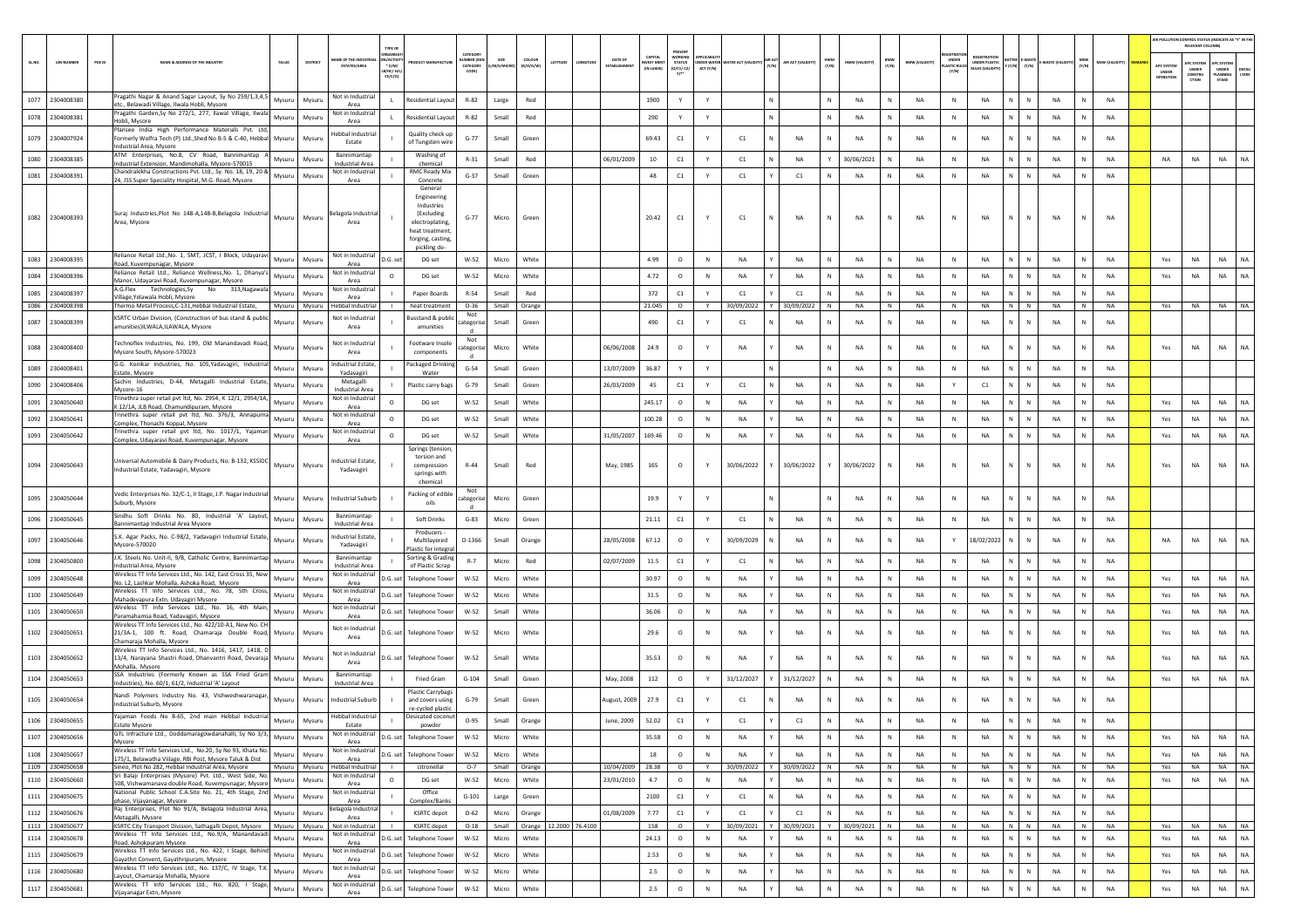| RELEVANT COLUMN)<br>CATEGOR<br>CAPITAL<br><b>WORKIN</b><br>AME OF THE INDUSTR<br>N/ACTIVIT<br><b>IMBER DOG</b><br>coLour<br>DATE OF<br>SIZE<br>HWM<br>(Y/N)<br>BMW<br>UNDER<br><b>TTER E-WAST</b><br>PCB ID<br>STATUS<br>(0/C1/ C2/<br>UNDER PLASTIC<br>RULES (VALIDITY)<br>SL.NO.<br><b>UIN NUMBER</b><br><b>IAME &amp; ADDRESS OF THE INDUSTR</b><br>TALUR<br>DISTRICT<br>ATITUDE<br><b>EST MEN</b><br>AIR ACT (VALIDIT<br>HWM (VALIDITY<br><b>BMW (VALIDITY)</b><br><b>NASTE</b> (VA<br><b>MSW (VALIDITY</b><br><b>PC SYSTER</b><br>APC SYSTER<br>(Y/N)<br>(Y/N)<br>$(Y/N)$ $(Y/N)$<br>$*$ (i/M/<br>CATEGORY<br>LASTIC RULES<br><b>ESTATES/AREA</b><br>(R/O/G/W)<br>/M/S/MICRO<br>ESTABLISHMI<br><b>APC SYSTEI</b><br>ACT (Y/N)<br>(IN LAKHS)<br><b>UNDER</b><br>CONSTRU<br>UNDER<br>DEFAL<br>8/HC/ H/L<br>CODE)<br><b>UNDER</b><br>IPERATION<br>(Y/N)<br>LANNING<br>LTERS<br>Y1<br>CE/C/O)<br>CTION<br>STAGE<br>Vireless TT Info Services Ltd., No. 452, F-9, Chowdi Street,<br>Not in Industrial<br>1118 2304050682<br>Mysuru<br>Mysuru<br>D.G. set<br>White<br>2.53<br>NA<br>N.<br>NA<br>NA<br>NA<br><b>Telephone Towe</b><br>W-52<br>Micro<br>$\circ$<br>N<br>NA<br><b>NA</b><br>NA<br>NA<br>N<br>NA<br>NA<br>Yes<br>Agrahara, M.G. Road Mysore<br>Area<br>NA<br>1119 2304050684<br>2007<br><b>NA</b><br>$N$ $N$<br>N<br><b>NA</b><br>Not in Industrial<br>W-52<br>White<br>$\circ$<br>N<br><b>NA</b><br>Y<br><b>NA</b><br>N<br>N<br><b>NA</b><br>N<br><b>NA</b><br><b>NA</b><br>NA<br><b>NA</b><br>Bhima & Brother Jewellers, No. 96, Devaraia Urs Road.<br>Mysuru<br>Mvsuru<br>$\circ$<br>DG set<br>Micro<br>4<br>Yes<br>1120 2304050685<br>Not in Industrial<br>W-52<br>Micro<br>White<br>02/11/2009<br>8.5<br>$\circ$<br>N<br><b>NA</b><br>Y<br>NA<br>N<br>NA<br>N<br>NA<br>N<br><b>NA</b><br>N N<br>NA<br>N<br><b>NA</b><br>NA<br><b>NA</b><br>NA<br>Cafe Coffee Day, Devaraja Urs Road, Mysore<br>Mysuru<br>Mysuru<br>$\circ$<br>DG set<br>Yes<br>Aircel Limited-K.R. Mohalla No. K- 38/1C & K - 38/1D,<br>Not in Industrial<br>NA<br>1121 2304050686<br>W-52<br>White<br>2.42<br>$\circ$<br><b>NA</b><br>N<br><b>NA</b><br>NA<br><b>NA</b><br>Mysuru<br>Mysuru<br>D.G. set Telephone Tower<br>$\mathbb{N}$<br><b>NA</b><br><b>NA</b><br>N<br><b>NA</b><br>N<br><b>NA</b><br>N<br>NA<br>N<br>Yes<br>Micro<br>N<br>Chamaraja Double Road, K.R. Mohalla Mysore<br>Area<br>Aircel Limited-N.R. Mohalla No. 42/2A, Bazaar Road, N.R.<br>Not in Industria<br>N.<br>NA<br>1122 2304050687<br>$\mathbb{N}$<br><b>NA</b><br>Mysuru<br>Mysuru<br>D.G. set<br><b>Telephone Towe</b><br>W-52<br>Micro<br>White<br>2.25<br>$\circ$<br>N<br>NA<br>NA<br>N<br>NA<br>N<br>NA<br>N<br>NA<br>NA<br>N<br><b>NA</b><br>Yes<br><b>NA</b><br>Mohalla, Mysore<br>Area<br>Aircel Limited-Bannimantap C Layout No. 238/A, Opp<br>NA.<br>1123 2304050688<br><b>NA</b><br>Hanumantha Temple, Ameer Complex, Home World Mysuru<br>Mysuru<br>Bannimantap<br>D.G. set Telephone Tower<br>W-52<br>Micro<br>White<br>2.25<br>$\circ$<br>N<br><b>NA</b><br>NA<br>N<br><b>NA</b><br>N<br><b>NA</b><br>N<br><b>NA</b><br>N<br>$\mathbb N$<br>NA<br>N<br><b>NA</b><br>Yes<br><b>NA</b><br>Building, Bannimantap 'C' Layout. Mysore<br>Aircel Limited-Devanur Extension, No. 83, I Stage,<br>Not in Industrial<br>NA<br>1124 2304050689<br>N.<br>Mysuru<br>Mysuru<br>D.G. set<br>Telephone Tower<br>W-52<br>Micro<br>White<br>2.09<br>$\circ$<br>N<br>NA<br>NA<br><b>NA</b><br>N<br>NA<br>N<br><b>NA</b><br>N<br>NA<br>NA<br>Yes<br><b>NA</b><br>NA<br>Devanur Extension, N.R. Mohalla, Mysore<br>Area<br>Aircel Limited-Devaraja Mohalla No. 842/3, D1/13, I<br>Not in Industria<br>1125 2304050690<br>W-52<br>White<br>2.25<br>$\circ$<br>NA<br>NA<br>NA<br>N<br>NA<br>NA<br>N<br>NA<br><b>NA</b><br>NA<br>NA<br>NA<br>Mysuru<br>Mysuru<br>D.G. set<br>Telephone Tower<br>Micro<br>N<br>N<br>N<br>N<br>N<br>Yes<br>Cross, Old Santhepete, Devaraja Mohalla, Mysore<br>Area<br>Aircel Limited-Ramakrishnanagar No. 754, I Block, I Main,<br>Not in Industrial<br>1126 2304050691<br>White<br>2.52<br><b>NA</b><br>N<br>N<br>NA<br>NA<br>Mysuru<br>Mysuri<br>D.G. set<br>Telephone Tower<br>W-52<br>Micro<br>$\circ$<br>N<br>NA<br>NA<br>N<br>N<br>NA<br>N<br><b>NA</b><br>NA<br>NA<br>Yes<br><b>NA</b><br>Cross, Ramakrishnanagar, Andolana circle, Mysore<br>Area<br>Aircel Limited-Kalidasa Road No. 2698 D-4 & 2698/1, D-<br>Not in Industria<br>NA<br>N  <br>NA<br>1127 2304050692<br>$W-52$<br>White<br>2.52<br>$\circ$<br>$\mathbb{N}$<br><b>NA</b><br><b>NA</b><br>N<br><b>NA</b><br>N<br>NA<br>$\mathbb{N}$<br><b>NA</b><br>$\mathbb{N}$<br><b>NA</b><br>N<br><b>NA</b><br>Yes<br>NA<br>Mysuru<br>Mysuri<br>D.G. set<br><b>Telephone Towe</b><br>Micro<br>41, V Cross, Kalidasa Road, Devaraja Mohalla, Mysore<br>Area<br>Aircel Limited-Sriramapura No. 2, Block No. 17, II Stage,<br>Not in Industrial<br>2.52<br>NA<br>1128 2304050693<br>Mysuru<br>White<br>$\circ$<br>$\mathbb N$<br><b>NA</b><br><b>NA</b><br><b>NA</b><br><b>NA</b><br><b>NA</b><br>$\mathbb{N}$<br>NA<br><b>NA</b><br>NA<br><b>NA</b><br>D.G. set l<br><b>Telephone Tower</b><br>W-52<br>N<br>N<br>N<br>Yes<br>Mysuru<br>Micro<br>N<br>N<br>Srirampura, Chamaraja Mohalla, Mysore<br>Area<br>iuntex (P) Limited, No.35/36, KSSIDC Industrial Estate,<br>Metagalli<br>Umbrella<br><b>NA</b><br>N.<br>$\mathbb{N}$<br><b>NA</b><br>1129 2304050702<br>Mysuru<br>Mysuru<br>$G-87$<br>Small<br>Green<br>01/02/2006<br>32.65<br>$\circ$<br>Y<br>31/12/2022<br>31/12/2022<br><b>NA</b><br>N<br>NA<br>N<br><b>NA</b><br>NA<br>N<br><b>NA</b><br>Yes<br><b>NA</b><br>Metagalli, Mysore<br><b>Industrial Area</b><br>Assembly<br>Champs Cartons CA-426, Part Hebbal Industrial Area<br>lebbal Industrial<br>Corrugated box<br>1130 2304050703<br>$G-9$<br>Small<br>2006<br>76<br>C1<br>C1<br><b>NA</b><br>N<br>NA<br>N<br>NA<br>N<br>$\mathbb N$<br>NA<br>N<br>NA<br>Mysuru<br>Mysuru<br>Green<br>Y<br>C1<br>N<br>Area<br>and allied<br>Mysore<br>Engineering<br>ashawini Enterprises, Spl Plot No. 01, KSSIDC Industria<br>lebbal Industria<br>1131 2304050704<br>Micro<br><b>NA</b><br>NA<br><b>NA</b><br>N.<br>N<br>NA<br>Mysuru<br>Mysuru<br>ndustries on job<br>$G - 77$<br>Green<br>muary, 2010<br>8<br>Y<br>N<br>N<br>NA<br>Estate, Hebbal, Metagalli, Mysore<br>Estate<br>work basis<br>Srinidhi Ploymers NO-A, 80/1 Hebbal Industrial Area<br>lebbal Industria<br>Automotive inne<br><b>NA</b><br>1132 2304050705<br>Mysuru<br>Green<br>26/06/2009<br>75<br>$\circ$<br>31/12/2020<br>31/12/2020<br><b>NA</b><br>N<br>NA<br>NA<br>N<br>NA<br><b>NA</b><br>NA<br>NA<br>Mysuru<br>$G-48$<br>Small<br>Y<br>N<br>N<br>N<br>N<br>Yes<br>Area<br>Rubber tubes<br>Mysore<br>Not in Industrial<br>Smt Gayathri Chandrashekar Hotel, No 334/1, Kasaba<br>1133 2304050706<br>Mysuru<br>62<br>C1<br><b>NA</b><br>NA<br>NA<br>N<br>N<br>NA<br>NA<br>Mysuru<br>Hotel<br>$G-52$<br>Small<br>Green<br>C1<br>C1<br>N<br>N<br>Iobli, Kalastavadi Village, Mysore Taluk<br>Area<br>Heat treatment o<br>lebbal Industrial<br>December<br><b>NA</b><br>1134 2304050707<br>Anusha Enterprises 428-C Hebbal Industrial Area Mysore<br>automobiles spare<br>$O-36$<br>Orange<br>162<br>$\circ$<br>30/09/2023<br>30/09/2023<br><b>NA</b><br>NA<br>N<br><b>NA</b><br>N<br>$\mathbb{N}$<br><b>NA</b><br><b>NA</b><br><b>NA</b><br><b>NA</b><br>Mysuru<br>Mysuru<br>Small<br>N<br>Yes<br>2009<br>Area<br>parts<br>Jogeetha Plastic Pipes, Plot No 277C, Hebbal Industrial<br>lebbal Industrial<br><b>HDPE Pipes and</b><br>1135 2304050708<br>Mysuru<br>$G-79$<br>01/03/2010<br>172<br>$\circ$<br>31/12/2022<br>31/12/2022<br><b>NA</b><br>NA<br>NA<br>N<br>N<br>NA<br>NA<br>NA<br>NA<br>NA<br>Mysuru<br>Small<br>Green<br>N<br>N<br>N<br>Yes<br>fittings<br>Area, Mysore<br>Area<br>Electrical &<br>REI Electronics (P) Limited NO 323/B, Hebbal Industrial<br>lebbal Industrial<br><b>NA</b><br>1136 2304050710<br>$W-13$<br>Small<br>White<br>125<br>$\circ$<br><b>NA</b><br><b>NA</b><br>NA<br>N<br><b>NA</b><br>N<br>$\mathbb N$<br>NA<br><b>NA</b><br>NA<br><b>NA</b><br>Mysuru<br>Mysuru<br>electronic items<br>NA<br>N<br>N<br>Yes<br>Area Mysore<br>Area<br>assembling<br>Park Royal (Hotel Complex) No. 2940, New No. L 22, L<br>Not in Industria<br>1137 2304050711<br>22A, Near Bus Stand, Lushkar Mohalla, Bangalore-Nilgiri<br>1303<br><b>NA</b><br>NA<br>NA<br>N<br>${\sf N}$<br>NA<br>NA<br>Mysuru<br>Mysuru<br>Hotel<br>$O-38$<br>Large<br>Orange<br>Y<br>N<br>N<br>Area<br>Road, Mysore<br>Brigade Sparkle No. 16/B, 18/1, 18/2, III Stage,<br>Apartment with<br>November<br>1138 2304050712<br>Mysuru<br>R-82<br>Red<br>1270<br>$\circ$<br>30/06/2022<br>30/06/2022<br>NA<br>NA<br>NA<br>N<br>NA<br>NA<br>NA<br>NA<br>NA<br>Mysuru<br>Industrial Suburt<br>Large<br>Y<br>N<br>N<br>N<br>N<br>N<br>Yes<br>Vishweshwara Nagar, Industrial Suburb, Khille Mohalla,<br>240 Flats<br>2013<br>1139 2304050716<br>Preci Tech C-19 KSSIDC Indl estate, Metagalli Mysore<br>KSSIDC, Metagall<br>NA<br>NA<br>NA<br>N  <br>N<br>NA<br>NA<br>Mysuru<br>Micro<br>Green<br>N.<br>N<br>N<br>N<br>Mysuru<br>General<br>$G-77$<br>25<br>State Bank Of India, Main Branch, New Sayyaji Rao Road,<br>Not in Industria<br><b>NA</b><br>2.4<br>N<br>NA<br>1140 2304050721<br>Mysuru<br>Mysuru<br>Bank<br>$W-52$<br>Micro<br>White<br>June, 2006<br>$\circ$<br>N<br>NA<br>NA<br>N<br>NA<br>N<br>NA<br><b>NA</b><br>N<br>NA<br>NA<br>Yes<br>NA<br>N<br>Mysore<br>Area<br>B.M.R.Dairy Foods, No 200, 5th Main, Hebbal Industrial<br>lebbal Industria<br>1141 2304050723<br>$G-106$<br>43<br>C1<br>C1<br>NA<br>N<br>NA<br>$\,$ N<br>NA<br>N<br>${\sf N}$<br>NA<br><b>NA</b><br>Mysuru<br>Mysuru<br>Ice cream<br>Small<br>Green<br>Y<br>C1<br>N<br>N<br>Area, Mysore<br>Area<br>N.Ranga Rao & Sons Pvt. Ltd., (Formerly known as Ripple<br>Candles &<br>elagola Industria<br>1142 2304050724<br>$G-108$<br>Medium<br>12.2100<br>76.3800 01/04/2010<br>902<br>$\circ$<br>Applied<br>31/12/2020<br>NA<br>NA<br>N.<br>${\sf N}$<br>NA<br>NA<br>NA<br>NA<br>NA<br>ragrances (P) Limited), Plot No 154-156, Belagola<br>Mysuru<br>Mysuru<br>Repacking of<br>Green<br>Applied<br>N<br>N<br>Yes<br>Area<br>Industrial Area, Metagalli, Mysore<br>Resins<br>Core Business Software (P) Ltd Plot No 263 Hebbal<br>Hebbal Industria<br>General<br>1143 2304050727<br>Mysuru<br>Small<br>51<br>NA<br>N<br>NA<br>NA<br>N<br>${\sf N}$<br>NA<br>N<br>NA<br>Mysuru<br>$G-77$<br>Green<br>Y<br>Y<br>N<br>N<br>Industrial Area Mysore<br>Area<br>Engineering<br>N Ranga Rao & Sons Pvt. Ltd., No.152-153, Belagola<br>elagola Industria<br>Agarbathi &<br>1144 2304050728<br>Mysuru<br>W-37<br>Medium<br>White<br>January 2010<br>902<br>C1<br>31/12/2021<br>31/12/2021<br>NA<br>NA<br>$\mathbb{N}$<br><b>NA</b><br>N<br>NA<br><b>NA</b><br>Mysuru<br>N<br>Y<br>ndustrial Area, Metagalli, Mysore-570016<br>Area<br>Dhoop related<br>Viom Networks Ltd., Formerly Wireless TT Info Services<br>Ltd., No. 70/A, Sahukar Chennaiah Main Road, Behind<br>Not in Industrial<br>1145 2304050730<br>Mysuru<br>W-52<br>Micro<br>White<br>2.25<br>$\circ$<br>NA<br>NA<br>$\mathbb N$<br>NA<br>NA<br><b>NA</b><br>NA<br>Mysuru<br>D.G. set<br><b>Telephone Tower</b><br>N<br>NA<br>One Time<br>Ν<br>NA<br>N<br>N<br>N<br>NA<br>Yes<br>Vishwamanava Double Road, Saraswathipuram,<br>Area<br>Kuvempunagar, Mysore-570009<br>Viom Networks Ltd., Formerly Wireless TT Info Services<br>Not in Industria<br>1146 2304050731<br>N.<br>$\mathbb{N}$<br>NA<br>$W-52$<br>White<br>2.25<br>$\circ$<br><b>NA</b><br><b>NA</b><br><b>NA</b><br><b>NA</b><br><b>NA</b><br>Micro<br>N<br><b>NA</b><br>One Time<br>N<br>N<br>N<br><b>NA</b><br>N<br><b>NA</b><br>Ltd., Sunder Arcades, No. 2909, 2910 & 2911, New No. L- Mysuru<br>Mysuru<br>D.G. set Telephone Tower<br>Yes<br>Area<br>35, 36, 37, Church Road, B N Road, Lashkar Mohalla,<br>GTL Infrastructure Ltd. No. 437, Chamaraja Double Road,<br>Not in Industrial<br>1147 2304050732<br>Mysuru<br>W-52<br>White<br>3.85<br><b>NA</b><br><b>NA</b><br><b>NA</b><br><b>NA</b><br><b>NA</b><br>N<br>NA<br><b>NA</b><br>NA<br><b>NA</b><br>NA<br>Mysuru<br>D.G. set Telephone Tower<br>Micro<br>$\circ$<br>N<br>N<br>N<br>N I<br>Yes<br>N<br>N<br>Chamaraja Mohalla, Mysore<br>Area<br>GTL Infrastructure Ltd. No. 137/C, Saraswathipuram,<br>Not in Industria<br>N.<br><b>NA</b><br>N<br><b>NA</b><br>1148 2304050733<br>Mysuru<br>Mysuru<br>D.G. set<br><b>Telephone Towe</b><br>W-52<br>Micro<br>White<br>24.47<br>$\circ$<br>N<br>NA<br>NA<br>N<br>NA<br>N<br>NA<br>$\mathbb N$<br><b>NA</b><br>NA<br>NA<br>Yes<br>NA<br>Chamaraja Mohalla, Mysore<br>Area<br>Mills and Mills, Godown No. 6 & 7 at 8, 8/4, Bannimantap<br>Bannimantap<br>Steam Rice & Ray<br>1149 2304050734<br>04/10/2008<br>22.8<br>C1<br>C1<br>C1<br>NA<br>N<br>NA<br>NA<br>N<br>NA<br><b>NA</b><br>Mysuru<br>Mysuri<br>$O-79$<br>Micro<br>Orange<br>Y<br>N<br>N<br>N<br>N<br>'A' Layout, Mysore<br><b>Industrial Area</b><br>rice<br>GTL Infrastructure Ltd., Jayapura Village & Hobli, Near Bus<br>Not in Industrial<br><b>NA</b><br>1150 2304050735<br>Mysuru<br>Mysuru<br>$W-52$<br>White<br>3.85<br>$\circ$<br>${\sf N}$<br>NA<br>NA<br><b>NA</b><br>NA<br>NA<br>N<br>NA<br><b>NA</b><br>NA<br><b>NA</b><br>D.G. set<br><b>Telephone Tower</b><br>Micro<br>N<br>N<br>Yes<br>itop, H.D. Kote Road, Mysore Tq & District<br>Area<br>GTL Infrastructure Ltd No. 709/1, Opp. Kadkola Railway<br>Not in Industria<br><b>NA</b><br>1151 2304050736<br>Mysuru<br>Mysuru<br>W-52<br>Micro<br>White<br>3.85<br>$\circ$<br>$\mathbb{N}$<br><b>NA</b><br><b>NA</b><br>N<br><b>NA</b><br>N<br>NA<br>N<br><b>NA</b><br>N<br>$\mathbb{N}$<br><b>NA</b><br><b>NA</b><br>Yes<br>NA<br>NA<br>D.G. set Telephone Tower<br>station, Kadkola Post, Mysore Taluk & District<br>Area<br>Athmaanandha Sagar-1, Survey Nos:68/1, 77/5, 82/3,<br>82/7, 82/6, 83/1, 83/2, 83/3, 86/1, 86/2, 87/3, 87/6,<br>87/7, 87/4A, 87/8, 87/9, 88/1, 88/2, 89, 90/1, 90/2,<br>Not in Industrial<br>1152 2304050737<br>12.4000 76.5200<br>2200<br>N<br>N<br>Residential Layout R-82<br>Y<br>N<br>N<br><b>NA</b><br><b>NA</b><br>$\mathbb{N}$<br><b>NA</b><br>N<br><b>NA</b><br>90/3, 90/5, 90/6, 93/1, 93/2, 93/3, 94, 95, 96/1, 97/1, Mysuru<br>Mysuru<br>Large<br>Red<br>N<br><b>NA</b><br>L.<br>Y<br>Area<br>97/4, 97/5, 98/2, 98/4, 98/6, 99/1, 99/2, 103/1, 104,<br>105/2, 106/2, 106/3, 107/1, 107/2, 108/1, 109, 110/1,<br>117/2A, 117/2B, 179/1, & 180/3, Nagavala Village,<br>Paramanandasagar Phase & Sukhanandasagara, Sy<br>No:33/1, 36/1, 244/2, 28/1, 2, 267/1, 2, 3, 264/3, 266/1,<br>Not in Industrial<br>1153 2304050744<br>NA<br>N<br>$\mathbb N$<br>268, 31/1, 32/2, 36/1, 38, 256/1, 2 & 257, 40, 265/6, Mysuru<br>Mysuru<br>Residential Layout R-82<br>Medium<br>Red<br>704<br>Y<br>$\mathsf{N}$<br>N<br><b>NA</b><br>N<br>NA<br>N<br><b>NA</b><br>N<br><b>NA</b><br>L.<br>Area<br>271, 274/3, 274/4, 39/5, 6/2, 274/1, 26/1, 2, 30, 31/2, 3,<br>26/1, 27/2, 244/3, 244/1, 258/1, 3 of Huyilalu Village,<br>Sri Gayathri Gruha Nirmana Sahakara Sangha Niyamitha<br>Not in Industrial<br>N<br>1154 2304050739<br>$\mathbf{N}$<br>Residential Layout<br>R-82<br>Red<br>550<br>Y<br>N<br>N<br>$\,$ N<br><b>NA</b><br>Mysuru<br>Mysuru<br>Medium<br>Y<br>NA<br>NA<br>$\,$ N<br>NA<br>NA<br>N<br>L.<br>®, Lingambudi Village, Kasaba Hobli, Mysore Taluk,<br>Area<br>Kuberanandha Sagar-1, Maidanahalli Village, Yelawala<br>Not in Industrial<br>12.3800 76.5400<br>1155 2304050740<br>Mysuru<br>Mysuru<br><b>Residential Layout</b><br>R-82<br>Red<br>2200<br>Y<br>Y<br>N<br>N<br>NA<br>N<br>NA<br>$\,$ N<br>NA<br>$N$ $N$<br>NA<br>N<br><b>NA</b><br>Large<br>Hobli, Mysore Taluk, Mysore<br>Area<br>Kuberanandha Sagar-2,3,4 & Vaishanvi Bhoomi<br>Not in Industrial<br>1156 2304050741<br>Mysuru<br>Mysuru<br>Residential Layout<br>R-82<br>Red<br>1106<br>C1<br>Y<br>C1<br>NA<br>$\mathbb{N}$<br>NA<br>N<br>NA<br>$\,$ N<br>NA<br>N<br>$\mathbb N$<br>NA<br>N<br><b>NA</b><br>Large<br>L.<br>Maidanahalli Village, Ilawala Hobli, Mysore Taluk, Mysore<br>Area<br>Mysore Zilla Employees Gruha Nirmana Sahakara Sangha<br>Not in Industrial<br>1157 2304050742<br>Red<br>700<br>NA<br>${\sf N}$<br>NA<br>Niyamitha, 75/1, 76,117, 118/5 &120/1,2,4,5, Mysuru<br>Mysuru<br>Residential Layout<br>R-82<br>Medium<br>Y<br><b>NA</b><br>N<br>NA<br>N<br>N<br>NA<br>N<br>$\mathbf{L}$<br>Area<br>Lingambudi Village, Kasaba Hobli, Mysore |  |  |  |  |  |  |  |  |  |  |  |  |  |  |  | AIR POLLUTION CONTROL STATUS (INDICATE AS "Y" IN THE |  |
|------------------------------------------------------------------------------------------------------------------------------------------------------------------------------------------------------------------------------------------------------------------------------------------------------------------------------------------------------------------------------------------------------------------------------------------------------------------------------------------------------------------------------------------------------------------------------------------------------------------------------------------------------------------------------------------------------------------------------------------------------------------------------------------------------------------------------------------------------------------------------------------------------------------------------------------------------------------------------------------------------------------------------------------------------------------------------------------------------------------------------------------------------------------------------------------------------------------------------------------------------------------------------------------------------------------------------------------------------------------------------------------------------------------------------------------------------------------------------------------------------------------------------------------------------------------------------------------------------------------------------------------------------------------------------------------------------------------------------------------------------------------------------------------------------------------------------------------------------------------------------------------------------------------------------------------------------------------------------------------------------------------------------------------------------------------------------------------------------------------------------------------------------------------------------------------------------------------------------------------------------------------------------------------------------------------------------------------------------------------------------------------------------------------------------------------------------------------------------------------------------------------------------------------------------------------------------------------------------------------------------------------------------------------------------------------------------------------------------------------------------------------------------------------------------------------------------------------------------------------------------------------------------------------------------------------------------------------------------------------------------------------------------------------------------------------------------------------------------------------------------------------------------------------------------------------------------------------------------------------------------------------------------------------------------------------------------------------------------------------------------------------------------------------------------------------------------------------------------------------------------------------------------------------------------------------------------------------------------------------------------------------------------------------------------------------------------------------------------------------------------------------------------------------------------------------------------------------------------------------------------------------------------------------------------------------------------------------------------------------------------------------------------------------------------------------------------------------------------------------------------------------------------------------------------------------------------------------------------------------------------------------------------------------------------------------------------------------------------------------------------------------------------------------------------------------------------------------------------------------------------------------------------------------------------------------------------------------------------------------------------------------------------------------------------------------------------------------------------------------------------------------------------------------------------------------------------------------------------------------------------------------------------------------------------------------------------------------------------------------------------------------------------------------------------------------------------------------------------------------------------------------------------------------------------------------------------------------------------------------------------------------------------------------------------------------------------------------------------------------------------------------------------------------------------------------------------------------------------------------------------------------------------------------------------------------------------------------------------------------------------------------------------------------------------------------------------------------------------------------------------------------------------------------------------------------------------------------------------------------------------------------------------------------------------------------------------------------------------------------------------------------------------------------------------------------------------------------------------------------------------------------------------------------------------------------------------------------------------------------------------------------------------------------------------------------------------------------------------------------------------------------------------------------------------------------------------------------------------------------------------------------------------------------------------------------------------------------------------------------------------------------------------------------------------------------------------------------------------------------------------------------------------------------------------------------------------------------------------------------------------------------------------------------------------------------------------------------------------------------------------------------------------------------------------------------------------------------------------------------------------------------------------------------------------------------------------------------------------------------------------------------------------------------------------------------------------------------------------------------------------------------------------------------------------------------------------------------------------------------------------------------------------------------------------------------------------------------------------------------------------------------------------------------------------------------------------------------------------------------------------------------------------------------------------------------------------------------------------------------------------------------------------------------------------------------------------------------------------------------------------------------------------------------------------------------------------------------------------------------------------------------------------------------------------------------------------------------------------------------------------------------------------------------------------------------------------------------------------------------------------------------------------------------------------------------------------------------------------------------------------------------------------------------------------------------------------------------------------------------------------------------------------------------------------------------------------------------------------------------------------------------------------------------------------------------------------------------------------------------------------------------------------------------------------------------------------------------------------------------------------------------------------------------------------------------------------------------------------------------------------------------------------------------------------------------------------------------------------------------------------------------------------------------------------------------------------------------------------------------------------------------------------------------------------------------------------------------------------------------------------------------------------------------------------------------------------------------------------------------------------------------------------------------------------------------------------------------------------------------------------------------------------------------------------------------------------------------------------------------------------------------------------------------------------------------------------------------------------------------------------------------------------------------------------------------------------------------------------------------------------------------------------------------------------------------------------------------------------------------------------------------------------------------------------------------------------------------------------------------------------------------------------------------------------------------------------------------------------------------------------------------------------------------------------------------------------------------------------------------------------------------------------------------------------------------------------------------------------------------------------------------------------------------------------------------------------------------------------------------------------------------------------------------------------------------------------------------------------------------------------------------------------------------------------------------------------------------------------------------------------------------------------------------------------------------------------------------------------------------------------------------------------------------------------------------------------------------------------------------------------------------------------------------------------------------------------------------------------------------------------------------------------------------------------------------------------------------------------------------------------------------------------------------------------------------------------------------------------------------------------------------------------------------------------------------------------------------------------------------------------------------------------------------------------------------------------------------------------------------------------------------------------------------------------------------------------------------------------------------------------------------------------------------------------------------------------------------------------------------------------------------------------------------------------------------------------------------------------------------------------------------------------------------------------------------------------------------------------------------------------------------------------------------------------------------------------------------------------------------------------------------------------------------------------------------------------------------------------------------------------------------------------------------------------------------------------------------------------------------------------------------------------------------------------------------------------------------------------------------------------------------------------------------------------------------------------------------------------------------------------------------------------------------------------------------------------------------------------------------------------------------------------------------------------------------------------------------------------------------------------------------------------------------------------------------------------------------------------------------------------------------------------------------------------------------------------------------------------------------------------------------------------------------------------------------------------------------------------------------------------------------------------------------------------------------------------------------------------------------------------------------------------------------------------------------------------------------------------------------------------------------------------------------------------------------------------------------------------------------------------------------------------------------------------------------------------------------------------------------------------------------------------------------------------------------------------------------------------------------------------------------------------------------------------------------------------------------------------------------------------------------------------------------------------------------------------------------------------------------------------------------------------------------------------------------------------------------------------------------------------------------------------------------------------------------------------------------------------------------------------------------------------------------------------------------------------------------------------------------------------------------------------------------------------------------------------------------------------------------------------------------------------------------------------------------------------------------------------------------------------------------------------------------------------------------------------------------------------------------------------------------------------------------------------------------------------------------------------------------------------------------------------------------------------------------------------------------------------------------------------------------------------------------------------------------------------------------------------------------------------------------------------------------------------------------------------------------------------------------------------------------------------------------------------------------------------------------------------------------------------------------------------------------------------------------------------------------------------------------------------------------------------------------------------------------------------------------------------------------------------------------------------------------------------------------------------------------------------------------------------------------------------------------------------------------------------------------------------------------------------------------------------------------|--|--|--|--|--|--|--|--|--|--|--|--|--|--|--|------------------------------------------------------|--|
|                                                                                                                                                                                                                                                                                                                                                                                                                                                                                                                                                                                                                                                                                                                                                                                                                                                                                                                                                                                                                                                                                                                                                                                                                                                                                                                                                                                                                                                                                                                                                                                                                                                                                                                                                                                                                                                                                                                                                                                                                                                                                                                                                                                                                                                                                                                                                                                                                                                                                                                                                                                                                                                                                                                                                                                                                                                                                                                                                                                                                                                                                                                                                                                                                                                                                                                                                                                                                                                                                                                                                                                                                                                                                                                                                                                                                                                                                                                                                                                                                                                                                                                                                                                                                                                                                                                                                                                                                                                                                                                                                                                                                                                                                                                                                                                                                                                                                                                                                                                                                                                                                                                                                                                                                                                                                                                                                                                                                                                                                                                                                                                                                                                                                                                                                                                                                                                                                                                                                                                                                                                                                                                                                                                                                                                                                                                                                                                                                                                                                                                                                                                                                                                                                                                                                                                                                                                                                                                                                                                                                                                                                                                                                                                                                                                                                                                                                                                                                                                                                                                                                                                                                                                                                                                                                                                                                                                                                                                                                                                                                                                                                                                                                                                                                                                                                                                                                                                                                                                                                                                                                                                                                                                                                                                                                                                                                                                                                                                                                                                                                                                                                                                                                                                                                                                                                                                                                                                                                                                                                                                                                                                                                                                                                                                                                                                                                                                                                                                                                                                                                                                                                                                                                                                                                                                                                                                                                                                                                                                                                                                                                                                                                                                                                                                                                                                                                                                                                                                                                                                                                                                                                                                                                                                                                                                                                                                                                                                                                                                                                                                                                                                                                                                                                                                                                                                                                                                                                                                                                                                                                                                                                                                                                                                                                                                                                                                                                                                                                                                                                                                                                                                                                                                                                                                                                                                                                                                                                                                                                                                                                                                                                                                                                                                                                                                                                                                                                                                                                                                                                                                                                                                                                                                                                                                                                                                                                                                                                                                                                                                                                                                                                                                                                                                                                                                                                                                                                                                                                                                                                                                                                                                                                                                                                                                                                                                                                                                                                                                                                                                                                                                                                                                                                                                                                                                                                                                                                                                                                                                                                                                                                                                                                                                                                                                                                                                                                                                                                                                                                                                                                                                                                                                                                                                                                                                                                                                                                                                                                                                                                                                                          |  |  |  |  |  |  |  |  |  |  |  |  |  |  |  |                                                      |  |
|                                                                                                                                                                                                                                                                                                                                                                                                                                                                                                                                                                                                                                                                                                                                                                                                                                                                                                                                                                                                                                                                                                                                                                                                                                                                                                                                                                                                                                                                                                                                                                                                                                                                                                                                                                                                                                                                                                                                                                                                                                                                                                                                                                                                                                                                                                                                                                                                                                                                                                                                                                                                                                                                                                                                                                                                                                                                                                                                                                                                                                                                                                                                                                                                                                                                                                                                                                                                                                                                                                                                                                                                                                                                                                                                                                                                                                                                                                                                                                                                                                                                                                                                                                                                                                                                                                                                                                                                                                                                                                                                                                                                                                                                                                                                                                                                                                                                                                                                                                                                                                                                                                                                                                                                                                                                                                                                                                                                                                                                                                                                                                                                                                                                                                                                                                                                                                                                                                                                                                                                                                                                                                                                                                                                                                                                                                                                                                                                                                                                                                                                                                                                                                                                                                                                                                                                                                                                                                                                                                                                                                                                                                                                                                                                                                                                                                                                                                                                                                                                                                                                                                                                                                                                                                                                                                                                                                                                                                                                                                                                                                                                                                                                                                                                                                                                                                                                                                                                                                                                                                                                                                                                                                                                                                                                                                                                                                                                                                                                                                                                                                                                                                                                                                                                                                                                                                                                                                                                                                                                                                                                                                                                                                                                                                                                                                                                                                                                                                                                                                                                                                                                                                                                                                                                                                                                                                                                                                                                                                                                                                                                                                                                                                                                                                                                                                                                                                                                                                                                                                                                                                                                                                                                                                                                                                                                                                                                                                                                                                                                                                                                                                                                                                                                                                                                                                                                                                                                                                                                                                                                                                                                                                                                                                                                                                                                                                                                                                                                                                                                                                                                                                                                                                                                                                                                                                                                                                                                                                                                                                                                                                                                                                                                                                                                                                                                                                                                                                                                                                                                                                                                                                                                                                                                                                                                                                                                                                                                                                                                                                                                                                                                                                                                                                                                                                                                                                                                                                                                                                                                                                                                                                                                                                                                                                                                                                                                                                                                                                                                                                                                                                                                                                                                                                                                                                                                                                                                                                                                                                                                                                                                                                                                                                                                                                                                                                                                                                                                                                                                                                                                                                                                                                                                                                                                                                                                                                                                                                                                                                                                                                                                          |  |  |  |  |  |  |  |  |  |  |  |  |  |  |  |                                                      |  |
|                                                                                                                                                                                                                                                                                                                                                                                                                                                                                                                                                                                                                                                                                                                                                                                                                                                                                                                                                                                                                                                                                                                                                                                                                                                                                                                                                                                                                                                                                                                                                                                                                                                                                                                                                                                                                                                                                                                                                                                                                                                                                                                                                                                                                                                                                                                                                                                                                                                                                                                                                                                                                                                                                                                                                                                                                                                                                                                                                                                                                                                                                                                                                                                                                                                                                                                                                                                                                                                                                                                                                                                                                                                                                                                                                                                                                                                                                                                                                                                                                                                                                                                                                                                                                                                                                                                                                                                                                                                                                                                                                                                                                                                                                                                                                                                                                                                                                                                                                                                                                                                                                                                                                                                                                                                                                                                                                                                                                                                                                                                                                                                                                                                                                                                                                                                                                                                                                                                                                                                                                                                                                                                                                                                                                                                                                                                                                                                                                                                                                                                                                                                                                                                                                                                                                                                                                                                                                                                                                                                                                                                                                                                                                                                                                                                                                                                                                                                                                                                                                                                                                                                                                                                                                                                                                                                                                                                                                                                                                                                                                                                                                                                                                                                                                                                                                                                                                                                                                                                                                                                                                                                                                                                                                                                                                                                                                                                                                                                                                                                                                                                                                                                                                                                                                                                                                                                                                                                                                                                                                                                                                                                                                                                                                                                                                                                                                                                                                                                                                                                                                                                                                                                                                                                                                                                                                                                                                                                                                                                                                                                                                                                                                                                                                                                                                                                                                                                                                                                                                                                                                                                                                                                                                                                                                                                                                                                                                                                                                                                                                                                                                                                                                                                                                                                                                                                                                                                                                                                                                                                                                                                                                                                                                                                                                                                                                                                                                                                                                                                                                                                                                                                                                                                                                                                                                                                                                                                                                                                                                                                                                                                                                                                                                                                                                                                                                                                                                                                                                                                                                                                                                                                                                                                                                                                                                                                                                                                                                                                                                                                                                                                                                                                                                                                                                                                                                                                                                                                                                                                                                                                                                                                                                                                                                                                                                                                                                                                                                                                                                                                                                                                                                                                                                                                                                                                                                                                                                                                                                                                                                                                                                                                                                                                                                                                                                                                                                                                                                                                                                                                                                                                                                                                                                                                                                                                                                                                                                                                                                                                                                                                                          |  |  |  |  |  |  |  |  |  |  |  |  |  |  |  |                                                      |  |
|                                                                                                                                                                                                                                                                                                                                                                                                                                                                                                                                                                                                                                                                                                                                                                                                                                                                                                                                                                                                                                                                                                                                                                                                                                                                                                                                                                                                                                                                                                                                                                                                                                                                                                                                                                                                                                                                                                                                                                                                                                                                                                                                                                                                                                                                                                                                                                                                                                                                                                                                                                                                                                                                                                                                                                                                                                                                                                                                                                                                                                                                                                                                                                                                                                                                                                                                                                                                                                                                                                                                                                                                                                                                                                                                                                                                                                                                                                                                                                                                                                                                                                                                                                                                                                                                                                                                                                                                                                                                                                                                                                                                                                                                                                                                                                                                                                                                                                                                                                                                                                                                                                                                                                                                                                                                                                                                                                                                                                                                                                                                                                                                                                                                                                                                                                                                                                                                                                                                                                                                                                                                                                                                                                                                                                                                                                                                                                                                                                                                                                                                                                                                                                                                                                                                                                                                                                                                                                                                                                                                                                                                                                                                                                                                                                                                                                                                                                                                                                                                                                                                                                                                                                                                                                                                                                                                                                                                                                                                                                                                                                                                                                                                                                                                                                                                                                                                                                                                                                                                                                                                                                                                                                                                                                                                                                                                                                                                                                                                                                                                                                                                                                                                                                                                                                                                                                                                                                                                                                                                                                                                                                                                                                                                                                                                                                                                                                                                                                                                                                                                                                                                                                                                                                                                                                                                                                                                                                                                                                                                                                                                                                                                                                                                                                                                                                                                                                                                                                                                                                                                                                                                                                                                                                                                                                                                                                                                                                                                                                                                                                                                                                                                                                                                                                                                                                                                                                                                                                                                                                                                                                                                                                                                                                                                                                                                                                                                                                                                                                                                                                                                                                                                                                                                                                                                                                                                                                                                                                                                                                                                                                                                                                                                                                                                                                                                                                                                                                                                                                                                                                                                                                                                                                                                                                                                                                                                                                                                                                                                                                                                                                                                                                                                                                                                                                                                                                                                                                                                                                                                                                                                                                                                                                                                                                                                                                                                                                                                                                                                                                                                                                                                                                                                                                                                                                                                                                                                                                                                                                                                                                                                                                                                                                                                                                                                                                                                                                                                                                                                                                                                                                                                                                                                                                                                                                                                                                                                                                                                                                                                                                                                          |  |  |  |  |  |  |  |  |  |  |  |  |  |  |  |                                                      |  |
|                                                                                                                                                                                                                                                                                                                                                                                                                                                                                                                                                                                                                                                                                                                                                                                                                                                                                                                                                                                                                                                                                                                                                                                                                                                                                                                                                                                                                                                                                                                                                                                                                                                                                                                                                                                                                                                                                                                                                                                                                                                                                                                                                                                                                                                                                                                                                                                                                                                                                                                                                                                                                                                                                                                                                                                                                                                                                                                                                                                                                                                                                                                                                                                                                                                                                                                                                                                                                                                                                                                                                                                                                                                                                                                                                                                                                                                                                                                                                                                                                                                                                                                                                                                                                                                                                                                                                                                                                                                                                                                                                                                                                                                                                                                                                                                                                                                                                                                                                                                                                                                                                                                                                                                                                                                                                                                                                                                                                                                                                                                                                                                                                                                                                                                                                                                                                                                                                                                                                                                                                                                                                                                                                                                                                                                                                                                                                                                                                                                                                                                                                                                                                                                                                                                                                                                                                                                                                                                                                                                                                                                                                                                                                                                                                                                                                                                                                                                                                                                                                                                                                                                                                                                                                                                                                                                                                                                                                                                                                                                                                                                                                                                                                                                                                                                                                                                                                                                                                                                                                                                                                                                                                                                                                                                                                                                                                                                                                                                                                                                                                                                                                                                                                                                                                                                                                                                                                                                                                                                                                                                                                                                                                                                                                                                                                                                                                                                                                                                                                                                                                                                                                                                                                                                                                                                                                                                                                                                                                                                                                                                                                                                                                                                                                                                                                                                                                                                                                                                                                                                                                                                                                                                                                                                                                                                                                                                                                                                                                                                                                                                                                                                                                                                                                                                                                                                                                                                                                                                                                                                                                                                                                                                                                                                                                                                                                                                                                                                                                                                                                                                                                                                                                                                                                                                                                                                                                                                                                                                                                                                                                                                                                                                                                                                                                                                                                                                                                                                                                                                                                                                                                                                                                                                                                                                                                                                                                                                                                                                                                                                                                                                                                                                                                                                                                                                                                                                                                                                                                                                                                                                                                                                                                                                                                                                                                                                                                                                                                                                                                                                                                                                                                                                                                                                                                                                                                                                                                                                                                                                                                                                                                                                                                                                                                                                                                                                                                                                                                                                                                                                                                                                                                                                                                                                                                                                                                                                                                                                                                                                                                                                                          |  |  |  |  |  |  |  |  |  |  |  |  |  |  |  |                                                      |  |
|                                                                                                                                                                                                                                                                                                                                                                                                                                                                                                                                                                                                                                                                                                                                                                                                                                                                                                                                                                                                                                                                                                                                                                                                                                                                                                                                                                                                                                                                                                                                                                                                                                                                                                                                                                                                                                                                                                                                                                                                                                                                                                                                                                                                                                                                                                                                                                                                                                                                                                                                                                                                                                                                                                                                                                                                                                                                                                                                                                                                                                                                                                                                                                                                                                                                                                                                                                                                                                                                                                                                                                                                                                                                                                                                                                                                                                                                                                                                                                                                                                                                                                                                                                                                                                                                                                                                                                                                                                                                                                                                                                                                                                                                                                                                                                                                                                                                                                                                                                                                                                                                                                                                                                                                                                                                                                                                                                                                                                                                                                                                                                                                                                                                                                                                                                                                                                                                                                                                                                                                                                                                                                                                                                                                                                                                                                                                                                                                                                                                                                                                                                                                                                                                                                                                                                                                                                                                                                                                                                                                                                                                                                                                                                                                                                                                                                                                                                                                                                                                                                                                                                                                                                                                                                                                                                                                                                                                                                                                                                                                                                                                                                                                                                                                                                                                                                                                                                                                                                                                                                                                                                                                                                                                                                                                                                                                                                                                                                                                                                                                                                                                                                                                                                                                                                                                                                                                                                                                                                                                                                                                                                                                                                                                                                                                                                                                                                                                                                                                                                                                                                                                                                                                                                                                                                                                                                                                                                                                                                                                                                                                                                                                                                                                                                                                                                                                                                                                                                                                                                                                                                                                                                                                                                                                                                                                                                                                                                                                                                                                                                                                                                                                                                                                                                                                                                                                                                                                                                                                                                                                                                                                                                                                                                                                                                                                                                                                                                                                                                                                                                                                                                                                                                                                                                                                                                                                                                                                                                                                                                                                                                                                                                                                                                                                                                                                                                                                                                                                                                                                                                                                                                                                                                                                                                                                                                                                                                                                                                                                                                                                                                                                                                                                                                                                                                                                                                                                                                                                                                                                                                                                                                                                                                                                                                                                                                                                                                                                                                                                                                                                                                                                                                                                                                                                                                                                                                                                                                                                                                                                                                                                                                                                                                                                                                                                                                                                                                                                                                                                                                                                                                                                                                                                                                                                                                                                                                                                                                                                                                                                                                                                          |  |  |  |  |  |  |  |  |  |  |  |  |  |  |  |                                                      |  |
|                                                                                                                                                                                                                                                                                                                                                                                                                                                                                                                                                                                                                                                                                                                                                                                                                                                                                                                                                                                                                                                                                                                                                                                                                                                                                                                                                                                                                                                                                                                                                                                                                                                                                                                                                                                                                                                                                                                                                                                                                                                                                                                                                                                                                                                                                                                                                                                                                                                                                                                                                                                                                                                                                                                                                                                                                                                                                                                                                                                                                                                                                                                                                                                                                                                                                                                                                                                                                                                                                                                                                                                                                                                                                                                                                                                                                                                                                                                                                                                                                                                                                                                                                                                                                                                                                                                                                                                                                                                                                                                                                                                                                                                                                                                                                                                                                                                                                                                                                                                                                                                                                                                                                                                                                                                                                                                                                                                                                                                                                                                                                                                                                                                                                                                                                                                                                                                                                                                                                                                                                                                                                                                                                                                                                                                                                                                                                                                                                                                                                                                                                                                                                                                                                                                                                                                                                                                                                                                                                                                                                                                                                                                                                                                                                                                                                                                                                                                                                                                                                                                                                                                                                                                                                                                                                                                                                                                                                                                                                                                                                                                                                                                                                                                                                                                                                                                                                                                                                                                                                                                                                                                                                                                                                                                                                                                                                                                                                                                                                                                                                                                                                                                                                                                                                                                                                                                                                                                                                                                                                                                                                                                                                                                                                                                                                                                                                                                                                                                                                                                                                                                                                                                                                                                                                                                                                                                                                                                                                                                                                                                                                                                                                                                                                                                                                                                                                                                                                                                                                                                                                                                                                                                                                                                                                                                                                                                                                                                                                                                                                                                                                                                                                                                                                                                                                                                                                                                                                                                                                                                                                                                                                                                                                                                                                                                                                                                                                                                                                                                                                                                                                                                                                                                                                                                                                                                                                                                                                                                                                                                                                                                                                                                                                                                                                                                                                                                                                                                                                                                                                                                                                                                                                                                                                                                                                                                                                                                                                                                                                                                                                                                                                                                                                                                                                                                                                                                                                                                                                                                                                                                                                                                                                                                                                                                                                                                                                                                                                                                                                                                                                                                                                                                                                                                                                                                                                                                                                                                                                                                                                                                                                                                                                                                                                                                                                                                                                                                                                                                                                                                                                                                                                                                                                                                                                                                                                                                                                                                                                                                                                                                                          |  |  |  |  |  |  |  |  |  |  |  |  |  |  |  |                                                      |  |
|                                                                                                                                                                                                                                                                                                                                                                                                                                                                                                                                                                                                                                                                                                                                                                                                                                                                                                                                                                                                                                                                                                                                                                                                                                                                                                                                                                                                                                                                                                                                                                                                                                                                                                                                                                                                                                                                                                                                                                                                                                                                                                                                                                                                                                                                                                                                                                                                                                                                                                                                                                                                                                                                                                                                                                                                                                                                                                                                                                                                                                                                                                                                                                                                                                                                                                                                                                                                                                                                                                                                                                                                                                                                                                                                                                                                                                                                                                                                                                                                                                                                                                                                                                                                                                                                                                                                                                                                                                                                                                                                                                                                                                                                                                                                                                                                                                                                                                                                                                                                                                                                                                                                                                                                                                                                                                                                                                                                                                                                                                                                                                                                                                                                                                                                                                                                                                                                                                                                                                                                                                                                                                                                                                                                                                                                                                                                                                                                                                                                                                                                                                                                                                                                                                                                                                                                                                                                                                                                                                                                                                                                                                                                                                                                                                                                                                                                                                                                                                                                                                                                                                                                                                                                                                                                                                                                                                                                                                                                                                                                                                                                                                                                                                                                                                                                                                                                                                                                                                                                                                                                                                                                                                                                                                                                                                                                                                                                                                                                                                                                                                                                                                                                                                                                                                                                                                                                                                                                                                                                                                                                                                                                                                                                                                                                                                                                                                                                                                                                                                                                                                                                                                                                                                                                                                                                                                                                                                                                                                                                                                                                                                                                                                                                                                                                                                                                                                                                                                                                                                                                                                                                                                                                                                                                                                                                                                                                                                                                                                                                                                                                                                                                                                                                                                                                                                                                                                                                                                                                                                                                                                                                                                                                                                                                                                                                                                                                                                                                                                                                                                                                                                                                                                                                                                                                                                                                                                                                                                                                                                                                                                                                                                                                                                                                                                                                                                                                                                                                                                                                                                                                                                                                                                                                                                                                                                                                                                                                                                                                                                                                                                                                                                                                                                                                                                                                                                                                                                                                                                                                                                                                                                                                                                                                                                                                                                                                                                                                                                                                                                                                                                                                                                                                                                                                                                                                                                                                                                                                                                                                                                                                                                                                                                                                                                                                                                                                                                                                                                                                                                                                                                                                                                                                                                                                                                                                                                                                                                                                                                                                                                                                          |  |  |  |  |  |  |  |  |  |  |  |  |  |  |  |                                                      |  |
|                                                                                                                                                                                                                                                                                                                                                                                                                                                                                                                                                                                                                                                                                                                                                                                                                                                                                                                                                                                                                                                                                                                                                                                                                                                                                                                                                                                                                                                                                                                                                                                                                                                                                                                                                                                                                                                                                                                                                                                                                                                                                                                                                                                                                                                                                                                                                                                                                                                                                                                                                                                                                                                                                                                                                                                                                                                                                                                                                                                                                                                                                                                                                                                                                                                                                                                                                                                                                                                                                                                                                                                                                                                                                                                                                                                                                                                                                                                                                                                                                                                                                                                                                                                                                                                                                                                                                                                                                                                                                                                                                                                                                                                                                                                                                                                                                                                                                                                                                                                                                                                                                                                                                                                                                                                                                                                                                                                                                                                                                                                                                                                                                                                                                                                                                                                                                                                                                                                                                                                                                                                                                                                                                                                                                                                                                                                                                                                                                                                                                                                                                                                                                                                                                                                                                                                                                                                                                                                                                                                                                                                                                                                                                                                                                                                                                                                                                                                                                                                                                                                                                                                                                                                                                                                                                                                                                                                                                                                                                                                                                                                                                                                                                                                                                                                                                                                                                                                                                                                                                                                                                                                                                                                                                                                                                                                                                                                                                                                                                                                                                                                                                                                                                                                                                                                                                                                                                                                                                                                                                                                                                                                                                                                                                                                                                                                                                                                                                                                                                                                                                                                                                                                                                                                                                                                                                                                                                                                                                                                                                                                                                                                                                                                                                                                                                                                                                                                                                                                                                                                                                                                                                                                                                                                                                                                                                                                                                                                                                                                                                                                                                                                                                                                                                                                                                                                                                                                                                                                                                                                                                                                                                                                                                                                                                                                                                                                                                                                                                                                                                                                                                                                                                                                                                                                                                                                                                                                                                                                                                                                                                                                                                                                                                                                                                                                                                                                                                                                                                                                                                                                                                                                                                                                                                                                                                                                                                                                                                                                                                                                                                                                                                                                                                                                                                                                                                                                                                                                                                                                                                                                                                                                                                                                                                                                                                                                                                                                                                                                                                                                                                                                                                                                                                                                                                                                                                                                                                                                                                                                                                                                                                                                                                                                                                                                                                                                                                                                                                                                                                                                                                                                                                                                                                                                                                                                                                                                                                                                                                                                                                                                                          |  |  |  |  |  |  |  |  |  |  |  |  |  |  |  |                                                      |  |
|                                                                                                                                                                                                                                                                                                                                                                                                                                                                                                                                                                                                                                                                                                                                                                                                                                                                                                                                                                                                                                                                                                                                                                                                                                                                                                                                                                                                                                                                                                                                                                                                                                                                                                                                                                                                                                                                                                                                                                                                                                                                                                                                                                                                                                                                                                                                                                                                                                                                                                                                                                                                                                                                                                                                                                                                                                                                                                                                                                                                                                                                                                                                                                                                                                                                                                                                                                                                                                                                                                                                                                                                                                                                                                                                                                                                                                                                                                                                                                                                                                                                                                                                                                                                                                                                                                                                                                                                                                                                                                                                                                                                                                                                                                                                                                                                                                                                                                                                                                                                                                                                                                                                                                                                                                                                                                                                                                                                                                                                                                                                                                                                                                                                                                                                                                                                                                                                                                                                                                                                                                                                                                                                                                                                                                                                                                                                                                                                                                                                                                                                                                                                                                                                                                                                                                                                                                                                                                                                                                                                                                                                                                                                                                                                                                                                                                                                                                                                                                                                                                                                                                                                                                                                                                                                                                                                                                                                                                                                                                                                                                                                                                                                                                                                                                                                                                                                                                                                                                                                                                                                                                                                                                                                                                                                                                                                                                                                                                                                                                                                                                                                                                                                                                                                                                                                                                                                                                                                                                                                                                                                                                                                                                                                                                                                                                                                                                                                                                                                                                                                                                                                                                                                                                                                                                                                                                                                                                                                                                                                                                                                                                                                                                                                                                                                                                                                                                                                                                                                                                                                                                                                                                                                                                                                                                                                                                                                                                                                                                                                                                                                                                                                                                                                                                                                                                                                                                                                                                                                                                                                                                                                                                                                                                                                                                                                                                                                                                                                                                                                                                                                                                                                                                                                                                                                                                                                                                                                                                                                                                                                                                                                                                                                                                                                                                                                                                                                                                                                                                                                                                                                                                                                                                                                                                                                                                                                                                                                                                                                                                                                                                                                                                                                                                                                                                                                                                                                                                                                                                                                                                                                                                                                                                                                                                                                                                                                                                                                                                                                                                                                                                                                                                                                                                                                                                                                                                                                                                                                                                                                                                                                                                                                                                                                                                                                                                                                                                                                                                                                                                                                                                                                                                                                                                                                                                                                                                                                                                                                                                                                                                                                          |  |  |  |  |  |  |  |  |  |  |  |  |  |  |  |                                                      |  |
|                                                                                                                                                                                                                                                                                                                                                                                                                                                                                                                                                                                                                                                                                                                                                                                                                                                                                                                                                                                                                                                                                                                                                                                                                                                                                                                                                                                                                                                                                                                                                                                                                                                                                                                                                                                                                                                                                                                                                                                                                                                                                                                                                                                                                                                                                                                                                                                                                                                                                                                                                                                                                                                                                                                                                                                                                                                                                                                                                                                                                                                                                                                                                                                                                                                                                                                                                                                                                                                                                                                                                                                                                                                                                                                                                                                                                                                                                                                                                                                                                                                                                                                                                                                                                                                                                                                                                                                                                                                                                                                                                                                                                                                                                                                                                                                                                                                                                                                                                                                                                                                                                                                                                                                                                                                                                                                                                                                                                                                                                                                                                                                                                                                                                                                                                                                                                                                                                                                                                                                                                                                                                                                                                                                                                                                                                                                                                                                                                                                                                                                                                                                                                                                                                                                                                                                                                                                                                                                                                                                                                                                                                                                                                                                                                                                                                                                                                                                                                                                                                                                                                                                                                                                                                                                                                                                                                                                                                                                                                                                                                                                                                                                                                                                                                                                                                                                                                                                                                                                                                                                                                                                                                                                                                                                                                                                                                                                                                                                                                                                                                                                                                                                                                                                                                                                                                                                                                                                                                                                                                                                                                                                                                                                                                                                                                                                                                                                                                                                                                                                                                                                                                                                                                                                                                                                                                                                                                                                                                                                                                                                                                                                                                                                                                                                                                                                                                                                                                                                                                                                                                                                                                                                                                                                                                                                                                                                                                                                                                                                                                                                                                                                                                                                                                                                                                                                                                                                                                                                                                                                                                                                                                                                                                                                                                                                                                                                                                                                                                                                                                                                                                                                                                                                                                                                                                                                                                                                                                                                                                                                                                                                                                                                                                                                                                                                                                                                                                                                                                                                                                                                                                                                                                                                                                                                                                                                                                                                                                                                                                                                                                                                                                                                                                                                                                                                                                                                                                                                                                                                                                                                                                                                                                                                                                                                                                                                                                                                                                                                                                                                                                                                                                                                                                                                                                                                                                                                                                                                                                                                                                                                                                                                                                                                                                                                                                                                                                                                                                                                                                                                                                                                                                                                                                                                                                                                                                                                                                                                                                                                                                                                                          |  |  |  |  |  |  |  |  |  |  |  |  |  |  |  |                                                      |  |
|                                                                                                                                                                                                                                                                                                                                                                                                                                                                                                                                                                                                                                                                                                                                                                                                                                                                                                                                                                                                                                                                                                                                                                                                                                                                                                                                                                                                                                                                                                                                                                                                                                                                                                                                                                                                                                                                                                                                                                                                                                                                                                                                                                                                                                                                                                                                                                                                                                                                                                                                                                                                                                                                                                                                                                                                                                                                                                                                                                                                                                                                                                                                                                                                                                                                                                                                                                                                                                                                                                                                                                                                                                                                                                                                                                                                                                                                                                                                                                                                                                                                                                                                                                                                                                                                                                                                                                                                                                                                                                                                                                                                                                                                                                                                                                                                                                                                                                                                                                                                                                                                                                                                                                                                                                                                                                                                                                                                                                                                                                                                                                                                                                                                                                                                                                                                                                                                                                                                                                                                                                                                                                                                                                                                                                                                                                                                                                                                                                                                                                                                                                                                                                                                                                                                                                                                                                                                                                                                                                                                                                                                                                                                                                                                                                                                                                                                                                                                                                                                                                                                                                                                                                                                                                                                                                                                                                                                                                                                                                                                                                                                                                                                                                                                                                                                                                                                                                                                                                                                                                                                                                                                                                                                                                                                                                                                                                                                                                                                                                                                                                                                                                                                                                                                                                                                                                                                                                                                                                                                                                                                                                                                                                                                                                                                                                                                                                                                                                                                                                                                                                                                                                                                                                                                                                                                                                                                                                                                                                                                                                                                                                                                                                                                                                                                                                                                                                                                                                                                                                                                                                                                                                                                                                                                                                                                                                                                                                                                                                                                                                                                                                                                                                                                                                                                                                                                                                                                                                                                                                                                                                                                                                                                                                                                                                                                                                                                                                                                                                                                                                                                                                                                                                                                                                                                                                                                                                                                                                                                                                                                                                                                                                                                                                                                                                                                                                                                                                                                                                                                                                                                                                                                                                                                                                                                                                                                                                                                                                                                                                                                                                                                                                                                                                                                                                                                                                                                                                                                                                                                                                                                                                                                                                                                                                                                                                                                                                                                                                                                                                                                                                                                                                                                                                                                                                                                                                                                                                                                                                                                                                                                                                                                                                                                                                                                                                                                                                                                                                                                                                                                                                                                                                                                                                                                                                                                                                                                                                                                                                                                                                                                          |  |  |  |  |  |  |  |  |  |  |  |  |  |  |  |                                                      |  |
|                                                                                                                                                                                                                                                                                                                                                                                                                                                                                                                                                                                                                                                                                                                                                                                                                                                                                                                                                                                                                                                                                                                                                                                                                                                                                                                                                                                                                                                                                                                                                                                                                                                                                                                                                                                                                                                                                                                                                                                                                                                                                                                                                                                                                                                                                                                                                                                                                                                                                                                                                                                                                                                                                                                                                                                                                                                                                                                                                                                                                                                                                                                                                                                                                                                                                                                                                                                                                                                                                                                                                                                                                                                                                                                                                                                                                                                                                                                                                                                                                                                                                                                                                                                                                                                                                                                                                                                                                                                                                                                                                                                                                                                                                                                                                                                                                                                                                                                                                                                                                                                                                                                                                                                                                                                                                                                                                                                                                                                                                                                                                                                                                                                                                                                                                                                                                                                                                                                                                                                                                                                                                                                                                                                                                                                                                                                                                                                                                                                                                                                                                                                                                                                                                                                                                                                                                                                                                                                                                                                                                                                                                                                                                                                                                                                                                                                                                                                                                                                                                                                                                                                                                                                                                                                                                                                                                                                                                                                                                                                                                                                                                                                                                                                                                                                                                                                                                                                                                                                                                                                                                                                                                                                                                                                                                                                                                                                                                                                                                                                                                                                                                                                                                                                                                                                                                                                                                                                                                                                                                                                                                                                                                                                                                                                                                                                                                                                                                                                                                                                                                                                                                                                                                                                                                                                                                                                                                                                                                                                                                                                                                                                                                                                                                                                                                                                                                                                                                                                                                                                                                                                                                                                                                                                                                                                                                                                                                                                                                                                                                                                                                                                                                                                                                                                                                                                                                                                                                                                                                                                                                                                                                                                                                                                                                                                                                                                                                                                                                                                                                                                                                                                                                                                                                                                                                                                                                                                                                                                                                                                                                                                                                                                                                                                                                                                                                                                                                                                                                                                                                                                                                                                                                                                                                                                                                                                                                                                                                                                                                                                                                                                                                                                                                                                                                                                                                                                                                                                                                                                                                                                                                                                                                                                                                                                                                                                                                                                                                                                                                                                                                                                                                                                                                                                                                                                                                                                                                                                                                                                                                                                                                                                                                                                                                                                                                                                                                                                                                                                                                                                                                                                                                                                                                                                                                                                                                                                                                                                                                                                                                                                                          |  |  |  |  |  |  |  |  |  |  |  |  |  |  |  |                                                      |  |
|                                                                                                                                                                                                                                                                                                                                                                                                                                                                                                                                                                                                                                                                                                                                                                                                                                                                                                                                                                                                                                                                                                                                                                                                                                                                                                                                                                                                                                                                                                                                                                                                                                                                                                                                                                                                                                                                                                                                                                                                                                                                                                                                                                                                                                                                                                                                                                                                                                                                                                                                                                                                                                                                                                                                                                                                                                                                                                                                                                                                                                                                                                                                                                                                                                                                                                                                                                                                                                                                                                                                                                                                                                                                                                                                                                                                                                                                                                                                                                                                                                                                                                                                                                                                                                                                                                                                                                                                                                                                                                                                                                                                                                                                                                                                                                                                                                                                                                                                                                                                                                                                                                                                                                                                                                                                                                                                                                                                                                                                                                                                                                                                                                                                                                                                                                                                                                                                                                                                                                                                                                                                                                                                                                                                                                                                                                                                                                                                                                                                                                                                                                                                                                                                                                                                                                                                                                                                                                                                                                                                                                                                                                                                                                                                                                                                                                                                                                                                                                                                                                                                                                                                                                                                                                                                                                                                                                                                                                                                                                                                                                                                                                                                                                                                                                                                                                                                                                                                                                                                                                                                                                                                                                                                                                                                                                                                                                                                                                                                                                                                                                                                                                                                                                                                                                                                                                                                                                                                                                                                                                                                                                                                                                                                                                                                                                                                                                                                                                                                                                                                                                                                                                                                                                                                                                                                                                                                                                                                                                                                                                                                                                                                                                                                                                                                                                                                                                                                                                                                                                                                                                                                                                                                                                                                                                                                                                                                                                                                                                                                                                                                                                                                                                                                                                                                                                                                                                                                                                                                                                                                                                                                                                                                                                                                                                                                                                                                                                                                                                                                                                                                                                                                                                                                                                                                                                                                                                                                                                                                                                                                                                                                                                                                                                                                                                                                                                                                                                                                                                                                                                                                                                                                                                                                                                                                                                                                                                                                                                                                                                                                                                                                                                                                                                                                                                                                                                                                                                                                                                                                                                                                                                                                                                                                                                                                                                                                                                                                                                                                                                                                                                                                                                                                                                                                                                                                                                                                                                                                                                                                                                                                                                                                                                                                                                                                                                                                                                                                                                                                                                                                                                                                                                                                                                                                                                                                                                                                                                                                                                                                                                                                          |  |  |  |  |  |  |  |  |  |  |  |  |  |  |  |                                                      |  |
|                                                                                                                                                                                                                                                                                                                                                                                                                                                                                                                                                                                                                                                                                                                                                                                                                                                                                                                                                                                                                                                                                                                                                                                                                                                                                                                                                                                                                                                                                                                                                                                                                                                                                                                                                                                                                                                                                                                                                                                                                                                                                                                                                                                                                                                                                                                                                                                                                                                                                                                                                                                                                                                                                                                                                                                                                                                                                                                                                                                                                                                                                                                                                                                                                                                                                                                                                                                                                                                                                                                                                                                                                                                                                                                                                                                                                                                                                                                                                                                                                                                                                                                                                                                                                                                                                                                                                                                                                                                                                                                                                                                                                                                                                                                                                                                                                                                                                                                                                                                                                                                                                                                                                                                                                                                                                                                                                                                                                                                                                                                                                                                                                                                                                                                                                                                                                                                                                                                                                                                                                                                                                                                                                                                                                                                                                                                                                                                                                                                                                                                                                                                                                                                                                                                                                                                                                                                                                                                                                                                                                                                                                                                                                                                                                                                                                                                                                                                                                                                                                                                                                                                                                                                                                                                                                                                                                                                                                                                                                                                                                                                                                                                                                                                                                                                                                                                                                                                                                                                                                                                                                                                                                                                                                                                                                                                                                                                                                                                                                                                                                                                                                                                                                                                                                                                                                                                                                                                                                                                                                                                                                                                                                                                                                                                                                                                                                                                                                                                                                                                                                                                                                                                                                                                                                                                                                                                                                                                                                                                                                                                                                                                                                                                                                                                                                                                                                                                                                                                                                                                                                                                                                                                                                                                                                                                                                                                                                                                                                                                                                                                                                                                                                                                                                                                                                                                                                                                                                                                                                                                                                                                                                                                                                                                                                                                                                                                                                                                                                                                                                                                                                                                                                                                                                                                                                                                                                                                                                                                                                                                                                                                                                                                                                                                                                                                                                                                                                                                                                                                                                                                                                                                                                                                                                                                                                                                                                                                                                                                                                                                                                                                                                                                                                                                                                                                                                                                                                                                                                                                                                                                                                                                                                                                                                                                                                                                                                                                                                                                                                                                                                                                                                                                                                                                                                                                                                                                                                                                                                                                                                                                                                                                                                                                                                                                                                                                                                                                                                                                                                                                                                                                                                                                                                                                                                                                                                                                                                                                                                                                                                                                                          |  |  |  |  |  |  |  |  |  |  |  |  |  |  |  |                                                      |  |
|                                                                                                                                                                                                                                                                                                                                                                                                                                                                                                                                                                                                                                                                                                                                                                                                                                                                                                                                                                                                                                                                                                                                                                                                                                                                                                                                                                                                                                                                                                                                                                                                                                                                                                                                                                                                                                                                                                                                                                                                                                                                                                                                                                                                                                                                                                                                                                                                                                                                                                                                                                                                                                                                                                                                                                                                                                                                                                                                                                                                                                                                                                                                                                                                                                                                                                                                                                                                                                                                                                                                                                                                                                                                                                                                                                                                                                                                                                                                                                                                                                                                                                                                                                                                                                                                                                                                                                                                                                                                                                                                                                                                                                                                                                                                                                                                                                                                                                                                                                                                                                                                                                                                                                                                                                                                                                                                                                                                                                                                                                                                                                                                                                                                                                                                                                                                                                                                                                                                                                                                                                                                                                                                                                                                                                                                                                                                                                                                                                                                                                                                                                                                                                                                                                                                                                                                                                                                                                                                                                                                                                                                                                                                                                                                                                                                                                                                                                                                                                                                                                                                                                                                                                                                                                                                                                                                                                                                                                                                                                                                                                                                                                                                                                                                                                                                                                                                                                                                                                                                                                                                                                                                                                                                                                                                                                                                                                                                                                                                                                                                                                                                                                                                                                                                                                                                                                                                                                                                                                                                                                                                                                                                                                                                                                                                                                                                                                                                                                                                                                                                                                                                                                                                                                                                                                                                                                                                                                                                                                                                                                                                                                                                                                                                                                                                                                                                                                                                                                                                                                                                                                                                                                                                                                                                                                                                                                                                                                                                                                                                                                                                                                                                                                                                                                                                                                                                                                                                                                                                                                                                                                                                                                                                                                                                                                                                                                                                                                                                                                                                                                                                                                                                                                                                                                                                                                                                                                                                                                                                                                                                                                                                                                                                                                                                                                                                                                                                                                                                                                                                                                                                                                                                                                                                                                                                                                                                                                                                                                                                                                                                                                                                                                                                                                                                                                                                                                                                                                                                                                                                                                                                                                                                                                                                                                                                                                                                                                                                                                                                                                                                                                                                                                                                                                                                                                                                                                                                                                                                                                                                                                                                                                                                                                                                                                                                                                                                                                                                                                                                                                                                                                                                                                                                                                                                                                                                                                                                                                                                                                                                                                                                          |  |  |  |  |  |  |  |  |  |  |  |  |  |  |  |                                                      |  |
|                                                                                                                                                                                                                                                                                                                                                                                                                                                                                                                                                                                                                                                                                                                                                                                                                                                                                                                                                                                                                                                                                                                                                                                                                                                                                                                                                                                                                                                                                                                                                                                                                                                                                                                                                                                                                                                                                                                                                                                                                                                                                                                                                                                                                                                                                                                                                                                                                                                                                                                                                                                                                                                                                                                                                                                                                                                                                                                                                                                                                                                                                                                                                                                                                                                                                                                                                                                                                                                                                                                                                                                                                                                                                                                                                                                                                                                                                                                                                                                                                                                                                                                                                                                                                                                                                                                                                                                                                                                                                                                                                                                                                                                                                                                                                                                                                                                                                                                                                                                                                                                                                                                                                                                                                                                                                                                                                                                                                                                                                                                                                                                                                                                                                                                                                                                                                                                                                                                                                                                                                                                                                                                                                                                                                                                                                                                                                                                                                                                                                                                                                                                                                                                                                                                                                                                                                                                                                                                                                                                                                                                                                                                                                                                                                                                                                                                                                                                                                                                                                                                                                                                                                                                                                                                                                                                                                                                                                                                                                                                                                                                                                                                                                                                                                                                                                                                                                                                                                                                                                                                                                                                                                                                                                                                                                                                                                                                                                                                                                                                                                                                                                                                                                                                                                                                                                                                                                                                                                                                                                                                                                                                                                                                                                                                                                                                                                                                                                                                                                                                                                                                                                                                                                                                                                                                                                                                                                                                                                                                                                                                                                                                                                                                                                                                                                                                                                                                                                                                                                                                                                                                                                                                                                                                                                                                                                                                                                                                                                                                                                                                                                                                                                                                                                                                                                                                                                                                                                                                                                                                                                                                                                                                                                                                                                                                                                                                                                                                                                                                                                                                                                                                                                                                                                                                                                                                                                                                                                                                                                                                                                                                                                                                                                                                                                                                                                                                                                                                                                                                                                                                                                                                                                                                                                                                                                                                                                                                                                                                                                                                                                                                                                                                                                                                                                                                                                                                                                                                                                                                                                                                                                                                                                                                                                                                                                                                                                                                                                                                                                                                                                                                                                                                                                                                                                                                                                                                                                                                                                                                                                                                                                                                                                                                                                                                                                                                                                                                                                                                                                                                                                                                                                                                                                                                                                                                                                                                                                                                                                                                                                                                                          |  |  |  |  |  |  |  |  |  |  |  |  |  |  |  |                                                      |  |
|                                                                                                                                                                                                                                                                                                                                                                                                                                                                                                                                                                                                                                                                                                                                                                                                                                                                                                                                                                                                                                                                                                                                                                                                                                                                                                                                                                                                                                                                                                                                                                                                                                                                                                                                                                                                                                                                                                                                                                                                                                                                                                                                                                                                                                                                                                                                                                                                                                                                                                                                                                                                                                                                                                                                                                                                                                                                                                                                                                                                                                                                                                                                                                                                                                                                                                                                                                                                                                                                                                                                                                                                                                                                                                                                                                                                                                                                                                                                                                                                                                                                                                                                                                                                                                                                                                                                                                                                                                                                                                                                                                                                                                                                                                                                                                                                                                                                                                                                                                                                                                                                                                                                                                                                                                                                                                                                                                                                                                                                                                                                                                                                                                                                                                                                                                                                                                                                                                                                                                                                                                                                                                                                                                                                                                                                                                                                                                                                                                                                                                                                                                                                                                                                                                                                                                                                                                                                                                                                                                                                                                                                                                                                                                                                                                                                                                                                                                                                                                                                                                                                                                                                                                                                                                                                                                                                                                                                                                                                                                                                                                                                                                                                                                                                                                                                                                                                                                                                                                                                                                                                                                                                                                                                                                                                                                                                                                                                                                                                                                                                                                                                                                                                                                                                                                                                                                                                                                                                                                                                                                                                                                                                                                                                                                                                                                                                                                                                                                                                                                                                                                                                                                                                                                                                                                                                                                                                                                                                                                                                                                                                                                                                                                                                                                                                                                                                                                                                                                                                                                                                                                                                                                                                                                                                                                                                                                                                                                                                                                                                                                                                                                                                                                                                                                                                                                                                                                                                                                                                                                                                                                                                                                                                                                                                                                                                                                                                                                                                                                                                                                                                                                                                                                                                                                                                                                                                                                                                                                                                                                                                                                                                                                                                                                                                                                                                                                                                                                                                                                                                                                                                                                                                                                                                                                                                                                                                                                                                                                                                                                                                                                                                                                                                                                                                                                                                                                                                                                                                                                                                                                                                                                                                                                                                                                                                                                                                                                                                                                                                                                                                                                                                                                                                                                                                                                                                                                                                                                                                                                                                                                                                                                                                                                                                                                                                                                                                                                                                                                                                                                                                                                                                                                                                                                                                                                                                                                                                                                                                                                                                                                                                          |  |  |  |  |  |  |  |  |  |  |  |  |  |  |  |                                                      |  |
|                                                                                                                                                                                                                                                                                                                                                                                                                                                                                                                                                                                                                                                                                                                                                                                                                                                                                                                                                                                                                                                                                                                                                                                                                                                                                                                                                                                                                                                                                                                                                                                                                                                                                                                                                                                                                                                                                                                                                                                                                                                                                                                                                                                                                                                                                                                                                                                                                                                                                                                                                                                                                                                                                                                                                                                                                                                                                                                                                                                                                                                                                                                                                                                                                                                                                                                                                                                                                                                                                                                                                                                                                                                                                                                                                                                                                                                                                                                                                                                                                                                                                                                                                                                                                                                                                                                                                                                                                                                                                                                                                                                                                                                                                                                                                                                                                                                                                                                                                                                                                                                                                                                                                                                                                                                                                                                                                                                                                                                                                                                                                                                                                                                                                                                                                                                                                                                                                                                                                                                                                                                                                                                                                                                                                                                                                                                                                                                                                                                                                                                                                                                                                                                                                                                                                                                                                                                                                                                                                                                                                                                                                                                                                                                                                                                                                                                                                                                                                                                                                                                                                                                                                                                                                                                                                                                                                                                                                                                                                                                                                                                                                                                                                                                                                                                                                                                                                                                                                                                                                                                                                                                                                                                                                                                                                                                                                                                                                                                                                                                                                                                                                                                                                                                                                                                                                                                                                                                                                                                                                                                                                                                                                                                                                                                                                                                                                                                                                                                                                                                                                                                                                                                                                                                                                                                                                                                                                                                                                                                                                                                                                                                                                                                                                                                                                                                                                                                                                                                                                                                                                                                                                                                                                                                                                                                                                                                                                                                                                                                                                                                                                                                                                                                                                                                                                                                                                                                                                                                                                                                                                                                                                                                                                                                                                                                                                                                                                                                                                                                                                                                                                                                                                                                                                                                                                                                                                                                                                                                                                                                                                                                                                                                                                                                                                                                                                                                                                                                                                                                                                                                                                                                                                                                                                                                                                                                                                                                                                                                                                                                                                                                                                                                                                                                                                                                                                                                                                                                                                                                                                                                                                                                                                                                                                                                                                                                                                                                                                                                                                                                                                                                                                                                                                                                                                                                                                                                                                                                                                                                                                                                                                                                                                                                                                                                                                                                                                                                                                                                                                                                                                                                                                                                                                                                                                                                                                                                                                                                                                                                                                                                                          |  |  |  |  |  |  |  |  |  |  |  |  |  |  |  |                                                      |  |
|                                                                                                                                                                                                                                                                                                                                                                                                                                                                                                                                                                                                                                                                                                                                                                                                                                                                                                                                                                                                                                                                                                                                                                                                                                                                                                                                                                                                                                                                                                                                                                                                                                                                                                                                                                                                                                                                                                                                                                                                                                                                                                                                                                                                                                                                                                                                                                                                                                                                                                                                                                                                                                                                                                                                                                                                                                                                                                                                                                                                                                                                                                                                                                                                                                                                                                                                                                                                                                                                                                                                                                                                                                                                                                                                                                                                                                                                                                                                                                                                                                                                                                                                                                                                                                                                                                                                                                                                                                                                                                                                                                                                                                                                                                                                                                                                                                                                                                                                                                                                                                                                                                                                                                                                                                                                                                                                                                                                                                                                                                                                                                                                                                                                                                                                                                                                                                                                                                                                                                                                                                                                                                                                                                                                                                                                                                                                                                                                                                                                                                                                                                                                                                                                                                                                                                                                                                                                                                                                                                                                                                                                                                                                                                                                                                                                                                                                                                                                                                                                                                                                                                                                                                                                                                                                                                                                                                                                                                                                                                                                                                                                                                                                                                                                                                                                                                                                                                                                                                                                                                                                                                                                                                                                                                                                                                                                                                                                                                                                                                                                                                                                                                                                                                                                                                                                                                                                                                                                                                                                                                                                                                                                                                                                                                                                                                                                                                                                                                                                                                                                                                                                                                                                                                                                                                                                                                                                                                                                                                                                                                                                                                                                                                                                                                                                                                                                                                                                                                                                                                                                                                                                                                                                                                                                                                                                                                                                                                                                                                                                                                                                                                                                                                                                                                                                                                                                                                                                                                                                                                                                                                                                                                                                                                                                                                                                                                                                                                                                                                                                                                                                                                                                                                                                                                                                                                                                                                                                                                                                                                                                                                                                                                                                                                                                                                                                                                                                                                                                                                                                                                                                                                                                                                                                                                                                                                                                                                                                                                                                                                                                                                                                                                                                                                                                                                                                                                                                                                                                                                                                                                                                                                                                                                                                                                                                                                                                                                                                                                                                                                                                                                                                                                                                                                                                                                                                                                                                                                                                                                                                                                                                                                                                                                                                                                                                                                                                                                                                                                                                                                                                                                                                                                                                                                                                                                                                                                                                                                                                                                                                                                                                          |  |  |  |  |  |  |  |  |  |  |  |  |  |  |  |                                                      |  |
|                                                                                                                                                                                                                                                                                                                                                                                                                                                                                                                                                                                                                                                                                                                                                                                                                                                                                                                                                                                                                                                                                                                                                                                                                                                                                                                                                                                                                                                                                                                                                                                                                                                                                                                                                                                                                                                                                                                                                                                                                                                                                                                                                                                                                                                                                                                                                                                                                                                                                                                                                                                                                                                                                                                                                                                                                                                                                                                                                                                                                                                                                                                                                                                                                                                                                                                                                                                                                                                                                                                                                                                                                                                                                                                                                                                                                                                                                                                                                                                                                                                                                                                                                                                                                                                                                                                                                                                                                                                                                                                                                                                                                                                                                                                                                                                                                                                                                                                                                                                                                                                                                                                                                                                                                                                                                                                                                                                                                                                                                                                                                                                                                                                                                                                                                                                                                                                                                                                                                                                                                                                                                                                                                                                                                                                                                                                                                                                                                                                                                                                                                                                                                                                                                                                                                                                                                                                                                                                                                                                                                                                                                                                                                                                                                                                                                                                                                                                                                                                                                                                                                                                                                                                                                                                                                                                                                                                                                                                                                                                                                                                                                                                                                                                                                                                                                                                                                                                                                                                                                                                                                                                                                                                                                                                                                                                                                                                                                                                                                                                                                                                                                                                                                                                                                                                                                                                                                                                                                                                                                                                                                                                                                                                                                                                                                                                                                                                                                                                                                                                                                                                                                                                                                                                                                                                                                                                                                                                                                                                                                                                                                                                                                                                                                                                                                                                                                                                                                                                                                                                                                                                                                                                                                                                                                                                                                                                                                                                                                                                                                                                                                                                                                                                                                                                                                                                                                                                                                                                                                                                                                                                                                                                                                                                                                                                                                                                                                                                                                                                                                                                                                                                                                                                                                                                                                                                                                                                                                                                                                                                                                                                                                                                                                                                                                                                                                                                                                                                                                                                                                                                                                                                                                                                                                                                                                                                                                                                                                                                                                                                                                                                                                                                                                                                                                                                                                                                                                                                                                                                                                                                                                                                                                                                                                                                                                                                                                                                                                                                                                                                                                                                                                                                                                                                                                                                                                                                                                                                                                                                                                                                                                                                                                                                                                                                                                                                                                                                                                                                                                                                                                                                                                                                                                                                                                                                                                                                                                                                                                                                                                                                                          |  |  |  |  |  |  |  |  |  |  |  |  |  |  |  |                                                      |  |
|                                                                                                                                                                                                                                                                                                                                                                                                                                                                                                                                                                                                                                                                                                                                                                                                                                                                                                                                                                                                                                                                                                                                                                                                                                                                                                                                                                                                                                                                                                                                                                                                                                                                                                                                                                                                                                                                                                                                                                                                                                                                                                                                                                                                                                                                                                                                                                                                                                                                                                                                                                                                                                                                                                                                                                                                                                                                                                                                                                                                                                                                                                                                                                                                                                                                                                                                                                                                                                                                                                                                                                                                                                                                                                                                                                                                                                                                                                                                                                                                                                                                                                                                                                                                                                                                                                                                                                                                                                                                                                                                                                                                                                                                                                                                                                                                                                                                                                                                                                                                                                                                                                                                                                                                                                                                                                                                                                                                                                                                                                                                                                                                                                                                                                                                                                                                                                                                                                                                                                                                                                                                                                                                                                                                                                                                                                                                                                                                                                                                                                                                                                                                                                                                                                                                                                                                                                                                                                                                                                                                                                                                                                                                                                                                                                                                                                                                                                                                                                                                                                                                                                                                                                                                                                                                                                                                                                                                                                                                                                                                                                                                                                                                                                                                                                                                                                                                                                                                                                                                                                                                                                                                                                                                                                                                                                                                                                                                                                                                                                                                                                                                                                                                                                                                                                                                                                                                                                                                                                                                                                                                                                                                                                                                                                                                                                                                                                                                                                                                                                                                                                                                                                                                                                                                                                                                                                                                                                                                                                                                                                                                                                                                                                                                                                                                                                                                                                                                                                                                                                                                                                                                                                                                                                                                                                                                                                                                                                                                                                                                                                                                                                                                                                                                                                                                                                                                                                                                                                                                                                                                                                                                                                                                                                                                                                                                                                                                                                                                                                                                                                                                                                                                                                                                                                                                                                                                                                                                                                                                                                                                                                                                                                                                                                                                                                                                                                                                                                                                                                                                                                                                                                                                                                                                                                                                                                                                                                                                                                                                                                                                                                                                                                                                                                                                                                                                                                                                                                                                                                                                                                                                                                                                                                                                                                                                                                                                                                                                                                                                                                                                                                                                                                                                                                                                                                                                                                                                                                                                                                                                                                                                                                                                                                                                                                                                                                                                                                                                                                                                                                                                                                                                                                                                                                                                                                                                                                                                                                                                                                                                                                                                          |  |  |  |  |  |  |  |  |  |  |  |  |  |  |  |                                                      |  |
|                                                                                                                                                                                                                                                                                                                                                                                                                                                                                                                                                                                                                                                                                                                                                                                                                                                                                                                                                                                                                                                                                                                                                                                                                                                                                                                                                                                                                                                                                                                                                                                                                                                                                                                                                                                                                                                                                                                                                                                                                                                                                                                                                                                                                                                                                                                                                                                                                                                                                                                                                                                                                                                                                                                                                                                                                                                                                                                                                                                                                                                                                                                                                                                                                                                                                                                                                                                                                                                                                                                                                                                                                                                                                                                                                                                                                                                                                                                                                                                                                                                                                                                                                                                                                                                                                                                                                                                                                                                                                                                                                                                                                                                                                                                                                                                                                                                                                                                                                                                                                                                                                                                                                                                                                                                                                                                                                                                                                                                                                                                                                                                                                                                                                                                                                                                                                                                                                                                                                                                                                                                                                                                                                                                                                                                                                                                                                                                                                                                                                                                                                                                                                                                                                                                                                                                                                                                                                                                                                                                                                                                                                                                                                                                                                                                                                                                                                                                                                                                                                                                                                                                                                                                                                                                                                                                                                                                                                                                                                                                                                                                                                                                                                                                                                                                                                                                                                                                                                                                                                                                                                                                                                                                                                                                                                                                                                                                                                                                                                                                                                                                                                                                                                                                                                                                                                                                                                                                                                                                                                                                                                                                                                                                                                                                                                                                                                                                                                                                                                                                                                                                                                                                                                                                                                                                                                                                                                                                                                                                                                                                                                                                                                                                                                                                                                                                                                                                                                                                                                                                                                                                                                                                                                                                                                                                                                                                                                                                                                                                                                                                                                                                                                                                                                                                                                                                                                                                                                                                                                                                                                                                                                                                                                                                                                                                                                                                                                                                                                                                                                                                                                                                                                                                                                                                                                                                                                                                                                                                                                                                                                                                                                                                                                                                                                                                                                                                                                                                                                                                                                                                                                                                                                                                                                                                                                                                                                                                                                                                                                                                                                                                                                                                                                                                                                                                                                                                                                                                                                                                                                                                                                                                                                                                                                                                                                                                                                                                                                                                                                                                                                                                                                                                                                                                                                                                                                                                                                                                                                                                                                                                                                                                                                                                                                                                                                                                                                                                                                                                                                                                                                                                                                                                                                                                                                                                                                                                                                                                                                                                                                                                                          |  |  |  |  |  |  |  |  |  |  |  |  |  |  |  |                                                      |  |
|                                                                                                                                                                                                                                                                                                                                                                                                                                                                                                                                                                                                                                                                                                                                                                                                                                                                                                                                                                                                                                                                                                                                                                                                                                                                                                                                                                                                                                                                                                                                                                                                                                                                                                                                                                                                                                                                                                                                                                                                                                                                                                                                                                                                                                                                                                                                                                                                                                                                                                                                                                                                                                                                                                                                                                                                                                                                                                                                                                                                                                                                                                                                                                                                                                                                                                                                                                                                                                                                                                                                                                                                                                                                                                                                                                                                                                                                                                                                                                                                                                                                                                                                                                                                                                                                                                                                                                                                                                                                                                                                                                                                                                                                                                                                                                                                                                                                                                                                                                                                                                                                                                                                                                                                                                                                                                                                                                                                                                                                                                                                                                                                                                                                                                                                                                                                                                                                                                                                                                                                                                                                                                                                                                                                                                                                                                                                                                                                                                                                                                                                                                                                                                                                                                                                                                                                                                                                                                                                                                                                                                                                                                                                                                                                                                                                                                                                                                                                                                                                                                                                                                                                                                                                                                                                                                                                                                                                                                                                                                                                                                                                                                                                                                                                                                                                                                                                                                                                                                                                                                                                                                                                                                                                                                                                                                                                                                                                                                                                                                                                                                                                                                                                                                                                                                                                                                                                                                                                                                                                                                                                                                                                                                                                                                                                                                                                                                                                                                                                                                                                                                                                                                                                                                                                                                                                                                                                                                                                                                                                                                                                                                                                                                                                                                                                                                                                                                                                                                                                                                                                                                                                                                                                                                                                                                                                                                                                                                                                                                                                                                                                                                                                                                                                                                                                                                                                                                                                                                                                                                                                                                                                                                                                                                                                                                                                                                                                                                                                                                                                                                                                                                                                                                                                                                                                                                                                                                                                                                                                                                                                                                                                                                                                                                                                                                                                                                                                                                                                                                                                                                                                                                                                                                                                                                                                                                                                                                                                                                                                                                                                                                                                                                                                                                                                                                                                                                                                                                                                                                                                                                                                                                                                                                                                                                                                                                                                                                                                                                                                                                                                                                                                                                                                                                                                                                                                                                                                                                                                                                                                                                                                                                                                                                                                                                                                                                                                                                                                                                                                                                                                                                                                                                                                                                                                                                                                                                                                                                                                                                                                                                                                          |  |  |  |  |  |  |  |  |  |  |  |  |  |  |  |                                                      |  |
|                                                                                                                                                                                                                                                                                                                                                                                                                                                                                                                                                                                                                                                                                                                                                                                                                                                                                                                                                                                                                                                                                                                                                                                                                                                                                                                                                                                                                                                                                                                                                                                                                                                                                                                                                                                                                                                                                                                                                                                                                                                                                                                                                                                                                                                                                                                                                                                                                                                                                                                                                                                                                                                                                                                                                                                                                                                                                                                                                                                                                                                                                                                                                                                                                                                                                                                                                                                                                                                                                                                                                                                                                                                                                                                                                                                                                                                                                                                                                                                                                                                                                                                                                                                                                                                                                                                                                                                                                                                                                                                                                                                                                                                                                                                                                                                                                                                                                                                                                                                                                                                                                                                                                                                                                                                                                                                                                                                                                                                                                                                                                                                                                                                                                                                                                                                                                                                                                                                                                                                                                                                                                                                                                                                                                                                                                                                                                                                                                                                                                                                                                                                                                                                                                                                                                                                                                                                                                                                                                                                                                                                                                                                                                                                                                                                                                                                                                                                                                                                                                                                                                                                                                                                                                                                                                                                                                                                                                                                                                                                                                                                                                                                                                                                                                                                                                                                                                                                                                                                                                                                                                                                                                                                                                                                                                                                                                                                                                                                                                                                                                                                                                                                                                                                                                                                                                                                                                                                                                                                                                                                                                                                                                                                                                                                                                                                                                                                                                                                                                                                                                                                                                                                                                                                                                                                                                                                                                                                                                                                                                                                                                                                                                                                                                                                                                                                                                                                                                                                                                                                                                                                                                                                                                                                                                                                                                                                                                                                                                                                                                                                                                                                                                                                                                                                                                                                                                                                                                                                                                                                                                                                                                                                                                                                                                                                                                                                                                                                                                                                                                                                                                                                                                                                                                                                                                                                                                                                                                                                                                                                                                                                                                                                                                                                                                                                                                                                                                                                                                                                                                                                                                                                                                                                                                                                                                                                                                                                                                                                                                                                                                                                                                                                                                                                                                                                                                                                                                                                                                                                                                                                                                                                                                                                                                                                                                                                                                                                                                                                                                                                                                                                                                                                                                                                                                                                                                                                                                                                                                                                                                                                                                                                                                                                                                                                                                                                                                                                                                                                                                                                                                                                                                                                                                                                                                                                                                                                                                                                                                                                                                                                                          |  |  |  |  |  |  |  |  |  |  |  |  |  |  |  |                                                      |  |
|                                                                                                                                                                                                                                                                                                                                                                                                                                                                                                                                                                                                                                                                                                                                                                                                                                                                                                                                                                                                                                                                                                                                                                                                                                                                                                                                                                                                                                                                                                                                                                                                                                                                                                                                                                                                                                                                                                                                                                                                                                                                                                                                                                                                                                                                                                                                                                                                                                                                                                                                                                                                                                                                                                                                                                                                                                                                                                                                                                                                                                                                                                                                                                                                                                                                                                                                                                                                                                                                                                                                                                                                                                                                                                                                                                                                                                                                                                                                                                                                                                                                                                                                                                                                                                                                                                                                                                                                                                                                                                                                                                                                                                                                                                                                                                                                                                                                                                                                                                                                                                                                                                                                                                                                                                                                                                                                                                                                                                                                                                                                                                                                                                                                                                                                                                                                                                                                                                                                                                                                                                                                                                                                                                                                                                                                                                                                                                                                                                                                                                                                                                                                                                                                                                                                                                                                                                                                                                                                                                                                                                                                                                                                                                                                                                                                                                                                                                                                                                                                                                                                                                                                                                                                                                                                                                                                                                                                                                                                                                                                                                                                                                                                                                                                                                                                                                                                                                                                                                                                                                                                                                                                                                                                                                                                                                                                                                                                                                                                                                                                                                                                                                                                                                                                                                                                                                                                                                                                                                                                                                                                                                                                                                                                                                                                                                                                                                                                                                                                                                                                                                                                                                                                                                                                                                                                                                                                                                                                                                                                                                                                                                                                                                                                                                                                                                                                                                                                                                                                                                                                                                                                                                                                                                                                                                                                                                                                                                                                                                                                                                                                                                                                                                                                                                                                                                                                                                                                                                                                                                                                                                                                                                                                                                                                                                                                                                                                                                                                                                                                                                                                                                                                                                                                                                                                                                                                                                                                                                                                                                                                                                                                                                                                                                                                                                                                                                                                                                                                                                                                                                                                                                                                                                                                                                                                                                                                                                                                                                                                                                                                                                                                                                                                                                                                                                                                                                                                                                                                                                                                                                                                                                                                                                                                                                                                                                                                                                                                                                                                                                                                                                                                                                                                                                                                                                                                                                                                                                                                                                                                                                                                                                                                                                                                                                                                                                                                                                                                                                                                                                                                                                                                                                                                                                                                                                                                                                                                                                                                                                                                                                                                          |  |  |  |  |  |  |  |  |  |  |  |  |  |  |  |                                                      |  |
|                                                                                                                                                                                                                                                                                                                                                                                                                                                                                                                                                                                                                                                                                                                                                                                                                                                                                                                                                                                                                                                                                                                                                                                                                                                                                                                                                                                                                                                                                                                                                                                                                                                                                                                                                                                                                                                                                                                                                                                                                                                                                                                                                                                                                                                                                                                                                                                                                                                                                                                                                                                                                                                                                                                                                                                                                                                                                                                                                                                                                                                                                                                                                                                                                                                                                                                                                                                                                                                                                                                                                                                                                                                                                                                                                                                                                                                                                                                                                                                                                                                                                                                                                                                                                                                                                                                                                                                                                                                                                                                                                                                                                                                                                                                                                                                                                                                                                                                                                                                                                                                                                                                                                                                                                                                                                                                                                                                                                                                                                                                                                                                                                                                                                                                                                                                                                                                                                                                                                                                                                                                                                                                                                                                                                                                                                                                                                                                                                                                                                                                                                                                                                                                                                                                                                                                                                                                                                                                                                                                                                                                                                                                                                                                                                                                                                                                                                                                                                                                                                                                                                                                                                                                                                                                                                                                                                                                                                                                                                                                                                                                                                                                                                                                                                                                                                                                                                                                                                                                                                                                                                                                                                                                                                                                                                                                                                                                                                                                                                                                                                                                                                                                                                                                                                                                                                                                                                                                                                                                                                                                                                                                                                                                                                                                                                                                                                                                                                                                                                                                                                                                                                                                                                                                                                                                                                                                                                                                                                                                                                                                                                                                                                                                                                                                                                                                                                                                                                                                                                                                                                                                                                                                                                                                                                                                                                                                                                                                                                                                                                                                                                                                                                                                                                                                                                                                                                                                                                                                                                                                                                                                                                                                                                                                                                                                                                                                                                                                                                                                                                                                                                                                                                                                                                                                                                                                                                                                                                                                                                                                                                                                                                                                                                                                                                                                                                                                                                                                                                                                                                                                                                                                                                                                                                                                                                                                                                                                                                                                                                                                                                                                                                                                                                                                                                                                                                                                                                                                                                                                                                                                                                                                                                                                                                                                                                                                                                                                                                                                                                                                                                                                                                                                                                                                                                                                                                                                                                                                                                                                                                                                                                                                                                                                                                                                                                                                                                                                                                                                                                                                                                                                                                                                                                                                                                                                                                                                                                                                                                                                                                                                                          |  |  |  |  |  |  |  |  |  |  |  |  |  |  |  |                                                      |  |
|                                                                                                                                                                                                                                                                                                                                                                                                                                                                                                                                                                                                                                                                                                                                                                                                                                                                                                                                                                                                                                                                                                                                                                                                                                                                                                                                                                                                                                                                                                                                                                                                                                                                                                                                                                                                                                                                                                                                                                                                                                                                                                                                                                                                                                                                                                                                                                                                                                                                                                                                                                                                                                                                                                                                                                                                                                                                                                                                                                                                                                                                                                                                                                                                                                                                                                                                                                                                                                                                                                                                                                                                                                                                                                                                                                                                                                                                                                                                                                                                                                                                                                                                                                                                                                                                                                                                                                                                                                                                                                                                                                                                                                                                                                                                                                                                                                                                                                                                                                                                                                                                                                                                                                                                                                                                                                                                                                                                                                                                                                                                                                                                                                                                                                                                                                                                                                                                                                                                                                                                                                                                                                                                                                                                                                                                                                                                                                                                                                                                                                                                                                                                                                                                                                                                                                                                                                                                                                                                                                                                                                                                                                                                                                                                                                                                                                                                                                                                                                                                                                                                                                                                                                                                                                                                                                                                                                                                                                                                                                                                                                                                                                                                                                                                                                                                                                                                                                                                                                                                                                                                                                                                                                                                                                                                                                                                                                                                                                                                                                                                                                                                                                                                                                                                                                                                                                                                                                                                                                                                                                                                                                                                                                                                                                                                                                                                                                                                                                                                                                                                                                                                                                                                                                                                                                                                                                                                                                                                                                                                                                                                                                                                                                                                                                                                                                                                                                                                                                                                                                                                                                                                                                                                                                                                                                                                                                                                                                                                                                                                                                                                                                                                                                                                                                                                                                                                                                                                                                                                                                                                                                                                                                                                                                                                                                                                                                                                                                                                                                                                                                                                                                                                                                                                                                                                                                                                                                                                                                                                                                                                                                                                                                                                                                                                                                                                                                                                                                                                                                                                                                                                                                                                                                                                                                                                                                                                                                                                                                                                                                                                                                                                                                                                                                                                                                                                                                                                                                                                                                                                                                                                                                                                                                                                                                                                                                                                                                                                                                                                                                                                                                                                                                                                                                                                                                                                                                                                                                                                                                                                                                                                                                                                                                                                                                                                                                                                                                                                                                                                                                                                                                                                                                                                                                                                                                                                                                                                                                                                                                                                                                                                          |  |  |  |  |  |  |  |  |  |  |  |  |  |  |  |                                                      |  |
|                                                                                                                                                                                                                                                                                                                                                                                                                                                                                                                                                                                                                                                                                                                                                                                                                                                                                                                                                                                                                                                                                                                                                                                                                                                                                                                                                                                                                                                                                                                                                                                                                                                                                                                                                                                                                                                                                                                                                                                                                                                                                                                                                                                                                                                                                                                                                                                                                                                                                                                                                                                                                                                                                                                                                                                                                                                                                                                                                                                                                                                                                                                                                                                                                                                                                                                                                                                                                                                                                                                                                                                                                                                                                                                                                                                                                                                                                                                                                                                                                                                                                                                                                                                                                                                                                                                                                                                                                                                                                                                                                                                                                                                                                                                                                                                                                                                                                                                                                                                                                                                                                                                                                                                                                                                                                                                                                                                                                                                                                                                                                                                                                                                                                                                                                                                                                                                                                                                                                                                                                                                                                                                                                                                                                                                                                                                                                                                                                                                                                                                                                                                                                                                                                                                                                                                                                                                                                                                                                                                                                                                                                                                                                                                                                                                                                                                                                                                                                                                                                                                                                                                                                                                                                                                                                                                                                                                                                                                                                                                                                                                                                                                                                                                                                                                                                                                                                                                                                                                                                                                                                                                                                                                                                                                                                                                                                                                                                                                                                                                                                                                                                                                                                                                                                                                                                                                                                                                                                                                                                                                                                                                                                                                                                                                                                                                                                                                                                                                                                                                                                                                                                                                                                                                                                                                                                                                                                                                                                                                                                                                                                                                                                                                                                                                                                                                                                                                                                                                                                                                                                                                                                                                                                                                                                                                                                                                                                                                                                                                                                                                                                                                                                                                                                                                                                                                                                                                                                                                                                                                                                                                                                                                                                                                                                                                                                                                                                                                                                                                                                                                                                                                                                                                                                                                                                                                                                                                                                                                                                                                                                                                                                                                                                                                                                                                                                                                                                                                                                                                                                                                                                                                                                                                                                                                                                                                                                                                                                                                                                                                                                                                                                                                                                                                                                                                                                                                                                                                                                                                                                                                                                                                                                                                                                                                                                                                                                                                                                                                                                                                                                                                                                                                                                                                                                                                                                                                                                                                                                                                                                                                                                                                                                                                                                                                                                                                                                                                                                                                                                                                                                                                                                                                                                                                                                                                                                                                                                                                                                                                                                                                                          |  |  |  |  |  |  |  |  |  |  |  |  |  |  |  |                                                      |  |
|                                                                                                                                                                                                                                                                                                                                                                                                                                                                                                                                                                                                                                                                                                                                                                                                                                                                                                                                                                                                                                                                                                                                                                                                                                                                                                                                                                                                                                                                                                                                                                                                                                                                                                                                                                                                                                                                                                                                                                                                                                                                                                                                                                                                                                                                                                                                                                                                                                                                                                                                                                                                                                                                                                                                                                                                                                                                                                                                                                                                                                                                                                                                                                                                                                                                                                                                                                                                                                                                                                                                                                                                                                                                                                                                                                                                                                                                                                                                                                                                                                                                                                                                                                                                                                                                                                                                                                                                                                                                                                                                                                                                                                                                                                                                                                                                                                                                                                                                                                                                                                                                                                                                                                                                                                                                                                                                                                                                                                                                                                                                                                                                                                                                                                                                                                                                                                                                                                                                                                                                                                                                                                                                                                                                                                                                                                                                                                                                                                                                                                                                                                                                                                                                                                                                                                                                                                                                                                                                                                                                                                                                                                                                                                                                                                                                                                                                                                                                                                                                                                                                                                                                                                                                                                                                                                                                                                                                                                                                                                                                                                                                                                                                                                                                                                                                                                                                                                                                                                                                                                                                                                                                                                                                                                                                                                                                                                                                                                                                                                                                                                                                                                                                                                                                                                                                                                                                                                                                                                                                                                                                                                                                                                                                                                                                                                                                                                                                                                                                                                                                                                                                                                                                                                                                                                                                                                                                                                                                                                                                                                                                                                                                                                                                                                                                                                                                                                                                                                                                                                                                                                                                                                                                                                                                                                                                                                                                                                                                                                                                                                                                                                                                                                                                                                                                                                                                                                                                                                                                                                                                                                                                                                                                                                                                                                                                                                                                                                                                                                                                                                                                                                                                                                                                                                                                                                                                                                                                                                                                                                                                                                                                                                                                                                                                                                                                                                                                                                                                                                                                                                                                                                                                                                                                                                                                                                                                                                                                                                                                                                                                                                                                                                                                                                                                                                                                                                                                                                                                                                                                                                                                                                                                                                                                                                                                                                                                                                                                                                                                                                                                                                                                                                                                                                                                                                                                                                                                                                                                                                                                                                                                                                                                                                                                                                                                                                                                                                                                                                                                                                                                                                                                                                                                                                                                                                                                                                                                                                                                                                                                                                                                          |  |  |  |  |  |  |  |  |  |  |  |  |  |  |  |                                                      |  |
|                                                                                                                                                                                                                                                                                                                                                                                                                                                                                                                                                                                                                                                                                                                                                                                                                                                                                                                                                                                                                                                                                                                                                                                                                                                                                                                                                                                                                                                                                                                                                                                                                                                                                                                                                                                                                                                                                                                                                                                                                                                                                                                                                                                                                                                                                                                                                                                                                                                                                                                                                                                                                                                                                                                                                                                                                                                                                                                                                                                                                                                                                                                                                                                                                                                                                                                                                                                                                                                                                                                                                                                                                                                                                                                                                                                                                                                                                                                                                                                                                                                                                                                                                                                                                                                                                                                                                                                                                                                                                                                                                                                                                                                                                                                                                                                                                                                                                                                                                                                                                                                                                                                                                                                                                                                                                                                                                                                                                                                                                                                                                                                                                                                                                                                                                                                                                                                                                                                                                                                                                                                                                                                                                                                                                                                                                                                                                                                                                                                                                                                                                                                                                                                                                                                                                                                                                                                                                                                                                                                                                                                                                                                                                                                                                                                                                                                                                                                                                                                                                                                                                                                                                                                                                                                                                                                                                                                                                                                                                                                                                                                                                                                                                                                                                                                                                                                                                                                                                                                                                                                                                                                                                                                                                                                                                                                                                                                                                                                                                                                                                                                                                                                                                                                                                                                                                                                                                                                                                                                                                                                                                                                                                                                                                                                                                                                                                                                                                                                                                                                                                                                                                                                                                                                                                                                                                                                                                                                                                                                                                                                                                                                                                                                                                                                                                                                                                                                                                                                                                                                                                                                                                                                                                                                                                                                                                                                                                                                                                                                                                                                                                                                                                                                                                                                                                                                                                                                                                                                                                                                                                                                                                                                                                                                                                                                                                                                                                                                                                                                                                                                                                                                                                                                                                                                                                                                                                                                                                                                                                                                                                                                                                                                                                                                                                                                                                                                                                                                                                                                                                                                                                                                                                                                                                                                                                                                                                                                                                                                                                                                                                                                                                                                                                                                                                                                                                                                                                                                                                                                                                                                                                                                                                                                                                                                                                                                                                                                                                                                                                                                                                                                                                                                                                                                                                                                                                                                                                                                                                                                                                                                                                                                                                                                                                                                                                                                                                                                                                                                                                                                                                                                                                                                                                                                                                                                                                                                                                                                                                                                                                                                                          |  |  |  |  |  |  |  |  |  |  |  |  |  |  |  |                                                      |  |
|                                                                                                                                                                                                                                                                                                                                                                                                                                                                                                                                                                                                                                                                                                                                                                                                                                                                                                                                                                                                                                                                                                                                                                                                                                                                                                                                                                                                                                                                                                                                                                                                                                                                                                                                                                                                                                                                                                                                                                                                                                                                                                                                                                                                                                                                                                                                                                                                                                                                                                                                                                                                                                                                                                                                                                                                                                                                                                                                                                                                                                                                                                                                                                                                                                                                                                                                                                                                                                                                                                                                                                                                                                                                                                                                                                                                                                                                                                                                                                                                                                                                                                                                                                                                                                                                                                                                                                                                                                                                                                                                                                                                                                                                                                                                                                                                                                                                                                                                                                                                                                                                                                                                                                                                                                                                                                                                                                                                                                                                                                                                                                                                                                                                                                                                                                                                                                                                                                                                                                                                                                                                                                                                                                                                                                                                                                                                                                                                                                                                                                                                                                                                                                                                                                                                                                                                                                                                                                                                                                                                                                                                                                                                                                                                                                                                                                                                                                                                                                                                                                                                                                                                                                                                                                                                                                                                                                                                                                                                                                                                                                                                                                                                                                                                                                                                                                                                                                                                                                                                                                                                                                                                                                                                                                                                                                                                                                                                                                                                                                                                                                                                                                                                                                                                                                                                                                                                                                                                                                                                                                                                                                                                                                                                                                                                                                                                                                                                                                                                                                                                                                                                                                                                                                                                                                                                                                                                                                                                                                                                                                                                                                                                                                                                                                                                                                                                                                                                                                                                                                                                                                                                                                                                                                                                                                                                                                                                                                                                                                                                                                                                                                                                                                                                                                                                                                                                                                                                                                                                                                                                                                                                                                                                                                                                                                                                                                                                                                                                                                                                                                                                                                                                                                                                                                                                                                                                                                                                                                                                                                                                                                                                                                                                                                                                                                                                                                                                                                                                                                                                                                                                                                                                                                                                                                                                                                                                                                                                                                                                                                                                                                                                                                                                                                                                                                                                                                                                                                                                                                                                                                                                                                                                                                                                                                                                                                                                                                                                                                                                                                                                                                                                                                                                                                                                                                                                                                                                                                                                                                                                                                                                                                                                                                                                                                                                                                                                                                                                                                                                                                                                                                                                                                                                                                                                                                                                                                                                                                                                                                                                                                                                          |  |  |  |  |  |  |  |  |  |  |  |  |  |  |  |                                                      |  |
|                                                                                                                                                                                                                                                                                                                                                                                                                                                                                                                                                                                                                                                                                                                                                                                                                                                                                                                                                                                                                                                                                                                                                                                                                                                                                                                                                                                                                                                                                                                                                                                                                                                                                                                                                                                                                                                                                                                                                                                                                                                                                                                                                                                                                                                                                                                                                                                                                                                                                                                                                                                                                                                                                                                                                                                                                                                                                                                                                                                                                                                                                                                                                                                                                                                                                                                                                                                                                                                                                                                                                                                                                                                                                                                                                                                                                                                                                                                                                                                                                                                                                                                                                                                                                                                                                                                                                                                                                                                                                                                                                                                                                                                                                                                                                                                                                                                                                                                                                                                                                                                                                                                                                                                                                                                                                                                                                                                                                                                                                                                                                                                                                                                                                                                                                                                                                                                                                                                                                                                                                                                                                                                                                                                                                                                                                                                                                                                                                                                                                                                                                                                                                                                                                                                                                                                                                                                                                                                                                                                                                                                                                                                                                                                                                                                                                                                                                                                                                                                                                                                                                                                                                                                                                                                                                                                                                                                                                                                                                                                                                                                                                                                                                                                                                                                                                                                                                                                                                                                                                                                                                                                                                                                                                                                                                                                                                                                                                                                                                                                                                                                                                                                                                                                                                                                                                                                                                                                                                                                                                                                                                                                                                                                                                                                                                                                                                                                                                                                                                                                                                                                                                                                                                                                                                                                                                                                                                                                                                                                                                                                                                                                                                                                                                                                                                                                                                                                                                                                                                                                                                                                                                                                                                                                                                                                                                                                                                                                                                                                                                                                                                                                                                                                                                                                                                                                                                                                                                                                                                                                                                                                                                                                                                                                                                                                                                                                                                                                                                                                                                                                                                                                                                                                                                                                                                                                                                                                                                                                                                                                                                                                                                                                                                                                                                                                                                                                                                                                                                                                                                                                                                                                                                                                                                                                                                                                                                                                                                                                                                                                                                                                                                                                                                                                                                                                                                                                                                                                                                                                                                                                                                                                                                                                                                                                                                                                                                                                                                                                                                                                                                                                                                                                                                                                                                                                                                                                                                                                                                                                                                                                                                                                                                                                                                                                                                                                                                                                                                                                                                                                                                                                                                                                                                                                                                                                                                                                                                                                                                                                                                                                                          |  |  |  |  |  |  |  |  |  |  |  |  |  |  |  |                                                      |  |
|                                                                                                                                                                                                                                                                                                                                                                                                                                                                                                                                                                                                                                                                                                                                                                                                                                                                                                                                                                                                                                                                                                                                                                                                                                                                                                                                                                                                                                                                                                                                                                                                                                                                                                                                                                                                                                                                                                                                                                                                                                                                                                                                                                                                                                                                                                                                                                                                                                                                                                                                                                                                                                                                                                                                                                                                                                                                                                                                                                                                                                                                                                                                                                                                                                                                                                                                                                                                                                                                                                                                                                                                                                                                                                                                                                                                                                                                                                                                                                                                                                                                                                                                                                                                                                                                                                                                                                                                                                                                                                                                                                                                                                                                                                                                                                                                                                                                                                                                                                                                                                                                                                                                                                                                                                                                                                                                                                                                                                                                                                                                                                                                                                                                                                                                                                                                                                                                                                                                                                                                                                                                                                                                                                                                                                                                                                                                                                                                                                                                                                                                                                                                                                                                                                                                                                                                                                                                                                                                                                                                                                                                                                                                                                                                                                                                                                                                                                                                                                                                                                                                                                                                                                                                                                                                                                                                                                                                                                                                                                                                                                                                                                                                                                                                                                                                                                                                                                                                                                                                                                                                                                                                                                                                                                                                                                                                                                                                                                                                                                                                                                                                                                                                                                                                                                                                                                                                                                                                                                                                                                                                                                                                                                                                                                                                                                                                                                                                                                                                                                                                                                                                                                                                                                                                                                                                                                                                                                                                                                                                                                                                                                                                                                                                                                                                                                                                                                                                                                                                                                                                                                                                                                                                                                                                                                                                                                                                                                                                                                                                                                                                                                                                                                                                                                                                                                                                                                                                                                                                                                                                                                                                                                                                                                                                                                                                                                                                                                                                                                                                                                                                                                                                                                                                                                                                                                                                                                                                                                                                                                                                                                                                                                                                                                                                                                                                                                                                                                                                                                                                                                                                                                                                                                                                                                                                                                                                                                                                                                                                                                                                                                                                                                                                                                                                                                                                                                                                                                                                                                                                                                                                                                                                                                                                                                                                                                                                                                                                                                                                                                                                                                                                                                                                                                                                                                                                                                                                                                                                                                                                                                                                                                                                                                                                                                                                                                                                                                                                                                                                                                                                                                                                                                                                                                                                                                                                                                                                                                                                                                                                                                                                          |  |  |  |  |  |  |  |  |  |  |  |  |  |  |  |                                                      |  |
|                                                                                                                                                                                                                                                                                                                                                                                                                                                                                                                                                                                                                                                                                                                                                                                                                                                                                                                                                                                                                                                                                                                                                                                                                                                                                                                                                                                                                                                                                                                                                                                                                                                                                                                                                                                                                                                                                                                                                                                                                                                                                                                                                                                                                                                                                                                                                                                                                                                                                                                                                                                                                                                                                                                                                                                                                                                                                                                                                                                                                                                                                                                                                                                                                                                                                                                                                                                                                                                                                                                                                                                                                                                                                                                                                                                                                                                                                                                                                                                                                                                                                                                                                                                                                                                                                                                                                                                                                                                                                                                                                                                                                                                                                                                                                                                                                                                                                                                                                                                                                                                                                                                                                                                                                                                                                                                                                                                                                                                                                                                                                                                                                                                                                                                                                                                                                                                                                                                                                                                                                                                                                                                                                                                                                                                                                                                                                                                                                                                                                                                                                                                                                                                                                                                                                                                                                                                                                                                                                                                                                                                                                                                                                                                                                                                                                                                                                                                                                                                                                                                                                                                                                                                                                                                                                                                                                                                                                                                                                                                                                                                                                                                                                                                                                                                                                                                                                                                                                                                                                                                                                                                                                                                                                                                                                                                                                                                                                                                                                                                                                                                                                                                                                                                                                                                                                                                                                                                                                                                                                                                                                                                                                                                                                                                                                                                                                                                                                                                                                                                                                                                                                                                                                                                                                                                                                                                                                                                                                                                                                                                                                                                                                                                                                                                                                                                                                                                                                                                                                                                                                                                                                                                                                                                                                                                                                                                                                                                                                                                                                                                                                                                                                                                                                                                                                                                                                                                                                                                                                                                                                                                                                                                                                                                                                                                                                                                                                                                                                                                                                                                                                                                                                                                                                                                                                                                                                                                                                                                                                                                                                                                                                                                                                                                                                                                                                                                                                                                                                                                                                                                                                                                                                                                                                                                                                                                                                                                                                                                                                                                                                                                                                                                                                                                                                                                                                                                                                                                                                                                                                                                                                                                                                                                                                                                                                                                                                                                                                                                                                                                                                                                                                                                                                                                                                                                                                                                                                                                                                                                                                                                                                                                                                                                                                                                                                                                                                                                                                                                                                                                                                                                                                                                                                                                                                                                                                                                                                                                                                                                                                                                                          |  |  |  |  |  |  |  |  |  |  |  |  |  |  |  |                                                      |  |
|                                                                                                                                                                                                                                                                                                                                                                                                                                                                                                                                                                                                                                                                                                                                                                                                                                                                                                                                                                                                                                                                                                                                                                                                                                                                                                                                                                                                                                                                                                                                                                                                                                                                                                                                                                                                                                                                                                                                                                                                                                                                                                                                                                                                                                                                                                                                                                                                                                                                                                                                                                                                                                                                                                                                                                                                                                                                                                                                                                                                                                                                                                                                                                                                                                                                                                                                                                                                                                                                                                                                                                                                                                                                                                                                                                                                                                                                                                                                                                                                                                                                                                                                                                                                                                                                                                                                                                                                                                                                                                                                                                                                                                                                                                                                                                                                                                                                                                                                                                                                                                                                                                                                                                                                                                                                                                                                                                                                                                                                                                                                                                                                                                                                                                                                                                                                                                                                                                                                                                                                                                                                                                                                                                                                                                                                                                                                                                                                                                                                                                                                                                                                                                                                                                                                                                                                                                                                                                                                                                                                                                                                                                                                                                                                                                                                                                                                                                                                                                                                                                                                                                                                                                                                                                                                                                                                                                                                                                                                                                                                                                                                                                                                                                                                                                                                                                                                                                                                                                                                                                                                                                                                                                                                                                                                                                                                                                                                                                                                                                                                                                                                                                                                                                                                                                                                                                                                                                                                                                                                                                                                                                                                                                                                                                                                                                                                                                                                                                                                                                                                                                                                                                                                                                                                                                                                                                                                                                                                                                                                                                                                                                                                                                                                                                                                                                                                                                                                                                                                                                                                                                                                                                                                                                                                                                                                                                                                                                                                                                                                                                                                                                                                                                                                                                                                                                                                                                                                                                                                                                                                                                                                                                                                                                                                                                                                                                                                                                                                                                                                                                                                                                                                                                                                                                                                                                                                                                                                                                                                                                                                                                                                                                                                                                                                                                                                                                                                                                                                                                                                                                                                                                                                                                                                                                                                                                                                                                                                                                                                                                                                                                                                                                                                                                                                                                                                                                                                                                                                                                                                                                                                                                                                                                                                                                                                                                                                                                                                                                                                                                                                                                                                                                                                                                                                                                                                                                                                                                                                                                                                                                                                                                                                                                                                                                                                                                                                                                                                                                                                                                                                                                                                                                                                                                                                                                                                                                                                                                                                                                                                                                                                          |  |  |  |  |  |  |  |  |  |  |  |  |  |  |  |                                                      |  |
|                                                                                                                                                                                                                                                                                                                                                                                                                                                                                                                                                                                                                                                                                                                                                                                                                                                                                                                                                                                                                                                                                                                                                                                                                                                                                                                                                                                                                                                                                                                                                                                                                                                                                                                                                                                                                                                                                                                                                                                                                                                                                                                                                                                                                                                                                                                                                                                                                                                                                                                                                                                                                                                                                                                                                                                                                                                                                                                                                                                                                                                                                                                                                                                                                                                                                                                                                                                                                                                                                                                                                                                                                                                                                                                                                                                                                                                                                                                                                                                                                                                                                                                                                                                                                                                                                                                                                                                                                                                                                                                                                                                                                                                                                                                                                                                                                                                                                                                                                                                                                                                                                                                                                                                                                                                                                                                                                                                                                                                                                                                                                                                                                                                                                                                                                                                                                                                                                                                                                                                                                                                                                                                                                                                                                                                                                                                                                                                                                                                                                                                                                                                                                                                                                                                                                                                                                                                                                                                                                                                                                                                                                                                                                                                                                                                                                                                                                                                                                                                                                                                                                                                                                                                                                                                                                                                                                                                                                                                                                                                                                                                                                                                                                                                                                                                                                                                                                                                                                                                                                                                                                                                                                                                                                                                                                                                                                                                                                                                                                                                                                                                                                                                                                                                                                                                                                                                                                                                                                                                                                                                                                                                                                                                                                                                                                                                                                                                                                                                                                                                                                                                                                                                                                                                                                                                                                                                                                                                                                                                                                                                                                                                                                                                                                                                                                                                                                                                                                                                                                                                                                                                                                                                                                                                                                                                                                                                                                                                                                                                                                                                                                                                                                                                                                                                                                                                                                                                                                                                                                                                                                                                                                                                                                                                                                                                                                                                                                                                                                                                                                                                                                                                                                                                                                                                                                                                                                                                                                                                                                                                                                                                                                                                                                                                                                                                                                                                                                                                                                                                                                                                                                                                                                                                                                                                                                                                                                                                                                                                                                                                                                                                                                                                                                                                                                                                                                                                                                                                                                                                                                                                                                                                                                                                                                                                                                                                                                                                                                                                                                                                                                                                                                                                                                                                                                                                                                                                                                                                                                                                                                                                                                                                                                                                                                                                                                                                                                                                                                                                                                                                                                                                                                                                                                                                                                                                                                                                                                                                                                                                                                                                                          |  |  |  |  |  |  |  |  |  |  |  |  |  |  |  |                                                      |  |
|                                                                                                                                                                                                                                                                                                                                                                                                                                                                                                                                                                                                                                                                                                                                                                                                                                                                                                                                                                                                                                                                                                                                                                                                                                                                                                                                                                                                                                                                                                                                                                                                                                                                                                                                                                                                                                                                                                                                                                                                                                                                                                                                                                                                                                                                                                                                                                                                                                                                                                                                                                                                                                                                                                                                                                                                                                                                                                                                                                                                                                                                                                                                                                                                                                                                                                                                                                                                                                                                                                                                                                                                                                                                                                                                                                                                                                                                                                                                                                                                                                                                                                                                                                                                                                                                                                                                                                                                                                                                                                                                                                                                                                                                                                                                                                                                                                                                                                                                                                                                                                                                                                                                                                                                                                                                                                                                                                                                                                                                                                                                                                                                                                                                                                                                                                                                                                                                                                                                                                                                                                                                                                                                                                                                                                                                                                                                                                                                                                                                                                                                                                                                                                                                                                                                                                                                                                                                                                                                                                                                                                                                                                                                                                                                                                                                                                                                                                                                                                                                                                                                                                                                                                                                                                                                                                                                                                                                                                                                                                                                                                                                                                                                                                                                                                                                                                                                                                                                                                                                                                                                                                                                                                                                                                                                                                                                                                                                                                                                                                                                                                                                                                                                                                                                                                                                                                                                                                                                                                                                                                                                                                                                                                                                                                                                                                                                                                                                                                                                                                                                                                                                                                                                                                                                                                                                                                                                                                                                                                                                                                                                                                                                                                                                                                                                                                                                                                                                                                                                                                                                                                                                                                                                                                                                                                                                                                                                                                                                                                                                                                                                                                                                                                                                                                                                                                                                                                                                                                                                                                                                                                                                                                                                                                                                                                                                                                                                                                                                                                                                                                                                                                                                                                                                                                                                                                                                                                                                                                                                                                                                                                                                                                                                                                                                                                                                                                                                                                                                                                                                                                                                                                                                                                                                                                                                                                                                                                                                                                                                                                                                                                                                                                                                                                                                                                                                                                                                                                                                                                                                                                                                                                                                                                                                                                                                                                                                                                                                                                                                                                                                                                                                                                                                                                                                                                                                                                                                                                                                                                                                                                                                                                                                                                                                                                                                                                                                                                                                                                                                                                                                                                                                                                                                                                                                                                                                                                                                                                                                                                                                                                                                          |  |  |  |  |  |  |  |  |  |  |  |  |  |  |  |                                                      |  |
|                                                                                                                                                                                                                                                                                                                                                                                                                                                                                                                                                                                                                                                                                                                                                                                                                                                                                                                                                                                                                                                                                                                                                                                                                                                                                                                                                                                                                                                                                                                                                                                                                                                                                                                                                                                                                                                                                                                                                                                                                                                                                                                                                                                                                                                                                                                                                                                                                                                                                                                                                                                                                                                                                                                                                                                                                                                                                                                                                                                                                                                                                                                                                                                                                                                                                                                                                                                                                                                                                                                                                                                                                                                                                                                                                                                                                                                                                                                                                                                                                                                                                                                                                                                                                                                                                                                                                                                                                                                                                                                                                                                                                                                                                                                                                                                                                                                                                                                                                                                                                                                                                                                                                                                                                                                                                                                                                                                                                                                                                                                                                                                                                                                                                                                                                                                                                                                                                                                                                                                                                                                                                                                                                                                                                                                                                                                                                                                                                                                                                                                                                                                                                                                                                                                                                                                                                                                                                                                                                                                                                                                                                                                                                                                                                                                                                                                                                                                                                                                                                                                                                                                                                                                                                                                                                                                                                                                                                                                                                                                                                                                                                                                                                                                                                                                                                                                                                                                                                                                                                                                                                                                                                                                                                                                                                                                                                                                                                                                                                                                                                                                                                                                                                                                                                                                                                                                                                                                                                                                                                                                                                                                                                                                                                                                                                                                                                                                                                                                                                                                                                                                                                                                                                                                                                                                                                                                                                                                                                                                                                                                                                                                                                                                                                                                                                                                                                                                                                                                                                                                                                                                                                                                                                                                                                                                                                                                                                                                                                                                                                                                                                                                                                                                                                                                                                                                                                                                                                                                                                                                                                                                                                                                                                                                                                                                                                                                                                                                                                                                                                                                                                                                                                                                                                                                                                                                                                                                                                                                                                                                                                                                                                                                                                                                                                                                                                                                                                                                                                                                                                                                                                                                                                                                                                                                                                                                                                                                                                                                                                                                                                                                                                                                                                                                                                                                                                                                                                                                                                                                                                                                                                                                                                                                                                                                                                                                                                                                                                                                                                                                                                                                                                                                                                                                                                                                                                                                                                                                                                                                                                                                                                                                                                                                                                                                                                                                                                                                                                                                                                                                                                                                                                                                                                                                                                                                                                                                                                                                                                                                                                                                                          |  |  |  |  |  |  |  |  |  |  |  |  |  |  |  |                                                      |  |
|                                                                                                                                                                                                                                                                                                                                                                                                                                                                                                                                                                                                                                                                                                                                                                                                                                                                                                                                                                                                                                                                                                                                                                                                                                                                                                                                                                                                                                                                                                                                                                                                                                                                                                                                                                                                                                                                                                                                                                                                                                                                                                                                                                                                                                                                                                                                                                                                                                                                                                                                                                                                                                                                                                                                                                                                                                                                                                                                                                                                                                                                                                                                                                                                                                                                                                                                                                                                                                                                                                                                                                                                                                                                                                                                                                                                                                                                                                                                                                                                                                                                                                                                                                                                                                                                                                                                                                                                                                                                                                                                                                                                                                                                                                                                                                                                                                                                                                                                                                                                                                                                                                                                                                                                                                                                                                                                                                                                                                                                                                                                                                                                                                                                                                                                                                                                                                                                                                                                                                                                                                                                                                                                                                                                                                                                                                                                                                                                                                                                                                                                                                                                                                                                                                                                                                                                                                                                                                                                                                                                                                                                                                                                                                                                                                                                                                                                                                                                                                                                                                                                                                                                                                                                                                                                                                                                                                                                                                                                                                                                                                                                                                                                                                                                                                                                                                                                                                                                                                                                                                                                                                                                                                                                                                                                                                                                                                                                                                                                                                                                                                                                                                                                                                                                                                                                                                                                                                                                                                                                                                                                                                                                                                                                                                                                                                                                                                                                                                                                                                                                                                                                                                                                                                                                                                                                                                                                                                                                                                                                                                                                                                                                                                                                                                                                                                                                                                                                                                                                                                                                                                                                                                                                                                                                                                                                                                                                                                                                                                                                                                                                                                                                                                                                                                                                                                                                                                                                                                                                                                                                                                                                                                                                                                                                                                                                                                                                                                                                                                                                                                                                                                                                                                                                                                                                                                                                                                                                                                                                                                                                                                                                                                                                                                                                                                                                                                                                                                                                                                                                                                                                                                                                                                                                                                                                                                                                                                                                                                                                                                                                                                                                                                                                                                                                                                                                                                                                                                                                                                                                                                                                                                                                                                                                                                                                                                                                                                                                                                                                                                                                                                                                                                                                                                                                                                                                                                                                                                                                                                                                                                                                                                                                                                                                                                                                                                                                                                                                                                                                                                                                                                                                                                                                                                                                                                                                                                                                                                                                                                                                                                                                          |  |  |  |  |  |  |  |  |  |  |  |  |  |  |  |                                                      |  |
|                                                                                                                                                                                                                                                                                                                                                                                                                                                                                                                                                                                                                                                                                                                                                                                                                                                                                                                                                                                                                                                                                                                                                                                                                                                                                                                                                                                                                                                                                                                                                                                                                                                                                                                                                                                                                                                                                                                                                                                                                                                                                                                                                                                                                                                                                                                                                                                                                                                                                                                                                                                                                                                                                                                                                                                                                                                                                                                                                                                                                                                                                                                                                                                                                                                                                                                                                                                                                                                                                                                                                                                                                                                                                                                                                                                                                                                                                                                                                                                                                                                                                                                                                                                                                                                                                                                                                                                                                                                                                                                                                                                                                                                                                                                                                                                                                                                                                                                                                                                                                                                                                                                                                                                                                                                                                                                                                                                                                                                                                                                                                                                                                                                                                                                                                                                                                                                                                                                                                                                                                                                                                                                                                                                                                                                                                                                                                                                                                                                                                                                                                                                                                                                                                                                                                                                                                                                                                                                                                                                                                                                                                                                                                                                                                                                                                                                                                                                                                                                                                                                                                                                                                                                                                                                                                                                                                                                                                                                                                                                                                                                                                                                                                                                                                                                                                                                                                                                                                                                                                                                                                                                                                                                                                                                                                                                                                                                                                                                                                                                                                                                                                                                                                                                                                                                                                                                                                                                                                                                                                                                                                                                                                                                                                                                                                                                                                                                                                                                                                                                                                                                                                                                                                                                                                                                                                                                                                                                                                                                                                                                                                                                                                                                                                                                                                                                                                                                                                                                                                                                                                                                                                                                                                                                                                                                                                                                                                                                                                                                                                                                                                                                                                                                                                                                                                                                                                                                                                                                                                                                                                                                                                                                                                                                                                                                                                                                                                                                                                                                                                                                                                                                                                                                                                                                                                                                                                                                                                                                                                                                                                                                                                                                                                                                                                                                                                                                                                                                                                                                                                                                                                                                                                                                                                                                                                                                                                                                                                                                                                                                                                                                                                                                                                                                                                                                                                                                                                                                                                                                                                                                                                                                                                                                                                                                                                                                                                                                                                                                                                                                                                                                                                                                                                                                                                                                                                                                                                                                                                                                                                                                                                                                                                                                                                                                                                                                                                                                                                                                                                                                                                                                                                                                                                                                                                                                                                                                                                                                                                                                                                                                                          |  |  |  |  |  |  |  |  |  |  |  |  |  |  |  |                                                      |  |
|                                                                                                                                                                                                                                                                                                                                                                                                                                                                                                                                                                                                                                                                                                                                                                                                                                                                                                                                                                                                                                                                                                                                                                                                                                                                                                                                                                                                                                                                                                                                                                                                                                                                                                                                                                                                                                                                                                                                                                                                                                                                                                                                                                                                                                                                                                                                                                                                                                                                                                                                                                                                                                                                                                                                                                                                                                                                                                                                                                                                                                                                                                                                                                                                                                                                                                                                                                                                                                                                                                                                                                                                                                                                                                                                                                                                                                                                                                                                                                                                                                                                                                                                                                                                                                                                                                                                                                                                                                                                                                                                                                                                                                                                                                                                                                                                                                                                                                                                                                                                                                                                                                                                                                                                                                                                                                                                                                                                                                                                                                                                                                                                                                                                                                                                                                                                                                                                                                                                                                                                                                                                                                                                                                                                                                                                                                                                                                                                                                                                                                                                                                                                                                                                                                                                                                                                                                                                                                                                                                                                                                                                                                                                                                                                                                                                                                                                                                                                                                                                                                                                                                                                                                                                                                                                                                                                                                                                                                                                                                                                                                                                                                                                                                                                                                                                                                                                                                                                                                                                                                                                                                                                                                                                                                                                                                                                                                                                                                                                                                                                                                                                                                                                                                                                                                                                                                                                                                                                                                                                                                                                                                                                                                                                                                                                                                                                                                                                                                                                                                                                                                                                                                                                                                                                                                                                                                                                                                                                                                                                                                                                                                                                                                                                                                                                                                                                                                                                                                                                                                                                                                                                                                                                                                                                                                                                                                                                                                                                                                                                                                                                                                                                                                                                                                                                                                                                                                                                                                                                                                                                                                                                                                                                                                                                                                                                                                                                                                                                                                                                                                                                                                                                                                                                                                                                                                                                                                                                                                                                                                                                                                                                                                                                                                                                                                                                                                                                                                                                                                                                                                                                                                                                                                                                                                                                                                                                                                                                                                                                                                                                                                                                                                                                                                                                                                                                                                                                                                                                                                                                                                                                                                                                                                                                                                                                                                                                                                                                                                                                                                                                                                                                                                                                                                                                                                                                                                                                                                                                                                                                                                                                                                                                                                                                                                                                                                                                                                                                                                                                                                                                                                                                                                                                                                                                                                                                                                                                                                                                                                                                                                                                          |  |  |  |  |  |  |  |  |  |  |  |  |  |  |  |                                                      |  |
|                                                                                                                                                                                                                                                                                                                                                                                                                                                                                                                                                                                                                                                                                                                                                                                                                                                                                                                                                                                                                                                                                                                                                                                                                                                                                                                                                                                                                                                                                                                                                                                                                                                                                                                                                                                                                                                                                                                                                                                                                                                                                                                                                                                                                                                                                                                                                                                                                                                                                                                                                                                                                                                                                                                                                                                                                                                                                                                                                                                                                                                                                                                                                                                                                                                                                                                                                                                                                                                                                                                                                                                                                                                                                                                                                                                                                                                                                                                                                                                                                                                                                                                                                                                                                                                                                                                                                                                                                                                                                                                                                                                                                                                                                                                                                                                                                                                                                                                                                                                                                                                                                                                                                                                                                                                                                                                                                                                                                                                                                                                                                                                                                                                                                                                                                                                                                                                                                                                                                                                                                                                                                                                                                                                                                                                                                                                                                                                                                                                                                                                                                                                                                                                                                                                                                                                                                                                                                                                                                                                                                                                                                                                                                                                                                                                                                                                                                                                                                                                                                                                                                                                                                                                                                                                                                                                                                                                                                                                                                                                                                                                                                                                                                                                                                                                                                                                                                                                                                                                                                                                                                                                                                                                                                                                                                                                                                                                                                                                                                                                                                                                                                                                                                                                                                                                                                                                                                                                                                                                                                                                                                                                                                                                                                                                                                                                                                                                                                                                                                                                                                                                                                                                                                                                                                                                                                                                                                                                                                                                                                                                                                                                                                                                                                                                                                                                                                                                                                                                                                                                                                                                                                                                                                                                                                                                                                                                                                                                                                                                                                                                                                                                                                                                                                                                                                                                                                                                                                                                                                                                                                                                                                                                                                                                                                                                                                                                                                                                                                                                                                                                                                                                                                                                                                                                                                                                                                                                                                                                                                                                                                                                                                                                                                                                                                                                                                                                                                                                                                                                                                                                                                                                                                                                                                                                                                                                                                                                                                                                                                                                                                                                                                                                                                                                                                                                                                                                                                                                                                                                                                                                                                                                                                                                                                                                                                                                                                                                                                                                                                                                                                                                                                                                                                                                                                                                                                                                                                                                                                                                                                                                                                                                                                                                                                                                                                                                                                                                                                                                                                                                                                                                                                                                                                                                                                                                                                                                                                                                                                                                                                                                                          |  |  |  |  |  |  |  |  |  |  |  |  |  |  |  |                                                      |  |
|                                                                                                                                                                                                                                                                                                                                                                                                                                                                                                                                                                                                                                                                                                                                                                                                                                                                                                                                                                                                                                                                                                                                                                                                                                                                                                                                                                                                                                                                                                                                                                                                                                                                                                                                                                                                                                                                                                                                                                                                                                                                                                                                                                                                                                                                                                                                                                                                                                                                                                                                                                                                                                                                                                                                                                                                                                                                                                                                                                                                                                                                                                                                                                                                                                                                                                                                                                                                                                                                                                                                                                                                                                                                                                                                                                                                                                                                                                                                                                                                                                                                                                                                                                                                                                                                                                                                                                                                                                                                                                                                                                                                                                                                                                                                                                                                                                                                                                                                                                                                                                                                                                                                                                                                                                                                                                                                                                                                                                                                                                                                                                                                                                                                                                                                                                                                                                                                                                                                                                                                                                                                                                                                                                                                                                                                                                                                                                                                                                                                                                                                                                                                                                                                                                                                                                                                                                                                                                                                                                                                                                                                                                                                                                                                                                                                                                                                                                                                                                                                                                                                                                                                                                                                                                                                                                                                                                                                                                                                                                                                                                                                                                                                                                                                                                                                                                                                                                                                                                                                                                                                                                                                                                                                                                                                                                                                                                                                                                                                                                                                                                                                                                                                                                                                                                                                                                                                                                                                                                                                                                                                                                                                                                                                                                                                                                                                                                                                                                                                                                                                                                                                                                                                                                                                                                                                                                                                                                                                                                                                                                                                                                                                                                                                                                                                                                                                                                                                                                                                                                                                                                                                                                                                                                                                                                                                                                                                                                                                                                                                                                                                                                                                                                                                                                                                                                                                                                                                                                                                                                                                                                                                                                                                                                                                                                                                                                                                                                                                                                                                                                                                                                                                                                                                                                                                                                                                                                                                                                                                                                                                                                                                                                                                                                                                                                                                                                                                                                                                                                                                                                                                                                                                                                                                                                                                                                                                                                                                                                                                                                                                                                                                                                                                                                                                                                                                                                                                                                                                                                                                                                                                                                                                                                                                                                                                                                                                                                                                                                                                                                                                                                                                                                                                                                                                                                                                                                                                                                                                                                                                                                                                                                                                                                                                                                                                                                                                                                                                                                                                                                                                                                                                                                                                                                                                                                                                                                                                                                                                                                                                                                                                          |  |  |  |  |  |  |  |  |  |  |  |  |  |  |  |                                                      |  |
|                                                                                                                                                                                                                                                                                                                                                                                                                                                                                                                                                                                                                                                                                                                                                                                                                                                                                                                                                                                                                                                                                                                                                                                                                                                                                                                                                                                                                                                                                                                                                                                                                                                                                                                                                                                                                                                                                                                                                                                                                                                                                                                                                                                                                                                                                                                                                                                                                                                                                                                                                                                                                                                                                                                                                                                                                                                                                                                                                                                                                                                                                                                                                                                                                                                                                                                                                                                                                                                                                                                                                                                                                                                                                                                                                                                                                                                                                                                                                                                                                                                                                                                                                                                                                                                                                                                                                                                                                                                                                                                                                                                                                                                                                                                                                                                                                                                                                                                                                                                                                                                                                                                                                                                                                                                                                                                                                                                                                                                                                                                                                                                                                                                                                                                                                                                                                                                                                                                                                                                                                                                                                                                                                                                                                                                                                                                                                                                                                                                                                                                                                                                                                                                                                                                                                                                                                                                                                                                                                                                                                                                                                                                                                                                                                                                                                                                                                                                                                                                                                                                                                                                                                                                                                                                                                                                                                                                                                                                                                                                                                                                                                                                                                                                                                                                                                                                                                                                                                                                                                                                                                                                                                                                                                                                                                                                                                                                                                                                                                                                                                                                                                                                                                                                                                                                                                                                                                                                                                                                                                                                                                                                                                                                                                                                                                                                                                                                                                                                                                                                                                                                                                                                                                                                                                                                                                                                                                                                                                                                                                                                                                                                                                                                                                                                                                                                                                                                                                                                                                                                                                                                                                                                                                                                                                                                                                                                                                                                                                                                                                                                                                                                                                                                                                                                                                                                                                                                                                                                                                                                                                                                                                                                                                                                                                                                                                                                                                                                                                                                                                                                                                                                                                                                                                                                                                                                                                                                                                                                                                                                                                                                                                                                                                                                                                                                                                                                                                                                                                                                                                                                                                                                                                                                                                                                                                                                                                                                                                                                                                                                                                                                                                                                                                                                                                                                                                                                                                                                                                                                                                                                                                                                                                                                                                                                                                                                                                                                                                                                                                                                                                                                                                                                                                                                                                                                                                                                                                                                                                                                                                                                                                                                                                                                                                                                                                                                                                                                                                                                                                                                                                                                                                                                                                                                                                                                                                                                                                                                                                                                                                                                                          |  |  |  |  |  |  |  |  |  |  |  |  |  |  |  |                                                      |  |
|                                                                                                                                                                                                                                                                                                                                                                                                                                                                                                                                                                                                                                                                                                                                                                                                                                                                                                                                                                                                                                                                                                                                                                                                                                                                                                                                                                                                                                                                                                                                                                                                                                                                                                                                                                                                                                                                                                                                                                                                                                                                                                                                                                                                                                                                                                                                                                                                                                                                                                                                                                                                                                                                                                                                                                                                                                                                                                                                                                                                                                                                                                                                                                                                                                                                                                                                                                                                                                                                                                                                                                                                                                                                                                                                                                                                                                                                                                                                                                                                                                                                                                                                                                                                                                                                                                                                                                                                                                                                                                                                                                                                                                                                                                                                                                                                                                                                                                                                                                                                                                                                                                                                                                                                                                                                                                                                                                                                                                                                                                                                                                                                                                                                                                                                                                                                                                                                                                                                                                                                                                                                                                                                                                                                                                                                                                                                                                                                                                                                                                                                                                                                                                                                                                                                                                                                                                                                                                                                                                                                                                                                                                                                                                                                                                                                                                                                                                                                                                                                                                                                                                                                                                                                                                                                                                                                                                                                                                                                                                                                                                                                                                                                                                                                                                                                                                                                                                                                                                                                                                                                                                                                                                                                                                                                                                                                                                                                                                                                                                                                                                                                                                                                                                                                                                                                                                                                                                                                                                                                                                                                                                                                                                                                                                                                                                                                                                                                                                                                                                                                                                                                                                                                                                                                                                                                                                                                                                                                                                                                                                                                                                                                                                                                                                                                                                                                                                                                                                                                                                                                                                                                                                                                                                                                                                                                                                                                                                                                                                                                                                                                                                                                                                                                                                                                                                                                                                                                                                                                                                                                                                                                                                                                                                                                                                                                                                                                                                                                                                                                                                                                                                                                                                                                                                                                                                                                                                                                                                                                                                                                                                                                                                                                                                                                                                                                                                                                                                                                                                                                                                                                                                                                                                                                                                                                                                                                                                                                                                                                                                                                                                                                                                                                                                                                                                                                                                                                                                                                                                                                                                                                                                                                                                                                                                                                                                                                                                                                                                                                                                                                                                                                                                                                                                                                                                                                                                                                                                                                                                                                                                                                                                                                                                                                                                                                                                                                                                                                                                                                                                                                                                                                                                                                                                                                                                                                                                                                                                                                                                                                                                                                          |  |  |  |  |  |  |  |  |  |  |  |  |  |  |  |                                                      |  |
|                                                                                                                                                                                                                                                                                                                                                                                                                                                                                                                                                                                                                                                                                                                                                                                                                                                                                                                                                                                                                                                                                                                                                                                                                                                                                                                                                                                                                                                                                                                                                                                                                                                                                                                                                                                                                                                                                                                                                                                                                                                                                                                                                                                                                                                                                                                                                                                                                                                                                                                                                                                                                                                                                                                                                                                                                                                                                                                                                                                                                                                                                                                                                                                                                                                                                                                                                                                                                                                                                                                                                                                                                                                                                                                                                                                                                                                                                                                                                                                                                                                                                                                                                                                                                                                                                                                                                                                                                                                                                                                                                                                                                                                                                                                                                                                                                                                                                                                                                                                                                                                                                                                                                                                                                                                                                                                                                                                                                                                                                                                                                                                                                                                                                                                                                                                                                                                                                                                                                                                                                                                                                                                                                                                                                                                                                                                                                                                                                                                                                                                                                                                                                                                                                                                                                                                                                                                                                                                                                                                                                                                                                                                                                                                                                                                                                                                                                                                                                                                                                                                                                                                                                                                                                                                                                                                                                                                                                                                                                                                                                                                                                                                                                                                                                                                                                                                                                                                                                                                                                                                                                                                                                                                                                                                                                                                                                                                                                                                                                                                                                                                                                                                                                                                                                                                                                                                                                                                                                                                                                                                                                                                                                                                                                                                                                                                                                                                                                                                                                                                                                                                                                                                                                                                                                                                                                                                                                                                                                                                                                                                                                                                                                                                                                                                                                                                                                                                                                                                                                                                                                                                                                                                                                                                                                                                                                                                                                                                                                                                                                                                                                                                                                                                                                                                                                                                                                                                                                                                                                                                                                                                                                                                                                                                                                                                                                                                                                                                                                                                                                                                                                                                                                                                                                                                                                                                                                                                                                                                                                                                                                                                                                                                                                                                                                                                                                                                                                                                                                                                                                                                                                                                                                                                                                                                                                                                                                                                                                                                                                                                                                                                                                                                                                                                                                                                                                                                                                                                                                                                                                                                                                                                                                                                                                                                                                                                                                                                                                                                                                                                                                                                                                                                                                                                                                                                                                                                                                                                                                                                                                                                                                                                                                                                                                                                                                                                                                                                                                                                                                                                                                                                                                                                                                                                                                                                                                                                                                                                                                                                                                                                                          |  |  |  |  |  |  |  |  |  |  |  |  |  |  |  |                                                      |  |
|                                                                                                                                                                                                                                                                                                                                                                                                                                                                                                                                                                                                                                                                                                                                                                                                                                                                                                                                                                                                                                                                                                                                                                                                                                                                                                                                                                                                                                                                                                                                                                                                                                                                                                                                                                                                                                                                                                                                                                                                                                                                                                                                                                                                                                                                                                                                                                                                                                                                                                                                                                                                                                                                                                                                                                                                                                                                                                                                                                                                                                                                                                                                                                                                                                                                                                                                                                                                                                                                                                                                                                                                                                                                                                                                                                                                                                                                                                                                                                                                                                                                                                                                                                                                                                                                                                                                                                                                                                                                                                                                                                                                                                                                                                                                                                                                                                                                                                                                                                                                                                                                                                                                                                                                                                                                                                                                                                                                                                                                                                                                                                                                                                                                                                                                                                                                                                                                                                                                                                                                                                                                                                                                                                                                                                                                                                                                                                                                                                                                                                                                                                                                                                                                                                                                                                                                                                                                                                                                                                                                                                                                                                                                                                                                                                                                                                                                                                                                                                                                                                                                                                                                                                                                                                                                                                                                                                                                                                                                                                                                                                                                                                                                                                                                                                                                                                                                                                                                                                                                                                                                                                                                                                                                                                                                                                                                                                                                                                                                                                                                                                                                                                                                                                                                                                                                                                                                                                                                                                                                                                                                                                                                                                                                                                                                                                                                                                                                                                                                                                                                                                                                                                                                                                                                                                                                                                                                                                                                                                                                                                                                                                                                                                                                                                                                                                                                                                                                                                                                                                                                                                                                                                                                                                                                                                                                                                                                                                                                                                                                                                                                                                                                                                                                                                                                                                                                                                                                                                                                                                                                                                                                                                                                                                                                                                                                                                                                                                                                                                                                                                                                                                                                                                                                                                                                                                                                                                                                                                                                                                                                                                                                                                                                                                                                                                                                                                                                                                                                                                                                                                                                                                                                                                                                                                                                                                                                                                                                                                                                                                                                                                                                                                                                                                                                                                                                                                                                                                                                                                                                                                                                                                                                                                                                                                                                                                                                                                                                                                                                                                                                                                                                                                                                                                                                                                                                                                                                                                                                                                                                                                                                                                                                                                                                                                                                                                                                                                                                                                                                                                                                                                                                                                                                                                                                                                                                                                                                                                                                                                                                                                                                          |  |  |  |  |  |  |  |  |  |  |  |  |  |  |  |                                                      |  |
|                                                                                                                                                                                                                                                                                                                                                                                                                                                                                                                                                                                                                                                                                                                                                                                                                                                                                                                                                                                                                                                                                                                                                                                                                                                                                                                                                                                                                                                                                                                                                                                                                                                                                                                                                                                                                                                                                                                                                                                                                                                                                                                                                                                                                                                                                                                                                                                                                                                                                                                                                                                                                                                                                                                                                                                                                                                                                                                                                                                                                                                                                                                                                                                                                                                                                                                                                                                                                                                                                                                                                                                                                                                                                                                                                                                                                                                                                                                                                                                                                                                                                                                                                                                                                                                                                                                                                                                                                                                                                                                                                                                                                                                                                                                                                                                                                                                                                                                                                                                                                                                                                                                                                                                                                                                                                                                                                                                                                                                                                                                                                                                                                                                                                                                                                                                                                                                                                                                                                                                                                                                                                                                                                                                                                                                                                                                                                                                                                                                                                                                                                                                                                                                                                                                                                                                                                                                                                                                                                                                                                                                                                                                                                                                                                                                                                                                                                                                                                                                                                                                                                                                                                                                                                                                                                                                                                                                                                                                                                                                                                                                                                                                                                                                                                                                                                                                                                                                                                                                                                                                                                                                                                                                                                                                                                                                                                                                                                                                                                                                                                                                                                                                                                                                                                                                                                                                                                                                                                                                                                                                                                                                                                                                                                                                                                                                                                                                                                                                                                                                                                                                                                                                                                                                                                                                                                                                                                                                                                                                                                                                                                                                                                                                                                                                                                                                                                                                                                                                                                                                                                                                                                                                                                                                                                                                                                                                                                                                                                                                                                                                                                                                                                                                                                                                                                                                                                                                                                                                                                                                                                                                                                                                                                                                                                                                                                                                                                                                                                                                                                                                                                                                                                                                                                                                                                                                                                                                                                                                                                                                                                                                                                                                                                                                                                                                                                                                                                                                                                                                                                                                                                                                                                                                                                                                                                                                                                                                                                                                                                                                                                                                                                                                                                                                                                                                                                                                                                                                                                                                                                                                                                                                                                                                                                                                                                                                                                                                                                                                                                                                                                                                                                                                                                                                                                                                                                                                                                                                                                                                                                                                                                                                                                                                                                                                                                                                                                                                                                                                                                                                                                                                                                                                                                                                                                                                                                                                                                                                                                                                                                                                                          |  |  |  |  |  |  |  |  |  |  |  |  |  |  |  |                                                      |  |
|                                                                                                                                                                                                                                                                                                                                                                                                                                                                                                                                                                                                                                                                                                                                                                                                                                                                                                                                                                                                                                                                                                                                                                                                                                                                                                                                                                                                                                                                                                                                                                                                                                                                                                                                                                                                                                                                                                                                                                                                                                                                                                                                                                                                                                                                                                                                                                                                                                                                                                                                                                                                                                                                                                                                                                                                                                                                                                                                                                                                                                                                                                                                                                                                                                                                                                                                                                                                                                                                                                                                                                                                                                                                                                                                                                                                                                                                                                                                                                                                                                                                                                                                                                                                                                                                                                                                                                                                                                                                                                                                                                                                                                                                                                                                                                                                                                                                                                                                                                                                                                                                                                                                                                                                                                                                                                                                                                                                                                                                                                                                                                                                                                                                                                                                                                                                                                                                                                                                                                                                                                                                                                                                                                                                                                                                                                                                                                                                                                                                                                                                                                                                                                                                                                                                                                                                                                                                                                                                                                                                                                                                                                                                                                                                                                                                                                                                                                                                                                                                                                                                                                                                                                                                                                                                                                                                                                                                                                                                                                                                                                                                                                                                                                                                                                                                                                                                                                                                                                                                                                                                                                                                                                                                                                                                                                                                                                                                                                                                                                                                                                                                                                                                                                                                                                                                                                                                                                                                                                                                                                                                                                                                                                                                                                                                                                                                                                                                                                                                                                                                                                                                                                                                                                                                                                                                                                                                                                                                                                                                                                                                                                                                                                                                                                                                                                                                                                                                                                                                                                                                                                                                                                                                                                                                                                                                                                                                                                                                                                                                                                                                                                                                                                                                                                                                                                                                                                                                                                                                                                                                                                                                                                                                                                                                                                                                                                                                                                                                                                                                                                                                                                                                                                                                                                                                                                                                                                                                                                                                                                                                                                                                                                                                                                                                                                                                                                                                                                                                                                                                                                                                                                                                                                                                                                                                                                                                                                                                                                                                                                                                                                                                                                                                                                                                                                                                                                                                                                                                                                                                                                                                                                                                                                                                                                                                                                                                                                                                                                                                                                                                                                                                                                                                                                                                                                                                                                                                                                                                                                                                                                                                                                                                                                                                                                                                                                                                                                                                                                                                                                                                                                                                                                                                                                                                                                                                                                                                                                                                                                                                                                                                          |  |  |  |  |  |  |  |  |  |  |  |  |  |  |  |                                                      |  |
|                                                                                                                                                                                                                                                                                                                                                                                                                                                                                                                                                                                                                                                                                                                                                                                                                                                                                                                                                                                                                                                                                                                                                                                                                                                                                                                                                                                                                                                                                                                                                                                                                                                                                                                                                                                                                                                                                                                                                                                                                                                                                                                                                                                                                                                                                                                                                                                                                                                                                                                                                                                                                                                                                                                                                                                                                                                                                                                                                                                                                                                                                                                                                                                                                                                                                                                                                                                                                                                                                                                                                                                                                                                                                                                                                                                                                                                                                                                                                                                                                                                                                                                                                                                                                                                                                                                                                                                                                                                                                                                                                                                                                                                                                                                                                                                                                                                                                                                                                                                                                                                                                                                                                                                                                                                                                                                                                                                                                                                                                                                                                                                                                                                                                                                                                                                                                                                                                                                                                                                                                                                                                                                                                                                                                                                                                                                                                                                                                                                                                                                                                                                                                                                                                                                                                                                                                                                                                                                                                                                                                                                                                                                                                                                                                                                                                                                                                                                                                                                                                                                                                                                                                                                                                                                                                                                                                                                                                                                                                                                                                                                                                                                                                                                                                                                                                                                                                                                                                                                                                                                                                                                                                                                                                                                                                                                                                                                                                                                                                                                                                                                                                                                                                                                                                                                                                                                                                                                                                                                                                                                                                                                                                                                                                                                                                                                                                                                                                                                                                                                                                                                                                                                                                                                                                                                                                                                                                                                                                                                                                                                                                                                                                                                                                                                                                                                                                                                                                                                                                                                                                                                                                                                                                                                                                                                                                                                                                                                                                                                                                                                                                                                                                                                                                                                                                                                                                                                                                                                                                                                                                                                                                                                                                                                                                                                                                                                                                                                                                                                                                                                                                                                                                                                                                                                                                                                                                                                                                                                                                                                                                                                                                                                                                                                                                                                                                                                                                                                                                                                                                                                                                                                                                                                                                                                                                                                                                                                                                                                                                                                                                                                                                                                                                                                                                                                                                                                                                                                                                                                                                                                                                                                                                                                                                                                                                                                                                                                                                                                                                                                                                                                                                                                                                                                                                                                                                                                                                                                                                                                                                                                                                                                                                                                                                                                                                                                                                                                                                                                                                                                                                                                                                                                                                                                                                                                                                                                                                                                                                                                                                                                                          |  |  |  |  |  |  |  |  |  |  |  |  |  |  |  |                                                      |  |
|                                                                                                                                                                                                                                                                                                                                                                                                                                                                                                                                                                                                                                                                                                                                                                                                                                                                                                                                                                                                                                                                                                                                                                                                                                                                                                                                                                                                                                                                                                                                                                                                                                                                                                                                                                                                                                                                                                                                                                                                                                                                                                                                                                                                                                                                                                                                                                                                                                                                                                                                                                                                                                                                                                                                                                                                                                                                                                                                                                                                                                                                                                                                                                                                                                                                                                                                                                                                                                                                                                                                                                                                                                                                                                                                                                                                                                                                                                                                                                                                                                                                                                                                                                                                                                                                                                                                                                                                                                                                                                                                                                                                                                                                                                                                                                                                                                                                                                                                                                                                                                                                                                                                                                                                                                                                                                                                                                                                                                                                                                                                                                                                                                                                                                                                                                                                                                                                                                                                                                                                                                                                                                                                                                                                                                                                                                                                                                                                                                                                                                                                                                                                                                                                                                                                                                                                                                                                                                                                                                                                                                                                                                                                                                                                                                                                                                                                                                                                                                                                                                                                                                                                                                                                                                                                                                                                                                                                                                                                                                                                                                                                                                                                                                                                                                                                                                                                                                                                                                                                                                                                                                                                                                                                                                                                                                                                                                                                                                                                                                                                                                                                                                                                                                                                                                                                                                                                                                                                                                                                                                                                                                                                                                                                                                                                                                                                                                                                                                                                                                                                                                                                                                                                                                                                                                                                                                                                                                                                                                                                                                                                                                                                                                                                                                                                                                                                                                                                                                                                                                                                                                                                                                                                                                                                                                                                                                                                                                                                                                                                                                                                                                                                                                                                                                                                                                                                                                                                                                                                                                                                                                                                                                                                                                                                                                                                                                                                                                                                                                                                                                                                                                                                                                                                                                                                                                                                                                                                                                                                                                                                                                                                                                                                                                                                                                                                                                                                                                                                                                                                                                                                                                                                                                                                                                                                                                                                                                                                                                                                                                                                                                                                                                                                                                                                                                                                                                                                                                                                                                                                                                                                                                                                                                                                                                                                                                                                                                                                                                                                                                                                                                                                                                                                                                                                                                                                                                                                                                                                                                                                                                                                                                                                                                                                                                                                                                                                                                                                                                                                                                                                                                                                                                                                                                                                                                                                                                                                                                                                                                                                                                                                          |  |  |  |  |  |  |  |  |  |  |  |  |  |  |  |                                                      |  |
|                                                                                                                                                                                                                                                                                                                                                                                                                                                                                                                                                                                                                                                                                                                                                                                                                                                                                                                                                                                                                                                                                                                                                                                                                                                                                                                                                                                                                                                                                                                                                                                                                                                                                                                                                                                                                                                                                                                                                                                                                                                                                                                                                                                                                                                                                                                                                                                                                                                                                                                                                                                                                                                                                                                                                                                                                                                                                                                                                                                                                                                                                                                                                                                                                                                                                                                                                                                                                                                                                                                                                                                                                                                                                                                                                                                                                                                                                                                                                                                                                                                                                                                                                                                                                                                                                                                                                                                                                                                                                                                                                                                                                                                                                                                                                                                                                                                                                                                                                                                                                                                                                                                                                                                                                                                                                                                                                                                                                                                                                                                                                                                                                                                                                                                                                                                                                                                                                                                                                                                                                                                                                                                                                                                                                                                                                                                                                                                                                                                                                                                                                                                                                                                                                                                                                                                                                                                                                                                                                                                                                                                                                                                                                                                                                                                                                                                                                                                                                                                                                                                                                                                                                                                                                                                                                                                                                                                                                                                                                                                                                                                                                                                                                                                                                                                                                                                                                                                                                                                                                                                                                                                                                                                                                                                                                                                                                                                                                                                                                                                                                                                                                                                                                                                                                                                                                                                                                                                                                                                                                                                                                                                                                                                                                                                                                                                                                                                                                                                                                                                                                                                                                                                                                                                                                                                                                                                                                                                                                                                                                                                                                                                                                                                                                                                                                                                                                                                                                                                                                                                                                                                                                                                                                                                                                                                                                                                                                                                                                                                                                                                                                                                                                                                                                                                                                                                                                                                                                                                                                                                                                                                                                                                                                                                                                                                                                                                                                                                                                                                                                                                                                                                                                                                                                                                                                                                                                                                                                                                                                                                                                                                                                                                                                                                                                                                                                                                                                                                                                                                                                                                                                                                                                                                                                                                                                                                                                                                                                                                                                                                                                                                                                                                                                                                                                                                                                                                                                                                                                                                                                                                                                                                                                                                                                                                                                                                                                                                                                                                                                                                                                                                                                                                                                                                                                                                                                                                                                                                                                                                                                                                                                                                                                                                                                                                                                                                                                                                                                                                                                                                                                                                                                                                                                                                                                                                                                                                                                                                                                                                                                                                                          |  |  |  |  |  |  |  |  |  |  |  |  |  |  |  |                                                      |  |
|                                                                                                                                                                                                                                                                                                                                                                                                                                                                                                                                                                                                                                                                                                                                                                                                                                                                                                                                                                                                                                                                                                                                                                                                                                                                                                                                                                                                                                                                                                                                                                                                                                                                                                                                                                                                                                                                                                                                                                                                                                                                                                                                                                                                                                                                                                                                                                                                                                                                                                                                                                                                                                                                                                                                                                                                                                                                                                                                                                                                                                                                                                                                                                                                                                                                                                                                                                                                                                                                                                                                                                                                                                                                                                                                                                                                                                                                                                                                                                                                                                                                                                                                                                                                                                                                                                                                                                                                                                                                                                                                                                                                                                                                                                                                                                                                                                                                                                                                                                                                                                                                                                                                                                                                                                                                                                                                                                                                                                                                                                                                                                                                                                                                                                                                                                                                                                                                                                                                                                                                                                                                                                                                                                                                                                                                                                                                                                                                                                                                                                                                                                                                                                                                                                                                                                                                                                                                                                                                                                                                                                                                                                                                                                                                                                                                                                                                                                                                                                                                                                                                                                                                                                                                                                                                                                                                                                                                                                                                                                                                                                                                                                                                                                                                                                                                                                                                                                                                                                                                                                                                                                                                                                                                                                                                                                                                                                                                                                                                                                                                                                                                                                                                                                                                                                                                                                                                                                                                                                                                                                                                                                                                                                                                                                                                                                                                                                                                                                                                                                                                                                                                                                                                                                                                                                                                                                                                                                                                                                                                                                                                                                                                                                                                                                                                                                                                                                                                                                                                                                                                                                                                                                                                                                                                                                                                                                                                                                                                                                                                                                                                                                                                                                                                                                                                                                                                                                                                                                                                                                                                                                                                                                                                                                                                                                                                                                                                                                                                                                                                                                                                                                                                                                                                                                                                                                                                                                                                                                                                                                                                                                                                                                                                                                                                                                                                                                                                                                                                                                                                                                                                                                                                                                                                                                                                                                                                                                                                                                                                                                                                                                                                                                                                                                                                                                                                                                                                                                                                                                                                                                                                                                                                                                                                                                                                                                                                                                                                                                                                                                                                                                                                                                                                                                                                                                                                                                                                                                                                                                                                                                                                                                                                                                                                                                                                                                                                                                                                                                                                                                                                                                                                                                                                                                                                                                                                                                                                                                                                                                                                                                                                          |  |  |  |  |  |  |  |  |  |  |  |  |  |  |  |                                                      |  |
|                                                                                                                                                                                                                                                                                                                                                                                                                                                                                                                                                                                                                                                                                                                                                                                                                                                                                                                                                                                                                                                                                                                                                                                                                                                                                                                                                                                                                                                                                                                                                                                                                                                                                                                                                                                                                                                                                                                                                                                                                                                                                                                                                                                                                                                                                                                                                                                                                                                                                                                                                                                                                                                                                                                                                                                                                                                                                                                                                                                                                                                                                                                                                                                                                                                                                                                                                                                                                                                                                                                                                                                                                                                                                                                                                                                                                                                                                                                                                                                                                                                                                                                                                                                                                                                                                                                                                                                                                                                                                                                                                                                                                                                                                                                                                                                                                                                                                                                                                                                                                                                                                                                                                                                                                                                                                                                                                                                                                                                                                                                                                                                                                                                                                                                                                                                                                                                                                                                                                                                                                                                                                                                                                                                                                                                                                                                                                                                                                                                                                                                                                                                                                                                                                                                                                                                                                                                                                                                                                                                                                                                                                                                                                                                                                                                                                                                                                                                                                                                                                                                                                                                                                                                                                                                                                                                                                                                                                                                                                                                                                                                                                                                                                                                                                                                                                                                                                                                                                                                                                                                                                                                                                                                                                                                                                                                                                                                                                                                                                                                                                                                                                                                                                                                                                                                                                                                                                                                                                                                                                                                                                                                                                                                                                                                                                                                                                                                                                                                                                                                                                                                                                                                                                                                                                                                                                                                                                                                                                                                                                                                                                                                                                                                                                                                                                                                                                                                                                                                                                                                                                                                                                                                                                                                                                                                                                                                                                                                                                                                                                                                                                                                                                                                                                                                                                                                                                                                                                                                                                                                                                                                                                                                                                                                                                                                                                                                                                                                                                                                                                                                                                                                                                                                                                                                                                                                                                                                                                                                                                                                                                                                                                                                                                                                                                                                                                                                                                                                                                                                                                                                                                                                                                                                                                                                                                                                                                                                                                                                                                                                                                                                                                                                                                                                                                                                                                                                                                                                                                                                                                                                                                                                                                                                                                                                                                                                                                                                                                                                                                                                                                                                                                                                                                                                                                                                                                                                                                                                                                                                                                                                                                                                                                                                                                                                                                                                                                                                                                                                                                                                                                                                                                                                                                                                                                                                                                                                                                                                                                                                                                                                                          |  |  |  |  |  |  |  |  |  |  |  |  |  |  |  |                                                      |  |
|                                                                                                                                                                                                                                                                                                                                                                                                                                                                                                                                                                                                                                                                                                                                                                                                                                                                                                                                                                                                                                                                                                                                                                                                                                                                                                                                                                                                                                                                                                                                                                                                                                                                                                                                                                                                                                                                                                                                                                                                                                                                                                                                                                                                                                                                                                                                                                                                                                                                                                                                                                                                                                                                                                                                                                                                                                                                                                                                                                                                                                                                                                                                                                                                                                                                                                                                                                                                                                                                                                                                                                                                                                                                                                                                                                                                                                                                                                                                                                                                                                                                                                                                                                                                                                                                                                                                                                                                                                                                                                                                                                                                                                                                                                                                                                                                                                                                                                                                                                                                                                                                                                                                                                                                                                                                                                                                                                                                                                                                                                                                                                                                                                                                                                                                                                                                                                                                                                                                                                                                                                                                                                                                                                                                                                                                                                                                                                                                                                                                                                                                                                                                                                                                                                                                                                                                                                                                                                                                                                                                                                                                                                                                                                                                                                                                                                                                                                                                                                                                                                                                                                                                                                                                                                                                                                                                                                                                                                                                                                                                                                                                                                                                                                                                                                                                                                                                                                                                                                                                                                                                                                                                                                                                                                                                                                                                                                                                                                                                                                                                                                                                                                                                                                                                                                                                                                                                                                                                                                                                                                                                                                                                                                                                                                                                                                                                                                                                                                                                                                                                                                                                                                                                                                                                                                                                                                                                                                                                                                                                                                                                                                                                                                                                                                                                                                                                                                                                                                                                                                                                                                                                                                                                                                                                                                                                                                                                                                                                                                                                                                                                                                                                                                                                                                                                                                                                                                                                                                                                                                                                                                                                                                                                                                                                                                                                                                                                                                                                                                                                                                                                                                                                                                                                                                                                                                                                                                                                                                                                                                                                                                                                                                                                                                                                                                                                                                                                                                                                                                                                                                                                                                                                                                                                                                                                                                                                                                                                                                                                                                                                                                                                                                                                                                                                                                                                                                                                                                                                                                                                                                                                                                                                                                                                                                                                                                                                                                                                                                                                                                                                                                                                                                                                                                                                                                                                                                                                                                                                                                                                                                                                                                                                                                                                                                                                                                                                                                                                                                                                                                                                                                                                                                                                                                                                                                                                                                                                                                                                                                                                                                                                          |  |  |  |  |  |  |  |  |  |  |  |  |  |  |  |                                                      |  |
|                                                                                                                                                                                                                                                                                                                                                                                                                                                                                                                                                                                                                                                                                                                                                                                                                                                                                                                                                                                                                                                                                                                                                                                                                                                                                                                                                                                                                                                                                                                                                                                                                                                                                                                                                                                                                                                                                                                                                                                                                                                                                                                                                                                                                                                                                                                                                                                                                                                                                                                                                                                                                                                                                                                                                                                                                                                                                                                                                                                                                                                                                                                                                                                                                                                                                                                                                                                                                                                                                                                                                                                                                                                                                                                                                                                                                                                                                                                                                                                                                                                                                                                                                                                                                                                                                                                                                                                                                                                                                                                                                                                                                                                                                                                                                                                                                                                                                                                                                                                                                                                                                                                                                                                                                                                                                                                                                                                                                                                                                                                                                                                                                                                                                                                                                                                                                                                                                                                                                                                                                                                                                                                                                                                                                                                                                                                                                                                                                                                                                                                                                                                                                                                                                                                                                                                                                                                                                                                                                                                                                                                                                                                                                                                                                                                                                                                                                                                                                                                                                                                                                                                                                                                                                                                                                                                                                                                                                                                                                                                                                                                                                                                                                                                                                                                                                                                                                                                                                                                                                                                                                                                                                                                                                                                                                                                                                                                                                                                                                                                                                                                                                                                                                                                                                                                                                                                                                                                                                                                                                                                                                                                                                                                                                                                                                                                                                                                                                                                                                                                                                                                                                                                                                                                                                                                                                                                                                                                                                                                                                                                                                                                                                                                                                                                                                                                                                                                                                                                                                                                                                                                                                                                                                                                                                                                                                                                                                                                                                                                                                                                                                                                                                                                                                                                                                                                                                                                                                                                                                                                                                                                                                                                                                                                                                                                                                                                                                                                                                                                                                                                                                                                                                                                                                                                                                                                                                                                                                                                                                                                                                                                                                                                                                                                                                                                                                                                                                                                                                                                                                                                                                                                                                                                                                                                                                                                                                                                                                                                                                                                                                                                                                                                                                                                                                                                                                                                                                                                                                                                                                                                                                                                                                                                                                                                                                                                                                                                                                                                                                                                                                                                                                                                                                                                                                                                                                                                                                                                                                                                                                                                                                                                                                                                                                                                                                                                                                                                                                                                                                                                                                                                                                                                                                                                                                                                                                                                                                                                                                                                                                                                                          |  |  |  |  |  |  |  |  |  |  |  |  |  |  |  |                                                      |  |
|                                                                                                                                                                                                                                                                                                                                                                                                                                                                                                                                                                                                                                                                                                                                                                                                                                                                                                                                                                                                                                                                                                                                                                                                                                                                                                                                                                                                                                                                                                                                                                                                                                                                                                                                                                                                                                                                                                                                                                                                                                                                                                                                                                                                                                                                                                                                                                                                                                                                                                                                                                                                                                                                                                                                                                                                                                                                                                                                                                                                                                                                                                                                                                                                                                                                                                                                                                                                                                                                                                                                                                                                                                                                                                                                                                                                                                                                                                                                                                                                                                                                                                                                                                                                                                                                                                                                                                                                                                                                                                                                                                                                                                                                                                                                                                                                                                                                                                                                                                                                                                                                                                                                                                                                                                                                                                                                                                                                                                                                                                                                                                                                                                                                                                                                                                                                                                                                                                                                                                                                                                                                                                                                                                                                                                                                                                                                                                                                                                                                                                                                                                                                                                                                                                                                                                                                                                                                                                                                                                                                                                                                                                                                                                                                                                                                                                                                                                                                                                                                                                                                                                                                                                                                                                                                                                                                                                                                                                                                                                                                                                                                                                                                                                                                                                                                                                                                                                                                                                                                                                                                                                                                                                                                                                                                                                                                                                                                                                                                                                                                                                                                                                                                                                                                                                                                                                                                                                                                                                                                                                                                                                                                                                                                                                                                                                                                                                                                                                                                                                                                                                                                                                                                                                                                                                                                                                                                                                                                                                                                                                                                                                                                                                                                                                                                                                                                                                                                                                                                                                                                                                                                                                                                                                                                                                                                                                                                                                                                                                                                                                                                                                                                                                                                                                                                                                                                                                                                                                                                                                                                                                                                                                                                                                                                                                                                                                                                                                                                                                                                                                                                                                                                                                                                                                                                                                                                                                                                                                                                                                                                                                                                                                                                                                                                                                                                                                                                                                                                                                                                                                                                                                                                                                                                                                                                                                                                                                                                                                                                                                                                                                                                                                                                                                                                                                                                                                                                                                                                                                                                                                                                                                                                                                                                                                                                                                                                                                                                                                                                                                                                                                                                                                                                                                                                                                                                                                                                                                                                                                                                                                                                                                                                                                                                                                                                                                                                                                                                                                                                                                                                                                                                                                                                                                                                                                                                                                                                                                                                                                                                                                                                          |  |  |  |  |  |  |  |  |  |  |  |  |  |  |  |                                                      |  |
|                                                                                                                                                                                                                                                                                                                                                                                                                                                                                                                                                                                                                                                                                                                                                                                                                                                                                                                                                                                                                                                                                                                                                                                                                                                                                                                                                                                                                                                                                                                                                                                                                                                                                                                                                                                                                                                                                                                                                                                                                                                                                                                                                                                                                                                                                                                                                                                                                                                                                                                                                                                                                                                                                                                                                                                                                                                                                                                                                                                                                                                                                                                                                                                                                                                                                                                                                                                                                                                                                                                                                                                                                                                                                                                                                                                                                                                                                                                                                                                                                                                                                                                                                                                                                                                                                                                                                                                                                                                                                                                                                                                                                                                                                                                                                                                                                                                                                                                                                                                                                                                                                                                                                                                                                                                                                                                                                                                                                                                                                                                                                                                                                                                                                                                                                                                                                                                                                                                                                                                                                                                                                                                                                                                                                                                                                                                                                                                                                                                                                                                                                                                                                                                                                                                                                                                                                                                                                                                                                                                                                                                                                                                                                                                                                                                                                                                                                                                                                                                                                                                                                                                                                                                                                                                                                                                                                                                                                                                                                                                                                                                                                                                                                                                                                                                                                                                                                                                                                                                                                                                                                                                                                                                                                                                                                                                                                                                                                                                                                                                                                                                                                                                                                                                                                                                                                                                                                                                                                                                                                                                                                                                                                                                                                                                                                                                                                                                                                                                                                                                                                                                                                                                                                                                                                                                                                                                                                                                                                                                                                                                                                                                                                                                                                                                                                                                                                                                                                                                                                                                                                                                                                                                                                                                                                                                                                                                                                                                                                                                                                                                                                                                                                                                                                                                                                                                                                                                                                                                                                                                                                                                                                                                                                                                                                                                                                                                                                                                                                                                                                                                                                                                                                                                                                                                                                                                                                                                                                                                                                                                                                                                                                                                                                                                                                                                                                                                                                                                                                                                                                                                                                                                                                                                                                                                                                                                                                                                                                                                                                                                                                                                                                                                                                                                                                                                                                                                                                                                                                                                                                                                                                                                                                                                                                                                                                                                                                                                                                                                                                                                                                                                                                                                                                                                                                                                                                                                                                                                                                                                                                                                                                                                                                                                                                                                                                                                                                                                                                                                                                                                                                                                                                                                                                                                                                                                                                                                                                                                                                                                                                                                                          |  |  |  |  |  |  |  |  |  |  |  |  |  |  |  |                                                      |  |
|                                                                                                                                                                                                                                                                                                                                                                                                                                                                                                                                                                                                                                                                                                                                                                                                                                                                                                                                                                                                                                                                                                                                                                                                                                                                                                                                                                                                                                                                                                                                                                                                                                                                                                                                                                                                                                                                                                                                                                                                                                                                                                                                                                                                                                                                                                                                                                                                                                                                                                                                                                                                                                                                                                                                                                                                                                                                                                                                                                                                                                                                                                                                                                                                                                                                                                                                                                                                                                                                                                                                                                                                                                                                                                                                                                                                                                                                                                                                                                                                                                                                                                                                                                                                                                                                                                                                                                                                                                                                                                                                                                                                                                                                                                                                                                                                                                                                                                                                                                                                                                                                                                                                                                                                                                                                                                                                                                                                                                                                                                                                                                                                                                                                                                                                                                                                                                                                                                                                                                                                                                                                                                                                                                                                                                                                                                                                                                                                                                                                                                                                                                                                                                                                                                                                                                                                                                                                                                                                                                                                                                                                                                                                                                                                                                                                                                                                                                                                                                                                                                                                                                                                                                                                                                                                                                                                                                                                                                                                                                                                                                                                                                                                                                                                                                                                                                                                                                                                                                                                                                                                                                                                                                                                                                                                                                                                                                                                                                                                                                                                                                                                                                                                                                                                                                                                                                                                                                                                                                                                                                                                                                                                                                                                                                                                                                                                                                                                                                                                                                                                                                                                                                                                                                                                                                                                                                                                                                                                                                                                                                                                                                                                                                                                                                                                                                                                                                                                                                                                                                                                                                                                                                                                                                                                                                                                                                                                                                                                                                                                                                                                                                                                                                                                                                                                                                                                                                                                                                                                                                                                                                                                                                                                                                                                                                                                                                                                                                                                                                                                                                                                                                                                                                                                                                                                                                                                                                                                                                                                                                                                                                                                                                                                                                                                                                                                                                                                                                                                                                                                                                                                                                                                                                                                                                                                                                                                                                                                                                                                                                                                                                                                                                                                                                                                                                                                                                                                                                                                                                                                                                                                                                                                                                                                                                                                                                                                                                                                                                                                                                                                                                                                                                                                                                                                                                                                                                                                                                                                                                                                                                                                                                                                                                                                                                                                                                                                                                                                                                                                                                                                                                                                                                                                                                                                                                                                                                                                                                                                                                                                                                                                          |  |  |  |  |  |  |  |  |  |  |  |  |  |  |  |                                                      |  |
|                                                                                                                                                                                                                                                                                                                                                                                                                                                                                                                                                                                                                                                                                                                                                                                                                                                                                                                                                                                                                                                                                                                                                                                                                                                                                                                                                                                                                                                                                                                                                                                                                                                                                                                                                                                                                                                                                                                                                                                                                                                                                                                                                                                                                                                                                                                                                                                                                                                                                                                                                                                                                                                                                                                                                                                                                                                                                                                                                                                                                                                                                                                                                                                                                                                                                                                                                                                                                                                                                                                                                                                                                                                                                                                                                                                                                                                                                                                                                                                                                                                                                                                                                                                                                                                                                                                                                                                                                                                                                                                                                                                                                                                                                                                                                                                                                                                                                                                                                                                                                                                                                                                                                                                                                                                                                                                                                                                                                                                                                                                                                                                                                                                                                                                                                                                                                                                                                                                                                                                                                                                                                                                                                                                                                                                                                                                                                                                                                                                                                                                                                                                                                                                                                                                                                                                                                                                                                                                                                                                                                                                                                                                                                                                                                                                                                                                                                                                                                                                                                                                                                                                                                                                                                                                                                                                                                                                                                                                                                                                                                                                                                                                                                                                                                                                                                                                                                                                                                                                                                                                                                                                                                                                                                                                                                                                                                                                                                                                                                                                                                                                                                                                                                                                                                                                                                                                                                                                                                                                                                                                                                                                                                                                                                                                                                                                                                                                                                                                                                                                                                                                                                                                                                                                                                                                                                                                                                                                                                                                                                                                                                                                                                                                                                                                                                                                                                                                                                                                                                                                                                                                                                                                                                                                                                                                                                                                                                                                                                                                                                                                                                                                                                                                                                                                                                                                                                                                                                                                                                                                                                                                                                                                                                                                                                                                                                                                                                                                                                                                                                                                                                                                                                                                                                                                                                                                                                                                                                                                                                                                                                                                                                                                                                                                                                                                                                                                                                                                                                                                                                                                                                                                                                                                                                                                                                                                                                                                                                                                                                                                                                                                                                                                                                                                                                                                                                                                                                                                                                                                                                                                                                                                                                                                                                                                                                                                                                                                                                                                                                                                                                                                                                                                                                                                                                                                                                                                                                                                                                                                                                                                                                                                                                                                                                                                                                                                                                                                                                                                                                                                                                                                                                                                                                                                                                                                                                                                                                                                                                                                                                                                                          |  |  |  |  |  |  |  |  |  |  |  |  |  |  |  |                                                      |  |
|                                                                                                                                                                                                                                                                                                                                                                                                                                                                                                                                                                                                                                                                                                                                                                                                                                                                                                                                                                                                                                                                                                                                                                                                                                                                                                                                                                                                                                                                                                                                                                                                                                                                                                                                                                                                                                                                                                                                                                                                                                                                                                                                                                                                                                                                                                                                                                                                                                                                                                                                                                                                                                                                                                                                                                                                                                                                                                                                                                                                                                                                                                                                                                                                                                                                                                                                                                                                                                                                                                                                                                                                                                                                                                                                                                                                                                                                                                                                                                                                                                                                                                                                                                                                                                                                                                                                                                                                                                                                                                                                                                                                                                                                                                                                                                                                                                                                                                                                                                                                                                                                                                                                                                                                                                                                                                                                                                                                                                                                                                                                                                                                                                                                                                                                                                                                                                                                                                                                                                                                                                                                                                                                                                                                                                                                                                                                                                                                                                                                                                                                                                                                                                                                                                                                                                                                                                                                                                                                                                                                                                                                                                                                                                                                                                                                                                                                                                                                                                                                                                                                                                                                                                                                                                                                                                                                                                                                                                                                                                                                                                                                                                                                                                                                                                                                                                                                                                                                                                                                                                                                                                                                                                                                                                                                                                                                                                                                                                                                                                                                                                                                                                                                                                                                                                                                                                                                                                                                                                                                                                                                                                                                                                                                                                                                                                                                                                                                                                                                                                                                                                                                                                                                                                                                                                                                                                                                                                                                                                                                                                                                                                                                                                                                                                                                                                                                                                                                                                                                                                                                                                                                                                                                                                                                                                                                                                                                                                                                                                                                                                                                                                                                                                                                                                                                                                                                                                                                                                                                                                                                                                                                                                                                                                                                                                                                                                                                                                                                                                                                                                                                                                                                                                                                                                                                                                                                                                                                                                                                                                                                                                                                                                                                                                                                                                                                                                                                                                                                                                                                                                                                                                                                                                                                                                                                                                                                                                                                                                                                                                                                                                                                                                                                                                                                                                                                                                                                                                                                                                                                                                                                                                                                                                                                                                                                                                                                                                                                                                                                                                                                                                                                                                                                                                                                                                                                                                                                                                                                                                                                                                                                                                                                                                                                                                                                                                                                                                                                                                                                                                                                                                                                                                                                                                                                                                                                                                                                                                                                                                                                                                                                          |  |  |  |  |  |  |  |  |  |  |  |  |  |  |  |                                                      |  |
|                                                                                                                                                                                                                                                                                                                                                                                                                                                                                                                                                                                                                                                                                                                                                                                                                                                                                                                                                                                                                                                                                                                                                                                                                                                                                                                                                                                                                                                                                                                                                                                                                                                                                                                                                                                                                                                                                                                                                                                                                                                                                                                                                                                                                                                                                                                                                                                                                                                                                                                                                                                                                                                                                                                                                                                                                                                                                                                                                                                                                                                                                                                                                                                                                                                                                                                                                                                                                                                                                                                                                                                                                                                                                                                                                                                                                                                                                                                                                                                                                                                                                                                                                                                                                                                                                                                                                                                                                                                                                                                                                                                                                                                                                                                                                                                                                                                                                                                                                                                                                                                                                                                                                                                                                                                                                                                                                                                                                                                                                                                                                                                                                                                                                                                                                                                                                                                                                                                                                                                                                                                                                                                                                                                                                                                                                                                                                                                                                                                                                                                                                                                                                                                                                                                                                                                                                                                                                                                                                                                                                                                                                                                                                                                                                                                                                                                                                                                                                                                                                                                                                                                                                                                                                                                                                                                                                                                                                                                                                                                                                                                                                                                                                                                                                                                                                                                                                                                                                                                                                                                                                                                                                                                                                                                                                                                                                                                                                                                                                                                                                                                                                                                                                                                                                                                                                                                                                                                                                                                                                                                                                                                                                                                                                                                                                                                                                                                                                                                                                                                                                                                                                                                                                                                                                                                                                                                                                                                                                                                                                                                                                                                                                                                                                                                                                                                                                                                                                                                                                                                                                                                                                                                                                                                                                                                                                                                                                                                                                                                                                                                                                                                                                                                                                                                                                                                                                                                                                                                                                                                                                                                                                                                                                                                                                                                                                                                                                                                                                                                                                                                                                                                                                                                                                                                                                                                                                                                                                                                                                                                                                                                                                                                                                                                                                                                                                                                                                                                                                                                                                                                                                                                                                                                                                                                                                                                                                                                                                                                                                                                                                                                                                                                                                                                                                                                                                                                                                                                                                                                                                                                                                                                                                                                                                                                                                                                                                                                                                                                                                                                                                                                                                                                                                                                                                                                                                                                                                                                                                                                                                                                                                                                                                                                                                                                                                                                                                                                                                                                                                                                                                                                                                                                                                                                                                                                                                                                                                                                                                                                                                                                                          |  |  |  |  |  |  |  |  |  |  |  |  |  |  |  |                                                      |  |
|                                                                                                                                                                                                                                                                                                                                                                                                                                                                                                                                                                                                                                                                                                                                                                                                                                                                                                                                                                                                                                                                                                                                                                                                                                                                                                                                                                                                                                                                                                                                                                                                                                                                                                                                                                                                                                                                                                                                                                                                                                                                                                                                                                                                                                                                                                                                                                                                                                                                                                                                                                                                                                                                                                                                                                                                                                                                                                                                                                                                                                                                                                                                                                                                                                                                                                                                                                                                                                                                                                                                                                                                                                                                                                                                                                                                                                                                                                                                                                                                                                                                                                                                                                                                                                                                                                                                                                                                                                                                                                                                                                                                                                                                                                                                                                                                                                                                                                                                                                                                                                                                                                                                                                                                                                                                                                                                                                                                                                                                                                                                                                                                                                                                                                                                                                                                                                                                                                                                                                                                                                                                                                                                                                                                                                                                                                                                                                                                                                                                                                                                                                                                                                                                                                                                                                                                                                                                                                                                                                                                                                                                                                                                                                                                                                                                                                                                                                                                                                                                                                                                                                                                                                                                                                                                                                                                                                                                                                                                                                                                                                                                                                                                                                                                                                                                                                                                                                                                                                                                                                                                                                                                                                                                                                                                                                                                                                                                                                                                                                                                                                                                                                                                                                                                                                                                                                                                                                                                                                                                                                                                                                                                                                                                                                                                                                                                                                                                                                                                                                                                                                                                                                                                                                                                                                                                                                                                                                                                                                                                                                                                                                                                                                                                                                                                                                                                                                                                                                                                                                                                                                                                                                                                                                                                                                                                                                                                                                                                                                                                                                                                                                                                                                                                                                                                                                                                                                                                                                                                                                                                                                                                                                                                                                                                                                                                                                                                                                                                                                                                                                                                                                                                                                                                                                                                                                                                                                                                                                                                                                                                                                                                                                                                                                                                                                                                                                                                                                                                                                                                                                                                                                                                                                                                                                                                                                                                                                                                                                                                                                                                                                                                                                                                                                                                                                                                                                                                                                                                                                                                                                                                                                                                                                                                                                                                                                                                                                                                                                                                                                                                                                                                                                                                                                                                                                                                                                                                                                                                                                                                                                                                                                                                                                                                                                                                                                                                                                                                                                                                                                                                                                                                                                                                                                                                                                                                                                                                                                                                                                                                                                                                          |  |  |  |  |  |  |  |  |  |  |  |  |  |  |  |                                                      |  |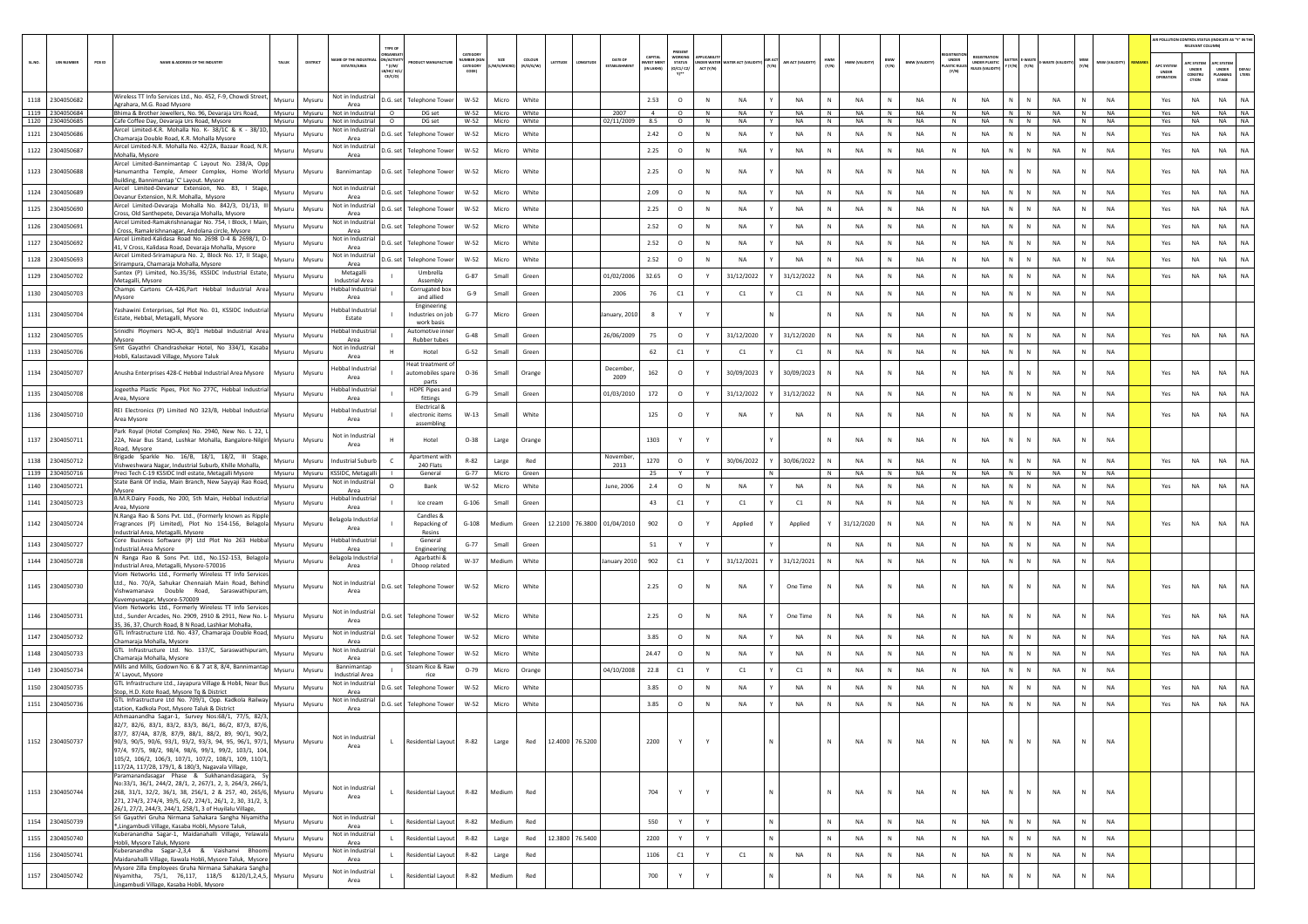|        |                                    |        |                                                                                                                                                                                                                                                                                          |                         |                                           |                                                |                                                                                                                             |                                                  |                          |                     |         |                            |                                         |                                                            |                |            |   |                  |              |                 |              |                       |                                     |                                   |                                       |                        |           |                        |                                                | AIR POLLUTION CONTROL STATUS (INDICATE AS "Y" IN TH                      |                                         |                       |
|--------|------------------------------------|--------|------------------------------------------------------------------------------------------------------------------------------------------------------------------------------------------------------------------------------------------------------------------------------------------|-------------------------|-------------------------------------------|------------------------------------------------|-----------------------------------------------------------------------------------------------------------------------------|--------------------------------------------------|--------------------------|---------------------|---------|----------------------------|-----------------------------------------|------------------------------------------------------------|----------------|------------|---|------------------|--------------|-----------------|--------------|-----------------------|-------------------------------------|-----------------------------------|---------------------------------------|------------------------|-----------|------------------------|------------------------------------------------|--------------------------------------------------------------------------|-----------------------------------------|-----------------------|
| SL.NO. | <b>UIN NUMBER</b>                  | PCB ID | <b>IAME &amp; ADDRESS OF THE INDUSTR</b><br>TALUR                                                                                                                                                                                                                                        | DISTRICT                | AME OF THE INDUSTR<br><b>ESTATES/AREA</b> | N/ACTIVIT<br>$*$ (i/M/<br>8/HC/ H/L<br>CE/C/O) |                                                                                                                             | CATEGOR<br><b>IMBER DOG</b><br>CATEGORY<br>CODE) | SIZE<br><b>M/S/MICRC</b> | coLour<br>(R/O/G/W) | ATITUDE | DATE OF<br>ESTABLISHM      | CAPITAL<br><b>EST MEN</b><br>(IN LAKHS) | PRESENT<br>WORKING<br>STATUS<br>(0/C1/ C2/<br>$v^{\ldots}$ | ACT (Y/N)      |            |   | AIR ACT (VALIDIT | HWM<br>(Y/N) | HWM (VALIDITY)  | BMW<br>(Y/N) | <b>BMW (VALIDITY)</b> | UNDER<br><b>ASTIC RULE</b><br>(Y/N) | UNDER PLASTIC<br>RULES (VALIDITY) | <b>TTER E-WAST</b><br>$(Y/N)$ $(Y/N)$ |                        | (Y/N)     | <b>MSW (VALIDITY</b>   | <b>APC SYSTEI</b><br><b>UNDER</b><br>IPERATION | RELEVANT COLUMN)<br><b>PC SYSTER</b><br><b>UNDER</b><br>CONSTRU<br>crion | APC SYSTER<br>UNDER<br>LANNING<br>STAGE | <b>DEFAU</b><br>LTERS |
|        | 1158 2304050745                    |        | Sapthamanthruka -1, 2 & Mahaveeranagar, Survey<br>Nos:41/3, 75, 74, 53/2, 64/2B, 65/2, 66, 67/2, 91/2P1,<br>77, 78, 64/2A, 65/1, 67/1, 48/2, 49/1, 49/2B, 41/4, 5, 6,<br>Mysuru<br>69, 91, 17/2, 7/2, 3, 10/2, 12/3, 24/1, 14/1, 1, 3, 8/1, 2 &<br>9/1, Yandahalli Village, Mysuru Taluk | Mysuru                  | Not in Industrial<br>Area                 | L.                                             | Residential Layout                                                                                                          | R-82                                             | Large                    | Red                 |         |                            | 1074                                    | $\circ$                                                    |                | 30/06/2013 |   | <b>NA</b>        | N            | <b>NA</b>       | N            | NA                    | <b>NA</b>                           | <b>NA</b>                         | NA<br>NA                              | NA                     | <b>NA</b> | <b>NA</b>              | <b>NA</b>                                      | NA                                                                       | <b>NA</b>                               | <b>NA</b>             |
|        | 1159 2304050746                    |        | Shivaprakash.T, 69/1,2 & 71/1,2,3,4 &72, Yadahalli<br>Mysuru<br>/illage, Jayapura Hobli, Mysore Taluk, Mysore                                                                                                                                                                            | Mysuru                  | Not in Industrial<br>Area                 |                                                | <b>Residential Layout</b>                                                                                                   | $O-100$                                          | Small                    | Orange              |         |                            | 300                                     | Y                                                          | Y              |            |   |                  | N            | NA              | N            | NA                    | $\,$ N                              | NA                                | N<br>${\sf N}$                        | NA                     | N         | NA                     |                                                |                                                                          |                                         |                       |
|        | 1160 2304050747                    |        | Viom Networks Ltd., Formerly Quippo Telecom<br>Infrastructure Limited., Site. No 276/2A, A1, Kadakola Mysuru<br>Village, Jayapura Hobli, Mysore Taluk and District                                                                                                                       | Mysuru                  | Not in Industria<br>Area                  |                                                | D.G. set Telephone Tower                                                                                                    | W-52                                             | Micro                    | White               |         |                            | 22                                      | $\circ$                                                    | N              | NA         |   | One Time         | N            | <b>NA</b>       | N            | <b>NA</b>             | N                                   | <b>NA</b>                         | N.<br>$\mathsf{N}$                    | <b>NA</b>              |           | <b>NA</b>              | Yes                                            | <b>NA</b>                                                                | <b>NA</b>                               | NA                    |
|        | 1161 2304050748                    |        | Viom Networks Limited, Lessee of Mr S.Somanna,<br>Formerly Quippo Telecom Infrastructure Limited., Sy. No.<br>Mysuru<br>197/2, Khata No. 195, Uttanahalli Village, Varuna Hobli,<br>Mysore Taluk & District                                                                              | Mysuru                  | Not in Industrial<br>Area                 |                                                | D.G. set Telephone Tower                                                                                                    | W-52                                             | Micro                    | White               |         |                            | 2.25                                    | $\circ$                                                    | N              | NA         |   | One Time         |              | NA              | N            | NA                    | N                                   | NA                                | N.<br>$\mathbb N$                     | NA                     |           | <b>NA</b>              | Yes                                            | <b>NA</b>                                                                | <b>NA</b>                               |                       |
|        | 1162 2304050751                    |        | Zeus Biotech ltd (Unit-II), A- 115 Hebbal Industrial Estate,<br>Mysuru<br>Mysore                                                                                                                                                                                                         | Mysuru                  | Hebbal Industria<br>Estate                |                                                | Poultry, Hatcher<br>& Piggery                                                                                               | $G-33$                                           | Small                    | Green               |         | 22/02/2010                 | 441.87                                  | $\circ$                                                    | Y              | 31/12/2035 |   | 31/12/2035       | N            | <b>NA</b>       | N            | <b>NA</b>             | N                                   | <b>NA</b>                         | $\mathbb{N}$<br>N                     | <b>NA</b>              | N         | <b>NA</b>              | Yes                                            | NA                                                                       | <b>NA</b>                               | <b>NA</b>             |
|        | 1163 2304050752                    |        | Aircel Limited No. 20, Dattagalli Extn., 'G' Block,<br>Mysuru                                                                                                                                                                                                                            | Mysuru                  | Not in Industrial<br>Area                 | D.G. set                                       | <b>Telephone Towe</b>                                                                                                       | W-52                                             | Micro                    | White               |         |                            | 2.25                                    | $\circ$                                                    | N              | NA         |   | NA               |              | NA              | N            | NA                    | $\mathbb N$                         | NA                                | N.<br>N                               | NA                     | N         | <b>NA</b>              | Yes                                            | NA                                                                       | <b>NA</b>                               | <b>NA</b>             |
|        | 1164 2304050753                    |        | Ramakrishna Nagar, Mysore<br>Unitech (Wireless) South Pvt. Ltd., No. 17, MVS Tower,<br>Mysuru                                                                                                                                                                                            | Mysuru                  | Not in Industria                          | D.G. set                                       | <b>Telephone Towe</b>                                                                                                       | $W-52$                                           | Micro                    | White               |         |                            | 2.53                                    | $\circ$                                                    | ${\sf N}$      | NA         |   | NA               | N            | NA              | N            | NA                    | $\,$ N                              | NA                                | N  <br>$\,$ N                         | NA                     | N         | NA                     | Yes                                            | NA                                                                       | <b>NA</b>                               | <b>NA</b>             |
|        | 1165 2304050754                    |        | Kalidasa Road, V.V. Mohalla, Mysore<br>Kaveri Enterprises, No. MF - 5, Industrial Estate,<br>Mysuru                                                                                                                                                                                      | Mysuru                  | Area<br>ndustrial Estate,                 |                                                | Processing o                                                                                                                | $G-1$                                            | Small                    | Green               |         | 1/01/2009                  | 66.4                                    | $\circ$                                                    | Y              | 31/12/2034 |   | 31/12/2034       |              | <b>NA</b>       | ${\sf N}$    | NA                    | N                                   | NA                                | N<br>N                                | NA                     |           | NA                     | NA                                             | NA                                                                       | NA                                      | NA                    |
|        |                                    |        | Yadavagiri Mysore<br>Ganesh Plastic Industries C-119, Industrial Estate,                                                                                                                                                                                                                 |                         | Yadavagir<br>ndustrial Estate.            |                                                | cooking media<br>Polypropylene                                                                                              |                                                  |                          |                     |         |                            |                                         |                                                            |                |            |   | <b>NA</b>        | N            | <b>NA</b>       | N            |                       | N                                   |                                   | N  <br>$\mathbb{N}$                   | <b>NA</b>              | N         | <b>NA</b>              | <b>NA</b>                                      | <b>NA</b>                                                                | <b>NA</b>                               | <b>NA</b>             |
|        | 1166 2304050755                    |        | Mysuru<br>Yadavagiri, Mysore<br>Hotel Comfort Inn Vyshak, No. 2929, 19/1, B.N. Road,                                                                                                                                                                                                     | Mysuru                  | Yadavagiri<br>Not in Industrial           |                                                | bags                                                                                                                        | $G-79$                                           | Micro                    | Green               |         | 01/04/1999                 | 5.6                                     | $\circ$                                                    | Y              | 31/12/2019 |   |                  |              |                 |              | NA                    |                                     | NA                                |                                       |                        |           |                        |                                                |                                                                          |                                         |                       |
|        | 1167 2304050756                    |        | Mysuru<br>Near Suburb Bus Stand, Lashkar Mohalla, Mysore-570001                                                                                                                                                                                                                          | Mysuru                  | Area                                      |                                                | Hotel                                                                                                                       | $O-38$                                           | Medium                   | Orange              |         | 01/12/2009                 | 806                                     | $\circ$                                                    | Y              | 30/09/2017 |   | 30/09/2017       | N            | <b>NA</b>       | N            | <b>NA</b>             | N                                   | <b>NA</b>                         | N<br>${\sf N}$                        | NA                     |           | <b>NA</b>              | Yes                                            | NA                                                                       | <b>NA</b>                               | <b>NA</b>             |
|        | 1168 2304050757                    |        | Pona Lab, Shed No. A-76 & 77, KSSIDC Industrial Area,<br>Metagalli Post, Hebbal, Mysore-570 016<br>Mysuru                                                                                                                                                                                | Mysuru                  | <b>Hebbal Industrial</b><br>Estate        |                                                | Liquid Bio-contro<br>Agent.Powder Bic<br>control Agent,<br>Chlorohydroxyqu<br>oline, Ortho<br>aminophenol <sub>2</sub><br>固 | R-83                                             | Small                    | Red                 |         |                            | 308.57                                  | C1                                                         | Y              | 30/06/2022 |   | 30/06/2022       | N            | <b>NA</b>       | N            | <b>NA</b>             | N                                   | <b>NA</b>                         | N<br>N                                | <b>NA</b>              |           | <b>NA</b>              | Yes                                            | NA                                                                       | <b>NA</b>                               | NA                    |
|        | 1169 2304050758                    |        | Amrita Associates Plot No 232/A Hebbal Industrial Area<br>Mysuru<br>Myosre                                                                                                                                                                                                               | Mysuru                  | Hebbal Industria<br>Area                  |                                                | Chemical                                                                                                                    | $R-25$                                           | Micro                    | Red                 |         |                            | 23.28                                   | C1                                                         | Y              | C1         |   | C1               | N            | <b>NA</b>       | N            | <b>NA</b>             | N                                   | <b>NA</b>                         | N<br>$\mathbb N$                      | NA                     | N         | <b>NA</b>              |                                                |                                                                          |                                         |                       |
|        | 1170 2304050759                    |        | Karnataka Housing Board (Kesare) (Central Resort<br>Plantations Ltd., (CRPL), Sy. No.188/1, 18, Kesare Village,<br>Mysuru<br>Mysore Taluk & Dist                                                                                                                                         | Mysuru                  | Not in Industrial<br>Area                 |                                                | <b>Residential Layout</b>                                                                                                   | $R-82$                                           | Medium                   | Red                 |         |                            | 560                                     | $\circ$                                                    | Y              | 30/06/2024 |   | 30/06/2024       | N            | <b>NA</b>       | N            | <b>NA</b>             | N                                   | <b>NA</b>                         | $\mathbb{N}$<br>N                     | <b>NA</b>              |           | <b>NA</b>              | Yes                                            | <b>NA</b>                                                                | <b>NA</b>                               | <b>NS</b>             |
|        | 1171 2304050762                    |        | Eagleburg India (P) Ltd., 12th KM, Mysore-Bannur Road,<br>Mysuru                                                                                                                                                                                                                         | Mysuru                  | Not in Industrial<br>Area                 |                                                | Apartment                                                                                                                   | $R-82$                                           | Large                    | Red                 |         |                            | 6723                                    | Y                                                          | Y              |            |   |                  | N            | <b>NA</b>       | N            | NA                    | N                                   | NA                                | N<br>N                                | NA                     | N         | <b>NA</b>              |                                                |                                                                          |                                         |                       |
|        | 1172 2304050764                    |        | Mysore<br>Sanmathi Concrete Products (Formerly known as Swastic<br>Concerete Products), No 328, Nagavala Village, Yelawal Mysuru                                                                                                                                                         | Mysuru                  | Not in Industria                          |                                                | <b>Concrete Blocks</b>                                                                                                      | $G-11$                                           | Medium                   | Green               |         |                            | 858                                     | $\circ$                                                    |                | 31/12/2021 |   | <b>NA</b>        | N            | <b>NA</b>       | N            | <b>NA</b>             | N                                   | <b>NA</b>                         | N.<br>N                               | <b>NA</b>              |           | <b>NA</b>              | <b>NA</b>                                      | NA                                                                       | <b>NA</b>                               | <b>NA</b>             |
|        |                                    |        | Hobli, Mysore<br>Mysore City Corporation Employees Housing Co-operative                                                                                                                                                                                                                  |                         | Area<br>Not in Industrial                 |                                                |                                                                                                                             |                                                  |                          |                     |         |                            |                                         |                                                            |                |            |   |                  |              |                 |              |                       |                                     |                                   |                                       |                        |           |                        |                                                |                                                                          |                                         |                       |
|        | 1173 2304050765<br>1174 2304050766 |        | Mysuru<br>Society Sy No 35/5, 34 Bhugatahagalli Village, Mysore                                                                                                                                                                                                                          | Mysuru<br>Mysuru Mysuru | Area<br>KSSIDC, Hebbal                    |                                                | Residential Layout<br>Chemical                                                                                              | R-82<br>$R - 22$                                 | Small<br>Small           | Red<br>Red          |         |                            | 271<br>42                               | Y<br>C1                                                    | Y<br>Y         | C1         | Y | C1               | N<br>N       | <b>NA</b><br>NA | N<br>N       | <b>NA</b><br>NA       | N<br>N                              | <b>NA</b><br>NA                   | N<br>N<br>N N                         | <b>NA</b><br><b>NA</b> | N         | <b>NA</b><br><b>NA</b> |                                                |                                                                          |                                         |                       |
|        | 1175 2304050789                    |        | Aventure Organics No Q-28 KSSIDC Indl Estate, Hebbal<br>Jayalaxmi Small Wood Industries, KSSIDC Shed No. L-9, Mysuru Mysuru                                                                                                                                                              |                         | KSSIDC, Metagall                          |                                                | Saw Mills                                                                                                                   | $G-42$                                           | Micro                    | Green               |         |                            | 22                                      | $\circ$                                                    | $\overline{N}$ | <b>NA</b>  | Y | Applied          | N            | <b>NA</b>       | N            | <b>NA</b>             | N                                   | <b>NA</b>                         | $N$ $N$                               | <b>NA</b>              | N         | <b>NA</b>              | Yes                                            | <b>NA</b>                                                                | NA NA                                   |                       |
|        | 1176 2304050800                    |        | J.K. Steels, Shed No.9/B, Industrial Area, Bannimantap,<br>Mysuru<br>Tippu Circle, Mysore-15                                                                                                                                                                                             | Mysuri                  | Bannimantap<br><b>Industrial Area</b>     |                                                | Repair of Lead<br><b>Acid Batteries</b>                                                                                     | $G-79$                                           | Micro                    | Green               |         |                            | 11.75                                   | C1                                                         | Y              | C1         | N | NA               |              | C1              | N            | NA                    | N                                   | NA                                | N<br>N                                | NA                     | N         | <b>NA</b>              |                                                |                                                                          |                                         |                       |
|        | 1177 2304050801                    |        | intech Signs and Display India (P) Ltd., No.120, Bogadi<br>Mysuru<br>Gaddige Main Road, Mysore                                                                                                                                                                                           | Mysuru                  | Not in Industrial<br>Area                 |                                                | LED                                                                                                                         | $G-77$                                           | Small                    | Green               |         | 20/10/2009                 | 314                                     | C1                                                         | Y              | C1         |   | C1               |              | <b>NA</b>       | N            | NA                    | ${\sf N}$                           | NA                                | N                                     | NA                     |           | NA                     |                                                |                                                                          |                                         |                       |
|        | 1178 2304050802                    |        | Carnival Clothing Company No.2A/1, Chikkaveeranna<br>Road Cross, Bannimantap Extenison, Bannimantap, Mysuru<br>Mysore                                                                                                                                                                    | Mysuru                  | Bannimantap<br><b>Industrial Area</b>     |                                                | Stitching of<br>Readymade<br>garments                                                                                       | $G-76$                                           | Small                    | Green               |         | 12.2000 76.3900 31/12/2010 | 478.6                                   | $\circ$                                                    | Y              | 31/12/2022 |   | 31/12/2022       |              | 31/12/2022      | N            | NA                    | N                                   | <b>NA</b>                         | N<br>$\mathbb{N}$                     | <b>NA</b>              |           | <b>NA</b>              | Yes                                            | <b>NA</b>                                                                | <b>NA</b>                               | <b>NA</b>             |
|        | 1179 2304050803                    |        | linduja Global Solution Ltd., II & III Floor, Mythri Arcade,<br>Mysuru                                                                                                                                                                                                                   | Mysuru                  | Not in Industrial                         |                                                | Software units                                                                                                              | $G-99$                                           | Micro                    | Green               |         | 17/02/2009                 | 2735                                    | $\circ$                                                    |                | 31/12/2022 |   | 31/12/2022       |              | NA              |              | NA                    | N                                   | <b>NA</b>                         | N                                     | NA                     |           | <b>NA</b>              | Yes                                            | NA                                                                       | NA                                      | <b>NA</b>             |
|        | 1180 2304050813                    |        | Kantharaj Urs Road, Mysore<br>J.K.Tyre & Industries- OTR Plant-III, Plot No. 85, Block B,<br>Mysuru                                                                                                                                                                                      | Mysuru                  | Area<br><b>Hebbal Industrial</b>          |                                                | OTR Tyres                                                                                                                   | $O-70$                                           | Large                    | Orange              |         | 12.2200 76.3700 08/01/2011 | 15379                                   | $\circ$                                                    |                | 30/09/2021 |   | NA               |              | 30/09/2021      | N            | NA                    | Y                                   | Applied                           | ${\sf N}$<br>Y                        | NA                     | N         | NA                     | <b>NA</b>                                      | NA                                                                       | <b>NA</b>                               | <b>NA</b>             |
|        | 1181 2304050814                    |        | K.R.S. Road Metagalli, Mysore<br>Smile View developed by Blue Valley Properties (P) Ltd.,<br>Sy. No.31/, 3/5, 5/1, 6/1, 6/2, 7/3, 7/4, 7/5, 20, 21, 22, Mysuru                                                                                                                           | Mysuru                  | Area<br>Not in Industrial                 |                                                | Residential Layout                                                                                                          | R-82                                             | Large                    | Red                 |         |                            | 1280                                    |                                                            |                |            |   |                  |              | <b>NA</b>       |              | NA                    | N                                   | <b>NA</b>                         | N                                     | NA                     |           | <b>NA</b>              |                                                |                                                                          |                                         |                       |
|        |                                    |        | ammanahalli Village, Mysore Taluk & Dist<br>S.J. Contracts Private Limited, M/s. Wadhwan Holding (P)                                                                                                                                                                                     |                         | Area<br>Hebbal Industrial                 |                                                | <b>RMC Ready Mix</b>                                                                                                        |                                                  |                          |                     |         |                            |                                         |                                                            |                |            |   |                  |              |                 |              |                       |                                     |                                   |                                       |                        |           |                        |                                                |                                                                          |                                         |                       |
|        | 1182 2304050816                    |        | Mysuru<br>Limited, Plot No 345 A, Hebbal Industrial Area, Mysore                                                                                                                                                                                                                         | Mysuru                  | Area                                      |                                                | Concrete                                                                                                                    | $G-37$                                           | Small                    | Green               |         |                            | 26                                      | C1                                                         | Y              | C1         |   | C1               | $\mathbb{N}$ | <b>NA</b>       | N            | NA                    | $\mathbb{N}$                        | NA                                | N<br>$\mathbb N$                      | NA                     | N         | <b>NA</b>              |                                                |                                                                          |                                         |                       |
|        | 1183 2304050817                    |        | Country Inn (Wadhawan Holding Private Limited), Plot No.<br>Mysuru<br>345/A, Hebbal Industrial Area, Mysore-570016                                                                                                                                                                       | Mysuru                  | Hebbal Industrial<br>Area                 |                                                | Hotel                                                                                                                       | $R-31$                                           | Large                    | Red                 |         | 18/12/2012                 | 96526                                   | $\circ$                                                    | Y              | 30/06/2021 |   | 30/06/2021       | N            | <b>NA</b>       | N            | NA                    | N                                   | <b>NA</b>                         | $\mathbb N$<br>N                      | <b>NA</b>              | N         | <b>NA</b>              | Yes                                            | $_{\sf NA}$                                                              | <b>NA</b>                               |                       |
|        | 1184 2304094880                    |        | Skanray Technologies Private Limited, Plot No.:15-17,<br>Mysuru<br>Hebbal Industrial Area, Mysuru - 570 016                                                                                                                                                                              | Mysuru                  | Hebbal Industrial<br>Area                 |                                                | Dental intra oral X<br>Ray, portable<br>mobile X-Ray,<br>fixed table X-Ray<br>& Vital Sign                                  | $G-46$                                           | Large                    | Green               |         |                            | 1042                                    | $\circ$                                                    | Y              | 31/12/2022 |   | 31/12/2022       | Y            | 31/12/2022      |              | NA                    | N                                   | <b>NA</b>                         | N                                     | <b>NA</b>              |           | <b>NA</b>              | Yes                                            | NA                                                                       | <b>NA</b>                               | NA                    |
|        | 1185 2304050820                    |        | Ambience Engineering Pvt. Ltd., No 32 & 36 Hebbal<br>Mysuru<br>Industrial Area, Myosre                                                                                                                                                                                                   | Mysuru                  | Hebbal Industrial<br>Area                 |                                                | Bio-mass<br>prequetts testin                                                                                                | $G-5$                                            | Small                    | Green               |         |                            | 40                                      |                                                            |                |            |   |                  |              | <b>NA</b>       | N            | NA                    | N                                   | NA                                | N.<br>N                               | NA                     |           | NA                     |                                                |                                                                          |                                         |                       |
|        | 1186 2304050823                    |        | Mysore City Corporation Slaughter House Kesare Village<br>Mysuru                                                                                                                                                                                                                         | Mysuru                  | Not in Industrial                         |                                                | Slaughter house                                                                                                             | $R-49$                                           | Small                    | Red                 |         |                            | 36                                      | $\circ$                                                    | Y              | 30/06/2022 | N | NA               | N            | NA              | N            | NA                    | N                                   | NA                                | N<br>${\sf N}$                        | NA                     |           | NA                     | NA                                             | NA                                                                       | NA                                      |                       |
|        | 1187 2304050824                    |        | Mysore<br>Chamundi Metals Plot No 12, KSSIDC Hebbal Indi area<br>Mysuru                                                                                                                                                                                                                  | Mysuru                  | Area<br><b>Hebbal Industrial</b>          |                                                | Chemical                                                                                                                    | $R - 22$                                         | Micro                    | Red                 |         |                            | 16                                      |                                                            |                |            |   |                  | N            | <b>NA</b>       | N            | <b>NA</b>             |                                     | <b>NA</b>                         | N<br>N                                | <b>NA</b>              |           | <b>NA</b>              |                                                |                                                                          |                                         |                       |
|        | 1188 2304050845                    |        | Indus Towers Limited-Bhugatagalli Plot No.19,<br>Mysuru<br>Bhugatagalli Village, Vajamangala Post, Mysore                                                                                                                                                                                | Mysuru                  | Not in Industrial<br>Area                 |                                                | D.G. set Telephone Tower                                                                                                    | W-52                                             | Micro                    | White               |         |                            | 2.42                                    | $\circ$                                                    | ${\sf N}$      | NA         |   | NA               | N            | NA              | N            | NA                    | $\,$ N                              | NA                                | $\mathbb{N}$<br>$\mathbb{N}$          | NA                     | N         | NA                     | Yes                                            | NA                                                                       | <b>NA</b>                               | <b>NA</b>             |
|        | 1189 2304050846                    |        | Indus Towers Limited-27/1, Innam Uttanahalli Village,<br>Mysuru<br>Varuna Hobli, Mysore.                                                                                                                                                                                                 | Mysuru                  | Not in Industrial<br>Area                 |                                                | D.G. set Telephone Tower                                                                                                    | W-52                                             | Micro                    | White               |         |                            | 2.42                                    | $\circ$                                                    | N              | NA         | Y | NA               | N            | NA              | N            | NA                    | N                                   | NA                                | $N$ $N$                               | NA                     | N         | <b>NA</b>              | Yes                                            | NA                                                                       | <b>NA</b>                               | NA                    |
|        | 1190 2304050858                    |        | Indus Towers Limited, # 100/6, Thyagaraj Road, Mysuru -<br>Mysuru<br>570 005                                                                                                                                                                                                             | Mysuru                  | Not in Industrial<br>Area                 |                                                | D.G. set Telephone Tower                                                                                                    | $W-52$                                           | Micro                    | White               |         |                            | 22                                      | $\circ$                                                    | $\,$ N         | NA         |   | NA               | N            | <b>NA</b>       | N            | NA                    | $\,$ N                              | NA                                | N<br>${\sf N}$                        | NA                     | N         | <b>NA</b>              | Yes                                            | NA                                                                       | <b>NA</b>                               | <b>NA</b>             |
|        | 1191 2304050865                    |        | Indus Towers Limited-Siddaramanahundi No.256/3 B2.<br>Mysuru<br>Siddaramanhundi, Yadakola Hobli, Varuna Hobli, Mysore                                                                                                                                                                    | Mysuru                  | Not in Industrial<br>Area                 |                                                | D.G. set Telephone Tower                                                                                                    | W-52                                             | Micro                    | White               |         |                            | 2.52                                    | $\circ$                                                    | N              | NA         |   | NA               | N            | NA              | N            | NA                    | N                                   | NA                                | N<br>$\,$ N                           | NA                     | ${\sf N}$ | <b>NA</b>              | Yes                                            | NA                                                                       | NA                                      | <b>NA</b>             |
|        | 1192 2304050867                    |        | Indus Towers Limited-Bogadi No.2412, Bank Colony Road,<br>Mysuru                                                                                                                                                                                                                         | Mysuru                  | Not in Industrial                         |                                                | D.G. set Telephone Tower                                                                                                    | W-52                                             | Micro                    | White               |         | 2010                       | 2.42                                    | $\circ$                                                    | N              | NA         |   | <b>NA</b>        | N            | <b>NA</b>       | N            | NA                    | N                                   | NA                                | $N$ $N$                               | NA                     | N         | NA                     | Yes                                            | NA                                                                       | <b>NA</b>                               | NA                    |
|        | 1193 2304050868                    |        | Bogadi, Mysore<br>Indus Towers Limited-Vajamangala No.418, Vajamangala<br>Mysuru                                                                                                                                                                                                         | Mysuru                  | Area<br>Not in Industrial                 |                                                | D.G. set Telephone Tower                                                                                                    | W-52                                             | Micro                    | White               |         |                            | 2.42                                    | $\circ$                                                    | $\,$ N         | NA         |   | NA               | N            | NA              | N            | NA                    | $\,$ N                              | NA                                | N<br>${\sf N}$                        | NA                     | N         | NA                     | Yes                                            | NA                                                                       | NA                                      | <b>NA</b>             |
|        |                                    |        | Post, Varuna Hobli, Mysore<br>Indus Towers Limited-T.K. Layout No.20, T.K. Layout,                                                                                                                                                                                                       |                         | Area<br>Not in Industrial                 |                                                |                                                                                                                             |                                                  |                          |                     |         |                            |                                         |                                                            |                |            |   |                  |              |                 |              |                       |                                     |                                   |                                       |                        |           | <b>NA</b>              |                                                |                                                                          |                                         | <b>NA</b>             |
|        | 1194 2304050880                    |        | Mysuru<br>Jayanagar, Mysore<br>Indus Towers Limited-Lessee of Jagath Industries, No.C-                                                                                                                                                                                                   | Mysuru                  | Area<br>Not in Industrial                 |                                                | D.G. set Telephone Tower                                                                                                    | W-52                                             | Micro                    | White               |         |                            | 2.42                                    | $\circ$                                                    | $\,$ N         | NA         |   | NA               | N            | NA              | N            | NA                    | $\,$ N                              | NA                                | $N$ $N$<br>N.<br>${\sf N}$            | NA                     | N<br>N    |                        | Yes                                            | NA                                                                       | <b>NA</b>                               |                       |
|        | 1195 2304050881                    |        | 41, KSSIDC Industrial Estate, Yadavagiri, Devaraja<br>Mysuru<br>Mohalla, Mysore-570020<br>Indus Towers Limited-Tilaknagar No.7, Ummerkhayam                                                                                                                                              | Mysuru                  | Area                                      |                                                | D.G. set Telephone Tower                                                                                                    | W-52                                             | Micro                    | White               |         |                            | 2.42                                    | $\circ$                                                    | $\,$ N         | NA         |   | NA               | ${\sf N}$    | NA              | N            | NA                    | N                                   | NA                                |                                       | NA                     |           | NA                     | Yes                                            | NA                                                                       | NA                                      | <b>NA</b>             |
|        | 1196 2304050882                    |        | Mysuru<br>Road, Tilaknagar, Mysore                                                                                                                                                                                                                                                       | Mysuru                  | Not in Industrial<br>Area                 |                                                | D.G. set Telephone Tower                                                                                                    | W-52                                             | Micro                    | White               |         |                            | 2.42                                    | $\circ$                                                    | $\,$ N         | NA         | Y | NA               | N            | NA              | N            | NA                    | N                                   | NA                                | N<br>$\,$ N                           | NA                     | N         | NA                     | Yes                                            | NA                                                                       | NA                                      | <b>NA</b>             |
|        | 1197 2304050883                    |        | Indus Towers Limited-Kuvempunagar No.35, HUDCO, New<br>Mysuru<br>Kanthraj Urs Road, Kuvempunagar, Mysore                                                                                                                                                                                 | Mysuru                  | Not in Industrial<br>Area                 |                                                | D.G. set Telephone Tower                                                                                                    | $W-52$                                           | Micro                    | White               |         |                            | 2.42                                    | $\circ$                                                    | ${\sf N}$      | NA         |   | NA               |              | NA              | $\mathsf{N}$ | NA                    | N                                   | NA                                | N<br>$\overline{\mathsf{N}}$          | NA                     |           | NA                     | Yes                                            | NA                                                                       | <b>NA</b>                               | NA                    |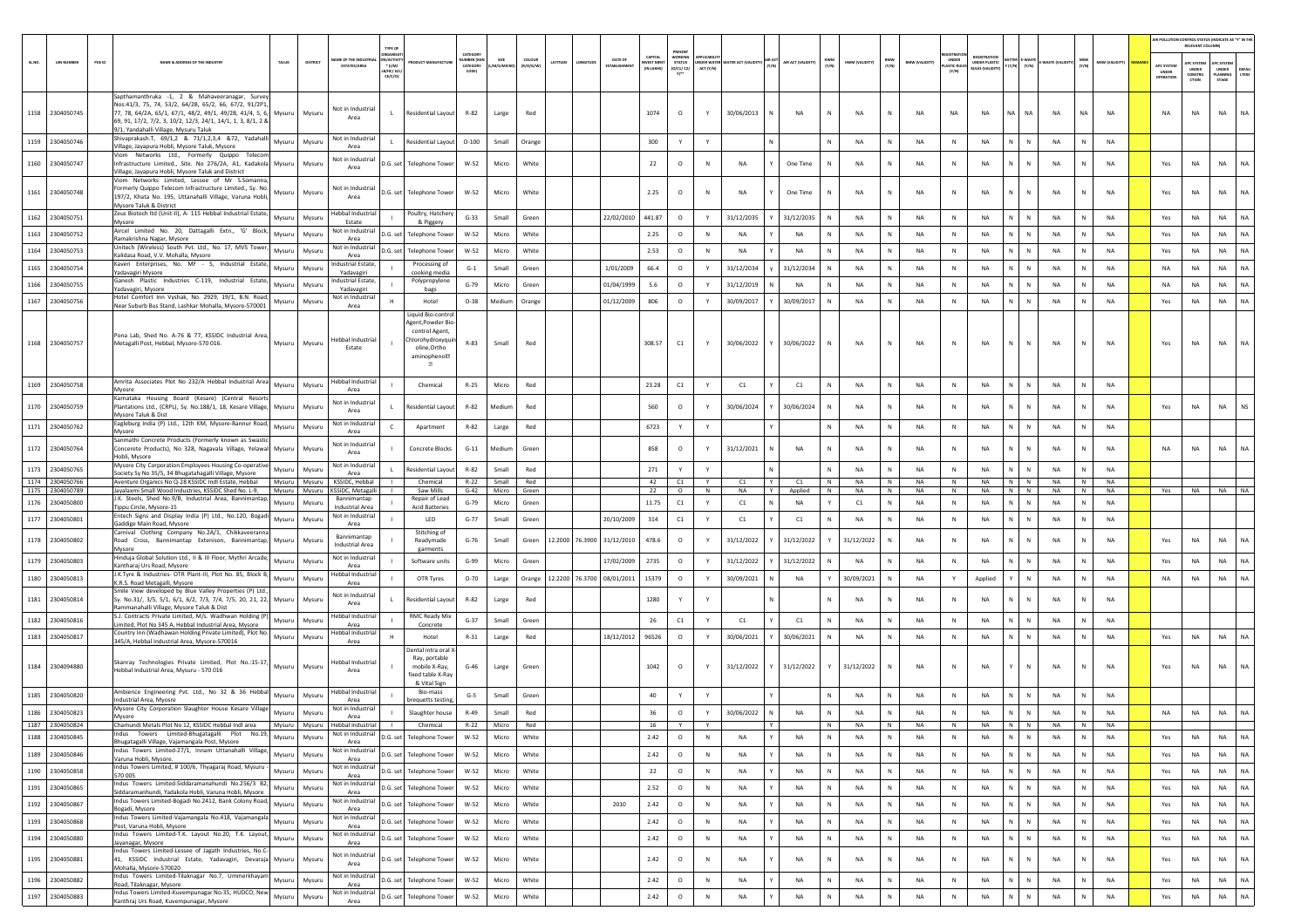|        |                   |        |                                                                                                                                                                       |          |          |                                         |                                            |                                            |                                  |                    |                     |                                                        |                                         |                                                |             |                                                 |                    |              |                |              |                       |                                      |                                              |              |                    |              |                |                                 | <b>R POLLUTION CONTROL STATUS (INDICATE AS "Y" IN THE</b><br>RELEVANT COLUMN) |                                                 |                       |
|--------|-------------------|--------|-----------------------------------------------------------------------------------------------------------------------------------------------------------------------|----------|----------|-----------------------------------------|--------------------------------------------|--------------------------------------------|----------------------------------|--------------------|---------------------|--------------------------------------------------------|-----------------------------------------|------------------------------------------------|-------------|-------------------------------------------------|--------------------|--------------|----------------|--------------|-----------------------|--------------------------------------|----------------------------------------------|--------------|--------------------|--------------|----------------|---------------------------------|-------------------------------------------------------------------------------|-------------------------------------------------|-----------------------|
| SL.NO. | <b>UIN NUMBER</b> | PCB ID | NAME & ADDRESS OF THE INDUSTRY                                                                                                                                        | TALUK    | DISTRICT | AME OF THE INDU:<br><b>ESTATES/AREA</b> | TYPE OF<br>N/ACTIVI<br>$*$ (1/M/<br>CE/C/O | <b>OUCT MANUFACTUR</b>                     | CATEGORY<br>MBER (XG<br>CATEGORY | SIZE<br>M/S/MICROT | coLous<br>(R/O/G/W) | DATE OF<br>LATITUDE<br>LONGITUD<br><b>ESTABLISHMEN</b> | CAPITAL<br><b>VEST MEN</b><br>IN LAKHSI | PRESENT<br><b>STATUS</b><br>(0/01/02)<br>$n -$ | ACT (Y/N)   | DER WATER WATER ACT (VALIDITY) AIR ACT<br>(Y/N) | AIR ACT (VALIDITY) | HWM<br>(Y/N) | HWM (VALIDITY) | BMW<br>(Y/N) | <b>BMW (VALIDITY)</b> | UNDER<br><b>LASTIC RULE</b><br>(Y/N) | FOISTRAT<br>UNDER PLASTIC<br>ULES (VALIDITY) | (Y(N))       | E-WASTE (VALIDITY) | MSW<br>(Y/N) | MSW (VALIDITY) | APC SYSTEM<br>UNDER<br>OPERATIO | <b>PC SYSTEM</b><br>UNDER<br>CONSTRU<br>$c$ now                               | <b>APC SYSTER</b><br>UNDER<br>PLANNING<br>STAGE | <b>DEFAU</b><br>LTERS |
|        | 1198 2304050884   |        | Indus Towers Limited-Jayanagar No.37, IInd Main                                                                                                                       | Mysuru   | Mysuru   | Not in Industrial                       | D.G. set                                   | <b>Telephone Towe</b>                      | W-52                             | Micro              | White               |                                                        | 2.42                                    | $\circ$                                        | $\mathbb N$ | NA                                              | NA                 | N            | <b>NA</b>      | N            | <b>NA</b>             | N                                    | $\mathbb N$<br>NA                            | $\mathbb N$  | <b>NA</b>          | N            | NA             | Yes                             | <b>NA</b>                                                                     | NA                                              | <b>NA</b>             |
|        | 1199 2304050885   |        | Jayanagar, Mysore<br>Indus Towers Limited-CSG Arcade Corner, No. 1111<br>Kuvempunagar CSG Arcade Corner, Kuvempunagar,                                                | Mysuru   | Mysuru   | Area<br>Not in Industrial               | D.G. set                                   | <b>Telephone Towe</b>                      | $W-52$                           | Micro              | White               |                                                        | 2.42                                    | $\circ$                                        | N           | NA                                              | <b>NA</b>          | N            | NA             | N            | NA                    | N                                    | NA<br>N                                      | $\mathbb N$  | <b>NA</b>          | N            | <b>NA</b>      | Yes                             | NA                                                                            | NA                                              | NA                    |
|        |                   |        | Gagana Chumbi Udaya Ravi Road, Mysore<br>Indus Towers Limited-K.R. Circle, No.16/8, Old No. 45/1,                                                                     |          |          | Area<br>Not in Industrial               |                                            |                                            |                                  |                    |                     |                                                        |                                         |                                                |             |                                                 |                    |              |                |              |                       |                                      |                                              |              |                    |              |                |                                 |                                                                               |                                                 |                       |
|        | 1200 2304050886   |        | K.R. Circle, Mysore-570001<br>Indus Towers Limited-Gokulam No.1142/B, Contour Road                                                                                    | Mysuru   | Mysuru   | Area<br>Not in Industri                 | D.G. set                                   | <b>Telephone Towe</b>                      | $W-52$                           | Micro              | White               |                                                        | 2.5                                     | $\circ$                                        | $\mathbb N$ | NA                                              | NA                 | N            | <b>NA</b>      | N            | <b>NA</b>             | N                                    | $\mathsf{N}$<br>NA                           | $\mathbb N$  | <b>NA</b>          | ${\sf N}$    | NA             | Yes                             | <b>NA</b>                                                                     | <b>NA</b>                                       | <b>NA</b>             |
|        | 1201 2304050887   |        | Gokulam, Mysore                                                                                                                                                       | Mysuru   | Mysuru   | Area                                    | D.G. set                                   | <b>Telephone Towe</b>                      | W-52                             | Micro              | White               |                                                        | 2.42                                    | $\circ$                                        | $\mathbb N$ | NA                                              | NA                 | $\mathbb N$  | NA             | N            | NA                    | N                                    | NA<br>N                                      | $\mathbb N$  | NA                 | N            | NA             | Yes                             | NA                                                                            | NA                                              | <b>NA</b>             |
|        | 1202 2304050888   |        | Indus Towers Limited-Siddignagar No.8/1, Siddigui nagar,<br>Bannimantapp B Layout, Mysore-570015                                                                      | Mysuru   | Mysuru   | Bannimantap                             | D.G. set                                   | Telephone Towe                             | W-52                             | Micro              | White               |                                                        | 2.42                                    | $\circ$                                        | N           | NA                                              | NA                 |              | <b>NA</b>      |              | NA                    | N                                    | <b>NA</b>                                    | $\mathbb N$  | <b>NA</b>          | N            | NA             | Yes                             | NA                                                                            | NA                                              | <b>NA</b>             |
|        | 1203 2304050889   |        | Indus Towers Limited-Brindavan Extension No.293/A, 1st<br>Stage, Brindavan Extension, Mysore                                                                          | Mysuru   | Mysuru   | Not in Industria<br>Area                | D.G. set                                   | <b>Telephone Towe</b>                      | W-52                             | Micro              | White               |                                                        | 2.42                                    | $\circ$                                        | $\mathbb N$ | <b>NA</b>                                       | NA                 |              | <b>NA</b>      | N            | <b>NA</b>             | N                                    | <b>NA</b><br>N                               | $\mathbb N$  | <b>NA</b>          | N            | <b>NA</b>      | Yes                             | <b>NA</b>                                                                     | NA                                              | NA                    |
|        | 1204 2304050890   |        | Indus Towers Limited-Bannimantap No.48/A, HUDCO,<br>Tank Road, Bannimantap, Mysore. - Mysore                                                                          | Mysuru   | Mysuru   | Bannimantap                             | D.G. set                                   | <b>Telephone Towe</b>                      | W-52                             | Micro              | White               |                                                        | 2.42                                    | $\circ$                                        | N           | <b>NA</b>                                       | <b>NA</b>          | N            | <b>NA</b>      | <b>N</b>     | <b>NA</b>             | N                                    | <b>NA</b><br>N                               | N            | <b>NA</b>          | N            | <b>NA</b>      | Yes                             | <b>NA</b>                                                                     | <b>NA</b>                                       | <b>NA</b>             |
|        | 1205 2304050891   |        | Indus Towers Limited-Dattagalli No.70, E & E Block,<br>Dattagalli, Ramakrishna Nagar, Mysore                                                                          | Mysuru   | Mysuru   | Not in Industrial<br>Area               | D.G. set                                   | <b>Telephone Towe</b>                      | $W-52$                           | Micro              | White               |                                                        | 2.42                                    | $\circ$                                        | $\mathbb N$ | NA                                              | NA                 | N            | NA             | N            | <b>NA</b>             | N                                    | $\mathsf{N}$<br><b>NA</b>                    | $\mathbb N$  | <b>NA</b>          | N            | NA             | Yes                             | <b>NA</b>                                                                     | NA.                                             | <b>NA</b>             |
|        | 1206 2304050892   |        | Indus Towers Limited-Industrial Area, Gokulam No.6/A,<br>Industrial Area, Gokulam, Mysore                                                                             | Mysuru   | Mysuru   | Not in Industri<br>Area                 | D.G. set                                   | <b>Telephone Towe</b>                      | W-52                             | Micro              | White               |                                                        | 2.42                                    | $\circ$                                        | $\mathbb N$ | NA                                              | NA                 | N            | <b>NA</b>      | N            | <b>NA</b>             | N                                    | NA<br>N                                      | $\mathbb N$  | NA                 | N            | NA             | Yes                             | NA                                                                            | NA                                              | <b>NA</b>             |
| 1207   | 2304050893        |        | Indus Towers Limited-Madhur Village, Jaipura No.1/1,<br>Madhur Village & Pst, Jaipura, Mysore                                                                         | Mysuru   | Mysuru   | Not in Industrial<br>Area               | D.G. set                                   | Telephone Towe                             | $W-52$                           | Micro              | White               |                                                        | 2.5                                     | $\circ$                                        | $\mathbb N$ | NA                                              | NA                 |              | NA             | N            | NA                    | N                                    | <b>NA</b>                                    | N            | <b>NA</b>          | N            | NA             | Yes                             | NA                                                                            | NA                                              | <b>NA</b>             |
|        | 1208 2304050894   |        | Indus Towers Limited-Vijayasreepura, No.44, Behind Vidya                                                                                                              | Mysuru   | Mysuru   | Not in Industria                        | D.G. set                                   | <b>Telephone Towe</b>                      | W-52                             | Micro              | White               |                                                        | 2.5                                     | $\circ$                                        | N           | <b>NA</b>                                       | NA                 |              | <b>NA</b>      | $\mathsf{N}$ | <b>NA</b>             | N                                    | NA<br>N                                      | $\mathbb{N}$ | <b>NA</b>          | N            | <b>NA</b>      | Yes                             | <b>NA</b>                                                                     | <b>NA</b>                                       | NA                    |
|        | 1209 2304050895   |        | Ganapthi Temple, Vijayasrepura, Mysore<br>Wireless TT Infoservice Limited-Lashkar Mohalla                                                                             | Mysuru   | Mysuru   | Area<br>Not in Industrial               | D.G. set                                   | <b>Telephone Towe</b>                      | W-52                             | Micro              | White               |                                                        | 2.52                                    | $\circ$                                        | N           | NA                                              | NA                 | N            | <b>NA</b>      | <b>N</b>     | <b>NA</b>             | N                                    | NA<br>N                                      | $\mathbb N$  | <b>NA</b>          | N            | <b>NA</b>      | Yes                             | <b>NA</b>                                                                     | <b>NA</b>                                       | NA                    |
|        |                   |        | No.1455/2-L9/2, Kasaba Gopalaiah Road, Lashkar<br>Wireless TT Infoservice Limited-Nachanahalli Village                                                                |          |          | Area<br>Not in Industrial               |                                            |                                            |                                  |                    |                     |                                                        |                                         |                                                |             |                                                 |                    |              |                |              |                       |                                      |                                              |              |                    |              |                |                                 |                                                                               |                                                 |                       |
|        | 1210 2304050896   |        | No.43, Nachanahalli Village, J.P.Nagar, Siddalingeshwara Mysuru<br>Layout, Mysore-570008                                                                              |          | Mysuru   | Area                                    | D.G. set                                   | <b>Telephone Towe</b>                      | W-52                             | Micro              | White               |                                                        | 2.53                                    | $\circ$                                        | $\mathbb N$ | NA                                              | <b>NA</b>          | N            | <b>NA</b>      | N            | <b>NA</b>             | N                                    | <b>NA</b><br>N                               | $\mathbb{N}$ | <b>NA</b>          | N            | <b>NA</b>      | Yes                             | <b>NA</b>                                                                     | <b>NA</b>                                       | <b>NA</b>             |
|        | 1211 2304050897   |        | Wireless TT Infoservice Limited-Saraswathipuram No.CH-<br>26. 5th Cross, 7th Main Saraswathipuram, Mysore-                                                            | Mysuru   | Mysuru   | Not in Industrial<br>Area               | D.G. set                                   | <b>Telephone Tower</b>                     | W-52                             | Micro              | White               |                                                        | 2.42                                    | $\circ$                                        | N           | NA                                              | NA                 | N            | <b>NA</b>      | N            | <b>NA</b>             | N                                    | <b>NA</b><br>N                               | N            | <b>NA</b>          | N            | NA             | Yes                             | <b>NA</b>                                                                     | <b>NA</b>                                       | <b>NA</b>             |
|        | 1212 2304050898   |        | Wireless TT Infoservice Limited-Devaraja Mohalla No.88,<br>4th Main, Yadavagiri, Devaraja Mohalla, Near Ramanna Mysuru                                                |          | Mysuru   | Not in Industria<br>Area                | D.G. set                                   | <b>Telephone Towe</b>                      | W-52                             | Micro              | White               |                                                        | 2.42                                    | $\circ$                                        | $\mathbb N$ | NA                                              | NA                 | N            | NA             | N            | <b>NA</b>             | N                                    | $\mathsf{N}$<br>NA                           | $\mathbb N$  | <b>NA</b>          | N            | <b>NA</b>      | Yes                             | <b>NA</b>                                                                     | <b>NA</b>                                       | <b>NA</b>             |
|        | 1213 2304050899   |        | Circle, Mysore<br>Aircel Limited-Jayanagar No.980, Jayanagar T Koppal E & F<br>Block, Panchamantra Road, Kuvempunagar, Mysore                                         | Mysuru   | Mysuru   | Not in Industrial                       | D.G. set                                   | <b>Telephone Tower</b>                     | W-52                             | Micro              | White               |                                                        | 2.52                                    | $\circ$                                        | N           | <b>NA</b>                                       | NA                 | N            | <b>NA</b>      | N            | <b>NA</b>             | N                                    | <b>NA</b><br>$\mathsf{N}$                    | N            | <b>NA</b>          | N            | <b>NA</b>      | Yes                             | <b>NA</b>                                                                     | <b>NA</b>                                       | <b>NA</b>             |
|        | 1214 2304050900   |        | Viom Networks Limited, Nazarbad No.73, Madhvesha                                                                                                                      | Mysuru   | Mysuru   | Area<br>Not in Industrial               | D.G. set                                   | <b>Telephone Towe</b>                      | $W-52$                           | Micro              | White               |                                                        | 2.52                                    | $\circ$                                        | N           | <b>NA</b>                                       | <b>NA</b>          | N            | <b>NA</b>      | N            | <b>NA</b>             | N                                    | $\mathsf{N}$<br><b>NA</b>                    | $\mathbb N$  | <b>NA</b>          | ${\sf N}$    | <b>NA</b>      | Yes                             | <b>NA</b>                                                                     | <b>NA</b>                                       | <b>NA</b>             |
|        | 1215 2304050901   |        | Complex, Nazarbad Main Road, Mysore<br>Aircel Limited-K.T. Street, Mandi Mohalla No.2684, M-                                                                          | Mysuru   | Mysuru   | Area<br>Not in Industri                 | D.G. set                                   | <b>Telephone Towe</b>                      | W-52                             | Micro              | White               | 2009                                                   | 2.52                                    | $\circ$                                        | $\mathbb N$ | NA                                              | NA                 | N            | NA             | N            | NA                    | N                                    | NA<br>N                                      | $\mathbb N$  | NA                 | N            | NA             | Yes                             | NA                                                                            | NA                                              | <b>NA</b>             |
|        | 1216 2304050902   |        | 284, Bharath Handicraft K.T. Street, Mandi mohalla,<br>Aircel Limited-Near Vidhyavardhaka College, Vijayangar                                                         | Mysuru   | Mysuru   | Area<br>Not in Industrial               | D.G. set                                   | Telephone Towe                             | W-52                             | Micro              | White               |                                                        | 5                                       | $\circ$                                        | N           | NA                                              | One Time           |              | NA             |              | NA                    | N                                    | <b>NA</b>                                    | ${\sf N}$    | <b>NA</b>          | N            | NA             | Yes                             | NA                                                                            | NA                                              | <b>NA</b>             |
|        | 1217 2304050903   |        | No.219, Near Vidhyavardhaka College, Vijayanagar,<br>Aircel Limited-Indiranagar, Nazarbad Mohalla No.1213,                                                            | Mysuru   | Mysuru   | Area<br>Not in Industria                | D.G. set                                   | <b>Telephone Towe</b>                      | W-52                             | Micro              | White               |                                                        | 2.52                                    | $\circ$                                        | N           | <b>NA</b>                                       | NA                 |              | <b>NA</b>      |              | <b>NA</b>             | N                                    | <b>NA</b><br>N                               | $\mathbb N$  | <b>NA</b>          | N            | <b>NA</b>      | Yes                             | <b>NA</b>                                                                     | NA                                              | NA                    |
|        | 1218 2304050904   |        | N11/3, 5th Corss, New Street, Indirangar, Nazarbad<br>Aircel Limited-Bannimantap Extension, Mandimohalla                                                              |          |          | Area<br>Not in Industrial               |                                            |                                            | $W-52$                           |                    | White               |                                                        | 2.42                                    | $\circ$                                        |             |                                                 | <b>NA</b>          |              | <b>NA</b>      |              |                       |                                      | N                                            |              | <b>NA</b>          | N            | <b>NA</b>      |                                 | <b>NA</b>                                                                     | <b>NA</b>                                       | <b>NA</b>             |
|        |                   |        | No.17, 2nd Stage, Bannimantap Extension, Mandimohalla,<br>Aircel Limited-Chamaraja Mohalla No.2843/1, CH.                                                             | Mysuru   | Mysuru   | Area<br>Not in Industria                | D.G. set                                   | <b>Telephone Tower</b>                     |                                  | Micro              |                     |                                                        |                                         |                                                | N           | <b>NA</b>                                       |                    | N            |                | <b>N</b>     | <b>NA</b>             | N                                    | <b>NA</b><br>$\mathsf{N}$                    | $\mathbb N$  |                    |              |                | Yes                             |                                                                               |                                                 |                       |
|        | 1219 2304050905   |        | No.55/1, 2nd Main, Chamaraja Mohalla, Jayanagar<br>Aircel Limited-Saraswathipuram No.2909, 1st Main 3rd                                                               | Mysuru   | Mysuru   | Area<br>Not in Industri                 | D.G. set                                   | <b>Telephone Towe</b>                      | $W-52$                           | Micro              | White               |                                                        | 2.25                                    | $\circ$                                        | $\mathbb N$ | NA                                              | NA                 | N            | NA             | N            | <b>NA</b>             | N                                    | NA                                           | $\mathbb N$  | <b>NA</b>          | N            | NA             | Yes                             | <b>NA</b>                                                                     | NA                                              | NA                    |
|        | 1220 2304050906   |        | Corss, Kantharaj Urs Road, Saraswathipuram, Mysore<br>Vireless TT Infoservice Limited-Bannimantap No.3207/B,                                                          | Mysuru   | Mysuru   | Area<br>Bannimantap                     | D.G. set                                   | Telephone Towe                             | W-52                             | Micro              | White               |                                                        | 2.52                                    | $\circ$                                        | $\mathbb N$ | NA                                              | NA                 | N            | <b>NA</b>      | N            | NA                    | N                                    | <b>NA</b><br>N                               | $\mathbb N$  | NA                 | N            | NA             | Yes                             | NA                                                                            | NA                                              | <b>NA</b>             |
|        | 1221 2304050908   |        | Mill Road, 3rd Corss, Bannimantap Extension, Mysore<br>Wireless TT Infoservice Limited-Vasu<br>Layout                                                                 | Mysuru   | Mysuru   | <b>Industrial Area</b>                  | D.G. set                                   | <b>Telephone Towe</b>                      | W-52                             | Micro              | White               |                                                        | 2.53                                    | $\circ$                                        | $\mathbb N$ | NA                                              | NA                 | N            | NA             | N            | NA                    | N                                    | <b>NA</b>                                    | N            | NA                 | N            | NA             | Yes                             | NA                                                                            | NA                                              | <b>NA</b>             |
|        | 1222 2304050909   |        | Ramakrishnanagar No.6A, Block B5, Vasu Layout Mysuru<br>Ramakrishnanagar, Mysore<br>Wireless TT Infoservice Limited-Belagola Indl. Area                               |          | Mysuru   | Not in Industria<br>Area                | D.G. set                                   | <b>Telephone Towe</b>                      | W-52                             | Micro              | White               |                                                        | 2.53                                    | $\circ$                                        | N           | NA                                              | NA                 | N            | <b>NA</b>      | N            | NA                    | N                                    | <b>NA</b><br>N                               | ${\sf N}$    | <b>NA</b>          | N            | NA             | Yes                             | NA                                                                            | NA                                              | <b>NA</b>             |
|        | 1223 2304050910   |        | No.19/2A & 19/2Belagola Industrial Area, Metagalli, Near<br>Falcon Factory, KRS Road, Mysore-570016                                                                   | Mysuru   | Mysuru   | lagola Industri<br>Area                 | D.G. set                                   | <b>Telephone Tower</b>                     | W-52                             | Micro              | White               |                                                        | 2.53                                    | $\circ$                                        | N           | NA                                              | NA                 | N            | <b>NA</b>      | N            | <b>NA</b>             | N                                    | NA                                           | $\mathbb N$  | <b>NA</b>          | N            | NA             | Yes                             | <b>NA</b>                                                                     | NA                                              | <b>NA</b>             |
|        | 1224 2304050911   |        | Mukesh Industries Plot No 410-413/A Hebbal Industri<br>Area Mysore                                                                                                    | Mysuru   | Mysuru   | lebbal Industria<br>Area                |                                            | Printing of names<br>on Plastic cover      | $G - 77$                         | Micro              | Green               |                                                        | 15                                      | Y                                              | Y           |                                                 |                    | N            | NA             | N            | NA                    | N                                    | NA<br>N                                      | $\mathbb N$  | NA                 | N            | NA             |                                 |                                                                               |                                                 |                       |
|        | 1225 2304050912   |        | lorus Biotech, Plot No 123-127, Metagalli Industrial Area,<br>Aysore                                                                                                  | Mysuru   | Mysuru   | Metagalli<br><b>Industrial Area</b>     |                                            | sembling of Bio<br>Analytical<br>equipment | $G - 77$                         | Small              | Green               |                                                        | 28                                      | Y                                              |             |                                                 |                    |              | NA             | N            | <b>NA</b>             | N                                    | NA<br>N                                      | N            | <b>NA</b>          | ${\sf N}$    | <b>NA</b>      |                                 |                                                                               |                                                 |                       |
|        | 1226 2304050919   |        | Prakruti Apartment, Sy. No. 123/1-A, 124, Bogadi Village,<br>Mysore                                                                                                   | Mysuru   | Mysuru   | Not in Industria<br>Area                | c                                          | Apartment                                  | $O-100$                          | Large              | Orange              |                                                        | 4000                                    | Y                                              | Y           |                                                 |                    | N            | NA             | N            | NA                    | N                                    | NA<br>N                                      | $\mathbb N$  | NA                 | N            | NA             |                                 |                                                                               |                                                 |                       |
|        | 1227 2304050920   |        | Hotel KVC International, Site No. 318/1, 318/A, 318/1A,<br>318A, 318/1B, 318/C, Krishnavilas Road, Devaraj Mohalla, Mysuru<br>Mysore-570001                           |          | Mysuru   | Not in Industria<br>Area                |                                            | Hotel                                      | $O - 38$                         | Mediun             | Orange              | 12/05/2010                                             | 659                                     | $\circ$                                        |             | 30/09/2021                                      | 30/09/2021         | N            | NA             | N            | NA                    | N                                    | <b>NA</b>                                    | ${\sf N}$    | NA                 | N            | <b>NA</b>      | Yes                             | NA                                                                            | NA                                              | NA                    |
|        | 1228 2304050921   |        | Forum Mysore Mall Prestige Mysore Retail Ventures Pvt.<br>Ltd., Sy. No.9, No.8, N-5, Hyderali Road, Nazarbad                                                          | Mysuru   | Mysuru   | Not in Industria<br>Area                | c                                          | Commercia<br>Complex                       | R-82                             | Large              | Red                 | 12.3000 76.6400                                        | 1317                                    | $\circ$                                        | Y           | 30/06/2021                                      | 30/06/2021         |              | 30/06/2021     | N            | <b>NA</b>             | N                                    | NA<br>N                                      | $\mathbb N$  | <b>NA</b>          | N            | NA             | Yes                             | NA                                                                            | NA                                              | NA                    |
|        | 1229 2304050922   |        | Wearwel No. 21 & 21C, Indl. A Layout, Mysore.<br><b>Bannimantap Industrial Area Mysore</b>                                                                            | Mysuru   | Mysuru   | Bannimantap<br><b>Industrial Area</b>   |                                            | <b>Sarment Stitchi</b>                     | $G-76$                           | Small              | Green               | 20/04/2010                                             | 375                                     | C1                                             | Y           | C1                                              | C1                 |              | NA             |              | NA                    | N                                    | NA                                           | N            | <b>NA</b>          | N            | NA             |                                 |                                                                               |                                                 |                       |
|        | 1230 2304050923   |        | Printech Packaing Company No. 165, K-35, Keshethraiah<br>load, Mysore. Mysore                                                                                         | Mysuru   | Mysuru   | Not in Industrial<br>Area               |                                            | Cartons & Pape<br>labels                   | $W-7$                            | Small              | White               | 19/04/2004                                             | 93.74                                   | $\circ$                                        | Y           | <b>NA</b>                                       | NA                 |              | <b>NA</b>      |              | <b>NA</b>             | N                                    | NA<br>N                                      | N            | <b>NA</b>          | N            | <b>NA</b>      | Yes                             | <b>NA</b>                                                                     | NA                                              | NA                    |
|        | 1231 2304050924   |        | Crystal Park Inn, No.28, New No.2, Theobald Road,<br>Nazarbad Main Road, Mysore-570001                                                                                | Mysuru   | Mysuru   | Not in Industrial<br>Area               | H                                          | Hotel                                      | $O-38$                           | Small              | Orange              | 06/04/2009                                             | 438                                     | $\circ$                                        | Y           | 31/12/2019                                      | 31/12/2019         | N            | NA             |              | <b>NA</b>             | N                                    | NA<br>N                                      | $\mathbb N$  | <b>NA</b>          | N            | NA             | Yes                             | NA                                                                            | <b>NA</b>                                       | NA                    |
|        | 1232 2304050925   |        | Hotel Dasaprakash Paradise, Survey Nos. 104, 105, 106 &<br>107 Vivekananda Road, Yadavagiri, Mysuru                                                                   | iviysuru | Mysuru   | Not in Industrial<br>Area               |                                            | Hotel                                      | $O-38$                           | Small              | Orange              | 2.1900 76.3800                                         | 282                                     | $\circ$                                        |             | 30/09/2029                                      | 0/09/2029          |              |                |              |                       |                                      |                                              |              |                    |              |                |                                 |                                                                               |                                                 |                       |
|        | 1233 2304050926   |        | Rohini Industries No. F-28, Vishweshwaranagara Industria<br>Suburb, Mysore                                                                                            | Mysuru   | Mysuru   | <b>Industrial Suburb</b>                | - 11                                       | Desicated coconu                           | $O - 95$                         | Micro              | Orange              | 22/11/2012                                             | 21.72                                   | C1                                             | Y           | C1                                              | C1                 | N            | <b>NA</b>      | N            | NA                    | N                                    | NA<br>$\mathbb{N}$                           | $\,$ N       | NA                 | N            | <b>NA</b>      |                                 |                                                                               |                                                 |                       |
|        | 1234 2304050928   |        | Water World No.440/E-1, Hebbal Industrial Area, Mysore                                                                                                                | Mysuru   | Mysuru   | lebbal Industrial                       |                                            | powder<br>Packaged Drinking                | $G-54$                           | Small              | Green               |                                                        | 33.51                                   | $\circ$                                        | Y           | 31/12/2022                                      | NA                 | ${\sf N}$    | <b>NA</b>      | N            | NA                    | N                                    | <b>NA</b><br>$\mathsf{N}$                    | $\mathbb N$  | NA                 | ${\sf N}$    | NA             | NA                              | NA                                                                            | <b>NA</b>                                       | NA                    |
|        | 1235 2304050929   |        | Hebbal Industrial Area Mysore<br>N Ranga Rao and Sons Exports Pvt. Ltd., No.109, Insustrial                                                                           | Mysuru   | Mysuru   | Area<br>Bannimantap                     |                                            | Water<br>Candles.                          | $G-108$                          | Small              | Green               | 01/07/2009                                             | 491                                     | C1                                             | Y           | C1                                              | C1                 | N            | NA             | N            | NA                    | $\mathbb N$                          | NA<br>N                                      | $\,$ N       | NA                 | ${\sf N}$    | NA             |                                 |                                                                               |                                                 |                       |
|        | 1236 2304050930   |        | A Layout, Bannimantap, Mysore<br>Hysteel Springs No.701, Sy.No.151/1, Yelwala Village,                                                                                | Mysuru   | Mysuru   | Industrial Area<br>Not in Industrial    | - 11                                       | Repacking of<br>Chemical                   | $R - 22$                         | Micro              | Red                 |                                                        | 19                                      | Y                                              | Y           |                                                 |                    | N            | NA             | N            | NA                    | N                                    | N<br>NA                                      | N            | NA                 | N            | NA             |                                 |                                                                               |                                                 |                       |
|        | 1237 2304050932   |        | Yelwala Hobli, Mysore. Mysore<br>M.K. Raj & Co., Branch No. 322, Shop No. 4, A-Block,                                                                                 | Mysuru   | Mysuru   | Area<br>Not in Industrial               | $\mathbf{L}$                               | Processing of                              | $G-1$                            | Micro              | Green               | 20/05/2010                                             | 11.2                                    | C1                                             | Y           | C1                                              | NA                 | $\mathbb{N}$ | <b>NA</b>      | $\mathbf N$  | NA                    | N                                    | $\mathbb{N}$<br><b>NA</b>                    | $\,$ N       | NA                 | ${\sf N}$    | NA             |                                 |                                                                               |                                                 |                       |
|        | 1238 2304050933   |        | APMC Yard, Bandipalya, Mysore<br>Wireless TT Infor Service Ltd, Sy. No. 93/1, Marasa Village,                                                                         | Mysuru   | Mysuru   | Area<br>Not in Industrial               | D.G. set                                   | cooking media<br><b>Telephone Tower</b>    | W-52                             | Micro              | White               |                                                        | 2.42                                    | $\circ$                                        | $\,$ N      | NA                                              | NA                 | N            | <b>NA</b>      | N            | NA                    | N                                    | <b>NA</b><br>N                               | $\,$ N       | <b>NA</b>          | $\,$ N       | NA             | Yes                             | NA                                                                            | <b>NA</b>                                       | <b>NA</b>             |
|        | 1239 2304050937   |        | Varuna Hobli, NH Road, Mysore Tq, Mysore Airport,<br>Aircel Ltd., Mahadevapura Village Plot No. 57,                                                                   | Mysuru   | Mysuru   | Area<br>Not in Industrial               | D.G. set                                   | <b>Telephone Towe</b>                      | W-52                             | Micro              | White               |                                                        | 2.25                                    | $\circ$                                        | $\,$ N      | NA                                              | NA                 | ${\sf N}$    | <b>NA</b>      | N            | NA                    | N                                    | <b>NA</b><br>$\mathbb N$                     | $\mathbb N$  | NA                 | ${\sf N}$    | NA             | Yes                             | NA                                                                            | <b>NA</b>                                       | NA                    |
|        | 1240 2304050938   |        | Mahadevapura Village, Mysore Taluk & District<br>Aircel Ltd., Lakshmikanthanagar No. 108. Lakshmikanth<br>Nagar, HPCL Road, Opp. Cauvery Ford showroom, Hebbal Mysuru |          | Mysuru   | Area<br>Not in Industrial               | D.G. set                                   | <b>Telephone Towe</b>                      | W-52                             | Micro              | White               |                                                        | 2.53                                    | $\circ$                                        | ${\sf N}$   | NA                                              | NA                 | ${\sf N}$    | NA             | N            | NA                    | $\,$ N                               | <b>NA</b><br>$\mathsf{N}$                    | ${\sf N}$    | <b>NA</b>          | ${\sf N}$    | NA             | Yes                             | NA                                                                            | <b>NA</b>                                       | <b>NA</b>             |
|        |                   |        | Indi Area & Estate, Mysore                                                                                                                                            |          |          | Area                                    |                                            |                                            |                                  |                    |                     |                                                        |                                         |                                                |             |                                                 |                    |              |                |              |                       |                                      |                                              |              |                    |              |                |                                 |                                                                               |                                                 |                       |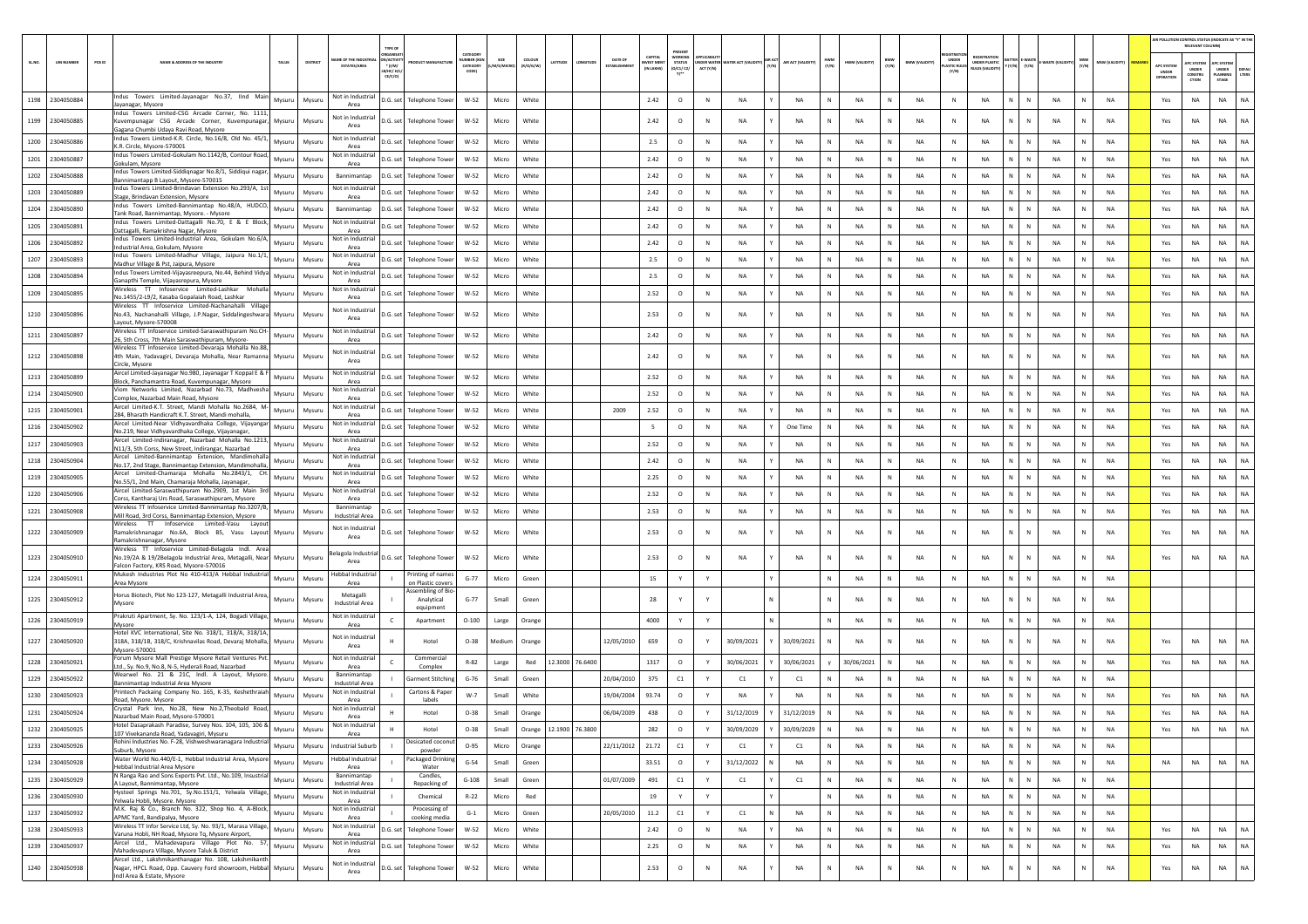|        |                   |          |                                                                                                                                                                                                                          |               |                |                                             |                                                  |                                                                                  |                                                |                     |                            |                 |                                |                                                |                                                  |                        |                |       |                   |                                  |                |              |                       |                                |                                                     |                                      |            |              |                       |                                         | AIR POLLUTION CONTROL STATUS (INDICATE AS "Y" IN THI<br>RELEVANT COLUMN) |                                         |                       |
|--------|-------------------|----------|--------------------------------------------------------------------------------------------------------------------------------------------------------------------------------------------------------------------------|---------------|----------------|---------------------------------------------|--------------------------------------------------|----------------------------------------------------------------------------------|------------------------------------------------|---------------------|----------------------------|-----------------|--------------------------------|------------------------------------------------|--------------------------------------------------|------------------------|----------------|-------|-------------------|----------------------------------|----------------|--------------|-----------------------|--------------------------------|-----------------------------------------------------|--------------------------------------|------------|--------------|-----------------------|-----------------------------------------|--------------------------------------------------------------------------|-----------------------------------------|-----------------------|
| SL.NO. | <b>UIN NUMBER</b> | $PCB$ ID | <b>VAME &amp; ADDRESS OF THE INDUSTR'</b>                                                                                                                                                                                | TALUK         | <b>DISTRIC</b> | AME OF THE INDUSTR<br><b>ESTATES/AREA</b>   | <b>N/ACTIV</b><br>$*(1/M)$<br>8/HC/ H/<br>CE/C/O |                                                                                  | CATEGOR<br><b>MBER DO</b><br>CATEGORY<br>CODE) | SIZE<br>/M/S/MICRO) | <b>COLOUR</b><br>(R/O/G/W) | LATITUDI        | DATE OF<br><b>ESTABLISHMEN</b> | <b>CAPITAL</b><br><b>EST MEP</b><br>(IN LAKHS) | PRESENT<br>WORKING<br>STATUS<br>(0/C1/ C2/<br>Y1 | NDER WATE<br>ACT (Y/N) | TER ACT (VALID | (Y/N) | AIR ACT (VALIDITY | HWM<br>$(\mathbb{Y}/\mathbb{N})$ | HWM (VALIDITY) | BMW<br>(Y/N) | <b>BMW (VALIDITY)</b> | UNDER<br>LASTIC RULES<br>(Y/N) | <b>IEGISTRATI</b><br>INDER PLASTIC<br>ULES (VALIDIT | <b>TTER E-WAST</b><br>(Y/N)<br>[Y/N] | WASTE (VA  | MSW<br>(Y/N) | <b>MSW (VALIDITY)</b> | APC SYSTEM<br><b>UNDER</b><br>IPERATION | <b>APC SYSTEM</b><br><b>UNDER</b><br>CONSTRU<br>crion                    | APC SYSTER<br>UNDER<br>LANNING<br>STAGE | <b>DEFAU</b><br>LTERS |
|        | 1241 2304050942   |          | Supreme Pharmaceuticals Mysore (P) Ltd., Lessee of M/s.<br>S N Rao and M/s. Mrs Rene George, Unit -II, Plot No 15,16<br>& 17, Belagola Industrial Area, Metagalli, Mysore Belagola<br>Industrial Area, Metagalli, Mysore | Mysuru        | Mysuru         | elagola Industrial<br>Area                  |                                                  | Salts of Hydroxy<br>citric acid                                                  | $R-25$                                         | Small               | Red                        |                 | 18/03/2009                     | 124                                            | C1                                               | Y                      | C1             |       | C1                | N                                | <b>NA</b>      | N            | NA                    | N                              | <b>NA</b>                                           | N.<br>$\mathbb{N}$                   | <b>NA</b>  | N            | <b>NA</b>             |                                         |                                                                          |                                         |                       |
|        | 1242 2304050943   |          | J.K.Furnitures Special Plot No 84, Hebbal Industrial Area<br>Mysore                                                                                                                                                      | Mysuru        | Mysuru         | <b>Hebbal Industrial</b><br>Area            |                                                  | General<br>Engineering                                                           | $G-77$                                         | Small               | Green                      |                 |                                | 43                                             | Y                                                | Y                      |                |       |                   | N                                | <b>NA</b>      | N            | <b>NA</b>             | N                              | <b>NA</b>                                           | $\mathbb{N}$<br>N                    | <b>NA</b>  | N            | NA                    |                                         |                                                                          |                                         |                       |
| 1243   | 2304050946        |          | Manas Industies, Plot No 83, Hebbal Industrial Area,<br>Mysore                                                                                                                                                           | Mysuru        | Mysuru         | Hebbal Industrial<br>Area                   |                                                  | General<br>Engineering &                                                         | $G-77$                                         | Small               | Green                      |                 |                                | 35                                             | Y                                                | Y                      |                |       |                   | N                                | <b>NA</b>      | N            | NA                    | $\mathbb N$                    | NA                                                  | N.<br>$\mathbb{N}$                   | NA         | N            | <b>NA</b>             |                                         |                                                                          |                                         |                       |
|        | 1244 2304050947   |          | Jyothiradithya Bio Solution Limited, Sy No 34 (Part)<br>Belavatha Village, KIADB Industrial Area, Near Ring road, Mysuru                                                                                                 |               | Mysuru         | Metagalli<br>Industrial Area                |                                                  | Production of<br>Entamo<br>pathogenic fungal<br>cultures for<br>ntrol of disease | $R-37$                                         | Small               | White                      |                 | November<br>2004               | 2510                                           | $\circ$                                          | Y                      | <b>NA</b>      |       | NA                | $\mathbb{N}$                     | <b>NA</b>      | N            | NA                    | N                              | NA                                                  | N                                    | NA         |              | <b>NA</b>             | Yes                                     | NA                                                                       | <b>NA</b>                               | NA                    |
|        | 1245 2304050952   |          | Ameena Enterprises, C-199 KSSIDC Indl Estate, Hebbal Mysuru   Mysuru                                                                                                                                                     |               |                | <b>Hebbal Industrial</b>                    |                                                  | E-waste                                                                          | $R - 10$                                       |                     | Small Orange               |                 | 28/12/2011                     | 25                                             | $\circ$                                          | Y                      | 30/09/2023     |       | 30/09/2023        |                                  | <b>NA</b>      | N            | NA                    | N                              | <b>NA</b>                                           | N<br>Y                               | 30/09/2023 | N            | <b>NA</b>             | Yes                                     | <b>NA</b>                                                                | <b>NA</b>                               | NA.                   |
|        | 1246 2304050967   |          | Varshini Precision Compnents (Engineering Unit) Shed No<br>B-121, Hebbal Industrial Estate, Mysore                                                                                                                       | Mysuru        | Mysuru         | <b>Hebbal Industrial</b><br>Estate          |                                                  | Turning, drilling &<br>milling<br>components on                                  | $W-14$                                         | Micro               | White                      |                 | 17/08/2008                     | 12.35                                          | $\circ$                                          | Y                      | NA             |       | <b>NA</b>         | N                                | <b>NA</b>      | N            | NA                    | N                              | NA                                                  | N                                    | <b>NA</b>  |              | <b>NA</b>             | Yes                                     | NA                                                                       | <b>NA</b>                               | NA                    |
|        | 1247 2304050968   |          | J.S. & Brothers NO.1/A, Raja Rice Mill Compound, C.V.<br>Road Bannimantap, Mysore                                                                                                                                        | Mysuru        | Mysuru         | Bannimantap<br><b>Industrial Area</b>       |                                                  | Plastic<br>Lumps/bails (by<br>processing old                                     | $G-32$                                         | Micro               | Green                      |                 | 24/09/2009                     | 19.3                                           | C1                                               | Y                      | C1             |       | <b>NA</b>         | $\mathbb N$                      | <b>NA</b>      | N            | NA                    | N                              | <b>NA</b>                                           | $\mathbb N$                          | <b>NA</b>  | N            | <b>NA</b>             | <b>NA</b>                               | NA                                                                       | <b>NA</b>                               | <b>NA</b>             |
|        | 1248 2304050969   |          | Premier Properties Sy. No. 28, Hinkal Village, Kasaba<br>Hobli, Mysore Taluk Mysore                                                                                                                                      | Mysuru        | Mysuru         | Not in Industrial<br>Area                   |                                                  | Apartment                                                                        | $O-100$                                        | Large               | Orange                     |                 |                                | 1900                                           | C1                                               | Y                      | C1             |       | <b>NA</b>         |                                  | <b>NA</b>      | ${\sf N}$    | NA                    | $\,$ N                         | NA                                                  | N                                    | NA         | N            | <b>NA</b>             |                                         |                                                                          |                                         |                       |
|        | 1249 2304050972   |          | Sudir Traders No. 37/2, Lingadevara Koppal, Belvadi Post,<br>Mysore                                                                                                                                                      | Mysuru        | Mysuru         | Not in Industrial<br>Area                   |                                                  | Waste Scrap                                                                      | Not<br>categoris                               | Micro               | Green                      |                 |                                | 5                                              | Y                                                |                        |                |       |                   |                                  | N <sub>A</sub> | N            | <b>NA</b>             | N                              | <b>NA</b>                                           | N                                    | <b>NA</b>  |              | <b>NA</b>             |                                         |                                                                          |                                         |                       |
|        | 1250 2304050973   |          | Assets Shoppee, Hunsur Road, Yelwala, Mysore<br>A.P. Traders No.3208/M-7, C/o. Ramalingeshwara Rice                                                                                                                      | Mysuru Mysuru |                | Not in Industrial<br>Bannimantap            |                                                  | <b>Residential Lavout</b>                                                        | R-82                                           | Small               | Red                        |                 |                                | -5                                             | Y                                                | Y                      |                | N     |                   | N                                | <b>NA</b>      | N            | <b>NA</b>             | N.                             | <b>NA</b>                                           | N N                                  | <b>NA</b>  | N            | <b>NA</b>             |                                         |                                                                          |                                         |                       |
| 1251   | 2304050974        |          | Mill, C.V. Road, Ediya Extension, Bannimantap, Mysore<br>KSRTC Employees Urban Housing Co-operative Society,                                                                                                             | Mysuru        | Mysuru         | <b>Industrial Area</b><br>Not in Industrial |                                                  | Plastic lumps                                                                    | $G-32$                                         | Micro               | Green                      |                 |                                | 15.17                                          | Y                                                | Y                      |                |       |                   | N                                | NA             | N            | NA                    | N                              | NA                                                  | N<br>$\mathbb N$                     | NA         | N            | NA                    |                                         |                                                                          |                                         |                       |
| 1252   | 2304050977        |          | NO. 207-212, Sriramapura Village, Mysore Taluk, Mysore<br>Sir M. Vishweshraiah Hosuing Co-Operative Society Sy.                                                                                                          | Mysuru        | Mysuru         | Area<br>Not in Industrial                   |                                                  | Residential Layou                                                                | R-82                                           | Small               | Red                        |                 |                                | 300                                            | Y                                                | Y                      |                |       |                   | N                                | <b>NA</b>      | N            | NA                    | $\,$ N                         | NA                                                  | N<br>N                               | NA         | N            | <b>NA</b>             |                                         |                                                                          |                                         |                       |
| 1253   | 2304050978        |          | No. 66 & 68, Lingambudhi Village, Mysore<br>Bhaskar Reddy Layout Sy. No. 23/1, 24/1 etc.,                                                                                                                                | Mysuru        | Mysuru         | Area<br>Not in Industrial                   |                                                  | Residential Layout                                                               | R-82                                           | Small               | Red                        |                 |                                |                                                | Y                                                | Y                      |                |       |                   | $\mathbb N$                      | <b>NA</b>      | N            | NA                    | $\,$ N                         | NA                                                  | N                                    | <b>NA</b>  | N            | <b>NA</b>             |                                         |                                                                          |                                         |                       |
| 1254   | 2304050979        |          | Kyathanahalli Village, Jayapura Hobli, Mysore<br>Judicial Department Employees House Building Co-                                                                                                                        | Mysuru        | Mysuru         | Area<br>Not in Industrial                   |                                                  | Residential Layout                                                               | $R - 82$                                       | Small               | Red                        |                 |                                |                                                | Y                                                | $\mathsf{Y}$           |                |       |                   | N                                | <b>NA</b>      | N            | NA                    | N                              | <b>NA</b>                                           | N.<br>$\mathbb{N}$                   | <b>NA</b>  | $\mathbb N$  | NA                    |                                         |                                                                          |                                         |                       |
| 1255   | 2304050980        |          | Operative Society Sy. No. 3,5/1, Kasaba Hobli, Keergalli<br>BEML Employees House Building Co-Operative Society Sy.                                                                                                       | Mysuru        | Mysuru         | Area<br>Not in Industrial                   |                                                  | Residential Layout                                                               | R-82                                           | Small               | Red                        |                 |                                |                                                | $\circ$                                          | Y                      | Refused        |       | NA                | $\mathbb{N}$                     | <b>NA</b>      | N            | <b>NA</b>             | $\mathbb{N}$                   | NA                                                  | N<br>$\mathbb N$                     | NA         | N            | <b>NA</b>             | NA                                      | NA                                                                       | NA                                      |                       |
| 1256   | 2304050981        |          | No. 267B, 272/1, Kasaba Hobli, Bogadi Village, Mysore<br>Karnataka Police Deaprtment Employees Housing Co-                                                                                                               | Mysuru        | Mysuru         | Area                                        |                                                  | Residential Layout                                                               | $O-100$                                        | Small               | Orange                     |                 |                                | 145                                            | Y                                                |                        |                |       |                   |                                  | <b>NA</b>      | ${\sf N}$    | NA                    | N                              | NA                                                  | N.<br>N                              | <b>NA</b>  | N            | NA                    |                                         |                                                                          |                                         |                       |
|        | 1257 2304050984   |          | Operative Society Sy. No. 19/1, 19/3, 22/2, 22/3, 52/1,<br>53, 68/2, 70/2(P), 70/4(P), 70/5, 71/1, 71/2, 83/2, 84/2,<br>85(P), 86, Lalithadripura Village, Kasaba Hobli, Mysore                                          | Mysuru        | Mysuru         | Not in Industrial<br>Area                   | $\mathbf{L}$                                     | <b>Residential Layout</b>                                                        | R-82                                           | Small               | Red                        |                 |                                | 202                                            | Y                                                | Y                      |                |       |                   | N                                | <b>NA</b>      | N            | <b>NA</b>             | N                              | <b>NA</b>                                           | N<br>N                               | <b>NA</b>  | N            | <b>NA</b>             |                                         |                                                                          |                                         |                       |
| 1258   | 2304050985        |          | Ashritha House Building Co-Operative Society Sy. No.<br>180/1, 180/2, Hanchya Village Kasaba hobli, Mysore.                                                                                                              | Mysuru        | Mysuru         | Not in Industrial<br>Area                   |                                                  | Residential Layout                                                               | $R - 82$                                       | Small               | Red                        |                 |                                | 150                                            | Y                                                | Y                      |                |       |                   | $\mathbb{N}$                     | <b>NA</b>      | N            | NA                    | N                              | NA                                                  | N.<br>$\mathbb{N}$                   | NA         | $\mathsf{N}$ | NA                    |                                         |                                                                          |                                         |                       |
| 1259   | 2304050986        |          | JSS Employees Hosuing Co-operative Society Sy. No.<br>40/123, 41/1, 43/1, 43/1.2, Varuna Hobli, Lalithadripura Mysuru<br>Village, Mysore                                                                                 |               | Mysuru         | Not in Industrial<br>Area                   |                                                  | Residential Layout                                                               | $R-82$                                         | Large               | Red                        | 12.2800 76.7200 |                                | 2000                                           | $\circ$                                          | Y                      | Applied        |       | <b>NA</b>         | N                                | <b>NA</b>      | N            | <b>NA</b>             | <b>NA</b>                      | <b>NA</b>                                           | NA<br>NA                             | <b>NA</b>  | <b>NA</b>    | NA                    | <b>NA</b>                               | NA                                                                       | NA                                      |                       |
| 1260   | 2304050987        |          | H.C. Madegowda, H.C. Lokesh, Sy. No. 68/1, 69/1,2, 70/1, Mysuru<br>Belavatha Village, Mysore                                                                                                                             |               | Mysuru         | Not in Industria<br>Area                    |                                                  | Residential Layout                                                               | $R - 82$                                       | Small               | Red                        |                 |                                |                                                | Y                                                | Y                      |                |       |                   | $\mathbb{N}$                     | <b>NA</b>      | N            | NA                    | N                              | <b>NA</b>                                           | N.<br>$\mathbb{N}$                   | <b>NA</b>  | N            | NA                    |                                         |                                                                          |                                         |                       |
| 1261   | 2304050988        |          | Sri. Venkatappa - Layout Sy. No. 19/2, Dattagalli Village,<br>Mysore                                                                                                                                                     | Mysuru        | Mysuru         | Not in Industrial<br>Area                   |                                                  | Residential Layout                                                               | R-82                                           | Small               | Red                        |                 |                                |                                                | Y                                                | Y                      |                |       |                   | $\mathbb{N}$                     | <b>NA</b>      | N            | NA                    | $\mathbb{N}$                   | NA                                                  | N<br>$\mathbb N$                     | NA         | N            | NA                    |                                         |                                                                          |                                         |                       |
| 1262   | 2304050989        |          | A. Somashekar - Layout Sy. No. 261/1, 269/1, 270/1, 280,<br>281 etc., Belavadi Village, Yelawala Hobli Mysore                                                                                                            | Mysuru        | Mysuru         | Not in Industrial<br>Area                   |                                                  | tesidential Layou                                                                | R-82                                           | Small               | Red                        |                 |                                |                                                | Y                                                |                        |                |       |                   | $\mathbb N$                      | <b>NA</b>      | N            | NA                    | N                              | NA                                                  | N<br>$\mathbb N$                     | NA         | N            | NA                    |                                         |                                                                          |                                         |                       |
| 1263   | 2304050990        |          | Sri. T. Vijaykumar - Layout Sy. No. 272/1 and 277,<br>Yelawala Hobli, Yelawala Mysore                                                                                                                                    | Mysuru        | Mysuru         | Not in Industrial<br>Area                   |                                                  | Residential Layout                                                               | R-82                                           | Small               | Red                        |                 |                                |                                                | Y                                                | Y                      |                |       |                   | $\,$ N                           | <b>NA</b>      | N            | NA                    | N                              | NA                                                  | N<br>$\,$ N                          | <b>NA</b>  | N            | <b>NA</b>             |                                         |                                                                          |                                         |                       |
| 1264   | 2304050991        |          | Sri. B. Bharathi, Sri. Narendra Sy. No. 68/1A, 69 & 69/1,<br>Sadanahalli village, Mysore                                                                                                                                 | Mysuru        | Mysuru         | Not in Industrial<br>Area                   |                                                  | Residential Layout                                                               | R-82                                           | Small               | Red                        |                 |                                |                                                | Y                                                | Y                      |                |       |                   |                                  | <b>NA</b>      | ${\sf N}$    | NA                    | $\,$ N                         | NA                                                  | N                                    | NA         | N            | NA                    |                                         |                                                                          |                                         |                       |
|        | 1265 2304050992   |          | Jnanaganga Housing Co-Operative Society, Sy. No. 252/1,<br>253/2, 253/1, 254, 330/2, 331/2, Bogadi Village, Kasaba Mysuru<br>Hobli, Mysore Taluk & District                                                              |               | Mysuru         | Not in Industrial<br>Area                   |                                                  | <b>Residential Layout</b>                                                        | R-82                                           | Small               | Red                        |                 |                                | 254                                            | Y                                                |                        |                |       |                   |                                  | N <sub>A</sub> | N            | <b>NA</b>             | N                              | <b>NA</b>                                           | $\mathbb{N}$                         | <b>NA</b>  |              | <b>NA</b>             |                                         |                                                                          |                                         |                       |
|        | 1266 2304050993   |          | Sri. Kaverappa bin Changappa Sy. No. 58 & 61, Daddahalli,<br>Mysore                                                                                                                                                      | Mysuru        | Mysuru         | Not in Industrial<br>Area                   |                                                  | Residential Layout                                                               | R-82                                           | Small               | Red                        |                 |                                |                                                | Y                                                | Y                      |                |       |                   |                                  | <b>NA</b>      | N            | NA                    | $\,$ N                         | NA                                                  | N                                    | NA         | N            | <b>NA</b>             |                                         |                                                                          |                                         |                       |
| 1267   | 2304050995        |          | Sri. Manjunatha Enterprises No. 118/5A, Infosys Road,<br>Hebbal Industrial Area, Mysore                                                                                                                                  | Mysuru        | Mysuru         | Hebbal Industria<br>Area                    |                                                  | Chemical                                                                         | $R-22$                                         | Micro               | Red                        |                 |                                | 24                                             | $\mathsf{C1}$                                    | Y                      | C1             |       | C1                | $\mathbb{N}$                     | <b>NA</b>      | N            | <b>NA</b>             | N                              | <b>NA</b>                                           | N.<br>$\mathbb{N}$                   | NA         | $\mathsf{N}$ | NA                    |                                         |                                                                          |                                         |                       |
| 1268   | 2304050996        |          | Sri Sharadha Enterprises No. 11, Metagalli, K.R. S. Road,<br>Mysore, Mysore                                                                                                                                              | Mysuru        | Mysuru         | Not in Industrial<br>Area                   |                                                  | Chemical                                                                         | $R-22$                                         | Micro               | Red                        |                 |                                | 25                                             | C1                                               | Y                      | C1             |       | C1                | N                                | <b>NA</b>      | N            | <b>NA</b>             | N                              | NA                                                  | N<br>$\mathbb N$                     | NA         | N            | <b>NA</b>             |                                         |                                                                          |                                         |                       |
| 1269   | 2304050997        |          | Sri Venkateshwara Enterprises No. 7/1, K.R.S. Road,<br>Metagalli, Mysore. Mysore                                                                                                                                         | Mysuru        | Mysuru         | Not in Industrial<br>Area                   |                                                  | Mg powder                                                                        | $R-25$                                         | Small               | Red                        |                 |                                | 26                                             | C1                                               | Y                      | C1             |       | C1                | N                                | <b>NA</b>      | ${\sf N}$    | NA                    | $\mathbb N$                    | NA                                                  | N<br>N                               | <b>NA</b>  | N            | NA                    |                                         |                                                                          |                                         |                       |
| 1270   | 2304050999        |          | KMC Construction Pvt. Ltd., - Dattagalli No. 90/7,<br>Datagalli Village, Kasaba Hobli, Mysore                                                                                                                            | Mysuru        | Mysuru         | Not in Industrial<br>Area                   |                                                  | <b>RMC Ready Mix</b><br>Concrete                                                 | $G-37$                                         | Small               | Green                      |                 | July, 2010                     | 31.33                                          | C1                                               | Y                      | C1             |       | C1                | N                                | <b>NA</b>      | N            | NA                    | N                              | NA                                                  | N<br>N                               | NA         | N            | <b>NA</b>             |                                         |                                                                          |                                         |                       |
| 1271   | 2304051000        |          | KMC Construction Pvt. Ltd., - Satagalli Hanchya Satagalli A<br>Zone, Outer Ring Road, Mysore                                                                                                                             | Mysuru        | Mysuru         | Not in Industrial<br>Area                   |                                                  | <b>RMC Ready Mix</b><br>Concrete                                                 | $G-37$                                         | Small               | Green                      |                 | July, 2010                     | 31                                             | C1                                               | Y                      | C1             |       | C1                |                                  | <b>NA</b>      | N            | NA                    | ${\sf N}$                      | NA                                                  | N                                    | <b>NA</b>  |              | NA                    |                                         |                                                                          |                                         |                       |
|        | 1272 2304051002   |          | Wireless TT Infoservice-Gandhinagar, Plot No.3942/L62,<br>Shambulingaswamy Road, shivayogiswamy Temple Road, Mysuru<br>Gandhi Nagar, Laskar Mohalla, Mysore                                                              |               | Mysuru         | Not in Industrial<br>Area                   | D.G. set                                         | <b>Telephone Tower</b>                                                           | W-52                                           | Micro               | White                      |                 |                                | 2.53                                           | $\circ$                                          | $\mathbb N$            | NA             |       | <b>NA</b>         |                                  | <b>NA</b>      | N            | NA                    | $\mathbb{N}$                   | <b>NA</b>                                           | ${\sf N}$<br>N                       | <b>NA</b>  |              | <b>NA</b>             | Yes                                     | NA                                                                       | <b>NA</b>                               | NA                    |
| 1273   | Yet to allot      |          | Wireless TT Infoservice Ltd. Sy NO:286, Kadakola Village,<br>Jayapura Hobli, Mysuru                                                                                                                                      |               | Mysuru Mysuru  | Not in Industrial<br>Area                   | D.G. set                                         | <b>Telephone Tower</b>                                                           | W-52                                           | Micro               | White                      |                 |                                | 17                                             | 0                                                | <b>N</b>               | <b>NA</b>      |       | <b>NA</b>         |                                  | <b>NA</b>      | N.           | <b>NA</b>             | N                              | <b>NA</b>                                           |                                      | NA         |              | <b>NA</b>             | Yes                                     | <b>NA</b>                                                                | NA                                      | NA.                   |
|        | 1274 2304051004   |          | Wireless TT Infoservice Ltd.,-D.Devaraj Urs Road<br>No.141/A, 4th B Stage, D.Devaraj Urs Road, Mysore                                                                                                                    | Mysuru        | Mysuru         | Not in Industrial<br>Area                   | D.G. set                                         | <b>Telephone Tower</b>                                                           | W-52                                           | Micro               | White                      |                 |                                | 2.53                                           | $\circ$                                          | N                      | NA             |       | NA                | N                                | <b>NA</b>      | $\mathsf{N}$ | NA                    | N                              | NA                                                  | N<br>$\,$ N                          | NA         | $\mathbb N$  | NA                    | Yes                                     | NA                                                                       | <b>NA</b>                               | NA                    |
|        | 1275 2304051005   |          | Wireless TT Infoservice Ltd.,-Vidyaranyapuram<br>No.1036/34, 4th Main Road, 10th Corss,                                                                                                                                  | Mysuru        | Mysuru         | Not in Industrial<br>Area                   | D.G. set                                         | <b>Telephone Tower</b>                                                           | W-52                                           | Micro               | White                      |                 |                                | 2.53                                           | $\circ$                                          | $\,$ N                 | NA             |       | NA                | N                                | <b>NA</b>      | N            | NA                    | N                              | NA                                                  | N<br>N                               | <b>NA</b>  | N            | <b>NA</b>             | Yes                                     | NA                                                                       | <b>NA</b>                               | NA                    |
|        | 1276 2304051006   |          | Wireless TT Infoservice Ltd.,-Ittigegudu DTS Rao Building,<br>No.3/4/5, 3rd Corss, Indiranagar, Manasa Mysuru<br>Road, Ittigegudu, Mysore                                                                                |               | Mysuru         | Not in Industrial<br>Area                   |                                                  | D.G. set Telephone Tower                                                         | W-52                                           | Micro               | White                      |                 |                                | 2.53                                           | $\circ$                                          | $\,$ N                 | NA             |       | NA                | N                                | NA             | ${\sf N}$    | $_{\sf NA}$           | N                              | NA                                                  | N<br>$\,$ N                          | NA         | N            | <b>NA</b>             | Yes                                     | NA                                                                       | NA                                      | $_{\sf NA}$           |
|        | 1277 2304051007   |          | Wireless TT Infoservice Ltd.,-Vijayanagar Layout No.758, B<br>Block, 3rd Stage, Behind JCE College, Vijayanagar Layout, Mysuru<br>Devaraja Mohalla, Mysore                                                               |               | Mysuru         | Not in Industrial<br>Area                   |                                                  | D.G. set Telephone Tower                                                         | W-52                                           | Micro               | White                      |                 |                                | 2.53                                           | $\circ$                                          | N                      | <b>NA</b>      |       | NA                | N                                | <b>NA</b>      | N            | NA                    | N                              | NA                                                  | N<br>N                               | NA         | N            | <b>NA</b>             | Yes                                     | NA                                                                       | <b>NA</b>                               | NA                    |
|        | 1278 2304051012   |          | Oevalup multimere Ltd.,-Bannimantap B Layout Kailaswati Mysuru Mysuru<br>Gupta, No. 434, Bannimantap B Layout, S.S. Nagar,                                                                                               |               |                | Not in Industrial<br>Area                   | D.G. set                                         | <b>Telephone Tower</b>                                                           | W-52                                           | Micro               | White                      |                 |                                | 3.85                                           | $\circ$                                          | N                      | NA             |       | NA                | N                                | <b>NA</b>      | $\,$ N       | NA                    | N                              | NA                                                  | N<br>N                               | NA         | N            | NA                    | Yes                                     | NA                                                                       | <b>NA</b>                               | NA                    |
| 1279   | 2304051015        |          | ATC India Tower Corporation Pvt. Ltd.-Siddarthnagar 2nd<br>Stage No.1/B, T.N. Pura Road, Siddarthnagar 2nd Stage, Mysuru<br>Nazarbad Mohalla, Mysore                                                                     |               | Mysuru         | Not in Industrial<br>Area                   |                                                  | D.G. set Telephone Tower                                                         | W-52                                           | Micro               | White                      |                 |                                | 2.42                                           | $\circ$                                          | ${\sf N}$              | NA             |       | NA                | N                                | <b>NA</b>      | N            | NA                    | N                              | NA                                                  | N<br>N                               | NA         | ${\sf N}$    | <b>NA</b>             | Yes                                     | NA                                                                       | <b>NA</b>                               | NA                    |
|        | 1280 2304051016   |          | ATC India Tower Corporation Pvt. Ltd.-Chamaraja<br>Mohalla, No.856 & 857, Chamundeshwari Road, Mysuru<br>Chamaraja Mohalla, Mysore                                                                                       |               | Mysuru         | Not in Industrial<br>Area                   | D.G. set                                         | <b>Telephone Tower</b>                                                           | W-52                                           | Micro               | White                      |                 | 2010                           | 2.42                                           | $\circ$                                          | N                      | NA             |       | NA                | $\mathbb N$                      | <b>NA</b>      | N            | NA                    | N                              | NA                                                  | ${\sf N}$<br>N                       | NA         | N            | <b>NA</b>             | Yes                                     | NA                                                                       | <b>NA</b>                               | <b>NA</b>             |
|        | 1281 2304051017   |          | ATC India Tower Corporation Pvt. Ltd.,-Gundurao Nagar<br>No.126, No. 11, Gundu Rao Nagar, Ooty Road, Mysore                                                                                                              | Mysuru Mysuru |                | Not in Industrial<br>Area                   | D.G. set                                         | <b>Telephone Tower</b>                                                           | $W-52$                                         | Micro               | White                      |                 |                                | 2.42                                           | $\circ$                                          | $\,$ N                 | <b>NA</b>      |       | NA                | $\mathbb{N}$                     | NA             | N            | NA                    | $\mathbb{N}$                   | NA                                                  | N                                    | NA         |              | NA                    | Yes                                     | $_{\sf NA}$                                                              | <b>NA</b>                               | NA                    |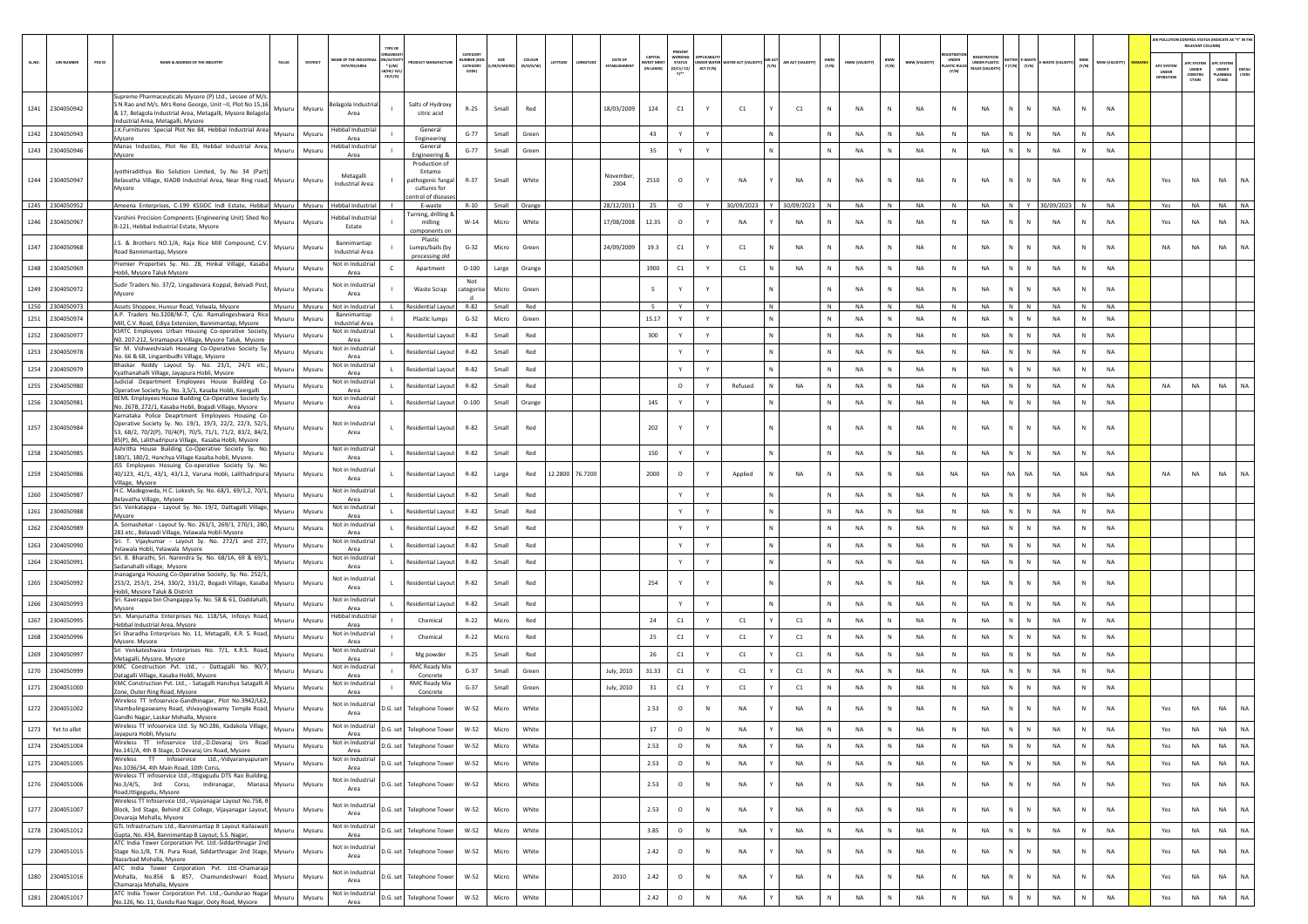|        |                   |          |                                                                                                                                                                                |          |                                           |                                                 |                                                                 |                                                  |                   |                     |          |        |                        |                                  |                                       |           |                                |                        |                   |              |                               |                       |                                      |                                    |                              |              |              |               |                       |                                  | <b>REPOLLUTION CONTROL STATUS (INDICATE AS "Y" IN THE</b><br>RELEVANT COLUMN) |                                          |                |
|--------|-------------------|----------|--------------------------------------------------------------------------------------------------------------------------------------------------------------------------------|----------|-------------------------------------------|-------------------------------------------------|-----------------------------------------------------------------|--------------------------------------------------|-------------------|---------------------|----------|--------|------------------------|----------------------------------|---------------------------------------|-----------|--------------------------------|------------------------|-------------------|--------------|-------------------------------|-----------------------|--------------------------------------|------------------------------------|------------------------------|--------------|--------------|---------------|-----------------------|----------------------------------|-------------------------------------------------------------------------------|------------------------------------------|----------------|
| SL.NO. | <b>UIN NUMBER</b> | $PCB$ ID | <b>VAME &amp; ADDRESS OF THE INDUSTR'</b><br>TALUR                                                                                                                             | DISTRICT | AME OF THE INDUSTR<br><b>ESTATES/AREA</b> | N/ACTIVIT<br>$*(1/M)^*$<br>8/HC/ H/L<br>CE/C/O) |                                                                 | CATEGOR<br><b>IMBER DOG</b><br>CATEGORY<br>CODE) | SIZE<br>M/S/MICRO | coLour<br>(R/O/G/W) | LATITUDE | NGITUC | DATE OF<br>ESTABLISHME | CAPITAL<br>VEST MEN<br>IN LAKHS] | WORKING<br>STATUS<br>(0/C1/ C2/<br>Y1 | ACT (Y/N) | DER WATER WATER ACT (VALIDITY) | <b>MR ACT</b><br>(Y/N) | AIR ACT (VALIDITY | HWM<br>(Y/N) | BMW<br>(Y/N)<br>HWM (VALIDITY | <b>BMW (VALIDITY)</b> | UNDER<br><b>LASTIC RULE</b><br>(Y/N) | <b>EGISTRATIO</b><br>UNDER PLASTIC | <b>TTER E-WASTE</b><br>(Y/N) | (Y/N)        | E-WASTE (VAL | MSW<br>(Y/N)  | <b>MSW (VALIDITY)</b> | APC SYSTEM<br>UNDER<br>OPERATION | <b>PC SYSTEM</b><br>UNDER<br>CONSTRU<br>CTION                                 | APC SYSTER<br>UNDER<br>PLANNING<br>STAGE | DEFAU<br>LTERS |
|        | 1282 2304051018   |          | ATC India Tower Corporation Pvt. Ltd.,- Thavarekatte,<br>Chamundibetta No.160, No.133, Janatha Colongy,<br>Mysuru<br>Thavarekatte, Chamundibetta, Mysore                       | Mysuru   | Not in Industria<br>Area                  | .G. set                                         | <b>Telephone Tower</b>                                          | $W-52$                                           | Micro             | White               |          |        | 2010                   | 2.65                             | $\circ$                               | $\,$ N    | NA                             |                        | NA                | $\mathsf{N}$ | NA<br>N                       | NA                    | N                                    | NA                                 | $\mathbf{N}$                 | $\mathbb N$  | <b>NA</b>    | ${\sf N}$     | <b>NA</b>             | Yes                              | NA                                                                            | NA                                       | <b>NA</b>      |
| 1283   | 2304051019        |          | ATC India Tower Corporation Pvt. Ltd.,- Bhogadi Village,<br>Janjar No.1679, No. 1533, Bhogadi Village, Kasaba Hobli, Mysuru<br>Mysore Taluk, Mysore                            | Mysuru   | Not in Industria<br>Area                  |                                                 | D.G. set Telephone Tower                                        | W-52                                             | Micro             | White               |          |        |                        | 2.42                             | $\circ$                               | N         | NA                             |                        | NA                | N            | <b>NA</b><br>N                | <b>NA</b>             | N                                    | NA                                 | N                            | N            | <b>NA</b>    | N             | <b>NA</b>             | Yes                              | NA                                                                            | NA.                                      | NA             |
| 1284   | 2304051020        |          | ATC India Tower Corporation Pvt. Ltd.,- Nachanahalli No.<br>Mysuru<br>514, Nachanahalli, J.P. Nagar, 1st stage, Khille Mohalla,                                                | Mysuru   | Not in Industria<br>Area                  |                                                 | D.G. set Telephone Towe                                         | W-52                                             | Micro             | White               |          |        |                        | 2.42                             | $\circ$                               | N         | NA                             |                        | NA                | N            | NA<br>N                       | <b>NA</b>             | $\mathbb N$                          | NA                                 | $\mathsf{N}$                 | N            | <b>NA</b>    | ${\sf N}$     | NA                    | Yes                              | <b>NA</b>                                                                     | NA                                       | <b>NA</b>      |
| 1285   | 2304051021        |          | Indus Towers Limited- Megalapura Village Sy. No.2,<br>Mysuru<br>Megalapura Village, Mydanahalli Post, Yelavala Hobli,                                                          | Mysuri   | Not in Industria<br>Area                  |                                                 | D.G. set Telephone Towe                                         | $W-52$                                           | Micro             | White               |          |        |                        | 2.42                             | $\circ$                               | $\,$ N    | NA                             |                        | NA                | N            | NA<br>N                       | NA                    | $\,$ N                               | NA                                 | N                            | $\mathbb N$  | NA           | N             | NA                    | Yes                              | NA                                                                            | NA                                       | <b>NA</b>      |
| 1286   | 2304051025        |          | Indus Towers Limited-Kumar beedu Village No.83, Kumara<br>Mysuru<br>Beedu Village, Ilavala Hobli, Mysore                                                                       | Mysuru   | Not in Industrial<br>Area                 | D.G. set                                        | Telephone Tower                                                 | $W-52$                                           | Micro             | White               |          |        |                        | 2.42                             | $\circ$                               | $\,$ N    | NA                             |                        | NA                | N            | NA<br>N                       | NA                    | $\,$ N                               | NA                                 |                              | $\mathbb N$  | <b>NA</b>    | N             | NA                    | Yes                              | NA                                                                            | NA                                       | <b>NA</b>      |
| 1287   | 2304051026        |          | Indus Tower Limited-Gopalapura Village No.110/7<br>Mysuru<br>Gopalapura Village and Post, Jayapura Hobli, Mysore                                                               | Mysuru   | Not in Industria<br>Area                  |                                                 | D.G. set Telephone Tower                                        | W-52                                             | Micro             | White               |          |        |                        | 2.5                              | $\circ$                               | $\,$ N    | NA                             |                        | <b>NA</b>         | $\mathbb N$  | <b>NA</b><br>N                | <b>NA</b>             | N                                    | <b>NA</b>                          | $\mathsf{N}$                 | $\mathbb N$  | <b>NA</b>    | ${\sf N}$     | <b>NA</b>             | Yes                              | <b>NA</b>                                                                     | <b>NA</b>                                | NA             |
| 1288   | 2304051027        |          | Indus Towers Limited, Janjar No. 561, Khata No. 21<br>Mysuru<br>Someshwarapura Village & Post, Mysore Tq & Dist-                                                               | Mysuru   | Not in Industria<br>Area                  |                                                 | 0.G. set Telephone Tower                                        | $W-52$                                           | Micro             | White               |          |        | 2010                   | 25                               | $\circ$                               | N         | <b>NA</b>                      |                        | <b>NA</b>         | N            | <b>NA</b><br>N                | <b>NA</b>             | $\mathbb N$                          | <b>NA</b>                          |                              | $\mathbb N$  | <b>NA</b>    | ${\sf N}$     | <b>NA</b>             | Yes                              | <b>NA</b>                                                                     | <b>NA</b>                                | NA             |
| 1289   | 2304051028        |          | Indus Towers Limited - Kiralu Village No. 5/3, Kiralu<br>Mysuru<br>Village, Ayyarahalli Post, Varuna Hobli, Mysore                                                             | Mysuru   | Not in Industria<br>Area                  | D.G. set                                        | <b>Telephone Towe</b>                                           | W-52                                             | Micro             | White               |          |        |                        | 2.42                             | $\circ$                               | N         | NA                             |                        | NA                | N            | N<br>NA                       | <b>NA</b>             | $\mathbb N$                          | <b>NA</b>                          | $\mathbf{N}$                 | $\mathbb N$  | NA           | N             | NA                    | Yes                              | NA                                                                            | NA                                       | <b>NA</b>      |
| 1290   | 2304051030        |          | Indus Towers Limited - Devalapura Village No. 144/1.<br>Mysuru<br>Khatha No. 210/1, Devalapura Village, Varuna Hobli,                                                          | Mysuri   | Not in Industria<br>Area                  | D.G. set                                        | <b>Telephone Towe</b>                                           | W-52                                             | Micro             | White               |          |        |                        | 2.42                             | $\circ$                               | N         | NA                             |                        | NA                | $\mathbb N$  | NA<br>N                       | <b>NA</b>             | N                                    | NA                                 | N                            | $\mathbb N$  | <b>NA</b>    | N             | <b>NA</b>             | Yes                              | <b>NA</b>                                                                     | NA                                       | NA             |
| 1291   | 2304051033        |          | Indus Towers Limited - Chikkakananya Village No.73/1,<br>Mysuru<br>Chikkakanaya Village, Jayapura Hobli, Mysore                                                                | Mysuru   | Not in Industrial<br>Area                 | D.G. set                                        | <b>Telephone Towe</b>                                           | W-52                                             | Micro             | White               |          |        | 2010                   | 2.42                             | $\circ$                               | N         | NA                             |                        | NA                | N            | NA<br>N                       | NA                    | N                                    | NA                                 |                              | ${\sf N}$    | <b>NA</b>    | ${\sf N}$     | NA                    | Yes                              | NA                                                                            | NA                                       | <b>NA</b>      |
| 1292   | 2304051043        |          | Indus Towers Limited, #46, Survey NO:33/9, Yaraganahall<br>Mysuru<br>Extension, Mysuru                                                                                         | Mysuru   | Not in Industria<br>Area                  | D.G. set                                        | <b>Telephone Tower</b>                                          | $W-52$                                           | Micro             | White               |          |        |                        | 19                               | $\circ$                               | N         | NA                             |                        | <b>NA</b>         | N            | <b>NA</b><br>N                | <b>NA</b>             | $\,$ N                               | NA                                 | N                            | $\mathbb{N}$ | <b>NA</b>    | N             | NA                    | Yes                              | <b>NA</b>                                                                     | <b>NA</b>                                | NA             |
| 1293   | 2304051046        |          | Akshaya Organics No.30/F, 3rd Stage, Industrial Suburb,<br>Mysuru<br>Mysore                                                                                                    | Mysuru   | ndustrial Suburb                          |                                                 | <b>Municipal Solid</b><br>waste treatment<br>& disposal facilit | $R-72$                                           | Small             | Red                 |          |        |                        | 73                               | C1                                    | Y         | C1                             |                        | C1                |              | <b>NA</b><br>N                | <b>NA</b>             | $\,$ N                               | NA                                 |                              | $\mathbb{N}$ | <b>NA</b>    |               | NA                    |                                  |                                                                               |                                          |                |
| 1294   | 2304051049        |          | Wireless TT Info Service Limited, NO:71/1, KHB Colony,<br>Mysuru<br>Belwadi Post, Hootagalli, Mysuru                                                                           | Mysuru   | Not in Industrial<br>Area                 | 0.G. set l                                      | <b>Telephone Tower</b>                                          | $W-52$                                           | Micro             | White               |          |        |                        | 19                               | $\circ$                               | N         | NA                             |                        | <b>NA</b>         | $\,$ N       | <b>NA</b><br>N                | <b>NA</b>             | $\mathbb{N}$                         | <b>NA</b>                          | N                            | $\mathbb N$  | NA           | ${\sf N}$     | NA                    | Yes                              | <b>NA</b>                                                                     | NA                                       | NA             |
| 1295   | 2304051050        |          | Wireless TT Infoservice Ltd.,-Chamarajamohalla No.1078,<br>Sriramapura Main Road, Vivekananda Nagar, T.Koppal, Mysuru<br>Chamarajamohalla, Mysore                              | Mysuru   | Not in Industrial<br>Area                 | D.G. set                                        | <b>Telephone Tower</b>                                          | W-52                                             | Micro             | White               |          |        |                        | 2.53                             | $\circ$                               | N         | NA                             |                        | <b>NA</b>         | N            | <b>NA</b>                     | <b>NA</b>             | $\mathbb N$                          | NA                                 |                              | N            | <b>NA</b>    | N             | NA                    | Yes                              | NA                                                                            | NA                                       | NA             |
| 1296   | 2304051051        |          | Wireless TT Infoservice Ltd.,-New Sayyaji Rao Road<br>Mysuru<br>No.1830, 3rd Main Ratan Singh Street, New Sayyaji Rao                                                          | Mysuru   | Not in Industrial<br>Area                 |                                                 | D.G. set Telephone Tower                                        | W-52                                             | Micro             | White               |          |        |                        | 2.53                             | $\circ$                               | $\,$ N    | NA                             |                        | <b>NA</b>         | N            | <b>NA</b><br>N                | <b>NA</b>             | $\,$ N                               | NA                                 | N                            | $\mathbb N$  | <b>NA</b>    | N             | <b>NA</b>             | Yes                              | <b>NA</b>                                                                     | <b>NA</b>                                | NA             |
| 1297   | 2304051052        |          | Wireless TT Infoservice Ltd.,-2nd Stage Bogadi No.110,<br>Chandrodaya, Near Harsha Bar, Near Mata Amruthayi<br>Mysuru<br>School, Bogadi, Mysore                                | Mysuru   | Not in Industrial<br>Area                 | D.G. set                                        | <b>Telephone Tower</b>                                          | W-52                                             | Micro             | White               |          |        |                        | 2.53                             | $\circ$                               | $\,$ N    | <b>NA</b>                      |                        | <b>NA</b>         |              | <b>NA</b><br>N                | <b>NA</b>             | $\mathbb{N}$                         | <b>NA</b>                          |                              | $\mathbb{N}$ | <b>NA</b>    |               | <b>NA</b>             | Yes                              | <b>NA</b>                                                                     | <b>NA</b>                                | <b>NA</b>      |
| 1298   | 2304051053        |          | Wireless TT Infoservice Ltd.,-Udbur Village No.2/3/2,<br>Mysuru<br>Udbur Village, Jayapura Hobli, Mysore                                                                       | Mysuru   | Not in Industria<br>Area                  |                                                 | D.G. set Telephone Tower                                        | $W-52$                                           | Micro             | White               |          |        |                        | 2.53                             | $\circ$                               | N         | NA                             |                        | <b>NA</b>         | $\mathbb N$  | <b>NA</b><br>N                | <b>NA</b>             | N                                    | NA                                 | N                            | $\mathbb N$  | <b>NA</b>    | ${\sf N}$     | <b>NA</b>             | Yes                              | <b>NA</b>                                                                     | <b>NA</b>                                | NA             |
| 1299   | 2304051054        |          | Wireless TT Infoservice Ltd.,-V.V. Mohalla No.114, 3rd<br>Mysuru<br>Main Road, Gokulam 2nd Stage, Mysore                                                                       | Mysuru   | Not in Industria<br>Area                  |                                                 | D.G. set Telephone Tower                                        | W-52                                             | Micro             | White               |          |        |                        | 2.25                             | $\circ$                               | N         | <b>NA</b>                      |                        | <b>NA</b>         | N            | <b>NA</b><br>N                | <b>NA</b>             | N                                    | <b>NA</b>                          |                              | $\mathbb N$  | NA           | N             | <b>NA</b>             | Yes                              | <b>NA</b>                                                                     | <b>NA</b>                                | <b>NA</b>      |
| 1300   | 2304051055        |          | Wireless TT Infoservice Ltd.,-Mandimohalla No.3255/2-3,<br>Mysuru<br>M-25, 1st Main Road, Mandi Mohalla, Mysore-21                                                             | Mysuru   | Not in Industria<br>Area                  | D.G. set                                        | Telephone Tower                                                 | W-52                                             | Micro             | White               |          |        |                        | 2.53                             | $\circ$                               | N         | NA                             |                        | NA                |              | <b>NA</b><br>N                | NA                    | N                                    | <b>NA</b>                          |                              | N            | NA           | N             | NA                    | Yes                              | <b>NA</b>                                                                     | NA.                                      | <b>NA</b>      |
| 1301   | 2304051056        |          | Wireless TT Infoservice Ltd.,- Chamarajapuram No.1134,<br>Mysuru<br>Devaru Mission, SBM Bank, Chamarajpuram, Mysore                                                            | Mysuri   | Not in Industria<br>Area                  | D.G. set                                        | <b>Telephone Tower</b>                                          | W-52                                             | Micro             | White               |          |        |                        | 2.53                             | $\circ$                               | N         | NA                             |                        | NA                | $\mathbb N$  | NA<br>N                       | <b>NA</b>             | N                                    | NA                                 | N                            | $\mathbb N$  | NA           | N             | NA                    | Yes                              | NA                                                                            | NA                                       | <b>NA</b>      |
| 1302   | 2304051057        |          | Wireless TT Infoservice Ltd.,-Bamboo Bazar No.26/1A,<br>Mysuru<br>26/1C, Sayyajirao Road, Bamboo Bazar, Mysore                                                                 | Mysuri   | Not in Industrial<br>Area                 | D.G. set                                        | <b>Telephone Towe</b>                                           | W-52                                             | Micro             | White               |          |        |                        | 2.53                             | $\circ$                               | N         | NA                             |                        | NA                | N            | NA<br>N                       | NA                    | N                                    | <b>NA</b>                          |                              | ${\sf N}$    | NA           | ${\sf N}$     | NA                    | Yes                              | NA                                                                            | NA                                       | <b>NA</b>      |
| 1303   | 2304051058        |          | Wireless TT Infoservice Ltd.,-N.R. Mohalla No.03L8,<br>Mysuru<br>Rajendranagar, Military Block, N.R. Mohalla, Mysore                                                           | Mysuri   | Not in Industria<br>Area                  | D.G. set                                        | <b>Telephone Towe</b>                                           | $W-52$                                           | Micro             | White               |          |        |                        | 2.42                             | $\circ$                               | N         | <b>NA</b>                      |                        | <b>NA</b>         | $\mathbb{N}$ | <b>NA</b><br>N                | <b>NA</b>             | $\mathbb{N}$                         | <b>NA</b>                          | $\mathsf{N}$                 | $\mathbb{N}$ | NA           | N             | NA                    | Yes                              | <b>NA</b>                                                                     | <b>NA</b>                                | NA             |
| 1304   | 2304051059        |          | Wireless TT Infoservice Ltd.,-Nazarbad Mohalla<br>Mysuru<br>No.1784/23, Giriybhovi Palya, Nazarbad Mohalla, Mysore.                                                            | Mysuru   | Not in Industrial<br>Area                 |                                                 | D.G. set Telephone Tower                                        | $W-52$                                           | Micro             | White               |          |        |                        | 21                               | $\circ$                               | N         | <b>NA</b>                      |                        | <b>NA</b>         | N            | <b>NA</b><br>N                | <b>NA</b>             | N                                    | <b>NA</b>                          | N                            | $\mathbb N$  | <b>NA</b>    | N             | <b>NA</b>             | Yes                              | <b>NA</b>                                                                     | <b>NA</b>                                | <b>NA</b>      |
| 1305   | 2304051060        |          | Wireless TT Infoservice Ltd.,-Hinkal NO.1340/A, Near<br>Mysuru<br>Rama Mindira, Hinkal Village & Post, Mysore                                                                  | Mysuru   | Not in Industrial<br>Area                 | D.G. set                                        | <b>Telephone Towe</b>                                           | W-52                                             | Micro             | White               |          |        |                        | 2.5                              | $\circ$                               | N         | <b>NA</b>                      |                        | NA                |              | N<br><b>NA</b>                | <b>NA</b>             | N                                    | NA                                 | N                            | N            | <b>NA</b>    | $\mathbf N$   | NA                    | Yes                              | <b>NA</b>                                                                     | NA                                       | <b>NA</b>      |
| 1306   | 2304051061        |          | Wireless TT Infoservice Ltd.,-Hebbal No.241/6, 6th Corss,<br>Mysuru<br>Surya Bakery, Hebbal Main Road, Hebbal, Mysore                                                          | Mysuri   | Not in Industria<br>Area                  | D.G. set                                        | <b>Telephone Towe</b>                                           | W-52                                             | Micro             | White               |          |        |                        | 2.53                             | $\circ$                               | N         | NA                             |                        | NA                | $\mathbb N$  | NA<br>N                       | NA                    | N                                    | NA                                 | N                            | $\mathbb N$  | NA           | N             | NA                    | Yes                              | NA                                                                            | NA                                       | NA             |
| 1307   | 2304051063        |          | Etisalat DB Telecom Private Limited Panchavathi Plaza,<br>Mysuru<br>26/3A, II Floor, Kalidas Road, Mysore                                                                      | Mysuru   | Not in Industria<br>Area                  | D.G. set                                        | <b>Telephone Tower</b>                                          | $W-52$                                           | Micro             | White               |          |        |                        | 2.5                              | $\circ$                               | N         | <b>NA</b>                      |                        | <b>NA</b>         |              | <b>NA</b>                     | <b>NA</b>             | $\mathbb N$                          | <b>NA</b>                          |                              | $\mathbb{N}$ | <b>NA</b>    | $\mathsf{N}$  | <b>NA</b>             | Yes                              | <b>NA</b>                                                                     | <b>NA</b>                                | NA             |
| 1308   | 2304051064        |          | Wireless TT Infoservice Limited-Kuvempunagar No. 863, E<br>Mysuru<br>& F Block, Panchamantra Road, Kuvempunagar, Mysore                                                        | Mysuru   | Not in Industria<br>Area                  | D.G. set                                        | <b>Telephone Towe</b>                                           | $W-52$                                           | Micro             | White               |          |        |                        | 2.53                             | $\circ$                               | N         | <b>NA</b>                      |                        | <b>NA</b>         | $\mathbb{N}$ | <b>NA</b><br>N                | <b>NA</b>             | $\mathbb{N}$                         | NA                                 | N                            | N            | <b>NA</b>    | ${\sf N}$     | <b>NA</b>             | Yes                              | <b>NA</b>                                                                     | <b>NA</b>                                | <b>NA</b>      |
| 1309   | 2304051065        |          | Indian Stones, No. 104 B/1A, Metagalli, Belagola Industrial<br>Mysuru<br>Area, Mysore-570016                                                                                   | Mysuru   | elagola Industria<br>Area                 |                                                 | Cutting &<br>Polishing of                                       | $G-56$                                           | Micro             | Green               |          |        |                        | 23                               | C1                                    | Y         | C1                             |                        | NA                | N            | <b>NA</b><br>N                | <b>NA</b>             | N                                    | NA                                 |                              | N            | NA           | N             | <b>NA</b>             |                                  |                                                                               |                                          |                |
| 1310   | 2304051068        |          | RSD Industries Plot No. 427 O/2, Hebbal Industrial Area,<br>Mysuru<br>Mysore, Mysore                                                                                           | Mysuru   | lebbal Industrial<br>Area                 |                                                 | Chemical                                                        | $R - 22$                                         | Small             | Red                 |          |        |                        | 190                              |                                       | Y         |                                |                        |                   |              | <b>NA</b><br>N                | <b>NA</b>             | N                                    | NA                                 | N                            | $\mathbb N$  | <b>NA</b>    | $\mathsf{N}$  | NA                    |                                  |                                                                               |                                          |                |
|        | 1311 2304051070   |          | Wireless TT Infoservice Limited-Kumbarkoppal No. 522<br>Mysuru<br>8th Corss, Mahadishwara Layout, Kumbar Koppal, Mysore<br>Wireless TT Infoservice Limited-Brindavan Extension | Mysuri   | Not in Industrial<br>Area                 | D.G. set                                        | <b>Telephone Towe</b>                                           | W-52                                             | Micro             | White               |          |        |                        | 2.5                              | $\circ$                               | N         | NA                             |                        | NA                | N            | NA<br>N                       | <b>NA</b>             | $\,$ N                               | NA                                 | N                            | $\mathbb N$  | NA           | N             | NA                    | Yes                              | NA                                                                            | NA                                       | <b>NA</b>      |
| 1312   | 2304051078        |          | No.136, LIG, 6th Main Road, 1st Stae, Brindavan<br>Mysuru<br>Extension. Mysore-570020                                                                                          | Mysuru   | Not in Industrial<br>Area                 | D.G. set                                        | <b>Telephone Tower</b>                                          | $W-52$                                           | Micro             | White               |          |        |                        | 2.53                             | $\circ$                               | N         | NA                             |                        | NA                | N            | N<br><b>NA</b>                | <b>NA</b>             | N                                    | NA                                 |                              | ${\sf N}$    | <b>NA</b>    | N             | <b>NA</b>             | Yes                              | NA                                                                            | NA                                       | <b>NA</b>      |
| 1313   | 2304051079        |          | Wireless TT Infoservice Limited-Sriramapura No.62/2,<br>Mysuru<br>No.60-28/B, Mandavadi Road, Sriramapura, Mysore.                                                             | Mysuri   | Not in Industria<br>Area                  | D.G. set                                        | <b>Telephone Towe</b>                                           | W-52                                             | Micro             | White               |          |        |                        | 2.53                             | $\circ$                               | $\,$ N    | NA                             |                        | NA                | N            | NA<br>N                       | <b>NA</b>             | N                                    | NA                                 | N                            | $\mathbb N$  | <b>NA</b>    | N             | <b>NA</b>             | Yes                              | NA                                                                            | NA                                       | NA             |
| 1314   | 2304051080        |          | Woodpecker No. Plot No.120/B, Hebbal Ring Road, Near<br>Mysuru<br>Bharath Cancer Hospital, Mysore                                                                              | Mysuru   | Not in Industrial<br>Area                 |                                                 | Wooden Furniture                                                | $G-10$                                           | Micro             | Green               |          |        |                        | 19.6                             | $\circ$                               | Y         | 31/12/2019                     |                        | 31/12/2019        |              | <b>NA</b>                     | <b>NA</b>             | $\mathbb N$                          | NA                                 |                              | ${\sf N}$    | <b>NA</b>    | N             | NA                    | Yes                              | <b>NA</b>                                                                     | NA                                       | NA             |
| 1315   | 2304051082        |          | Kamala Agri Coal No.11. Bannimantap Industrial Area.<br>Mysuru<br>Bannimantap, Mysore                                                                                          | Mysuru   | Bannimantap<br><b>Industrial Area</b>     |                                                 | <b>Bio Mass Fuel</b><br><b>Briquetts</b>                        | $G - 77$                                         | Micro             | Green               |          |        |                        | 15                               | C1                                    |           | C1                             |                        | C1                |              | <b>NA</b><br>$\mathsf{N}$     | <b>NA</b>             | $\mathbb{N}$                         | NA                                 | N                            | $\mathbb N$  | <b>NA</b>    | N             | NA                    |                                  |                                                                               |                                          |                |
| 1316   | 2304051089        |          | Indus Towers Limited-Jayalakshmipuram A No.226, 10th<br>Mysuru<br>Cross, Vijayanagar, 2st Stage, Jayalakshmipuram, Mysore                                                      | Mysuru   | Not in Industrial<br>Area                 |                                                 | D.G. set Telephone Tower                                        | W-52                                             | Micro             | White               |          |        |                        | 2.5                              | $\circ$                               | N         | <b>NA</b>                      |                        | <b>NA</b>         |              | <b>NA</b>                     | <b>NA</b>             | N                                    | <b>NA</b>                          |                              | N            | <b>NA</b>    |               | <b>NA</b>             | Yes                              | <b>NA</b>                                                                     | <b>NA</b>                                | <b>NA</b>      |
|        | 1317 2304051090   |          | Indus Towers Limited-Vijayanagar No.2253/B, 2254, 8th<br>Mysuru<br>Corss, 15th Main, Vijayanagar, Mysore                                                                       | Mysuru   | Not in Industrial<br>Area                 |                                                 | D.G. set Telephone Tower                                        | W-52                                             | Micro             | White               |          |        |                        | 2.42                             | $\circ$                               | $\,$ N    | <b>NA</b>                      |                        | NA                | $\mathbb N$  | <b>NA</b><br>$\mathbf N$      | NA                    | $\,$ N                               | NA                                 | $\mathsf{N}$                 | N            | NA           | ${\mathbb N}$ | NA                    | Yes                              | <b>NA</b>                                                                     | NA                                       | <b>NA</b>      |
|        | 1318 2304051091   |          | Indus Towers Limited-Laskar Mohalla No.2774, L8, Sree<br>Chamundeshwari Hardware, Lashkar Mohalla, Behind Mysuru<br>Ashoka Road, Halladakeri, Mysore-570001                    | Mysuru   | Not in Industrial<br>Area                 |                                                 | D.G. set Telephone Tower                                        | W-52                                             | Micro             | White               |          |        |                        | 2.25                             | $\circ$                               | $\,$ N    | <b>NA</b>                      |                        | NA                | N            | $\mathbf N$<br><b>NA</b>      | <b>NA</b>             | $\,$ N                               | <b>NA</b>                          | $\mathsf{N}$                 | $\mathbb{N}$ | <b>NA</b>    | ${\sf N}$     | NA                    | Yes                              | NA                                                                            | <b>NA</b>                                | <b>NA</b>      |
|        | 1319 2304051094   |          | Indus Towers Limited-Opp. J.K. Tyre No.20(A-1), Mysore<br>Belagola Industrial Area, Behind Kodagahalli Service Mysuru<br>Station, Opp. J.K. Tyre Factory, KRS Road, Mysore     | Mysuru   | Not in Industrial<br>Area                 |                                                 | D.G. set Telephone Tower                                        | W-52                                             | Micro             | White               |          |        |                        | 2.42                             | $\circ$                               | $\,$ N    | <b>NA</b>                      |                        | NA                | $\mathbb N$  | N<br><b>NA</b>                | NA                    | N                                    | <b>NA</b>                          | $\mathsf{N}$                 | $\,$ N $\,$  | NA           | N             | NA                    | Yes                              | <b>NA</b>                                                                     | <b>NA</b>                                | <b>NA</b>      |
|        | 1320 2304051100   |          | GTL Infrastructure Limited-J.P. Nagar No.263,<br>Mysuru<br>Nachanahalli, 2nd Sage, Fort Mohalla, Mysore                                                                        | Mysuru   | Not in Industrial<br>Area                 |                                                 | D.G. set Telephone Tower                                        | W-52                                             | Micro             | White               |          |        |                        | 3.85                             | $\circ$                               | N         | <b>NA</b>                      |                        | <b>NA</b>         | N            | NA<br>N                       | NA                    | N                                    | <b>NA</b>                          | $\mathbb{N}$                 | N            | NA           | N             | NA                    | Yes                              | NA                                                                            | <b>NA</b>                                | <b>NA</b>      |
| 1321   | 2304051101        |          | Wireless TT Info Service Limited- Nazarbad Mohalla<br>Mysuru<br>No.231, 231/1, 2nd Cross, Nazarbad Mohalla, Mysore                                                             | Mysuru   | Not in Industrial<br>Area                 |                                                 | D.G. set Telephone Tower                                        | W-52                                             | Micro             | White               |          |        |                        | 2.53                             | $\circ$                               | $\,$ N    | NA                             |                        | NA                | $\mathbb N$  | $\mathbf N$<br>NA             | NA                    | $\,$ N                               | <b>NA</b>                          | $\mathsf{N}$                 | $\,$ N       | NA           | ${\sf N}$     | NA                    | Yes                              | NA                                                                            | NA                                       | <b>NA</b>      |
|        | 1322 2304051102   |          | Indus Towers Limited-Gayathripuram No.106, Katha No.8,<br>Mysuru<br>Eranagere Village, Kasab Hobli, Mysore                                                                     | Mysuru   | Not in Industrial<br>Area                 |                                                 | D.G. set Telephone Tower                                        | W-52                                             | Micro             | White               |          |        |                        | 2.42                             | $\circ$                               | $\,$ N    | <b>NA</b>                      |                        | NA                | N            | NA<br>N                       | NA                    | N                                    | <b>NA</b>                          | $\mathbb{N}$                 | $\,$ N       | NA           | N             | NA                    | Yes                              | NA                                                                            | <b>NA</b>                                | <b>NA</b>      |
| 1323   | 2304051104        |          | Indus Towers Limited-Danagali No.423, Danagali Village,<br>Mysuru<br>Jaipura Post, Mysore                                                                                      | Mysuru   | Not in Industrial<br>Area                 |                                                 | D.G. set Telephone Tower                                        | W-52                                             | Micro             | White               |          |        |                        | 2.42                             | $\circ$                               | $\,$ N    | <b>NA</b>                      |                        | NA                | N            | NA<br>N                       | NA                    | N                                    | <b>NA</b>                          |                              | $\mathbb N$  | NA           | ${\sf N}$     | NA                    | Yes                              | NA                                                                            | NA                                       | <b>NA</b>      |
| 1324   | 2304051105        |          | Indus Towers Limited-Metagalli No.204, 2nd Main, KRS<br>Mysuru<br>Road, Metagalli, Mysore                                                                                      | Mysuru   | Not in Industria<br>Area                  |                                                 | D.G. set Telephone Tower                                        | W-52                                             | Micro             | White               |          |        | 2010                   | 2.42                             | $\circ$                               | $\,$ N    | NA                             |                        | NA                | N            | NA<br>N                       | NA                    | N                                    | <b>NA</b>                          | N                            | $\,$ N       | NA           | N             | NA                    | Yes                              | NA                                                                            | NA                                       | <b>NA</b>      |
|        | 1325 2304051108   |          | Indus Towers Limited-GRS Fantasy Park No.63, GRS<br>Mysuru<br>Fantasy Park, Metagalli, Mysore                                                                                  | Mysuru   | Not in Industrial<br>Area                 |                                                 | D.G. set Telephone Tower                                        | W-52                                             | Micro             | White               |          |        |                        | 2.42                             | $\circ$                               | $\,$ N    | <b>NA</b>                      |                        | NA                | $\mathbb N$  | NA<br>N                       | NA                    | N                                    | <b>NA</b>                          | $\mathsf{N}$                 | $\mathbb{N}$ | NA           | N             | NA                    | Yes                              | NA                                                                            | <b>NA</b>                                | <b>NA</b>      |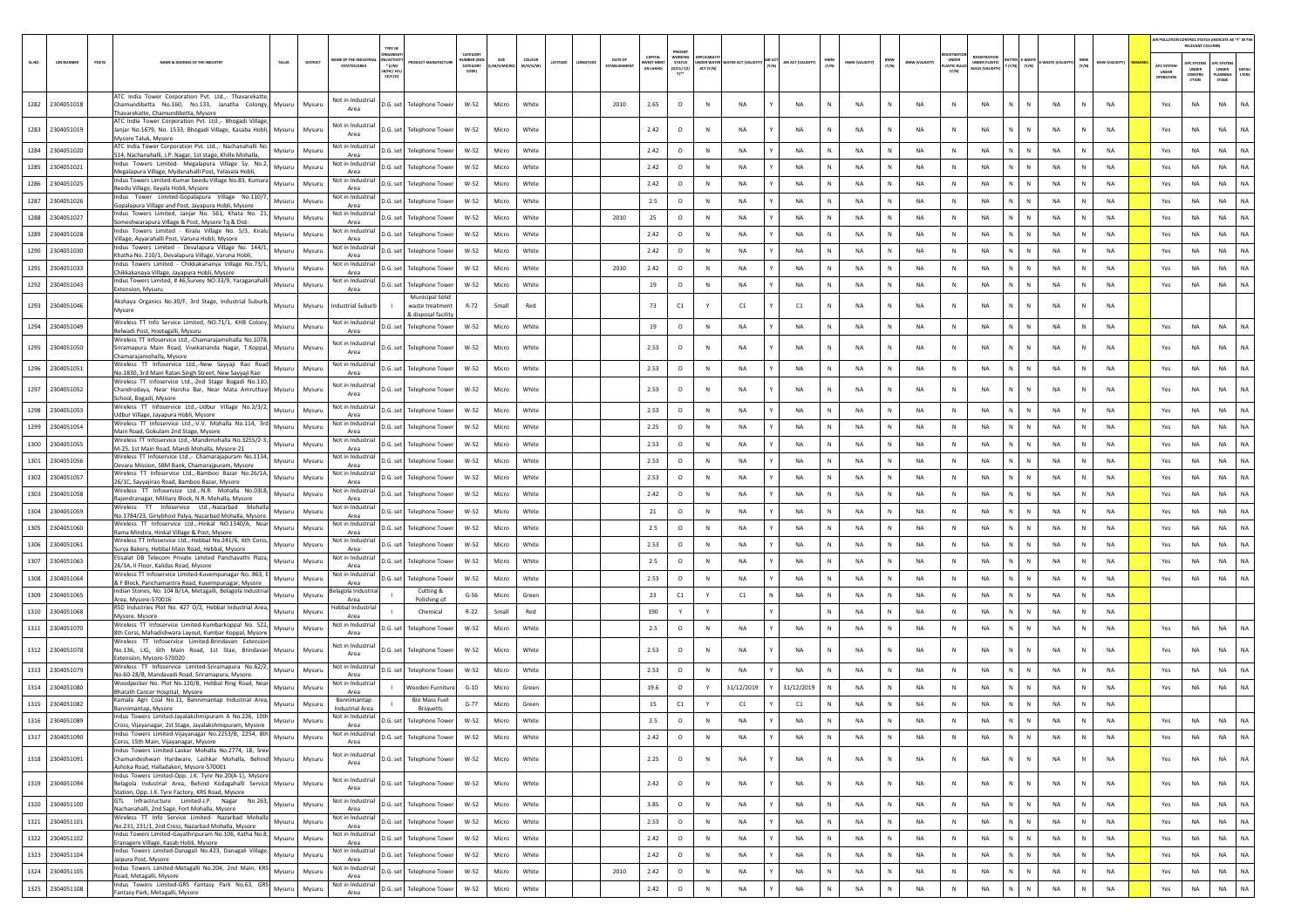|        |                             |                                                                                                                                                                                      |                                               |                                                                   |                                          |           |                              |                            |                                          |                                                  |              |                                 |       |                   |              |                |              |                       |                            |                                                            |                           |             |              |                      | AIR POLLUTION CONTROL STATUS (INDICATE AS "Y" IN THI | RELEVANT COLUMN                                      |                                         |               |
|--------|-----------------------------|--------------------------------------------------------------------------------------------------------------------------------------------------------------------------------------|-----------------------------------------------|-------------------------------------------------------------------|------------------------------------------|-----------|------------------------------|----------------------------|------------------------------------------|--------------------------------------------------|--------------|---------------------------------|-------|-------------------|--------------|----------------|--------------|-----------------------|----------------------------|------------------------------------------------------------|---------------------------|-------------|--------------|----------------------|------------------------------------------------------|------------------------------------------------------|-----------------------------------------|---------------|
| SL.NO. | PCB ID<br><b>UIN NUMBER</b> | NAME & ADDRESS OF THE INDUSTRY<br>TALUR<br>DISTRICT                                                                                                                                  | <b>WE OF THE INDL</b><br><b>ESTATES/AREA</b>  | <b>GANISA</b><br><b>ACTIV</b><br>$*(1/M)$<br>B/HC/ H/<br>$CE/C/O$ | CATEGORY<br>ABER (X<br>CATEGORY<br>CODE) | M/S/MICRO | coLour<br>ATITUDI<br>R/0/6/W | DATE OF<br>ESTABLISHME     | CAPITAL<br><b>VEST MEN</b><br>(IN LAKHS) | PRESENT<br>WORKING<br><b>STATUS</b><br>(0/C1/C2/ | ACT (Y/N)    | NDER WATER WATER ACT (VALIDITY) | (Y/N) | AIR ACT (VALIDITY | HWM<br>(Y/N) | HWM (VALIDITY) | BMW<br>(Y/N) | <b>BMW (VALIDITY)</b> | <b>ASTIC RULE</b><br>[Y/N] | <b>FGISTRATI</b><br>UNDER PLASTIC<br><b>NJLES (VALIDI)</b> | (Y/N)<br>(Y/N)            | WASTE (VALI | MSW<br>(Y/N) | <b>MSW (VALIDITY</b> | <b>APC SYSTER</b><br>UNDER<br>OPERATIO               | <b>PC SYSTEM</b><br><b>UNDER</b><br>CONSTRU<br>CTION | APC SYSTER<br>UNDER<br>LANNING<br>STAGE | DEFA<br>LTERS |
|        | 1326 2304051110             | Indus Towers Limited-Doora Village No.117/2P, Doora<br>Mysuru<br>Mysuru<br>Village, Mysore Taluk, Mysore-571311                                                                      | Not in Industrial<br>Area                     | D.G. set Telephone Tower                                          | W-52                                     | Micro     | White                        |                            | 2.42                                     | $\circ$                                          | $\,$ N       | NA                              |       | NA                | N            | <b>NA</b>      | N            | NA                    | $\,$ N                     | NA                                                         | N<br>${\sf N}$            | NA          | N            | <b>NA</b>            | Yes                                                  | NA                                                   | <b>NA</b>                               | <b>NA</b>     |
|        | 1327 2304051112             | Prism Diamond Tools No.SM-155, Hebbal Industrial Estate<br>Mysuru<br>Mysuru                                                                                                          | lebbal Industria                              | ndustrial diamon<br>wheels & Horning                              | $G-77$                                   | Micro     | Green                        |                            | 7.45                                     | Y                                                |              |                                 |       |                   | N            | <b>NA</b>      | N            | NA                    | N                          | <b>NA</b>                                                  | N.<br>$\mathbb{N}$        | NA          |              | <b>NA</b>            |                                                      |                                                      |                                         |               |
|        | 1328 2304051113             | Mysore<br>S.N. Briquettes No. 199/1, Indera Marigowda Flate,<br>Mysuru<br>Mysuru                                                                                                     | Estate<br>Not in Industrial                   | stones<br><b>Briquettes by</b>                                    | $G-5$                                    | Micro     | Green                        | 10/09/2010                 | 24                                       | $\circ$                                          | Y            | C1                              |       | C1                | N            | NA             | N            | NA                    | N                          | NA                                                         | N<br>${\sf N}$            | NA          | N            | NA                   | Yes                                                  | NA                                                   | NA                                      |               |
|        |                             | elwala-571130 Mysore<br>Bioclinica India Private Limited, (Formerly Synowledge PV                                                                                                    | Area                                          | using spent coffee                                                |                                          |           |                              |                            |                                          |                                                  |              |                                 |       |                   |              |                |              |                       |                            |                                                            |                           |             |              |                      |                                                      |                                                      |                                         |               |
|        | 1329 2304051115             | Services India Pvt. Ltd)., (A Unit of Jadoli System Pvt. Ltd).<br>Mysuru<br>Mysuru<br>Plot No. 120P, 121-122 Part, Belagola Industrial Area,<br>Metagalli, Mysore-570016             | elagola Industria<br>Area                     | Software                                                          | $O-99$                                   | Large     | Orange                       | Novembe<br>2010            | 4012                                     | $\circ$                                          |              | 30/09/2021                      |       | 30/09/2021        |              | <b>NA</b>      | N            | NA                    | N                          | <b>NA</b>                                                  | N<br>$\mathbb N$          | <b>NA</b>   |              | <b>NA</b>            | Yes                                                  | NA                                                   | NA                                      | NA            |
|        | 1330 2305051122             | Autoliv India Pvt Ltd., Plot No.44, KIADB Industrial Area,<br>Mysuru<br>Mysuru<br>Kadakola, Mysore-571311                                                                            | Kadakola<br>Industrial Area                   | Automotive seat<br>helts with webbi                               | $R-40$                                   | Large     | Red                          | 12.1100 76.4000 28/07/2010 | 6331                                     | $\circ$                                          |              | 30/06/2021                      |       | 30/06/2021        |              | 30/06/2021     | N            | NA                    | N                          | NA                                                         | N                         | NA          |              | NA                   | Yes                                                  | NA                                                   | NA                                      | NA            |
|        | 1331 2304051124             | Quippo Telecom Infrastructure Ltd.,-Hootagalli Village, Sy<br>Mysuru<br>No. 77/1, Khata No. 142, No. 527, Hootgalli village, K.R.S.<br>Mysuru<br>Road, Mysore Taluk & District       | Not in Industria<br>Area                      | .G. set<br>Telephone Tower                                        | W-52                                     | Micro     | White                        |                            | 2.53                                     | $\circ$                                          | N            | NA                              |       | <b>NA</b>         |              | NA             | N            | NA                    | N                          | NA                                                         | N<br>${\sf N}$            | NA          | N            | <b>NA</b>            | Yes                                                  | NA                                                   | NA                                      | <b>NA</b>     |
|        | 1332 2304051125             | Quippo Telecom Infrastructre Ltd.,-Hebbal Village,<br>No.268/2, Sy. No. 263/2, Jinjar No. 175, Hebbal Village,<br>Mysuru<br>Mysuru<br>Kasaba Hobli, Mysore Taluk & District          | Not in Industria<br>Area                      | D.G. set<br><b>Telephone Tower</b>                                | W-52                                     | Micro     | White                        |                            | 2.53                                     | $\circ$                                          | N            | NA                              |       | NA                | N            | <b>NA</b>      | N            | NA                    | N                          | <b>NA</b>                                                  | ${\sf N}$<br>N            | NA          | N            | <b>NA</b>            | Yes                                                  | <b>NA</b>                                            | <b>NA</b>                               | <b>NA</b>     |
|        | 1333 2304051127             | Viom Networks Limited-Usmania Block, Mysore. Sy. No<br>108, Door No. 711, Ist Cross, Usmania Block, Abukalam<br>Mysuru<br>Mysuru<br>Road, Ist Corner, Mysore                         | Not in Industrial<br>Area                     | D.G. set l<br><b>Telephone Tower</b>                              | W-52                                     | Micro     | White                        |                            | 1.92                                     | $\circ$                                          | $\mathbb N$  | <b>NA</b>                       |       | <b>NA</b>         | N            | <b>NA</b>      | N            | <b>NA</b>             | N                          | <b>NA</b>                                                  | $\mathbb N$<br>N          | <b>NA</b>   |              | <b>NA</b>            | Yes                                                  | NA                                                   | <b>NA</b>                               | NA            |
|        | 1334 2304051128             | Viom Networks Limited., Lessee of Chikkanna, Sy. No. 3/4,<br>Mysuru<br>Mysuru<br>Belavadi Village, Yelawala Hobli, Mysore Taluk & District                                           | Not in Industria<br>Area                      | D.G. set<br>Telephone Tower                                       | W-52                                     | Micro     | White                        |                            | 1.92                                     | $\circ$                                          | $\mathbb{N}$ | <b>NA</b>                       |       | One Time          | N.           | <b>NA</b>      | N            | NA                    | N                          | NA                                                         | N.<br>$\mathbb{N}$        | NA          | N            | <b>NA</b>            | Yes                                                  | NA                                                   | <b>NA</b>                               | <b>NA</b>     |
|        | 1335 2304051129             | Viom Networks Limited-Industrial Estate, Yadvagir<br>Factory Building No. MF18, Industrial Estate, Yadavagiri,<br>Mysuru<br>Mysuru<br>Devarajmohalla, Mysore                         | Not in Industrial<br>Area                     | D.G. set l<br><b>Telephone Tower</b>                              | W-52                                     | Micro     | White                        |                            | 1.92                                     | $\circ$                                          | N            | <b>NA</b>                       |       | <b>NA</b>         | N            | <b>NA</b>      | N            | NA                    | N                          | <b>NA</b>                                                  | N<br>N                    | <b>NA</b>   |              | <b>NA</b>            | Yes                                                  | NA                                                   | <b>NA</b>                               | <b>NA</b>     |
|        | 1336 2304051130             | Viom Networks Limited-Plot No. 68-K, Hootagalli, Plot No.<br>68-K, Khata No. 59, Sy. No. 105, Hootagalli Village, Kasaba Mysuru<br>Mysuru                                            | Not in Industria<br>Area                      | D.G. set Telephone Tower                                          | $W-52$                                   | Micro     | White                        |                            | 2.52                                     | $\circ$                                          | N            | NA                              |       | <b>NA</b>         | N            | <b>NA</b>      | N            | <b>NA</b>             | N                          | <b>NA</b>                                                  | N.<br>N                   | NA          | N            | <b>NA</b>            | Yes                                                  | NA                                                   | <b>NA</b>                               | <b>NA</b>     |
|        | 1337 2304051132             | Hobli, Mysore Taluk & District Mysore<br>Viom Networks Limited-Kesare 1st Stage, Sy. No. 235, Ist<br>Mysuru<br>Mysuru                                                                | Not in Industria                              | D.G. set<br><b>Telephone Tower</b>                                | W-52                                     | Micro     | White                        |                            | 1.92                                     | $\circ$                                          | ${\sf N}$    | NA                              |       | NA                |              | <b>NA</b>      | N            | NA                    | ${\sf N}$                  | NA                                                         | N<br>N                    | NA          |              | NA                   | Yes                                                  | NA                                                   | NA                                      | NA            |
|        | 1338 2304051133             | Stage, Kesare, Opp IOC School, Rajendra Nagar, Mysore<br>Viom Networks Limited-Uttaradi Mutt Road, No. 177:2 F1,<br>Mysuru<br>Mysuru<br>Uttaradi Mutta Road, Fort Mohall. Mvsore     | Area<br>Not in Industria<br>Area              | D.G. set Telephone Tower                                          | W-52                                     | Micro     | White                        |                            | 1.92                                     | $\circ$                                          | $\mathbb{N}$ | <b>NA</b>                       |       | <b>NA</b>         | N            | <b>NA</b>      | N            | <b>NA</b>             | N                          | <b>NA</b>                                                  | N  <br>$\mathbb{N}$       | <b>NA</b>   | N            | <b>NA</b>            | Yes                                                  | <b>NA</b>                                            | <b>NA</b>                               | NA            |
|        | 1339 2304051135             | Viom Networks Limited-Ramanahalli, Site No. 38/34 A<br>Mysuru<br>Mysuru<br>Ramanahalli, Dasaba Hobli, Mysore Taluk & District                                                        | Not in Industria<br>Area                      | D.G. set<br><b>Telephone Tower</b>                                | W-52                                     | Micro     | White                        |                            | 1.8                                      | $\circ$                                          | N            | NA                              |       | NA                | N            | <b>NA</b>      | N            | NA                    | N                          | NA                                                         | N I<br>N                  | NA          | N            | <b>NA</b>            | Yes                                                  | NA                                                   | NA                                      | <b>NA</b>     |
|        | 1340 2304051137             | Viom Networks Limited-Nadanahalli, No.21/1, Sv. No.<br>Mysuru<br>Mysuri<br>21/1, Nadanahalli Village, Kasaba Hobli, Mysore Tq &                                                      | Not in Industrial<br>Area                     | D.G. set<br><b>Telephone Towe</b>                                 | $W-52$                                   | Micro     | White                        |                            | 1.92                                     | $\circ$                                          | N            | NA                              |       | <b>NA</b>         |              | <b>NA</b>      | N            | NA                    | N                          | NA                                                         | N.<br>N                   | NA          |              | NA                   | Yes                                                  | NA                                                   | NA                                      | NA            |
|        | 1341 2304051139             | Viom Networks Limited-Vajamangala, No.375/3, Khata<br>Mysuru<br>Mysuru<br>No. 738/1, Vajamangala Village & Post, Varuna Hobli,                                                       | Not in Industria<br>Area                      | D.G. set<br><b>Telephone Towe</b>                                 | W-52                                     | Micro     | White                        |                            | 1.92                                     | $\circ$                                          | $\mathbb{N}$ | <b>NA</b>                       |       | <b>NA</b>         | N            | <b>NA</b>      | N            | NA                    | $\mathbb{N}$               | <b>NA</b>                                                  | N  <br>$\mathbb{N}$       | <b>NA</b>   | N            | <b>NA</b>            | Yes                                                  | <b>NA</b>                                            | <b>NA</b>                               | NA            |
|        | 1342 2304051140             | Viom Netowrks Limited-N.R.Mohalla, No.215/B, N-E, N.R.<br>Mysuru<br>Mysuru<br>Mohalla, Mysore                                                                                        | Not in Industrial                             | D.G. set<br><b>Telephone Tower</b>                                | W-52                                     | Micro     | White                        |                            | 1.92                                     | $\circ$                                          | ${\sf N}$    | NA                              |       | NA                | N            | <b>NA</b>      | N            | NA                    | $\,$ N                     | NA                                                         | N                         | NA          |              | <b>NA</b>            | Yes                                                  | NA                                                   | NA                                      | NA.           |
|        | 1343 2304051141             | Viom Networks Limited-Fort Mohalla, No.1127/3A, F30A,<br>Mysuru<br>Mysuru<br>Manandavadi Road, Fort Mohalla, Mysore. Mysore                                                          | Area<br>Not in Industria                      | D.G. set  <br><b>Telephone Towe</b>                               | $W-52$                                   | Micro     | White                        |                            | 1.92                                     | $\circ$                                          | $\mathbb N$  | <b>NA</b>                       |       | <b>NA</b>         | N            | <b>NA</b>      | N            | NA                    | N                          | NA                                                         | N.<br>$\mathbb{N}$        | NA          |              | <b>NA</b>            | Yes                                                  | <b>NA</b>                                            | <b>NA</b>                               | NA            |
|        | 1344 2304051142             | /iom Networks Limited-Vidyaranyapuram, No.1076, New<br>Mysuru<br>Mysuru<br>No.F-10, F10/2, Main Road, Vidyaranyapuram, Mysore                                                        | Area<br>Not in Industri<br>Area               | D.G. set Telephone Tower                                          | W-52                                     | Micro     | White                        |                            | 1.92                                     | $\circ$                                          | N            | NA                              |       | <b>NA</b>         | N            | NA             | N            | NA                    | N                          | <b>NA</b>                                                  | N<br>N                    | NA          | N            | <b>NA</b>            | Yes                                                  | NA                                                   | NA                                      | <b>NA</b>     |
|        | 1345 2304051143             | /iom Networks Limited., Lessee of Mr. M S Vishwanath<br>No.1131/1, Siddaganga Complex, Manandavadi Road,<br>Mysuru<br>Mysuru<br>Mysore-570008.                                       | Not in Industria<br>Area                      | D.G. set<br><b>Telephone Towe</b>                                 | W-52                                     | Micro     | White                        |                            | 1.92                                     | $\circ$                                          | N            | NA                              |       | One Time          | N            | <b>NA</b>      | N            | <b>NA</b>             | $\mathbb{N}$               | <b>NA</b>                                                  | N.<br>$\mathbb{N}$        | NA          | N            | <b>NA</b>            | Yes                                                  | <b>NA</b>                                            | <b>NA</b>                               | NA            |
|        | 1346 2304051144             | /iom Networks Ltd., # 1068 & F-45, Kille Mohalla, \public<br>Mysuru<br>Mysuru<br>lostel Road, Vidyaranyapuram, Mysuru - 570 018                                                      | Not in Industri<br>Area                       | D.G. set<br><b>Telephone Tower</b>                                | W-52                                     | Micro     | White                        |                            | $\overline{2}$                           | $\circ$                                          | N            | NA                              |       | NA                | N            | NA             | N            | NA                    | N                          | <b>NA</b>                                                  | N<br>N                    | NA          | N            | <b>NA</b>            | Yes                                                  | NA                                                   | NA                                      | <b>NA</b>     |
|        | 1347 2304051145             | /iom Networks Limited-K.G. Koppal, No.2550, C.H. 86,<br>Mysuru<br>Mysuri                                                                                                             | Not in Industrial<br>Area                     | D.G. set<br><b>Telephone Towe</b>                                 | W-52                                     | Micro     | White                        |                            | 1.92                                     | $\circ$                                          | N            | NA                              |       | NA                |              | <b>NA</b>      | N            | NA                    | N                          | NA                                                         | N<br>N                    | NA          |              | NA                   | Yes                                                  | NA                                                   | NA                                      | NA            |
|        | 1348 2304051146             | Kantharaj Urs Road, K.G. Koppal, Mysore<br>Viom Networks Limited, NO:3021/1, D-26, Gokulam Mair<br>Mysuru<br>Mysuru<br>Road, V.V. Mohalla, Mysuru - 570 002                          | Not in Industria<br>Area                      | D.G. set<br><b>Telephone Tower</b>                                | W-52                                     | Micro     | White                        |                            | 22                                       | $\circ$                                          | $\mathbb N$  | <b>NA</b>                       |       | <b>NA</b>         | $\mathbb{N}$ | <b>NA</b>      | N            | NA                    | N                          | <b>NA</b>                                                  | N  <br>${\sf N}$          | <b>NA</b>   | N            | <b>NA</b>            | Yes                                                  | <b>NA</b>                                            | <b>NA</b>                               | <b>NA</b>     |
|        | 1349 2304051147             | Viom Networks Limited., Lessee of T Somu, No.649, A-:<br>Block, 10th Cross, 7th Main, Vijayanagar 3rd Stage,<br>Mysuru<br>Mysuru                                                     | Not in Industrial<br>Area                     | D.G. set<br><b>Telephone Towe</b>                                 | W-52                                     | Micro     | White                        |                            | 1.92                                     | $\circ$                                          | N            | <b>NA</b>                       |       | One Time          | N            | <b>NA</b>      | N            | NA                    | N                          | <b>NA</b>                                                  | N                         | NA          |              | <b>NA</b>            | Yes                                                  | NA                                                   | NA                                      | NA.           |
|        | 1350 2304051148             | Rajkumar Circle, Mysore<br>Viom Networks Limited-Hebbal Indu. Area, No.306-B,<br>Mysuru<br>Mysuru                                                                                    | Not in Industri                               | D.G. set<br><b>Telephone Towe</b>                                 | $W-52$                                   | Micro     | White                        |                            | 1.92                                     | $\circ$                                          | $\mathbb{N}$ | <b>NA</b>                       |       | <b>NA</b>         | N            | <b>NA</b>      | N            | NA                    | $\mathbb{N}$               | <b>NA</b>                                                  | N<br>$\mathbb{N}$         | <b>NA</b>   | N            | <b>NA</b>            | Yes                                                  | NA                                                   | <b>NA</b>                               | <b>NA</b>     |
|        | 1351 2304051149             | No.6&7, Hebbal Industrial Area, Hebbal Village, Mysore<br>Viom Networks Limited-Gokulam II Stage, No.350/A, 5th<br>Mysuru<br>Mysuru                                                  | Area<br>Not in Industrial                     | D.G. set Telephone Tower                                          | W-52                                     | Micro     | White                        |                            | 1.92                                     | $\circ$                                          | N            | <b>NA</b>                       |       | <b>NA</b>         | N            | <b>NA</b>      | N            | NA                    | N                          | NA                                                         | $\mathbb{N}$<br>N         | NA          | N            | <b>NA</b>            | Yes                                                  | NA                                                   | <b>NA</b>                               | NA            |
|        |                             | Main 15th Cross, Gokulam II Stage, Mysore-02<br>Viom Networks Limited-Mission Hospital Road, Mr.                                                                                     | Area<br>Not in Industria                      |                                                                   |                                          |           |                              |                            |                                          |                                                  |              |                                 |       |                   |              |                |              |                       |                            |                                                            | N<br>$\mathbb N$          |             | N            | <b>NA</b>            |                                                      |                                                      | <b>NA</b>                               | NA            |
|        | 1352 2304051150             | Chakrapani, No.1762, Mission Hospital Road, Mandi Mysuru<br>Mysuru<br>Mohalla, Mysore-21<br>Viom Networks Limited-Gandhinagar, Laskar Mohalla,                                       | Area<br>Not in Industrial                     | D.G. set l<br><b>Telephone Towe</b>                               | W-52                                     | Micro     | White                        |                            | 1.92                                     | $\circ$                                          | N            | <b>NA</b>                       |       | <b>NA</b>         | N            | <b>NA</b>      | N            | NA                    | N                          | NA                                                         |                           | NA          |              |                      | Yes                                                  | NA                                                   |                                         |               |
|        | 1353 2304051151             | Laskar Mohalla, No.L25/1A, Siddappaii Temple Road,<br>Mysuru<br>Mysuru<br>Gandhinagar, Laskar Mohalla, Mysore. Mysore<br>Viom Networks Limited-Koorgalli Village, Mr. D.Ramaiał      | Area                                          | <b>Telephone Tower</b><br>D.G. set                                | $W-52$                                   | Micro     | White                        | 2010                       | 1.92                                     | $\circ$                                          | ${\sf N}$    | <b>NA</b>                       |       | NA                |              | <b>NA</b>      | N            | NA                    | N                          | <b>NA</b>                                                  | $\mathsf{N}$              | <b>NA</b>   |              | <b>NA</b>            | Yes                                                  | NA                                                   | NA                                      | <b>NA</b>     |
|        | 1354 2304051152             | Gowda, Sy. No. 5, Koorgalli Village, Belavadi Post, Mysore<br>Mysuru<br>Mysuru<br>District-570018<br>/iom Networks Limited-Kurubarahalli,<br>No.4/P37                                | Not in Industria<br>Area<br>Not in Industrial | D.G. set<br>Telephone Tower                                       | $W-52$                                   | Micro     | White                        |                            | 1.92                                     | $\circ$                                          | N            | NA                              |       | <b>NA</b>         | N            | NA             | N            | NA                    | N                          | <b>NA</b>                                                  | N<br>N                    | NA          | N            | <b>NA</b>            | Yes                                                  | NA                                                   | NA                                      | NA            |
|        | 1355 2304051153             | Mysuru<br>Mysuru<br>No.4/P37, Kurubarahalli Kasaba Hobli, Mysore<br>Viom Networks Limited-Bogadi Village, No.59, Bogadi                                                              | Area<br>Not in Industrial                     | D.G. set<br><b>Telephone Towe</b>                                 | W-52                                     | Micro     | White                        |                            | 1.92                                     | $\circ$                                          | N            | NA                              |       | NA                |              | <b>NA</b>      | N            | NA                    | N                          | NA                                                         | N.<br>N                   | NA          |              | NA                   | Yes                                                  | NA                                                   | NA                                      | NA            |
|        | 1356 2304051154             | Mysuru<br>Mysuru<br>Village, Kasaba Hobli, Mysore Taluk, Mysore<br>Viom Networks Limited-Narayana Sastry Road, No.159,                                                               | Area<br>Not in Industrial                     | D.G. set Telephone Tower                                          | W-52                                     | Micro     | White                        |                            | 1.92                                     | $\circ$                                          | $\mathbb{N}$ | NA                              |       | <b>NA</b>         |              | <b>NA</b>      | N            | NA                    | $\mathbb{N}$               | <b>NA</b>                                                  | N<br>$\mathbb{N}$         | <b>NA</b>   |              | <b>NA</b>            | Yes                                                  | NA                                                   | <b>NA</b>                               | <b>NA</b>     |
|        | 1357 2304051155             | Mysuru Mysuru<br>New No. K-20, Narayana Sastry Road, K.R. Mohalla,<br>Viom Networks Limited., Lessee of Kumaridevi, Site No.7,                                                       | Area<br>Not in Industrial                     | D.G. set Telephone Tower                                          | W-52                                     | Micro     | White                        |                            | 1.92                                     | $\circ$                                          | N            | - NA                            |       | NA.               | N I          | - NA           | -N           | - NA                  | N                          | - NA                                                       | NI<br>-N                  | NA          | N.           | NA.                  | Yes                                                  | NA.                                                  | - NA                                    | NA.           |
|        | 1358 2304051156             | Mysuru<br>Mysuru<br>Gayathripuram, 2nd Stage, 2nd Phase, Mysore<br>Viom Networks Limited-Gurur Village, No.104/1,                                                                    | Area<br>Not in Industrial                     | D.G. set Telephone Tower                                          | $W-52$                                   | Micro     | White                        |                            | 1.92                                     | $\circ$                                          | N            | NA                              |       | One Time          | N            | <b>NA</b>      | N            | NA                    | N                          | NA                                                         | N<br>$\,$ N               | NA          | N            | <b>NA</b>            | Yes                                                  | NA                                                   | <b>NA</b>                               | NA            |
|        | 1359 2304051157             | Mysuru<br>Mysuru<br>No.104/1, No.744, Gurur Village, Kasaba Hobli, Mysore.<br>Viom Networks Limited-Hootagalli KHB Colony, No.71/1,                                                  | Area<br>Not in Industrial                     | D.G. set Telephone Tower                                          | W-52                                     | Micro     | White                        |                            | 2.5                                      | $\circ$                                          | N            | NA                              |       | NA                | N            | <b>NA</b>      | N            | NA                    | N                          | NA                                                         | $N$ $N$                   | NA          | N            | <b>NA</b>            | Yes                                                  | NA                                                   | <b>NA</b>                               | NA            |
|        | 1360 2304051159             | Mysuru<br>Mysuru<br>Hootagalli, KHB Colony, Belavadi Post, Mysore<br>Viom Networks Limited-Trinetra Circle, No.349-C, PHC                                                            | Area<br>Not in Industrial                     | D.G. set Telephone Tower                                          | W-52                                     | Micro     | White                        |                            | 22                                       | $\circ$                                          | $\,$ N       | NA                              |       | NA                | $\mathbb N$  | <b>NA</b>      | N            | NA                    | $\,$ N                     | NA                                                         | N<br>$\mathbb N$          | NA          | ${\sf N}$    | <b>NA</b>            | Yes                                                  | NA                                                   | <b>NA</b>                               | <b>NA</b>     |
|        | 1361 2304051160             | Mysuru<br>Mysuru<br>Complex Mahadesh Badavena, Trientra Circle, Mysore.<br>Viom Networks Limited, No.114, 2nd Stage, Bogadi,                                                         | Area<br>Not in Industrial                     | D.G. set Telephone Tower                                          | W-52                                     | Micro     | White                        |                            | 22                                       | $\circ$                                          | N            | NA                              |       | NA                | N            | NA             | ${\sf N}$    | NA                    | $\,$ N                     | NA                                                         | $N$ $N$                   | <b>NA</b>   | N            | NA                   | Yes                                                  | NA                                                   | <b>NA</b>                               | NA            |
|        | 1362 2304051161             | Mysuru<br>Mysuru<br>Chamaraja Mohalla, Mysore City, Mysore<br>Viom Networks Limited-Nachanahalli, No.52, Mysuru                                                                      | Area<br>Not in Industrial                     | D.G. set Telephone Tower                                          | W-52                                     | Micro     | White                        |                            | 1.92                                     | $\circ$                                          | N            | NA                              |       | <b>NA</b>         | N            | NA             | N            | NA                    | N                          | NA                                                         | $N$ $N$                   | NA          | N            | <b>NA</b>            | Yes                                                  | NA                                                   | <b>NA</b>                               | NA            |
|        | 1363 2304051162             | Mysuru<br>Nachanahalli, Kasaba Hobli, Mysore<br>Viom Networks Limited-Ahimsa Marga No. 401, T.N. Pura                                                                                | Area                                          | D.G. set Telephone Tower                                          | W-52                                     | Micro     | White                        |                            | 1.92                                     | $\circ$                                          | $\,$ N       | NA                              |       | NA                | N            | NA             | N            | NA                    | N                          | NA                                                         | $\mathsf{N}=\mathsf{N}$ . | NA          | N            | NA                   | Yes                                                  | NA                                                   | <b>NA</b>                               | NA            |
|        | 1364 2304051163             | Road, Ahimsa Maraga, 4th Main, Ist Stage, Mysuru<br>Mysuru<br>Siddharthanagar Layout, Mysore                                                                                         | Not in Industrial<br>Area                     | D.G. set Telephone Tower                                          | W-52                                     | Micro     | White                        |                            | 1.92                                     | $\circ$                                          | $\,$ N       | NA                              |       | NA                | N            | NA             | N            | NA                    | N                          | NA                                                         | N<br>N                    | NA          | N            | <b>NA</b>            | Yes                                                  | NA                                                   | <b>NA</b>                               | NA            |
|        | 1365 2304051164             | Viom Networks Limited-Hinkal Village No. 947/257A,<br>Mysuru<br>Mysuru<br>Hunsur Road, Hinkal Village, Kasaba Hobli, Mysore                                                          | Not in Industrial<br>Area                     | D.G. set Telephone Tower                                          | $W-52$                                   | Micro     | White                        |                            | 2.5                                      | $\circ$                                          | N            | NA                              |       | NA                | N            | NA             | N            | NA                    | N                          | NA                                                         | N<br>$\,$ N               | NA          | N            | NA                   | Yes                                                  | NA                                                   | NA                                      | NA            |
|        | 1366 2304051165             | Viom Networks Limited, Lessee Hotel Sri Gayathri Bhvan<br>Dhanvantri Road, No. 1434,1434/1 D-4, D-4/A,B,C,D,E,F,G Mysuru<br>Mysuru<br>& H, Devaraj Mohalla, Dhanavantri Road, Mysore | Not in Industrial<br>Area                     | D.G. set Telephone Tower                                          | W-52                                     | Micro     | White                        |                            | 2.53                                     | $\circ$                                          | ${\sf N}$    | NA                              |       | One Time          | N            | NA             | N            | NA                    | $\,$ N                     | NA                                                         | N<br>${\sf N}$            | NA          | N            | NA                   | Yes                                                  | $_{\sf NA}$                                          | NA                                      | $_{\sf NA}$   |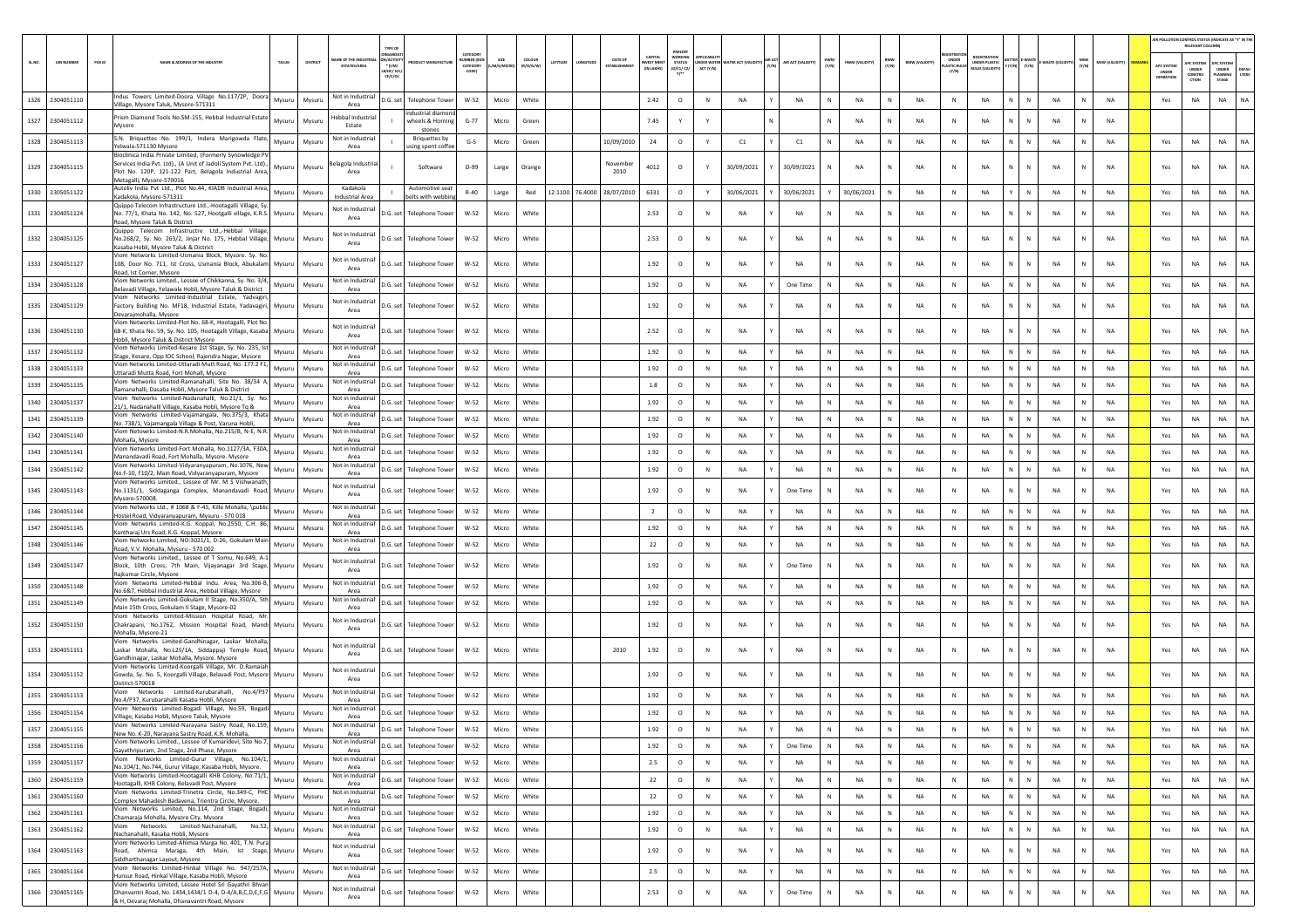|        |                                    |        |                                                                                                                                                                                 |          |                                              |                                                |                                                                                                |                                                  |                          |                     |         |                            |                                         |                                                                  |              |                    |                  |                     |                 |              |                       |                                     |                                                  |                                       |                        |              |                        |                                         | AIR POLLUTION CONTROL STATUS (INDICATE AS "Y" IN THE                      |                                        |               |
|--------|------------------------------------|--------|---------------------------------------------------------------------------------------------------------------------------------------------------------------------------------|----------|----------------------------------------------|------------------------------------------------|------------------------------------------------------------------------------------------------|--------------------------------------------------|--------------------------|---------------------|---------|----------------------------|-----------------------------------------|------------------------------------------------------------------|--------------|--------------------|------------------|---------------------|-----------------|--------------|-----------------------|-------------------------------------|--------------------------------------------------|---------------------------------------|------------------------|--------------|------------------------|-----------------------------------------|---------------------------------------------------------------------------|----------------------------------------|---------------|
| SL.NO. | <b>UIN NUMBER</b>                  | PCB ID | <b>IAME &amp; ADDRESS OF THE INDUSTR</b><br>TALUR                                                                                                                               | DISTRICT | AME OF THE INDUSTR<br><b>ESTATES/AREA</b>    | N/ACTIVIT<br>$*$ (i/M/<br>8/HC/ H/L<br>CE/C/O) |                                                                                                | CATEGOR<br><b>IMBER DOG</b><br>CATEGORY<br>CODE) | SIZE<br><b>M/S/MICRO</b> | coLour<br>(R/O/G/W) | ATITUDE | DATE OF<br>ESTABLISHMI     | CAPITAL<br><b>EST MEN</b><br>(IN LAKHS) | PRESENT<br><b>WORKIN</b><br>STATUS<br>(0/C1/ C2/<br>$v^{\ldots}$ | ACT (Y/N)    |                    | AIR ACT (VALIDIT | <b>HWM</b><br>(Y/N) | HWM (VALIDITY   | BMW<br>(Y/N) | <b>BMW (VALIDITY)</b> | UNDER<br><b>ASTIC RULE</b><br>(Y/N) | <b>IEGISTRATI</b><br>NDER PLASTIC<br>ULES (VALID | <b>TTER E-WAST</b><br>$(Y/N)$ $(Y/N)$ | <b>NASTE (VA</b>       | (Y/N)        | <b>MSW (VALIDITY</b>   | APC SYSTEI<br><b>UNDER</b><br>IPERATION | RELEVANT COLUMN)<br><b>IPC SYSTER</b><br><b>UNDER</b><br>CONSTRU<br>CTION | APC SYSTE<br>UNDER<br>LANNING<br>STAGE | DEFAL<br>LTER |
|        | 1367 2304051166                    |        | /iom Networks Limited., Lessee Parvez Ahmed Siddiqui,<br>Mysuru<br>No. 347, "C' Layout, Bannimantap, Hanumantanagar                                                             | Mysuru   | Not in Industrial<br>Area                    | D.G. set                                       | Telephone Tower                                                                                | W-52                                             | Micro                    | White               |         |                            | 1.92                                    | $\circ$                                                          | N            | NA                 | One Time         |                     | <b>NA</b>       | N            | NA                    | N                                   | NA                                               | N.<br>${\sf N}$                       | NA                     |              | NA                     | Yes                                     | NA                                                                        | NA                                     | NA            |
|        | 1368 2304051167                    |        | Viom Networks Limited-IAH Towers, Kantharajurs Road,<br>Mysuru<br>No. 14/5, IAH Towers, Kantaraj Urs road, Laxmipuram,                                                          | Mysuru   | Not in Industrial<br>Area                    |                                                | D.G. set Telephone Tower                                                                       | W-52                                             | Micro                    | White               |         |                            | 1.92                                    | $\circ$                                                          | N            | NA                 | <b>NA</b>        | $\mathbb{N}$        | <b>NA</b>       | N            | NA                    | N                                   | NA                                               | N<br>$\mathbb N$                      | <b>NA</b>              | N            | <b>NA</b>              | Yes                                     | NA                                                                        | <b>NA</b>                              | <b>NA</b>     |
|        | 1369 2304051168                    |        | Viom Netwroks Limited-Hosabandikere, Chamundipuram<br>lo. 2589/1 & 2588 AK/9, Hosabandikere,<br>Mysuru<br>Chamundipuiram, Krishnaraja Mohalla, Mysore                           | Mysuru   | Not in Industrial<br>Area                    | D.G. set                                       | <b>Telephone Tower</b>                                                                         | $W-52$                                           | Micro                    | White               |         |                            | 1.92                                    | $\circ$                                                          | ${\sf N}$    | <b>NA</b>          | NA               | N                   | <b>NA</b>       | N            | NA                    | N                                   | <b>NA</b>                                        | ${\sf N}$<br>N.                       | NA                     |              | <b>NA</b>              | Yes                                     | NA                                                                        | NA                                     | <b>NA</b>     |
|        | 1370 2304051169                    |        | Viom Networks Limited-Siddalingapura, Sy. No. 29/1 &<br>Mysuru<br>30, Siddalingapura, Kasaba Hobli, Mysore Taluk & District.                                                    | Mysuru   | Not in Industria<br>Area                     | D.G. set                                       | <b>Telephone Tower</b>                                                                         | W-52                                             | Micro                    | White               |         |                            | 1.92                                    | $\circ$                                                          | N            | NA                 | <b>NA</b>        | $\mathbb{N}$        | <b>NA</b>       | N            | NA                    | N                                   | <b>NA</b>                                        | N<br>$\mathbb{N}$                     | NA                     | N            | <b>NA</b>              | Yes                                     | NA                                                                        | NA                                     | NA            |
|        | 1371 2304051171                    |        | Viom Networks Limited -K.R. Hospital Road, Mysore No.<br>Mysuru<br>950/1, 6th Cross, K.R. Hospital Road, Lashkar Mohalla,                                                       | Mysuru   | Not in Industrial<br>Area                    |                                                | D.G. set Telephone Tower                                                                       | W-52                                             | Micro                    | White               |         |                            | 1.92                                    | $\circ$                                                          | $\mathbb{N}$ | <b>NA</b>          | <b>NA</b>        | N                   | <b>NA</b>       | N            | <b>NA</b>             | N                                   | <b>NA</b>                                        | N<br>$\mathbb{N}$                     | <b>NA</b>              | N            | <b>NA</b>              | Yes                                     | NA                                                                        | <b>NA</b>                              | NA            |
|        | 1372 2304051172                    |        | Viom Networks Limited-Subramanyanagar, Hinkal No<br>216/1, Khatha No.; 984/A12/622, Subramanayanagar,<br>Mysuru<br>Vijayanagar, 3rd stage, Hinkal Village, Kasabahobli          | Mysuru   | Not in Industria<br>Area                     | D.G. set                                       | <b>Telephone Tower</b>                                                                         | W-52                                             | Micro                    | White               |         |                            | 2.53                                    | $\circ$                                                          | N            | NA                 | <b>NA</b>        | N                   | <b>NA</b>       | N            | NA                    | N                                   | NA                                               | N.<br>$\mathbb{N}$                    | NA                     |              | <b>NA</b>              | Yes                                     | NA                                                                        | NA                                     | <b>NA</b>     |
|        | 1373 2304051173                    |        | Viom Networks Limited-yadavagiri, Mysore No. 77/A D-<br>Mysuru<br>42/1A, 77/B D-42/1B, Ist Main, 3rd Cross, Yadavagiri,                                                         | Mysuru   | Not in Industria<br>Area                     |                                                | D.G. set Telephone Tower                                                                       | W-52                                             | Micro                    | White               |         |                            | 1.92                                    | $\circ$                                                          | $\mathbb{N}$ | <b>NA</b>          | <b>NA</b>        | N                   | <b>NA</b>       | N            | <b>NA</b>             | N                                   | <b>NA</b>                                        | $\mathbb{N}$<br>N                     | NA                     | N            | <b>NA</b>              | Yes                                     | NA                                                                        | <b>NA</b>                              | NA            |
|        | 1374 2304051174                    |        | Viom Networks Limited-Paduvarahalli, No. 2265/34/B,<br>D12/B, D-12/C, Paduvarahalli Village, 3rd main road,<br>Mysuru<br>Devaraj Mohall, Mysore                                 | Mysuru   | Not in Industrial<br>Area                    | D.G. set                                       | <b>Telephone Tower</b>                                                                         | W-52                                             | Micro                    | White               |         |                            | 1.92                                    | $\circ$                                                          | $\mathbb N$  | NA                 | <b>NA</b>        | N                   | <b>NA</b>       | N            | <b>NA</b>             | N                                   | <b>NA</b>                                        | $\mathbb{N}$<br>N.                    | <b>NA</b>              |              | <b>NA</b>              | Yes                                     | NA                                                                        | <b>NA</b>                              | <b>NA</b>     |
|        | 1375 2304051176                    |        | Viom Networks Limited., Lesse of Mr. Jayaram, North<br>Layout, Bogadi, No. 747, 2nd Stage, (North Layout), Mysuru<br>Bogadi, Chamaraja Mohalla, Mysore                          | Mysuru   | Not in Industrial<br>Area                    | D.G. set                                       | <b>Telephone Tower</b>                                                                         | W-52                                             | Micro                    | White               |         |                            | 1.92                                    | $\circ$                                                          | N            | NA                 | One Time         | N                   | <b>NA</b>       | N            | NA                    | N                                   | NA                                               | $\mathbb N$                           | NA                     |              | <b>NA</b>              | Yes                                     | NA                                                                        | NA                                     | NA            |
|        | 1376 2304051177                    |        | Viom Networks Limited-Beedi Colony, Aziz Sait Nagar, No<br>70, Sy. No. 112, B.D. Colony, Aziz Sait Nagar, Mysore City Mysuru<br>& Town, Mysore                                  | Mysuru   | Not in Industria<br>Area                     | D.G. set                                       | <b>Telephone Tower</b>                                                                         | W-52                                             | Micro                    | White               |         |                            | 1.92                                    | $\circ$                                                          | N            | NA                 | <b>NA</b>        | N                   | <b>NA</b>       | N            | NA                    | N                                   | <b>NA</b>                                        | N<br>${\sf N}$                        | NA                     |              | <b>NA</b>              | Yes                                     | NA                                                                        | NA                                     | NA            |
|        | 1377 2304051179                    |        | Viom Networks Limited-Varuna No. 32/2, Varuna Village,<br>Mysuru<br>Mysore Tg & District                                                                                        | Mysuru   | Not in Industria<br>Area                     | D.G. set                                       | <b>Telephone Tower</b>                                                                         | W-52                                             | Micro                    | White               |         |                            | 1.92                                    | $\circ$                                                          | ${\sf N}$    | NA                 | NA               | $\mathbb N$         | NA              | N            | NA                    | N                                   | NA                                               | N<br>${\sf N}$                        | NA                     | N            | NA                     | Yes                                     | NA                                                                        | NA                                     | NA            |
|        | 1378 2304051180                    |        | Viom Networks Limited-Kesre, Siddaling pura Januara No.<br>449, Sl. No. 33, A Block, kesre Village, Siddalingapura<br>Mysuru                                                    | Mysuru   | Not in Industria<br>Area                     | D.G. set                                       | <b>Telephone Tower</b>                                                                         | W-52                                             | Micro                    | White               |         |                            | 1.92                                    | $\circ$                                                          | N            | NA                 | <b>NA</b>        | N                   | <b>NA</b>       | N            | <b>NA</b>             | N                                   | <b>NA</b>                                        | N.<br>$\mathsf{N}$                    | <b>NA</b>              |              | <b>NA</b>              | Yes                                     | NA                                                                        | <b>NA</b>                              | <b>NA</b>     |
|        | 1379 2304051181                    |        | Gramapanchayath, Mysore<br>ndus Towers Limited, Janiar NO:159, Property NO:115/3,<br>Mysuru<br>Duddagere Village & Post, Mysuru                                                 | Mysuru   | Not in Industrial<br>Area                    |                                                | D.G. set Telephone Tower                                                                       | W-52                                             | Micro                    | White               |         |                            | 19                                      | $\circ$                                                          | N            | NA                 | NA               | N                   | <b>NA</b>       | N            | NA                    | N                                   | NA                                               | N<br>${\sf N}$                        | NA                     | N            | NA                     | Yes                                     | NA                                                                        | NA                                     | NA            |
|        | 1380 2304051182                    |        | Viom Networks Limited., Lessee of S N Prakash New<br>Kantha Raj Urs Road, Saraswathipuram, Mysore No. 2096,<br>Mysuru<br>New No. CH-4, New Kantha Raj Urs Road, Chamaraja       | Mysuru   | Not in Industria<br>Area                     | D.G. set                                       | <b>Telephone Tower</b>                                                                         | W-52                                             | Micro                    | White               |         |                            | 1.92                                    | $\circ$                                                          | N            | NA                 | One Time         | N                   | NA              | N            | NA                    | N                                   | NA                                               | N<br>N                                | NA                     |              | <b>NA</b>              | Yes                                     | NA                                                                        | NA                                     | NA            |
|        | 1381 2304051183                    |        | Mohalla, Saraswathipuram, Mysore<br>/iom Networks Limited-Ramanuja Road, No. 26/2E,<br>Mysuru<br>Ramanuja Road, 16th Cross, Mysore                                              | Mysuru   | Not in Industria<br>Area                     | D.G. set                                       | Telephone Towe                                                                                 | W-52                                             | Micro                    | White               |         |                            | 1.92                                    | $\circ$                                                          | $\mathbb N$  | NA                 | NA               | N                   | NA              | N            | NA                    | $\mathbb N$                         | <b>NA</b>                                        | N<br>N                                | NA                     | N            | NA                     | Yes                                     | NA                                                                        | NA                                     | <b>NA</b>     |
|        | 1382 2304051185                    |        | Viom Networks Limited-MKDK Road, Mandi Mohalla, No.<br>2892.<br>2892/1,2,3,4,5,6,7,8,9,10,11,<br>Mysuru<br>M.66/1,2,3,4,5,6,7,8,9,10,11, 5th Cross Sourth, MKDK                 | Mysuru   | Not in Industrial<br>Area                    |                                                | D.G. set Telephone Tower                                                                       | W-52                                             | Micro                    | White               |         |                            | 1.92                                    | $\circ$                                                          | N            | <b>NA</b>          | <b>NA</b>        | N                   | <b>NA</b>       | N            | <b>NA</b>             | N                                   | <b>NA</b>                                        | N<br>N                                | <b>NA</b>              |              | <b>NA</b>              | Yes                                     | NA                                                                        | <b>NA</b>                              | <b>NA</b>     |
|        | 1383 2304051187                    |        | Road, Mandi Mohalla, Mysore City, Mysore<br>Viom Networks Limited-Nachanahalli, J.P. Nagar. No. 716,<br>Mysuru<br>Nachanahalli Paly Extension, D. Block, J.P. Nagar, Mysore     | Mysuru   | Not in Industria<br>Area                     | D.G. set                                       | <b>Telephone Tower</b>                                                                         | W-52                                             | Micro                    | White               |         |                            | 1.92                                    | $\circ$                                                          | ${\sf N}$    | NA                 | NA               | $\mathbb{N}$        | NA              | N            | NA                    | $\,$ N                              | NA                                               | N<br>$\mathbb N$                      | NA                     | N            | <b>NA</b>              | Yes                                     | NA                                                                        | NA                                     | <b>NA</b>     |
|        | 1384 2304051188                    |        | Wireless TT Infoservice ltd. Marasa Village, Sy. No. 93/1,<br>Marasa Village, varuna Hobli, NH Road, Mysore Tq,<br>Mysuru                                                       | Mysuru   | Not in Industrial                            | D.G. set                                       | <b>Telephone Tower</b>                                                                         | $W-52$                                           | Micro                    | White               |         |                            | 16.7                                    | $\circ$                                                          | N            | NA                 | NA               |                     | <b>NA</b>       | N            | NA                    | N                                   | <b>NA</b>                                        | $\mathsf{N}$                          | NA                     |              | <b>NA</b>              | Yes                                     | NA                                                                        | <b>NA</b>                              | <b>NA</b>     |
|        | 1385 2304051189                    |        | Mysore Airport, Mysore<br>Quippo Telecom Infrastrue Ltd-Hebbal Indl Area, plot No<br>166, No. 366, Near Lunar Bags, hebbal Indl Area, Kasaba Mysuru                             | Mysuru   | Area<br>Not in Industria                     | D.G. set                                       | <b>Telephone Tower</b>                                                                         | W-52                                             | Micro                    | White               |         |                            | 1.92                                    | $\circ$                                                          | N            | NA                 | <b>NA</b>        | N                   | <b>NA</b>       | N            | <b>NA</b>             | N                                   | <b>NA</b>                                        | $\mathsf{N}$                          | <b>NA</b>              |              | <b>NA</b>              | Yes                                     | NA                                                                        | <b>NA</b>                              | <b>NA</b>     |
|        | 1386 2304051190                    |        | Hobli, Hebbal Village, Mysore<br>Quippo Telecom Infrastrue Ltd-Site No. A, Kesare, Subash<br>agar, N.R. Mohall, Belvatha, Kesare, Subashnagr, KHB Mysuru                        | Mysuru   | Area<br>Not in Industrial                    | .G. set                                        | Telephone Tower                                                                                | $W-52$                                           | Micro                    | White               |         |                            | 1.92                                    | $\circ$                                                          | N            | NA                 | NA               | N                   | <b>NA</b>       | N            | NA                    | N                                   | NA                                               | N.<br>${\sf N}$                       | NA                     |              | <b>NA</b>              | Yes                                     | <b>NA</b>                                                                 | NA                                     | <b>NA</b>     |
|        | 1387 2304051191                    |        | Colony, Mysore<br>Quippo Telecom Infrastrure Itd-Yaraganahalli, Sy. No.<br>Mysuru                                                                                               | Mysuru   | Area<br>Not in Industria                     | D.G. set                                       | <b>Telephone Tower</b>                                                                         | $W-52$                                           | Micro                    | White               |         |                            | 2.53                                    | $\circ$                                                          | N            | NA                 | NA               | N                   | NA              | N            | NA                    | N                                   | NA                                               | N<br>${\sf N}$                        | NA                     | N            | NA                     | Yes                                     | NA                                                                        | NA                                     | NA            |
|        | 1388 2304051192                    |        | 42/3, yaraganahalli, Kasaba hobli, Mysore<br>Quppo Telecom Infrastrure Ltd-Keshava complex<br>Irupathunga Road, No. 34, Keshava Complex,<br>Mysuru                              | Mysuru   | Area<br>Not in Industrial<br>Area            | .G. set                                        | <b>Telephone Towe</b>                                                                          | $W-52$                                           | Micro                    | White               |         |                            | 1.92                                    | $\circ$                                                          | N            | NA                 | NA               | N                   | <b>NA</b>       | N            | NA                    | ${\sf N}$                           | NA                                               | N.<br>$\mathbb{N}$                    | NA                     |              | NA                     | Yes                                     | NA                                                                        | NA                                     | NA            |
|        | 1389 2304051193                    |        | Nrupathunga Road, Kuvempunagar, Mysore<br>Quippo Telecome Infrastructure Ltd-Kumbarkoppa, No.<br>Mysuru                                                                         | Mysuru   | Not in Industria                             | D.G. set                                       | Telephone Tower                                                                                | $W-52$                                           | Micro                    | White               |         |                            | 1.92                                    | $\circ$                                                          | ${\sf N}$    | NA                 | NA               | N                   | <b>NA</b>       | N            | NA                    | $\,$ N                              | NA                                               | N<br>$\,$ N                           | NA                     | N            | NA                     | Yes                                     | NA                                                                        | NA                                     | <b>NA</b>     |
|        | 1390 2304051194                    |        | 173/5C, Kumbarkoppal, 2nd Stage, near Govt. School,<br>Quippo Telecom Infrastrure Lte-Hinkal, Sy. No.190/2,<br>Khata No. 10/C, Assessment No. 4, Hinkal, Kasab hobli,<br>Mysuru | Mysuru   | Area<br>Not in Industria                     | .G. set                                        | <b>Telephone Towe</b>                                                                          | W-52                                             | Micro                    | White               |         |                            | 2.53                                    | $\circ$                                                          | N            | NA                 | NA               | N                   | <b>NA</b>       | N            | NA                    | N                                   | NA                                               | N.<br>${\sf N}$                       | NA                     |              | NA                     | Yes                                     | NA                                                                        | NA                                     | <b>NA</b>     |
|        | 1391 2304051195                    |        | Husur Road, Mysore<br>Allied Metal Works No. 83/B, Bannimantap A Layout,<br>Mysuru                                                                                              | Mysuru   | Area<br>Bannimantan                          |                                                | Aluminium                                                                                      | $O-17$                                           | Small                    | Orange              |         | 30/06/2011                 | 76.38                                   | $\circ$                                                          | Y            | 30/09/2022         | 30/09/2022       | N                   | NA              | N            | NA                    | N                                   | NA                                               | N<br>$\mathbb N$                      | NA                     | N            | NA                     | Yes                                     | NA                                                                        | NA                                     | <b>NA</b>     |
|        |                                    |        | Industrial Area, Mandi Mohalla, Mysore<br>Indus Towers Ltd.,-Varkoodu Village No.425/18, Varkodu                                                                                |          | <b>Industrial Area</b><br>Not in Industrial  |                                                | Utensils                                                                                       |                                                  |                          |                     |         |                            |                                         |                                                                  |              |                    |                  |                     |                 |              |                       |                                     |                                                  |                                       |                        |              |                        |                                         |                                                                           |                                        |               |
|        | 1392 2304051199                    |        | Village, Varuna Hobli, Mysore. No.425/18, Varkodu<br>Mysuru<br>Village, Varuna Hobli, Mysore                                                                                    | Mysuru   | Area                                         | D.G. set                                       | Telephone Tower                                                                                | $W-52$                                           | Micro                    | White               |         | 2010                       | 24                                      | $\circ$                                                          | N            | NA                 | NA               |                     | <b>NA</b>       | N            | NA                    | N                                   | NA                                               | N.<br>${\sf N}$                       | NA                     |              | NA                     | Yes                                     | NA                                                                        | NA                                     | <b>NA</b>     |
|        | 1393 2304051204                    |        | Indus Towers Ltd.,-Sathagalli Layout No.23, Sathagally<br>Mysuru<br>Layout, Nazarbad Mohalla, Mysore-19                                                                         | Mysuru   | Not in Industri<br>Area<br>Not in Industrial | D.G. set                                       | <b>Telephone Towe</b>                                                                          | W-52                                             | Micro                    | White               |         |                            | 2.42                                    | $\circ$                                                          | N            | NA                 | NA               | N                   | <b>NA</b>       | N            | NA                    | N                                   | NA                                               | N<br>${\sf N}$                        | <b>NA</b>              | N            | <b>NA</b>              | Yes                                     | NA                                                                        | NA                                     | <b>NA</b>     |
|        | 1394 2304051205                    |        | Indus Towers Ltd.,-Marase Village No.93/1A, Khatha No.<br>Mysuru<br>136, Marase Village, Opp to Airport Entrance, Varuna<br>Global Green Agrotech, No. 204-D (Part-I), Hebba    | Mysuru   | Area<br>Hebbal Industria                     | D.G. set                                       | <b>Telephone Tower</b>                                                                         | $W-52$                                           | Micro                    | White               |         |                            | 2.42                                    | $\circ$                                                          | ${\sf N}$    | NA                 | NA               |                     | <b>NA</b>       | N            | NA                    | $\mathbb{N}$                        | NA                                               | N                                     | NA                     |              | <b>NA</b>              | Yes                                     | NA                                                                        | NA                                     | <b>NA</b>     |
|        | 1395 2304051209<br>1396 2304051212 |        | Mysuru<br>Industrial Estate Mysore<br>SRS Enterprises Plot No. R-121, KSSIC Industrial Area,                                                                                    | Mysuru   | Estate<br>Mysuru Mysuru KSSIDC, Metagalli    |                                                | Chemical<br>General                                                                            | $R-22$<br>$G-77$                                 | Micro<br>Micro           | Red<br>Green        |         |                            | 22.45<br>25                             | C1<br>$\circ$                                                    | Y            | C1<br>31/12/2025 N | C1<br><b>NA</b>  | N                   | C1<br><b>NA</b> | N<br>N       | <b>NA</b><br>NA       | N<br>N                              | <b>NA</b><br><b>NA</b>                           | N<br>N<br>N N                         | <b>NA</b><br><b>NA</b> | N            | <b>NA</b><br><b>NA</b> | NA                                      | NA                                                                        | <b>NA</b>                              | <b>NA</b>     |
|        | 1397 2304051213                    |        | A.G. Flex Technologies (P) Ltd., No.257 & 258. Hebbal<br>Mysuru<br>Industrial Area, Mysore                                                                                      | Mysuru   | <b>Hebbal Industrial</b>                     |                                                | filament and                                                                                   | $R-40$                                           | Small                    | Red                 |         | November.<br>2011          | 179                                     | $\circ$                                                          |              | 30/06/2022         | 30/06/2022       |                     | <b>NA</b>       |              | NA                    | N                                   | <b>NA</b>                                        |                                       | <b>NA</b>              |              | <b>NA</b>              | Yes                                     | NA                                                                        | <b>NA</b>                              |               |
|        | 1398 Yet to allot                  |        | S.P. Plastic Industries, No. 4/5A, Bannimantap Industrial<br>Mysuru<br>Area, Mysore                                                                                             | Mysuru   | Area<br>Bannimantap<br>Industrial Area       |                                                | staples<br>Shredding of<br>plastic wastes                                                      | $G-77$                                           | Small                    | Green               |         |                            | 38.5                                    | C1                                                               | Y            | C1                 | NA               | N                   | NA              | N            | <b>NA</b>             | Y                                   | C1                                               | N<br>$\,$ N                           | NA                     | ${\sf N}$    | NA                     |                                         |                                                                           |                                        |               |
|        |                                    |        |                                                                                                                                                                                 |          |                                              |                                                | ENGINEERING<br><b>INDUSTRIES</b> with                                                          |                                                  |                          |                     |         |                            |                                         |                                                                  |              |                    |                  |                     |                 |              |                       |                                     |                                                  |                                       |                        |              |                        |                                         |                                                                           |                                        |               |
|        | 1399 2304079348                    |        | SKF Technologies India Pvt Ltd., No. 36, 37, 38 &39, KIADB<br>Mysuru<br>Industrial Area, Jayapura Hobli, Mysore                                                                 | Mysuru   | Kadakola<br>Industrial Area                  |                                                | urface treatmen<br>i.e. Oil seals,<br>bearing seals and<br>engineering seals<br>and elastomers | $R-44$                                           | Large                    | Red                 |         | 28/04/2015 12867           |                                         | $\circ$                                                          | Y            | 30/06/2022         | 30/06/2022       | Y.                  | 30/06/2022      | N            | NA                    | N                                   | NA                                               | N<br>N                                | <b>NA</b>              | N            | <b>NA</b>              | Yes                                     | NA                                                                        | <b>NA</b>                              | NA            |
| 1400   | Yet to allot                       |        | Mysore Dutta Polymers Pvt. Ltd., Unit - II, No.A-10, CMTL<br>Ancillary Industrial Area, Metagalli, K.R.S. Road, Mysore. Mysuru<br>Mysore                                        | Mysuru   | Metagalli<br>Industrial Area                 |                                                | Tyre Flaps                                                                                     | $G-105$                                          | Small                    | Green               |         | 12.2200 76.2700 10/11/2010 | 45.26                                   | $\circ$                                                          | Y            | 31/12/2035         | 31/12/2035       | N                   | <b>NA</b>       | N            | NA                    | $\mathsf{N}$                        | NA                                               | N<br>N                                | <b>NA</b>              | N            | NA                     | Yes                                     | NA                                                                        | <b>NA</b>                              | NA            |
| 1401   | Yet to allot                       |        | ATC India Tower Corporation-SJC Road No. 2713/4, Laxmi<br>Mysuru<br>Building, Adipampa Road, VV Mohalla, Mysore                                                                 | Mysuru   | Not in Industrial<br>Area                    |                                                | D.G. set Telephone Tower                                                                       | W-52                                             | Micro                    | White               |         |                            | 2.42                                    | $\circ$                                                          | N            | NA                 | <b>NA</b>        | N                   | <b>NA</b>       | N            | NA                    | N                                   | NA                                               | $N$ $N$                               | <b>NA</b>              | N            | NA                     | Yes                                     | NA                                                                        | <b>NA</b>                              | NA            |
| 1402   | Yet to allot                       |        | Viom Networks Ltd., No. 1774/1, PTT Block, 5th Cross,<br>Mysuru<br>Anikethana Rd, Kuvempunagar, Mysore                                                                          | Mysuru   | Not in Industrial<br>Area                    |                                                | D.G. set Telephone Tower                                                                       | W-52                                             | Micro                    | White               |         |                            | 1.92                                    | $\circ$                                                          | N            | NA                 | NA               | N                   | NA              | N            | NA                    | N                                   | NA                                               | N<br>${\sf N}$                        | NA                     | $\mathsf{N}$ | NA                     | Yes                                     | NA                                                                        | NA                                     | NA            |
| 1403   | Yet to allot                       |        | Viom Networks Ltd., No. 130/2, Re Sy No. 130/2A,<br>Mysuru<br>Bhogadi Grama Panchyath Mysore                                                                                    | Mysuru   | Not in Industria<br>Area                     | D.G. set                                       | <b>Telephone Tower</b>                                                                         | W-52                                             | Micro                    | White               |         |                            | 1.92                                    | $\circ$                                                          | ${\sf N}$    | NA                 | NA               | N                   | NA              | ${\sf N}$    | NA                    | $\,$ N                              | NA                                               | N<br>$\,$ N                           | <b>NA</b>              | N            | NA                     | Yes                                     | NA                                                                        | NA                                     | NA            |
| 1404   | Yet to allot                       |        | Viom Networks Ltd., No. 40 E, 2nd Stage, Industrial<br>Mysuru<br>Subarb, Mysore South Mysore                                                                                    | Mysuru   | Not in Industrial<br>Area                    |                                                | D.G. set Telephone Tower                                                                       | W-52                                             | Micro                    | White               |         |                            | 1.92                                    | $\circ$                                                          | ${\sf N}$    | NA                 | NA               |                     | NA              |              | NA                    | N                                   | NA                                               | N                                     | NA                     |              | NA                     | Yes                                     | $_{\sf NA}$                                                               | <b>NA</b>                              | NA            |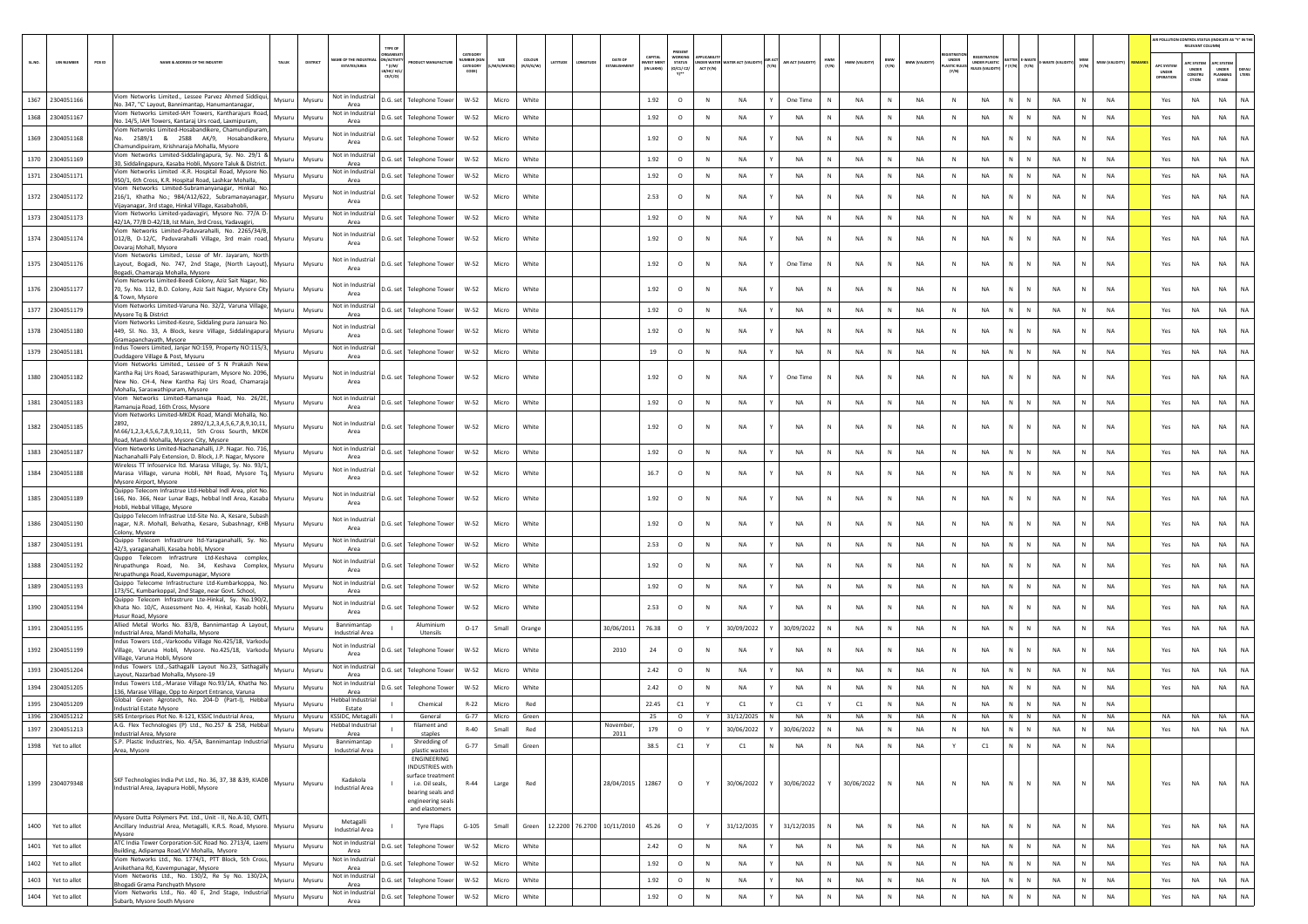|      |                   |        |                                                                                                                                                                                                                                                                                              |               |                |                                      |                               |                                                                                           |                               |           |                     |                 |                                |                                          | PRESENT                    |              |                                        |   |                          |              |                |              |                       |                            |                                                                   |                             |            |       |                       |                                        | AIR POLLUTION CONTROL STATUS (INDICATE AS "Y" IN THI<br>RELEVANT COLUMN |                                         |               |
|------|-------------------|--------|----------------------------------------------------------------------------------------------------------------------------------------------------------------------------------------------------------------------------------------------------------------------------------------------|---------------|----------------|--------------------------------------|-------------------------------|-------------------------------------------------------------------------------------------|-------------------------------|-----------|---------------------|-----------------|--------------------------------|------------------------------------------|----------------------------|--------------|----------------------------------------|---|--------------------------|--------------|----------------|--------------|-----------------------|----------------------------|-------------------------------------------------------------------|-----------------------------|------------|-------|-----------------------|----------------------------------------|-------------------------------------------------------------------------|-----------------------------------------|---------------|
|      | <b>UIN NUMBER</b> | PCB ID | NAME & ADDRESS OF THE INDUSTR'                                                                                                                                                                                                                                                               | TALUK         | <b>DISTRIC</b> | ME OF THE IND<br><b>ESTATES/AREA</b> | $*$ (I/M/<br>B/HC/H<br>CE/C/O |                                                                                           | CATEGORY<br>CATEGORY<br>CODET | 'M/S/MICR | coLous<br>(R/O/G/W) | ATITUDI         | DATE OF<br><b>ESTABLISHMEN</b> | <b>CAPITAL</b><br>VEST MEN<br>(IN LAKHS) | <b>STATUS</b><br>(0/C1/C2) | ACT (Y/N)    | INDER WATER WATER ACT (VALIDITY) (Y/N) |   | <b>UR ACT (VALIDITY)</b> | HWM<br>(Y/N) | HWM (VALIDITY) | BMW<br>(Y/N) | <b>BMW (VALIDITY)</b> | <b>ASTIC RULE</b><br>(Y/N) | <b>FGISTRATI</b><br><b>UNDER PLASTIC</b><br><b>NULES IVALIDIT</b> | ATTER<br>(Y/N)<br>(Y/N)     | WASTE (VAL | (Y/N) | <b>MSW (VALIDITY)</b> | <b>APC SYSTER</b><br>UNDER<br>OPERATIO | <b>PC SYSTEM</b><br><b>UNDER</b><br>CONSTRU<br>CTION                    | APC SYSTER<br>UNDER<br>LANNING<br>STAGE | DEFA<br>LTERS |
| 1405 | Yet to allot      |        | Durga Technologies, (Golden Grass Garden Restaurant),<br>Plot No. 337-B, Sy. No. 375(P), 386(P), 397(P), 388 & 389, Mysuru<br>Hebbal Industrial Area, Kasaba Hobli, Mysore                                                                                                                   |               | Mysuru         | <b>Not in Industrial</b><br>Area     |                               | Hotel                                                                                     | $O-38$                        | Small     | Orange              |                 | 27/08/2009                     | 80                                       | $\circ$                    |              | 31/12/2020                             |   | 31/12/2020               |              | <b>NA</b>      | N            | <b>NA</b>             | N                          | <b>NA</b>                                                         | $\mathsf{N}$                | <b>NA</b>  |       | <b>NA</b>             | Yes                                    | NA                                                                      | NA                                      |               |
| 1406 | 2304056654        |        | Larsen and Toubro Ltd., RMP Premises RMP, Yelwal<br>Village, Mysore. Mysore                                                                                                                                                                                                                  | Mysuru        | Mysuru         | Not in Industria<br>Area             |                               | <b>RMC Ready Mix</b><br>Concrete                                                          | $G-37$                        | Small     | Green               |                 |                                | 97                                       | C1                         | Y            | C1                                     |   | C1                       |              | <b>NA</b>      | N            | NA                    | $\mathbb{N}$               | <b>NA</b>                                                         | N<br>$\mathbb{N}$           | <b>NA</b>  | N     | <b>NA</b>             |                                        |                                                                         |                                         |               |
| 1407 | 2304070694        |        | Shahi Exports Pvt. Ltd., No.434/3, Jayadevanagar Oute<br>Ring Road, Hebbal Industrial Area, Mysore                                                                                                                                                                                           | Mysuru        | Mysuru         | lebbal Industria<br>Area             |                               | <b>Sarment Stitching</b>                                                                  | $G-76$                        | Medium    | Green               |                 | 01/01/2013                     | 902                                      | $\circ$                    | Y            | 31/12/2022                             |   | 31/12/2022               |              | <b>NA</b>      | N            | NA                    | N                          | NA                                                                | N                           | <b>NA</b>  |       | NA                    | Yes                                    | NA                                                                      | NA                                      |               |
| 1408 | Yet to allot      |        | Mysore Tyre Retraders, Plot No. 265-N, Hebbal Industrial<br>Area, Mysore                                                                                                                                                                                                                     | Mysuru        | Mysuru         | lebbal Industria<br>Area             |                               | Retrading of tyr<br>and sole with cold<br>process                                         | $G-48$                        | Micro     | Green               |                 |                                | 9.97                                     | Y                          |              |                                        |   |                          |              | <b>NA</b>      | N            | <b>NA</b>             | N                          | <b>NA</b>                                                         | $\mathbb{N}$<br>N           | NA         | N     | <b>NA</b>             |                                        |                                                                         |                                         |               |
| 1409 | Yet to allot      |        | Uttam Rubber (P) Ltd., Unit - II Plot No. 265-B, Hebbal<br>ndustrial Area Mysore                                                                                                                                                                                                             | Mysuru        | Mysuru         | Hebbal Industria<br>Area             |                               | Assembling &<br>Packing of Foot                                                           | $G-26$                        | Micro     | Green               |                 |                                | 18                                       | $\circ$                    | Y            | 31/12/2020                             |   | <b>NA</b>                |              | <b>NA</b>      | N            | NA                    | N                          | NA                                                                | N                           | <b>NA</b>  |       | NA                    | <b>NA</b>                              | NA                                                                      | <b>NA</b>                               | <b>NA</b>     |
| 1410 | 2304056660        |        | Kaynes Technologies Inida Pvt. Ltd., No. 339, Hebbal<br>Industrial Area, Mysore-570016                                                                                                                                                                                                       | Mysuru        | Mysuru         | lebbal Industria<br>Area             |                               | <b>Printed Ciruit</b><br>Boards                                                           | $G-78$                        | Large     | Green               |                 | 10/01/2011                     | 1042                                     | $\circ$                    |              | 31/12/2023                             |   | 31/12/2023               |              | 31/12/2022     | N            | <b>NA</b>             | N                          | <b>NA</b>                                                         | N<br>$\mathbb{N}$           | <b>NA</b>  | N     | <b>NA</b>             | Yes                                    | <b>NA</b>                                                               | <b>NA</b>                               | <b>NA</b>     |
| 1411 | Yet to allot      |        | Sri. Mahalakshmi Plastic Industries, Plot No. 290 ·<br>Hebbal Industrieal Area, Mysore                                                                                                                                                                                                       | Mysuru        | Mysuru         | lebbal Industria<br>Area             |                               | <b>Plastic Carrybags</b>                                                                  | $G-79$                        | Micro     | Green               |                 |                                | 9.91                                     | C1                         | Y            | C1                                     |   | NA                       |              | <b>NA</b>      | N            | NA                    | Y                          | C1                                                                | N<br>$\mathbb N$            | NA         | N     | <b>NA</b>             | NA                                     | NA                                                                      | NA                                      | NA            |
| 1412 | Yet to allot      |        | Viom Networks Ltd., Old No. 474/1, New No. 474/1B, &<br>No. 71, Chamaraja Double Road, K.R. Mohalla, Mysore-                                                                                                                                                                                 | Mysuru        | Mysuru         | Not in Industrial<br>Area            | D.G. set                      | elephone Towe                                                                             | $W-52$                        | Micro     | White               |                 |                                | 2.53                                     | $\circ$                    | N            | NA                                     |   | <b>NA</b>                |              | <b>NA</b>      | N            | NA                    |                            | <b>NA</b>                                                         | N.<br>N                     | NA         |       | NA                    | Yes                                    | <b>NA</b>                                                               | NA                                      | NA            |
| 1413 | Yet to allot      |        | R A Traders No.73/1, Sadanahally village, Kasaba hobli,<br>Mysore Tq &DIst                                                                                                                                                                                                                   | Mysuru        | Mysuru         | Not in Industria<br>Area             |                               | Recyclers<br>Recycling of                                                                 | $G-79$                        | Micro     | Green               |                 | 01/04/2011                     | 8.13                                     | $\circ$                    | Y            | 31/12/2020                             |   | 31/12/2020               |              | <b>NA</b>      | N            | NA                    | Y                          | Not Applie                                                        | N<br>N                      | <b>NA</b>  | N     | <b>NA</b>             | Yes                                    | <b>NA</b>                                                               | <b>NA</b>                               | NA            |
| 1414 | Yet to allot      |        | GRS Engineering Pvt. Ltd., Plot No. 129/A, No. 44 & 45,<br>Belagola Indl. Area, Metagalli, Mysore                                                                                                                                                                                            | Mysuru        | Mysuru         | elagola Industria<br>Area            |                               | Automobile<br>Components                                                                  | $G-77$                        | Large     | Green               |                 | 12.3600 76.6400 01/04/2011     | 1230                                     | $\circ$                    | Y            | 31/12/2027                             |   | 31/12/2027               |              | <b>NA</b>      | N            | NA                    | N                          | NA                                                                | N                           | <b>NA</b>  |       | <b>NA</b>             | Yes                                    | NA                                                                      | <b>NA</b>                               | NA            |
| 1415 | Yet to allot      |        | Baliga Engineering Pvt Ltd., No. 130, Sy.No. 45 & 44<br>Metagalli, K.R.S. Road, Mysore. Mysore                                                                                                                                                                                               | Mysuru        | Mysuru         | Metagalli<br>Industrial Area         |                               | Automobile<br>Components                                                                  | $G-77$                        | Small     | Green               |                 |                                | 99                                       | $\circ$                    |              | C1                                     |   | C1                       |              | <b>NA</b>      | N            | NA                    | N                          | <b>NA</b>                                                         | N.<br>$\mathbb{N}$          | NA         | N     | <b>NA</b>             | Yes                                    | <b>NA</b>                                                               | <b>NA</b>                               | NA            |
| 1416 | 2304056669        |        | Mytronics Solutions Pvt Ltd., No. 276-E, KIADB Industrial<br>Area, Hebbal, Mysore-570018                                                                                                                                                                                                     | Mysuru        | Mysuru         | lebbal Industria<br>Area             |                               | ssembling of PCB                                                                          | $W-13$                        | Small     | White               |                 | 27/10/2010                     | 70.84                                    | $\circ$                    | N            |                                        |   |                          |              | <b>NA</b>      | N            | NA                    | N                          | NA                                                                | N<br>$\mathbb N$            | NA         | N     | <b>NA</b>             | Yes                                    | NA                                                                      | <b>NA</b>                               | <b>NA</b>     |
| 1417 | 2304056670        |        | Shobhodini Convention Hall (Formerly Sridhar Hotel )No.<br>442, Sy. No. 143(P), Hebbal Industrial Area, Mysore                                                                                                                                                                               | Mysuru        | Mysuru         | lebbal Industrial<br>Area            |                               | Community hal                                                                             | $G-75$                        | Small     | Green               |                 | 31/03/2011                     | 41                                       | $\circ$                    |              | 31/12/2021                             |   | 31/12/2021               |              | NA             | N            | NA                    | N                          | NA                                                                | N.<br>$\mathbb N$           | NA         |       | NA                    | Yes                                    | NA                                                                      | NA                                      | NA            |
|      | 1418 2304082971   |        | The Atrium Boutique Hotel, (Sri Ramana Enterprises Pvt.<br>Ltd.,), Sy. No. 110/1A & 110/1a3, Belavatha Village, Mysuru<br>Kasaba Hobli, Mysore Taluk & Dist                                                                                                                                  |               | Mysuru         | Not in Industrial<br>Area            |                               | Hotel                                                                                     | $O-38$                        | Large     | Orange              |                 |                                | 1600                                     | $\circ$                    |              | 30/09/2022                             |   | 30/09/2022               |              | NA             | N            | NA                    | N                          | <b>NA</b>                                                         | N<br>N                      | NA         |       | <b>NA</b>             | Yes                                    | NA                                                                      | NA                                      | NA            |
| 1419 | Yet to allot      |        | Retone E-Waste management Plot No. 95B & 96A,<br>Belagola Industrial Area Mysore                                                                                                                                                                                                             | Mysuru        | Mysuru         | elagola Industria<br>Area            |                               | E waste<br>Dismantler                                                                     | $R - 22$                      | Micro     | Red                 |                 |                                | 24.5                                     | C1                         |              | C1                                     |   | C1                       |              | NA             | N            | NA                    | N                          | NA                                                                | N.<br>N                     | NA         |       | NA                    |                                        |                                                                         |                                         |               |
| 1420 | 2304074144        |        | Mysore IT Solutions Pvt. Ltd., No. 54, Hebbal Industrial<br>Estate, Hebbal Industrial Area, Mysore                                                                                                                                                                                           | Mysuru        | Mysuru         | Hebbal Industria<br>Estate           |                               | Software Units                                                                            | $G-99$                        | Small     | Green               |                 | 19/08/2010                     | 336                                      | $\circ$                    | Y            | 31/12/2022                             |   | 31/12/2022               |              | <b>NA</b>      | N            | NA                    | N                          | <b>NA</b>                                                         | N<br>$\mathbb{N}$           | <b>NA</b>  | N     | <b>NA</b>             | Yes                                    | <b>NA</b>                                                               | <b>NA</b>                               | NA            |
| 1421 | Yet to allot      |        | Padaki Layout Sy. No. 379 & 388, Vajamangal Village,<br>Varuna Hobli, Mysore                                                                                                                                                                                                                 | Mysuru        | Mysuru         | <b>Not in Industrial</b><br>Area     |                               | Residential Layout                                                                        | R-82                          | Small     | Red                 |                 |                                | 102                                      | C1                         |              | C1                                     |   | NA                       |              | <b>NA</b>      | N            | <b>NA</b>             | N                          | <b>NA</b>                                                         | N                           | <b>NA</b>  |       | <b>NA</b>             |                                        |                                                                         |                                         |               |
| 1422 | Yet to allot      |        | Viom Networks Limited - Devaraj Urs Mohalla No. 89,<br>Devaraj Urs Road, 3rd Stage, Mysore                                                                                                                                                                                                   | Mysuru        | Mysuru         | Not in Industrial<br>Area            | D.G. set                      | Telephone Towe                                                                            | W-52                          | Micro     | White               |                 |                                | 2.53                                     | $\circ$                    | $\mathbb{N}$ | <b>NA</b>                              |   | <b>NA</b>                | N            | <b>NA</b>      | N            | <b>NA</b>             | N <sub>N</sub>             | <b>NA</b>                                                         | N.<br>N                     | NA         | N     | <b>NA</b>             | Yes                                    | <b>NA</b>                                                               | <b>NA</b>                               | <b>NA</b>     |
| 1423 | Yet to allot      |        | Viom Networks Limited-Chamundipuram Yadava Jyothi<br>Trust, No. 2792, Basaveswara Road, Chamundipuram,                                                                                                                                                                                       | Mysuru        | Mysuru         | Not in Industrial<br>Area            | D.G. set                      | <b>Telephone Towe</b>                                                                     | W-52                          | Micro     | White               |                 |                                | 2.53                                     | $\circ$                    | $\mathbb N$  | NA                                     |   | <b>NA</b>                | N            | <b>NA</b>      | N            | <b>NA</b>             | N                          | <b>NA</b>                                                         | N<br>$\mathbb N$            | NA         | N     | <b>NA</b>             | Yes                                    | NA                                                                      | <b>NA</b>                               | NA            |
| 1424 | Yet to allot      |        | Viom Networks Limited Formerly Tata Tele Services,<br>Bhogadhi No.130/2A, 18, Bhogadhi Gram Panchyat                                                                                                                                                                                         | Mysuru        | Mysuru         | Not in Industrial<br>Area            | D.G. se                       | elephone Towe                                                                             | $W-52$                        | Small     | White               |                 |                                | 41.32                                    | $\circ$                    | $\mathbb N$  | NA                                     |   | NA                       |              | NA             | N            | NA                    | N                          | NA                                                                | N                           | NA         |       | NA                    | Yes                                    | <b>NA</b>                                                               | NA                                      | NA            |
| 1425 | Yet to allot      |        | Indus Towers Limited-Janatha Nagar No.34, Sharadamba                                                                                                                                                                                                                                         | Mysuru        | Mysuru         | Not in Industrial<br>Area            | D.G. set                      | elephone Towe                                                                             | $W-52$                        | Micro     | White               |                 | 2010                           | 2.42                                     | $\circ$                    | N            | <b>NA</b>                              |   | <b>NA</b>                | $\mathbb N$  | <b>NA</b>      | N            | NA                    | $\mathbb{N}$               | <b>NA</b>                                                         | N<br>$\mathbb{N}$           | <b>NA</b>  | N     | <b>NA</b>             | Yes                                    | <b>NA</b>                                                               | <b>NA</b>                               | <b>NA</b>     |
| 1426 | Yet to allot      |        | Nilaya, 14th Cross, T.K. Layout, Janatha Nagar, Mysore<br>Indus Towers Limited-Kallahalli Village No.144/3,                                                                                                                                                                                  | Mysuru        | Mysuru         | Not in Industrial                    | D.G. se                       | <b>Telephone Towe</b>                                                                     | W-52                          | Micro     | White               |                 |                                | 2.42                                     | $\circ$                    | N            | <b>NA</b>                              |   | <b>NA</b>                |              | <b>NA</b>      | N            | NA                    | N                          | <b>NA</b>                                                         | N                           | <b>NA</b>  |       | <b>NA</b>             | Yes                                    | NA                                                                      | NA                                      | NA            |
| 1427 | Yet to allot      |        | Salakundi Village Road, Kallahalli Village, Jayapura Hobli,<br>Indus Towers Limited-Hadajana Village No.176/3,                                                                                                                                                                               | Mysuru        | Mysuru         | Area<br>Not in Industrial            | D.G. set                      | <b>Telephone Towe</b>                                                                     | W-52                          | Micro     | White               |                 |                                | 2.42                                     | $\circ$                    | N            | <b>NA</b>                              |   | <b>NA</b>                | N            | <b>NA</b>      | N            | <b>NA</b>             | N                          | <b>NA</b>                                                         | N.<br>N                     | NA         | N     | <b>NA</b>             | Yes                                    | <b>NA</b>                                                               | <b>NA</b>                               | NA            |
| 1428 | Yet to allot      |        | Hadajana Village & Post, Varuna Hobli, Mysore<br>Indus Towers Limited-Aayarahalli Village No. 91/1, Khata                                                                                                                                                                                    | Mysuru        | Mysuru         | Area<br><b>Not in Industria</b>      | D.G. set                      | <b>Telephone Tower</b>                                                                    | W-52                          | Micro     | White               |                 |                                | 2.5                                      | $\circ$                    | N            | NA                                     |   | NA                       | N            | NA             | N            | NA                    | N                          | <b>NA</b>                                                         | N<br>$\mathbb N$            | NA         | N     | <b>NA</b>             | Yes                                    | NA                                                                      | <b>NA</b>                               | <b>NA</b>     |
| 1429 | Yet to allot      |        | No. 17, Aayarhalli Village, Varuna Hobli, Mysore<br>ndus Towers Limited-Keragahalli Village Janjar No. 111,                                                                                                                                                                                  | Mysuru        | Mysuru         | Area<br>Not in Industrial            | D.G. se                       | elephone Towe                                                                             | $W-52$                        | Micro     | White               |                 |                                | 2.5                                      | $\circ$                    | N            | NA                                     |   | NA                       |              | NA             | N            | NA                    | N                          | NA                                                                | N<br>N                      | NA         |       | NA                    | Yes                                    | <b>NA</b>                                                               | NA                                      | NA            |
| 1430 | Yet to allot      |        | V.P. No.100, Keragahalli Village, Jaipura Hobli, Mysore<br>Indus Towers Limited-Alanahalli Village No. 123/4,                                                                                                                                                                                | Mysuru        | Mysuru         | Area<br>Not in Industrial            | D.G. set                      | <b>Telephone Towe</b>                                                                     | $W-52$                        | Micro     | White               |                 |                                | 2.42                                     | $\circ$                    | N            | <b>NA</b>                              |   | <b>NA</b>                |              | <b>NA</b>      | N            | NA                    | N                          | <b>NA</b>                                                         | N<br>N                      | <b>NA</b>  |       | <b>NA</b>             | Yes                                    | <b>NA</b>                                                               | <b>NA</b>                               | <b>NA</b>     |
| 1431 | Yet to allot      |        | Halanahalli Village & Hobli, Mysore Taluk, Mysore<br>Indus Towers Ltd.,-Lakshmipuram No. 876/8B, 1st Cross,                                                                                                                                                                                  | Mysuru        | Mysuru         | Area<br>Not in Industrial            | D.G. set                      | <b>Telephone Tower</b>                                                                    | W-52                          | Micro     | White               |                 |                                | 2.42                                     | $\circ$                    | $\mathbb{N}$ | <b>NA</b>                              |   | <b>NA</b>                | N            | <b>NA</b>      | N            | <b>NA</b>             | $\mathbb{N}$               | <b>NA</b>                                                         | $\mathbb N$<br>N            | NA         | N     | <b>NA</b>             | Yes                                    | NA                                                                      | <b>NA</b>                               | NA            |
| 1432 | Yet to allot      |        | Lakashmipuram, Chamaraj Mohalla, Mysore-04<br>Indus Towers Ltd.,-Five Light Circle No.3149, Hotel<br>Cauvery Palace, Five Light Circle, Bangalore - Ooty Road, Mysuru                                                                                                                        |               | Mysuru         | Area<br>Not in Industrial<br>Area    | D.G. set                      | <b>Telephone Towe</b>                                                                     | W-52                          | Micro     | White               |                 |                                | 2.42                                     | $\circ$                    | N            | NA                                     |   | <b>NA</b>                |              | <b>NA</b>      | N            | <b>NA</b>             | N                          | <b>NA</b>                                                         | N.<br>$\mathbb{N}$          | NA         |       | <b>NA</b>             | Yes                                    | <b>NA</b>                                                               | <b>NA</b>                               | <b>NA</b>     |
| 1433 | Yet to allot      |        | Lashkar Mohalla, Mysore<br>Indus Towers Ltd.,-Ramanna Circle No.3, New No. 17, 4th                                                                                                                                                                                                           | Mysuru        | Mysuru         | Not in Industrial                    | D.G. set                      | <b>Telephone Tower</b>                                                                    | W-52                          | Micro     | White               |                 |                                | 2.42                                     | $\circ$                    | N            | <b>NA</b>                              |   | <b>NA</b>                | N            | <b>NA</b>      | N            | <b>NA</b>             | N                          | <b>NA</b>                                                         | $\mathbb N$<br>N            | NA         | N     | <b>NA</b>             | Yes                                    | NA                                                                      | <b>NA</b>                               | NA            |
| 1434 | Yet to allot      |        | Main, Ramanna Circle, Yadvagiri, Mysore-570020<br>Indus Towers Ltd.,-J.P. Nagar No. 184, K.Block, Near                                                                                                                                                                                       | Mysuru        | Mysuru         | Area<br>Not in Industrial            | D.G. set                      | <b>Telephone Towe</b>                                                                     | W-52                          | Micro     | White               |                 |                                | 2.42                                     | $\circ$                    | N            | <b>NA</b>                              |   | <b>NA</b>                | N            | <b>NA</b>      | N            | <b>NA</b>             | N                          | <b>NA</b>                                                         | N<br>$\mathbb{N}$           | NA         | N     | <b>NA</b>             | Yes                                    | <b>NA</b>                                                               | <b>NA</b>                               | NA            |
| 1435 | Yet to allot      |        | Vidyaranyapuram Police Station, J.P. Nagar, Mysore<br>Indus Towers Ltd.,-Tilaknagar No.3517, New No.M-5, 1st                                                                                                                                                                                 | Mysuru        | Mysuru         | Area<br>Not in Industria             | D.G. set                      | Telephone Tower                                                                           | W-52                          | Micro     | White               |                 |                                | 2.42                                     | $\circ$                    | N            | NA                                     |   | NA                       | N            | NA             | N            | NA                    | N                          | <b>NA</b>                                                         | N<br>N                      | NA         | N     | <b>NA</b>             | Yes                                    | NA                                                                      | NA                                      | $\sf NA$      |
| 1436 | Yet to allot      |        | Main, Mandimohalla, Tilknagar, Mysore-570 021<br>Indus Towers Ltd.,-T.Katur Village No.173/1. Khata No.                                                                                                                                                                                      | Mysuru        | Mysuru         | Area<br><b>Not in Industrial</b>     | D.G. se                       | <b>Telephone Towe</b>                                                                     | $W-52$                        | Micro     | White               |                 |                                | 2.42                                     | $\circ$                    | N            | NA                                     |   | <b>NA</b>                |              | <b>NA</b>      | N            | NA                    |                            | <b>NA</b>                                                         | N.<br>N                     | NA         |       | NA                    | Yes                                    | <b>NA</b>                                                               | NA                                      | NA            |
| 1437 | Yet to allot      |        | 121, T.Katur Village, Maraballi Post, Jayapura Hobli,<br>Indus Towers Ltd.,-Gurura Village, No.3, Gurura Village, Sri                                                                                                                                                                        | Mysuru        | Mysuru         | Area<br>Not in Industrial            | D.G. set                      | <b>Telephone Towe</b>                                                                     | $W-52$                        | Micro     | White               |                 |                                | 2.5                                      | $\circ$                    | N            | <b>NA</b>                              |   | <b>NA</b>                | $\mathbb{N}$ | <b>NA</b>      | N            | NA                    | $\mathbb{N}$               | <b>NA</b>                                                         | N<br>N                      | <b>NA</b>  | N     | <b>NA</b>             | Yes                                    | <b>NA</b>                                                               | <b>NA</b>                               | NA            |
| 1438 | Yet to allot      |        | Ramapura Post, Mysore<br>Indus Towers Ltd.,-Sabbel Complex No.771/1-10, Sabbe                                                                                                                                                                                                                | Mysuru        | Mysuru         | Area<br><b>Not in Industrial</b>     | D.G. set                      | <b>Telephone Towe</b>                                                                     | W-52                          | Micro     | White               |                 |                                | 2.52                                     | $\circ$                    | $\mathbb N$  | <b>NA</b>                              |   | <b>NA</b>                |              | <b>NA</b>      | N            | <b>NA</b>             | N                          | <b>NA</b>                                                         | N<br>$\mathbb N$            | <b>NA</b>  | N     | <b>NA</b>             | Yes                                    | <b>NA</b>                                                               | <b>NA</b>                               | NA            |
| 1439 | Yet to allot      |        | Complex, Uma Talkies Street, 1st Cross, Kumbargeri<br>Reliance Infocom No. 323/C. Hebbal Industrial Area.                                                                                                                                                                                    | Mysuru Mysuru |                | Area<br>Not in Industrial            | D.G. set                      | elephone Tower                                                                            | W-52                          | Micro     | White               |                 |                                | 19                                       | $\circ$                    | N            | <b>NA</b>                              | Y | <b>NA</b>                | N            | <b>NA</b>      | N            | <b>NA</b>             | N                          | <b>NA</b>                                                         | $N$ $N$                     | <b>NA</b>  | N     | <b>NA</b>             | Yes                                    | <b>NA</b>                                                               | NA NA                                   |               |
| 1440 | Yet to allot      |        | Space Solution Plot No. 231, DIC Layout, Hebbal Industrial<br>Area, Mysore                                                                                                                                                                                                                   | Mysuru        | Mysuru         | lebbal Industria<br>Area             |                               | Woodder<br>Furniture                                                                      | $G-10$                        | Small     | Green               |                 |                                | 79.5                                     |                            |              |                                        |   |                          |              | <b>NA</b>      | N            | NA                    | N                          | <b>NA</b>                                                         | N<br>$\mathbb{N}$           | <b>NA</b>  |       | <b>NA</b>             |                                        |                                                                         |                                         |               |
| 1441 | Yet to allot      |        | Shree Yoga Motors & Industries Plot No. 267-H6, Hebbal<br>Industrial Area Hebbal Industrial Area Mysore                                                                                                                                                                                      | Mysuru        | Mysuru         | Hebbal Industrial<br>Area            |                               | Automobile<br>servicing, repairing<br>and painting<br>(excluding only<br>fuel dispensing) | $O-18$                        | Small     | Orange              |                 |                                | 45                                       | Y                          | Y            |                                        |   |                          | N            | <b>NA</b>      | N            | NA                    | N                          | NA                                                                | $\mathbb N$<br>$\mathbb{N}$ | NA         | N     | <b>NA</b>             |                                        |                                                                         |                                         |               |
| 1442 |                   |        | Chamundi Enterprises Sy. No. 41/4, 45/3, 45/4, 46/1,<br>46/2, 47/3, 47/6, & 47/7 Janthagalli Village, Varuna Hobli, Mysuru<br>Mysore Taluk & Dist                                                                                                                                            |               | Mysuru         | Not in Industrial<br>Area            |                               | Residential Layout                                                                        | R-82                          | Small     | Red                 | 12.3500 76.5400 |                                | 300                                      | $\circ$                    |              | FBO                                    |   | FBO                      | $\mathbb{N}$ | <b>NA</b>      | ${\sf N}$    | <b>NA</b>             | NA                         | NA                                                                | NA<br>NA                    | NA         | NA    | <b>NA</b>             | <b>NA</b>                              | NA                                                                      | <b>NA</b>                               | <b>NA</b>     |
| 1443 | Yet to allot      |        | Mahadev Industries Shed No. D-2, KSSIDC Industrial<br>Estate, Yadvagiri, Mysore                                                                                                                                                                                                              | Mysuru        | Mysuru         | Industrial Estate,<br>Yadavagiri     |                               | Polythene & Paper<br>bags                                                                 | $G-79$                        | Small     | Green               |                 |                                | 29                                       | Y                          | Y            |                                        |   |                          | N            | <b>NA</b>      | ${\sf N}$    | NA                    | $\,$ N                     | NA                                                                | $N$ $N$                     | NA         | N     | NA                    |                                        |                                                                         |                                         |               |
| 1444 | 2304079373        |        | Vykanam Switch Gears, Lessee of Sri Siddique Shariffe,<br>Plot.No.95/A, Medar Block, Bannimantap, Mysore                                                                                                                                                                                     | Mysuru        | Mysuru         | Not in Industrial<br>Area            |                               | Engineering<br>Industry with                                                              | $R-44$                        | Small     | Red                 |                 | 10/06/2011                     | 97.05                                    | C1                         | Y            | C1                                     |   | C1                       | N            | <b>NA</b>      | N            | <b>NA</b>             | N                          | <b>NA</b>                                                         | N<br>N                      | NA         | N     | NA                    |                                        |                                                                         |                                         |               |
| 1445 | Yet to allot      |        | Shapoorj Pallonji & Co. Ltd., (M/s. Rare Material Plant)<br>P.B. No. 1, Hunsur Road, P.O. Yelwala, Mysore                                                                                                                                                                                    | Mysuru        | Mysuru         | Not in Industrial<br>Area            |                               | RMC Ready Mix<br>Concrete                                                                 | $G-37$                        | Small     | Green               |                 | 01/10/2012                     | 41                                       | $\mathsf{C1}$              | Y            | C1                                     |   | C1                       | N            | <b>NA</b>      | $\mathsf{N}$ | <b>NA</b>             | N                          | NA                                                                | N<br>$\,$ N                 | NA         | N     | NA                    |                                        |                                                                         |                                         |               |
|      | 1446 2304094557   |        | The Heritage House Building Co-Operative Society Limited,<br>Sarkari Utthanahalli Village, Survey Nos:199/1, 2002/,<br>201/1, 201/2, 201/3, 201/5 & Bandipalya Village, Survey<br>Nos:56/2A, 56/2B2, 56/2B1, 56/2B3, 56/3B3, 57/1, 57/2,<br>57/3, 57/4, 58/2, 59/1A, 59/1B1, 59/1B2, 59/1C1, | Mysuru        | Mysuru         | Not in Industrial<br>Area            | $\mathbf{L}$                  | <b>Residential Layout</b>                                                                 | R-82                          | Large     | Red                 |                 |                                | 1516                                     | $\circ$                    | Υ            | 30/06/2021                             |   | NA                       | $\mathbb N$  | <b>NA</b>      | ${\sf N}$    | NA                    | $\mathbb N$                | NA                                                                | $\mathbb N$<br>N            | NA         | N     | NA                    | <b>NA</b>                              | NA                                                                      | <b>NA</b>                               | <b>NA</b>     |
|      | 1447 Yet to allot |        | 59/1C2, 59/1D, 59/2, 59/3, 64/2, Kasaba & Varuna Hobli,<br>Residential Layout, Sy. No. 115, Shadanahalli Village, Mysuru Mysuru Not in Industrial L Residential Layout R-82 Small Red                                                                                                        |               |                |                                      |                               |                                                                                           |                               |           |                     |                 |                                |                                          | 248 Y Y                    |              |                                        | N |                          | N            |                |              | NA N NA               |                            |                                                                   |                             |            |       | N NA N N NA N NA      |                                        |                                                                         |                                         |               |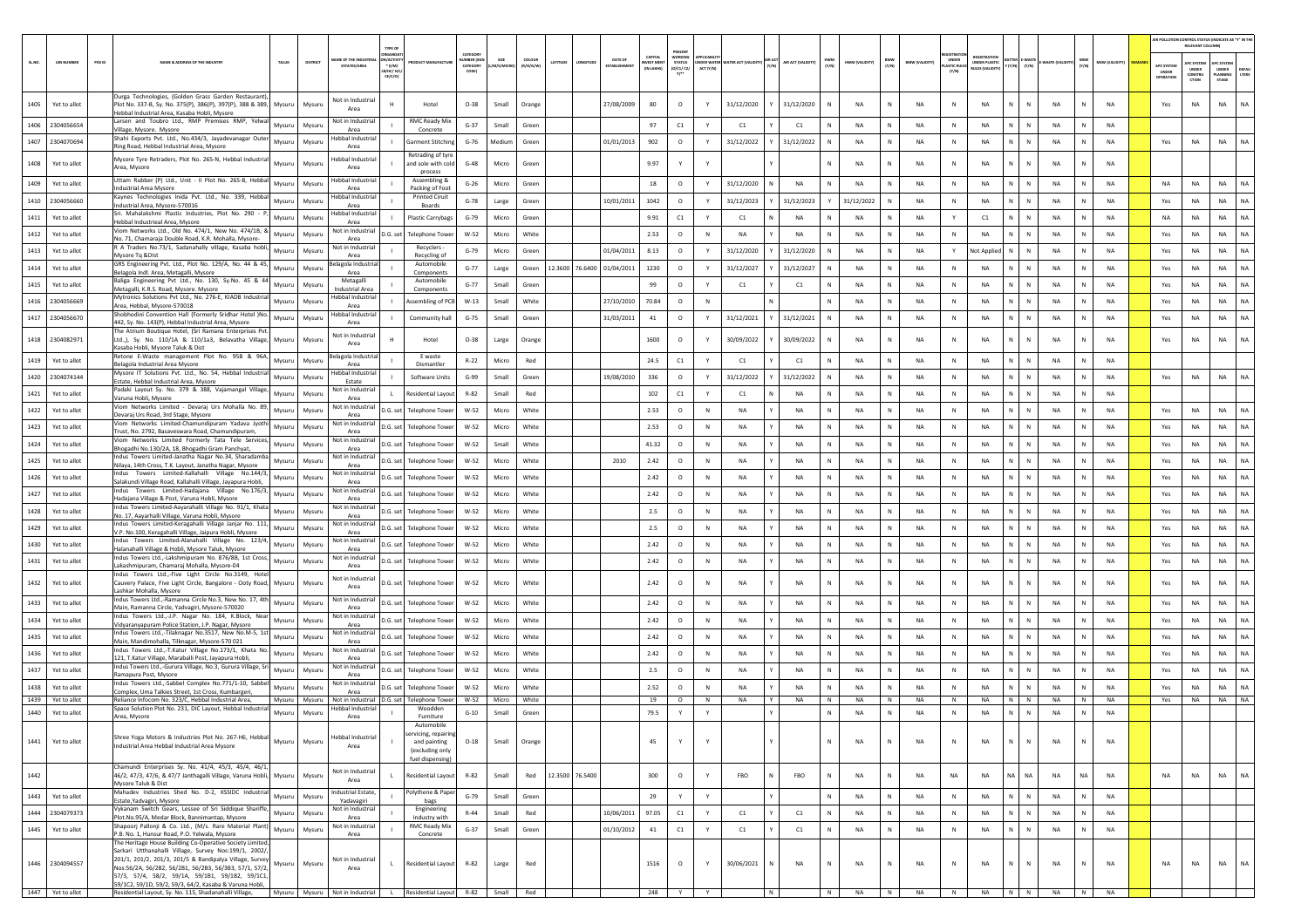|              |                              |                                                                                                                                                                                                                                                                                                                  |                  |                  |                                                 | TYPE OF                                           |                                                                                                                                                                                                                        |                                   |                |                     |                                                         |                              |                                                           |           |                                 |                             |              |                |              |                       |                                             |                                         |                                       |                                     |                        |                                        | AIR POLLUTION CONTROL STATUS (INDICATE AS "Y" IN THI<br>RELEVANT COLUM |                                          |           |
|--------------|------------------------------|------------------------------------------------------------------------------------------------------------------------------------------------------------------------------------------------------------------------------------------------------------------------------------------------------------------|------------------|------------------|-------------------------------------------------|---------------------------------------------------|------------------------------------------------------------------------------------------------------------------------------------------------------------------------------------------------------------------------|-----------------------------------|----------------|---------------------|---------------------------------------------------------|------------------------------|-----------------------------------------------------------|-----------|---------------------------------|-----------------------------|--------------|----------------|--------------|-----------------------|---------------------------------------------|-----------------------------------------|---------------------------------------|-------------------------------------|------------------------|----------------------------------------|------------------------------------------------------------------------|------------------------------------------|-----------|
| SL.NO.       | <b>UIN NUMBER</b>            | PCB ID<br>NAME & ADDRESS OF THE INDUSTRY                                                                                                                                                                                                                                                                         | TALUK            | DISTRICT         | ME OF THE INDU<br>ESTATES/AREA                  | PEANS<br>VACTIV<br>$*$ (1/M/<br>B/HC/ H<br>CE/C/O | <b>OUCT MANUFACTUR</b>                                                                                                                                                                                                 | CATEGORY<br>MBER (XG)<br>CATEGORY | I/S/MICI       | coLous<br>(R/O/G/W) | <b>DATE OF</b><br>LATITUDE<br>LONGITUDE<br>ESTABLISHMEI | <b>WEST MEN</b><br>IN LAKHST | PRESENT<br><b>STATUS</b><br>(0/01/02)<br>$Y$ <sup>*</sup> | ACT (Y/N) | NDER WATER WATER ACT (VALIDITY) | AIR ACT (VALIDITY)<br>(Y/N) | HWM<br>(Y/N) | HWM (VALIDITY) | BMW<br>(Y/N) | <b>BMW (VALIDITY)</b> | <b>UNDER</b><br><b>LASTIC RULE</b><br>[Y/N] | UNDER PLASTIC<br><b>NJLES (VALIDIT)</b> | Y (Y/N) (Y/N)                         | WASTE (VALID<br>(Y/N)               | MSW (VALIDITY)         | <b>APC SYSTEM</b><br>UNDER<br>OPERATIO | <b>APC SYSTEM</b><br>UNDER<br>CONSTRU<br>crios                         | APC SYSTEM<br>UNDER<br>PLANNING<br>STAGE | LTERS     |
| 1448         | Yet to allot                 | Medha Projects C/o. Brigade Sparkle No. 16B, 18/1, 18/2,<br>ndustrial Layout, Vishweshwarnagar, Mysore                                                                                                                                                                                                           | Mysuru           | Mysuru           | <b>Industrial Suburb</b>                        |                                                   | <b>RMC Ready Mix</b><br>Concrete                                                                                                                                                                                       | $G - 37$                          | Micro          | Green               |                                                         | 22.36                        | C1                                                        | Y         | C1                              | C1                          | N            | <b>NA</b>      | N            | NA                    | N                                           | NA                                      | N<br>N                                | <b>NA</b><br>N                      | <b>NA</b>              |                                        |                                                                        |                                          |           |
| 1449         | Yet to allot                 | Indus Towers Ltd.Srirampura No.333, 69/2, Manandawadi<br>Road, Sriramapura, Mysore                                                                                                                                                                                                                               | Mysuru           | Mysuru           | Not in Industrial<br>Area                       | D.G. set                                          | <b>Telephone Towe</b>                                                                                                                                                                                                  | W-52                              | Micro          | White               |                                                         | 2.5                          | $\circ$                                                   | N         | NA                              | NA                          | N            | <b>NA</b>      | $\mathsf{N}$ | NA                    | N                                           | NA                                      | N<br>$\mathbb N$                      | NA<br>$\mathbb N$                   | NA                     | Yes                                    | NA                                                                     | <b>NA</b>                                | <b>NA</b> |
| 1450         | Yet to allot                 | Indus Towers Ltd.Srirampura H.No-118,Opp Sericulture<br>Hostel, Manandavadi Main Road, Srirampura, Mysore -                                                                                                                                                                                                      | Mysuru           | Mysuru           | Not in Industrial<br>Area                       | D.G. set                                          | <b>Telephone Towe</b>                                                                                                                                                                                                  | W-52                              | Micro          | White               |                                                         | 2.42                         | $\circ$                                                   | N         | NA                              | NA<br>Y                     | N            | NA             | N            | NA                    | N                                           | NA                                      | N<br>$\,$ N                           | NA<br>N                             | NA                     | Yes                                    | NA                                                                     | NA                                       | <b>NA</b> |
| 1451         | Yet to allot                 | Indus Towers Ltd., Plot No. 295A, Hebbal Industrial Area,<br>Mysore                                                                                                                                                                                                                                              | Mysuru           | Mysuru           | Hebbal Industrial<br>Area                       | D.G. set                                          | <b>Telephone Tower</b>                                                                                                                                                                                                 | W-52                              | Micro          | White               |                                                         | 2.42                         | $\circ$                                                   | N         | NA                              | NA                          | N            | NA             | N            | NA                    | $\,$ N                                      | NA                                      | N<br>$\mathbb{N}$                     | <b>NA</b>                           | <b>NA</b>              | Yes                                    | NA                                                                     | <b>NA</b>                                | NA        |
| 1452         | Yet to allot                 | Shree Umiya Timbers, #.No.43, 1st Stage, Industrial<br>Suburb, Mysore South, Mysore-570008                                                                                                                                                                                                                       | Mysuru           | Mysuru           | <b>Industrial Suburb</b>                        |                                                   | Sawing & planing<br>of wood on job<br>work basis                                                                                                                                                                       | $G-42$                            | Micro          | Green               | September,<br>2004                                      | 20.7                         | $\circ$                                                   | N         | <b>NA</b>                       | 31/12/2020                  | N            | <b>NA</b>      |              | <b>NA</b>             | N                                           | <b>NA</b>                               | N<br>$\mathbb{N}$                     | <b>NA</b>                           | <b>NA</b>              | Yes                                    | NA                                                                     | <b>NA</b>                                | NA        |
| 1453         |                              | Sri Swastic Saw Mill No. 12C, Industrial Suburb, Mysore<br>South, Mysore-570008                                                                                                                                                                                                                                  | Mysuru           | Mysuru           | Industrial Suburb                               |                                                   | Sawing & planing<br>of wood on job<br>work basis                                                                                                                                                                       | $G-42$                            | Small          | Green               | June, 1995                                              | 43.65                        | $\circ$                                                   |           | 31/12/2020                      | 31/12/2020                  |              | NA             | N            | NA                    | $\,$ N                                      | NA                                      | N.<br>${\sf N}$                       | NA                                  | NA                     | Yes                                    | NA                                                                     | NA                                       | NA.       |
| 1454         | Yet to allot                 | ATC India Tower Corporation ( P) Itd Site. No.1/B, Sharada<br>devi nagar, 2nd stage, near kantharaj urs Road, Chamaraja Mysuru<br>Mohalla, Mysore                                                                                                                                                                |                  | Mysuru           | Not in Industrial<br>Area                       | D.G. set                                          | <b>Telephone Tower</b>                                                                                                                                                                                                 | W-52                              | Micro          | White               |                                                         | 2.53                         | $\circ$                                                   | N         | NA                              | NA                          | N            | <b>NA</b>      | N            | NA                    | N                                           | <b>NA</b>                               | N<br>$\mathbb N$                      | <b>NA</b><br>$\mathbb N$            | <b>NA</b>              | Yes                                    | <b>NA</b>                                                              | <b>NA</b>                                | NA.       |
| 1455         | Yet to allot                 | Kashyap Perfumery Works, #92, Industrial Suburb,<br>Mysore South, Mysore-570008                                                                                                                                                                                                                                  | Mysuru           | Mysuru           | Industrial Suburb                               |                                                   | Agarbathi                                                                                                                                                                                                              | W-37                              | Micro          | White               |                                                         | 21                           | Y                                                         | N         |                                 | N                           | N            | NA             | N            | NA                    | N                                           | NA                                      | N<br>$\mathbb N$                      | NA<br>$\mathbb N$                   | NA                     |                                        |                                                                        |                                          |           |
| 1456         | Yet to allot                 | Venson Electric (P) Ltd., No: 277-A, Hebbal Industrial Area,<br>Mysore                                                                                                                                                                                                                                           | Mysuru           | Mysuru           | Hebbal Industrial<br>Area                       |                                                   | Electrical Contro<br>distribution<br>boards motor<br>control centres &<br>comtrol panel                                                                                                                                | $G-79$                            | Small          | Green               | 01/10/2010                                              | 39.92                        | $\circ$                                                   | Y         | 31/12/2020                      | <b>NA</b><br>N              | N            | <b>NA</b>      | N            | <b>NA</b>             | N                                           | <b>NA</b>                               | N<br>N                                | <b>NA</b>                           | <b>NA</b>              | <b>NA</b>                              | NA                                                                     | <b>NA</b>                                | <b>NA</b> |
| 1457         | Yet to allot                 | Crystal Enterprises, No. 76, Hebbal Industrial Area,<br>Metagalli, Mysore - 57 0016 Hebbal Industrial Area                                                                                                                                                                                                       | Mysuru           | Mysuru           | Hebbal Industrial<br>Area                       |                                                   | Chemical                                                                                                                                                                                                               | $R - 22$                          | Micro          | Red                 |                                                         | 20                           | Y                                                         | Y         |                                 |                             | N            | NA             | N            | NA                    | N                                           | NA                                      | N<br>$\mathbb N$                      | NA<br>N                             | <b>NA</b>              |                                        |                                                                        |                                          |           |
| 1458         | 2304088341                   | Brigade Palm Grove (Residential group Housing Project o<br>M/s Brigade Enterprises Pvt. Ltd)., Sy. No. 32/2, 34(P),                                                                                                                                                                                              | Mysuru           | Mysuru           | Not in Industrial<br>Area                       | $\epsilon$                                        | Apartment                                                                                                                                                                                                              | $R - 82$                          | Large          | Red                 | September,<br>2017                                      | 3409                         | $\circ$                                                   |           | 30/09/2022                      | 30/09/2022                  | N            | <b>NA</b>      | N            | NA                    | ${\sf N}$                                   | NA                                      | N.<br>${\sf N}$                       | NA                                  | NA                     | Yes                                    | NA                                                                     | NA                                       | NA        |
| 1459         | Yet to allot                 | 35/1, 36/1, Bogadi Village, Kasaba Hobli, Mysore Taluk &<br>Viom Network Ltd., 389, Hebbal Village, Mysuru                                                                                                                                                                                                       |                  | Mysuru Mysuru    | Not in Industrial D.G. set<br>lebbal Industrial |                                                   | <b>Telephone Towe</b><br>Anodozing &                                                                                                                                                                                   | W-52                              | Micro          | White               |                                                         | 12                           | $\circ$                                                   | N         | <b>NA</b>                       | <b>NA</b>                   | N            | <b>NA</b>      | N            | NA                    | N                                           | NA                                      | N<br>N                                | <b>NA</b><br>N                      | <b>NA</b>              | Yes                                    | NA                                                                     | NA                                       | NA        |
| 1460<br>1461 | Yet to allot<br>Yet to allot | Alcoats Unit-II No.242. Hebbal Industrial Area. Mysore<br>Absured Lab No. 37/A, Industrial Suburb, 2nd Stage,                                                                                                                                                                                                    | Mysuru<br>Mysuru | Mysuru<br>Mysuru | Area<br>ndustrial Suburt                        |                                                   | Surface coatine<br>Art Work,<br>Painting,                                                                                                                                                                              | $R - 44$<br>$G-77$                | Small<br>Small | Red<br>Green        |                                                         | 213<br>280                   | C1<br>Y                                                   | Y<br>Y    | C1                              | C1                          | N<br>N       | NA<br>NA       | N<br>N       | <b>NA</b><br>NA       | N<br>N                                      | NA<br>NA                                | $\mathbb{N}$<br>N<br>N<br>$\mathbb N$ | <b>NA</b><br>N<br>NA<br>$\mathbb N$ | <b>NA</b><br><b>NA</b> |                                        |                                                                        |                                          |           |
|              |                              | Mysore<br>Akshaya Fertilizer No: 189, Hebbal Industrial Area, Hebbal                                                                                                                                                                                                                                             |                  |                  | Hebbal Industria                                |                                                   | Sculpture, Glass                                                                                                                                                                                                       |                                   |                |                     |                                                         |                              |                                                           |           |                                 |                             |              |                |              |                       |                                             |                                         |                                       |                                     |                        |                                        |                                                                        |                                          |           |
| 1462         | Yet to allot                 | Industrial Area Mysore<br>Indian Oil Corporation Ltd., (Marketing Division), Mysore                                                                                                                                                                                                                              | Mysuru           | Mysuru           | Area<br>Kadakola                                |                                                   | <b>Bio fertilizer</b>                                                                                                                                                                                                  | $W-4$                             | Small          | White               |                                                         | 26                           | Y                                                         | N         |                                 | N                           | N            | <b>NA</b>      | N            | <b>NA</b>             | N                                           | NA                                      | N<br>N                                | <b>NA</b><br>N                      | <b>NA</b>              |                                        |                                                                        |                                          |           |
|              |                              | 1463 2304081400 27745 LPG Bottling Plant, Plot No: 34, KIADB Industrial Area, Mysuru<br>Kadakola Village, Mysore KIADB Industrial Area Mysore<br>Mega Material Packing No. 83/B, Bannimantap A layout,                                                                                                           |                  | Mysuru           | <b>Industrial Area</b>                          |                                                   | Bulk storage of<br>LPG                                                                                                                                                                                                 | $R-1$                             | Large          | Red                 | 12.1100 76.4100                                         | 8981                         | $\circ$                                                   | Y         | 30/06/2021                      | 30/06/2021                  |              | 30/06/2022     | N            | NA                    | $\,$ N                                      | <b>NA</b>                               | N<br>$\mathbb{N}$                     | <b>NA</b><br>N                      | <b>NA</b>              | Yes                                    | <b>NA</b>                                                              | <b>NA</b>                                | <b>NA</b> |
| 1464         | Yet to allot                 | Industrial Area, Railway Line Road, Bannimantap, Mysore. Mysuru<br>Mysore                                                                                                                                                                                                                                        |                  | Mysuru           | Bannimantap<br>Industrial Area                  |                                                   | Chemical<br>Re-processing & n                                                                                                                                                                                          | $R-22$                            | Micro          | Red                 |                                                         | 14.85                        | Y                                                         | Y         |                                 |                             | N            | <b>NA</b>      | N            | <b>NA</b>             | N                                           | <b>NA</b>                               | $\mathbb{N}$<br>N                     | <b>NA</b><br>N                      | <b>NA</b>              |                                        |                                                                        |                                          |           |
| 1465         | Yet to allot                 | Mas Traders No. 83/(1)A, Bannimantap A layout,<br>Industrial Area, Railway Line Road, Bannimantap, Mysore                                                                                                                                                                                                        | Mysuru           | Mysuru           | Bannimantap<br>Industrial Area                  |                                                   | cycling of pre<br>washed chemical<br>& oil containers                                                                                                                                                                  | $R-3$                             | Micro          | Red                 | June, 2005                                              | 15.85                        | Y                                                         |           |                                 | N                           | N            | <b>NA</b>      | N            | NA                    | $\,$ N                                      | NA                                      | N<br>$\mathbb N$                      | <b>NA</b><br>N                      | <b>NA</b>              |                                        |                                                                        |                                          |           |
|              | 1466 Yet to allot            | Prajwal Industries, No. 263/B, Hebbal Industrial Area,                                                                                                                                                                                                                                                           |                  |                  | Mysuru Mysuru Hebbal Industrial                 |                                                   | Polymer water<br>Industry or                                                                                                                                                                                           | $G-79$                            |                | Small Green         | August, 2011 45.33                                      |                              | $\circ$                                                   |           | Y 31/12/2021 Y 31/12/2021 N     |                             |              | <b>NA</b>      | N            | NA                    | N                                           | <b>NA</b>                               | $N$ $N$                               | <b>NA</b><br>N                      | <b>NA</b>              |                                        | Yes NA NA NA                                                           |                                          |           |
| 1467         | Yet to allot                 | Jash Industries, Plot No. 164, Hebbal Industrial Area Mysuru Mysuru<br>Mysore                                                                                                                                                                                                                                    |                  |                  | Hebbal Industria<br>Area                        |                                                   | process involving<br>metal surface<br>treatment or<br>process such as<br>pickling/<br>dating/electroplat<br>ing/ paint<br>stripping/heat<br>treatment/<br>phosphating or<br>finishing and<br>anodising/<br>enamelling/ | $R-44$                            | Small          | Red                 | July, 2012                                              | 45                           | C1                                                        |           | C1                              | C1                          | N            | <b>NA</b>      | N            | NA                    | N                                           | NA                                      | N<br>N                                | <b>NA</b>                           | <b>NA</b>              |                                        |                                                                        |                                          |           |
| 1468         | Yet to allot                 | Pramaur Al Fabs, C-34, Yadavagiri Industrial Area, Mysore<br>570020                                                                                                                                                                                                                                              | Mysuru           | Mysuru           | ndustrial Estate,<br>Yadavagiri                 |                                                   | Fabrication of<br>Alluminium doors                                                                                                                                                                                     | $W-14$                            | Micro          | White               | 12/08/2011                                              | 20.51                        | $\circ$                                                   | Y         | NA                              | NA                          | N            | <b>NA</b>      | N            | NA                    | $\,$ N                                      | <b>NA</b>                               | N<br>${\sf N}$                        | NA<br>$\mathbf{N}$                  | <b>NA</b>              | Yes                                    | <b>NA</b>                                                              | <b>NA</b>                                | NA.       |
| 1469         | Yet to allot                 | Indus Tele Tower-Annadur Village Sy. No. 441, Anandur<br>Village & Post, Yelawala Hobli, Mysore Taluk & District                                                                                                                                                                                                 | Mysuru           | Mysuru           | Not in Industrial<br>Area                       | D.G. set                                          | & windows<br><b>Telephone Tower</b>                                                                                                                                                                                    | W-52                              | Micro          | White               |                                                         | 2.42                         | $\circ$                                                   | N         | NA                              | NA                          | N            | <b>NA</b>      | N            | NA                    | N                                           | NA                                      | N<br>$\,$ N                           | <b>NA</b><br>N                      | <b>NA</b>              | Yes                                    | NA                                                                     | <b>NA</b>                                | NA        |
| 1470         | Yet to allot                 | Viom Networks Ltd., Plot No.127/2A, Khata No.322,<br>Bogadi Village, Kasaba Hobli, Mysore                                                                                                                                                                                                                        | Mysuru           | Mysuru           | Not in Industria<br>Area                        | D.G. set                                          | <b>Telephone Towe</b>                                                                                                                                                                                                  | W-52                              | Micro          | White               |                                                         | 1.92                         | $\circ$                                                   | N         | NA                              | NA                          | N            | NA             | N            | NA                    | N                                           | NA                                      | N<br>$\mathbb N$                      | NA                                  | NA                     | Yes                                    | NA                                                                     | NA                                       | <b>NA</b> |
| 1471         | Yet to allot                 | India Telecom Infra Limited - Shrirampura Sy. No. 80/7<br>Shrirampura, Mysore                                                                                                                                                                                                                                    | Mysuru           | Mysuru           | Not in Industrial<br>Area                       | D.G. set                                          | <b>Telephone Towe</b>                                                                                                                                                                                                  | W-52                              | Micro          | White               |                                                         | 2.5                          | $\circ$                                                   | N         | NA                              | NA                          | N            | NA             | N            | NA                    | N                                           | NA                                      | $N$ $N$                               | NA<br>N                             | <b>NA</b>              | Yes                                    | NA                                                                     | NA                                       | NA        |
| 1472         | Yet to allot                 | Viom Networks Ltd., Varakodu Village No. 441, Varakodu<br>fillage, Varuna Hobli, Mysore                                                                                                                                                                                                                          | Mysuru           | Mysuru           | Not in Industrial<br>Area                       | D.G. set                                          | <b>Telephone Tower</b>                                                                                                                                                                                                 | W-52                              | Micro          | White               |                                                         | 2.53                         | $\circ$                                                   | N         | NA                              | NA                          |              | <b>NA</b>      | N            | NA                    | ${\sf N}$                                   | NA                                      | N<br>N                                | NA                                  | <b>NA</b>              | Yes                                    | NA                                                                     | NA                                       | NA.       |
| 1473         | 2304084158                   | AGK Enterprises, Unit - II, # 33/A, "A" Layout,<br>Bannimantap Industrial Area, Mysuru - 570 015                                                                                                                                                                                                                 | Mysuru           | Mysuru           | Industrial Suburb                               | $\blacksquare$                                    | Waste Sorting of<br>Non-Hazardous                                                                                                                                                                                      | $G-54$                            | Micro          | Green               | April, 2009                                             | 6.4                          | C1                                                        | Y         | C1                              | N.<br><b>NA</b>             | N            | <b>NA</b>      | N            | <b>NA</b>             | $\mathbb{N}$                                | <b>NA</b>                               | N<br>$\mathbb{N}$                     | <b>NA</b>                           | NA                     | <b>NA</b>                              | NA                                                                     | <b>NA</b>                                | <b>NA</b> |
|              | 1474 2304081996              | SV Briquetted Fuel Works, Sy. No. 103, Yelwala, Yelwala<br>Hobli, Mysore.                                                                                                                                                                                                                                        | Mysuru           | Mysuru           | Not in Industrial<br>Area                       |                                                   | Manufacture of<br><b>Fuel Briquettes</b>                                                                                                                                                                               | $G-5$                             | Small          | Green               | anuary, 2012                                            | 33.92                        | $\Omega$                                                  |           | 31/12/2022                      | <b>NA</b>                   |              | <b>NA</b>      | N            | NA                    | N                                           | <b>NA</b>                               | N<br>N                                | <b>NA</b>                           | NA                     | <b>NA</b>                              | <b>NA</b>                                                              | <b>NA</b>                                | <b>NA</b> |
| 1475         | Yet to allot                 | Indus Towers Ltd-Siddalingapura No: 296, Assessment No:<br>207, Siddalingapura Village, Mysore Taluk, Mysore                                                                                                                                                                                                     | Mysuru           | Mysuru           | Not in Industrial<br>Area                       | D.G. set                                          | <b>Telephone Tower</b>                                                                                                                                                                                                 | W-52                              | Micro          | White               |                                                         | 2.42                         | $\circ$                                                   | N         | NA                              | NA                          | $\mathbb{N}$ | <b>NA</b>      | N            | NA                    | ${\sf N}$                                   | NA                                      | N<br>$\,$ N                           | NA<br>N                             | NA                     | Yes                                    | NA                                                                     | <b>NA</b>                                | <b>NA</b> |
| 1476         | Yet to allot                 | Daya MK Developers Pvt. Ltd., Magan Flower Homes, Sy.<br>No. 67, 68/1 & 68/2, Bhuguthanhalli Village, Varuna Hobli,                                                                                                                                                                                              | Mysuru           | Mysuru           | Not in Industrial<br>Area                       | $\mathsf{C}$                                      | Apartment                                                                                                                                                                                                              | $O-100$                           | Large          | Orange              |                                                         | 3176                         | Y                                                         | Y         |                                 | Y.                          | N            | NA             | $\,$ N       | NA                    | $\,$ N                                      | NA                                      | $N$ $N$                               | NA<br>N                             | <b>NA</b>              |                                        |                                                                        |                                          |           |
| 1477         | Yet to allot                 | Indus Towers Ltd,- Bada Makan Sy.No. 25 & 7, Yomia<br>Makan, Bada Makan Extension, Mysore-Bangalore Road,                                                                                                                                                                                                        | Mysuru           | Mysuru           | Not in Industrial<br>Area                       | D.G. set                                          | <b>Telephone Tower</b>                                                                                                                                                                                                 | $W-52$                            | Micro          | White               |                                                         | 2.42                         | $\circ$                                                   | N         | NA                              | NA                          | N            | NA             | N            | NA                    | $\,$ N                                      | NA                                      | N<br>${\sf N}$                        | NA<br>$\mathbb{N}$                  | <b>NA</b>              | Yes                                    | NA                                                                     | <b>NA</b>                                | <b>NA</b> |
| 1478         | Yet to allot                 | Indus Towers Ltd,- Madhura Village Sy.No. 1/1, Madhura<br>Village & Post, Jaipura Hobli, Mysore Taluk, Mysore                                                                                                                                                                                                    | Mysuru           | Mysuru           | Not in Industrial<br>Area                       | D.G. set                                          | <b>Telephone Tower</b>                                                                                                                                                                                                 | W-52                              | Micro          | White               | 2011                                                    | 2.5                          | $\circ$                                                   | N         | NA                              | NA                          | $\mathbb{N}$ | <b>NA</b>      | $\,N\,$      | NA                    | $\,$ N                                      | NA                                      | N<br>$\,$ N                           | $\mathbb{N}$<br>NA                  | NA                     | Yes                                    | NA                                                                     | <b>NA</b>                                | <b>NA</b> |
|              |                              | K.V. Narayana Swamy Layout, (Consented Issued Name<br>Poornima N Swamy & Gundamma Layout) Sy No: 16.<br>1479 2304102474 101883 19/1, 19/2, 20/2, 21/1, 21/2A, 21/12B, 22, 23/1, 24, Mysuru<br>27/2, 28/2, 28/3, 28/4, 29/2B, 61, 63/1, 70/1, 70/2, 70/3,<br>71/2, 71/3 Vajamangala Village, Varuna Hobli, Mysore |                  | Mysuru           | Not in Industrial<br>Area                       | $\mathbf{L}$                                      | Residential Layout                                                                                                                                                                                                     | R-82                              | Large          | Red                 | 12.1800 76.4400                                         | 1112.88                      | $\circ$                                                   | Y         | FBO                             | NA                          | ${\sf N}$    | NA             | N            | NA                    | NA                                          | NA                                      | NA<br>NA                              | NA<br><b>NA</b>                     | NA                     | NA                                     | NA                                                                     | <b>NA</b>                                | <b>NA</b> |
| 1480         | 2304103993                   | Triphase Pharmaceuticals (P) Ltd., Plot No. 429P, Hebbal<br>38228<br>ndustrial Area, Mysore                                                                                                                                                                                                                      | Mysuru           | Mysuru           | Hebbal Industrial<br>Area                       |                                                   | Probiotics, Pre-<br>biotics, enzyme<br>blends &<br>analytical testing                                                                                                                                                  | $O - 74$                          | Small          | Orange              | 10/10/2012                                              | 96.17                        | C1                                                        | Y         | C1                              | C1                          | N            | NA             | N            | NA                    | ${\sf N}$                                   | NA                                      | ${\sf N}$<br>N                        | NA                                  | NA                     |                                        |                                                                        |                                          |           |
|              | 1481 2304079778              | Parashurama Welfare Association Sy.No: 107, 108, 112/4,<br>113, 114/1, 114/2, 115, 165, 167 & 169, Bhugathgalli Mysuru<br>Village, Kasaba Hobli, Mysore Taluk, Mysore District.                                                                                                                                  |                  | Mysuru           | Not in Industrial<br>Area                       |                                                   | <b>Residential Layout</b>                                                                                                                                                                                              | $R-82$                            | Small          | Red                 |                                                         | 350                          | $\mathsf{Y}$                                              | Y         |                                 | N                           | N            | NA             | N            | $_{\sf NA}$           | ${\sf N}$                                   | NA                                      | N<br>${\sf N}$                        | NA<br>N                             | NA                     |                                        |                                                                        |                                          |           |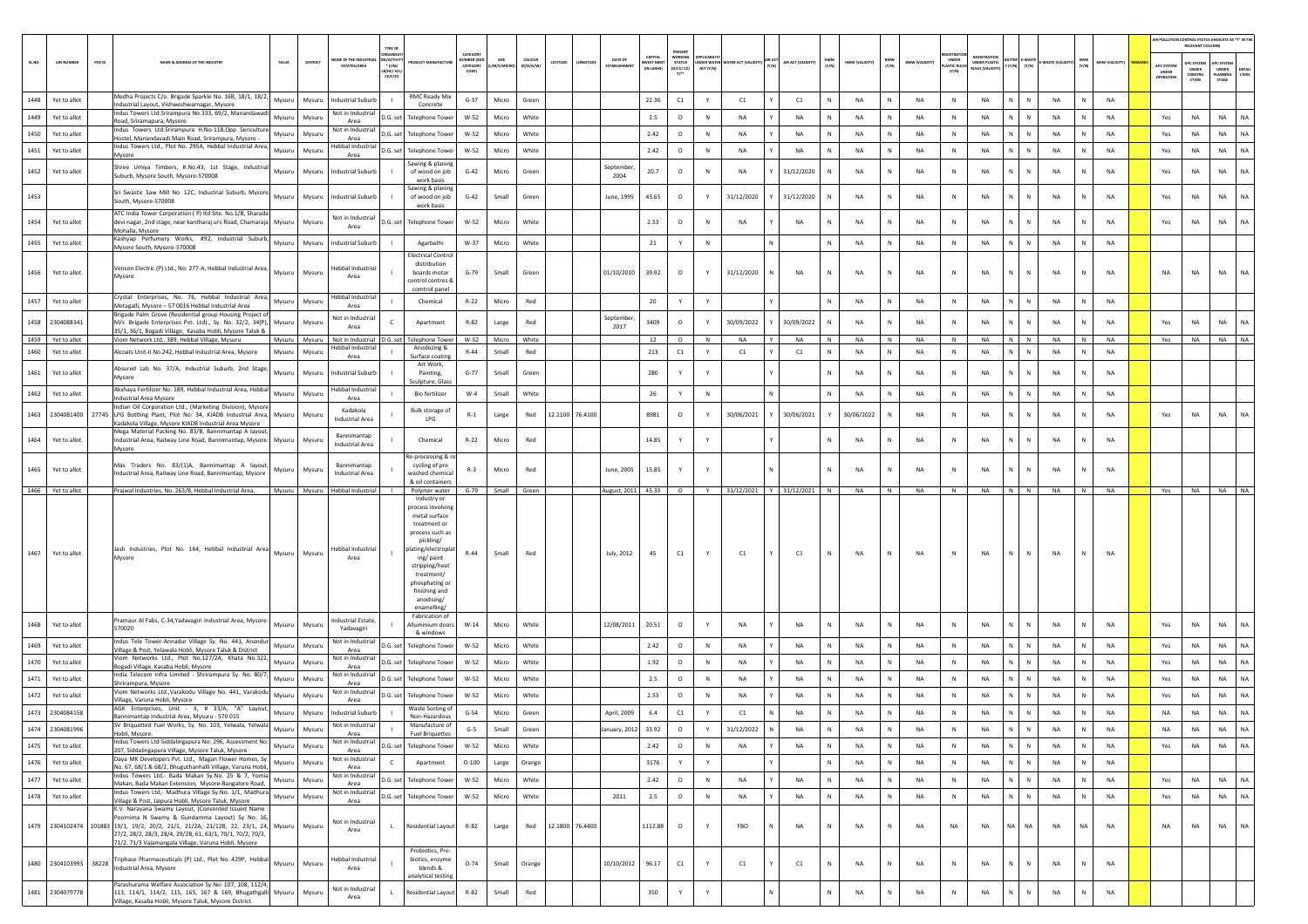| PRESENT<br>CATEGOR<br><b>GANISA</b><br>CAPITAL<br>WORKIN<br><b>FGISTRATI</b><br><b>WE OF THE INDL</b><br><b>ACTIV</b><br><b>BERD</b><br>coLour<br>DATE OF<br>HWM<br>(Y/N)<br>BMW<br>(Y/N)<br>PCB ID<br>AIR ACT (VALIDITY<br><b>UIN NUMBER</b><br>NAME & ADDRESS OF THE INDUSTRY<br>TALUS<br><b>STATUS</b><br><b>BMW (VALIDITY)</b><br><b>UNDER PLASTIC</b><br><b>MSW (VALIDITY</b><br>SL.NO.<br>DISTRIC<br><b>VEST MEN</b><br>NDER WATER WATER ACT (VALIDITY)<br>HWM (VALIDITY)<br>ATITUDI<br>WASTE (VAL<br>$(Y/N)$ $(Y/N)$<br>(Y/N)<br><b>ESTATES/AREA</b><br>$*(1/M)^*$<br>CATEGORY<br>M/S/MICR<br>(R/O/G/W)<br><b>ASTIC RULE</b><br>(IN LAKHS)<br>(0/C1/C2)<br>ACT (Y/N)<br><b>NJLES (VALIDI)</b><br>B/HC/ H/<br>CODET<br>(Y/N)<br>CE/C/O<br>N Ranga Rao & Sons Pvt. Ltd., Lessee of Mrs. Ashrat<br>Agarbathi &<br>November,<br>1482<br>Yet to allot<br>Innisa W/o Mr. Khaleel, Industrial Suburb, III Stage, Fort Mysuru<br><b>Industrial Suburb</b><br>W-37<br>Small<br>White<br>197<br>C1<br>C1<br><b>NA</b><br>NA<br><b>NA</b><br>N<br>NA<br><b>NA</b><br>Mysuru<br>Dhoop related<br>C1<br>N<br>N<br>N<br>2011<br>Mohalla, Mysore South, Mysuru-570008<br>products<br>Nerambally Hotels (Pvt) Ltd., (Sri Guru Residency)<br>Not in Industrial<br>1483 2304074169<br>Orange<br>2011-12<br>256<br>$\circ$<br>31/12/2022<br>NA<br><b>NA</b><br>NA<br>NA<br>N<br>$\mathbb N$<br>NA<br><b>NA</b><br>No.2249, 2249/1, New No. 10 & 10/1, JLB Cross Road, Mysuru<br>Mysuru<br>Hotel<br>$O-38$<br>Small<br>N<br>N<br>N<br>N<br>Area<br>Devaraia Mohalla, Mysore-570001<br>Mypol Polymers Technologies Pvt. Ltd., (A Unit of M/s.<br>Specialized Rubbe<br>Metagalli<br>1484   2304082485   79248   Mysore Polymers and Rubber Products Ltd.,) Unit - III, Plot<br>12.0000 76.0200 02/08/2016<br>2220<br>$\circ$<br>N.<br>N<br><b>NA</b><br>Mysuru<br>compounds with<br>$O - 76$<br>Large<br>Orange<br>30/09/2029<br>30/09/2029<br>30/09/2025<br>N<br>NA<br>N<br><b>NA</b><br>NA<br>N<br>Mysuru<br><b>Industrial Area</b><br>No. 10, Belagola Indl. Area, Metagalli, KRS Road, Mysore-<br>calendaring<br>Indus Towers Ltd, No.78, Sahukar Chennaiah Main Road,<br>Not in Industrial<br>1485<br>Yet to allot<br>Mysuru<br>Mysuru<br>0.G. set l<br><b>Telephone Tower</b><br>W-52<br>Micro<br>White<br>2.42<br>$\circ$<br>N<br>NA<br>NA<br>NA<br>N<br>NA<br>N<br>NA<br>N<br>N<br>NA<br>N<br><b>NA</b><br>T.K.Layout, Mysore-570009<br>Area<br>/iom Networks Limited, Sy. No.193/3, Kumbarakoppal<br>Not in Industrial<br>1486<br>Yet to allot<br>21<br>NA<br><b>NA</b><br>NA<br>NA<br>N.<br>NA<br>Mysuru<br>Mysuru<br>D.G. set<br><b>Telephone Towe</b><br>W-52<br>Micro<br>White<br>$\circ$<br>N<br>NA<br>N<br>N<br>N<br>NA<br>Layout, Hebbal Village, Mysore-570016<br>Area<br>Viom Networks Limited, Site No.180/1, 2nd Stage,<br>Not in Industria<br>N  <br>1487<br>Yet to allot<br>W-52<br>Micro<br>White<br>1.92<br>$\circ$<br>$\mathbb N$<br><b>NA</b><br><b>NA</b><br>$\mathbb{N}$<br><b>NA</b><br>N<br>NA<br>$\mathbb{N}$<br><b>NA</b><br>$\mathbb{N}$<br>NA<br><b>NA</b><br>Mysuru<br>Mysuru<br>D.G. set<br><b>Telephone Tower</b><br>Manjunathapura, Mysore<br>Area<br>A.B.Cement Pipe Industries, Plot No.122/A Belagola<br>elagola Industri:<br>Cement Bricks &<br>1488<br>Yet to allot<br>Mysuru<br>Mysuru<br>$G-11$<br>Green<br>37.7<br>C1<br>C1<br>NA<br>NA<br>NA<br><b>NA</b><br>N<br>NA<br><b>NA</b><br>Small<br>N<br>N<br>N<br>Y<br>Industrial Area, Metagalli Mysore<br>Area<br>Pipes<br>Indus Towers Ltd., No: 63, Madhuvinahalli Village & Post,<br>Not in Industrial<br>N.<br>1489<br>21<br>$\mathbb{N}$<br>W-52<br>White<br>$\circ$<br>$\mathbb N$<br><b>NA</b><br><b>NA</b><br>N<br><b>NA</b><br>N<br><b>NA</b><br>N<br><b>NA</b><br>NA<br><b>NA</b><br>Mysuru<br>Mysuru<br>D.G. set Telephone Tower<br>Micro<br>Hullahalli Hobli, Nanjangud Taluk, Mysore<br>Area<br>Viom Networks Ltd., No. D-53, Harish Entrprises, Hebba<br>lebbal Industria<br>1490<br>NA<br>NA<br><b>NA</b><br>Yet to allot<br>Mysuru<br>Mysuru<br>D.G. set<br>Telephone Tower<br>W-52<br>Micro<br>White<br>2.5<br>$\circ$<br>N<br>NA<br>NA<br>N<br><b>NA</b><br>N<br>N<br>N<br>$\mathbb N$<br>NA<br>N<br>ndustrial Area, Mysore<br>Area<br>Viom Networks Ltd., No: 61, Metagalli Village, Opp. RBI,<br>Not in Industrial<br>1491<br>Yet to allot<br>Mysuru<br><b>Telephone Tower</b><br>White<br>2.9<br>$\circ$<br>NA<br>NA<br><b>NA</b><br>NA<br>NA<br>N<br>${\sf N}$<br>NA<br>Mysuru<br>D.G. set<br>W-52<br>Micro<br>N<br>N<br>N<br>NA<br>Area<br>Mysore<br>Rajram Industries, Plot No. 234, Hebbal Industrial Area,<br>lebbal Industria<br>General<br>N  <br>1492<br>Yet to allot<br>$G - 77$<br>Small<br>30<br>Y<br>$\mathbb{N}$<br><b>NA</b><br>N<br>NA<br>$\mathbb{N}$<br><b>NA</b><br>N<br><b>NA</b><br>N<br><b>NA</b><br>Mysuru<br>Mysuru<br>Green<br>Y<br>Mysore-16<br>Area<br>Engineering<br>Premier Illumination Plot .No.27/H, 3rd Stage, Industria<br>1493 2304079346 23603<br>Mysuru<br>Industrial Suburb<br>R-44<br>Red<br>77<br>C1<br>C1<br>C1<br><b>NA</b><br>NA<br>NA<br>N<br>${\sf N}$<br>NA<br>NA<br>Mysuru<br><b>Tungston wires</b><br>Small<br>N<br>N<br>Y<br>N<br>uburb Mysore South, Mysore-570008<br>Thanusha Enterprises, Q-206, Hebbal Industrial Area,<br>Hebbal Industria<br>Re-processing of<br>N.<br>$\mathbb{N}$<br>1494<br>$R-4$<br>48<br><b>NA</b><br><b>NA</b><br>N<br><b>NA</b><br>NA<br><b>NA</b><br>Yet to allot<br>Red<br>Y<br>N<br>N<br>N<br>Mvsuru<br>Mysuru<br>Small<br>Y<br>Mysore<br>Area<br>used engine oil<br>1495 Yet to allot 37980 KPR Cars (P) Ltd., No. 215/1 Hinkal Village, Kasab Hobli,<br>$O-18$<br>Small<br>2012 Feb<br>303<br>$\circ$<br>30/09/2021 Y 30/09/2021<br>Y Not Applied<br>NA<br>N<br><b>NA</b><br>$N$ $N$<br><b>NA</b><br>N<br><b>NA</b><br>Mysuru Mysuru<br>Not in Industrial<br>Service station<br>Orange<br>Y<br>N<br>Viom Networks Ltd., Site.No.575, Sy.No.189/2A2, Janatha<br>Not in Industrial<br>1496<br>Yet to allot<br>$W-52$<br>Micro<br>White<br>2.5<br>$\circ$<br>NA<br><b>NA</b><br><b>NA</b><br>NA<br>N<br><b>NA</b><br>N<br>NA<br><b>NA</b><br>Nagar, 5th Cross, T.K.Layout, Mysore Town & Mysore<br>Mysuru<br><b>Telephone Towe</b><br>Mysuru<br>D.G. set<br>N<br>Area<br>District-570012 Mysore<br>Viom Networks Ltd., No.4, HT Line, Bannimantap<br>Bannimantap<br>1497 Yet to allot<br>N  <br>W-52<br>Micro<br>White<br>2.53<br>$\circ$<br>$\mathbb{N}$<br>NA<br><b>NA</b><br>$\mathbb{N}$<br><b>NA</b><br>N<br>NA<br>$\,$ N<br>NA<br>${\sf N}$<br>NA<br>N<br><b>NA</b><br>Mysuru<br>Mysuru<br>D.G. set Telephone Tower<br>Industrial 'A' Layout, Bamboo Bazar, Mandi Mohalla,<br>Industrial Area<br>Viom Networks Ltd., Site.No.3303, 3rd Phase, Dattagal<br>Not in Industrial<br>1498<br>Yet to allot<br>$W-52$<br>Micro<br>White<br>2.53<br>$\circ$<br><b>NA</b><br><b>NA</b><br><b>NA</b><br>NA<br>N<br><b>NA</b><br>N<br>NA<br><b>NA</b><br>Extension, Kanakadasa Nagar, Chamaraja Mohalla,<br>Mysuru<br><b>Telephone Tower</b><br>N<br>N<br>N<br>D.G. set<br>Mysuru<br>Area<br>Mysore Town & District-570023<br>Viom Networks Ltd., No.145, 'A' Block, Seetharan<br>Not in Industri<br>N<br>1499<br>Yet to allot<br>$W-52$<br>Micro<br>White<br>2.53<br>$\circ$<br>N<br>NA<br><b>NA</b><br>$\mathbb{N}$<br><b>NA</b><br>N<br>NA<br>N<br>NA<br>$\mathbb N$<br><b>NA</b><br>N<br><b>NA</b><br>Mysuru<br>Mysuru<br>D.G. set<br><b>Telephone Tower</b><br>Traders, 3rd Cross, Bandipalya, APMC Yard, Mysore<br>Area<br>Viom Networks Ltd., Site.No.539, 1st Main Road, 2no<br>Not in Industria<br>1500<br>Yet to allot<br>W-52<br>Micro<br>White<br>2.5<br>$\circ$<br><b>NA</b><br><b>NA</b><br><b>NA</b><br>NA<br>N<br><b>NA</b><br>${\sf N}$<br>NA<br><b>NA</b><br>stage. Devanoor Extension. Raiiv Nagar. N.R.Mohalla. Mysuru<br>Mysuru<br><b>Telephone Tower</b><br>N<br>N<br>N<br>D.G. set<br>Area<br>Mysore Town & District-570019<br>Viom Networks Ltd., No.3,4,13,14,23& 24, 3rd Block,<br>Not in Industria<br>2.5<br>N<br>$\,$ N<br>1501<br>Yet to allot<br>Mysuru<br>W-52<br>Micro<br>White<br>$\circ$<br>N<br><b>NA</b><br><b>NA</b><br>N<br><b>NA</b><br>N<br>NA<br>N<br>NA<br><b>NA</b><br>N<br><b>NA</b><br>Mysuru<br>D.G. set<br><b>Telephone Tower</b><br>Ashrama Road, Jayalakshmipuram, Mysore District-<br>Area<br>Indus Towers Limited, Site 45/2, Bannimantapa "A<br>Not in Industrial<br>1502<br>Yet to allot<br>W-52<br>White<br>19<br>$\circ$<br>NA<br>NA<br><b>NA</b><br>NA<br>NA<br>N<br>N<br>NA<br><b>NA</b><br>Mysuru<br>Mysuru<br>D.G. set<br><b>Telephone Tower</b><br>Micro<br>$\mathbb N$<br>N<br>N<br>N<br>Layout, Mysuru<br>Area<br>Vijaya Enterprises No: 28/A, Old Manadavadi<br>Not in Industria<br>Expanded<br>N.<br>$\,$ N<br>1503 Yet to allot<br>05/11/2011<br>38.8<br>31/12/2020<br>31/12/2020<br><b>NA</b><br>N<br>NA<br><b>NA</b><br>NA<br><b>NA</b><br>$G-79$<br>$\circ$<br>N<br>N<br>N<br>Mysuru<br>Mysuru<br>Small<br>Green<br>Y<br>Road, Sriramapura, Mysore<br>Area<br>Polystyren<br>Viom Networks Ltd., M/s. Midas Granites (p) Ltd, Plot No.<br>lebbal Industria<br>1504<br>W-52<br>White<br>2.53<br><b>NA</b><br><b>NA</b><br>$\mathbb{N}$<br>Yet to allot<br>Mysuru<br>Micro<br>$\circ$<br><b>NA</b><br><b>NA</b><br><b>NA</b><br>N<br>N<br><b>NA</b><br><b>NA</b><br>346, Sy.No. 1 & 436, Hebbal Indl. Area, Hebbal Village, Mysuru<br>D.G. set Telephone Tower<br>N<br>N<br>N<br>Area<br>Kasaba Hobli, Mysore Tq & District Mysore<br>Viom Networks Ltd, No. 1684/A, Hanumantha Rao Street,<br>Not in Industrial<br>N.<br>$\mathbb{N}$<br>1505<br>White<br>2.5<br>$\circ$<br><b>NA</b><br>NA<br>NA<br><b>NA</b><br>Yet to allot<br>W-52<br>Micro<br>$\mathbb N$<br><b>NA</b><br><b>NA</b><br>N<br>N<br>N<br>NA<br>Gandi Square, Sayyaji Rao Road, Devaraja Mohalla,<br>Mysuru<br>Mysuru<br>D.G. set l<br><b>Telephone Tower</b><br>Area<br>Mysore District - 570 002<br>A.B. Auto Brakes (P) Ltd., Plot No. 20 - Part, Hootagall<br>Hootagalli<br>420<br>1506<br>Yet to allot<br>White<br>C1<br>C1<br>C1<br><b>NA</b><br><b>NA</b><br><b>NA</b><br>N<br>$\mathbb{N}$<br>NA<br><b>NA</b><br>Mysuru<br>$W-14$<br>Small<br>N<br>N<br>Mysuru<br>Brakes<br>Y<br>N<br>N<br>Industrial Area, Mysore. Mysore<br><b>Industrial Area</b><br>Cauvery Motors (P) Ltd., Plot No: 49/50, Industrial Estate,<br>lebbal Industria<br>N.<br>1507<br>2304075848 35585<br>12.3600 76.6500<br><b>July 2011</b><br>642<br>30/09/2029<br>30/09/2029<br><b>NA</b><br>$\mathbb{N}$<br><b>NA</b><br>$O-18$<br>$\circ$<br>Not Applied<br><b>NA</b><br>N<br>NA<br>Mysuru<br>Mysuru<br><b>Service Station</b><br>Medium<br>Orange<br>N<br>N<br>Mysore - 570 016<br>Estate<br>Vivekananda Institue for Leadership Development (VILD)<br>lebbal Industria<br>1508<br>10<br>NA<br>NA<br>NA<br><b>NA</b><br>Yet to allot<br>Mysuru<br>Mysuru<br>$\circ$<br>DG set<br>W-52<br>Micro<br>White<br>$\circ$<br>N<br>NA<br>NA<br>NA<br>N<br>N<br>N<br>N<br>N<br>CA-01. Part-II Hebbal Industrial Area Mysore<br>Area<br>Pulverizing of<br>Shree Shambhulingeshwara Minerals, No. 260-A, Hebbal<br>lebbal Industria<br>Limestome,<br>1509 Yet to allot<br>48.6<br><b>NA</b><br><b>NA</b><br>N.<br>$\mathbb{N}$<br><b>NA</b><br>Mysuru<br>Mysuru<br>$G-6$<br>Small<br>Green<br>Y<br><b>NA</b><br>N<br>N<br>NA<br>N<br>Calcite, Dolomite<br>Industrial Area, Mysore<br>Area<br>& Quartz mineral:<br>Sales and servicing<br>Sona Motors (P) Ltd., Plot No.914/1,CH 18/1, JLB Road,<br>Not in Industrial<br>38824<br>1510 2304100748<br>Mysuru<br>Small<br>Orange<br>17/10/2012<br>339<br>$\circ$<br>30/09/2022<br>30/09/2022<br><b>NA</b><br>NA<br>N<br><b>NA</b><br>N<br><b>NA</b><br><b>NA</b><br>Mysuru<br>of two wheeler<br>$O-18$<br>N<br>N<br>Y<br>Opp CKC Convent, Lakshmipuram, Mysore -570004<br>Area<br>vehicles<br>Hebbal Industria<br>Sri Samrudhi Engineering Works Plot No. 28, Hebbal<br>Welding of SS<br>N<br>1511 Yet to allot<br>Mysuru<br>$G-77$<br>Micro<br>Green<br>3.15<br><b>NA</b><br>N<br>NA<br>N<br>NA<br>$\,$ N<br>NA<br>N<br><b>NA</b><br>Mysuru<br>Y<br>N<br>ndustrial Area, Mysore<br>Area<br>sheets<br>GIPS Bio-Tech Lessee of M/s Sri. Jacob James, Commo<br>Bio-Medical Waste Treatment & Disposal Facility, Sy. No<br>Not in Industrial<br>1512 2304085774 28463<br>Mysuru<br>CBMWTF<br>R-72<br>Red<br>12.0900 76.3100 02/02/2015<br>70<br>30/06/2026<br>30/06/2026<br>30/06/2021<br>NA<br>Mysuru<br>Small<br>$\circ$<br><b>NA</b><br>N<br>N<br>NA<br><b>NA</b><br>82, Gujjegowdanapura Village, Jayapura Hobli, Mysore<br>Area<br>Taluk & District<br>Aishvarya Developers (R) Sy No: 12/2, 13/1, 13/2, 15,<br>Not in Industrial<br>1513<br>350<br>Yet to allot<br>14/1, 14/2, 14/3, Halalu Village, Kasaba Hobli, Mysore<br>Mysuru<br>Residential Layout<br>R-82<br>Small<br>Red<br><b>NA</b><br><b>NA</b><br><b>NA</b><br>Mysuru<br>N<br>Area<br>Taluk, Mysore District<br>Aishvarya Developers (R) Sy No: 15/3, 16/1, 16/2, 16/3,<br>Not in Industrial<br>1514<br>$R - 82$<br>300<br>$\mathsf{N}$<br>NA<br>N.<br>$\mathbb{N}$<br>NA<br>Yet to allot<br>etc Kenchalagudu Village, Jayapura Hobli, Mysore Taluk, Mysuru<br>Residential Layout<br>Small<br>Red<br>Y<br>$\mathbb{N}$<br><b>NA</b><br>N<br><b>NA</b><br><b>NA</b><br>N<br>Mysuru<br>Area<br><b>Mysore District</b><br>Versa Lites & Luminaires Pvt Ltd, C-117, Yadavagiri<br>Industrial Estate.<br>1515<br>$R - 44$<br>Small<br>Red<br>August, 2011<br>77.99<br>C1<br>Y<br>C1<br>NA<br>Yet to allot<br>Mysuru<br>Electronic chokes<br>C1<br>N<br><b>NA</b><br>N<br>NA<br>$\,$ N<br>NA<br>N<br>N<br>NA<br>N<br>Mysuru<br>dustrial Area, Mysore-20<br>Yadavagiri<br>N Ranga Rao& Sons Pvt. Ltd., No. 145/1,146/1,<br>Not in Industrial<br>1516 2304076930 42183<br>W-37<br>31/12/2022<br>31/12/2022<br>NA<br>N<br>$\,$ N<br>${\sf N}$<br>NA<br>Small<br>Green<br>June, 2013<br>46.86<br>$\circ$<br>Y<br>N<br><b>NA</b><br>N<br>NA<br>N<br>NA<br>Mysuru<br>Mysuru<br>Agarbathi<br>Srirampura village, Manandavadi Road, Kasaba Hobli,<br>Area<br>I.G.Workshop No.201/2, Mysore- Hunsur Road, Next to<br>Not in Industrial<br>1517 2304080546<br>155<br>39054<br>$O-18$<br>03/02/2014<br>$\circ$<br>30/09/2022<br>30/06/2020<br>$N$ $N$<br>Mysuru<br>Mysuru<br>Service centre<br>Small<br>Orange<br>Y<br>30/09/2022<br>Y<br>N<br>NA<br>N<br><b>NA</b><br>NA<br>N<br>NA<br>Hinkal Chruch, Mysore-570017<br>Area<br>Mookambika Asphalt Plant Sy. No. 82, Megalapura<br>Not in Industrial<br>1518<br>Yet to allot<br>$R-25$<br>Small<br>Red<br>46<br>C1<br>C1<br>NA<br>NA<br>$\,$ N<br>NA<br>N<br>${\sf N}$<br>NA<br>N<br>NA<br>Mysuru<br>Mysuru<br>Hot mix plants<br>C1<br>N<br>Village, Yelwala Hobli, 264, Mysore Taluk, Mysore District<br>Area<br>Lead Sub-Oxide by<br>S.D. Ventures Plot No. 276/D Hebbal Industrial Area<br>Hebbal Industrial<br>September<br>27<br>1519 2304073494<br>Mysuru<br>using Pure Lead<br>$R-28$<br>Small<br>Red<br>C1<br>C1<br>C1<br>C1<br>${\sf N}$<br>NA<br>N<br>NA<br>N<br>$\mathbb N$<br>NA<br>N<br><b>NA</b><br>Mysuru<br>Y<br>Mysore<br>Area<br>2012<br>Ingots of 1000<br>Natures Fragrances Flavours, No. 118/A, KRS Road,<br>elagola Industrial<br>1520 2304070730 38798<br>Citronellal<br>$0 - 7$<br>Small<br>Orange<br>30/09/2017<br>54<br>C1<br>C1<br>C1<br><b>NA</b><br>N<br>NA<br>$\,$ N<br>NA<br>N<br>${\sf N}$<br>NA<br>N<br><b>NA</b><br>Mysuru<br>Mysuru<br>Y<br>N<br>Belagola Industrial Area Mysore<br>Area<br>Vishwaprajna House Buidling Co-Operative Society, No.<br>Not in Industrial<br>1521<br>350<br>N<br>N<br>NA<br>Yet to allot<br>Mysuru<br>Residential Layout<br>R-82<br>Small<br>Red<br>Y<br>Y<br>N<br><b>NA</b><br>N<br>NA<br>$\,$ N<br>NA<br>${\sf N}$<br>NA<br>N<br>Mysuru<br>172/1234, Kesare Village, Kasaba Hobli, Mysore<br>Area | AIR POLLUTION CONTROL STATUS (INDICATE AS "Y" IN THI<br>RELEVANT COLUMN                                                                             |
|------------------------------------------------------------------------------------------------------------------------------------------------------------------------------------------------------------------------------------------------------------------------------------------------------------------------------------------------------------------------------------------------------------------------------------------------------------------------------------------------------------------------------------------------------------------------------------------------------------------------------------------------------------------------------------------------------------------------------------------------------------------------------------------------------------------------------------------------------------------------------------------------------------------------------------------------------------------------------------------------------------------------------------------------------------------------------------------------------------------------------------------------------------------------------------------------------------------------------------------------------------------------------------------------------------------------------------------------------------------------------------------------------------------------------------------------------------------------------------------------------------------------------------------------------------------------------------------------------------------------------------------------------------------------------------------------------------------------------------------------------------------------------------------------------------------------------------------------------------------------------------------------------------------------------------------------------------------------------------------------------------------------------------------------------------------------------------------------------------------------------------------------------------------------------------------------------------------------------------------------------------------------------------------------------------------------------------------------------------------------------------------------------------------------------------------------------------------------------------------------------------------------------------------------------------------------------------------------------------------------------------------------------------------------------------------------------------------------------------------------------------------------------------------------------------------------------------------------------------------------------------------------------------------------------------------------------------------------------------------------------------------------------------------------------------------------------------------------------------------------------------------------------------------------------------------------------------------------------------------------------------------------------------------------------------------------------------------------------------------------------------------------------------------------------------------------------------------------------------------------------------------------------------------------------------------------------------------------------------------------------------------------------------------------------------------------------------------------------------------------------------------------------------------------------------------------------------------------------------------------------------------------------------------------------------------------------------------------------------------------------------------------------------------------------------------------------------------------------------------------------------------------------------------------------------------------------------------------------------------------------------------------------------------------------------------------------------------------------------------------------------------------------------------------------------------------------------------------------------------------------------------------------------------------------------------------------------------------------------------------------------------------------------------------------------------------------------------------------------------------------------------------------------------------------------------------------------------------------------------------------------------------------------------------------------------------------------------------------------------------------------------------------------------------------------------------------------------------------------------------------------------------------------------------------------------------------------------------------------------------------------------------------------------------------------------------------------------------------------------------------------------------------------------------------------------------------------------------------------------------------------------------------------------------------------------------------------------------------------------------------------------------------------------------------------------------------------------------------------------------------------------------------------------------------------------------------------------------------------------------------------------------------------------------------------------------------------------------------------------------------------------------------------------------------------------------------------------------------------------------------------------------------------------------------------------------------------------------------------------------------------------------------------------------------------------------------------------------------------------------------------------------------------------------------------------------------------------------------------------------------------------------------------------------------------------------------------------------------------------------------------------------------------------------------------------------------------------------------------------------------------------------------------------------------------------------------------------------------------------------------------------------------------------------------------------------------------------------------------------------------------------------------------------------------------------------------------------------------------------------------------------------------------------------------------------------------------------------------------------------------------------------------------------------------------------------------------------------------------------------------------------------------------------------------------------------------------------------------------------------------------------------------------------------------------------------------------------------------------------------------------------------------------------------------------------------------------------------------------------------------------------------------------------------------------------------------------------------------------------------------------------------------------------------------------------------------------------------------------------------------------------------------------------------------------------------------------------------------------------------------------------------------------------------------------------------------------------------------------------------------------------------------------------------------------------------------------------------------------------------------------------------------------------------------------------------------------------------------------------------------------------------------------------------------------------------------------------------------------------------------------------------------------------------------------------------------------------------------------------------------------------------------------------------------------------------------------------------------------------------------------------------------------------------------------------------------------------------------------------------------------------------------------------------------------------------------------------------------------------------------------------------------------------------------------------------------------------------------------------------------------------------------------------------------------------------------------------------------------------------------------------------------------------------------------------------------------------------------------------------------------------------------------------------------------------------------------------------------------------------------------------------------------------------------------------------------------------------------------------------------------------------------------------------------------------------------------------------------------------------------------------------------------------------------------------------------------------------------------------------------------------------------------------------------------------------------------------------------------------------------------------------------------------------------------------------------------------------------------------------------------------------------------------------------------------------------------------------------------------------------------------------------------------------------------------------------------------------------------------------------------------------------------------------------------------------------------------------------------------------------------------------------------------------------------------------------------------------------------------------------------------------------------------------------------------------------------------------------------------------------------------------------------------------------------------------------------------------------------------------------------------------------------------------------------------------------------------------------------------------------------------------------------------------------------------------------------------------------------------------------------------------------------------------------------------------------------------------------------------------------------------------------------------------------------------------------------------------------------------------------------------------------------------------------------------------------------------------------------------------------------------------------------------------------------------------------------------------------------------------------------------------------------------------------------------------------------------------------------------------------------------------------------------------------------------------------------------------------------------------------------------------------------------------------------------------------------------------------------------------------------------------------------------------------------------------------------------------------------------------------------------------------------------------------------------------------------------------------------------------------------------------------------------------------------------------------------------------------------------------------------------------------------------------------------------------------------------------------------------------------------------------------------------------------------------------------------------------------------------------------------------------------------------------------------------------------------------------------------------------------------------------------------------------------------------------------------------------------------------------------------------------------------------------------------------------------------------------------------------------------------------------------------------------------------------------------------------------------------------------------------------------------------------------------------------------------------------------------------------------------------------------------------------------------------------------------------------------------------------------------------------------------------------------------------------------------------------------------------------------------------------------------------------------------------------------------------------------------------------------------------------------------------------------------------------------------------------------------------------------------------------------------------------------------------------------------------------------------------------------------------------------------------------------------------------------------------------------------------------------------------------------------------------------------------------------------------------------------------------------------------------------------------------------------------------------------------------------------------------------------------------------------------------------------------------------------------------------------------------------------------------------------------------------------------------------------------------------------------------------------------------------------------------------------------------------------------------------------------------------------------------------------------------------------------------------------------------------------------------------------------------------------------------------------------------------------------------------------------------------------------------------------------------------------------------------------------------------------------------------------------------------------------------------------------------------------------------------------------------------------------------------------------------------------------------------------------------------------------------------------------------------------------------------------------------------------------------------------------------------------------------------------------------------------------------------------------------------------------------------------------------------------------------------------------------------------------------------------------------------------------------------------------------------------|-----------------------------------------------------------------------------------------------------------------------------------------------------|
|                                                                                                                                                                                                                                                                                                                                                                                                                                                                                                                                                                                                                                                                                                                                                                                                                                                                                                                                                                                                                                                                                                                                                                                                                                                                                                                                                                                                                                                                                                                                                                                                                                                                                                                                                                                                                                                                                                                                                                                                                                                                                                                                                                                                                                                                                                                                                                                                                                                                                                                                                                                                                                                                                                                                                                                                                                                                                                                                                                                                                                                                                                                                                                                                                                                                                                                                                                                                                                                                                                                                                                                                                                                                                                                                                                                                                                                                                                                                                                                                                                                                                                                                                                                                                                                                                                                                                                                                                                                                                                                                                                                                                                                                                                                                                                                                                                                                                                                                                                                                                                                                                                                                                                                                                                                                                                                                                                                                                                                                                                                                                                                                                                                                                                                                                                                                                                                                                                                                                                                                                                                                                                                                                                                                                                                                                                                                                                                                                                                                                                                                                                                                                                                                                                                                                                                                                                                                                                                                                                                                                                                                                                                                                                                                                                                                                                                                                                                                                                                                                                                                                                                                                                                                                                                                                                                                                                                                                                                                                                                                                                                                                                                                                                                                                                                                                                                                                                                                                                                                                                                                                                                                                                                                                                                                                                                                                                                                                                                                                                                                                                                                                                                                                                                                                                                                                                                                                                                                                                                                                                                                                                                                                                                                                                                                                                                                                                                                                                                                                                                                                                                                                                                                                                                                                                                                                                                                                                                                                                                                                                                                                                                                                                                                                                                                                                                                                                                                                                                                                                                                                                                                                                                                                                                                                                                                                                                                                                                                                                                                                                                                                                                                                                                                                                                                                                                                                                                                                                                                                                                                                                                                                                                                                                                                                                                                                                                                                                                                                                                                                                                                                                                                                                                                                                                                                                                                                                                                                                                                                                                                                                                                                                                                                                                                                                                                                                                                                                                                                                                                                                                                                                                                                                                                                                                                                                                                                                                                                                                                                                                                                                                                                                                                                                                                                                                                                                                                                                                                                                                                                                                                                                                                                                                                                                                                                                                                                                                                                                                                                                                                                                                                                                                                                                                                                                                                                                                                                                                                                                                                                                                                                                                                                                                                                                                                                                                                      | <b>APC SYSTEM</b><br>APC SYSTER<br>APC SYSTE<br><b>UNDER</b><br>CONSTRU<br>UNDER<br>DEFA<br>UNDER<br>LTERS<br>LANNING<br>OPERATIO<br>CTION<br>STAGE |
|                                                                                                                                                                                                                                                                                                                                                                                                                                                                                                                                                                                                                                                                                                                                                                                                                                                                                                                                                                                                                                                                                                                                                                                                                                                                                                                                                                                                                                                                                                                                                                                                                                                                                                                                                                                                                                                                                                                                                                                                                                                                                                                                                                                                                                                                                                                                                                                                                                                                                                                                                                                                                                                                                                                                                                                                                                                                                                                                                                                                                                                                                                                                                                                                                                                                                                                                                                                                                                                                                                                                                                                                                                                                                                                                                                                                                                                                                                                                                                                                                                                                                                                                                                                                                                                                                                                                                                                                                                                                                                                                                                                                                                                                                                                                                                                                                                                                                                                                                                                                                                                                                                                                                                                                                                                                                                                                                                                                                                                                                                                                                                                                                                                                                                                                                                                                                                                                                                                                                                                                                                                                                                                                                                                                                                                                                                                                                                                                                                                                                                                                                                                                                                                                                                                                                                                                                                                                                                                                                                                                                                                                                                                                                                                                                                                                                                                                                                                                                                                                                                                                                                                                                                                                                                                                                                                                                                                                                                                                                                                                                                                                                                                                                                                                                                                                                                                                                                                                                                                                                                                                                                                                                                                                                                                                                                                                                                                                                                                                                                                                                                                                                                                                                                                                                                                                                                                                                                                                                                                                                                                                                                                                                                                                                                                                                                                                                                                                                                                                                                                                                                                                                                                                                                                                                                                                                                                                                                                                                                                                                                                                                                                                                                                                                                                                                                                                                                                                                                                                                                                                                                                                                                                                                                                                                                                                                                                                                                                                                                                                                                                                                                                                                                                                                                                                                                                                                                                                                                                                                                                                                                                                                                                                                                                                                                                                                                                                                                                                                                                                                                                                                                                                                                                                                                                                                                                                                                                                                                                                                                                                                                                                                                                                                                                                                                                                                                                                                                                                                                                                                                                                                                                                                                                                                                                                                                                                                                                                                                                                                                                                                                                                                                                                                                                                                                                                                                                                                                                                                                                                                                                                                                                                                                                                                                                                                                                                                                                                                                                                                                                                                                                                                                                                                                                                                                                                                                                                                                                                                                                                                                                                                                                                                                                                                                                                                                                                      |                                                                                                                                                     |
|                                                                                                                                                                                                                                                                                                                                                                                                                                                                                                                                                                                                                                                                                                                                                                                                                                                                                                                                                                                                                                                                                                                                                                                                                                                                                                                                                                                                                                                                                                                                                                                                                                                                                                                                                                                                                                                                                                                                                                                                                                                                                                                                                                                                                                                                                                                                                                                                                                                                                                                                                                                                                                                                                                                                                                                                                                                                                                                                                                                                                                                                                                                                                                                                                                                                                                                                                                                                                                                                                                                                                                                                                                                                                                                                                                                                                                                                                                                                                                                                                                                                                                                                                                                                                                                                                                                                                                                                                                                                                                                                                                                                                                                                                                                                                                                                                                                                                                                                                                                                                                                                                                                                                                                                                                                                                                                                                                                                                                                                                                                                                                                                                                                                                                                                                                                                                                                                                                                                                                                                                                                                                                                                                                                                                                                                                                                                                                                                                                                                                                                                                                                                                                                                                                                                                                                                                                                                                                                                                                                                                                                                                                                                                                                                                                                                                                                                                                                                                                                                                                                                                                                                                                                                                                                                                                                                                                                                                                                                                                                                                                                                                                                                                                                                                                                                                                                                                                                                                                                                                                                                                                                                                                                                                                                                                                                                                                                                                                                                                                                                                                                                                                                                                                                                                                                                                                                                                                                                                                                                                                                                                                                                                                                                                                                                                                                                                                                                                                                                                                                                                                                                                                                                                                                                                                                                                                                                                                                                                                                                                                                                                                                                                                                                                                                                                                                                                                                                                                                                                                                                                                                                                                                                                                                                                                                                                                                                                                                                                                                                                                                                                                                                                                                                                                                                                                                                                                                                                                                                                                                                                                                                                                                                                                                                                                                                                                                                                                                                                                                                                                                                                                                                                                                                                                                                                                                                                                                                                                                                                                                                                                                                                                                                                                                                                                                                                                                                                                                                                                                                                                                                                                                                                                                                                                                                                                                                                                                                                                                                                                                                                                                                                                                                                                                                                                                                                                                                                                                                                                                                                                                                                                                                                                                                                                                                                                                                                                                                                                                                                                                                                                                                                                                                                                                                                                                                                                                                                                                                                                                                                                                                                                                                                                                                                                                                                                                                      | NA<br>NA<br>NA<br>NA                                                                                                                                |
|                                                                                                                                                                                                                                                                                                                                                                                                                                                                                                                                                                                                                                                                                                                                                                                                                                                                                                                                                                                                                                                                                                                                                                                                                                                                                                                                                                                                                                                                                                                                                                                                                                                                                                                                                                                                                                                                                                                                                                                                                                                                                                                                                                                                                                                                                                                                                                                                                                                                                                                                                                                                                                                                                                                                                                                                                                                                                                                                                                                                                                                                                                                                                                                                                                                                                                                                                                                                                                                                                                                                                                                                                                                                                                                                                                                                                                                                                                                                                                                                                                                                                                                                                                                                                                                                                                                                                                                                                                                                                                                                                                                                                                                                                                                                                                                                                                                                                                                                                                                                                                                                                                                                                                                                                                                                                                                                                                                                                                                                                                                                                                                                                                                                                                                                                                                                                                                                                                                                                                                                                                                                                                                                                                                                                                                                                                                                                                                                                                                                                                                                                                                                                                                                                                                                                                                                                                                                                                                                                                                                                                                                                                                                                                                                                                                                                                                                                                                                                                                                                                                                                                                                                                                                                                                                                                                                                                                                                                                                                                                                                                                                                                                                                                                                                                                                                                                                                                                                                                                                                                                                                                                                                                                                                                                                                                                                                                                                                                                                                                                                                                                                                                                                                                                                                                                                                                                                                                                                                                                                                                                                                                                                                                                                                                                                                                                                                                                                                                                                                                                                                                                                                                                                                                                                                                                                                                                                                                                                                                                                                                                                                                                                                                                                                                                                                                                                                                                                                                                                                                                                                                                                                                                                                                                                                                                                                                                                                                                                                                                                                                                                                                                                                                                                                                                                                                                                                                                                                                                                                                                                                                                                                                                                                                                                                                                                                                                                                                                                                                                                                                                                                                                                                                                                                                                                                                                                                                                                                                                                                                                                                                                                                                                                                                                                                                                                                                                                                                                                                                                                                                                                                                                                                                                                                                                                                                                                                                                                                                                                                                                                                                                                                                                                                                                                                                                                                                                                                                                                                                                                                                                                                                                                                                                                                                                                                                                                                                                                                                                                                                                                                                                                                                                                                                                                                                                                                                                                                                                                                                                                                                                                                                                                                                                                                                                                                                                                      | <b>NA</b><br><b>NA</b><br>Yes<br><b>NA</b>                                                                                                          |
|                                                                                                                                                                                                                                                                                                                                                                                                                                                                                                                                                                                                                                                                                                                                                                                                                                                                                                                                                                                                                                                                                                                                                                                                                                                                                                                                                                                                                                                                                                                                                                                                                                                                                                                                                                                                                                                                                                                                                                                                                                                                                                                                                                                                                                                                                                                                                                                                                                                                                                                                                                                                                                                                                                                                                                                                                                                                                                                                                                                                                                                                                                                                                                                                                                                                                                                                                                                                                                                                                                                                                                                                                                                                                                                                                                                                                                                                                                                                                                                                                                                                                                                                                                                                                                                                                                                                                                                                                                                                                                                                                                                                                                                                                                                                                                                                                                                                                                                                                                                                                                                                                                                                                                                                                                                                                                                                                                                                                                                                                                                                                                                                                                                                                                                                                                                                                                                                                                                                                                                                                                                                                                                                                                                                                                                                                                                                                                                                                                                                                                                                                                                                                                                                                                                                                                                                                                                                                                                                                                                                                                                                                                                                                                                                                                                                                                                                                                                                                                                                                                                                                                                                                                                                                                                                                                                                                                                                                                                                                                                                                                                                                                                                                                                                                                                                                                                                                                                                                                                                                                                                                                                                                                                                                                                                                                                                                                                                                                                                                                                                                                                                                                                                                                                                                                                                                                                                                                                                                                                                                                                                                                                                                                                                                                                                                                                                                                                                                                                                                                                                                                                                                                                                                                                                                                                                                                                                                                                                                                                                                                                                                                                                                                                                                                                                                                                                                                                                                                                                                                                                                                                                                                                                                                                                                                                                                                                                                                                                                                                                                                                                                                                                                                                                                                                                                                                                                                                                                                                                                                                                                                                                                                                                                                                                                                                                                                                                                                                                                                                                                                                                                                                                                                                                                                                                                                                                                                                                                                                                                                                                                                                                                                                                                                                                                                                                                                                                                                                                                                                                                                                                                                                                                                                                                                                                                                                                                                                                                                                                                                                                                                                                                                                                                                                                                                                                                                                                                                                                                                                                                                                                                                                                                                                                                                                                                                                                                                                                                                                                                                                                                                                                                                                                                                                                                                                                                                                                                                                                                                                                                                                                                                                                                                                                                                                                                                                                      | NA.<br>Yes<br>NA<br>NA                                                                                                                              |
|                                                                                                                                                                                                                                                                                                                                                                                                                                                                                                                                                                                                                                                                                                                                                                                                                                                                                                                                                                                                                                                                                                                                                                                                                                                                                                                                                                                                                                                                                                                                                                                                                                                                                                                                                                                                                                                                                                                                                                                                                                                                                                                                                                                                                                                                                                                                                                                                                                                                                                                                                                                                                                                                                                                                                                                                                                                                                                                                                                                                                                                                                                                                                                                                                                                                                                                                                                                                                                                                                                                                                                                                                                                                                                                                                                                                                                                                                                                                                                                                                                                                                                                                                                                                                                                                                                                                                                                                                                                                                                                                                                                                                                                                                                                                                                                                                                                                                                                                                                                                                                                                                                                                                                                                                                                                                                                                                                                                                                                                                                                                                                                                                                                                                                                                                                                                                                                                                                                                                                                                                                                                                                                                                                                                                                                                                                                                                                                                                                                                                                                                                                                                                                                                                                                                                                                                                                                                                                                                                                                                                                                                                                                                                                                                                                                                                                                                                                                                                                                                                                                                                                                                                                                                                                                                                                                                                                                                                                                                                                                                                                                                                                                                                                                                                                                                                                                                                                                                                                                                                                                                                                                                                                                                                                                                                                                                                                                                                                                                                                                                                                                                                                                                                                                                                                                                                                                                                                                                                                                                                                                                                                                                                                                                                                                                                                                                                                                                                                                                                                                                                                                                                                                                                                                                                                                                                                                                                                                                                                                                                                                                                                                                                                                                                                                                                                                                                                                                                                                                                                                                                                                                                                                                                                                                                                                                                                                                                                                                                                                                                                                                                                                                                                                                                                                                                                                                                                                                                                                                                                                                                                                                                                                                                                                                                                                                                                                                                                                                                                                                                                                                                                                                                                                                                                                                                                                                                                                                                                                                                                                                                                                                                                                                                                                                                                                                                                                                                                                                                                                                                                                                                                                                                                                                                                                                                                                                                                                                                                                                                                                                                                                                                                                                                                                                                                                                                                                                                                                                                                                                                                                                                                                                                                                                                                                                                                                                                                                                                                                                                                                                                                                                                                                                                                                                                                                                                                                                                                                                                                                                                                                                                                                                                                                                                                                                                                                                      | NA<br>NA<br>Yes<br><b>NA</b>                                                                                                                        |
|                                                                                                                                                                                                                                                                                                                                                                                                                                                                                                                                                                                                                                                                                                                                                                                                                                                                                                                                                                                                                                                                                                                                                                                                                                                                                                                                                                                                                                                                                                                                                                                                                                                                                                                                                                                                                                                                                                                                                                                                                                                                                                                                                                                                                                                                                                                                                                                                                                                                                                                                                                                                                                                                                                                                                                                                                                                                                                                                                                                                                                                                                                                                                                                                                                                                                                                                                                                                                                                                                                                                                                                                                                                                                                                                                                                                                                                                                                                                                                                                                                                                                                                                                                                                                                                                                                                                                                                                                                                                                                                                                                                                                                                                                                                                                                                                                                                                                                                                                                                                                                                                                                                                                                                                                                                                                                                                                                                                                                                                                                                                                                                                                                                                                                                                                                                                                                                                                                                                                                                                                                                                                                                                                                                                                                                                                                                                                                                                                                                                                                                                                                                                                                                                                                                                                                                                                                                                                                                                                                                                                                                                                                                                                                                                                                                                                                                                                                                                                                                                                                                                                                                                                                                                                                                                                                                                                                                                                                                                                                                                                                                                                                                                                                                                                                                                                                                                                                                                                                                                                                                                                                                                                                                                                                                                                                                                                                                                                                                                                                                                                                                                                                                                                                                                                                                                                                                                                                                                                                                                                                                                                                                                                                                                                                                                                                                                                                                                                                                                                                                                                                                                                                                                                                                                                                                                                                                                                                                                                                                                                                                                                                                                                                                                                                                                                                                                                                                                                                                                                                                                                                                                                                                                                                                                                                                                                                                                                                                                                                                                                                                                                                                                                                                                                                                                                                                                                                                                                                                                                                                                                                                                                                                                                                                                                                                                                                                                                                                                                                                                                                                                                                                                                                                                                                                                                                                                                                                                                                                                                                                                                                                                                                                                                                                                                                                                                                                                                                                                                                                                                                                                                                                                                                                                                                                                                                                                                                                                                                                                                                                                                                                                                                                                                                                                                                                                                                                                                                                                                                                                                                                                                                                                                                                                                                                                                                                                                                                                                                                                                                                                                                                                                                                                                                                                                                                                                                                                                                                                                                                                                                                                                                                                                                                                                                                                                                                                      | <b>NA</b><br><b>NA</b><br><b>NA</b><br>Yes                                                                                                          |
|                                                                                                                                                                                                                                                                                                                                                                                                                                                                                                                                                                                                                                                                                                                                                                                                                                                                                                                                                                                                                                                                                                                                                                                                                                                                                                                                                                                                                                                                                                                                                                                                                                                                                                                                                                                                                                                                                                                                                                                                                                                                                                                                                                                                                                                                                                                                                                                                                                                                                                                                                                                                                                                                                                                                                                                                                                                                                                                                                                                                                                                                                                                                                                                                                                                                                                                                                                                                                                                                                                                                                                                                                                                                                                                                                                                                                                                                                                                                                                                                                                                                                                                                                                                                                                                                                                                                                                                                                                                                                                                                                                                                                                                                                                                                                                                                                                                                                                                                                                                                                                                                                                                                                                                                                                                                                                                                                                                                                                                                                                                                                                                                                                                                                                                                                                                                                                                                                                                                                                                                                                                                                                                                                                                                                                                                                                                                                                                                                                                                                                                                                                                                                                                                                                                                                                                                                                                                                                                                                                                                                                                                                                                                                                                                                                                                                                                                                                                                                                                                                                                                                                                                                                                                                                                                                                                                                                                                                                                                                                                                                                                                                                                                                                                                                                                                                                                                                                                                                                                                                                                                                                                                                                                                                                                                                                                                                                                                                                                                                                                                                                                                                                                                                                                                                                                                                                                                                                                                                                                                                                                                                                                                                                                                                                                                                                                                                                                                                                                                                                                                                                                                                                                                                                                                                                                                                                                                                                                                                                                                                                                                                                                                                                                                                                                                                                                                                                                                                                                                                                                                                                                                                                                                                                                                                                                                                                                                                                                                                                                                                                                                                                                                                                                                                                                                                                                                                                                                                                                                                                                                                                                                                                                                                                                                                                                                                                                                                                                                                                                                                                                                                                                                                                                                                                                                                                                                                                                                                                                                                                                                                                                                                                                                                                                                                                                                                                                                                                                                                                                                                                                                                                                                                                                                                                                                                                                                                                                                                                                                                                                                                                                                                                                                                                                                                                                                                                                                                                                                                                                                                                                                                                                                                                                                                                                                                                                                                                                                                                                                                                                                                                                                                                                                                                                                                                                                                                                                                                                                                                                                                                                                                                                                                                                                                                                                                                                                      |                                                                                                                                                     |
|                                                                                                                                                                                                                                                                                                                                                                                                                                                                                                                                                                                                                                                                                                                                                                                                                                                                                                                                                                                                                                                                                                                                                                                                                                                                                                                                                                                                                                                                                                                                                                                                                                                                                                                                                                                                                                                                                                                                                                                                                                                                                                                                                                                                                                                                                                                                                                                                                                                                                                                                                                                                                                                                                                                                                                                                                                                                                                                                                                                                                                                                                                                                                                                                                                                                                                                                                                                                                                                                                                                                                                                                                                                                                                                                                                                                                                                                                                                                                                                                                                                                                                                                                                                                                                                                                                                                                                                                                                                                                                                                                                                                                                                                                                                                                                                                                                                                                                                                                                                                                                                                                                                                                                                                                                                                                                                                                                                                                                                                                                                                                                                                                                                                                                                                                                                                                                                                                                                                                                                                                                                                                                                                                                                                                                                                                                                                                                                                                                                                                                                                                                                                                                                                                                                                                                                                                                                                                                                                                                                                                                                                                                                                                                                                                                                                                                                                                                                                                                                                                                                                                                                                                                                                                                                                                                                                                                                                                                                                                                                                                                                                                                                                                                                                                                                                                                                                                                                                                                                                                                                                                                                                                                                                                                                                                                                                                                                                                                                                                                                                                                                                                                                                                                                                                                                                                                                                                                                                                                                                                                                                                                                                                                                                                                                                                                                                                                                                                                                                                                                                                                                                                                                                                                                                                                                                                                                                                                                                                                                                                                                                                                                                                                                                                                                                                                                                                                                                                                                                                                                                                                                                                                                                                                                                                                                                                                                                                                                                                                                                                                                                                                                                                                                                                                                                                                                                                                                                                                                                                                                                                                                                                                                                                                                                                                                                                                                                                                                                                                                                                                                                                                                                                                                                                                                                                                                                                                                                                                                                                                                                                                                                                                                                                                                                                                                                                                                                                                                                                                                                                                                                                                                                                                                                                                                                                                                                                                                                                                                                                                                                                                                                                                                                                                                                                                                                                                                                                                                                                                                                                                                                                                                                                                                                                                                                                                                                                                                                                                                                                                                                                                                                                                                                                                                                                                                                                                                                                                                                                                                                                                                                                                                                                                                                                                                                                                                                      | <b>NA</b><br><b>NA</b><br>Yes<br><b>NA</b>                                                                                                          |
|                                                                                                                                                                                                                                                                                                                                                                                                                                                                                                                                                                                                                                                                                                                                                                                                                                                                                                                                                                                                                                                                                                                                                                                                                                                                                                                                                                                                                                                                                                                                                                                                                                                                                                                                                                                                                                                                                                                                                                                                                                                                                                                                                                                                                                                                                                                                                                                                                                                                                                                                                                                                                                                                                                                                                                                                                                                                                                                                                                                                                                                                                                                                                                                                                                                                                                                                                                                                                                                                                                                                                                                                                                                                                                                                                                                                                                                                                                                                                                                                                                                                                                                                                                                                                                                                                                                                                                                                                                                                                                                                                                                                                                                                                                                                                                                                                                                                                                                                                                                                                                                                                                                                                                                                                                                                                                                                                                                                                                                                                                                                                                                                                                                                                                                                                                                                                                                                                                                                                                                                                                                                                                                                                                                                                                                                                                                                                                                                                                                                                                                                                                                                                                                                                                                                                                                                                                                                                                                                                                                                                                                                                                                                                                                                                                                                                                                                                                                                                                                                                                                                                                                                                                                                                                                                                                                                                                                                                                                                                                                                                                                                                                                                                                                                                                                                                                                                                                                                                                                                                                                                                                                                                                                                                                                                                                                                                                                                                                                                                                                                                                                                                                                                                                                                                                                                                                                                                                                                                                                                                                                                                                                                                                                                                                                                                                                                                                                                                                                                                                                                                                                                                                                                                                                                                                                                                                                                                                                                                                                                                                                                                                                                                                                                                                                                                                                                                                                                                                                                                                                                                                                                                                                                                                                                                                                                                                                                                                                                                                                                                                                                                                                                                                                                                                                                                                                                                                                                                                                                                                                                                                                                                                                                                                                                                                                                                                                                                                                                                                                                                                                                                                                                                                                                                                                                                                                                                                                                                                                                                                                                                                                                                                                                                                                                                                                                                                                                                                                                                                                                                                                                                                                                                                                                                                                                                                                                                                                                                                                                                                                                                                                                                                                                                                                                                                                                                                                                                                                                                                                                                                                                                                                                                                                                                                                                                                                                                                                                                                                                                                                                                                                                                                                                                                                                                                                                                                                                                                                                                                                                                                                                                                                                                                                                                                                                                                                                      | NA<br>NA<br>NA<br>Yes                                                                                                                               |
|                                                                                                                                                                                                                                                                                                                                                                                                                                                                                                                                                                                                                                                                                                                                                                                                                                                                                                                                                                                                                                                                                                                                                                                                                                                                                                                                                                                                                                                                                                                                                                                                                                                                                                                                                                                                                                                                                                                                                                                                                                                                                                                                                                                                                                                                                                                                                                                                                                                                                                                                                                                                                                                                                                                                                                                                                                                                                                                                                                                                                                                                                                                                                                                                                                                                                                                                                                                                                                                                                                                                                                                                                                                                                                                                                                                                                                                                                                                                                                                                                                                                                                                                                                                                                                                                                                                                                                                                                                                                                                                                                                                                                                                                                                                                                                                                                                                                                                                                                                                                                                                                                                                                                                                                                                                                                                                                                                                                                                                                                                                                                                                                                                                                                                                                                                                                                                                                                                                                                                                                                                                                                                                                                                                                                                                                                                                                                                                                                                                                                                                                                                                                                                                                                                                                                                                                                                                                                                                                                                                                                                                                                                                                                                                                                                                                                                                                                                                                                                                                                                                                                                                                                                                                                                                                                                                                                                                                                                                                                                                                                                                                                                                                                                                                                                                                                                                                                                                                                                                                                                                                                                                                                                                                                                                                                                                                                                                                                                                                                                                                                                                                                                                                                                                                                                                                                                                                                                                                                                                                                                                                                                                                                                                                                                                                                                                                                                                                                                                                                                                                                                                                                                                                                                                                                                                                                                                                                                                                                                                                                                                                                                                                                                                                                                                                                                                                                                                                                                                                                                                                                                                                                                                                                                                                                                                                                                                                                                                                                                                                                                                                                                                                                                                                                                                                                                                                                                                                                                                                                                                                                                                                                                                                                                                                                                                                                                                                                                                                                                                                                                                                                                                                                                                                                                                                                                                                                                                                                                                                                                                                                                                                                                                                                                                                                                                                                                                                                                                                                                                                                                                                                                                                                                                                                                                                                                                                                                                                                                                                                                                                                                                                                                                                                                                                                                                                                                                                                                                                                                                                                                                                                                                                                                                                                                                                                                                                                                                                                                                                                                                                                                                                                                                                                                                                                                                                                                                                                                                                                                                                                                                                                                                                                                                                                                                                                                                                      | NA<br>NA<br>NA<br>Yes                                                                                                                               |
|                                                                                                                                                                                                                                                                                                                                                                                                                                                                                                                                                                                                                                                                                                                                                                                                                                                                                                                                                                                                                                                                                                                                                                                                                                                                                                                                                                                                                                                                                                                                                                                                                                                                                                                                                                                                                                                                                                                                                                                                                                                                                                                                                                                                                                                                                                                                                                                                                                                                                                                                                                                                                                                                                                                                                                                                                                                                                                                                                                                                                                                                                                                                                                                                                                                                                                                                                                                                                                                                                                                                                                                                                                                                                                                                                                                                                                                                                                                                                                                                                                                                                                                                                                                                                                                                                                                                                                                                                                                                                                                                                                                                                                                                                                                                                                                                                                                                                                                                                                                                                                                                                                                                                                                                                                                                                                                                                                                                                                                                                                                                                                                                                                                                                                                                                                                                                                                                                                                                                                                                                                                                                                                                                                                                                                                                                                                                                                                                                                                                                                                                                                                                                                                                                                                                                                                                                                                                                                                                                                                                                                                                                                                                                                                                                                                                                                                                                                                                                                                                                                                                                                                                                                                                                                                                                                                                                                                                                                                                                                                                                                                                                                                                                                                                                                                                                                                                                                                                                                                                                                                                                                                                                                                                                                                                                                                                                                                                                                                                                                                                                                                                                                                                                                                                                                                                                                                                                                                                                                                                                                                                                                                                                                                                                                                                                                                                                                                                                                                                                                                                                                                                                                                                                                                                                                                                                                                                                                                                                                                                                                                                                                                                                                                                                                                                                                                                                                                                                                                                                                                                                                                                                                                                                                                                                                                                                                                                                                                                                                                                                                                                                                                                                                                                                                                                                                                                                                                                                                                                                                                                                                                                                                                                                                                                                                                                                                                                                                                                                                                                                                                                                                                                                                                                                                                                                                                                                                                                                                                                                                                                                                                                                                                                                                                                                                                                                                                                                                                                                                                                                                                                                                                                                                                                                                                                                                                                                                                                                                                                                                                                                                                                                                                                                                                                                                                                                                                                                                                                                                                                                                                                                                                                                                                                                                                                                                                                                                                                                                                                                                                                                                                                                                                                                                                                                                                                                                                                                                                                                                                                                                                                                                                                                                                                                                                                                                                                      |                                                                                                                                                     |
|                                                                                                                                                                                                                                                                                                                                                                                                                                                                                                                                                                                                                                                                                                                                                                                                                                                                                                                                                                                                                                                                                                                                                                                                                                                                                                                                                                                                                                                                                                                                                                                                                                                                                                                                                                                                                                                                                                                                                                                                                                                                                                                                                                                                                                                                                                                                                                                                                                                                                                                                                                                                                                                                                                                                                                                                                                                                                                                                                                                                                                                                                                                                                                                                                                                                                                                                                                                                                                                                                                                                                                                                                                                                                                                                                                                                                                                                                                                                                                                                                                                                                                                                                                                                                                                                                                                                                                                                                                                                                                                                                                                                                                                                                                                                                                                                                                                                                                                                                                                                                                                                                                                                                                                                                                                                                                                                                                                                                                                                                                                                                                                                                                                                                                                                                                                                                                                                                                                                                                                                                                                                                                                                                                                                                                                                                                                                                                                                                                                                                                                                                                                                                                                                                                                                                                                                                                                                                                                                                                                                                                                                                                                                                                                                                                                                                                                                                                                                                                                                                                                                                                                                                                                                                                                                                                                                                                                                                                                                                                                                                                                                                                                                                                                                                                                                                                                                                                                                                                                                                                                                                                                                                                                                                                                                                                                                                                                                                                                                                                                                                                                                                                                                                                                                                                                                                                                                                                                                                                                                                                                                                                                                                                                                                                                                                                                                                                                                                                                                                                                                                                                                                                                                                                                                                                                                                                                                                                                                                                                                                                                                                                                                                                                                                                                                                                                                                                                                                                                                                                                                                                                                                                                                                                                                                                                                                                                                                                                                                                                                                                                                                                                                                                                                                                                                                                                                                                                                                                                                                                                                                                                                                                                                                                                                                                                                                                                                                                                                                                                                                                                                                                                                                                                                                                                                                                                                                                                                                                                                                                                                                                                                                                                                                                                                                                                                                                                                                                                                                                                                                                                                                                                                                                                                                                                                                                                                                                                                                                                                                                                                                                                                                                                                                                                                                                                                                                                                                                                                                                                                                                                                                                                                                                                                                                                                                                                                                                                                                                                                                                                                                                                                                                                                                                                                                                                                                                                                                                                                                                                                                                                                                                                                                                                                                                                                                                                                      |                                                                                                                                                     |
|                                                                                                                                                                                                                                                                                                                                                                                                                                                                                                                                                                                                                                                                                                                                                                                                                                                                                                                                                                                                                                                                                                                                                                                                                                                                                                                                                                                                                                                                                                                                                                                                                                                                                                                                                                                                                                                                                                                                                                                                                                                                                                                                                                                                                                                                                                                                                                                                                                                                                                                                                                                                                                                                                                                                                                                                                                                                                                                                                                                                                                                                                                                                                                                                                                                                                                                                                                                                                                                                                                                                                                                                                                                                                                                                                                                                                                                                                                                                                                                                                                                                                                                                                                                                                                                                                                                                                                                                                                                                                                                                                                                                                                                                                                                                                                                                                                                                                                                                                                                                                                                                                                                                                                                                                                                                                                                                                                                                                                                                                                                                                                                                                                                                                                                                                                                                                                                                                                                                                                                                                                                                                                                                                                                                                                                                                                                                                                                                                                                                                                                                                                                                                                                                                                                                                                                                                                                                                                                                                                                                                                                                                                                                                                                                                                                                                                                                                                                                                                                                                                                                                                                                                                                                                                                                                                                                                                                                                                                                                                                                                                                                                                                                                                                                                                                                                                                                                                                                                                                                                                                                                                                                                                                                                                                                                                                                                                                                                                                                                                                                                                                                                                                                                                                                                                                                                                                                                                                                                                                                                                                                                                                                                                                                                                                                                                                                                                                                                                                                                                                                                                                                                                                                                                                                                                                                                                                                                                                                                                                                                                                                                                                                                                                                                                                                                                                                                                                                                                                                                                                                                                                                                                                                                                                                                                                                                                                                                                                                                                                                                                                                                                                                                                                                                                                                                                                                                                                                                                                                                                                                                                                                                                                                                                                                                                                                                                                                                                                                                                                                                                                                                                                                                                                                                                                                                                                                                                                                                                                                                                                                                                                                                                                                                                                                                                                                                                                                                                                                                                                                                                                                                                                                                                                                                                                                                                                                                                                                                                                                                                                                                                                                                                                                                                                                                                                                                                                                                                                                                                                                                                                                                                                                                                                                                                                                                                                                                                                                                                                                                                                                                                                                                                                                                                                                                                                                                                                                                                                                                                                                                                                                                                                                                                                                                                                                                                                                      |                                                                                                                                                     |
|                                                                                                                                                                                                                                                                                                                                                                                                                                                                                                                                                                                                                                                                                                                                                                                                                                                                                                                                                                                                                                                                                                                                                                                                                                                                                                                                                                                                                                                                                                                                                                                                                                                                                                                                                                                                                                                                                                                                                                                                                                                                                                                                                                                                                                                                                                                                                                                                                                                                                                                                                                                                                                                                                                                                                                                                                                                                                                                                                                                                                                                                                                                                                                                                                                                                                                                                                                                                                                                                                                                                                                                                                                                                                                                                                                                                                                                                                                                                                                                                                                                                                                                                                                                                                                                                                                                                                                                                                                                                                                                                                                                                                                                                                                                                                                                                                                                                                                                                                                                                                                                                                                                                                                                                                                                                                                                                                                                                                                                                                                                                                                                                                                                                                                                                                                                                                                                                                                                                                                                                                                                                                                                                                                                                                                                                                                                                                                                                                                                                                                                                                                                                                                                                                                                                                                                                                                                                                                                                                                                                                                                                                                                                                                                                                                                                                                                                                                                                                                                                                                                                                                                                                                                                                                                                                                                                                                                                                                                                                                                                                                                                                                                                                                                                                                                                                                                                                                                                                                                                                                                                                                                                                                                                                                                                                                                                                                                                                                                                                                                                                                                                                                                                                                                                                                                                                                                                                                                                                                                                                                                                                                                                                                                                                                                                                                                                                                                                                                                                                                                                                                                                                                                                                                                                                                                                                                                                                                                                                                                                                                                                                                                                                                                                                                                                                                                                                                                                                                                                                                                                                                                                                                                                                                                                                                                                                                                                                                                                                                                                                                                                                                                                                                                                                                                                                                                                                                                                                                                                                                                                                                                                                                                                                                                                                                                                                                                                                                                                                                                                                                                                                                                                                                                                                                                                                                                                                                                                                                                                                                                                                                                                                                                                                                                                                                                                                                                                                                                                                                                                                                                                                                                                                                                                                                                                                                                                                                                                                                                                                                                                                                                                                                                                                                                                                                                                                                                                                                                                                                                                                                                                                                                                                                                                                                                                                                                                                                                                                                                                                                                                                                                                                                                                                                                                                                                                                                                                                                                                                                                                                                                                                                                                                                                                                                                                                                                                      | NA<br>NA NA<br>Yes                                                                                                                                  |
|                                                                                                                                                                                                                                                                                                                                                                                                                                                                                                                                                                                                                                                                                                                                                                                                                                                                                                                                                                                                                                                                                                                                                                                                                                                                                                                                                                                                                                                                                                                                                                                                                                                                                                                                                                                                                                                                                                                                                                                                                                                                                                                                                                                                                                                                                                                                                                                                                                                                                                                                                                                                                                                                                                                                                                                                                                                                                                                                                                                                                                                                                                                                                                                                                                                                                                                                                                                                                                                                                                                                                                                                                                                                                                                                                                                                                                                                                                                                                                                                                                                                                                                                                                                                                                                                                                                                                                                                                                                                                                                                                                                                                                                                                                                                                                                                                                                                                                                                                                                                                                                                                                                                                                                                                                                                                                                                                                                                                                                                                                                                                                                                                                                                                                                                                                                                                                                                                                                                                                                                                                                                                                                                                                                                                                                                                                                                                                                                                                                                                                                                                                                                                                                                                                                                                                                                                                                                                                                                                                                                                                                                                                                                                                                                                                                                                                                                                                                                                                                                                                                                                                                                                                                                                                                                                                                                                                                                                                                                                                                                                                                                                                                                                                                                                                                                                                                                                                                                                                                                                                                                                                                                                                                                                                                                                                                                                                                                                                                                                                                                                                                                                                                                                                                                                                                                                                                                                                                                                                                                                                                                                                                                                                                                                                                                                                                                                                                                                                                                                                                                                                                                                                                                                                                                                                                                                                                                                                                                                                                                                                                                                                                                                                                                                                                                                                                                                                                                                                                                                                                                                                                                                                                                                                                                                                                                                                                                                                                                                                                                                                                                                                                                                                                                                                                                                                                                                                                                                                                                                                                                                                                                                                                                                                                                                                                                                                                                                                                                                                                                                                                                                                                                                                                                                                                                                                                                                                                                                                                                                                                                                                                                                                                                                                                                                                                                                                                                                                                                                                                                                                                                                                                                                                                                                                                                                                                                                                                                                                                                                                                                                                                                                                                                                                                                                                                                                                                                                                                                                                                                                                                                                                                                                                                                                                                                                                                                                                                                                                                                                                                                                                                                                                                                                                                                                                                                                                                                                                                                                                                                                                                                                                                                                                                                                                                                                                                                      | NA<br>NA<br>NA<br>Yes                                                                                                                               |
|                                                                                                                                                                                                                                                                                                                                                                                                                                                                                                                                                                                                                                                                                                                                                                                                                                                                                                                                                                                                                                                                                                                                                                                                                                                                                                                                                                                                                                                                                                                                                                                                                                                                                                                                                                                                                                                                                                                                                                                                                                                                                                                                                                                                                                                                                                                                                                                                                                                                                                                                                                                                                                                                                                                                                                                                                                                                                                                                                                                                                                                                                                                                                                                                                                                                                                                                                                                                                                                                                                                                                                                                                                                                                                                                                                                                                                                                                                                                                                                                                                                                                                                                                                                                                                                                                                                                                                                                                                                                                                                                                                                                                                                                                                                                                                                                                                                                                                                                                                                                                                                                                                                                                                                                                                                                                                                                                                                                                                                                                                                                                                                                                                                                                                                                                                                                                                                                                                                                                                                                                                                                                                                                                                                                                                                                                                                                                                                                                                                                                                                                                                                                                                                                                                                                                                                                                                                                                                                                                                                                                                                                                                                                                                                                                                                                                                                                                                                                                                                                                                                                                                                                                                                                                                                                                                                                                                                                                                                                                                                                                                                                                                                                                                                                                                                                                                                                                                                                                                                                                                                                                                                                                                                                                                                                                                                                                                                                                                                                                                                                                                                                                                                                                                                                                                                                                                                                                                                                                                                                                                                                                                                                                                                                                                                                                                                                                                                                                                                                                                                                                                                                                                                                                                                                                                                                                                                                                                                                                                                                                                                                                                                                                                                                                                                                                                                                                                                                                                                                                                                                                                                                                                                                                                                                                                                                                                                                                                                                                                                                                                                                                                                                                                                                                                                                                                                                                                                                                                                                                                                                                                                                                                                                                                                                                                                                                                                                                                                                                                                                                                                                                                                                                                                                                                                                                                                                                                                                                                                                                                                                                                                                                                                                                                                                                                                                                                                                                                                                                                                                                                                                                                                                                                                                                                                                                                                                                                                                                                                                                                                                                                                                                                                                                                                                                                                                                                                                                                                                                                                                                                                                                                                                                                                                                                                                                                                                                                                                                                                                                                                                                                                                                                                                                                                                                                                                                                                                                                                                                                                                                                                                                                                                                                                                                                                                                                                                      | <b>NA</b><br><b>NA</b><br>NA<br>Yes                                                                                                                 |
|                                                                                                                                                                                                                                                                                                                                                                                                                                                                                                                                                                                                                                                                                                                                                                                                                                                                                                                                                                                                                                                                                                                                                                                                                                                                                                                                                                                                                                                                                                                                                                                                                                                                                                                                                                                                                                                                                                                                                                                                                                                                                                                                                                                                                                                                                                                                                                                                                                                                                                                                                                                                                                                                                                                                                                                                                                                                                                                                                                                                                                                                                                                                                                                                                                                                                                                                                                                                                                                                                                                                                                                                                                                                                                                                                                                                                                                                                                                                                                                                                                                                                                                                                                                                                                                                                                                                                                                                                                                                                                                                                                                                                                                                                                                                                                                                                                                                                                                                                                                                                                                                                                                                                                                                                                                                                                                                                                                                                                                                                                                                                                                                                                                                                                                                                                                                                                                                                                                                                                                                                                                                                                                                                                                                                                                                                                                                                                                                                                                                                                                                                                                                                                                                                                                                                                                                                                                                                                                                                                                                                                                                                                                                                                                                                                                                                                                                                                                                                                                                                                                                                                                                                                                                                                                                                                                                                                                                                                                                                                                                                                                                                                                                                                                                                                                                                                                                                                                                                                                                                                                                                                                                                                                                                                                                                                                                                                                                                                                                                                                                                                                                                                                                                                                                                                                                                                                                                                                                                                                                                                                                                                                                                                                                                                                                                                                                                                                                                                                                                                                                                                                                                                                                                                                                                                                                                                                                                                                                                                                                                                                                                                                                                                                                                                                                                                                                                                                                                                                                                                                                                                                                                                                                                                                                                                                                                                                                                                                                                                                                                                                                                                                                                                                                                                                                                                                                                                                                                                                                                                                                                                                                                                                                                                                                                                                                                                                                                                                                                                                                                                                                                                                                                                                                                                                                                                                                                                                                                                                                                                                                                                                                                                                                                                                                                                                                                                                                                                                                                                                                                                                                                                                                                                                                                                                                                                                                                                                                                                                                                                                                                                                                                                                                                                                                                                                                                                                                                                                                                                                                                                                                                                                                                                                                                                                                                                                                                                                                                                                                                                                                                                                                                                                                                                                                                                                                                                                                                                                                                                                                                                                                                                                                                                                                                                                                                                                                      | <b>NA</b><br>NA<br>NA<br>Yes                                                                                                                        |
|                                                                                                                                                                                                                                                                                                                                                                                                                                                                                                                                                                                                                                                                                                                                                                                                                                                                                                                                                                                                                                                                                                                                                                                                                                                                                                                                                                                                                                                                                                                                                                                                                                                                                                                                                                                                                                                                                                                                                                                                                                                                                                                                                                                                                                                                                                                                                                                                                                                                                                                                                                                                                                                                                                                                                                                                                                                                                                                                                                                                                                                                                                                                                                                                                                                                                                                                                                                                                                                                                                                                                                                                                                                                                                                                                                                                                                                                                                                                                                                                                                                                                                                                                                                                                                                                                                                                                                                                                                                                                                                                                                                                                                                                                                                                                                                                                                                                                                                                                                                                                                                                                                                                                                                                                                                                                                                                                                                                                                                                                                                                                                                                                                                                                                                                                                                                                                                                                                                                                                                                                                                                                                                                                                                                                                                                                                                                                                                                                                                                                                                                                                                                                                                                                                                                                                                                                                                                                                                                                                                                                                                                                                                                                                                                                                                                                                                                                                                                                                                                                                                                                                                                                                                                                                                                                                                                                                                                                                                                                                                                                                                                                                                                                                                                                                                                                                                                                                                                                                                                                                                                                                                                                                                                                                                                                                                                                                                                                                                                                                                                                                                                                                                                                                                                                                                                                                                                                                                                                                                                                                                                                                                                                                                                                                                                                                                                                                                                                                                                                                                                                                                                                                                                                                                                                                                                                                                                                                                                                                                                                                                                                                                                                                                                                                                                                                                                                                                                                                                                                                                                                                                                                                                                                                                                                                                                                                                                                                                                                                                                                                                                                                                                                                                                                                                                                                                                                                                                                                                                                                                                                                                                                                                                                                                                                                                                                                                                                                                                                                                                                                                                                                                                                                                                                                                                                                                                                                                                                                                                                                                                                                                                                                                                                                                                                                                                                                                                                                                                                                                                                                                                                                                                                                                                                                                                                                                                                                                                                                                                                                                                                                                                                                                                                                                                                                                                                                                                                                                                                                                                                                                                                                                                                                                                                                                                                                                                                                                                                                                                                                                                                                                                                                                                                                                                                                                                                                                                                                                                                                                                                                                                                                                                                                                                                                                                                                                                      | NA<br>NA<br>NA<br>Yes                                                                                                                               |
|                                                                                                                                                                                                                                                                                                                                                                                                                                                                                                                                                                                                                                                                                                                                                                                                                                                                                                                                                                                                                                                                                                                                                                                                                                                                                                                                                                                                                                                                                                                                                                                                                                                                                                                                                                                                                                                                                                                                                                                                                                                                                                                                                                                                                                                                                                                                                                                                                                                                                                                                                                                                                                                                                                                                                                                                                                                                                                                                                                                                                                                                                                                                                                                                                                                                                                                                                                                                                                                                                                                                                                                                                                                                                                                                                                                                                                                                                                                                                                                                                                                                                                                                                                                                                                                                                                                                                                                                                                                                                                                                                                                                                                                                                                                                                                                                                                                                                                                                                                                                                                                                                                                                                                                                                                                                                                                                                                                                                                                                                                                                                                                                                                                                                                                                                                                                                                                                                                                                                                                                                                                                                                                                                                                                                                                                                                                                                                                                                                                                                                                                                                                                                                                                                                                                                                                                                                                                                                                                                                                                                                                                                                                                                                                                                                                                                                                                                                                                                                                                                                                                                                                                                                                                                                                                                                                                                                                                                                                                                                                                                                                                                                                                                                                                                                                                                                                                                                                                                                                                                                                                                                                                                                                                                                                                                                                                                                                                                                                                                                                                                                                                                                                                                                                                                                                                                                                                                                                                                                                                                                                                                                                                                                                                                                                                                                                                                                                                                                                                                                                                                                                                                                                                                                                                                                                                                                                                                                                                                                                                                                                                                                                                                                                                                                                                                                                                                                                                                                                                                                                                                                                                                                                                                                                                                                                                                                                                                                                                                                                                                                                                                                                                                                                                                                                                                                                                                                                                                                                                                                                                                                                                                                                                                                                                                                                                                                                                                                                                                                                                                                                                                                                                                                                                                                                                                                                                                                                                                                                                                                                                                                                                                                                                                                                                                                                                                                                                                                                                                                                                                                                                                                                                                                                                                                                                                                                                                                                                                                                                                                                                                                                                                                                                                                                                                                                                                                                                                                                                                                                                                                                                                                                                                                                                                                                                                                                                                                                                                                                                                                                                                                                                                                                                                                                                                                                                                                                                                                                                                                                                                                                                                                                                                                                                                                                                                                                                      | NA<br>NA<br>NA<br>Yes                                                                                                                               |
|                                                                                                                                                                                                                                                                                                                                                                                                                                                                                                                                                                                                                                                                                                                                                                                                                                                                                                                                                                                                                                                                                                                                                                                                                                                                                                                                                                                                                                                                                                                                                                                                                                                                                                                                                                                                                                                                                                                                                                                                                                                                                                                                                                                                                                                                                                                                                                                                                                                                                                                                                                                                                                                                                                                                                                                                                                                                                                                                                                                                                                                                                                                                                                                                                                                                                                                                                                                                                                                                                                                                                                                                                                                                                                                                                                                                                                                                                                                                                                                                                                                                                                                                                                                                                                                                                                                                                                                                                                                                                                                                                                                                                                                                                                                                                                                                                                                                                                                                                                                                                                                                                                                                                                                                                                                                                                                                                                                                                                                                                                                                                                                                                                                                                                                                                                                                                                                                                                                                                                                                                                                                                                                                                                                                                                                                                                                                                                                                                                                                                                                                                                                                                                                                                                                                                                                                                                                                                                                                                                                                                                                                                                                                                                                                                                                                                                                                                                                                                                                                                                                                                                                                                                                                                                                                                                                                                                                                                                                                                                                                                                                                                                                                                                                                                                                                                                                                                                                                                                                                                                                                                                                                                                                                                                                                                                                                                                                                                                                                                                                                                                                                                                                                                                                                                                                                                                                                                                                                                                                                                                                                                                                                                                                                                                                                                                                                                                                                                                                                                                                                                                                                                                                                                                                                                                                                                                                                                                                                                                                                                                                                                                                                                                                                                                                                                                                                                                                                                                                                                                                                                                                                                                                                                                                                                                                                                                                                                                                                                                                                                                                                                                                                                                                                                                                                                                                                                                                                                                                                                                                                                                                                                                                                                                                                                                                                                                                                                                                                                                                                                                                                                                                                                                                                                                                                                                                                                                                                                                                                                                                                                                                                                                                                                                                                                                                                                                                                                                                                                                                                                                                                                                                                                                                                                                                                                                                                                                                                                                                                                                                                                                                                                                                                                                                                                                                                                                                                                                                                                                                                                                                                                                                                                                                                                                                                                                                                                                                                                                                                                                                                                                                                                                                                                                                                                                                                                                                                                                                                                                                                                                                                                                                                                                                                                                                                                                                                      | <b>NA</b><br>Yes<br><b>NA</b><br><b>NA</b>                                                                                                          |
|                                                                                                                                                                                                                                                                                                                                                                                                                                                                                                                                                                                                                                                                                                                                                                                                                                                                                                                                                                                                                                                                                                                                                                                                                                                                                                                                                                                                                                                                                                                                                                                                                                                                                                                                                                                                                                                                                                                                                                                                                                                                                                                                                                                                                                                                                                                                                                                                                                                                                                                                                                                                                                                                                                                                                                                                                                                                                                                                                                                                                                                                                                                                                                                                                                                                                                                                                                                                                                                                                                                                                                                                                                                                                                                                                                                                                                                                                                                                                                                                                                                                                                                                                                                                                                                                                                                                                                                                                                                                                                                                                                                                                                                                                                                                                                                                                                                                                                                                                                                                                                                                                                                                                                                                                                                                                                                                                                                                                                                                                                                                                                                                                                                                                                                                                                                                                                                                                                                                                                                                                                                                                                                                                                                                                                                                                                                                                                                                                                                                                                                                                                                                                                                                                                                                                                                                                                                                                                                                                                                                                                                                                                                                                                                                                                                                                                                                                                                                                                                                                                                                                                                                                                                                                                                                                                                                                                                                                                                                                                                                                                                                                                                                                                                                                                                                                                                                                                                                                                                                                                                                                                                                                                                                                                                                                                                                                                                                                                                                                                                                                                                                                                                                                                                                                                                                                                                                                                                                                                                                                                                                                                                                                                                                                                                                                                                                                                                                                                                                                                                                                                                                                                                                                                                                                                                                                                                                                                                                                                                                                                                                                                                                                                                                                                                                                                                                                                                                                                                                                                                                                                                                                                                                                                                                                                                                                                                                                                                                                                                                                                                                                                                                                                                                                                                                                                                                                                                                                                                                                                                                                                                                                                                                                                                                                                                                                                                                                                                                                                                                                                                                                                                                                                                                                                                                                                                                                                                                                                                                                                                                                                                                                                                                                                                                                                                                                                                                                                                                                                                                                                                                                                                                                                                                                                                                                                                                                                                                                                                                                                                                                                                                                                                                                                                                                                                                                                                                                                                                                                                                                                                                                                                                                                                                                                                                                                                                                                                                                                                                                                                                                                                                                                                                                                                                                                                                                                                                                                                                                                                                                                                                                                                                                                                                                                                                                                                                      | NA<br>NA<br>NA<br>Yes                                                                                                                               |
|                                                                                                                                                                                                                                                                                                                                                                                                                                                                                                                                                                                                                                                                                                                                                                                                                                                                                                                                                                                                                                                                                                                                                                                                                                                                                                                                                                                                                                                                                                                                                                                                                                                                                                                                                                                                                                                                                                                                                                                                                                                                                                                                                                                                                                                                                                                                                                                                                                                                                                                                                                                                                                                                                                                                                                                                                                                                                                                                                                                                                                                                                                                                                                                                                                                                                                                                                                                                                                                                                                                                                                                                                                                                                                                                                                                                                                                                                                                                                                                                                                                                                                                                                                                                                                                                                                                                                                                                                                                                                                                                                                                                                                                                                                                                                                                                                                                                                                                                                                                                                                                                                                                                                                                                                                                                                                                                                                                                                                                                                                                                                                                                                                                                                                                                                                                                                                                                                                                                                                                                                                                                                                                                                                                                                                                                                                                                                                                                                                                                                                                                                                                                                                                                                                                                                                                                                                                                                                                                                                                                                                                                                                                                                                                                                                                                                                                                                                                                                                                                                                                                                                                                                                                                                                                                                                                                                                                                                                                                                                                                                                                                                                                                                                                                                                                                                                                                                                                                                                                                                                                                                                                                                                                                                                                                                                                                                                                                                                                                                                                                                                                                                                                                                                                                                                                                                                                                                                                                                                                                                                                                                                                                                                                                                                                                                                                                                                                                                                                                                                                                                                                                                                                                                                                                                                                                                                                                                                                                                                                                                                                                                                                                                                                                                                                                                                                                                                                                                                                                                                                                                                                                                                                                                                                                                                                                                                                                                                                                                                                                                                                                                                                                                                                                                                                                                                                                                                                                                                                                                                                                                                                                                                                                                                                                                                                                                                                                                                                                                                                                                                                                                                                                                                                                                                                                                                                                                                                                                                                                                                                                                                                                                                                                                                                                                                                                                                                                                                                                                                                                                                                                                                                                                                                                                                                                                                                                                                                                                                                                                                                                                                                                                                                                                                                                                                                                                                                                                                                                                                                                                                                                                                                                                                                                                                                                                                                                                                                                                                                                                                                                                                                                                                                                                                                                                                                                                                                                                                                                                                                                                                                                                                                                                                                                                                                                                                                                      | <b>NA</b><br><b>NA</b><br>NA<br>Yes                                                                                                                 |
|                                                                                                                                                                                                                                                                                                                                                                                                                                                                                                                                                                                                                                                                                                                                                                                                                                                                                                                                                                                                                                                                                                                                                                                                                                                                                                                                                                                                                                                                                                                                                                                                                                                                                                                                                                                                                                                                                                                                                                                                                                                                                                                                                                                                                                                                                                                                                                                                                                                                                                                                                                                                                                                                                                                                                                                                                                                                                                                                                                                                                                                                                                                                                                                                                                                                                                                                                                                                                                                                                                                                                                                                                                                                                                                                                                                                                                                                                                                                                                                                                                                                                                                                                                                                                                                                                                                                                                                                                                                                                                                                                                                                                                                                                                                                                                                                                                                                                                                                                                                                                                                                                                                                                                                                                                                                                                                                                                                                                                                                                                                                                                                                                                                                                                                                                                                                                                                                                                                                                                                                                                                                                                                                                                                                                                                                                                                                                                                                                                                                                                                                                                                                                                                                                                                                                                                                                                                                                                                                                                                                                                                                                                                                                                                                                                                                                                                                                                                                                                                                                                                                                                                                                                                                                                                                                                                                                                                                                                                                                                                                                                                                                                                                                                                                                                                                                                                                                                                                                                                                                                                                                                                                                                                                                                                                                                                                                                                                                                                                                                                                                                                                                                                                                                                                                                                                                                                                                                                                                                                                                                                                                                                                                                                                                                                                                                                                                                                                                                                                                                                                                                                                                                                                                                                                                                                                                                                                                                                                                                                                                                                                                                                                                                                                                                                                                                                                                                                                                                                                                                                                                                                                                                                                                                                                                                                                                                                                                                                                                                                                                                                                                                                                                                                                                                                                                                                                                                                                                                                                                                                                                                                                                                                                                                                                                                                                                                                                                                                                                                                                                                                                                                                                                                                                                                                                                                                                                                                                                                                                                                                                                                                                                                                                                                                                                                                                                                                                                                                                                                                                                                                                                                                                                                                                                                                                                                                                                                                                                                                                                                                                                                                                                                                                                                                                                                                                                                                                                                                                                                                                                                                                                                                                                                                                                                                                                                                                                                                                                                                                                                                                                                                                                                                                                                                                                                                                                                                                                                                                                                                                                                                                                                                                                                                                                                                                                                                                      | NA<br><b>NA</b><br>NA<br>Yes                                                                                                                        |
|                                                                                                                                                                                                                                                                                                                                                                                                                                                                                                                                                                                                                                                                                                                                                                                                                                                                                                                                                                                                                                                                                                                                                                                                                                                                                                                                                                                                                                                                                                                                                                                                                                                                                                                                                                                                                                                                                                                                                                                                                                                                                                                                                                                                                                                                                                                                                                                                                                                                                                                                                                                                                                                                                                                                                                                                                                                                                                                                                                                                                                                                                                                                                                                                                                                                                                                                                                                                                                                                                                                                                                                                                                                                                                                                                                                                                                                                                                                                                                                                                                                                                                                                                                                                                                                                                                                                                                                                                                                                                                                                                                                                                                                                                                                                                                                                                                                                                                                                                                                                                                                                                                                                                                                                                                                                                                                                                                                                                                                                                                                                                                                                                                                                                                                                                                                                                                                                                                                                                                                                                                                                                                                                                                                                                                                                                                                                                                                                                                                                                                                                                                                                                                                                                                                                                                                                                                                                                                                                                                                                                                                                                                                                                                                                                                                                                                                                                                                                                                                                                                                                                                                                                                                                                                                                                                                                                                                                                                                                                                                                                                                                                                                                                                                                                                                                                                                                                                                                                                                                                                                                                                                                                                                                                                                                                                                                                                                                                                                                                                                                                                                                                                                                                                                                                                                                                                                                                                                                                                                                                                                                                                                                                                                                                                                                                                                                                                                                                                                                                                                                                                                                                                                                                                                                                                                                                                                                                                                                                                                                                                                                                                                                                                                                                                                                                                                                                                                                                                                                                                                                                                                                                                                                                                                                                                                                                                                                                                                                                                                                                                                                                                                                                                                                                                                                                                                                                                                                                                                                                                                                                                                                                                                                                                                                                                                                                                                                                                                                                                                                                                                                                                                                                                                                                                                                                                                                                                                                                                                                                                                                                                                                                                                                                                                                                                                                                                                                                                                                                                                                                                                                                                                                                                                                                                                                                                                                                                                                                                                                                                                                                                                                                                                                                                                                                                                                                                                                                                                                                                                                                                                                                                                                                                                                                                                                                                                                                                                                                                                                                                                                                                                                                                                                                                                                                                                                                                                                                                                                                                                                                                                                                                                                                                                                                                                                                                                                      | <b>NA</b><br><b>NA</b><br>NA<br>Yes                                                                                                                 |
|                                                                                                                                                                                                                                                                                                                                                                                                                                                                                                                                                                                                                                                                                                                                                                                                                                                                                                                                                                                                                                                                                                                                                                                                                                                                                                                                                                                                                                                                                                                                                                                                                                                                                                                                                                                                                                                                                                                                                                                                                                                                                                                                                                                                                                                                                                                                                                                                                                                                                                                                                                                                                                                                                                                                                                                                                                                                                                                                                                                                                                                                                                                                                                                                                                                                                                                                                                                                                                                                                                                                                                                                                                                                                                                                                                                                                                                                                                                                                                                                                                                                                                                                                                                                                                                                                                                                                                                                                                                                                                                                                                                                                                                                                                                                                                                                                                                                                                                                                                                                                                                                                                                                                                                                                                                                                                                                                                                                                                                                                                                                                                                                                                                                                                                                                                                                                                                                                                                                                                                                                                                                                                                                                                                                                                                                                                                                                                                                                                                                                                                                                                                                                                                                                                                                                                                                                                                                                                                                                                                                                                                                                                                                                                                                                                                                                                                                                                                                                                                                                                                                                                                                                                                                                                                                                                                                                                                                                                                                                                                                                                                                                                                                                                                                                                                                                                                                                                                                                                                                                                                                                                                                                                                                                                                                                                                                                                                                                                                                                                                                                                                                                                                                                                                                                                                                                                                                                                                                                                                                                                                                                                                                                                                                                                                                                                                                                                                                                                                                                                                                                                                                                                                                                                                                                                                                                                                                                                                                                                                                                                                                                                                                                                                                                                                                                                                                                                                                                                                                                                                                                                                                                                                                                                                                                                                                                                                                                                                                                                                                                                                                                                                                                                                                                                                                                                                                                                                                                                                                                                                                                                                                                                                                                                                                                                                                                                                                                                                                                                                                                                                                                                                                                                                                                                                                                                                                                                                                                                                                                                                                                                                                                                                                                                                                                                                                                                                                                                                                                                                                                                                                                                                                                                                                                                                                                                                                                                                                                                                                                                                                                                                                                                                                                                                                                                                                                                                                                                                                                                                                                                                                                                                                                                                                                                                                                                                                                                                                                                                                                                                                                                                                                                                                                                                                                                                                                                                                                                                                                                                                                                                                                                                                                                                                                                                                                                                                      |                                                                                                                                                     |
|                                                                                                                                                                                                                                                                                                                                                                                                                                                                                                                                                                                                                                                                                                                                                                                                                                                                                                                                                                                                                                                                                                                                                                                                                                                                                                                                                                                                                                                                                                                                                                                                                                                                                                                                                                                                                                                                                                                                                                                                                                                                                                                                                                                                                                                                                                                                                                                                                                                                                                                                                                                                                                                                                                                                                                                                                                                                                                                                                                                                                                                                                                                                                                                                                                                                                                                                                                                                                                                                                                                                                                                                                                                                                                                                                                                                                                                                                                                                                                                                                                                                                                                                                                                                                                                                                                                                                                                                                                                                                                                                                                                                                                                                                                                                                                                                                                                                                                                                                                                                                                                                                                                                                                                                                                                                                                                                                                                                                                                                                                                                                                                                                                                                                                                                                                                                                                                                                                                                                                                                                                                                                                                                                                                                                                                                                                                                                                                                                                                                                                                                                                                                                                                                                                                                                                                                                                                                                                                                                                                                                                                                                                                                                                                                                                                                                                                                                                                                                                                                                                                                                                                                                                                                                                                                                                                                                                                                                                                                                                                                                                                                                                                                                                                                                                                                                                                                                                                                                                                                                                                                                                                                                                                                                                                                                                                                                                                                                                                                                                                                                                                                                                                                                                                                                                                                                                                                                                                                                                                                                                                                                                                                                                                                                                                                                                                                                                                                                                                                                                                                                                                                                                                                                                                                                                                                                                                                                                                                                                                                                                                                                                                                                                                                                                                                                                                                                                                                                                                                                                                                                                                                                                                                                                                                                                                                                                                                                                                                                                                                                                                                                                                                                                                                                                                                                                                                                                                                                                                                                                                                                                                                                                                                                                                                                                                                                                                                                                                                                                                                                                                                                                                                                                                                                                                                                                                                                                                                                                                                                                                                                                                                                                                                                                                                                                                                                                                                                                                                                                                                                                                                                                                                                                                                                                                                                                                                                                                                                                                                                                                                                                                                                                                                                                                                                                                                                                                                                                                                                                                                                                                                                                                                                                                                                                                                                                                                                                                                                                                                                                                                                                                                                                                                                                                                                                                                                                                                                                                                                                                                                                                                                                                                                                                                                                                                                                                                      | <b>NA</b><br><b>NA</b><br>Yes<br><b>NA</b>                                                                                                          |
|                                                                                                                                                                                                                                                                                                                                                                                                                                                                                                                                                                                                                                                                                                                                                                                                                                                                                                                                                                                                                                                                                                                                                                                                                                                                                                                                                                                                                                                                                                                                                                                                                                                                                                                                                                                                                                                                                                                                                                                                                                                                                                                                                                                                                                                                                                                                                                                                                                                                                                                                                                                                                                                                                                                                                                                                                                                                                                                                                                                                                                                                                                                                                                                                                                                                                                                                                                                                                                                                                                                                                                                                                                                                                                                                                                                                                                                                                                                                                                                                                                                                                                                                                                                                                                                                                                                                                                                                                                                                                                                                                                                                                                                                                                                                                                                                                                                                                                                                                                                                                                                                                                                                                                                                                                                                                                                                                                                                                                                                                                                                                                                                                                                                                                                                                                                                                                                                                                                                                                                                                                                                                                                                                                                                                                                                                                                                                                                                                                                                                                                                                                                                                                                                                                                                                                                                                                                                                                                                                                                                                                                                                                                                                                                                                                                                                                                                                                                                                                                                                                                                                                                                                                                                                                                                                                                                                                                                                                                                                                                                                                                                                                                                                                                                                                                                                                                                                                                                                                                                                                                                                                                                                                                                                                                                                                                                                                                                                                                                                                                                                                                                                                                                                                                                                                                                                                                                                                                                                                                                                                                                                                                                                                                                                                                                                                                                                                                                                                                                                                                                                                                                                                                                                                                                                                                                                                                                                                                                                                                                                                                                                                                                                                                                                                                                                                                                                                                                                                                                                                                                                                                                                                                                                                                                                                                                                                                                                                                                                                                                                                                                                                                                                                                                                                                                                                                                                                                                                                                                                                                                                                                                                                                                                                                                                                                                                                                                                                                                                                                                                                                                                                                                                                                                                                                                                                                                                                                                                                                                                                                                                                                                                                                                                                                                                                                                                                                                                                                                                                                                                                                                                                                                                                                                                                                                                                                                                                                                                                                                                                                                                                                                                                                                                                                                                                                                                                                                                                                                                                                                                                                                                                                                                                                                                                                                                                                                                                                                                                                                                                                                                                                                                                                                                                                                                                                                                                                                                                                                                                                                                                                                                                                                                                                                                                                                                                                                      | <b>NA</b><br>NA<br>NA<br>Yes                                                                                                                        |
|                                                                                                                                                                                                                                                                                                                                                                                                                                                                                                                                                                                                                                                                                                                                                                                                                                                                                                                                                                                                                                                                                                                                                                                                                                                                                                                                                                                                                                                                                                                                                                                                                                                                                                                                                                                                                                                                                                                                                                                                                                                                                                                                                                                                                                                                                                                                                                                                                                                                                                                                                                                                                                                                                                                                                                                                                                                                                                                                                                                                                                                                                                                                                                                                                                                                                                                                                                                                                                                                                                                                                                                                                                                                                                                                                                                                                                                                                                                                                                                                                                                                                                                                                                                                                                                                                                                                                                                                                                                                                                                                                                                                                                                                                                                                                                                                                                                                                                                                                                                                                                                                                                                                                                                                                                                                                                                                                                                                                                                                                                                                                                                                                                                                                                                                                                                                                                                                                                                                                                                                                                                                                                                                                                                                                                                                                                                                                                                                                                                                                                                                                                                                                                                                                                                                                                                                                                                                                                                                                                                                                                                                                                                                                                                                                                                                                                                                                                                                                                                                                                                                                                                                                                                                                                                                                                                                                                                                                                                                                                                                                                                                                                                                                                                                                                                                                                                                                                                                                                                                                                                                                                                                                                                                                                                                                                                                                                                                                                                                                                                                                                                                                                                                                                                                                                                                                                                                                                                                                                                                                                                                                                                                                                                                                                                                                                                                                                                                                                                                                                                                                                                                                                                                                                                                                                                                                                                                                                                                                                                                                                                                                                                                                                                                                                                                                                                                                                                                                                                                                                                                                                                                                                                                                                                                                                                                                                                                                                                                                                                                                                                                                                                                                                                                                                                                                                                                                                                                                                                                                                                                                                                                                                                                                                                                                                                                                                                                                                                                                                                                                                                                                                                                                                                                                                                                                                                                                                                                                                                                                                                                                                                                                                                                                                                                                                                                                                                                                                                                                                                                                                                                                                                                                                                                                                                                                                                                                                                                                                                                                                                                                                                                                                                                                                                                                                                                                                                                                                                                                                                                                                                                                                                                                                                                                                                                                                                                                                                                                                                                                                                                                                                                                                                                                                                                                                                                                                                                                                                                                                                                                                                                                                                                                                                                                                                                                                                                      |                                                                                                                                                     |
|                                                                                                                                                                                                                                                                                                                                                                                                                                                                                                                                                                                                                                                                                                                                                                                                                                                                                                                                                                                                                                                                                                                                                                                                                                                                                                                                                                                                                                                                                                                                                                                                                                                                                                                                                                                                                                                                                                                                                                                                                                                                                                                                                                                                                                                                                                                                                                                                                                                                                                                                                                                                                                                                                                                                                                                                                                                                                                                                                                                                                                                                                                                                                                                                                                                                                                                                                                                                                                                                                                                                                                                                                                                                                                                                                                                                                                                                                                                                                                                                                                                                                                                                                                                                                                                                                                                                                                                                                                                                                                                                                                                                                                                                                                                                                                                                                                                                                                                                                                                                                                                                                                                                                                                                                                                                                                                                                                                                                                                                                                                                                                                                                                                                                                                                                                                                                                                                                                                                                                                                                                                                                                                                                                                                                                                                                                                                                                                                                                                                                                                                                                                                                                                                                                                                                                                                                                                                                                                                                                                                                                                                                                                                                                                                                                                                                                                                                                                                                                                                                                                                                                                                                                                                                                                                                                                                                                                                                                                                                                                                                                                                                                                                                                                                                                                                                                                                                                                                                                                                                                                                                                                                                                                                                                                                                                                                                                                                                                                                                                                                                                                                                                                                                                                                                                                                                                                                                                                                                                                                                                                                                                                                                                                                                                                                                                                                                                                                                                                                                                                                                                                                                                                                                                                                                                                                                                                                                                                                                                                                                                                                                                                                                                                                                                                                                                                                                                                                                                                                                                                                                                                                                                                                                                                                                                                                                                                                                                                                                                                                                                                                                                                                                                                                                                                                                                                                                                                                                                                                                                                                                                                                                                                                                                                                                                                                                                                                                                                                                                                                                                                                                                                                                                                                                                                                                                                                                                                                                                                                                                                                                                                                                                                                                                                                                                                                                                                                                                                                                                                                                                                                                                                                                                                                                                                                                                                                                                                                                                                                                                                                                                                                                                                                                                                                                                                                                                                                                                                                                                                                                                                                                                                                                                                                                                                                                                                                                                                                                                                                                                                                                                                                                                                                                                                                                                                                                                                                                                                                                                                                                                                                                                                                                                                                                                                                                                                                      | NA<br><b>NA</b><br>NA<br>Yes                                                                                                                        |
|                                                                                                                                                                                                                                                                                                                                                                                                                                                                                                                                                                                                                                                                                                                                                                                                                                                                                                                                                                                                                                                                                                                                                                                                                                                                                                                                                                                                                                                                                                                                                                                                                                                                                                                                                                                                                                                                                                                                                                                                                                                                                                                                                                                                                                                                                                                                                                                                                                                                                                                                                                                                                                                                                                                                                                                                                                                                                                                                                                                                                                                                                                                                                                                                                                                                                                                                                                                                                                                                                                                                                                                                                                                                                                                                                                                                                                                                                                                                                                                                                                                                                                                                                                                                                                                                                                                                                                                                                                                                                                                                                                                                                                                                                                                                                                                                                                                                                                                                                                                                                                                                                                                                                                                                                                                                                                                                                                                                                                                                                                                                                                                                                                                                                                                                                                                                                                                                                                                                                                                                                                                                                                                                                                                                                                                                                                                                                                                                                                                                                                                                                                                                                                                                                                                                                                                                                                                                                                                                                                                                                                                                                                                                                                                                                                                                                                                                                                                                                                                                                                                                                                                                                                                                                                                                                                                                                                                                                                                                                                                                                                                                                                                                                                                                                                                                                                                                                                                                                                                                                                                                                                                                                                                                                                                                                                                                                                                                                                                                                                                                                                                                                                                                                                                                                                                                                                                                                                                                                                                                                                                                                                                                                                                                                                                                                                                                                                                                                                                                                                                                                                                                                                                                                                                                                                                                                                                                                                                                                                                                                                                                                                                                                                                                                                                                                                                                                                                                                                                                                                                                                                                                                                                                                                                                                                                                                                                                                                                                                                                                                                                                                                                                                                                                                                                                                                                                                                                                                                                                                                                                                                                                                                                                                                                                                                                                                                                                                                                                                                                                                                                                                                                                                                                                                                                                                                                                                                                                                                                                                                                                                                                                                                                                                                                                                                                                                                                                                                                                                                                                                                                                                                                                                                                                                                                                                                                                                                                                                                                                                                                                                                                                                                                                                                                                                                                                                                                                                                                                                                                                                                                                                                                                                                                                                                                                                                                                                                                                                                                                                                                                                                                                                                                                                                                                                                                                                                                                                                                                                                                                                                                                                                                                                                                                                                                                                                                                      |                                                                                                                                                     |
|                                                                                                                                                                                                                                                                                                                                                                                                                                                                                                                                                                                                                                                                                                                                                                                                                                                                                                                                                                                                                                                                                                                                                                                                                                                                                                                                                                                                                                                                                                                                                                                                                                                                                                                                                                                                                                                                                                                                                                                                                                                                                                                                                                                                                                                                                                                                                                                                                                                                                                                                                                                                                                                                                                                                                                                                                                                                                                                                                                                                                                                                                                                                                                                                                                                                                                                                                                                                                                                                                                                                                                                                                                                                                                                                                                                                                                                                                                                                                                                                                                                                                                                                                                                                                                                                                                                                                                                                                                                                                                                                                                                                                                                                                                                                                                                                                                                                                                                                                                                                                                                                                                                                                                                                                                                                                                                                                                                                                                                                                                                                                                                                                                                                                                                                                                                                                                                                                                                                                                                                                                                                                                                                                                                                                                                                                                                                                                                                                                                                                                                                                                                                                                                                                                                                                                                                                                                                                                                                                                                                                                                                                                                                                                                                                                                                                                                                                                                                                                                                                                                                                                                                                                                                                                                                                                                                                                                                                                                                                                                                                                                                                                                                                                                                                                                                                                                                                                                                                                                                                                                                                                                                                                                                                                                                                                                                                                                                                                                                                                                                                                                                                                                                                                                                                                                                                                                                                                                                                                                                                                                                                                                                                                                                                                                                                                                                                                                                                                                                                                                                                                                                                                                                                                                                                                                                                                                                                                                                                                                                                                                                                                                                                                                                                                                                                                                                                                                                                                                                                                                                                                                                                                                                                                                                                                                                                                                                                                                                                                                                                                                                                                                                                                                                                                                                                                                                                                                                                                                                                                                                                                                                                                                                                                                                                                                                                                                                                                                                                                                                                                                                                                                                                                                                                                                                                                                                                                                                                                                                                                                                                                                                                                                                                                                                                                                                                                                                                                                                                                                                                                                                                                                                                                                                                                                                                                                                                                                                                                                                                                                                                                                                                                                                                                                                                                                                                                                                                                                                                                                                                                                                                                                                                                                                                                                                                                                                                                                                                                                                                                                                                                                                                                                                                                                                                                                                                                                                                                                                                                                                                                                                                                                                                                                                                                                                                                                                      | NA<br><b>NA</b><br>Yes                                                                                                                              |
|                                                                                                                                                                                                                                                                                                                                                                                                                                                                                                                                                                                                                                                                                                                                                                                                                                                                                                                                                                                                                                                                                                                                                                                                                                                                                                                                                                                                                                                                                                                                                                                                                                                                                                                                                                                                                                                                                                                                                                                                                                                                                                                                                                                                                                                                                                                                                                                                                                                                                                                                                                                                                                                                                                                                                                                                                                                                                                                                                                                                                                                                                                                                                                                                                                                                                                                                                                                                                                                                                                                                                                                                                                                                                                                                                                                                                                                                                                                                                                                                                                                                                                                                                                                                                                                                                                                                                                                                                                                                                                                                                                                                                                                                                                                                                                                                                                                                                                                                                                                                                                                                                                                                                                                                                                                                                                                                                                                                                                                                                                                                                                                                                                                                                                                                                                                                                                                                                                                                                                                                                                                                                                                                                                                                                                                                                                                                                                                                                                                                                                                                                                                                                                                                                                                                                                                                                                                                                                                                                                                                                                                                                                                                                                                                                                                                                                                                                                                                                                                                                                                                                                                                                                                                                                                                                                                                                                                                                                                                                                                                                                                                                                                                                                                                                                                                                                                                                                                                                                                                                                                                                                                                                                                                                                                                                                                                                                                                                                                                                                                                                                                                                                                                                                                                                                                                                                                                                                                                                                                                                                                                                                                                                                                                                                                                                                                                                                                                                                                                                                                                                                                                                                                                                                                                                                                                                                                                                                                                                                                                                                                                                                                                                                                                                                                                                                                                                                                                                                                                                                                                                                                                                                                                                                                                                                                                                                                                                                                                                                                                                                                                                                                                                                                                                                                                                                                                                                                                                                                                                                                                                                                                                                                                                                                                                                                                                                                                                                                                                                                                                                                                                                                                                                                                                                                                                                                                                                                                                                                                                                                                                                                                                                                                                                                                                                                                                                                                                                                                                                                                                                                                                                                                                                                                                                                                                                                                                                                                                                                                                                                                                                                                                                                                                                                                                                                                                                                                                                                                                                                                                                                                                                                                                                                                                                                                                                                                                                                                                                                                                                                                                                                                                                                                                                                                                                                                                                                                                                                                                                                                                                                                                                                                                                                                                                                                                                                                      |                                                                                                                                                     |
|                                                                                                                                                                                                                                                                                                                                                                                                                                                                                                                                                                                                                                                                                                                                                                                                                                                                                                                                                                                                                                                                                                                                                                                                                                                                                                                                                                                                                                                                                                                                                                                                                                                                                                                                                                                                                                                                                                                                                                                                                                                                                                                                                                                                                                                                                                                                                                                                                                                                                                                                                                                                                                                                                                                                                                                                                                                                                                                                                                                                                                                                                                                                                                                                                                                                                                                                                                                                                                                                                                                                                                                                                                                                                                                                                                                                                                                                                                                                                                                                                                                                                                                                                                                                                                                                                                                                                                                                                                                                                                                                                                                                                                                                                                                                                                                                                                                                                                                                                                                                                                                                                                                                                                                                                                                                                                                                                                                                                                                                                                                                                                                                                                                                                                                                                                                                                                                                                                                                                                                                                                                                                                                                                                                                                                                                                                                                                                                                                                                                                                                                                                                                                                                                                                                                                                                                                                                                                                                                                                                                                                                                                                                                                                                                                                                                                                                                                                                                                                                                                                                                                                                                                                                                                                                                                                                                                                                                                                                                                                                                                                                                                                                                                                                                                                                                                                                                                                                                                                                                                                                                                                                                                                                                                                                                                                                                                                                                                                                                                                                                                                                                                                                                                                                                                                                                                                                                                                                                                                                                                                                                                                                                                                                                                                                                                                                                                                                                                                                                                                                                                                                                                                                                                                                                                                                                                                                                                                                                                                                                                                                                                                                                                                                                                                                                                                                                                                                                                                                                                                                                                                                                                                                                                                                                                                                                                                                                                                                                                                                                                                                                                                                                                                                                                                                                                                                                                                                                                                                                                                                                                                                                                                                                                                                                                                                                                                                                                                                                                                                                                                                                                                                                                                                                                                                                                                                                                                                                                                                                                                                                                                                                                                                                                                                                                                                                                                                                                                                                                                                                                                                                                                                                                                                                                                                                                                                                                                                                                                                                                                                                                                                                                                                                                                                                                                                                                                                                                                                                                                                                                                                                                                                                                                                                                                                                                                                                                                                                                                                                                                                                                                                                                                                                                                                                                                                                                                                                                                                                                                                                                                                                                                                                                                                                                                                                                                                                      |                                                                                                                                                     |
|                                                                                                                                                                                                                                                                                                                                                                                                                                                                                                                                                                                                                                                                                                                                                                                                                                                                                                                                                                                                                                                                                                                                                                                                                                                                                                                                                                                                                                                                                                                                                                                                                                                                                                                                                                                                                                                                                                                                                                                                                                                                                                                                                                                                                                                                                                                                                                                                                                                                                                                                                                                                                                                                                                                                                                                                                                                                                                                                                                                                                                                                                                                                                                                                                                                                                                                                                                                                                                                                                                                                                                                                                                                                                                                                                                                                                                                                                                                                                                                                                                                                                                                                                                                                                                                                                                                                                                                                                                                                                                                                                                                                                                                                                                                                                                                                                                                                                                                                                                                                                                                                                                                                                                                                                                                                                                                                                                                                                                                                                                                                                                                                                                                                                                                                                                                                                                                                                                                                                                                                                                                                                                                                                                                                                                                                                                                                                                                                                                                                                                                                                                                                                                                                                                                                                                                                                                                                                                                                                                                                                                                                                                                                                                                                                                                                                                                                                                                                                                                                                                                                                                                                                                                                                                                                                                                                                                                                                                                                                                                                                                                                                                                                                                                                                                                                                                                                                                                                                                                                                                                                                                                                                                                                                                                                                                                                                                                                                                                                                                                                                                                                                                                                                                                                                                                                                                                                                                                                                                                                                                                                                                                                                                                                                                                                                                                                                                                                                                                                                                                                                                                                                                                                                                                                                                                                                                                                                                                                                                                                                                                                                                                                                                                                                                                                                                                                                                                                                                                                                                                                                                                                                                                                                                                                                                                                                                                                                                                                                                                                                                                                                                                                                                                                                                                                                                                                                                                                                                                                                                                                                                                                                                                                                                                                                                                                                                                                                                                                                                                                                                                                                                                                                                                                                                                                                                                                                                                                                                                                                                                                                                                                                                                                                                                                                                                                                                                                                                                                                                                                                                                                                                                                                                                                                                                                                                                                                                                                                                                                                                                                                                                                                                                                                                                                                                                                                                                                                                                                                                                                                                                                                                                                                                                                                                                                                                                                                                                                                                                                                                                                                                                                                                                                                                                                                                                                                                                                                                                                                                                                                                                                                                                                                                                                                                                                                                                                      |                                                                                                                                                     |
|                                                                                                                                                                                                                                                                                                                                                                                                                                                                                                                                                                                                                                                                                                                                                                                                                                                                                                                                                                                                                                                                                                                                                                                                                                                                                                                                                                                                                                                                                                                                                                                                                                                                                                                                                                                                                                                                                                                                                                                                                                                                                                                                                                                                                                                                                                                                                                                                                                                                                                                                                                                                                                                                                                                                                                                                                                                                                                                                                                                                                                                                                                                                                                                                                                                                                                                                                                                                                                                                                                                                                                                                                                                                                                                                                                                                                                                                                                                                                                                                                                                                                                                                                                                                                                                                                                                                                                                                                                                                                                                                                                                                                                                                                                                                                                                                                                                                                                                                                                                                                                                                                                                                                                                                                                                                                                                                                                                                                                                                                                                                                                                                                                                                                                                                                                                                                                                                                                                                                                                                                                                                                                                                                                                                                                                                                                                                                                                                                                                                                                                                                                                                                                                                                                                                                                                                                                                                                                                                                                                                                                                                                                                                                                                                                                                                                                                                                                                                                                                                                                                                                                                                                                                                                                                                                                                                                                                                                                                                                                                                                                                                                                                                                                                                                                                                                                                                                                                                                                                                                                                                                                                                                                                                                                                                                                                                                                                                                                                                                                                                                                                                                                                                                                                                                                                                                                                                                                                                                                                                                                                                                                                                                                                                                                                                                                                                                                                                                                                                                                                                                                                                                                                                                                                                                                                                                                                                                                                                                                                                                                                                                                                                                                                                                                                                                                                                                                                                                                                                                                                                                                                                                                                                                                                                                                                                                                                                                                                                                                                                                                                                                                                                                                                                                                                                                                                                                                                                                                                                                                                                                                                                                                                                                                                                                                                                                                                                                                                                                                                                                                                                                                                                                                                                                                                                                                                                                                                                                                                                                                                                                                                                                                                                                                                                                                                                                                                                                                                                                                                                                                                                                                                                                                                                                                                                                                                                                                                                                                                                                                                                                                                                                                                                                                                                                                                                                                                                                                                                                                                                                                                                                                                                                                                                                                                                                                                                                                                                                                                                                                                                                                                                                                                                                                                                                                                                                                                                                                                                                                                                                                                                                                                                                                                                                                                                                                                                      | NA<br>NA<br><b>NA</b><br>Yes                                                                                                                        |
|                                                                                                                                                                                                                                                                                                                                                                                                                                                                                                                                                                                                                                                                                                                                                                                                                                                                                                                                                                                                                                                                                                                                                                                                                                                                                                                                                                                                                                                                                                                                                                                                                                                                                                                                                                                                                                                                                                                                                                                                                                                                                                                                                                                                                                                                                                                                                                                                                                                                                                                                                                                                                                                                                                                                                                                                                                                                                                                                                                                                                                                                                                                                                                                                                                                                                                                                                                                                                                                                                                                                                                                                                                                                                                                                                                                                                                                                                                                                                                                                                                                                                                                                                                                                                                                                                                                                                                                                                                                                                                                                                                                                                                                                                                                                                                                                                                                                                                                                                                                                                                                                                                                                                                                                                                                                                                                                                                                                                                                                                                                                                                                                                                                                                                                                                                                                                                                                                                                                                                                                                                                                                                                                                                                                                                                                                                                                                                                                                                                                                                                                                                                                                                                                                                                                                                                                                                                                                                                                                                                                                                                                                                                                                                                                                                                                                                                                                                                                                                                                                                                                                                                                                                                                                                                                                                                                                                                                                                                                                                                                                                                                                                                                                                                                                                                                                                                                                                                                                                                                                                                                                                                                                                                                                                                                                                                                                                                                                                                                                                                                                                                                                                                                                                                                                                                                                                                                                                                                                                                                                                                                                                                                                                                                                                                                                                                                                                                                                                                                                                                                                                                                                                                                                                                                                                                                                                                                                                                                                                                                                                                                                                                                                                                                                                                                                                                                                                                                                                                                                                                                                                                                                                                                                                                                                                                                                                                                                                                                                                                                                                                                                                                                                                                                                                                                                                                                                                                                                                                                                                                                                                                                                                                                                                                                                                                                                                                                                                                                                                                                                                                                                                                                                                                                                                                                                                                                                                                                                                                                                                                                                                                                                                                                                                                                                                                                                                                                                                                                                                                                                                                                                                                                                                                                                                                                                                                                                                                                                                                                                                                                                                                                                                                                                                                                                                                                                                                                                                                                                                                                                                                                                                                                                                                                                                                                                                                                                                                                                                                                                                                                                                                                                                                                                                                                                                                                                                                                                                                                                                                                                                                                                                                                                                                                                                                                                                                                      | <b>NA</b><br>NA<br>NA<br>Yes                                                                                                                        |
|                                                                                                                                                                                                                                                                                                                                                                                                                                                                                                                                                                                                                                                                                                                                                                                                                                                                                                                                                                                                                                                                                                                                                                                                                                                                                                                                                                                                                                                                                                                                                                                                                                                                                                                                                                                                                                                                                                                                                                                                                                                                                                                                                                                                                                                                                                                                                                                                                                                                                                                                                                                                                                                                                                                                                                                                                                                                                                                                                                                                                                                                                                                                                                                                                                                                                                                                                                                                                                                                                                                                                                                                                                                                                                                                                                                                                                                                                                                                                                                                                                                                                                                                                                                                                                                                                                                                                                                                                                                                                                                                                                                                                                                                                                                                                                                                                                                                                                                                                                                                                                                                                                                                                                                                                                                                                                                                                                                                                                                                                                                                                                                                                                                                                                                                                                                                                                                                                                                                                                                                                                                                                                                                                                                                                                                                                                                                                                                                                                                                                                                                                                                                                                                                                                                                                                                                                                                                                                                                                                                                                                                                                                                                                                                                                                                                                                                                                                                                                                                                                                                                                                                                                                                                                                                                                                                                                                                                                                                                                                                                                                                                                                                                                                                                                                                                                                                                                                                                                                                                                                                                                                                                                                                                                                                                                                                                                                                                                                                                                                                                                                                                                                                                                                                                                                                                                                                                                                                                                                                                                                                                                                                                                                                                                                                                                                                                                                                                                                                                                                                                                                                                                                                                                                                                                                                                                                                                                                                                                                                                                                                                                                                                                                                                                                                                                                                                                                                                                                                                                                                                                                                                                                                                                                                                                                                                                                                                                                                                                                                                                                                                                                                                                                                                                                                                                                                                                                                                                                                                                                                                                                                                                                                                                                                                                                                                                                                                                                                                                                                                                                                                                                                                                                                                                                                                                                                                                                                                                                                                                                                                                                                                                                                                                                                                                                                                                                                                                                                                                                                                                                                                                                                                                                                                                                                                                                                                                                                                                                                                                                                                                                                                                                                                                                                                                                                                                                                                                                                                                                                                                                                                                                                                                                                                                                                                                                                                                                                                                                                                                                                                                                                                                                                                                                                                                                                                                                                                                                                                                                                                                                                                                                                                                                                                                                                                                                                                      |                                                                                                                                                     |
|                                                                                                                                                                                                                                                                                                                                                                                                                                                                                                                                                                                                                                                                                                                                                                                                                                                                                                                                                                                                                                                                                                                                                                                                                                                                                                                                                                                                                                                                                                                                                                                                                                                                                                                                                                                                                                                                                                                                                                                                                                                                                                                                                                                                                                                                                                                                                                                                                                                                                                                                                                                                                                                                                                                                                                                                                                                                                                                                                                                                                                                                                                                                                                                                                                                                                                                                                                                                                                                                                                                                                                                                                                                                                                                                                                                                                                                                                                                                                                                                                                                                                                                                                                                                                                                                                                                                                                                                                                                                                                                                                                                                                                                                                                                                                                                                                                                                                                                                                                                                                                                                                                                                                                                                                                                                                                                                                                                                                                                                                                                                                                                                                                                                                                                                                                                                                                                                                                                                                                                                                                                                                                                                                                                                                                                                                                                                                                                                                                                                                                                                                                                                                                                                                                                                                                                                                                                                                                                                                                                                                                                                                                                                                                                                                                                                                                                                                                                                                                                                                                                                                                                                                                                                                                                                                                                                                                                                                                                                                                                                                                                                                                                                                                                                                                                                                                                                                                                                                                                                                                                                                                                                                                                                                                                                                                                                                                                                                                                                                                                                                                                                                                                                                                                                                                                                                                                                                                                                                                                                                                                                                                                                                                                                                                                                                                                                                                                                                                                                                                                                                                                                                                                                                                                                                                                                                                                                                                                                                                                                                                                                                                                                                                                                                                                                                                                                                                                                                                                                                                                                                                                                                                                                                                                                                                                                                                                                                                                                                                                                                                                                                                                                                                                                                                                                                                                                                                                                                                                                                                                                                                                                                                                                                                                                                                                                                                                                                                                                                                                                                                                                                                                                                                                                                                                                                                                                                                                                                                                                                                                                                                                                                                                                                                                                                                                                                                                                                                                                                                                                                                                                                                                                                                                                                                                                                                                                                                                                                                                                                                                                                                                                                                                                                                                                                                                                                                                                                                                                                                                                                                                                                                                                                                                                                                                                                                                                                                                                                                                                                                                                                                                                                                                                                                                                                                                                                                                                                                                                                                                                                                                                                                                                                                                                                                                                                                                                      |                                                                                                                                                     |
|                                                                                                                                                                                                                                                                                                                                                                                                                                                                                                                                                                                                                                                                                                                                                                                                                                                                                                                                                                                                                                                                                                                                                                                                                                                                                                                                                                                                                                                                                                                                                                                                                                                                                                                                                                                                                                                                                                                                                                                                                                                                                                                                                                                                                                                                                                                                                                                                                                                                                                                                                                                                                                                                                                                                                                                                                                                                                                                                                                                                                                                                                                                                                                                                                                                                                                                                                                                                                                                                                                                                                                                                                                                                                                                                                                                                                                                                                                                                                                                                                                                                                                                                                                                                                                                                                                                                                                                                                                                                                                                                                                                                                                                                                                                                                                                                                                                                                                                                                                                                                                                                                                                                                                                                                                                                                                                                                                                                                                                                                                                                                                                                                                                                                                                                                                                                                                                                                                                                                                                                                                                                                                                                                                                                                                                                                                                                                                                                                                                                                                                                                                                                                                                                                                                                                                                                                                                                                                                                                                                                                                                                                                                                                                                                                                                                                                                                                                                                                                                                                                                                                                                                                                                                                                                                                                                                                                                                                                                                                                                                                                                                                                                                                                                                                                                                                                                                                                                                                                                                                                                                                                                                                                                                                                                                                                                                                                                                                                                                                                                                                                                                                                                                                                                                                                                                                                                                                                                                                                                                                                                                                                                                                                                                                                                                                                                                                                                                                                                                                                                                                                                                                                                                                                                                                                                                                                                                                                                                                                                                                                                                                                                                                                                                                                                                                                                                                                                                                                                                                                                                                                                                                                                                                                                                                                                                                                                                                                                                                                                                                                                                                                                                                                                                                                                                                                                                                                                                                                                                                                                                                                                                                                                                                                                                                                                                                                                                                                                                                                                                                                                                                                                                                                                                                                                                                                                                                                                                                                                                                                                                                                                                                                                                                                                                                                                                                                                                                                                                                                                                                                                                                                                                                                                                                                                                                                                                                                                                                                                                                                                                                                                                                                                                                                                                                                                                                                                                                                                                                                                                                                                                                                                                                                                                                                                                                                                                                                                                                                                                                                                                                                                                                                                                                                                                                                                                                                                                                                                                                                                                                                                                                                                                                                                                                                                                                                                                      |                                                                                                                                                     |
|                                                                                                                                                                                                                                                                                                                                                                                                                                                                                                                                                                                                                                                                                                                                                                                                                                                                                                                                                                                                                                                                                                                                                                                                                                                                                                                                                                                                                                                                                                                                                                                                                                                                                                                                                                                                                                                                                                                                                                                                                                                                                                                                                                                                                                                                                                                                                                                                                                                                                                                                                                                                                                                                                                                                                                                                                                                                                                                                                                                                                                                                                                                                                                                                                                                                                                                                                                                                                                                                                                                                                                                                                                                                                                                                                                                                                                                                                                                                                                                                                                                                                                                                                                                                                                                                                                                                                                                                                                                                                                                                                                                                                                                                                                                                                                                                                                                                                                                                                                                                                                                                                                                                                                                                                                                                                                                                                                                                                                                                                                                                                                                                                                                                                                                                                                                                                                                                                                                                                                                                                                                                                                                                                                                                                                                                                                                                                                                                                                                                                                                                                                                                                                                                                                                                                                                                                                                                                                                                                                                                                                                                                                                                                                                                                                                                                                                                                                                                                                                                                                                                                                                                                                                                                                                                                                                                                                                                                                                                                                                                                                                                                                                                                                                                                                                                                                                                                                                                                                                                                                                                                                                                                                                                                                                                                                                                                                                                                                                                                                                                                                                                                                                                                                                                                                                                                                                                                                                                                                                                                                                                                                                                                                                                                                                                                                                                                                                                                                                                                                                                                                                                                                                                                                                                                                                                                                                                                                                                                                                                                                                                                                                                                                                                                                                                                                                                                                                                                                                                                                                                                                                                                                                                                                                                                                                                                                                                                                                                                                                                                                                                                                                                                                                                                                                                                                                                                                                                                                                                                                                                                                                                                                                                                                                                                                                                                                                                                                                                                                                                                                                                                                                                                                                                                                                                                                                                                                                                                                                                                                                                                                                                                                                                                                                                                                                                                                                                                                                                                                                                                                                                                                                                                                                                                                                                                                                                                                                                                                                                                                                                                                                                                                                                                                                                                                                                                                                                                                                                                                                                                                                                                                                                                                                                                                                                                                                                                                                                                                                                                                                                                                                                                                                                                                                                                                                                                                                                                                                                                                                                                                                                                                                                                                                                                                                                                                                                      |                                                                                                                                                     |
| Brigade Enterprises Limited (Brigade Symphony), Sy. No.<br>Not in Industrial<br>1522 2304088434 77220<br>R-82<br>Red<br>7000<br>30/06/2022<br>NA<br>NA<br>Mysuru<br>$\circ$<br><b>NA</b><br>NA<br>N<br>NA<br>NA<br>Mysuru<br>$\mathsf{C}$<br>Apartment<br>Large<br>N<br>N<br>N<br>Y<br>16, 17/1, 18, 36/2, Metagalli, Kasaba Hoblli, Mysore Taluk<br>Area                                                                                                                                                                                                                                                                                                                                                                                                                                                                                                                                                                                                                                                                                                                                                                                                                                                                                                                                                                                                                                                                                                                                                                                                                                                                                                                                                                                                                                                                                                                                                                                                                                                                                                                                                                                                                                                                                                                                                                                                                                                                                                                                                                                                                                                                                                                                                                                                                                                                                                                                                                                                                                                                                                                                                                                                                                                                                                                                                                                                                                                                                                                                                                                                                                                                                                                                                                                                                                                                                                                                                                                                                                                                                                                                                                                                                                                                                                                                                                                                                                                                                                                                                                                                                                                                                                                                                                                                                                                                                                                                                                                                                                                                                                                                                                                                                                                                                                                                                                                                                                                                                                                                                                                                                                                                                                                                                                                                                                                                                                                                                                                                                                                                                                                                                                                                                                                                                                                                                                                                                                                                                                                                                                                                                                                                                                                                                                                                                                                                                                                                                                                                                                                                                                                                                                                                                                                                                                                                                                                                                                                                                                                                                                                                                                                                                                                                                                                                                                                                                                                                                                                                                                                                                                                                                                                                                                                                                                                                                                                                                                                                                                                                                                                                                                                                                                                                                                                                                                                                                                                                                                                                                                                                                                                                                                                                                                                                                                                                                                                                                                                                                                                                                                                                                                                                                                                                                                                                                                                                                                                                                                                                                                                                                                                                                                                                                                                                                                                                                                                                                                                                                                                                                                                                                                                                                                                                                                                                                                                                                                                                                                                                                                                                                                                                                                                                                                                                                                                                                                                                                                                                                                                                                                                                                                                                                                                                                                                                                                                                                                                                                                                                                                                                                                                                                                                                                                                                                                                                                                                                                                                                                                                                                                                                                                                                                                                                                                                                                                                                                                                                                                                                                                                                                                                                                                                                                                                                                                                                                                                                                                                                                                                                                                                                                                                                                                                                                                                                                                                                                                                                                                                                                                                                                                                                                                                                                                                                                                                                                                                                                                                                                                                                                                                                                                                                                                                                                                                                                                                                                                                                                                                                                                                                                                                                                                                                                                                                                                                                                                                                                                                                                                                                                                                                                                                                                                                                                                                                                                            | <b>NA</b><br>Yes<br>$_{\sf NA}$<br><b>NA</b>                                                                                                        |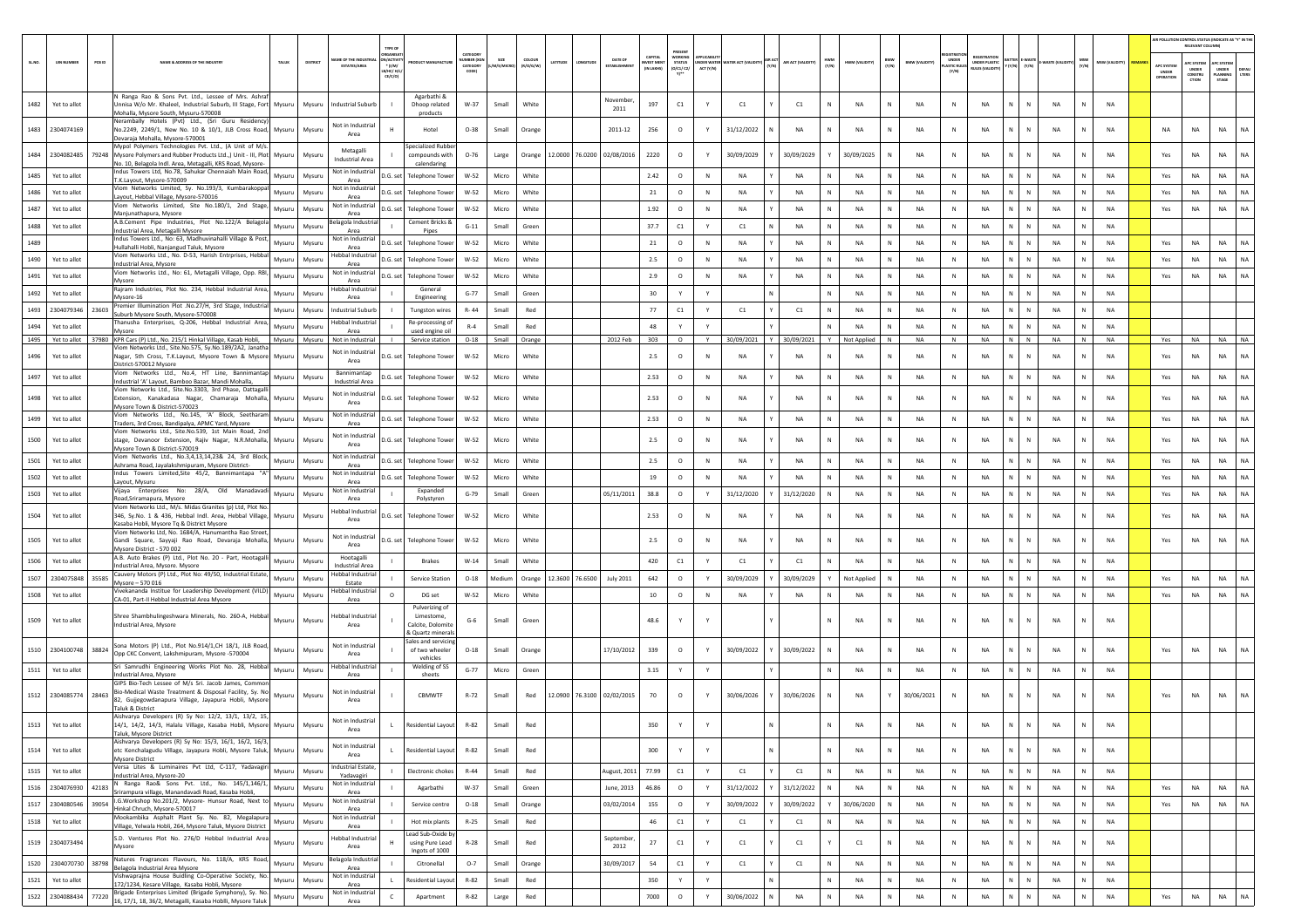|      |                   |                   |        |                                                                                                                                                             |                  |                  |                                                |                                                    |                                                    |                                                  |                          |                            |                     |                        |                                  |                                                        |                                |                  |                                             |                  |                 |              |                        |                                      |                                                            |                                        |                 |                  |                       |                                 |                                                      | AIR POLLUTION CONTROL STATUS (INDICATE AS "Y" IN THE<br>RELEVANT COLUMN) |                 |
|------|-------------------|-------------------|--------|-------------------------------------------------------------------------------------------------------------------------------------------------------------|------------------|------------------|------------------------------------------------|----------------------------------------------------|----------------------------------------------------|--------------------------------------------------|--------------------------|----------------------------|---------------------|------------------------|----------------------------------|--------------------------------------------------------|--------------------------------|------------------|---------------------------------------------|------------------|-----------------|--------------|------------------------|--------------------------------------|------------------------------------------------------------|----------------------------------------|-----------------|------------------|-----------------------|---------------------------------|------------------------------------------------------|--------------------------------------------------------------------------|-----------------|
|      |                   | <b>UIN NUMBER</b> | PCB ID | AME & ADDRESS OF THE INDUSTR                                                                                                                                | TALUR            | DISTRICT         | ME OF THE INDUST<br><b>ESTATES/AREA</b>        | <b>VACTIV</b><br>$*(1/M)^*$<br>8/HC/ H/L<br>CE/C/O |                                                    | CATEGOR<br><b>UMBER DOG</b><br>CATEGORY<br>CODE) | SIZE<br><b>M/S/MICRO</b> | <b>COLOUR</b><br>(R/O/G/W) | ATITUDE<br>LONGITUD | DATE OF<br>ESTABLISHME | CAPITAL<br>VEST MI<br>(IN LAKHS) | PRESENT<br><b>NORKING</b><br>STATUS<br>(0/01/02/<br>Y1 | <b>FR WATER</b><br>ACT $(Y/N)$ | TER ACT (VALIDIT | AIR ACT<br><b>NR ACT (VALIDITY</b><br>(Y/N) | HWM<br>(Y/N)     | HWM (VALIDITY)  | BMW<br>(Y/N) | <b>BMW (VALIDITY</b>   | UNDER<br><b>LASTIC RULE</b><br>(Y/N) | <b>REGISTRATI</b><br><b>INDER PLASTIC</b><br>ULES (VALIDIT | <b>ITTER E-WAST</b><br>$(Y/N)$ $(Y/N)$ | E-WASTE (VALII  | MSW<br>(Y/N)     | <b>MSW (VALIDITY)</b> | APC SYSTER<br>UNDER<br>OPERATIO | <b>PC SYSTEM</b><br><b>UNDER</b><br>CONSTRU<br>CTION | <b>UPC SYSTE</b><br>UNDER<br>LANNIN<br>STAGE                             | DEFAL<br>LTERS  |
|      | 1523 2304074872   |                   | 35521  | Cauvery Motors (P) Ltd., Plot No. 117, Industrial Estate-<br>Hebbal Mysore                                                                                  | Mysuru           | Mysuru           | lebbal Industrial<br>Estate                    |                                                    | service station                                    | $O-18$                                           | Small                    | Orange                     |                     | 2011 July              | 165                              | $\circ$                                                | Y                              | 30/09/2022       | 30/09/2022                                  |                  | Not Applied     |              | NA                     | N                                    | NA                                                         | $\mathbb{N}$<br>N                      | NA              | N                | NA                    | Yes                             | NA                                                   | <b>NA</b>                                                                | NA              |
|      | 1524 2304070651   |                   |        | VRL Media Ltd., Sy. No. 16/P1, 16/P2 & 16/3<br>Siddalingapura Village, Mysore                                                                               | Mysuru           | Mysuru           | Not in Industria<br>Area                       |                                                    | Printing press<br>Industrial scale                 | $O - 59$                                         | Large                    | Green                      |                     | 12/05/2012             | 1403                             | $\circ$                                                | Y                              | 31/12/2021       | 31/12/2021                                  | $\mathbb{N}$     | <b>NA</b>       |              | <b>NA</b>              | $\mathbb{N}$                         | <b>NA</b>                                                  | N<br>$\mathbb{N}$                      | <b>NA</b>       | N                | <b>NA</b>             | Yes                             | NA                                                   | <b>NA</b>                                                                | <b>NA</b>       |
| 1525 |                   | Yet to allot      |        | Viom Networks Ltd, # 184, "B" Block, Nachanahalli, J.I<br>Nagar, 1st Stage, Mysuru                                                                          | Mysuru           | Mysuri           | Not in Industrial<br>Area                      | D.G. set                                           | <b>Telephone Tower</b>                             | $W-52$                                           | Micro                    | White                      |                     |                        | 13                               | $\circ$                                                | <b>N</b>                       | <b>NA</b>        | <b>NA</b>                                   | N                | <b>NA</b>       |              | <b>NA</b>              | N                                    | <b>NA</b>                                                  | N<br>$\mathbb N$                       | <b>NA</b>       | N                | NA                    | Yes                             | NA                                                   | <b>NA</b>                                                                | <b>NA</b>       |
| 1526 |                   | Yet to allot      |        | Shreya Pet Industry, No. 337/2, Bhogadi Village, Kasab<br>Hobli, Mysore                                                                                     | Mysuru           | Mysuri           | Not in Industrial<br>Area                      |                                                    | Pet bottles                                        | $G-32$                                           | Micro                    | Green                      |                     |                        | 25                               | Y                                                      | Y                              |                  |                                             | N                | NA              |              | <b>NA</b>              | N                                    | <b>NA</b>                                                  | N<br>N                                 | <b>NA</b>       | $\mathbb N$      | NA                    |                                 |                                                      |                                                                          |                 |
| 1527 |                   | Yet to allot      |        | Asian Polymers #.No.62,Bannimantap industrial Area,<br>Bannimantap A Layout, Mysore                                                                         | Mysuru           | Mysuru           | Bannimantap<br><b>Industrial Area</b>          |                                                    | PET bottle                                         | $G-77$                                           | Small                    | Green                      |                     |                        | 88                               | Y                                                      | Y                              |                  |                                             | N                | NA              | N            | NA                     | N                                    | NA                                                         | N<br>$\mathbb N$                       | NA              | N                | NA                    |                                 |                                                      |                                                                          |                 |
| 1528 |                   | Yet to allot      |        | Ali Interiors & Furnitues Lessee of Sri. Siraj Azgar A<br>Plot.No.N-1 & N-2, Industrial Estate, Yadavagiri, Mysore                                          | Mysuru           | Mysuru           | dustrial Estate,<br>Yadavagiri                 |                                                    | Panel doors &<br>frames, Modulai<br>furniture &    | $G-10$                                           | Small                    | Green                      |                     | 01/04/2012             | 36                               | $\circ$                                                | Y                              | 31/12/2021       | 31/12/2021                                  | N                | NA              |              | <b>NA</b>              | N                                    | <b>NA</b>                                                  | N<br>N                                 | <b>NA</b>       |                  | NA                    | Yes                             | <b>NA</b>                                            | <b>NA</b>                                                                |                 |
| 1529 |                   | Yet to allot      |        | Gururaja Ayurvedic Pharmaceuticals No.40B & G<br>ndustrial Suburb, Mysore                                                                                   | Mysuru           | Mysuru           | Industrial Suburb                              |                                                    | interior prodcts<br>Ayurvedic<br>medicines         | $G-2$                                            | Small                    | Green                      |                     | 01/01/2001             | 1415                             | $\circ$                                                | Y                              | 31/12/2021       | 31/12/2021                                  | N                | <b>NA</b>       | N            | <b>NA</b>              | $\mathbb N$                          | <b>NA</b>                                                  | N<br>$\mathbb N$                       | <b>NA</b>       | N                | NA                    | Yes                             | NA                                                   | <b>NA</b>                                                                | NA              |
| 1530 |                   | Yet to allot      |        | Skytop Builders (P) Ltd., "Skytop Golf Village", Sy.No<br>170/2, 170/3, 170/4 of Karakanahalli Village, Ilwala Hobli,                                       | Mysuru           | Mysuru           | Not in Industrial                              |                                                    | Chemical                                           | $R - 22$                                         | Small                    | Red                        |                     |                        | 166                              | Y                                                      |                                |                  |                                             | N                | <b>NA</b>       | N            | <b>NA</b>              | N                                    | <b>NA</b>                                                  | N<br>$\mathbb{N}$                      | <b>NA</b>       | N                | <b>NA</b>             |                                 |                                                      |                                                                          |                 |
|      |                   |                   |        | Mysore Tq, Mysore District<br>Ayur Drugs and Pharmaceuticals No. 203/C, Hebba                                                                               |                  |                  | Area<br>lebbal Industrial                      |                                                    | Ayurvedic                                          |                                                  |                          |                            |                     |                        |                                  |                                                        |                                |                  |                                             |                  |                 |              |                        |                                      |                                                            |                                        |                 |                  |                       |                                 |                                                      |                                                                          |                 |
| 1531 |                   | Yet to allot      |        | Industrial Area, Mysore<br>Indus Towers Itd No.148/6, Khatha. No.630                                                                                        | Mysuru           | Mysuru           | Area                                           |                                                    | medicines                                          | $G-2$                                            | Micro                    | Green                      |                     | 02/04/2009             | 16                               | $\circ$                                                | Y                              | 31/12/2021       | <b>NA</b>                                   | N                | <b>NA</b>       | N            | NA                     | $\mathbb N$                          | <b>NA</b>                                                  | N<br>N                                 | <b>NA</b>       | N                | NA                    | <b>NA</b>                       | NA                                                   | <b>NA</b>                                                                | <b>NA</b>       |
| 1532 |                   | Yet to allot      |        | Lingadevarakoppalu Village, Elwala Hobli, Maidanahalli<br>Post, Mysore Tq & Dist<br>NCC Urban Infrastructure Limited Sy No. 59/1, 2, 60/1,2                 | Mysuru           | Mysuri           | Not in Industrial<br>Area<br>Not in Industrial |                                                    | D.G. set Telephone Tower                           | W-52                                             | Micro                    | White                      |                     |                        | 2.42                             | $\circ$                                                | N                              | NA               | <b>NA</b>                                   | N                | <b>NA</b>       |              | <b>NA</b>              | N                                    | <b>NA</b>                                                  | $\mathbb{N}$<br>$\mathbb{N}$           | <b>NA</b>       | N                | <b>NA</b>             | Yes                             | NA                                                   | NA                                                                       | <b>NA</b>       |
|      | 1533 Yet to allot |                   |        | 61/1,2, Udboor Village, Jayapura Hobli, Mysore Taluk,<br>SAN Star Industries No. 3842/2B, M-2, BB Mill Road, 1s                                             | Mysuru           | Mysuri           | Area<br>Bannimantap                            |                                                    | <b>Residential Lavout</b><br>Recyclers             | R-82                                             | Small                    | Red                        |                     |                        | 467                              | Y                                                      | Y                              |                  |                                             | N                | <b>NA</b>       |              | <b>NA</b>              | $\mathbb N$                          | <b>NA</b>                                                  | N<br>$\mathbb N$                       | <b>NA</b>       | N                | NA                    |                                 |                                                      |                                                                          |                 |
| 1534 |                   | Yet to allot      |        | Cross, C.V. Road, Bannimantap Indsutrial Area, Mysore<br>Basaveshwara Industries Sy. No.138/1, Madavagen                                                    | Mysuru           | Mysuri           | <b>Industrial Area</b><br>Not in Industrial    |                                                    | Recycling of<br><b>Cement Hollow</b>               | $G-79$                                           | Micro                    | Green                      |                     | 27/07/2012             | 21                               | $\circ$                                                | Y                              | 31/12/2020       | <b>NA</b>                                   | $\mathbb{N}$     | NA              |              | <b>NA</b>              |                                      |                                                            | N<br>N                                 | <b>NA</b>       | $\mathbb N$      | NA                    | <b>NA</b>                       | NA                                                   | NA                                                                       | <b>NA</b>       |
| 1535 |                   | Yet to allot      |        | Village, Varuna Hobli, Mysore Taluk & District<br>R.S. Surfa Coats Unit-II, Plot No. 227, Hebbal Industria                                                  | Mysuru           | Mysuri           | Area<br>ebbal Industrial                       |                                                    | Block<br>Engineering                               | $G-11$                                           | Micro                    | Green                      |                     |                        | 8.56                             | Y                                                      | Y                              |                  |                                             | $\mathbb N$      | NA              | N            | NA                     | N                                    | NA                                                         | N<br>$\mathbb N$                       | NA              | N                | NA                    |                                 |                                                      |                                                                          |                 |
| 1536 |                   | 2304068656        |        | Are, Mysore-570 016<br>Varalakshmi Industries Plot No. 16, Kadakola Industria                                                                               | Mysuru           | Mysuru           | Area<br>Kadakola                               |                                                    | Industry with<br>Magnesium                         | $R-44$                                           | Small                    | Red                        |                     |                        | 83                               | C1                                                     | Y                              | C1               | C1                                          | Y                | C1              |              | NA                     | N                                    | NA                                                         | $\mathbb{N}$<br>N                      | NA              | ${\sf N}$        | <b>NA</b>             |                                 |                                                      |                                                                          |                 |
|      | 1537 2304072598   |                   |        | Area, Kadakola, Mysore<br>Seiren Inida Pvt. Ltd, Sy. No.19,20,21,22,23,24,24A, 25                                                                           | Mysuru           | Mysuri           | Industrial Area<br>Kadakola                    |                                                    | Nitrate<br>Tricot Knit fabric &                    | $R-25$                                           | Small                    | Red                        |                     | 07/11/2014             | 37                               | C1                                                     | Y                              | C1               | C1                                          | $\mathbb N$      | <b>NA</b>       |              | <b>NA</b>              | N                                    | <b>NA</b>                                                  | N<br>$\mathbb{N}$                      | <b>NA</b>       | N                | <b>NA</b>             |                                 |                                                      |                                                                          |                 |
|      | 1538 2304081456   |                   | 28057  | 32 and 33 KIADB Indl. Area, Kadakola, Mysore Tq & Dist -<br>Tower Vision India Pvt. Ltd., -Hebbal Village No. 406//                                         | Mysuru           | Mysuru           | Industrial Area<br>Not in Industrial           | - 11                                               | Flat Woven fabric                                  | $R - 40$                                         | Large                    | Red                        |                     | 27/09/2013             | 13612                            | $\circ$                                                | Y                              | 30/06/2022       | 30/06/2022                                  | Y                | 30/06/2021      |              | <b>NA</b>              | N                                    | <b>NA</b>                                                  | N<br>$\mathbb N$<br>N                  | <b>NA</b>       | N<br>$\mathbb N$ | <b>NA</b>             | Yes                             | NA                                                   | <b>NA</b>                                                                | NA              |
| 1539 |                   | Yet to allot      |        | Old No. 162, Hebbal village, Metagalli, Mysore<br>Tower Vision India Pvt. Ltd., - Udayagiri No. 12/1, 8tl                                                   | Mysuru           | Mysuri           | Area<br>Not in Industrial                      |                                                    | D.G. set Telephone Tower                           | W-52                                             | Micro                    | White                      |                     |                        | 2.25                             | $\circ$                                                | $\mathbb{N}$                   | <b>NA</b>        | One Time                                    | N                | NA              |              | <b>NA</b>              | N                                    | <b>NA</b>                                                  | N                                      | <b>NA</b>       |                  | NA                    | Yes                             | NA                                                   | <b>NA</b>                                                                | NA              |
| 1540 |                   | Yet to allot      |        | Crosss, Udayagiri, Mysore<br>Tower Vision India Pvt. Ltd., -Gayathripuram C/                                                                                | Mysuru           | Mysuru           | Area<br>Not in Industrial                      | D.G. set                                           | <b>Telephone Tower</b>                             | W-52                                             | Micro                    | White                      |                     |                        | 2.25                             | $\circ$                                                | N                              | NA               | One Time                                    | N                | NA              | N            | NA                     | N                                    | NA                                                         | N<br>$\mathbb N$<br>$\mathbb{N}$       | NA              | N                | NA                    | Yes                             | NA                                                   | NA                                                                       | <b>NA</b><br>NA |
| 1541 |                   | Yet to allot      |        | Lingaraju, No. 158/C, Gayathripuram, Mysore.<br>Tower Vision India Pvt. Ltd., - KIADB Indl. Area. Hebbal No                                                 | Mysuru           | Mysuru           | Area<br>Hebbal Industria                       | D.G. set                                           | <b>Telephone Tower</b>                             | W-52                                             | Micro                    | White<br>White             |                     |                        | 2.25                             | $\circ$                                                | N<br>N                         | NA<br><b>NA</b>  | One Time                                    | N<br>$\mathbb N$ | NA<br><b>NA</b> |              | <b>NA</b><br><b>NA</b> | N<br>$\mathbb N$                     | NA<br><b>NA</b>                                            | ${\sf N}$<br>N<br>$\mathbb{N}$         | NA<br><b>NA</b> | ${\sf N}$<br>N   | NA<br><b>NA</b>       | Yes                             | NA                                                   | NA                                                                       | NA              |
| 1542 | 1543 Yet to allot | Yet to allot      |        | 331/D, KIADB Industrial Area, Hebbal, Mysore<br>Indus Towers Limited, Site NO:10, 1st Stage, Industria                                                      | Mysuru<br>Mysuru | Mysuru<br>Mysuru | Area<br>Not in Industrial                      | D.G. set                                           | <b>Telephone Tower</b><br>D.G. set Telephone Tower | $W-52$<br>W-52                                   | Micro<br>Micro           | White                      |                     |                        | 2.25<br>19                       | $\circ$<br>$\circ$                                     | N                              | <b>NA</b>        | One Time<br>One Time                        | N                | <b>NA</b>       | -N           | <b>NA</b>              | N                                    | <b>NA</b>                                                  | N<br>$\mathbb N$                       | <b>NA</b>       | N                | <b>NA</b>             | Yes<br>Yes                      | NA<br>NA                                             | NA<br><b>NA</b>                                                          | NA              |
|      |                   |                   |        | subrub, Fort Mohalla, Mysuru<br>Tower Vision India Pvt. Ltd., - Devaiahanahundi Village N                                                                   |                  |                  | Area<br>Not in Industrial                      |                                                    |                                                    |                                                  |                          |                            |                     |                        |                                  |                                                        |                                |                  |                                             |                  |                 |              |                        |                                      |                                                            |                                        |                 |                  |                       |                                 |                                                      |                                                                          |                 |
| 1544 |                   | Yet to allot      |        | 168/23, 2nd Stage, Devaiahnahundi Village, Srirampura,<br>Mysore                                                                                            | Mysuru           | Mysuru           | Area                                           |                                                    | D.G. set Telephone Tower                           | $W-52$                                           | Micro                    | White                      |                     |                        | 2.25                             | $\circ$                                                | <b>N</b>                       | <b>NA</b>        | One Time                                    | $\mathbb{N}$     | <b>NA</b>       | N            | <b>NA</b>              | N                                    | <b>NA</b>                                                  | N<br>$\mathbb N$                       | <b>NA</b>       | N                | <b>NA</b>             | Yes                             | <b>NA</b>                                            | <b>NA</b>                                                                | NA              |
| 1545 |                   | Yet to allot      |        | Tower Vision India Pvt. Ltd., -Devaraj Urs Road Tally sho<br>Building, Devaraj Urs Road, Mysore                                                             | Mysuru           | Mysuru           | Not in Industrial<br>Area                      |                                                    | D.G. set Telephone Tower                           | W-52                                             | Micro                    | White                      |                     |                        | 2.25                             | $\circ$                                                | N                              | <b>NA</b>        | One Time                                    | N                | <b>NA</b>       | <b>N</b>     | <b>NA</b>              | $\mathbb N$                          | <b>NA</b>                                                  | N<br>N                                 | NA              | N                | NA                    | Yes                             | NA                                                   | <b>NA</b>                                                                | NA              |
| 1546 |                   | Yet to allot      |        | Tower Vision India Pvt. Ltd., - Vijayanagara C/o. Raghula<br>Health Mart, B.S. Arcade, No. 830, Vijayanagar, 1st Stage,<br>Mysore.                          | Mysuru           | Mysuri           | Not in Industrial<br>Area                      |                                                    | D.G. set Telephone Tower                           | $W-52$                                           | Micro                    | White                      |                     |                        | 2.25                             | $\circ$                                                | $\mathbb{N}$                   | <b>NA</b>        | One Time                                    | N                | <b>NA</b>       |              | <b>NA</b>              | N                                    | <b>NA</b>                                                  | $\mathbb{N}$<br>N                      | <b>NA</b>       | N                | <b>NA</b>             | Yes                             | NA                                                   | NA                                                                       | <b>NA</b>       |
| 1547 |                   | Yet to allot      |        | Tower Vision India Pvt. Ltd.,- Kuvempunagar Mr. M<br>Mohan, No. 432/B, Kuratti Complex, Kuvempunagar,                                                       | Mysuru           | Mysuri           | Not in Industrial<br>Area                      |                                                    | D.G. set Telephone Tower                           | $W-52$                                           | Micro                    | White                      |                     |                        | 2.25                             | $\circ$                                                | N                              | <b>NA</b>        | One Time                                    | N                | <b>NA</b>       | N            | <b>NA</b>              | N                                    | <b>NA</b>                                                  | N<br>$\mathbb N$                       | <b>NA</b>       | N                | <b>NA</b>             | Yes                             | NA                                                   | <b>NA</b>                                                                | NA              |
| 1548 |                   | Yet to allot      |        | Tower Vision India Pvt. Ltd., - RMP Colony M<br>Chandrashekar, No. 102, 1st Block, KHB, 5th Stage, RMP Mysuru<br>Colony, Kuvempunagar, Mysore               |                  | Mysuru           | Not in Industrial<br>Area                      |                                                    | D.G. set Telephone Tower                           | $W-52$                                           | Micro                    | White                      |                     |                        | 2.25                             | $\circ$                                                | <b>N</b>                       | <b>NA</b>        | One Time                                    | $\mathbb{N}$     | <b>NA</b>       | N            | <b>NA</b>              | N                                    | <b>NA</b>                                                  | $\mathbb{N}$<br>$\mathbb N$            | <b>NA</b>       | N                | <b>NA</b>             | Yes                             | <b>NA</b>                                            | <b>NA</b>                                                                | <b>NA</b>       |
| 1549 |                   | Yet to allot      |        | Tower Vision India Pvt. Ltd., -Adichunchangiri Road Mr<br>H.M. Subash, No. 186, 1st Block, Adichunchangiri Road,<br>Kuvempunagar, Mysore                    | Mysuru           | Mysuru           | Not in Industrial<br>Area                      |                                                    | D.G. set Telephone Tower                           | $W-52$                                           | Micro                    | White                      |                     |                        | 2.25                             | $\circ$                                                | N                              | <b>NA</b>        | One Time                                    | N                | <b>NA</b>       |              | <b>NA</b>              | $\mathbb N$                          | <b>NA</b>                                                  | $\mathbb{N}$                           | <b>NA</b>       |                  | <b>NA</b>             | Yes                             | NA                                                   | <b>NA</b>                                                                | <b>NA</b>       |
| 1550 |                   | Yet to allot      |        | Tower Vision India Pvt. Ltd., - APMC Yard C/o. Mohma<br>Sab, Union Traders, No. 71, 2nd cross, Kaveri Road,<br>Block, APMC Yard, Bandipalya, Mysore         | Mysuru           | Mysuru           | Not in Industrial<br>Area                      |                                                    | D.G. set Telephone Tower                           | $W-52$                                           | Micro                    | White                      |                     |                        | 2.25                             | $\circ$                                                |                                | <b>NA</b>        | One Time                                    | $\mathbb{N}$     | <b>NA</b>       |              | <b>NA</b>              | $\mathbb N$                          | <b>NA</b>                                                  | $\mathbb{N}$<br>$\mathbb{N}$           | <b>NA</b>       | N                | <b>NA</b>             | Yes                             | NA                                                   | NA                                                                       | NA              |
| 1551 |                   | Yet to allot      |        | Tower Vision India Pvt. Ltd., -Javalakshmipuram C/o. Jaira<br>Urs, Ramanjunaiah Complex, No. 38, Mysore Hunsur<br>Road, Javalakshmipuram, Mysore            | Mysuru           | Mysuru           | Not in Industrial<br>Area                      |                                                    | D.G. set Telephone Tower                           | $W-52$                                           | Micro                    | White                      |                     |                        | 2.25                             | $\circ$                                                | $\mathbb N$                    | <b>NA</b>        | One Time                                    | $\mathbb N$      | NA              | N            | <b>NA</b>              | $\mathbb N$                          | NA                                                         | $\mathbf{N}$<br>$\mathbb{N}$           | <b>NA</b>       | N                | NA                    | Yes                             | NA                                                   | NA                                                                       | NA              |
| 1552 |                   | Yet to allot      |        | Tower Vision India Pvt. Ltd., - Rajeev Nagar No. 83, 1:<br>Stage, Mahadevpuram Main Road, Rajeev Nagar, Mysore                                              | Mysuru           | Mysuru           | Not in Industrial<br>Area                      |                                                    | D.G. set Telephone Tower                           | $W-52$                                           | Micro                    | White                      |                     |                        | 2.8                              | $\circ$                                                | N                              | NA               | One Time                                    | $\mathbb N$      | NA              | N            | NA                     | N                                    | NA                                                         | N<br>$\,$ N                            | NA              | N                | NA                    | Yes                             | NA                                                   | NA                                                                       | <b>NA</b>       |
| 1553 |                   | Yet to allot      |        | Tower Vision India Pvt. Ltd., T.K. Layout No. 435, 4t<br>Stage, T.K. Layout, Opp to RTTC, Mysore                                                            | Mysuru           | Mysuru           | Not in Industrial<br>Area                      |                                                    | D.G. set Telephone Tower                           | $W-52$                                           | Micro                    | White                      |                     |                        | 2.25                             | $\circ$                                                | $\mathbb N$                    | <b>NA</b>        | One Time                                    | N                | <b>NA</b>       |              | NA                     | $\mathsf{N}$                         | NA                                                         | N                                      | <b>NA</b>       | N                | NA                    | Yes                             | NA                                                   | NA                                                                       | NA              |
| 1554 |                   | Yet to allot      |        | Tower Vision India Pvt. Ltd., -Metagalli IA No. 12, Opp<br>Basavangudi Temple Circle, Metagalli Industrial Area,                                            | Mysuru           | Mysuru           | Not in Industria<br>Area                       |                                                    | D.G. set Telephone Tower                           | W-52                                             | Micro                    | White                      |                     |                        | 2.25                             | $\circ$                                                | N                              | <b>NA</b>        | One Time                                    | $\mathbb N$      | <b>NA</b>       |              | <b>NA</b>              | $\mathbb N$                          | <b>NA</b>                                                  | $\mathbb{N}$<br>$\mathbb{N}$           | <b>NA</b>       | N                | <b>NA</b>             | Yes                             | NA                                                   | <b>NA</b>                                                                | <b>NA</b>       |
| 1555 |                   | Yet to allot      |        | Tower Vision India Pvt. Ltd., -Chamaraja Double Roa<br>Naveen Delux Bar, Opp. Reliance Fresh, Chamaraja Double<br>Road, Mysore                              | Mysuru           | Mysuru           | Not in Industrial<br>Area                      |                                                    | D.G. set Telephone Tower                           | W-52                                             | Micro                    | White                      |                     |                        | 2.25                             | $\circ$                                                |                                | NA               | One Time                                    | N                |                 |              | <b>NA</b>              |                                      | NA                                                         |                                        |                 |                  | NA                    | Yes                             | NA                                                   | <b>NA</b>                                                                |                 |
| 1556 |                   | Yet to allot      |        | Tower Vision India Pyt. 1td. - Vanivilas Mohalla No. 3/1/<br>Old No. 2638/A, 2nd Main Road, Vanivilas Mohalla, Mysuru<br>Vivekananda Road, Mysore District. |                  | Mysuru           | Hebbal Industrial<br>Area                      |                                                    | D.G. set Telephone Tower                           | $W-52$                                           | Micro                    | White                      |                     |                        | 2.25                             | $\circ$                                                | N                              | <b>NA</b>        | One Time                                    | $\mathbb N$      | <b>NA</b>       | N            | <b>NA</b>              | $\mathbb{N}$                         | <b>NA</b>                                                  | $\mathbb{N}$<br>$\mathbb{N}$           | <b>NA</b>       | $\mathsf{N}$     | <b>NA</b>             | Yes                             | NA                                                   | <b>NA</b>                                                                | NA              |
| 1557 |                   | Yet to allot      |        | Tower Vision India Pyt. Ltd. - Koorgalli NO. 141. Plot No.<br>306/B, Koorgalli Gramapanchyath, Hebbal Industrial Area, Mysuru<br>Mysore.                    |                  | Mysuru           | Not in Industrial<br>Area                      |                                                    | D.G. set Telephone Tower                           | W-52                                             | Micro                    | White                      |                     |                        | 2.25                             | $\circ$                                                | N                              | NA               | One Time                                    | $\mathbb N$      | NA              | N            | NA                     | N                                    | NA                                                         | $\mathbb{N}$<br>$\mathbb N$            | NA              | ${\sf N}$        | NA                    | Yes                             | NA                                                   | <b>NA</b>                                                                | <b>NA</b>       |
| 1558 |                   | Yet to allot      |        | Tower Vision India Pvt. Ltd., - Udayagiri No. 45, KHE<br>Colony, 1st Stage, Udayagiri, Mahadevapura Layout, Mysuru<br>Lashkar Mohalla, Mysore.              |                  | Mysuru           | Not in Industrial<br>Area                      |                                                    | D.G. set Telephone Tower                           | W-52                                             | Micro                    | White                      |                     |                        | 2.25                             | $\circ$                                                | $\mathbb N$                    | <b>NA</b>        | One Time                                    | N                | NA              | N            | <b>NA</b>              | $\mathbb N$                          | NA                                                         | $\mathbb{N}$<br>$\mathbb N$            | <b>NA</b>       | N                | <b>NA</b>             | Yes                             | NA                                                   | NA                                                                       | <b>NA</b>       |
| 1559 |                   | Yet to allot      |        | Tower Vision India Pvt. Ltd., - Yelavala No. 258/2, Yelavala<br>Village, Mysore-571130                                                                      | Mysuru           | Mysuru           | Not in Industrial<br>Area                      |                                                    | D.G. set Telephone Tower                           | W-52                                             | Micro                    | White                      |                     |                        | 2.25                             | $\circ$                                                | N                              | <b>NA</b>        | One Time                                    | N                | NA              | N            | NA                     | N                                    | NA                                                         | N<br>N                                 | NA              | N                | <b>NA</b>             | Yes                             | NA                                                   | <b>NA</b>                                                                | NA              |
| 1560 |                   | Yet to allot      |        | Tower Vision India Pvt. Ltd., - SJCE No. 1, Vijayashreepura,<br>SJCE, Mysore                                                                                | Mysuru           | Mysuru           | Not in Industrial<br>Area                      |                                                    | D.G. set Telephone Tower                           | $W-52$                                           | Micro                    | White                      |                     |                        | 2.25                             | $\circ$                                                | N                              | NA               | One Time                                    | N                | NA              | N            | NA                     | $\,$ N                               | NA                                                         | N<br>$\,$ N                            | <b>NA</b>       | N                | <b>NA</b>             | Yes                             | NA                                                   | NA                                                                       | <b>NA</b>       |
| 1561 |                   | Yet to allot      |        | Tower Vision India Pvt. Ltd., - Hebbal Village C/o. K.V<br>Anantha Sheyana, No. 436/E, Sy. No. 155, Hebbal Village,<br>Metagalli Indl. Area, Mysore.        | Mysuru           | Mysuru           | Not in Industrial<br>Area                      |                                                    | D.G. set Telephone Tower                           | $W-52$                                           | Micro                    | White                      |                     |                        | 2.25                             | $\circ$                                                | $\,$ N                         | NA               | One Time                                    | $\mathbb N$      | NA              |              | NA                     | N                                    | <b>NA</b>                                                  | N<br>$\mathbb{N}$                      | NA              | ${\sf N}$        | NA                    | Yes                             | NA                                                   | NA                                                                       | <b>NA</b>       |
| 1562 |                   | Yet to allot      |        | Tower Vision India Pvt. Ltd., - Chamaraja Mohalla, No. 20<br>G Block, Ramakrishna Nagar, Dattagalli Layout, chamaraja Mysuru<br>Mohalla, Mysore             |                  | Mysuru           | Not in Industrial<br>Area                      |                                                    | D.G. set Telephone Tower                           | $W-52$                                           | Micro                    | White                      |                     |                        | 2.25                             | $\circ$                                                | $\,$ N                         | <b>NA</b>        | One Time                                    | $\mathsf N$      | NA              | N            | NA                     | $\mathbb N$                          | NA                                                         | $\mathbb N$<br>N                       | NA              | N                | NA                    | Yes                             | NA                                                   | <b>NA</b>                                                                | $_{\sf NA}$     |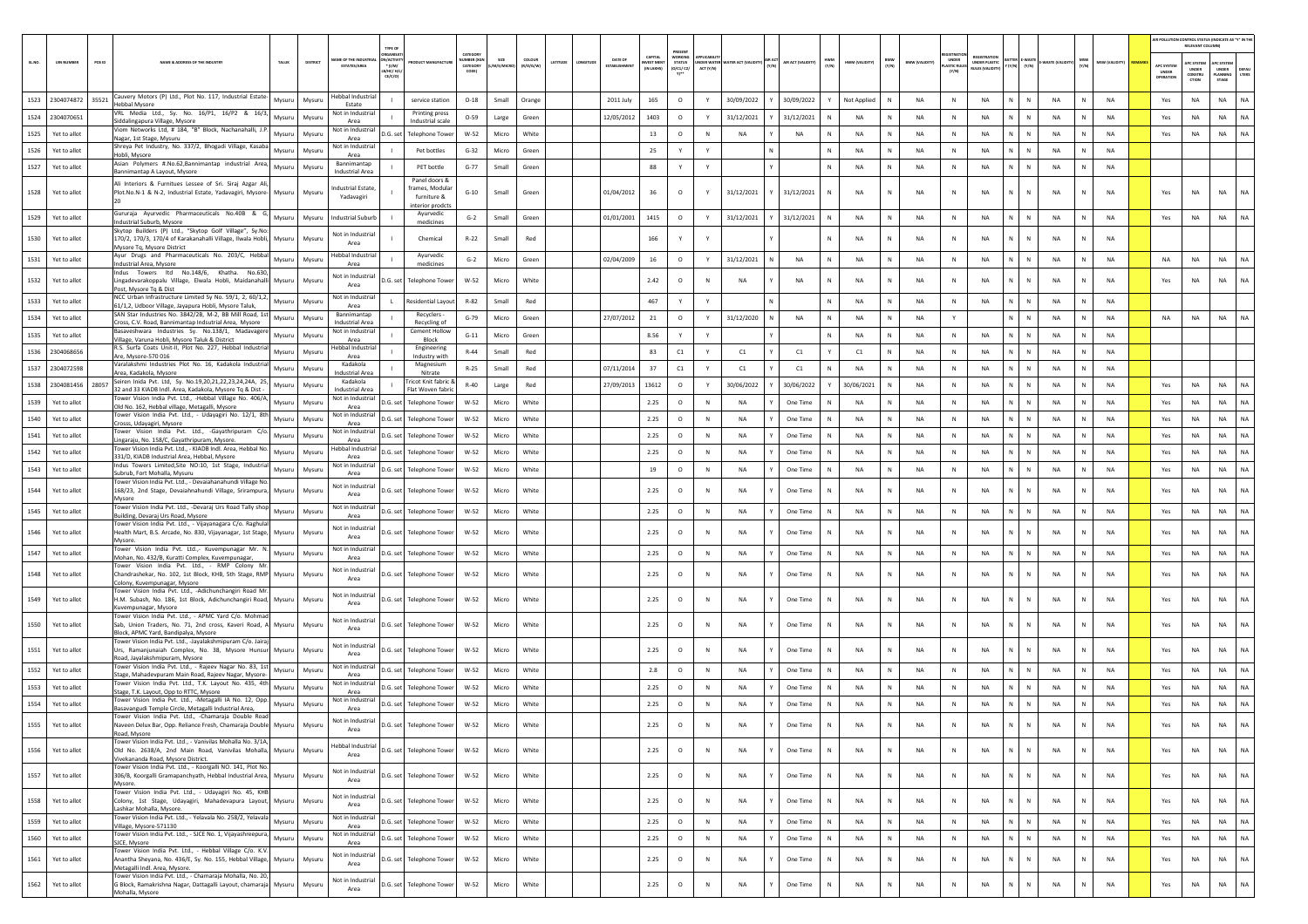|        |                       |        |                                                                                                                                                                                                                             |               |                                        |                                                                           |                               |              |                     |                 |                 |                                     |                                   |                                                         |              |                                 |                    |              |                                |                       |                             |                                                    |                    |               |                |                |                                  | RELEVANT COLUMNI                              | AIR POLLUTION CONTROL STATUS (INDICATE AS "Y" IN THI                    |
|--------|-----------------------|--------|-----------------------------------------------------------------------------------------------------------------------------------------------------------------------------------------------------------------------------|---------------|----------------------------------------|---------------------------------------------------------------------------|-------------------------------|--------------|---------------------|-----------------|-----------------|-------------------------------------|-----------------------------------|---------------------------------------------------------|--------------|---------------------------------|--------------------|--------------|--------------------------------|-----------------------|-----------------------------|----------------------------------------------------|--------------------|---------------|----------------|----------------|----------------------------------|-----------------------------------------------|-------------------------------------------------------------------------|
| SL.NO. | <b>UIN NUMBER</b>     | PCB ID | NAME & ADDRESS OF THE INDUSTRY<br>TALUR                                                                                                                                                                                     | DISTRIC       | AME OF THE INDU<br><b>ESTATES/AREA</b> | <b>ACTIV</b><br><b>WUFACTUI</b><br>$^*$ (i/M/<br><b>B/HC/ H</b><br>CE/C/O | CATEGORY<br>CATEGORY<br>CODET | /M/S/MICI    | coLous<br>(R/O/G/W) | LATITUDE        |                 | DATE OF<br>ESTABLISHMEN             | CAPITAL<br>VEST MENT<br>(IN LAKHS | PRESENT<br><b>NORKING</b><br><b>STATUS</b><br>(0/C1/C2/ | ACT (Y/N)    | NDER WATER WATER ACT (VALIDITY) | AIR ACT (VALIDITY) | HWM<br>(Y/N) | BMW<br>(Y/N)<br>HWM (VALIDITY) | <b>BMW (VALIDITY)</b> | UNDER<br><b>LASTIC RULE</b> | <b>FOISTRATIO</b><br>UNDER PLASTIC<br>ULES (VALIDI | $Y(Y/N)$ $(Y/N)$   | E-WASTE (VALI | MSW<br>(Y/N)   | (YTIGLIAV) W2M | APC SYSTEM<br>UNDER<br>OPERATION | <b>PC SYSTEM</b><br>UNDER<br>CONSTRU<br>CTION | <b>UPC SYSTEM</b><br>UNDER<br><b>DEFAU</b><br>LTERS<br>LANNING<br>STAGE |
| 1563   | Yet to allot          |        | Tower Vision India Pvt. Ltd., - Vidhyaranyapuram No. F<br>14, Main Road, 7th Cross, Khille Mohalla,<br>Mysuru<br>Vidhyaranyapuram, Mysore.                                                                                  | Mysuru        | <b>Not in Industrial</b><br>Area       | <b>Telephone Tower</b><br>D.G. set                                        | W-52                          | Micro        | White               |                 |                 |                                     | 2.25                              | $\circ$                                                 | N            | <b>NA</b>                       | One Time           |              | $\mathsf N$<br>NA              | <b>NA</b>             | $\,$ N                      | <b>NA</b>                                          | N                  | NA            |                | <b>NA</b>      | Yes                              | NA                                            | <b>NA</b><br><b>NA</b>                                                  |
| 1564   | Yet to allot          |        | Tower Vision India Pvt. Ltd - Mandimohalla NO. 1206-<br>Mysuru<br>1207, KT Street, Benkinavab Road, Mandimohalla, Mysore                                                                                                    | Mysuru        | Not in Industrial<br>Area              | D.G. set<br><b>Telephone Tower</b>                                        | W-52                          | Micro        | White               |                 |                 |                                     | 2.25                              | $\circ$                                                 | N            | <b>NA</b>                       | One Time           |              | $\,$ N<br><b>NA</b>            | <b>NA</b>             | N                           | <b>NA</b>                                          | N<br>N             | <b>NA</b>     | N              | <b>NA</b>      | Yes                              | <b>NA</b>                                     | NA<br><b>NA</b>                                                         |
| 1565   | Yet to allot          |        | Tower Vision India Pyt. 1td. - Mahajana Lavout, No.30A<br>Mysuru<br>Mahajana Layout, 3rd Main, Vijayanagar, 2nd Stage,                                                                                                      | Mysuru        | Not in Industrial<br>Area              | D.G. set<br><b>Telephone Tower</b>                                        | W-52                          | Micro        | White               |                 |                 |                                     | 2.25                              | $\circ$                                                 | $\mathsf{N}$ | NA                              | One Time           |              | NA<br>N                        | NA                    | N                           | NA                                                 | N                  | NA            | $\mathbb N$    | NA             | Yes                              | NA                                            | NA<br>NA                                                                |
| 1566   | Yet to allot          |        | Tower Vision India Pvt. Ltd., - Mandi Mohalla No. 4/2A<br>Bannimantapa A Layout Industrial Layout, Mandi Mohalla,<br>Mysuru<br>Mysore                                                                                       | Mysuru        | Bannimantap                            | D.G. set<br><b>Telephone Tower</b>                                        | $W-52$                        | Micro        | White               |                 |                 |                                     | 2.25                              | $\circ$                                                 | N            | <b>NA</b>                       | One Time           |              | N<br>NA                        | <b>NA</b>             | $\mathbb{N}$                | <b>NA</b>                                          | $\mathsf{N}$       | <b>NA</b>     | $\mathbb N$    | <b>NA</b>      | Yes                              | <b>NA</b>                                     | NA<br><b>NA</b>                                                         |
| 1567   | Yet to allot          |        | Tower Vision India Pvt. Ltd., - Gandhi Square NO. 863/1,<br>New No. L-36/1, Genagari Ashok West Cross, No.4, Mysuru<br>Lakshkar Mohalla, Gandhi Square, Mysore.                                                             | Mysuru        | <b>Not in Industrial</b><br>Area       | <b>Telephone Tower</b><br>D.G. set                                        | W-52                          | Micro        | White               |                 |                 |                                     | 2.25                              | $\circ$                                                 | N            | <b>NA</b>                       | One Time           |              | <b>NA</b><br>N                 | <b>NA</b>             | N                           | <b>NA</b>                                          | N                  | <b>NA</b>     | N              | <b>NA</b>      | Yes                              | NA                                            | NA<br>NA                                                                |
|        | 1568 Yet to allot     |        | ATC Telecom Tower Corporation ( P) ltd- Shree Nagar No.<br>Mysuru<br>113, No.634, B.M. Shree Nagar, 13th Cross, 1st Main,                                                                                                   | Mysuru        | Not in Industrial<br>Area              | D.G. set<br><b>Telephone Tower</b>                                        | W-52                          | Micro        | White               |                 |                 |                                     | 1.58                              | $\circ$                                                 | $\mathbb{N}$ | <b>NA</b>                       | One Time           |              | $\,$ N<br><b>NA</b>            | <b>NA</b>             | $\,$ N                      | NA                                                 | N.<br>N            | <b>NA</b>     | N              | <b>NA</b>      | Yes                              | NA                                            | NA<br><b>NA</b>                                                         |
| 1569   | Yet to allot          | 52979  | N Ranga Rao & Sons Pvt. Ltd., No.25C, Lessee of Smt.<br>Anitha Chandrashekar W/o. Mr. Chandrashekar, No. 31/A,<br>Mysuru<br>Industrial Suburb, Indusrial Area, 2nd Stage,<br>Vishweshwaranagar, Mysore South, Mysore-570008 | Mysuru        | <b>Industrial Suburb</b>               | Agarbathi &<br>Dhoop related<br>products                                  | W-37                          | Small        | Green               |                 |                 | ugust, 2012                         | 76                                | $\circ$                                                 | Y            | 31/12/2021                      | 31/12/2021         |              | NA<br>N                        | NA                    | $\,$ N                      | NA                                                 | $\mathsf{N}$       | NA            |                | NA             | Yes                              | NA                                            | NA<br>NA                                                                |
|        | 1570 Yet to allot     |        | Goldline INC, No.B-13-A, Hebbal Industrial Area, Mysore Mysuru Mysuru<br>Kudos Corp, Lessee: T. Jayaram, No. 80, Bannimantap                                                                                                |               | Hebbal Industrial<br>Bannimantap       | Plastic Carrybags<br>ackaged Drinking                                     | $G-79$                        | Micro Green  |                     |                 |                 |                                     | 18.94                             | C1                                                      | Y            | C1<br>N I                       | <b>NA</b>          | N            | <b>NA</b><br>N                 | NA                    | Y                           | C1                                                 | N N                | <b>NA</b>     | N              | <b>NA</b>      |                                  |                                               |                                                                         |
| 1571   | Yet to allot          |        | Mysuru<br>dustrial Area 'A' Layout, Bannimantap, Mysore-570005                                                                                                                                                              | Mysuru        | <b>Industrial Area</b>                 | Water                                                                     | $G-54$                        | Micro        | Green               |                 |                 | 16/06/2011                          | 19.25                             | $\circ$                                                 | Y            | One Time                        | NA                 |              | NA<br>N                        | <b>NA</b>             | $\,$ N                      | NA                                                 | $\mathsf{N}$       | NA            | $\mathbb N$    | NA             | NA                               | NA                                            | NA<br><b>NA</b>                                                         |
|        | 1572 Yet to allot     |        | Navkar Enterprises Lessee of M/s Sri.Gajanana Rice & Oil<br>Mills Ltd Plot No. 3207, C.V.Road, Ediga Extension,<br>Mysuru<br>Bannimantap Industrial Area, Mysore-570 015                                                    | Mysuru        | Bannimantap<br>Industrial Area         | Recyclers<br>Recycling of<br>Plastic                                      | $G-79$                        | Micro        | Green               |                 |                 | 04/08/2017                          | 5.38                              | C1                                                      | Y            | C1                              | <b>NA</b>          |              | N<br>NA                        | <b>NA</b>             | Y                           | C1                                                 | N.<br>$\mathsf{N}$ | NA            | $\mathbb N$    | NA             | <b>NA</b>                        | <b>NA</b>                                     | NA<br><b>NA</b>                                                         |
|        | 1573 Yet to allot     |        | G.J. Engineering No. C-81, Metagalli Industrial Estate,<br>Mysuru<br>Mysore                                                                                                                                                 | Mysuru        | Metagalli<br><b>Industrial Area</b>    | CNC turning,<br>drilling and lathe                                        | $G-77$                        | Small        | Green               |                 |                 | 2007                                | 47.52                             | $\circ$                                                 | Y            | 31/12/2021                      | 31/12/2021         |              | NA<br>N                        | <b>NA</b>             | $\,$ N                      | NA                                                 | N                  | NA            | $\mathbb N$    | NA             | Yes                              | NA                                            | NA<br>NA                                                                |
|        | 1574 Yet to allot     |        | Ferro Weld Tech Lessee of Sri R. Deenadavalan<br>No.3842/2C, M-18, 2nd C.V. Road, Bannimantap Mysuru<br>Industrial Area, Mysore-570 015                                                                                     | Mysuru        | Bannimantap<br><b>Industrial Area</b>  | Welding, cutting,<br>machining,<br>grinding of<br>automobile              | $G - 77$                      | Micro        | Green               |                 |                 |                                     | 17.5                              | $\circ$                                                 |              | One Time                        | One Time           |              | <b>NA</b><br>N                 | <b>NA</b>             | N                           | NA                                                 | N<br>$\mathsf{N}$  | <b>NA</b>     | $\mathbb N$    | <b>NA</b>      | Yes                              | <b>NA</b>                                     | NA<br>NA                                                                |
|        | 1575 Yet to allot     |        | G.K. Enterprises Lessee of Sri. L. Chowdappa & Sri.Sri.<br>Manjunath, Sy. No.227, Site No.391, Bogadi Layout, New<br>Mysuru<br>Kantharaja Urs Road, Mysore                                                                  | Mysuru        | <b>Not in Industrial</b><br>Area       | <b>Service Station</b>                                                    | $O-18$                        | Micro        | Orange              |                 |                 |                                     | 23.8                              | Y                                                       | $\mathsf{Y}$ |                                 |                    |              | N<br>NA                        | NA                    | N                           | NA                                                 | N.<br>$\mathsf{N}$ | NA            | N              | NA             |                                  |                                               |                                                                         |
|        | 1576 2304081464       |        | Jyothi Cables Lessee of Sri.Jagannatha Shenoy, Shed<br>No.38/D, 2nd Stage,<br>Industial<br>Suburb, Mysuru<br>Vishweshwaranagar, Mysore-570 008                                                                              | Mysuru        | <b>Industrial Suburb</b>               | Optical fibre tubes                                                       | W-46                          | Small        | White               |                 |                 | 15/10/2012                          | 37                                | $\circ$                                                 | Y            | 31/12/2023                      | 31/12/2023         |              | <b>NA</b><br>N                 | <b>NA</b>             | N                           | <b>NA</b>                                          | $\mathsf{N}$<br>N  | <b>NA</b>     | N              | <b>NA</b>      | Yes                              | <b>NA</b>                                     | <b>NA</b><br><b>NA</b>                                                  |
|        | 1577 2304067738       |        | Sunshine Industries, No. 89, Bannimantap Industrial A<br>Mysuru<br>ayout, Mysore.                                                                                                                                           | Mysuru        | Bannimantap<br><b>Industrial Area</b>  | Ice blocks                                                                | $G-105$                       | Small        | Green               |                 |                 |                                     | 90                                | Y                                                       | $\mathsf{Y}$ |                                 |                    |              | N<br><b>NA</b>                 | NA                    | N                           | NA                                                 | N<br>N             | NA            | $\mathbb N$    | NA             |                                  |                                               |                                                                         |
|        | 1578 2304067740       |        | Chamundi Engineering Enterprises, No. 267, Bannimantap<br>Mysuru<br>C' Layout, Mysore-570015                                                                                                                                | Mysuru        | Bannimantap<br>Industrial Area         | <b>Housing covers</b><br>housing bracket<br>spares                        | $G - 77$                      | Small        | Green               |                 |                 |                                     | 160                               | $\circ$                                                 | Y            | 31/12/2021                      | 31/12/2021         |              | <b>NA</b><br>N                 | <b>NA</b>             | N                           | <b>NA</b>                                          | $\mathsf{N}$<br>N  | <b>NA</b>     | N              | <b>NA</b>      | Yes                              | <b>NA</b>                                     | <b>NA</b><br><b>NA</b>                                                  |
|        |                       |        | Darshan Flexibles Pvt. Ltd., (Formerly known as Darshan<br>1579 2304067743 26609 Packaging), No. 268-A, Hebbal Industrial Area, Hootagalli, Mysuru<br>Mysore-570016                                                         | Mysuru        | <b>Hebbal Industrial</b><br>Area       | Producers -<br>Multilavered<br>Plastic for integral                       | $G-79$                        | Medium       | Green               |                 |                 | 18/05/2006                          | 113                               | $\circ$                                                 | Y            | 31/12/2026                      | 31/12/2026         |              | N<br>NA                        | <b>NA</b>             | Y                           | 26/10/2021                                         | N.<br>$\mathsf{N}$ | <b>NA</b>     | $\mathbb N$    | <b>NA</b>      | Yes                              | NA                                            | <b>NA</b><br>NA                                                         |
|        | 1580 2304067860       |        | Iman Industries, No. 12/A, Devaraja Mohalla, Mysore<br>Mysuru<br>Bannimantap Industrial Area, Mysore                                                                                                                        | Mysuru        | Bannimantap<br>Industrial Area         | Waste Sorting of<br>Non-Hazardous                                         | $G-79$                        | Micro        | Green               |                 |                 | 13/12/2012                          | 10                                | C1                                                      | Y            | C1                              | NA                 |              | NA<br>N                        | NA                    | N                           | <b>NA</b>                                          | N                  | NA            | $\mathbb N$    | NA             | NA                               | NA                                            | NA<br><b>NA</b>                                                         |
| 1581   | Yet to allot          |        | Indus Towers Ltd.,-Vijayanagar No. 4489, 2nd Phasse, 4th<br>Mysuru<br>Stage, Vijayanagar Layout, Devaraj Mohalla, Mysore                                                                                                    | Mysuru        | Not in Industrial<br>Area              | <b>Telephone Towe</b><br>D.G. set                                         | $W-52$                        | Micro        | White               |                 |                 |                                     | 2.42                              | $\circ$                                                 | $\mathbb{N}$ | <b>NA</b>                       | One Time           |              | N<br>NA                        | <b>NA</b>             | N                           | <b>NA</b>                                          | N.<br>$\mathsf{N}$ | <b>NA</b>     | $\mathsf{N}$   | NA             | Yes                              | <b>NA</b>                                     | NA<br>NA                                                                |
|        | 1582 Yet to allot     |        | /odafone South India - Kalidasa Road No. 2950, 2nd Floor<br>Mysuru<br>Aishwarya Arcade, Kalidasa Road, V.V. Mohalla, Mysore                                                                                                 | Mysuru        | Not in Industria<br>Area               | D.G. set<br><b>Telephone Towe</b>                                         | W-52                          | Small        | White               |                 |                 |                                     | 35.42                             | $\circ$                                                 | N            | <b>NA</b>                       | <b>NA</b>          | N            | N<br>NA                        | <b>NA</b>             | N                           | <b>NA</b>                                          | N<br>N             | NA            | N              | NA             | Yes                              | NA                                            | NA<br>NA                                                                |
|        | 1583 2304068764       |        | Bharati Airtel Ltd., - Opp. CKC convent No. 14, IAH, Tower,<br>Mysuru<br>Lakshmipuram, Opp. CKC Convent, Mysore                                                                                                             | Mysuru        | Not in Industrial<br>Area              | D.G. se<br><b>Telephone Towe</b>                                          | $W-52$                        | Micro        | White               |                 |                 |                                     | 9.38                              | $\circ$                                                 | N            | <b>NA</b>                       | One Time           |              | N<br>NA                        | NA                    | N                           | NA                                                 | N                  | NA            | N              | NA             | Yes                              | NA                                            | NA<br>NA                                                                |
|        | 1584 2304068325 20586 |        | Honnassiri Motors India Pvt. Ltd., No. 193/5, Hunsur<br>Mysuru<br>Road, Hinkal, Mysore-570 017                                                                                                                              | Mysuru        | Not in Industrial<br>Area              | Sales and Servic<br>of four wheele                                        | $O-18$                        | Medium       | Orange              |                 |                 | October.<br>2012                    | 578                               | $\circ$                                                 | Y            | 30/09/2022                      | 30/09/2022         |              | 30/09/2022<br>N                | <b>NA</b>             | N                           | <b>NA</b>                                          | N.<br>N            | <b>NA</b>     | N              | NA             | Yes                              | <b>NA</b>                                     | NA<br><b>NA</b>                                                         |
|        | 1585 2304068330       |        | Skytop Golf Village, M/s. Skytop Builders Pvt. Ltd.,<br>Karakanahalli & Yelachanahalli Village, Sy. Nos. Yelwala<br>Mysuru<br>Hobli, Mysore Taluk & Dist                                                                    | Mysuru        | Not in Industrial<br>Area              | Residential Layout                                                        | R-82                          | Small        | Red                 |                 |                 |                                     | 157                               | Y                                                       |              |                                 |                    |              | <b>NA</b><br>N                 | NA                    | N                           | NA                                                 | N                  | <b>NA</b>     |                | <b>NA</b>      |                                  |                                               |                                                                         |
|        | 1586 2304068361       | 40065  | Dyuthi Motors (P) Ltd., No. 50, Highway Circle, New<br>Mysuru<br>Sayyajirao Road, Bannimantap, Mysore                                                                                                                       | Mysuru        | Not in Industrial<br>Area              | Service station                                                           | $O-18$                        | Small        | Orange              |                 |                 | 1997 June                           | 31.95                             | $\circ$                                                 | Y            | 30/09/2022                      | 30/09/2022         |              | <b>NA</b><br>N                 | <b>NA</b>             | N                           | <b>NA</b>                                          | N<br>N             | <b>NA</b>     | $\mathbb N$    | <b>NA</b>      | Yes                              | <b>NA</b>                                     | <b>NA</b><br>NA                                                         |
|        | 1587 2304068403       |        | Doctors Housing Cooperative Society Ltd., No. 50/1C,<br>Mysuru<br>51/2A, etc., Varuna Hobli, Vajamangala Village, Mysore.                                                                                                   | Mysuru        | Not in Industrial<br>Area              | <b>Residential Lavout</b>                                                 | $R - 82$                      | Small        | Red                 |                 |                 |                                     | 83                                | Y                                                       | Y            |                                 |                    |              | <b>NA</b><br>N                 | NA                    | N                           | NA                                                 | N<br>$\mathbb N$   | <b>NA</b>     | N              | <b>NA</b>      |                                  |                                               |                                                                         |
|        | 1588 2304068404       |        | Paradise Enclave Sy. No. 141, 142, 143/1, Hanchya<br>Mysuru<br>Village, Kasaba Hobli, Mvsore.                                                                                                                               | Mysuru        | Not in Industria<br>Area               | Residential Layout                                                        | $R-82$                        | Small        | Red                 |                 |                 |                                     | 91.5                              | Y                                                       | Y            |                                 |                    |              | N<br><b>NA</b>                 | <b>NA</b>             | N                           | <b>NA</b>                                          | N.<br>N            | <b>NA</b>     | $\mathbb N$    | NA             |                                  |                                               |                                                                         |
|        | 1589 2304068610       |        | Mallaram and Sons Plot No. Q-223, Hebbal Industria<br>Mysuru<br>Area, Mysore                                                                                                                                                | Mysuru        | <b>Hebbal Industrial</b><br>Area       | lon-woven Fabr<br>bags, paper bags<br>& paper cups                        | $G-79$                        | Small        | Green               |                 |                 | 27/11/2012                          | 61                                | $\circ$                                                 | Y            | 31/12/2021                      | 31/12/2021         | N            | <b>NA</b><br>N                 | NA                    | N                           | <b>NA</b>                                          | $\mathsf{N}$<br>N  | NA            | N              | <b>NA</b>      | Yes                              | <b>NA</b>                                     | <b>NA</b><br>NA                                                         |
|        | 1590 2304068646       |        | Vinyas Innovative Technologies Pvt. Ltd., Plot No. 263,<br>Mysuru<br>Hebbal Industrial Area, Mysore,                                                                                                                        | Mysuru        | <b>Hebbal Industrial</b><br>Area       | Asembling of<br>printed circuit                                           | $W-13$                        | Small        | White               |                 |                 | 01/07/2012                          | 226                               | $\circ$                                                 | Y            | 31/12/2021                      | 31/12/2021         |              | N<br><b>NA</b>                 | NA                    | N                           | NA                                                 | N<br>$\mathbb{N}$  | NA            | $\mathbb N$    | NA             | Yes                              | NA                                            | NA<br><b>NA</b>                                                         |
|        | 1591 2304068642 37181 |        | Vidhathri Motors Pvt. Ltd., No. 200/1, Hinkal Main Road,<br>Mysuru<br>Mysore-570 017                                                                                                                                        | Mysuru        | Not in Industria<br>Area               | service station                                                           | $O-18$                        | Small        | Orange              |                 |                 | 2012 Oct                            | 455.6                             | $\circ$                                                 | Y            | 30/09/2022                      | 30/09/2022         |              | Not Applied<br>N               | NA                    | N                           | NA                                                 | N<br>N             | NA            | N              | <b>NA</b>      | Yes                              | NA                                            | NA<br>NA                                                                |
|        | 1592 2304068654       |        | B L Kashyap & Sons Limited (Contractor to Bank Note<br>Paper Mill India Pvt. Ltd)., BRBNPL Campus, Note Mudran Mysuru<br>Nagar, RBI Post, Mysore.                                                                           | Mysuru        | Not in Industrial<br>Area              | <b>RMC Ready Mix</b><br>Concrete                                          | $G-37$                        | Small        | Green               |                 |                 | October,<br>2012                    | 98                                | C1                                                      | Y            | C1                              | C1                 |              | NA<br>N                        | <b>NA</b>             | N                           | <b>NA</b>                                          | $\mathsf{N}$       | <b>NA</b>     | N              | <b>NA</b>      |                                  |                                               |                                                                         |
|        | 1593 2304069253       |        | Akhila Karnataka Brahmin's Welfare Society<br>Saptharushinagara 'C' Block, Sy. No. 5, 7, 8/3, 12/1,<br>Mysuru<br>12/2B Dhanagalli Village, Jayapura Hobli, Mysore Taluk &                                                   | Mysuru        | Not in Industrial<br>Area              | Residential Layout                                                        | $R - 82$                      | Large        | Red                 |                 |                 |                                     | 1200                              |                                                         |              |                                 |                    |              |                                |                       |                             | NΔ                                                 |                    |               |                |                |                                  |                                               |                                                                         |
|        | 1594 2304069252       |        | Smt. Siddamma W/o. Late Ningiah, Sy. No. 111/1, 111/2,<br>112, 113, 127/1 of Lingabudhi Village, Kasaba Hobli, Mysuru<br>Mysore Taluk, Mysore District.                                                                     | Mysuru        | Not in Industrial<br>Area              | <b>Residential Layout</b>                                                 | $O-100$                       | Small        | Orange              |                 |                 |                                     | 125                               | Y                                                       | Y            |                                 |                    |              | N<br><b>NA</b>                 | NA                    | $\mathbb{N}$                | NA                                                 | N.<br>$\mathbb{N}$ | <b>NA</b>     | $\mathbb{N}$   | NA             |                                  |                                               |                                                                         |
|        | 1595 2304069405       |        | Astrum Value Homes Pvt. Ltd., No. 111, Khata No. 44, 45<br>Mysuru<br>& 46, Bandipalya Village, Kasaba Hobli, Mysore Taluk and                                                                                               | Mysuru        | Not in Industrial<br>Area              | Apartment<br>$\mathsf{C}$                                                 | $O-100$                       | Large        |                     |                 |                 | Orange 12.2600 76.6600 October-2020 | 4000                              | $\circ$                                                 | Y            | 30/09/2029                      | 30/09/2029         |              | N<br><b>NA</b>                 | NA                    | NA                          | <b>NA</b>                                          | NA NA              | NA            | <b>NA</b>      | NA             | NA                               | NA                                            | NA<br>NA.                                                               |
|        |                       |        | 1596 2304069792 37790 Arjun Motors No. 937/4, New Kantharaj Urs Road, Mysore Mysuru Mysuru<br>Vishwaprajna House Buidling Co-Operative Society, Sy.                                                                         |               | Not in Industrial                      | Service Station                                                           | $O-18$                        | Small Orange |                     |                 |                 | April 2010                          | 290                               | $\circ$                                                 | Y            | 30/09/2022                      | Y 30/09/2022 Y     |              | 30/09/2022 N                   | NA                    | N                           | <b>NA</b>                                          | $N$ $N$            | <b>NA</b>     | N              | <b>NA</b>      | Yes                              | <b>NA</b>                                     | NA NA                                                                   |
|        |                       |        | No. 176/1,176/2,176/3,176/4,176/7,178/1,178/2 & 220<br>1597 2304069803 100664 Martikyathanahalli Village, Sy. No. Mysuru<br>114/3,120,126/1,126/7,129,130/1, 130/2 & 129 of                                                 | Mysuru        | Not in Industrial<br>Area              | $\mathbf{L}$<br>Residential Layout                                        | R-82                          | Medium       | Red                 | 12,5800 76,3400 |                 |                                     | 890                               | $\circ$                                                 | Y            | 26/12/2022                      | <b>NA</b>          | N            | <b>NA</b><br>N                 | NA                    | NA                          | NA                                                 | <b>NA</b><br>NA I  | NA            | NA             | <b>NA</b>      | NA                               | NA                                            | NA<br>NA                                                                |
|        | 1598 2304069808       |        | K.Hemmanahalli Village, Yelwala Hobli, Mysuru<br>Syndicate Bank, 5th Main, V.V. Mohalla, Mysore                                                                                                                             | Mysuru Mysuru | Not in Industrial                      | $\circ$<br>Bank                                                           | $W-52$                        | Micro White  |                     |                 |                 | 13/04/1966                          | $\overline{2}$                    | $\circ$                                                 | N            | <b>NA</b><br>Y                  | One Time           | N            | <b>NA</b><br>$\overline{N}$    | NA                    | N                           | <b>NA</b>                                          | $N$ $N$            | <b>NA</b>     | $\overline{N}$ | <b>NA</b>      | Yes                              |                                               | NA NA NA                                                                |
|        | 1599 2304069813       |        | Ashwa Motors No. 5, Beside Karnataka Bank, Vivekananda<br>Mysuru<br>Circle. Mysore-23                                                                                                                                       | Mysuru        | Not in Industrial<br>Area              | Service station                                                           | $O-18$                        | Micro        | Orange              |                 |                 |                                     | 9.8                               | C1                                                      | Y            | C1<br>N                         | NA                 | N            | NA<br>N                        | NA                    | $\,$ N                      | NA                                                 | N<br>N             | NA            | N              | <b>NA</b>      |                                  |                                               |                                                                         |
|        | 1600 2304069256       |        | Thrillers Clothing's, Plot No. 267-H-10, Hebbal Industrial<br>Mysuru<br>Area, Mysore                                                                                                                                        | Mysuru        | lebbal Industrial<br>Area              | <b>Sarment Stitching</b>                                                  | $G-76$                        | Small        | Green               |                 |                 |                                     | 45                                | $\circ$                                                 | Y            | 31/12/2022                      | NA                 |              | NA<br>N                        | NA                    | N                           | NA                                                 | N<br>N             | NA            | $\mathbb N$    | NA             | NA                               | NA                                            | <b>NA</b><br><b>NA</b>                                                  |
|        | 1601 2304069255       |        | Galaxy Motors No. 6/1, Cauvery Arcade, Vishwamanava<br>Mysuru<br>Double Road, Saraswathuipuram, Mysore.                                                                                                                     | Mysuru        | Not in Industrial<br>Area              | Service Station                                                           | $O-18$                        | Micro        | Orange              |                 |                 | June, 2012                          | 19.1                              | C1                                                      | Y            | C1                              | C1                 | N            | ${\sf N}$<br>NA                | NA                    | N                           | NA                                                 | N<br>N             | NA            | N              | NA             |                                  |                                               |                                                                         |
|        | 1602 2304070635       | 86832  | Brigade Hotel Ventures Limited, Sy. No. 17/2, Metagalli,<br>Mysuru<br>Kasaba Hobli, Mysore Tg & Dist                                                                                                                        | Mysuru        | Not in Industrial<br>Area              | Hotel                                                                     | $O - 38$                      | Large        | Red                 |                 | 12.3600 76.6300 |                                     | 2014                              | Y                                                       | Y            |                                 |                    |              | NA<br>N                        | NA                    | N                           | NA                                                 | N<br>N             | NA            | N              | NA             |                                  |                                               |                                                                         |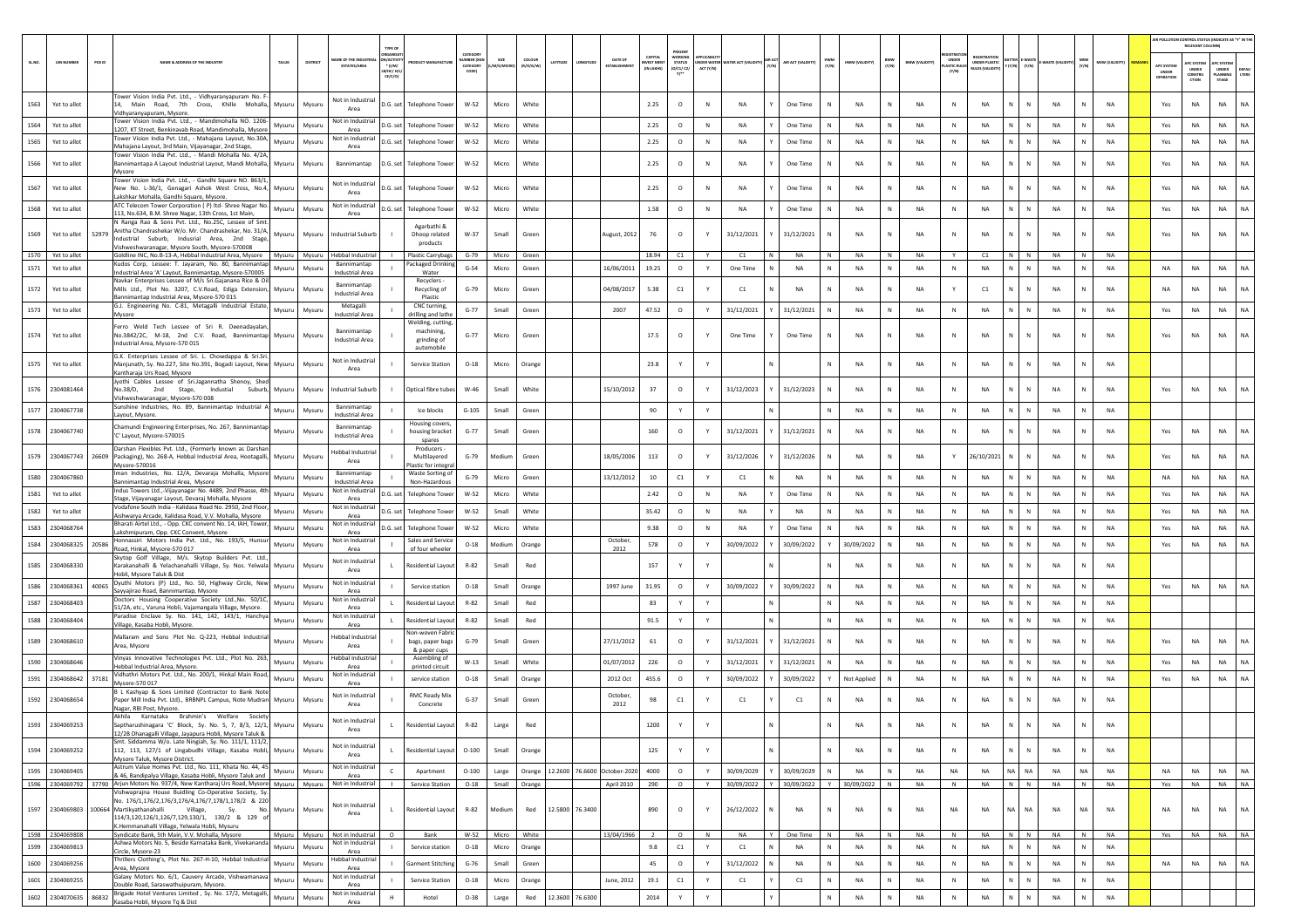|        |                       |        |                                                                                                                                                                                                                                                                                                                  |        |                  |                                                                 |                                                |                                                                                        |                                           |                 |                            |                                    |                                              |                                               |                       |                          |                              |              |                |                                  |                                                            |                                     |              |                                         |                    |              |                        |                                  | AIR POLLUTION CONTROL STATUS (INDICATE AS "Y" IN THE<br>RELEVANT COLUMN) |                                                                        |
|--------|-----------------------|--------|------------------------------------------------------------------------------------------------------------------------------------------------------------------------------------------------------------------------------------------------------------------------------------------------------------------|--------|------------------|-----------------------------------------------------------------|------------------------------------------------|----------------------------------------------------------------------------------------|-------------------------------------------|-----------------|----------------------------|------------------------------------|----------------------------------------------|-----------------------------------------------|-----------------------|--------------------------|------------------------------|--------------|----------------|----------------------------------|------------------------------------------------------------|-------------------------------------|--------------|-----------------------------------------|--------------------|--------------|------------------------|----------------------------------|--------------------------------------------------------------------------|------------------------------------------------------------------------|
| SL.NO. | <b>UIN NUMBER</b>     | PCB ID | NAME & ADDRESS OF THE INDUSTR                                                                                                                                                                                                                                                                                    | TALUK  | DISTRIC          | AME OF THE INDUSTR<br><b>ESTATES/AREA</b>                       | N/ACTIVI<br>$*(1/M)^*$<br>8/HC/ H/L<br>CE/C/O] |                                                                                        | CATEGOR<br>UMBER DOG<br>CATEGORY<br>CODE) | SIZE<br>t/S/MIC | <b>COLOUR</b><br>(R/O/G/W) | DATE OF<br>ATITUDE<br>ESTABLISHMEI | <b>CAPITAL</b><br><b>EST ME</b><br>IN LAKHS] | PRESEN<br>WORKIN<br><b>STATUS</b><br>0/C1/C2/ | DER WATE<br>ACT (Y/N) | TER ACT (VALID           | AIR ACT<br>AIR ACT (VALIDITY | HWM<br>(Y/N) | HWM (VALIDITY) | BMW<br>$(\mathsf{Y}/\mathsf{N})$ | UNDER<br><b>BMW (VALIDITY</b><br><b>ASTIC RUL</b><br>(Y/N) | NDER PLASTIC<br><b>WLES (VALIDI</b> |              | <b>ATTER E-WASTE</b><br>$(Y/N)$ $(Y/N)$ | <b>NASTE (VALI</b> | MSW<br>(Y/N) | <b>MSW (VALIDITY)</b>  | APC SYSTEM<br>UNDER<br>OPERATION | <b>PC SYSTE</b><br><b>UNDER</b><br>CONSTRU<br>CTION                      | <b>PC SYSTE</b><br>UNDER<br>PLANNING<br><b>DEFAU</b><br>LTERS<br>STAGE |
|        | 1603 2304070637       |        | Brigade Hotel- Bamboo Bazaar, (Grand Mercure Hotel of<br>Brigade Enterprisses Ltd.), Sy. No. 2203/60, 2203/60A,<br>2203/60B, 2203/60C, 2203/60D, 2203/60E, 2203/61A,<br>(New No. D-34, D-34/A, D-34/B, D-37/C, D-34/D, D-34/E,<br>D-35/A, New Bamboo bazar, Sayyaji Rao Road, Devaraja<br>Mohalla, Mysore-570005 | Mysuru | Mysuru           | Not in Industrial<br>Area                                       | H                                              | Hotel                                                                                  | $R-31$                                    | Large           | Red                        |                                    | 8142                                         | $\circ$                                       | Y                     | 30/06/2021               | 30/06/2021                   |              | 30/06/2021     |                                  | <b>NA</b><br>N                                             | <b>NA</b>                           |              |                                         | <b>NA</b>          | N            | <b>NA</b>              | Yes                              | <b>NA</b>                                                                | <b>NA</b>                                                              |
| 1604   | 2304070654            |        | Mag Chem India No. 271/C, Hebbal Industrial Area,<br>Mysore-18                                                                                                                                                                                                                                                   | Mysuru | Mysuru           | Hebbal Industria<br>Area                                        |                                                | Reconversion of<br>Magnesium                                                           | $R-25$                                    | Small           | Red                        |                                    | 166                                          | C1                                            | Y                     | C1                       | C1                           | N            | NA             | N                                | NA<br>N                                                    | <b>NA</b>                           |              | N                                       | NA                 | $\mathbf N$  | NA                     |                                  |                                                                          |                                                                        |
|        | 1605 2304070688       | 63825  | Friendly Logistics (India) Pvt. Ltd., NO. 262, Hebbal<br>Industrial Area, Mysore.                                                                                                                                                                                                                                | Mysuru | Mysuru           | lebbal Industrial<br>Area                                       |                                                | Automobile<br>rvicing, repairin<br>and painting<br>(excluding only<br>fuel dispensing) | $W-52$                                    | Small           | White                      | 22/02/2012                         | 202                                          | $\circ$                                       | Y                     | <b>NA</b>                | NA                           | $\mathbb N$  | NA             |                                  | NA<br>N                                                    | NA                                  |              |                                         | NA                 | N            | <b>NA</b>              | Yes                              | NA                                                                       | NA                                                                     |
| 1606   | 2304070693 39298      |        | KSRTC Urban Transport Division, Vijayanagar Depot,<br>325/1, 3 and 326/4, B, Vijayanagar, Mysore                                                                                                                                                                                                                 | Mysuru | Mysuru           | Not in Industrial<br>Area                                       |                                                | Automobile<br>rvicing, repairin<br>and painting<br>(excluding only<br>fuel dispensing  | $O-18$                                    | Small           | Orange                     | October.<br>2013                   | 300                                          | $\circ$                                       | Y                     | Applied                  | Applied                      |              | 30/09/2019     | N                                | NA<br>N                                                    | <b>NA</b>                           |              | N                                       | NA                 | N            | <b>NA</b>              | Yes                              | <b>NA</b>                                                                | <b>NA</b><br><b>NA</b>                                                 |
|        | 1607 2304070709       | 85213  | Pristine Zinc No. 427/H, Hebbal Industrial Area, Mysore-<br>570016                                                                                                                                                                                                                                               | Mysuru | Mysuru           | Hebbal Industri<br>Area                                         |                                                | Zinc ash & fines<br>refining                                                           | $R-3$                                     | Small           | Red                        | 12.3600 76.6000 23/11/2012         | 31.05                                        | $\circ$                                       | Y                     | 30/06/2024               | 30/06/2024                   |              | 30/06/2024     | N                                | NA<br>$\,$ N                                               | NA                                  |              | N                                       | NA                 | $\mathsf{N}$ | NA                     | Yes                              | NA                                                                       | NA<br>NA                                                               |
| 1608   | 2304071478            | 33934  | wetha Chemicals, Plot No. 12, Kadakola Industrial Area,<br>Kadakola Post, Mysore -571311                                                                                                                                                                                                                         | Mysuru | Mysuru           | Kadakola<br><b>Industrial Area</b>                              |                                                | Magnesium<br>chloride                                                                  | $R-25$                                    | Small           | Red                        |                                    | 85.82                                        | $\circ$                                       | Y                     | 30/06/2022               | 30/06/2022                   |              | NA             | ${\sf N}$                        | NA<br>N                                                    | NA                                  |              |                                         | NA                 | N            | NA                     | Yes                              | NA                                                                       | NA<br>NA                                                               |
| 1609   | 2304072218            |        | Rani Service Station Sy. No. 158/1, Rammanahally village,<br>Mysore Taluk                                                                                                                                                                                                                                        | Mysuru | Mysuru           | Not in Industria<br>Area                                        |                                                | DG set                                                                                 | $W-52$                                    | Micro           | White                      | April 2013                         | $\overline{\mathbf{3}}$                      | $\circ$                                       | N                     | NA                       | One Time                     |              | NA             | N                                | NA<br>N                                                    | <b>NA</b>                           |              | N                                       | <b>NA</b>          | N            | <b>NA</b>              | Yes                              | NA                                                                       | NA<br>NA                                                               |
| 1610   | 2304072276            |        | Vijaya Enterprises, Lessee of Smt. Nalini, Formerly TVS<br>Automobile Solutions Limited, No. 3/1, Hunsur Road,<br>Hinkal, Mysore-570017                                                                                                                                                                          | Mysuru | Mysuru           | Not in Industrial<br>Area                                       |                                                | Automobile<br>rvicing, repairir<br>and painting<br>(excluding only<br>fuel dispensing) | $O-18$                                    | Small           | Orange                     | 05/12/2012                         | 342                                          | C1                                            | Υ                     | C1                       | C1                           | N            | NA             | N                                | NA<br>$\,$ N                                               | NA                                  |              | N                                       | NA                 | N            | NA                     |                                  |                                                                          |                                                                        |
|        | 1611 2304072381       |        | Appu Industries, Plot No. Block-J-Part-5B, Hebbal<br>dustrial Housing Area, Outer Ring Road, Mysore-570 016                                                                                                                                                                                                      | Mysuru | Mysuru           | Hebbal Industria<br>Area                                        |                                                | Non-Woven Fabri<br>bags                                                                | $G-79$                                    | Small           | Green                      |                                    | 87                                           | Y                                             | Y                     |                          |                              | $\mathbb N$  | <b>NA</b>      | N                                | <b>NA</b><br>N                                             | <b>NA</b>                           |              | <b>N</b>                                | <b>NA</b>          | N            | <b>NA</b>              |                                  |                                                                          |                                                                        |
|        | 1613 2304072599       | 36775  | 1612 2304072597 39780 KPR Motors (P) Ltd., C-1, New Kantharaj Urs Road, Mysore Mysuru<br>Vijay Steels & Forgings, No. 116, Belagola Industrial Area,<br>RBI Road, Metagalli, Mysore                                                                                                                              | Mysuru | Mysuru<br>Mysuru | Not in Industrial<br>lagola Industria<br>Area                   |                                                | Service Station<br>Engineering<br>activity with                                        | $O-18$<br>$O-32$                          | Small<br>Small  | Orange<br>Orange           | 2008 Nov<br>14/02/2013             | 153<br>369                                   | $\circ$<br>$\circ$                            | Y<br>Y                | 30/09/2022<br>30/09/2022 | Y 30/09/2022<br>30/09/2022   | N            | NA<br>NA       | N<br>N                           | NA<br>N<br>NA<br>N                                         | NA<br><b>NA</b>                     |              | $N$ $N$<br>N                            | NA<br><b>NA</b>    | N<br>N       | <b>NA</b><br><b>NA</b> | Yes<br>Yes                       | <b>NA</b><br>NA                                                          | NA NA<br>NA<br>NA                                                      |
|        | 1614 2304072719       |        | Hotel White Parrot (A unit of White Fort Group), No.<br>30A/1A, New Sayyaji Rao Road, Near Highway Circle, Mysuru<br>Devaraia Mohalla, Mysore                                                                                                                                                                    |        | Mysuru           | Not in Industrial<br>Area                                       |                                                | forging and<br>Hotel                                                                   | $O-38$                                    | Small           | Orange                     | Septembe<br>2012                   | 305                                          | $\circ$                                       | Υ                     | 31/12/2021               | 31/12/2021                   |              | NA             | N                                | NA<br>$\,$ N                                               | NA                                  |              | $\mathsf{N}$                            | NA                 | N            | NA                     | Yes                              | NA                                                                       | <b>NA</b><br>NA                                                        |
|        | 1615 2304073338       |        | Sri Lakshminarasimha Silk Industries, Plot No.80, Kadakola<br>KIADB Industrial Area, Kadakola, Mysore                                                                                                                                                                                                            | Mysuru | Mysuru           | Kadakola<br><b>Industrial Area</b>                              |                                                | Weaving of silk<br>sarees and dress<br>material                                        | $W-49$                                    | Small           | White                      | October<br>2013                    | 44                                           | Y                                             | $\mathbb N$           |                          |                              | N            | NA             | N                                | <b>NA</b><br>N                                             | <b>NA</b>                           |              | N                                       | <b>NA</b>          | N            | <b>NA</b>              |                                  |                                                                          |                                                                        |
| 1616   | 2304073396            |        | Aishwarya Maize Industries, Plot No.105, KIADB Industrial<br>Area, Kadakola, Mysore Taluk & District                                                                                                                                                                                                             | Mysuru | Mysuru           | Kadakola<br><b>Industrial Area</b>                              |                                                | Maize grits, Maize<br>Flour                                                            | $W-47$                                    | Small           | White                      |                                    | 240                                          |                                               | N                     |                          |                              | N            | NA             | N                                | NA<br>N                                                    | NA                                  |              |                                         | NA                 | $\mathsf{N}$ | NA                     |                                  |                                                                          |                                                                        |
| 1617   | 2304073422 81669      |        | DMS Electronics Pvt. Ltd., Plot No. 209, Hebbal Industrial<br>Area, Kasaba Hobli, Mysore                                                                                                                                                                                                                         | Mysuru | Mysuru           | lebbal Industria<br>Area                                        |                                                | Manufacture of<br><b>Printed Circuit</b>                                               | R-74                                      | Small           | Red                        | 12.3500 76.5900 29/09/2011         | 222                                          | $\circ$                                       | Y                     | 30/06/2024               | 30/06/2024                   |              | 30/06/2024     | N                                | NA<br>N                                                    | NA                                  |              | N                                       | NA                 | ${\sf N}$    | NA                     | Yes                              | NA                                                                       | NA<br>NA                                                               |
| 1618   | 2304073423            |        | Chamundeshwari Process, Sv. No. 368/1.3. Hebba<br>Industrial Area, Hebbal, Mysore-570016                                                                                                                                                                                                                         | Mysuru | Mysuru           | lebbal Industria<br>Area                                        |                                                | Bleached Hosiery<br>fabric                                                             | $R-25$                                    | Micro           | Red                        |                                    | 23                                           | C1                                            |                       | C1                       | C1                           |              | NA             |                                  | NA<br>N                                                    | NA                                  |              |                                         | NA                 | N            | NA                     |                                  |                                                                          |                                                                        |
| 1619   | 2304073432 27535      |        | TB Kawashima Automotive Textiles (I) Private Limited,<br>No. 41, 42 & 43, KIADB Industrial Area, Kadakola, Mysore.                                                                                                                                                                                               | Mysuru | Mysuru           | Kadakola<br><b>Industrial Area</b>                              |                                                | Flat woven fabric<br>tricot textile                                                    | $R-40$                                    | Large           | Red                        | 12.1100 76.4000 14/03/2013         | 5758.17                                      | $\circ$                                       | Y                     | 30/06/2021               | 30/06/2021                   |              | 16/06/2021     | N                                | <b>NA</b><br>Y                                             | Applied                             |              |                                         | NA                 | $\mathsf{N}$ | <b>NA</b>              | Yes                              | <b>NA</b>                                                                | NA<br>NA                                                               |
| 1620   | 2304074172            |        | Orion Coats, No.12-B, 3rd Stage, Industrial Suburb,<br>Mysore South, Mysore.                                                                                                                                                                                                                                     | Mysuru | Mysuru           | <b>Industrial Suburb</b>                                        |                                                | Textures, stone<br>finish, colours                                                     | $G - 77$                                  | Small           | Green                      | 15/01/2013                         | 75                                           | $\circ$                                       | Y                     | 31/12/2022               | <b>NA</b>                    | <b>N</b>     | NA             | N                                | NA<br>N                                                    | <b>NA</b>                           |              | <b>N</b>                                | <b>NA</b>          | N            | <b>NA</b>              | NA                               | <b>NA</b>                                                                | NA<br>NA                                                               |
| 1621   | 2304074176            |        | Manasa Coats, No. 12B1, 3rd Stage, Industrial Suburb,<br>Mysore-570008                                                                                                                                                                                                                                           | Mysuru | Mysuru           | <b>Industrial Suburt</b>                                        |                                                | Paints                                                                                 | $O-55$                                    | Small           | Orange                     | 15/01/2013                         | 75                                           | $\circ$                                       | Y                     | 31/12/2022               | NA                           | <b>N</b>     | NA             | N                                | <b>NA</b><br>N                                             | <b>NA</b>                           |              |                                         | <b>NA</b>          | $\mathsf{N}$ | <b>NA</b>              | NA                               | NA                                                                       | NA<br>NA                                                               |
| 1622   | 2304074565            |        | Sri Annapoorneshwari Hot Mix Plant, Sy. No. 331/1,<br>Kalluru Naganahalli, Yelwala Hobli, Mysore Tq & Dist                                                                                                                                                                                                       | Mysuru | Mysuru           | Not in Industria<br>Area                                        |                                                | Hot mix plants                                                                         | $O-37$                                    | Small           | Orange                     |                                    | 49                                           | C1                                            | N                     | NA                       | C1                           | $\mathbb N$  | NA             | N                                | NA<br>N                                                    | NA                                  |              | N                                       | NA                 | N            | <b>NA</b>              |                                  |                                                                          |                                                                        |
|        | 1623 2304074873       |        | Rajeshwari Metal Casting and Alloys, NO. M-3, C.V. Mill                                                                                                                                                                                                                                                          | Mysuru | Mysuru           | Bannimantap                                                     |                                                | Chemical                                                                               | $R-22$                                    | Small           | Red                        |                                    | 40                                           | C1                                            |                       | C1                       | C1                           |              | NA             | N                                | NA<br>$\,$ N                                               | <b>NA</b>                           |              |                                         | NA                 | N            | <b>NA</b>              |                                  |                                                                          |                                                                        |
|        | 1624 2304074874       |        | Cross Road, Industrial Extension, Bannimantap, Mysore-<br>Sri Chamundi Metal Works, Plot No. 33/A-1, Bannimantap Mysuru<br>Industrial Area, Bannimantap                                                                                                                                                          |        | Mysuru           | <b>Industrial Area</b><br>Bannimantap<br><b>Industrial Area</b> |                                                | Re-processing o<br>rejected dry cell<br>batteries & zinc                               | $R-32$                                    | Small           | Red                        |                                    | 30.8                                         | C1                                            | Υ                     | C1                       | C1                           |              | C1             | N                                | NA<br>$\,$ N                                               | NA                                  |              | N                                       | NA                 | ${\sf N}$    | <b>NA</b>              |                                  |                                                                          |                                                                        |
|        | 1625 2304074877       |        | Rockline Shopping Malls Pvt. Ltd., Sy. No.21, Eeranagere<br>Village, Kasaba Hobli, Nelson Mandela Road, Mysore Mysuru<br>Taluk & Dist                                                                                                                                                                            |        | Mysuru           | Bannimantap                                                     |                                                | dross<br>Commercial<br>Complex                                                         | R-82                                      | Large           | Red                        |                                    | 2115                                         | Y                                             | Y                     |                          |                              | $\mathbb{N}$ | NA             | N                                | <b>NA</b><br>N                                             | NA                                  |              | $\,$ N                                  | NA                 | $\mathsf{N}$ | NA                     |                                  |                                                                          |                                                                        |
|        | 1626 2304075135 53581 |        | Surabhi Varan Minerals, Plot No. 130, Kadakola Industrial<br>Area, Kadakola, Mysore                                                                                                                                                                                                                              | Mysuru | Mysuru           | Kadakola<br><b>Industrial Area</b>                              |                                                | Kyanite, Dlomite<br>Feldspar.<br>Magnasite and<br>Soap stone                           | $O - 26$                                  | Small           | Orange                     | 07/10/2013                         | 96                                           | $\circ$                                       | Y                     | 30/09/2023               | 30/09/2023                   | -N           | NA             |                                  | <b>NA</b><br>N                                             | <b>NA</b>                           |              |                                         | NA                 | N            | <b>NA</b>              | Yes                              | NA                                                                       | NA<br>NA                                                               |
|        | 1627 2304075813       |        | Rajaram Industries, Plot No.234, Hebbal Industrial Area,<br>Mysore-570 016                                                                                                                                                                                                                                       | Mysuru | Mysuru           | <b>Hebbal Industrial</b><br>Area                                |                                                | Binding, Cans<br>Pipes, Dana<br>Grinding & other<br>plastic products                   | $G - 32$                                  | Small           | Green                      |                                    | 30                                           | Y                                             | Y                     |                          |                              | $\mathbb N$  | <b>NA</b>      | N                                | <b>NA</b><br>N                                             | <b>NA</b>                           |              | $\mathbb N$                             | NA                 | N            | <b>NA</b>              |                                  |                                                                          |                                                                        |
|        | 1628 2304075845       |        | Cosmo Specialty Coatings, NO.44/A-F3, II Stage, Industrial Mysuru<br>Suburb, Mysore-570 008                                                                                                                                                                                                                      |        | Mysuru           | <b>Industrial Suburb</b>                                        |                                                | Cement Paint, tile<br>adhesive primevs<br>enamels, water<br>proof                      | $G-11$                                    | Micro           | Green                      | 05/09/2012                         | 6                                            | $\circ$                                       | Y                     | 31/12/2021               | 31/12/2021                   |              | NA             | N                                | NA<br>N                                                    | <b>NA</b>                           |              | $\mathbb N$                             | <b>NA</b>          |              | <b>NA</b>              | Yes                              | NA                                                                       | <b>NA</b><br><b>NA</b>                                                 |
|        | 1629 2304075886       |        | SSA Enterprises, Plot No. 410-413/28A, Hebbal Industrial<br>Area. Mysore.                                                                                                                                                                                                                                        | Mysuru | Mysuru           | <b>Hebbal Industrial</b><br>Area                                |                                                | Thinner / Distilled<br>solvent                                                         | $R-21$                                    | Small           | Red                        |                                    | 130                                          | $\mathsf{C1}$                                 | Y                     | C1                       | $\mathsf{C1}$                | N            | NA             | $\,$ N                           | NA<br>N                                                    | NA                                  |              | N                                       | NA                 | N            | <b>NA</b>              |                                  |                                                                          |                                                                        |
| 1630   | 2304075911            | 39024  | Rajeshwari Metal Rolling Mill, Shed No.B-118, Industrial Mysuru<br>Estate, Yadavagiri, Mysore-570 020                                                                                                                                                                                                            |        | Mysuru           | Industrial Estate,<br>Yadavagiri                                |                                                | <b>Illuminium Circles</b><br>by using<br>alluminium scrap                              | $0 - 17$                                  | Small           | Orange                     | 04/04/2013                         | 40.27                                        | $\circ$                                       | Y                     | 30/09/2022               | 30/09/2022                   | N            | NA             | $\mathbb N$                      | <b>NA</b><br>$\,$ N                                        | <b>NA</b>                           | $\mathbf{N}$ | N                                       | NA                 | ${\sf N}$    | <b>NA</b>              | Yes                              | NA                                                                       | NA<br>NA                                                               |
| 1631   | 2304075995            |        | Sunshine Chemicals, Plot No. 11-Part, Sy. No. 233/2-Part,<br>Kadakola Industrial Area, Jaipura Hobli, Mysore                                                                                                                                                                                                     | Mysuru | Mysuru           | Kadakola<br>Industrial Area                                     |                                                | Potassium Nitrate<br>& Magnesium                                                       | $R-25$                                    | Small           | Red                        | <b>July 2013</b>                   | 41.2                                         | $\mathsf{C}1$                                 | Y                     | C1                       | C1                           | N            | NA             | $\,$ N                           | NA<br>N                                                    | NA                                  |              | N                                       | NA                 | ${\sf N}$    | NA                     |                                  |                                                                          |                                                                        |
|        | 1632 2304076066       |        | Trinity Trading International, No. 214/A1, Hebbal<br>Industrial Area, Mysore,                                                                                                                                                                                                                                    | Mysuru | Mysuru           | Hebbal Industria<br>Area                                        |                                                | Hazardous waste<br>Importor                                                            | $R - 10$                                  | Micro           | Red                        |                                    | $20\,$                                       | C1                                            | Y                     | C1                       | NA<br>N                      | $\,$ N       | NA             | N                                | NA<br>$\,$ N                                               | <b>NA</b>                           | N I          | N                                       | NA                 | N            | <b>NA</b>              |                                  |                                                                          |                                                                        |
| 1633   | 2304076338            |        | N.S. Associates, Plot No. 151/A, Belagola Industrial area,<br>Mysore-570 016                                                                                                                                                                                                                                     | Mysuru | Mysuru           | selagola Industria<br>Area                                      |                                                | lerbal bathing bar<br>soap                                                             | $G-43$                                    | Micro           | Green                      | 19/04/2013                         | 8.5                                          | $\circ$                                       | Y                     | One Time                 | NA                           | $\mathbb{N}$ | NA             | $\,$ N                           | NA<br>$\,$ N                                               | <b>NA</b>                           |              | N                                       | NA                 | ${\sf N}$    | <b>NA</b>              | NA                               | NA                                                                       | NA<br>NA                                                               |
| 1634   | 2304076390            |        | M.L. Enterprises, Plot No. CA-4726, Part No.II A, Hebbal<br>Industrial Area, Mysore-16                                                                                                                                                                                                                           | Mysuru | Mysuru           | <b>Hebbal Industria</b><br>Area                                 |                                                | <b>Corrugated Boxes</b><br>& Paper offset                                              | $G-9$                                     | Small           | Green                      | 01/04/2013                         | 94                                           | $\circ$                                       | Y                     | 31/12/2022               | NA                           | N            | NA             | N                                | NA<br>$\mathbb N$                                          | <b>NA</b>                           |              | N                                       | NA                 | N            | <b>NA</b>              | NA                               | NA                                                                       | NA<br>NA                                                               |
| 1635   | 2304076391            |        | Trinetra Gases Plot No. 104-P2, Kadakaola Industrial Area,<br>Kadakola Post, Mysore Taluk & Dist                                                                                                                                                                                                                 | Mysuru | Mysuru           | Kadakola<br><b>Industrial Area</b>                              |                                                | <b>Indstrial Gases</b>                                                                 | $W-9$                                     | Small           | White                      |                                    | 210                                          | $\circ$                                       | Y                     | NA                       | NA                           | N            | NA             | N                                | NA<br>$\,$ N                                               | <b>NA</b>                           | N            | N                                       | NA                 | ${\sf N}$    | NA                     | Yes                              | NA                                                                       | NA<br><b>NA</b>                                                        |
| 1636   | 2304076353            |        | Nectar Fresh Pure Honey & Food Products, K.N. Hundi,<br>Kadakola Post, Nanjangud, Mysore-570033                                                                                                                                                                                                                  | Mysuru | Mysuru           | Not in Industrial<br>Area                                       |                                                | <b>Honey Processing</b>                                                                | W-55                                      | Small           | White                      | 15/03/2013                         | $70\,$                                       | $\circ$                                       | $\,$ N                | 31/12/2022               |                              | $\mathbb N$  | NA             | $\,N\,$                          | NA<br>$\,$ N                                               | <b>NA</b>                           |              | N                                       | <b>NA</b>          | $\mathbb{N}$ | NA                     | NA                               | NA                                                                       | <b>NA</b><br>NA                                                        |
| 1637   | 2304076572            |        | S3V Vascular Technologies Pvt. Ltd., Lessee of<br>Smt.Shantala Rao & Sri. Giridhar A Rao, Plot No.229/A, Mysuru<br>Hebbal Industrial Area, Mysore-570 016                                                                                                                                                        |        | Mysuru           | Hebbal Industrial<br>Area                                       |                                                | PTCA, BARC, meta<br>stent                                                              | $W-24$                                    | Small           | White                      |                                    | 242.12                                       | Y                                             | $\,$ N                |                          |                              | ${\sf N}$    | NA             | N                                | NA<br>$\,$ N                                               | <b>NA</b>                           |              | $\,$ N                                  | NA                 | ${\sf N}$    | $_{\sf NA}$            |                                  |                                                                          |                                                                        |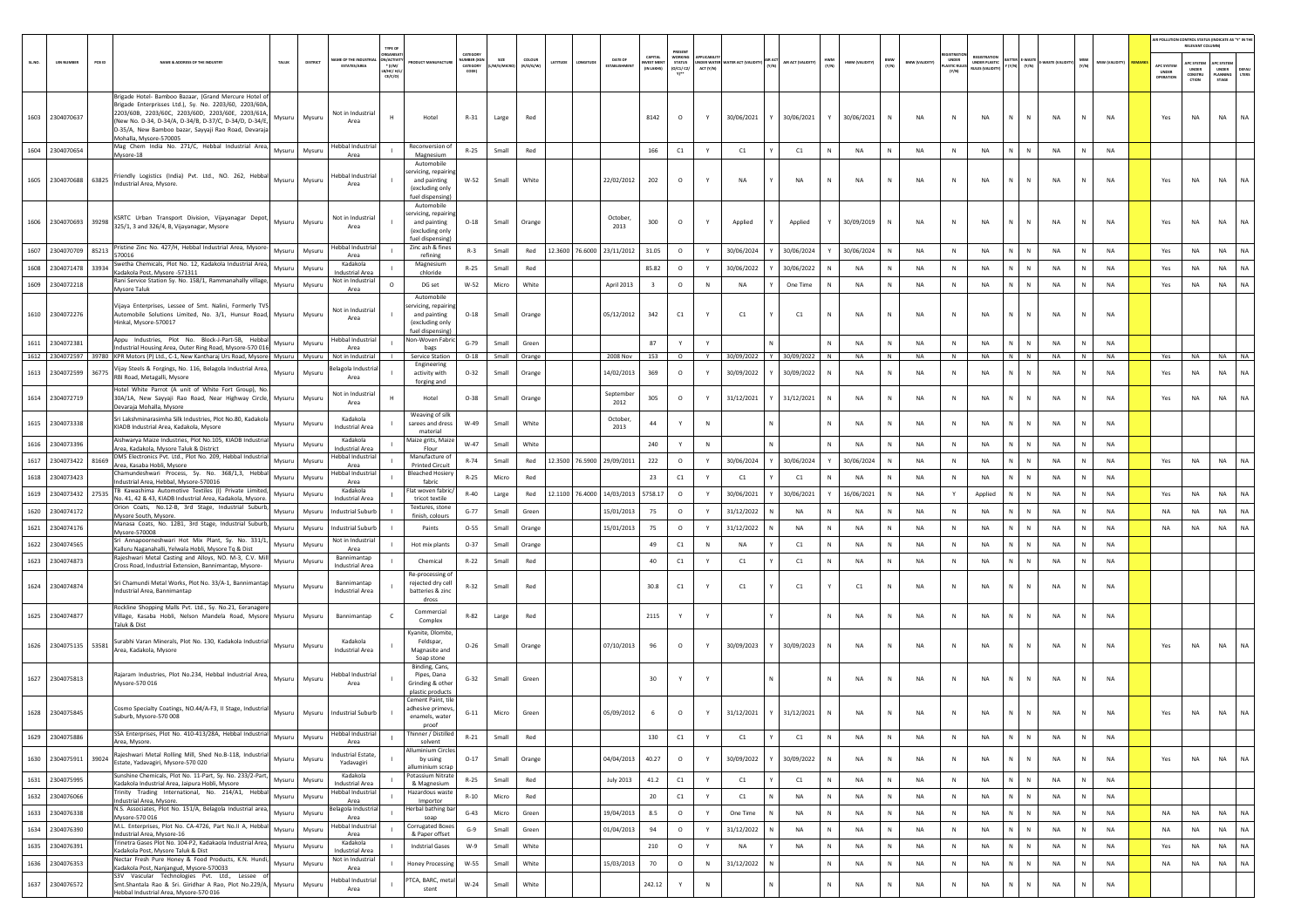|        |                       |        |                                                                                                                                                                                                                                  |          |                                       |                                                   |                                                                                                         |                                           |          |                   |                   |                  |                                          |                                            |              |                                 |                            |              |                |              |                       |                                      |                                               |                             |              |              |                |                                       | AIR POLLUTION CONTROL STATUS (INDICATE AS "Y" IN TH<br>RELEVANT COLUM |                                         |           |
|--------|-----------------------|--------|----------------------------------------------------------------------------------------------------------------------------------------------------------------------------------------------------------------------------------|----------|---------------------------------------|---------------------------------------------------|---------------------------------------------------------------------------------------------------------|-------------------------------------------|----------|-------------------|-------------------|------------------|------------------------------------------|--------------------------------------------|--------------|---------------------------------|----------------------------|--------------|----------------|--------------|-----------------------|--------------------------------------|-----------------------------------------------|-----------------------------|--------------|--------------|----------------|---------------------------------------|-----------------------------------------------------------------------|-----------------------------------------|-----------|
| SL.NO. | <b>UIN NUMBER</b>     | PCB ID | NAME & ADDRESS OF THE INDUSTRY<br>TALUK                                                                                                                                                                                          | DISTRICT | AME OF THE INDUS<br>ESTATES/AREA      | <b>TYPE OF</b><br>V/ACTIVI<br>$*$ (1/M/<br>CE/C/O |                                                                                                         | CATEGORY<br>MBER (XG<br>CATEGORY<br>CODE) | M/S/MICF | coLour<br>R/0/6/W | ATITUDE<br>NGITUD | DATE OF          | CAPITAL<br><b>VEST MEN</b><br>(IN LAKHS) | PRESENT<br><b>STATUS</b><br>(0/C1/C2)<br>Y | ACT (Y/N)    | NDER WATER WATER ACT (VALIDITY) | AIR ACT (VALIDITY<br>(Y/N) | HWM<br>(Y/N) | HWM (VALIDITY) | BMW<br>(Y/N) | <b>BMW (VALIDITY)</b> | UNDER<br><b>LASTIC RULE</b><br>(Y/N) | <b>UNDER PLASTIC</b><br><b>NJLES (VALIDI)</b> | -WAST<br>(Y/N)<br>(Y/N)     | WASTE (VALID | (Y/N)        | MSW (VALIDITY) | <b>APC SYSTE</b><br>UNDER<br>OPERATIO | <b>PC SYSTEM</b><br>UNDER<br>CONSTRU<br>crios                         | APC SYSTER<br>UNDER<br>LANNING<br>STAGE | LTERS     |
|        | 1638 2304076730       |        | PU Quality Walk Pvt. Ltd., Formerly Lunar Exports Pvt Ltd.,<br>Mysuru<br>Plot No.218. Hebbal Industrial Area. Mysore-570 016.                                                                                                    | Mysuru   | Hebbal Industrial<br>Area             |                                                   | Leather Foot<br>wears                                                                                   | $G-26$                                    | Small    | Green             |                   | 01/05/2013       | 291.19                                   | $\circ$                                    | Y            | 31/12/2022                      | 31/12/2022                 | N            | <b>NA</b>      | N            | <b>NA</b>             | N                                    | <b>NA</b>                                     | N<br>$\mathbb N$            | <b>NA</b>    | N            | <b>NA</b>      | Yes                                   | NA                                                                    | <b>NA</b>                               | <b>NA</b> |
|        | 1639 2304076729       |        | Sri. Sangam Industries, No. B-65/1, Hebbal Industria<br>Mysuru                                                                                                                                                                   | Mysuru   | lebbal Industrial<br>Estate           |                                                   | Gum powde<br>(Adhesive)                                                                                 | $G-91$                                    | Micro    | Green             |                   |                  | 10.17                                    |                                            | Y            |                                 |                            | N            | <b>NA</b>      | N            | NA                    | $\mathbb N$                          | NA                                            | N.<br>${\sf N}$             | NA           | N            | <b>NA</b>      |                                       |                                                                       |                                         |           |
|        | 1640 2304077461       |        | Estate, Mysore-570016<br>Maxvita Foods (India) Private Ltd., (Lessee of Sri.<br>Kumar), Plot No.214/1, Rane Madras Road, Hebbal<br>Mysuru<br>ndustrial Area, Mysore-570 018.                                                     | Mysuru   | lebbal Industrial<br>Area             |                                                   | Potato Wafers &<br>Pellet Snacks                                                                        | $G-3$                                     | Small    | Green             |                   | 12/05/2014       | 65.93                                    | $\circ$                                    | Y            | 31/12/2023                      | 31/12/2023                 | N            | <b>NA</b>      | N            | NA                    | N                                    | <b>NA</b>                                     | ${\sf N}$<br>N              | NA           |              | <b>NA</b>      | Yes                                   | NA                                                                    | NA                                      | NA        |
|        | 1641 2304077662       |        | Prime Plastics, NO. B-120, Hebbal Industrial Estate<br>Mysuru<br>Mysore-570 016.                                                                                                                                                 | Mysuru   | lebbal Industria<br>Estate            |                                                   | Nylon Shaving<br><b>Brush</b>                                                                           | $G-32$                                    | Micro    | Green             |                   | 25/05/2010       | 20.87                                    | $\circ$                                    |              | 31/12/2100                      | 31/12/2100                 | N            | NA             | N            | NA                    | $\,$ N                               | <b>NA</b>                                     | N.<br>${\sf N}$             | NA           | N            | NA             | Yes                                   | <b>NA</b>                                                             | <b>NA</b>                               | NA        |
|        | 1642 2304077663       |        | South India Match Industries, Hunsur Road, Hinkal,<br>Mysuru<br>Mysore-570017                                                                                                                                                    | Mysuru   | Not in Industria<br>Area              |                                                   | Veneer                                                                                                  | $G-76$                                    | Small    | Green             |                   | 24/06/2013       | 183.51                                   | $\circ$                                    | Y            | 31/12/2021                      | NA                         | N            | <b>NA</b>      | N            | NA                    | $\,$ N                               | NA                                            | N<br>$\,$ N                 | NA           | N            | <b>NA</b>      | NA                                    | NA                                                                    | <b>NA</b>                               | NA        |
|        | 1643 2304077664       |        | Nandi Motors No. 215/1. Hunsur Road, Hinkal, Mysore-<br>Mysuru<br>RPG Engineering, No. B205, Yadavagiri Industrial Estate,                                                                                                       | Mysuru   | Not in Industrial<br>dustrial Estate  |                                                   | Sales & Service<br>Zinc and Nickle                                                                      | $O-18$                                    | Small    | Orange            |                   | 11/10/2012       | 137                                      | $\circ$                                    | Y            | 30/09/2018                      | 30/09/2018                 | N            | <b>NA</b>      | N            | <b>NA</b>             | N                                    | <b>NA</b>                                     | N N                         | NA           | N            | <b>NA</b>      | Yes                                   | <b>NA</b>                                                             | <b>NA</b>                               | NA        |
|        | 1644 2304077803       | 31074  | Mysuru<br>Mysore-570020                                                                                                                                                                                                          | Mysuru   | Yadavagiri                            |                                                   | Fletroplating                                                                                           | $R - 44$                                  | Small    | Red               |                   | 31/07/2013       | 97                                       | $\circ$                                    |              | 30/06/2021                      | 30/06/202:                 |              | NA             | N            | NA                    | N                                    | NA                                            | N.<br>${\sf N}$             | NA           | N            | NA             | Yes                                   | <b>NA</b>                                                             | <b>NA</b>                               | NA        |
|        | 1645 2304077817       | 39447  | Akshaya Palace Inn, Plot No. 436-E, Hebbal Industria<br>Mysuru<br>Area, Metagalli, Mysore-570 016                                                                                                                                | Mysuri   | lebbal Industrial<br>Area             |                                                   | Hotel                                                                                                   | $O-38$                                    | Small    | Orange            |                   | August 2013      | 188                                      | $\circ$                                    | Y            | 30/09/2021                      | 30/09/2021                 | Ν            | <b>NA</b>      | N            | NA                    | $\,$ N                               | NA                                            | N<br>N                      | NA           | N            | NA             | Yes                                   | NA                                                                    | <b>NA</b>                               | <b>NA</b> |
|        | 1646 2304077838       | 42181  | N Ranga Rao & Sons Pyt. Ltd., (Manmohak Creations). Sy<br>No.57/3, Khata No.157/25, Lingambudhi Tank Road,<br>Mysuru<br>Srirampura, Mysore-570 008                                                                               | Mysuri   | Not in Industrial<br>Area             |                                                   | Agarbathi                                                                                               | W-37                                      | Small    | Green             |                   |                  | 72                                       | $\circ$                                    |              | 31/12/2022                      | 31/12/2022                 | N            | <b>NA</b>      | N            | NA                    | N                                    | NA                                            | N.<br>${\sf N}$             | NA           |              | NA             | Yes                                   | NA                                                                    | <b>NA</b>                               | <b>NA</b> |
|        | 1647 2304077839       |        | Jwala Enterprises, Shed No. B-11, KSSIDC Industrial Estate,<br>Mysuru<br>Hebbal, Mysore                                                                                                                                          | Mysuru   | KSSIDC, Hebbal                        |                                                   | Re-crystallization<br>of Potassium                                                                      | $R-25$                                    | Small    | Red               |                   |                  | 32                                       | C1                                         | Y            | C1                              | C1                         | N            | <b>NA</b>      | N            | NA                    | $\,$ N                               | NA                                            | N<br>${\sf N}$              | NA           | N            | NA             |                                       |                                                                       |                                         |           |
|        | 1648 2304077840       | 42045  | Balaji Industries, No. 103/B, KIADB Kadkola Industria<br>Mysuru<br>Area, Mysore                                                                                                                                                  | Mysuru   | Kadakola<br><b>Industrial Area</b>    |                                                   | Bengal fried gram                                                                                       | $G-104$                                   | Small    | Green             |                   | 26/09/2013       | 382.3                                    | $\circ$                                    | Y            | 31/12/2027                      | 31/12/2027                 |              | <b>NA</b>      | N            | NA                    | N                                    | NA                                            | N                           | <b>NA</b>    |              | <b>NA</b>      | Yes                                   | NA                                                                    | NA                                      | <b>NA</b> |
|        | 1649 2304077844       |        | The Akshaya Patra Foundation, No. 31, 18th Corss,<br>Mysuru<br>Jayanagar, Mysore                                                                                                                                                 | Mysuru   | Not in Industrial<br>Area             |                                                   | Mid day Meals                                                                                           | Not<br>categorise<br>d.                   | Small    | Green             |                   | August, 2003     | 184.87                                   | $\circ$                                    |              | 31/12/2022                      | 31/12/2022                 |              | <b>NA</b>      | N            | NA                    | N                                    | <b>NA</b>                                     | N.<br>$\mathbb{N}$          | NA           |              | <b>NA</b>      | Yes                                   | NA                                                                    | NA                                      | NA.       |
|        | 1650 2304077888       | 33350  | Macro Engineering Services, Lessee of Sri.A.S.Satish, Plot<br>Mysuru<br>No.427/E2, Hebbal Industrial Area, Mysore-570 018                                                                                                        | Mysuru   | lebbal Industrial<br>Area             |                                                   | Sorting, Grading 8<br>shredding of E                                                                    | $G-32$                                    | Small    | Green             |                   | 10/09/2013       | 15                                       | C1                                         |              | 31/12/2026                      | 31/12/2026                 |              | <b>NA</b>      | N            | NA                    | $\mathbb{N}$                         | <b>NA</b>                                     | N                           | Rejected     |              | <b>NA</b>      | Yes                                   | NA                                                                    | <b>NA</b>                               | <b>NA</b> |
|        | 1651 2304077919       |        | awrence Clothing Pvt. Ltd., Lessee of M/s RSJ Udyam<br>Mysuru<br>Plot No.194, Hebbal Industrial Area, Mysore-570 017                                                                                                             | Mysuru   | lebbal Industria<br>Area              |                                                   | <b>Garment Stitching</b>                                                                                | $G-76$                                    | Small    | Green             |                   | March, 2013      | 133.93                                   | $\circ$                                    |              | 31/12/2022                      | 31/12/2022                 | N            | <b>NA</b>      | N            | NA                    | N                                    | NA                                            | N.<br>$\mathbb{N}$          | NA           |              | NA             | Yes                                   | NA                                                                    | <b>NA</b>                               | NA        |
|        | 1652 2304077896 28034 |        | Aris Global Software Ltd., (Formerly Synowledge PV<br>Services India Pvt. Ltd)., (A Unit of Jadoli System Pvt. Ltd).,<br>Mysuru<br>Plot No.120(P), 121 &122(P), Belagola Industrial Area, KRS<br>Road, Metagalli, Mysore-570 016 | Mysuru   | Belagola Industria<br>Area            |                                                   | Software units                                                                                          | $O-99$                                    | Large    | Orange            |                   | 23/08/2013       | 2592                                     | $\circ$                                    |              | 30/09/2021                      | 30/09/2021                 |              | <b>NA</b>      | N            | NA                    | N                                    | NA                                            | N                           | NA           |              | <b>NA</b>      | Yes                                   | NA                                                                    | NA                                      | <b>NA</b> |
|        | 1653 2304078157       |        | Bihani Pipe Lines, Shed No. C-134, Yadavagiri Industrial<br>Mysuru<br>Area, Mysore-570 020                                                                                                                                       | Mysuru   | ndustrial Estate,<br>Yadavagiri       |                                                   | Plastic conduit<br>pipes                                                                                | $G-79$                                    | Micro    | Green             |                   | 12/08/2013       | 11.08                                    | $\circ$                                    | Y            | One Time                        | NA                         | N            | <b>NA</b>      | N            | NA                    | $\,$ N                               | NA                                            | N<br>N                      | NA           | N            | <b>NA</b>      | NA                                    | NA                                                                    | NA                                      | NA        |
|        | 1654 2304078177       |        | Sree Maruthi Granites, Plot No. M-7, Yadavagiri Industria<br>Mysuru<br>Estate, Mysore-570020                                                                                                                                     | Mysuru   | ndustrial Estate.<br>Yadavagiri       |                                                   | Granite kitchen<br>platform & sink                                                                      | $G-56$                                    | Micro    | Green             |                   | 01/04/2012       | 3.03                                     | C1                                         |              | C1                              | C1                         |              | <b>NA</b>      | N            | NA                    | N                                    | <b>NA</b>                                     | N                           | NA           |              | <b>NA</b>      |                                       |                                                                       |                                         |           |
|        | 1655 2304078216       |        | Wood Life, Shed No: C-186, 2nd Stage, Yadavagiri<br>Mysuru<br>Industrial Estate, Mysore-570 020                                                                                                                                  | Mysuru   | ndustrial Estate<br>Yadavagiri        |                                                   | Modular<br>Furniture,<br>Wardrobe, Cots &                                                               | $O-51$                                    | Small    | Orange            |                   | 06/09/2013       | 47.32                                    | $\circ$                                    |              | 31/12/2022                      | 31/12/2022                 | N            | <b>NA</b>      | N            | <b>NA</b>             | N                                    | <b>NA</b>                                     | ${\sf N}$                   | <b>NA</b>    |              | <b>NA</b>      | Yes                                   | <b>NA</b>                                                             | <b>NA</b>                               | <b>NA</b> |
|        | 1656 2304078455       |        | Elektralite Engineering Co., Plot No.199, 4th Cross, 4th<br>Mysuru<br>Main Road, Hebbal Industrial Estate, Mysore-570 016                                                                                                        | Mysuru   | lebbal Industria<br>Area              |                                                   | HID. LED. CFL<br>Bulbs, Solar<br>ighting, Solar UPS<br>and Associated                                   | $W-12$                                    | Small    | White             |                   | 01/11/2013       | 96                                       | Y                                          | N            |                                 |                            | N            | <b>NA</b>      | N            | NA                    | $\mathbb{N}$                         | NA                                            | $\mathbb{N}$<br>N.          | <b>NA</b>    | N            | <b>NA</b>      |                                       |                                                                       |                                         |           |
|        | 1657 2304078454       |        | Apsara Sliks, Plot No.127, Kadakola Industrial Area,<br>Mysuru<br>avapura Hobli, Mysore To & Dist                                                                                                                                | Mysuru   | Kadakola<br><b>Industrial Area</b>    |                                                   | Embroidery on<br>fabric                                                                                 | W-49                                      | Small    | White             |                   |                  | 130                                      | Y                                          | $\mathbb N$  |                                 |                            | N            | NA             | N            | <b>NA</b>             | N                                    | <b>NA</b>                                     | N<br>N                      | <b>NA</b>    | N            | NA             |                                       |                                                                       |                                         |           |
|        | 1658 2304078576       |        | Dynamic Re-processors (Lesse Syed Mujahid), Plot No.<br>218-A, Part-II, Hebbal Industria Area, Hebbal, Mysore-<br>Mysuru<br>570016                                                                                               | Mysuru   | Hebbal Industrial<br>Area             |                                                   | Collection,<br>segregation,<br>shearing,<br>granulation and<br>stripping of                             | $R-15$                                    | Small    | Red               |                   | October.<br>2013 | 59                                       | C1                                         |              | C1                              | C1                         |              | C1             | N            | NA                    | N                                    | <b>NA</b>                                     | N.<br>$\mathsf{N}$          | <b>NA</b>    |              | <b>NA</b>      | Yes                                   | NA                                                                    | <b>NA</b>                               | NA        |
|        | 1659 2304078698       |        | Citizen Plastic & Moulding Scrap Industries, 33/A,<br>Mysuru<br>sannimantap Industrial A Layout, Mysore-570015                                                                                                                   | Mysuru   | Rannimantap<br>Industrial Area        |                                                   | Collection,<br>storage, sorting,<br>grading & disposal<br>of non-hazardous                              | $G-79$                                    | Micro    | Green             |                   | 01/10/2013       | 23                                       | C1                                         | Y            | C1                              | <b>NA</b>                  | N            | <b>NA</b>      | N            | <b>NA</b>             | $\mathbb{N}$                         | <b>NA</b>                                     | N<br>$\mathbb{N}$           | <b>NA</b>    |              | <b>NA</b>      | <b>NA</b>                             | <b>NA</b>                                                             | <b>NA</b>                               | <b>NA</b> |
|        | 1660 2304079140 42911 |        | N Ranga Rao & Sons Pyt. Ltd., (Formerly Spiritua<br>Products Pvt. Ltd., ) Shed No.C-9 & C-10, Yadavagiri<br>Mysuru<br>Industrial Area, Mysore-570 020                                                                            | Mysuru   | ndustrial Estate,<br>Yadavagiri       |                                                   | Powdering &<br>grinding of Spices<br>& Pooja Product                                                    | $G-44$                                    | Micro    | Green             |                   | October,<br>2013 | 15.35                                    | $\circ$                                    |              | 31/12/2100                      | 31/12/2100                 |              | 31/12/2023     | N            | NA                    | N                                    | NA                                            | N.<br>${\sf N}$             | NA           |              | <b>NA</b>      | Yes                                   | NA                                                                    | <b>NA</b>                               | <b>NA</b> |
|        | 1661 2304079327       |        | Brigade Residential Development of M/s. Brigad<br>Enterprises Ltd., No. F10/A, (old No. 143/A) Nanjangud-<br>Mysuru<br>poty Road. Harishchandra Road Junction. Khile Mohalla                                                     | Mysuru   | Not in Industria<br>Area              |                                                   | Apartment                                                                                               | $R-82$                                    | Large    | Red               |                   |                  | 7600                                     | $\circ$                                    |              | 30/06/2021                      | 30/06/2021                 | N            | <b>NA</b>      | N            | NA                    | N                                    | <b>NA</b>                                     | N<br>N                      | <b>NA</b>    | N            | <b>NA</b>      | Yes                                   | NA                                                                    | <b>NA</b>                               | NA        |
|        | 1662 2304079330       |        | alpatharu Bio-fertilizers Pvt. Ltd., Mysore Main Road,<br>Mysuru<br>Kilanapura Village, Varuna Hobli, Mysore Taluk & District.                                                                                                   | Mysuru   | Not in Industria<br>Area              |                                                   | Organic Compost<br>(Bio-fertilizer)                                                                     | $W-4$                                     | Micro    | White             |                   |                  | 23                                       | C1                                         | Y            | C1                              | C1                         | N            | NA             | N            | NA                    | N                                    | NA                                            | N<br>${\sf N}$              | NA           | N            | NA             |                                       |                                                                       |                                         |           |
|        | 1663 2304079757       |        | Arbiya Enterprises, Plot No. 48/1, Bannimantap 'A'<br>Mysuru<br>ndustrial Layout, Mysore-570007.                                                                                                                                 | Mysuru   | Bannimantap<br><b>Industrial Area</b> |                                                   | Waste Sorting of<br>Non-Hazardous                                                                       | $G-79$                                    | Micro    | Green             |                   | January, 2014    | 13                                       | $\mathsf{C1}$                              | Y            | C1                              | N<br>NA                    | N            | NA             | N            | NA                    | $\,$ N                               | NA                                            | N<br>$\,$ N                 | NA           | N            | NA             | NA                                    | NA                                                                    | <b>NA</b>                               |           |
|        | 1664 2304079191       |        | New age Industries, Plot No.44, II Phase, Hebbal Industrial<br>Mysuru<br>Area, Mysore                                                                                                                                            | Mysuru   | Hebbal Industrial<br>Area             |                                                   | Precision sheets &<br>heavy structure<br>fabrication by<br>using steel,<br>alluminium<br>ferrous & non- | $W-14$                                    | Small    | White             |                   |                  | 95.26                                    | Y                                          | $\mathbb{N}$ |                                 |                            | N            | <b>NA</b>      | N            | NA                    | $\mathbb{N}$                         | NA                                            | $\mathbb{N}$<br>N.          | <b>NA</b>    |              | NA             |                                       |                                                                       |                                         |           |
|        | 1665 2304080511       |        | GN Plastic and Moulding & Metal Scrap Industries, Lesse<br>of Sri Mohammed Sadulla, No. 33/A, Bannimantap Mysuru<br>Industrial A Layout, Mandimohalla, Mysore-570015                                                             | Mysuru   | Bannimantap<br><b>Industrial Area</b> |                                                   | Waste Sorting o<br>Non-Hazardous<br>Waste                                                               | $G-79$                                    | Micro    | Green             |                   | 01/02/2014       | 24.5                                     | C1                                         | Y            | C1                              | NA                         | N            | NA             | N            | NA                    | N                                    | NA                                            | N.<br>N                     | NA           | N            | <b>NA</b>      | NA                                    | NA                                                                    | <b>NA</b>                               | <b>NA</b> |
|        | 1666 2304080712       |        | Modern Mechanized Bi-species Abattoir of Mysore City<br>Mysuru<br>Corporation (Slaughter House), Kesare Village, Mysuru                                                                                                          | Mysuru   | Not in Industrial<br>Area             |                                                   | Slaughter House                                                                                         | R-49                                      | Large    | Red               |                   |                  | 3900                                     | C <sub>1</sub>                             |              | C <sub>1</sub>                  | C1                         | N            | NA             | N            | NA                    | N                                    | <b>NA</b>                                     | N I<br>N                    | NA           | N            | NA             |                                       |                                                                       |                                         |           |
|        | 1667 2304008261       |        | Residential Apartment of Sankalp Basanth, Survey No.:40<br>Mysuru<br>& 41, 3rd Stage, Industrial Subru, Mysuru                                                                                                                   | Mysuru   | Not in Industria<br>Area              | c                                                 | Apartment                                                                                               | R-82                                      | Large    | Red               |                   |                  | 687.04                                   | C1                                         | Y            | $\mathsf{C1}$                   | C1                         | N            | NA             | N            | NA                    | N                                    | NA                                            | N<br>$\,$ N                 | NA           | N            | NA             |                                       |                                                                       |                                         |           |
|        | 1668 2304080781       |        | Golden Golf Links by M/s. Golden Gate Properties Ltd., Sy.<br>Mysuru<br>No.73, 76-80, Kasaba Hobli, Mysore Taluk & Dist                                                                                                          | Mysuru   | Not in Industrial<br>Area             | $\mathsf{C}$                                      | Apartment                                                                                               | R-82                                      | Large    | Red               |                   |                  | 7050                                     | C1                                         | Y            | C1                              | C1                         | N            | NA             | N            | NA                    | N                                    | NA                                            | $N$ $N$                     | NA           | N            | <b>NA</b>      |                                       |                                                                       |                                         |           |
|        | 1669 2304080835       | 40751  | New Bajaj Bike services, #474, K7/1B, Chamaraja Double<br>Mysuru<br>Road,                                                                                                                                                        | Mysuru   | Not in Industrial<br>Area             |                                                   | Service station                                                                                         | $O-18$                                    | Small    | Orange            |                   |                  | 0.08                                     | $\circ$                                    | Y            | 30/09/2022                      | <b>NA</b>                  | N            | <b>NA</b>      | N            | NA                    | $\,$ N                               | NA                                            | N<br>${\sf N}$              | NA           | N            | <b>NA</b>      | <b>NA</b>                             | NA                                                                    | <b>NA</b>                               | NA        |
|        | 1670 2304080898       |        | Shyam Associates, Plot No. 219-A (Part-II), KIADB<br>Mysuru<br>Industrial Area, Mysore-570018                                                                                                                                    | Mysuru   | Hebbal Industrial<br>Area             |                                                   | <b>Pulverizing Activity</b>                                                                             | $G-6$                                     | Small    | Orange            |                   |                  | 22                                       | $\circ$                                    | Y            | 30/09/2023                      | 30/09/2023                 | N            | NA             | N            | NA                    | N                                    | NA                                            | N<br>$\,$ N                 | NA           | $\mathbb{N}$ | <b>NA</b>      | Yes                                   | NA                                                                    | <b>NA</b>                               | NA        |
|        | 1671 2304080704       |        | Auctus Trading Co., No. 325/1LIG/L5, Rampathwala Road,<br>Mysuru<br>Gandhinagar, Mysore                                                                                                                                          | Mysuru   | Not in Industrial<br>Area             |                                                   | Alluminium Cable<br>scraps                                                                              | $G-152$                                   | Small    | Green             |                   | 20/02/2014       | 30                                       | $\circ$                                    | Y            | 31/12/2023                      | NA                         | N            | NA             | N            | NA                    | N                                    | NA                                            | N<br>$\,$ N                 | <b>NA</b>    | N            | <b>NA</b>      | NA                                    | NA                                                                    | <b>NA</b>                               | NA        |
|        |                       |        | Sukhadayi Residential Layout, Sy. No. 74/1, 74/2, 74/3,<br>1672 2304080801 77454 74/4, 75, 77/3A, 77/5, 86, 87/2, 88/1, 88/2, 89/1, 89/2 Mysuru<br>and 113, Chikkahalli Village, Varuna Hobli, Mysore Taluk &                    | Mysuru   | Not in Industrial<br>Area             | $\mathbf{L}$                                      | Residential Layout                                                                                      | $O-100$                                   | Small    | Orange            |                   |                  | 190                                      | Y                                          | Y            |                                 |                            | N            | <b>NA</b>      | N            | NA                    | $\,$ N                               | NA                                            | N<br>${\sf N}$              | NA           | N            | NA             |                                       |                                                                       |                                         |           |
|        | 1673 2304080997       |        | Page Industries Ltd. Site No. 25/B, 3rd Stage, Industrial<br>Mysuru<br>Suburb, Khille Mohalla, Mysore                                                                                                                            | Mysuru   | <b>Industrial Suburb</b>              |                                                   | <b>Garment Stitching</b>                                                                                | $G-76$                                    | Large    | Green             |                   | 10/04/2014       | 1628                                     | $\circ$                                    | Y            | 31/12/2023                      | 31/12/2023                 | Y            | 28/02/2021     | N            | NA                    | N                                    | NA                                            | $\mathsf{N}$   $\mathsf{N}$ | NA           | N            | <b>NA</b>      | Yes                                   | $_{\sf NA}$                                                           | <b>NA</b>                               | <b>NA</b> |
|        | 1674 2304081062       |        | Mysore Minerals Ltd., Chikakatur Magnesite, Dunite &<br>Chromite Mines, Sy. No.70, Chikkakatur Village, Dura Mysuru<br>Post, Mysore Taluk & Dist                                                                                 | Mysuru   | Not in Industrial<br>Area             | M                                                 | Mines                                                                                                   | R-35                                      | Small    | Red               |                   |                  | 30                                       | C1                                         |              | C1                              | C1                         |              | NA             | N            | NA                    | N                                    | NA                                            | N.<br>$\mathbb N$           | NA           | N            | NA             |                                       |                                                                       |                                         |           |
|        | 1675 2304081087       |        | Parvathi Motors Pvt. Ltd., No. 9, Temple Road,<br>Mysuru<br>Jayalaxmipuram, Mysore-570012                                                                                                                                        | Mysuru   | Not in Industrial<br>Area             |                                                   | Service Station                                                                                         | $O-18$                                    | Small    | Orange            |                   |                  | 454                                      | $\mathsf{C1}$                              | Y            | C1                              | $\mathsf{C1}$              | $\mathbb N$  | NA             | N            | NA                    | $\,$ N                               | NA                                            | N<br>N                      | NA           | N            | <b>NA</b>      |                                       |                                                                       |                                         |           |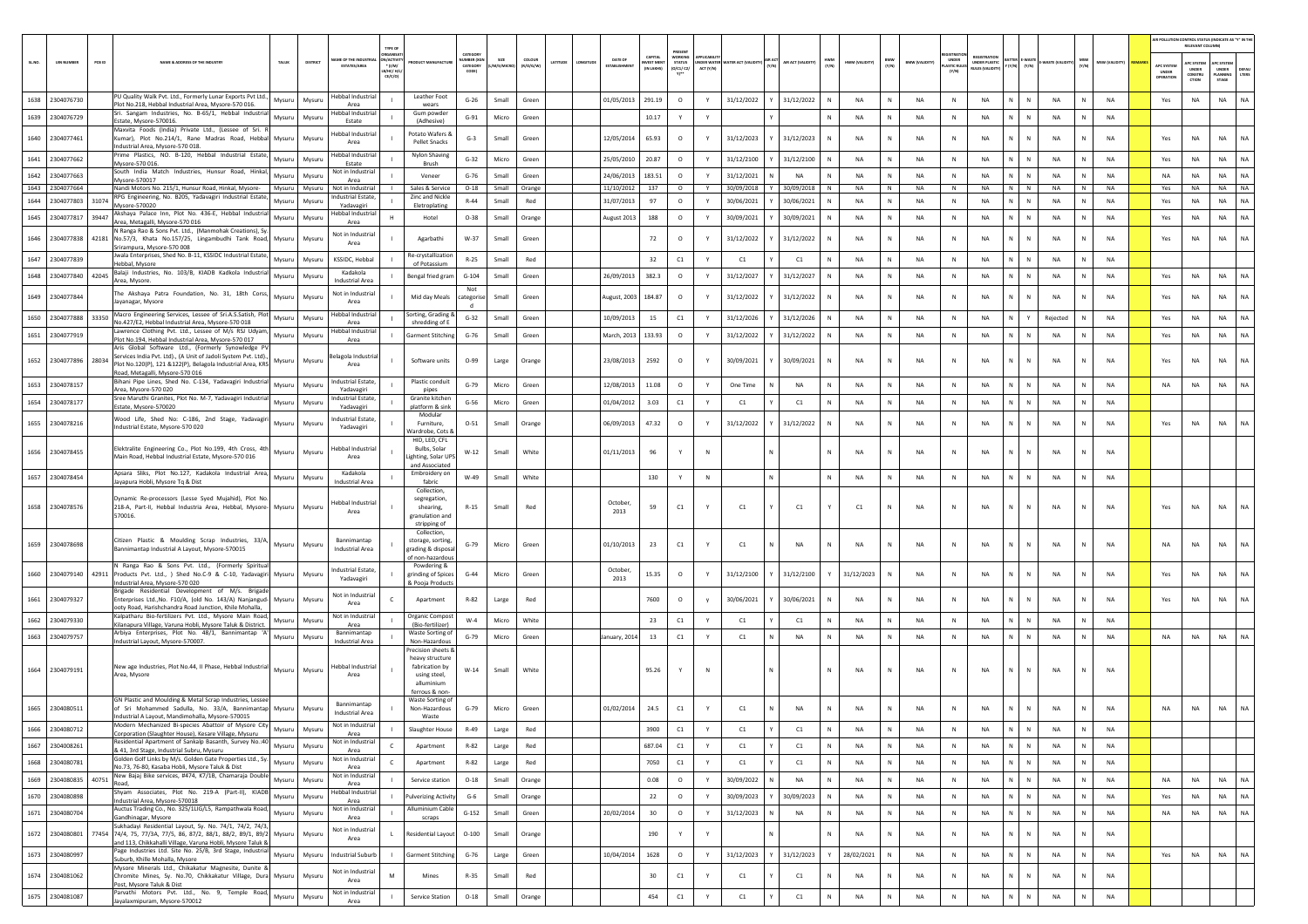|        |                   |                                                                                                                                                                    |        |               |                                             |                                                       |                                                      |                                                |        |                     |                     |                                              |                                           |           |                                 |                                        |              |                |                                       |                         |                      |                                                     |                             |                | AIR POLLUTION CONTROL STATUS (INDICATE AS "Y" IN TH<br>RELEVANT COLUMN) |                           |                                         |           |
|--------|-------------------|--------------------------------------------------------------------------------------------------------------------------------------------------------------------|--------|---------------|---------------------------------------------|-------------------------------------------------------|------------------------------------------------------|------------------------------------------------|--------|---------------------|---------------------|----------------------------------------------|-------------------------------------------|-----------|---------------------------------|----------------------------------------|--------------|----------------|---------------------------------------|-------------------------|----------------------|-----------------------------------------------------|-----------------------------|----------------|-------------------------------------------------------------------------|---------------------------|-----------------------------------------|-----------|
| SL.NO. | <b>UIN NUMBER</b> | PCB ID<br>NAME & ADDRESS OF THE INDUSTR'                                                                                                                           | TALUK  | DISTRICT      | AME OF THE INDUS'<br><b>ESTATES/AREA</b>    | TYPE OF<br>N/ACTIV<br>$*$ (I/M<br>18/НС/ Н/<br>CE/C/O | <b>UCT MANUFACTU</b>                                 | ATFOOL<br><b>IMBER (XG</b><br>CATFOOR<br>CODE) | SIZE   | coLous<br>(R/O/G/W) | LATITUDE<br>ONGITUD | CAPITAL<br><b>DATE OF</b><br><b>VEST MEN</b> | WORKING<br><b>STATUS</b><br>0/01/02<br>n" | ACT (Y/N) | NDER WATER WATER ACT (VALIDITY) | AIR ACT<br>(Y/N)<br>AIR ACT (VALIDITY) | HWM<br>(Y/N) | HWM (VALIDITY) | BMW<br>(Y/N)<br><b>BMW (VALIDITY)</b> | UNDER<br>nc Ru<br>(Y/N) | <b>UNDER PLASTIC</b> | <b>ITTER E-WAST</b><br>(Y/N)<br>$\left( Y/N\right)$ | MSW<br>(Y/N)<br>WASTE (VAL) | MSW (VALIDITY) | APC SYSTE<br>UNDER                                                      | UNDER<br>CONSTRU<br>crion | PC SYSTEM<br>UNDER<br>PLANNING<br>STAGE | LTERS     |
|        | 1676 2304081149   | Air Force Naval Housing Board Residential Project, Sy. No.<br>80508<br>14, Kenchalagodu Village, Jayapura Hobli, Mysore Taluk,                                     | Mysuru | Mysuru        | Not in Industria<br>Area                    | c                                                     | Apartment                                            | R-82                                           | Large  | Red                 |                     | 6700                                         |                                           | Y         |                                 |                                        | N            | NA             | N<br>NA                               | N                       | NA                   | N<br>N                                              | NA                          | NA             |                                                                         |                           |                                         |           |
|        | 1677 2304081158   | Majestic Property Management, Sy.No.26, Industrial Area<br>Plot No-19, Metagalli Village, Kasaba Hobli, Mysore Taluk<br>& District.                                | Mysuru | Mysuru        | Not in Industrial<br>Area                   |                                                       | Apartment                                            | $O-100$                                        | Large  | Orange              |                     | 2120                                         |                                           |           |                                 |                                        | N            | <b>NA</b>      | NA                                    | N                       | NA                   | N.<br>$\mathbb N$                                   | NA                          | <b>NA</b>      |                                                                         |                           |                                         |           |
|        | 1678 2304081383   | Kalpana's Kitchen, No.R-153, Industrial Estate, Hebbal,                                                                                                            | Mysuru | Mysuru        | KSSIDC, Hebbal                              |                                                       | Instant Foods                                        | W-38                                           | Micro  | White               |                     | September,<br>25                             |                                           | N         |                                 |                                        | N            | NA             | N<br>NA                               | N                       | NA                   | N<br>N                                              | NA                          | NA             |                                                                         |                           |                                         |           |
|        | 1679 2304081034   | Mysore<br>VKD Industries, Shed No-1 & 2, Bannimantap Extension,                                                                                                    | Mysuru | Mysuru        | Bannimantap                                 |                                                       | Footwear                                             | $G-26$                                         | Small  | Green               |                     | 2014<br>19/03/2012<br>45.59                  | $\circ$                                   | Y         | 31/12/2020                      | <b>NA</b><br>N                         | N            | NA             | N<br>NA                               | $\,$ N                  | NA                   | $N$ $N$                                             | NA<br>N                     | NA             | NA                                                                      | NA                        | NA                                      | <b>NA</b> |
|        |                   | Mysore<br>Softwares Paradigm Infotech Pvt.Ltd., Unit - II, Plot No.                                                                                                |        |               | <b>Industrial Area</b><br>lebbal Industrial |                                                       | Software                                             |                                                |        |                     |                     |                                              |                                           |           |                                 |                                        |              |                |                                       |                         |                      | N.                                                  |                             |                |                                                                         |                           |                                         |           |
| 1680   | Yet to allot      | 316-318 P, Hebbal Industrial Area, Mysore                                                                                                                          | Mysuru | Mysuru        | Area<br>Not in Industrial                   |                                                       | development<br>activity<br><b>Health Care</b>        | $O-99$                                         | Large  | Orange              |                     | 6300                                         | $\circ$                                   |           | 31/12/2023                      | 31/12/2023                             |              | 31/12/2023     | NA                                    | N                       | NA                   | N                                                   | NA                          | NA             | Yes                                                                     | NA                        | <b>NA</b>                               | NA        |
|        | 1681 2304008407   | A.V. Hospital, Siddarthanagar, Mysore - 570011,<br>Aadarsha Hospital, Contour Road, 3rd Stage Gokulam                                                              | Mysuru | Mysuru        | Area<br>Not in Industrial                   | HC                                                    | Establishment<br><b>Health Care</b>                  | W-58                                           | Small  | White               |                     | NA                                           | $\circ$                                   | N         | NA                              | NA<br>N                                | N            | NA             | One Time<br>Y                         | N                       | NA                   | N<br>${\sf N}$                                      | NA<br>N                     | NA             |                                                                         |                           |                                         |           |
| 1682   | 2304008408        | Mysore - 570002.<br>Aaditya Adikari Hospital, Contour Road, 3rd Stage                                                                                              | Mysuru | Mysuru        | Area<br>Not in Industria                    |                                                       | Establishment<br><b>Health Care</b>                  | W-58                                           | Small  | White               |                     | <b>NA</b>                                    | C1                                        | N         | NA                              | <b>NA</b>                              |              | <b>NA</b>      | C1                                    | N                       | <b>NA</b>            | N                                                   | <b>NA</b>                   | <b>NA</b>      |                                                                         |                           |                                         |           |
| 1683   | 2304008409        | 31071<br>Gokulam, Mysore - 570002<br>Akshaya Nursing Home, # 1058, Siddartha Layout, Mysore                                                                        | Mvsuru | Mysuru        | Area<br>Not in Industria                    | HC                                                    | Establishment<br><b>Health Care</b>                  | $O - 85$                                       | Small  | Orange              |                     | 477<br>23/09/1986                            | $\circ$                                   |           | 30/09/2021                      | 30/09/2021                             |              | <b>NA</b>      | 30/09/2021                            | N                       | <b>NA</b>            | N.<br>$\mathbb{N}$                                  | <b>NA</b>                   | <b>NA</b>      | Yes                                                                     | <b>NA</b>                 | <b>NA</b>                               | <b>NA</b> |
|        | 1684 2304008410   | 570011<br>Sri Annapoorna Orthopadic & Speciality Hospita                                                                                                           | Mysuru | Mysuru        | Area<br>Not in Industria                    | HC                                                    | Establishment<br><b>Health Care</b>                  | W-58                                           | Small  | White               |                     | 52                                           | C1                                        | N         | NA                              | NA                                     |              | <b>NA</b>      | C1                                    | N                       | <b>NA</b>            | N<br>$\mathbb N$                                    | <b>NA</b><br>N              | <b>NA</b>      |                                                                         |                           |                                         |           |
|        | 1685 2304008411   | (Formerly Sri Annapoorna Nursing Home), 953, Kantharaj Mysuru<br>Urs Road, Lakshmipuram, Mysore - 570004<br>Aravind Nursing Home, No.:644, Aadichunchanagiri Road, |        | Mysuru        | Area<br>Not in Industria                    |                                                       | Establishment<br><b>Health Care</b>                  | W-58                                           | Small  | White               |                     | <b>NA</b>                                    | $\circ$                                   | N         | NA                              | NA                                     |              | <b>NA</b>      | One Time                              | N                       | <b>NA</b>            | N<br>$\mathbb{N}$                                   | NA                          | <b>NA</b>      |                                                                         |                           |                                         |           |
| 1686   | 2304008412        | Near RMP Quarters, Arvindanagar, Mysuru                                                                                                                            | Mysuru | Mysuru        | Area<br>lot in Industria                    | HC                                                    | Establishment<br><b>Health Care</b>                  | W-58                                           | Small  | White               |                     | <b>NA</b>                                    | $\circ$                                   | N         | NA                              | N<br>NA                                | N            | <b>NA</b>      | One Time<br>Y                         | N                       | <b>NA</b>            | N I<br>$\mathbb N$                                  | <b>NA</b><br>N              | <b>NA</b>      |                                                                         |                           |                                         |           |
| 1687   | 2304008417        | Asha Kiran Eye Hospital, Yadavagiri, Mysore.<br>Asha Kiran Charitable Trust ®, Asha Kiran Hospital, CA-1,                                                          | Mysuru | Mysuru        | Area<br>Not in Industria                    | HC                                                    | Establishment<br><b>Health Care</b>                  | W-58                                           | Small  | White               |                     | NA                                           | $\circ$                                   | N         | NA                              | NA                                     |              | NA             | One Time                              | N <sub>N</sub>          | <b>NA</b>            | N.<br>N                                             | NA                          | NA             |                                                                         |                           |                                         |           |
| 1688   | 2304008418        | 28662<br>Ring Road, Hebbal Industrial Housing Area, Mysore -                                                                                                       | Mysuru | Mysur         | Area<br>Not in Industrial                   | HC                                                    | Establishmen<br><b>Health Care</b>                   | W-58                                           | Small  | White               |                     | 158                                          | $\circ$                                   | N         | NA                              | NA<br>N                                | N            | NA             | One Time<br>Y                         | N                       | NA                   | N<br>$\,$ N                                         | NA<br>N                     | <b>NA</b>      |                                                                         |                           |                                         |           |
| 1689   | 2304008419        | Ashwini Nursing Home, 922/2-B, Ch 6/2-B, Kantharaj Urs<br>Road, Lakshmipuram, Mysore - 570004,                                                                     | Mysuru | Mysuru        | Area<br>Not in Industrial                   | HC                                                    | <b>Establishment</b>                                 | W-58                                           | Small  | White               |                     | <b>NA</b>                                    | $\circ$                                   | N         | NA                              | NA                                     |              | <b>NA</b>      | One Time                              | $\mathbb N$             | NA                   | N                                                   | NA                          | <b>NA</b>      |                                                                         |                           |                                         |           |
| 1690   | 2304008072 10426  | Apollo BGS Hospital,<br>Adichunchanagiri<br>Road,<br>Kuvempunagar, Mysore-570023.                                                                                  | Mysuru | Mysuru        | Area                                        | HC                                                    | <b>Health Care</b><br>Establishment                  | $R-30$                                         | Large  | Red                 |                     | 7570                                         | $\circ$                                   | Y         | 30/06/2021                      | 30/06/202                              |              | 30/06/2021     | 30/06/2021                            | N                       | <b>NA</b>            | N<br>$\mathbb{N}$                                   | <b>NA</b>                   | <b>NA</b>      | Yes                                                                     | <b>NA</b>                 | <b>NA</b>                               | <b>NA</b> |
|        | 1691 2304008422   | Bantval Sulochana Madhava Shenoi Trust, Kamaksh<br>30540<br>Hospital, Kuvempunagar Main Road, Saraswathipuram,                                                     | Mysuru | Mysuru        | Not in Industria<br>Area                    | HC                                                    | Hospital                                             | $O - 85$                                       | Large  | Orange              |                     | 1973<br>1835                                 | $\circ$                                   | Y         | 30/09/2021                      | 30/09/2021                             |              | <b>NA</b>      | 30/09/2021                            | N                       | <b>NA</b>            | N.<br>$\mathbb N$                                   | NA<br>N                     | <b>NA</b>      | Yes                                                                     | NA                        | <b>NA</b>                               | NA        |
|        |                   | Basappa Memorial Hospital, No. 22/B, Vinobha Road,<br>1692 2304008423 20669 Jayalaxmipuram, Mysore - 570012.                                                       | Mysuru | Mysuru        | Not in Industrial<br>Area                   | HC                                                    | Hospital                                             | $R-30$                                         | Large  | Red                 |                     | 1983<br>2919                                 | C1                                        |           | C1                              | C1                                     |              | <b>NA</b>      | C1                                    | N                       | <b>NA</b>            | $\mathbb{N}$<br>N                                   | <b>NA</b>                   | <b>NA</b>      |                                                                         |                           |                                         |           |
|        | 1693 2304008424   | Bhaghavan Pathology Laboratory, # 1503, Srirampet,<br>Mysore - 570001.                                                                                             | Mysuru | Mysuru        | Not in Industria<br>Area                    | HC                                                    | <b>Health Care</b><br>Establishment                  | W-58                                           | Small  | White               |                     | <b>NA</b>                                    | $\circ$                                   | N         | NA                              | <b>NA</b>                              | N            | <b>NA</b>      | One Time<br>Y                         | N                       | <b>NA</b>            | N<br>$\mathbb N$                                    | <b>NA</b><br>N              | <b>NA</b>      |                                                                         |                           |                                         |           |
| 1694   | 2304008425        | 3harath Diagnostic Centre, # 600/601, Irwin Road, Mysore<br>570001                                                                                                 | Mysuru | Mysuru        | lot in Industria<br>Area                    | HC                                                    | <b>Health Care</b><br>Establishment                  | W-58                                           | Small  | White               |                     | NA                                           | C1                                        | N         | ΝA                              | N<br>NA                                |              | NA             | C1                                    | N                       | NA                   | N.<br>N                                             | NA                          | NA             |                                                                         |                           |                                         |           |
| 1695   | 2304008427        | Bio-Chem Diagnostic Laboratory, # 4, Railway Co<br>Operative Bank Building, Sheshadri Iyer Road, Mysore                                                            | Mysuru | Mysuru        | Not in Industria<br>Area                    |                                                       | <b>Health Care</b><br>Establishment                  | W-58                                           | Small  | White               |                     | NA                                           | C1                                        | N         | <b>NA</b>                       | N<br>NA                                | $\,$ N       | NA             | C1<br>Y                               | N                       | NA                   | N  <br>$\,$ N                                       | NA<br>N                     | <b>NA</b>      |                                                                         |                           |                                         |           |
| 1696   | 2304008428        | Bio-Chem Diagnostic Research Centre, # 1780, 1st Floor<br>Mbm, Lehar Complex, New Sayyajirao Road, Mysore -                                                        | Mysuru | Mysuru        | Not in Industria<br>Area                    | HC                                                    | Diagnostic<br>Laboratory                             | W-58                                           | Small  | White               |                     | <b>NA</b>                                    | $\circ$                                   | N         | NA                              | NA                                     |              | <b>NA</b>      | One Time                              | N                       | <b>NA</b>            | N<br>$\mathbb{N}$                                   | NA                          | <b>NA</b>      |                                                                         |                           |                                         |           |
| 1697   | 2304008429        | C.F.W.B, K.R. Centre,K.R. Mohalla, Mysore City<br>Corporation,, Mysore                                                                                             | Mysuru | Mysuru        | Not in Industria<br>Area                    | HC                                                    | <b>Health Care</b><br>Establishment                  | W-58                                           | Small  | White               |                     | <b>NA</b>                                    | C1                                        | N         | <b>NA</b>                       | <b>NA</b>                              | N            | <b>NA</b>      | C1<br>Y                               | $\mathbb N$             | <b>NA</b>            | N<br>$\mathbb{N}$                                   | <b>NA</b>                   | <b>NA</b>      |                                                                         |                           |                                         |           |
|        | 1698 2304008430   | C.S.I. Holds Worth Memorial Hospital, P. B. No. 38,<br>28816<br>Mysore - 570021                                                                                    | Mysuru | Mysuru        | Not in Industria<br>Area                    | HC                                                    | <b>Health Care</b><br>Establishment                  | $R-30$                                         | Large  | Red                 |                     | 1056<br>1906                                 | $\circ$                                   | Y         | 30/06/2021                      | 30/06/2021                             | N            | NA             | 30/06/2021<br>Y                       | N                       | <b>NA</b>            | N<br>N                                              | NA<br>N                     | NA             | Yes                                                                     | NA                        | NA                                      | <b>NA</b> |
| 1699   | 2304008431        | Cauvery Diagnostic Centre, 618, 100 Ft. Road, Mysore<br>570024.                                                                                                    | Mysuru | Mysur         | Not in Industria<br>Area                    | HC                                                    | <b>Health Care</b><br>Establishment                  | W-58                                           | Small  | White               |                     | NA                                           | C1                                        | N         | NA                              | NA                                     |              | <b>NA</b>      | C1                                    | N                       | NA                   | N.<br>N                                             | NA                          | NA             |                                                                         |                           |                                         |           |
|        | 1700 2304008432   | Cauvery Heart Foundation, No.756, New Kantharaj Urs<br>Road, Saraswathipuram, Mysore - 570009,                                                                     | Mysuru | Mysuru        | Not in Industria<br>Area                    | HC                                                    | <b>Health Care</b><br>Establishment                  | W-58                                           | Small  | White               |                     | NA                                           | C1                                        | N         | NA                              | N<br>NA                                | N            | NA             | Y<br>C1                               | N                       | NA                   | N<br>$\mathbb N$                                    | NA<br>N                     | NA             |                                                                         |                           |                                         |           |
|        | 1701 2304008433   | Central Hospital, Kalyangiri, Mysore - 570002                                                                                                                      | Mysuru | Mysuru        | Not in Industrial<br>Area                   | HC.                                                   | <b>Health Care</b><br>Establishment<br>with 50 beds  | $O-85$                                         | Mediun | Orange              |                     | ugust, 1992<br>NA                            | $\circ$                                   |           | 30/09/2021                      | 30/09/2021                             | N            | <b>NA</b>      | 30/09/2021                            | N                       | <b>NA</b>            | $\mathbf{N}$<br>N                                   | <b>NA</b>                   | <b>NA</b>      | Yes                                                                     | NA                        | <b>NA</b>                               | NA        |
|        | 1702 2304008434   | Chaitra Mini Hospital, No.14, Metagalli, Mysore-16,                                                                                                                | Mysuru | Mysuru        | Not in Industria<br>Area                    | HC                                                    | <b>Health Care</b><br>Establishment                  | W-58                                           | Small  | White               |                     | NA                                           | $\circ$                                   | N         | NA                              | NA                                     | N            | NA             | One Time                              | N                       | NA                   | N<br>${\sf N}$                                      | NA<br>N                     | NA             |                                                                         |                           |                                         |           |
| 1703   | 2304008436        | Chamundeshwari Clinic, Sarvajanika Hostel Road,<br>Vidyaranyapuram, Mysore.                                                                                        | Mysuru | Mysuru        | Not in Industrial<br>Area                   | HC                                                    | Clinic                                               | W-58                                           | Small  | White               |                     | <b>NA</b>                                    | $\circ$                                   | N         | NA                              | NA                                     |              | <b>NA</b>      | One Time                              | N                       | NA                   | N<br>$\mathbb{N}$                                   | NA                          | <b>NA</b>      |                                                                         |                           |                                         |           |
| 1704   | 2304008437        | Chandrakala Hospital & Institute Of Medical Reaserach,<br>Kalidasa Raod, Jayalakshmipuram, Mysore - 570012,                                                        | Mysuru | Mysuru        | Not in Industria<br>Area                    | HC                                                    | Hospital                                             | W-58                                           | Small  | White               |                     | <b>NA</b>                                    | $\circ$                                   | N         | <b>NA</b>                       | <b>NA</b>                              | N            | <b>NA</b>      | 30/09/2020<br>Y                       | $\mathbb N$             | <b>NA</b>            | N.<br>$\mathbb{N}$                                  | <b>NA</b>                   | <b>NA</b>      |                                                                         |                           |                                         |           |
| 1705   | 2304008438        | Chandrodaya Eye Hospital, #17/1, KRS Road, Yadavagiri                                                                                                              | Mysuru | Mysuru        | Not in Industria<br>Area                    | HC                                                    | <b>Health Care</b><br>Establishment                  | W-58                                           | Small  | White               |                     | 111                                          | C1                                        | N         | NA                              | NA<br>N                                | N            | <b>NA</b>      | C1<br>Y                               | N                       | <b>NA</b>            | N I<br>$\mathbb N$                                  | NA<br>N                     | <b>NA</b>      |                                                                         |                           |                                         |           |
| 1706   | 2304008439        | P.O, V.V.Puram, Mysuru- 570020<br>Chiranth Hospital Pvt. Ltd., # 1120/F-58b, Jlb Road                                                                              | Mysuru | Mysuru        | Not in Industrial                           | HC                                                    | <b>Health Care</b><br>Establishment                  | W-58                                           | Small  | White               |                     | NA                                           | C1                                        | N         | NA                              | NA                                     |              | <b>NA</b>      | C1                                    |                         | <b>NA</b>            | N.<br>N                                             | <b>NA</b>                   | NA             |                                                                         |                           |                                         |           |
|        | 1707 2304008440   | Vidhyaranyapuram, Mysore - 570008,<br>Chitras Hospital, Irwin Road, # 1381/1a And L25/1a,                                                                          | Mysuru | Mysuru        | Area<br>Not in Industria                    | HC                                                    | <b>Health Care</b>                                   | W-58                                           | Small  | White               |                     | 202                                          | $\circ$                                   | N         | NA                              | N<br>NA                                | N            | NA             | One Time<br>Y                         | N                       | NA                   | $N$ $N$                                             | NA<br>N                     | <b>NA</b>      |                                                                         |                           |                                         |           |
| 1708   | 2304008441        | Lashkar Mohalla, Mysore - 570001<br>City Family Welfare Center, K.R.Center, Mysore, Mysore.                                                                        | Mysuru | Mysuru        | Area<br>Not in Industria                    | HC                                                    | Establishment<br><b>Health Care</b><br>Establishment | W-58                                           | Small  | White               |                     | <b>NA</b>                                    | C1                                        | N         | NA                              | NA                                     |              | NA             | C1                                    | $\mathbb{N}$            | NA                   | N                                                   | <b>NA</b>                   | <b>NA</b>      |                                                                         |                           |                                         |           |
| 1709   | 2304008442        | City Family Welfare Center, Lasker "A" Center, Mysore                                                                                                              | Mysuru | Mysuru        | Area<br>Not in Industrial<br>Area           | HC                                                    | <b>Health Care</b><br>Establishment                  | W-58                                           | Small  | White               |                     | <b>NA</b>                                    | C1                                        | N         | <b>NA</b>                       | N<br><b>NA</b>                         | N            | <b>NA</b>      | C1<br>Y                               | N                       | <b>NA</b>            | N<br>$\mathbb{N}$                                   | <b>NA</b>                   | <b>NA</b>      |                                                                         |                           |                                         |           |
|        | 1710 2304008443   | City Family Welfare Center, Lasker "B" Center, Fts Circle,<br>N.R.Mohalla, Mysore                                                                                  | Mysuru | Mysuru        | Not in Industria<br>Area                    | HC                                                    | <b>Health Care</b><br>Establishment                  | W-58                                           | Small  | White               |                     | <b>NA</b>                                    | $\circ$                                   | N         | NA                              | NA<br>N                                | N            | <b>NA</b>      | One Time<br>Y                         | N                       | <b>NA</b>            | N<br>$\mathbb N$                                    | NA                          | <b>NA</b>      |                                                                         |                           |                                         |           |
|        | 1711 2304008444   | City Family Welfare Center, Manasa Road, Indira Nagar,                                                                                                             |        | Mysuru Mysuru | Not in Industrial                           | HC                                                    | <b>Health Care</b>                                   | W-58                                           | Small  | I white             |                     |                                              | C1                                        | <b>N</b>  | NA                              | ΝA                                     |              | NA             | C1                                    | 'N.                     | NA                   |                                                     | NA                          | <b>NA</b>      |                                                                         |                           |                                         |           |
|        | 1712 2304008445   | Mysore,<br>City Maternity Center, (IIP8 Maternity Hospital),                                                                                                       | Mysuru | Mysuru        | Area<br>Not in Industrial                   | HC                                                    | Establishment<br><b>Health Care</b>                  | W-58                                           | Small  | White               |                     | <b>NA</b>                                    | $\circ$                                   | N         | NA                              | N  <br><b>NA</b>                       | N            | <b>NA</b>      | Y<br>One Time                         | $\,$ N                  | NA                   | $N$ $N$                                             | <b>NA</b><br>N              | NA             |                                                                         |                           |                                         |           |
|        | 1713 2304008446   | Kyathamarana Halli, Mysore,<br>City Primary Health Center, Bannimantap, Mysore,                                                                                    | Mysuru | Mysuru        | Area<br>Not in Industrial                   | HC                                                    | Establishment<br><b>Health Care</b>                  | W-58                                           | Small  | White               |                     | NA                                           | $\circ$                                   | N         | NA                              | NA<br>N                                | N            | NA             | One Time<br>Y                         | N                       | <b>NA</b>            | N<br>$\,$ N                                         | <b>NA</b><br>N              | NA             |                                                                         |                           |                                         |           |
|        | 1714 2304008447   | City Primary Health Center, Giri Bayaplaya, Mysore,                                                                                                                | Mysuru | Mysuru        | Area<br>Not in Industrial<br>Area           | HC                                                    | Establishment<br><b>Health Care</b><br>Establishment | W-58                                           | Small  | White               |                     | <b>NA</b>                                    | $\circ$                                   | N         | <b>NA</b>                       | N<br><b>NA</b>                         | $\mathbb{N}$ | <b>NA</b>      | Y<br>One Time                         | N                       | NA                   | $N$ $N$                                             | <b>NA</b><br>N              | NA             |                                                                         |                           |                                         |           |
|        | 1715 2304008448   | City Primary Health Center, Shanthi Nagar, Mysore,                                                                                                                 | Mysuru | Mysuru        | Not in Industrial<br>Area                   | HC                                                    | <b>Health Care</b><br>Establishment                  | W-58                                           | Small  | White               |                     | NA                                           | $\circ$                                   | N         | NA                              | N<br>NA                                | N            | NA             | Y<br>One Time                         | N                       | NA                   | $N$ $N$                                             | NA<br>N                     | NA             |                                                                         |                           |                                         |           |
| 1716   | 2304008449        | City Tansfusion Ex -Service Men Blood Bank & Laboratory,                                                                                                           | Mysuru | Mysuru        | Not in Industrial                           | HC                                                    | <b>Health Care</b><br>Establishment                  | W-58                                           | Small  | White               |                     | NA                                           | C1                                        | N         | NA                              | N<br>NA                                | N            | NA             | C1<br>Y                               | N                       | NA                   | N<br>${\sf N}$                                      | <b>NA</b><br>N              | NA             |                                                                         |                           |                                         |           |
|        | 1717 2304008451   | #2368/1, 1st Cross, Jayanagar, Mysore - 570014,<br>Dental Clinic, #15, Lig, KHB, Udayagiri, Mysore,                                                                | Mysuru | Mysuru        | Area<br>Not in Industrial                   | HC                                                    | <b>Health Care</b>                                   | W-58                                           | Small  | White               |                     | NA                                           | C1                                        | N         | NA                              | N  <br>NA                              | N            | NA             | Y<br>C1                               | N                       | NA                   | $N$ $N$                                             | <b>NA</b><br>N              | <b>NA</b>      |                                                                         |                           |                                         |           |
|        | 1718 2304008452   | Devi Clinic, No. 457, M.G. Road, Mysore,                                                                                                                           | Mysuru | Mysuru        | Area<br>Not in Industrial<br>Area           | HC                                                    | Establishment<br><b>Health Care</b><br>Establishment | W-58                                           | Small  | White               |                     | NA                                           | $\circ$                                   | N         | NA                              | N<br>NA                                | N            | NA             | 31/12/2011<br>Y                       | $\,$ N                  | NA                   | N<br>${\sf N}$                                      | <b>NA</b><br>$\mathbb{N}$   | NA             |                                                                         |                           |                                         |           |
|        | 1719 2304008453   | Dhanvanthri Co-Operative Hospital & Medical Research<br>Centre, # M-12, 1st Stage Udaya Ravi Road, Mysuru<br>Kuvempunagar, Mysore - 570023,                        |        | Mysuru        | Not in Industrial<br>Area                   | HC                                                    | <b>Health Care</b><br>Establishment                  | W-58                                           | Small  | White               |                     | NA                                           | C1                                        | N         | NA                              | N<br>NA                                | N            | NA             | C1<br>Y                               | N                       | NA                   | N<br>${\sf N}$                                      | NA<br>N                     | <b>NA</b>      |                                                                         |                           |                                         |           |
|        | 1720 2304008454   | South western Railway (Divisional Railway) Hospital, (Goi),<br>36655<br>Yadavagiri, Mysore- 570020                                                                 | Mysuru | Mysuru        | Not in Industrial<br>Area                   | HC                                                    | Hospital                                             | $O-85$                                         | Large  | Orange              |                     | 1850                                         | $\circ$                                   | Y         | 30/09/2021                      | 30/09/2021                             | N            | NA             | 30/09/2021                            | $\mathsf{N}$            | NA                   | N<br>N                                              | NA<br>N                     | NA             | Yes                                                                     | $_{\sf NA}$               | NA                                      | NA        |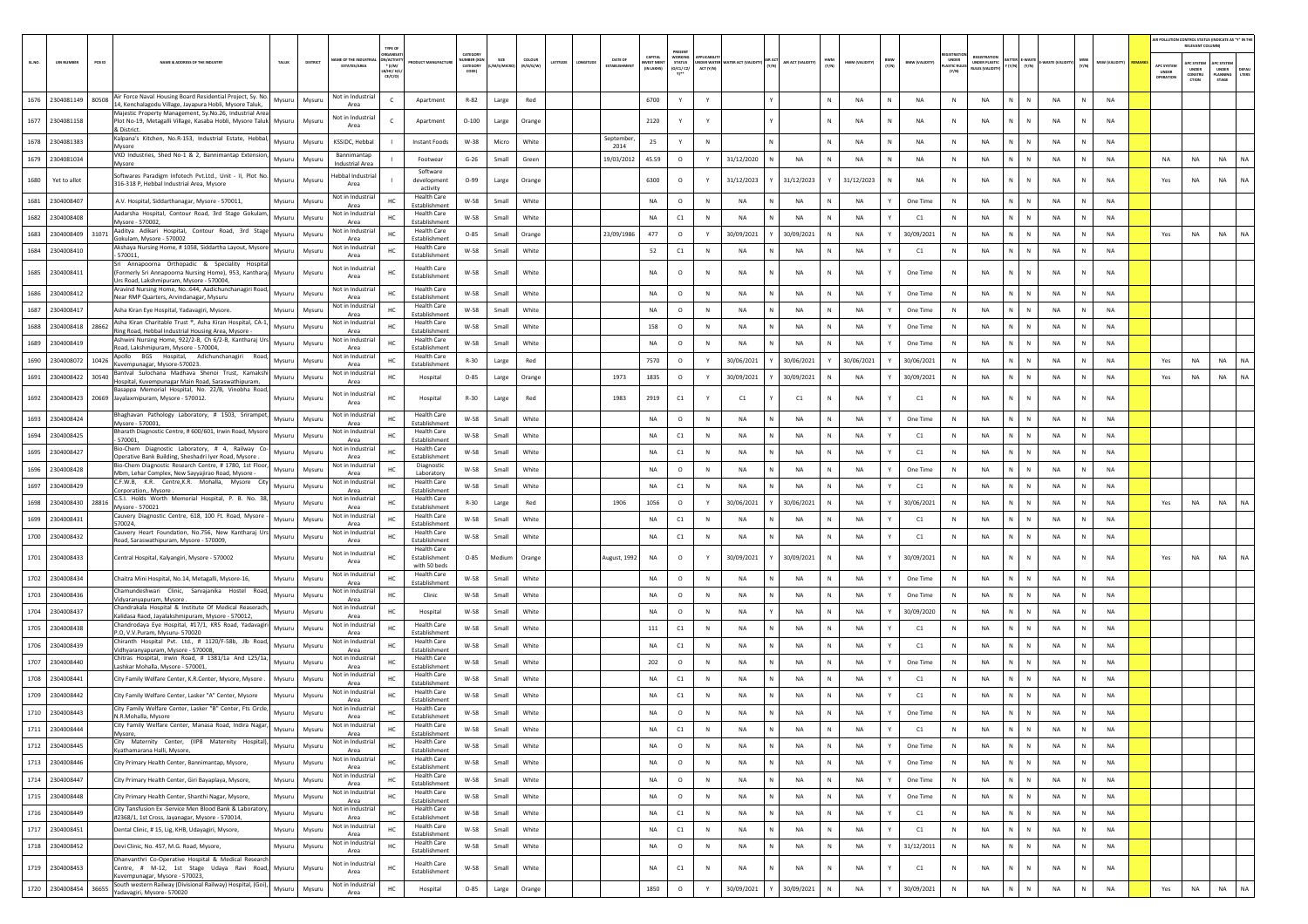|        |                             |                                                                                                                                                                          |          |                                              |                                                              |                                                                                      |                                               |         |                     |          |         |                               |                                   |                                                        |                                                     |                          |              |                                 |                       |                             |                                                          |                                 |                                   |              |                 |                                | RELEVANT COLUMNI                               | AIR POLLUTION CONTROL STATUS (INDICATE AS "Y" IN THI            |
|--------|-----------------------------|--------------------------------------------------------------------------------------------------------------------------------------------------------------------------|----------|----------------------------------------------|--------------------------------------------------------------|--------------------------------------------------------------------------------------|-----------------------------------------------|---------|---------------------|----------|---------|-------------------------------|-----------------------------------|--------------------------------------------------------|-----------------------------------------------------|--------------------------|--------------|---------------------------------|-----------------------|-----------------------------|----------------------------------------------------------|---------------------------------|-----------------------------------|--------------|-----------------|--------------------------------|------------------------------------------------|-----------------------------------------------------------------|
| SL.NO. | <b>UIN NUMBER</b><br>PCB ID | NAME & ADDRESS OF THE INDUSTR<br>TALUK                                                                                                                                   | DISTRICT | WE OF THE IND<br><b>ESTATES/AREA</b>         | RGANISA<br><b>ACTIV</b><br>$*(1/M)^*$<br>LB/HC/ H/<br>CE/C/O | AANUFACTU                                                                            | CATEGORY<br><b>IBER D</b><br>CATEGORY<br>CODE | M/S/MIC | coLour<br>(R/O/G/W) | LATITUDE | MGITUDE | DATE OF<br><b>ESTABLISHME</b> | CAPITAL<br>VEST MEN<br>(IN LAKHS) | PRESENT<br><b>WORKIN</b><br><b>STATUS</b><br>(0/C1/C2/ | UNDER WATER WATER ACT (VALIDITY) (Y/N)<br>ACT (Y/N) | <b>UR ACT (VALIDITY)</b> | HWM<br>(Y/N) | BMW<br>(Y/N)<br>HWM (VALIDITY)  | <b>BMW (VALIDITY)</b> | <b>LASTIC RULE</b><br>(Y/N) | <b>FGISTRATI</b><br><b>JNDER PLASTIC</b><br>ULES (VALIDI | BATTER E-WASTE<br>Y (Y/N) (Y/N) | E-WASTE (VALI                     | MSW<br>(Y/N) | MSW (VALIDITY)  | APC SYSTE<br>UNDER<br>OPERATIO | <b>APC SYSTEM</b><br>UNDER<br>CONSTRU<br>CTION | APC SYSTEM<br><b>UNDER</b><br>DEFA<br>LTERS<br>LANNING<br>STAGE |
|        | 1721 2304008455             | Dr. Hedge Arthopedic Centre, Sayyaji Rao Road, Mysore.<br>Mysuru                                                                                                         | Mysuru   | Not in Industrial<br>Area                    | HC                                                           | <b>Health Care</b><br>Establishment                                                  | W-58                                          | Small   | White               |          |         |                               | <b>NA</b>                         | $\circ$                                                | $\,$ N<br><b>NA</b>                                 | NA                       |              | <b>NA</b>                       | One Time              | $\,$ N                      | NA                                                       | N                               | N<br><b>NA</b>                    |              | <b>NA</b>       |                                |                                                |                                                                 |
|        | 1722 2304008456             | Dr. Lakshmi Eye Hospital, Kuvempunagar, Mysore<br>Mysuru                                                                                                                 | Mysuru   | Not in Industria<br>Area                     | HC.                                                          | <b>Health Care</b><br>Establishment                                                  | $W-58$                                        | Small   | White               |          |         |                               | NA                                | $\circ$                                                | N<br>N<br><b>NA</b>                                 | <b>NA</b>                | N            | <b>NA</b><br>Y                  | 31/12/2011            | $\mathbb{N}$                | <b>NA</b>                                                | N                               | $\,$ N<br><b>NA</b>               |              | <b>NA</b>       |                                |                                                |                                                                 |
|        | 1723 2304008457             | Dr. Rajashekar Medical Foundation & Hospital, T. N. Pura<br>Mysuru<br>Road, Mysore - 570010.                                                                             | Mysuru   | Not in Industria<br>Area                     | HC                                                           | <b>Health Care</b><br>Establishment                                                  | W-58                                          | Small   | White               |          |         |                               | <b>NA</b>                         | $\circ$                                                | N<br><b>NA</b>                                      | NA                       | N            | <b>NA</b><br>Y                  | 30/09/2021            | N                           | <b>NA</b>                                                | N                               | N<br><b>NA</b>                    | N            | <b>NA</b>       |                                |                                                |                                                                 |
| 1724   | 2304008458                  | 29776 E.D. Hospital, (Gok), KRS Road, Mysore - 570016<br>Mysuru                                                                                                          | Mysuru   | Not in Industrial<br>Area                    | HC                                                           | <b>Health Care</b><br>Establishment                                                  | $O - 85$                                      | Small   | Orange              |          |         | 01/06/1994                    | 48                                | $\circ$                                                | 30/09/2021                                          | NA                       |              | NA                              | 30/09/2021            |                             | <b>NA</b>                                                | N                               | NA<br>N                           |              | NA              | NA                             | <b>NA</b>                                      | NA<br>NA                                                        |
|        | 1725 2304008459             | ESI. Dispensary, Kuvempu Nagar, Mysore,<br>Mysuru                                                                                                                        | Mysuru   | Not in Industria<br>Not in Industria         | HC                                                           | Dispensary<br><b>Health Care</b>                                                     | W-58                                          | Small   | White               |          |         |                               | <b>NA</b>                         | $\circ$                                                | <b>NA</b><br>N<br>N                                 | <b>NA</b>                | N            | <b>NA</b><br>Y                  | One Time              | N                           | <b>NA</b>                                                | N                               | N<br>NA                           | N            | <b>NA</b>       |                                |                                                |                                                                 |
| 1726   | 2304008461                  | ESI Dispensary, Brindavan Extension, Mysore - 570020,<br>Mysuru                                                                                                          | Mysuru   | Area                                         | HC                                                           | Establishment                                                                        | W-58                                          | Small   | White               |          |         |                               | <b>NA</b>                         | $\mathsf{C1}$                                          | N<br>NA                                             | NA                       | N            | <b>NA</b>                       | C1                    | N                           | <b>NA</b>                                                | N                               | N<br>NA                           | N            | <b>NA</b>       |                                |                                                |                                                                 |
| 1727   | 2304008462                  | 28461 ESI Hospital, (Goi), KRS Road, Mysore - 570002,<br>Mysuru                                                                                                          | Mysuru   | Not in Industrial<br>Area                    | HC                                                           | <b>Health Care</b><br>Establishment                                                  | $O-85$                                        | Small   | Orange              |          |         | 1981                          | 230                               | $\circ$                                                | 30/09/2021<br>Y                                     | 30/09/2021               |              | NA                              | 30/09/2021            | $\mathbb N$                 | NA                                                       | N                               | ${\sf N}$<br>NA                   |              | NA              | Yes                            | NA                                             | NA<br>NA                                                        |
|        | 1728 2304008463             | Family Planing Association Of India, No.183, Rekha,<br>Mysuru<br>Udayagiri, Mysore - 570019,                                                                             | Mysuru   | Not in Industria<br>Area                     | HC                                                           | <b>Health Care</b><br>Establishment                                                  | W-58                                          | Small   | White               |          |         |                               | <b>NA</b>                         | $\circ$                                                | <b>NA</b><br>$\mathbb N$                            | <b>NA</b>                |              | <b>NA</b><br>Y                  | One Time              | $\mathbb{N}$                | <b>NA</b>                                                | N                               | N<br><b>NA</b>                    |              | <b>NA</b>       |                                |                                                |                                                                 |
|        | 1729 2304008464             | Fathima Nursing Home, Ashoka Road, Near Masjeed,<br>Mysuru<br>Mysore.                                                                                                    | Mysuru   | Not in Industria<br>Area                     | HC                                                           | <b>Health Care</b><br>Establishment                                                  | $W-58$                                        | Small   | White               |          |         |                               | <b>NA</b>                         | C1                                                     | NA<br>$\mathbb N$                                   | NA                       |              | NA                              | C1                    | $\mathbb{N}$                | <b>NA</b>                                                |                                 | $\mathbb{N}$<br><b>NA</b>         |              | <b>NA</b>       |                                |                                                |                                                                 |
|        | 1730 2304008470             | Gopal Nursing Home, Bamboo Bazaar, Sayyajirao Road,<br>Mysuru<br>Nazarbad, Mysore.                                                                                       | Mysuru   | Not in Industria<br>Area                     | HC                                                           | <b>Health Care</b><br>Establishment                                                  | W-58                                          | Small   | White               |          |         |                               | NA                                | C1                                                     | NA<br>N                                             | NA                       | N            | <b>NA</b><br>$\mathbf{v}$       | C1                    | $\mathbb{N}$                | <b>NA</b>                                                | N.                              | N<br><b>NA</b>                    |              | <b>NA</b>       |                                |                                                |                                                                 |
|        | 1731 2304008471 13750       | Gopalgowda Shanthaveri Memorial Hospital, T. N. Pura<br>Mysuru<br>Road, Nazarbad, Mysore                                                                                 | Mysuru   | Not in Industria<br>Area                     | HC                                                           | Healthcare<br>Establishments<br>Waste water<br>zeneration< 100<br><b>KLD</b> without | $O - 85$                                      | Small   | Orange              |          |         | 1984                          | 121                               | $\circ$                                                | 30/09/2022                                          | 30/09/2022               |              | <b>NA</b>                       | 30/09/2021            | $\mathbb{N}$                | <b>NA</b>                                                |                                 | $\mathsf{N}$<br><b>NA</b>         |              | <b>NA</b>       | Yes                            | NA                                             | NA                                                              |
|        | 1732 2304008473             | Poornima Hospital (Formerly Known as Harsha Hospital)<br># 662, Vishwamanava Double Road, Saraswathipuram, Mysuru<br>Mysore - 570009,                                    | Mysuru   | Not in Industrial<br>Area                    | HC                                                           | <b>Health Care</b><br>Establishment                                                  | W-58                                          | Small   | White               |          |         |                               | NA                                | $\circ$                                                | <b>NA</b><br>$\mathbb N$                            | <b>NA</b>                | N            | <b>NA</b>                       | One Time              | N                           | <b>NA</b>                                                | N                               | $\mathbb{N}$<br><b>NA</b>         |              | NA              |                                |                                                |                                                                 |
|        | 1733 2304008474             | Hiremath Health Complex, Mahadeapura Main Road,<br>Mysuru<br>Shanthinagar, Mysore - 570019,                                                                              | Mysuru   | Not in Industria<br>Area                     | HC.                                                          | <b>Health Care</b><br>Establishment                                                  | W-58                                          | Small   | White               |          |         |                               | <b>NA</b>                         | C1                                                     | $\mathbb N$<br><b>NA</b>                            | <b>NA</b>                | N            | <b>NA</b><br>Y                  | C1                    | - N                         | <b>NA</b>                                                | N                               | N<br><b>NA</b>                    |              | <b>NA</b>       |                                |                                                |                                                                 |
| 1734   | 2304008475                  | Indira Nursing Home, Mahadeshwara Badavane,<br>Mysuru<br>Vijayanagar Layout, Hebbal, Mysore - 570016,                                                                    | Mysuru   | Not in Industria<br>Area                     | HC                                                           | <b>Health Care</b><br>Establishment                                                  | W-58                                          | Small   | White               |          |         |                               | <b>NA</b>                         | $\circ$                                                | $\mathbb N$<br><b>NA</b>                            | NA                       | N            | <b>NA</b>                       | One Time              | N                           | <b>NA</b>                                                | N.                              | <b>NA</b><br>N                    | N            | <b>NA</b>       |                                |                                                |                                                                 |
| 1735   | 2304008074                  | 20668 J.S.S. Hospital, M G Road, Mysore<br>Mysuru                                                                                                                        | Mysuru   | Not in Industrial<br>Area                    | HC                                                           | <b>Health Care</b><br>Establishment                                                  | R-30                                          | Large   | Red                 |          |         | 01/11/1986                    | 40374                             | $\circ$                                                | 30/06/2022<br>Y                                     | 30/06/2022               |              | 30/06/2022                      | 30/06/2022            | $\mathbb N$                 | <b>NA</b>                                                | N                               | ${\sf N}$<br><b>NA</b>            |              | NA              | Yes                            | NA                                             | <b>NA</b><br>NA                                                 |
|        | 1736 2304008477             | J.S.S. Dental College And Hospital, Sri Shivarathreeswara<br>Mysuru<br>Nagara, Mysore - 570015                                                                           | Mysuru   | Not in Industria<br>Area                     | HC                                                           | <b>Health Care</b><br>Establishment                                                  | W-58                                          | Small   | White               |          |         |                               | <b>NA</b>                         | $\circ$                                                | $\mathbb{N}$<br><b>NA</b>                           | <b>NA</b>                |              | <b>NA</b>                       | One Time              | $\mathbb{N}$                | <b>NA</b>                                                | $\mathbb{N}$                    | $\mathbb{N}$<br><b>NA</b>         |              | <b>NA</b>       |                                |                                                |                                                                 |
|        |                             | 1737 2304008478 11506 K.R. Hospital, Mysore - 570008,<br>Mysuru                                                                                                          | Mysuru   | Not in Industrial                            | HC.                                                          | Hospital                                                                             | R-30                                          | Large   | Red                 |          |         |                               | 7792                              | $\circ$                                                | 30/06/2021<br>Υ<br>Y                                | 30/06/2021               | N            | <b>NA</b><br>Y                  | 30/06/2021            | N                           | <b>NA</b>                                                | N                               | N<br>NA                           | N            | <b>NA</b>       | Yes                            | <b>NA</b>                                      | NA NA                                                           |
| 1738   | 2304008479                  | Kannan Diagnostic Centre, 1484/M-55, Sayyajirao Road,<br>Mysuru<br>Next To Ayurvedic Hospital, Mysore, 570001<br>SRL Diagnostics (Piramal Diagnostic Services) Pvt. Ltd. | Mysuru   | Not in Industria<br>Area<br>Not in Industria | HC                                                           | <b>Health Care</b><br>Establishment<br><b>Health Care</b>                            | W-58                                          | Small   | White               |          |         |                               | NA                                | $\circ$                                                | N<br>NA                                             | NA                       | N            | NA                              | One Time              | N                           | <b>NA</b>                                                | N                               | ${\sf N}$<br><b>NA</b>            |              | NA              |                                |                                                |                                                                 |
|        | 1739 2304008480             | (Karnataka Cardio Diagnostic Centre), # L25/2A, 8th Cross,<br>Mysuru<br>Irwin Road, (Behind Janatha Bazar), Mysore,<br>Karuna Hospital, 671/B,<br>Nrupathunga<br>Road,   | Mysuru   | Area<br>Not in Industria                     | HC                                                           | Establishment<br><b>Health Care</b>                                                  | W-58                                          | Small   | White               |          |         |                               | 249808                            | $\circ$                                                | N<br>NA                                             | <b>NA</b>                | N            | NA                              | One Time              | N                           | NA                                                       | N                               | N<br>NA                           |              | <b>NA</b>       |                                |                                                |                                                                 |
| 1740   | 2304008481                  | Mysuru<br>Cuvempunagar, Mysore - 570023,<br>Karuna Nursing Home, # 19, 4th Main, Vinayakanagar,                                                                          | Mysuru   | Area<br>Not in Industria                     | HC<br>HC                                                     | Establishment<br><b>Health Care</b>                                                  | W-58                                          | Small   | White               |          |         |                               | NA<br><b>NA</b>                   | $\circ$                                                | $\mathbb N$<br>NA<br>$\mathbb N$<br><b>NA</b><br>N  | NA<br><b>NA</b>          |              | NA<br><b>NA</b><br>$\mathbf{v}$ | One Time              | $\mathbb N$<br>N            | NA                                                       | N<br>N                          | ${\sf N}$<br>NA<br>N<br><b>NA</b> |              | NA<br><b>NA</b> |                                |                                                |                                                                 |
|        | 1741 2304008482             | Mysuru<br>Mysore - 570012.                                                                                                                                               | Mysuru   | Area<br>Not in Industria                     |                                                              | Establishment<br><b>Health Care</b>                                                  | W-58                                          | Small   | White               |          |         |                               |                                   | C1                                                     |                                                     |                          |              |                                 | C1                    |                             | <b>NA</b>                                                |                                 |                                   |              |                 |                                |                                                |                                                                 |
|        | 1742 2304008483             | Kiran Nursing Home, M.G Road, Mysore - 570004,<br>Mysuru<br>Kuttappa Dental Clinic, No. 5, Vishweshwaraiah Building,                                                     | Mysuru   | Area<br>Not in Industria                     | HC                                                           | Establishment<br><b>Health Care</b>                                                  | W-58                                          | Small   | White               |          |         |                               | <b>NA</b>                         | C1                                                     | NA<br>N                                             | NA                       |              | <b>NA</b>                       | C1                    | N                           | <b>NA</b>                                                |                                 | $\mathsf{N}$<br>NA                |              | <b>NA</b>       |                                |                                                |                                                                 |
|        | 1743 2304008485             | Mysuru<br>K.R.Circle, Mysore - 570001,                                                                                                                                   | Mysuru   | Area<br>Not in Industria                     | нc                                                           | Establishment<br><b>Health Care</b>                                                  | W-58                                          | Small   | White               |          |         |                               | <b>NA</b>                         | $\circ$                                                | $\mathbb N$<br><b>NA</b>                            | <b>NA</b>                | N            | <b>NA</b><br>$\mathbf{v}$       | One Time              | $\mathbb{N}$                | <b>NA</b>                                                | N.                              | N<br><b>NA</b>                    |              | <b>NA</b>       |                                |                                                |                                                                 |
|        | 1744 2304008487             | Latha Nursing Home, 12/A, Mahadevapura Road,<br>Mysuru<br>Udayagiri, Mysore - 570019,<br>Life Line Voluntary Blood Bank & Transfusion Services, No                       | Mysuru   | Area                                         | HC                                                           | Establishment                                                                        | W-58                                          | Small   | White               |          |         |                               | <b>NA</b>                         | C1                                                     | N<br><b>NA</b><br>Ν                                 | NA                       | N            | NA<br>Y                         | C1                    | $\mathbb N$                 | NA                                                       | N                               | N<br>NA                           | N            | <b>NA</b>       |                                |                                                |                                                                 |
|        | 1745 2304008488             | 1480/81, "Mandara Hasa", New Sayyaji Rao Road, Mandi Mysuru<br>Mohalla, Mysore - 570021.                                                                                 | Mysur    | Not in Industria<br>Area                     | HC                                                           | <b>Health Care</b><br>Establishment                                                  | W-58                                          | Small   | White               |          |         |                               | <b>NA</b>                         | C1                                                     | $\mathbb N$<br>NA                                   | NA                       | N            | <b>NA</b><br>$\mathbf{v}$       | C1                    | N                           | <b>NA</b>                                                | N                               | $\mathsf{N}$<br>NA                |              | <b>NA</b>       |                                |                                                |                                                                 |
|        | 1746 2304008495             | Manipal Dental Clinic, V.V.Mohalla, Mysore, No. 64, Ist<br>Mysuru<br>Floor, Devarajurs Road, Mysore.                                                                     | Mysuru   | Not in Industria<br>Area                     | HC                                                           | <b>Health Care</b><br>Establishment                                                  | W-58                                          | Small   | White               |          |         |                               | NA                                | $\circ$                                                | $\mathbb N$<br><b>NA</b><br>N                       | NA                       | N            | NA<br>Y                         | One Time              | N                           | <b>NA</b>                                                | N                               | N<br>NA                           | N            | <b>NA</b>       |                                |                                                |                                                                 |
| 1747   | 2304008498                  | Mediwave Diagnostic & Fertility Centre, City X-Ray<br>Mysuru<br>Complex, Sayyajirao Road, Mysore,                                                                        | Mysur    | Not in Industrial<br>Area                    | HC                                                           | <b>Health Care</b><br>Establishment                                                  | W-58                                          | Small   | White               |          |         |                               | NA                                | $\circ$                                                | N<br>NA                                             | NA                       |              | NA                              | One Time              | N                           | <b>NA</b>                                                | N                               | ${\sf N}$<br>NA                   |              | NA              |                                |                                                |                                                                 |
|        | 1748 2304008504             | Murthy Eye Hospital, Murthy Eye Hospital, #25, 1st Main,<br>Mysuru<br>T. K. Layout, Mysore - 570009,                                                                     | Mysuru   | Not in Industria<br>Area                     | HC                                                           | <b>Health Care</b><br>Establishment                                                  | W-58                                          | Small   | White               |          |         |                               | <b>NA</b>                         | C1                                                     | $\mathbb N$<br><b>NA</b>                            | NA                       |              | <b>NA</b><br>Y                  | C1                    | N                           | NA                                                       | N                               | N<br><b>NA</b>                    |              | <b>NA</b>       |                                |                                                |                                                                 |
| 1749   | 2304008505                  | Mysore Makkala Koota, Krishnamurihypuram, Mysore<br>Mysuru<br>570004.                                                                                                    | Mysuru   | Not in Industria<br>Area                     | HC.                                                          | <b>Health Care</b><br>Establishment                                                  | W-58                                          | Small   | White               |          |         |                               | NA                                | $\circ$                                                | N<br><b>NA</b>                                      | <b>NA</b>                |              | <b>NA</b><br>Y                  | One Time              | N                           | <b>NA</b>                                                | N                               | N<br><b>NA</b>                    |              | <b>NA</b>       |                                |                                                |                                                                 |
| 1750   | 2304008506<br>31596         | Mysore Race Club Eye Hospital, No, H - 3, Vinaya Marg,<br>Mysuru<br>Siddarthanagar, Mysore - 570011,                                                                     | Mysuru   | Not in Industria<br>Area                     | нc                                                           | <b>Health Care</b><br>Establishment                                                  | W-58                                          | Medium  | White               |          |         | 31/07/1994                    | <b>NA</b>                         | $\circ$                                                | $\mathbb N$<br><b>NA</b>                            | <b>NA</b>                |              | $\mathbf{v}$<br><b>NA</b>       | 30/09/2021            | $\mathbb{N}$                | <b>NA</b>                                                | $\mathbb{N}$                    | N<br><b>NA</b>                    |              | <b>NA</b>       |                                |                                                |                                                                 |
|        | 1751 2304008507             | Mythri Hospital, N. S. Road, Chamundipuram, Mysore<br>Mysuru<br>570004.                                                                                                  | Mysuru   | Not in Industria<br>Area                     | HC                                                           | <b>Health Care</b><br>Establishment                                                  | W-58                                          | Small   | White               |          |         |                               | <b>NA</b>                         | C1                                                     | N<br>NA<br>N                                        | NA                       | N            | <b>NA</b><br>Y                  | C1                    | $\mathbb N$                 | <b>NA</b>                                                | N                               | N<br>NA                           | N            | <b>NA</b>       |                                |                                                |                                                                 |
| 1752   | 2304008508                  | N. J. Hospital, 4th Main, Vinayakanagar, Mysore - 570012,<br>Mysuru                                                                                                      | Mysuru   | Not in Industria<br>Area                     | HC                                                           | <b>Health Care</b><br>Establishment                                                  | W-58                                          | Small   | White               |          |         |                               | NA                                | C1                                                     | $\mathbb N$<br>NA                                   | NA                       | N            | NA                              | C1                    |                             | <b>NA</b>                                                | N                               | ${\sf N}$<br>NA                   |              | NA              |                                |                                                |                                                                 |
|        | 1753 2304079861             | Dental Clinic, No.515, 1st Floor, Dhanvanthry Road,<br>Mysuru                                                                                                            | Mysuru   | Not in Industria                             | HC                                                           | <b>Health Care</b>                                                                   | W-58                                          | Small   | White               |          |         |                               | NA                                | $\circ$                                                | N<br><b>NA</b>                                      | <b>NA</b>                | $\mathbb{N}$ | <b>NA</b><br>Y                  | 30/06/2017            | $\mathbb{N}$                | <b>NA</b>                                                | N                               | N<br><b>NA</b>                    |              | <b>NA</b>       |                                |                                                |                                                                 |
|        | 1754 2304008510             | Mysore-01<br>Nachanahally Palya Maternity Hospital, J.P.Nagar, Mysore Mysuru                                                                                             | Mysuru   | Area<br>Not in Industrial                    | HC.                                                          | Establishment<br><b>UPHC</b>                                                         | W-58                                          | Small   | White               |          |         |                               | <b>NA</b>                         | $\circ$                                                | N<br>NA<br>N                                        | NA                       | N            | NA<br>Y                         | One Time              | N                           | <b>NA</b>                                                | N                               | N<br><b>NA</b>                    | N            | NA              |                                |                                                |                                                                 |
| 1755   | 2304008511                  | Nagamma Perumal Chettigar Maternity Hospital, (Gok),<br>Mysuri<br>Nazarbad, Mysore                                                                                       | Mysur    | Not in Industria<br>Area                     | HC                                                           | Hospital                                                                             | W-58                                          | Small   | White               |          |         |                               | NA                                | $\circ$                                                | N<br>NA                                             | <b>NA</b>                |              | NA                              | One Time              | N                           | <b>NA</b>                                                | N                               | ${\sf N}$<br><b>NA</b>            |              | NA              |                                |                                                |                                                                 |
|        | 1756 2304008512             | Nandi X-Ray Clinic & Pathology, Opp. Veternary Hospital,<br>Mysuru<br>Devans Road, Mysore.                                                                               | Mysuru   | Not in Industria<br>Area                     | HC                                                           | <b>Health Care</b><br>Establishment                                                  | W-58                                          | Small   | White               |          |         |                               | <b>NA</b>                         | C1                                                     | N<br><b>NA</b>                                      | NA                       |              | <b>NA</b>                       | C1                    | N                           | <b>NA</b>                                                | N                               | N<br><b>NA</b>                    |              | <b>NA</b>       |                                |                                                |                                                                 |
|        | 1757 2304008514             | Naseem Medical Centre, Pulikeshi Road, Tilak Nagar,<br>Mysuru<br>Mysore - 570015,                                                                                        | Mysuru   | Not in Industrial<br>Area                    | нc                                                           | <b>Health Care</b><br>Establishment                                                  | W-58                                          | Small   | White               |          |         |                               | NA.                               | C1                                                     | - N<br>NA.<br>N.                                    | NA.                      |              | NA.                             | C1                    | -N                          | NA.                                                      | N I                             | N<br>- NA                         |              | <b>NA</b>       |                                |                                                |                                                                 |
|        | 1758 2304008515             | Nilgiri Diagnostic & Scanning Centre, # 2941, Bangalore<br>Mysuru<br>Nilgiri Road, Five Light Circle, Lashkar Mohalla, Mysore,                                           | Mysuru   | Not in Industria<br>Area                     | HC                                                           | <b>Health Care</b><br>Establishment                                                  | W-58                                          | Small   | White               |          |         |                               | NA                                | C1                                                     | N<br><b>NA</b>                                      | <b>NA</b>                | N            | $\mathbf{v}$<br><b>NA</b>       | C1                    | N                           | <b>NA</b>                                                | N                               | $\,$ N<br><b>NA</b>               | $\mathbb N$  | NA              |                                |                                                |                                                                 |
|        | 1759 2304008516             | Ortho Care Clinic, Hig No. 5, Near Tippu Circle,<br>Mysuru<br>Badamakan, Mysore.                                                                                         | Mysuru   | Not in Industrial<br>Area                    | HC                                                           | <b>Health Care</b><br>Establishment                                                  | W-58                                          | Small   | White               |          |         |                               | NA                                | $\circ$                                                | N<br><b>NA</b><br>N                                 | NA                       | N            | <b>NA</b><br>Y                  | One Time              | N                           | <b>NA</b>                                                | N                               | N<br><b>NA</b>                    | N            | <b>NA</b>       |                                |                                                |                                                                 |
| 1760   | 2304008517                  | Out Patients Dispensary, Chamundihills, Mysore.<br>Mysuru                                                                                                                | Mysuru   | Not in Industrial<br>Area                    | HC                                                           | <b>Health Care</b><br>Establishment                                                  | W-58                                          | Small   | White               |          |         |                               | NA                                | $\circ$                                                | $\,$ N<br>NA                                        | NA                       | N            | NA<br>Y                         | One Time              | $\mathbb N$                 | <b>NA</b>                                                | N                               | N<br><b>NA</b>                    |              | NA              |                                |                                                |                                                                 |
|        | 1761 2304008518<br>31058    | P.K.T.B. & C.D. Hospital, (Gok), KRS Road, Mysore<br>Mysuru                                                                                                              | Mysuru   | Not in Industria                             | HC                                                           | <b>Health Care</b>                                                                   | $R-30$                                        | Small   | Red                 |          |         | 18/11/1921                    | 90.29                             | $\circ$                                                | 30/06/2021<br>Y                                     | 30/06/2021               | N            | <b>NA</b><br>Y                  | 30/06/2021            | N                           | <b>NA</b>                                                | $\mathsf{N}^-$                  | $\mathbb N$<br><b>NA</b>          | N            | NA              | Yes                            | NA                                             | <b>NA</b><br>NA                                                 |
| 1762   | 2304008522                  | 570002,<br>Poornima Hospital, SBM Colony, Srirampura, 2nd Stage,<br>Mysuru                                                                                               | Mysuru   | Area<br>Not in Industrial                    | HC                                                           | Establishment<br><b>Health Care</b>                                                  | W-58                                          | Small   | White               |          |         |                               | NA                                | $\mathsf{C1}$                                          | <b>NA</b><br>N                                      | <b>NA</b>                | N            | NA<br>Y                         | C1                    | N                           | <b>NA</b>                                                | N                               | $\,$ N<br><b>NA</b>               | N            | NA              |                                |                                                |                                                                 |
| 1763   | 2304008523                  | Mysore - 570023,<br>Prakash Diagnostic Laboratory, 2775/C, N.S. Road,<br>Mysuru                                                                                          | Mysuru   | Area<br>Not in Industria                     | HC                                                           | Establishment<br><b>Health Care</b>                                                  | W-58                                          | Small   | White               |          |         |                               | NA                                | $\circ$                                                | N<br>NA<br>N                                        | NA                       | $\mathbb N$  | NA<br>Y                         | One Time              | N                           | <b>NA</b>                                                | N                               | $\mathbb N$<br><b>NA</b>          | N            | NA              |                                |                                                |                                                                 |
| 1764   | 2304008524                  | Mysore - 570004.<br>Prasad Memorial Medical Centre, Irwin Road, Mysore<br>Mysuru                                                                                         | Mysuru   | Area<br>Not in Industria                     | HC                                                           | Establishment<br><b>Health Care</b>                                                  | W-58                                          | Small   | White               |          |         |                               | NA                                | $\mathsf{C1}$                                          | $\,$ N<br>NA<br>N                                   | NA                       | $\mathbb N$  | <b>NA</b><br>Y                  | C1                    | $\,$ N                      | <b>NA</b>                                                | N                               | N<br><b>NA</b>                    | N            | <b>NA</b>       |                                |                                                |                                                                 |
| 1765   | 2304008533                  | 570001,<br>Primary Health Center, Beerihundi, Mysore.<br>Mysuru                                                                                                          | Mysuru   | Area<br>Not in Industrial                    | HC                                                           | Establishment<br><b>Health Care</b>                                                  | W-58                                          | Small   | White               |          |         |                               | NA                                | $\circ$                                                | $\,$ N<br>NA                                        | NA                       | N            | NA<br>Y                         | One Time              | $\mathbb N$                 | <b>NA</b>                                                | N                               | $\,$ N<br><b>NA</b>               |              | NA              |                                |                                                |                                                                 |
| 1766   | 2304008534                  | Primary Health Center, Chamundi Puram, Mysore.<br>Mysuru                                                                                                                 | Mysuru   | Area<br>Not in Industrial                    | HC                                                           | Establishment<br>PHC                                                                 | W-58                                          | Small   | White               |          |         |                               | NA                                | $\circ$                                                | <b>NA</b><br>N<br>N                                 | <b>NA</b>                | N            | NA<br>Y                         | One Time              | N                           | <b>NA</b>                                                | N                               | $\,$ N<br><b>NA</b>               | N            | <b>NA</b>       |                                |                                                |                                                                 |
| 1767   | 2304008538                  | Community Health Centre, 7th Cross, 2nd Main,<br>Mysuru<br>Jayanagar, Near Balodyana English School, Mysuru,                                                             | Mysuru   | Not in Industrial<br>Area                    | HC                                                           | <b>Health Care</b><br>Establishment                                                  | W-58                                          | Small   | White               |          |         |                               | NA                                | $\circ$                                                | $\,$ N<br>NA                                        | NA                       | N            | NA<br>Y                         | One Time              | N                           | <b>NA</b>                                                | N                               | ${\sf N}$<br><b>NA</b>            | N            | NA              |                                |                                                |                                                                 |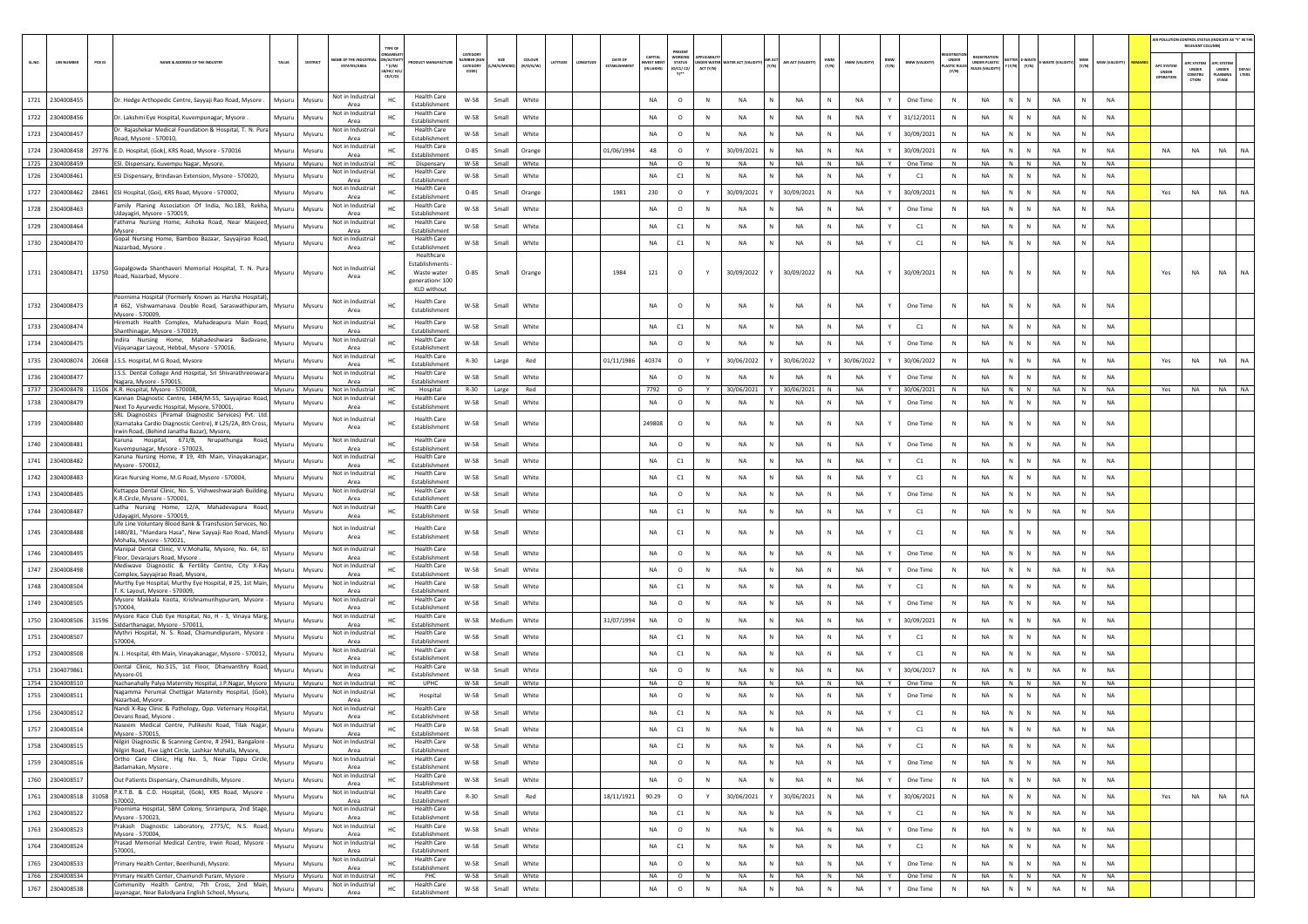|       |                                    |        |                                                                                                                                                              |                  |                  | <b>YPE OF</b>                                                                                     |                                                      |                                          |                |                     |                                                                |                                         |                                                  |             |                                 |                    |                        |              |                        |              |                       |                             |                                                    |                    |                        |              |                        |                                | AIR POLLUTION CONTROL STATUS (INDICATE AS "Y" IN THI<br>RELEVANT COLUMN |                                         |               |
|-------|------------------------------------|--------|--------------------------------------------------------------------------------------------------------------------------------------------------------------|------------------|------------------|---------------------------------------------------------------------------------------------------|------------------------------------------------------|------------------------------------------|----------------|---------------------|----------------------------------------------------------------|-----------------------------------------|--------------------------------------------------|-------------|---------------------------------|--------------------|------------------------|--------------|------------------------|--------------|-----------------------|-----------------------------|----------------------------------------------------|--------------------|------------------------|--------------|------------------------|--------------------------------|-------------------------------------------------------------------------|-----------------------------------------|---------------|
| SLNO. | <b>UIN NUMBER</b>                  | PCB ID | NAME & ADDRESS OF THE INDUSTR                                                                                                                                | TALUS            | DISTRICT         | GANISA<br>ME OF THE INDL<br><b>ACTIV</b><br>$*(1/M)^*$<br><b>ESTATES/AREA</b><br>MC/H/<br>CE/C/O) | DUCT MANUFACTU                                       | CATEGORY<br>MBER (X<br>CATEGORY<br>CODE) | M/S/MICRO      | coLous<br>(R/O/G/W) | <b>DATE OF</b><br>LATITUDE<br>LONGITUDE<br><b>ESTABLISHMEN</b> | CAPITAL<br><b>VEST MEN</b><br>IN LAKHS) | PRESENT<br>WORKING<br><b>STATUS</b><br>(0/C1/C2) | ACT (Y/N)   | NDER WATER WATER ACT (VALIDITY) | (Y/N)              | AIR ACT (VALIDITY)     | HWM<br>(Y/N) | HWM (VALIDITY)         | BMW<br>(Y/N) | <b>BMW (VALIDITY)</b> | <b>LASTIC RULE</b><br>(Y/N) | <b>FGISTRATI</b><br>UNDER PLASTIC<br>ULES (VALIDI) | Y (Y/N) (Y/N)      | -WASTE (VALI           | MSW<br>(Y/N) | MSW (VALIDITY)         | APC SYSTE<br>UNDER<br>OPERATIO | <b>APC SYSTEM</b><br><b>UNDER</b><br>CONSTRU<br>CTION                   | APC SYSTER<br>UNDER<br>LANNING<br>STAGE | DEFA<br>LTERS |
|       | 1768 2304008540                    |        | rimary Health Center, Maddur Kallahalli, Mysore                                                                                                              | Mysuru           | Mysuru           | Not in Industrial<br>HC<br>Area                                                                   | <b>Health Care</b><br>Establishment                  | $W-58$                                   | Small          | White               |                                                                | <b>NA</b>                               | $\circ$                                          | $\,$ N      | <b>NA</b>                       |                    | <b>NA</b>              |              | <b>NA</b>              | Y            | One Time              | ${\sf N}$                   | <b>NA</b>                                          | N<br>$\mathbb N$   | <b>NA</b>              |              | <b>NA</b>              |                                |                                                                         |                                         |               |
|       | 1769 2304008542                    |        | Primary Health Center, Thonachi Koppal, Mysore                                                                                                               | Mysuru           | Mysuru           | Not in Industrial<br>HC<br>Not in Industria                                                       | PHC<br><b>Health Care</b>                            | W-58                                     | Small          | White               |                                                                | <b>NA</b>                               | $\circ$                                          | N           | <b>NA</b>                       | N                  | <b>NA</b>              | N            | <b>NA</b>              | Y            | One Time              | N                           | <b>NA</b>                                          | N<br>N             | <b>NA</b>              | N            | <b>NA</b>              |                                |                                                                         |                                         |               |
| 1770  | 2304008550                         |        | rimary Health Centre, Besahundi, Mysore Taluk, Mysore.                                                                                                       | Mysuru           | Mysuri           | HC<br>Area<br>Not in Industria                                                                    | Establishment<br><b>Health Care</b>                  | W-58                                     | Small          | White               |                                                                | <b>NA</b>                               | $\circ$                                          | N           | <b>NA</b>                       | N                  | <b>NA</b>              |              | <b>NA</b>              | Y            | One Time              | N                           | <b>NA</b>                                          | N<br>$\mathbb N$   | <b>NA</b>              | N            | <b>NA</b>              |                                |                                                                         |                                         |               |
|       | 1771 2304008570                    |        | rimary Health Centre, Doora, Mysore Taluk, Mysore.                                                                                                           | Mysuru           | Mysuri           | HC<br>Area<br>Not in Industria                                                                    | Establishment<br><b>Health Care</b>                  | W-58                                     | Small          | White               |                                                                | NA                                      | $\circ$                                          | N           | NA                              |                    | <b>NA</b>              |              | <b>NA</b>              | Y            | One Time              | N                           | NA                                                 | N<br>${\sf N}$     | NA                     |              | NA                     |                                |                                                                         |                                         |               |
|       | 1772 2304008581                    |        | rimary Health Centre, Hanchiya, Mysore Taluk, Mysore .<br>ommunity Health Centre, Jayapura, Mysore Taluk                                                     | Mysuru           | Mysuri           | HC.<br>Area<br>Not in Industria                                                                   | Establishment<br>mmunity Healt                       | W-58                                     | Small          | White               |                                                                | <b>NA</b>                               | $\circ$                                          | N           | NA                              | N                  | <b>NA</b>              | N            | <b>NA</b>              | Y            | One Time              | $\mathbb{N}$                | <b>NA</b>                                          | N<br>$\mathbb N$   | <b>NA</b>              |              | <b>NA</b>              |                                |                                                                         |                                         |               |
|       | 1773 2304008587                    |        | Mvsore                                                                                                                                                       | Mysuru           | Mysuri           | HC<br>Area<br>Not in Industrial                                                                   | Center<br><b>Health Care</b>                         | W-58                                     | Small          | White               |                                                                | <b>NA</b>                               | $\circ$                                          | N           | NA                              | N                  | NA                     | N            | <b>NA</b>              | Y            | One Time              | N                           | <b>NA</b>                                          | N<br>N             | NA                     | N            | <b>NA</b>              |                                |                                                                         |                                         |               |
| 1774  | 2304008589                         |        | rimary Health Centre, Kadakola, Mysore Taluk, Mysore.<br>Primary Health Centre, Keelanapura, Mysore Talul                                                    | Mysuru           | Mysuru           | HC<br>Area<br>Not in Industria                                                                    | Establishment<br><b>Health Care</b>                  | W-58                                     | Small          | White               |                                                                | NA                                      | $\circ$                                          | N           | NA                              |                    | <b>NA</b>              |              | NA                     |              | One Time              | N                           | NA                                                 | N<br>${\sf N}$     | NA                     |              | NA                     |                                |                                                                         |                                         |               |
|       | 1775 2304008598                    |        | Mysore District-570010                                                                                                                                       | Mysuru           | Mysuri           | Area<br>Not in Industrial                                                                         | Establishment<br><b>Health Care</b>                  | W-58                                     | Small          | White               |                                                                | <b>NA</b>                               | $\circ$                                          | N           | <b>NA</b>                       | N                  | <b>NA</b>              |              | <b>NA</b>              | Y            | 30/06/2016            | $\mathbb{N}$                | NA                                                 | N<br>$\mathbb{N}$  | <b>NA</b>              |              | <b>NA</b>              |                                |                                                                         |                                         |               |
|       | 1776 2304008599                    |        | rimary Health Centre, Kergalli, Mysore Taluk, Mysore.                                                                                                        | Mysuru           | Mysuri           | HC<br>Area<br>Not in Industria                                                                    | Establishment<br><b>Health Care</b>                  | $W-58$                                   | Small          | White               |                                                                | <b>NA</b>                               | $\circ$                                          | N           | <b>NA</b>                       |                    | <b>NA</b>              |              | <b>NA</b>              | Y            | One Time              | $\mathbb N$                 | NA                                                 | $\mathbb{N}$       | <b>NA</b>              |              | <b>NA</b>              |                                |                                                                         |                                         |               |
|       | 1777 2304008609                    |        | rimary Health Centre, Mellahalli, Mysore<br>rimary Health Centre, Naganahalli, Mysore Taluk                                                                  | Mysuru           | Mysur            | HC<br>Area<br>Not in Industria                                                                    | Establishment<br><b>Health Care</b>                  | W-58                                     | Small          | White               |                                                                | <b>NA</b>                               | $\circ$                                          | N           | NA                              | N                  | <b>NA</b>              | N            | <b>NA</b>              | $\mathsf{Y}$ | One Time              | $\mathbb N$                 | <b>NA</b>                                          | N<br>$\mathbb{N}$  | <b>NA</b>              |              | <b>NA</b>              |                                |                                                                         |                                         |               |
|       | 1778 2304008614                    |        | Mysore<br>rimary Health Centre, Sagarkatte, Mysore Taluk, Mysor                                                                                              | Mysuru           | Mysuri           | HC<br>Area<br>Not in Industrial                                                                   | Establishment<br><b>Health Care</b>                  | W-58                                     | Small          | White               |                                                                | <b>NA</b>                               | $\circ$                                          | N           | NA                              | N                  | NA                     | N            | <b>NA</b>              | Y            | One Time              | N                           | <b>NA</b>                                          | N<br>N             | <b>NA</b>              | N            | <b>NA</b>              |                                |                                                                         |                                         |               |
| 1779  | 2304008620                         |        | Primary Health Centre, Siddaramanahundi, Mysore Taluk                                                                                                        | Mysuru           | Mysuri           | HC<br>Area<br>Not in Industria                                                                    | Establishment<br><b>Health Care</b>                  | W-58                                     | Small          | White               |                                                                | NA                                      | $\circ$                                          | N           | NA                              |                    | <b>NA</b>              |              | NA                     |              | One Time              | N                           | <b>NA</b>                                          | N<br>${\sf N}$     | NA                     |              | NA                     |                                |                                                                         |                                         |               |
|       | 1780 2304008624                    |        | Mysore.                                                                                                                                                      | Mysuru           | Mysuru           | HC<br>Area<br>Not in Industria                                                                    | Establishment<br><b>Health Care</b>                  | W-58                                     | Small          | White               |                                                                | <b>NA</b>                               | $\circ$                                          | N           | NA                              | N                  | <b>NA</b>              |              | <b>NA</b>              | Y            | 30/06/2017            | N                           | NA                                                 | N<br>$\mathbb N$   | <b>NA</b>              | N            | <b>NA</b>              |                                |                                                                         |                                         |               |
|       | 1781 2304008630<br>1782 2304008631 |        | rimary Health Centre, Yelawala, Mysore Taluk, Mysore<br>Primary Health Centre, Ashoka Puram, Mysore                                                          | Mysuru<br>Mysuru | Mysuri<br>Mysuru | HC<br>Area<br>Not in Industrial<br>HC                                                             | Establishment<br>HCE                                 | W-58<br>W-58                             | Small<br>Small | White<br>White      |                                                                | <b>NA</b><br><b>NA</b>                  | $\circ$<br>$\circ$                               | N<br>N      | <b>NA</b><br><b>NA</b>          | N.                 | <b>NA</b><br><b>NA</b> | N            | <b>NA</b><br><b>NA</b> | Y            | One Time<br>One Time  | N                           | <b>NA</b><br><b>NA</b>                             | N<br>N N           | <b>NA</b><br>NA        | N            | <b>NA</b><br><b>NA</b> |                                |                                                                         |                                         |               |
| 1783  | 2304008635                         |        | Day Care Centre, CFTRI, Mysore                                                                                                                               | Mysuru           | Mysur            | Not in Industria<br>HC<br>Area                                                                    | <b>Health Care</b><br>Establishment                  | W-58                                     | Small          | White               |                                                                | <b>NA</b>                               | $\circ$                                          | $\mathbb N$ | <b>NA</b>                       |                    | <b>NA</b>              |              | <b>NA</b>              |              | One Time              | N                           | <b>NA</b>                                          | N<br>$\mathsf{N}$  | <b>NA</b>              |              | <b>NA</b>              |                                |                                                                         |                                         |               |
| 1784  | 2304008641                         |        | rimary Health Centre, Jalapuri, Mysore                                                                                                                       | Mysuru           | Mysuru           | Not in Industria<br>HC                                                                            | <b>Health Care</b><br>Establishment                  | W-58                                     | Small          | White               |                                                                | <b>NA</b>                               | $\circ$                                          | $\,$ N      | <b>NA</b>                       |                    | <b>NA</b>              |              | <b>NA</b>              |              | One Time              | ${\sf N}$                   | NA                                                 | N<br>${\sf N}$     | NA                     |              | <b>NA</b>              |                                |                                                                         |                                         |               |
| 1785  | 2304008642                         |        | rimary Health Unit, Jyothi Nagar, Mysore                                                                                                                     | Mysuru           | Mysuri           | Area<br>Not in Industria<br>HC                                                                    | <b>Health Care</b><br>Establishment                  | W-58                                     | Small          | White               |                                                                | <b>NA</b>                               | $\circ$                                          | N           | NA                              | N                  | <b>NA</b>              |              | <b>NA</b>              | $\mathsf{Y}$ | 30/06/2017            | $\mathbb N$                 | <b>NA</b>                                          | N.<br>$\mathbb{N}$ | <b>NA</b>              |              | <b>NA</b>              |                                |                                                                         |                                         |               |
|       | 1786 2304008647                    |        | rimary Health Unit, Krishnamurthypuram, Mysore,                                                                                                              | Mysuru           | Mysuru           | Area<br>Not in Industrial<br>HC<br>Area                                                           | <b>Health Care</b><br>Establishment                  | W-58                                     | Small          | White               |                                                                | <b>NA</b>                               | $\circ$                                          | N           | NA                              | N                  | NA                     |              | <b>NA</b>              | Y            | One Time              | N                           | <b>NA</b>                                          | N<br>$\mathbb N$   | <b>NA</b>              | N            | <b>NA</b>              |                                |                                                                         |                                         |               |
| 1787  | 2304008648                         |        | rimary Health Unit, M.O.H, H.H.M.B.G, Chamundi Hi<br>Road, Mysore                                                                                            | Mysuru           | Mysur            | Not in Industria<br>HC<br>Area                                                                    | <b>Health Care</b><br>Establishment                  | W-58                                     | Small          | White               |                                                                | <b>NA</b>                               | $\circ$                                          | N           | NA                              |                    | <b>NA</b>              |              | NA                     |              | One Time              |                             | <b>NA</b>                                          | N.<br>N            | NA                     |              | NA                     |                                |                                                                         |                                         |               |
|       | 1788 2304008651                    |        | Primary Health Unit, N. R. Mohalla, Mysore                                                                                                                   | Mysuru           | Mysuru           | HC.<br>Not in Industria                                                                           | HCE                                                  | W-58                                     | Small          | White               |                                                                | <b>NA</b>                               | $\circ$                                          | N           | <b>NA</b>                       | N                  | <b>NA</b>              | N            | <b>NA</b>              | Y            | One Time              | N                           | <b>NA</b>                                          | N N                | <b>NA</b>              | N            | <b>NA</b>              |                                |                                                                         |                                         |               |
|       | 1789 2304008652                    |        | rimary Health Unit, Nazarbad, Mysore,                                                                                                                        | Mysuru           | Mysuru           | Not in Industria<br>HC<br>Area                                                                    | Health Care<br>Establishment                         | W-58                                     | Small          | White               |                                                                | <b>NA</b>                               | $\circ$                                          | N           | NA                              | N<br>N             | NA                     | N            | <b>NA</b><br><b>NA</b> | Y            | One Time              | N                           | <b>NA</b>                                          | N<br>N<br>N<br>N   | <b>NA</b>              | N            | <b>NA</b><br><b>NA</b> |                                |                                                                         |                                         |               |
| 1791  | 1790 2304008653<br>2304008655      |        | rimary Health Unit, Old Agrahara, Mysore,<br>Primary Health Unit, Saraswathipuram, Mysore                                                                    | Mysuru<br>Mysuru | Mysuru<br>Mysuri | Not in Industrial<br>HC<br>Not in Industria<br>HC                                                 | PHC<br><b>Health Care</b>                            | W-58<br>W-58                             | Small<br>Small | White<br>White      |                                                                | NA<br><b>NA</b>                         | $\circ$<br>$\circ$                               | N<br>N      | NA<br>NA                        | N                  | NA<br><b>NA</b>        | N            | <b>NA</b>              | Y<br>Y       | One Time<br>One Time  | N<br>N                      | NA<br><b>NA</b>                                    | N<br>N             | <b>NA</b><br><b>NA</b> | N            | <b>NA</b>              |                                |                                                                         |                                         |               |
|       | 1792 2304008661                    |        | rimary Health Unit, Udayagiri, Mysore                                                                                                                        | Mysuru           | Mysuru           | Area<br>Not in Industria<br>HC                                                                    | Establishment<br><b>Health Care</b>                  | W-58                                     | Small          | White               |                                                                | <b>NA</b>                               | C1                                               | N           | <b>NA</b>                       | N                  | NA                     | N            | <b>NA</b>              | Y            | C1                    | N                           | <b>NA</b>                                          | N<br>$\mathbb N$   | <b>NA</b>              | N            | <b>NA</b>              |                                |                                                                         |                                         |               |
| 1793  | 2304081655                         |        | rimary Health Centre, Udbur, Mysore Taluk, Mysore.                                                                                                           | Mysuru           | Mysur            | Area<br>Not in Industrial<br>HC                                                                   | Establishment<br><b>Health Care</b>                  | W-58                                     | Small          | White               |                                                                | NA                                      | $\circ$                                          | N           | NA                              |                    | <b>NA</b>              |              | NA                     |              | One Time              | $\mathbb N$                 | <b>NA</b>                                          | N<br>N             | <b>NA</b>              |              | NA                     |                                |                                                                         |                                         |               |
|       | 1794 2304008663                    |        | Primary Health Unit, V.V. Puram, Mysore                                                                                                                      | Mysuru           | Mysuru           | Area<br>Not in Industrial<br>HC                                                                   | Establishment<br>Hospital                            | W-58                                     | Small          | White               |                                                                | NA                                      | $\circ$                                          | N           | NA                              | N                  | NA                     | N            | NA                     | Y            | One Time              | N                           | <b>NA</b>                                          | N<br>N             | <b>NA</b>              | N            | <b>NA</b>              |                                |                                                                         |                                         |               |
| 1796  | 1795 2304008665<br>2304008666      |        | rimary Health Unit, Vishveshwaranagar, Mysore,<br>rimary Health Unit, Yerangere, Mysore,                                                                     | Mysuru<br>Mysuru | Mysuru<br>Mvsuru | Not in Industrial<br>HC<br>Not in Industria<br>HC                                                 | PHC<br><b>Health Care</b>                            | W-58<br>W-58                             | Small<br>Small | White<br>White      |                                                                | NA<br><b>NA</b>                         | $\circ$<br>$\circ$                               | N<br>N      | NA<br>NA                        | N                  | NA<br><b>NA</b>        | N            | NA<br><b>NA</b>        | Y<br>Y       | One Time<br>One Time  | N<br>$\mathbb N$            | NA<br><b>NA</b>                                    | $N$ $N$<br>N<br>N  | NA<br><b>NA</b>        | N            | NA<br><b>NA</b>        |                                |                                                                         |                                         |               |
| 1797  | 2304008669                         |        | rimary Veterinary Center, Doddamaragowdanahalli                                                                                                              | Mysuru           | Mysuri           | Area<br>Not in Industria<br>HC                                                                    | Establishment<br><b>Health Care</b>                  | W-58                                     | Small          | White               |                                                                | <b>NA</b>                               | $\circ$                                          | N           | <b>NA</b>                       | N                  | <b>NA</b>              | N            | <b>NA</b>              | $\mathsf{Y}$ | One Time              | $\mathbb N$                 | <b>NA</b>                                          | N<br>N             | <b>NA</b>              |              | <b>NA</b>              |                                |                                                                         |                                         |               |
|       | 1798 2304008670                    |        | Mysore<br>Primary Veterinary Center, K.Hemmanahalli, Mysore.                                                                                                 | Mysuru           | Mysuru           | Area<br>Not in Industria<br>HC                                                                    | Establishment<br><b>Health Care</b><br>Establishment | W-58                                     | Small          | White               |                                                                | <b>NA</b>                               | $\circ$                                          | N           | NA                              | Ν                  | NA                     | N            | <b>NA</b>              | Y            | One Time              | N                           | <b>NA</b>                                          | N<br>N             | NA                     | N            | <b>NA</b>              |                                |                                                                         |                                         |               |
| 1799  | 2304008680                         |        | laj Diognestic Lab, Vidyaranya Pura, Mysore                                                                                                                  | Mysuru           | Mysur            | Area<br>Not in Industrial<br>HC                                                                   | Diagnostic                                           | W-58                                     | Small          | White               |                                                                | NA                                      | $\circ$                                          | N           | NA                              |                    | <b>NA</b>              |              | <b>NA</b>              |              | One Time              | N                           | <b>NA</b>                                          | N.<br>${\sf N}$    | <b>NA</b>              |              | NA                     |                                |                                                                         |                                         |               |
|       | 1800 2304008681                    |        | Urban Primary Health Centre, IPP8, Rajendranagar                                                                                                             | Mysuru           | Mysuru           | Area<br>Not in Industria<br>HC                                                                    | Laboratory<br><b>Health Care</b>                     | W-58                                     | Small          | White               |                                                                | <b>NA</b>                               | $\circ$                                          | N           | NA                              | N                  | <b>NA</b>              |              | <b>NA</b>              | Y            | One Time              | N                           | NA                                                 | N<br>$\mathbb N$   | <b>NA</b>              | N            | <b>NA</b>              |                                |                                                                         |                                         |               |
|       |                                    |        | Mysore<br>Ramakrishna Speciality Hospital, #1120/F-58b, Jlb Road                                                                                             |                  |                  | Area<br>Not in Industrial                                                                         | <b>Establishment</b><br><b>Health Care</b>           |                                          |                |                     |                                                                |                                         |                                                  |             |                                 |                    |                        |              |                        |              |                       |                             |                                                    |                    |                        |              |                        |                                |                                                                         |                                         |               |
|       | 1801 2304008682                    |        | Vidyaranyapuram, Mysore - 570 009.                                                                                                                           | Mysuru           | Mysuri           | HC<br>Area                                                                                        | Establishment<br>with 48 beds                        | W-58                                     | Small          | White               |                                                                | 266                                     | $\circ$                                          | N           | NA                              |                    | <b>NA</b>              |              | <b>NA</b>              |              | 30/09/2022            | $\mathbb{N}$                | NA                                                 | ${\sf N}$          | <b>NA</b>              |              | <b>NA</b>              |                                |                                                                         |                                         |               |
|       | 1802 2304008683                    | 29099  | Raman Memorial Hospital, Krishnamurthypuram, Mysore<br>570004,                                                                                               | Mysuru           | Mysuru           | Not in Industria<br>HC<br>Area                                                                    | <b>Health Care</b><br>Establishment                  | $O - 85$                                 | Small          | Orange              | 1956                                                           | 54.88                                   | $\circ$                                          | Y           | 30/09/2021                      |                    | 30/09/2021             |              | <b>NA</b>              | Y            | 30/09/2019            | N                           | <b>NA</b>                                          | N<br>$\mathbb{N}$  | <b>NA</b>              | N            | <b>NA</b>              | Yes                            | NA                                                                      | NA                                      | <b>NA</b>     |
| 1803  | 2304008684                         |        | Ravi Diagnostic Centre, Udaya Ravi Road, Kuvempunaga<br>Mysore - 570023,                                                                                     | Mysuru           | Mysuri           | Not in Industrial<br>HC<br>Area                                                                   | Diagnostic<br>Laboratory                             | W-58                                     | Small          | White               |                                                                | <b>NA</b>                               | $\circ$                                          | N           | <b>NA</b>                       |                    | <b>NA</b>              |              | <b>NA</b>              | Y            | One Time              | N                           | <b>NA</b>                                          | $\mathbb{N}$<br>N  | <b>NA</b>              |              | <b>NA</b>              |                                |                                                                         |                                         |               |
| 1804  | 2304008685                         |        | Ravi Diagnostic Lab, No. 580, Irwin Road, Mysore<br>570001                                                                                                   | Mysuru           | Mysuri           | Not in Industria<br>HC<br>Area                                                                    | Diagnostic<br>Laboratory                             | W-58                                     | Small          | White               |                                                                | <b>NA</b>                               | $\mathsf{C1}$                                    | N           | <b>NA</b>                       | N                  | <b>NA</b>              | N            | <b>NA</b>              | Y            | C1                    | $\mathbb N$                 | <b>NA</b>                                          | N<br>$\mathbb{N}$  | <b>NA</b>              |              | <b>NA</b>              |                                |                                                                         |                                         |               |
| 1805  | 2304008686                         |        | Ravi Nursing Home, # 73, 1st Main Road, Yadavagir<br>Mysore - 570020.                                                                                        | Mysuru           | Mysuru           | Not in Industri<br>HC<br>Area                                                                     | <b>Health Care</b><br>Establishment                  | W-58                                     | Small          | White               |                                                                | <b>NA</b>                               | C1                                               | N           | NA                              | N                  | NA                     | N            | NA                     | Y            | C1                    | N                           | <b>NA</b>                                          | N<br>N             | NA                     | N            | <b>NA</b>              |                                |                                                                         |                                         |               |
| 1806  | 2304008687                         |        | Regional Animal Disease Diagnostic Lab, Dhanvantri Road<br>Mysore                                                                                            | Mysuru           | Mysur            | Not in Industrial<br>Area                                                                         | <b>Health Care</b><br>Establishment                  | W-58                                     | Small          | White               |                                                                | <b>NA</b>                               | $\circ$                                          | N           | NA                              |                    | <b>NA</b>              |              | NA                     |              | One Time              | N                           | <b>NA</b>                                          | N<br>N             | NA                     |              | NA                     |                                |                                                                         |                                         |               |
|       | 1807 2304008688                    |        | Sanjeevini Diagnostic Laboratory, No. 2, Ist Main, KRS<br>Road, Brindavan Estension, Mysore,                                                                 | Mysuru           | Mysuru           | Not in Industrial<br>HC<br>Area                                                                   | Diagnostic<br>Laboratory                             | W-58                                     | Small          | White               |                                                                | <b>NA</b>                               | $\circ$                                          | N           | NA                              | N                  | <b>NA</b>              |              | <b>NA</b>              | Y            | One Time              | N                           | NA                                                 | N<br>$\mathbb N$   | <b>NA</b>              |              | <b>NA</b>              |                                |                                                                         |                                         |               |
|       | 1808 2304008689                    |        | Sankalpa Hospital, 34/1, 1st Main, Yadavagiri, Mysore -<br>570002,                                                                                           | Mysuru           | Mysuru           | Not in Industrial<br>нc<br>Area                                                                   | <b>Health Care</b><br>Establishment                  | W-58                                     | Small          | White               |                                                                | NA.                                     | C1                                               | N           | NA.                             | $N$ $\blacksquare$ | - NA                   | N.           | - NA                   | Y            | C1                    | -N                          | NA.                                                | $N$  <br>N         | NA                     |              | - NA                   |                                |                                                                         |                                         |               |
|       | 1809 2304008690                    |        | Sapthagiri Nursing Home, # 372/6, D. Subbaiah Road,<br>Chamaraja Mohalla, Mysore - 570023,                                                                   | Mysuru           | Mysuru           | Not in Industria<br>HC<br>Area                                                                    | <b>Health Care</b><br>Establishment                  | W-58                                     | Small          | White               |                                                                | NA                                      | $\circ$                                          | N           | <b>NA</b>                       | N                  | NA                     | $\mathbb{N}$ | NA                     | Y            | One Time              | N                           | NA                                                 | N<br>$\mathbb N$   | NA                     | N            | NA                     |                                |                                                                         |                                         |               |
|       | 1810 2304008691                    |        | Seth Mohandas Tulsidas Hospital, (Gok), JLB Road, Mysore Mysuru                                                                                              |                  | Mysuru           | Not in Industrial<br>HC<br>Area                                                                   | <b>Health Care</b><br>Establishment                  | W-58                                     | Small          | White               |                                                                | 49                                      | $\circ$                                          | $\,$ N      | NA                              | N                  | NA                     | N            | <b>NA</b>              | Y            | One Time              | $\,$ N                      | <b>NA</b>                                          | $N$ $N$            | NA                     | N            | <b>NA</b>              |                                |                                                                         |                                         |               |
|       | 1811 2304008692                    |        | Shambu Primary Health Care Center, Ramanuja Road,<br>Mysore.                                                                                                 | Mysuru           | Mysuru           | Not in Industrial<br>HC<br>Area                                                                   | <b>Health Care</b><br>Establishment                  | W-58                                     | Small          | White               |                                                                | NA                                      | $\circ$                                          | $\,$ N      | NA                              | N                  | NA                     | Ν            | NA                     | Y            | One Time              | N                           | NA                                                 | N<br>$\mathbb N$   | NA                     |              | NA                     |                                |                                                                         |                                         |               |
|       | 1812 2304008693                    |        | Shankar Nursing Home, Site No:A, North East of N.R.<br>Mohalla(Near Rajendranagar Bus Stand) Mysuru - 570 007                                                | Mysuru           | Mysuru           | Not in Industrial<br>HC<br>Area                                                                   | <b>Health Care</b><br>Establishment                  | W-58                                     | Small          | White               |                                                                | NA                                      | $\circ$                                          | $\,$ N      | <b>NA</b>                       | N                  | NA                     | N            | NA                     | Y            | One Time              | $\,$ N                      | NA                                                 | N<br>$\,$ N        | NA                     | ${\sf N}$    | NA                     |                                |                                                                         |                                         |               |
|       | 1813 2304008694                    |        | Sharada Eye Hospital, C/o. Dr. Agarwal's Health Care<br>Limited, Thejus Complex, # 1771/1, 1st Floor, Old Bank<br>Road, Off Sayyajirao Road, Mysore - 570001 | Mysuru           | Mysuru           | Not in Industrial<br>HC<br>Area                                                                   | Eye Hospital                                         | W-58                                     | Small          | White               |                                                                | NA                                      | $\circ$                                          | $\,$ N      | <b>NA</b>                       |                    | NA                     | N            | <b>NA</b>              | Y            | One Time              | $\,$ N                      | NA                                                 | N<br>${\sf N}$     | NA                     | $\mathbb N$  | NA                     |                                |                                                                         |                                         |               |
|       | 1814 2304008695                    |        | Sharada Nursing Home, 1417, 8th Cross, Irwin Road,<br>Mysore - 570001,                                                                                       | Mysuru           | Mysuru           | Not in Industrial<br>HC<br>Area                                                                   | <b>Health Care</b><br>Establishment                  | W-58                                     | Small          | White               |                                                                | NA                                      | $\circ$                                          | $\,$ N      | <b>NA</b>                       | N                  | NA                     | $\mathbb{N}$ | NA                     | Y            | 30/06/2017            | N                           | NA                                                 | N<br>$\mathbb N$   | NA                     | N            | NA                     |                                |                                                                         |                                         |               |
|       | 1815 2304008696                    |        | Shiva Nursing Home, # 62, 13th Cross, 4th Stage, T. K.<br>Layout, Mysore - 570009,                                                                           | Mysuru           | Mysuru           | Not in Industrial<br>HC<br>Area                                                                   | <b>Health Care</b><br>Establishment                  | W-58                                     | Small          | White               |                                                                | NA                                      | C1                                               | $\,$ N      | <b>NA</b>                       | N                  | <b>NA</b>              | $\mathbb N$  | NA                     | Y            | C1                    | N                           | NA                                                 | N<br>$\mathbb N$   | <b>NA</b>              | N            | <b>NA</b>              |                                |                                                                         |                                         |               |
|       | 1816 2304008697                    | 86532  | Shree Devi Nursing Home, #1,2 & 3,RCES Colony, 2nd<br>Stage Bogadi, Mysuru                                                                                   | Mysuru           | Mysuru           | Not in Industria<br>HC<br>Area                                                                    | <b>Health Care</b><br>Establishment                  | $O - 85$                                 | Small          |                     | Orange 12.1800 76.3700                                         | 252                                     | $\circ$                                          | Y           | 30/09/2029                      |                    | 30/09/2029             | N            | NA                     | Y            | 30/09/2029            | N                           | NA                                                 | N<br>$\mathbb N$   | <b>NA</b>              | N            | NA                     |                                |                                                                         |                                         |               |
|       | 1817 2304008698                    |        | Simha Heart Foundation, # 933, Hemaganga, 1st Main<br>Laxmipura, Mysore- 570004,                                                                             | Mysuru           | Mysuru           | Not in Industrial<br>$\sf HC$<br>Area                                                             | <b>Health Care</b><br>Establishment                  | W-58                                     | Small          | White               |                                                                | NA                                      | $\circ$                                          | $\,$ N      | NA                              | N                  | NA                     | $\mathbb N$  | NA                     | Y            | One Time              | $\,$ N                      | NA                                                 | N<br>${\sf N}$     | <b>NA</b>              | N            | NA                     |                                |                                                                         |                                         |               |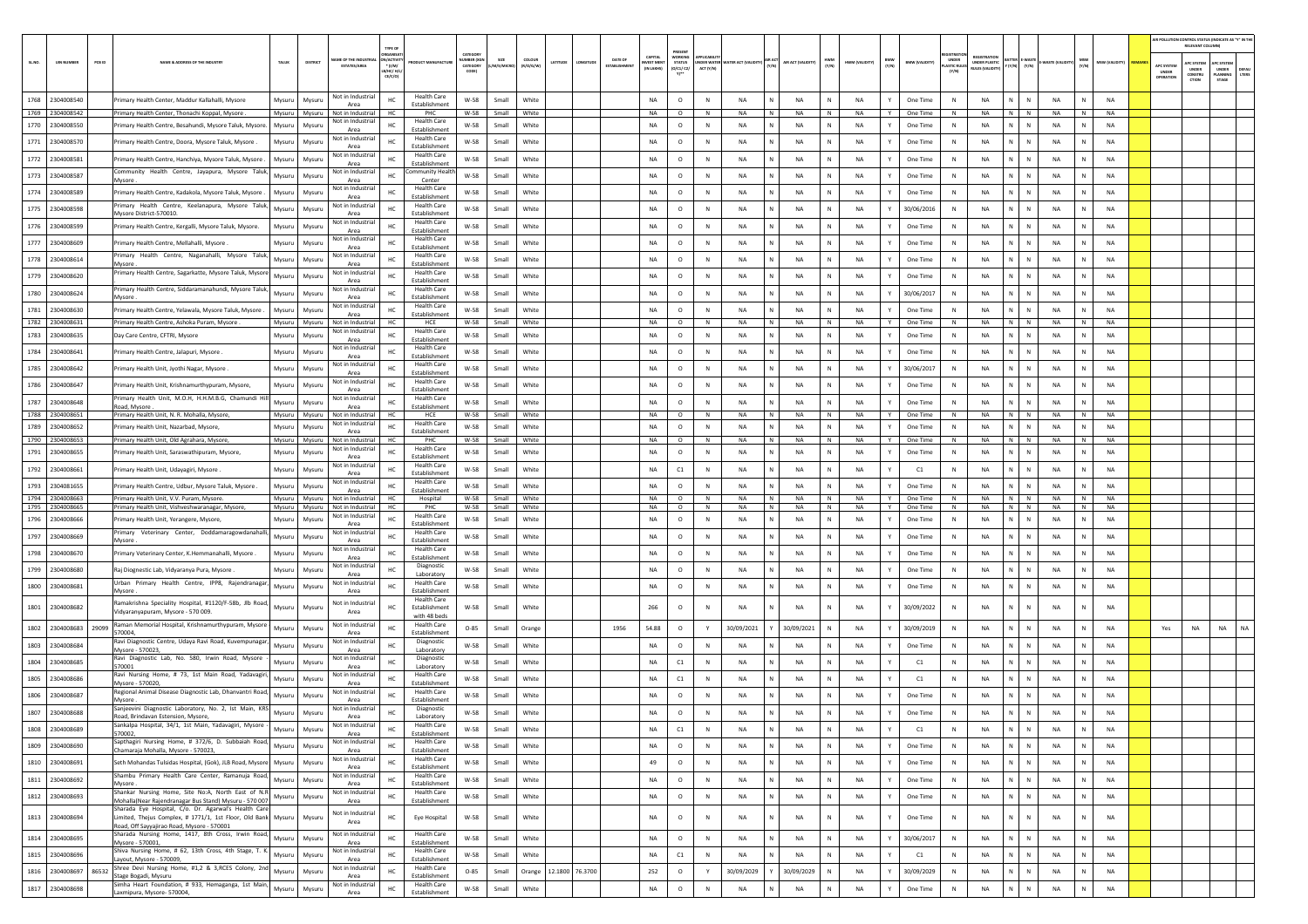|        |                             |                                                                                                                                                                                 |                                              |                                                                   |                                     |                                         |                   |                     |         |                                                                    | PRESENT                               |              |                                 |       |                   |              |                |              |                |                                     |                                                            |                     |            |             |                      |                                        | AIR POLLUTION CONTROL STATUS (INDICATE AS "Y" IN THI<br>RELEVANT COLUMN |                                         |               |
|--------|-----------------------------|---------------------------------------------------------------------------------------------------------------------------------------------------------------------------------|----------------------------------------------|-------------------------------------------------------------------|-------------------------------------|-----------------------------------------|-------------------|---------------------|---------|--------------------------------------------------------------------|---------------------------------------|--------------|---------------------------------|-------|-------------------|--------------|----------------|--------------|----------------|-------------------------------------|------------------------------------------------------------|---------------------|------------|-------------|----------------------|----------------------------------------|-------------------------------------------------------------------------|-----------------------------------------|---------------|
| SL.NO. | PCB ID<br><b>UIN NUMBER</b> | NAME & ADDRESS OF THE INDUSTRY<br>TALUR<br>DISTRICT                                                                                                                             | <b>WE OF THE INDL</b><br><b>ESTATES/AREA</b> | <b>GANISA</b><br><b>ACTIV</b><br>$*(1/M)$<br>B/HC/ H/<br>$CE/C/O$ |                                     | CATEGOR<br>ABER (X<br>CATEGORY<br>CODET | SIZE<br>M/S/MICRO | coLour<br>(R/O/G/W) | ATITUDI | CAPITAL<br>DATE OF<br><b>VEST MEN</b><br>ESTABLISHMB<br>(IN LAKHS) | WORKING<br><b>STATUS</b><br>(0/C1/C2) | ACT (Y/N)    | NDER WATER WATER ACT (VALIDITY) | (Y/N) | AIR ACT (VALIDITY | HWM<br>(Y/N) | HWM (VALIDITY) | BMW<br>(Y/N) | BMW (VALIDITY) | UNDER<br><b>ASTIC RULE</b><br>[Y/N] | <b>FOISTRATIO</b><br>UNDER PLASTIC<br><b>NULES IVALIDE</b> | $(Y/N)$ $(Y/N)$     | WASTE (VAL | (Y/N)       | <b>MSW (VALIDITY</b> | <b>APC SYSTER</b><br>UNDER<br>OPERATIO | <b>PC SYSTEM</b><br><b>UNDER</b><br>CONSTRU<br>CTION                    | APC SYSTER<br>UNDER<br>LANNING<br>STAGE | DEFA<br>LTERS |
|        | 1818 2304008699             | Vatsalya Hospital, (Formerly Sita Ranga Hospital), Lessee<br>of Dr R Sridhar, Sitaranga Health Care Complex, #1659, NS Mysuru<br>Mysuru<br>Road, Lakshmipuram, Mysore - 570004, | Not in Industrial<br>Area                    | нс                                                                | <b>Health Care</b><br>Establishment | $O-85$                                  | Small             | Orange              |         | 327                                                                | $\circ$                               |              | 30/09/2021                      |       | 30/09/2021        |              | <b>NA</b>      | Y            | 30/09/2021     | N                                   | <b>NA</b>                                                  | N                   | NA         |             | <b>NA</b>            | Yes                                    | NA                                                                      | NA                                      | <b>NA</b>     |
|        | 1819 2304008701             | Sompura Basappa Hospital, # 655/2, Near Megha diary,<br>Mysuru<br>Mysuru<br>Bannur Road, Siddarthanagar, Alanahalli Post, Mysore -                                              | Not in Industria<br>Area                     |                                                                   | Hospital                            | W-58                                    | Small             | White               |         | <b>NA</b>                                                          | $\circ$                               | $\mathbb{N}$ | <b>NA</b>                       |       | <b>NA</b>         | $\mathbb{N}$ | <b>NA</b>      | Y            | One Time       | N                                   | <b>NA</b>                                                  | N<br>$\mathbb{N}$   | <b>NA</b>  | N           | <b>NA</b>            |                                        |                                                                         |                                         |               |
|        | 1820 2304008702             | Sree Mahadeshwara Nursing Home, # 7, Ahimsa Marg,<br>Mysuru<br>Mysuru<br>iddarthanagar, Mysore - 570011,                                                                        | Not in Industrial<br>Area                    | HC                                                                | <b>Health Care</b><br>Establishment | W-58                                    | Small             | White               |         | NA                                                                 | $\circ$                               | N            | NA                              |       | NA                | N            | <b>NA</b>      | Y            | One Time       | N                                   | NA                                                         | N<br>${\sf N}$      | NA         | N           | NA                   |                                        |                                                                         |                                         |               |
|        | 1821 2304008703             | Sri Chamundeshwari Maternity & Nursing Home, College<br>Road, Behind Anabhalaya Post Office, Chamaraja Mohalla,<br>Mysuru<br>Mysuru<br>Mysore - 570020                          | Not in Industria<br>Area                     | HC                                                                | <b>Health Care</b><br>Establishment | W-58                                    | Small             | White               |         | <b>NA</b>                                                          | $\circ$                               | N            | <b>NA</b>                       |       | <b>NA</b>         | N            | <b>NA</b>      |              | One Time       | N                                   | <b>NA</b>                                                  | N<br>$\mathbb{N}$   | NA         |             | <b>NA</b>            |                                        |                                                                         |                                         |               |
|        | 1822 2304008704             | Sri Raghavendra Nurshing Home, Lakshmi Puram, Mysore,<br>Mysuru<br>Mysuru<br>Mysore.                                                                                            | Not in Industria<br>Area                     | HC                                                                | <b>Health Care</b><br>Establishment | W-58                                    | Small             | White               |         | NA                                                                 | C1                                    | ${\sf N}$    | NA                              |       | NA                |              | <b>NA</b>      |              | C1             | ${\sf N}$                           | NA                                                         | N                   | NA         |             | <b>NA</b>            |                                        |                                                                         |                                         |               |
|        | 1823 2304008705             | Sri Srinivasa Nursing Home, # 3, Old Mahadevapura Road,<br>Mysuru<br>Mysuru<br>Mysore - 570019,                                                                                 | Not in Industrial<br>Area                    | HC                                                                | <b>Health Care</b><br>Establishment | W-58                                    | Small             | White               |         | <b>NA</b>                                                          | $\circ$                               | N            | <b>NA</b>                       | N     | <b>NA</b>         | N            | <b>NA</b>      | Y            | One Time       | N <sub>N</sub>                      | <b>NA</b>                                                  | N  <br>$\mathbb{N}$ | <b>NA</b>  | N           | <b>NA</b>            |                                        |                                                                         |                                         |               |
|        | 1824 2304008706             | Sri Srinivasa Pathology Laboratoy And Diabetic Clinic<br>Mysuru<br>Mysuru<br>Sayyaji Rao Road, Mysore - 570021,                                                                 | Not in Industria<br>Area                     | HC                                                                | Diagnostic<br>Laboratory            | W-58                                    | Small             | White               |         | NA                                                                 | $\circ$                               | N            | NA                              |       | NA                | N            | <b>NA</b>      | Y            | One Time       | N                                   | <b>NA</b>                                                  | N<br>N              | NA         | N           | <b>NA</b>            |                                        |                                                                         |                                         |               |
|        | 1825 2304008708             | Srinivasa Maternity Home, No. 4646/1, Ist Cross, Shivaj<br>Mysuru<br>Mysuri<br>Road, N.R. Mohalla, Mysore - 570007,                                                             | Not in Industrial<br>Area                    |                                                                   | <b>Health Care</b><br>Establishment | W-58                                    | Small             | White               |         | NA                                                                 | C1                                    | N            | NA                              |       | NA                |              | <b>NA</b>      |              | C1             | N                                   | <b>NA</b>                                                  | N<br>N              | NA         |             | NA                   |                                        |                                                                         |                                         |               |
|        | 1826 2304008709             | St. Marys Hospital, Mysore South, Near NIE College,<br>Mysuru<br>Mysuru<br>Mysore - 570008                                                                                      | Not in Industria<br>Area                     |                                                                   | Hospital                            | W-58                                    | Small             | White               |         | <b>NA</b>                                                          | $\circ$                               | $\mathbb{N}$ | <b>NA</b>                       |       | <b>NA</b>         | N            | <b>NA</b>      | Y            | One Time       | N                                   | <b>NA</b>                                                  | N  <br>N            | <b>NA</b>  | N           | <b>NA</b>            |                                        |                                                                         |                                         |               |
|        | 1827 2304008710             | Sudha Nursing Home, No. Mig 1084, II Main<br>Mysuru<br>Mysuru<br>Vivekanandanagar, Mysore - 570023,                                                                             | Not in Industrial<br>Area                    | HC                                                                | <b>Health Care</b><br>Establishment | W-58                                    | Small             | White               |         | NA                                                                 | C1                                    | ${\sf N}$    | NA                              |       | NA                | N            | <b>NA</b>      |              | C1             | $\mathbb{N}$                        | NA                                                         | N                   | NA         | $\mathbb N$ | <b>NA</b>            |                                        |                                                                         |                                         |               |
|        | 1828 2304008711             | Sushrutha Eye Hospital, 151/B, Ramavilas Road, Mysore.<br>Mysuru<br>Mysuru                                                                                                      | Not in Industria<br>Area                     |                                                                   | <b>Health Care</b><br>Establishment | W-58                                    | Small             | White               |         | <b>NA</b>                                                          | $\circ$                               | $\mathbb{N}$ | <b>NA</b>                       |       | <b>NA</b>         | N            | <b>NA</b>      | Y            | One Time       | N                                   | <b>NA</b>                                                  | N.<br>$\mathbb{N}$  | NA         | N           | <b>NA</b>            |                                        |                                                                         |                                         |               |
|        | 1829 2304008712             | Tulasi Janardhan Memorial Hospital, # 409, 2nd Stage,<br>Mysuru<br>Mysuru<br>Rajendranager (Kesare), Mysore - 570007                                                            | Not in Industrial<br>Area                    | HC                                                                | <b>Health Care</b><br>Establishment | W-58                                    | Small             | White               |         | <b>NA</b>                                                          | C1                                    | N            | NA                              |       | <b>NA</b>         | N            | <b>NA</b>      | Y            | C1             | N                                   | <b>NA</b>                                                  | N<br>$\mathbb N$    | NA         | N           | <b>NA</b>            |                                        |                                                                         |                                         |               |
|        | 1830 2304008713             | Jniversal Love & Brotherhood Association Charity<br>Mysuru<br>Mysuru<br>Hospital, # 2 Nagavinhalli Road (R.S Nagar), Kesare, 3rd                                                | Not in Industrial<br>Area                    | нc                                                                | <b>Health Care</b><br>Establishment | W-58                                    | Small             | White               |         | NA                                                                 | C1                                    | N            | NA                              |       | NA                | Ν            | <b>NA</b>      |              | C1             | N                                   | NA                                                         | N<br>N              | NA         |             | NA                   |                                        |                                                                         |                                         |               |
|        | 1831 2304008714             | Ushakiran Eye Hospital, Ushakiran Eye Hospital, #4,3rd<br>Mysuru<br>Main, 5th Cross, Saraswathipuram, Mysore-9, Mysore, Mysuru<br>Mysore - 570009.                              | Not in Industria<br>Area                     | нc                                                                | Eye Hospital                        | W-58                                    | Small             | White               |         | NA                                                                 | $\circ$                               | N            | NA                              |       | NA                | N            | NA             |              | One Time       | N                                   | <b>NA</b>                                                  | ${\sf N}$<br>N      | <b>NA</b>  | N           | <b>NA</b>            |                                        |                                                                         |                                         |               |
|        | 1832 2304008715             | Vaishali Maternity Home, Banglore - Ooty Road, Lashkar<br>Mysuru<br>Mysuru<br>Mohalla, Mysore                                                                                   | Not in Industrial<br>Area                    | HC                                                                | <b>Health Care</b><br>Establishment | W-58                                    | Small             | White               |         | NA                                                                 | C1                                    | N            | NA                              |       | NA                |              | <b>NA</b>      |              | C1             | N                                   | NA                                                         | N<br>N              | NA         |             | NA                   |                                        |                                                                         |                                         |               |
|        | 1833 2304008716             | Veterinary Dispensary, Canine Rabies Control Unit,<br>Mysuru<br>Mysuru<br>Mysore.                                                                                               | Not in Industria<br>Area                     |                                                                   | <b>Health Care</b><br>Establishment | W-58                                    | Small             | White               |         | <b>NA</b>                                                          | C1                                    | N            | <b>NA</b>                       |       | <b>NA</b>         | $\mathbb{N}$ | <b>NA</b>      |              | C1             | N                                   | <b>NA</b>                                                  | N<br>N              | <b>NA</b>  |             | <b>NA</b>            |                                        |                                                                         |                                         |               |
|        | 1834 2304008720             | Veterinary Dispensary, Yelawala, Mysore.<br>Mysuru<br>Mysuru<br>rimary Veterinary Centre, Devalapura, Mysore Taluk                                                              | Not in Industrial<br>Not in Industria        | HC                                                                | Dispensary<br><b>Health Care</b>    | W-58                                    | Small             | White               |         | <b>NA</b>                                                          | $\circ$                               | N            | NA                              | N     | <b>NA</b>         | N            | NA             | Y            | One Time       | N                                   | <b>NA</b>                                                  | N N                 | NA         | N           | <b>NA</b>            |                                        |                                                                         |                                         |               |
|        | 1835 2304008742             | Mysuru<br>Mysuri<br><b>Mysore District</b>                                                                                                                                      | Area                                         | нс                                                                | Establishment<br><b>Health Care</b> | W-58                                    | Small             | White               |         | NA                                                                 | $\circ$                               | N            | NA                              |       | NA                | N            | <b>NA</b>      |              | One Time       | N                                   | NA                                                         | N<br>N              | NA         |             | NA                   |                                        |                                                                         |                                         |               |
|        | 1836 2304008769             | Veterinary Dispensary, Vishweshwaranagar, Industrial<br>Mysuru<br>Mysuru<br>uburb, Mysore<br>Primary Veterinary Centre, Jayapura, Mysore Taluk,                                 | Industrial Suburt<br>Not in Industrial       |                                                                   | Establishment<br><b>Health Care</b> | W-58                                    | Small             | White               |         | <b>NA</b>                                                          | $\circ$                               | N            | <b>NA</b>                       |       | <b>NA</b>         | N            | <b>NA</b>      |              | One Time       | $\mathbb{N}$                        | <b>NA</b>                                                  | N  <br>N            | <b>NA</b>  | N           | <b>NA</b>            |                                        |                                                                         |                                         |               |
|        | 1837 2304008770             | Mysuru<br>Mysuru<br>Mysore District                                                                                                                                             | Area<br>Not in Industria                     | HC                                                                | Establishment                       | W-58                                    | Small             | White               |         | NA                                                                 | $\circ$                               | ${\sf N}$    | NA                              |       | NA                | N            | <b>NA</b>      |              | 30/06/2017     | N                                   | NA                                                         | N                   | <b>NA</b>  | $\mathbb N$ | <b>NA</b>            |                                        |                                                                         |                                         |               |
|        | 1838 2304008771             | Veterinary Dispensary, K.A.R.P, Lalithmahal Road, Mysore<br>Mysuru<br>Mysuru<br>Taluk, Mysore District                                                                          | Area                                         | HC                                                                | <b>Health Care</b><br>Establishment | W-58                                    | Small             | White               |         | <b>NA</b>                                                          | $\circ$                               | $\mathbb N$  | <b>NA</b>                       |       | <b>NA</b>         | N            | <b>NA</b>      | Y            | Returned       | $\mathbb N$                         | <b>NA</b>                                                  | N.<br>$\mathbb{N}$  | <b>NA</b>  | N           | <b>NA</b>            |                                        |                                                                         |                                         |               |
|        | 1839 2304008772             | Primary Veterinary Center Mellahalli, Varuna Hobli<br>Mysuru<br>Mysuru<br>Mysore Taluk, Mysore District,                                                                        | Not in Industri<br>Area                      | HC                                                                | Dispensary                          | W-58                                    | Small             | White               |         | NA                                                                 | $\circ$                               | N            | NA                              | N     | NA                | N            | <b>NA</b>      | Y            | One Time       | N                                   | <b>NA</b>                                                  | N.<br>$\mathbb N$   | NA         | N           | <b>NA</b>            |                                        |                                                                         |                                         |               |
|        | 1840 2304008774             | /eterinary Dispensary Kadakola, Mysore Taluk, Mysore<br>Mysuru<br>Mysuru<br>District                                                                                            | Not in Industria<br>Area                     |                                                                   | <b>Health Care</b><br>Establishment | $W-58$                                  | Small             | White               |         | NA                                                                 | $\circ$                               | N            | NA                              |       | NA                | N            | <b>NA</b>      |              | 31/12/2011     |                                     | NA                                                         | N<br>N              | NA         |             | NA                   |                                        |                                                                         |                                         |               |
|        | 1841 2304008778             | Veterinary Hospital, Kannegowdana Koppal, Mysore<br>Mysuru<br>Mysuru<br>Taluk, Mysore District,                                                                                 | Not in Industria<br>Area                     |                                                                   | Hospital                            | W-58                                    | Small             | White               |         | <b>NA</b>                                                          | $\circ$                               | $\mathbb{N}$ | <b>NA</b>                       |       | <b>NA</b>         | N            | <b>NA</b>      |              | One Time       | N                                   | <b>NA</b>                                                  | N  <br>$\mathbb{N}$ | <b>NA</b>  | N           | <b>NA</b>            |                                        |                                                                         |                                         |               |
|        | 1842 2304008786             | Veterinary Hospital, Kumbara Koppal, Mysore Taluk<br>Mysuru<br>Mysuru<br>Mysore District                                                                                        | Not in Industria<br>Area                     | HC                                                                | <b>Health Care</b><br>Establishment | W-58                                    | Small             | White               |         | NA                                                                 | $\circ$                               | N            | <b>NA</b>                       |       | <b>NA</b>         | N            | <b>NA</b>      | Y            | One Time       | N                                   | <b>NA</b>                                                  | $\mathbb{N}$<br>N   | <b>NA</b>  | N           | NA                   |                                        |                                                                         |                                         |               |
|        | 1843 2304008797             | Veterinary Dispensary, Nazarbad, Mysore Taluk, Mysor<br>Mysuru<br>Mysuru<br>District.                                                                                           | Not in Industria<br>Area                     | HC                                                                | <b>Health Care</b><br>Establishment | W-58                                    | Small             | White               |         | <b>NA</b>                                                          | $\circ$                               | $\mathbb N$  | <b>NA</b>                       |       | <b>NA</b>         | N            | <b>NA</b>      | Y            | One Time       | N                                   | <b>NA</b>                                                  | N.<br>$\mathbb{N}$  | <b>NA</b>  | N           | <b>NA</b>            |                                        |                                                                         |                                         |               |
|        | 1844 2304008798             | Primary Veterinary Centre, Paduvarahalli, Mysore Taluk<br>Mysuru<br>Mysuru<br>Mysore District.                                                                                  | Not in Industri<br>Area                      |                                                                   | <b>Health Care</b><br>Establishment | W-58                                    | Small             | White               |         | NA                                                                 | $\circ$                               | N            | NA                              |       | NA                | N            | <b>NA</b>      | Y            | One Time       | N                                   | <b>NA</b>                                                  | N<br>N              | NA         | N           | <b>NA</b>            |                                        |                                                                         |                                         |               |
|        | 1845 2304008805             | /eterinary Dispensary, Siddalingapura, Mysore Taluk,<br>Mysuru<br>Mysuru<br><b>Mysore District</b>                                                                              | Not in Industrial<br>Area                    |                                                                   | <b>Health Care</b><br>Establishment | W-58                                    | Small             | White               |         | NA                                                                 | $\circ$                               | N            | NA                              |       | NA                |              | <b>NA</b>      |              | 31/12/2011     | N                                   | <b>NA</b>                                                  | N<br>N              | NA         |             | NA                   |                                        |                                                                         |                                         |               |
|        | 1846 2304008816             | Veterinary Dispensary, Birihundi, Mysore Taluk, Mysore<br>Mysuru<br>Mysuru<br>District                                                                                          | Not in Industria<br>Area                     |                                                                   | <b>Health Care</b><br>Establishment | W-58                                    | Small             | White               |         | <b>NA</b>                                                          | $\circ$                               | $\mathbb{N}$ | <b>NA</b>                       |       | <b>NA</b>         | N            | <b>NA</b>      |              | One Time       | $\mathbb{N}$                        | <b>NA</b>                                                  | N  <br>$\mathbb{N}$ | <b>NA</b>  | N           | <b>NA</b>            |                                        |                                                                         |                                         |               |
|        | 1847 2304008817             | Primary Veterinary Centre, Bogadi, Mysore Taluk, Myson<br>Mysuru<br>Mysuru<br><b>District</b>                                                                                   | Not in Industrial<br>Area                    | HC                                                                | <b>Health Care</b><br>Establishment | W-58                                    | Small             | White               |         | <b>NA</b>                                                          | $\circ$                               | N            | <b>NA</b>                       |       | <b>NA</b>         | N            | <b>NA</b>      | Y            | Returned       | N                                   | <b>NA</b>                                                  | $\mathbb{N}$<br>N   | <b>NA</b>  | N           | <b>NA</b>            |                                        |                                                                         |                                         |               |
|        | 1848 2304008821             | Veterinary Dispensary, Hinkal, Mysore Taluk, Mysor<br>Mysuru<br>Mysuru<br>District.                                                                                             | Not in Industria<br>Area                     | HC                                                                | <b>Health Care</b><br>Establishment | W-58                                    | Small             | White               |         | <b>NA</b>                                                          | $\circ$                               | $\mathbb N$  | <b>NA</b>                       |       | <b>NA</b>         | N            | <b>NA</b>      | Y            | Returned       | $\mathbb N$                         | <b>NA</b>                                                  | N.<br>$\mathbb{N}$  | <b>NA</b>  | N           | <b>NA</b>            |                                        |                                                                         |                                         |               |
|        | 1849 2304008822             | Veterinary Dispensary, Ittegegudu, Mysore Taluk, Mysor<br>Mysuru<br>Mysuru<br>District                                                                                          | Not in Industri<br>Area                      | HC                                                                | <b>Health Care</b><br>Establishment | W-58                                    | Small             | White               |         | NA                                                                 | $\circ$                               | N            | NA                              | N     | NA                | N            | <b>NA</b>      | Y            | Returned       | N                                   | <b>NA</b>                                                  | N.<br>$\mathbb N$   | NA         | N           | <b>NA</b>            |                                        |                                                                         |                                         |               |
|        | 1850 2304008825             | /eterinary Dispensary, Keelanapura, Mysore Taluk,<br>Mysuru<br>Mysuru<br>Mysore District,                                                                                       | Not in Industria<br>Area                     |                                                                   | <b>Health Care</b><br>Establishment | $W-58$                                  | Small             | White               |         | NA                                                                 | $\circ$                               | N            | NA                              |       | NA                | Ν            | <b>NA</b>      |              | 30/06/2017     |                                     | NA                                                         | N<br>N              | NA         |             | NA                   |                                        |                                                                         |                                         |               |
|        | 1851 2304008827             | Primary Veterinary Centre, Kuppegala, Mysore Taluk,<br>Mysuru<br>Mysuru<br><b>Mysore District</b>                                                                               | Not in Industria<br>Area                     |                                                                   | <b>Health Care</b><br>Establishment | W-58                                    | Small             | White               |         | <b>NA</b>                                                          | $\circ$                               | $\mathbb{N}$ | NA                              |       | <b>NA</b>         | N            | <b>NA</b>      | Y            | One Time       | N                                   | <b>NA</b>                                                  | N  <br>$\mathbb{N}$ | <b>NA</b>  | N           | <b>NA</b>            |                                        |                                                                         |                                         |               |
|        | 1852 2304008832             | Primary Veterinary Centre, Udbur, Mysore Taluk, Mysor<br>Mysuru<br>Mysuru<br>District                                                                                           | Not in Industria<br>Area                     | HC                                                                | <b>Health Care</b><br>Establishment | W-58                                    | Small             | White               |         | NA                                                                 | $\circ$                               | N            | <b>NA</b>                       |       | <b>NA</b>         | N            | <b>NA</b>      | Y            | Returned       | N                                   | <b>NA</b>                                                  | N<br>N              | <b>NA</b>  | N           | NA                   |                                        |                                                                         |                                         |               |
|        | 1853 2304008833             | Primary Veterinary Centre, Varuna, Mysore Taluk, Myson<br>Mysuru<br>Mysuru<br>District.                                                                                         | Not in Industria<br>Area                     | HC                                                                | <b>Health Care</b><br>Establishment | W-58                                    | Small             | White               |         | <b>NA</b>                                                          | $\circ$                               | N            | <b>NA</b>                       |       | <b>NA</b>         | N            | <b>NA</b>      |              | One Time       | N                                   | <b>NA</b>                                                  | N<br>$\mathbb{N}$   | <b>NA</b>  |             | <b>NA</b>            |                                        |                                                                         |                                         |               |
|        | 1854 2304008836             | Veterinary Hospital, Chamundipuram, Mysore,<br>Mysuru<br>Mysuru                                                                                                                 | Not in Industria<br>Area                     | нc                                                                | <b>Health Care</b><br>Establishment | W-58                                    | Small             | White               |         | NA                                                                 | $\circ$                               | N            | NA                              |       | <b>NA</b>         | N            | <b>NA</b>      |              | One Time       | N                                   | <b>NA</b>                                                  | N<br>N              | <b>NA</b>  |             | <b>NA</b>            |                                        |                                                                         |                                         |               |
|        | 1855 2304008837             | City Veterinary Hospital, Complex, Dhanvantri Road,<br>Mysuru<br>Mysuru<br>Mysore.                                                                                              | Not in Industrial<br>Area                    | HC                                                                | <b>Health Care</b><br>Establishment | W-58                                    | Small             | White               |         | NA                                                                 | $\circ$                               | N            | NA                              |       | NA                | N            | <b>NA</b>      |              | One Time       | N                                   | NA                                                         | N<br>${\sf N}$      | <b>NA</b>  |             | NA                   |                                        |                                                                         |                                         |               |
|        | 1856 2304008839             | Veterinary Hospital, Rajendra Nagar, Mysore.<br>Mysuru<br>Mysuru                                                                                                                | Not in Industrial<br>Area                    | HC                                                                | <b>Health Care</b><br>Establishment | W-58                                    | Small             | White               |         | NA                                                                 | $\circ$                               | $\,$ N       | <b>NA</b>                       | N     | NA                | N            | <b>NA</b>      | Y            | One Time       | N                                   | <b>NA</b>                                                  | $N$ $N$             | <b>NA</b>  | N           | <b>NA</b>            |                                        |                                                                         |                                         |               |
|        | 1857 2304008840             | Veterinary Hosnital, Siddaramana Hundi, Mysore<br>Mysuru<br>Mysuru                                                                                                              | Not in Industrial<br>Area                    | HC                                                                | <b>Health Care</b><br>Establishment | W-58                                    | Small             | White               |         | NA                                                                 | $\circ$                               | $\,$ N $\,$  | NA                              | N     | <b>NA</b>         | N            | <b>NA</b>      | Y            | One Time       | N                                   | NA                                                         | $N$ $N$             | <b>NA</b>  | $\,$ N $\,$ | <b>NA</b>            |                                        |                                                                         |                                         |               |
|        | 1858 2304008842             | Vidisha Nursing Home, 1st Main Road, B. M. Srinagar,<br>Mysuru<br>Mysuru<br>Metagalli, Mysore.                                                                                  | Not in Industrial<br>Area                    | HC                                                                | <b>Health Care</b><br>Establishment | W-58                                    | Small             | White               |         | NA                                                                 | $\mathsf{C1}$                         | N            | <b>NA</b>                       | N     | <b>NA</b>         | N            | <b>NA</b>      | Y            | C1             | N                                   | NA                                                         | N<br>$\,$ N         | <b>NA</b>  | $\,$ N $\,$ | NA                   |                                        |                                                                         |                                         |               |
|        | 1859 2304008843             | Vijaya Gangoli Clinic, No.195/B, Gangotri Layout, Mysore . Mysuru<br>Mysuru                                                                                                     | Not in Industria<br>Area                     | HC                                                                | <b>Health Care</b><br>Establishment | W-58                                    | Small             | White               |         | NA                                                                 | $\mathsf{C1}$                         | N            | NA                              | N     | NA                | N            | NA             | Y            | C1             | N                                   | NA                                                         | $N$ $N$             | NA         | N           | <b>NA</b>            |                                        |                                                                         |                                         |               |
|        | 1860 2304008844             | Vijayanagar Nursing Home, # 440, Railway Layout,<br>Mysuru<br>Mysuru<br>Vijayanagar, Hebbal Main Road, Mysore - 570016,                                                         | Not in Industrial<br>Area                    | нc                                                                | <b>Health Care</b><br>Establishment | W-58                                    | Small             | White               |         | NA                                                                 | $\circ$                               | $\,$ N       | NA                              |       | NA                | N            | <b>NA</b>      | Y            | One Time       | N                                   | NA                                                         | N  <br>${\sf N}$    | <b>NA</b>  | N           | NA                   |                                        |                                                                         |                                         |               |
|        | 1861 2304008845             | Vikram Hospital And Heart Centre, No.46, Vivekananda<br>Mysuru<br>Mysuru<br>Road, Yadavagiri, Mysore - 570008,                                                                  | Not in Industrial<br>Area                    | HC                                                                | Hospital                            | $O-85$                                  | Large             | Orange              |         | 2700                                                               | C1                                    | Y            | C1                              |       | C1                | N            | <b>NA</b>      | Y            | C1             | N                                   | NA                                                         | $N$ $N$             | <b>NA</b>  | N           | NA                   |                                        |                                                                         |                                         |               |
|        | 1862 2304008847             | Vinayaka Nursing Home, 1250,2nd Cross,<br>Mysuru<br>Mysuru<br>Krishnamurthypuram, Mysore-570004                                                                                 | Not in Industrial<br>Area                    | HC                                                                | <b>Health Care</b><br>Establishment | W-58                                    | Small             | White               |         | NA                                                                 | $\circ$                               | N            | <b>NA</b>                       |       | <b>NA</b>         | N            | <b>NA</b>      | Y            | One Time       | N                                   | NA                                                         | N<br>N              | <b>NA</b>  | N           | <b>NA</b>            |                                        |                                                                         |                                         |               |
|        | 1863 2304008848             | Nazneen Clinic, No. 3325/19, Annegundi Road, Tilak<br>Mysuru<br>Mysuru<br>Nagar, Mysore-570 015.                                                                                | Not in Industrial<br>Area                    | HC.                                                               | <b>Health Care</b><br>Establishment | W-58                                    | Small             | White               |         | NA                                                                 | C1                                    | N            | NA                              | N     | NA                | N            | <b>NA</b>      | Y            | C1             | N                                   | NA                                                         | N<br>$\mathbb N$    | NA         | N           | <b>NA</b>            |                                        |                                                                         |                                         |               |
|        | 1864 2304008849 10195       | J.K. Industries Truck Radial Plant-II, Hebbal Industrial Area,<br>Mysuru<br>Mysuru<br>Mysore.                                                                                   | Not in Industria<br>Area                     | HC                                                                | <b>Health Care</b><br>Establishment | W-58                                    | Small             | White               |         | NA                                                                 | $\circ$                               | $\,$ N       | NA                              |       | NA                | N            | <b>NA</b>      | Y            | One Time       | $\,$ N                              | NA                                                         | N<br>N              | NA         | N           | <b>NA</b>            |                                        |                                                                         |                                         |               |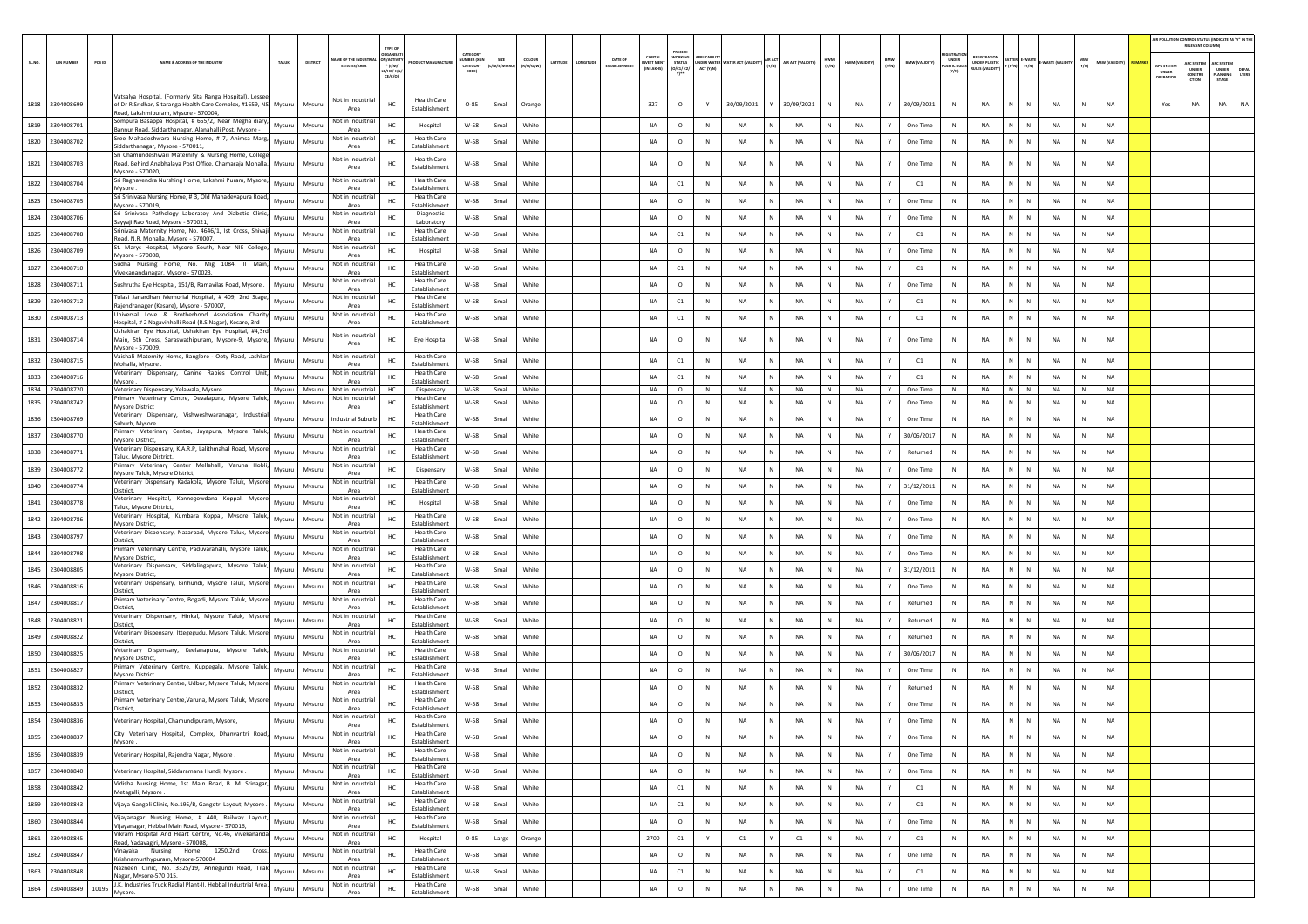|       |                             |                                                                                                                                                                                        |          |                                       | TYPE OF                        |                                                                |                                         |                   |                     |          |                 |                                |                                           |                                                           |                                                     |                    |              |                                |                       |                             |                                        |                |                           |              |                |                                        | AIR POLLUTION CONTROL STATUS (INDICATE AS "Y" IN TH<br>RELEVANT COLUM |                                          |                       |
|-------|-----------------------------|----------------------------------------------------------------------------------------------------------------------------------------------------------------------------------------|----------|---------------------------------------|--------------------------------|----------------------------------------------------------------|-----------------------------------------|-------------------|---------------------|----------|-----------------|--------------------------------|-------------------------------------------|-----------------------------------------------------------|-----------------------------------------------------|--------------------|--------------|--------------------------------|-----------------------|-----------------------------|----------------------------------------|----------------|---------------------------|--------------|----------------|----------------------------------------|-----------------------------------------------------------------------|------------------------------------------|-----------------------|
| SLNO. | <b>UIN NUMBER</b><br>PCB ID | NAME & ADDRESS OF THE INDUSTR'<br>TALUK                                                                                                                                                | DISTRICT | ME OF THE INDU<br>ESTATES/AREA        | N/ACTIV<br>$*$ (1/M/<br>CE/C/O | <b>ODUCT MANUFACTUR</b>                                        | CATEGORY<br><b>MBER (XC</b><br>CATEGORY | size<br>/M/S/MICE | coLour<br>(R/O/G/W) | LATITUDE | ONGITUDE        | DATE OF<br><b>FSTARI ISHME</b> | CAPITAL<br><b>IVEST MENT</b><br>IN LAKHSI | PRESENT<br><b>STATUS</b><br>10/01/02/<br>$Y$ <sup>*</sup> | UNDER WATER WATER ACT (VALIDITY) (Y/N)<br>ACT (Y/N) | AIR ACT (VALIDITY) | (N/N)        | BMW<br>(Y/N)<br>HWM (VALIDITY) | <b>BMW (VALIDITY)</b> | UNDER<br><b>MASTIC RULE</b> | UNDER PLASTIC<br><b>HILFS IVALIDIT</b> | Y (Y/N)        | -WASTE (VALID<br>(Y/N)    | (Y/N)        | MSW (VALIDITY) | <b>APC SYSTEM</b><br>UNDER<br>OPERATIO | <b>APC SYSTEM</b><br>UNDER<br>CONSTRU<br>crios                        | APC SYSTER<br>UNDER<br>PLANNING<br>STAGE | <b>DEFAU</b><br>LTERS |
| 1865  | 2304008850                  | Mysuru<br>Infosys, Hebbal Industrial Area, Mysore                                                                                                                                      | Mysuru   | Not in Industria<br>Area              | HC                             | <b>Health Care</b><br>Establishment                            | W-58                                    | Small             | White               |          |                 |                                | NA                                        | $\circ$                                                   | N<br><b>NA</b>                                      | <b>NA</b>          | N            | <b>NA</b>                      | One Time              | N                           | <b>NA</b>                              | N              | N<br><b>NA</b>            |              | <b>NA</b>      |                                        |                                                                       |                                          |                       |
| 1866  | 2304008851                  | Zoo Hospital, Sri Jayachamarajendra Zoological Garden<br>Mysuru<br>Mysore.                                                                                                             | Mysuru   | Not in Industria<br>Area              | HC.                            | <b>Health Care</b><br>Establishment                            | W-58                                    | Small             | White               |          |                 |                                | <b>NA</b>                                 | $\circ$                                                   | N<br><b>NA</b>                                      | NA                 | N            | <b>NA</b><br>$\mathbf{v}$      | One Time              | $\mathbb N$                 | NA                                     | N              | N<br><b>NA</b>            |              | <b>NA</b>      |                                        |                                                                       |                                          |                       |
| 1867  | 2304008852                  | Janatha Chikitsalaya, Gandhinagar, Mysore.<br>Mysuru                                                                                                                                   | Mysuru   | Not in Industria<br>Area              | HC                             | <b>Health Care</b><br>Establishment                            | W-58                                    | Small             | White               |          |                 |                                | NA                                        | C1                                                        | $\mathbb N$<br>NA                                   | NA<br>N            | N            | NA<br>Y                        | C1                    | N                           | NA                                     | N              | N<br>NA                   | N            | NA             |                                        |                                                                       |                                          |                       |
| 1868  | 2304008853                  | Medical Inspection Room for Police, Jalapuri, Mysore.<br>Mysuru                                                                                                                        | Mysuru   | Not in Industria<br>Area              | HC                             | <b>Health Care</b><br>Establishment                            | W-58                                    | Small             | White               |          |                 |                                | <b>NA</b>                                 | $\circ$                                                   | N<br><b>NA</b>                                      | NA                 |              | <b>NA</b>                      | One Time              | $\mathbb{N}$                | <b>NA</b>                              | N              | $\,$ N<br><b>NA</b>       |              | <b>NA</b>      |                                        |                                                                       |                                          |                       |
| 1869  | 2304008855                  | Bharath (Cancer) Hospital & Institute of Oncology, No.<br>Mysuru<br>438, Outer Ring Road, Hebbal Indl. Area, Mysore-570017                                                             | Mysuru   | Not in Industria<br>Area              | HC                             | <b>Health Care</b><br>Establishment                            | $O - 85$                                | Large             | Orange              |          |                 | 1990                           | 1405                                      | $\circ$                                                   | 30/09/2021<br>Y                                     | 30/09/2021         | N            | <b>NA</b><br>Y                 | 30/09/2021            | $\mathbb{N}$                | <b>NA</b>                              | N              | $\mathbb{N}$<br><b>NA</b> |              | NA             | Yes                                    | <b>NA</b>                                                             | NA                                       | NA                    |
| 1870  | 2304008856                  | 13744 Nazarbad Medical Services<br>Mysuru                                                                                                                                              | Mysuru   | Not in Industria<br>Area              | HC.                            | <b>Health Care</b><br>Establishment                            | $O-85$                                  | Medium            | Orange              |          |                 |                                | 643                                       | $\circ$                                                   | 30/06/2021<br>Y                                     | 30/06/2021         |              | <b>NA</b><br>Y                 | 30/09/2021            | N                           | <b>NA</b>                              | N              | N<br><b>NA</b>            | N            | <b>NA</b>      | Yes                                    | NA                                                                    | <b>NA</b>                                | NA                    |
| 1871  | 2304008174<br>34739         | New Priyadarshini Hospital (Priyadarshini General<br>Mysuru<br>Hospital), No.13, 4th Cross, 7th Main, Brindavan                                                                        | Mysuru   | Not in Industria<br>Area              | HC                             | <b>Health Care</b><br>Establishment                            | $O - 85$                                | Small             | Orange              |          | 12.3400 76.6300 |                                | 217                                       | $\circ$                                                   | Y<br>30/09/2029                                     | 30/09/2029         |              | <b>NA</b><br>$\mathbf{v}$      | One Time              | $\mathbb N$                 | NA                                     | N              | $\,$ N<br><b>NA</b>       |              | NA             | Yes                                    | NA                                                                    | NA                                       | NA                    |
| 1872  | 2304008858                  | ESI Dispensary, Bademakan Extension, N.R. Mohalla,<br>Mysuru<br>Mysore                                                                                                                 | Mysuru   | Not in Industrial<br>Area             | HC                             | <b>Health Care</b><br>Establishment                            | W-58                                    | Small             | White               |          |                 |                                | NA                                        | $\circ$                                                   | $\mathbb N$<br>NA                                   | NA                 | N            | <b>NA</b><br>Y                 | One Time              | N                           | <b>NA</b>                              | $\mathbb{N}$   | $\,$ N<br>NA              | $\mathbb N$  | <b>NA</b>      |                                        |                                                                       |                                          |                       |
| 1873  | 2304008859                  | ESI Dispensary, V.V. Puram, Mysore<br>Mysuru                                                                                                                                           | Mysuru   | Not in Industrial<br>Not in Industria | HC.                            | Dispensary<br><b>Health Care</b>                               | W-58                                    | Small             | White               |          |                 |                                | <b>NA</b>                                 | $\circ$                                                   | <b>NA</b><br>N                                      | <b>NA</b><br>N     | N            | <b>NA</b><br>Y                 | One Time              | N                           | <b>NA</b>                              | N              | N<br><b>NA</b>            | N            | <b>NA</b>      |                                        |                                                                       |                                          |                       |
| 1874  | 2304008860                  | ESI (Centre) Dispensary, Krishnavilas Road, Mysore-24<br>Mysuru                                                                                                                        | Mysur    | Area                                  | HC                             | Establishment                                                  | W-58                                    | Small             | White               |          |                 |                                | <b>NA</b>                                 | $\circ$                                                   | N<br>NA                                             | <b>NA</b>          | N            | <b>NA</b><br>$\mathbf{v}$      | One Time              | $\mathbb{N}$                | <b>NA</b>                              | N              | $\mathbb{N}$<br><b>NA</b> |              | <b>NA</b>      |                                        |                                                                       |                                          |                       |
| 1875  | 2304008861                  | Sanjeevini Kerala Kadathanadan Ayur Therapy, No. 15, III<br>Mysuru<br>Stage, Contour Road, Gokulam, Mysore                                                                             | Mysur    | Not in Industria<br>Area              | HC                             | <b>Health Care</b><br>Establishment                            | W-58                                    | Small             | White               |          |                 |                                | NA                                        | C1                                                        | $\,$ N<br>NA                                        | NA<br>N            | N            | NA<br>Y                        | C1                    | $\,$ N                      | <b>NA</b>                              | N              | $\,$ N<br>NA              | N            | NA             |                                        |                                                                       |                                          |                       |
| 1876  | 2304008862<br>10191         | J.K. Industries Limited, Vikrant Tyre Plant-I, K.R.S. Road,<br>Mysuru<br>Metagalli, Mysore.                                                                                            | Mysuru   | Not in Industria<br>Area              | HC                             | Clinic                                                         | W-58                                    | Small             | White               |          |                 |                                | <b>NA</b>                                 | $\circ$                                                   | N<br><b>NA</b>                                      | NA                 |              | <b>NA</b>                      | One Time              | N                           | <b>NA</b>                              |                | $\mathbb{N}$<br><b>NA</b> |              | <b>NA</b>      |                                        |                                                                       |                                          |                       |
|       | 1877 2304050826             | 29692 St. Josephs Hospital, No.176, Bannimantap, Mysore<br>Mysuru                                                                                                                      | Mysuru   | Not in Industria<br>Area              | HC.                            | <b>Health Care</b><br>Establishment                            | $O-85$                                  | Medium            | Orange              |          |                 |                                | 4300                                      | $\circ$                                                   | 30/09/2021<br>Y                                     | 30/09/2021         |              | <b>NA</b><br>$\mathbf{v}$      | FSEO                  | N                           | <b>NA</b>                              | N              | $\,$ N<br><b>NA</b>       |              | <b>NA</b>      | Yes                                    | NA                                                                    | NA                                       | <b>NA</b>             |
|       | 1878 2304050827             | Chaitanya Clinic, No. 416, Dayamarga, I Stage, Siddhartha<br>Mysuru<br>Nagar, Mysore                                                                                                   | Mysuru   | Not in Industria<br>Area              | HC                             | <b>Health Care</b><br>Establishment                            | W-58                                    | Small             | White               |          |                 |                                | NA                                        | C1                                                        | <b>NA</b><br>N                                      | <b>NA</b>          | N            | <b>NA</b><br>Y                 | C1                    | N                           | <b>NA</b>                              | N              | N<br><b>NA</b>            | N            | <b>NA</b>      |                                        |                                                                       |                                          |                       |
| 1879  | 2304050828                  | Sri Sai Nursing Home, No. 1474, Opp. Ruby Bakery, E & F<br>Mysuru<br>Block, Ramakrishna Nagar, Mysore                                                                                  | Mysuru   | Not in Industria<br>Area              | HC                             | <b>Nursing Home</b>                                            | W-58                                    | Small             | White               |          |                 |                                | <b>NA</b>                                 | $\circ$                                                   | N<br>NA                                             | <b>NA</b>          | N            | NA<br>Y                        | One Time              | N                           | <b>NA</b>                              | N              | $\,$ N<br>NA              |              | NA             |                                        |                                                                       |                                          |                       |
| 1880  | 2304050830                  | Vijayananda Diabetes Centre & Diagnostic Laboratory, No.<br>Mysuru<br>833, Vinaya Marga, Siddhartha Nagar, Mysore.                                                                     | Mysur    | Not in Industria<br>Area              | HC                             | <b>Health Care</b><br>Establishment                            | W-58                                    | Small             | White               |          |                 |                                | NA                                        | C1                                                        | $\,$ N<br>NA                                        | NA<br>N            | N            | NA<br>Y                        | C1                    | $\,$ N                      | <b>NA</b>                              | N              | $\,$ N<br><b>NA</b>       | N            | <b>NA</b>      |                                        |                                                                       |                                          |                       |
| 1881  | 2304050831<br>29603         | Cauvery Hospital, 42/2B, Bannur Road, Teresian Circle,<br>Mysuru<br>Bannur Road, Mysore - 11                                                                                           | Mysuru   | Not in Industria<br>Area              | HC                             | <b>Health Care</b><br>Establishment                            | $O - 85$                                | Large             | Orange              |          |                 |                                | 1929                                      | $\circ$                                                   | 30/09/2021<br>Y                                     | 30/09/2021         |              | <b>NA</b>                      | 30/09/2021            | N                           | <b>NA</b>                              |                | $\mathsf{N}$<br><b>NA</b> |              | <b>NA</b>      | Yes                                    | NA                                                                    | NA                                       |                       |
|       | 1882 2304050832             | Pragathi Visions (Super Speciality Eye Hospital), (A unit of<br>Kunnatur Family Pvt. Trust), No. 1-E, Hunsur Road, Hinkal, Mysuru                                                      | Mysuru   | Not in Industria                      | HC.                            | <b>Super Speciality</b>                                        | W-58                                    | Small             | White               |          |                 |                                | <b>NA</b>                                 | C1                                                        | <b>NA</b><br>N                                      | <b>NA</b>          |              | N <sub>A</sub>                 | C1                    | N                           | <b>NA</b>                              | N              | ${\sf N}$<br><b>NA</b>    |              | <b>NA</b>      |                                        |                                                                       |                                          |                       |
|       |                             | Mysore                                                                                                                                                                                 |          | Area                                  |                                | Eye Hospital<br>Health care                                    |                                         |                   |                     |          |                 |                                |                                           |                                                           |                                                     |                    |              |                                |                       |                             |                                        |                |                           |              |                |                                        |                                                                       |                                          |                       |
|       |                             | Columbia Asia Hospital, Sy. Nos. 85/1,2 86/1,2 o<br>1883 2304008283 13630 Belavatta Village, Bannimantap Extn., Siddiquee Nagar, Mysuru<br>Mandi Mohalla, Mysore                       | Mysuru   | Not in Industrial<br>Area             | HC                             | establishment<br>wastewater<br>generation less<br>than 100 KLD | $O - 85$                                | Large             | Orange              |          |                 | 01/07/2008                     | 8248                                      | $\circ$                                                   | 30/09/2021                                          | 30/09/2021         | Y            | 30/09/2021<br>Y                | 30/06/2021            | $\,$ N                      | <b>NA</b>                              | N              | $\mathbb{N}$<br><b>NA</b> |              | <b>NA</b>      | Yes                                    | <b>NA</b>                                                             | NA                                       | <b>NA</b>             |
| 1884  | 2304050834                  | Karnataka Silk Industries Corporation Ltd. Dispensary.<br>Mysuru<br>Manadavadi Road, Mysore                                                                                            | Mysuru   | Not in Industrial<br>Area             | HC                             | <b>Health Care</b><br>Establishment                            | W-58                                    | Small             | White               |          |                 |                                | <b>NA</b>                                 | $\circ$                                                   | $\,$ N<br><b>NA</b>                                 | NA                 |              | <b>NA</b>                      | One Time              | N                           | <b>NA</b>                              |                | $\mathbb{N}$<br><b>NA</b> |              | <b>NA</b>      |                                        |                                                                       |                                          |                       |
| 1885  | 2304050836                  | Vasan Health Care Pvt. Ltd., No. 966/2, JLB Road,<br>Mysuru<br>Lakshmipuram, Mysore                                                                                                    | Mysuru   | Not in Industria<br>Area              | HC.                            | <b>Health Care</b><br>Establishment                            | W-58                                    | Small             | White               |          |                 |                                | NA                                        | $\circ$                                                   | N<br><b>NA</b>                                      | <b>NA</b>          | N            | <b>NA</b><br>Y                 | One Time              | N                           | <b>NA</b>                              | $\mathbb{N}$   | $\mathbb{N}$<br><b>NA</b> |              | <b>NA</b>      |                                        |                                                                       |                                          |                       |
|       | 1886 2304050837             | Vikram Jyoth, No. 2209, Temple Road, V.V. Mohalla,<br>Mysuru<br>Vikram Jeev, No. 50 C, No. 34, 34/1, Vivekananda Road,                                                                 | Mysuru   | Not in Industrial<br>Not in Industria | HC.                            | Hospital                                                       | $O-85$                                  | Large             | Orange              |          |                 |                                | 137063                                    | C1                                                        | C1<br>Y                                             | Y<br>C1            | N            | NA<br>Y                        | C1                    | N                           | <b>NA</b>                              | N              | N<br><b>NA</b>            | N            | <b>NA</b>      |                                        |                                                                       |                                          |                       |
| 1887  | 2304050838                  | Mysuru<br>Yadavagiri, Mysore<br>Vijayananda Diabetes Centre & Diagnostic Laboratory, No.                                                                                               | Mysuru   | Area<br>Not in Industria              | HC                             | Hospital<br><b>Health Care</b>                                 | $O - 85$                                | Large             | Orange              |          |                 |                                | 110831                                    | C1                                                        | C1<br>Y                                             | C1                 |              | <b>NA</b>                      | C1                    | $\mathbb{N}$                | NA                                     | N              | $\mathsf{N}$<br><b>NA</b> |              | <b>NA</b>      |                                        |                                                                       |                                          |                       |
| 1888  | 2304050839                  | Mysuru<br>CH - 145, 7th Cross, 10th Main, Saraswathipuram, Mysore<br>Karnataka Police Academy Hospital, JCO No. 27, Jalapuri,                                                          | Mysuru   | Area<br>Not in Industria              | HC.                            | Establishment                                                  | W-58                                    | Small             | White               |          |                 |                                | <b>NA</b>                                 | C1                                                        | N<br><b>NA</b>                                      | <b>NA</b>          | N            | <b>NA</b><br>$\mathbf{v}$      | C1                    | $\mathbb{N}$                | <b>NA</b>                              | $\mathbb{N}$   | $\mathbb{N}$<br><b>NA</b> |              | <b>NA</b>      |                                        |                                                                       |                                          |                       |
| 1889  | 2304050840                  | Mysuru<br>Mysore<br>Sudha Nursing Home, No. 1654 Rajiv Nagar Main Road, I                                                                                                              | Mysuru   | Area<br>Not in Industria              | HC.                            | Dispensary<br><b>Health Care</b>                               | W-58                                    | Small             | White               |          |                 |                                | <b>NA</b>                                 | $\circ$                                                   | N<br><b>NA</b>                                      | NA<br>Ν            | N            | <b>NA</b><br>Y                 | One Time              | N                           | <b>NA</b>                              | N              | N<br><b>NA</b>            | N            | <b>NA</b>      |                                        |                                                                       |                                          |                       |
| 1890  | 2304050842                  | Mysuru<br>Stage, Rajiv Nagar, Mysore<br>Automotive Axles Employees Housing Co-operative                                                                                                | Mysuru   | Area                                  | HC                             | Establishment                                                  | W-58                                    | Small             | White               |          |                 |                                | NA                                        | C1                                                        | N<br><b>NA</b>                                      | NA                 | N            | NA<br>$\mathbf{v}$             | C1                    | N                           | NA                                     | N              | N<br>NA                   |              | NA             |                                        |                                                                       |                                          |                       |
|       | 1891 2304083950             | Society Ltd., Kalyani Nagar Residential Layout Project Sy.<br>Mysuru<br>No. 12/12, 128 P and 129, Madagalli Village, Yelawala<br>hobli, Mysore Taluk and District                      | Mysuru   | Not in Industria<br>Area              | $\mathbf{L}$                   | Residential Layout                                             | R-82                                    | Large             | Red                 |          |                 |                                | 1160                                      | $\circ$                                                   | Refused                                             | <b>NA</b>          | N            | <b>NA</b>                      | <b>NA</b>             | N                           | <b>NA</b>                              | N              | N<br><b>NA</b>            |              | <b>NA</b>      | Yes                                    | <b>NA</b>                                                             | NA                                       | <b>NA</b>             |
| 1892  | Yet to allot                | Vinayaka Clinic, No. 104/A, Mahadevapura Road, Opp.<br>Mysuru<br>BSNL Telecom Centre, Udayagiri, Mysore                                                                                | Mysuru   | Not in Industria<br>Area              | HC                             | <b>Health Care</b><br>Establishment                            | W-58                                    | Small             | White               |          |                 |                                | NA                                        | C1                                                        | N<br><b>NA</b>                                      | <b>NA</b>          | $\mathbb{N}$ | $\mathbf{v}$<br><b>NA</b>      | C1                    | N                           | <b>NA</b>                              | N              | $\mathbb{N}$<br><b>NA</b> |              | NA             |                                        |                                                                       |                                          |                       |
| 1893  | 2304089769                  | Dental clinic, No.172/A, 2nd Cross, 2nd Main<br>Mysuru<br>Saraswathipuram, Mysore-570009                                                                                               | Mysuru   | Not in Industria<br>Area              | HC                             | <b>Health Care</b><br>Establishment                            | W-58                                    | Small             | White               |          |                 |                                | NA                                        | $\circ$                                                   | N<br><b>NA</b>                                      | NA<br>N            | N            | <b>NA</b><br>Y                 | One Time              | N                           | <b>NA</b>                              | N              | <b>NA</b><br>N            | N            | <b>NA</b>      |                                        |                                                                       |                                          |                       |
| 1894  | 2304051121                  | St. Annes Hospital, (Formerly Known as Anitha Health<br>Mysuru<br>Centre), Jettihundi, Beeri Hundi P.O. Gaddigai Road,                                                                 | Mysuru   | Not in Industria<br>Area              | HC                             | Hospital                                                       | W-58                                    | Small             | White               |          |                 |                                | NA                                        | $\circ$                                                   | $\mathbb N$<br>NA                                   | N<br>NA            | N            | NA<br>$\mathbf{v}$             | one Time              | N                           | NA                                     | N              | $\,$ N<br>NA              |              | NA             |                                        |                                                                       |                                          |                       |
| 1895  | 2304056693                  | Veterinary Dispensary, Gungarahalli Chitra, Yelawala<br>Mysuru<br>Hobli, Mysore Taluk, Mysore District.                                                                                | Mysuru   | Not in Industria<br>Area              | HC                             | <b>Health Care</b><br>Establishment                            | W-58                                    | Small             | White               |          |                 |                                | NA                                        | $\circ$                                                   | $\,$ N<br>NA                                        | N<br>NA            | N            | NA<br>Y                        | One Time              | N                           | <b>NA</b>                              | $\mathsf{N}^-$ | N<br><b>NA</b>            | N            | <b>NA</b>      |                                        |                                                                       |                                          |                       |
| 1896  | 2304056694                  | Primary Veterinary Center Kullur Naganahalli, Mysore<br>Mysuru<br>Taluk, Mysore District.                                                                                              | Mysuru   | Not in Industria<br>Area              | HC                             | <b>Health Care</b><br>Establishment                            | W-58                                    | Small             | White               |          |                 |                                | <b>NA</b>                                 | $\circ$                                                   | N<br><b>NA</b>                                      | <b>NA</b>          |              | <b>NA</b>                      | One Time              | $\mathbb{N}$                | <b>NA</b>                              | N              | $\mathsf{N}$<br><b>NA</b> |              | <b>NA</b>      |                                        |                                                                       |                                          |                       |
| 1897  | 2304079120                  | Government Ayurvedic Hospital Devalapura, Mysore Taluk<br>Mysuru<br>& District                                                                                                         | Mysuru   | Not in Industria<br>Area              | нc                             | <b>Health Care</b><br>Establishment                            | W-58                                    | Small             | White               |          |                 |                                | NA                                        | $\circ$                                                   | $\mathbb N$<br><b>NA</b>                            | <b>NA</b>          | $\mathbb{N}$ | <b>NA</b><br>Y                 | One Time              | N                           | <b>NA</b>                              | N              | $\mathbb{N}$<br><b>NA</b> |              | NA             |                                        |                                                                       |                                          |                       |
| 1898  | 2304056696                  | Government Ayurvedic Hospital Kallur Naganahalli, Ilwala<br>Mysuru<br>Hobli. Mysore Taluk & District                                                                                   | Mysuru   | Not in Industria<br>Area              | HC.                            | <b>Health Care</b><br>Establishment                            | W-58                                    | Small             | White               |          |                 |                                | <b>NA</b>                                 | $\circ$                                                   | N<br><b>NA</b>                                      | NA<br>N            | N            | <b>NA</b><br>Y                 | One Time              | N                           | NA                                     | N              | N<br><b>NA</b>            | N            | <b>NA</b>      |                                        |                                                                       |                                          |                       |
| 1899  | 2304079126                  | overnment Ayurvedic Hospital Srirampura, Mysore Taluk<br>Mysuru<br>& District                                                                                                          | Mysuru   | Not in Industria<br>Area              | HC                             | <b>Health Care</b><br>Establishment                            | W-58                                    | Small             | White               |          |                 |                                | NA                                        | $\circ$                                                   | $\mathbb N$<br>NA                                   | <b>NA</b>          |              | NA                             | one Time              | N                           | NA                                     | N              | ${\sf N}$<br>NA           |              | NA             |                                        |                                                                       |                                          |                       |
| 1900  | 2304079123                  | Government Ayurvedic Dispensary, Uttanahalli, Mysore<br>Mysuru<br>Taluk & District                                                                                                     | Mysuru   | Not in Industria<br>Area              | HC                             | <b>Health Care</b><br>Establishment                            | W-58                                    | Small             | White               |          |                 |                                | NA                                        | $\circ$                                                   | NA<br>$\mathbb N$<br>N                              | NA                 | $\mathbb N$  | NA<br>Y                        | One Time              | N                           | <b>NA</b>                              | $\mathbb N$    | N<br>NA                   |              | <b>NA</b>      |                                        |                                                                       |                                          |                       |
|       | 1901 2304079127             | Government Ayurvedic Dispensary, Hinkal, Mysore Taluk<br>Mysuru<br>& District                                                                                                          | Mysuru   | Not in Industrial<br>Area             | HC                             | Dispensary                                                     | W-58                                    | Small             | White               |          |                 |                                | NA                                        | $\circ$                                                   | $\,$ N<br>NA                                        | NA                 |              | NA                             | One Time              | N                           | <b>NA</b>                              | N              | N<br>NA                   |              | <b>NA</b>      |                                        |                                                                       |                                          |                       |
|       | 1902 2304079129             | Government Ayurvedic Hospital Belavatha, Mysore Taluk<br>Mysuru<br>& District                                                                                                          | Mysuru   | Not in Industria<br>Area              | HC                             | <b>Health Care</b><br>Establishment                            | W-58                                    | Small             | White               |          |                 |                                | NA                                        | $\circ$                                                   | N<br>NA                                             | N<br>NA            | N            | Y<br><b>NA</b>                 | One Time              | N                           | <b>NA</b>                              | N              | $\mathbb N$<br>NA         | $\mathbb N$  | NA             |                                        |                                                                       |                                          |                       |
| 1903  | 2304056711                  | Government Ayurvedic Dispensary K.G.Koppalu, Mysore<br>Mysuru<br>Taluk & District                                                                                                      | Mysuru   | Not in Industrial<br>Area             | HC                             | <b>Health Care</b><br>Establishment                            | W-58                                    | Small             | White               |          |                 |                                | NA                                        | $\circ$                                                   | N<br><b>NA</b>                                      | NA<br>N            | $\mathbb N$  | <b>NA</b><br>Y                 | One Time              | N                           | <b>NA</b>                              | N              | N<br><b>NA</b>            | N            | <b>NA</b>      |                                        |                                                                       |                                          |                       |
| 1904  | Yet to allot                | Samuel Materinity & Nursing Home, No. 383/5/3, 2nd<br>Mysuru<br>Cross, Umer Khayum Road, Thilaknagar, Mysore.                                                                          | Mysuru   | Not in Industrial<br>Area             | HC                             | <b>Health Care</b><br>Establishment                            | W-58                                    | Small             | White               |          |                 |                                | NA                                        | C1                                                        | N<br>NA                                             | N<br>NA            | N            | Y<br>NA                        | C1                    | N                           | NA                                     | N              | $\,$ N<br>NA              | N            | <b>NA</b>      |                                        |                                                                       |                                          |                       |
|       | 1905 2304073552             | Public Heatlh Research Institute, No. 89/B, "AMBIKA",<br>Mysuru<br>2nd Main, 2nd Cross, Yadavagiri, Mysore-570020                                                                      | Mysuru   | Not in Industrial<br>Area             | HC                             | <b>Health Care</b><br>Establishment                            | W-58                                    | Small             | White               |          |                 |                                | NA                                        | $\circ$                                                   | N<br>NA                                             | N<br>NA            | N            | NA<br>Y                        | One Time              | N                           | <b>NA</b>                              | $\mathsf{N}^-$ | $\mathbb N$<br>NA         | N            | NA             |                                        |                                                                       |                                          |                       |
|       | 1906 2304006788<br>41243    | Indus Valley Ayurvedic Centre Pvt Ltd, Lalithadripura,<br>Mysuru<br>P.O.Box No.3, Ittigegud, Mysore-570010.                                                                            | Mysuru   | Not in Industria<br>Area              | HC                             | hospital                                                       | $O - 85$                                | Small             | Orange              |          |                 |                                | 490                                       | $\circ$                                                   | 30/09/2022<br>Y                                     | 30/09/2022         | $\mathsf{N}$ | NA<br>Y                        | 30/09/2022            | N                           | <b>NA</b>                              | N              | $\mathbb N$<br>NA         | $\mathbb{N}$ | NA             | Yes                                    | NA                                                                    | NA                                       | NA.                   |
|       | 1907 2304070671             | Amrithakripa Hospital, Opp 22nd Cross, Central Avenue<br>Mysuru<br>Road, Mysore.                                                                                                       | Mysuru   | Not in Industria<br>Area              | $\rm HC$                       | Hospital                                                       | W-58                                    | Small             | White               |          |                 |                                | NA                                        | $\circ$                                                   | N<br><b>NA</b>                                      | <b>NA</b>          | N            | NA<br>Y                        | One Time              | N                           | <b>NA</b>                              | $\mathsf{N}^-$ | $\,$ N<br>NA              | $\mathbb N$  | NA             |                                        |                                                                       |                                          |                       |
| 1908  | 2304078978                  | Child Care Clinic, No. 4520, 17th Main,, Vijayanagar, 2nd<br>Mysuru<br>Stage, Mysore.                                                                                                  | Mysuru   | Not in Industrial<br>Area             | HC                             | Clinic                                                         | W-58                                    | Small             | White               |          |                 |                                | NA                                        | $\circ$                                                   | N<br>NA                                             | NA<br>N            | $\mathbb N$  | <b>NA</b><br>Y                 | One Time              | N                           | <b>NA</b>                              | N              | <b>NA</b><br>N            | N            | <b>NA</b>      |                                        |                                                                       |                                          |                       |
| 1909  | 2304082277                  | Dr. Jyothis Fertility IVF Center, No. 3095, 10th Main,<br>Mysuru                                                                                                                       | Mysuru   | Not in Industria                      | HC                             | <b>IVF Center</b>                                              | W-58                                    | Small             | White               |          |                 |                                | NA                                        | $\circ$                                                   | $\mathbb N$<br>NA                                   | N<br>NA            | Ν            | NA<br>Y                        | One Time              | N                           | <b>NA</b>                              | N              | ${\sf N}$<br><b>NA</b>    | N            | NA             |                                        |                                                                       |                                          |                       |
|       | 1910 2304074879             | Kanakadasa Nagar, Dattagalli, Mysore.<br>Gunasheel Assisted Reproduction Centre Pvt. Ltd., No.<br>440, Vishwamanava Double Road, A&B Block, A&B Block, Mysuru<br>Kuvempunagar, Mysore. | Mysuru   | Area<br>Not in Industrial<br>Area     | HC                             | <b>Health Care</b><br>Establishment                            | W-58                                    | Small             | White               |          |                 |                                | NA                                        | $\circ$                                                   | $\mathbb N$<br>NA                                   | NA<br>N            | N            | NA<br>Y                        | One Time              | N                           | NA                                     | $\mathbb{N}$   | $\mathbb N$<br><b>NA</b>  | N            | NA             |                                        |                                                                       |                                          |                       |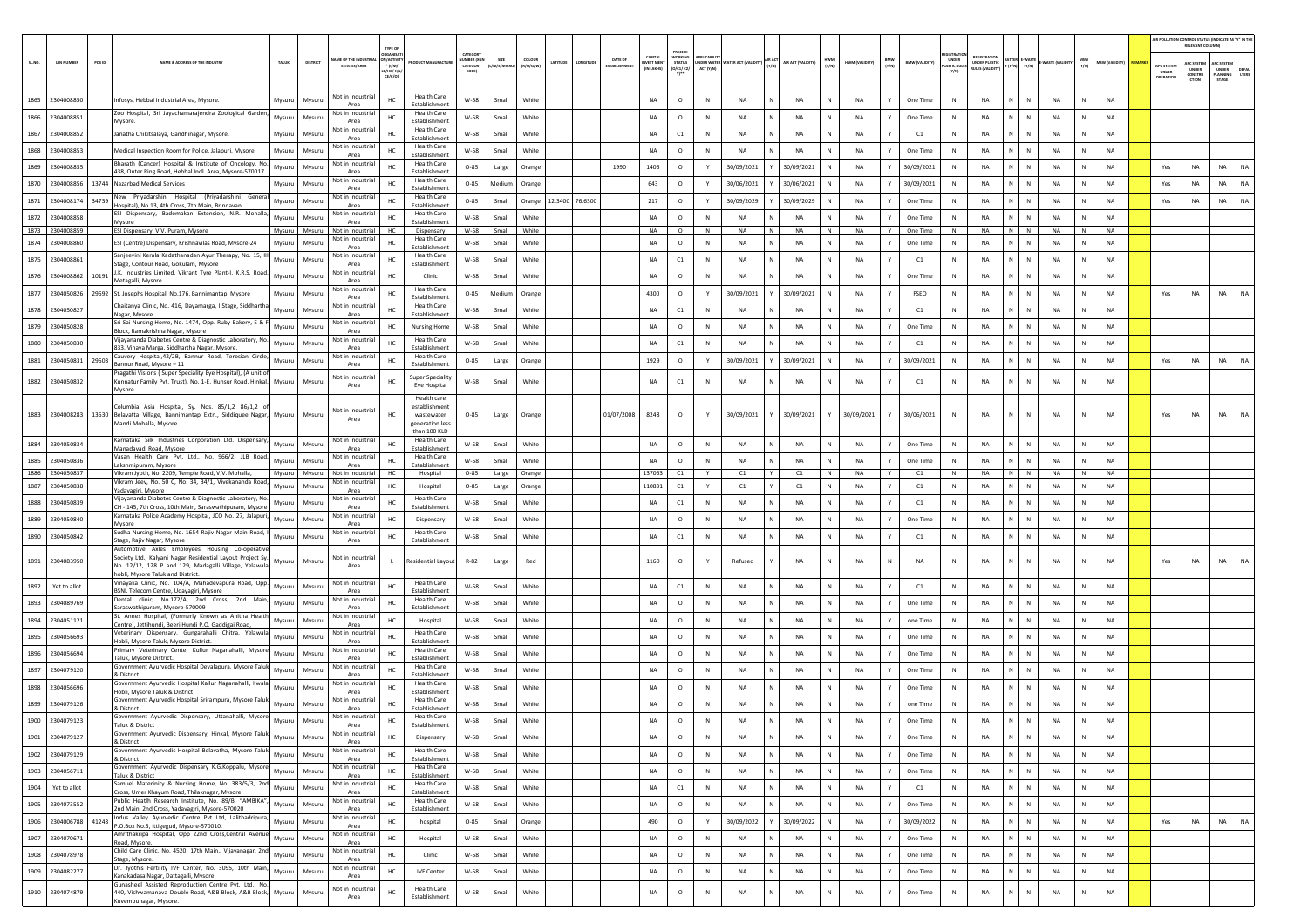|        |                             |                                                                                                                                                                                                                                    |               |                                        | TYPE OF                              |                                                                                      |                                 |           |                                |                 |                                |                               |                                                            |              |                                 |       |                    |             |                |       |                       |                                       |                                              |                                |               |              |                |                                 | AIR POLLUTION CONTROL STATUS (INDICATE AS "Y" IN THE<br>RELEVANT COLUMN                 |                |
|--------|-----------------------------|------------------------------------------------------------------------------------------------------------------------------------------------------------------------------------------------------------------------------------|---------------|----------------------------------------|--------------------------------------|--------------------------------------------------------------------------------------|---------------------------------|-----------|--------------------------------|-----------------|--------------------------------|-------------------------------|------------------------------------------------------------|--------------|---------------------------------|-------|--------------------|-------------|----------------|-------|-----------------------|---------------------------------------|----------------------------------------------|--------------------------------|---------------|--------------|----------------|---------------------------------|-----------------------------------------------------------------------------------------|----------------|
| SL.NO. | PCB ID<br><b>UIN NUMBER</b> | NAME & ADDRESS OF THE INDUSTRY<br>TALUK                                                                                                                                                                                            | DISTRICT      | AME OF THE INDI<br>ESTATES/AREA        | <b>VACTIV</b><br>$*$ (1/M/<br>CE/C/O |                                                                                      | CATEGOR<br>MBER (XC<br>CATEGORY | M/S/MICRO | coLour<br>ATITUDE<br>(R/O/G/W) | ONGITUD         | DATE OF<br><b>FSTARI KHMFM</b> | <b>VEST MEN</b><br>(IN LAKHS) | PRESENT<br><b>STATUS</b><br>(0/C1/C2)<br>$Y$ <sup>++</sup> | ACT (Y/N)    | NDER WATER WATER ACT (VALIDITY) | (V/N) | AIR ACT (VALIDITY) | N/N         | HWM (VALIDITY) | (Y/N) | <b>BMW (VALIDITY)</b> | UNDER<br><b>PLASTIC RULE</b><br>[Y/N] | <b>UNDER PLASTIC</b><br><b>WLES IVALIDIT</b> | TER E-WASTI<br>CY/N)<br>(Y/N)  | -WASTE (VALID | (Y/N)        | MSW (VALIDITY) | APC SYSTE<br>UNDER<br>OPERATION | PC SYSTEM<br><b>PC SYSTER</b><br>UNDER<br>UNDER<br>CONSTRU<br>LANNING<br>crion<br>STAGE | DEFAU<br>LTERS |
|        |                             | CMD Ventures (CMD Hospitals) Lessee Ms River View<br>1911 2304078974 98470 Health Care (P) Ltd, Plot No. 9, Beside Hebbal Lake, Mysuru<br>Contour Rd, KIADB Indl Area, Hebbal, Mysuru                                              | Mysuru        | Not in Industrial<br>Area              | HC                                   | <b>Health Care</b><br>Establishment                                                  | $O-85$                          | Small     | Orange                         | 12.2100 76.3700 |                                | 300                           | $\circ$                                                    | Y            | 30/09/2029                      |       | 30/09/2029         | $\mathbb N$ | <b>NA</b>      | Y     | 30/09/2029            | NA                                    | <b>NA</b>                                    | <b>NA</b><br><b>NA</b>         | <b>NA</b>     | <b>NA</b>    | <b>NA</b>      | <b>NA</b>                       | NA<br>NA                                                                                | <b>NA</b>      |
|        | 1912 Yet to allot           | Optis Eye Hospital, #45, L-34-36, 4th Cross, Gandhinagar,<br>Mysuru<br>Mysore - 570 007                                                                                                                                            | Mysuru        | Not in Industrial<br>Area              | HC                                   | <b>Health Care</b><br>Establishment                                                  | W-58                            | Small     | White                          |                 |                                | <b>NA</b>                     | C1                                                         | N            | <b>NA</b>                       |       | <b>NA</b>          |             | <b>NA</b>      | Y     | C1                    | $\mathbb N$                           | <b>NA</b>                                    | N.<br>$\mathbb{N}$             | <b>NA</b>     | $\mathsf{N}$ | <b>NA</b>      |                                 |                                                                                         |                |
|        | 1913 2304077238             | Malnad Nursing Home, No.81, Azeez Sait Road, Devanur<br>Mysuru                                                                                                                                                                     | Mysuru        | Not in Industrial                      | HC                                   | HCE                                                                                  | W-58                            | Small     | White                          |                 |                                | NA                            | $\circ$                                                    | $\mathbb N$  | <b>NA</b>                       |       | <b>NA</b>          | N           | <b>NA</b>      | Y     | One Time              | N                                     | <b>NA</b>                                    | N<br>N                         | NA            | N            | <b>NA</b>      |                                 |                                                                                         |                |
|        | 1914 2304070677             | Layout, Rajivnagar, 1st Stage, Mysore-19<br>MedAll Clumax Diagnostics, (A Medau Company),<br>No.1215Ch12,<br>New<br>Kanthrajurs<br>Road,<br>Mysuru<br>Krishnamurthypuram, Mysore-570004                                            | Mysuru        | Area<br>Not in Industrial<br>Area      | HC                                   | Diagnostic<br>Laboratory                                                             | W-58                            | Small     | White                          |                 |                                | NA                            | $\circ$                                                    | N            | NA                              |       | <b>NA</b>          | N           | <b>NA</b>      | Y     | One Time              | N                                     | <b>NA</b>                                    | N<br>N                         | <b>NA</b>     |              | <b>NA</b>      |                                 |                                                                                         |                |
|        | 1915 2304073549             | Regional Forensic Science Laboratory, Southern Range<br>Mysuru<br>KPA Campus, Jalapuri, Mysore-19                                                                                                                                  | Mysuru        | Not in Industrial<br>Area              | HC                                   | Forensic science<br>laboratory®                                                      | W-58                            | Small     | White                          |                 |                                | NA                            | $\circ$                                                    | $\mathbb N$  | <b>NA</b>                       |       | <b>NA</b>          | N           | <b>NA</b>      | Y     | One Time              | $\mathbb N$                           | <b>NA</b>                                    | N<br>N                         | <b>NA</b>     | N            | <b>NA</b>      |                                 |                                                                                         |                |
|        | 1916 Yet to allot           | Kavitha Maternity & Nurshing Home, No: 1779, Arundathi<br>Mysuru<br>Centre, Mandi Mohalla, Mysore                                                                                                                                  | Mysuru        | Not in Industrial<br>Area              | HC                                   | <b>Health Care</b><br>Establishment                                                  | W-58                            | Small     | White                          |                 |                                | <b>NA</b>                     | C1                                                         | N            | <b>NA</b>                       |       | <b>NA</b>          | N           | <b>NA</b>      | Y     | C1                    | N                                     | <b>NA</b>                                    | $\mathsf{N}^-$<br>$\mathbb{N}$ | <b>NA</b>     | $\mathbb{N}$ | <b>NA</b>      |                                 |                                                                                         |                |
|        | 1917 2304079326<br>32645    | JSS Ayurveda Hospital, No. 41/E, Lalithadripura Road,<br>Mysuru<br>Alanahalli, Msyore-570 028                                                                                                                                      | Mysuru        | Not in Industrial<br>Area              | HC                                   | Hospital with 150<br>beds                                                            | $O-85$                          | Large     | Orange                         |                 |                                | 1189                          | $\circ$                                                    | Y            | 30/09/2021                      |       | 30/09/2021         | N           | <b>NA</b>      | Y     | 30/09/2021            | N                                     | <b>NA</b>                                    | N<br>N                         | NA            | N            | <b>NA</b>      | Yes                             | <b>NA</b><br>NA                                                                         | <b>NA</b>      |
|        | 1918 2304078946             | J.S.S. College of Pharmacy, Shivarathreeshwara Nagar,<br>Mysuru<br>Mysore.                                                                                                                                                         | Mysuru        | Not in Industrial<br>Area              | HC                                   | <b>Health care</b><br>establishment<br>wastewater<br>generation less<br>than 100 KLD | W-58                            | Small     | White                          |                 |                                | NA                            | $\circ$                                                    | N            | <b>NA</b>                       |       | NA                 | $\mathbb N$ | <b>NA</b>      | Y     | One Time              | N                                     | NA                                           | N                              | <b>NA</b>     |              | <b>NA</b>      |                                 |                                                                                         |                |
|        | 1919 2304070672 35037       | Govt. Ayurvdic Medical College & Hospital, New Sayyaji<br>Mysuru<br>Rao Road, Mysore                                                                                                                                               | Mysuru        | Not in Industrial<br>Area              |                                      | Healthcare<br>Establishments<br>Waste water<br>generation< 100<br><b>KLD</b> without | $O-85$                          | Small     | Orange                         |                 |                                | <b>NA</b>                     | $\circ$                                                    |              | Not Applied                     |       | Not Applied        |             | <b>NA</b>      | Y     | 30/06/2022            | N                                     | NA                                           | N                              | NA            |              | <b>NA</b>      | Yes                             | <b>NA</b><br><b>NA</b>                                                                  | NA             |
|        | 1920 2304080519             | Smile Arc Dental Clinic, No. 63, B Block, 3rd Stage,<br>Mysuru<br>ijayanagar, Mysore-17                                                                                                                                            | Mysuru        | Not in Industria<br>Area               | HC                                   | <b>Health Care</b><br>Establishment                                                  | W-58                            | Small     | White                          |                 |                                | NA                            | $\circ$                                                    | $\mathbb N$  | NA                              |       | NA                 | N           | NA             | Y     | One Time              | N                                     | <b>NA</b>                                    | N.<br>N                        | NA            | N            | NA             |                                 |                                                                                         |                |
|        | 1921 2304079119             | Supriya Hospital, No. 728, New Street, Near TVS Sona<br>Mysuru<br>Motor, Hinkal, Mysore-570017                                                                                                                                     | Mysuru        | Not in Industria<br>Area               | HC                                   | <b>Health Care</b><br>Establishment<br>with 30 bed                                   | W-58                            | Small     | White                          |                 |                                | NA                            | $\circ$                                                    | $\mathbb N$  | <b>NA</b>                       |       | NA                 | N           | <b>NA</b>      | Y     | One Time              | $\mathbb N$                           | <b>NA</b>                                    | N<br>N                         | <b>NA</b>     | $\mathbf N$  | <b>NA</b>      |                                 |                                                                                         |                |
|        | 1922 2304079402             | Nandi Dental Clinic, No.8, Sarvasri Building, RTO Office,<br>Mysuru<br>Building-55, Kalyangiri, Mysore-29                                                                                                                          | Mysuru        | Not in Industrial<br>Area              | HC                                   | <b>Health Care</b><br>Establishment                                                  | W-58                            | Small     | White                          |                 |                                | NA                            | C1                                                         | N            | NA                              |       | NA                 |             | NA             | Y     | C1                    | $\mathbb N$                           | NA                                           | N<br>N                         | <b>NA</b>     | N            | NA             |                                 |                                                                                         |                |
|        | 1923 2304067057             | Bhagwan Mahaveera Darshan Eye Hospital, Opp K.R. Mill<br>Mysuru<br>Mysore Bangalore Road, Siddalingapura, Mysore-570003                                                                                                            | Mysuru        | Not in Industrial<br>Area              |                                      | <b>Health Care</b><br>Establishment                                                  | W-58                            | Small     | White                          |                 |                                | 80                            | $\circ$                                                    | $\mathbb N$  | NA                              |       | NA                 | N           | NA             | Y     | One Time              | N                                     | NA                                           | N<br>${\sf N}$                 | NA            | N            | NA             |                                 |                                                                                         |                |
|        | 1924 2304067115             | Prashanth Clinic, Old Post Office Road, Yelwala, Mysore<br>Mysuru                                                                                                                                                                  | Mysuru        | Not in Industrial<br>Area              |                                      | <b>Health Care</b><br>Establishment                                                  | W-58                            | Small     | White                          |                 |                                | NA                            | $\circ$                                                    | $\mathbb N$  | <b>NA</b>                       |       | <b>NA</b>          |             | <b>NA</b>      | Y     | One Time              | $\mathbb N$                           | <b>NA</b>                                    | N                              | <b>NA</b>     |              | <b>NA</b>      |                                 |                                                                                         |                |
|        | 1925 2304067114             | Alva's Clinic, Gandhinagar, Mysore-07<br>Mysuru                                                                                                                                                                                    | Mysuru        | Not in Industrial<br>Area              | HC.                                  | <b>Health Care</b><br>Establishment                                                  | W-58                            | Small     | White                          |                 |                                | <b>NA</b>                     | $\circ$                                                    | $\mathbb{N}$ | <b>NA</b>                       |       | <b>NA</b>          | $\mathbb N$ | <b>NA</b>      | Y     | One Time              | N                                     | <b>NA</b>                                    | N.<br>$\mathbb{N}$             | <b>NA</b>     | $\mathsf{N}$ | <b>NA</b>      |                                 |                                                                                         |                |
|        | 1926 2304067773             | Central Dental Clinic, Shop No. 2818, New NO. D-30/A-4,<br>Shri Sainik Mansion, 1st Floor, Kalidasa Road, Devraja Mysuru<br>Mohalla, Mysore.                                                                                       | Mysuri        | Not in Industrial<br>Area              |                                      | <b>Health Care</b><br>Establishment                                                  | W-58                            | Small     | White                          |                 |                                | <b>NA</b>                     | $\mathsf{C1}$                                              | $\mathbb{N}$ | <b>NA</b>                       |       | <b>NA</b>          | $\mathbb N$ | <b>NA</b>      | Y     | C1                    | $\mathbb N$                           | <b>NA</b>                                    | N<br>N                         | <b>NA</b>     | N            | <b>NA</b>      |                                 |                                                                                         |                |
|        | 1927 2304067834             | Cosmo Dental Care, No.8M, 2nd Main, 2nd Stage, E&F<br>Mysuru<br>Block, Ramakrishnanagar, Mysore-22                                                                                                                                 | Mysuru        | Not in Industrial<br>Area              | HC                                   | <b>Health Care</b><br>Establishment                                                  | W-58                            | Small     | White                          |                 |                                | <b>NA</b>                     | $\mathsf{C1}$                                              | N            | <b>NA</b>                       |       | <b>NA</b>          |             | <b>NA</b>      | Y     | C1                    | N                                     | <b>NA</b>                                    | N.<br>$\mathbb{N}$             | <b>NA</b>     | $\mathsf{N}$ | <b>NA</b>      |                                 |                                                                                         |                |
|        | 1928 2301067840             | Jeevadhara Blood Bank, NO. 1475, IIrd Floor Missior<br>Mysuru<br>lospital Road, Mandi Mohalla, Mysore                                                                                                                              | Mysuru        | Not in Industrial<br>Area              | HC                                   | <b>Health Care</b><br>Establishment                                                  | W-58                            | Small     | White                          |                 |                                | NA                            | $\circ$                                                    | $\mathbb N$  | <b>NA</b>                       |       | <b>NA</b>          | N           | <b>NA</b>      | Y     | One Time              | N                                     | <b>NA</b>                                    | N<br>N                         | NA            | N            | <b>NA</b>      |                                 |                                                                                         |                |
|        | 1929 2304068014 28646       | Varayana Hrudayalaya Surgical Hospital Pvt. Ltd., (Unit of<br>M/s. Narayana Hrudalaya (P) Ltd.,), Lessee: Mysore Urban<br>Mysuru<br>Development Authority (MUDA), NO. CAH-1, Devanur 3rd<br>Stage, Mysuru City and District-570019 | Mysuru        | Not in Industrial<br>Area              |                                      | <b>Health Care</b><br>Establishment                                                  | $R-30$                          | Large     | Red                            |                 | 19/09/2013                     | 5535                          | $\circ$                                                    |              | 30/06/2021                      |       | 30/06/2021         |             | <b>NA</b>      | Y     | 30/06/2021            | $\mathbb N$                           | <b>NA</b>                                    | N<br>$\mathbb{N}$              | <b>NA</b>     |              | <b>NA</b>      | Yes                             | na<br>na                                                                                | na             |
|        | 1930 2304071132             | Ivory Dental Clinic, NO. 58, Gokulam Main Road,<br>Mysuru<br>Jayalakshmipuram, Mysore-12                                                                                                                                           | Mysuru        | Not in Industrial<br>Area              | HC                                   | <b>Health Care</b><br><b>Establishment</b>                                           | W-58                            | Small     | White                          |                 |                                | NA                            | $\circ$                                                    | N            | <b>NA</b>                       |       | NA                 |             | <b>NA</b>      | Y     | One Time              | ${\sf N}$                             | NA                                           | N                              | NA            |              | <b>NA</b>      |                                 |                                                                                         |                |
|        | 1931 2304071135             | Karthik clinical Laboratory, Hebbal Ist Stage, M.G. Koppal<br>Mysuru<br>Main Road, Mysore.                                                                                                                                         | Mysuru        | Not in Industria<br>Area               | HC.                                  | <b>Health Care</b><br>Establishment                                                  | W-58                            | Small     | White                          |                 |                                | <b>NA</b>                     | $\circ$                                                    | N            | <b>NA</b>                       |       | <b>NA</b>          | N           | <b>NA</b>      | Y     | One Time              | N                                     | <b>NA</b>                                    | N<br>$\mathbb{N}$              | <b>NA</b>     | $\mathbb N$  | <b>NA</b>      |                                 |                                                                                         |                |
|        | 1932 2304073407             | Arfath Clinic, No.2155, MG0 Road, Lashkar Mohalla,<br>Mysuru<br>Mysore                                                                                                                                                             | Mysuru        | Not in Industrial<br>Area              | HC.                                  | <b>Health Care</b><br>Establishment                                                  | W-58                            | Small     | White                          |                 |                                | NA                            | C1                                                         | N            | NA                              |       | NA                 | <b>N</b>    | <b>NA</b>      | Y     | C1                    | N                                     | <b>NA</b>                                    | N<br>N                         | <b>NA</b>     | N            | <b>NA</b>      |                                 |                                                                                         |                |
|        | 1933 2304076017             | Prerana Hospital NO. 41, Akshaya, III Cross, Anikethana<br>Mysuru<br>Road, Kuvempunagar, Mysore-570 023                                                                                                                            | Mysuru        | Not in Industria<br>Area               |                                      | <b>Health Care</b><br>Establishment                                                  | $O - 85$                        | Small     | Orange                         |                 |                                | 301                           | C1                                                         | Y            | 30/09/2023                      |       | 30/09/2023         |             | NA             | Y     | C1                    | $\mathbb N$                           | <b>NA</b>                                    | N.<br>N                        | NA            | $\mathbb N$  | NA             |                                 |                                                                                         |                |
|        | 1934 2304076176             | Thyrocare Collection Centre, No. 44/2, H.D. Complex,<br>Mysuru<br>M.G. Koppal Main Road, Hebbal, Mysore-570016.                                                                                                                    | Mysuru        | Not in Industria<br>Area               |                                      | <b>Health Care</b><br>Establishment                                                  | W-58                            | Small     | White                          |                 |                                | NA                            | C1                                                         | $\mathbb N$  | NA                              |       | NA                 | $\mathbb N$ | NA             | Y     | C1                    | $\,$ N                                | NA                                           | $\mathsf{N}^-$<br>$\mathsf{N}$ | NA            | N            | NA             |                                 |                                                                                         |                |
|        | 1935 2304077239             | Poornima Polyclinc & Diagnostic, No. 2, Swamy<br>Mysuru<br>Vivekananda Road, Thibbadevi Circle, Shadhadevinagar,                                                                                                                   | Mysuru        | Not in Industria<br>Area               | HC                                   | <b>Health Care</b><br>Establishment                                                  | W-58                            | Small     | White                          |                 |                                | NA                            | C1                                                         | $\mathbb{N}$ | <b>NA</b>                       |       | <b>NA</b>          |             | <b>NA</b>      | Y     | C1                    | $\mathbb{N}$                          | NA                                           | N                              | NA            |              | <b>NA</b>      |                                 |                                                                                         |                |
|        | 1936 2304006709 27685       | Rare Material Plant, P.B. No. 1, Yelwala, Post, Hunsur<br>Mysuru<br>Road, Mysore.                                                                                                                                                  | Mysuru        | Not in Industrial<br>Area              |                                      | <b>Health Care</b><br>Establishment                                                  | W-58                            | Small     | White                          |                 |                                | <b>NA</b>                     | $\circ$                                                    | $\mathbb N$  | <b>NA</b>                       |       | <b>NA</b>          |             | <b>NA</b>      | Y     | One Time              | $\mathbb N$                           | <b>NA</b>                                    | N.<br>$\mathbb{N}$             | <b>NA</b>     | $\mathsf{N}$ | <b>NA</b>      |                                 |                                                                                         |                |
|        | 1937 2304006735 10232       | TVS Motors Co. Ltd., Post Box No. 1, Byathanahalli Village,<br>Mysuru<br>lainura Hobli, Kadakola Post, Mysore-571311                                                                                                               | Mysuru        | Not in Industrial<br>Area              | HC.                                  | <b>Health Care</b><br>Establishment                                                  | W-58                            | Small     | White                          |                 |                                | NA                            | $\circ$                                                    | $\mathbb N$  | NA                              |       | <b>NA</b>          | N           | <b>NA</b>      | Y     | One Time              | N                                     | <b>NA</b>                                    | N<br>N                         | <b>NA</b>     | N            | <b>NA</b>      |                                 |                                                                                         |                |
|        | 1938 2304091685             | Mysore Diagnostic Center Pvt Ltd., No.1869, S.S. Complex,<br>Opp.Sri Sathyanarayana Temple, Near RMC Bus Stand,<br>Mysuru                                                                                                          | Mysuru        | Not in Industrial<br>Area              | HC                                   | <b>Health Care</b><br>Establishment                                                  | $W-58$                          | Small     | White                          |                 |                                | NA                            | $\circ$                                                    | N            | NA                              |       | NA                 | N           | <b>NA</b>      |       | One Time              | $\mathbb N$                           | <b>NA</b>                                    | N.<br>N                        | <b>NA</b>     | $\mathbf{N}$ | <b>NA</b>      |                                 |                                                                                         |                |
|        | 1939 2304077890             | New Sayyajirao Road, Mysore-570 021.<br><b>KVC Diagnostic Centre</b><br>No. 318/1A, Krishna Vilas Road, Near Rotary Jawa School, Mysuru<br>Mysore-570004                                                                           | Mysuru        | Not in Industria<br>Area               |                                      | <b>Health Care</b><br>Establishment                                                  | W-58                            | Small     | White                          |                 |                                | <b>NA</b>                     | $\circ$                                                    | $\mathbb N$  | NA                              |       | <b>NA</b>          | N           | <b>NA</b>      | Y     | One Time              | N                                     | <b>NA</b>                                    | N<br>N                         | <b>NA</b>     |              | <b>NA</b>      |                                 |                                                                                         |                |
|        | 1940 2304077889             | Sri Lakshmi Eshwara Srinivasa Hospital, No. 4646, Shivaji<br>Mysuru<br>Main Road, N R Mohalla, Mysore-570007.                                                                                                                      | Mysuru        | Not in Industrial                      | HC                                   | <b>Health Care</b><br>Establishment                                                  | W-58                            | Small     | White                          |                 |                                | <b>NA</b>                     | $\circ$                                                    | N            | <b>NA</b>                       |       | <b>NA</b>          | N           | <b>NA</b>      | Y     | 30/06/2022            | N                                     | <b>NA</b>                                    | N.<br>$\mathbb{N}$             | <b>NA</b>     | $\mathsf{N}$ | <b>NA</b>      |                                 |                                                                                         |                |
|        | 1941 2304071481             | Dr. Jyothi's Health Care Pvt Ltd., No. 22, Block-8, Dr.<br>Mysuru                                                                                                                                                                  | Mysuri        | Area<br>Not in Industrial              |                                      | <b>Health Care</b>                                                                   | W-58                            | Small     | White                          |                 |                                | 198                           | $\circ$                                                    | N            | NA                              |       | <b>NA</b>          | N           | NA             |       | One Time              | N                                     | NA.                                          | N.<br>N                        | <b>NA</b>     | N            | NA             |                                 |                                                                                         |                |
|        | 1942 2304078411             | Rajkumar Road, JSS Layout, Shakthinagar, Mysore-<br>Supriya Health Center (Unit of Supriya Hospital, Hinakal,<br>Mysore), #1480/A/M52A, 1480/B/M52/B, Sayyaji Rao Mysuru                                                           | Mysuru        | Area<br>Not in Industrial<br>Area      | нc                                   | Establishment<br><b>Health Care</b><br>Establishment                                 | W-58                            | Small     | White                          |                 |                                | NA                            | C1                                                         | N            | NA                              |       | NA                 | N           | <b>NA</b>      | Y     | C1                    | $\,$ N                                | NA                                           | N<br>N                         | <b>NA</b>     | N            | <b>NA</b>      |                                 |                                                                                         |                |
|        | 1943 2304078709             | Road, Mandi Mohalla, Mysore-570 021.<br>Vachan Diagnostic Laboratory<br>Mysuru                                                                                                                                                     | Mysuru        | Not in Industrial                      | HC                                   | <b>Health Care</b>                                                                   | W-58                            | Small     | White                          |                 |                                | NA                            | $\circ$                                                    | N            | NA                              |       | NA                 | N           | <b>NA</b>      | Y     | One Time              | N                                     | NA                                           | N<br>N                         | <b>NA</b>     | N            | <b>NA</b>      |                                 |                                                                                         |                |
|        | 1944 2304078949             | Sanjeevini Diagnostic Lab No. 158, Naguvanahalli, Kesare,<br>Mysuru<br>Mysore-7                                                                                                                                                    | Mysuru        | Area<br>Not in Industrial<br>Area      | HC                                   | Establishment<br><b>Health Care</b><br>Establishment                                 | W-58                            | Small     | White                          |                 |                                | NA                            | C1                                                         | N            | NA                              |       | NA                 | $\mathbb N$ | NA             | Y     | C1                    | N                                     | NA                                           | $\mathsf{N}^-$<br>N            | <b>NA</b>     | N            | NA             |                                 |                                                                                         |                |
|        | 1945 2304079154             | Mahalakshmi clinic, Sarvajanika Hostel Road,<br>Mysuru<br>Vidyaranyapuram, Mysore-08                                                                                                                                               | Mysuru        | Not in Industrial<br>Area              | HC                                   | Clinic                                                                               | W-58                            | Small     | White                          |                 |                                | NA                            | $\circ$                                                    | N            | NA                              | N     | NA                 | $\,$ N      | <b>NA</b>      | Y     | One Time              | N                                     | NA                                           | N<br>N                         | NA            | N            | <b>NA</b>      |                                 |                                                                                         |                |
|        | 1946 2304079157             | Jayapadma Clinic, 3449/1, Wesley Road, Tilaknagar,<br>Basappaji Clinic, No.1, 11th Cross, 2nd Main,                                                                                                                                | Mysuru Mysuru | Not in Industrial<br>Not in Industrial | HC                                   | HCE<br><b>Health Care</b>                                                            | W-58                            | Small     | White                          |                 |                                | <b>NA</b>                     | $\circ$                                                    | N            | <b>NA</b>                       | N     | <b>NA</b>          | N           | <b>NA</b>      | Y     | One Time              | N                                     | <b>NA</b>                                    | N N                            | <b>NA</b>     | N            | <b>NA</b>      |                                 |                                                                                         |                |
|        | 1947 2304079158             | Mysuru<br>Vidyaranyapuram, Mysore-570008                                                                                                                                                                                           | Mysuru        | Area                                   | HC                                   | Establishment                                                                        | $W-58$                          | Small     | White                          |                 |                                | NA                            | $\circ$                                                    | N            | NA                              |       | NA                 | $\mathbb N$ | NA             | Y     | One Time              | N                                     | NA                                           | N<br>N                         | NA            | N            | NA             |                                 |                                                                                         |                |
|        | 1948 2304079159             | KLV Health care centre, No.263, Dr. Rajkumar Road,<br>Mysuru<br>Sathgally Layout, Mysore-19                                                                                                                                        | Mysuru        | Not in Industrial<br>Area              | HC                                   | <b>Health Care</b><br>Establishment                                                  | W-58                            | Small     | White                          |                 |                                | NA                            | C1                                                         | N            | NA                              | N     | NA                 | N           | <b>NA</b>      | Y     | C1                    | N                                     | NA                                           | N<br>N                         | <b>NA</b>     | N            | <b>NA</b>      |                                 |                                                                                         |                |
|        | 1949 2304079160             | Ozone Diagnostic and Health care, No.833, Vinaya marga,<br>Mysuru<br>Opp Sangeeta Corner, Siddartha nagar, Mysore -11                                                                                                              | Mysuru        | Not in Industrial<br>Area              | HC                                   | <b>Health Care</b><br>Establishment                                                  | W-58                            | Small     | White                          |                 |                                | NA                            | C1                                                         | ${\sf N}$    | NA                              |       | NA                 | N           | <b>NA</b>      | Y     | C1                    | ${\sf N}$                             | NA                                           | N.<br>$\mathbb{N}$             | <b>NA</b>     | N            | <b>NA</b>      |                                 |                                                                                         |                |
|        | 1950 2304079161 82893       | Vidyaranya Hospital (P) Ltd., No. 2876, NS Road, 4th<br>Mysuru<br>Cross, Chamundipuram, Mysore-04.                                                                                                                                 | Mysuru        | Not in Industrial<br>Area              | HC.                                  | <b>Health Care Unit</b><br>with 50 beds                                              | $O-85$                          | Small     | Orange                         | 12.1700 76.3900 |                                | 312.13                        | $\circ$                                                    | Y            | 30/09/2029                      |       | 30/09/2029         | N           | <b>NA</b>      | Y     | 30/09/2029            | N                                     | NA                                           | $\mathsf{N}^-$<br>N            | <b>NA</b>     | N            | <b>NA</b>      | Yes                             | NA<br><b>NA</b>                                                                         | NA             |
|        | 1951 2304079385             | Vijaya Clinic, SJH Road, Vidyaranyapuram, Mysore-08.<br>Mysuru                                                                                                                                                                     | Mysuru        | Not in Industrial<br>Area              | HC                                   | <b>Health Care</b><br>Establishment                                                  | W-58                            | Small     | White                          |                 |                                | NA                            | $\circ$                                                    | ${\sf N}$    | NA                              |       | NA                 | N           | <b>NA</b>      | Y     | One Time              | N                                     | NA                                           | N                              | <b>NA</b>     | N            | <b>NA</b>      |                                 |                                                                                         |                |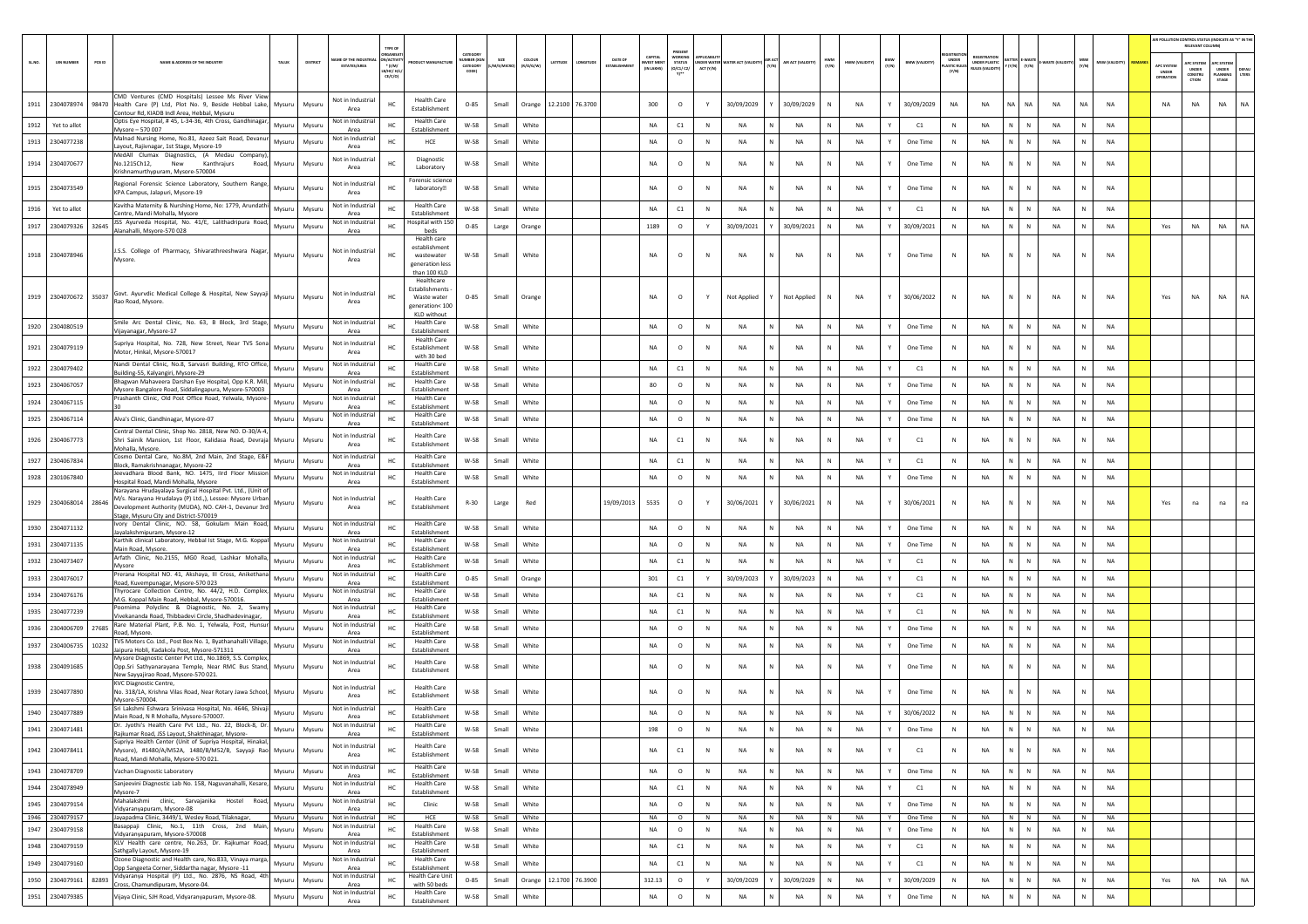|        |                  |                                                                                                                                                    |        |        |                                          |                                                    |                                            |                                           |                 |                            |         |        |                       |                                        |                                                             |                       |                      |                   |              |               |                     |                |                                      |                           |                                   |               |               |                |                                | R POLLUTION CONTROL STATUS (INDICATE AS "Y" IN TH<br>RELEVANT COLUMN) |                                                 |                |
|--------|------------------|----------------------------------------------------------------------------------------------------------------------------------------------------|--------|--------|------------------------------------------|----------------------------------------------------|--------------------------------------------|-------------------------------------------|-----------------|----------------------------|---------|--------|-----------------------|----------------------------------------|-------------------------------------------------------------|-----------------------|----------------------|-------------------|--------------|---------------|---------------------|----------------|--------------------------------------|---------------------------|-----------------------------------|---------------|---------------|----------------|--------------------------------|-----------------------------------------------------------------------|-------------------------------------------------|----------------|
| SL.NO. | <b>UIN NUMBE</b> | PCB ID<br><b>NAME &amp; ADDRESS OF THE INDUSTR</b>                                                                                                 | TALUK  |        | AME OF THE INDUST<br><b>ESTATES/AREA</b> | <b>N/ACTIVE</b><br>* (I/M/<br>LB/HC/ H/I<br>CE/C/O |                                            | CATEGOR<br>UMBER DOG<br>CATEGORY<br>CODE) | SIZE<br>M/S/MIC | <b>COLOUR</b><br>(R/O/G/W) | ATITUDE | NGITUD | DATE OF<br>ESTABLISHM | CAPITAL<br><b>EST ME</b><br>(IN LAKHS) | RESENT<br><b>WORKIN</b><br><b>STATUS</b><br>(0/C1/C2)<br>Y1 | DER WATE<br>ACT (Y/N) | ATER ACT (VAL<br>(1) | AIR ACT (VALIDITY | HWM<br>(Y/N) | HWM (VALIDITY | <b>BMW</b><br>(Y/N) | BMW (VALIDITY) | <b>UNDER</b><br>LASTIC RULE<br>(Y/N) | NDER PLASTIC              | <b>TTER E-WAST</b><br>(Y/N) (Y/N) | E-WASTE (VALI | MSW<br>(Y/N)  | MSW (VALIDITY) | APC SYSTEM<br>UNDER<br>PERATIO | <b>PC SYSTEM</b><br>UNDER<br>CONSTRU<br>CTION                         | APC SYSTER<br>UNDER<br>PLANNING<br><b>STAGE</b> | DEFAU<br>LTERS |
| 1952   | 2304079386       | Mahesh Dental Clinic, Gaddige Road, Near Bus Stand,                                                                                                | Mysuru | Mysuri | Not in Industria                         | HC                                                 | <b>Dental Clinic</b>                       | W-58                                      | Small           | White                      |         |        |                       | NA                                     | $\circ$                                                     | N                     | NA                   | <b>NA</b>         |              | NA            |                     | One Time       | N                                    | NA<br>N                   | N                                 | NA            | N             | <b>NA</b>      |                                |                                                                       |                                                 |                |
| 1953   | 2304079387       | Bogadi, Mysore<br>Jyothi's Speciality Health Centre, No.145, 7th Cross, 10th                                                                       | Mysuru | Mysuru | Area<br>Not in Industrial                | HC                                                 | <b>Health Care</b>                         | W-58                                      | Small           | White                      |         |        |                       | <b>NA</b>                              | C1                                                          | N                     | <b>NA</b><br>N       | NA                | $\mathbb{N}$ | <b>NA</b>     |                     | C1             | N                                    | <b>NA</b><br>N            | N                                 | <b>NA</b>     | N             | <b>NA</b>      |                                |                                                                       |                                                 |                |
| 1954   | 2304079388       | Main, Opposite to canara Bank, Saraswathipuram, Mysore<br>Aaditya Childrens Clinic, No. MIG 1022, 9th Main, 2no                                    | Mysuru | Mysuri | Area<br>Not in Industrial                | HC                                                 | Establishment<br><b>Health Care</b>        | W-58                                      | Small           | White                      |         |        |                       | NA                                     | $\circ$                                                     | N                     | <b>NA</b>            | <b>NA</b>         | N            | <b>NA</b>     |                     | One Time       | N                                    | <b>NA</b><br>N            | $\mathbb N$                       | <b>NA</b>     | N             | <b>NA</b>      |                                |                                                                       |                                                 |                |
|        | 1955 2304079389  | Cross, Vivekanandanagar, Mysore-23<br>Aayush Kids Clinic, No.2725/1, 3rd Main, VV Mohalla,                                                         | Mysuru | Mysuru | Area<br>Not in Industrial                | HC                                                 | Establishment<br>Clinic                    | W-58                                      | Small           | White                      |         |        |                       | NA                                     | $\circ$                                                     | N                     | NA<br>N              | <b>NA</b>         | N            | <b>NA</b>     | Y                   | one Time       | N                                    | NA<br>N                   | N                                 | NA            | N             | NA             |                                |                                                                       |                                                 |                |
| 1956   | 2304079393       | AJP Specialists Centre, NO.863, NS Road, Chamaraja<br>Mohalla, Mysore-24                                                                           | Mysuru | Mysur  | Not in Industria<br>Area                 | HC                                                 | <b>Health Care</b><br>Establishment        | $W-58$                                    | Small           | White                      |         |        |                       | <b>NA</b>                              | $\circ$                                                     | $\mathbb N$           | <b>NA</b><br>N       | NA                | $\mathbb{N}$ | <b>NA</b>     |                     | One Time       | N                                    | <b>NA</b><br>$\mathbb{N}$ | N                                 | <b>NA</b>     | N             | <b>NA</b>      |                                |                                                                       |                                                 |                |
| 1957   | 2304079394       | Ashwini Poly Clinic, No.39/A, Kanthrajurs Road,<br>Lakshmipuram, Mysore-04                                                                         | Mysuru | Mysuri | Not in Industria<br>Area                 | HC                                                 | <b>Health Care</b><br>Establishment        | W-58                                      | Small           | White                      |         |        |                       | NA                                     | $\circ$                                                     | N                     | <b>NA</b>            | <b>NA</b>         | N            | <b>NA</b>     |                     | 30/06/2017     | N                                    | <b>NA</b><br>N            | $\mathbb N$                       | NA            | N             | <b>NA</b>      |                                |                                                                       |                                                 |                |
| 1958   | 2304079395       | Shree Chayadevi Hospital, No.9, 5th Cross, weavers                                                                                                 | Mysuru | Mysuru | ndustrial Subur                          |                                                    | <b>Health Care</b><br>Establishment        | W-58                                      | Small           | White                      |         |        |                       | <b>NA</b>                              | C1                                                          | N                     | <b>NA</b>            | <b>NA</b>         |              | NA            |                     | C1             | N                                    | <b>NA</b><br>N            | $\mathbb N$                       | <b>NA</b>     | N             | NA             |                                |                                                                       |                                                 |                |
| 1959   | 2304079396       | Colony, Industrial Subrub, Viseswaranagar, Mysore-08<br>Apoorva Clinic, No.1490/1A, Kabeer Road, Mandi                                             | Mysuru | Mysur  | Not in Industria                         | HC                                                 | <b>Health Care</b>                         | W-58                                      | Small           | White                      |         |        |                       | NA                                     | $\circ$                                                     | N                     | NA<br>N              | NA                | N            | <b>NA</b>     |                     | One Time       | N                                    | <b>NA</b><br>N            | $\,$ N                            | NA            | ${\sf N}$     | NA             |                                |                                                                       |                                                 |                |
|        |                  | Mohalla, Mysore-21<br>Pancham Dental Clinic, No.155, Near Lakshmi Medicals                                                                         |        |        | Area<br>Not in Industria                 |                                                    | Establishment                              |                                           |                 |                            |         |        |                       |                                        |                                                             |                       |                      |                   |              |               |                     |                |                                      |                           |                                   |               |               |                |                                |                                                                       |                                                 |                |
|        | 1960 2304079397  | bove Ganesh Priya Enterprises, New Kantharaj Urs Road,<br>Sharadadevi Nagara, Mysore-22                                                            | Mysuru | Mysuri | Area                                     | HC                                                 | <b>Dental Clinic</b>                       | $W-58$                                    | Small           | White                      |         |        |                       | <b>NA</b>                              | $\circ$                                                     |                       | NA                   | NA                | N            | NA            |                     | One Time       | N                                    | NA                        | $\mathbb N$                       | <b>NA</b>     | $\mathsf{N}$  | NA             |                                |                                                                       |                                                 |                |
|        | 1961 2304079398  | Smitha Clinic, No.20, Janatha Nagar, 3rd Main Road, T.K.<br>Layout, Mysore                                                                         | Mysuru | Mysur  | Not in Industria<br>Area                 | HC                                                 | Clinic                                     | W-58                                      | Small           | White                      |         |        |                       | NA                                     | $\circ$                                                     | N                     | NA<br>N              | NA                | N            | NA            |                     | One Time       | N                                    | <b>NA</b><br>N            | $\,$ N                            | NA            | N             | NA             |                                |                                                                       |                                                 |                |
| 1962   | 2304079399       | Shekar Clinic, No.372, 7th Main, Vishveshwaranagar,<br>Mysore                                                                                      | Mysuru | Mysuri | Not in Industria<br>Area                 |                                                    | <b>Health Care</b><br>Establishment        | W-58                                      | Small           | White                      |         |        |                       | NA                                     | $\circ$                                                     | N                     | <b>NA</b>            | NA                | N            | NA            |                     | 30/06/2017     | N                                    | NA<br>N                   | N                                 | <b>NA</b>     | $\mathbb N$   | NA             |                                |                                                                       |                                                 |                |
| 1963   | 2304079401       | Ashwini Clinic, Hunsur Main Road, Hinkal, Mysore                                                                                                   | Mysuru | Mysuru | Not in Industria<br>Area                 | HC                                                 | <b>Health Care</b><br>Establishment        | W-58                                      | Small           | White                      |         |        |                       | <b>NA</b>                              | $\circ$                                                     | $\mathbb N$           | <b>NA</b><br>N       | NA                | $\mathbb{N}$ | <b>NA</b>     |                     | One Time       | N                                    | <b>NA</b><br>N            | N                                 | <b>NA</b>     | N             | <b>NA</b>      |                                |                                                                       |                                                 |                |
| 1964   | 2304079403       | Allergy Asthama & Chest Centre, No. 1397, 4th Cross, KF<br>Puram, Mysore-4                                                                         | Mysuru | Mysuri | Not in Industria<br>Area                 | HC                                                 | <b>Health Care</b><br>Establishment        | W-58                                      | Small           | White                      |         |        |                       | NA                                     | $\circ$                                                     | N                     | <b>NA</b>            | <b>NA</b>         | N            | <b>NA</b>     |                     | One Time       | N                                    | <b>NA</b>                 | N                                 | <b>NA</b>     | N             | <b>NA</b>      |                                |                                                                       |                                                 |                |
|        | 1965 2304079404  | Annapoorna Clinic, Rajendra Nagar, Mysore.                                                                                                         | Mysuru | Mysuru | Not in Industrial                        | HC                                                 | HCE                                        | W-58                                      | Small           | White                      |         |        |                       | NA                                     | $\circ$                                                     | N                     | NA<br>N              | <b>NA</b>         | N            | <b>NA</b>     | Y                   | One Time       | N                                    | <b>NA</b><br>N            | N                                 | <b>NA</b>     | N             | NA             |                                |                                                                       |                                                 |                |
| 1966   | 2304079406       | Sharadas Clinic, No.4828, Pension 2nd Block, Rajendra<br>nagar, Mysore-7                                                                           | Mysuru | Mysur  | Not in Industria<br>Area                 | HC                                                 | <b>Health Care</b><br>Establishment        | W-58                                      | Small           | White                      |         |        |                       | <b>NA</b>                              | $\circ$                                                     | $\mathbb{N}$          | <b>NA</b><br>N       | NA                | $\mathbb{N}$ | <b>NA</b>     |                     | One Time       | N                                    | <b>NA</b><br>$\mathbb{N}$ | N                                 | <b>NA</b>     | N             | <b>NA</b>      |                                |                                                                       |                                                 |                |
| 1967   | 2304079645       | Asha Diagnostic Laboratory, No.124, HPO & RMS Housing<br>colony, Kalyangiri, Shaktinagar, Mysore-19.                                               | Mysuru | Mysuri | Not in Industria<br>Area                 | HC                                                 | <b>Health Care</b><br>Establishment        | W-58                                      | Small           | White                      |         |        |                       | NA                                     | $\circ$                                                     | N                     | <b>NA</b>            | <b>NA</b>         | N            | <b>NA</b>     |                     | One Time       | N                                    | <b>NA</b><br>N            | N                                 | <b>NA</b>     | N             | <b>NA</b>      |                                |                                                                       |                                                 |                |
| 1968   | 2304079652       | Balaji Dental Clinic, Ashoka Road, Mysore                                                                                                          | Mysuru | Mysuri | Not in Industria<br>Area                 | HC                                                 | <b>Health Care</b><br>Establishment        | W-58                                      | Small           | White                      |         |        |                       | <b>NA</b>                              | $\circ$                                                     | N                     | <b>NA</b>            | <b>NA</b>         |              | NA            |                     | One Time       | N                                    | <b>NA</b><br>N            | $\mathbb N$                       | <b>NA</b>     | N             | NA             |                                |                                                                       |                                                 |                |
| 1969   | 230479653        | Mithi Surgery Hospital, Ramanuja Road, Agrahara, Mysore                                                                                            | Mysuru | Mysuri | Not in Industrial<br>Area                |                                                    | <b>Health Care</b><br>Establishment        | W-58                                      | Small           | White                      |         |        |                       | NA                                     | $\circ$                                                     | N                     | <b>NA</b><br>N       | NA                | N            | <b>NA</b>     |                     | One Time       | N                                    | <b>NA</b><br>N            | $\,$ N                            | <b>NA</b>     | ${\sf N}$     | NA             |                                |                                                                       |                                                 |                |
| 1970   | 2304079654       | Bhuvaneshwari Day Care Centre, No.708, Chitrabani<br>Road, E7F Block, Kuvempunagar, Mysore-23                                                      | Mysuru | Mysur  | Not in Industrial<br>Area                | HC                                                 | <b>Health Care</b><br><b>Establishment</b> | W-58                                      | Small           | White                      |         |        |                       | NA                                     | $\circ$                                                     |                       | <b>NA</b>            | <b>NA</b>         |              | NA            |                     | One Time       | N                                    | <b>NA</b><br>N            | N                                 | <b>NA</b>     | ${\sf N}$     | NA             |                                |                                                                       |                                                 |                |
| 1971   | 2304079655       | Srinivas Clinic, No.1029, SJH Road, Vidyaranyapuram,                                                                                               | Mysuru | Mysur  | Not in Industrial                        | HC                                                 | <b>Health Care</b>                         | W-58                                      | Small           | White                      |         |        |                       | <b>NA</b>                              | $\circ$                                                     | $\mathbb{N}$          | <b>NA</b>            | NA                | $\mathbb{N}$ | <b>NA</b>     |                     | One Time       | N                                    | N<br><b>NA</b>            | $\mathbb{N}$                      | <b>NA</b>     | N             | <b>NA</b>      |                                |                                                                       |                                                 |                |
|        | 1972 2304079656  | Mysore-08<br>Ajay Clinic, No. 198, Kantharajurs Road, Kuvempunagar                                                                                 | Mysuru | Mysuri | Area<br>Not in Industrial                | HC                                                 | Establishment<br><b>Health Care</b>        | W-58                                      | Small           | White                      |         |        |                       | NA                                     | $\circ$                                                     | N                     | <b>NA</b>            | <b>NA</b>         | N            | <b>NA</b>     |                     | One Time       | N                                    | <b>NA</b><br>N            | N                                 | <b>NA</b>     | N             | <b>NA</b>      |                                |                                                                       |                                                 |                |
| 1973   | 2304079657       | Mysore-23<br>Aadithya Clinic, Shop No.19, Kuvempunagar Trust                                                                                       | Mysuru | Mysuri | Area<br>Not in Industrial                | HC                                                 | Establishment<br><b>Health Care</b>        | W-58                                      | Small           | White                      |         |        |                       | <b>NA</b>                              | C1                                                          | N                     | <b>NA</b>            | <b>NA</b>         | N            | <b>NA</b>     |                     | C1             | N                                    | NA<br>N                   | N                                 | <b>NA</b>     | $\mathsf{N}$  | NA             |                                |                                                                       |                                                 |                |
|        | 1974 2304079658  | Building, Kalidasa Road, JL Puram, Mysore-19<br>Abhaya Health Care, No.493, D-Block, 30th Cross, JP                                                | Mysuru | Mysuri | Area<br>Not in Industrial                |                                                    | Establishment<br><b>Health Care</b>        | W-58                                      | Small           | White                      |         |        |                       | NA                                     | $\circ$                                                     | N                     | NA<br>N              | NA                | N            | <b>NA</b>     | Y                   | One Time       | N                                    | <b>NA</b><br>N            | $\,$ N                            | <b>NA</b>     | N             | NA             |                                |                                                                       |                                                 |                |
| 1975   | 2304079659       | Nagar, Mysore<br>Dhanvanthri Clinic, No.261, 3rd Cross, Sewage Farm Road                                                                           | Mysuru | Mysur  | Area<br>Not in Industria                 | HC                                                 | Establishment<br><b>Health Care</b>        | W-58                                      | Small           | White                      |         |        |                       | NA                                     | C1                                                          | $\mathbb N$           | NA                   | NA                | N            | NA            |                     | C1             | N                                    | NA<br>$\mathbb{N}$        | ${\sf N}$                         | <b>NA</b>     | N             | NA             |                                |                                                                       |                                                 |                |
| 1976   | 2304079660       | /idyaranyapuram, Mysore<br>Abhi Clinic, 17th Cross   Corner, Near Shiva Gas                                                                        | Mysuru | Mysur  | Area<br>Not in Industria                 | HC                                                 | <b>Establishment</b><br><b>Health Care</b> | W-58                                      | Small           | White                      |         |        |                       | <b>NA</b>                              | $\circ$                                                     | $\mathbb{N}$          | <b>NA</b>            | NA                | N            | NA            |                     | One Time       | N                                    | <b>NA</b><br>N            | $\mathbb{N}$                      | <b>NA</b>     | N             | <b>NA</b>      |                                |                                                                       |                                                 |                |
| 1977   | 2304079661       | Vidyaranyapuram, Mysore<br>Amrutha Child Care clinic, No.68, 8th Main                                                                              |        |        | Area<br>Not in Industria                 |                                                    | Establishment<br><b>Health Care</b>        |                                           |                 |                            |         |        |                       | NA                                     |                                                             |                       |                      | <b>NA</b>         |              | <b>NA</b>     |                     |                |                                      | <b>NA</b>                 |                                   | <b>NA</b>     |               | <b>NA</b>      |                                |                                                                       |                                                 |                |
|        |                  | Vinayakanagar, Mysore<br>Manu Clinic, No.932, Manu Mansion, Hebbal Main Road,                                                                      | Mysuru | Mysuri | Area<br>Not in Industria                 | HC                                                 | Establishment                              | W-58                                      | Small           | White                      |         |        |                       |                                        | $\circ$                                                     | N                     | <b>NA</b>            |                   | N            |               |                     | One Time       | N                                    | N                         | N                                 |               | N             |                |                                |                                                                       |                                                 |                |
| 1978   | 2304079662       | Mysore-16                                                                                                                                          | Mysuru | Mysuri | Area<br>Not in Industrial                | HC                                                 | Clinic<br><b>Health Care</b>               | W-58                                      | Small           | White                      |         |        |                       | <b>NA</b>                              | $\circ$                                                     | N                     | <b>NA</b>            | <b>NA</b>         |              | NA            |                     | One Time       | N                                    | NA<br>N                   | $\mathbb N$                       | <b>NA</b>     | N             | NA             |                                |                                                                       |                                                 |                |
| 1979   | 2304079664       | Chethana Clinic, No.263, KR Mohalla, Mysore<br>Shanthi Clinic, No.689/1, 12th Min, 9th Cross, TK Layout                                            | Mysuru | Mysuri | Area<br>Not in Industrial                |                                                    | Establishment<br><b>Health Care</b>        | W-58                                      | Small           | White                      |         |        |                       | NA                                     | C1                                                          | N                     | <b>NA</b><br>N       | NA                | N            | <b>NA</b>     |                     | C1             | N                                    | <b>NA</b><br>N            | $\,$ N                            | <b>NA</b>     | ${\sf N}$     | NA             |                                |                                                                       |                                                 |                |
| 1980   | 2304079665       | Mysore                                                                                                                                             | Mysuru | Mysur  | Area<br>Not in Industria                 |                                                    | <b>Establishment</b>                       | W-58                                      | Small           | White                      |         |        |                       | <b>NA</b>                              | $\circ$                                                     | N                     | <b>NA</b>            | NA                |              | <b>NA</b>     |                     | One Time       |                                      | <b>NA</b>                 | N                                 | <b>NA</b>     |               | <b>NA</b>      |                                |                                                                       |                                                 |                |
| 1981   | 2304079667       | Chethana Clinic, No.2151, Akbar Road, Mandi Mohalla,<br>Mysore-21                                                                                  | Mysuru | Mysuri | Area                                     | HC                                                 | <b>Health Care</b><br>Establishment        | W-58                                      | Small           | White                      |         |        |                       | <b>NA</b>                              | $\circ$                                                     | $\mathbb{N}$          | N<br><b>NA</b>       | NA                | $\mathbb{N}$ | <b>NA</b>     |                     | One Time       | N                                    | $\mathsf{N}$<br><b>NA</b> | $\mathbb{N}$                      | <b>NA</b>     | N             | <b>NA</b>      |                                |                                                                       |                                                 |                |
| 1982   | 2304079700       | Dental clinic, No.365, 2nd Main, Gokulam 3rd Stage,<br>Mysore-02                                                                                   | Mysuru | Mysuri | Not in Industria<br>Area                 | HC                                                 | <b>Health Care</b><br>Establishment        | W-58                                      | Small           | White                      |         |        |                       | NA                                     | $\circ$                                                     | N                     | <b>NA</b>            | <b>NA</b>         | N            | <b>NA</b>     |                     | One Time       | N                                    | <b>NA</b><br>N            | $\mathbb N$                       | <b>NA</b>     | N             | <b>NA</b>      |                                |                                                                       |                                                 |                |
| 1983   | 2304079701       | Crystal Tooth Care, No.4648, devi Complex, Shivaji Road,<br>NR Mohalla, Mysore                                                                     | Mysuru | Mysuri | Not in Industrial<br>Area                | HC                                                 | <b>Health Care</b><br>Establishment        | $W-58$                                    | Small           | White                      |         |        |                       | <b>NA</b>                              | $\circ$                                                     | N                     | <b>NA</b>            | <b>NA</b>         | N            | <b>NA</b>     |                     | 30/06/2017     | N                                    | NA<br>N                   | $\mathbb N$                       | <b>NA</b>     | $\mathsf{N}$  | NA             |                                |                                                                       |                                                 |                |
| 1984   | 2304079703       | Chirayu Health Clinic, BR Ambedkar Road, Krishnamurthy<br>ouram, Mysore                                                                            | Mysuru | Mysuri | Not in Industria<br>Area                 |                                                    | HCE                                        | W-58                                      | Small           | White                      |         |        |                       | NA                                     | $\circ$                                                     | N                     | NA<br>N              | NA                | N            | NA            |                     | One Time       | N                                    | <b>NA</b><br>N            | $\,$ N                            | <b>NA</b>     | ${\sf N}$     | NA             |                                |                                                                       |                                                 |                |
| 1985   | 2304079707       | Kinara Clinic, No.5, Ganesha Temple Road, NR Mohalla<br>Mysore                                                                                     | Mysuru | Mysur  | Not in Industria<br>Area                 | HC                                                 | <b>Health Care</b><br><b>Establishment</b> | W-58                                      | Small           | White                      |         |        |                       | <b>NA</b>                              | $\circ$                                                     | $\mathbb N$           | <b>NA</b>            | NA                |              | <b>NA</b>     |                     | One Time       | N                                    | <b>NA</b>                 | N                                 | <b>NA</b>     |               | <b>NA</b>      |                                |                                                                       |                                                 |                |
| 1986   | 2304079708       | Dental & Poly Clinic, No.515, First Floor, Dhanvanth<br>Road, Mysore-01                                                                            | Mysuru | Mysur  | Not in Industria<br>Area                 | HC                                                 | <b>Health Care</b><br>Establishment        | W-58                                      | Small           | White                      |         |        |                       | <b>NA</b>                              | C1                                                          | $\mathbb{N}$          | <b>NA</b>            | NA                | N            | NA            |                     | C1             | N                                    | <b>NA</b><br>N            | $\mathbb{N}$                      | <b>NA</b>     | N             | <b>NA</b>      |                                |                                                                       |                                                 |                |
| 1987   | 2304079752       | DMS Family Dental Clinic, No.49/1 Main Road, Near<br>Soumya Medicals, Mysore-16                                                                    | Mysuru | Mysuri | Not in Industria<br>Area                 | HC                                                 | <b>Dental Clinic</b>                       | $W-58$                                    | Small           | White                      |         |        |                       | NA                                     | $\circ$                                                     | N                     | <b>NA</b><br>N       | <b>NA</b>         | N            | <b>NA</b>     |                     | One Time       | N                                    | <b>NA</b><br>N            | N                                 | <b>NA</b>     | N             | <b>NA</b>      |                                |                                                                       |                                                 |                |
| 1988   | 2304079826       | Dr. M.D. Sachidananada Murthy Memorial Hospital,                                                                                                   | Mysuru | Mysuru | Not in Industrial<br>Area                |                                                    | <b>Health Care</b><br>Establishment        | W-58                                      | Small           | White                      |         |        |                       | <b>NA</b>                              | C1                                                          | N                     | NA                   | <b>NA</b>         |              | <b>NA</b>     |                     | C1             | N                                    | <b>NA</b>                 | $\mathbb N$                       | <b>NA</b>     | N             | NA             |                                |                                                                       |                                                 |                |
|        | 1989 2304079857  | No.4607, 3rd Cross, St.Mary's Road, NR Mohalla, Mysore-<br>Benaka Dental Clinic, # 5906, Gen. Thimmaiah Road,                                      | Mysuru | Mysuru | Not in Industrial                        | HC                                                 | <b>Health Care</b>                         | W-58                                      | Small           | White                      |         |        |                       | NA                                     | $\circ$                                                     | N                     | <b>NA</b><br>N       | NA                | N            | NA            | Y                   | One Time       | N                                    | NA<br>N                   | $\,$ N                            | <b>NA</b>     | N             | <b>NA</b>      |                                |                                                                       |                                                 |                |
|        | 1990 2304079860  | Vijaynagar 2nd Stage, Mysore-17<br>Cauvery Dental Clinic, No.104, 1st Floor, Rashinkar Plaza,                                                      | Mysuru | Mysuru | Area<br>Not in Industrial                | HC                                                 | Establishment<br><b>Health Care</b>        | w-58                                      | Small           | White                      |         |        |                       | NA.                                    | $\circ$                                                     | -N                    | - NA                 | NA                |              | <b>NA</b>     |                     | One Time       | N                                    | <b>NA</b>                 | N                                 | <b>NA</b>     |               | <b>NA</b>      |                                |                                                                       |                                                 |                |
|        | 1991 2304079863  | D.Devaraj Urs Road, Mysore-01<br>Care-32 Dental Specialist Centre, No.29/2, First Floor                                                            | Mysuru | Mysuru | Area<br>Not in Industrial                | HC                                                 | Establishment<br><b>Health Care</b>        | W-58                                      | Small           | White                      |         |        |                       | NA                                     | C1                                                          | N                     | N<br>NA              | NA                | N            | <b>NA</b>     | Y                   | C1             | N                                    | N<br><b>NA</b>            | $\,$ N                            | <b>NA</b>     | ${\mathbb N}$ | NA             |                                |                                                                       |                                                 |                |
|        | 1992 2304079864  | Kalidasa Road, VV Mohalla, Mysore<br>Cauvery Diagnostic Centre, No.752/2 K-38, Nala Street                                                         | Mysuru | Mysuru | Area<br>Not in Industrial                | HC                                                 | Establishment<br><b>Health Care</b>        | W-58                                      | Small           | White                      |         |        |                       | NA                                     | $\circ$                                                     | N                     | <b>NA</b><br>N       | NA                | N            | <b>NA</b>     | Y                   | One Time       | N                                    | <b>NA</b><br>N            | N                                 | <b>NA</b>     | N             | NA             |                                |                                                                       |                                                 |                |
|        |                  | KR Mohalla, Mysore-04<br>Akhilas Endoscopy & Surgical Centre, No.144, New                                                                          |        |        | Area                                     |                                                    | Establishment                              |                                           |                 |                            |         |        |                       |                                        |                                                             |                       |                      |                   |              |               |                     |                |                                      |                           |                                   |               |               |                |                                |                                                                       |                                                 |                |
|        | 1993 2304079865  | Kantharaj Urs Road, Opp Raghavendra Kalyana Mantapa, Mysuru<br>Kuvempunagar, Mysore                                                                |        | Mysuru | Not in Industrial<br>Area                | HC                                                 | <b>Health Care</b><br>Establishment        | W-58                                      | Small           | White                      |         |        |                       | NA                                     | $\circ$                                                     | N                     | <b>NA</b>            | <b>NA</b>         | N            | <b>NA</b>     | $\mathbf{v}$        | One Time       | N                                    | $\mathbb{N}$<br><b>NA</b> | $\,$ N                            | <b>NA</b>     | $\,$ N $\,$   | NA             |                                |                                                                       |                                                 |                |
|        | 1994 2304079868  | Athreya Clinic, 1St Cross, Hinkal, Mysore Taluk, Mysore-17 Mysuru   Mysuru   Not in Industrial<br>Ganesh Clinic, Mahadevapura Road, Shanthi Nagar, |        |        | Not in Industrial                        | HC                                                 | Clinic<br><b>Health Care</b>               | W-58                                      | Small           | White                      |         |        |                       | <b>NA</b>                              | $\circ$                                                     | N                     | NA<br>N              | NA                | N            | <b>NA</b>     | Y                   | One Time       | N                                    | NA                        | N N                               | <b>NA</b>     | N             | NA             |                                |                                                                       |                                                 |                |
| 1995   | 2304079869       | Mysore<br>Consultation Centre, No.377, A. Ramanna Street, Devaraja                                                                                 | Mysuru | Mysuru | Area<br>Not in Industrial                | HC                                                 | Establishment<br><b>Health Care</b>        | $W-58$                                    | Small           | White                      |         |        |                       | NA                                     | $\circ$                                                     | N                     | <b>NA</b>            | NA                | $\mathsf{N}$ | NA            |                     | One Time       | $\,$ N                               | N<br>NA                   | $\,$ N                            | <b>NA</b>     | $\,$ N        | NA             |                                |                                                                       |                                                 |                |
|        | 1996 2304079871  | Mohalla, Mysore-24                                                                                                                                 | Mysuru | Mysuru | Area                                     | HC                                                 | Establishment                              | W-58                                      | Small           | White                      |         |        |                       | NA                                     | $\circ$                                                     | N                     | N<br><b>NA</b>       | NA                | N            | <b>NA</b>     | Y                   | One Time       | $\,$ N                               | NA<br>N                   | $\,$ N                            | <b>NA</b>     | N             | NA             |                                |                                                                       |                                                 |                |
| 1997   | 2304080118       | Jagadeesh Dental Clinic, No.591/3, Srinivasa Complex<br>Abhishek Circle, Vijaynagar Main Road, M.G. Koppal, Mysuru<br>Mysore-17                    |        | Mysuru | Not in Industrial<br>Area                | HC                                                 | <b>Health Care</b><br>Establishment        | W-58                                      | Small           | White                      |         |        |                       | NA                                     | $\circ$                                                     | N                     | <b>NA</b>            | NA                | N            | <b>NA</b>     | Y                   | One Time       | N                                    | <b>NA</b><br>$\mathbb{N}$ | N                                 | NA            | ${\sf N}$     | NA             |                                |                                                                       |                                                 |                |
| 1998   | 2304080108       | Manu Homeopathic Clinic & Research Centre, No.M-165.<br>E&F Block, Ramakrishnanagar, Mysore-22                                                     | Mysuru | Mysuru | Not in Industrial<br>Area                | HC                                                 | <b>Health Care</b><br>Establishment        | W-58                                      | Small           | White                      |         |        |                       | NA                                     | C1                                                          | N                     | N<br>NA              | NA                | $\mathbb{N}$ | NA            | Y                   | C1             | $\,$ N                               | NA<br>$\mathsf{N}$        | $\,$ N                            | <b>NA</b>     | N             | NA             |                                |                                                                       |                                                 |                |
| 1999   | 2304080109       | Indraprastha Homeo Clinic, Opp Canara Bank, Nea<br>Goblimara Cirle, E-Block, JP Nagar, Mysore-08                                                   | Mysuru | Mysuru | Not in Industrial<br>Area                | HC                                                 | <b>Health Care</b><br>Establishment        | W-58                                      | Small           | White                      |         |        |                       | NA                                     | C1                                                          | N                     | <b>NA</b>            | NA                | $\mathbb{N}$ | NA            |                     | C1             | $\,$ N                               | NA<br>N                   | N                                 | <b>NA</b>     | N             | NA             |                                |                                                                       |                                                 |                |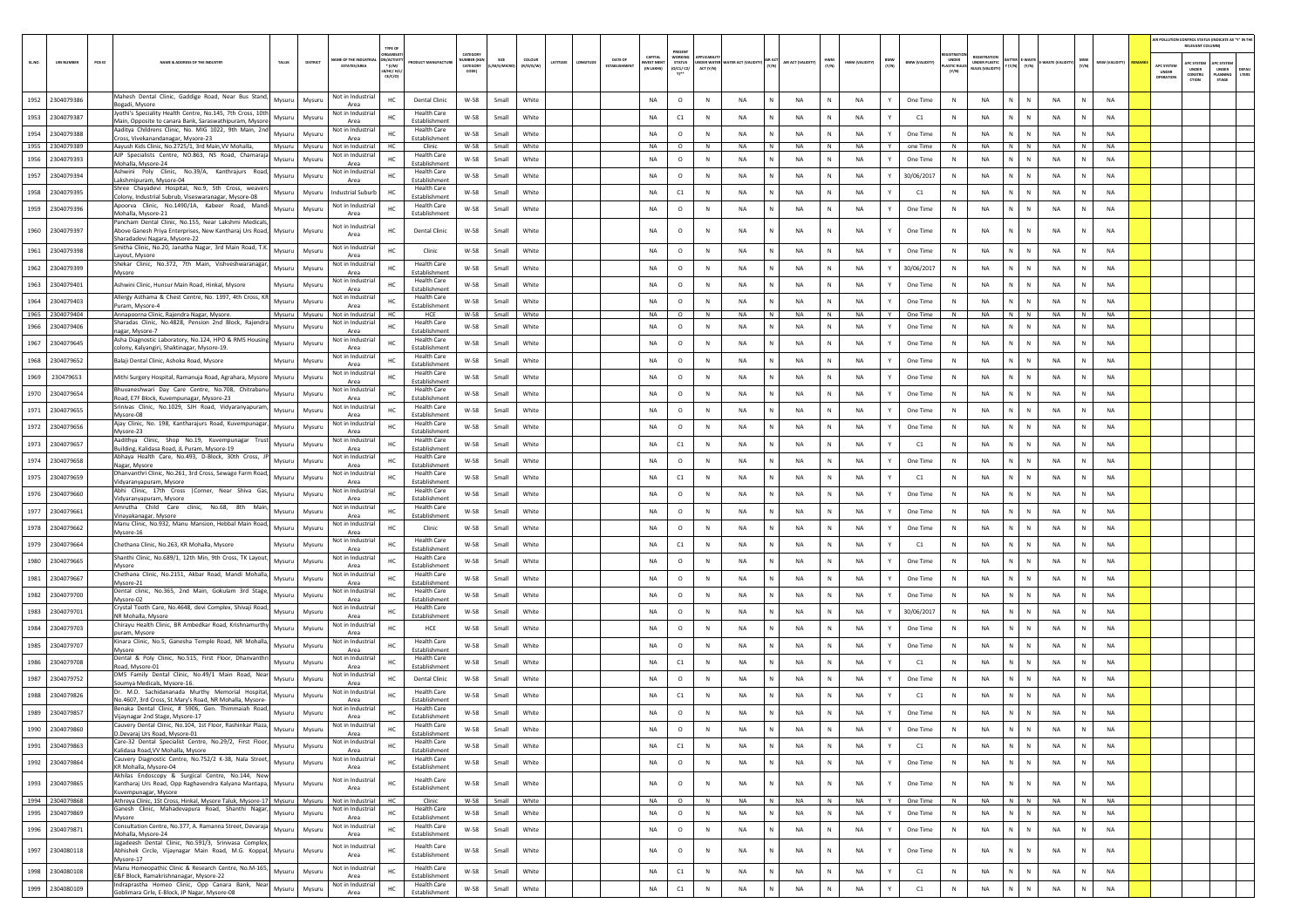|        |                               |        |                                                                                                                 |                  |                  |                                                        |                                     |                      |                |                |          |          |                    |                             |                           |             |                                        |                    |              |                                |                       |                             |                        |                    |                  |                    |              |                        |                                  | AIR POLLUTION CONTROL STATUS (INDICATE AS "Y" IN THE<br>RELEVANT COLUM |
|--------|-------------------------------|--------|-----------------------------------------------------------------------------------------------------------------|------------------|------------------|--------------------------------------------------------|-------------------------------------|----------------------|----------------|----------------|----------|----------|--------------------|-----------------------------|---------------------------|-------------|----------------------------------------|--------------------|--------------|--------------------------------|-----------------------|-----------------------------|------------------------|--------------------|------------------|--------------------|--------------|------------------------|----------------------------------|------------------------------------------------------------------------|
| SL.NO. | <b>UIN NUMBER</b>             | PCB ID | NAME & ADDRESS OF THE INDUSTR                                                                                   | TALUK            | DISTRICT         | TYPE OF<br>AME OF THE INDU<br>VACTIV                   | <b>DUCT MANUFACTUI</b>              | CATEGORY<br>MBER (XG |                | coLour         | LATITUDE | ONGITUDE | DATE OF            | CAPITA<br><b>IVEST MENT</b> | PRESENT<br><b>STATUS</b>  |             | UNDER WATER WATER ACT (VALIDITY) (Y/N) | AIR ACT (VALIDITY) |              | BMW<br>(Y/N)<br>HWM (VALIDITY) | <b>BMW (VALIDITY)</b> | UNDER                       | UNDER PLASTIC          | <b>TTER E-WAST</b> |                  | E-WASTE (VALIDITY) | MSW          | MSW (VALIDITY)         |                                  | C SYSTEM<br><b>PC SYSTE</b>                                            |
|        |                               |        |                                                                                                                 |                  |                  | $*$ (1/M/<br><b>ESTATES/AREA</b><br>B/HC/ H/<br>CE/C/O |                                     | CATEGORY<br>CODE)    | <b>M/S/MIC</b> | 8/0/6/W        |          |          | <b>ESTABLISHME</b> | IN LAKHSI                   | 10/01/02/<br>$v^{\ldots}$ | ACT (Y/N)   |                                        |                    | (N/N)        |                                |                       | <b>LASTIC RULE</b><br>(Y/N) | <b>RULES (VALIDIT)</b> | Y (Y/N)            | (Y/N)            |                    | (Y/N)        |                        | APC SYSTER<br>UNDER<br>OPERATION | UNDER<br>UNDER<br>DEFAL<br>LTERS<br>CONSTRU<br>PLANNING                |
|        |                               |        |                                                                                                                 |                  |                  |                                                        |                                     |                      |                |                |          |          |                    |                             |                           |             |                                        |                    |              |                                |                       |                             |                        |                    |                  |                    |              |                        |                                  | crion<br>STAGE                                                         |
|        | 2000 2304080111               |        | hethana Homeoclinic, No.985, Geeha Road,<br>Chamarajapuram, Mysore-05                                           | Mysuru           | Mysuru           | Not in Industria<br>HC.<br>Area                        | <b>Health Care</b><br>Establishment | W-58                 | Small          | White          |          |          |                    | NA                          | C1                        | N           | <b>NA</b>                              | NA                 | N            | <b>NA</b>                      | C1                    | N                           | NA                     | N                  | N                | <b>NA</b>          | N            | <b>NA</b>              |                                  |                                                                        |
| 2001   | 2304080117                    |        | Surkar Dental clinic, No.2706/1, Temple Road,VV<br>Mohalla, Mysore-2                                            | Mysuru           | Mysuru           | Not in Industria<br>HC.<br>Area                        | <b>Health Care</b><br>Establishment | W-58                 | Small          | White          |          |          |                    | <b>NA</b>                   | $\circ$                   | N           | <b>NA</b>                              | <b>NA</b>          | N            | <b>NA</b>                      | One Time              | N                           | NA                     | N                  | $\mathbb N$      | <b>NA</b>          | N            | NA                     |                                  |                                                                        |
| 2002   | 2304080116                    |        | J.S. Pharmacy, No.28, Vivekananda Road, Yadavagiri<br>Mysore                                                    | Mysuru           | Mysuru           | Not in Industria<br>нc<br>Area                         | <b>Health Care</b><br>Establishment | W-58                 | Small          | White          |          |          |                    | NA                          | $\circ$                   | $\mathbb N$ | <b>NA</b><br>N                         | NA                 | N            | <b>NA</b><br>Y                 | One Time              | N                           | <b>NA</b>              | N                  | $\,$ N           | NA                 | N            | NA                     |                                  |                                                                        |
| 2003   | 2304080115                    |        | Chranjeevi Clinic, No.1568, Shivarama nagar, 12th Cross,<br>Anikethana Road, c&D Block, Kuvempunagar, Mysore-23 | Mysuru           | Mysuru           | Not in Industria<br>HC<br>Area                         | <b>Health Care</b><br>Establishmen  | $W-58$               | Small          | White          |          |          |                    | <b>NA</b>                   | C1                        | N           | <b>NA</b>                              | NA                 |              | <b>NA</b>                      | C1                    | $\mathbb N$                 | NA                     |                    | $\mathbb{N}$     | <b>NA</b>          | $\mathbb{N}$ | <b>NA</b>              |                                  |                                                                        |
| 2004   | 2304080113                    |        | Suravi Homeo Clinic, No.101/2, 4th Main, 12th Cross,<br>Vidyaranyapuram, Mysore                                 | Mysuri           | Mysuri           | Not in Industria<br>HC<br>Area                         | <b>Health Care</b><br>Establishment | W-58                 | Small          | White          |          |          |                    | <b>NA</b>                   | C1                        | $\mathbb N$ | <b>NA</b>                              | NA                 | N            | <b>NA</b>                      | C1                    | $\mathbb N$                 | <b>NA</b>              | $\mathbb{N}$       | $\mathbb{N}$     | <b>NA</b>          | N            | <b>NA</b>              |                                  |                                                                        |
| 2005   | 2304080114                    |        | Hasseb Clinic, No.217/2, Near Quba Mosque, Abdul<br>kehman Street, Udayagiri, Mysore-19                         | Mysuru           | Mysuru           | Not in Industria<br>HC<br>Area                         | <b>Health Care</b><br>Establishment | W-58                 | Small          | White          |          |          |                    | NA                          | $\circ$                   | N           | <b>NA</b><br>Ν                         | NA                 | N            | <b>NA</b>                      | One Time              | N                           | NA                     |                    | $\mathbb{N}$     | <b>NA</b>          | N            | <b>NA</b>              |                                  |                                                                        |
| 2006   | 2304080248                    |        | .K. Tyre and Industries Ltd., OTR Plant-3, Plot No. 85,<br>Block B, KRS Road, Metagalli, Mysore-16.             | Mysuru           | Mysuri           | Not in Industria<br>HC<br>Area                         | <b>Health Care</b><br>Establishmen  | W-58                 | Small          | White          |          |          |                    | NA                          | $\circ$                   | N           | <b>NA</b>                              | <b>NA</b>          |              | NA                             | One Time              | N                           | NA                     |                    | N                | NA                 | N            | NA                     |                                  |                                                                        |
| 2007   | 2304080467                    |        | Pavanam Cliic, No. 180/D, 12th Main, 11th Cross,<br>Kamakshi Hospital road,Saraswathipuram, Mysore-09           | Mysuru           | Mysuru           | Not in Industria<br>HC<br>Area                         | Clinic                              | W-58                 | Small          | White          |          |          |                    | NA                          | $\circ$                   | $\mathbb N$ | NA<br>N                                | NA                 | N            | <b>NA</b>                      | One Time              | N                           | NA                     | N                  | $\mathbb N$      | NA                 | N            | NA                     |                                  |                                                                        |
|        | 2008 2301080468               |        | Indira Poly Clinic & Day Care Centre, LIG-49, KHB 1 Stage<br>uvempunagar, Mysore-23                             | Mysuru           | Mysuru           | Not in Industria<br>HC<br>Area                         | Clinic                              | $W-58$               | Small          | White          |          |          |                    | <b>NA</b>                   | $\circ$                   | $\mathbb N$ | <b>NA</b>                              | NA                 |              | <b>NA</b>                      | One Time              |                             | <b>NA</b>              |                    | N                | <b>NA</b>          |              | <b>NA</b>              |                                  |                                                                        |
|        | 2009 2304080469               |        | Indira Clinic, EWS-26, KHB 1 Stage, Kuvempunagar,                                                               | Mysuru           | Mysuru           | Not in Industrial<br>HC<br>Not in Industria            | Clinic<br><b>Health Care</b>        | W-58                 | Small          | White          |          |          |                    | <b>NA</b>                   | $\circ$                   | N           | NA<br>N                                | NA                 | N            | <b>NA</b><br>Y                 | one Time              | N                           | NA                     | N                  | N                | NA                 | N            | <b>NA</b>              |                                  |                                                                        |
| 2010   | 2304080470                    |        | Mamatha Clinic, Opposite to Saraswathi Theatre, Mysore<br>Cauvery Dental Care, No.441 & 504, Above Vijaya Bank, | Mysuri           | Mysur            | нc<br>Area<br>Not in Industria                         | Establishment                       | W-58                 | Small          | White          |          |          |                    | NA                          | C1                        | N           | NA<br>N                                | NA                 | N            | NA                             | C1                    | N                           | <b>NA</b>              | N                  | $\mathbb N$      | <b>NA</b>          | N            | NA                     |                                  |                                                                        |
| 2011   | 2304080471                    |        | New Kalidasa Road, Vijaynagar 1St Stage, Mysore-17                                                              | Mysuru           | Mysuru           | HC<br>Area                                             | <b>Dental CLinic</b>                | $W-58$               | Small          | White          |          |          |                    | <b>NA</b>                   | $\circ$                   | N           | <b>NA</b>                              | NA                 |              | <b>NA</b>                      | One Time              | $\mathbb{N}$                | <b>NA</b>              |                    | $\mathbb N$      | <b>NA</b>          | N            | NA                     |                                  |                                                                        |
| 2012   | 2304080472                    |        | Mamatha Kid Care Clinic, No.108, 9th Main 3rd Crsoss,<br>Saraswathipuram, Mysore-9                              | Mysuru           | Mysuru           | Not in Industria<br>HC<br>Area                         | <b>Health Care</b><br>Establishment | W-58                 | Small          | White          |          |          |                    | <b>NA</b>                   | $\circ$                   | N           | <b>NA</b>                              | <b>NA</b>          |              | <b>NA</b>                      | One Time              | N                           | NA                     | $\mathbb N$        | $\mathbb{N}$     | <b>NA</b>          | N            | <b>NA</b>              |                                  |                                                                        |
| 2013   | 2304080476                    |        | Mariam Dental Clinic, No.2237, Kantharajurs Park Road,<br>Lashkar Mohalla, Mysore                               | Mysuru           | Mysuru           | Not in Industrial<br>HC<br>Area                        | <b>Health Care</b><br>Establishment | W-58                 | Small          | White          |          |          |                    | <b>NA</b>                   | C1                        | N           | <b>NA</b>                              | <b>NA</b>          |              | <b>NA</b>                      | C1                    | N                           | NA                     |                    | N                | <b>NA</b>          | N            | NA                     |                                  |                                                                        |
| 2014   | 2304080477                    |        | Aaanasa Dental Health Centre, Reddy Complex, SBI Road,<br>st Stage, Hebbal Mysore-16                            | Mysuru           | Mysuru           | Not in Industria<br>HC<br>Area                         | <b>Health Care</b><br>Establishment | W-58                 | Small          | White          |          |          |                    | <b>NA</b>                   | $\circ$                   | N           | <b>NA</b>                              | <b>NA</b>          | N            | NA                             | One Time              | N                           | <b>NA</b>              |                    | N                | NA                 | N            | NA                     |                                  |                                                                        |
| 2015   | 2304080478                    |        | Manasa Poly Clinic, No.572, Bogadi, Mysore-26                                                                   | Mysuru           | Mysuru           | Not in Industria<br>нc<br>Area                         | <b>Health Care</b><br>Establishment | W-58                 | Small          | White          |          |          |                    | NA                          | $\circ$                   | $\mathbb N$ | <b>NA</b><br>N                         | NA                 | N            | <b>NA</b>                      | One Time              | N                           | NA                     | N                  | $\mathbb N$      | <b>NA</b>          | N            | NA                     |                                  |                                                                        |
|        | 2016 2304080479               |        | Noble Clinic. Modle House No.2. 4th Cross. 4th Main. C-<br>Layout, Hanumanthanagar, Bannimantap, Mysore         | Mysuru           | Mysuru           | Not in Industrial<br>HC<br>Area                        | <b>Health Care</b><br>Establishmen  | W-58                 | Small          | White          |          |          |                    | NA                          | $\circ$                   | N           | NA                                     | NA                 |              | <b>NA</b>                      | One Time              | $\mathbb N$                 | <b>NA</b>              |                    | $\mathbb N$      | <b>NA</b>          | N            | NA                     |                                  |                                                                        |
| 2017   | 2304080506                    |        | Noble Clinic, Azeez Saint Nagar, B.D. Colony, Mysore-19                                                         | Mysuru           | Mysuru           | Not in Industria<br>HC<br>Area                         | <b>Health Care</b><br>Establishment | W-58                 | Small          | White          |          |          |                    | NA                          | $\circ$                   | N           | N<br><b>NA</b>                         | <b>NA</b>          | N            | <b>NA</b>                      | One Time              | $\mathbb{N}$                | <b>NA</b>              | N                  | $\,$ N $\,$      | <b>NA</b>          | N            | <b>NA</b>              |                                  |                                                                        |
|        | 2018 2304080480               |        | Good Sheperd Clinic, No.828, New Kantharaj Urs Road,<br>Cuvempunagar, Mysore-09                                 | Mysuru           | Mysuru           | Not in Industria<br>HC.<br>Area                        | Clinic                              | W-58                 | Small          | White          |          |          |                    | <b>NA</b>                   | $\circ$                   | N           | <b>NA</b><br>N.                        | <b>NA</b>          | N            | <b>NA</b>                      | One Time              | <b>N</b>                    | NA                     |                    | N                | <b>NA</b>          | N            | <b>NA</b>              |                                  |                                                                        |
| 2019   | 2304080481                    |        | 0ental Point, No.95, 1st Floor, DD Urs Road, Mysore-01                                                          | Mysuru           | Mysuri           | Not in Industria<br>HC<br>Area                         | <b>Health Care</b><br>Establishment | W-58                 | Small          | White          |          |          |                    | <b>NA</b>                   | $\circ$                   | N           | <b>NA</b>                              | <b>NA</b>          | N            | NA                             | One Time              | N                           | <b>NA</b>              | N                  | $\mathbb N$      | NA                 | N            | NA                     |                                  |                                                                        |
| 2020   | 2304080516                    |        | Padma Clinic, 4th Main, 12th Cross, Vidyaranyapuram<br>Mysore                                                   | Mysuri           | Mysuri           | Not in Industrial<br>нc<br>Area                        | <b>Health Care</b><br>Establishment | W-58                 | Small          | White          |          |          |                    | NA                          | $\circ$                   | $\mathbb N$ | NA<br>N                                | NA                 | N            | <b>NA</b>                      | One Time              | N                           | NA                     | N                  | $\mathbb N$      | <b>NA</b>          | N            | NA                     |                                  |                                                                        |
| 2021   | 2304080517                    |        | Nissar Clinic, No.1204, BN Street, Mandi Mohalla, Mysore                                                        | Mysuru           | Mysuru           | Not in Industrial<br>HC<br>Area                        | <b>Health Care</b><br>Establishment | $W-58$               | Small          | White          |          |          |                    | <b>NA</b>                   | $\circ$                   | N           | <b>NA</b>                              | NA                 |              | <b>NA</b>                      | One Time              | $\mathbb N$                 | <b>NA</b>              |                    | $\mathbb{N}$     | <b>NA</b>          | N            | <b>NA</b>              |                                  |                                                                        |
| 2022   | 2304080518                    |        | Logic and Clue Diagnostics, No.469, Chavadi Street, MG<br>Road, Mysore-04                                       | Mysuru           | Mysuri           | Not in Industria<br>HC.<br>Area                        | <b>Health Care</b><br>Establishment | W-58                 | Small          | White          |          |          |                    | <b>NA</b>                   | $\circ$                   | N           | NA                                     | <b>NA</b>          |              | <b>NA</b>                      | One Time              | N                           | NA                     | $\mathbb N$        | $\mathbb{N}$     | <b>NA</b>          | $\mathsf{N}$ | <b>NA</b>              |                                  |                                                                        |
| 2023   | 2304080522                    |        | Bhaskar Diagnostic Centre, No.10, Beside Hotel Vijay, Nev<br>Sayyaji Rao Road, Bamboo Bazaar, Mysore-21         | Mysuru           | Mysuru           | Not in Industria<br>HC<br>Area                         | <b>Health Care</b><br>Establishment | W-58                 | Small          | White          |          |          |                    | NA                          | C1                        | N           | <b>NA</b>                              | <b>NA</b>          |              | <b>NA</b>                      | C1                    | $\mathbb N$                 | NA                     |                    | N                | <b>NA</b>          | N            | NA                     |                                  |                                                                        |
|        | 2024 2304080523               |        | Sharada Health Care Diagnostic Laboratory, No.44/A<br>Gokulam Main Road, Jayalakshmipuram, MYSURU - 570 Mysuru  |                  | Mysuru           | Not in Industria<br>HC                                 | Diagnostic                          | W-58                 | Small          | White          |          |          |                    | <b>NA</b>                   | $\circ$                   | N           | <b>NA</b>                              | <b>NA</b>          | N            | <b>NA</b>                      | One Time              | N                           | NA                     |                    | $\mathbb{N}$     | <b>NA</b>          |              | <b>NA</b>              |                                  |                                                                        |
|        |                               |        | Sri Venkateshwara Enterprises, The X-Ray Institute                                                              |                  |                  | Area<br>Not in Industria                               | Laboratory                          |                      |                |                |          |          |                    |                             |                           |             |                                        |                    |              |                                |                       |                             |                        |                    |                  |                    |              |                        |                                  |                                                                        |
|        | 2025 2304080524               |        | Lakshmi Scan & Colour Doppler Centre Mahalakshmi Mysuru<br>Diagnostic Centre, # 2107/2-1, Rehamania Building,   |                  | Mysuru           | HC.<br>Area                                            | Diagnostic<br>Laboratory            | W-58                 | Small          | White          |          |          |                    | <b>NA</b>                   | $\circ$                   | N           | <b>NA</b>                              | <b>NA</b>          | N            | <b>NA</b>                      | One Time              | N                           | <b>NA</b>              |                    | N                | <b>NA</b>          | N            | <b>NA</b>              |                                  |                                                                        |
|        | 2026 2304080527               |        | Darla's Diabetic Health Care, No.38, 8th Main, Swimmir<br>Pool Road, Saraswathpuram, Mysore-09                  | Mysuru           | Mysuru           | Not in Industria<br>HC.<br>Area                        | <b>Health Care</b><br>Establishment | W-58                 | Small          | White          |          |          |                    | NA                          | $\circ$                   | N           | N<br><b>NA</b>                         | <b>NA</b>          | N            | <b>NA</b>                      | One Time              | N                           | <b>NA</b>              | $\mathbb{N}$       | $\,$ N $\,$      | <b>NA</b>          | ${\sf N}$    | <b>NA</b>              |                                  |                                                                        |
|        | 2027 2304080528               |        | Harshini Health Centre, No.144, 1t Cross, Shanthinagar<br>Mysore-19                                             | Mysuru           | Mysuru           | Not in Industria<br>Area                               | <b>Health Care</b><br>Establishment | W-58                 | Small          | White          |          |          |                    | <b>NA</b>                   | C1                        | N           | <b>NA</b><br>N                         | NA                 | N            | <b>NA</b>                      | C1                    | N                           | NA                     |                    | N                | <b>NA</b>          | N            | <b>NA</b>              |                                  |                                                                        |
| 2028   | 2304080530                    |        | Bharath Petroleum Corporation Ltd., Behind FCI Godown<br>Metagalli, Mysore-16                                   | Mysuru           | Mysuru           | Not in Industria<br>HC<br>Area                         | <b>Health Care</b><br>Establishment | W-58                 | Small          | White          |          |          |                    | <b>NA</b>                   | $\circ$                   | $\mathbb N$ | <b>NA</b>                              | <b>NA</b>          | N            | NA                             | One Time              | N                           | <b>NA</b>              | N                  | N                | NA                 | N            | NA                     |                                  |                                                                        |
| 2030   | 2029 2304080531<br>2304080532 |        | Asian Diagnostic, No.8, Azeez Saint Road, Udayagiri,<br>Prashanth Clinic, No.2858/1, 2nd Main, KD Road,         | Mysuru<br>Mysuru | Mysuru<br>Mysuru | Not in Industria<br>HC.<br>Not in Industria<br>нc      | Clinic<br><b>Health Care</b>        | W-58<br>W-58         | Small<br>Small | White<br>White |          |          |                    | <b>NA</b><br><b>NA</b>      | $\circ$<br>$\circ$        | N<br>N      | <b>NA</b><br>N<br><b>NA</b>            | NA<br><b>NA</b>    | N            | NA<br>Y<br><b>NA</b>           | One Time<br>One Time  | N<br>$\mathbb N$            | <b>NA</b><br><b>NA</b> | $\mathbb{N}$       | N<br>N           | NA<br><b>NA</b>    | N<br>N       | <b>NA</b><br><b>NA</b> |                                  |                                                                        |
|        | 2304080533                    |        | Jayanagar, Mysore-14<br>Gurukrupa Clinic, SBI Main Road, First Stage, Hebbal                                    |                  |                  | Area<br>Not in Industria<br>HC                         | Establishment<br><b>Health Care</b> |                      | Small          | White          |          |          |                    | NA                          |                           | $\mathbb N$ |                                        |                    | N            |                                |                       | N                           |                        |                    | N                |                    | N            |                        |                                  |                                                                        |
| 2031   |                               |        | Mysore<br>Sri Guru Krupa Clinic, Metagalli Extension, Near Govt                                                 | Mysuru           | Mysuru           | Area<br>Not in Industria                               | Establishment<br><b>Health Care</b> | W-58                 |                |                |          |          |                    |                             | $\circ$                   |             | NA<br>N                                | NA                 | $\mathsf{N}$ | NA<br>Y                        | One Time              |                             | NA                     | $\mathbb{N}$       |                  | NA                 |              | NA                     |                                  |                                                                        |
| 2032   | 2304080534                    |        | School, Mysore<br>Dhanvanthri Clinic, No.364, Gaddige Main Road, Bogadi                                         | Mysuri           | Mysuru           | Area<br>Not in Industria                               | Establishmen<br><b>Health Care</b>  | W-58                 | Small          | White          |          |          |                    | NA                          | $\circ$                   | $\mathbb N$ | NA                                     | NA                 |              | <b>NA</b>                      | One Time              | N                           | NA                     |                    | N                | NA                 | N            | NA                     |                                  |                                                                        |
|        | 2033 2304080535               |        | Mysore-26<br>Navadurga Clinic, Akkamahadevi Clinic, Opp Karnataka                                               | Mysuri           | Mysuru           | HC<br>Area<br>Not in Industri                          | Establishment                       | W-58                 | Small          | White          |          |          |                    | <b>NA</b>                   | $\circ$                   | $\mathbb N$ | <b>NA</b>                              | NA                 |              | <b>NA</b>                      | One Time              | N                           | NA                     |                    | $\mathbb{N}$     | <b>NA</b>          | N            | <b>NA</b>              |                                  |                                                                        |
| 2034   | 2304080537                    |        | Bank, JP Nagar, Mysore-08<br>Vivekanada Clinic, No. 127, N Block, Kuvempunagar 2nd                              | Mysuri           | Mysuri           | HC<br>Area<br>Not in Industria                         | Clinic<br><b>Health Care</b>        | W-58                 | Small          | White          |          |          |                    | <b>NA</b>                   | $\circ$                   | N           | <b>NA</b>                              | <b>NA</b>          | N            | <b>NA</b>                      | One Time              | $\mathbb{N}$                | <b>NA</b>              | $\mathbb{N}$       | $\mathbb{N}$     | <b>NA</b>          | N            | <b>NA</b>              |                                  |                                                                        |
| 2035   | 2304080685                    |        | Stahge, Near KSRTC Bus Depot, Mysore.                                                                           | Mysuru           | Mysuru           | HC<br>Area<br>Not in Industria                         | Establishment<br><b>Health Care</b> | W-58                 | Small          | White          |          |          |                    | <b>NA</b>                   | $\circ$                   | N           | <b>NA</b><br>N                         | NA                 | N            | NA                             | One Time              | N                           | NA                     |                    | N                | NA                 | N            | NA                     |                                  |                                                                        |
| 2036   | 2304080686                    |        | Sampath Clinic, Jayanagar Main Road, Mysore<br>Dr. Anitha Vallesh Clinic, No. 485, Industrial Subrub.           | Mysuru           | Mysuri           | HC<br>Area                                             | Establishment<br><b>Health Care</b> | W-58                 | Small          | White          |          |          |                    | NA                          | $\circ$                   | $\mathbb N$ | NA                                     | <b>NA</b>          |              | NA                             | One Time              | N                           | NA                     |                    | N                | <b>NA</b>          | $\mathbf N$  | NA                     |                                  |                                                                        |
|        | 2037 2304080687               |        | Vishveshwaranagara, Mysore-8<br>Life care Dental Clinic, No. 2820, 8th Cross, Adipamp                           | Mysuru           | Mysuru           | <b>Industrial Suburb</b><br>HC<br>Not in Industrial    | Establishment<br><b>Health Care</b> | W-58                 | Small          | White          |          |          |                    | NA                          | $\circ$                   | N           | NA                                     | NA                 | N            | NA                             | One Time              | N                           | <b>NA</b>              | N                  | $\mathbb N$      | <b>NA</b>          | N            | NA                     |                                  |                                                                        |
| 2038   | 2304080688                    |        | Road, VV Mohalla, Mysore-121<br>Clinic, Dr. Anitha Vallesh, No.267, 7th Main, 8th Cross, C                      | Mysuru           | Mysuru           | HC<br>Area<br>Not in Industrial                        | Establishment<br><b>Health Care</b> | W-58                 | Small          | White          |          |          |                    | NA                          | $\circ$                   | $\mathbb N$ | <b>NA</b>                              | NA                 |              | NA                             | One Time              | N                           | NA                     |                    | $\mathbb N$      | <b>NA</b>          | ${\sf N}$    | NA                     |                                  |                                                                        |
| 2039   | 2304080689                    |        | Block, JP Nagar, Mysore<br>Sri Annapoorna Clinic, New Kantharaj Urs Road, KG                                    | Mysuru           | Mysuru           | HC<br>Area<br>Not in Industrial                        | Establishment<br><b>Health Care</b> | W-58                 | Small          | White          |          |          |                    | NA                          | $\circ$                   | N           | $\mathbf{N}$<br><b>NA</b>              | NA                 | $\mathbb{N}$ | <b>NA</b><br>$\mathbf{Y}$      | One Time              | N                           | <b>NA</b>              | $\mathbf{N}$       | $\,$ N $\,$      | <b>NA</b>          | N            | <b>NA</b>              |                                  |                                                                        |
| 2040   | 2304080690                    |        | Koppal, Mysore                                                                                                  | Mysuru           | Mysuru           | HC<br>Area<br>Not in Industrial                        | Establishment<br><b>Health Care</b> | W-58                 | Small          | White          |          |          |                    | NA                          | $\circ$                   | N           | <b>NA</b><br>N                         | NA                 | N            | <b>NA</b><br>Y                 | One Time              | N                           | <b>NA</b>              | N                  | $\mathbb N$      | <b>NA</b>          | N            | <b>NA</b>              |                                  |                                                                        |
| 2041   | 2304080691                    |        | Abhinandan Clinic, Basaveshwara Road, Mysore-04<br>Ashwini Diabetic Care Centre, MIG 35, Nrupathunga Road,      | Mysuru           | Mysuru           | HC<br>Area<br>Not in Industrial                        | Establishment<br><b>Health Care</b> | W-58                 | Small          | White          |          |          |                    | NA                          | $\circ$                   | $\mathbb N$ | N<br><b>NA</b>                         | NA                 | N            | NA<br>Y                        | 30/06/2017            | N                           | NA                     | N                  | $\mathsf N$      | NA                 | N            | NA                     |                                  |                                                                        |
| 2042   | 2304080692                    |        | Kuvempunagar, Mysore<br>Tasmiya Ayush Nursing Home, No.534/A, Opp                                               | Mysuru           | Mysuru           | HC<br>Area<br>Not in Industrial                        | Establishment<br><b>Health Care</b> | W-58                 | Small          | White          |          |          |                    | NA                          | $\circ$                   | $\,$ N      | NA<br>N                                | NA                 | N            | <b>NA</b><br>Y                 | One Time              | N                           | <b>NA</b>              | $\mathbb{N}$       | $\mathbb N$      | <b>NA</b>          | N            | NA                     |                                  |                                                                        |
|        | 2043 2304080696               |        | Bannumaiah Polytechnic, MMG Road, Udayagiri, Mysore-<br>Ratnatraya Clinic, No.16/14, Opp Huliyamma temple       | Mysuru           | Mysuru           | HC<br>Area<br>Not in Industria                         | Establishment<br><b>Health Care</b> | W-58                 | Small          | White          |          |          |                    | NA                          | C1                        | $\,$ N      | <b>NA</b>                              | NA                 | $\mathsf{N}$ | <b>NA</b>                      | C1                    | N                           | NA                     |                    | $\mathbb N$      | <b>NA</b>          | ${\sf N}$    | NA                     |                                  |                                                                        |
| 2044   | 2304080694                    |        | Basavanagudi Road, Kyathamaranahalli, Mysore-19<br>Molecular Care Labs (P) Ltd., , No.1427, Narayana Shastry    | Mysuru           | Mysuru           | HC<br>Area<br>Not in Industrial                        | Establishment<br><b>Health Care</b> | W-58                 | Small          | White          |          |          |                    | NA                          | $\circ$                   | N           | $\mathsf{N}$<br><b>NA</b>              | NA                 | N            | NA<br>$\mathbf{v}$             | One Time              | N                           | <b>NA</b>              | $\mathsf{N}$       | $\,$ N $\,$      | <b>NA</b>          | N            | <b>NA</b>              |                                  |                                                                        |
| 2045   | 2304080695                    |        | Road, Devaraia Mohalla, Mysore-01<br>Bhavasar Homeo Clinic, No. 2704, 7th Main, Behind                          | Mysuru           | Mysuru           | HC<br>Area<br>Not in Industrial                        | Establishment<br><b>Health Care</b> | W-58                 | Small          | White          |          |          |                    | NA                          | $\mathsf{C1}$             | N           | <b>NA</b><br>N                         | NA                 | $\mathbb N$  | <b>NA</b><br>Y                 | C1                    | N                           | <b>NA</b>              | N                  | $\,$ N           | <b>NA</b>          | N            | <b>NA</b>              |                                  |                                                                        |
| 2046   | 2303080696<br>2047 2304080697 |        | Akashavani Mysore-20<br>Clinic Medicare, No.19, 4th Main, Yadavagiri, Mysore-20   Mysuru                        | Mysuru           | Mysuru           | HC<br>Area<br>Mysuru Not in Industrial<br>HC           | Establishment<br>Clinic             | W-58<br>W-58         | Small<br>Small | White<br>White |          |          |                    | NA<br><b>NA</b>             | C1<br>$\circ$             | N<br>N      | <b>NA</b><br>N<br><b>NA</b><br>N       | NA<br>NA           | N<br>N       | NA<br>$\mathbf{v}$<br>NA<br>Y  | C1<br>One Time        | N<br>N                      | NA<br><b>NA</b>        | N<br>N             | $\mathbb N$<br>N | NA<br><b>NA</b>    | N<br>N       | NA<br>NA               |                                  |                                                                        |
|        | 2048 2304080698               |        | Dhanvanthri Clinic, BM Sri Nagar, Metagalli, Mysore-16                                                          | Mysuru           | Mysuru           | Not in Industrial<br>HC<br>Area                        | <b>Health Care</b><br>Establishment | W-58                 | Small          | White          |          |          |                    | NA                          | $\circ$                   | N           | <b>NA</b>                              | NA                 | $\mathbb N$  | NA                             | One Time              | N                           | <b>NA</b>              |                    | $\mathbb{N}$     | <b>NA</b>          | N            | <b>NA</b>              |                                  |                                                                        |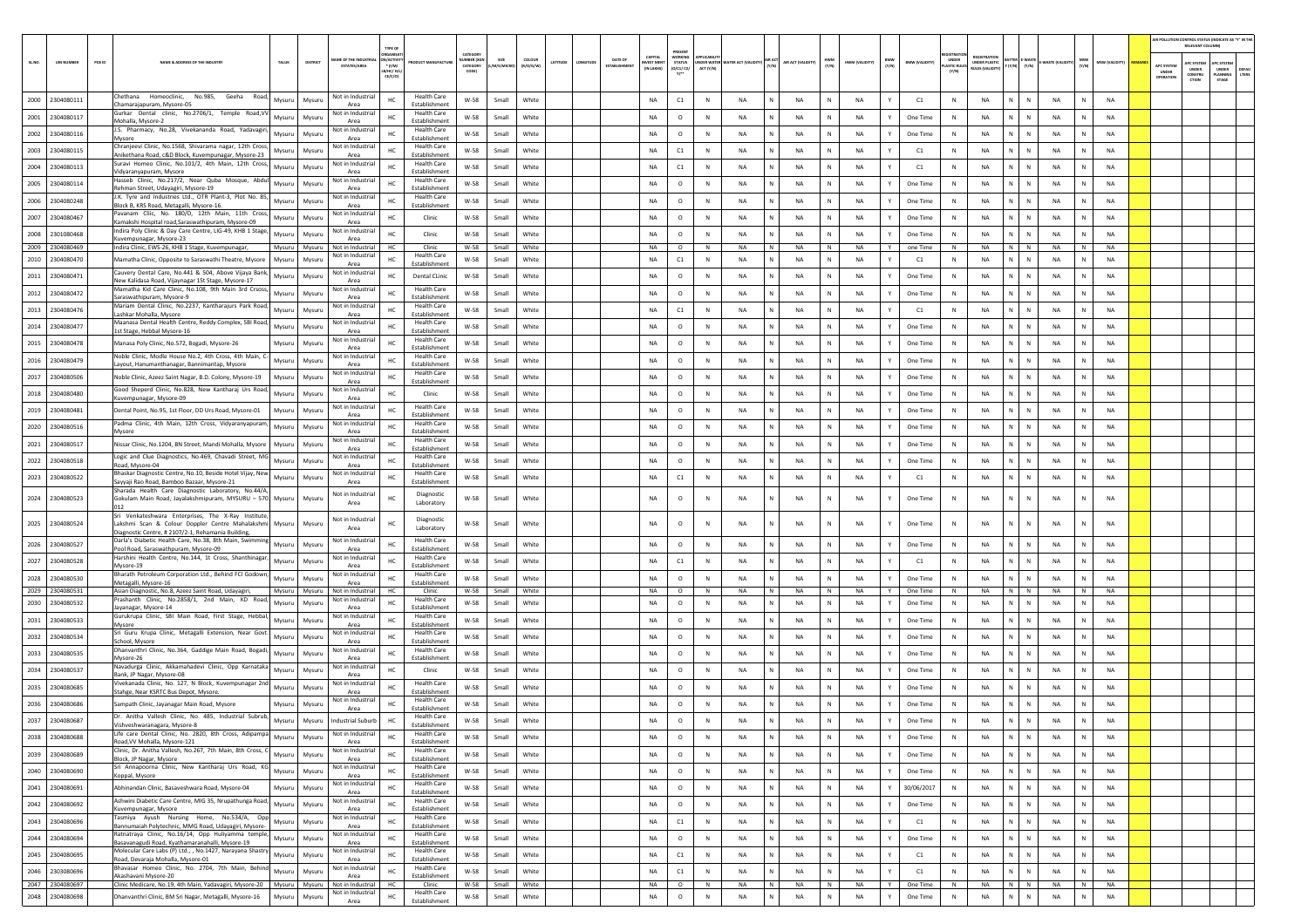|        |                   |                                                                                                                 |                  |                  |                                                    |                                                             |                                       |                                         |                |                     |          |               |                               |                                            |                                                        |                          |                                      |                          |              |                |              |                       |                                      |                                                        |                                 |                |              |                |                                | IR POLLUTION CONTROL STATUS (INDICATE AS "Y" IN THE<br>RELEVANT COLUMN) |                                          |                |
|--------|-------------------|-----------------------------------------------------------------------------------------------------------------|------------------|------------------|----------------------------------------------------|-------------------------------------------------------------|---------------------------------------|-----------------------------------------|----------------|---------------------|----------|---------------|-------------------------------|--------------------------------------------|--------------------------------------------------------|--------------------------|--------------------------------------|--------------------------|--------------|----------------|--------------|-----------------------|--------------------------------------|--------------------------------------------------------|---------------------------------|----------------|--------------|----------------|--------------------------------|-------------------------------------------------------------------------|------------------------------------------|----------------|
| SL.NO. | <b>UIN NUMBER</b> | PCB ID<br>NAME & ADDRESS OF THE INDUSTR'                                                                        | TALUK            | DISTRICT         | <b><i>RE OF THE INC</i></b><br><b>ESTATES/AREA</b> | GANISA<br><b>ACTIV</b><br>$*(1/M)^*$<br>B/HC/ H/<br>CE/C/O) |                                       | CATEGOR<br>MBER (X<br>CATEGORY<br>CODE) | 1/S/MI         | coLour<br>(R/O/G/W) | LATITUDE | <b>WGITUD</b> | DATE OF<br><b>ESTABLISHMI</b> | CAPITAL<br><b>IVEST MENT</b><br>(IN LAKHS) | PRESENT<br><b>WORKIN</b><br><b>STATUS</b><br>(0/C1/C2/ | UNDER WATER<br>ACT (Y/N) | <b>IATER ACT (VALIDITY)</b><br>(Y/N) | <b>NR ACT (VALIDITY)</b> | HWM<br>(Y/N) | HWM (VALIDITY) | BMW<br>(Y/N) | <b>BMW (VALIDITY)</b> | UNDER<br><b>MASTIC RULE</b><br>(Y/N) | <b>FGISTRAT</b><br>UNDER PLASTIC<br><b>ULES IVALID</b> | BATTER E-WASTE<br>Y (Y/N) (Y/N) | E-WASTE (VALII | MSW<br>(Y/N) | MSW (VALIDITY) | APC SYSTE<br>UNDER<br>OPERATIO | <b>APC SYSTEM</b><br>UNDER<br>CONSTRU<br>CTION                          | APC SYSTEM<br>UNDER<br>PLANNING<br>STAGE | DEFAU<br>LTERS |
| 2049   | 2304080699        | Amritha Ayur Clinic, Near Basavanagudi Hebbal Main                                                              | Mysuru           | Mysuru           | Not in Industrial                                  | HC                                                          | <b>Health Care</b>                    | $W-58$                                  | Small          | White               |          |               |                               | <b>NA</b>                                  | C1                                                     | $\mathbb N$              | <b>NA</b>                            | <b>NA</b>                |              | <b>NA</b>      |              | C1                    | $\,$ N                               | <b>NA</b>                                              | $\mathbb{N}$                    | <b>NA</b>      | N            | NA             |                                |                                                                         |                                          |                |
|        |                   | load, Mysore-16<br>Neo Pharmacy, No.26, Shop No.2, Surabhi Complex, NS                                          |                  |                  | Area<br>Not in Industrial                          |                                                             | Establishment<br><b>Health Care</b>   |                                         |                |                     |          |               |                               |                                            |                                                        |                          | N                                    |                          |              |                |              |                       |                                      | $\mathbb{N}$                                           |                                 |                | N            |                |                                |                                                                         |                                          |                |
| 2050   | 2304080700        | Raod, Mysore-24<br>Sundew Cosmetic & Orthopedic Centre, No.62, Kush                                             | Mysuru           | Mysuri           | Area                                               | HC                                                          | Establishment                         | $W-58$                                  | Small          | White               |          |               |                               | NA                                         | $\circ$                                                | N                        | <b>NA</b>                            | <b>NA</b>                | $\mathbb{N}$ | <b>NA</b>      |              | One Time              | N                                    | NA                                                     | N                               | <b>NA</b>      |              | <b>NA</b>      |                                |                                                                         |                                          |                |
|        | 2051 2304080701   | Complex, MG Road, Opp JSS Hospital, Shankarmutt Road,<br>Mysore-04                                              | Mysuru           | Mysuri           | Not in Industrial<br>Area                          | HC                                                          | dental CLinic                         | W-58                                    | Small          | White               |          |               |                               | <b>NA</b>                                  | C1                                                     | N                        | <b>NA</b>                            | NA                       | N            | <b>NA</b>      |              | C1                    | N                                    | <b>NA</b><br>N                                         | $\mathbb N$                     | <b>NA</b>      | N            | <b>NA</b>      |                                |                                                                         |                                          |                |
| 2052   | 2304080702        | Medinova Pathology Laboratory, No.47/5, 6th Cross, First<br>Stage, Udayagiri, Mysore-19                         | Mysuru           | Mysur            | Not in Industria<br>Area                           | HC                                                          | <b>Health Care</b><br>Establishment   | W-58                                    | Small          | White               |          |               |                               | <b>NA</b>                                  | C1                                                     | N                        | N<br><b>NA</b>                       | NA                       | N            | <b>NA</b>      |              | C1                    | N                                    | $\mathbb{N}$<br>NA                                     | N                               | <b>NA</b>      | N            | <b>NA</b>      |                                |                                                                         |                                          |                |
|        | 2053 2304080760   | Hegde Orthopedic Centre, NO:12, New Sayyaji Rao Road,<br>3amboo Bazaar, Mysuru                                  | Mysuru           | Mysuru           | Not in Industria<br>Area                           | HC                                                          | Orthopaedic                           | W-58                                    | Small          | White               |          |               |                               | NA                                         | $\circ$                                                | N                        | NA<br>N                              | NA                       | N            | NA             |              | One Time              | N                                    | <b>NA</b><br>N                                         | N                               | NA             | N            | NA             |                                |                                                                         |                                          |                |
|        | 2054 2304081164   | Sri Manjunatha Clinic, 13/1, Venkatalingaiah Building,<br>Siddartha Nagar, Mysore-570011                        | Mysuru           | Mysuri           | Not in Industria<br>Area                           |                                                             | <b>Health Care</b><br>Establishment   | W-58                                    | Small          | White               |          |               |                               | <b>NA</b>                                  | $\circ$                                                | N                        | NA                                   | NA                       | N            | NA             |              | One Time              | N                                    | $\mathbb{N}$<br>NA                                     | N                               | <b>NA</b>      | N            | <b>NA</b>      |                                |                                                                         |                                          |                |
|        | 2055 2304081198   | Sri. Ranganatha Pharmacy, No. 1117/1, D-32 'A', South                                                           | Mysuru           | Mysuru           | Not in Industria<br>Area                           | HC                                                          | <b>Health Care</b><br>Establishment   | W-58                                    | Small          | White               |          |               |                               | NA                                         | $\circ$                                                | N                        | <b>NA</b><br>N                       | NA                       | N            | NA             |              | One Time              | N                                    | NA<br>N                                                | N                               | NA             | N            | NA             |                                |                                                                         |                                          |                |
| 2056   | 2304081199        | 5th cross, Srirampet, Mysore-570001<br>Sri. Sapthagiri Diagnostics, #470,Sameeksha Mansion, M                   | Mysuru           | Mysur            | Not in Industrial                                  | HC                                                          | <b>Health Care</b>                    | W-58                                    | Small          | White               |          |               |                               | NA                                         | $\circ$                                                | N                        | <b>NA</b>                            | NA                       |              | <b>NA</b>      |              | One Time              | N                                    | $\mathbb{N}$<br><b>NA</b>                              | ${\sf N}$                       | NA             | $\mathbb N$  | NA             |                                |                                                                         |                                          |                |
|        | 2057 2304081200   | S Road, Agrahara, Mysore<br>Suhani clinic, 11th main, 5th cross, Saraswathipuram,                               | Mysuru           | Mysuri           | Area<br>Not in Industria                           | HC                                                          | Establishment<br><b>Health Care</b>   | W-58                                    | Small          | White               |          |               |                               | <b>NA</b>                                  | $\circ$                                                | $\mathbb{N}$             | <b>NA</b>                            | NA                       | N            | <b>NA</b>      |              | One Time              | N                                    | <b>NA</b><br>N                                         | $\mathbb{N}$                    | <b>NA</b>      | N            | <b>NA</b>      |                                |                                                                         |                                          |                |
| 2058   | 2304081189        | Mysore-570009<br>Sri. Raghavendra Clinic, No. 2207, Basaweshwara Road,                                          | Mysuru           | Mysuru           | Area<br>Not in Industria                           | HC                                                          | Establishment<br>Clinic               | $W-58$                                  | Small          | White               |          |               |                               | <b>NA</b>                                  | $\circ$                                                | N                        | <b>NA</b>                            | NA                       |              | <b>NA</b>      |              | One Time              | $\,$ N                               | <b>NA</b>                                              | $\mathbb{N}$                    | NA             | N            | <b>NA</b>      |                                |                                                                         |                                          |                |
|        | 2059 2304081179   | Mysore-570004<br>Sri. Vinayaka Clinic, 7th cross, Sarawathipuram, Mysore-                                       | Mysuru           | Mysuru           | Area<br>Not in Industria                           | HC.                                                         | Clinic                                | W-58                                    | Small          | White               |          |               |                               | <b>NA</b>                                  | $\circ$                                                | N                        | NA<br>N                              | NA                       | N            | <b>NA</b>      | Y            | One Time              | N                                    | <b>NA</b><br>N                                         | $\mathbb N$                     | <b>NA</b>      | N            | <b>NA</b>      |                                |                                                                         |                                          |                |
| 2060   | 2304081188        | Ananda Clinic, St. Mary's Road, 9th Cross, N.R.Mohalla,<br>Mysore-570007                                        | Mysuru           | Mysur            | Not in Industria<br>Area                           |                                                             | Clinic                                | W-58                                    | Small          | White               |          |               |                               | NA                                         | $\circ$                                                | $\mathbb N$              | <b>NA</b><br>N                       | NA                       | $\mathbb{N}$ | <b>NA</b>      |              | One Time              | N                                    | <b>NA</b><br>$\mathbb{N}$                              | N                               | <b>NA</b>      | N            | <b>NA</b>      |                                |                                                                         |                                          |                |
| 2061   | 2304081184        | Women's Clinic, No.22, EWS 1st Stage, Kuvempu Nagar                                                             | Mysuru           | Mysuri           | Not in Industria                                   | HC                                                          | Health Care                           | W-58                                    | Small          | White               |          |               |                               | NA                                         | $\circ$                                                | N                        | NA                                   | <b>NA</b>                |              | <b>NA</b>      |              | One Time              | N                                    | <b>NA</b>                                              | N                               | <b>NA</b>      | N            | NA             |                                |                                                                         |                                          |                |
|        |                   | Mysore-570023<br>Zion Dental Care, No-747, Bogadhi (North), 2nd Stage,                                          |                  |                  | Area<br>Not in Industrial                          |                                                             | Establishment<br><b>Dental Clinic</b> |                                         |                | White               |          |               |                               | <b>NA</b>                                  |                                                        | N                        | <b>NA</b>                            |                          | N            | <b>NA</b>      |              |                       |                                      | $\mathbb{N}$<br><b>NA</b>                              | N                               | <b>NA</b>      | N            | <b>NA</b>      |                                |                                                                         |                                          |                |
| 2062   | 2301081180        | Opp. To Ganapathi temple, Near Nirmithi Kendra, Mysore<br>Yadav Diabetes Centre, Saint Mary's Road, N.R.Mohalla | Mysuru           | Mysuri           | Area<br>Not in Industria                           | HC                                                          | Health Care                           | W-58                                    | Small          |                     |          |               |                               |                                            | $\circ$                                                |                          |                                      | NA                       |              |                |              | One Time              | N                                    |                                                        |                                 |                |              |                |                                |                                                                         |                                          |                |
|        | 2063 2304081193   | Circle, N.R.Mohalla, Mysore-570007.                                                                             | Mysuru           | Mysuri           | Area                                               | HC                                                          | Establishment                         | W-58                                    | Small          | White               |          |               |                               | NA                                         | $\circ$                                                | N                        | <b>NA</b><br>N                       | NA                       | N            | NA             |              | 30/06/2016            | N                                    | NA<br>N                                                | N                               | <b>NA</b>      | N            | NA             |                                |                                                                         |                                          |                |
| 2064   | 2304081187        | Vinayaka Dental Clinic, #556/4, New Kantharaje Urs Road,<br>Cuvempunagar, Mysore-570023                         | Mysuru           | Mysuri           | Not in Industrial<br>Area                          |                                                             | <b>Health Care</b><br>Establishment   | W-58                                    | Small          | White               |          |               |                               | NA                                         | C1                                                     | N                        | <b>NA</b>                            | NA                       |              | <b>NA</b>      |              | C1                    | N                                    | NA                                                     | N                               | <b>NA</b>      | N            | NA             |                                |                                                                         |                                          |                |
| 2065   | 2304081191        | Sri Veerabhadreshwara Clinic, No.761, N58/1, Nazarbad<br>Main Road, Mysore.                                     | Mysuru           | Mysur            | Not in Industrial<br>Area                          |                                                             | <b>Health Care</b><br>Establishment   | W-58                                    | Small          | White               |          |               |                               | <b>NA</b>                                  | $\circ$                                                | $\mathbb N$              | <b>NA</b><br>N                       | NA                       |              | <b>NA</b>      |              | 30/06/2017            | N                                    | <b>NA</b><br>N                                         | $\mathbb{N}$                    | <b>NA</b>      | N            | <b>NA</b>      |                                |                                                                         |                                          |                |
| 2066   | 2304081008        | Nethra Jyothi Eye Hospital, No.-1027, Panchamantra Road,<br>Kuvempunagar, Mysore-23                             | Mysuru           | Mysur            | Not in Industria<br>Area                           |                                                             | Health Care<br>Establishment          | W-58                                    | Small          | White               |          |               |                               | <b>NA</b>                                  | $\circ$                                                |                          | <b>NA</b>                            | NA                       |              | <b>NA</b>      |              | One Time              |                                      | <b>NA</b>                                              | N                               | <b>NA</b>      |              | <b>NA</b>      |                                |                                                                         |                                          |                |
| 2067   | 2304081195        | Padma Clinic, Renukacharya Temple Street, Near Lakshm                                                           | Mysuru           | Mysuri           | Not in Industria                                   | HC.                                                         | <b>Health Care</b>                    | W-58                                    | Small          | White               |          |               |                               | <b>NA</b>                                  | $\circ$                                                | N                        | <b>NA</b>                            | NA                       | N            | <b>NA</b>      |              | One Time              | N                                    | $\mathbb{N}$<br><b>NA</b>                              | N                               | <b>NA</b>      | N            | <b>NA</b>      |                                |                                                                         |                                          |                |
| 2068   | 2304081182        | Theatre, Mysore-570024<br>Smile Maker Dental Clinic, No-46/1, 1St Floor, Behind KHB                             | Mysuru           | Mysuru           | Area<br>Not in Industria                           | HC                                                          | Establishment<br><b>Health Care</b>   | W-58                                    | Small          | White               |          |               |                               | <b>NA</b>                                  | $\circ$                                                | $\mathbb N$              | <b>NA</b>                            | NA                       | N            | <b>NA</b>      |              | One Time              | N                                    | <b>NA</b><br>$\mathbf{N}$                              | $\mathbb N$                     | <b>NA</b>      | N            | <b>NA</b>      |                                |                                                                         |                                          |                |
| 2069   | 2304081211        | Complex, Kuvempunagar, Mysore<br>Sri Chowdeshwari Clinic, No-71/B, 10TH Main, D Block,                          | Mysuru           |                  | Area<br>Not in Industrial                          |                                                             | Establishment<br>Clinic               | W-58                                    | Small          | White               |          |               |                               | NA                                         | $\circ$                                                | N                        | <b>NA</b>                            | NA                       |              | NA             |              |                       | N                                    | <b>NA</b>                                              | N                               | <b>NA</b>      | N            | NA             |                                |                                                                         |                                          |                |
|        |                   | .P.Nagar, Mysore<br>Sri venkateshwara Clinic, 5th Main road, Vinayakanagar                                      |                  | Mysuri           | Area<br>Not in Industria                           |                                                             | <b>Health Care</b>                    |                                         |                |                     |          |               |                               |                                            |                                                        |                          |                                      |                          |              |                |              | One Time              |                                      |                                                        |                                 |                |              |                |                                |                                                                         |                                          |                |
| 2070   | 2304081329        | Mysore<br>Shekar<br>Clinic,#143,Kalidasa                                                                        | Mysuru           | Mysur            | Area<br>Not in Industria                           |                                                             | Establishment                         | W-58                                    | Small          | White               |          |               |                               | <b>NA</b>                                  | C1                                                     | $\mathbb N$              | <b>NA</b>                            | NA                       | $\mathbb{N}$ | <b>NA</b>      |              | C1                    | $\mathbb{N}$                         | <b>NA</b><br>N                                         | N                               | <b>NA</b>      | N            | <b>NA</b>      |                                |                                                                         |                                          |                |
| 2071   | 2304081335        | Surgical<br>Road, Jayalakshmipuram, Mysor                                                                       | Mysuru           | Mysuri           | Area                                               |                                                             | Clinic                                | W-58                                    | Small          | White               |          |               |                               | NA                                         | $\circ$                                                | N                        | NA                                   | <b>NA</b>                |              | <b>NA</b>      |              | One Time              |                                      | NA                                                     | $\mathbb N$                     | <b>NA</b>      |              | NA             |                                |                                                                         |                                          |                |
| 2072   | 2304081331        | Shri. Manjunatha Clinic, 4th Cross, Kalidasa Road, V.\<br>Mohalla, Mysore- 570 002                              | Mysuru           | Mysur            | Not in Industria<br>Area                           |                                                             | Clinic                                | W-58                                    | Small          | White               |          |               |                               | <b>NA</b>                                  | $\circ$                                                | N                        | <b>NA</b>                            | NA                       | N            | <b>NA</b>      |              | One Time              | N                                    | $\mathbb{N}$<br><b>NA</b>                              | N                               | <b>NA</b>      | N            | <b>NA</b>      |                                |                                                                         |                                          |                |
|        | 2073 2304081332   | Sarathi Dental Clinic No.9, 1st Floor, Udayaravi Road,<br>Kuvempunagar, Mysore.                                 | Mysuru           | Mysuru           | Not in Industri<br>Area                            | HC                                                          | Health Care<br>Establishment          | W-58                                    | Small          | White               |          |               |                               | NA                                         | $\circ$                                                | N                        | <b>NA</b><br>N                       | NA                       | N            | NA             |              | One Time              | N                                    | NA<br>N                                                | N                               | <b>NA</b>      | N            | NA             |                                |                                                                         |                                          |                |
| 2074   | 2304081338        | Roshan's Hi-tech Dental Center#13, Mahadevapura Main<br>Road, Udayagiri, Mysore-19.                             | Mysuru           | Mysuri           | Not in Industrial<br>Area                          |                                                             | <b>Health Care</b><br>Establishment   | W-58                                    | Small          | White               |          |               |                               | NA                                         | $\circ$                                                | N                        | <b>NA</b>                            | NA                       |              | <b>NA</b>      |              | 30/06/2017            | N                                    | <b>NA</b>                                              | ${\sf N}$                       | <b>NA</b>      | N            | NA             |                                |                                                                         |                                          |                |
| 2075   | 81333             | Vishwas Dental Clinic No-1111,2nd Main Road,                                                                    | Mysuru           | Mysuri           | Not in Industria                                   |                                                             | <b>Health Care</b>                    | W-58                                    | Small          | White               |          |               |                               | <b>NA</b>                                  | $\circ$                                                | $\mathbb N$              | <b>NA</b><br>N                       | NA                       |              | <b>NA</b>      |              | One Time              | N                                    | <b>NA</b><br>N                                         | $\mathbb{N}$                    | <b>NA</b>      | N            | <b>NA</b>      |                                |                                                                         |                                          |                |
| 2076   | 2304081339        | Vidyaranyapuram, Mysore-8.<br>Sri Sairam Dental ClinicNo-8, Vishwamanava Double Road                            | Mysuru           | Mysuri           | Area<br>Not in Industria                           | HC                                                          | Establishment<br>Health Care          | W-58                                    | Small          | White               |          |               |                               | NA                                         | $\circ$                                                | N                        | <b>NA</b>                            | <b>NA</b>                | N            | <b>NA</b>      |              | One Time              | N                                    | <b>NA</b><br>N                                         | N                               | <b>NA</b>      | N            | <b>NA</b>      |                                |                                                                         |                                          |                |
|        | 2304081410        | Ramakrishnanagar, Mysore-570023.<br>Santhosh Heart Care,#854/1, Shop No. 1, R K Plaza, Nev                      |                  |                  | Area<br>Not in Industria                           |                                                             | Establishment<br><b>Health Care</b>   | W-58                                    |                | White               |          |               |                               | <b>NA</b>                                  |                                                        | N                        | <b>NA</b>                            | <b>NA</b>                | N            | <b>NA</b>      |              | C1                    | N                                    | $\mathbb{N}$<br><b>NA</b>                              | $\mathbb N$                     | <b>NA</b>      | $\mathsf{N}$ | <b>NA</b>      |                                |                                                                         |                                          |                |
| 2077   | 2078 2304081428   | Kantharaja Urs Road, Kuvempunagar, Mysore-9<br>Pramod Clinic, 6th main, Vijayanagar, Mysore-12                  | Mysuru<br>Mysuru | Mysuri<br>Mysuru | Area<br>Not in Industrial                          | HC.<br>HC                                                   | Establishment<br>Clinic               | W-58                                    | Small<br>Small | White               |          |               |                               | NA                                         | C1<br>$\circ$                                          | N                        | <b>NA</b><br>N                       | NA                       | N            | NA             | Y            | One Time              | N                                    | <b>NA</b>                                              | N N                             | <b>NA</b>      | N            | NA             |                                |                                                                         |                                          |                |
| 2079   | 2304081432        | Sai Clinic,E 226, CITB,M block Cross, Nrupatunga Road,                                                          | Mysuru           | Mysuri           | Not in Industria                                   | HC                                                          | Clinic                                | W-58                                    | Small          | White               |          |               |                               | NA                                         | $\circ$                                                | N                        | <b>NA</b>                            | <b>NA</b>                |              | <b>NA</b>      |              | One Time              | N                                    | <b>NA</b>                                              | N                               | <b>NA</b>      | N            | <b>NA</b>      |                                |                                                                         |                                          |                |
| 2080   | 2304081434        | Cuvempunagar, Mysore-23<br>Dental Specialty Clinic, #780, 13th main, 4th stage, T.K                             | Mysuru           | Mysuri           | Area<br>Not in Industria                           |                                                             | <b>Health Care</b>                    | $W-58$                                  | Small          | White               |          |               |                               | NA                                         | $\mathsf{C1}$                                          | N                        | <b>NA</b>                            | <b>NA</b>                | N            | <b>NA</b>      |              | C1                    | N                                    | $\mathbb N$<br>NA                                      | N                               | <b>NA</b>      | $\mathbb N$  | NA             |                                |                                                                         |                                          |                |
|        |                   | ayout, Mysore-009<br>Sharada Surgery and Cryo Surgery Centre, # 1374, N.S                                       |                  |                  | Area<br>Not in Industria                           |                                                             | Establishment<br><b>Health Care</b>   |                                         |                |                     |          |               |                               |                                            |                                                        | N                        |                                      |                          | N            |                |              |                       |                                      | N                                                      | N                               |                |              |                |                                |                                                                         |                                          |                |
| 2081   | 2304081436        | Road, Devaraja Mohalla, Mysuru - 570 002<br>Primary Health Centre, Saraswathipuram, Mysore-570                  | Mysuru           | Mysuru           | Area<br>Not in Industrial                          | HC.                                                         | Establishment<br><b>Health Care</b>   | W-58                                    | Small          | White               |          |               |                               | NA                                         | $\circ$                                                |                          | <b>NA</b><br>N                       | NA                       |              | NA             |              | One Time              | N                                    | NA                                                     |                                 | NA             | N            | NA             |                                |                                                                         |                                          |                |
| 2082   | 2304081438        |                                                                                                                 | Mysuru           | Mysur            | Area<br>Not in Industria                           |                                                             | Establishment                         | W-58                                    | Small          | White               |          |               |                               | NA                                         | $\circ$                                                | $\mathbb N$              | <b>NA</b>                            | NA                       |              | NA             |              | One Time              | N                                    | $\mathbb{N}$<br><b>NA</b>                              | N                               | <b>NA</b>      | $\mathbb N$  | NA             |                                |                                                                         |                                          |                |
| 2083   | 2304081439        | Dento Care Dental Clinic,#511, New Kalidasa Road,<br>Vijayanagar 1st stage, Mysore-570 017.                     | Mysuru           | Mysuri           | Area                                               | HC                                                          | <b>Health Care</b><br>Establishment   | W-58                                    | Small          | White               |          |               |                               | <b>NA</b>                                  | $\circ$                                                | $\mathbb{N}$             | <b>NA</b>                            | NA                       | N            | NA             |              | One Time              | N                                    | <b>NA</b><br>N                                         | $\mathbb{N}$                    | <b>NA</b>      | N            | <b>NA</b>      |                                |                                                                         |                                          |                |
| 2084   | 2304081440        | Sharada Clinic, No.20, HIG, G-4, KHB colony, Hootagalli<br>Mysore.                                              | Mysuru           | Mysuri           | Not in Industria<br>Area                           | HC                                                          | Clinic                                | W-58                                    | Small          | White               |          |               |                               | NA                                         | $\circ$                                                | $\mathbb N$              | <b>NA</b>                            | <b>NA</b>                | N            | <b>NA</b>      |              | One Time              | N                                    | <b>NA</b><br>N                                         | N                               | <b>NA</b>      | N            | <b>NA</b>      |                                |                                                                         |                                          |                |
| 2085   | 2304081443        | Dr. Thomas Eapen's Dental Clinic, Opposite town hall,<br>Ashoka road, mysore-570 001                            | Mysuru           | Mysuri           | Not in Industria<br>Area                           | HC                                                          | Clinic                                | W-58                                    | Small          | White               |          |               |                               | <b>NA</b>                                  | $\circ$                                                | N                        | NA                                   | <b>NA</b>                | N            | <b>NA</b>      |              | One Time              | N                                    | <b>NA</b><br>N                                         | $\mathbb N$                     | <b>NA</b>      | N            | NA             |                                |                                                                         |                                          |                |
| 2086   | 2304081448        | Sharada Clinic, #897, Kantharaj Urs road, Lakshmipuram,<br>Mysore                                               | Mysuru           | Mysuru           | Not in Industria<br>Area                           | HC                                                          | Health Care<br><b>Establishment</b>   | W-58                                    | Small          | White               |          |               |                               | NA                                         | $\circ$                                                | $\mathbb N$              | <b>NA</b>                            | <b>NA</b>                |              | <b>NA</b>      |              | One Time              | N                                    | <b>NA</b>                                              | N                               | <b>NA</b>      |              | NA             |                                |                                                                         |                                          |                |
| 2087   | 2301081449        | Shivam Diagnostic Lab Shop No-1, Shivraj main road, N.R.                                                        | Mysuru           | Mysuru           | Not in Industrial                                  | HC                                                          | <b>Health Care</b>                    | W-58                                    | Small          | White               |          |               |                               | NA                                         | $\circ$                                                | N                        | <b>NA</b><br>N                       | NA                       | N            | NA             |              | One Time              | N                                    | <b>NA</b><br>$\mathbb{N}$                              | ${\sf N}$                       | <b>NA</b>      | $\,$ N       | <b>NA</b>      |                                |                                                                         |                                          |                |
| 2088   | 2304008664        | Mohalla, next to Srinivasa temple, Mysore-570007<br>Primary Health Centre, Varuna, Mysore Taluk, Mysore         | Mysuru           | Mysuru           | Area<br>Not in Industrial                          | HC                                                          | Establishment<br><b>Health Care</b>   | W-58                                    | Small          | White               |          |               |                               | NA                                         | $\circ$                                                | $\,$ N                   | $\mathbf{N}$<br><b>NA</b>            | NA                       | N            | <b>NA</b>      |              | One Time              | N                                    | <b>NA</b><br>N                                         | $\,$ N                          | <b>NA</b>      | N            | NA             |                                |                                                                         |                                          |                |
| 2089   | 2304081487        | Sait Clinic,#258, Ashoka road                                                                                   | Mysuru           | Mysuru           | Area<br>Not in Industrial                          | HC                                                          | Establishment<br><b>Health Care</b>   | W-58                                    | Small          | White               |          |               |                               | NA                                         | $\circ$                                                | N                        | <b>NA</b><br>N                       | NA                       | N            | <b>NA</b>      | Y            | One Time              | N                                    | <b>NA</b><br>N                                         | N                               | <b>NA</b>      | $\,$ N $\,$  | NA             |                                |                                                                         |                                          |                |
|        |                   | Raghavendra Diabetes Centre, #4624/A, Shivaji road, N.R.                                                        |                  |                  | Area<br>Not in Industrial                          |                                                             | Establishment<br><b>Health Care</b>   |                                         |                |                     |          |               |                               |                                            |                                                        |                          | $\mathbf N$                          |                          |              |                |              |                       |                                      |                                                        |                                 |                |              |                |                                |                                                                         |                                          |                |
| 2090   | 2304081490        | Mohalla, Mysore-07<br>Rajathadri Clinic, No.93, 4th main, 10th cross,                                           | Mysuru           | Mysuru           | Area<br>Not in Industria                           | HC                                                          | Establishment                         | W-58                                    | Small          | White               |          |               |                               | NA                                         | $\circ$                                                | N                        | <b>NA</b>                            | <b>NA</b>                | $\mathsf{N}$ | <b>NA</b>      | $\mathbf{v}$ | One Time              | N                                    | $\mathsf{N}$<br><b>NA</b>                              | $\,$ N                          | <b>NA</b>      | N            | <b>NA</b>      |                                |                                                                         |                                          |                |
| 2091   | 2304081497        | Vidyaranyapuram, Mysore-570 008                                                                                 | Mysuru           | Mysuru           | Area                                               | HC                                                          | Clinic                                | W-58                                    | Small          | White               |          |               |                               | NA                                         | $\circ$                                                | N                        | <b>NA</b><br>N                       | NA                       | N            | <b>NA</b>      | Y            | One Time              | N                                    | NA<br>N                                                | N                               | <b>NA</b>      | N            | NA             |                                |                                                                         |                                          |                |
| 2092   | 2304081534        | Shekar ENT Clinic, Parimala Complex, Opposite to Krishna<br>Bakery, Chamaraja Double Road, Mysore               | Mysuru           | Mysuru           | Not in Industrial<br>Area                          | HC                                                          | <b>Health Care</b><br>Establishment   | W-58                                    | Small          | White               |          |               |                               | NA                                         | $\circ$                                                | N                        | <b>NA</b><br>N                       | <b>NA</b>                | ${\sf N}$    | NA             |              | One Time              | N                                    | NA<br>$\mathbb{N}$                                     | ${\sf N}$                       | <b>NA</b>      | $\,$ N       | NA             |                                |                                                                         |                                          |                |
|        | 2093 2304081933   | Rathnashree dental care,8th main, Vijayanagar 3rd stage,<br>A block, Mysore-570017.                             | Mysuru           | Mysuru           | Not in Industrial<br>Area                          | HC                                                          | <b>Health Care</b><br>Establishment   | W-58                                    | Small          | White               |          |               |                               | NA                                         | $\circ$                                                | N                        | N<br><b>NA</b>                       | NA                       | N            | <b>NA</b>      | Y            | One Time              | N                                    | NA<br>N                                                | $\,$ N                          | <b>NA</b>      | N            | <b>NA</b>      |                                |                                                                         |                                          |                |
| 2094   | 2304081020        | Shubhodaya Hospital, No.26, Dr. Rajkumar Road, Sri<br>Siddivinayaka Block, Teachers Layout, Mysore-570011       | Mysuru           | Mysuru           | Not in Industrial<br>Area                          | HC                                                          | <b>Health Care</b><br>Establishment   | W-58                                    | Small          | White               |          |               |                               | 90                                         | $\circ$                                                | N                        | <b>NA</b><br>N                       | NA                       | N            | <b>NA</b>      |              | One Time              | N                                    | NA<br>$\mathbb{N}$                                     | N                               | <b>NA</b>      | $\,$ N $\,$  | NA             |                                |                                                                         |                                          |                |
|        | 2095 2304081639   | Sumukha Skin Care, Dhanyantri Road, Mysore<br>Aparna Organics, 288, Hebbal Industrial Area, Mysore-             |                  | Mysuru Mysuru    | Not in Industrial<br>lebbal Industrial             | HC                                                          | HCE<br>Manufacture o                  | W-58                                    | Small          | White               |          |               |                               | NA                                         | $\circ$                                                | N                        | $\overline{N}$<br>NA                 | <b>NA</b>                | N            | <b>NA</b>      | Y            | One Time              | N                                    | NA                                                     | N N                             | <b>NA</b>      | N            | <b>NA</b>      |                                |                                                                         |                                          |                |
| 2096   | 2304081640        | 42095<br>570018                                                                                                 | Mysuru           | Mysuru           | Area                                               |                                                             | Rose Crystals and                     | $0 - 7$                                 | Small          | Orange              |          |               |                               | 230                                        | $\circ$                                                | Y                        | 30/09/2028                           | 30/09/2028               | N            | <b>NA</b>      | N            | <b>NA</b>             | $\,$ N                               | <b>NA</b><br>$\mathbb{N}$                              | $\mathbb{N}$                    | <b>NA</b>      | N            | NA             | Yes                            | NA                                                                      | <b>NA</b>                                | NA             |
| 2097   | 2304081718        | Cubic Systems, No.131, KRS Road, Belagola Industrial<br>Area, Metagalli, Mysore                                 | Mysuru           | Mysuru           | selagola Industria<br>Area                         |                                                             | Cable Assembly                        | $W-13$                                  | Small          | White               |          |               | 13/06/2002                    | 224                                        | $\circ$                                                | Y                        | 31/12/2023                           | 31/12/2023               | N            | NA             | N            | NA                    | $\,$ N                               | NA<br>N                                                | N                               | <b>NA</b>      | N            | NA             | Yes                            | NA                                                                      | <b>NA</b>                                | <b>NA</b>      |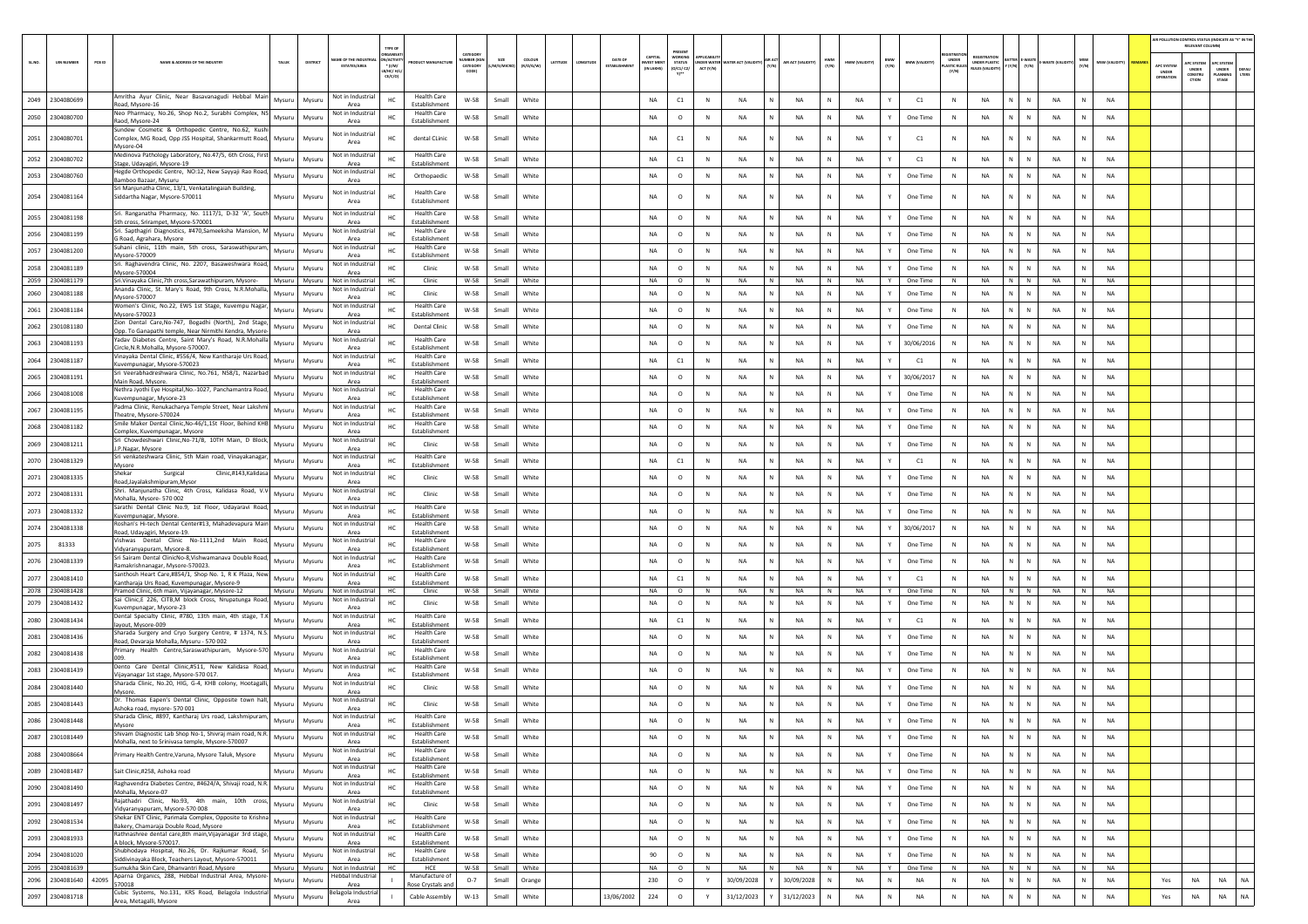|       |                               |                                                                                                                                                                                                      |                  |                  |                                               |                                                                  |                                                                                                |                                                 |                |                     |                 |                   |                                          |                                       |             |                                       |   |                    |              |                 |              |                       |                     |                                                            |                                |                             |              |                 |                                  | AIR POLLUTION CONTROL STATUS (INDICATE AS "Y" IN THE<br>RELEVANT COLUMN) |                                                |               |
|-------|-------------------------------|------------------------------------------------------------------------------------------------------------------------------------------------------------------------------------------------------|------------------|------------------|-----------------------------------------------|------------------------------------------------------------------|------------------------------------------------------------------------------------------------|-------------------------------------------------|----------------|---------------------|-----------------|-------------------|------------------------------------------|---------------------------------------|-------------|---------------------------------------|---|--------------------|--------------|-----------------|--------------|-----------------------|---------------------|------------------------------------------------------------|--------------------------------|-----------------------------|--------------|-----------------|----------------------------------|--------------------------------------------------------------------------|------------------------------------------------|---------------|
| SLNO. | <b>UIN NUMBER</b>             | PCB ID<br>NAME & ADDRESS OF THE INDUSTR'                                                                                                                                                             | TALUK            | DISTRICT         | E OF THE IND<br><b>ESTATES/AREA</b>           | <b>RGANIS</b><br><b>ACTIV</b><br>$"$ (l/M/<br>B/HC/ H/<br>CE/C/O | <b>DUCT MANUFACTU</b>                                                                          | CATEGORY<br><b>IBER (X</b><br>CATEGORY<br>CODET | A/S/MIC        | coLour<br>(R/O/G/W) | ATITUD          | DATE OF           | CAPITAL<br><b>VEST MEN</b><br>(IN LAKHS) | PRESENT<br><b>STATUS</b><br>(0/C1/C2) | ACT (Y/N)   | NDER WATER WATER ACT (VALIDITY) (Y/N) |   | AIR ACT (VALIDITY) | HWM<br>(Y/N) | HWM (VALIDITY)  | BMW<br>(Y/N) | <b>BMW (VALIDITY)</b> | UNDER<br>LASTIC RUL | <b>FOISTRATI</b><br>UNDER PLASTIC<br><b>NJLES (VALIDIT</b> | SATTER E-WASTE<br>'(Y/N) (Y/N) | -WASTE (VALI                | MSW<br>(Y/N) | MSW (VALIDITY)  | APC SYSTER<br>UNDER<br>OPERATION | <b>APC SYSTEM</b><br>UNDER<br>CONSTRU<br>CTION                           | <b>APC SYSTER</b><br>UNDER<br>LANNING<br>STAGE | DEFA<br>LTERS |
| 2098  | 2304092447                    | Suyog Hospital [A Unit of Arogya Yoga Samasthe (R)], P-2,                                                                                                                                            | Mysuru           | Mysuru           | Not in Industrial                             | HC                                                               | <b>Health Care</b>                                                                             | W-58                                            | Large          | Red                 |                 |                   | 2800                                     | $\circ$                               | Y           | Applied                               |   | Applied            |              | <b>NA</b>       | Y            | Applied               | NA                  | NA                                                         | NA                             | NA<br>NA                    | <b>NA</b>    | <b>NA</b>       |                                  |                                                                          |                                                |               |
| 2099  | Yet to allot                  | & F Block, Dattagalli, Chamarajamohall, Mysore Mysore<br>S.G. Nursing Home No. 2285, B.N. Street, Opp. Water                                                                                         | Mysuru           | Mysuru           | Area<br>Not in Industrial                     | HC                                                               | Establishment<br><b>Health Care</b><br>Establishment                                           | W-58                                            | Small          | White               |                 |                   | 35                                       | $\mathsf{C1}$                         | N           | <b>NA</b>                             |   | <b>NA</b>          |              | <b>NA</b>       | Y            | C1                    | $\mathbb N$         | <b>NA</b>                                                  | N                              | $\mathbb{N}$<br><b>NA</b>   | N            | <b>NA</b>       |                                  |                                                                          |                                                |               |
| 2100  | Yet to allot                  | Tank, Sawday Road, Mandi Mohalla, Mysore<br>Fortis Cauvery No.42/2B, 42/2C, near terrisian Circle,                                                                                                   | Mysuru           | Mysuru           | Area<br>Not in Industria<br>Area              | HC                                                               | <b>Health Care</b><br>Establishment                                                            | W-58                                            | Medium         | White               |                 |                   | 750                                      | C1                                    | N           | NA                                    |   | NA                 | <b>N</b>     | NA              | Y            | C1                    | $\mathbb{N}$        | NA                                                         | N<br>N                         | NA                          | N            | NA              |                                  |                                                                          |                                                |               |
| 2101  | 2304087118                    | Siddartha Layout, Mysore<br>Nirmala Hospital, #2, Giridharshini Layout, T.Narasipura<br>Road, Alanahalli, Mysore-570028                                                                              | Mysuru           | Mysuru           | Not in Industria<br>Area                      | HC                                                               | <b>Health Care</b><br>Establishment                                                            | W-58                                            | Small          | White               |                 |                   | 67.31                                    | $\circ$                               | N           | <b>NA</b>                             |   | NA                 |              | <b>NA</b>       |              | One Time              | N                   | NA                                                         | N.<br>N                        | NA                          | N            | NA              |                                  |                                                                          |                                                |               |
|       | 2102 2304079349               | Mahadeshwara Nursing Home No.7, Buddamarga, Sr                                                                                                                                                       | Mysuru           | Mysuru           | Not in Industria                              |                                                                  | <b>Health Care</b>                                                                             | W-58                                            | Small          | White               |                 |                   | 165                                      | $\circ$                               | N           | NA                                    |   | NA                 | N            | NA              |              | One Time              | N                   | NA                                                         | N                              | N<br><b>NA</b>              |              | NA              |                                  |                                                                          |                                                |               |
|       |                               | Mahadeshwara Street, Mysore Bannur Road,<br>Siddarthanagar, Mysore<br>Mind Plus, No. 1878, New No. M-7, Wesly Road, Mandi                                                                            |                  |                  | Area<br>Not in Industrial                     |                                                                  | Establishment<br><b>Health Care</b>                                                            |                                                 |                |                     |                 |                   |                                          |                                       |             |                                       |   |                    |              |                 |              |                       |                     |                                                            |                                |                             |              |                 |                                  |                                                                          |                                                |               |
| 2103  | 2304074111                    | Mohalla, Mysore.<br>Bhanavi Hospital, (Unit of Bhanavi Charitable Trust (R), P                                                                                                                       | Mysuru           | Mysuru           | Area<br>Not in Industria                      |                                                                  | Establishment<br>Hospital with 45                                                              | W-58                                            | Small          | White               |                 |                   | 328                                      | $\circ$                               | N           | NA                                    |   | NA                 |              | NA              |              | One Time              | N                   | NA                                                         | N<br>N                         | <b>NA</b>                   |              | NA              |                                  |                                                                          |                                                |               |
| 2104  | 2304077843                    | 2, J.C.S.T, E & F Block, Kuvempunagar, Mysore-570 023<br>Mahaveer Infratech, "Adeshwar Vatika", Residential                                                                                          | Mysuru           | Mysuru           | Area                                          | HC                                                               | beds                                                                                           | $O - 85$                                        | Small          | Orange              |                 | 01/09/2012        | 404                                      | $\circ$                               | Y           | 30/09/2021                            |   | 30/09/2021         |              | <b>NA</b>       | Y            | 30/09/2021            | N                   | <b>NA</b>                                                  | N<br>$\mathbb{N}$              | NA                          | N            | <b>NA</b>       | Yes                              | <b>NA</b>                                                                | <b>NA</b>                                      | NA            |
|       | 2105 2304081795               | Apartment of Brigade Horizon,, No.670/16-A1, New<br>No.28/16-A1, Chamundi Vihar, Nazarbad Mohalla, T. Mysuru<br>Narasipura Road, Mysore-570 011                                                      |                  | Mysuru           | Not in Industrial<br>Area                     |                                                                  | Apartment                                                                                      | $O-100$                                         | Red            | Orange              |                 |                   | 5980                                     | $\circ$                               |             | 30/09/2021                            |   | 30/09/2021         |              | NA              | N            | <b>NA</b>             | N                   | NA                                                         | N                              | N<br>NA                     |              | NA              | Yes                              | NA                                                                       | <b>NA</b>                                      | <b>NA</b>     |
| 2106  | 2304081935                    | Mahalakshmi Industries, Lessee of Smt. Sunitha S, No #32,<br>Hebbal Industrial Area, Mysore-570 017                                                                                                  | Mysuru           | Mysuru           | lebbal Industria<br>Area                      |                                                                  | Collection.<br>storage, sorting<br>grading and<br>isposal of Non-                              | $G-79$                                          | Micro          | Green               |                 | 20/05/2014        | 9.45                                     | C1                                    |             | C1                                    |   | NA                 |              | NA              | N            | NA                    | ${\sf N}$           | NA                                                         | N.<br>N                        | NA                          |              | NA              | <b>NA</b>                        | NA                                                                       | <b>NA</b>                                      | <b>NA</b>     |
| 2107  | 2304081941                    | Pyramid Packagings, Lessse of Mr. Ashwini Kumar, Sy.No<br>101/4, Gaddige Road, K. Hemmanahalli Village, Yelawala Mysuru<br>Hobli, Mysore Taluk & District                                            |                  | Mysuru           | Not in Industrial<br>Area                     |                                                                  | Producers -<br>Multilavered<br>Plastic for integra                                             | G-79                                            | Small          | Green               |                 | April, 2014       | 141                                      | $\mathsf{C1}$                         | Y           | 31/12/2023                            |   | 31/12/2023         | N            | <b>NA</b>       | N            | <b>NA</b>             | Y                   | C1                                                         |                                | $\mathbb{N}$<br>NA          |              | <b>NA</b>       |                                  |                                                                          |                                                |               |
| 2108  | 2304082263                    | Tranquil Developers, Developed by B Ravindreanth, Sy<br>No. 62, 64/A, 64/1B, 64/2, 63, 66/1, 66/2, 67, 68, 69, Mysuru<br>72/2, 73 & 78/2, Kergalli Village, Jayapura Hobli, Mysore                   |                  | Mysuru           | Not in Industrial<br>Area                     |                                                                  | <b>Residential Layout</b>                                                                      | R-82                                            | Small          | Red                 |                 |                   | 310                                      | Y                                     |             |                                       |   |                    |              | <b>NA</b>       | N            | <b>NA</b>             | N                   | <b>NA</b>                                                  | N                              | N<br>NA                     | $\mathbb N$  | <b>NA</b>       |                                  |                                                                          |                                                |               |
|       | 2109 2304082366               | Sri. Jayadeva Institute of Cardiovascular Sciences and<br>Research (SJICS&R), Survey No. 66 (City Survey No. 4974),<br>PT Sheet No. 594, Maragowdanahalli Village, KRS Road,<br>asaba Hobli, Mysore. | Mysuru           | Mysuru           | Not in Industrial<br>Area                     | HC                                                               | <b>Health Care</b><br>Establishment                                                            | R-30                                            | Large          | Red                 |                 |                   | 11500                                    | $\circ$                               |             | 30/06/2023                            |   | 30/06/2023         |              | NA              |              | 30/06/2023            | N                   | NA                                                         | N                              | N<br>NA                     |              | NA              | Yes                              | NA                                                                       | <b>NA</b>                                      | <b>NA</b>     |
|       | 2110 2304082384               | Ansa Technologies, Sy. No. 94/3, Mysore-Ooty Road,<br>Marse Village, Mysore Taluk                                                                                                                    | Mysuru           | Mysuru           | Not in Industrial<br>Area                     |                                                                  | Glass Fibre cutting<br>on job work basis                                                       | Not<br>categorise                               | Small          | Green               |                 | June, 2014        | 77                                       | $\circ$                               | Y           | 31/12/2023                            |   | 31/12/2023         |              | <b>NA</b>       | N            | <b>NA</b>             | N                   | <b>NA</b>                                                  | N                              | $\mathbb{N}$<br>NA          |              | <b>NA</b>       | Yes                              | <b>NA</b>                                                                | <b>NA</b>                                      | <b>NA</b>     |
| 2111  | 2304082262                    | Urs Kar Service Centre (P) Ltd, Sy.No. 36/2, 37/2, J.K<br>53806<br>Radial Plant Road, Hebbal Village, Kasaba Hobli, Mysore-                                                                          | Mysuru           | Mysuru           | lebbal Industria<br>Area                      |                                                                  | Service station                                                                                | $O-18$                                          | Small          | Orange              |                 | 17/06/2014        | 124                                      | $\circ$                               |             | 30/09/2022                            |   | 30/09/2022         |              | 30/09/2023      | N            | NA                    | N                   | <b>NA</b>                                                  | N<br>$\mathbb{N}$              | NA                          | N            | <b>NA</b>       | Yes                              | <b>NA</b>                                                                | <b>NA</b>                                      | NA            |
|       | 2112 2304082182               | Vijayananda Diabetes, No. 1064, 2nd Cross, 9th Main,<br>Vivekananda Nagar, Mysore-23                                                                                                                 | Mysuru           | Mysuru           | Not in Industria<br>Area                      | нc                                                               | <b>Health Care</b><br>Establishment                                                            | W-58                                            | Small          | White               |                 |                   | NA                                       | C1                                    | N           | NA                                    |   | NA                 |              | NA              | Y            | C1                    | N                   | <b>NA</b>                                                  | N<br>N                         | NA                          | N            | NA              |                                  |                                                                          |                                                |               |
|       | 2113 2304082790               | Brindavan Hospital (Unit of Vidyaranya Multispeciality<br>ospital Pvt. Ltd.,), #64 & 64/1, Hospital Cross (3rd Mysuru<br>Cross), Jayalakshimipuram, Devaraja Mohalla, Mysore-                        |                  | Mysuru           | Not in Industria<br>Area                      |                                                                  | <b>Health Care</b><br>Establishment                                                            | $O - 85$                                        | Medium         | Orange              |                 | 05/05/2014        | 739                                      | $\circ$                               |             | 30/09/2023                            |   | 30/09/2023         |              | NA              |              | 30/09/2023            | N                   | <b>NA</b>                                                  | N.                             | N<br>NA                     |              | <b>NA</b>       | Yes                              | <b>NA</b>                                                                | <b>NA</b>                                      |               |
|       | 2114 2304082967               | Fiem Industries Ltd., Unit-IV, Plot No. 133, KIADB<br>Industrial Area, Kadakola Post, Mysore -571311                                                                                                 | Mysuru           | Mysuru           | Kadakola<br>Industrial Area                   |                                                                  | Assembly of<br>automotive<br>lightings, plastic<br>metal sheet                                 | Not<br>ategorise<br>d                           | Medium         | White               |                 | October,<br>2014  | 540                                      | $\circ$                               |             | 31/12/2023                            |   | 31/12/2023         |              | <b>NA</b>       | N            | <b>NA</b>             | $\mathsf{N}$        | NA                                                         |                                | N<br>NA                     |              | <b>NA</b>       | Yes                              | <b>NA</b>                                                                | <b>NA</b>                                      |               |
|       | 2115 2304082595               | Sri Durga Clinic, Sahukar Chenniah Road, T K Layout,<br>Janatha Nagar, Mysore                                                                                                                        | Mysuru           | Mysuru           | Not in Industria<br>Area                      | HC                                                               | Clinic                                                                                         | W-58                                            | Small          | White               |                 |                   | <b>NA</b>                                | $\circ$                               | N           | <b>NA</b>                             |   | <b>NA</b>          |              | <b>NA</b>       | Y            | One Time              | N                   | <b>NA</b>                                                  | N                              | $\mathbb{N}$<br>NA          | N            | <b>NA</b>       |                                  |                                                                          |                                                |               |
|       | 2116 2304079475               | Ashwini Clinic, No. 570/G, 4th Main, 18th Cross,<br>Vidyaranyapuram, Mysore-08                                                                                                                       | Mysuru           | Mysuru           | Not in Industria<br>Area                      | нc                                                               | <b>Health Care</b><br>Establishment                                                            | W-58                                            | Small          | White               |                 |                   | <b>NA</b>                                | $\circ$                               | N           | <b>NA</b>                             |   | <b>NA</b>          | N            | <b>NA</b>       | Y            | One Time              | $\mathbb{N}$        | <b>NA</b>                                                  | N<br>N                         | NA                          | N            | <b>NA</b>       |                                  |                                                                          |                                                |               |
| 2117  | 2304069160                    | Al-ansaar Hospital, No. 3208, 3210, Mohammad Sait<br>Block. Lashkar Mohalla, Mysore                                                                                                                  | Mysuru           | Mysuru           | Not in Industrial<br>Area                     | HC                                                               | <b>Health Care</b><br>Establishment                                                            | W-58                                            | Small          | White               |                 |                   | <b>NA</b>                                | $\circ$                               | N           | <b>NA</b>                             |   | <b>NA</b>          | N            | <b>NA</b>       | Y            | 30/09/2021            | N                   | <b>NA</b>                                                  | N                              | $\mathbb{N}$<br><b>NA</b>   | N            | <b>NA</b>       |                                  |                                                                          |                                                |               |
| 2118  | 2304082986                    | Yashas Day Care,#533, Near Abhishek circle, Vijayanaga<br>main road,M.G.Koppal,Mysore-570016.                                                                                                        | Mysuru           | Mysuru           | Not in Industr<br>Area                        | HC                                                               | <b>Health Care</b><br>Establishment                                                            | W-58                                            | Small          | White               |                 |                   | NA                                       | C1                                    | N           | NA                                    |   | NA                 | <b>N</b>     | <b>NA</b>       | Y            | C1                    | N                   | <b>NA</b>                                                  | N<br>N                         | <b>NA</b>                   | N            | <b>NA</b>       |                                  |                                                                          |                                                |               |
| 2120  | 2119 2304082997<br>2304083003 | Mathru Clinic,#372/2,B.T.Road,Hinkal,Mysore.<br>Optic<br>World,#1510/1,<br>Vinoba                                                                                                                    | Mysuru<br>Mysuru | Mysuru<br>Mysuru | Not in Industrial<br>Not in Industria         | HC<br>HC                                                         | Clinic<br><b>Health Care</b>                                                                   | W-58<br>W-58                                    | Small<br>Small | White<br>White      |                 |                   | <b>NA</b><br><b>NA</b>                   | $\circ$<br>C1                         | $\,$ N<br>N | NA<br><b>NA</b>                       | N | NA<br><b>NA</b>    | N<br>N       | NA<br><b>NA</b> | Y            | One Time<br>C1        | N<br>N              | NA<br><b>NA</b>                                            | N<br>N<br>N                    | N<br><b>NA</b><br><b>NA</b> | N<br>N       | <b>NA</b><br>NA |                                  |                                                                          |                                                |               |
|       | 2121 2304083269               | Road, Shivarampet, Mysore.<br>Sowparnika Project & Infrastructure Pvt .Ltd., Sy. No.                                                                                                                 | Mysuru           | Mysuru           | Area<br>Not in Industri                       | $\epsilon$                                                       | Establishment<br>Apartment                                                                     | $O-100$                                         | Large          | Orange              |                 |                   | 2000                                     | Y                                     | Y           |                                       |   |                    | N            | NA              | N            | NA                    | $\mathbb{N}$        | NA                                                         | N<br>N                         | NA                          | N            | NA              |                                  |                                                                          |                                                |               |
|       |                               | 217/1 & 217/3, Hinkal Village, Kasaba Hobli, Mysore<br>Assets Habitat, Sy. No. 228/2, 231, 232/2, 233/4, 233/5,                                                                                      |                  |                  | Area<br>Not in Industria                      |                                                                  |                                                                                                |                                                 |                |                     |                 |                   |                                          | Y                                     |             |                                       |   |                    |              |                 | N            |                       | N                   |                                                            | N.<br>N                        |                             |              |                 |                                  |                                                                          |                                                |               |
|       | 2122 2304083270               | 233/6, 225/2, 225/4, 223/1, 223/4, 224, 223/2, 232/3,<br>226, Yelawala Village, Yelawala Hobli, Mysore Taluk,                                                                                        | Mysuru           | Mysuru           | Area                                          |                                                                  | Residential Layou                                                                              | $R - 82$                                        | Small          | Red                 |                 |                   | 300                                      |                                       |             |                                       |   |                    |              | NA              |              | <b>NA</b>             |                     | <b>NA</b>                                                  |                                | NA                          |              | <b>NA</b>       |                                  |                                                                          |                                                |               |
|       | 2123 2304083291               | Sericon Technologies, No. 91/A, Belagola Industrial Area,<br>Mysore-570016                                                                                                                           | Mysuru           | Mysuru           | elagola Industri<br>Area<br>Not in Industrial |                                                                  | repairing of bed<br>disinfection<br><b>Health Care</b>                                         | $O - 29$                                        | Small          | Orange              |                 |                   | 23                                       | $\circ$                               | Y           | 30/09/2022                            |   | NA                 | N            | NA              | N            | NA                    | N                   | <b>NA</b>                                                  | N<br>N                         | NA                          | N            | NA              | NA                               | NA                                                                       | <b>NA</b>                                      |               |
| 2124  | 2304081018                    | Vani Child clinic, Opp Udayakrishna Hotel, Udayagiri,<br>Mysore                                                                                                                                      | Mysuru           | Mysuru           | Area                                          | HC                                                               | Establishment                                                                                  | W-58                                            | Small          | White               |                 |                   | NA                                       | $\circ$                               | N           | NA                                    |   | <b>NA</b>          |              | <b>NA</b>       |              | One Time              |                     | NA                                                         | N<br>N                         | <b>NA</b>                   |              | NA              |                                  |                                                                          |                                                |               |
| 2125  | 2304081019                    | Vani Child Clinic, Adichunchanagiri Road, K Block near KEB<br>Office, Kuvempunagar, Mysore                                                                                                           | Mysuru           | Mysuru           | Not in Industria<br>Area                      | HC                                                               | <b>Health Care</b><br>Establishment                                                            | W-58                                            | Small          | White               |                 |                   | <b>NA</b>                                | $\circ$                               | N           | <b>NA</b>                             |   | <b>NA</b>          |              | <b>NA</b>       | Y            | One Time              | N                   | <b>NA</b>                                                  | N<br>N                         | NA                          | N            | <b>NA</b>       |                                  |                                                                          |                                                |               |
|       | 2126 2304083074               | Sri Ganesh Diagnostic Centre, No. 14/1, Hundi Beedi Road,<br>hinkal, Mysore                                                                                                                          | Mysuru           | Mysuru           | Not in Industrial<br>Area                     | HC                                                               | <b>Health Care</b><br>Establishment<br>Drying and                                              | W-58                                            | Small          | White               |                 |                   | NA                                       | $\circ$                               | $\mathbb N$ | <b>NA</b>                             |   | <b>NA</b>          |              | <b>NA</b>       | Y            | 30/06/2018            | $\mathbb N$         | <b>NA</b>                                                  | $\mathbb{N}$<br>N              | NA                          | N            | <b>NA</b>       |                                  |                                                                          |                                                |               |
|       | 2127 2304083377               | SAN Briquettes, Sy. No. 195, Yelawala, Mysore-571130                                                                                                                                                 | Mysuru           | Mysuru           | Not in Industrial<br>Area                     |                                                                  | <b>Briquetting of</b><br>spent coffee<br>waste along with<br>saw dust and<br>offee husk of 200 | $G-5$                                           | Micro          | Green               |                 | September<br>2014 | 20                                       | $\circ$                               |             | One Time                              |   | One Time           | N            | <b>NA</b>       |              | <b>NA</b>             |                     | NA                                                         |                                | <b>NA</b>                   |              | <b>NA</b>       | Yes                              | <b>NA</b>                                                                | <b>NA</b>                                      |               |
|       | 2128 2304083356               | Harshitha Industrial Engineers, No. B-91, Hebbal Industrial<br>Area, Mysore-16                                                                                                                       | Mysuru           | Mysuru           | Hebbal Industrial<br>Area                     |                                                                  | Steel product and<br>Castings                                                                  | $G - 77$                                        | Small          | Green               |                 | 02/07/2014        | 31                                       | $\circ$                               | Y           | 31/12/2024                            |   | NA                 | N            | NA              | $\mathsf{N}$ | NA                    | $\,$ N              | NA                                                         | N                              | $\,$ N $\,$<br>NA           | N            | <b>NA</b>       | NA                               | NA                                                                       | <b>NA</b>                                      | NA            |
| 2129  | 2304083392                    | Krushi Agro Technologies, 91/A, Belagola Industrial Area,<br>Metagalli, Mysore-16                                                                                                                    | Mysuru           | Mysuru           | elagola Industrial<br>Area                    |                                                                  | micro nutrients in<br>liquid form                                                              | $O - 29$                                        | Small          | Orange              |                 |                   | 209                                      | $\circ$                               | Y           | 30/09/2022                            |   | 30/09/2022         | N            | <b>NA</b>       | N            | NA                    | N                   | NA                                                         | N<br>N                         | NA                          | N            | <b>NA</b>       | Yes                              | NA                                                                       | NA                                             | NA            |
| 2130  | 2304083396                    | Seri-Gro Products, No. 91/A, Belagola Industrial Area,<br>Metagalli, Mysore-16                                                                                                                       | Mysuru           | Mysuru           | elagola Industria<br>Area                     |                                                                  | sericulture<br>disinfectant                                                                    | $O - 29$                                        | Small          | Orange              |                 | 01/01/2014        | 72                                       | $\circ$                               | Y           | 30/09/2022                            |   | <b>NA</b>          | N            | <b>NA</b>       | N            | NA                    | N                   | NA                                                         | N                              | $\mathbb{N}$<br>NA          | N            | <b>NA</b>       | NA                               | NA                                                                       | <b>NA</b>                                      | NA            |
|       | 2131 2304083335               | Foundation Silver Spring, Sy. No. 82/3 & 82/4, Hootagall<br>40107<br>Village, Kasaba Hobli, Mysore Taluk & Dist                                                                                      | Mysuru           | Mysuru           | Not in Industria<br>Area                      | $\mathsf{C}$                                                     | Apartment                                                                                      | R-82                                            | Small          | Orange              | 12.2000 76.3500 |                   | 420                                      | $\circ$                               | Y           | FBO                                   |   | FBO                | N            | NA              | N            | NA                    | N                   | NA                                                         | N<br>N                         | NA                          | N            | <b>NA</b>       | Yes                              | NA                                                                       | <b>NA</b>                                      | NA            |
| 2132  | 2304083684                    | JC Enterprises, No.401/1, Site No.57, 1st Main, 1st Cross,<br>Adishakthi Badavane, Mysore-28                                                                                                         | Mysuru           | Mysuru           | Not in Industrial<br>Area                     |                                                                  | Waste Sorting of<br>Non-Hazardous                                                              | $G-79$                                          | Micro          | Green               |                 | 20/09/2014        | 9.6                                      | C1                                    | Y           | C1                                    |   | NA                 | N            | NA              | N            | NA                    | $\,$ N              | NA                                                         | N<br>N                         | NA                          | N            | NA              | NA                               | NA                                                                       | NA                                             | NA            |
|       | 2133 2304083687               | N Ranga Rao & Sons Pvt. Ltd., Sy.No. 36/1, 10th K.M.<br>42186<br>Stone, Madaragalli Village, Varuna Hobli, Mysore Taluk                                                                              | Mysuru           | Mysuru           | Not in Industrial<br>Area                     |                                                                  | Agarbathi                                                                                      | $W-37$                                          | Small          | Green               |                 | July, 2014        | 331                                      | $\circ$                               | Y           | 31/12/2024                            |   | 31/12/2024         | Y            | 31/12/2023      | N            | NA                    | N                   | NA                                                         | N<br>$\mathsf{N}$              | NA                          | N            | <b>NA</b>       | Yes                              | NA                                                                       | <b>NA</b>                                      | NA            |
| 2134  | 2304083280                    | Danvoc Rubber Products, No.157/A, Belagola Industrial<br>Area, Mysore-570 016                                                                                                                        | Mysuru           | Mysuru           | elagola Industria<br>Area                     | $\mathbf{L}$                                                     | Rubber goods                                                                                   | $G-41$                                          | Small          | Green               |                 | 07/08/2014        | 49.25                                    | $\circ$                               | Y           | 31/12/2023                            |   | 31/12/2023         |              | <b>NA</b>       | N            | NA                    | N                   | NA                                                         | $\mathbb{N}$<br>N              | <b>NA</b>                   | N            | <b>NA</b>       | Yes                              | <b>NA</b>                                                                | NA                                             | NA            |
| 2135  | 2304081010                    | Prem Health Care, #671, Nrupathunga Road, M-<br>Block, Kuvempunagar, Mysore-23.                                                                                                                      | Mysuru           | Mysuru           | Not in Industria<br>Area                      | HC                                                               | <b>Health Care</b><br>Establishment                                                            | W-58                                            | Small          | White               |                 |                   | NA                                       | $\circ$                               | N           | <b>NA</b>                             |   | <b>NA</b>          | N            | <b>NA</b>       | Y            | One Time              | N                   | NA                                                         | N                              | $\mathbb{N}$<br><b>NA</b>   | N            | <b>NA</b>       |                                  |                                                                          |                                                |               |
|       | 2136 2304083641               | R.D Skin Clinic, #2463, Kailashpuram, Mysore-21.                                                                                                                                                     | Mysuru           | Mysuru           | Not in Industria<br>Area                      | HC                                                               | <b>Health Care</b><br>Establishment                                                            | W-58                                            | Small          | White               |                 |                   | NA                                       | $\circ$                               | $\,$ N      | <b>NA</b>                             |   | NA                 | $\mathbb{N}$ | <b>NA</b>       | Y            | One Time              | N                   | NA                                                         | $\mathbb{N}$<br>N              | NA                          | N            | <b>NA</b>       |                                  |                                                                          |                                                |               |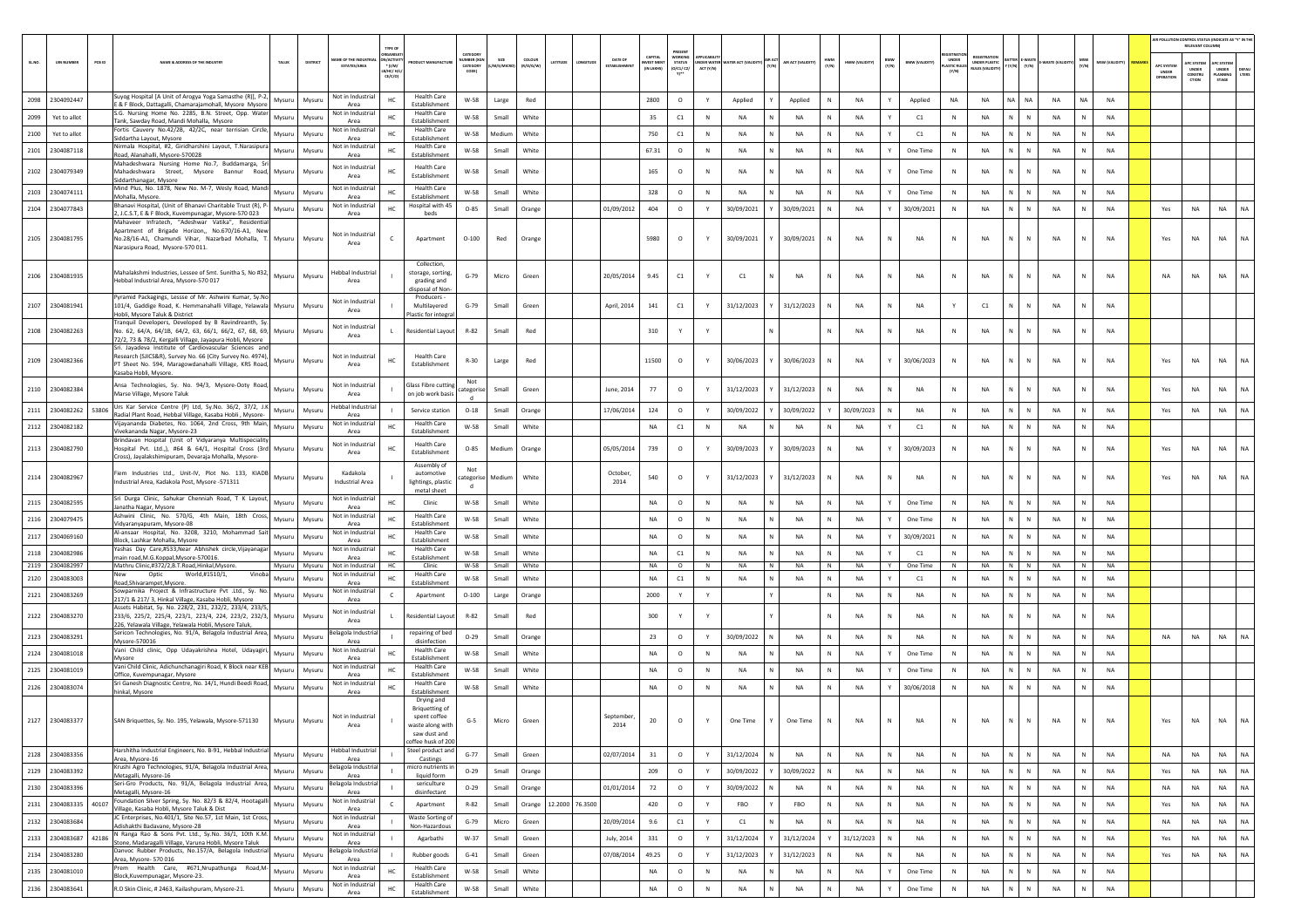|        |                       |        |                                                                                                                                                                                                                                          |         |                                           |                                             |                                                                                    |                                          |                  |                     |         |                 |                            |                                         |                                                   |              |            |   |                  |                     |                |                                       |                                     |                             |                              |            |           |                      |                                         | AIR POLLUTION CONTROL STATUS (INDICATE AS "Y" IN TH<br>RELEVANT COLUMN) |                                        |                     |
|--------|-----------------------|--------|------------------------------------------------------------------------------------------------------------------------------------------------------------------------------------------------------------------------------------------|---------|-------------------------------------------|---------------------------------------------|------------------------------------------------------------------------------------|------------------------------------------|------------------|---------------------|---------|-----------------|----------------------------|-----------------------------------------|---------------------------------------------------|--------------|------------|---|------------------|---------------------|----------------|---------------------------------------|-------------------------------------|-----------------------------|------------------------------|------------|-----------|----------------------|-----------------------------------------|-------------------------------------------------------------------------|----------------------------------------|---------------------|
| SL.NO. | <b>UIN NUMBER</b>     | PCB ID | LAME & ADDRESS OF THE INDUSTR<br>TALUR                                                                                                                                                                                                   | DISTRIC | AME OF THE INDUSTR<br><b>ESTATES/AREA</b> | N/ACTIVIT<br>* (1/M/<br>8/HC/ H/I<br>CE/C/O |                                                                                    | CATEGOR<br>MBER (XG<br>CATEGORY<br>CODE) | SIZE<br>vi/S/MIC | coLour<br>(R/O/G/W) | ATITUDI |                 | DATE OF<br>STABLISHM       | CAPITAL<br><b>EST MER</b><br>(IN LAKHS) | <b>WORKIN</b><br><b>STATUS</b><br>(0/C1/C2)<br>Y1 | ACT (Y/N)    |            |   | AIR ACT (VALIDIT | <b>HWM</b><br>(Y/N) | HWM (VALIDITY  | BMW<br><b>BMW (VALIDITY)</b><br>(Y/N) | UNDER<br><b>ASTIC RULE</b><br>(Y/N) | NDER PLASTIC<br>ULES (VALID | E-WAST<br>$(Y/N)$ $(Y/N)$    | VASTE (VA  | (Y/N)     | <b>MSW (VALIDITY</b> | APC SYSTEI<br><b>UNDER</b><br>IPERATION | <b>PC SYSTER</b><br><b>UNDER</b><br>CONSTRU<br>CTION                    | APC SYSTE<br>UNDER<br>LANNING<br>STAGE | <b>DEFA</b><br>LTER |
|        | 2137 2304083899       |        | Bhyrava Enterprises, Lessee Swarna Foods and Beverages,<br>Mysuru<br>Plot No. 268-B, Part-I, KIADB Indl. Area, Hebbal, Mysore-                                                                                                           | Mysuru  | Hebbal Industrial<br>Area                 |                                             | Electrode<br>Manufacturing                                                         | $O-4$                                    | Small            | Orange              |         |                 | November<br>2014           | 69.84                                   | C1                                                | Y            | C1         |   | C1               |                     | NA             | N<br>NA                               | N                                   | NA                          | N.<br>N                      | NA         |           | NA                   |                                         |                                                                         |                                        |                     |
|        | 2138 2304083907       |        | ISTG Concrete Products. Lessee of Sri. Krishna. #446. A-1<br>Mysuru<br>Block, 15th Cross, 3rd Main, Vijayanagar, Mysore                                                                                                                  | Mysuru  | Hebbal Industrial<br>Area                 |                                             | <b>RMC Ready Mix</b><br>Concrete                                                   | $G-37$                                   | Small            | Green               |         |                 | May, 2016                  | 490                                     | $\circ$                                           | Y            | 31/12/2024 |   | 31/12/2024       | N                   | <b>NA</b>      | N<br>NA                               | $\mathbb{N}$                        | <b>NA</b>                   | N  <br>$\mathbb{N}$          | <b>NA</b>  | N         | <b>NA</b>            | Yes                                     | NA                                                                      | NA                                     | NA                  |
|        | 2139 2304083958       |        | ransbroadways, 436/C, Hebbal Industria Area near Ring<br>Mysuru<br>Road, KRS Road, Metagalli, Mysore-570016                                                                                                                              | Mysuru  | Not in Industrial<br>Area                 |                                             | Service station                                                                    | $O-18$                                   | Small            | Orange              |         |                 | July, 2014                 | 72.1                                    | C1                                                | Y            | C1         |   | <b>NA</b>        | N                   | <b>NA</b>      | <b>NA</b><br>N                        | N                                   | <b>NA</b>                   | $\mathbb{N}$<br>N            | NA         | N         | <b>NA</b>            |                                         |                                                                         |                                        |                     |
|        | 2140 2304083774       |        | Hector Beverages Private Limited, Plot No. 8(P) &9, KIADB<br>Mysuru<br>Industrial Area, Kadakola, Jayapura Hobli, Mysore-571311                                                                                                          | Mysuru  | Kadakola<br><b>Industrial Area</b>        |                                             | Non-alcoholic<br>beverages                                                         | $R-69$                                   | Large            | Red                 |         |                 | 06/04/2016                 | 3528                                    | $\circ$                                           |              | 30/06/2021 |   | 30/06/202:       |                     | 30/09/2021     | N<br>NA                               | Y                                   | Not Applied                 | N.<br>N                      | NA         | <b>N</b>  | NA                   | Yes                                     | NA                                                                      | NA                                     | <b>NA</b>           |
|        | 2141 2304083792       |        | Cauvery PolyClinic, #1227 & 1228, Ground Floor, Irwi<br>Mysuru<br>Road, 1 st Cross, Devaraja Mohalla, Mysore.                                                                                                                            | Mysuri  | Not in Industrial<br>Area                 |                                             | <b>Health Care</b><br>Establishment                                                | W-58                                     | Small            | White               |         |                 |                            | NA                                      | C1                                                | N            | NA         |   | NA               |                     | <b>NA</b>      | C1                                    | N                                   | NA                          | N<br>N                       | NA         | N         | <b>NA</b>            |                                         |                                                                         |                                        |                     |
|        | 2142 2304083945       |        | Yoga Tradition(Save Health Care),# 81, 2nd Main,<br>Mysuru<br>Yadavagiri, Mysore-570020                                                                                                                                                  | Mysuru  | Not in Industrial<br>Area                 |                                             | <b>Health Care</b><br>Establishment                                                | $W-58$                                   | Small            | White               |         |                 |                            | NA                                      | C1                                                | N            | NA         |   | NA               | Ν                   | <b>NA</b>      | C1                                    | N                                   | NA                          | N<br>N                       | NA         |           | NA                   |                                         |                                                                         |                                        |                     |
|        | 2143 2304083947       |        | Bone & Joint Clinic, No-19, 10th Cross, C-Block, J.P.Nagar<br>Mysuru<br>Mysore-08                                                                                                                                                        | Mysuru  | Not in Industria<br>Area                  |                                             | <b>Health Care</b><br>Establishment                                                | W-58                                     | Small            | White               |         |                 |                            | <b>NA</b>                               | $\circ$                                           | N            | <b>NA</b>  | N | <b>NA</b>        | $\mathbb{N}$        | <b>NA</b>      | Y<br>30/06/2017                       | $\mathbb{N}$                        | <b>NA</b>                   | N  <br>$\mathbb{N}$          | <b>NA</b>  | N         | <b>NA</b>            |                                         |                                                                         |                                        |                     |
|        | 2144 2304084085       |        | Roopa Clinic, Madhavachar Road, Mysore -04<br>Mysuru                                                                                                                                                                                     | Mysuru  | Not in Industrial<br>Area                 | HC                                          | <b>Health Care</b><br>Establishment                                                | $W-58$                                   | Small            | White               |         |                 |                            | <b>NA</b>                               | $\circ$                                           | $\mathbb N$  | <b>NA</b>  |   | <b>NA</b>        | N                   | <b>NA</b>      | One Time<br>Y                         | N                                   | <b>NA</b>                   | N<br>N                       | <b>NA</b>  | N         | <b>NA</b>            |                                         |                                                                         |                                        |                     |
|        | 2145 2304084108       |        | M.D.Sacchidananda Murthy Memorial Hospital (Disha),<br>Mysuru<br>#45,4th Cross, Gandhinagar, Mysore-570007.                                                                                                                              | Mysuru  | Not in Industria<br>Area                  |                                             | HCE                                                                                | W-58                                     | Small            | White               |         |                 |                            | NA                                      | $\circ$                                           | N            | <b>NA</b>  |   | NA               |                     | NA             | One Time                              | $\mathbb N$                         | <b>NA</b>                   | N.<br>N                      | NA         |           | <b>NA</b>            |                                         |                                                                         |                                        |                     |
|        | 2146 2304084213 33238 |        | AGK Enterprises, Unit-I, No.33/A, Industrial A Layout,<br>Mysuru<br>Bannimantap, Mysore-570015                                                                                                                                           | Mysuri  | Bannimantap<br><b>Industrial Area</b>     |                                             | E-waste<br>Dismantler                                                              | $R-71$                                   | Small            | Red                 |         |                 |                            | 24                                      | $\circ$                                           | Y            | 30/06/2022 |   | 30/06/2022       | N                   | <b>NA</b>      | NA<br>N                               | N                                   | NA                          | N<br>Y                       | 30/06/2022 | N         | NA                   | Yes                                     | NA                                                                      | NA                                     | NA                  |
|        | 2147 2304076577       |        | Sanyo Electro Chemicals, No. 277/H, Hebbal Industrial<br>Mysuru<br>Area, Myosre-570018                                                                                                                                                   | Mysuri  | lebbal Industrial<br>Area                 |                                             | Lead acid Batter                                                                   | $O-73$                                   | Small            | Orange              |         |                 | 21/04/2017                 | 44                                      | C1                                                | Y            | C1         |   | C1               |                     | <b>NA</b>      | NA<br>N                               | N                                   | NA                          | N<br>N                       | NA         |           | NA                   |                                         |                                                                         |                                        |                     |
|        | 2148 2304084477       |        | The Muslim Co-operative Bank Ltd., No.18, M.G.Road, 1st<br>Mysuru<br>Cross, Udayagiri, Mysore-570019                                                                                                                                     | Mysuru  | Not in Industrial<br>Area                 | $\circ$                                     | Co-op Bank                                                                         | $W-52$                                   | Micro            | White               |         |                 | 13/01/2014                 | 99.6                                    | $\circ$                                           | $\mathbb{N}$ | <b>NA</b>  |   | One Time         | N                   | <b>NA</b>      | N<br>NA                               | N                                   | <b>NA</b>                   | N<br>$\mathbb{N}$            | <b>NA</b>  | N         | <b>NA</b>            | Yes                                     | <b>NA</b>                                                               | <b>NA</b>                              | NA                  |
|        | 2149 2304084409       |        | Bank Note Paper Mill India Pvt Ltd., ( A JV of SPMCIL-A<br>27933 Govt. of India Enterprise & BRBNMPL - A Subsidary of RBI)<br>Mysuru<br>Note Mudran Nagar, Metagalli, Mysore-570003                                                      | Mysuru  | Metagalli<br><b>Industrial Area</b>       |                                             | Finished Currency<br>note paper                                                    | $R-54$                                   | Large            | Red                 |         | 12.3000 76.6500 |                            | 160000                                  | $\circ$                                           | Y            | 30/06/2021 |   | 30/06/2021       |                     | 30/06/2021     | NA                                    | Y                                   | Applied                     | N                            | NA         |           | <b>NA</b>            | Yes                                     | NA                                                                      | NA                                     | <b>NA</b>           |
|        | 2150 2304076509       |        | Murugan Industries, Plot No. 224/A, Hebbal Industrial<br>Mysuru<br>Area, Mysore                                                                                                                                                          | Mysuru  | lebbal Industrial<br>Area                 |                                             | Automotive &<br>tubular Lead acid<br><b>Batteries</b>                              | $R-7$                                    | Small            | Red                 |         |                 |                            | 40.89                                   |                                                   |              |            |   |                  | N                   | N <sub>A</sub> | <b>NA</b><br>N                        | N                                   | <b>NA</b>                   | N                            | <b>NA</b>  |           | <b>NA</b>            |                                         |                                                                         |                                        |                     |
|        | 2151 2304008402       |        | nter Modal Transit Centre, KSRTC, Sy. No. 27/1, 27/2A,<br>Mysuru<br>27/2B, Sathagalli, Mysore                                                                                                                                            | Mysuru  | Not in Industrial<br>Area                 |                                             | <b>Bus Terminal</b>                                                                | $O-100$                                  | Large            | Orange              |         |                 | 04/03/2009                 | 27480                                   | C1                                                | Y            | C1         |   | C1               | Ν                   | NA             | NA<br>N                               | N                                   | NA                          | N<br>${\sf N}$               | NA         |           | NA                   |                                         |                                                                         |                                        |                     |
|        | 2152 2304084451       |        | Vaspal Solutions, Lessee of Smt. Usha Agarwal, Plot No.<br>Mysuru<br>SPL-54, Hebbal Industrial Estate, Mysore-570016                                                                                                                     | Mysuru  | lebbal Industria<br>Area                  |                                             | Filing & Packing c<br>Aerosol cans                                                 | $W-47$                                   | Small            | White               |         |                 | 01/01/2011                 | 38.64                                   | $\circ$                                           | Y            | 31/12/2024 |   | 31/12/2024       |                     | 11/10/2024     | N<br>NA                               | $\mathbb{N}$                        | NA                          | N  <br>${\sf N}$             | NA         | N         | <b>NA</b>            | Yes                                     | <b>NA</b>                                                               | NA                                     | <b>NA</b>           |
|        | 2153 2304084488       |        | Postal Training Centre, Plot No.1, Postal Training Centre<br>Campus, Opp. Nazarbad Police Station. Nazarbad Mysuru<br>Mohalla, Mysore-570010                                                                                             | Mysuru  | Not in Industrial<br>Area                 |                                             | DG set                                                                             | $G-110$                                  | Micro            | Green               |         |                 |                            |                                         | C1                                                | N            | NA         |   | C1               |                     | <b>NA</b>      | NA<br>N                               | N                                   | <b>NA</b>                   | N                            | NA         |           | <b>NA</b>            |                                         |                                                                         |                                        |                     |
|        | 2154 2304084505       |        | Sundaram Auto Components Ltd., TVS Motor Company<br>Ancillary Units, Sy. No. 9/1, 9/2, 10/1 & 10/2, 5/2, 5/3,<br>Mysuru<br>7pt. 10/1pt. 10/2pt. 11/1pt. 11/2pt. 17/1pt. Bythahalli<br>Village, Kadakola Post, Mysore Taluk & Dist-571311 | Mysuru  | Kadakola<br><b>Industrial Area</b>        |                                             | Polythene and<br>plastic processed<br>products<br>nanufacturing(v<br>gin plastics) | $G - 32$                                 | Large            | Green               |         |                 | July, 2011                 | 8600                                    | $\circ$                                           | Y            | 31/12/2025 |   | 31/12/2025       | Υ                   | 31/12/2022     | NA<br>N                               | N                                   | <b>NA</b>                   | N<br>N                       | NA         | N         | <b>NA</b>            | Yes                                     | <b>NA</b>                                                               | NA                                     | NA                  |
|        | 2155 2304080174       |        | P U Quality Walk (P) Ltd.,,Plot No. 36, Kadakola Industria<br>Mysuru<br>Area, Mysore Taluk & Dist.                                                                                                                                       | Mysuru  | Kadakola<br><b>Industrial Area</b>        |                                             | Footwears                                                                          | $G-26$                                   | Small            | Green               |         |                 | 01/01/2014                 | 291                                     | $\circ$                                           | Y            | 31/12/2023 |   | 31/12/2023       | N                   | NA             | N<br>NA                               | $\,$ N                              | NA                          | N<br>$\mathbb N$             | NA         | N         | <b>NA</b>            | Yes                                     | NA                                                                      | <b>NA</b>                              | <b>NA</b>           |
|        | 2156 2304080859       |        | Shakthi Rubber Products (P) Ltd., Sy. No. 51, Kadakola PO-<br>571311, Mysore Ooty Road, Madaragally Village, Mysore<br>Mysuru                                                                                                            | Mysuru  | Kadakola<br><b>Industrial Area</b>        |                                             | Tyre & Tube repa<br>patches                                                        | $G-71$                                   | Small            | Green               |         |                 | June, 1984                 | 90                                      | $\circ$                                           |              | 31/12/2023 |   | 31/12/2023       |                     | <b>NA</b>      | NA<br>N                               | N                                   | <b>NA</b>                   | N                            | <b>NA</b>  |           | <b>NA</b>            | Yes                                     | NA                                                                      | <b>NA</b>                              | <b>NA</b>           |
|        | 2157 2304083486       |        | Taluk, Mysore.<br>Chamundi Enterprises, ,Sy.No 103/1, Yelawala Village &<br>Mysuru<br>Hobli, Mysore Taluk & District ♦ 571 130                                                                                                           | Mysuru  | Not in Industria<br>Area                  |                                             | Dolomite, lime                                                                     | $O - 69$                                 | Micro            | Orange              |         |                 | 2014                       | 24                                      | C1                                                | N            | NA         |   | C1               | N                   | <b>NA</b>      | N<br>NA                               | $\mathbb{N}$                        | <b>NA</b>                   | N<br>$\mathbb{N}$            | NA         | N         | <b>NA</b>            |                                         |                                                                         |                                        |                     |
|        | 2158 2304084509       |        | Rudra Industries, Plot No. 163, Hebbal Industrial Area,<br>Mysuru<br>Mysore-570016                                                                                                                                                       | Mysuru  | lebbal Industria<br>Area                  |                                             | magnesite<br>Engineering<br>Industry on job                                        | $G-77$                                   | Small            | Green               |         |                 | 26/12/1992                 | 34                                      | Y                                                 | Y            |            |   |                  | N                   | <b>NA</b>      | <b>NA</b><br>N                        | N                                   | <b>NA</b>                   | N<br>$\mathbb N$             | NA         | N         | NA                   |                                         |                                                                         |                                        |                     |
|        | 2159 2304008403       |        | Inter Modal Transit Centre, KSRTC, Sy. No. 37/1, 37/2,<br>Chikkaharadanahalli Village, Aravind Nagar Extn.,<br>Mysuru<br>Kuvempunagar, Mysore                                                                                            | Mysuru  | Not in Industria<br>Area                  |                                             | Commercial                                                                         | $O-100$                                  | Large            | Orange              |         |                 |                            | 1463.71                                 | C1                                                |              | C1         |   | C1               | N                   | <b>NA</b>      | NA<br>N                               | N                                   | <b>NA</b>                   | N<br>$\mathbb{N}$            | NA         |           | <b>NA</b>            |                                         |                                                                         |                                        |                     |
|        | 2160 2304084511       |        | Comat Technologies Ltd., 1031/D, G& H Block,<br>Mysuru<br>Panchamanthra Road, Kuvempunagar, Mysore                                                                                                                                       | Mysuru  | Not in Industrial<br>Area                 |                                             | Medical<br>Transricption                                                           | Not<br>categoris                         | Micro            | White               |         |                 |                            | $\overline{2}$                          | $\circ$                                           | ${\sf N}$    | NA         |   | NA               |                     | <b>NA</b>      | NA<br>N                               | N                                   | <b>NA</b>                   | $\mathsf{N}$                 | <b>NA</b>  |           | <b>NA</b>            | Yes                                     | NA                                                                      | NA                                     | <b>NA</b>           |
|        | 2161 2304076600       |        | Dr. Shree Shivarathri Rajendra Nagara, Sy. No. 184/1,<br>Mysuru<br>183/2, 161, 170/1, 162/1 etc, Varuna Grama, Mysore.                                                                                                                   | Mysuru  | Not in Industrial<br>Area                 |                                             | <b>Residential Layout</b>                                                          | R-82                                     | Large            | Red                 |         |                 |                            | 1046                                    | $\circ$                                           | Y            | 30/06/2017 |   | <b>NA</b>        | $\mathbb{N}$        | <b>NA</b>      | N<br>NA                               | <b>NA</b>                           | <b>NA</b>                   | NA<br>NA                     | <b>NA</b>  | NA        | <b>NA</b>            | <b>NA</b>                               | NA                                                                      | <b>NA</b>                              | NA                  |
|        | 2162 2304084581       |        | Ellora Chemicals, Lesse M/s. Akashya Graphics, Plot No<br>Mysuru<br>232/A, Hebbal Industrial Area, Mysore -570 018                                                                                                                       | Mysuru  | lebbal Industria<br>Area                  |                                             | Potassium Nitrat<br>& Magnesium                                                    | $R-25$                                   | Small            | Red                 |         |                 |                            | 44                                      | C1                                                | Y            | C1         |   | C1               | N                   | <b>NA</b>      | NA<br>N                               | N                                   | <b>NA</b>                   | $\mathbb N$<br>N             | NA         | N         | <b>NA</b>            |                                         |                                                                         |                                        |                     |
|        | 2163 2304084612       |        | Stark India, Lessee Smt. Bhagyawanthi, Plot No.Hebba<br>Mysuru<br>Industrial Area, Mysore-570016                                                                                                                                         | Mysuru  | lebbal Industrial<br>Area                 |                                             | Manufacture o<br>Brick payars &                                                    | $W-16$                                   | Small            | White               |         |                 |                            | 100                                     | Y                                                 | N            |            |   |                  | N                   | <b>NA</b>      | N<br>NA                               | N                                   | NA                          | N.<br>$\mathbb{N}$           | NA         | N         | <b>NA</b>            |                                         |                                                                         |                                        |                     |
|        | 2164 2304084613       |        | Sigma Hospital (A Unit of Sigma Life Care Mysore Pvt.<br>76175 Ltd., No.P/8D, Kamakshi Hospital Road, Saraswathipuram, Mysuru<br>Thonachikoppal, Mysore-570009                                                                           | Mysuru  | Not in Industrial<br>Area                 | HC                                          | Hospital                                                                           | $O-85$                                   | Medium           | Orange              |         | 12.1800 76.3700 |                            | 883.27                                  | $\circ$                                           |              | 30/09/2022 |   | 30/09/2022       | N                   | <b>NA</b>      | 30/09/2022                            | N                                   | <b>NA</b>                   | ${\sf N}$<br>N               | NA         |           | <b>NA</b>            | Yes                                     | <b>NA</b>                                                               | <b>NA</b>                              | NA                  |
|        | 2165 2304084614 29599 |        | Premier Illumination, Plot No. 102/A, KIADB Industrial<br>Mysuru<br>Area, Kadakola, Mysore Taluk, Mysore-571311                                                                                                                          | Mysuru  | Kadakola<br><b>Industrial Area</b>        |                                             | Manufacture o<br>Tungsten Wire &<br>Filament                                       | $R - 44$                                 | Small            | Red                 |         |                 | 02/06/2016                 | 261                                     | $\circ$                                           |              | 30/06/2022 |   | 30/06/2022       |                     | 30/06/2021     | <b>NA</b><br>N                        | N                                   | <b>NA</b>                   | N.<br>$\mathbb{N}$           | <b>NA</b>  |           | <b>NA</b>            | Yes                                     | <b>NA</b>                                                               | <b>NA</b>                              | NA                  |
|        | 2166 2304076731       |        | Rashik Motors ,No. 924/1, New No. CH8/1, Kantharaj Urs<br>Mysuru<br>Road, Mysore-570004                                                                                                                                                  | Mysuru  | Not in Industrial<br>Area                 |                                             | Sales and Service<br>two wheeler                                                   | $O-18$                                   | Small            | Orange              |         |                 | 05/07/2013                 | 145                                     | $\circ$                                           | Y            | 30/09/2022 |   | 30/09/2022       |                     | <b>NA</b>      | <b>NA</b><br>N                        | N                                   | <b>NA</b>                   | N<br>$\mathbb N$             | NA         | N         | <b>NA</b>            | Yes                                     | NA                                                                      | <b>NA</b>                              | NA                  |
|        | 2167 2304084630       | 35645  | Yashaswini Industries, C-94, KSSIDC Industrial Estate,<br>Mysuru<br>Yadavagiri, Mysore-570020                                                                                                                                            | Mysuru  | <b>ndustrial Estate</b><br>Yadavagiri     |                                             | Tungsten wire re<br>rawing & Pickling                                              | $R-44$                                   | Small            | Red                 |         |                 | 12.3400 76.6400 28/04/2011 | 84                                      | $\circ$                                           |              | 30/06/2022 |   | 30/06/2022       |                     | 30/06/2022     | N<br>NA                               | N                                   | NA                          | N<br>N                       | NA         |           | NA                   | Yes                                     | NA                                                                      | <b>NA</b>                              | NA                  |
|        | 2168 2304084658       |        | Dr. Manjappa, Manjappa Heart & Tooth Crae, No.383,<br>Nimishambha Layout, Kuvempunagar, Opp. KHB, Mysore-<br>Mysuru<br>570023                                                                                                            | Mysuru  | Not in Industrial<br>Area                 |                                             | <b>Health Care</b><br>Establishment                                                | W-58                                     | Small            | White               |         |                 |                            | <b>NA</b>                               | C1                                                | N            | NA         |   | NA               |                     | <b>NA</b>      | C1                                    | N                                   | <b>NA</b>                   | Ν                            | NA         |           | <b>NA</b>            |                                         |                                                                         |                                        |                     |
|        | 2169 2304084662       |        | Dr. Komala Manjappa, Manjappa Heart & Tooth Crae,<br>No.383, Nimishambha Layout, Kuvempunagar, Opp. KHB, Mysuru<br>Mysore-570023                                                                                                         | Mysuru  | Not in Industrial<br>Area                 | HC                                          | <b>Health Care</b><br>Establishment                                                | W-58                                     | Small            | White               |         |                 |                            | NA                                      | C1                                                | N            | <b>NA</b>  |   | NA               | N                   | <b>NA</b>      | C1<br>Y                               | $\mathbb{N}$                        | <b>NA</b>                   | $\mathbb{N}$<br>$\mathbb{N}$ | <b>NA</b>  | N         | NA                   |                                         |                                                                         |                                        |                     |
|        | 2170 2304076603       |        | R.K. Metals, Plot No. P-4, Hebbal Industrial Area, Mysore.   Mysuru   Mysuru   Not in Industrial<br>Wynad Rubber & Spices Marketing Co.Pyt. Ltd., Shed No.C.                                                                             |         |                                           | - 12 -                                      | Aluminium                                                                          | $0 - 17$                                 | Small Orange     |                     |         |                 | June, 2013 39.65           |                                         | C1                                                | Y            | C1         | Y | C1               | N I                 | NA             | N<br>NA                               | N                                   | NA                          | N N                          | NA         | N         | <b>NA</b>            |                                         |                                                                         |                                        |                     |
|        | 2171 2304085056       |        | 23, C-24 & C-34, KSSIDC Industrial Estate, Metagalli, Mysuru<br>Mysore-570016<br>GTL Infrastructure Ltd., No.1500/58, CH-11, 3rd Cross, K R                                                                                              | Mysuru  | KSSIDC, Metagalli<br>Not in Industrial    |                                             | Rubber bands                                                                       | $G-83$                                   | Small            | Green               |         |                 |                            | 81.16                                   | $\circ$                                           |              | 31/12/2024 |   | 31/12/2024       | N                   | NA             | ${\sf N}$<br>NA                       | ${\sf N}$                           | NA                          | N<br>$\mathbb N$             | NA         | N         | NA                   | Yes                                     | NA                                                                      | NA                                     | <b>NA</b>           |
|        | 2172 Yet to allot     |        | Mysuru<br>Vanam, Mysore-570008<br>GTL Infrastructure Ltd., No.3, 2nd Stage, Devanur Layout,                                                                                                                                              | Mysuru  | Area<br>Not in Industrial                 |                                             | D.G. set Telephone Tower                                                           | W-52                                     | Micro            | White               |         |                 |                            | 3.85                                    | $\circ$                                           | $\,$ N       | NA         |   | NA               | N                   | NA             | N<br>NA                               | N                                   | NA                          | $N$ $N$                      | NA         | N         | NA                   | Yes                                     | NA                                                                      | NA                                     | <b>NA</b>           |
| 2173   | Yet to allot          |        | Mysuru<br>Police Quarters, N R Mohalla, Mysore<br>GTI Infrastructure Ltd., No.41. Vishwamanaya Double                                                                                                                                    | Mysuru  | Area<br>Not in Industrial                 |                                             | D.G. set Telephone Tower                                                           | W-52                                     | Micro            | White               |         |                 |                            | 3.85                                    | $\circ$                                           | $\,$ N       | NA         |   | NA               | $\mathbb{N}$        | NA             | N<br>NA                               | N                                   | NA                          | N  <br>${\sf N}$             | NA         | N         | <b>NA</b>            | Yes                                     | NA                                                                      | <b>NA</b>                              | <b>NA</b>           |
|        | 2174 Yet to allot     |        | Mysuru<br>Road, Saraswathipuram, Chamaraja Mohalla, Mysore-<br>Viom Networks Ltd., Formerly Tata Tele services, No.938.                                                                                                                  | Mysuru  | Area<br>Not in Industrial                 |                                             | D.G. set Telephone Tower                                                           | $W-52$                                   | Micro            | White               |         |                 |                            | 3.85                                    | $\circ$                                           | $\,$ N       | NA         |   | NA               | N                   | NA             | N<br>NA                               | N                                   | NA                          | N<br>$\,$ N                  | NA         | ${\sf N}$ | <b>NA</b>            | Yes                                     | NA                                                                      | <b>NA</b>                              | NA                  |
|        | 2175 2304084761       |        | 7th Main, New Kantha Raja Urs Road, Tonachi Koppal, I Mysuru<br>Stage, Saraswathipuram, Chamaraja Mohalla, Mysore-                                                                                                                       | Mysuru  | Area                                      |                                             | D.G. set Telephone Tower                                                           | W-52                                     | Micro            | White               |         |                 |                            | 2.25                                    | $\circ$                                           | $\,$ N       | <b>NA</b>  |   | One Time         | N                   | <b>NA</b>      | <b>NA</b><br>N                        | N                                   | <b>NA</b>                   | N<br>N                       | <b>NA</b>  | ${\sf N}$ | <b>NA</b>            | Yes                                     | NA                                                                      | <b>NA</b>                              | NA                  |
|        | 2176 Yet to allot     |        | Viom Networks Ltd., Plot No.1-H-B, Sy. No.85, Hootagall<br>Mysuru<br>Village & Industrial Area, Kasaba Hobli, Mysore Taluk &                                                                                                             | Mysuru  | Not in Industrial<br>Area                 | D.G. set                                    | <b>Telephone Tower</b>                                                             | $W-52$                                   | Micro            | White               |         |                 |                            | 1.92                                    | $\circ$                                           | $\,$ N       | NA         |   | NA               | N                   | NA             | N<br>NA                               | $\,$ N                              | NA                          | N<br>$\,$ N                  | NA         | ${\sf N}$ | NA                   | Yes                                     | NA                                                                      | <b>NA</b>                              | NA                  |
|        | 2177 2304081741       |        | Janani Automobiles Pvt. Ltd.,#1848/1, 1848/2, 1848/3,<br>Mysuru<br>Hinkal, Hunsur Main Road, Mysore-570 017.                                                                                                                             | Mysuru  | Not in Industrial<br>Area                 |                                             | Service Station                                                                    | $O-18$                                   | Small            | Orange              |         |                 | March, 2014                | 126                                     | $\circ$                                           | Y            | 30/09/2019 |   | 30/09/2019       | N                   | NA             | NA<br>N                               | $\,$ N                              | NA                          | N<br>N                       | NA         | N         | NA                   | Yes                                     | $_{\sf NA}$                                                             | <b>NA</b>                              | <b>NA</b>           |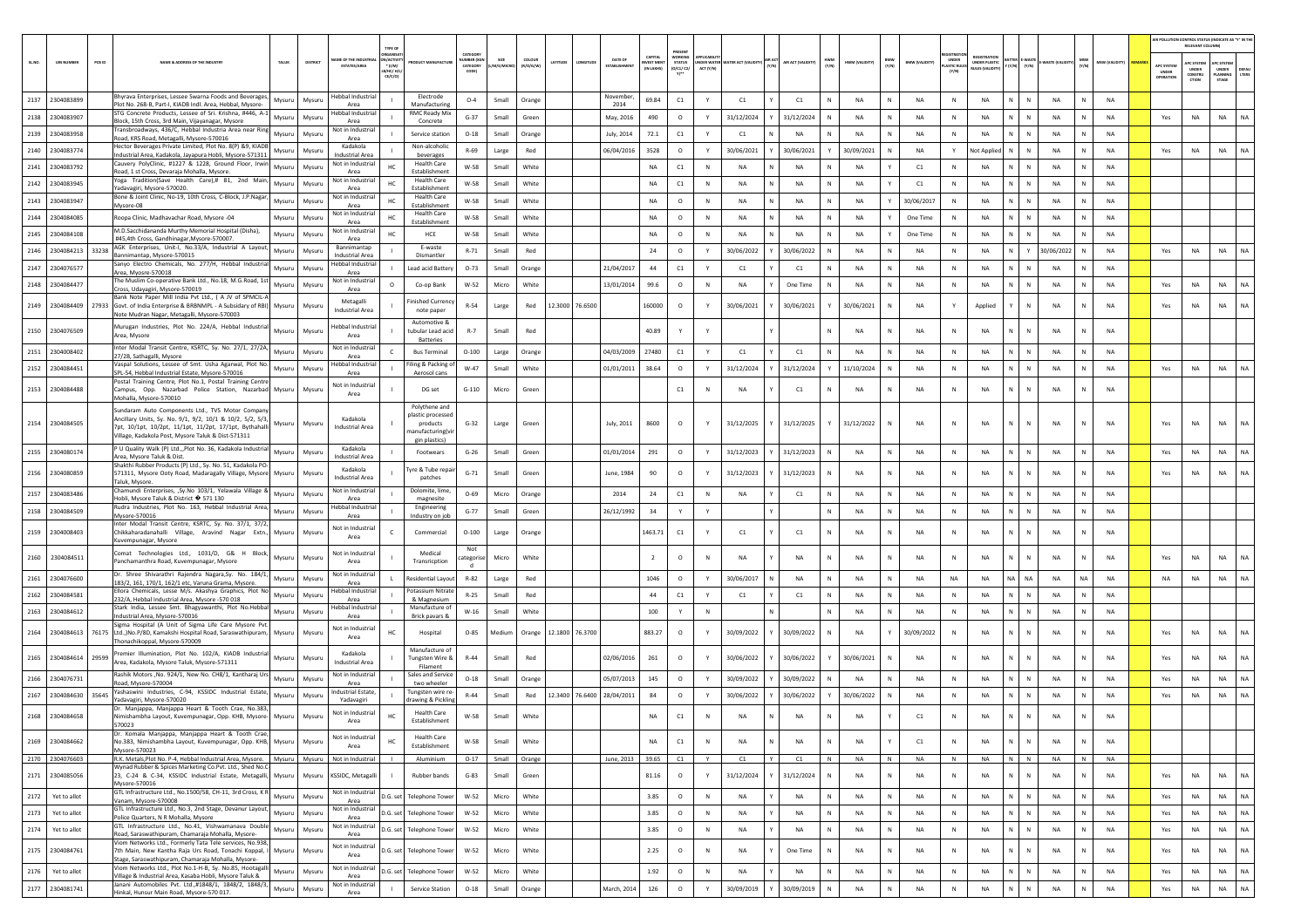|        |                                    |        |                                                                                                                                                                                                              |                           |                |                                                    |                                                   |                                                 |                               |                |                     |                 |         |                                |                                          |                                                                             |              |                                  |                       |              |                   |                    |                   |                                      |                                                             |                         |             |              |                |                                | AIR POLLUTION CONTROL STATUS (INDICATE AS "Y" IN THE<br>RELEVANT COLUMN |                                                |               |
|--------|------------------------------------|--------|--------------------------------------------------------------------------------------------------------------------------------------------------------------------------------------------------------------|---------------------------|----------------|----------------------------------------------------|---------------------------------------------------|-------------------------------------------------|-------------------------------|----------------|---------------------|-----------------|---------|--------------------------------|------------------------------------------|-----------------------------------------------------------------------------|--------------|----------------------------------|-----------------------|--------------|-------------------|--------------------|-------------------|--------------------------------------|-------------------------------------------------------------|-------------------------|-------------|--------------|----------------|--------------------------------|-------------------------------------------------------------------------|------------------------------------------------|---------------|
| SL.NO. | <b>UIN NUMBER</b>                  | PCB ID | NAME & ADDRESS OF THE INDUSTR'                                                                                                                                                                               | TALUK                     | <b>DISTRIC</b> | ME OF THE INDU:<br><b>ESTATES/AREA</b>             | <b>ACTIV</b><br>$^*$ (i/M/<br>B/HC/ H<br>$CE/C/O$ | DUCT MANUFACTUI                                 | CATEGORY<br>CATEGORY<br>CODET | /M/S/MICRO     | coLous<br>(R/O/G/W) | ATITUDE         |         | DATE OF<br><b>ESTABLISHMEN</b> | <b>CAPITAL</b><br>VEST MEN<br>(IN LAKHS) | PRESENT<br><b>WORKING</b><br><b>STATUS</b><br>(0/C1/C2/<br>$Y$ <sup>+</sup> | ACT (Y/N)    | INDER WATER WATER ACT (VALIDITY) | AIR ACT (VALIDITY)    | HWM<br>(Y/N) | HWM (VALIDITY)    | BMW<br>(Y/N)       | BMW (VALIDITY)    | UNDER<br><b>LASTIC RULE</b><br>(Y/N) | <b>FOISTRATIO</b><br>UNDER PLASTIC<br><b>NULES IVALIDIT</b> | ATTER<br>(Y/N)<br>(Y/N) | WASTE (VALI | MSW<br>(Y/N) | MSW (VALIDITY) | APC SYSTE<br>UNDER<br>OPERATIO | <b>APC SYSTEM</b><br><b>UNDER</b><br>CONSTRU<br>CTION                   | APC SYSTEM<br><b>UNDER</b><br>LANNING<br>STAGE | DEFA<br>LTERS |
| 2178   | 2304076927                         |        | N Ranga Rao & Sons Pyt. Ltd., No.5. Lessee of Mr.<br>N.S.Hemanth S/o. Sri. V. Swamy & Mr. N.S. SumanthS/o.<br>Sri. V. Swamy, Industrial Suburb Post Office Road, 1st<br>Stage, Mysore South, Mysore -570 008 | Mysuru                    | Mysuru         | <b>Industrial Suburb</b>                           |                                                   | Agarbathi                                       | W-37                          | Small          | Green               |                 |         |                                | 86                                       | $\circ$                                                                     | Y            | 31/12/2022                       | 31/12/2022            |              | NA                | N                  | NA                | ${\sf N}$                            | NA                                                          | ${\sf N}$<br>N          | NA          |              | NA             | Yes                            | NA                                                                      | NA                                             | NA            |
|        | 2179 2304085100                    |        | Chakravarthi Unique Poly packs, Yadavagiri Industrial<br>Estate, Mysore-20                                                                                                                                   | Mysuru                    | Mysuru         | ndustrial Estate,<br>Yadavagiri                    |                                                   | Producers<br>Multilavered<br>lastic for integra | $G-79$                        | Micro          | Green               |                 |         | 01/02/2015                     | 9.65                                     | C1                                                                          | Y            | C1                               | <b>NA</b>             | $\mathbb N$  | <b>NA</b>         | N                  | NA                | Y                                    | C1                                                          | $\mathbb{N}$<br>N       | <b>NA</b>   |              | <b>NA</b>      | <b>NA</b>                      | NA                                                                      | <b>NA</b>                                      | <b>NA</b>     |
| 2180   | 2304085188                         |        | Vishal International Fragrance, Lessee of Sri Samiulla,<br>No.2311, M/6, 3rd Cross, Sawday Road, Mandimohalla,                                                                                               | Mysuru                    | Mysuru         | Not in Industrial<br>Area                          |                                                   | Agarbathi                                       | $W-37$                        | Micro          | White               |                 |         |                                | 11.2                                     | Y                                                                           | N            |                                  |                       | $\mathbb{N}$ | <b>NA</b>         | N                  | <b>NA</b>         | $\mathbb{N}$                         | <b>NA</b>                                                   | N.<br>$\mathbb{N}$      | NA          | N            | <b>NA</b>      |                                |                                                                         |                                                |               |
|        | 2181 2304085296                    |        | Chamundeshwari Beverages, Plot No. 3, Jayadevanagar,<br>Hebbal, Metagalli Post, Mysore-570016                                                                                                                | Mysuru                    | Mysuru         | Hebbal Industrial<br>Area                          |                                                   | ackaged Drinking<br>Water                       | $G-54$                        | Micro          | Green               |                 |         |                                | 22                                       | $\circ$                                                                     | Y            | One Time                         | <b>NA</b>             | $\mathbb{N}$ | <b>NA</b>         | N                  | NA                | N                                    | NA                                                          | N<br>N                  | NA          | N            | <b>NA</b>      | NA                             | NA                                                                      | NA                                             | NA            |
|        | 2182 2304085330                    |        | Shreyas Meadows, Residential Layout Project, Sy.<br>No.44(P), 46(P), 47(P), 48(P), 49, 54 &55, Shadanahalli<br>Village, Kasaba Hobli, Mysore Taluk & Dist                                                    | Mysuru                    | Mysuru         | <b>Not in Industrial</b><br>Area                   |                                                   | Residential Layout                              | R-82                          | Large          | Red                 |                 |         |                                | 1843                                     | Y                                                                           |              |                                  |                       |              | <b>NA</b>         | N                  | NA                | N                                    | NA                                                          | N<br>$\mathbb{N}$       | NA          | N            | <b>NA</b>      |                                |                                                                         |                                                |               |
|        | 2183 2304085331                    |        | ATC Telecom Tower Corporation Ltd., 91/2, A2, Belavatha<br>Village, Kasaba Hobli, Mysore Taluk & District                                                                                                    | Mysuru                    | Mysuru         | <b>Not in Industrial</b><br>Area                   | D.G. set                                          | <b>Telephone Tower</b>                          | W-52                          | Micro          | White               |                 |         | 2014                           | 2.25                                     | $\circ$                                                                     | N            | <b>NA</b>                        | One Time              | N            | <b>NA</b>         | N                  | NA                | $\mathbb{N}$                         | NA                                                          | N<br>$\mathbb N$        | NA          | N            | <b>NA</b>      | Yes                            | NA                                                                      | <b>NA</b>                                      | NA            |
| 2184   | 2304085333                         |        | Balaji Automobiles, #CH-67, 1st Main, New Kantharajurs<br>Road (North), Saraswathipuram, Mysore-570009                                                                                                       | Mysuru                    | Mysuru         | Not in Industrial<br>Area                          |                                                   | Service station                                 | $O-18$                        | Micro          | Orange              |                 |         | 17/01/2002                     | 2.81                                     | $\circ$                                                                     |              | 30/09/2019                       | 30/09/2019            |              | NA                | N                  | NA                | N                                    | <b>NA</b>                                                   | N<br>N                  | NA          | N            | NA             | Yes                            | NA                                                                      | NA                                             | NA            |
|        | 2185 2304085334                    |        | Sagar Auto Tech Pvt. Ltd., No.1127/4, Manandavadi Road,<br>Opp. NIE college, Mysore South, Mysore-570008                                                                                                     | Mysuru                    | Mysuru         | Not in Industrial<br>Area                          |                                                   | Service station                                 | $O-18$                        | Small          | Orange              |                 |         | October.<br>2011               | 360                                      | $\circ$                                                                     | Y            | 30/09/2019                       | 30/09/2019            | Y            | Not Applied       | N                  | <b>NA</b>         | N                                    | <b>NA</b>                                                   | N<br>$\mathbb{N}$       | <b>NA</b>   | N            | <b>NA</b>      | Yes                            | NA                                                                      | <b>NA</b>                                      | NA            |
|        | 2186 2304085339                    |        | Balaji Motors (Palace Honda Authorised service Centre)<br>Lessee of Smt. Padmini, No.K-38/8, 10 &11, Dr. Mysuru<br>Mariswamy Complex, Chamaraja Double Road, K R                                             |                           | Mysuru         | Not in Industrial<br>Area                          |                                                   | Service station                                 | $O-18$                        | Micro          | Orange              |                 |         | 02/07/2008                     | 17.78                                    | $\circ$                                                                     |              | 30/09/2019                       | <b>NA</b>             |              | NA                | N                  | NA                | N                                    | <b>NA</b>                                                   | $\mathsf{N}$            | <b>NA</b>   |              | <b>NA</b>      | <b>NA</b>                      | NA                                                                      | NA                                             | <b>NA</b>     |
| 2187   | 2304085341                         |        | Balaii Motors (Palace Honda Authorised service Centre)<br>No.232, 1st Main Road, 2nd Stage, Gokulam, Mysore-                                                                                                 | Mysuru                    | Mysuru         | Not in Industrial<br>Area                          |                                                   | Service station                                 | $O-18$                        | Small          | Orange              |                 |         | 01/09/2005                     | 78.23                                    | $\circ$                                                                     | Y            | 30/09/2019                       | <b>NA</b>             | $\mathbb{N}$ | <b>NA</b>         | N                  | <b>NA</b>         | N                                    | <b>NA</b>                                                   | N<br>$\mathbb{N}$       | <b>NA</b>   | N            | <b>NA</b>      | <b>NA</b>                      | NA                                                                      | NA                                             | <b>NA</b>     |
|        | 2188 2304085342                    |        | Prakash Service Station, K-38/1E, Chamaraja Double Road,<br>K R Mohalla, Mysore-570004                                                                                                                       | Mysuru                    | Mysuru         | Not in Industrial<br>Area                          |                                                   | Service station                                 | $O-18$                        | Small          | Orange              |                 |         | 15/01/2005                     | 65.11                                    | $\circ$                                                                     | Y            | 30/09/2019                       | 30/09/2019            | N            | <b>NA</b>         | N                  | NA                | $\,$ N                               | NA                                                          | N                       | <b>NA</b>   | N            | <b>NA</b>      | Yes                            | NA                                                                      | NA                                             | <b>NA</b>     |
| 2189   | 2304085350                         |        | Shree Shridhareshwara Coconut Products, Lessee of Mrs<br>41103 Sudha S, Plot No. 269/D, Hebbal Industrial Area, Belawadi Mysuru                                                                              |                           | Mysuru         | <b>Hebbal Industrial</b>                           |                                                   | Desiccated                                      | $O-95$                        | Small          | Orange              | 12.2000 76.3500 |         |                                | 43.47                                    | $\circ$                                                                     |              | 30/09/2030                       | 30/09/2030            | N            | <b>NA</b>         | N                  | <b>NA</b>         | N                                    | <b>NA</b>                                                   | N.<br>$\mathbb{N}$      | NA          | N            | <b>NA</b>      | Yes                            | <b>NA</b>                                                               | <b>NA</b>                                      | <b>NA</b>     |
| 2190   | 2304085359                         | 84745  | Post. Mysore-570018<br>Popular Motor Corporation, No.661, Vishwamanava                                                                                                                                       | Mysuru                    | Mysuru         | Area<br>Not in Industrial                          |                                                   | coconut<br>Service station                      | $O-18$                        | Small          | Orange              | 12.1800 76.3700 |         | 01/04/2010                     | 346.55                                   | $\circ$                                                                     | Y            | Applied                          | Applied               |              | <b>NA</b>         | N                  | NA                | N                                    | <b>NA</b>                                                   | N                       | <b>NA</b>   |              | <b>NA</b>      | Yes                            | NA                                                                      | NA                                             | NA            |
| 2191   | 2304085495                         |        | Double Road, Saraswatipuram, Mysore-5600029<br>Chamundi Chemical Industries, Lessee Dakshina Murthy,                                                                                                         | Mysuru                    | Mysuru         | Area<br>Bannimantap                                |                                                   | Copper Exraction                                | $R - 72$                      | Micro          | Red                 |                 |         |                                | 19.4                                     | Y                                                                           | Y            |                                  |                       |              | <b>NA</b>         | N                  | <b>NA</b>         | <b>N</b>                             | <b>NA</b>                                                   | N.<br>$\mathbb{N}$      | <b>NA</b>   | N            | <b>NA</b>      |                                |                                                                         |                                                |               |
|        | 2192 2304085501                    |        | Plot No.31/A3. Bannimantap Industrial Area. Mysore-<br>SVA Industries, No.441/B2, Hebbal Industrial Area,                                                                                                    | Mysuru Mysuru             |                | <b>Industrial Area</b><br><b>Hebbal Industrial</b> |                                                   | from spent<br>Alluminium                        | $R - 25$                      | Micro          | Red                 |                 |         |                                | 15                                       | C1                                                                          | Y            | C1                               | C1                    | N            | NA                | N                  | NA                | N                                    | NA                                                          | $N$ $N$                 | NA          | N            | <b>NA</b>      |                                |                                                                         |                                                |               |
| 2193   | 2304085529                         |        | Mallappa Food Industry, Plot No. 80, KIADB Industrial<br>Area, Kadakola, Mysore Taluk-571311                                                                                                                 | Mysuru                    | Mysuru         | Kadakola<br>Industrial Area                        |                                                   | Flours & Masala<br>Powders                      | W-38                          | Small          | White               |                 |         |                                | 102                                      | Y                                                                           | N            |                                  |                       | N            | <b>NA</b>         | N                  | NA                | N                                    | <b>NA</b>                                                   | N                       | NA          | N            | <b>NA</b>      |                                |                                                                         |                                                |               |
| 2194   | 2304085531                         |        | Waves Technology, No.269-O, Part-II, Hebbal Industrial<br>Area, Mysore-570016                                                                                                                                | Mysuru                    | Mysuru         | lebbal Industria<br>Area                           |                                                   | PCB Assembly                                    | $W-13$                        | Micro          | White               |                 |         |                                | 20                                       | $\circ$                                                                     | N            | 31/12/2024                       |                       | N            | <b>NA</b>         | N                  | <b>NA</b>         | $\mathbb N$                          | <b>NA</b>                                                   | N.<br>N                 | NA          | N            | <b>NA</b>      | <b>NA</b>                      | <b>NA</b>                                                               | <b>NA</b>                                      | NA            |
| 2195   | 2304084373                         |        | Shiva Agro Industries, ,271/B, Hebbal Industrial Area,<br>Mysore-570 016.                                                                                                                                    | Mysuru                    | Mysuru         | <b>Hebbal Industrial</b><br>Area                   |                                                   | oil conditioning &<br>Bio-fertilizer            | $W-4$                         | Micro          | White               |                 |         |                                | 20.3                                     | $\circ$                                                                     | Y            | One Time                         | One Time              | N            | <b>NA</b>         | N                  | <b>NA</b>         | $\mathbb{N}$                         | <b>NA</b>                                                   | N<br>$\mathbb N$        | <b>NA</b>   | N            | <b>NA</b>      | Yes                            | NA                                                                      | <b>NA</b>                                      | <b>NA</b>     |
| 2196   | 2304085596                         |        | Harsha Enterprises, Janjar No.120/B, KIADB Industrial<br>Area, Hebbal Ring Road, Besides Hotel Kalyani, Mysore-                                                                                              | Mysuru                    | Mysuru         | lebbal Industrial<br>Area                          |                                                   | ackaged Drinking<br>Water                       | $G-54$                        | Small          | Green               |                 |         |                                | 90                                       | C1                                                                          | Y            | C1                               | C1                    |              | NA                | ${\sf N}$          | NA                | N                                    | NA                                                          | N                       | NA          |              | NA             |                                |                                                                         |                                                |               |
| 2197   | 2304084745                         |        | Supreme Health Care Clinic, No.1597/A and 1597/B,<br>Laskhar Mohalla, Mysore                                                                                                                                 | Mysuru                    | Mysuru         | Not in Industrial<br>Area                          |                                                   | <b>Health Care</b><br>Establishment             | $W-58$                        | Small          | White               |                 |         |                                | <b>NA</b>                                | $\circ$                                                                     | N            | <b>NA</b>                        | <b>NA</b>             | $\mathbb{N}$ | <b>NA</b>         | Y                  | One Time          | N                                    | <b>NA</b>                                                   | $\mathbb{N}$<br>N       | <b>NA</b>   | N            | NA             |                                |                                                                         |                                                |               |
| 2198   | 2304081014                         |        | Sushma Clinic, No. 146, Moksha Marga, Siddharthanagar,<br>Mysore                                                                                                                                             | Mysuru                    | Mysuru         | Not in Industrial<br>Area                          | HC                                                | Clinic                                          | W-58                          | Small          | White               |                 |         |                                | NA                                       | $\circ$                                                                     | N            | <b>NA</b>                        | <b>NA</b>             | N            | <b>NA</b>         | Y                  | One Time          | $\mathbb N$                          | <b>NA</b>                                                   | N                       | <b>NA</b>   | N            | <b>NA</b>      |                                |                                                                         |                                                |               |
| 2199   | 2304085304                         |        | Mahaveera Medical Centre, No-926, Vishwadhatri Road,<br>off Vivekananda Circle, Vivekanandanagar, Mysore.                                                                                                    | Mysuru                    | Mysuru         | Not in Industrial<br>Area                          | HC                                                | Clinic                                          | $W-58$                        | Small          | White               |                 |         |                                | <b>NA</b>                                | $\circ$                                                                     | N            | <b>NA</b>                        | <b>NA</b>             | N            | <b>NA</b>         | Y                  | One Time          | $\mathbb N$                          | <b>NA</b>                                                   | N.<br>$\mathbb{N}$      | <b>NA</b>   | N            | <b>NA</b>      |                                |                                                                         |                                                |               |
| 2200   | 2304085332                         |        | Shree Nimishamba Clinic, # 1181, Prerana, 1st<br>Cross.T.K.Layout,4th Stage, Mysore.                                                                                                                         | Mysuru                    | Mysuru         | <b>Not in Industria</b><br>Area                    | HC                                                | <b>Health Care</b><br>Establishment             | W-58                          | Small          | White               |                 |         |                                | <b>NA</b>                                | C1                                                                          | N            | NA                               | NA                    | N            | <b>NA</b>         | Y                  | C1                | N                                    | <b>NA</b>                                                   | N<br>$\mathbb N$        | NA          | N            | <b>NA</b>      |                                |                                                                         |                                                |               |
| 2201   | 2304085086                         |        | C.D.S Clinic & Laboratory, 223/2, 224, Sayyaji Rao, Road,<br>Mysore - 570 001.                                                                                                                               | Mysuru                    | Mysuru         | Not in Industrial<br>Area                          | HC                                                | <b>Health Care</b><br>Establishment             | $W-58$                        | Small          | White               |                 |         |                                | NA                                       | $\circ$                                                                     | N            | NA                               | NA                    |              | NA                |                    | One Time          | N                                    | NA                                                          | N.<br>$\mathbb N$       | NA          | N            | NA             |                                |                                                                         |                                                |               |
|        | 2202 2304085089                    |        | Avathi L Rameshaiahia and Lakshmi Devamma Clinic.<br>(Unit of Narayana Hrudayalaya Surgical Hospitals Pvt Mysuru<br>Ltd).no. 1261/A. D80/1. Vinobha Road. Shivrampet.                                        |                           | Mysuru         | Not in Industrial<br>Area                          |                                                   | <b>Health Care</b><br>Establishment             | W-58                          | Small          | White               |                 |         |                                | NA                                       | $\circ$                                                                     | N            | NA                               | NA                    | $\mathbb N$  | N <sub>A</sub>    |                    | One Time          | N                                    | <b>NA</b>                                                   | N<br>${\sf N}$          | NA          | N            | <b>NA</b>      |                                |                                                                         |                                                |               |
| 2203   | 2304085412                         |        | The Radiant Institute, #2, C-1, A-1 Block, Vijayanagara 3rd<br>Stage, Mysore - 17                                                                                                                            | Mysuru                    | Mysuru         | <b>Not in Industrial</b><br>Area                   | HC                                                | <b>Health Care</b><br>Establishment             | W-58                          | Small          | White               |                 |         |                                | NA                                       | C1                                                                          | $\mathbb{N}$ | NA                               | NA                    | N            | <b>NA</b>         |                    | C1                | N                                    | NA                                                          | N<br>N                  | <b>NA</b>   | N            | NA             |                                |                                                                         |                                                |               |
| 2204   | 2304085564                         |        | Ora Dental Care, #99,2nd floor,DD Urs Road, Mysore-01.                                                                                                                                                       | Mysuru                    | Mysuru         | Not in Industria<br>Area                           |                                                   | <b>Health Care</b><br>Establishment             | W-58                          | Small          | White               |                 |         |                                | <b>NA</b>                                | $\circ$                                                                     | N            | <b>NA</b>                        | <b>NA</b>             | $\mathbb{N}$ | <b>NA</b>         | Y                  | One Time          | N                                    | <b>NA</b>                                                   | N<br>$\mathbb{N}$       | <b>NA</b>   | N            | <b>NA</b>      |                                |                                                                         |                                                |               |
|        | 2205 2304085486                    |        | ENT and Cancer care Clinic, M-159, Ramakrishnanagar, E&F<br>Block, Mysore-22.                                                                                                                                | Mysuru                    | Mysuru         | Not in Industrial<br>Area                          | HC                                                | <b>Health Care</b><br>Establishment             | W-58                          | Small          | White               |                 |         |                                | <b>NA</b>                                | C1                                                                          | N            | <b>NA</b>                        | <b>NA</b>             | $\mathbb N$  | <b>NA</b>         | Y                  | C1                | N                                    | <b>NA</b>                                                   | $\mathbb{N}$<br>N       | <b>NA</b>   | N            | NA             |                                |                                                                         |                                                |               |
|        | 2206 2304085890                    |        | Mysore Cashew Industries, Lessee of Smt.Shehla Ruman<br>Khan, Sy. No.123/1, Khata No.242, Mahadevapura Village, Mysuru                                                                                       |                           | Mysuru         | Not in Industrial<br>Area                          |                                                   | Cashew Kernel                                   | $O-77$                        | Small          | Orange              |                 |         |                                | 384                                      | Y                                                                           | Y            |                                  |                       |              | <b>NA</b>         | N                  | <b>NA</b>         | N                                    | <b>NA</b>                                                   | N<br>$\mathbb{N}$       | NA          | N            | <b>NA</b>      |                                |                                                                         |                                                |               |
|        | 2207 2304085891                    |        | Srirampura Panchayath, Mysore Taluk & District<br>Swarna Food & Beverages, Lessee of Smt.Gunashree, Plot                                                                                                     | Mysuru I                  | Mysuru         | lebbal Industria                                   |                                                   | Beer                                            | $O-27$                        | Small          | Orange              |                 |         |                                | 220                                      | $\circ$                                                                     | Y            | 30/09/2022                       | 30/09/2022            | N            | <b>NA</b>         | N                  | <b>NA</b>         | N                                    | <b>NA</b>                                                   | N<br>N                  | NA          | N            | <b>NA</b>      | Yes                            | NA                                                                      | <b>NA</b>                                      | <b>NA</b>     |
| 2208   | 2304085911                         |        | No. 440-A, Hebbal Industrial Area, Mysore-570016<br>Plansee India High Performance Materials Pvt. Ltd.,<br>(Formerly M/s. Wolfratech Pvt. Ltd.,) Lessee of Mr. J B Mysuru                                    |                           | Mysuru         | Area<br><b>Hebbal Industrial</b>                   |                                                   | Molybdenum &<br>Tungstem                        | $G-77$                        | Medium         | Green               |                 |         |                                | 547                                      | C1                                                                          | Y            | C1                               | C1                    | N            | <b>NA</b>         | N                  | <b>NA</b>         | N                                    | <b>NA</b>                                                   | N.<br>$\mathbb{N}$      | NA          | N            | <b>NA</b>      |                                |                                                                         |                                                |               |
| 2209   | 2304085956                         |        | Pattabi, plot No.296, Part-A, Hebbal Industrial Area,<br>Bharati Airtel Ltd., (Switching Centre), No.1005, Gayathri<br>Complex, E & F Block, Chamaraja Mohalla, Mysuru                                       |                           | Mysuru         | Area<br>Not in Industrial                          | D.G. set                                          | Machine<br><b>Telephone Tower</b>               | $W-52$                        | Micro          | White               |                 |         |                                | 2.25                                     | $\circ$                                                                     | N            | NA                               | One Time              |              | <b>NA</b>         | N                  | <b>NA</b>         | N                                    | <b>NA</b>                                                   | $\mathsf{N}$            | <b>NA</b>   |              | <b>NA</b>      | Yes                            | NA                                                                      | <b>NA</b>                                      | <b>NA</b>     |
|        | 2210 2304085957                    |        | Kuvempunagar, Mysuru-570024<br>Bharati Airtel Ltd., (Switching Centre), No.457/60, I Main, Mysuru Mysuru                                                                                                     |                           |                | Area<br>Not in Industrial                          | D.G. set                                          | <b>Telephone Tower</b>                          | W-52                          | Micro          | White               |                 |         |                                | 2.25                                     | $\circ$                                                                     | N            | <b>NA</b>                        | One Time              | $\mathbb{N}$ | <b>NA</b>         | N                  | NA                | N                                    | <b>NA</b>                                                   | N<br>$\mathbb{N}$       | <b>NA</b>   |              | <b>NA</b>      | Yes                            | <b>NA</b>                                                               | <b>NA</b>                                      |               |
|        |                                    |        | I Stage, Gokulam, Mysuru<br>Bharati Airtel Ltd., (Switching Centre), No.5, Belagola                                                                                                                          |                           |                | Area<br>Belagola Industrial                        |                                                   | <b>Telephone Tower</b>                          |                               |                |                     |                 |         |                                |                                          |                                                                             |              |                                  |                       | N.           |                   |                    |                   | -N                                   |                                                             | N.                      |             | N.           |                |                                |                                                                         |                                                |               |
|        | 2211 2304085958<br>2212 2304085994 |        | Industrial Area, Food Complex, Metagalli, Mysuru-570016<br>ATM Enterprises, Unit-2, No.8/1, CV Road, Bannimantap A                                                                                           | Mysuru   Mysuru<br>Mysuru | Mysuru         | Area<br>Bannimantap                                | D.G. set                                          | Waste Sorting of                                | W-52<br>$R-3$                 | Micro<br>Small | White<br>Red        |                 |         |                                | 2.25<br>-5                               | $\circ$<br>$\mathsf{C1}$                                                    | N<br>Y       | - NA<br>C1                       | One Time<br><b>NA</b> | N            | - NA<br><b>NA</b> | N.<br>$\mathsf{N}$ | - NA<br><b>NA</b> | N                                    | - NA<br><b>NA</b>                                           | N<br>N.<br>$\mathbb{N}$ | NA<br>NA    | N            | - NA<br>NA     | Yes<br><b>NA</b>               | NA.<br>NA                                                               | - NA<br><b>NA</b>                              | - NA<br>NA    |
|        |                                    |        | Industrial Extension, Mandi Mohalla, Mysore-570015<br>Simplex Infrastructures Ltd., Lessee of Sri Jayadeva                                                                                                   |                           |                | <b>Industrial Area</b>                             |                                                   | Non-Hazardous                                   |                               |                |                     |                 |         |                                |                                          |                                                                             |              |                                  |                       |              |                   |                    |                   |                                      |                                                             |                         |             |              |                |                                |                                                                         |                                                |               |
|        | 2213 2304086109                    |        | Institute of Cardio Vascular Science & Research, Sy.<br>No.66, Maragowdanahalli Village, K R S Road, Metagalli,<br>Mysore-570016.                                                                            | Mysuru                    | Mysuru         | Not in Industrial<br>Area                          |                                                   | <b>RMC Ready Mix</b><br>Concrete                | $G-37$                        | Small          | Green               |                 |         | 20/03/2015                     | 30                                       | $\circ$                                                                     | Y            | 31/12/2025                       | 31/12/2025            | N            | <b>NA</b>         | N                  | <b>NA</b>         | N                                    | NA                                                          | N<br>N                  | NA          | N            | <b>NA</b>      | Yes                            | NA                                                                      | <b>NA</b>                                      | NA            |
|        | 2214 2304086114                    |        | Swaroop Enterprises, Plot No.10, Sy. No.100, Hebbal<br>Industrial Area, Mysore                                                                                                                               | Mysuru                    | Mysuru         | <b>Hebbal Industrial</b><br>Area                   |                                                   | Packaged Drinking<br>Water                      | $G-54$                        | Small          | Green               |                 |         |                                | 49                                       | C1                                                                          | Y            | C1                               | NA                    | N            | NA                | ${\sf N}$          | NA                | $\,$ N $\,$                          | NA                                                          | N<br>$\,$ N             | NA          | N            | NA             |                                |                                                                         |                                                |               |
| 2215   | 2304086198                         | 63909  | S P Mix Concrete, Lessee of Askar Mechatronics Systems<br>Private Ltd., Plot No.524, Sy.No.50P, 59P & 447P, Belagola Mysuru<br>Industrial Area, Metagalli, Mysore-570016                                     |                           | Mysuru         | elagola Industria<br>Area                          |                                                   | <b>RMC Ready Mix</b><br>Concrete                | $G-37$                        | Small          | Green               |                 |         |                                | 439                                      | $\circ$                                                                     | Y            | 31/12/2025                       | 31/12/2025            | N            | <b>NA</b>         | ${\sf N}$          | NA                | $\,$ N                               | NA                                                          | N<br>${\sf N}$          | NA          | N            | <b>NA</b>      | Yes                            | NA                                                                      | <b>NA</b>                                      | <b>NA</b>     |
|        | 2216 2304086266                    |        | Rishi FIBC Solutions Pvt.Ltd., Sy.No.29/1, Madaragalli<br>Village, Varuna Hobli, Mysore Taluk                                                                                                                | Mysuru                    | Mysuru         | Not in Industrial<br>Area                          |                                                   | Polythene sheet<br>stitching                    | $G - 79$                      | Small          | Green               |                 |         | 08/04/2015                     | 123                                      | $\circ$                                                                     | Y            | 31/12/2024                       | 31/12/2024            | $\mathbb{N}$ | <b>NA</b>         | N                  | NA                | N                                    | NA                                                          | N<br>N                  | NA          | ${\sf N}$    | <b>NA</b>      | Yes                            | NA                                                                      | <b>NA</b>                                      | <b>NA</b>     |
| 2217   | 2304086296                         |        | M Pro Concretes Pvt. Ltd., Unit-1, Lessee Umesh Banakar,<br>87428 Plot No. 267-A, Hebbal Industrial Area, Mysuru-570 016.                                                                                    | Mysuru                    | Mysuru         | Hebbal Industrial<br>Area                          |                                                   | <b>M-Sand (Concrete</b><br>Sand & Plastering    | $O - 64$                      | Small          | Orange              | 12.2000         | 76.3500 | May, 2015                      | 125                                      | $\circ$                                                                     | Y            | 30/09/2029                       | 30/09/2029            | N            | <b>NA</b>         | ${\sf N}$          | NA                | $\,$ N                               | NA                                                          | ${\sf N}$               | NA          | ${\sf N}$    | NA             | Yes                            | NA                                                                      | <b>NA</b>                                      | <b>NA</b>     |
|        | 2218 2304086503                    |        | Honda Point (M/s. Dhanalakshmi Motors), No.5, 3rd<br>Cross, 3rd Stage, Gokulam, Mysore                                                                                                                       | Mysuru                    | Mysuru         | Not in Industrial<br>Area                          |                                                   | Sand)<br>Service station                        | $O-18$                        | Micro          | Orange              |                 |         | anuary, 2014                   | 10.6                                     | $\circ$                                                                     | Y            | 30/09/2019                       | NA                    | N            | <b>NA</b>         | N                  | NA                | $\,$ N                               | NA                                                          | N<br>$\,$ N             | NA          | ${\sf N}$    | NA             | NA                             | NA                                                                      | <b>NA</b>                                      | NA            |
| 2219   | 2304086594                         |        | 24814 Sri Subramanya Industries, Plot No.19/C-4, 3rd Stage,<br>Vishweshwaranagar, Industrial Suburb, Mysore South,                                                                                           | Mysuru                    | Mysuru         | Not in Industrial<br>Area                          |                                                   | Flour Mill                                      | $G-20$                        | Small          | Green               |                 |         |                                | 90                                       | Y                                                                           |              |                                  |                       |              | NA                | N                  | NA                | N                                    | NA                                                          | N                       | $\sf NA$    | N            | NA             |                                |                                                                         |                                                |               |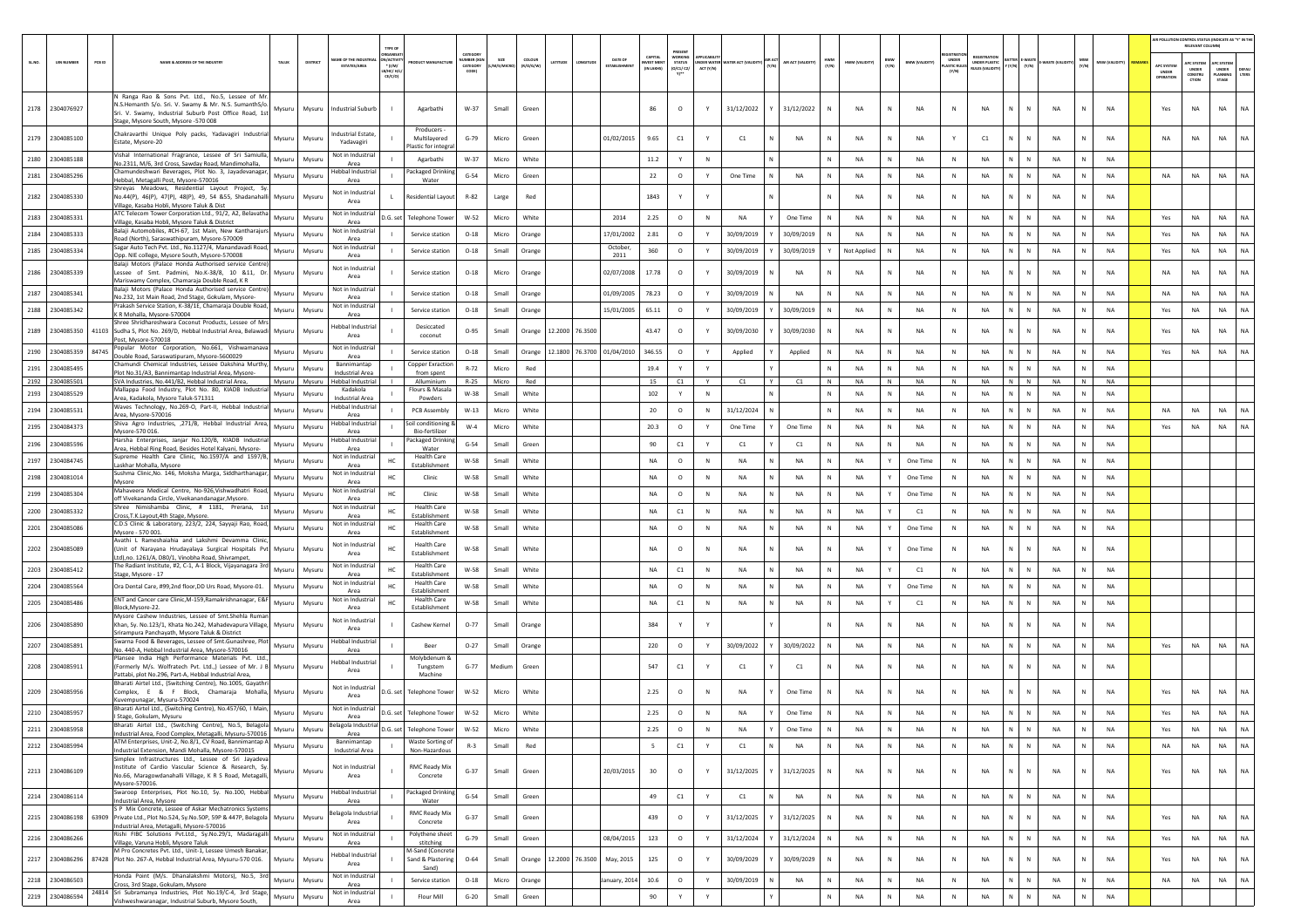|        |                   |          |                                                                                                                                                                                                                                                                                                                                                                                                                                                                  |        |                |                                                |                                                  |                                                                                       |                                         |                    |                            |                 |                                |                                 |                                                  |                        |                |       |                  |              |                |              |                       |                                      |                                                         |                                     |                  |              |                       |                                        | AIR POLLUTION CONTROL STATUS (INDICATE AS "Y" IN THE<br>RELEVANT COLUMN) |                                                |                |
|--------|-------------------|----------|------------------------------------------------------------------------------------------------------------------------------------------------------------------------------------------------------------------------------------------------------------------------------------------------------------------------------------------------------------------------------------------------------------------------------------------------------------------|--------|----------------|------------------------------------------------|--------------------------------------------------|---------------------------------------------------------------------------------------|-----------------------------------------|--------------------|----------------------------|-----------------|--------------------------------|---------------------------------|--------------------------------------------------|------------------------|----------------|-------|------------------|--------------|----------------|--------------|-----------------------|--------------------------------------|---------------------------------------------------------|-------------------------------------|------------------|--------------|-----------------------|----------------------------------------|--------------------------------------------------------------------------|------------------------------------------------|----------------|
| SL.NO. | <b>UIN NUMBER</b> | $PCB$ ID | <b>VAME &amp; ADDRESS OF THE INDUSTR'</b>                                                                                                                                                                                                                                                                                                                                                                                                                        | TALUK  | <b>DISTRIC</b> | AME OF THE INDUSTR<br><b>ESTATES/AREA</b>      | <b>N/ACTIV</b><br>$*(1/M)$<br>8/HC/ H/<br>CE/C/O |                                                                                       | CATEGOR<br>MBER DO<br>CATEGORY<br>CODE) | SIZE<br>M/S/MICRO] | <b>COLOUR</b><br>(R/O/G/W) | ATITUDE         | DATE OF<br><b>ESTABLISHMEN</b> | CAPITAL<br>EST MEP<br>IN LAKHS) | PRESENT<br>WORKING<br>STATUS<br>(0/C1/ C2/<br>Y1 | NDER WATE<br>ACT (Y/N) | TER ACT (VALID | (Y/N) | AIR ACT (VALIDIT | HWM<br>(Y/N) | HWM (VALIDITY) | BMW<br>(Y/N) | <b>BMW (VALIDITY)</b> | UNDER<br><b>LASTIC RULE</b><br>(Y/N) | <b>IEGISTRATI</b><br>INDER PLASTI<br><b>JLES (VALID</b> | <b>TTER E-WAST</b><br>Y/N)<br>(Y/N) | <b>NASTE</b> (VA | MSW<br>(Y/N) | <b>MSW (VALIDITY)</b> | APC SYSTEI<br><b>UNDER</b><br>IPERATIO | <b>PC SYSTER</b><br><b>UNDER</b><br>CONSTRU<br>CTION                     | <b>APC SYSTER</b><br>UNDER<br>LANNING<br>STAGE | DEFAL<br>LTERS |
| 2220   | 2304086617        | 83356    | S.N.S Motors Mysore, #2421, Opp Yashaswini Kalyana                                                                                                                                                                                                                                                                                                                                                                                                               | Mysuru | Mysuru         | Not in Industrial                              |                                                  | Service Station                                                                       | $O-18$                                  | Small              | Orange                     | 12.2100 76.3800 |                                | 180                             | $\circ$                                          | Υ                      | 30/09/2027     |       | 30/09/2027       |              | 30/09/2025     | N            | NA                    | N                                    | NA                                                      | N                                   | <b>NA</b>        |              | NA                    | Yes                                    | NA                                                                       | NA                                             | NA             |
|        | 2221 2304086619   |          | Mantapa, Hunsur Road, Sy.No.33/1, Hinkal Village<br>Heritage Motors, No.1823 (new No.04), T N Pura Road,                                                                                                                                                                                                                                                                                                                                                         | Mysuru | Mysuru         | Area<br>Not in Industrial                      |                                                  | <b>Service Station</b>                                                                | $O-18$                                  | Small              | Orange                     |                 | April, 2010                    | 44                              | $\circ$                                          | Y                      | 30/09/2019     |       | <b>NA</b>        |              | <b>NA</b>      | N            | NA                    | N                                    | <b>NA</b>                                               | N<br>$\mathbb{N}$                   | <b>NA</b>        | N            | <b>NA</b>             | <b>NA</b>                              | NA                                                                       | <b>NA</b>                                      | <b>NA</b>      |
|        | 2222 2304086620   |          | Siddarthanagar, Mysore-570011<br>Siderforgerossi India Pvt. Ltd., Plant-III, Lesse MGM Pooja<br>Builtech Ltd., Plot No.14 &15, Metagalli Industrial Area, Mysuru                                                                                                                                                                                                                                                                                                 |        | Mysuru         | Area<br>Metagalli<br>Industrial Area           |                                                  | Forging                                                                               | $O-32$                                  | Large              | Orange                     |                 | May, 2015                      | 1600                            | $\circ$                                          | Y                      | 30/09/2021     |       | 30/09/2021       |              | 30/09/2021     | N            | <b>NA</b>             | N                                    | <b>NA</b>                                               | $\mathbb{N}$                        | <b>NA</b>        |              | NA                    | Yes                                    | NA                                                                       | NA                                             | <b>NA</b>      |
|        | 2223 2304086632   |          | Belagola, KRS Road, Metagalli Post, Mysore-570016<br>MSR Chemicals, Plot No. 232/A, Hebbal Industrial Area,                                                                                                                                                                                                                                                                                                                                                      | Mysuru | Mysuru         | Hebbal Industria                               |                                                  | Potassium Nitrate                                                                     | $R-25$                                  | Small              | Red                        |                 |                                | 64                              | C1                                               | Y                      | C1             |       | C1               | N            | <b>NA</b>      | N            | NA                    | N                                    | <b>NA</b>                                               | N<br>$\mathbb{N}$                   | <b>NA</b>        | N            | <b>NA</b>             |                                        |                                                                          |                                                |                |
| 2224   | 2304086790        |          | Mysore-570018.<br>SK Processors Lessee of Sri. Syed Muneer, # 3130,                                                                                                                                                                                                                                                                                                                                                                                              | Mysuru | Mysuru         | Area<br>Not in Industrial                      |                                                  | & Magnesium<br>Waste Sorting of                                                       | $W-51$                                  | Micro              | White                      |                 | 15/05/2015                     | 9.5                             | C1                                               | v                      | C1             |       | <b>NA</b>        | N            | <b>NA</b>      | N            | NA                    | N                                    | <b>NA</b>                                               | N<br>N                              | <b>NA</b>        | N            | NA                    | <b>NA</b>                              | NA                                                                       | <b>NA</b>                                      | NA             |
| 2225   | 2304086806        | 83781    | Kantharaja Park Road, 21 West Cross, Lashkar Mohalla,<br>J C K Infrastructure Development Limited., Plot No.99,                                                                                                                                                                                                                                                                                                                                                  | Mysuru | Mysuru         | Area<br>elagola Industria                      |                                                  | Non-Hazardous<br>ndustrial Park fo                                                    | R-82                                    | Small              | Red                        | 12.3700 77.6200 | June-2019                      | 189                             | $\circ$                                          | Y                      | 30/06/2024     |       | NA               |              | <b>NA</b>      | N            | NA                    | N                                    | <b>NA</b>                                               | N<br>N                              | NA               | N            | <b>NA</b>             | Yes                                    | <b>NA</b>                                                                | NA                                             | NA             |
|        | 2226 2304086835   |          | Belagola Industrial Area, Mysore<br>Dharani Modular Bricks, No.820-1A, Bogadi, Mysore-                                                                                                                                                                                                                                                                                                                                                                           |        | Mysuru Mysuru  | Area<br>Not in Industrial<br>Not in Industrial |                                                  | <b>MSME</b> segments<br><b>Bricks</b>                                                 | $W-16$                                  | Micro              | White                      |                 | June, 2015                     | 18                              | $\circ$                                          | $\mathbb{N}$           | One Time       | N     |                  | N            | <b>NA</b>      | N            | NA                    | N                                    | <b>NA</b>                                               | N N                                 | <b>NA</b>        | N            | <b>NA</b>             | <b>NA</b>                              | <b>NA</b>                                                                | <b>NA</b>                                      | NA             |
| 2227   | 2304086937        |          | Harsha Implex, Lessee of K V Manjunatha Rao,<br>Sy.No.109/1, Alanahalli, Lalithadripura, Mysore-570028<br>Pavers India, Lessee of M C Sundar, Plot No.277-F, Hebbal                                                                                                                                                                                                                                                                                              | Mysuru | Mysuru         | Area<br>lebbal Industrial                      |                                                  | Urea<br>formaldehyde<br>Pavers block,                                                 | $R-34$                                  | Small              | Red                        |                 |                                | 39                              | C2                                               | Y                      | C2             |       | C2               | $\mathbb N$  | <b>NA</b>      | N            | <b>NA</b>             | $\mathbb{N}$                         | <b>NA</b>                                               | N<br>N                              | <b>NA</b>        | N            | NA                    |                                        |                                                                          |                                                |                |
| 2228   | 2304086938        |          | Industrial Area. Mysore-570016<br>Techno Polymers, # R-155, Hebbal Industrial Esate,                                                                                                                                                                                                                                                                                                                                                                             | Mysuru | Mysuru         | Area<br>lebbal Industrial                      |                                                  | Concrete block<br>Plastic injection                                                   | $G-78$                                  | Small              | Green                      |                 |                                | 31                              | Y                                                | Y                      |                |       |                  |              | <b>NA</b>      | N            | NA                    | $\mathbb N$                          | NA                                                      | N.<br>N                             | NA               | N            | <b>NA</b>             |                                        |                                                                          |                                                |                |
|        | 2229 2304086939   |          | Mysore<br>Goldline Ind, Lessee Smt. Kumari Subramanian, Unit-II, B-                                                                                                                                                                                                                                                                                                                                                                                              | Mysuru | Mysuru         | Estate                                         |                                                  | components<br>Producers -                                                             | $G-32$                                  | Small              | Green                      |                 |                                | 45                              | Y                                                | Y                      |                |       |                  | N            | <b>NA</b>      | N            | NA                    | $\,$ N                               | NA                                                      | N<br>$\,$ N                         | <b>NA</b>        | N            | <b>NA</b>             |                                        |                                                                          |                                                |                |
|        | 2230 2304086997   |          | 13/2, KSSIDC Industrial Estate, Hebbal, Metagalli, Mysuru-<br>570016                                                                                                                                                                                                                                                                                                                                                                                             | Mysuru | Mysuru         | lebbal Industrial<br>Estate                    |                                                  | Multilayered<br>Plastic for integra                                                   | $G-79$                                  | Micro              | Green                      |                 | 2014                           | 10.2                            | $\circ$                                          |                        | One Time       |       | NA               | $\mathbb N$  | NA             | ${\sf N}$    | NA                    | Y                                    | Not Applied                                             | $\mathbb{N}$                        | <b>NA</b>        | N            | NA                    | NA                                     | NA                                                                       | NA                                             | NA             |
|        | 2231 2304087081   |          | 102472 Shah Automobikes Pvt Ltd., 12/A1, Lokaranjan Mahal                                                                                                                                                                                                                                                                                                                                                                                                        | Mysuru | Mysuru         | Not in Industrial<br>Area                      |                                                  | Service station                                                                       | $O-18$                                  | Small              | Orange                     |                 | 12.1800 76.4000 17/10/2012     | 224                             | $\circ$                                          | Y                      | Applied        |       | NA               | N            | <b>NA</b>      | N            | NA                    | $\,$ N                               | NA                                                      | ${\sf N}$<br>N                      | <b>NA</b>        | N            | NA                    | Yes                                    | NA                                                                       | NA                                             | <b>NA</b>      |
|        | 2232 2304087116   |          | A V Enterprises, Lessee of Sri. Raghavendra, Plot No.236, Mysuru Mysuru<br>Hebbal Industrial Area, Mysore-570018                                                                                                                                                                                                                                                                                                                                                 |        |                | <b>Hebbal Industrial</b><br>Area               |                                                  | Areca Cups,<br>lates, Pen stand<br>Biriyani<br>containers, caps,<br>Files of capacity | Not<br>ategorise<br>d                   | Small              | Green                      |                 |                                | 48.28                           | Y                                                |                        |                |       |                  | N            | <b>NA</b>      | N            | <b>NA</b>             | $\mathbb{N}$                         | <b>NA</b>                                               | $\mathbb N$<br>$\mathbb{N}$         | NA               |              | <b>NA</b>             |                                        |                                                                          |                                                |                |
|        | 2233 2304087122   |          | Mysore Zilla Panchayath Employees Welfare Association<br>, Sy. No.13, 14/1A, 1C, 1D, 14/2, 14/3A, 3B, 14/4, 16,<br>18/1, 18/2A1, 18/2A2, 18/2B1, 18/2B2, 18/3, 21/1A, 1B, Mysuru<br>30 & 94 of Yadahalli and Sy. No.13 of Nagarthahalli<br>Village, Jayapura Hobl, Mysore Taluk                                                                                                                                                                                  |        | Mysuru         | Not in Industrial<br>Area                      |                                                  | <b>Residential Layout</b>                                                             | R-82                                    | Large              | Red                        |                 |                                | 1297.33                         | Y                                                |                        |                |       |                  | $\mathbb{N}$ | <b>NA</b>      | N            | NA                    | N                                    | NA                                                      | $\mathbb{N}$<br>N                   | NA               | N            | <b>NA</b>             |                                        |                                                                          |                                                |                |
|        | 2234 2304087123   |          | Aroma Bakery & Sweets, Lessee of Mr. P Moideen, Plot<br>No.291/E. Hebbal Industrial Area. Mysore-570016                                                                                                                                                                                                                                                                                                                                                          | Mysuru | Mysuru         | lebbal Industrial<br>Area                      |                                                  | Bakery &<br>Confectionery<br>products 100                                             | $G-3$                                   | Small              | Green                      |                 | October,<br>2006               | 29                              | $\circ$                                          |                        | 31/12/2025     |       | 31/12/2025       | N            | <b>NA</b>      | ${\sf N}$    | NA                    | ${\sf N}$                            | NA                                                      | N.<br>$\mathbb{N}$                  | <b>NA</b>        |              | <b>NA</b>             | Yes                                    | NA                                                                       | NA                                             | <b>NA</b>      |
|        | 2235 2304087143   |          | Sri Nandi Agro Industries, No.93, Bannimantap A Layout,<br>Mysore-570015.                                                                                                                                                                                                                                                                                                                                                                                        | Mysuru | Mysuru         | Bannimantap<br><b>Industrial Area</b>          |                                                  | Tetra Paper Plates                                                                    | Not<br>categorise                       | Micro              | Green                      |                 |                                | 14.23                           | $\circ$                                          |                        | One Time       |       | <b>NA</b>        | N            | <b>NA</b>      | N            | <b>NA</b>             | N                                    | NA                                                      | N<br>Ν                              | NA               | N            | <b>NA</b>             | NA                                     | <b>NA</b>                                                                | NA                                             | NA             |
| 2236   | 2304087227        |          | Nanjamma Javaregowda Hospital (N J Hospital),<br>Sy.No.205/1 & 205/2, Yelawala Village, Mysuru Taluk-                                                                                                                                                                                                                                                                                                                                                            | Mysuru | Mysuru         | Not in Industrial<br>Area                      | HC.                                              | <b>Health Care</b><br>Establishment                                                   | $O-85$                                  | Small              | Orange                     |                 |                                | 410.53                          | $\circ$                                          | Y                      | 30/09/2021     |       | 30/09/2021       |              | <b>NA</b>      | Y            | 30/09/2021            | N                                    | NA                                                      | $\mathbb{N}$<br>N                   | NA               | N            | NA                    | Yes                                    | NA                                                                       | <b>NA</b>                                      | <b>NA</b>      |
|        | 2237 2304087238   |          | Mysore Organic Farms Pvt.Ltd., No.317, Sy.No.87/4,<br>Lingambudhi Palya, Srirampura Post, Mysore-570008                                                                                                                                                                                                                                                                                                                                                          | Mysuru | Mysuru         | Not in Industrial<br>Area                      |                                                  | <b>Tissue Culture</b><br>Plants                                                       | $G-69$                                  | Small              | Green                      |                 | June, 2015                     | 203                             | $\circ$                                          | Υ                      | 31/12/2024     |       | 31/12/2024       | N            | <b>NA</b>      | N            | NA                    | $\,$ N                               | NA                                                      | N<br>${\sf N}$                      | <b>NA</b>        | N            | NA                    | Yes                                    | NA                                                                       | NA                                             | NA             |
| 2238   | 2304087289        |          | Y A Harikishore Residential Layout, Sy.No.125/1, 125/2,<br>125/3 & 125/4, Belavadi Village, Yelawala Hobli, Mysuru<br>Taluk & District                                                                                                                                                                                                                                                                                                                           | Mysuru | Mysuru         | Not in Industrial<br>Area                      |                                                  | Residential Layout                                                                    | R-82                                    | Small              | Red                        |                 |                                | 328                             | Y                                                |                        |                |       |                  |              | NA             | N            | NA                    | N                                    | NA                                                      | ${\sf N}$<br>N                      | <b>NA</b>        |              | NA                    |                                        |                                                                          |                                                |                |
|        | 2239 2304087326   |          | M Pro Concretes Pvt. Ltd., Unit-II, (RMC Plant), Lessee<br>Umesh Banakar, Plot No. 653, Hebbal Industrial Area, Mysuru<br>Mysuru-570 016.                                                                                                                                                                                                                                                                                                                        |        | Mysuru         | lebbal Industrial<br>Area                      |                                                  | <b>RMC Ready Mix</b><br>Concrete                                                      | $G-37$                                  | Small              | Green                      |                 |                                | 163                             | Y                                                |                        |                |       |                  | N            | <b>NA</b>      | N            | <b>NA</b>             | $\mathbb N$                          | <b>NA</b>                                               | N<br>$\mathbb N$                    | <b>NA</b>        | N            | <b>NA</b>             |                                        |                                                                          |                                                |                |
| 2240   | 2304086611        |          | Ganga Diagnostics and Poly Clinics, Dattagalli, 3rd Stage,<br>Mysore                                                                                                                                                                                                                                                                                                                                                                                             | Mysuru | Mysuru         | Not in Industrial<br>Area                      | HC.                                              | Diagnostic<br>Laboratory                                                              | W-58                                    | Small              | White                      |                 |                                | <b>NA</b>                       | $\circ$                                          | $\mathbb N$            | NA             |       | <b>NA</b>        |              | <b>NA</b>      | Y            | One Time              | N                                    | <b>NA</b>                                               | N.<br>$\mathbb N$                   | NA               | N            | NA                    |                                        |                                                                          |                                                |                |
| 2241   | 2304086605        |          | Perfect Diagnostics, # 347, 9th Main, 1st Stage, Hebbal,<br>Mysore-570016                                                                                                                                                                                                                                                                                                                                                                                        | Mysuru | Mysuru         | Not in Industrial<br>Area                      | HC.                                              | <b>Health Care</b><br>Establishment                                                   | W-58                                    | Small              | White                      |                 |                                | NA                              | C1                                               | $\,$ N                 | NA             |       | NA               | N            | <b>NA</b>      | Y            | C1                    | $\,$ N                               | NA                                                      | N<br>${\sf N}$                      | <b>NA</b>        | N            | <b>NA</b>             |                                        |                                                                          |                                                |                |
|        | 2242 2304086613   |          | Urban Family Welfare Centre, IMA Building, Sayyaji Rao<br>Road, Mysore                                                                                                                                                                                                                                                                                                                                                                                           | Mysuru | Mysuru         | Not in Industrial<br>Area                      |                                                  | <b>Health Care</b><br>Establishment                                                   | W-58                                    | Small              | White                      |                 |                                | <b>NA</b>                       | C1                                               | N                      | <b>NA</b>      |       | <b>NA</b>        |              | <b>NA</b>      | Y            | C1                    | N                                    | <b>NA</b>                                               | N                                   | <b>NA</b>        | N            | <b>NA</b>             |                                        |                                                                          |                                                |                |
| 2243   | 2304087086        |          | Sridevi Clinic, No.1620/7, E & F Block, Ramakrishnanagar,<br>Mysore-22                                                                                                                                                                                                                                                                                                                                                                                           | Mysuru | Mysuru         | Not in Industrial<br>Area                      |                                                  | <b>Health Care</b><br>Establishment                                                   | W-58                                    | Small              | White                      |                 |                                | <b>NA</b>                       | $\circ$                                          | N                      | NA             |       | <b>NA</b>        | $\mathbb{N}$ | <b>NA</b>      | Y            | One Time              | $\mathbb{N}$                         | <b>NA</b>                                               | N.<br>$\mathbb{N}$                  | <b>NA</b>        | ${\sf N}$    | <b>NA</b>             |                                        |                                                                          |                                                |                |
| 2244   | 2304087269        |          | Apollo Clinic, #23, Kalidasa Road, V V Mohalla, Mysore-02 Mysuru                                                                                                                                                                                                                                                                                                                                                                                                 |        | Mysuru         | Not in Industrial<br>Area                      | HC                                               | <b>Health Care</b><br>Establishment                                                   | W-58                                    | Small              | White                      |                 |                                | <b>NA</b>                       | $\circ$                                          | N                      | <b>NA</b>      |       | <b>NA</b>        | N            | <b>NA</b>      | Y            | One Time              | N                                    | <b>NA</b>                                               | N<br>N                              | <b>NA</b>        | N            | NA                    |                                        |                                                                          |                                                |                |
| 2245   | 2304087324        |          | Mysore Nursing Home, Rajkumar Road, Kalyanagiri,<br>Mysore                                                                                                                                                                                                                                                                                                                                                                                                       | Mysuru | Mysuru         | Not in Industrial<br>Area                      | HC.                                              | <b>Health Care</b><br>Establishment                                                   | W-58                                    | Small              | White                      |                 |                                | <b>NA</b>                       | $\circ$                                          | N                      | <b>NA</b>      |       | <b>NA</b>        |              | <b>NA</b>      | Y            | 30/06/2017            | $\mathbb N$                          | <b>NA</b>                                               | $\mathbb{N}$<br>N.                  | <b>NA</b>        | N            | <b>NA</b>             |                                        |                                                                          |                                                |                |
| 2246   | 2304081013        |          | Preethi Medical Consultations, Shop. No.4, Vidyavardhaka<br>College Complex, Sheshadri Iyer Road, Mysore-21                                                                                                                                                                                                                                                                                                                                                      | Mysuru | Mysuru         | Not in Industrial<br>Area                      | HC                                               | <b>Health Care</b><br>Establishment                                                   | W-58                                    | Small              | White                      |                 |                                | NA                              | C1                                               | $\,$ N                 | NA             |       | NA               | N            | <b>NA</b>      | Y            | C1                    | $\,$ N                               | NA                                                      | ${\sf N}$<br>N                      | <b>NA</b>        | N            | <b>NA</b>             |                                        |                                                                          |                                                |                |
| 2247   | 2304087460        |          | Gautama Co-operative Hospital, Medical Education &<br>Research Centre Ltd., No. CA.1, 86/1, Y N Shankara<br>Layout, Srirampura, Mysore                                                                                                                                                                                                                                                                                                                           | Mysuru | Mysuru         | Not in Industrial<br>Area                      | HC                                               | Hospital                                                                              | W-58                                    | Small              | White                      |                 |                                | NA                              | $\circ$                                          | N                      | NA             |       | NA               |              | NA             |              | 30/09/2029            | N                                    | <b>NA</b>                                               | N                                   | <b>NA</b>        |              | NA                    |                                        |                                                                          |                                                |                |
| 2248   | 2304087458        |          | Gautama Medical Service Centre, CA-01, 86/1, Y<br>Shankara Layout, Srirampura, Mysore                                                                                                                                                                                                                                                                                                                                                                            | Mysuru | Mysuru         | Not in Industria<br>Area                       | HC                                               | <b>Health Care</b><br>Establishment                                                   | W-58                                    | Small              | White                      |                 |                                | NA                              | C1                                               | $\,$ N                 | NA             |       | <b>NA</b>        | N            | <b>NA</b>      | Y            | C1                    | $\,$ N                               | NA                                                      | N<br>${\sf N}$                      | <b>NA</b>        | N            | <b>NA</b>             |                                        |                                                                          |                                                |                |
|        | 2249 2304087505   |          | Maple Greens Residential Lavout Project, Sv.No.29, 39/1-<br>4, 6-11, 40/1, 41, 42/2,3,4, 43,44,45 of Yadahalli Village, Mysuru                                                                                                                                                                                                                                                                                                                                   |        | Mysuru         | Not in Industrial<br>Area                      |                                                  | <b>Residential Layout</b>                                                             | R-82                                    | Medium             | Red                        |                 |                                | 672                             | Y                                                |                        |                |       |                  | $\mathbb N$  | <b>NA</b>      | ${\sf N}$    | NA                    | $\mathbb N$                          | NA                                                      | ${\sf N}$<br>N                      | <b>NA</b>        | N            | <b>NA</b>             |                                        |                                                                          |                                                |                |
|        | 2250 2304087517   |          | layapura Hobli, Mysuru Taluk & District<br>Adhishwara Nagar Residential Layout Project, Sy. No.<br>119/2, 119/3, 119/4A, 119/4B, 119/4C, 120/3, 120/4A,<br>120/4B, 120/5, 121/4, 121/5, 121/6, 122/3, 122/4,<br>122/5, 122/6, 123 & 125 of Madagalli Village and Mysuru   Mysuru<br>Sy.No.187/1A, 187/1B, 187/2, 188/1, 188/2, 188/3, 193,<br>203/P1, 205/1A, 205/1B, 205/1C, 205/2, 206/2A, 206/2B,<br>206/2C, 207/5 & 212 of Belavadi Village, Yelawala Hobli, |        |                | Not in Industrial<br>Area                      | $\mathbf{L}$                                     | Residential Layout R-82 Medium                                                        |                                         |                    | Red                        |                 |                                | 612                             | Y                                                | Y                      |                |       |                  | N            | NA             | N            | NA                    | N                                    | NA                                                      | $N$ $N$                             | NA               | N            | NA                    |                                        |                                                                          |                                                |                |
|        | 2251 2304087868   |          | The United States of Sti. Mariswamygowda, Mysuru Mysuru<br>Sy.No.57/1 & 57/2, Keelanapura Village, Varuna Hobli,                                                                                                                                                                                                                                                                                                                                                 |        |                | Not in Industrial<br>Area                      |                                                  | Packaged Drinking<br>Water                                                            | $G-54$                                  | Small              | Green                      |                 |                                | 48                              | Y                                                | Y                      |                |       |                  |              | <b>NA</b>      | N            | NA                    | N                                    | NA                                                      | $\mathbb{N}$<br>N.                  | <b>NA</b>        | N            | NA                    |                                        |                                                                          |                                                |                |
|        | 2252 2304087550   |          | $\frac{\text{N.NO.57}1 \text{K} \text{J.7} \text{L}}{\text{Narthana}}$ Industries, Lessee of Shivanna L, 75/1, Mysuru<br>Vajamangala Village, Varuna Hobli, Bannur Road, Mysore-                                                                                                                                                                                                                                                                                 |        |                | Not in Industrial<br>Area                      |                                                  | Plastic injection<br>components                                                       | $G-32$                                  | Small              | Green                      |                 | 16/07/2015                     | 83                              | $\circ$                                          | Y                      | 31/12/2025     |       | Y 31/12/2025     | N            | <b>NA</b>      | N            | NA                    | N                                    | <b>NA</b>                                               | N<br>$\,$ N                         | <b>NA</b>        | N            | NA                    | Yes                                    | NA                                                                       | <b>NA</b>                                      | NA             |
|        | 2253 2304087570   |          | Sapthamathruka Layout, Phase-3 & 1A, Sy.No.40/1, 40/2,<br>44/2, 48/1, 68/2, 78/5, 79, 80, 83/1, 84/1 others.<br>Yandahalli Village, Sy.No. 1/7, 1/8, 6/2, 11/2, 11/3, 12/2,<br>12/4, 13/2, 13/4, 18/1, 23, 24/1, Madapura Village,                                                                                                                                                                                                                               | Mysuru | Mysuru         | Not in Industrial<br>Area                      | $\mathbf{L}$                                     | Residential Layout                                                                    | $O-100$                                 | Large              | Orange                     |                 |                                | 1143                            | Y                                                | Y                      |                |       |                  | N            | <b>NA</b>      | N            | NA                    | $\,$ N                               | NA                                                      | ${\sf N}$                           | NA               | N            | <b>NA</b>             |                                        |                                                                          |                                                |                |
|        | 2254 2304087571   |          | $\frac{12f^{14} + 3f^{2}f^{3} + 2f^{4}f^{2} + 2f^{2}f^{2} - 2f^{2}f^{2} - 2f^{2}f^{2} + 2f^{2}f^{2}f^{2}}{16f^{2}f^{2}}$ Krisha Layout, Sy.No.45/1, 2, 47, 48, 49, Yelawala Village, Mysuru<br>Mysuru Taluk & District                                                                                                                                                                                                                                           |        | Mysuru         | Not in Industrial<br>Area                      | $\mathbf{L}$                                     | Residential Layout                                                                    | R-82                                    | Medium             | Red                        |                 |                                | 691                             | Y                                                | Y                      |                | N     |                  | N            | NA             | N            | NA                    | N                                    | NA                                                      | N<br>N                              | NA               | N            | <b>NA</b>             |                                        |                                                                          |                                                |                |
| 2255   | 2304087572        |          | Sapthamathruka Layout, Phase 4 & Dathre Layout,<br>Sy.No.33, 34/1, 37/1A, 2, 38/3, 4, 42, 54/9, 30/3, 4, 5, 6, Mysuru<br>Marashettyhalli, Mysuru Taluk, Mysuru                                                                                                                                                                                                                                                                                                   |        | Mysuru         | Not in Industrial<br>Area                      |                                                  | <b>Residential Layout</b>                                                             | R-82                                    | Medium             | Red                        |                 |                                | 513                             | Y                                                | Y                      |                |       |                  | ${\sf N}$    | <b>NA</b>      | ${\sf N}$    | NA                    | $\,$ N                               | NA                                                      | ${\sf N}$<br>N                      | <b>NA</b>        | N            | NA                    |                                        |                                                                          |                                                |                |
|        | 2256 2304087573   |          | Stavya Layout, Sy.No.155/1, 156/1, 157/1, 157/2, 157/5,<br>Huyilalu Village, Yelawala Hobli, Mysuru Taluk & District                                                                                                                                                                                                                                                                                                                                             |        | Mysuru Mysuru  | Not in Industrial<br>Area                      |                                                  | <b>Residential Layout</b>                                                             | R-82                                    | Small              | Red                        |                 |                                | 416                             | Y                                                | Y                      |                |       |                  | N            | <b>NA</b>      | N            | NA                    | $\,$ N                               | NA                                                      | N<br>N                              | NA               | N            | NA                    |                                        |                                                                          |                                                |                |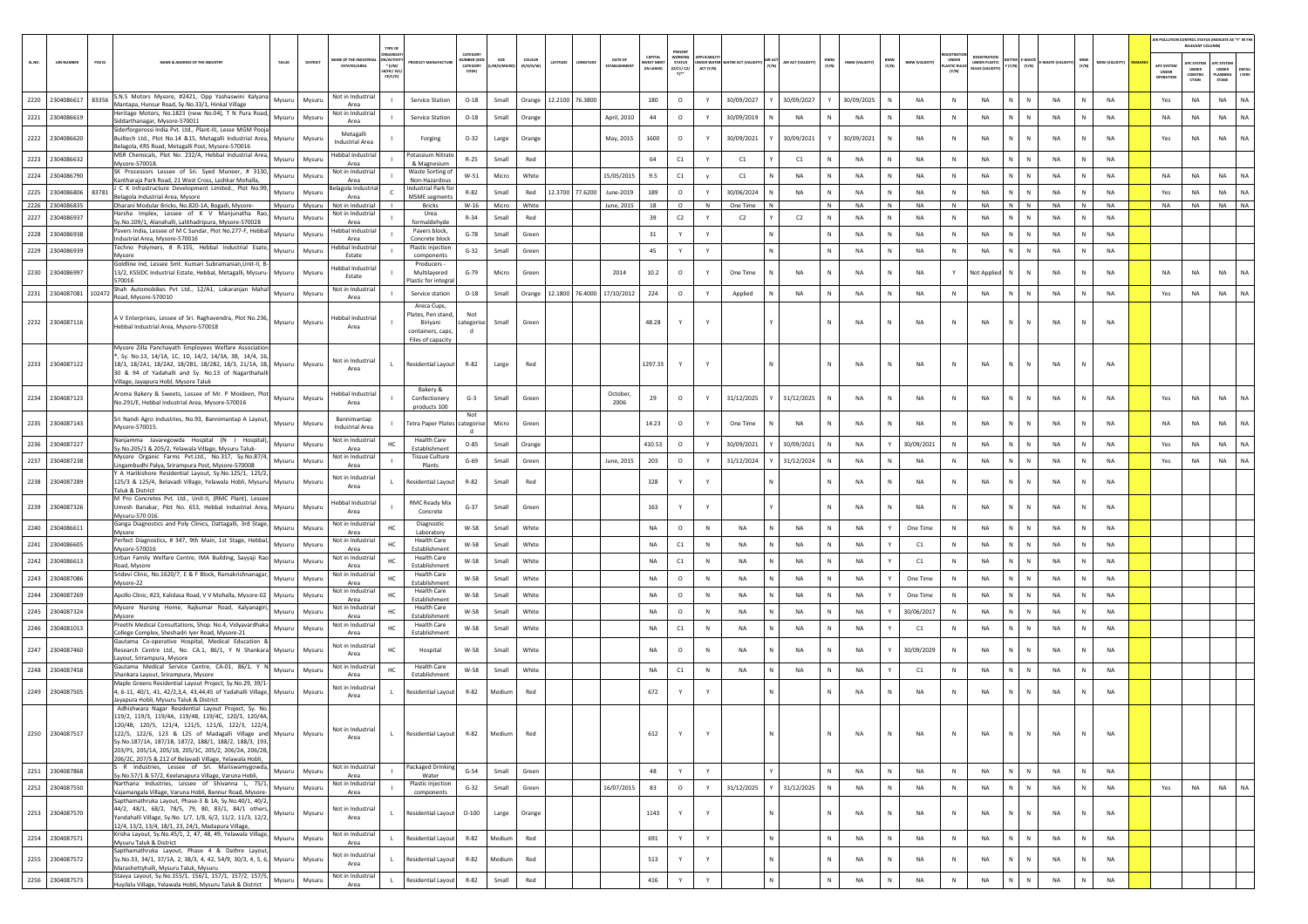|        |                   |        |                                                                                                                                                                                                                                     |        |         |                                    |                                           |                                                                |                               |        |                  |                 |                 |                   |                                             |                          |                     |                |                  |              |                               |                      |                         |                      |    |                             |              |                       |                                |                           | TION CONTROL STATUS (INDICATE AS "Y" IN 1<br>RELEVANT COLUMN) |
|--------|-------------------|--------|-------------------------------------------------------------------------------------------------------------------------------------------------------------------------------------------------------------------------------------|--------|---------|------------------------------------|-------------------------------------------|----------------------------------------------------------------|-------------------------------|--------|------------------|-----------------|-----------------|-------------------|---------------------------------------------|--------------------------|---------------------|----------------|------------------|--------------|-------------------------------|----------------------|-------------------------|----------------------|----|-----------------------------|--------------|-----------------------|--------------------------------|---------------------------|---------------------------------------------------------------|
| SL.NO. | <b>UIN NUMBER</b> | PCB ID | NAME & ADDRESS OF THE INDUSTRY                                                                                                                                                                                                      | TALUK  | DISTRIC | AME OF THE INDUS                   | N/ACTIV<br>+ (I/M/<br>B/HC/ H/<br>CE/C/O) |                                                                | CATEGOR<br>MBER DO<br>CATFOOR | SIZE   | coLous<br>/0/G/V | ATITUD          |                 | DATE OF           | CAPITAL<br><b>EST MEP</b><br><b>INLIAVU</b> | <b>STATUS</b><br>0/01/02 | NDER WA<br>ACT (Y/N | TER ACT (VALID | AIR ACT (VALIDIT | HWM<br>(Y/N) | BMW<br>(Y/N)<br>HWM (VALIDITY | <b>BMW (VALIDITY</b> | <b>UNDER</b><br>stic au | <b>INDER PLASTIC</b> |    | MASTE IVA<br>(Y/N)          | MSW<br>(Y/N) | <b>MSW (VALIDITY)</b> | PC SYSTEI<br>UNDER<br>PERATION | UNDER<br>CONSTRU<br>CTION | UNDER<br>PLANNING<br>STAGE<br><b>DEFAU</b><br>LTERS           |
| 2257   | 2304087574        |        | Nithyananda Sagara Phase-3, Sv.No.199/2, 201/2, 202.<br>207/1, 208, 209, 213, 211, 212/2 and others, Huyilalu<br>Village, Yelawala Hobli, Myruru Taluk & District                                                                   | Mysuru | Mysuru  | Not in Industrial<br>Area          | $\mathbf{L}$                              | esidential Layou                                               | R-82                          | Mediun | Red              |                 |                 |                   | 665                                         |                          |                     |                |                  |              | NA<br>${\sf N}$               | NA                   | N                       | NA                   |    | NA<br>N                     | N            | NA                    |                                |                           |                                                               |
|        | 2258 2304087575   |        | Paramananda Sagara Phase-2.3, & 1/A & Sukhananda<br>Sagara, Sy.No.26/2,31/3,4, 32/4, 34/3, Sy.No.166, 167,<br>250/2, 36/1 others, Huyilalu Village, Yelawala Village,<br>Mysuru Taluk & District                                    | Mysuru | Mysuru  | Not in Industrial<br>Area          |                                           | Residential Layout                                             | R-82                          | Large  | Red              |                 |                 |                   | 1221                                        | Y                        | Y                   |                |                  |              | N<br>NA                       | <b>NA</b>            | $\mathbb{N}$            | <b>NA</b>            |    | $\mathsf{N}$<br><b>NA</b>   | $\mathsf{N}$ | <b>NA</b>             |                                |                           |                                                               |
|        | 2259 2304087576   |        | Anandasagara Lavout Phase -2.3.4 & 5. Sv.No.261, 269.<br>270/1, 280, 281/1, 281/2, 283 & Sy.No.258, 262/2, 269,<br>280 & 283 & SY.No.258/1, 259/8 & 259/9 & Sy.No.266/1,<br>267/1 & 267/2, Belavadi Village, Yelawala Hobli, Mysuru | Mysuru | Mysuru  | Not in Industrial<br>Area          | $\mathbf{1}$                              | Residential Lavout                                             | $R - 82$                      | Mediun | Red              |                 |                 |                   | 801                                         | Y                        | Y                   |                |                  |              | <b>NA</b><br>N                | <b>NA</b>            | N                       | <b>NA</b>            |    | <b>NA</b><br>N              | N            | <b>NA</b>             |                                |                           |                                                               |
| 2260   | 2304087593        |        | Cauvery Motors, No.474/K7, Chamaraja Double Road, K R<br>Mohalla, Mysuru-570004                                                                                                                                                     | Mysuru | Mysuru  | Not in Industria<br>Area           |                                           | Service Station                                                | $O-18$                        | Small  | Orange           |                 |                 | 11/11/2014        | 42.73                                       | $\circ$                  | Y                   | 30/09/2019     | <b>NA</b>        |              | <b>NA</b><br>N                | <b>NA</b>            | $\mathbb{N}$            | NA                   |    | Ń<br><b>NA</b>              | $\mathsf{N}$ | <b>NA</b>             | <b>NA</b>                      | <b>NA</b>                 | <b>NA</b><br>NA                                               |
| 2261   | 2304087621        |        | Dhanalakshmi Motors, (Honda Point), No.132, 10th Main,<br>Swimming Pool Road, Saraswathipuram, Mysuru                                                                                                                               | Mysuru | Mysuru  | Not in Industria<br>Area           |                                           | Service station                                                | $0-18$                        | Micro  | Orange           |                 |                 | 29/06/2015        | 23.7                                        | $\circ$                  | $\mathsf{Y}$        | 30/09/2019     | <b>NA</b>        |              | <b>NA</b><br>$\mathsf{N}$     | <b>NA</b>            | N                       | <b>NA</b>            |    | <b>NA</b><br>N              | N            | <b>NA</b>             | <b>NA</b>                      | <b>NA</b>                 | <b>NA</b><br><b>NA</b>                                        |
| 2262   | 2304087897        | 100783 | KPR Auto Agency (P) Ltd., #M3 & M3/1, C V Road,<br>Bannimantap, Mandimohalla, Mysore                                                                                                                                                | Mysuru | Mysuru  | Bannimantap<br>Industrial Area     |                                           | Four Wheeler<br><b>Service Station</b>                         | $O-18$                        | Small  | Orange           |                 | 12.1700 76.3800 | 17/08/2015        | 452                                         | $\circ$                  | Y                   | 30/09/2029     | 30/09/2029       |              | 30/09/2019<br>${\sf N}$       | NA                   | $\,$ N                  | <b>NA</b>            | N. | $\mathbb{N}$<br>NA          | N            | NA                    | Yes                            | NA                        | NA<br>NA                                                      |
|        | 2263 2304087903   |        | Mechanical and General Stores, Ashokapuram, Mysore<br>South, Mysore-570008                                                                                                                                                          | Mysuru | Mysuru  | Not in Industria<br>Area           |                                           | rocurement and<br>Auctioning of<br>lazardous Wastes            | Not<br>ategorise:<br>- d      | Small  | Red              |                 |                 |                   | <b>HW</b>                                   | $\circ$                  |                     | <b>NA</b>      | <b>NA</b>        |              | 30/06/2020<br>$\mathsf{N}$    | NA                   | $\mathbb{N}$            | NA                   |    | NA<br>$\mathsf{N}$          | $\mathbf N$  | <b>NA</b>             | NA                             | <b>NA</b>                 | NA<br>NA                                                      |
| 2264   | 2304087899        |        | Yogananda Tar Mix Plant, Lessee of Sr. Chikkamadhu and<br>Sharadamma, Sy. No.631/350, Harohalli Village, Varuna Mysuru<br>Hobli, Mysore Taluk                                                                                       |        | Mysuru  | Not in Industria<br>Area           |                                           | Hot mix plants                                                 | $O-37$                        | Small  | Orange           |                 |                 |                   | 150                                         |                          |                     |                |                  |              | NA<br>N                       | NA                   | $\mathsf{N}$            | $_{\sf NA}$          |    | NA<br>N                     | N            | <b>NA</b>             |                                |                           |                                                               |
|        | 2265 2304087906   |        | SRS Industries, Lessee of Sri, Ravindra Sholapurkar, Shed<br>No.D-40, Metagalli Industrial Estate, Metagalli, Mysore- Mysuru<br>570016                                                                                              |        | Mysuru  | KSSIDC, Metagalli                  |                                           | <b>Plastic injection</b><br>moulded<br>components              | $G-32$                        | Micro  | Green            |                 |                 | 31/10/2014        | 25                                          | $\circ$                  | Y                   | 31/12/2025     | <b>NA</b>        | N            | NA<br>N                       | <b>NA</b>            | $\,$ N                  | <b>NA</b>            |    | N<br>NA                     | $\mathsf{N}$ | <b>NA</b>             | <b>NA</b>                      | <b>NA</b>                 | <b>NA</b><br>NA                                               |
| 2266   | 2304088182        |        | Sree Sai Residency, No.507/455, T N Pura Road, Mysuru<br>Nanahalli, Mysore                                                                                                                                                          |        | Mysuru  | Not in Industria<br>Area           |                                           | Hotel                                                          | $G-52$                        | Small  | Green            |                 |                 | September<br>2015 | 207                                         | $\circ$                  | Y                   | 31/12/2024     | 31/12/2024       | N            | NA<br>$\,$ N                  | <b>NA</b>            | N                       | <b>NA</b>            | N. | NA<br>N                     | N            | NA                    | Yes                            | NA                        | NA<br>NA                                                      |
| 2267   | 2304087908        |        | Rasik Motors, Lessee of Smt. Jayamma, #1715/16, 3rd<br>Cross, Anikethana Road, Kuvempunagar, Mysore-570023                                                                                                                          | Mysuru | Mysuru  | Not in Industrial<br>Area          |                                           | Service Station                                                | $O-18$                        | Micro  | Orange           |                 |                 |                   | 14.4                                        | $\circ$                  | Y                   | 30/09/2022     | <b>NA</b>        |              | N<br><b>NA</b>                | <b>NA</b>            | N                       | <b>NA</b>            |    | $\mathsf{N}$<br><b>NA</b>   | N            | <b>NA</b>             | <b>NA</b>                      | <b>NA</b>                 | NA<br><b>NA</b>                                               |
|        | 2268 2304087939   |        | Shashwathi Tools, Plot No. 275-C, Hebbal Industrial Area,<br>Mysore-570018                                                                                                                                                          | Mysuru | Mysuru  | lehhal Industrial<br>Area          |                                           | Assembly of<br>automotive<br>lightings, plastic<br>metal sheet | Not<br>ategorise<br>d         | Small  | White            |                 |                 |                   | 39.68                                       | $\circ$                  |                     | 31/12/2025     | 31/12/2025       |              | <b>NA</b><br>N                | <b>NA</b>            | $\mathbb{N}$            | <b>NA</b>            |    | $\mathsf{N}$<br><b>NA</b>   | $\mathsf{N}$ | <b>NA</b>             | Yes                            | <b>NA</b>                 | NA<br><b>NA</b>                                               |
|        | 2269 2304087940   |        | Shashwathi Plastics, Unit-III, 97/C, Belagola Industrial Mysuru<br>Area. Mysore-570016                                                                                                                                              |        | Mysuru  | Belagola Industria<br>Area         |                                           | Plastic moulded<br>parts                                       | $G-32$                        | Small  | Green            |                 |                 | 01/07/2011        | 293                                         | $\circ$                  | Y                   | 31/12/2025     | 31/12/2025       | N            | NA<br>$\,$ N                  | <b>NA</b>            | $\,$ N                  | NA                   | N. | NA<br>N                     | N            | NA                    | Yes                            | NA                        | NA<br>NA                                                      |
|        | 2270 2304087941   |        | Shashwathi Plastics, Unit-I, 265 D & E, Hebbal Industrial<br>Area. Mysore-570018                                                                                                                                                    | Mysunu | Mysuru  | lebbal Industrial<br>Area          |                                           | Plastic moulded<br>parts i.e<br>Regulators and                 | $G-32$                        | Small  | Green            |                 |                 | 10/01/1998        | 120                                         | $\circ$                  | Y                   | 31/12/2025     | 31/12/2025       |              | <b>NA</b><br>N                | <b>NA</b>            | N                       | <b>NA</b>            |    | $\mathbb{N}$<br><b>NA</b>   | $\mathbf N$  | <b>NA</b>             | Yes                            | <b>NA</b>                 | <b>NA</b><br><b>NA</b>                                        |
|        | 2271 2304087942   |        | Shashwathi Plastics, Unit-IV, Plot No.277/L, Hebbal<br>ndustrial Area, Mysore-570018                                                                                                                                                | Mysuru | Mysuru  | lebbal Industria<br>Area           |                                           | onnecting plates<br>Plastic<br>Components                      | $G-32$                        | Micro  | Green            |                 |                 | 01/01/2015        | 23                                          | $\circ$                  | Y                   | 31/12/2025     | 31/12/2025       |              | $\,$ N<br>NA                  | NA                   | N                       | NA                   |    | NA<br>N                     | ${\sf N}$    | NA                    | Yes                            | NA                        | NA<br>NA                                                      |
| 2272   | 2304088615        |        | Kaveri Dental Clinic, # 786, Ground floor, 16th Cross,<br>Kaveri Circle, Hebbal 2nd Stage, Mysuru-570017                                                                                                                            | Mysuru | Mysuru  | Not in Industria<br>Area           | HC.                                       | <b>Health Care</b><br>Establishment                            | $W-58$                        | Small  | White            |                 |                 |                   | <b>NA</b>                                   | $\circ$                  | $\mathbb{N}$        | <b>NA</b>      | $_{\sf NA}$      |              | $_{\sf NA}$<br>$\mathbf{Y}$   | One Time             | N                       | <b>NA</b>            | N. | $\mathbb{N}$<br>$_{\sf NA}$ | N            | <b>NA</b>             |                                |                           |                                                               |
| 2273   | 2304088885        |        | Ascend Telecom Infrastructure Pvt. Ltd., Sy. No.80/7,<br>Srirampura, Mysore Taluk and District                                                                                                                                      | Mysuru | Mysuru  | Not in Industria<br>Area           | D.G. set                                  | Telephone Towe                                                 | $W-52$                        | Micro  | White            |                 |                 |                   | 2.42                                        | $\circ$                  | N                   | <b>NA</b>      | <b>NA</b>        |              | N<br><b>NA</b>                | <b>NA</b>            | N                       | <b>NA</b>            | N. | $\mathbf{N}$<br><b>NA</b>   | N            | <b>NA</b>             | Yes                            | <b>NA</b>                 | NA<br><b>NA</b>                                               |
| 2274   | 2304089011        |        | JSS Medical Institution Campus, No. 172, 172/1, 172/2.<br>172/3, 172/5, S S Nagar, Mysuru-15                                                                                                                                        | Mysuru | Mysuru  | Not in Industria<br>Area           | $\mathsf{C}$                              | sidential Layo                                                 | $R-82$                        | Small  | Red              |                 |                 |                   | 15                                          |                          |                     |                |                  |              | N<br>NA                       | NA                   | $\,$ N                  | $_{\sf NA}$          |    | NA<br>N                     | $\mathsf{N}$ | <b>NA</b>             |                                |                           |                                                               |
|        | 2275 2304089048   |        | Ashwini Poly Clinic, No. HIG-19, Group - IV, Main Double<br>Road, KHB Colony, Hootagalli, Mysore-18                                                                                                                                 | Mysuru | Mysuru  | Not in Industria<br>Area           | <b>HC</b>                                 | <b>Health Care</b><br>Establishmen                             | W-58                          | Small  | White            |                 |                 |                   | NA                                          | $\circ$                  | N                   | <b>NA</b>      | NA               | N            | NA<br>Y                       | One Time             | N                       | <b>NA</b>            |    | NA<br>$\mathbb N$           | N            | <b>NA</b>             |                                |                           |                                                               |
| 2276   | 2304089049        |        | Molecular Diagnosis and Genetic Counselling Centre, No<br>1040. Madava Nilava. Devaparthiva Road, Mysuru<br>Chamarajapuram, Mysore-570004                                                                                           |        | Mysuru  | Not in Industria<br>Area           | HC.                                       | <b>Health Care</b><br>Establishment                            | W-58                          | Small  | White            |                 |                 |                   | <b>NA</b>                                   | $\circ$                  | N                   | <b>NA</b>      | <b>NA</b>        |              | <b>NA</b>                     | One Time             | N                       | <b>NA</b>            |    | <b>NA</b><br>$\mathsf{N}$   | $\mathsf{N}$ | <b>NA</b>             |                                |                           |                                                               |
|        | 2277 2304089059   | 26558  | AVS Agro Industries and Cold Storage, 43-P, Kadakola<br>Industrial Area, Mysore-571311                                                                                                                                              | Mysuru | Mysuru  | Kadakola<br>Industrial Area        |                                           | Cold Storage                                                   | $G-105$                       | Medium | Green            |                 |                 |                   | 700                                         | $\circ$                  | Y                   | 31/12/2028     | 31/12/2028       | N            | NA<br>N                       | NA                   | N                       | <b>NA</b>            |    | N<br>NA                     | N            | <b>NA</b>             | Yes                            | NA                        | NA<br>NA                                                      |
| 2278   | 2304089069        |        | Sri. Manjunatha Clinic, No. 286, Gaddige Main Road,<br>Bogadi, Mysore-26                                                                                                                                                            | Mysuru | Mysuru  | Not in Industrial<br>Area          | HC.                                       | <b>Health Care</b><br>Establishment                            | W-58                          | Small  | White            |                 |                 |                   | NA                                          | C1                       | $\mathbb{N}$        | <b>NA</b>      | NA               |              | NA<br>Y                       | C1                   | N                       | <b>NA</b>            |    | $\mathbf{N}$<br>NA          | $\mathbb{N}$ | <b>NA</b>             |                                |                           |                                                               |
| 2279   | 2304088860        |        | M S R Concrete Lessee of Sri Srinivas, Sy. No.117/3,<br>Koorgalli Village, Mysuru Taluk & District                                                                                                                                  | Mysuru | Mysuru  | Not in Industria<br>Area           |                                           | <b>RMC Ready Mix</b><br>Concrete                               | $G-37$                        | Small  | Green            |                 |                 | 01/08/2015        | 75                                          | $\circ$                  | Y                   | 31/12/2024     | 31/12/2024       |              | N<br><b>NA</b>                | <b>NA</b>            | N                       | <b>NA</b>            |    | $\mathsf{N}$<br><b>NA</b>   | N            | NA                    | Yes                            | <b>NA</b>                 | <b>NA</b><br><b>NA</b>                                        |
| 2280   | 2304089551        |        | Ranganatha Enterprises, Plot No. 117-A, Kadakola<br>Industrial Area, Mysore District-571311                                                                                                                                         | Mysuru | Mysuru  | Kadakola<br><b>Industrial Area</b> |                                           | Weaving of Silk<br>and Cotton                                  | $G-15$                        | Small  | Green            |                 |                 |                   | 60                                          | $\circ$                  | Y                   | 31/12/2028     | 31/12/2028       |              | NA<br>N                       | <b>NA</b>            | $\mathbb{N}$            | <b>NA</b>            |    | <b>NA</b><br>N              | $\mathsf{N}$ | <b>NA</b>             | Yes                            | NA                        | NA<br><b>NA</b>                                               |
|        | 2281 2304088863   |        | Karnataka Con-Mix, Sy. No. 320, Hale Kesare, Kamanakere,<br>Hudi Road, Mysore-570019                                                                                                                                                | Mysuru | Mysuru  | Not in Industrial<br>Area          |                                           | <b>RMC Ready Mix</b><br>Concrete                               | $G-37$                        | Small  | Green            |                 |                 | 01/08/2015        | 376                                         | $\circ$                  | Y                   | 31/12/2024     | 31/12/2024       |              | NA<br>N                       | <b>NA</b>            | $\,$ N                  | <b>NA</b>            |    | $\mathbb N$<br><b>NA</b>    | N            | <b>NA</b>             | Yes                            | NA                        | NA<br><b>NA</b>                                               |
|        | 2282 2304089177   |        | Aradhya Bhadavane Residential Layout, Sy. No.s 195/1,<br>196/3, 196/4, 196/5, 196/6, 191, 202/2, 200/1, 200/2,<br>202/1, 224 and 200/1, Yelawala Hobli, Belavadi Village,<br>MysuruTaluk and District                               | Mysuru | Mysuru  | Not in Industrial<br>Area          | $\mathbf{L}$                              | <b>Residential Lavout</b>                                      | R-82                          | Small  | Red              |                 |                 |                   | 491                                         | Y                        | Y                   |                |                  |              | <b>NA</b><br>N                | <b>NA</b>            | N                       | <b>NA</b>            |    | N<br><b>NA</b>              | $\mathbf N$  | <b>NA</b>             |                                |                           |                                                               |
| 2283   | 2304089178        |        | Aradhya Gardenia Residential Layout, Sy. 362, 363/1P<br>(OldNo. 368/P), 386P & 369P, Vajamangal aVillage,<br>Varuna Hobli, Mysuru Taluk & Dist                                                                                      | Mysuru | Mysuru  | Not in Industrial<br>Area          |                                           | esidential Layout                                              | R-82                          | Small  | Red              |                 |                 |                   | 333.5                                       |                          |                     |                |                  |              | NA<br>N                       | NA                   | $\,$ N                  | NA                   |    | NA<br>N                     | N            | NA                    |                                |                           |                                                               |
|        | 2284 2304089202   |        | Sundaram Industries (P) Ltd., Lessee H S Shivananda, Plot<br>26244 No. 45, KIADB Industrial Area, Adakanahalli, Kadakola Mysuru<br>Post, Mysuru-571311                                                                              |        | Mysuru  | Kadakola<br><b>Industrial Area</b> |                                           | Tyre retreading                                                | $O-70$                        | Small  | Orange           | 12.3000 76.6500 |                 |                   | 198                                         | $\circ$                  | Y                   | 30/09/2030     | 30/09/2030       |              | N<br>NA                       | NA                   | N                       | <b>NA</b>            |    | N<br><b>NA</b>              | $\mathsf{N}$ | NA                    | Yes                            | NA                        | <b>NA</b><br><b>NA</b>                                        |
|        | 2285 2304089229   |        | Transcity Developers, Sy. No. 12/1A, 16/2, 17/1, 17/5,<br>17/6 & 20/1 of Gungral Chatra Village, Ilawala Hobli, Mysuru<br>Mysore Taluk and District                                                                                 |        | Mysuru  | Not in Industria<br>Area           | $\mathbf{L}$                              | Residential Lavout                                             | R-82                          | Small  | Red              |                 |                 |                   | 400                                         | Y                        | $\mathbf{v}$        |                |                  |              | N<br><b>NA</b>                | <b>NA</b>            | $\mathbb{N}$            | <b>NA</b>            |    | $\mathsf{N}$<br><b>NA</b>   | $\mathbf N$  | <b>NA</b>             |                                |                           |                                                               |
| 2286   | 2304089236        |        | Karnataka Police HBCS Residential Layout, Sy. No. 55/1,<br>Lalithadripura Village, Varuna Hobli, Mysuru Taluk,                                                                                                                      | Mysuru | Mysuru  | Not in Industria<br>Area           |                                           | Residential Layout                                             | R-82                          | Small  | Red              |                 |                 |                   | 307                                         | v                        | $\mathbf{v}$        |                |                  | <b>N</b>     | N<br><b>NA</b>                | <b>NA</b>            | N                       | <b>NA</b>            | N. | N<br><b>NA</b>              | N            | NA                    |                                |                           |                                                               |
| 2287   | 2304089262        |        | Heritage Motors, Plot No. 4/2B, Hinkle Circle, Ring Road,<br>Mysore-Hunsur Road, Mysore-570017                                                                                                                                      | Mysuru | Mysuru  | Not in Industrial<br>Area          |                                           | Service station                                                | $O-18$                        | Small  | Orange           |                 |                 | 01/10/2015        | 262.88                                      | $\circ$                  | Y                   | 30/09/2020     | 30/09/2020       |              | Not Applied<br>N              | <b>NA</b>            | $\mathbb{N}$            | <b>NA</b>            |    | $\mathsf{N}$<br><b>NA</b>   | $\mathsf{N}$ | <b>NA</b>             | Yes                            | NA                        | <b>NA</b><br>NA                                               |
| 2288   | 2304089585        |        | Galaxy Conventional Centre, Plot No. 60, Opposite to<br>Cauvery Hospital, Mysore-Bannur Road, Alanahalli Village, Mysuru<br>Kasaba Hobli, Mysore                                                                                    |        | Mysuru  | Not in Industrial<br>Area          |                                           | DG set                                                         | $G-75$                        | Small  | Greer            |                 |                 | 12/01/2016        | 415                                         | $\circ$                  |                     | 31/12/2025     | 31/12/2025       |              | NA<br>N                       | <b>NA</b>            | N                       | <b>NA</b>            |    | NA                          |              | NA                    | Yes                            | NA                        | <b>NA</b><br><b>NA</b>                                        |
| 2289   | 2304089514        |        | Sai Motors (Honda Service Point), No. 136, 2nd Stage,<br>Vanivilas Layout, Vijayanagar, Mysore-570016                                                                                                                               | Mysuru | Mysuru  | Not in Industrial<br>Area          |                                           | Service station                                                | $O-18$                        | Micro  | Orange           |                 |                 | 16/10/2015        | 6.25                                        | $\circ$                  |                     | 30/09/2020     | <b>NA</b>        |              | <b>NA</b>                     | NA                   |                         | NA                   |    | <b>NA</b>                   |              | <b>NA</b>             | NA                             | NA                        | NA                                                            |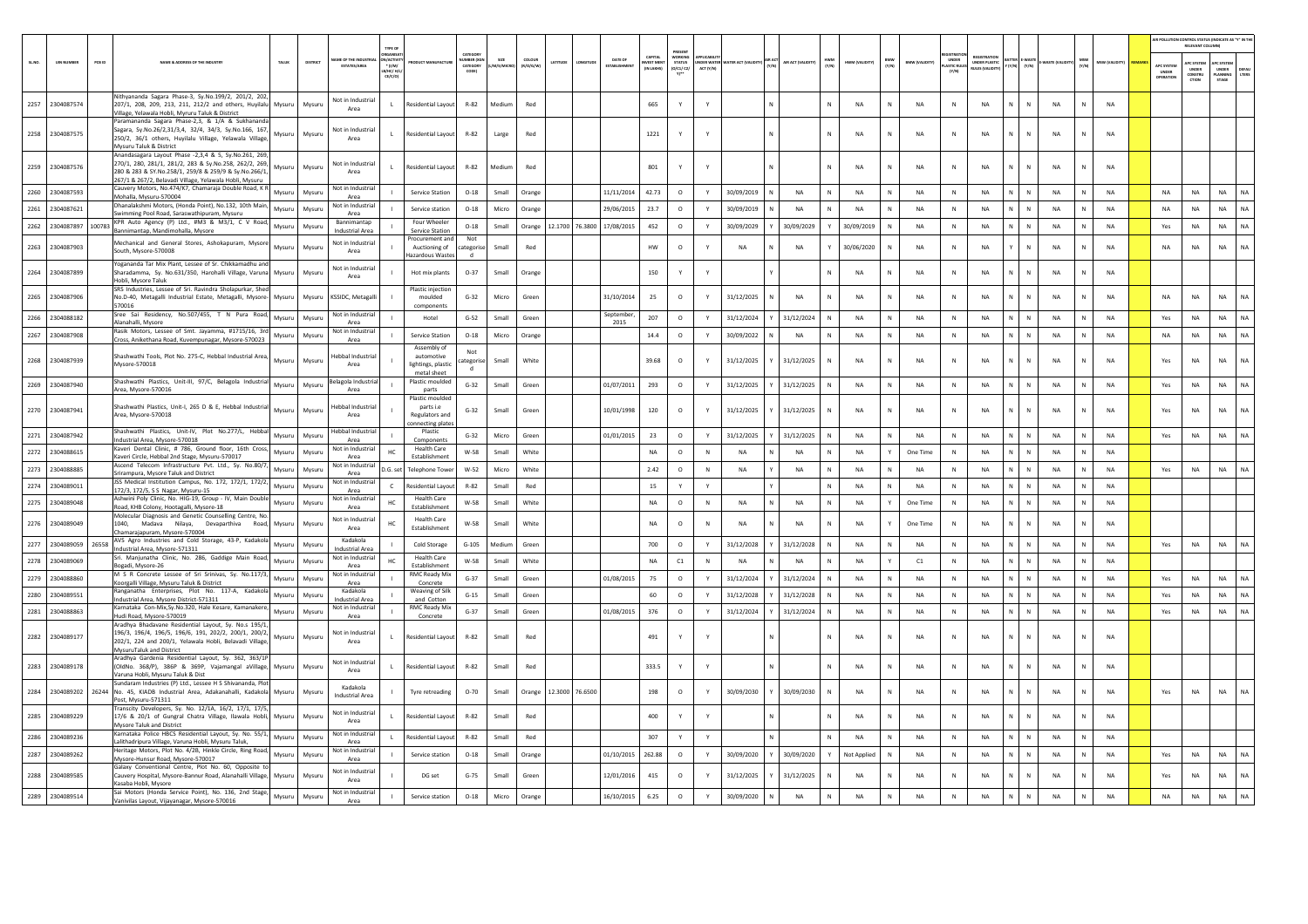| SL.NO. | <b>UIN NUMBER</b> | PCB ID | NAME & ADDRESS OF THE INDUSTRY                                                                                                                                                                    | TALUK  | DISTRICT      | AME OF THE INDUSTR<br><b>ESTATES/AREA</b>  | TYPE O<br>N/ACTIV<br>$*$ (l/M)<br>в/нс/ н/<br>CE/C/O | <b>DUCT MANUFACTUR</b>                                                                                                                                                                                                                            | CATFOOR<br><b>JMBER (XC</b><br>CATEGORY<br>CODE) | SIZE<br>M/S/MICRO) | COLOUR<br>(R/O/G/W)    | LATITUDE | ONGITUD | DATE OF           | CAPITAL<br><b>VEST MENT</b> | WORKING<br><b>STATUS</b><br>(0/C1/ C2/<br>Y | ACT (Y/N)    | UNDER WATER WATER ACT (VALIDITY) (Y/N) |   | AIR ACT (VALIDITY) | HWM<br>(Y/N) | HWM (VALIDITY) | BMW<br>(Y/N) | <b>BMW (VALIDITY)</b> | UNDER<br>STIC RUI<br>(Y/N) | <b>UNDER PLASTIC</b> | <b>TTER E-WASTE</b><br>(Y/N)<br>[Y/N] | WASTE (VALI) | MSW<br>(Y/N) | <b>MSW (VALIDITY)</b> | AIR POLLUTION CONTROL STATUS (INDICATE AS "Y" IN TH<br>RELEVANT COLUMN)<br>APC SYSTE<br>UNDER | <b>C SYST</b><br>UNDER<br>CONSTRU<br>c <sub>mon</sub> | PC SYSTEN<br>UNDER<br><b>PLANNING</b><br>STAGE | DEFAL<br>LTERS |
|--------|-------------------|--------|---------------------------------------------------------------------------------------------------------------------------------------------------------------------------------------------------|--------|---------------|--------------------------------------------|------------------------------------------------------|---------------------------------------------------------------------------------------------------------------------------------------------------------------------------------------------------------------------------------------------------|--------------------------------------------------|--------------------|------------------------|----------|---------|-------------------|-----------------------------|---------------------------------------------|--------------|----------------------------------------|---|--------------------|--------------|----------------|--------------|-----------------------|----------------------------|----------------------|---------------------------------------|--------------|--------------|-----------------------|-----------------------------------------------------------------------------------------------|-------------------------------------------------------|------------------------------------------------|----------------|
|        | 2290 2304089540   |        | S B Industries, No. 138, Kadakola Industrial Area, Mysore-<br>571311                                                                                                                              |        | Mysuru Mysuru | Kadakola<br>Industrial Area                |                                                      | Industry or<br>process involving<br>metal surface<br>treatment or<br>process such as<br>pickling/<br>electroplating/<br>paint stripping/<br>heat treatment<br>using cyanide<br>ath/phosphating<br>or finishing and<br>anodizing /<br>enamellings/ | $R - 44$                                         | Small              | Red                    |          |         |                   | 127                         | $\circ$                                     | Y            | 30/06/2021                             |   | 30/06/2021         |              | <b>NA</b>      | N            | <b>NA</b>             | N                          | <b>NA</b>            | N<br>N                                | NA           | N            | <b>NA</b>             | Yes                                                                                           | NA                                                    | <b>NA</b>                                      | NA             |
|        |                   |        | 2291 2304089569 27284 Mysore-570020 Elems, C-59, Industrial Estate, Yadavagiri,                                                                                                                   | Mysuru | Mysuru        | ndustrial Estate,<br>Yadavagiri            |                                                      | Collection of<br>hemicals in bull<br>and refilling into<br>small PVC<br>containers and<br>disposed to                                                                                                                                             | $G-109$                                          | Small              | Orange 12.3200 76.6400 |          |         |                   | 186.6                       | $\circ$                                     | Y            | 30/09/2030                             |   | 30/09/2030         | N            | <b>NA</b>      | N            | NA                    | <b>NA</b>                  | <b>NA</b>            | <b>NA</b><br>NA I                     | NA           | <b>NA</b>    | <b>NA</b>             | <b>NA</b>                                                                                     | NA                                                    | <b>NA</b>                                      | NA             |
|        | 2292 2304089574   |        | Krishna Tech (Mysore), Plot No. 427/F, Hebbal Main Road,<br>Hebbal Industrial Area, Mysore-570016                                                                                                 | Mysuru | Mysuru        | <b>Hebbal Industrial</b><br>Area           |                                                      | Zinc plating for<br>forging machined<br>components                                                                                                                                                                                                | $R-44$                                           | Small              | Red                    |          |         | February,<br>2016 | 32                          | $\circ$                                     | Y            | 30/06/2021                             |   | 30/06/2021         | N            | NA             | N            | NA                    | N                          | NA                   | $\mathbb{N}$<br>N                     | NA           | N            | <b>NA</b>             | Yes                                                                                           | <b>NA</b>                                             | NA                                             | NA             |
|        | 2293 2304089576   |        | Gemini Ayurvedics, 82/A, Vijayanagar IV Stage, II Phase,<br>Mysore-18                                                                                                                             | Mysuru | Mysuru        | Not in Industrial<br>Area                  |                                                      | Churan Ayurvedi<br>Medicine                                                                                                                                                                                                                       | $G-2$                                            | Micro              | Green                  |          |         |                   | 7.6                         | Y                                           | Y            |                                        |   |                    | N            | <b>NA</b>      | N            | NA                    | N                          | NA                   | N<br>$\mathbb N$                      | NA           | N            | <b>NA</b>             |                                                                                               |                                                       |                                                |                |
| 2294   | 2304111443        |        | Dental Home, #1679, Gaddige Main Road, Bogadi-26                                                                                                                                                  | Mysuru | Mysuru        | Not in Industria<br>Area                   | HC                                                   | <b>Health Care</b><br>Establishment                                                                                                                                                                                                               | W-58                                             | Small              | White                  |          |         |                   | <b>NA</b>                   | $\circ$                                     | N            | NA                                     |   | NA                 | $\mathbb N$  | NA             | Y            | One Time              | N                          | NA                   | N<br>$\mathbb N$                      | NA           | N            | NA                    |                                                                                               |                                                       |                                                |                |
| 2295   | 2304089580        |        | Pralaksha Hospital, No.275/1, Veda Arcade, Hunsur Road,                                                                                                                                           | Mysuru | Mysuru        | Not in Industrial                          | нc                                                   | Hospital                                                                                                                                                                                                                                          | $O-85$                                           | Small              | Orange                 |          |         |                   | NA                          | $\circ$                                     | V            | 30/09/2022                             |   | 30/09/2022         | N            | <b>NA</b>      | Y            | 30/09/2022            | $\,$ N                     | NA                   | N<br>$\,$ N                           | NA           | N            | <b>NA</b>             | Yes                                                                                           | NA                                                    | NA                                             | <b>NA</b>      |
| 2296   | 2304089581        |        | Hootagalli, Mysore-570018<br>Elite Dental Care, No. 1 Ground Floor, Swamy Arcade,                                                                                                                 | Mysuru | Mysuru        | Area<br>Not in Industrial                  | HC                                                   | <b>Dental CLinic</b>                                                                                                                                                                                                                              | $W-58$                                           | Small              | White                  |          |         |                   | NA                          | $\circ$                                     | N            | <b>NA</b>                              |   | NA                 |              | <b>NA</b>      | Y            | one Time              | $\mathsf{N}$               | NA                   | N                                     | <b>NA</b>    |              | <b>NA</b>             |                                                                                               |                                                       |                                                |                |
| 2297   | 2304089582        |        | Bogadi Ring Road Junction, Bogadi, Mysore-570026<br>Dental Touch, #6A, 1st Floor, Gokulam Main Road,                                                                                              | Mysuru | Mysuru        | Area<br>Not in Industrial                  | HC.                                                  | <b>Health Care</b>                                                                                                                                                                                                                                | W-58                                             | Small              | White                  |          |         |                   | <b>NA</b>                   | $\circ$                                     | N            | <b>NA</b>                              |   | <b>NA</b>          | $\mathbb{N}$ | <b>NA</b>      | Y            | One Time              | $\mathbb{N}$               | <b>NA</b>            | N.<br>N                               | <b>NA</b>    | N            | <b>NA</b>             |                                                                                               |                                                       |                                                |                |
|        |                   |        | Jayalakshmipuram, Mysore-570012<br>Silver Steel Traders, Lessee of Sri M N Mahesh, No.                                                                                                            |        |               | Area<br>Bannimantap                        |                                                      | Establishment<br>Waste Sorting of                                                                                                                                                                                                                 |                                                  |                    |                        |          |         |                   |                             |                                             |              |                                        |   |                    | N            |                |              |                       |                            |                      |                                       |              |              | <b>NA</b>             |                                                                                               |                                                       |                                                | <b>NA</b>      |
| 2298   | 2304089672        |        | 3207/B, C V Road, Bannimantap Extension, Mysore-<br>Mysore Smiles Dental Care, No. 813, 13th Main, 4th                                                                                            | Mysuru | Mysuru        | <b>Industrial Area</b><br>Not in Industria |                                                      | Non-Hazardous                                                                                                                                                                                                                                     | $G-79$                                           | Micro              | Green                  |          |         |                   | 23                          | C1                                          | Y            | C1                                     |   | <b>NA</b>          |              | <b>NA</b>      | N            | <b>NA</b>             | $\mathbb{N}$               | <b>NA</b>            | N<br>$\mathbb N$                      | NA           | N            |                       | NA                                                                                            | NA                                                    | <b>NA</b>                                      |                |
| 2299   | 2304089771        |        | Stage, T K Layout, Mysore-570009<br>Residential Lavout Project by Mysuru Urban Development                                                                                                        | Mysuru | Mysuru        | Area<br>Not in Industria                   | HC                                                   | <b>Dental CLinic</b>                                                                                                                                                                                                                              | W-58                                             | Small              | White                  |          |         |                   | <b>NA</b>                   | $\circ$                                     | $\mathbb N$  | NA                                     |   | NA                 | N            | NA             | Y            | One Time              | N                          | <b>NA</b>            | N<br>$\mathbb{N}$                     | NA           | N            | NA                    |                                                                                               |                                                       |                                                |                |
| 2300   | 2304089805        |        | Authority, Kergalli, R T Nagar, 2nd Stage, Mysore Taluk,                                                                                                                                          | Mysuru | Mysuru        | Area<br>Not in Industrial                  |                                                      | esidential Layout<br><b>RMC Ready Mix</b>                                                                                                                                                                                                         | R-82                                             | Large              | Red                    |          |         |                   | 4470                        | Y                                           | Y            |                                        |   |                    | N            | <b>NA</b>      | N            | NA                    | $\,$ N                     | NA                   | N<br>$\,$ N                           | NA           | N            | <b>NA</b>             |                                                                                               |                                                       |                                                |                |
| 2301   | 2304089857        |        | Accutech Concrete, No. 187, 188, Opp. Agricultural<br>Jniversity, Naganahalli Gate, B.M.Road, Mysore-570003                                                                                       | Mysuru | Mysuru        | Area                                       |                                                      | Concrete                                                                                                                                                                                                                                          | $G-37$                                           | Small              | Green                  |          |         | 11/02/2016        | 115.7                       | $\circ$                                     | Y            | C1                                     |   | C1                 |              | <b>NA</b>      | N            | NA                    | N                          | NA                   | N                                     | NA           | N            | <b>NA</b>             | Yes                                                                                           | NA                                                    | NA                                             | <b>NA</b>      |
|        | 2302 2304089872   |        | Siddartha Resorts & Foods Inc, D. No. 84/77, Sy. No. 88/C,<br>Kadakola Village, Jayapura Hobli, Mysore Taluk & District- Mysuru<br>571311                                                         |        | Mysuru        | Kadakola<br><b>Industrial Area</b>         |                                                      | Ice cream unit                                                                                                                                                                                                                                    | $G-106$                                          | Small              | Green                  |          |         |                   | 70                          | $\circ$                                     | Y            | 31/12/2026                             |   | 31/12/2026         |              | <b>NA</b>      | N            | <b>NA</b>             | N                          | <b>NA</b>            | N<br>$\mathbb{N}$                     | <b>NA</b>    |              | <b>NA</b>             | Yes                                                                                           | NA                                                    | NA                                             | NA.            |
|        | 2303 2304089946   |        | Anagha Hospital, #67/5&4, F31, F31/1, F31/1A, New<br>Sayyaji Rao Road, Fort Mohalla, Mysuru-570004                                                                                                | Mysuru | Mysuru        | Not in Industrial<br>Area                  | нc                                                   | <b>Health Care</b><br>Establishment                                                                                                                                                                                                               | W-58                                             | Small              | White                  |          |         |                   | NA                          | $\circ$                                     | $\mathbb{N}$ | NA                                     |   | NA                 |              | <b>NA</b>      | Y            | One Time              | $\mathbb{N}$               | NA                   | N                                     | NA           | N            | <b>NA</b>             |                                                                                               |                                                       |                                                |                |
| 2304   | 2304008219        |        | Cheluvamba Hospital, Opp. Mysore Medical College, Irwin<br>Road, Mysore-570001                                                                                                                    | Mysuru | Mysuru        | Not in Industria<br>Area                   | HC.                                                  | Hospital                                                                                                                                                                                                                                          | $R-30$                                           | Medium             | Red                    |          |         |                   | 693.96                      | $\circ$                                     | $\mathbf{Y}$ | Refused                                |   | Refused            | N            | <b>NA</b>      | Y            | Refused               | N                          | <b>NA</b>            | N.<br>$\mathbb{N}$                    | <b>NA</b>    | N            | NA                    | Yes                                                                                           | <b>NA</b>                                             | <b>NA</b>                                      | NA             |
| 2305   | 2304090043        |        | Sarvashreee Industries, Sy. No. 305, 306 & 307,<br>Kalasthavadi Village, Mysore Taluk                                                                                                             | Mysuru | Mysuru        | Not in Industrial<br>Area                  |                                                      | <b>Rice Mill</b>                                                                                                                                                                                                                                  | $G-39$                                           | Micro              | Green                  |          |         | 23/02/2016        | 1.93                        | $\circ$                                     | Y            | 31/12/2100                             |   | 31/12/2100         | N            | <b>NA</b>      | N            | NA                    | N                          | <b>NA</b>            | N<br>N                                | NA           | N            | <b>NA</b>             | Yes                                                                                           | NA                                                    | NA                                             | NA             |
| 2306   | 2304090191        |        | Jalmahal Resort, SY. No. 118/1, BhugathagalliVillage,                                                                                                                                             | Mysuru | Mysuru        | Not in Industrial<br>Area                  |                                                      | <b>Holiday Resort</b>                                                                                                                                                                                                                             | $O-38$                                           | Medium             | Orange                 |          |         | 01/10/2014        | 977                         | $\circ$                                     | Y            | 31/12/2025                             |   | 31/12/2025         |              | <b>NA</b>      | N            | NA                    | N                          | NA                   | N<br>$\mathbb N$                      | <b>NA</b>    | N            | NA                    | Yes                                                                                           | NA                                                    | NA                                             | NA             |
| 2307   | 2304086830        |        | Varuna Hobli, Msore<br>Manasa Orthopaedic Hospital, No. 130/2AH, Bogadi Main                                                                                                                      | Mysuru | Mysuru        | Not in Industrial                          | HC                                                   | Health care                                                                                                                                                                                                                                       | W-58                                             | Small              | White                  |          |         |                   | NA                          | $\circ$                                     | $\mathbb N$  | NA                                     |   | NA                 | N            | <b>NA</b>      | Y            | One Time              | N                          | NA                   | N<br>$\,$ N                           | <b>NA</b>    | N            | NA                    |                                                                                               |                                                       |                                                |                |
| 2308   | 2304081012        |        | R oad, Vagdevinagar, Mysore<br>Pratham Clinic, No. 2245, 5th Main, 3rd Cross,                                                                                                                     | Mysuru | Mysuru        | Area<br>Not in Industrial                  | HC                                                   | establishment<br><b>Health Care</b>                                                                                                                                                                                                               | W-58                                             | Small              | White                  |          |         |                   | NA                          | C1                                          | N            | <b>NA</b>                              |   | NA                 |              | <b>NA</b>      | Y            | C1                    | N                          | <b>NA</b>            | N                                     | <b>NA</b>    | N            | <b>NA</b>             |                                                                                               |                                                       |                                                |                |
| 2309   | 2304081017        |        | Kanakadasanagar, Dattagalli, 3rd Stage, Mysore<br>VTR Infertility Treatment centre, No.663, 1st Floor,                                                                                            | Mysuru |               | Area<br>Not in Industrial                  | нс                                                   | Establishment<br><b>Health Care</b>                                                                                                                                                                                                               | W-58                                             | Small              | White                  |          |         |                   | <b>NA</b>                   | $\circ$                                     | N            | <b>NA</b>                              |   | <b>NA</b>          | N            | <b>NA</b>      | Y            | 30/06/2014            | $\mathbb N$                | <b>NA</b>            | N.<br>$\mathbb{N}$                    | <b>NA</b>    | N            | <b>NA</b>             |                                                                                               |                                                       |                                                |                |
|        |                   |        | Double Road, Saraswathipuram, Mysore.<br>Atreya Clinic, Ganigarahundi, Ilawala Hobli, Gaddige Main                                                                                                |        | Mysuru        | Area<br>Not in Industrial                  |                                                      | Establishment<br><b>Health Care</b>                                                                                                                                                                                                               |                                                  |                    |                        |          |         |                   |                             |                                             |              |                                        |   |                    |              |                |              |                       |                            |                      |                                       |              |              |                       |                                                                                               |                                                       |                                                |                |
|        | 2310 2304081065   |        | Road, Mysore Taluk, Mysore<br>Sukrutha Clinic, No. 08, 24th Block, Behind Telephone                                                                                                               | Mysuru | Mysuru        | Area<br>Not in Industrial                  | HC.                                                  | Establishment<br><b>Health Care</b>                                                                                                                                                                                                               | W-58                                             | Small              | White                  |          |         |                   | <b>NA</b>                   | $\circ$                                     | $\mathbb N$  | <b>NA</b>                              |   | <b>NA</b>          | N            | <b>NA</b>      |              | One Time              | $\mathbb{N}$               | <b>NA</b>            | N<br>$\mathbb N$                      | <b>NA</b>    | N            | <b>NA</b>             |                                                                                               |                                                       |                                                |                |
| 2311   | 2304081093        |        | Exchange, JSS Layout, Mysore-11                                                                                                                                                                   | Mysuru | Mysuru        | Area<br>Not in Industrial                  | HC                                                   | Establishment<br><b>Health Care</b>                                                                                                                                                                                                               | W-58                                             | Small              | White                  |          |         |                   | NA                          | $\circ$                                     | $\mathbb N$  | NA                                     |   | NA                 |              | <b>NA</b>      |              | One Time              | N                          | NA                   | N<br>N                                | <b>NA</b>    | N            | NA                    |                                                                                               |                                                       |                                                |                |
|        | 2312 2304081775   |        | Apoorva Clinic, No. 1075, E&F Block, Ramakrishna Nagar,<br>Mysore                                                                                                                                 | Mysuru | Mysuru        | Area                                       | HC                                                   | Establishment                                                                                                                                                                                                                                     | W-58                                             | Small              | White                  |          |         |                   | NA                          | C1                                          | N            | NA                                     | N | NA                 | N            | <b>NA</b>      | Y            | C1                    | $\,$ N                     | NA                   | N<br>N                                | <b>NA</b>    | N            | <b>NA</b>             |                                                                                               |                                                       |                                                |                |
|        | 2313 2304081527   |        | Hari Diabetes Foundation, No. 176, Anikethana Road (S),<br>1st Cross, Kuvempunagar, Mysore-570023                                                                                                 | Mysuru | Mysuru        | Not in Industrial<br>Area                  | HC                                                   | <b>Health Care</b><br>Establishment                                                                                                                                                                                                               | W-58                                             | Small              | White                  |          |         |                   | NA                          | $\circ$                                     | N            | <b>NA</b>                              |   | NA                 | N            | <b>NA</b>      | Y            | One Time              | $\mathbb N$                | <b>NA</b>            | N                                     | <b>NA</b>    | N            | <b>NA</b>             |                                                                                               |                                                       |                                                |                |
| 2314   | 2304079419        |        | Shridevi Clinic, Behind Police Station, Jayapura Hobli,<br>Mysore Taluk and District                                                                                                              | Mysuru | Mysuru        | Not in Industrial<br>Area                  | HC.                                                  | <b>Health Care</b><br>Establishment                                                                                                                                                                                                               | W-58                                             | Small              | White                  |          |         |                   | <b>NA</b>                   | $\circ$                                     | N            | <b>NA</b>                              |   | <b>NA</b>          | $\mathbb{N}$ | <b>NA</b>      | Y            | One Time              | N                          | <b>NA</b>            | N.<br>$\mathbb{N}$                    | <b>NA</b>    | N            | NA                    |                                                                                               |                                                       |                                                |                |
|        | 2315 2304084599   |        | Roopa Clinic, Shop No. 05, Silk Factory Circle, St. Theresa<br>Church, Mysore-570008                                                                                                              | Mysuru | Mysuru        | <b>Not in Industrial</b><br>Area           | нc                                                   | <b>Health Care</b><br>Establishment                                                                                                                                                                                                               | W-58                                             | Small              | White                  |          |         |                   | NA                          | $\circ$                                     | N            | NA                                     |   | NA                 | $\mathbb N$  | <b>NA</b>      | Y            | One Time              | N                          | <b>NA</b>            | N<br>N                                | NA           | N            | <b>NA</b>             |                                                                                               |                                                       |                                                |                |
| 2316   | 2304081094        |        | Womens Clinic, No.77, 6th Main, 2nd Block,<br>Jayalakshmipuram, Mysore-12                                                                                                                         | Mysuru | Mysuru        | Not in Industrial<br>Area                  | HC                                                   | <b>Health Care</b><br>Establishment                                                                                                                                                                                                               | W-58                                             | Small              | White                  |          |         |                   | NA                          | C1                                          | $\mathbb N$  | NA                                     |   | NA                 |              | <b>NA</b>      |              | C1                    | N                          | NA                   | N<br>$\mathbb N$                      | <b>NA</b>    | N            | NA                    |                                                                                               |                                                       |                                                |                |
| 2317   | 2304084141        |        | Anand Diagnostic Laboratory, No. 603, 7th E Cross, Opp.<br>SBI Bank, Hebbal 1st Stage, Mysore-570016                                                                                              | Mysuru | Mysuru        | Not in Industrial<br>Area                  | HC                                                   | <b>Health Care</b><br>Establishment                                                                                                                                                                                                               | $W-58$                                           | Small              | White                  |          |         |                   | NA                          | C1                                          | $\mathbb N$  | NA                                     | N | NA                 | N            | NA             | Y            | C1                    | N                          | NA                   | N<br>${\sf N}$                        | <b>NA</b>    | N            | NA                    |                                                                                               |                                                       |                                                |                |
| 2318   | 2304084596        |        | Health Care Clinic, No. 485, K N Pura, HCG Main Road,<br>13th Cross, Mysore                                                                                                                       | Mysuru | Mysuru        | Not in Industrial<br>Area                  | HC                                                   | <b>Health Care</b><br>Establishmen                                                                                                                                                                                                                | $W-58$                                           | Small              | White                  |          |         |                   | NA                          | C1                                          | N            | <b>NA</b>                              |   | <b>NA</b>          |              | <b>NA</b>      |              | C1                    | N                          | <b>NA</b>            | N                                     | <b>NA</b>    |              | <b>NA</b>             |                                                                                               |                                                       |                                                |                |
|        | 2319 2304106373   |        | Joshi Dental Clinic, No. 361, 1st Main, Dakshineshwar                                                                                                                                             | Mysuru | Mysuru        | Not in Industrial<br>Area                  | HC                                                   | Clinic                                                                                                                                                                                                                                            | W-58                                             | Small              | White                  |          |         |                   | NA                          | $\circ$                                     | $\mathbb{N}$ | NA                                     |   | NA                 | $\mathbb{N}$ | NA             | Y            | One Time              | N                          | NA                   | $\mathbb{N}$<br>$\mathbb{N}$          | NA           | ${\sf N}$    | NA                    |                                                                                               |                                                       |                                                |                |
|        | 2320 2304081550   |        | Road, G Block, Ramakrishna Nagar, Mysore-570022<br>R J Dental Clinic, No. 12, Corporation Complex, Kalidasa                                                                                       | Mysuru | Mysuru        | Not in Industrial                          | HC.                                                  | <b>Health Care</b>                                                                                                                                                                                                                                | W-58                                             | Small              | White                  |          |         |                   | NA                          | $\circ$                                     | $\,$ N       | <b>NA</b>                              |   | <b>NA</b>          | N            | <b>NA</b>      | Y            | One Time              | N                          | <b>NA</b>            | N<br>N.                               | <b>NA</b>    | N            | <b>NA</b>             |                                                                                               |                                                       |                                                |                |
| 2321   | 2304081551        |        | Road, Mysore-570012<br>Sneha Dental Care, No. 131/4, 4th Main Cross,                                                                                                                              | Mysuru | Mysuru        | Area<br>Not in Industrial                  | HC                                                   | Establishment<br><b>Health Care</b>                                                                                                                                                                                                               | W-58                                             | Small              | White                  |          |         |                   | NA                          | $\circ$                                     | N            | NA                                     |   | NA                 | $\,$ N       | NA             | Y            | One Time              | $\,$ N                     | NA                   | N<br>$\mathbb N$                      | <b>NA</b>    | N            | <b>NA</b>             |                                                                                               |                                                       |                                                |                |
| 2322   | 2304081770        |        | Vidyaranyapuram, Mysore-08<br>Siddartha Dental Clinic, No. 878, Vinayakanagara,                                                                                                                   | Mysuru | Mysuru        | Area<br>Not in Industrial                  | HC                                                   | Establishment<br><b>Health Care</b>                                                                                                                                                                                                               | W-58                                             | Small              | White                  |          |         |                   | NA                          | $\circ$                                     | $\,$ N       | <b>NA</b>                              | N | NA                 | $\,$ N $\,$  | NA             | Y            | One Time              | N                          | NA                   | $N$ $N$                               | <b>NA</b>    | N            | <b>NA</b>             |                                                                                               |                                                       |                                                |                |
| 2323   | 2304090232        |        | Siddarthanagar, Mysore-570011<br>Jayamma Govindegowda Kalyanamantapa, No.1,                                                                                                                       |        | Mysuru Mysuru | Area<br>Not in Industrial                  |                                                      | Establishment<br>Kalynamantapa                                                                                                                                                                                                                    | $G-75$                                           | Small              | Green                  |          |         | 19/12/2013        | 217                         | $\circ$                                     | Y            | 31/12/2025                             |   | 31/12/2025         | N            | NA             | N            | NA                    | N                          | NA                   | N<br>${\sf N}$                        | <b>NA</b>    | N            | NA                    | Yes                                                                                           | NA                                                    | <b>NA</b>                                      | NA             |
|        |                   |        | Udayaravi Road, Kuvempunagar, Mysore-570023<br>Deepa House Building Co-op Society Ltd.,                                                                                                           |        |               | Area                                       |                                                      |                                                                                                                                                                                                                                                   |                                                  |                    |                        |          |         |                   |                             |                                             |              |                                        |   |                    |              |                |              |                       |                            |                      |                                       |              |              |                       |                                                                                               |                                                       |                                                |                |
|        | 2324 2304090424   |        | Martikyathanahalli, Sy. No. 121, 138/2, 140/9 & Kergalli<br>Village Sy. No. 7/1, 8, 9/1, 245, 246/4, 247/3, 248, 251/1,<br>2, 3, 4, 5, 252, 253/1, 2, 5, 6, 7A, 7B, 8, 9, 10, 12, 13, 14          | Mysuru | Mysuru        | Not in Industrial<br>Area                  | $\mathbf{L}$                                         | Residential Layout                                                                                                                                                                                                                                | R-82                                             | Small              | Red                    |          |         |                   | 300                         | Y                                           | Y            |                                        |   |                    | N            | <b>NA</b>      | N            | <b>NA</b>             | N                          | NA                   | N<br>N                                | <b>NA</b>    | N            | <b>NA</b>             |                                                                                               |                                                       |                                                |                |
|        | 2325 2304090434   |        | Satya Sai Cables Pvt. Ltd., Lessee of M/s. Venson Electric<br>Pvt. Ltd., , No. 277/A, Rane Madras Road, Hebbal Mysuru   Mysuru<br>Industrial Area, Mysore-570018                                  |        |               | Hebbal Industrial<br>Area                  |                                                      | PVC Jacket Cable<br>& Optic fibre cable                                                                                                                                                                                                           | $G-32$                                           | Small              | Green                  |          |         |                   | 89                          | Y                                           | Y            |                                        |   |                    | $\,$ N       | NA             | N            | NA                    | N                          | NA                   | N.<br>${\sf N}$                       | NA           | N            | <b>NA</b>             |                                                                                               |                                                       |                                                |                |
| 2326   |                   |        | Hotel Vyshak, Sy. No. 2203/5A, D-28, 2203/54A, D-28/1,<br>2304090442 28156 2203/54B, D28/2, 2203/54C, D28/3 & 2203/55, 55/A, Mysuru Mysuru<br>D29, New Sayyaji Rao Road, Devaraja Mohalla, Mysore |        |               | Not in Industrial<br>Area                  | $\mathbf{H}$                                         | Hotel                                                                                                                                                                                                                                             | $O-38$                                           | Large              | Orange                 |          |         | 05/10/2016        | 1514                        | $\circ$                                     | Y            | 30/09/2021                             |   | 30/09/2021         | N            | NA             | $\mathbb N$  | NA                    | ${\sf N}$                  | NA                   | N<br>N                                | NA           | ${\sf N}$    | NA                    | Yes                                                                                           | $_{\sf NA}$                                           | NA                                             | NA             |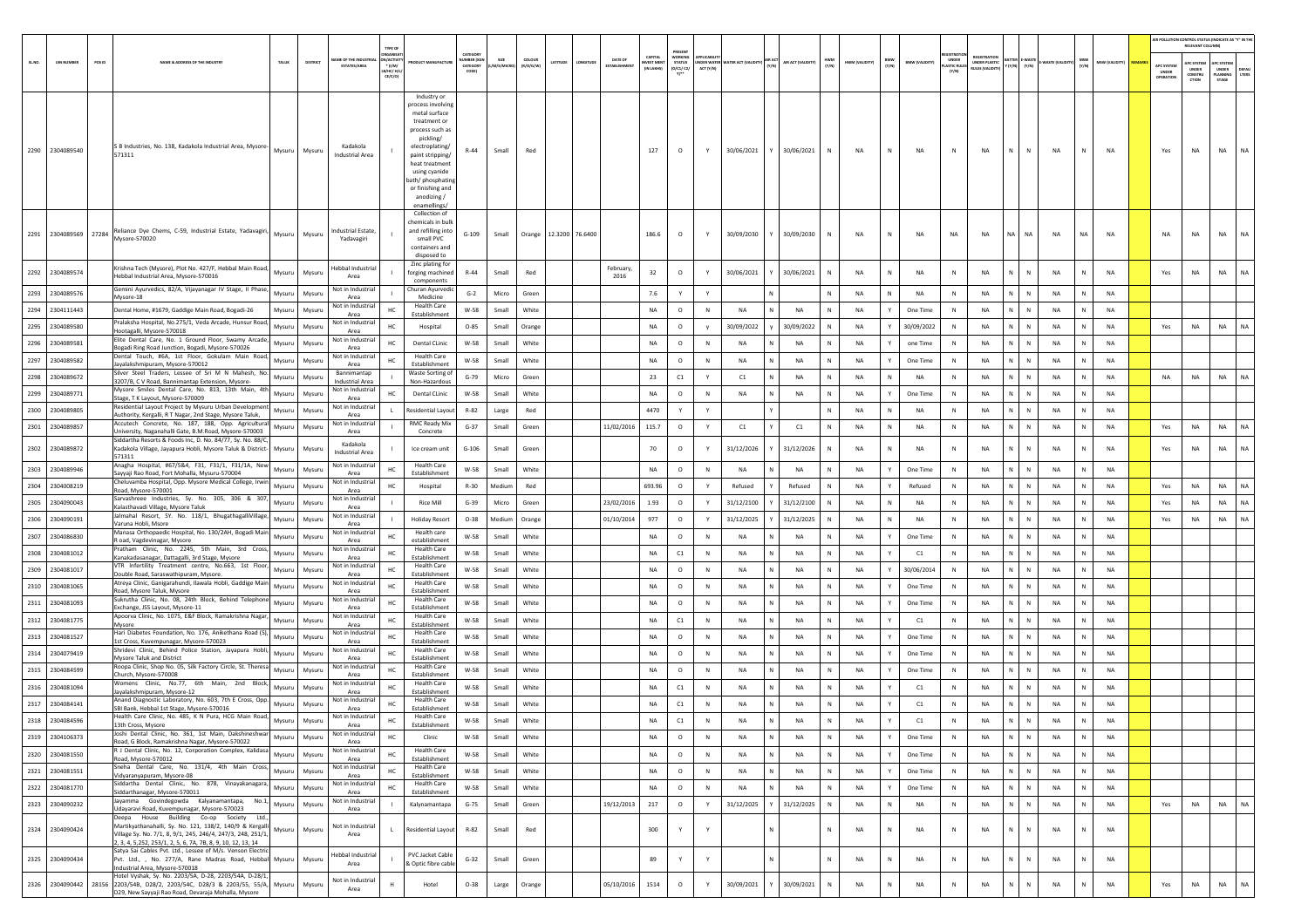|        |                       |                                                                                                                                                                                                               |         |          |                                       |                                                  |                                                                         |                                  |                    |                     |                 |         |                         |                                           |                                                           |              |                                         |                    |              |                |              |                       |                                       |                                              |              |                                |                     |                |                                  | AIR POLLUTION CONTROL STATUS (INDICATE AS "Y" IN THE<br>RELEVANT COLUMN                         |                       |
|--------|-----------------------|---------------------------------------------------------------------------------------------------------------------------------------------------------------------------------------------------------------|---------|----------|---------------------------------------|--------------------------------------------------|-------------------------------------------------------------------------|----------------------------------|--------------------|---------------------|-----------------|---------|-------------------------|-------------------------------------------|-----------------------------------------------------------|--------------|-----------------------------------------|--------------------|--------------|----------------|--------------|-----------------------|---------------------------------------|----------------------------------------------|--------------|--------------------------------|---------------------|----------------|----------------------------------|-------------------------------------------------------------------------------------------------|-----------------------|
| SL.NO. | <b>UIN NUMBER</b>     | PCB ID<br>NAME & ADDRESS OF THE INDUSTRY                                                                                                                                                                      | TALUK   | DISTRICT | AME OF THE INDU<br>ESTATES/AREA       | N/ACTIVI<br>$*$ (1/M/<br>.<br>МС/ Н/L<br>CE/C/O) | UCT MANUFACTUR                                                          | CATEGORY<br>MBER (XG<br>CATEGORY | SIZE<br>/M/S/MICRO | coLour<br>(R/O/G/W) | LATITUDE        | ONGITUD | DATE OF<br>ESTABLISHMEN | CAPITAL<br><b>VEST MENT</b><br>(IN LAKHS) | PRESENT<br><b>STATUS</b><br>0/01/02/<br>$Y$ <sup>++</sup> | ACT (Y/N)    | NDER WATER WATER ACT (VALIDITY) AIR ACT | AIR ACT (VALIDITY) | HWM<br>(Y/N) | HWM (VALIDITY) | BMW<br>(Y/N) | <b>BMW (VALIDITY)</b> | UNDER<br><b>LASTIC RULES</b><br>[Y/N] | GISTRATI<br>UNDER PLASTIC<br>ULES (VALIDITY) |              | Y (Y/N) (Y/N) E-WASTE (VALIDIT | $\frac{MSW}{(Y/N)}$ | MSW (VALIDITY) | APC SYSTEM<br>UNDER<br>OPERATION | PC SYSTEM<br><b><i>DE SYSTER</i></b><br>UNDER<br>PLANNING<br>UNDER<br>CONSTRU<br>crion<br>STAGE | <b>DEFAU</b><br>LTERS |
|        |                       | Residential Layout by N Subramanya & others in the name                                                                                                                                                       |         |          | Not in Industria                      |                                                  |                                                                         |                                  |                    |                     |                 |         |                         |                                           |                                                           |              |                                         |                    |              |                |              |                       |                                       |                                              |              |                                |                     |                |                                  |                                                                                                 |                       |
|        | 2327 2304090492       | of Sapthagiri Layout, Sy. No. 3/1, 9/1, 10/2, 20, 50, 57 & Mysuru<br>58/1, Huyilalu Village, Ilawala Hobli, Mysuru Taluk &                                                                                    |         | Mysuru   | Area                                  | L.                                               | Residential Layout                                                      | R-82                             | Small              | Red                 |                 |         |                         | 369                                       | Y                                                         | Y            |                                         |                    |              | NA             | N            | NA                    | N                                     | <b>NA</b><br>N.                              | $\mathbb{N}$ | NA                             | $\mathsf{N}$        | <b>NA</b>      |                                  |                                                                                                 |                       |
|        | 2328 2304090493       | Residential Layout by Mrs. Vanishree S Rept by G.P.A<br>Holder ESS & ESS Infrastructure Pvt. Ltd., at Sy. No. 75/1,<br>75/2, 76/1 & 77/2 of Madagalli Village, Ilawala Hobli,<br>Mysuru Taluk and District    | Vlysuru | Mysuru   | Not in Industrial<br>Area             |                                                  | <b>Residential Layout</b>                                               | R-82                             | Small              | Red                 |                 |         |                         | 312                                       | Y                                                         |              |                                         |                    |              | NA             | N            | NA                    | ${\sf N}$                             | NA<br>N                                      | $\mathsf{N}$ | NA                             |                     | NA             |                                  |                                                                                                 |                       |
|        | 2329 2304090507       | Hi5 Ventures (The Car Laundry) ,Plot No.2482, Snake<br>Shyam Road, K.D Circle, Vijayanagar 2nd Stage, Mysore- Mysuru<br>570017.                                                                               |         | Mysuru   | Not in Industrial<br>Area             |                                                  | Servicing and<br>Repairing of<br>vehicles includin                      | $O-18$                           | Small              | Orange              |                 |         | 01/03/2016              | 44.79                                     | $\circ$                                                   | Y            | 30/09/2020                              | <b>NA</b>          | N            | <b>NA</b>      | N            | NA                    | N                                     | <b>NA</b><br>N                               | N            | <b>NA</b>                      | $\mathsf{N}$        | <b>NA</b>      | <b>NA</b>                        | <b>NA</b><br>NA                                                                                 | <b>NA</b>             |
|        | 2330 2304090539       | National Traders, No. 15/E-2/1, Bannimantap A layout,<br>Industrial Area, Mandi Mohalla, Mysore-57                                                                                                            | Mysuru  | Mysuru   | Bannimantap<br><b>Industrial Area</b> |                                                  | Waste Sorting of<br>Non-Hazardous                                       | $G-9$                            | Small              | Green               |                 |         | 12/03/2016              | 120                                       | C1                                                        | Y            | C1                                      | NA                 |              | NA             | $\,$ N       | <b>NA</b>             | N                                     | N<br><b>NA</b>                               | N            | <b>NA</b>                      | $\mathsf{N}$        | <b>NA</b>      | <b>NA</b>                        | <b>NA</b><br><b>NA</b>                                                                          | NA                    |
|        | 2331 2304090604       | Gowri Food and Beverages, Plot No. 29/5, Bogadi Village,<br>Mysore Gaddige Road, Mysore-570024                                                                                                                | Mysuru  | Mysuru   | Not in Industria<br>Area              |                                                  | Packaged Drinking<br>Water                                              | $G-54$                           | Small              | Green               |                 |         |                         | $50\,$                                    | $\circ$                                                   | Y            | 31/12/2025                              | 31/12/2025         |              | NA             | N            | NA                    | N                                     | NA<br>N.                                     | N            | NA                             | $\mathbb N$         | <b>NA</b>      | Yes                              | NA<br><b>NA</b>                                                                                 | NA                    |
|        | 2332 2304090607       | Jagdeesha Health Point, The Multi Speciality Clinic &<br>Diagnostic, No.728, D-Block, 10th Main Road, J.P Nagar,                                                                                              | Mysuru  | Mysuru   | Not in Industrial<br>Area             |                                                  | <b>Health Care</b><br>Establishment                                     | W-58                             | Small              | White               |                 |         |                         | NA                                        | $\circ$                                                   | $\mathbb N$  | NA                                      | NA                 |              | NA             |              | One Time              | N                                     | NA<br>N.                                     | $\mathbb N$  | <b>NA</b>                      | N                   | <b>NA</b>      |                                  |                                                                                                 |                       |
|        | 2333 2304090609       | Mysore.<br>MMS Dental Centre, Brigade Point, Gokulam Main Road,                                                                                                                                               | Mysuru  | Mysuru   | Not in Industri                       | HC.                                              | <b>Health Care</b>                                                      | W-58                             | Small              | White               |                 |         |                         | NA                                        | $\circ$                                                   | N            | <b>NA</b>                               | <b>NA</b>          |              | <b>NA</b>      | Y            | One Time              | N                                     | <b>NA</b><br>N.                              | N            | NA                             | $\mathsf{N}$        | NA             |                                  |                                                                                                 |                       |
| 2334   | 2304090611            | (Opp. Cubs Bakery)V.V Mohalla, Mysore-570002<br>EGO Wellness Pvt. Ltd, #507, Kalidasa Road, Vijayanagar                                                                                                       | Mysuru  | Mysuru   | Area<br>Not in Industrial             | HC                                               | Establishmen<br><b>Health Care</b>                                      | W-58                             | Small              | White               |                 |         |                         | NA                                        | C1                                                        | $\mathbb N$  | NA                                      | NA                 |              | NA             |              | C1                    | N                                     | NA<br>N                                      | ${\sf N}$    | NA                             | N                   | <b>NA</b>      |                                  |                                                                                                 |                       |
|        |                       | 1st Stage, Mysore-570017<br>Vishwapragna House Building Co-operative Society                                                                                                                                  |         |          | Area                                  |                                                  | Establishment                                                           |                                  |                    |                     |                 |         |                         |                                           |                                                           |              |                                         |                    |              |                |              |                       |                                       |                                              |              |                                |                     |                |                                  |                                                                                                 |                       |
|        | 2335 2304090640       | (Residential Layout), Sy. No. 115 & others, Nagarthahalli<br>Village, Jayapura Hobli, Mysuru Taluk and District                                                                                               | Mysuru  | Mysuru   | Not in Industrial<br>Area             | L.                                               | Residential Layout                                                      | R-82                             | Large              | Red                 |                 |         |                         | 1541                                      | Y                                                         | Y            |                                         |                    |              | <b>NA</b>      | N            | NA                    | ${\sf N}$                             | NA<br>N                                      | $\mathbb{N}$ | NA                             | N                   | <b>NA</b>      |                                  |                                                                                                 |                       |
|        | 2336 2304090734       | Best Corrugators., Plot/ Phase No.131/A., Belagola<br>Industrial Area., Metagalli, RBI Road.                                                                                                                  | Mysuru  | Mysuru   | Belagola Industria<br>Area            |                                                  | <b>Corrugated Boxes</b>                                                 | $O-98$                           | Large              | Orange              |                 |         |                         | 1000                                      | $\circ$                                                   | Y            | 30/09/2022                              | 30/09/2022         |              | <b>NA</b>      | $\,$ N       | NA                    | N                                     | NA<br>$\mathsf{N}^-$                         | $\,$ N       | NA                             | $\mathbb N$         | <b>NA</b>      | Yes                              | <b>NA</b><br><b>NA</b>                                                                          | NA                    |
|        | 2337 2304090771 27370 | KSRTC Mysore Rural Depot-3, Plot/Phase No.253,<br>Hanumantha Nagar, Mysore District, Mysore-570015                                                                                                            | Mysuru  | Mysuru   | Not in Industrial<br>Area             |                                                  | Repair and<br>maintanance of<br>assenger vehicle:                       | $O-18$                           | Medium             | Orange              |                 |         |                         | 616                                       | $\circ$                                                   | Y            | Applied                                 | Applied            |              | Not Applied    | N            | <b>NA</b>             | N                                     | NA                                           | N            | NA                             |                     | <b>NA</b>      | Yes                              | <b>NA</b><br>NA                                                                                 | <b>NA</b>             |
|        |                       | Vanaja Groups, Plot NO:1, K.B.L. Envlave, Katha<br>2338 2304090817 78893 NO:3048/15-16, Sy. NO:12, 13/1, 2, 3C, 20/2A & 21, Mysuru<br>Basavanhalli Village, Kasaba Hobli, Mysuru                              |         | Mysuru   | Not in Industrial<br>Area             | $\epsilon$                                       | Infrastructure<br>development<br>project (other<br>than those           | $O-100$                          | Medium             | Orange              |                 |         |                         | 1000                                      | $\circ$                                                   | Y            | 30/09/2023                              | 30/09/2023         | N            | NA             | N            | NA                    | N                                     | NA<br>N                                      | N            | <b>NA</b>                      | N                   | NA             | Yes                              | <b>NA</b><br>NA                                                                                 | NA                    |
|        | 2339 2304090819       | Jnanabharathi HBCS Ltd., Sy NO:68/1,2,4, 69/1,2,<br>83/1,3,4,5,6, 84, 94/11, 12, 95/3, 96/1, 2, 10, 11,98/5, 6,                                                                                               | Mysuru  | Mysuru   | Not in Industrial                     | L.                                               | overed under Re<br>Residential Layout                                   | R-82                             | Medium             | Red                 |                 |         |                         | 807                                       | Y                                                         | Y            |                                         |                    | N            | <b>NA</b>      | N            | NA                    | N                                     | <b>NA</b><br>N                               | N            | NA                             | $\mathbb N$         | <b>NA</b>      |                                  |                                                                                                 |                       |
|        |                       | 99/4, 5, 100/4, 5, 7, 8, 101/1 & 102/5, 6, Dadadahalli<br>Village, Jayapura Hobli, Mysuru Taluk, Mysuru<br>Reniu Hair Transplant & Skin Clinic, #2996,1st Floor, Gopal                                        |         |          | Area<br>Not in Industria              |                                                  | <b>Health Care</b>                                                      |                                  |                    |                     |                 |         |                         |                                           |                                                           |              |                                         |                    |              |                |              |                       |                                       |                                              |              |                                |                     |                |                                  |                                                                                                 |                       |
|        | 2340 2304090820       | Arcade, 7th Cross, K.D Road, V.V Mohalla, Mysore-570002                                                                                                                                                       | Mysuru  | Mysuru   | Area                                  | HC                                               | Establishment                                                           | W-58                             | Small              | White               |                 |         |                         | NA                                        | $\circ$                                                   | N            | <b>NA</b>                               | <b>NA</b>          |              | NA             | Y            | One Time              | N                                     | NA<br>N                                      | $\mathbb{N}$ | NA                             | $\mathsf{N}$        | <b>NA</b>      |                                  |                                                                                                 |                       |
|        | 2341 2304090822       | Dr Agarwals health Care ltd., No 1792., ward No 18, 5th<br>stage, Adhichunchanagiri Road, Near Kaveri School<br>Kuvempunagar, Mysore-570023                                                                   | Mysuru  | Mysuru   | Not in Industria<br>Area              | HC                                               | Clinic                                                                  | W-58                             | Small              | White               |                 |         |                         | NA                                        | $\circ$                                                   | $\mathbb{N}$ | <b>NA</b>                               | <b>NA</b>          | N            | NA             |              | One Time              | N                                     | NA<br>N.                                     | $\mathbb{N}$ | NA                             |                     | <b>NA</b>      |                                  |                                                                                                 |                       |
|        | 2342 2304090833       | Neha ENT Centre, No 761/1, Ramanuja Road,opp.<br>Andholana News paper office, Mysuru-570004                                                                                                                   | Mysuru  | Mysuru   | Not in Industria<br>Area              | HC.                                              | <b>Health Care</b><br>Establishment                                     | W-58                             | Small              | White               |                 |         |                         | <b>NA</b>                                 | $\circ$                                                   | $\mathbb N$  | <b>NA</b>                               | <b>NA</b>          |              | NA             | Y            | One Time              | N                                     | $\mathsf{N}^-$<br><b>NA</b>                  | N            | NA                             | $\mathsf{N}$        | <b>NA</b>      |                                  |                                                                                                 |                       |
|        | 2343 2304090848       | Anand Diagnostic Laboratory, No. 6911, Ground Floor<br>Yashaswini M.G Road, Fort Mohalla, Mysore-04                                                                                                           | Mysuru  | Mysuru   | Not in Industr<br>Area                | HC                                               | <b>Health Care</b><br>Establishment                                     | W-58                             | Small              | White               |                 |         |                         | NA                                        | $\circ$                                                   | $\,$ N       | NA                                      | NA                 | N            | NA             | Y            | One Time              | N                                     | NA<br>N.                                     | N            | NA                             | N                   | <b>NA</b>      |                                  |                                                                                                 |                       |
|        | 2344 2305090853       | Rmc Mix (India), (A Division Of Prism Cement Ltd.,), Plot<br>No. 19, Sy. No. 228/2,229/3,229/2, Kadakola Industrial Mysuru<br>Area, Jayapura Hobli                                                            |         | Mysuru   | Kadakola<br><b>Industrial Area</b>    |                                                  | <b>RMC Ready Mix</b><br>Concrete                                        | $G-37$                           | Small              | Green               |                 |         | 30/05/2016              | 374                                       | $\circ$                                                   | Y            | 31/12/2025                              | 31/12/2025         |              | <b>NA</b>      | N            | NA                    | N                                     | N.<br>NA                                     | $\mathsf{N}$ | <b>NA</b>                      | N                   | <b>NA</b>      | Yes                              | <b>NA</b><br>NA                                                                                 | NA                    |
| 2345   | 2304090874            | Sri Balaji Construction, No:12/1-A, Industrial Suburb, III<br>Stage, Khille Mohalla, Mysuru                                                                                                                   | Mysuru  | Mysuru   | Not in Industri<br>Area               | $\epsilon$                                       | Apartment                                                               | $O-100$                          | Large              | Orange              |                 |         |                         | 1432                                      | Y                                                         |              |                                         |                    |              | NA             | N            | <b>NA</b>             | N                                     | NA<br>N.                                     | N            | NA                             | N                   | <b>NA</b>      |                                  |                                                                                                 |                       |
|        | 2346 2304090948       | Aakash Cables, Plot No. 269(P), KIADB, Industrial area,<br>The Dentist, No.3050,1st Floor, Gokulam Park Road, 2nd                                                                                             | Mysuru  | Mysuru   | Hebbal Industria<br>Not in Industri   |                                                  | Optic fibre cable                                                       | $G-79$                           | Small              | Green               |                 |         | 01/06/2016              | 45                                        | $\circ$                                                   | Y            | 31/12/2026                              | 31/12/2026         | N            | NA             | N            | NA                    | N                                     | NA                                           | N N          | NA                             | N                   | <b>NA</b>      | Yes                              | <b>NA</b>                                                                                       | NA NA                 |
| 2347   | 2304090880            | Main, V.V Mohalla, Mysore-570002<br>Nagaraje Gowda Memorial Hospital(Prajwal Health Care)                                                                                                                     | Mysuru  | Mysuru   | Area<br>Not in Industrial             | HC                                               | Clinic<br><b>Nursing Home</b>                                           | W-58                             | Small              | White               |                 |         |                         | NA                                        | $\circ$                                                   | $\mathbb N$  | <b>NA</b>                               | NA                 |              | NA             | Y<br>Y       | One Time              | N                                     | NA<br>N                                      | N            | <b>NA</b>                      | $\mathsf{N}$<br>N   | <b>NA</b>      |                                  |                                                                                                 |                       |
|        |                       | 2348 2304091037 82719 No. 45/46, Near Lions School, Hudco, Bannimantap Mysuru<br>Bengaluru-Mysuru Road. Opp. Loyal world                                                                                      |         | Mysuru   | Area<br>Not in Industrial             |                                                  | with 45 beds<br><b>Health Care</b>                                      | $O-85$                           | Small              | Orange              | 12.2000 17.9100 |         |                         | 327.4                                     | $\circ$                                                   | Y            | 30/09/2029                              | 30/09/2029         | N            | NA             |              | 30/09/2029            | N                                     | NA<br>N                                      | N            | <b>NA</b>                      |                     | <b>NA</b>      | Yes                              | NA<br>NA                                                                                        | <b>NA</b>             |
| 2349   | 2304091038            | Shakthi Hill View Hospital, No.6/A, TN Main Road,<br>alithamahal Nagara (Alanahalli Extn.), Mysuru-570028                                                                                                     | Mysuru  | Mysuru   | Area                                  | HC                                               | Establishment                                                           | W-58                             | Small              | Orange              |                 |         |                         | NA                                        | $\circ$                                                   | $\mathbb N$  | NA                                      | NA                 |              | NA             | Y            | 30/09/2022            | N                                     | N.<br>NA                                     | N            | <b>NA</b>                      | $\mathbf{N}$        | NA             | Yes                              | NA<br>NA                                                                                        | NA                    |
|        | 2350 2304090995       | Vinayaka Flour Mill, Sy. No. 148, plot No.247, Byathahall<br>rillage, Mysuru                                                                                                                                  | Mysuru  | Mysuru   | Not in Industri<br>Area               |                                                  | Manufacturing of<br>Wheat product                                       | $G-20$                           | Small              | Green               |                 |         | 03/05/2016              | 300                                       | $\circ$                                                   | Y            | 31/12/2026                              | 31/12/2026         | N            | NA             | $\,$ N       | NA                    | N                                     | NA<br>N                                      | N            | NA                             | N                   | <b>NA</b>      | Yes                              | NA<br>NA                                                                                        | <b>NA</b>             |
|        | 2351 2304091514       | Mysore Inter-Continental Hotels Private Limited, Site<br>NO:BCD&D1, Aanegundhi Road, Bannimantap Extension, Mysuru<br>Mandi Mohalla, Mysuru                                                                   |         | Mysuru   | Not in Industrial<br>Area             |                                                  | Proposed<br>Residential<br>Apartments - 51<br>Apartments                | $G-102$                          | Large              | Green               |                 |         |                         | 2454                                      | Y                                                         | Y            |                                         |                    |              | NA             | N            | NA                    | N                                     | NA<br>N.                                     | N            | NA                             |                     | <b>NA</b>      |                                  |                                                                                                 |                       |
|        | 2352 2304091376       | Shoba Limited (Formerly Sobha Developers Limited), Sy.<br>Nos. 4/1,5/1B/1C,7/1,11/3A,11/3B,12/3,12/2                                                                                                          | Mysuru  | Mysuru   | Not in Industrial                     |                                                  | Residential Layout                                                      | R-82                             | Large              | Red                 |                 |         |                         | 2454                                      | $\circ$                                                   |              | <b>FBO</b>                              | FBO                |              | NA             | N            | <b>NA</b>             | $\mathbb{N}$                          | <b>NA</b>                                    |              | NA                             |                     | <b>NA</b>      | Yes                              | NA<br><b>NA</b>                                                                                 | <b>NA</b>             |
|        | 2353 2304091416       | Jattihundi Village, Yellavala Hobli, Mysuru Taluk, Mysuru<br>Eminence Homes and Spaces, 60/4 (old no.60/2) Bogadi Mysuru                                                                                      |         | Mysuru   | Area<br>Not in Industrial             |                                                  | Apartment                                                               | $O-100$                          | Large              | Orange              |                 |         |                         | 816                                       |                                                           | Y            | N                                       |                    | <b>N</b>     | <b>NA</b>      | N            | <b>NA</b>             | N                                     | <b>NA</b>                                    | N N          | <b>NA</b>                      | N                   | <b>NA</b>      |                                  |                                                                                                 |                       |
|        | 2354 2304091557       | KBR Infratech Limited, Plot/Phase No.:239, Srirampura                                                                                                                                                         | Mysuru  | Mysuru   | Not in Industria                      |                                                  | RMC Ready Mix                                                           | $G-37$                           | Small              | Green               |                 |         | 20/06/2016              | 90                                        | $\mathsf{C1}$                                             | Y            | C1                                      | C1                 | N            | NA             | $\,$ N       | NA                    | ${\sf N}$                             | NA<br>N                                      | N            | NA                             | N                   | <b>NA</b>      |                                  |                                                                                                 |                       |
|        |                       | Village, Kasaba Hobli, Mysuru - 570 008                                                                                                                                                                       |         |          | Area                                  |                                                  | Concrete<br>service sector,                                             |                                  |                    |                     |                 |         |                         |                                           |                                                           |              |                                         |                    |              |                |              |                       |                                       |                                              |              |                                |                     |                |                                  |                                                                                                 |                       |
|        | 2355 2304091703       | Sharadha Education & Charitable Trust, CA Site No.:14/A, Mysuru<br>Vijayanagar II Stage, Mysuru - 570 222                                                                                                     |         | Mysuru   | Not in Industrial<br>Area             |                                                  | education<br>institutions/school<br>and college<br>with hostel facility | $O-100$                          | Small              | Orange              |                 |         | 20/07/2016              | 397                                       | Y                                                         | Y            |                                         |                    | N            | NA             | N            | NA                    | ${\sf N}$                             | NA<br>N                                      | N            | NA                             | N                   | <b>NA</b>      |                                  |                                                                                                 |                       |
|        | 2356 2304091558       | Krishna Polymers, No.Q-135, Hebbal Industrial Area,<br>Mysuru                                                                                                                                                 | Mysuru  | Mysuru   | Hebbal Industrial<br>Area             |                                                  | Manufacture of<br>PVC/HDPE pipes                                        | $G - 79$                         | Small              | Green               |                 |         | 30/05/2016              | ${\bf 51}$                                | $\circ$                                                   | Y            | 31/12/2025                              | 31/12/2025         |              | <b>NA</b>      | $\,$ N       | NA                    | $\mathbb N$                           | N<br>NA                                      | N            | NA                             | $\mathbb N$         | <b>NA</b>      | Yes                              | <b>NA</b><br>NA                                                                                 | NA                    |
|        | 2357 2304091559       | Tapovana Projects, No.:7/A, A-1 Block, Vasu Layout,<br>Dattagalli, Mysuru - 570 022                                                                                                                           | Mysuru  | Mysuru   | Not in Industria<br>Area              | $\mathbb{C}$                                     | Apartment                                                               | $O-100$                          | Large              | Orange              |                 |         |                         | 1600                                      | Y                                                         | Y            |                                         |                    | N            | NA             | $\,$ N       | NA                    | $\,$ N                                | NA<br>N                                      | N            | NA                             | N                   | <b>NA</b>      |                                  |                                                                                                 |                       |
|        | 2358 2304091560       | Skytop Builders Private Limited, Sy. Nos.:119/3,<br>164/2,164/3, 164/4, 219, 220/2, 230/2, 231, 232,233,<br>238/3B of Belawadi Village, and Sy Nos.:116/1, 117/1,<br>118/2,128/3 of Huyilalau Village, Mysuru | Mysuru  | Mysuru   | Not in Industrial<br>Area             | $\mathbf{L}$                                     | Residential Layout                                                      | R-82                             | Medium             | Red                 |                 |         |                         | 1000                                      | Y                                                         | Y            |                                         |                    | N            | NA             | N            | NA                    | N                                     | NA<br>N                                      | $\mathbb{N}$ | NA                             | $\mathsf{N}$        | <b>NA</b>      |                                  |                                                                                                 |                       |
|        | 2359 2304091562       | Skytop Builders Private Limited, Sy. Nos.:147/1, 147/2,<br>Skytop Bulluers Private Links (25, 27, 25, 27, 27/3, 27, 27)<br>27/3, 27/3, 29/2, 29/4B, 29/4B, 29/5 and 31/3 of<br>K.Hemmanahalli Village, Mysuru |         | Mysuru   | Not in Industrial<br>Area             | $\mathbf{L}$                                     | Residential Layout                                                      | R-82                             | Medium             | Red                 |                 |         |                         | 800                                       | Y                                                         | Y            |                                         |                    | N            | NA             | N            | NA                    | ${\sf N}$                             | NA<br>N                                      | $\mathbb{N}$ | NA                             | N                   | NA             |                                  |                                                                                                 |                       |
|        | 2360 2304091582       | Green Valley Residential Layout, Sy. Nos.:15,16,23,24 of<br>sadhanahalli village, Kasaba hobli, Mysuru Taluk, Mysuru                                                                                          | Mysuru  | Mysuru   | Not in Industria<br>Area              | $\mathbf{L}$                                     | Residential Layout                                                      | R-82                             | Small              | Red                 |                 |         |                         | 390                                       | Y                                                         | $\mathsf{Y}$ |                                         |                    | N            | NA             | ${\sf N}$    | NA                    | ${\sf N}$                             | $\sf NA$<br>N                                | N            | $\sf NA$                       | $\mathbb N$         | <b>NA</b>      |                                  |                                                                                                 |                       |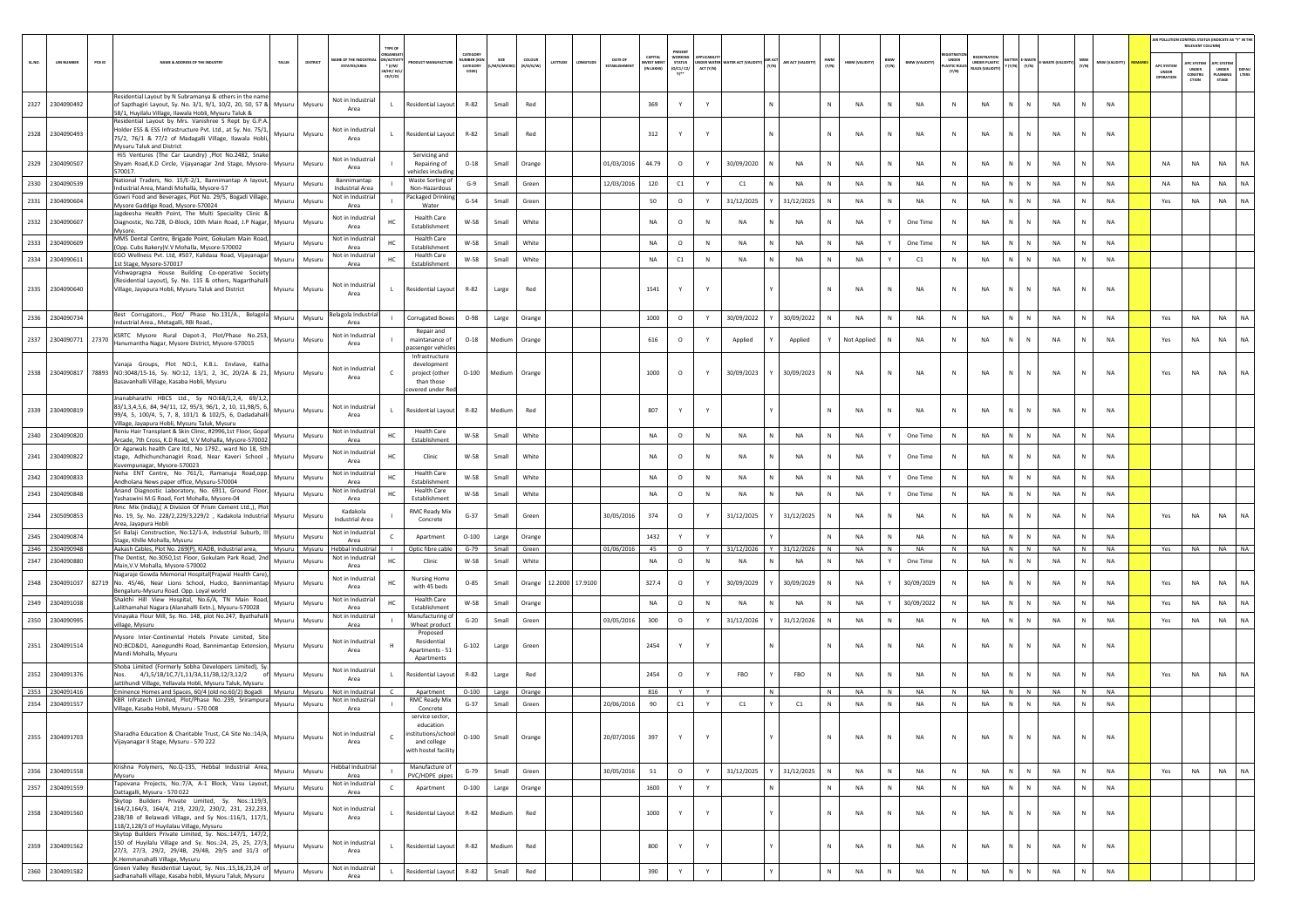|        |                       |        |                                                                                                                                                                                                                                                                                                                                                                                                                        |          |         |                                                                                         |                                                                                 |                                         |                         |                     |         |                 |                         |                                     |                                                    |                        |                              |                    |              |                                |                      |                                      |                                       |                                                                                                              |              |           |                   |                |                                  | RELEVANT COLUMN)                               | AIR POLLUTION CONTROL STATUS (INDICATE AS "Y" IN THE                    |
|--------|-----------------------|--------|------------------------------------------------------------------------------------------------------------------------------------------------------------------------------------------------------------------------------------------------------------------------------------------------------------------------------------------------------------------------------------------------------------------------|----------|---------|-----------------------------------------------------------------------------------------|---------------------------------------------------------------------------------|-----------------------------------------|-------------------------|---------------------|---------|-----------------|-------------------------|-------------------------------------|----------------------------------------------------|------------------------|------------------------------|--------------------|--------------|--------------------------------|----------------------|--------------------------------------|---------------------------------------|--------------------------------------------------------------------------------------------------------------|--------------|-----------|-------------------|----------------|----------------------------------|------------------------------------------------|-------------------------------------------------------------------------|
| SL.NO. | <b>UIN NUMBER</b>     | PCB ID | <b>NAME &amp; ADDRESS OF THE INDUSTR</b>                                                                                                                                                                                                                                                                                                                                                                               | TALUK    | DISTRIC | AME OF THE INDUST<br>N/ACTIV<br>$*(1/M)$<br><b>ESTATES/AREA</b><br>LB/HC/ H/<br>CE/C/O) |                                                                                 | CATEGOR<br>MBER DO<br>CATEGORY<br>CODE) | SIZE<br><b>M/S/MICE</b> | coLous<br>(R/O/G/W) | LATITUD |                 | DATE OF<br>ESTABLISHMEN | CAPITAL<br>NVEST MENT<br>(IN LAKHS) | <b>NORKING</b><br><b>STATUS</b><br>(0/C1/C2)<br>Y1 | NDER WATE<br>ACT (Y/N) | VATER ACT (VALIDITY) AIR ACT | AIR ACT (VALIDITY) | HWM<br>(Y/N) | BMW<br>(Y/N)<br>HWM (VALIDITY) | <b>BMW (VALIDITY</b> | UNDER<br><b>LASTIC RULE</b><br>(Y/N) | UNDER PLASTIC<br><b>ULES (VALIDI)</b> | <b>ATTER E-WASTE</b><br>$\mathbf{Y}\left( \mathbf{Y}/\mathbf{N}\right) =\left( \mathbf{Y}/\mathbf{N}\right)$ | WASTE (VAL   |           | MSW<br>(Y/N)      | MSW (VALIDITY) | APC SYSTEM<br>UNDER<br>OPERATION | <b>IPC SYSTEM</b><br>UNDER<br>CONSTRU<br>CTION | <b>UPC SYSTEM</b><br>UNDER<br><b>DEFAU</b><br>LTERS<br>LANNING<br>STAGE |
|        | 2361 2304091598       |        | Sri Sri Lakshminarasimha Housing Co-Operative Society,<br>Sy. Nos.:142/1, 142/5, 143 of Huyilalu Village, Sy<br>Nos.:215/4, 216/4,216/1, 216/2, 214, 213/3P1 of Mysuru Mysuru<br>Belawadi Village & Sy Nos.:29/1 & 31/2 of K.                                                                                                                                                                                          |          |         | Not in Industrial<br>$\mathbf{L}$<br>Area                                               | <b>Residential Layout</b>                                                       | R-82                                    | Medium                  | Red                 |         |                 |                         | 594                                 | Y                                                  | Y                      |                              |                    |              | N<br>NA                        | <b>NA</b>            | N                                    | <b>NA</b>                             | N.                                                                                                           | N            | <b>NA</b> | N                 | <b>NA</b>      |                                  |                                                |                                                                         |
| 2362   | 2304091599            |        | Hemmanahalli Village, Yelwala Hobli, Mysutu Taluk &<br>M.K. Devaprasad & Others, Sy. Nos.: 268/1 & 272/1,<br>Bogadhi Village, Kasaba Hobli, Mysuru Taluk & District                                                                                                                                                                                                                                                    | Mysuru   | Mysuru  | Not in Industrial<br>Area                                                               | Residential Layout                                                              | $O-100$                                 | Medium                  | Orange              |         |                 |                         | 574                                 | Y                                                  | Y                      |                              |                    | N            | NA<br>N                        | NA                   | N                                    | NA                                    | N                                                                                                            | ${\sf N}$    | <b>NA</b> | N                 | NA             |                                  |                                                |                                                                         |
| 2363   | 2304091763            |        | Mysore District Milk Producers Societies Union Limited,<br>28920 Plot No.62/1,2,63/1,2,54/1,2 and 55/16, Mega Dairy, Mysuru<br>Alanahalli, Mysore - 570011                                                                                                                                                                                                                                                             |          | Mysuru  | Not in Industria<br>Area                                                                | Milk Processing                                                                 | $R-16$                                  | Large                   | Red                 |         | 12.3100 76.6500 |                         | 18300                               | $\circ$                                            |                        | 30/06/2024                   | 30/06/2024         |              | 30/06/2024<br>N                | <b>NA</b>            | $\mathbb{N}$                         | <b>NA</b>                             |                                                                                                              | N            | <b>NA</b> | N                 | NA             | Yes                              | <b>NA</b>                                      | <b>NA</b><br><b>NA</b>                                                  |
| 2364   | 2304091845            |        | Aishwarya Hospital, No.:30, A-1 Block, Vijayanagara 3rd<br>$\frac{40433}{\text{Stage, Mysuru}}$                                                                                                                                                                                                                                                                                                                        | Mysuru   | Mysuru  | Not in Industrial<br>HC<br>Area                                                         | <b>Health Care</b><br>Establishment                                             | W-58                                    | Small                   | Orange              |         | 12.3200 76.6100 |                         | 436                                 | $\circ$                                            | Y                      | 30/09/2029                   | 30/09/2029         |              | NA                             | Not Applied          | N                                    | NA                                    |                                                                                                              | Ν            | <b>NA</b> | N                 | <b>NA</b>      | Yes                              | NA                                             | <b>NA</b><br>NA                                                         |
| 2365   | 2304091896            |        | Bhagavan Pathology Laboratory, No.665,17th Main,<br>kamakshi Hospital Road, Saraswathipuram, Mysore-09                                                                                                                                                                                                                                                                                                                 | Mysuru   | Mysuru  | Not in Industrial<br>HC<br>Area                                                         | <b>Health Care</b><br>Establishment                                             | W-58                                    | Small                   | White               |         |                 |                         | NA                                  | $\circ$                                            | N                      | NA                           | NA                 |              | <b>NA</b><br>Y                 | One Time             | N                                    | NA                                    | N                                                                                                            | N            | <b>NA</b> | N                 | NA             |                                  |                                                |                                                                         |
| 2366   | 2304091902            |        | HomeoCare InterNational Pvt. Ltd., Opp. Kannika<br>parameshwari Bank, K.R Circle, Mysore,                                                                                                                                                                                                                                                                                                                              | Mysuru   | Mysuru  | Not in Industrial<br>HC<br>Area                                                         | <b>Health Care</b><br>Establishment                                             | W-58                                    | Small                   | White               |         |                 |                         | <b>NA</b>                           | $\circ$                                            | $\mathbb N$            | <b>NA</b>                    | <b>NA</b>          |              | <b>NA</b>                      | One Time             | N                                    | <b>NA</b>                             | N                                                                                                            | $\mathbb N$  | <b>NA</b> | N                 | <b>NA</b>      |                                  |                                                |                                                                         |
| 2367   | 2304092064            |        | LEAD Labs(Unit of Learning to LEAD Consultants,<br>No.2725/3rd main, V.V Mohalla, Mysore-570020.                                                                                                                                                                                                                                                                                                                       | Mysuru   | Mysuru  | Not in Industria<br>HC<br>Area                                                          | Diagnostic<br>Laboratory                                                        | W-58                                    | Small                   | White               |         |                 |                         | 178                                 | C1                                                 | N                      | <b>NA</b>                    | NA                 |              | NA                             | C1                   | N                                    | NA                                    |                                                                                                              | N            | <b>NA</b> | $\mathbb N$       | NA             |                                  |                                                |                                                                         |
| 2368   | 2304092091            |        | Annapoorna Eye Hospital, #199, Sai padma, New<br>kantharaj Urs Road, Sharadadevi Nagar, Mysore-570022.                                                                                                                                                                                                                                                                                                                 | Mysuru   | Mysuru  | Not in Industria<br>HC<br>Area                                                          | Hospital                                                                        | W-58                                    | Small                   | White               |         |                 |                         | NA                                  | $\circ$                                            | $\,$ N                 | NA                           | <b>NA</b>          | N            | NA<br>Y                        | One Time             | N                                    | <b>NA</b>                             | N                                                                                                            | N            | <b>NA</b> | N                 | NA             |                                  |                                                |                                                                         |
| 2369   | 2304092149            |        | G9 Pavamana, Site No. 46, Survey No. 57/3, Kergally<br>Sri Siddartha Industries, No. 48, Kadakola Industrial Area,                                                                                                                                                                                                                                                                                                     | Mysuru   | Mysuru  | Not in Industrial<br>Kadakola                                                           | Apartment<br><b>ackaged Drinking</b>                                            | $O-100$                                 | Small                   | Orange              |         |                 |                         | 99                                  |                                                    |                        |                              |                    | N            | NA<br>N                        | NA                   | N                                    | NA                                    | N                                                                                                            |              | <b>NA</b> | N<br>$\mathsf{N}$ | NA             |                                  |                                                |                                                                         |
| 2370   | 2304092216            | 30792  | Mysuru                                                                                                                                                                                                                                                                                                                                                                                                                 | Mysuru   | Mysuru  | <b>Industrial Area</b>                                                                  | Water<br>Seats for                                                              | $G-54$                                  | Large                   | Green               |         |                 |                         | 1789                                | Y                                                  | Y                      |                              |                    |              | N<br>NA                        | NA                   | N                                    | NA                                    |                                                                                                              | N            | NA        |                   | NA             |                                  |                                                |                                                                         |
|        | 2371 2304092224       |        | Harita Fehrer Ltd., Kadakola, Jayapura hobli, Kadakola<br>Industrial area                                                                                                                                                                                                                                                                                                                                              | Mysuru   | Mysuru  | Kadakola<br><b>Industrial Area</b>                                                      | automotive and<br>non automotive                                                | $O - 80$                                | Large                   | Orange              |         |                 | 23/08/2016              | 4050                                | $\circ$                                            | Y                      | 30/09/2021                   | 30/09/2021         |              | 30/09/2021<br>N                | <b>NA</b>            | N                                    | <b>NA</b>                             |                                                                                                              | N            | <b>NA</b> | $\mathbf N$       | NA             | Yes                              | <b>NA</b>                                      | <b>NA</b><br><b>NA</b>                                                  |
|        | 2372 2304092430 88047 |        | BSNL Employee Housing Co-Operative Society (R), Survey<br>Nos: 34/1A, 34/1B, 34/2, 34/3, 34/4, 34/5A, 34/5B,<br>34/8A, 34/9, 192/3, 193/4, 193/5, 194/1A1, 194/1A2,<br>199/2, 200/1, 200/2, 200/3, Vajamangala Village, Varuna<br>Hobli, Mysuru<br>Survey Nos:4/1, 4/3, 5/2, 184/1,2,3, 189/1,6, 190/1,2,<br>191/3,4,5,6,7, 195/2,3,7 & 196/2,3,4, Vajamangala<br>Village, Varuna Hobli, Mysuru Taluk, Mysuru District | Mysuru I | Mysuru  | Not in Industrial<br>Area                                                               | esidential Layou<br>with Civic<br>Amenities                                     | R-82                                    | Large                   | Red                 |         | 12.3700 76.3700 |                         | 1365.52                             | Y                                                  | Y                      |                              |                    |              | <b>NA</b><br>N                 | <b>NA</b>            | N                                    | <b>NA</b>                             | N                                                                                                            | N            | NA        | N                 | <b>NA</b>      |                                  |                                                |                                                                         |
|        | 2373 2304092431       |        | Mytec Residential Layout - Vajamangala, Survey<br>Nos:207/1, 207/2, 208/2, 209/4, 209/5, 212/3, 212/4,<br>213/2, 220/1, 221/2, 221/4, 222/2, 226, 227/1, 227/2,<br>228, 230/1, 230/2, 231/2, 234/1, 236/2, 239/2, 240/1, Mysuru Mysuru<br>240/2, 241, 243/2, 244/2, 255/1, 270/1, 290/3, 291/1, &<br>291/2 of Vajmangala Village, Varuna Hobli, Myusuru<br>Taluk, Mysuru                                               |          |         | Not in Industrial<br>$\mathbf{L}$<br>Area                                               | <b>Residential Lavout</b>                                                       | R-82                                    | Large                   | Red                 |         |                 |                         | 1268                                | Y                                                  |                        |                              |                    |              | NA<br>N                        | <b>NA</b>            | N                                    | <b>NA</b>                             | N                                                                                                            | N            | <b>NA</b> | $\mathbf N$       | <b>NA</b>      |                                  |                                                |                                                                         |
|        | 2374 2304092433       |        | Sri Ramakrishna Layout - Hanchya, Survey Nos:127/1,2,<br>369, 409, 410/2, 414/2, 3, Hanchya Village, Kasaba Hobli, Mysuru<br>Mysuru Taluk, Mysuru District                                                                                                                                                                                                                                                             |          | Mysuru  | Not in Industrial<br>Area                                                               | <b>Residential Layout</b>                                                       | R-82                                    | Small                   | Red                 |         |                 |                         | 357                                 | Y                                                  | Y                      |                              |                    | N            | N<br>NA                        | <b>NA</b>            | N                                    | <b>NA</b>                             | N.                                                                                                           | N            | <b>NA</b> | N                 | <b>NA</b>      |                                  |                                                |                                                                         |
|        | 2375 2304092452       |        | Govt. Employees HBCS Residential Layout - Hanchya<br>Survey Nos:343/1, 343/2, 343/3, 344/1, 344/2, 349/1,<br>349/2, 349/3, 350/1, 354, 368 (Part), 374/1, 375/1,<br>374/2, 375/2, 376/2, 376/3, 377/1, 377/2, 379/3, 419/2,<br>419/3 & 420 of Hancya Village, Kasaba Hobli, Mysuru<br>Taluk & District                                                                                                                 | Mysuru   | Mysuru  | Not in Industrial<br>$\mathbf{L}$<br>Area                                               | <b>Residential Layout</b>                                                       | R-82                                    | Large                   | Red                 |         |                 |                         | 1030                                | Y                                                  | Y                      |                              |                    |              | NA<br>N                        | NA                   | N                                    | NA                                    |                                                                                                              | N            | NA        | N                 | NA             |                                  |                                                |                                                                         |
|        | 2376 2304092454       |        | Skill Tech Residential Layout - Hanchya, Survey No:104/1,<br>105, 108/5 of Hanchya Village, Kasaba Hobli, Mysuru                                                                                                                                                                                                                                                                                                       | Mysuru   | Mysuru  | Not in Industrial<br>Area                                                               | Residential Layout                                                              | R-82                                    | Small                   | Red                 |         |                 |                         | 294                                 | Y                                                  | Y                      |                              |                    |              | NA<br>N                        | NA                   | $\,$ N                               | NA                                    |                                                                                                              | $\mathsf{N}$ | <b>NA</b> | N                 | NA             |                                  |                                                |                                                                         |
|        |                       |        | Kamakshi Hospital Unit-II, BSMS Trust (R), Plot No. 5,6&7,<br>2377 2304092345 30971 Nachanahallipaya Industraila Layout, J.P. Nagar                                                                                                                                                                                                                                                                                    | Mysuru   | Mysuru  | Not in Industrial<br>HC.<br>Area                                                        | Healthcare<br>Establishments -<br>Waste water<br>generation< 100<br>KLD without | $O-85$                                  | Large                   | Orange              |         |                 | 26/04/1973              | 2260                                | $\circ$                                            | Y                      | 30/09/2028                   | 30/09/2028         | N            | NA<br>Y                        | 30/09/2028           | N                                    | <b>NA</b>                             | N                                                                                                            | N            | <b>NA</b> | N                 | NA             | Yes                              | <b>NA</b>                                      | <b>NA</b><br><b>NA</b>                                                  |
|        | 2378 2304092428       |        | Wipro Infotech(A division of Wipro Limited), No.146-147,<br>Metagalli Industrial Area, Mysore-570016.                                                                                                                                                                                                                                                                                                                  | Mysuru   | Mysuru  | Metagalli<br>HC<br>Industrial Area                                                      | <b>Health Care</b><br>Establishment                                             | W-58                                    | Small                   | White               |         |                 |                         | NA                                  | $\circ$                                            | N                      | <b>NA</b>                    | <b>NA</b>          | N            | NA<br>Y                        | One Time             | N                                    | <b>NA</b>                             | N                                                                                                            | N            | NA        | N                 | NA             |                                  |                                                |                                                                         |
| 2379   | 2304092444            |        | Sree Raghavendra Clinic, No. 137/1, 18th cross, Kabir<br>Road, Mandi mohalla, mysore-21                                                                                                                                                                                                                                                                                                                                | Mysuru   | Mysuru  | Not in Industrial<br>HC<br>Area                                                         | <b>Health Care</b><br>Establishment                                             | W-58                                    | Small                   | White               |         |                 |                         | NA                                  | $\circ$                                            | N                      | <b>NA</b>                    | NA                 | <b>N</b>     | NA                             | One Time             | N                                    | <b>NA</b>                             |                                                                                                              | $\mathbb N$  | <b>NA</b> | N                 | <b>NA</b>      |                                  |                                                |                                                                         |
| 2380   | 2304092446            |        | Sneha Eye Hospital, No. 451/1(CH 5) JLB Road,<br>Chamarajpuram, Mysore.                                                                                                                                                                                                                                                                                                                                                | Mysuru   | Mysuru  | Not in Industrial<br>HC<br>Area                                                         | Hospital                                                                        | W-58                                    | Small                   | White               |         |                 |                         | NA                                  | $\circ$                                            | N                      | NA                           | NA                 |              | NA                             | One Time             | N                                    | NA                                    | N.                                                                                                           | $\mathbb N$  | NA        | $\mathsf{N}$      | NA             |                                  |                                                |                                                                         |
| 2381   | 2304092457            |        | Hostel Building @ Mysore, Site No. 35, Door No. 2711/6,<br>New N.27, 2nd main Road, V.V.Puram                                                                                                                                                                                                                                                                                                                          | Mysuru   | Mysuru  | Not in Industria<br>Area                                                                | Apartment                                                                       | $O-100$                                 | Medium                  | Orange              |         |                 |                         | 805                                 | Y                                                  | Y                      |                              |                    | N            | NA<br>N                        | NA                   | N                                    | <b>NA</b>                             | N                                                                                                            | N            | <b>NA</b> | N                 | NA             |                                  |                                                |                                                                         |
| 2382   | 2304092483            |        | Sampreethi Skin Care Centre, No. 1432/A Upstairs<br>Opposite to veterinary Hospital, Dewans Road, Devaraja                                                                                                                                                                                                                                                                                                             | Mysuru   | Mysuru  | Not in Industrial<br>HC<br>Area                                                         | <b>Health Care</b><br>Establishment                                             | W-58                                    | Small                   | White               |         |                 |                         | NA                                  | $\circ$                                            | N                      | <b>NA</b>                    | <b>NA</b>          |              | <b>NA</b>                      | One Time             | N                                    | <b>NA</b>                             |                                                                                                              | N            | <b>NA</b> | N                 | NA             |                                  |                                                |                                                                         |
| 2383   | 2304092525            |        | Punarnava Wellness Centre, No. 1126, Manandavadi<br>Road, Vishweshwara Nagara                                                                                                                                                                                                                                                                                                                                          | Mysuru   | Mysuru  | Not in Industria<br>HC<br>Area                                                          | <b>Health Care</b><br>Establishment                                             | W-58                                    | Small                   | White               |         |                 |                         | NA                                  | $\circ$                                            | N                      | <b>NA</b>                    | <b>NA</b>          |              | <b>NA</b>                      | One Time             | N                                    | <b>NA</b>                             | N.                                                                                                           | $\mathbb{N}$ | <b>NA</b> | N                 | NA             |                                  |                                                |                                                                         |
| 2384   | 2304092559            |        | Residential Layout by SRI. H.M. Lokesh, Sy. No.139/3,<br>140/1,3,5,6, 141/1,2, 142/2,143 & 144 of Udboor Village                                                                                                                                                                                                                                                                                                       | Mysuru   | Mysuru  | Not in Industrial<br>$\mathbf{L}$<br>Area                                               | Residential Layout                                                              | R-82                                    | Medium                  | Red                 |         |                 |                         | 825                                 | Y                                                  | Y                      |                              |                    | N            | NA<br>N                        | <b>NA</b>            | N                                    | <b>NA</b>                             |                                                                                                              | N            | <b>NA</b> | N                 | <b>NA</b>      |                                  |                                                |                                                                         |
| 2385   | 2304092607            |        | Mysore Media Pvt. Ltd, No.55/7, Samboja<br>complex, Industrial suburban, Gayathri Shankarmat road                                                                                                                                                                                                                                                                                                                      | Mysuru   | Mysuru  | Not in Industrial<br>Area                                                               | inting press and,<br>r Screen Printin                                           | $O-59$                                  | Small                   | Orange              |         |                 |                         | 120                                 |                                                    | Y                      |                              |                    |              | NA<br>N                        | NA                   | N                                    | NA                                    |                                                                                                              | N            | NA        | $\mathbf N$       | NA             |                                  |                                                |                                                                         |
|        |                       |        | 2386 2304092628 80820 Swiss Cottage Infraworld, Zuari park View at Sy, No. Mysuru                                                                                                                                                                                                                                                                                                                                      |          | Mysuru  | Not in Industrial<br>Area                                                               | Residential Layout                                                              | R-82                                    | Medium                  | Red                 |         |                 |                         | 780                                 | Y                                                  |                        |                              |                    |              | N<br>NA                        | NA                   | N                                    | <b>NA</b>                             | N                                                                                                            | N            | <b>NA</b> | N                 | <b>NA</b>      |                                  |                                                |                                                                         |
|        | 2387 2304092631       |        | Supreme Briquettes, Plot No. 440K, Hebbal Industrial area Mysuru                                                                                                                                                                                                                                                                                                                                                       |          | Mysuru  | lebbal Industrial<br>Area                                                               | Biomass<br>briquettes (sun<br>drying) without<br>using toxic                    | $G-5$                                   | Small                   | Green               |         |                 | 06/03/2014              | 105                                 | $\circ$                                            | Y                      | 31/12/2025                   | 31/12/2025         |              | ${\sf N}$<br>NA                | NA                   | $\,$ N                               | NA                                    | N                                                                                                            | $\,$ N       | <b>NA</b> | N                 | NA             | Yes                              | NA                                             | NA<br>NA                                                                |
|        | 2388 2304092644       |        | Darla Health Care, No. 20, New CH 44, 7th Main,<br>Swimming Pool Road.<br>Saraswathipuram,<br>Mysuru                                                                                                                                                                                                                                                                                                                   | Mysuru   | Mysuru  | Not in Industrial<br>HC<br>Area                                                         | <b>Health Care</b><br>Establishment                                             | W-58                                    | Small                   | White               |         |                 |                         | NA                                  | $\circ$                                            | $\,$ N                 | NA                           | NA                 | N            | <b>NA</b>                      | One Time             | N                                    | NA                                    | N                                                                                                            | $\mathbb N$  | NA        | N                 | NA             |                                  |                                                |                                                                         |
|        | 2389 2304092646       |        | Yukta Enterprises, plot No. 163, 7th main, Hebbala                                                                                                                                                                                                                                                                                                                                                                     | Mysuru   | Mysuru  | Hebbal Industrial<br>Area                                                               | Dairy and dairy<br>products (small<br>scale)                                    | $O - 24$                                | Small                   | Orange              |         |                 |                         | 68                                  | Y                                                  | Y                      |                              |                    | N            | <b>NA</b><br>N                 | NA                   | N                                    | NA                                    | N                                                                                                            | N            | <b>NA</b> | N                 | <b>NA</b>      |                                  |                                                |                                                                         |
| 2390   | 2304092738            |        | Sankalp Constructions Private Limited, Survey No.:13/A,<br>Industrial Subrub, 3rd State, Khille Mohalla, Mysuru                                                                                                                                                                                                                                                                                                        | Mysuru   | Mysuru  | Not in Industrial<br>$\mathsf{C}$<br>Area                                               | Apartment                                                                       | $O-100$                                 | Medium                  | Orange              |         |                 |                         | 1160                                | C1                                                 | Y                      | C1                           | C1                 | N            | ${\sf N}$<br>NA                | NA                   | N                                    | NA                                    | N                                                                                                            | N            | NA        | N                 | NA             |                                  |                                                |                                                                         |
| 2391   | 2304092742            |        | Arrow Adhesive, Plot No. B-122, hebbal industrial estate                                                                                                                                                                                                                                                                                                                                                               | Mysuru   | Mysuru  | lebbal Industria<br>Estate                                                              | Manufacture of<br>Adhesives                                                     | $G-91$                                  | Micro                   | Green               |         |                 | 12/04/2011              | 19.05                               | $\circ$                                            | Y                      | 31/12/2026                   | 31/12/2026         | N            | <b>NA</b><br>N                 | NA                   | N                                    | <b>NA</b>                             | N                                                                                                            | N            | NA        | N                 | <b>NA</b>      | Yes                              | NA                                             | NA<br><b>NA</b>                                                         |
| 2392   | 2304092743            |        | V2 Soft Private Limited, PLOT NO:177, Infosys main road,<br>near L&T 3rd stage,                                                                                                                                                                                                                                                                                                                                        | Mysuru   | Mysuru  | lebbal Industrial<br>Area                                                               | Software unit                                                                   | $G-84$                                  | Medium                  | Green               |         |                 |                         | 538                                 | $\circ$                                            | Y                      | 31/12/2026                   | 31/12/2026         |              | N<br>NA                        | NA                   | N                                    | NA                                    |                                                                                                              | N            | NA        | N                 | NA             | Yes                              | NA                                             | NA<br><b>NA</b>                                                         |
| 2393   | 2304092773            |        | Infosys Ltd., CISF Barrack, Plot No.310, 342 and 343 and<br>75360 Sy. No. 106, 107 and 388, Hebbal Industrial area, kasaba Mysuru<br>Hobli, mysore-570027                                                                                                                                                                                                                                                              |          | Mysuru  | lebbal Industrial<br>$\mathsf{C}$<br>Area                                               | Apartment                                                                       | $O-100$                                 | Large                   | Orange              |         |                 |                         | 14254                               | $\circ$                                            | Y                      | 30/09/2023                   | 30/09/2023         | Y            | 30/09/2022<br>N                | <b>NA</b>            | N                                    | NA                                    | N                                                                                                            | Ν            | <b>NA</b> | N                 | NA             | Yes                              | NA                                             | NA<br>NA                                                                |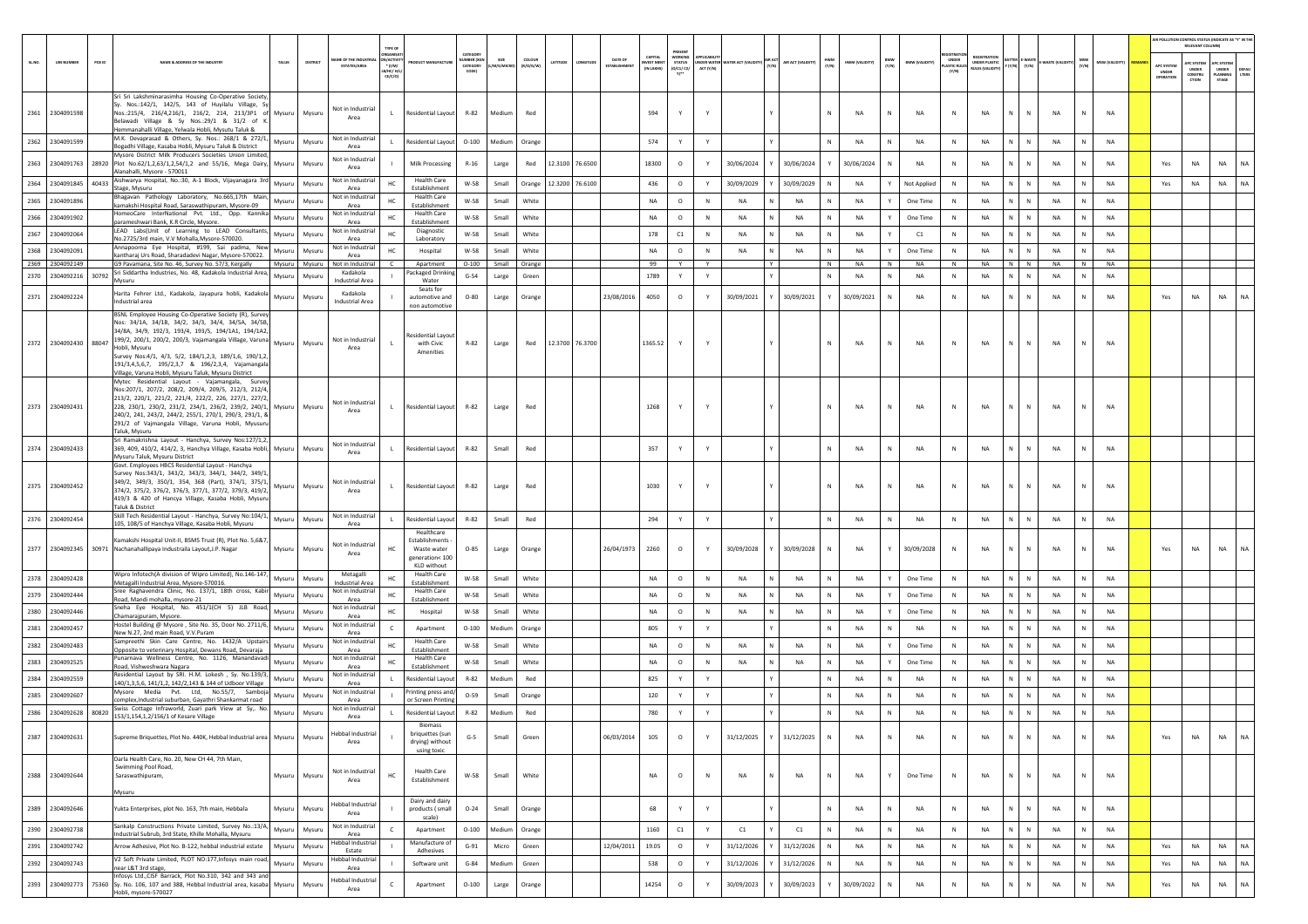| PRESENT<br>CATEGORY<br><b>NORKING</b><br>CAPITAL<br>EGISTRATIO<br>ME OF THE INDU<br><b>ACTIV</b><br><b>SIZE</b><br>coLous<br>DATE OF<br>BMW<br>(Y/N)<br>UNDER<br>HWM<br>(Y/N)<br>MSW<br>(Y/N)<br>PCB ID<br>NAME & ADDRESS OF THE INDUSTRY<br><b>STATUS</b><br>NDER WATER WATER ACT (VALIDITY)<br>AIR ACT (VALIDITY)<br>UNDER PLASTIC<br>(YTIGLIAV) W2M<br>SL.NO.<br><b>UIN NUMBER</b><br>TALUR<br>DISTRIC<br>LATITUDI<br>VEST MENT<br>HWM (VALIDITY)<br><b>BMW (VALIDITY)</b><br>-WASTE (VAL<br><b>PC SYSTEM</b><br><b>APC SYSTEM</b><br>Y (Y/N)<br>(Y/N)<br><b>ESTATES/AREA</b><br>$^*$ (i/M/<br>CATEGORY<br>M/S/MICI<br>(R/O/G/W)<br>ESTABLISHMEI<br><b>LASTIC RULI</b><br>APC SYSTEM<br>(IN LAKHS<br>(0/C1/C2/<br>ACT (Y/N)<br>UNDER<br>CONSTRU<br>UNDER<br>PLANNING<br>ULES (VALID<br><b>B/HC/ H</b><br>CODET<br>UNDER<br>m*<br>CE/C/O<br>OPERATION<br>CTION<br>STAGE<br>HMHMC Avurveda Hospital, # 20/B, D1/B, 4th Main, 2nd<br>Not in Industrial<br>2394 2304092848<br>Mysuru<br>White<br>NA<br>NA<br>Mysuru<br>HC<br>Ayurveda Hospital<br>W-58<br>Small<br>NA<br>$\circ$<br>$\,$ N<br><b>NA</b><br>NA<br>One Time<br>N<br>$\mathsf{N}$<br>NA<br>$\mathbb N$<br>NA<br>Y<br>Stage, Gokulam, Mysuru<br>Area<br>B.A. Srinath & Others (Commercial Building), At block No.<br>Not in Industrial<br>$\,$ N<br>2395 2304092855<br>8821<br>NA<br>N.<br>${\sf N}$<br>Y<br>NA<br><b>NA</b><br>N<br>$\mathbb{N}$<br><b>NA</b><br>NA<br>$O-100$<br>Orange<br>Y<br>Mysuru<br>Mysuru<br>Apartment<br>Large<br>24, No. 670/16-A, N-28/16-A, Chamundi vihar, Layout<br>Area<br>Puttaswamy Diagnostic Centre and Nursing Home,<br>Not in Industrial<br>2396 2304092879<br>W-58<br>NA<br>$\circ$<br>N<br>NA<br>Y<br>One Time<br><b>NA</b><br>NA<br>Mysuru<br>Mysuru<br>HC.<br>HCE<br>Small<br>White<br><b>NA</b><br>NA<br>N<br>N I<br>N<br>NA<br>N<br>N<br>#1903/1, Wesley Cross Akbar Road, Mandi Mohalla,<br>Area<br>Corrugation<br><b>NA</b><br>2397 2304092896<br>Orient Bond, A-2, CMTL Industrial estate, KRS road<br>Mysuru<br>(SSIDC, Metagalli<br>$G-91$<br>Small<br>Green<br>01/09/2016<br>22<br>$\circ$<br>31/12/2026<br>NA<br>NA<br>N<br>NA<br>NA<br>N.<br>$\,$ N<br>NA<br>$\mathbb N$<br>NA<br>NA<br>NA<br>Mysuru<br>N<br>pasting gum<br>Karnataka Urban Water Supply & Drainage Board, # P - 4,<br>Not in Industrial<br>2398 2304092954<br>1840<br>NA<br>${\sf N}$<br>NA<br>NA<br>N<br>NA<br>N<br>NA<br>Mysuru<br>Mysuru<br>Apartment<br>$O-100$<br>Orange<br>Y<br>Y<br>$\mathbb{N}$<br>N<br>N<br>Large<br>3rd Cross, 10th Main Road, Saraswathipuram, Mysuru -<br>Area<br>KEMPS Layout -Vajamangala, Survey Nos:73/1A, 73/1B,<br>73/1C, 73/1D, 73/1E, 73/1F, 73/1G, 73/2A, 73/2B, 73/2C,<br>Not in Industrial<br>2399 2304093037 81164 74/1A, 74/1B, 74/1C, 74/1D, 74/1E, 74/1F, 74/1G, 74/1H,<br>487<br>N<br>NA<br>NA<br>N<br>$\mathsf{N}$<br>NA<br>NA<br>Mysuru<br>Mysuru<br>Residential Layout<br>$O-100$<br>Small<br>Orange<br>Y<br>Y<br>NA<br>N<br>N<br>$\mathbf{L}$<br>Area<br>74/11, 74/11, 74/2A, 74/2B, 74/2C, 74/2D, 74/2E, 74/2F,<br>Vajamangala Village, Varuna Hobli, Mysuru Taluk &<br>Army Welfare Housing Organization, Residential Layout<br>and Commercial Building with Club House, Sy. No. 148/2,<br>Not in Industrial<br>NA<br>2400 2304093039<br>R-82<br>2224600<br>Y<br>Y<br>N<br>NA<br>$\,$ N<br>N<br>$\mathsf{N}$<br>NA<br><b>NA</b><br>150, 152, 157, 158/1, 158/2, 158/5, 158/6, 163/1, 163/2, Mysuru<br>Mysuru<br><b>Residential Layout</b><br>Large<br>Red<br>NA<br>N<br>Area<br>163/3, 163/4, 165/2, 166/1, and 166/3 at Kesare Village,<br>Kasaba Hobli, Mysore Taluk and District<br>Manufacture of<br>ndustrial Estate,<br>Adhesives and<br>2401 2304093087<br>Benaka Enterprises, D 174/B, Yadavagiri Industrial estate<br>Mysuru<br>Mysuru<br>$R-25$<br>Small<br>Red<br>04/01/2010<br>32<br>C1<br>Y<br>C1<br>C1<br>NA<br>N<br>NA<br>$\,$ N<br>NA<br>$\mathsf{N}$<br>NA<br>NA<br>$\mathbb N$<br>Yadavagiri<br>adhesive tapes &<br>or Label<br>Tread rubber<br><b>Hebbal Industrial</b><br>2402 2304093088<br>32<br>$\circ$<br>C1<br>NA<br>C1<br>${\sf N}$<br>NA<br><b>NA</b><br>$\mathsf{N}$<br><b>NA</b><br>NA<br>NA<br>NA<br>NA<br>S. Star Enterprises, CA-426, Part 3, Hebbal Industrial Area<br>$G-70$<br>Small<br>Green<br>Y<br>$\,$ N<br>Mysuru<br>Mysuru<br>including pre-<br>N<br>$\mathbb N$<br>Area<br>cured rubber<br>Priestine Kshetra, Site No. 07, 3rd Stage Industrial Suburb,<br>2403 2304093155<br>550<br>N<br>NA<br>N.<br>N<br>Mysuru<br>Mysuru<br><b>Industrial Suburb</b><br>$O-100$<br>Y<br>Y<br>N<br><b>NA</b><br>N<br>NA<br>NA<br>Apartment<br>Medium<br>Orange<br>N<br>NA<br>Fort Mohalla, Mysuru<br>Vishwapragna House Building Cooperative Society,<br>Vaiamangala Village Survey No. 34/6, 34/7, 40/1A, 40/1D.<br>Not in Industrial<br>2404 2304093158<br>R-82<br>NA<br>NA<br>40/1E2, 40/2, 40/6, 40/7A2, 40/7B2, 40/7B3,<br>Mysuru<br><b>Residential Layout</b><br>Medium<br>Red<br>957<br>Y<br>NA<br>N<br>$\,$ N<br>N<br>NA<br>NA<br>Mysuru<br>$\mathbf{L}$<br>Y<br>N<br>Area<br>40/7B4,43/2, 55/1B, 380/1, 386/2 of Vajamangala<br>Village, Varuna Hobli, Mysuru Tauk, Mysuru<br>Multilevel Car<br>Development of Providing basic facilities at Chamundi Hill<br>Parking, Shoppin<br>Not in Industrial<br>2405 2304093175 83626 Mysuru By PWD Dept of Karnataka, Survey No. 33/1, Mysuru<br>7994<br>30/06/2024<br>30/06/2024<br>NA<br>NA<br>NA<br>NA<br>NA<br>NA<br>NA<br>NA<br>NA<br>Mysuru<br>Complex & Basic<br>$O-100$<br>Large<br>Red<br>$\circ$<br>Y<br>NA<br>N<br>$\mathsf{N}$<br>Area<br>2A,2B, 34/13A,3B,35/1,2,3,Chamundi Hill, Mysuru<br><b>Facilitites</b><br>Dormetory 8<br>Residential layout by dilip kumar, Sy, No. 29/2A,63/2,<br>66/1, 66/2A, 66/2B, 68/1, 68/2B, 69/3,70/4, 70/5, 70/6,<br>Not in Industrial<br>2406 2304093176<br>NA<br>NA<br>Mysuru<br>Mysuru<br>Apartment<br>$O-100$<br>Medium<br>Orange<br>800<br>Y<br>Y<br>NA<br>N<br>$\,$ N<br>N<br>NA<br>NA<br>N<br>72/1A, 72/1B of Vajamangala Village, Varuna Hobli,<br>Area<br>Mysuru Taluk and District<br>Abji K. Patel, site No. 36, 3rd stage, Industrial Suburb, Fort<br>2407 2304093177<br>2062<br>Y<br>${\sf N}$<br>NA<br>NA<br>NA<br>NA<br>Mysuru<br>Mysuru<br>ndustrial Suburb<br>Apartment<br>$O-100$<br>Large<br>Orange<br>Y<br>N<br>NA<br>N<br>N<br>$\mathbb{N}$<br>N<br>c<br>Mohalla, Mysuru<br>Deepa SkinCare Clinic, No. 28, 4th main, 2nd cross, 3rd<br>stage, Gokulam,<br><b>Health Care</b><br>Not in Industrial<br>2408 2304093190<br>W-58<br>$\circ$<br>$\,$ N<br><b>NA</b><br>$\,$ N<br>NA<br>N<br>NA<br>NA<br>Mysuru<br>Mysuru<br>HC<br>Small<br>White<br>NA<br>NA<br>NA<br>One Time<br>N<br>N<br>Establishment<br>Area<br>Mysuru-570002<br><b>Biomass</b><br>Bharath Agro Fuels, Plot No. 48/1, 48/2B,46 Chowdally<br>briquettes (sur<br><b>NA</b><br>2409 2304093191<br>Mysuru<br>Mysuru<br><b>Industrial Suburb</b><br>$G-5$<br>Small<br>Green<br>11/05/2015<br>88<br>$\circ$<br>Y<br>31/12/2026<br>NA<br>NA<br>N<br>NA<br>$\,$ N<br>NA<br>N<br>NA<br>NA<br>NA<br>NA<br>$\mathbb N$<br>village, 10th Km Mysuru-HD kote Road<br>drying) without<br>using toxic<br>Sindhu Eye Hospital, No. 6, Block 1, Madhuvana Layout,<br>Not in Industrial<br><b>Health Care</b><br>2410 2304093195<br>W-58<br>White<br>$\circ$<br>$\mathbb{N}$<br><b>NA</b><br>One Time<br>NA<br><b>NA</b><br>NA<br>HC<br>Small<br>NA<br><b>NA</b><br><b>NA</b><br>N<br>$\mathsf{N}$<br>Srirampura, 2nd Stage,<br>Mysuru<br>Mysuru<br>$\mathbb N$<br>Establishment<br>Area<br>Mysuru-23<br>Mallige Diagnostics, M-17, 1st stage, Nrupatunga Road,<br>Not in Industrial<br><b>Health Care</b><br>2411 2304093211<br>W-58<br>$\mathbb{N}$<br>NA<br>$\,$ N<br>NA<br>$\mathbb{N}$<br>White<br>NA<br>$\circ$<br><b>NA</b><br>NA<br>One Time<br>$\mathsf{N}$<br><b>NA</b><br><b>NA</b><br>Kuvempunagar, Mysuru-23<br>Mysuru<br>Mysuru<br>HC<br>Small<br>Establishment<br>Area<br>Sampige Labs and Diagnostics, No.246, Ground Floor,<br>Mahadeshwara Layout, Hebbal, Mysore.<br>Diagnostic<br>2412 2304093244<br>Mysuru<br>Mysuru<br>ndustrial Suburb<br>HC<br>W-58<br>Small<br>White<br>NA<br>$\circ$<br>$\,$ N<br>NA<br>NA<br>NA<br>One Time<br>$\,$ N<br>NA<br>N<br>NA<br>NA<br>N<br>Laboratory<br>T.K. Sudindra, Sy.No.190/4, 190/7, 194/1, 194/2, 194/4,<br>194/8,225/1, 225/2, 226/2, Dhanagalli Village<br>2413 2304093288<br>R-82<br>NA<br><b>NA</b><br><b>Industrial Suburb</b><br>600<br><b>NA</b><br>$\,$ N<br>NA<br><b>NA</b><br>Mysuru<br>Mysuru<br><b>Residential Layout</b><br>Medium<br>Red<br>Y<br>Y<br>N<br>N<br>N<br>$\mathbb N$<br><b>L</b><br>Cutting, sizing and<br>Jyothi Granites, Plot 410-413-38, Hebbala Industrial area,<br>Hebbal Industrial<br>polishing of<br>2414 2304093289<br>01/12/2016<br>22.5<br>$\circ$<br>Y<br>31/12/2026<br><b>NA</b><br>N<br>NA<br>$\,$ N<br><b>NA</b><br>$\mathbb N$<br>NA<br>NA<br>NA<br>NA<br><b>NA</b><br>Mysuru<br>Mysuru<br>$G-56$<br>Small<br>Green<br>N<br>NA<br>N.<br>N<br>vevers colony,<br>Area<br>marble and/or<br>Granite stone<br>Mysore Dental Clinic, #145/B, 1st Floor, DD Urs Road,<br>Not in Industrial<br><b>Health Care</b><br>2415 2304093314<br>NA<br>N.<br>W-58<br>White<br>NA<br>$\circ$<br>$\mathbb{N}$<br><b>NA</b><br><b>NA</b><br>NA<br>Y<br>One Time<br>NA<br>$\mathbb N$<br>NA<br>Mysuru<br>Mysuru<br>HC<br>Small<br>N<br>N<br>Establishment<br>Mysuru-570001<br>Area<br>Amma Poly Clinic, No.147/4, Nadini Layout, T. Narasipura<br>Not in Industrial<br><b>Health Care</b><br>W-58<br>2416 2304093406<br>Small<br>$\circ$<br>One Time<br>Main Road.<br>Mysuru<br>Mysuru<br>White<br>NA<br><b>NA</b><br><b>NA</b><br><b>NA</b><br><b>NA</b><br><b>NA</b><br><b>NA</b><br>N<br>Area<br>Establishment<br>Mysuru - 570 028<br>Sankalp Temple Trees, Development of Residential<br>Apartment, Sy. No.96/1, Vijaynagar, 4th Stage, 2nd Phase,<br>RMP Layout Near Ring Road, Basavanahalli Village,<br>Not in Industrial<br>2417 2304093436<br>Mysuru<br>R-82<br>Red<br>4000<br>Y<br>Y<br>NA<br>NA<br>N<br>N<br><b>NA</b><br><b>NA</b><br>Mysuru<br>$\mathsf{C}$<br>Apartment<br>Large<br>N<br>NA<br>N<br>N<br>N<br>Mysuru<br>Area<br>Anagha Enterprises, No. 33/A, 2nd Stage, Industrial<br>2418 2304093569<br><b>Industrial Suburb</b><br>$G-106$<br>Small<br>Green<br>466<br>Y<br>Y<br>N<br>NA<br>$\,$ N<br><b>NA</b><br>$N$ $N$<br><b>NA</b><br>N<br>NA<br>Mysuru<br>Mysuru<br>Kalyanamantap<br>N<br>NA<br>Suburb<br>M-Pro Concrete Private Limited, Survey No.:348, Plot<br><b>Hebbal Industrial</b><br>Readymix<br>2419 2304093655<br>$G-37$<br>04/12/2016<br>135<br>31/12/2026<br>31/12/2026<br>N<br>$N$ $N$<br>NA<br><b>NA</b><br>Small<br>Green<br>$\circ$<br>Y<br><b>NA</b><br><b>NA</b><br>N<br><b>NA</b><br>NA<br>N<br><b>NA</b><br>Yes<br>Mysuru<br>Mysuru<br>No.:268-C, Hebbal Industrial Area, Mysuru - 570 016<br>Area<br>Concrete<br>MAS Furniture, Plot No. 36, Mysuru-Hunsur Road,<br>Not in Industrial<br>Manufacture of<br>2420 2304093713<br>30/09/2022<br>30/09/2022<br>N<br>N<br>NA<br>$O-51$<br>Orange<br>1818<br>$\circ$<br>30/09/2022<br><b>NA</b><br><b>NA</b><br>N<br>NA<br>N<br><b>NA</b><br>Yes<br>NA<br>Mysuru<br>Large<br>Y<br>N<br>Mysuru<br>Hootagalli, Mysuru - 570 018<br>Area<br>furniture items<br>Agasthya Hospital, #351, 14th Main, Sarawathipuram,<br>Not in Industrial<br><b>Health Care</b><br>2421 2304093802<br>$\circ$<br>$\,$ N<br>NA<br><b>NA</b><br>W-58<br>Small<br>White<br>NA<br>NA<br>NA<br>NA<br>One Time<br>N<br><b>NA</b><br>N<br>Mysuru<br>Mysuru<br>нc<br>Y<br>N N<br><b>N</b><br>Mysuru<br>Area<br>Establishment<br>Hebbal Industrial<br>Vyoma Solar Sysytems, 65,KSSIDC, Hebbala Industrial<br>Solar devices and<br>2422 2304093975<br>Mysuru<br>Mysuru<br>$O-70$<br>Small<br>Orange<br>29.37<br>Y<br>NA<br>N<br>NA<br>N<br>NA<br>N.<br>${\sf N}$<br>NA<br>N<br>NA<br>Y<br>Estate, Mysuru<br>Estate<br>tyre retreading<br>Ankanatheshwara Brick Industries, 221/3, Mullur village,<br>Not in Industrial<br>Table<br>2423 2304093976<br>40<br>Y<br>${\sf N}$<br>NA<br>NA<br>N<br>N<br>NA<br>N<br>NA<br>Mysuru<br>Mysuru<br>$G - 73$<br>Small<br>Green<br>Y<br>N<br>NA<br>$\,$ N<br>Jayapura Hobli, Mysuru<br>Area<br>oulded/wire cut<br>NTRs The Dentist, No. 235, M.G Koppal Main<br>Not in Industrial<br><b>Health Care</b><br>2424 2304094101<br>W-58<br>Small<br>White<br>$_{\sf NA}$<br>$\circ$<br>$\mathbb N$<br>NA<br>NA<br>NA<br>One Time<br>NA<br><b>NA</b><br>NA<br>HC<br>N<br>N<br>Mysuru<br>Mysuru<br>N |  |                             |      |               |  |  |  |  |  |  |  |  |  |  |  |  | RELEVANT COLUMNI | AIR POLLUTION CONTROL STATUS (INDICATE AS "Y" IN THI |
|------------------------------------------------------------------------------------------------------------------------------------------------------------------------------------------------------------------------------------------------------------------------------------------------------------------------------------------------------------------------------------------------------------------------------------------------------------------------------------------------------------------------------------------------------------------------------------------------------------------------------------------------------------------------------------------------------------------------------------------------------------------------------------------------------------------------------------------------------------------------------------------------------------------------------------------------------------------------------------------------------------------------------------------------------------------------------------------------------------------------------------------------------------------------------------------------------------------------------------------------------------------------------------------------------------------------------------------------------------------------------------------------------------------------------------------------------------------------------------------------------------------------------------------------------------------------------------------------------------------------------------------------------------------------------------------------------------------------------------------------------------------------------------------------------------------------------------------------------------------------------------------------------------------------------------------------------------------------------------------------------------------------------------------------------------------------------------------------------------------------------------------------------------------------------------------------------------------------------------------------------------------------------------------------------------------------------------------------------------------------------------------------------------------------------------------------------------------------------------------------------------------------------------------------------------------------------------------------------------------------------------------------------------------------------------------------------------------------------------------------------------------------------------------------------------------------------------------------------------------------------------------------------------------------------------------------------------------------------------------------------------------------------------------------------------------------------------------------------------------------------------------------------------------------------------------------------------------------------------------------------------------------------------------------------------------------------------------------------------------------------------------------------------------------------------------------------------------------------------------------------------------------------------------------------------------------------------------------------------------------------------------------------------------------------------------------------------------------------------------------------------------------------------------------------------------------------------------------------------------------------------------------------------------------------------------------------------------------------------------------------------------------------------------------------------------------------------------------------------------------------------------------------------------------------------------------------------------------------------------------------------------------------------------------------------------------------------------------------------------------------------------------------------------------------------------------------------------------------------------------------------------------------------------------------------------------------------------------------------------------------------------------------------------------------------------------------------------------------------------------------------------------------------------------------------------------------------------------------------------------------------------------------------------------------------------------------------------------------------------------------------------------------------------------------------------------------------------------------------------------------------------------------------------------------------------------------------------------------------------------------------------------------------------------------------------------------------------------------------------------------------------------------------------------------------------------------------------------------------------------------------------------------------------------------------------------------------------------------------------------------------------------------------------------------------------------------------------------------------------------------------------------------------------------------------------------------------------------------------------------------------------------------------------------------------------------------------------------------------------------------------------------------------------------------------------------------------------------------------------------------------------------------------------------------------------------------------------------------------------------------------------------------------------------------------------------------------------------------------------------------------------------------------------------------------------------------------------------------------------------------------------------------------------------------------------------------------------------------------------------------------------------------------------------------------------------------------------------------------------------------------------------------------------------------------------------------------------------------------------------------------------------------------------------------------------------------------------------------------------------------------------------------------------------------------------------------------------------------------------------------------------------------------------------------------------------------------------------------------------------------------------------------------------------------------------------------------------------------------------------------------------------------------------------------------------------------------------------------------------------------------------------------------------------------------------------------------------------------------------------------------------------------------------------------------------------------------------------------------------------------------------------------------------------------------------------------------------------------------------------------------------------------------------------------------------------------------------------------------------------------------------------------------------------------------------------------------------------------------------------------------------------------------------------------------------------------------------------------------------------------------------------------------------------------------------------------------------------------------------------------------------------------------------------------------------------------------------------------------------------------------------------------------------------------------------------------------------------------------------------------------------------------------------------------------------------------------------------------------------------------------------------------------------------------------------------------------------------------------------------------------------------------------------------------------------------------------------------------------------------------------------------------------------------------------------------------------------------------------------------------------------------------------------------------------------------------------------------------------------------------------------------------------------------------------------------------------------------------------------------------------------------------------------------------------------------------------------------------------------------------------------------------------------------------------------------------------------------------------------------------------------------------------------------------------------------------------------------------------------------------------------------------------------------------------------------------------------------------------------------------------------------------------------------------------------------------------------------------------------------------------------------------------------------------------------------------------------------------------------------------------------------------------------------------------------------------------------------------------------------------------------------------------------------------------------------------------------------------------------------------------------------------------------------------------------------------------------------------------------------------------------------------------------------------------------------------------------------------------------------------------------------------------------------------------------------------------------------------------------------------------------------------------------------------------------------------------------------------------------------------------------------------------------------------------------------------------------------------------------------------------------------------------------------------------------------------------------------------------------------------------------------------------------------------------------------------------------------------------------------------------------------------------------------------------------------------------------------------------------------------------------------------------------------------------------------------------------------------------------------------------------------------------------------------------------------------------------------------------------------------------------------------------------------------------------------------------------------------------------------------------------------------------------------------------------------------------------------------------------------------------------------------------------------------------------------------------------------------------------------------------------------------------------------------------------------------------------------------------------------------------------------------------------------------------------------------------------------------------------------------------------------------------------------------------------------------------------------------------------------------------------------------------------------------------------------------------------------------------------------------------|--|-----------------------------|------|---------------|--|--|--|--|--|--|--|--|--|--|--|--|------------------|------------------------------------------------------|
|                                                                                                                                                                                                                                                                                                                                                                                                                                                                                                                                                                                                                                                                                                                                                                                                                                                                                                                                                                                                                                                                                                                                                                                                                                                                                                                                                                                                                                                                                                                                                                                                                                                                                                                                                                                                                                                                                                                                                                                                                                                                                                                                                                                                                                                                                                                                                                                                                                                                                                                                                                                                                                                                                                                                                                                                                                                                                                                                                                                                                                                                                                                                                                                                                                                                                                                                                                                                                                                                                                                                                                                                                                                                                                                                                                                                                                                                                                                                                                                                                                                                                                                                                                                                                                                                                                                                                                                                                                                                                                                                                                                                                                                                                                                                                                                                                                                                                                                                                                                                                                                                                                                                                                                                                                                                                                                                                                                                                                                                                                                                                                                                                                                                                                                                                                                                                                                                                                                                                                                                                                                                                                                                                                                                                                                                                                                                                                                                                                                                                                                                                                                                                                                                                                                                                                                                                                                                                                                                                                                                                                                                                                                                                                                                                                                                                                                                                                                                                                                                                                                                                                                                                                                                                                                                                                                                                                                                                                                                                                                                                                                                                                                                                                                                                                                                                                                                                                                                                                                                                                                                                                                                                                                                                                                                                                                                                                                                                                                                                                                                                                                                                                                                                                                                                                                                                                                                                                                                                                                                                                                                                                                                                                                                                                                                                                                                                                                                                                                                                                                                                                                                                                                                                                                                                                                                                                                                                                                                                                                                                                                                                                                                                                                                                                                                                                                                                                                                                                                                                                                                                                                                                                                                                                                                                                                                                                                                                                                                                                                                                                                                                                                                                                                                                                                                                                                                                                                                                                                                                                                                                                                                                                                                                                                                                                                                                                                                                                                                                                                                                                            |  |                             |      |               |  |  |  |  |  |  |  |  |  |  |  |  |                  | <b>DEFAU</b><br>LTERS                                |
|                                                                                                                                                                                                                                                                                                                                                                                                                                                                                                                                                                                                                                                                                                                                                                                                                                                                                                                                                                                                                                                                                                                                                                                                                                                                                                                                                                                                                                                                                                                                                                                                                                                                                                                                                                                                                                                                                                                                                                                                                                                                                                                                                                                                                                                                                                                                                                                                                                                                                                                                                                                                                                                                                                                                                                                                                                                                                                                                                                                                                                                                                                                                                                                                                                                                                                                                                                                                                                                                                                                                                                                                                                                                                                                                                                                                                                                                                                                                                                                                                                                                                                                                                                                                                                                                                                                                                                                                                                                                                                                                                                                                                                                                                                                                                                                                                                                                                                                                                                                                                                                                                                                                                                                                                                                                                                                                                                                                                                                                                                                                                                                                                                                                                                                                                                                                                                                                                                                                                                                                                                                                                                                                                                                                                                                                                                                                                                                                                                                                                                                                                                                                                                                                                                                                                                                                                                                                                                                                                                                                                                                                                                                                                                                                                                                                                                                                                                                                                                                                                                                                                                                                                                                                                                                                                                                                                                                                                                                                                                                                                                                                                                                                                                                                                                                                                                                                                                                                                                                                                                                                                                                                                                                                                                                                                                                                                                                                                                                                                                                                                                                                                                                                                                                                                                                                                                                                                                                                                                                                                                                                                                                                                                                                                                                                                                                                                                                                                                                                                                                                                                                                                                                                                                                                                                                                                                                                                                                                                                                                                                                                                                                                                                                                                                                                                                                                                                                                                                                                                                                                                                                                                                                                                                                                                                                                                                                                                                                                                                                                                                                                                                                                                                                                                                                                                                                                                                                                                                                                                                                                                                                                                                                                                                                                                                                                                                                                                                                                                                                                                                            |  |                             |      |               |  |  |  |  |  |  |  |  |  |  |  |  |                  |                                                      |
|                                                                                                                                                                                                                                                                                                                                                                                                                                                                                                                                                                                                                                                                                                                                                                                                                                                                                                                                                                                                                                                                                                                                                                                                                                                                                                                                                                                                                                                                                                                                                                                                                                                                                                                                                                                                                                                                                                                                                                                                                                                                                                                                                                                                                                                                                                                                                                                                                                                                                                                                                                                                                                                                                                                                                                                                                                                                                                                                                                                                                                                                                                                                                                                                                                                                                                                                                                                                                                                                                                                                                                                                                                                                                                                                                                                                                                                                                                                                                                                                                                                                                                                                                                                                                                                                                                                                                                                                                                                                                                                                                                                                                                                                                                                                                                                                                                                                                                                                                                                                                                                                                                                                                                                                                                                                                                                                                                                                                                                                                                                                                                                                                                                                                                                                                                                                                                                                                                                                                                                                                                                                                                                                                                                                                                                                                                                                                                                                                                                                                                                                                                                                                                                                                                                                                                                                                                                                                                                                                                                                                                                                                                                                                                                                                                                                                                                                                                                                                                                                                                                                                                                                                                                                                                                                                                                                                                                                                                                                                                                                                                                                                                                                                                                                                                                                                                                                                                                                                                                                                                                                                                                                                                                                                                                                                                                                                                                                                                                                                                                                                                                                                                                                                                                                                                                                                                                                                                                                                                                                                                                                                                                                                                                                                                                                                                                                                                                                                                                                                                                                                                                                                                                                                                                                                                                                                                                                                                                                                                                                                                                                                                                                                                                                                                                                                                                                                                                                                                                                                                                                                                                                                                                                                                                                                                                                                                                                                                                                                                                                                                                                                                                                                                                                                                                                                                                                                                                                                                                                                                                                                                                                                                                                                                                                                                                                                                                                                                                                                                                                                                            |  |                             |      |               |  |  |  |  |  |  |  |  |  |  |  |  |                  |                                                      |
|                                                                                                                                                                                                                                                                                                                                                                                                                                                                                                                                                                                                                                                                                                                                                                                                                                                                                                                                                                                                                                                                                                                                                                                                                                                                                                                                                                                                                                                                                                                                                                                                                                                                                                                                                                                                                                                                                                                                                                                                                                                                                                                                                                                                                                                                                                                                                                                                                                                                                                                                                                                                                                                                                                                                                                                                                                                                                                                                                                                                                                                                                                                                                                                                                                                                                                                                                                                                                                                                                                                                                                                                                                                                                                                                                                                                                                                                                                                                                                                                                                                                                                                                                                                                                                                                                                                                                                                                                                                                                                                                                                                                                                                                                                                                                                                                                                                                                                                                                                                                                                                                                                                                                                                                                                                                                                                                                                                                                                                                                                                                                                                                                                                                                                                                                                                                                                                                                                                                                                                                                                                                                                                                                                                                                                                                                                                                                                                                                                                                                                                                                                                                                                                                                                                                                                                                                                                                                                                                                                                                                                                                                                                                                                                                                                                                                                                                                                                                                                                                                                                                                                                                                                                                                                                                                                                                                                                                                                                                                                                                                                                                                                                                                                                                                                                                                                                                                                                                                                                                                                                                                                                                                                                                                                                                                                                                                                                                                                                                                                                                                                                                                                                                                                                                                                                                                                                                                                                                                                                                                                                                                                                                                                                                                                                                                                                                                                                                                                                                                                                                                                                                                                                                                                                                                                                                                                                                                                                                                                                                                                                                                                                                                                                                                                                                                                                                                                                                                                                                                                                                                                                                                                                                                                                                                                                                                                                                                                                                                                                                                                                                                                                                                                                                                                                                                                                                                                                                                                                                                                                                                                                                                                                                                                                                                                                                                                                                                                                                                                                                                                            |  |                             |      |               |  |  |  |  |  |  |  |  |  |  |  |  |                  |                                                      |
|                                                                                                                                                                                                                                                                                                                                                                                                                                                                                                                                                                                                                                                                                                                                                                                                                                                                                                                                                                                                                                                                                                                                                                                                                                                                                                                                                                                                                                                                                                                                                                                                                                                                                                                                                                                                                                                                                                                                                                                                                                                                                                                                                                                                                                                                                                                                                                                                                                                                                                                                                                                                                                                                                                                                                                                                                                                                                                                                                                                                                                                                                                                                                                                                                                                                                                                                                                                                                                                                                                                                                                                                                                                                                                                                                                                                                                                                                                                                                                                                                                                                                                                                                                                                                                                                                                                                                                                                                                                                                                                                                                                                                                                                                                                                                                                                                                                                                                                                                                                                                                                                                                                                                                                                                                                                                                                                                                                                                                                                                                                                                                                                                                                                                                                                                                                                                                                                                                                                                                                                                                                                                                                                                                                                                                                                                                                                                                                                                                                                                                                                                                                                                                                                                                                                                                                                                                                                                                                                                                                                                                                                                                                                                                                                                                                                                                                                                                                                                                                                                                                                                                                                                                                                                                                                                                                                                                                                                                                                                                                                                                                                                                                                                                                                                                                                                                                                                                                                                                                                                                                                                                                                                                                                                                                                                                                                                                                                                                                                                                                                                                                                                                                                                                                                                                                                                                                                                                                                                                                                                                                                                                                                                                                                                                                                                                                                                                                                                                                                                                                                                                                                                                                                                                                                                                                                                                                                                                                                                                                                                                                                                                                                                                                                                                                                                                                                                                                                                                                                                                                                                                                                                                                                                                                                                                                                                                                                                                                                                                                                                                                                                                                                                                                                                                                                                                                                                                                                                                                                                                                                                                                                                                                                                                                                                                                                                                                                                                                                                                                                                                            |  |                             |      |               |  |  |  |  |  |  |  |  |  |  |  |  |                  | <b>NA</b>                                            |
|                                                                                                                                                                                                                                                                                                                                                                                                                                                                                                                                                                                                                                                                                                                                                                                                                                                                                                                                                                                                                                                                                                                                                                                                                                                                                                                                                                                                                                                                                                                                                                                                                                                                                                                                                                                                                                                                                                                                                                                                                                                                                                                                                                                                                                                                                                                                                                                                                                                                                                                                                                                                                                                                                                                                                                                                                                                                                                                                                                                                                                                                                                                                                                                                                                                                                                                                                                                                                                                                                                                                                                                                                                                                                                                                                                                                                                                                                                                                                                                                                                                                                                                                                                                                                                                                                                                                                                                                                                                                                                                                                                                                                                                                                                                                                                                                                                                                                                                                                                                                                                                                                                                                                                                                                                                                                                                                                                                                                                                                                                                                                                                                                                                                                                                                                                                                                                                                                                                                                                                                                                                                                                                                                                                                                                                                                                                                                                                                                                                                                                                                                                                                                                                                                                                                                                                                                                                                                                                                                                                                                                                                                                                                                                                                                                                                                                                                                                                                                                                                                                                                                                                                                                                                                                                                                                                                                                                                                                                                                                                                                                                                                                                                                                                                                                                                                                                                                                                                                                                                                                                                                                                                                                                                                                                                                                                                                                                                                                                                                                                                                                                                                                                                                                                                                                                                                                                                                                                                                                                                                                                                                                                                                                                                                                                                                                                                                                                                                                                                                                                                                                                                                                                                                                                                                                                                                                                                                                                                                                                                                                                                                                                                                                                                                                                                                                                                                                                                                                                                                                                                                                                                                                                                                                                                                                                                                                                                                                                                                                                                                                                                                                                                                                                                                                                                                                                                                                                                                                                                                                                                                                                                                                                                                                                                                                                                                                                                                                                                                                                                                                            |  |                             |      |               |  |  |  |  |  |  |  |  |  |  |  |  |                  |                                                      |
|                                                                                                                                                                                                                                                                                                                                                                                                                                                                                                                                                                                                                                                                                                                                                                                                                                                                                                                                                                                                                                                                                                                                                                                                                                                                                                                                                                                                                                                                                                                                                                                                                                                                                                                                                                                                                                                                                                                                                                                                                                                                                                                                                                                                                                                                                                                                                                                                                                                                                                                                                                                                                                                                                                                                                                                                                                                                                                                                                                                                                                                                                                                                                                                                                                                                                                                                                                                                                                                                                                                                                                                                                                                                                                                                                                                                                                                                                                                                                                                                                                                                                                                                                                                                                                                                                                                                                                                                                                                                                                                                                                                                                                                                                                                                                                                                                                                                                                                                                                                                                                                                                                                                                                                                                                                                                                                                                                                                                                                                                                                                                                                                                                                                                                                                                                                                                                                                                                                                                                                                                                                                                                                                                                                                                                                                                                                                                                                                                                                                                                                                                                                                                                                                                                                                                                                                                                                                                                                                                                                                                                                                                                                                                                                                                                                                                                                                                                                                                                                                                                                                                                                                                                                                                                                                                                                                                                                                                                                                                                                                                                                                                                                                                                                                                                                                                                                                                                                                                                                                                                                                                                                                                                                                                                                                                                                                                                                                                                                                                                                                                                                                                                                                                                                                                                                                                                                                                                                                                                                                                                                                                                                                                                                                                                                                                                                                                                                                                                                                                                                                                                                                                                                                                                                                                                                                                                                                                                                                                                                                                                                                                                                                                                                                                                                                                                                                                                                                                                                                                                                                                                                                                                                                                                                                                                                                                                                                                                                                                                                                                                                                                                                                                                                                                                                                                                                                                                                                                                                                                                                                                                                                                                                                                                                                                                                                                                                                                                                                                                                                                                            |  |                             |      |               |  |  |  |  |  |  |  |  |  |  |  |  |                  |                                                      |
|                                                                                                                                                                                                                                                                                                                                                                                                                                                                                                                                                                                                                                                                                                                                                                                                                                                                                                                                                                                                                                                                                                                                                                                                                                                                                                                                                                                                                                                                                                                                                                                                                                                                                                                                                                                                                                                                                                                                                                                                                                                                                                                                                                                                                                                                                                                                                                                                                                                                                                                                                                                                                                                                                                                                                                                                                                                                                                                                                                                                                                                                                                                                                                                                                                                                                                                                                                                                                                                                                                                                                                                                                                                                                                                                                                                                                                                                                                                                                                                                                                                                                                                                                                                                                                                                                                                                                                                                                                                                                                                                                                                                                                                                                                                                                                                                                                                                                                                                                                                                                                                                                                                                                                                                                                                                                                                                                                                                                                                                                                                                                                                                                                                                                                                                                                                                                                                                                                                                                                                                                                                                                                                                                                                                                                                                                                                                                                                                                                                                                                                                                                                                                                                                                                                                                                                                                                                                                                                                                                                                                                                                                                                                                                                                                                                                                                                                                                                                                                                                                                                                                                                                                                                                                                                                                                                                                                                                                                                                                                                                                                                                                                                                                                                                                                                                                                                                                                                                                                                                                                                                                                                                                                                                                                                                                                                                                                                                                                                                                                                                                                                                                                                                                                                                                                                                                                                                                                                                                                                                                                                                                                                                                                                                                                                                                                                                                                                                                                                                                                                                                                                                                                                                                                                                                                                                                                                                                                                                                                                                                                                                                                                                                                                                                                                                                                                                                                                                                                                                                                                                                                                                                                                                                                                                                                                                                                                                                                                                                                                                                                                                                                                                                                                                                                                                                                                                                                                                                                                                                                                                                                                                                                                                                                                                                                                                                                                                                                                                                                                                                                            |  |                             |      |               |  |  |  |  |  |  |  |  |  |  |  |  |                  |                                                      |
|                                                                                                                                                                                                                                                                                                                                                                                                                                                                                                                                                                                                                                                                                                                                                                                                                                                                                                                                                                                                                                                                                                                                                                                                                                                                                                                                                                                                                                                                                                                                                                                                                                                                                                                                                                                                                                                                                                                                                                                                                                                                                                                                                                                                                                                                                                                                                                                                                                                                                                                                                                                                                                                                                                                                                                                                                                                                                                                                                                                                                                                                                                                                                                                                                                                                                                                                                                                                                                                                                                                                                                                                                                                                                                                                                                                                                                                                                                                                                                                                                                                                                                                                                                                                                                                                                                                                                                                                                                                                                                                                                                                                                                                                                                                                                                                                                                                                                                                                                                                                                                                                                                                                                                                                                                                                                                                                                                                                                                                                                                                                                                                                                                                                                                                                                                                                                                                                                                                                                                                                                                                                                                                                                                                                                                                                                                                                                                                                                                                                                                                                                                                                                                                                                                                                                                                                                                                                                                                                                                                                                                                                                                                                                                                                                                                                                                                                                                                                                                                                                                                                                                                                                                                                                                                                                                                                                                                                                                                                                                                                                                                                                                                                                                                                                                                                                                                                                                                                                                                                                                                                                                                                                                                                                                                                                                                                                                                                                                                                                                                                                                                                                                                                                                                                                                                                                                                                                                                                                                                                                                                                                                                                                                                                                                                                                                                                                                                                                                                                                                                                                                                                                                                                                                                                                                                                                                                                                                                                                                                                                                                                                                                                                                                                                                                                                                                                                                                                                                                                                                                                                                                                                                                                                                                                                                                                                                                                                                                                                                                                                                                                                                                                                                                                                                                                                                                                                                                                                                                                                                                                                                                                                                                                                                                                                                                                                                                                                                                                                                                                                                            |  |                             |      |               |  |  |  |  |  |  |  |  |  |  |  |  |                  |                                                      |
|                                                                                                                                                                                                                                                                                                                                                                                                                                                                                                                                                                                                                                                                                                                                                                                                                                                                                                                                                                                                                                                                                                                                                                                                                                                                                                                                                                                                                                                                                                                                                                                                                                                                                                                                                                                                                                                                                                                                                                                                                                                                                                                                                                                                                                                                                                                                                                                                                                                                                                                                                                                                                                                                                                                                                                                                                                                                                                                                                                                                                                                                                                                                                                                                                                                                                                                                                                                                                                                                                                                                                                                                                                                                                                                                                                                                                                                                                                                                                                                                                                                                                                                                                                                                                                                                                                                                                                                                                                                                                                                                                                                                                                                                                                                                                                                                                                                                                                                                                                                                                                                                                                                                                                                                                                                                                                                                                                                                                                                                                                                                                                                                                                                                                                                                                                                                                                                                                                                                                                                                                                                                                                                                                                                                                                                                                                                                                                                                                                                                                                                                                                                                                                                                                                                                                                                                                                                                                                                                                                                                                                                                                                                                                                                                                                                                                                                                                                                                                                                                                                                                                                                                                                                                                                                                                                                                                                                                                                                                                                                                                                                                                                                                                                                                                                                                                                                                                                                                                                                                                                                                                                                                                                                                                                                                                                                                                                                                                                                                                                                                                                                                                                                                                                                                                                                                                                                                                                                                                                                                                                                                                                                                                                                                                                                                                                                                                                                                                                                                                                                                                                                                                                                                                                                                                                                                                                                                                                                                                                                                                                                                                                                                                                                                                                                                                                                                                                                                                                                                                                                                                                                                                                                                                                                                                                                                                                                                                                                                                                                                                                                                                                                                                                                                                                                                                                                                                                                                                                                                                                                                                                                                                                                                                                                                                                                                                                                                                                                                                                                                                                            |  |                             |      |               |  |  |  |  |  |  |  |  |  |  |  |  |                  |                                                      |
|                                                                                                                                                                                                                                                                                                                                                                                                                                                                                                                                                                                                                                                                                                                                                                                                                                                                                                                                                                                                                                                                                                                                                                                                                                                                                                                                                                                                                                                                                                                                                                                                                                                                                                                                                                                                                                                                                                                                                                                                                                                                                                                                                                                                                                                                                                                                                                                                                                                                                                                                                                                                                                                                                                                                                                                                                                                                                                                                                                                                                                                                                                                                                                                                                                                                                                                                                                                                                                                                                                                                                                                                                                                                                                                                                                                                                                                                                                                                                                                                                                                                                                                                                                                                                                                                                                                                                                                                                                                                                                                                                                                                                                                                                                                                                                                                                                                                                                                                                                                                                                                                                                                                                                                                                                                                                                                                                                                                                                                                                                                                                                                                                                                                                                                                                                                                                                                                                                                                                                                                                                                                                                                                                                                                                                                                                                                                                                                                                                                                                                                                                                                                                                                                                                                                                                                                                                                                                                                                                                                                                                                                                                                                                                                                                                                                                                                                                                                                                                                                                                                                                                                                                                                                                                                                                                                                                                                                                                                                                                                                                                                                                                                                                                                                                                                                                                                                                                                                                                                                                                                                                                                                                                                                                                                                                                                                                                                                                                                                                                                                                                                                                                                                                                                                                                                                                                                                                                                                                                                                                                                                                                                                                                                                                                                                                                                                                                                                                                                                                                                                                                                                                                                                                                                                                                                                                                                                                                                                                                                                                                                                                                                                                                                                                                                                                                                                                                                                                                                                                                                                                                                                                                                                                                                                                                                                                                                                                                                                                                                                                                                                                                                                                                                                                                                                                                                                                                                                                                                                                                                                                                                                                                                                                                                                                                                                                                                                                                                                                                                                                                            |  |                             |      |               |  |  |  |  |  |  |  |  |  |  |  |  |                  | NA                                                   |
|                                                                                                                                                                                                                                                                                                                                                                                                                                                                                                                                                                                                                                                                                                                                                                                                                                                                                                                                                                                                                                                                                                                                                                                                                                                                                                                                                                                                                                                                                                                                                                                                                                                                                                                                                                                                                                                                                                                                                                                                                                                                                                                                                                                                                                                                                                                                                                                                                                                                                                                                                                                                                                                                                                                                                                                                                                                                                                                                                                                                                                                                                                                                                                                                                                                                                                                                                                                                                                                                                                                                                                                                                                                                                                                                                                                                                                                                                                                                                                                                                                                                                                                                                                                                                                                                                                                                                                                                                                                                                                                                                                                                                                                                                                                                                                                                                                                                                                                                                                                                                                                                                                                                                                                                                                                                                                                                                                                                                                                                                                                                                                                                                                                                                                                                                                                                                                                                                                                                                                                                                                                                                                                                                                                                                                                                                                                                                                                                                                                                                                                                                                                                                                                                                                                                                                                                                                                                                                                                                                                                                                                                                                                                                                                                                                                                                                                                                                                                                                                                                                                                                                                                                                                                                                                                                                                                                                                                                                                                                                                                                                                                                                                                                                                                                                                                                                                                                                                                                                                                                                                                                                                                                                                                                                                                                                                                                                                                                                                                                                                                                                                                                                                                                                                                                                                                                                                                                                                                                                                                                                                                                                                                                                                                                                                                                                                                                                                                                                                                                                                                                                                                                                                                                                                                                                                                                                                                                                                                                                                                                                                                                                                                                                                                                                                                                                                                                                                                                                                                                                                                                                                                                                                                                                                                                                                                                                                                                                                                                                                                                                                                                                                                                                                                                                                                                                                                                                                                                                                                                                                                                                                                                                                                                                                                                                                                                                                                                                                                                                                                                                            |  |                             |      |               |  |  |  |  |  |  |  |  |  |  |  |  |                  |                                                      |
|                                                                                                                                                                                                                                                                                                                                                                                                                                                                                                                                                                                                                                                                                                                                                                                                                                                                                                                                                                                                                                                                                                                                                                                                                                                                                                                                                                                                                                                                                                                                                                                                                                                                                                                                                                                                                                                                                                                                                                                                                                                                                                                                                                                                                                                                                                                                                                                                                                                                                                                                                                                                                                                                                                                                                                                                                                                                                                                                                                                                                                                                                                                                                                                                                                                                                                                                                                                                                                                                                                                                                                                                                                                                                                                                                                                                                                                                                                                                                                                                                                                                                                                                                                                                                                                                                                                                                                                                                                                                                                                                                                                                                                                                                                                                                                                                                                                                                                                                                                                                                                                                                                                                                                                                                                                                                                                                                                                                                                                                                                                                                                                                                                                                                                                                                                                                                                                                                                                                                                                                                                                                                                                                                                                                                                                                                                                                                                                                                                                                                                                                                                                                                                                                                                                                                                                                                                                                                                                                                                                                                                                                                                                                                                                                                                                                                                                                                                                                                                                                                                                                                                                                                                                                                                                                                                                                                                                                                                                                                                                                                                                                                                                                                                                                                                                                                                                                                                                                                                                                                                                                                                                                                                                                                                                                                                                                                                                                                                                                                                                                                                                                                                                                                                                                                                                                                                                                                                                                                                                                                                                                                                                                                                                                                                                                                                                                                                                                                                                                                                                                                                                                                                                                                                                                                                                                                                                                                                                                                                                                                                                                                                                                                                                                                                                                                                                                                                                                                                                                                                                                                                                                                                                                                                                                                                                                                                                                                                                                                                                                                                                                                                                                                                                                                                                                                                                                                                                                                                                                                                                                                                                                                                                                                                                                                                                                                                                                                                                                                                                                                                            |  |                             |      |               |  |  |  |  |  |  |  |  |  |  |  |  |                  |                                                      |
|                                                                                                                                                                                                                                                                                                                                                                                                                                                                                                                                                                                                                                                                                                                                                                                                                                                                                                                                                                                                                                                                                                                                                                                                                                                                                                                                                                                                                                                                                                                                                                                                                                                                                                                                                                                                                                                                                                                                                                                                                                                                                                                                                                                                                                                                                                                                                                                                                                                                                                                                                                                                                                                                                                                                                                                                                                                                                                                                                                                                                                                                                                                                                                                                                                                                                                                                                                                                                                                                                                                                                                                                                                                                                                                                                                                                                                                                                                                                                                                                                                                                                                                                                                                                                                                                                                                                                                                                                                                                                                                                                                                                                                                                                                                                                                                                                                                                                                                                                                                                                                                                                                                                                                                                                                                                                                                                                                                                                                                                                                                                                                                                                                                                                                                                                                                                                                                                                                                                                                                                                                                                                                                                                                                                                                                                                                                                                                                                                                                                                                                                                                                                                                                                                                                                                                                                                                                                                                                                                                                                                                                                                                                                                                                                                                                                                                                                                                                                                                                                                                                                                                                                                                                                                                                                                                                                                                                                                                                                                                                                                                                                                                                                                                                                                                                                                                                                                                                                                                                                                                                                                                                                                                                                                                                                                                                                                                                                                                                                                                                                                                                                                                                                                                                                                                                                                                                                                                                                                                                                                                                                                                                                                                                                                                                                                                                                                                                                                                                                                                                                                                                                                                                                                                                                                                                                                                                                                                                                                                                                                                                                                                                                                                                                                                                                                                                                                                                                                                                                                                                                                                                                                                                                                                                                                                                                                                                                                                                                                                                                                                                                                                                                                                                                                                                                                                                                                                                                                                                                                                                                                                                                                                                                                                                                                                                                                                                                                                                                                                                                                                            |  |                             |      |               |  |  |  |  |  |  |  |  |  |  |  |  |                  | <b>NA</b>                                            |
|                                                                                                                                                                                                                                                                                                                                                                                                                                                                                                                                                                                                                                                                                                                                                                                                                                                                                                                                                                                                                                                                                                                                                                                                                                                                                                                                                                                                                                                                                                                                                                                                                                                                                                                                                                                                                                                                                                                                                                                                                                                                                                                                                                                                                                                                                                                                                                                                                                                                                                                                                                                                                                                                                                                                                                                                                                                                                                                                                                                                                                                                                                                                                                                                                                                                                                                                                                                                                                                                                                                                                                                                                                                                                                                                                                                                                                                                                                                                                                                                                                                                                                                                                                                                                                                                                                                                                                                                                                                                                                                                                                                                                                                                                                                                                                                                                                                                                                                                                                                                                                                                                                                                                                                                                                                                                                                                                                                                                                                                                                                                                                                                                                                                                                                                                                                                                                                                                                                                                                                                                                                                                                                                                                                                                                                                                                                                                                                                                                                                                                                                                                                                                                                                                                                                                                                                                                                                                                                                                                                                                                                                                                                                                                                                                                                                                                                                                                                                                                                                                                                                                                                                                                                                                                                                                                                                                                                                                                                                                                                                                                                                                                                                                                                                                                                                                                                                                                                                                                                                                                                                                                                                                                                                                                                                                                                                                                                                                                                                                                                                                                                                                                                                                                                                                                                                                                                                                                                                                                                                                                                                                                                                                                                                                                                                                                                                                                                                                                                                                                                                                                                                                                                                                                                                                                                                                                                                                                                                                                                                                                                                                                                                                                                                                                                                                                                                                                                                                                                                                                                                                                                                                                                                                                                                                                                                                                                                                                                                                                                                                                                                                                                                                                                                                                                                                                                                                                                                                                                                                                                                                                                                                                                                                                                                                                                                                                                                                                                                                                                                                                            |  |                             |      |               |  |  |  |  |  |  |  |  |  |  |  |  |                  |                                                      |
|                                                                                                                                                                                                                                                                                                                                                                                                                                                                                                                                                                                                                                                                                                                                                                                                                                                                                                                                                                                                                                                                                                                                                                                                                                                                                                                                                                                                                                                                                                                                                                                                                                                                                                                                                                                                                                                                                                                                                                                                                                                                                                                                                                                                                                                                                                                                                                                                                                                                                                                                                                                                                                                                                                                                                                                                                                                                                                                                                                                                                                                                                                                                                                                                                                                                                                                                                                                                                                                                                                                                                                                                                                                                                                                                                                                                                                                                                                                                                                                                                                                                                                                                                                                                                                                                                                                                                                                                                                                                                                                                                                                                                                                                                                                                                                                                                                                                                                                                                                                                                                                                                                                                                                                                                                                                                                                                                                                                                                                                                                                                                                                                                                                                                                                                                                                                                                                                                                                                                                                                                                                                                                                                                                                                                                                                                                                                                                                                                                                                                                                                                                                                                                                                                                                                                                                                                                                                                                                                                                                                                                                                                                                                                                                                                                                                                                                                                                                                                                                                                                                                                                                                                                                                                                                                                                                                                                                                                                                                                                                                                                                                                                                                                                                                                                                                                                                                                                                                                                                                                                                                                                                                                                                                                                                                                                                                                                                                                                                                                                                                                                                                                                                                                                                                                                                                                                                                                                                                                                                                                                                                                                                                                                                                                                                                                                                                                                                                                                                                                                                                                                                                                                                                                                                                                                                                                                                                                                                                                                                                                                                                                                                                                                                                                                                                                                                                                                                                                                                                                                                                                                                                                                                                                                                                                                                                                                                                                                                                                                                                                                                                                                                                                                                                                                                                                                                                                                                                                                                                                                                                                                                                                                                                                                                                                                                                                                                                                                                                                                                                                                            |  |                             |      |               |  |  |  |  |  |  |  |  |  |  |  |  |                  |                                                      |
|                                                                                                                                                                                                                                                                                                                                                                                                                                                                                                                                                                                                                                                                                                                                                                                                                                                                                                                                                                                                                                                                                                                                                                                                                                                                                                                                                                                                                                                                                                                                                                                                                                                                                                                                                                                                                                                                                                                                                                                                                                                                                                                                                                                                                                                                                                                                                                                                                                                                                                                                                                                                                                                                                                                                                                                                                                                                                                                                                                                                                                                                                                                                                                                                                                                                                                                                                                                                                                                                                                                                                                                                                                                                                                                                                                                                                                                                                                                                                                                                                                                                                                                                                                                                                                                                                                                                                                                                                                                                                                                                                                                                                                                                                                                                                                                                                                                                                                                                                                                                                                                                                                                                                                                                                                                                                                                                                                                                                                                                                                                                                                                                                                                                                                                                                                                                                                                                                                                                                                                                                                                                                                                                                                                                                                                                                                                                                                                                                                                                                                                                                                                                                                                                                                                                                                                                                                                                                                                                                                                                                                                                                                                                                                                                                                                                                                                                                                                                                                                                                                                                                                                                                                                                                                                                                                                                                                                                                                                                                                                                                                                                                                                                                                                                                                                                                                                                                                                                                                                                                                                                                                                                                                                                                                                                                                                                                                                                                                                                                                                                                                                                                                                                                                                                                                                                                                                                                                                                                                                                                                                                                                                                                                                                                                                                                                                                                                                                                                                                                                                                                                                                                                                                                                                                                                                                                                                                                                                                                                                                                                                                                                                                                                                                                                                                                                                                                                                                                                                                                                                                                                                                                                                                                                                                                                                                                                                                                                                                                                                                                                                                                                                                                                                                                                                                                                                                                                                                                                                                                                                                                                                                                                                                                                                                                                                                                                                                                                                                                                                                                                            |  |                             |      |               |  |  |  |  |  |  |  |  |  |  |  |  |                  |                                                      |
|                                                                                                                                                                                                                                                                                                                                                                                                                                                                                                                                                                                                                                                                                                                                                                                                                                                                                                                                                                                                                                                                                                                                                                                                                                                                                                                                                                                                                                                                                                                                                                                                                                                                                                                                                                                                                                                                                                                                                                                                                                                                                                                                                                                                                                                                                                                                                                                                                                                                                                                                                                                                                                                                                                                                                                                                                                                                                                                                                                                                                                                                                                                                                                                                                                                                                                                                                                                                                                                                                                                                                                                                                                                                                                                                                                                                                                                                                                                                                                                                                                                                                                                                                                                                                                                                                                                                                                                                                                                                                                                                                                                                                                                                                                                                                                                                                                                                                                                                                                                                                                                                                                                                                                                                                                                                                                                                                                                                                                                                                                                                                                                                                                                                                                                                                                                                                                                                                                                                                                                                                                                                                                                                                                                                                                                                                                                                                                                                                                                                                                                                                                                                                                                                                                                                                                                                                                                                                                                                                                                                                                                                                                                                                                                                                                                                                                                                                                                                                                                                                                                                                                                                                                                                                                                                                                                                                                                                                                                                                                                                                                                                                                                                                                                                                                                                                                                                                                                                                                                                                                                                                                                                                                                                                                                                                                                                                                                                                                                                                                                                                                                                                                                                                                                                                                                                                                                                                                                                                                                                                                                                                                                                                                                                                                                                                                                                                                                                                                                                                                                                                                                                                                                                                                                                                                                                                                                                                                                                                                                                                                                                                                                                                                                                                                                                                                                                                                                                                                                                                                                                                                                                                                                                                                                                                                                                                                                                                                                                                                                                                                                                                                                                                                                                                                                                                                                                                                                                                                                                                                                                                                                                                                                                                                                                                                                                                                                                                                                                                                                                                                            |  |                             |      |               |  |  |  |  |  |  |  |  |  |  |  |  |                  | <b>NA</b>                                            |
|                                                                                                                                                                                                                                                                                                                                                                                                                                                                                                                                                                                                                                                                                                                                                                                                                                                                                                                                                                                                                                                                                                                                                                                                                                                                                                                                                                                                                                                                                                                                                                                                                                                                                                                                                                                                                                                                                                                                                                                                                                                                                                                                                                                                                                                                                                                                                                                                                                                                                                                                                                                                                                                                                                                                                                                                                                                                                                                                                                                                                                                                                                                                                                                                                                                                                                                                                                                                                                                                                                                                                                                                                                                                                                                                                                                                                                                                                                                                                                                                                                                                                                                                                                                                                                                                                                                                                                                                                                                                                                                                                                                                                                                                                                                                                                                                                                                                                                                                                                                                                                                                                                                                                                                                                                                                                                                                                                                                                                                                                                                                                                                                                                                                                                                                                                                                                                                                                                                                                                                                                                                                                                                                                                                                                                                                                                                                                                                                                                                                                                                                                                                                                                                                                                                                                                                                                                                                                                                                                                                                                                                                                                                                                                                                                                                                                                                                                                                                                                                                                                                                                                                                                                                                                                                                                                                                                                                                                                                                                                                                                                                                                                                                                                                                                                                                                                                                                                                                                                                                                                                                                                                                                                                                                                                                                                                                                                                                                                                                                                                                                                                                                                                                                                                                                                                                                                                                                                                                                                                                                                                                                                                                                                                                                                                                                                                                                                                                                                                                                                                                                                                                                                                                                                                                                                                                                                                                                                                                                                                                                                                                                                                                                                                                                                                                                                                                                                                                                                                                                                                                                                                                                                                                                                                                                                                                                                                                                                                                                                                                                                                                                                                                                                                                                                                                                                                                                                                                                                                                                                                                                                                                                                                                                                                                                                                                                                                                                                                                                                                                                                            |  |                             |      |               |  |  |  |  |  |  |  |  |  |  |  |  |                  |                                                      |
|                                                                                                                                                                                                                                                                                                                                                                                                                                                                                                                                                                                                                                                                                                                                                                                                                                                                                                                                                                                                                                                                                                                                                                                                                                                                                                                                                                                                                                                                                                                                                                                                                                                                                                                                                                                                                                                                                                                                                                                                                                                                                                                                                                                                                                                                                                                                                                                                                                                                                                                                                                                                                                                                                                                                                                                                                                                                                                                                                                                                                                                                                                                                                                                                                                                                                                                                                                                                                                                                                                                                                                                                                                                                                                                                                                                                                                                                                                                                                                                                                                                                                                                                                                                                                                                                                                                                                                                                                                                                                                                                                                                                                                                                                                                                                                                                                                                                                                                                                                                                                                                                                                                                                                                                                                                                                                                                                                                                                                                                                                                                                                                                                                                                                                                                                                                                                                                                                                                                                                                                                                                                                                                                                                                                                                                                                                                                                                                                                                                                                                                                                                                                                                                                                                                                                                                                                                                                                                                                                                                                                                                                                                                                                                                                                                                                                                                                                                                                                                                                                                                                                                                                                                                                                                                                                                                                                                                                                                                                                                                                                                                                                                                                                                                                                                                                                                                                                                                                                                                                                                                                                                                                                                                                                                                                                                                                                                                                                                                                                                                                                                                                                                                                                                                                                                                                                                                                                                                                                                                                                                                                                                                                                                                                                                                                                                                                                                                                                                                                                                                                                                                                                                                                                                                                                                                                                                                                                                                                                                                                                                                                                                                                                                                                                                                                                                                                                                                                                                                                                                                                                                                                                                                                                                                                                                                                                                                                                                                                                                                                                                                                                                                                                                                                                                                                                                                                                                                                                                                                                                                                                                                                                                                                                                                                                                                                                                                                                                                                                                                                                                            |  |                             |      |               |  |  |  |  |  |  |  |  |  |  |  |  |                  |                                                      |
|                                                                                                                                                                                                                                                                                                                                                                                                                                                                                                                                                                                                                                                                                                                                                                                                                                                                                                                                                                                                                                                                                                                                                                                                                                                                                                                                                                                                                                                                                                                                                                                                                                                                                                                                                                                                                                                                                                                                                                                                                                                                                                                                                                                                                                                                                                                                                                                                                                                                                                                                                                                                                                                                                                                                                                                                                                                                                                                                                                                                                                                                                                                                                                                                                                                                                                                                                                                                                                                                                                                                                                                                                                                                                                                                                                                                                                                                                                                                                                                                                                                                                                                                                                                                                                                                                                                                                                                                                                                                                                                                                                                                                                                                                                                                                                                                                                                                                                                                                                                                                                                                                                                                                                                                                                                                                                                                                                                                                                                                                                                                                                                                                                                                                                                                                                                                                                                                                                                                                                                                                                                                                                                                                                                                                                                                                                                                                                                                                                                                                                                                                                                                                                                                                                                                                                                                                                                                                                                                                                                                                                                                                                                                                                                                                                                                                                                                                                                                                                                                                                                                                                                                                                                                                                                                                                                                                                                                                                                                                                                                                                                                                                                                                                                                                                                                                                                                                                                                                                                                                                                                                                                                                                                                                                                                                                                                                                                                                                                                                                                                                                                                                                                                                                                                                                                                                                                                                                                                                                                                                                                                                                                                                                                                                                                                                                                                                                                                                                                                                                                                                                                                                                                                                                                                                                                                                                                                                                                                                                                                                                                                                                                                                                                                                                                                                                                                                                                                                                                                                                                                                                                                                                                                                                                                                                                                                                                                                                                                                                                                                                                                                                                                                                                                                                                                                                                                                                                                                                                                                                                                                                                                                                                                                                                                                                                                                                                                                                                                                                                                                                            |  |                             |      |               |  |  |  |  |  |  |  |  |  |  |  |  |                  |                                                      |
|                                                                                                                                                                                                                                                                                                                                                                                                                                                                                                                                                                                                                                                                                                                                                                                                                                                                                                                                                                                                                                                                                                                                                                                                                                                                                                                                                                                                                                                                                                                                                                                                                                                                                                                                                                                                                                                                                                                                                                                                                                                                                                                                                                                                                                                                                                                                                                                                                                                                                                                                                                                                                                                                                                                                                                                                                                                                                                                                                                                                                                                                                                                                                                                                                                                                                                                                                                                                                                                                                                                                                                                                                                                                                                                                                                                                                                                                                                                                                                                                                                                                                                                                                                                                                                                                                                                                                                                                                                                                                                                                                                                                                                                                                                                                                                                                                                                                                                                                                                                                                                                                                                                                                                                                                                                                                                                                                                                                                                                                                                                                                                                                                                                                                                                                                                                                                                                                                                                                                                                                                                                                                                                                                                                                                                                                                                                                                                                                                                                                                                                                                                                                                                                                                                                                                                                                                                                                                                                                                                                                                                                                                                                                                                                                                                                                                                                                                                                                                                                                                                                                                                                                                                                                                                                                                                                                                                                                                                                                                                                                                                                                                                                                                                                                                                                                                                                                                                                                                                                                                                                                                                                                                                                                                                                                                                                                                                                                                                                                                                                                                                                                                                                                                                                                                                                                                                                                                                                                                                                                                                                                                                                                                                                                                                                                                                                                                                                                                                                                                                                                                                                                                                                                                                                                                                                                                                                                                                                                                                                                                                                                                                                                                                                                                                                                                                                                                                                                                                                                                                                                                                                                                                                                                                                                                                                                                                                                                                                                                                                                                                                                                                                                                                                                                                                                                                                                                                                                                                                                                                                                                                                                                                                                                                                                                                                                                                                                                                                                                                                                                                            |  |                             |      |               |  |  |  |  |  |  |  |  |  |  |  |  |                  |                                                      |
|                                                                                                                                                                                                                                                                                                                                                                                                                                                                                                                                                                                                                                                                                                                                                                                                                                                                                                                                                                                                                                                                                                                                                                                                                                                                                                                                                                                                                                                                                                                                                                                                                                                                                                                                                                                                                                                                                                                                                                                                                                                                                                                                                                                                                                                                                                                                                                                                                                                                                                                                                                                                                                                                                                                                                                                                                                                                                                                                                                                                                                                                                                                                                                                                                                                                                                                                                                                                                                                                                                                                                                                                                                                                                                                                                                                                                                                                                                                                                                                                                                                                                                                                                                                                                                                                                                                                                                                                                                                                                                                                                                                                                                                                                                                                                                                                                                                                                                                                                                                                                                                                                                                                                                                                                                                                                                                                                                                                                                                                                                                                                                                                                                                                                                                                                                                                                                                                                                                                                                                                                                                                                                                                                                                                                                                                                                                                                                                                                                                                                                                                                                                                                                                                                                                                                                                                                                                                                                                                                                                                                                                                                                                                                                                                                                                                                                                                                                                                                                                                                                                                                                                                                                                                                                                                                                                                                                                                                                                                                                                                                                                                                                                                                                                                                                                                                                                                                                                                                                                                                                                                                                                                                                                                                                                                                                                                                                                                                                                                                                                                                                                                                                                                                                                                                                                                                                                                                                                                                                                                                                                                                                                                                                                                                                                                                                                                                                                                                                                                                                                                                                                                                                                                                                                                                                                                                                                                                                                                                                                                                                                                                                                                                                                                                                                                                                                                                                                                                                                                                                                                                                                                                                                                                                                                                                                                                                                                                                                                                                                                                                                                                                                                                                                                                                                                                                                                                                                                                                                                                                                                                                                                                                                                                                                                                                                                                                                                                                                                                                                                                                            |  |                             |      |               |  |  |  |  |  |  |  |  |  |  |  |  |                  |                                                      |
|                                                                                                                                                                                                                                                                                                                                                                                                                                                                                                                                                                                                                                                                                                                                                                                                                                                                                                                                                                                                                                                                                                                                                                                                                                                                                                                                                                                                                                                                                                                                                                                                                                                                                                                                                                                                                                                                                                                                                                                                                                                                                                                                                                                                                                                                                                                                                                                                                                                                                                                                                                                                                                                                                                                                                                                                                                                                                                                                                                                                                                                                                                                                                                                                                                                                                                                                                                                                                                                                                                                                                                                                                                                                                                                                                                                                                                                                                                                                                                                                                                                                                                                                                                                                                                                                                                                                                                                                                                                                                                                                                                                                                                                                                                                                                                                                                                                                                                                                                                                                                                                                                                                                                                                                                                                                                                                                                                                                                                                                                                                                                                                                                                                                                                                                                                                                                                                                                                                                                                                                                                                                                                                                                                                                                                                                                                                                                                                                                                                                                                                                                                                                                                                                                                                                                                                                                                                                                                                                                                                                                                                                                                                                                                                                                                                                                                                                                                                                                                                                                                                                                                                                                                                                                                                                                                                                                                                                                                                                                                                                                                                                                                                                                                                                                                                                                                                                                                                                                                                                                                                                                                                                                                                                                                                                                                                                                                                                                                                                                                                                                                                                                                                                                                                                                                                                                                                                                                                                                                                                                                                                                                                                                                                                                                                                                                                                                                                                                                                                                                                                                                                                                                                                                                                                                                                                                                                                                                                                                                                                                                                                                                                                                                                                                                                                                                                                                                                                                                                                                                                                                                                                                                                                                                                                                                                                                                                                                                                                                                                                                                                                                                                                                                                                                                                                                                                                                                                                                                                                                                                                                                                                                                                                                                                                                                                                                                                                                                                                                                                                                                            |  |                             |      |               |  |  |  |  |  |  |  |  |  |  |  |  |                  | <b>NA</b>                                            |
|                                                                                                                                                                                                                                                                                                                                                                                                                                                                                                                                                                                                                                                                                                                                                                                                                                                                                                                                                                                                                                                                                                                                                                                                                                                                                                                                                                                                                                                                                                                                                                                                                                                                                                                                                                                                                                                                                                                                                                                                                                                                                                                                                                                                                                                                                                                                                                                                                                                                                                                                                                                                                                                                                                                                                                                                                                                                                                                                                                                                                                                                                                                                                                                                                                                                                                                                                                                                                                                                                                                                                                                                                                                                                                                                                                                                                                                                                                                                                                                                                                                                                                                                                                                                                                                                                                                                                                                                                                                                                                                                                                                                                                                                                                                                                                                                                                                                                                                                                                                                                                                                                                                                                                                                                                                                                                                                                                                                                                                                                                                                                                                                                                                                                                                                                                                                                                                                                                                                                                                                                                                                                                                                                                                                                                                                                                                                                                                                                                                                                                                                                                                                                                                                                                                                                                                                                                                                                                                                                                                                                                                                                                                                                                                                                                                                                                                                                                                                                                                                                                                                                                                                                                                                                                                                                                                                                                                                                                                                                                                                                                                                                                                                                                                                                                                                                                                                                                                                                                                                                                                                                                                                                                                                                                                                                                                                                                                                                                                                                                                                                                                                                                                                                                                                                                                                                                                                                                                                                                                                                                                                                                                                                                                                                                                                                                                                                                                                                                                                                                                                                                                                                                                                                                                                                                                                                                                                                                                                                                                                                                                                                                                                                                                                                                                                                                                                                                                                                                                                                                                                                                                                                                                                                                                                                                                                                                                                                                                                                                                                                                                                                                                                                                                                                                                                                                                                                                                                                                                                                                                                                                                                                                                                                                                                                                                                                                                                                                                                                                                                                                            |  |                             |      |               |  |  |  |  |  |  |  |  |  |  |  |  |                  |                                                      |
|                                                                                                                                                                                                                                                                                                                                                                                                                                                                                                                                                                                                                                                                                                                                                                                                                                                                                                                                                                                                                                                                                                                                                                                                                                                                                                                                                                                                                                                                                                                                                                                                                                                                                                                                                                                                                                                                                                                                                                                                                                                                                                                                                                                                                                                                                                                                                                                                                                                                                                                                                                                                                                                                                                                                                                                                                                                                                                                                                                                                                                                                                                                                                                                                                                                                                                                                                                                                                                                                                                                                                                                                                                                                                                                                                                                                                                                                                                                                                                                                                                                                                                                                                                                                                                                                                                                                                                                                                                                                                                                                                                                                                                                                                                                                                                                                                                                                                                                                                                                                                                                                                                                                                                                                                                                                                                                                                                                                                                                                                                                                                                                                                                                                                                                                                                                                                                                                                                                                                                                                                                                                                                                                                                                                                                                                                                                                                                                                                                                                                                                                                                                                                                                                                                                                                                                                                                                                                                                                                                                                                                                                                                                                                                                                                                                                                                                                                                                                                                                                                                                                                                                                                                                                                                                                                                                                                                                                                                                                                                                                                                                                                                                                                                                                                                                                                                                                                                                                                                                                                                                                                                                                                                                                                                                                                                                                                                                                                                                                                                                                                                                                                                                                                                                                                                                                                                                                                                                                                                                                                                                                                                                                                                                                                                                                                                                                                                                                                                                                                                                                                                                                                                                                                                                                                                                                                                                                                                                                                                                                                                                                                                                                                                                                                                                                                                                                                                                                                                                                                                                                                                                                                                                                                                                                                                                                                                                                                                                                                                                                                                                                                                                                                                                                                                                                                                                                                                                                                                                                                                                                                                                                                                                                                                                                                                                                                                                                                                                                                                                                                                            |  |                             |      |               |  |  |  |  |  |  |  |  |  |  |  |  |                  |                                                      |
|                                                                                                                                                                                                                                                                                                                                                                                                                                                                                                                                                                                                                                                                                                                                                                                                                                                                                                                                                                                                                                                                                                                                                                                                                                                                                                                                                                                                                                                                                                                                                                                                                                                                                                                                                                                                                                                                                                                                                                                                                                                                                                                                                                                                                                                                                                                                                                                                                                                                                                                                                                                                                                                                                                                                                                                                                                                                                                                                                                                                                                                                                                                                                                                                                                                                                                                                                                                                                                                                                                                                                                                                                                                                                                                                                                                                                                                                                                                                                                                                                                                                                                                                                                                                                                                                                                                                                                                                                                                                                                                                                                                                                                                                                                                                                                                                                                                                                                                                                                                                                                                                                                                                                                                                                                                                                                                                                                                                                                                                                                                                                                                                                                                                                                                                                                                                                                                                                                                                                                                                                                                                                                                                                                                                                                                                                                                                                                                                                                                                                                                                                                                                                                                                                                                                                                                                                                                                                                                                                                                                                                                                                                                                                                                                                                                                                                                                                                                                                                                                                                                                                                                                                                                                                                                                                                                                                                                                                                                                                                                                                                                                                                                                                                                                                                                                                                                                                                                                                                                                                                                                                                                                                                                                                                                                                                                                                                                                                                                                                                                                                                                                                                                                                                                                                                                                                                                                                                                                                                                                                                                                                                                                                                                                                                                                                                                                                                                                                                                                                                                                                                                                                                                                                                                                                                                                                                                                                                                                                                                                                                                                                                                                                                                                                                                                                                                                                                                                                                                                                                                                                                                                                                                                                                                                                                                                                                                                                                                                                                                                                                                                                                                                                                                                                                                                                                                                                                                                                                                                                                                                                                                                                                                                                                                                                                                                                                                                                                                                                                                                                                            |  |                             |      |               |  |  |  |  |  |  |  |  |  |  |  |  |                  |                                                      |
|                                                                                                                                                                                                                                                                                                                                                                                                                                                                                                                                                                                                                                                                                                                                                                                                                                                                                                                                                                                                                                                                                                                                                                                                                                                                                                                                                                                                                                                                                                                                                                                                                                                                                                                                                                                                                                                                                                                                                                                                                                                                                                                                                                                                                                                                                                                                                                                                                                                                                                                                                                                                                                                                                                                                                                                                                                                                                                                                                                                                                                                                                                                                                                                                                                                                                                                                                                                                                                                                                                                                                                                                                                                                                                                                                                                                                                                                                                                                                                                                                                                                                                                                                                                                                                                                                                                                                                                                                                                                                                                                                                                                                                                                                                                                                                                                                                                                                                                                                                                                                                                                                                                                                                                                                                                                                                                                                                                                                                                                                                                                                                                                                                                                                                                                                                                                                                                                                                                                                                                                                                                                                                                                                                                                                                                                                                                                                                                                                                                                                                                                                                                                                                                                                                                                                                                                                                                                                                                                                                                                                                                                                                                                                                                                                                                                                                                                                                                                                                                                                                                                                                                                                                                                                                                                                                                                                                                                                                                                                                                                                                                                                                                                                                                                                                                                                                                                                                                                                                                                                                                                                                                                                                                                                                                                                                                                                                                                                                                                                                                                                                                                                                                                                                                                                                                                                                                                                                                                                                                                                                                                                                                                                                                                                                                                                                                                                                                                                                                                                                                                                                                                                                                                                                                                                                                                                                                                                                                                                                                                                                                                                                                                                                                                                                                                                                                                                                                                                                                                                                                                                                                                                                                                                                                                                                                                                                                                                                                                                                                                                                                                                                                                                                                                                                                                                                                                                                                                                                                                                                                                                                                                                                                                                                                                                                                                                                                                                                                                                                                                                                            |  |                             |      |               |  |  |  |  |  |  |  |  |  |  |  |  |                  |                                                      |
|                                                                                                                                                                                                                                                                                                                                                                                                                                                                                                                                                                                                                                                                                                                                                                                                                                                                                                                                                                                                                                                                                                                                                                                                                                                                                                                                                                                                                                                                                                                                                                                                                                                                                                                                                                                                                                                                                                                                                                                                                                                                                                                                                                                                                                                                                                                                                                                                                                                                                                                                                                                                                                                                                                                                                                                                                                                                                                                                                                                                                                                                                                                                                                                                                                                                                                                                                                                                                                                                                                                                                                                                                                                                                                                                                                                                                                                                                                                                                                                                                                                                                                                                                                                                                                                                                                                                                                                                                                                                                                                                                                                                                                                                                                                                                                                                                                                                                                                                                                                                                                                                                                                                                                                                                                                                                                                                                                                                                                                                                                                                                                                                                                                                                                                                                                                                                                                                                                                                                                                                                                                                                                                                                                                                                                                                                                                                                                                                                                                                                                                                                                                                                                                                                                                                                                                                                                                                                                                                                                                                                                                                                                                                                                                                                                                                                                                                                                                                                                                                                                                                                                                                                                                                                                                                                                                                                                                                                                                                                                                                                                                                                                                                                                                                                                                                                                                                                                                                                                                                                                                                                                                                                                                                                                                                                                                                                                                                                                                                                                                                                                                                                                                                                                                                                                                                                                                                                                                                                                                                                                                                                                                                                                                                                                                                                                                                                                                                                                                                                                                                                                                                                                                                                                                                                                                                                                                                                                                                                                                                                                                                                                                                                                                                                                                                                                                                                                                                                                                                                                                                                                                                                                                                                                                                                                                                                                                                                                                                                                                                                                                                                                                                                                                                                                                                                                                                                                                                                                                                                                                                                                                                                                                                                                                                                                                                                                                                                                                                                                                                                                            |  |                             |      |               |  |  |  |  |  |  |  |  |  |  |  |  |                  | NA                                                   |
|                                                                                                                                                                                                                                                                                                                                                                                                                                                                                                                                                                                                                                                                                                                                                                                                                                                                                                                                                                                                                                                                                                                                                                                                                                                                                                                                                                                                                                                                                                                                                                                                                                                                                                                                                                                                                                                                                                                                                                                                                                                                                                                                                                                                                                                                                                                                                                                                                                                                                                                                                                                                                                                                                                                                                                                                                                                                                                                                                                                                                                                                                                                                                                                                                                                                                                                                                                                                                                                                                                                                                                                                                                                                                                                                                                                                                                                                                                                                                                                                                                                                                                                                                                                                                                                                                                                                                                                                                                                                                                                                                                                                                                                                                                                                                                                                                                                                                                                                                                                                                                                                                                                                                                                                                                                                                                                                                                                                                                                                                                                                                                                                                                                                                                                                                                                                                                                                                                                                                                                                                                                                                                                                                                                                                                                                                                                                                                                                                                                                                                                                                                                                                                                                                                                                                                                                                                                                                                                                                                                                                                                                                                                                                                                                                                                                                                                                                                                                                                                                                                                                                                                                                                                                                                                                                                                                                                                                                                                                                                                                                                                                                                                                                                                                                                                                                                                                                                                                                                                                                                                                                                                                                                                                                                                                                                                                                                                                                                                                                                                                                                                                                                                                                                                                                                                                                                                                                                                                                                                                                                                                                                                                                                                                                                                                                                                                                                                                                                                                                                                                                                                                                                                                                                                                                                                                                                                                                                                                                                                                                                                                                                                                                                                                                                                                                                                                                                                                                                                                                                                                                                                                                                                                                                                                                                                                                                                                                                                                                                                                                                                                                                                                                                                                                                                                                                                                                                                                                                                                                                                                                                                                                                                                                                                                                                                                                                                                                                                                                                                                                                            |  |                             |      |               |  |  |  |  |  |  |  |  |  |  |  |  |                  | NA                                                   |
|                                                                                                                                                                                                                                                                                                                                                                                                                                                                                                                                                                                                                                                                                                                                                                                                                                                                                                                                                                                                                                                                                                                                                                                                                                                                                                                                                                                                                                                                                                                                                                                                                                                                                                                                                                                                                                                                                                                                                                                                                                                                                                                                                                                                                                                                                                                                                                                                                                                                                                                                                                                                                                                                                                                                                                                                                                                                                                                                                                                                                                                                                                                                                                                                                                                                                                                                                                                                                                                                                                                                                                                                                                                                                                                                                                                                                                                                                                                                                                                                                                                                                                                                                                                                                                                                                                                                                                                                                                                                                                                                                                                                                                                                                                                                                                                                                                                                                                                                                                                                                                                                                                                                                                                                                                                                                                                                                                                                                                                                                                                                                                                                                                                                                                                                                                                                                                                                                                                                                                                                                                                                                                                                                                                                                                                                                                                                                                                                                                                                                                                                                                                                                                                                                                                                                                                                                                                                                                                                                                                                                                                                                                                                                                                                                                                                                                                                                                                                                                                                                                                                                                                                                                                                                                                                                                                                                                                                                                                                                                                                                                                                                                                                                                                                                                                                                                                                                                                                                                                                                                                                                                                                                                                                                                                                                                                                                                                                                                                                                                                                                                                                                                                                                                                                                                                                                                                                                                                                                                                                                                                                                                                                                                                                                                                                                                                                                                                                                                                                                                                                                                                                                                                                                                                                                                                                                                                                                                                                                                                                                                                                                                                                                                                                                                                                                                                                                                                                                                                                                                                                                                                                                                                                                                                                                                                                                                                                                                                                                                                                                                                                                                                                                                                                                                                                                                                                                                                                                                                                                                                                                                                                                                                                                                                                                                                                                                                                                                                                                                                                                                            |  |                             |      |               |  |  |  |  |  |  |  |  |  |  |  |  |                  |                                                      |
|                                                                                                                                                                                                                                                                                                                                                                                                                                                                                                                                                                                                                                                                                                                                                                                                                                                                                                                                                                                                                                                                                                                                                                                                                                                                                                                                                                                                                                                                                                                                                                                                                                                                                                                                                                                                                                                                                                                                                                                                                                                                                                                                                                                                                                                                                                                                                                                                                                                                                                                                                                                                                                                                                                                                                                                                                                                                                                                                                                                                                                                                                                                                                                                                                                                                                                                                                                                                                                                                                                                                                                                                                                                                                                                                                                                                                                                                                                                                                                                                                                                                                                                                                                                                                                                                                                                                                                                                                                                                                                                                                                                                                                                                                                                                                                                                                                                                                                                                                                                                                                                                                                                                                                                                                                                                                                                                                                                                                                                                                                                                                                                                                                                                                                                                                                                                                                                                                                                                                                                                                                                                                                                                                                                                                                                                                                                                                                                                                                                                                                                                                                                                                                                                                                                                                                                                                                                                                                                                                                                                                                                                                                                                                                                                                                                                                                                                                                                                                                                                                                                                                                                                                                                                                                                                                                                                                                                                                                                                                                                                                                                                                                                                                                                                                                                                                                                                                                                                                                                                                                                                                                                                                                                                                                                                                                                                                                                                                                                                                                                                                                                                                                                                                                                                                                                                                                                                                                                                                                                                                                                                                                                                                                                                                                                                                                                                                                                                                                                                                                                                                                                                                                                                                                                                                                                                                                                                                                                                                                                                                                                                                                                                                                                                                                                                                                                                                                                                                                                                                                                                                                                                                                                                                                                                                                                                                                                                                                                                                                                                                                                                                                                                                                                                                                                                                                                                                                                                                                                                                                                                                                                                                                                                                                                                                                                                                                                                                                                                                                                                                                            |  |                             |      |               |  |  |  |  |  |  |  |  |  |  |  |  |                  |                                                      |
|                                                                                                                                                                                                                                                                                                                                                                                                                                                                                                                                                                                                                                                                                                                                                                                                                                                                                                                                                                                                                                                                                                                                                                                                                                                                                                                                                                                                                                                                                                                                                                                                                                                                                                                                                                                                                                                                                                                                                                                                                                                                                                                                                                                                                                                                                                                                                                                                                                                                                                                                                                                                                                                                                                                                                                                                                                                                                                                                                                                                                                                                                                                                                                                                                                                                                                                                                                                                                                                                                                                                                                                                                                                                                                                                                                                                                                                                                                                                                                                                                                                                                                                                                                                                                                                                                                                                                                                                                                                                                                                                                                                                                                                                                                                                                                                                                                                                                                                                                                                                                                                                                                                                                                                                                                                                                                                                                                                                                                                                                                                                                                                                                                                                                                                                                                                                                                                                                                                                                                                                                                                                                                                                                                                                                                                                                                                                                                                                                                                                                                                                                                                                                                                                                                                                                                                                                                                                                                                                                                                                                                                                                                                                                                                                                                                                                                                                                                                                                                                                                                                                                                                                                                                                                                                                                                                                                                                                                                                                                                                                                                                                                                                                                                                                                                                                                                                                                                                                                                                                                                                                                                                                                                                                                                                                                                                                                                                                                                                                                                                                                                                                                                                                                                                                                                                                                                                                                                                                                                                                                                                                                                                                                                                                                                                                                                                                                                                                                                                                                                                                                                                                                                                                                                                                                                                                                                                                                                                                                                                                                                                                                                                                                                                                                                                                                                                                                                                                                                                                                                                                                                                                                                                                                                                                                                                                                                                                                                                                                                                                                                                                                                                                                                                                                                                                                                                                                                                                                                                                                                                                                                                                                                                                                                                                                                                                                                                                                                                                                                                                                                            |  |                             |      |               |  |  |  |  |  |  |  |  |  |  |  |  |                  |                                                      |
|                                                                                                                                                                                                                                                                                                                                                                                                                                                                                                                                                                                                                                                                                                                                                                                                                                                                                                                                                                                                                                                                                                                                                                                                                                                                                                                                                                                                                                                                                                                                                                                                                                                                                                                                                                                                                                                                                                                                                                                                                                                                                                                                                                                                                                                                                                                                                                                                                                                                                                                                                                                                                                                                                                                                                                                                                                                                                                                                                                                                                                                                                                                                                                                                                                                                                                                                                                                                                                                                                                                                                                                                                                                                                                                                                                                                                                                                                                                                                                                                                                                                                                                                                                                                                                                                                                                                                                                                                                                                                                                                                                                                                                                                                                                                                                                                                                                                                                                                                                                                                                                                                                                                                                                                                                                                                                                                                                                                                                                                                                                                                                                                                                                                                                                                                                                                                                                                                                                                                                                                                                                                                                                                                                                                                                                                                                                                                                                                                                                                                                                                                                                                                                                                                                                                                                                                                                                                                                                                                                                                                                                                                                                                                                                                                                                                                                                                                                                                                                                                                                                                                                                                                                                                                                                                                                                                                                                                                                                                                                                                                                                                                                                                                                                                                                                                                                                                                                                                                                                                                                                                                                                                                                                                                                                                                                                                                                                                                                                                                                                                                                                                                                                                                                                                                                                                                                                                                                                                                                                                                                                                                                                                                                                                                                                                                                                                                                                                                                                                                                                                                                                                                                                                                                                                                                                                                                                                                                                                                                                                                                                                                                                                                                                                                                                                                                                                                                                                                                                                                                                                                                                                                                                                                                                                                                                                                                                                                                                                                                                                                                                                                                                                                                                                                                                                                                                                                                                                                                                                                                                                                                                                                                                                                                                                                                                                                                                                                                                                                                                                                                            |  | oad, Hebbal, Mysuru-570016. | Area | Establishment |  |  |  |  |  |  |  |  |  |  |  |  |                  |                                                      |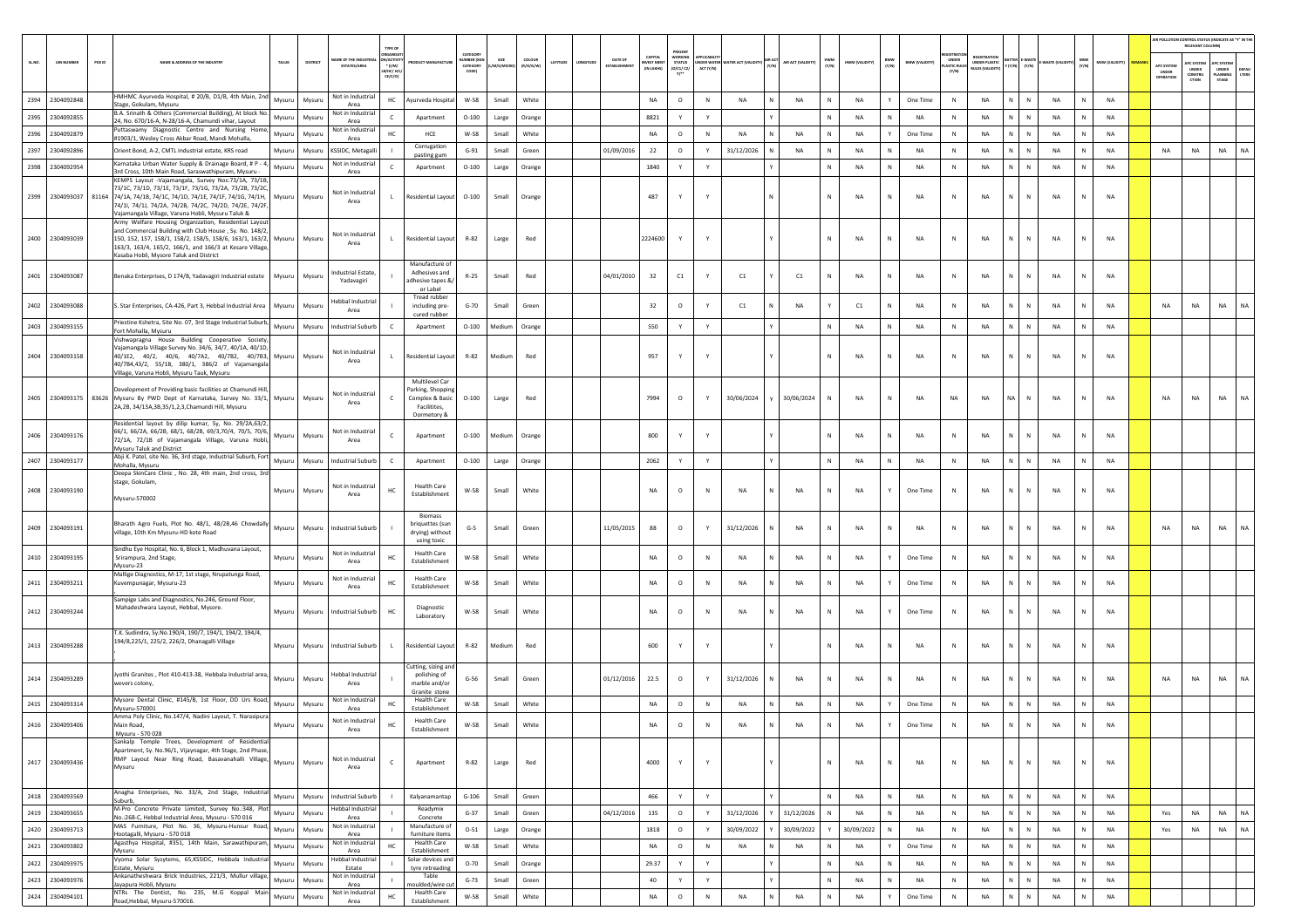|       |                   |        |                                                                                                                                                                   |        |                                                    | TYPE OF                                   |                                             |                                  |          |                     |                                                               |                              |                                                           |             |                                                |                    |              |                |              |                       |                                       |                                                |                              |               |              |                |                                  | AIR POLLUTION CONTROL STATUS (INDICATE AS "Y" IN THE<br>RELEVANT COLUMN |                                              |                       |
|-------|-------------------|--------|-------------------------------------------------------------------------------------------------------------------------------------------------------------------|--------|----------------------------------------------------|-------------------------------------------|---------------------------------------------|----------------------------------|----------|---------------------|---------------------------------------------------------------|------------------------------|-----------------------------------------------------------|-------------|------------------------------------------------|--------------------|--------------|----------------|--------------|-----------------------|---------------------------------------|------------------------------------------------|------------------------------|---------------|--------------|----------------|----------------------------------|-------------------------------------------------------------------------|----------------------------------------------|-----------------------|
| SLNO. | <b>UIN NUMBER</b> | PCB ID | NAME & ADDRESS OF THE INDUSTRY                                                                                                                                    | TALUK  | AME OF THE INDU<br>DISTRICT<br><b>ESTATES/AREA</b> | N/ACTIVI<br>* (I/M/<br>B/HC/ H<br>CE/C/O  | <b>OUCT MANUFACTUR</b>                      | CATEGORY<br>MBER (XG<br>CATEGORY | 1/S/MICR | coLous<br>(R/O/G/W) | <b>DATE OF</b><br>LATITUDE<br>LONGITUDE<br><b>ESTABLISHME</b> | <b>WEST MEN</b><br>IN LAKHST | PRESENT<br><b>STATUS</b><br>(0/01/02)<br>$Y$ <sup>*</sup> | ACT (Y/N)   | <b>NDER WATER WATER ACT (VALIDITY)</b> AIR ACT | AIR ACT (VALIDITY) | HWM<br>(Y/N) | HWM (VALIDITY) | BMW<br>(Y/N) | <b>BMW (VALIDITY)</b> | UNDER<br><b>LASTIC RULE:</b><br>(Y/N) | <b>UNDER PLASTIC</b><br><b>BULES (VALIDIT)</b> | TER E-WAST<br>CY/N3<br>[Y/N] | -WASTE (VALID | (Y/N)        | MSW (VALIDITY) | APC SYSTER<br>UNDER<br>OPERATION | PC SYSTEM<br>UNDER<br>CONSTRU<br>crion                                  | <b>PC SYSTE</b><br>UNDER<br>LANNING<br>STAGE | <b>DEFAU</b><br>LTERS |
|       | 2425 2304094219   |        | iverest Polymers, 205/A, Hebbala Industrial Area,                                                                                                                 | Mysuru | Hebbal Industria<br>Mysuru                         |                                           | <b>PVC Petbottles</b>                       | $G-79$                           | Small    | Green               | 01/01/2013                                                    | 100                          | $\circ$                                                   | Y           | 31/12/2026                                     | <b>NA</b>          | N            | <b>NA</b>      | N            | <b>NA</b>             | N                                     | <b>NA</b>                                      | $\mathbb N$<br>N             | <b>NA</b>     | N            | <b>NA</b>      | <b>NA</b>                        | NA                                                                      | <b>NA</b>                                    | NA                    |
| 2426  | 2304094245        |        | Mvusuru<br>Ashvini Clinic & Lab, #950, Zoo Road, Ittigegud, Mysuru                                                                                                | Mysuru | Area<br>Not in Industria<br>Mysuru                 | HC.                                       | and petpreform<br>HCE                       | W-58                             | Small    | White               |                                                               | <b>NA</b>                    | $\circ$                                                   | N           | <b>NA</b>                                      | NA                 | N            | <b>NA</b>      | Y            | One Time              | $\mathbb N$                           | NA                                             | N<br>N                       | NA            | $\mathsf{N}$ | <b>NA</b>      |                                  |                                                                         |                                              |                       |
|       | 2427 2304094474   |        | 570 010<br>Health Clinic, No.1087/6, H.C.G Road, K.N Pura, Mysuru                                                                                                 | Mysuru | Area<br>Not in Industria<br>Mysuru                 | HC                                        | HCE                                         | W-58                             | Small    | White               |                                                               | NA                           | $\circ$                                                   | N           | NA                                             | NA<br>N            | N            | <b>NA</b>      | Y            | one Time              | N                                     | NA                                             | $\mathsf{N}^-$<br>$\,$ N     | NA            | N            | <b>NA</b>      |                                  |                                                                         |                                              |                       |
|       | 2428 2304094483   |        | 570 019<br>Karthik Clinic, No.8, 2nd Stage, Naguvana Halli Main Road,                                                                                             | Mysuru | Area<br>Not in Industria<br>Mysuru                 |                                           | HCE                                         | W-58                             | Small    | White               |                                                               | <b>NA</b>                    | $\circ$                                                   | N           | NA                                             | NA                 | N            | <b>NA</b>      | Y            | One Time              | $\mathbb N$                           | NA                                             | N                            | NA            | N            | <b>NA</b>      |                                  |                                                                         |                                              |                       |
|       | 2429 2304094516   |        | Naidunagar, Mysore - 570 009<br>Sumitra Brights Steels, Plot No.650, Kergalli Village                                                                             | Mysuru | Area<br>Not in Industria<br>Mysuri                 |                                           | MS cold drawr                               | $O - 63$                         | Small    | Red                 | June, 2016                                                    | 24                           | $\circ$                                                   | Y           | 30/06/2020                                     | 30/06/2020         | N.           | <b>NA</b>      | N            | NA                    | N                                     | <b>NA</b>                                      | N<br>$\mathbb{N}$            | <b>NA</b>     | N            | <b>NA</b>      | Yes                              | <b>NA</b>                                                               | <b>NA</b>                                    | NA                    |
|       | 2430 2304094528   |        | Jayapura Hobli, Mysuru -570 008<br>Sri Siddalingeshwara Clinic, 1st cross, Rajivnagar, 2nd                                                                        | Mysuru | Area<br>Not in Industria<br>Mysuru                 | HC                                        | hexagon bar<br>HCE                          | W-58                             | Small    | White               |                                                               | NA                           | $\circ$                                                   | N           | <b>NA</b>                                      | <b>NA</b>          | N            | <b>NA</b>      | Y            | One Time              | N                                     | <b>NA</b>                                      | $\mathbb N$<br>N             | NA            | N            | <b>NA</b>      |                                  |                                                                         |                                              |                       |
|       |                   |        | stage, Mysuru<br>Sri Hara Foods, Plot No.267/G, Hebbal Industrial Area,                                                                                           |        | Area<br>Hebbal Industria                           |                                           | <b>Bakery Products</b>                      |                                  |          |                     |                                                               |                              |                                                           |             |                                                |                    |              |                |              |                       |                                       |                                                |                              |               |              |                |                                  |                                                                         |                                              |                       |
|       | 2431 2304094554   |        | Near BEML Town Ship, Mysuru - 570 016                                                                                                                             | Mysuru | Mysuri<br>Area                                     |                                           | confectionery 8<br>Sweets                   | $G-3$                            | Small    | Green               | 13/06/2014                                                    | 75                           | $\circ$                                                   |             | 31/12/2026                                     | 31/12/2026         |              | <b>NA</b>      | N            | NA                    | N                                     | <b>NA</b>                                      | N.<br>$\mathbb{N}$           | NA            | N            | <b>NA</b>      | Yes                              | <b>NA</b>                                                               | <b>NA</b>                                    | <b>NA</b>             |
|       | 2432 2304094555   | 32264  | Excel Recycling, No.:212/2, Tippu Town, Rammanahalli,<br>Mysuru                                                                                                   | Mysuru | Not in Industrial<br>Mysuri<br>Area                |                                           | E-waste<br>Dismantler                       | $R-15$                           | Small    | Red                 | 01/03/2017                                                    | 83                           | C1                                                        | Y           | 30/06/2022                                     | 30/06/2022         | N            | <b>NA</b>      | N            | <b>NA</b>             | N                                     | <b>NA</b>                                      | Y<br>N                       | 30/06/2022    | N            | <b>NA</b>      | Yes                              | <b>NA</b>                                                               | <b>NA</b>                                    | NA                    |
|       | 2433 2304094636   |        | Nilgiri Aroma Trading Company, Survey No.:60/7,60/7,<br>Coppaluru, Mysuru                                                                                         | Mysuru | Not in Industrial<br>Mysuri<br>Area                |                                           | Ayurvedic<br>products                       | $G-2$                            | Small    | Green               | 19/01/2017                                                    | 19                           | $\circ$                                                   |             | 31/12/2026                                     | 31/12/2026         | N            | NA             | N            | NA                    | $\mathbb N$                           | NA                                             | N.<br>N                      | NA            | N            | <b>NA</b>      | Yes                              | NA                                                                      | NA                                           | NA                    |
|       | 2434 2304094648   |        | ISKCON Cultural Centre Mysuru, Old Survey No.31 and<br>New Survey No.213, 18th Cross, Jayanagar, Mysuru - 570                                                     | Mysuru | Not in Industrial<br>Mysuru<br>Area                |                                           | Apartment                                   | $O-100$                          | Large    | Orange              |                                                               | 12000                        | Y                                                         | Y           |                                                |                    | N            | <b>NA</b>      | N            | NA                    | $\,$ N                                | NA                                             | N<br>$\,$ N                  | NA            | N            | <b>NA</b>      |                                  |                                                                         |                                              |                       |
|       | 2435 2304094694   |        | Smile Avenue Dental Clinic, MIG.1, No.4, 1st Floor, Dr.<br>łajkumar Road, Kalayangiri, Mysuru                                                                     | Mysuru | Not in Industrial<br>Mysuru<br>Area                | HC                                        | HCE                                         | W-58                             | Small    | White               |                                                               | <b>NA</b>                    | $\circ$                                                   | $\,$ N      | NA                                             | NA                 | N            | <b>NA</b>      | Y            | One Time              | N                                     | NA                                             | N                            | NA            |              | <b>NA</b>      |                                  |                                                                         |                                              |                       |
|       | 2436 2304094703   |        | Mysi Industries, No. MIG 35, R.S. Naidunagara, Mysuru                                                                                                             | Mysuru | Not in Industria<br>Mysuru<br>Area                 |                                           | Paper cup and<br>Paper plates               | $G-9$                            | Small    | Green               |                                                               | 14.75                        | Y                                                         | Y           |                                                |                    | $\mathbb{N}$ | <b>NA</b>      | N            | <b>NA</b>             | $\mathbb{N}$                          | NA                                             | $\mathbb{N}$<br>N            | <b>NA</b>     | $\mathsf{N}$ | <b>NA</b>      |                                  |                                                                         |                                              |                       |
| 2437  | 2304094772        |        | B.G. Shirke Construction Technology Private Limited<br>No.196, GermanPress Premises, Bannur Road, Siddartha                                                       | Mysuru | Not in Industrial<br>Mysuri                        |                                           | <b>RMC Ready Mix</b>                        | $G-37$                           | Small    | Green               | 15/01/2017                                                    | 11                           | C1                                                        | Y           | C1                                             | C1                 | N            | <b>NA</b>      | N            | <b>NA</b>             | $\mathbb{N}$                          | <b>NA</b>                                      | $\mathbb{N}$                 | <b>NA</b>     |              | <b>NA</b>      | Yes                              | <b>NA</b>                                                               | <b>NA</b>                                    | <b>NA</b>             |
|       | 2438 2304094783   |        | Layout, Mysuru<br>Chethan Clinic, Ooty Road, Gundurao Nagar, Mysuru                                                                                               |        | Area<br>Mysuru Mysuru<br>Not in Industrial         | HC.                                       | Concrete<br>HCE                             | W-58                             |          | Small White         |                                                               | <b>NA</b>                    | $\circ$                                                   | N           | <b>NA</b>                                      | N<br>NA            | N            | <b>NA</b>      | Y            | One Time              | N                                     | <b>NA</b>                                      | N N                          | <b>NA</b>     | N            | <b>NA</b>      |                                  |                                                                         |                                              |                       |
| 2439  | 2304094802        |        | Madhusri Dental Clinic, No.7,8, Mini market comple<br>Opp. I.O.B BEML Main road, srirampuram 2nd stage,                                                           | Mysuru | Not in Industrial<br>Mysuri                        | HC                                        | HCE                                         | W-58                             | Small    | White               |                                                               | <b>NA</b>                    | $\circ$                                                   | N           | <b>NA</b>                                      | NA                 | N            | <b>NA</b>      | Y            | One Time              | N                                     | <b>NA</b>                                      | N<br>Ν                       | NA            | N            | <b>NA</b>      |                                  |                                                                         |                                              |                       |
|       |                   |        | Mysuru - 570.023<br>anacea Hospital Pvt. Ltd., No. 1075/B, Akkamahadev                                                                                            |        | Area<br>Not in Industria                           |                                           |                                             |                                  |          |                     |                                                               |                              |                                                           |             |                                                |                    |              |                |              |                       |                                       |                                                |                              |               |              |                |                                  |                                                                         |                                              |                       |
| 2440  | 2304094826        |        | pad., 2nd stage, J.P Nagar, Mysore                                                                                                                                | Mysuru | Mysuru<br>Area                                     | HC                                        | HCE<br>Main Switching                       | W-58                             | Small    | White               |                                                               | <b>NA</b>                    | $\circ$                                                   | N           | <b>NA</b>                                      | N<br>NA            | N            | <b>NA</b>      | Y            | One Time              | N                                     | NA                                             | $\mathbb{N}$<br>N.           | NA            | N            | <b>NA</b>      |                                  |                                                                         |                                              |                       |
| 2441  | 2304094832        |        | Tata TeleServices Ltd., No. 2938/1, No. 32/1, Near Five<br>Light Circle,                                                                                          | Mysuru | Not in Industrial<br>Mysuru<br>Area                | D.G. Set                                  | Centre for Mobile<br>Towers                 | W-52                             | Large    | Green               |                                                               | 1315                         | $\circ$                                                   | N           | <b>NA</b>                                      | 31/12/2026         | N            | <b>NA</b>      | N            | NA                    | N                                     | <b>NA</b>                                      | $\mathbb N$<br>N             | NA            | N            | <b>NA</b>      | Yes                              | NA                                                                      | <b>NA</b>                                    | <b>NA</b>             |
|       |                   |        | Ultra Kleenz Launderette, Plot No. C-184, Yadavagir<br>Mysuru-570020                                                                                              |        |                                                    |                                           |                                             |                                  |          |                     |                                                               |                              |                                                           |             |                                                |                    |              |                |              |                       |                                       |                                                |                              |               |              |                |                                  |                                                                         |                                              |                       |
|       | 2442 2304094844   |        |                                                                                                                                                                   | Mysuru | ndustrial Estate<br>Mysuru<br>Yadavagiri           |                                           | Laundary service                            | $O-50$                           | Small    | Orange              |                                                               | 53                           | $\circ$                                                   |             | 30/09/2022                                     | 30/09/2022         | N            | <b>NA</b>      | N            | <b>NA</b>             | $\mathbb{N}$                          | <b>NA</b>                                      | N                            | NA            |              | <b>NA</b>      | Yes                              | <b>NA</b>                                                               | <b>NA</b>                                    | <b>NA</b>             |
|       | 2443 2304094851   |        | Inishire Lifestyle Dwellings LLP, Sy. No. 148, Site No.<br>1962/1-2, 3rd stage, Mysuru                                                                            | Mysuru | Not in Industria<br>Mysuru<br>Area                 |                                           | Apartment                                   | $O-100$                          | Large    | Orange              |                                                               | 2020                         |                                                           |             |                                                |                    |              | NA             | N            | NA                    | N                                     | <b>NA</b>                                      | N.<br>N                      | NA            | N            | NA             |                                  |                                                                         |                                              |                       |
|       | 2444 2304094886   | 32506  | Madhavilatha Jagadeesha Eureka Extrusions & Finishers<br>Plot No.:134, Kadakola Industrial Area, Mysuru - 571 311                                                 | Mysuru | Mysuri<br><b>Industrial Area</b>                   | Kadakola                                  | Aluminum<br>Extrusions                      | $O - 63$                         | Small    | Orange              |                                                               | 464                          | $\circ$                                                   | Y           | 30/09/2028                                     | 30/09/2028         | N            | NA             | N            | NA                    | N                                     | NA                                             | N<br>$\,$ N                  | NA            | N            | NA             | Yes                              | NA                                                                      | NA                                           | <b>NA</b>             |
|       | 2445 2304094914   |        | Shishoo The Childrens Hospital, No. 1396/1421, Second<br>Floor, Sathagalli Layout, Dr. Rajkumar Road, Mysuru - 29                                                 | Mysuru | Not in Industrial<br>Mysuri<br>Area                |                                           | Hospital                                    | W-58                             | Small    | White               |                                                               | <b>NA</b>                    | $\circ$                                                   | N           | NA                                             | <b>NA</b>          |              | <b>NA</b>      | Y            | One Time              | $\mathbb N$                           | <b>NA</b>                                      | N                            | NA            | N            | <b>NA</b>      |                                  |                                                                         |                                              |                       |
| 2446  | 2304094935        |        | Jiojal Aqua Technology Pvt Ltd., No. 188, Naganahall<br>Village and Post, Mysore                                                                                  | Mysuru | Not in Industria<br>Mysuri<br>Area                 |                                           | Packaged Drinking<br>Water                  | $G-54$                           | Small    | Green               |                                                               | 87                           | Y                                                         |             |                                                |                    | N            | <b>NA</b>      | N            | <b>NA</b>             | $\mathbb N$                           | <b>NA</b>                                      | N.<br>N                      | NA            | N            | <b>NA</b>      |                                  |                                                                         |                                              |                       |
| 2447  |                   |        | Sree Sitaraghava Vaidyasala, No. 235, Chamaraja Double<br>Road, Mysore                                                                                            | Mysuru | Not in Industria<br>Mysuri<br>Area                 |                                           | Ayurvedic Oil and<br><b>Avurvedic Pills</b> | $G-2$                            | Small    | Green               | 01/02/2017                                                    | 90                           | $\circ$                                                   | Y           | 31/12/2026                                     | 31/12/2026         | N            | <b>NA</b>      | N            | <b>NA</b>             | N                                     | NA                                             | N<br>$\mathbb N$             | NA            | N            | <b>NA</b>      | Yes                              | NA                                                                      | <b>NA</b>                                    | <b>NA</b>             |
| 2448  | 2304094945        |        | Aghajan Scrap Enterprises Pvt Ltd., 608/1A,Kesare Village,<br>Kasaba Hobli, Mysuru                                                                                | Mysuru | Not in Industria<br>Mysuru<br>Area                 |                                           | Waste Sorting o<br>Non-Hazardous            | $G-79$                           | Small    | Green               | 08/02/2017                                                    | 20                           | C1                                                        | Y           | C1                                             | 31/12/2026         |              | NA             | N            | NA                    | N                                     | NA                                             | $\mathbb N$                  | NA            | N            | NA             | Yes                              | NA                                                                      | <b>NA</b>                                    | NA                    |
| 2449  | 2304094998        |        | Shree Clinic, 1722, 6th main, Vijaynagar, 2nd Stage,<br>Mysuru-17                                                                                                 | Mysuru | Not in Industrial<br>Mysuri<br>Area                |                                           | <b>Health Care</b><br>Establishment         | W-58                             | Small    | White               |                                                               | NA                           | $\circ$                                                   | N           | NA                                             | NA                 | N            | <b>NA</b>      | Y            | One Time              | $\,$ N                                | NA                                             | N<br>N                       | NA            | N            | NA             |                                  |                                                                         |                                              |                       |
| 2450  | 2304095121        |        | S.M.B. Enterprises, No.60, Marase village, Opp. to Airport<br>Varuna hobli, Mysuru-570010                                                                         | Mysuru | Not in Industria<br>Mysuru<br>Area                 |                                           | urmeric polishir<br>and turmeric            | $G-45$                           | Small    | Green               | 01/10/2016                                                    | 65.08                        | $\circ$                                                   |             | 31/12/2026                                     | 31/12/2026         | N            | <b>NA</b>      | N            | NA                    | N                                     | <b>NA</b>                                      | N                            | <b>NA</b>     | N            | <b>NA</b>      | Yes                              | <b>NA</b>                                                               | <b>NA</b>                                    | <b>NA</b>             |
|       | 2451 2304095185   |        | Advance Hair Implantation Services, No.87/A, 2nd Floor<br>opp. Bank of Baroda, Kuvempunagar, Mysore                                                               | Mysuru | Not in Industria<br>Mysuri<br>Area                 | HC.                                       | HCE                                         | W-58                             | Small    | White               |                                                               | <b>NA</b>                    | $\circ$                                                   | N           | <b>NA</b>                                      | <b>NA</b>          | N            | <b>NA</b>      | Y            | One Time              | N                                     | <b>NA</b>                                      | N.<br>$\mathbb{N}$           | <b>NA</b>     | $\mathbb N$  | <b>NA</b>      |                                  |                                                                         |                                              |                       |
|       | 2452 2304095259   |        | Kid Care Clinic, No. 2704, 7th main, behind akahavan<br>vadvagiri, mysuru-20                                                                                      | Mysuru | Not in Industrial<br>Mysuri                        | HC.                                       | <b>Health Care</b>                          | W-58                             | Small    | White               |                                                               | <b>NA</b>                    | $\circ$                                                   | $\mathbb N$ | <b>NA</b>                                      | <b>NA</b>          | N            | <b>NA</b>      |              | One Time              | $\mathbb{N}$                          | <b>NA</b>                                      | $\mathbb{N}$                 | <b>NA</b>     | N            | <b>NA</b>      |                                  |                                                                         |                                              |                       |
|       |                   |        | Inchara Clinic, # 17/2, Opposite PHC Main Road, Yelwala,                                                                                                          |        | Area<br>Not in Industria                           |                                           | Establishment                               |                                  |          |                     |                                                               |                              |                                                           |             |                                                |                    |              |                |              |                       |                                       |                                                |                              |               |              |                |                                  |                                                                         |                                              |                       |
|       | 2453 2304095265   |        | Mysuru<br>Shruthi Clinic, Next to Govt School, Hunsur Road, Hinkal                                                                                                | Mysuru | Mysuru<br>Area                                     | HC                                        | Clinic                                      | W-58                             | Small    | White               |                                                               | <b>NA</b>                    | $\circ$                                                   | N           | <b>NA</b>                                      | N<br><b>NA</b>     | $\mathbb{N}$ | <b>NA</b>      | Y            | One Time              | N                                     | <b>NA</b>                                      | $\mathbb{N}$<br>N.           | <b>NA</b>     | N            | <b>NA</b>      |                                  |                                                                         |                                              |                       |
| 2454  | 2304095290        |        | Mysuru-17                                                                                                                                                         | Mysuru | Not in Industrial<br>Mysuri<br>Area                | HC                                        | Clinic                                      | W-58                             | Small    | White               |                                                               | <b>NA</b>                    | $\circ$                                                   | N           | <b>NA</b>                                      | <b>NA</b>          | N            | <b>NA</b>      |              | One Time              | N                                     | <b>NA</b>                                      | $\mathbb{N}$                 | <b>NA</b>     |              | <b>NA</b>      |                                  |                                                                         |                                              |                       |
|       | 2455 2304095303   |        | Sri Raghavendra Clinic, No.2364, 3rd main kantharaj urs<br>load, K.G Koppal, Mysuru-09                                                                            | Mysuru | Not in Industrial<br>Mysuru<br>Area                | HC                                        | <b>Health Care</b><br>Establishment         | W-58                             | Small    | White               |                                                               | NA                           | $\circ$                                                   | N           | NA                                             | NA<br>N            | N            | NA             | Y            | One Time              | N                                     | NA                                             | N.<br>$\mathbb N$            | NA            | N            | <b>NA</b>      |                                  |                                                                         |                                              |                       |
|       |                   |        | Basaveshwara Gruha Nirmana Sahakara Sangha, S<br>No. 78/1. 78/2. 81/1. 81/2.81/3.82/1.82/3.82/4. 83                                                               |        |                                                    |                                           |                                             |                                  |          |                     |                                                               |                              |                                                           |             |                                                |                    |              |                |              |                       |                                       |                                                |                              |               |              |                |                                  |                                                                         |                                              |                       |
|       | 2456 2304095373   |        | 84/1, 84/5, 91/2, 92, 93/2, 93/3, 93/4, 94/2, 94/5, 95/2                                                                                                          |        |                                                    | Not in Industrial                         |                                             |                                  |          |                     |                                                               | 2785                         |                                                           |             |                                                |                    |              |                | N            |                       | N                                     |                                                | $\mathbb N$                  |               |              |                |                                  |                                                                         |                                              |                       |
|       |                   |        | 95/3, 95/4, 97/1, 97/4, 98/1, 100/1, 101/1, 101/2, 101/3,<br>101/4, 102/1, 102/3, 102/4, 103/1, 103/2, 103/3, 103/4,                                              |        | Mysuru Mysuru<br>Area                              | L                                         | <b>Residential Layout</b>                   | R-82                             | Large    | Red                 |                                                               |                              |                                                           |             |                                                |                    |              | <b>NA</b>      |              | NA                    |                                       | NA                                             |                              | NA            |              | <b>NA</b>      |                                  |                                                                         |                                              |                       |
|       |                   |        | 103/5, 103/6, 103/7, 104/1, 104/2, & 216 of Varuna<br>Village, Varuna Hobli, Mysore Taluk and Mysore District                                                     |        |                                                    |                                           |                                             |                                  |          |                     |                                                               |                              |                                                           |             |                                                |                    |              |                |              |                       |                                       |                                                |                              |               |              |                |                                  |                                                                         |                                              |                       |
|       | 2457 2304095404   |        | Kalpitha Pathology Lab, No.1140, opp. Main Milk Dairy,<br>Siddharthanagar, Mysuru - 11                                                                            | Mysuru | Not in Industrial<br>Mysuru<br>Area                | HC                                        | Laboratory                                  | W-58                             | Small    | White               |                                                               | NA                           | $\circ$                                                   | $\,$ N      | NA                                             | N<br>NA            | N            | NA             | Y            | One Time              | N                                     | NA                                             | $\mathbb{N}$<br>$\mathbb{N}$ | NA            | N            | <b>NA</b>      |                                  |                                                                         |                                              |                       |
|       | 2458 2304095410   |        | Daksha Dental, No. 155, LIC Colony, 2nd stage,<br>Srirampura, Mysore-23                                                                                           | Mysuru | Not in Industrial<br>Mysuru<br>Area                | HC                                        | HCE                                         | W-58                             | Small    | White               |                                                               | NA                           | $\circ$                                                   | N           | NA                                             | NA<br>N            | N            | NA             | Y            | One Time              | N                                     | NA                                             | N<br>N                       | NA            | N            | NA             |                                  |                                                                         |                                              |                       |
| 2459  | 2304095512        |        | Sowparnika Projects and Infrastructure Pvt., Ltd., Sy. No.<br>57/2 & 67/3, Bogdi Village, Kasaba Hobli, Mysuru Taluk                                              | Mysuru | Mysuru                                             | Not in Industrial<br>$\mathsf{C}$<br>Area | Apartment                                   | $O-100$                          | Large    | Orange              |                                                               | 2350                         | Y                                                         | Y           |                                                |                    | N            | <b>NA</b>      | N            | NA                    | $\,$ N                                | NA                                             | $\mathbb{N}$<br>N            | NA            | N            | <b>NA</b>      |                                  |                                                                         |                                              |                       |
| 2460  | 2304095542        |        | Bharat Earth Movers Employees House Building Co-<br>operative Society Ltd. (BEML Ltd.,), Sy. No. 357/1-6,<br>358/1, 3,4, 5A, 5B, 8,11,12,13,14, 361/2A2, 2A3, 2B, | Mysuru | Mysuru                                             | Not in Industrial<br>$\mathbf{L}$<br>Area | <b>Residential Layout</b>                   | $R - 82$                         | Medium   | Red                 |                                                               | 998                          | Y                                                         |             |                                                |                    | N            | <b>NA</b>      | ${\sf N}$    | NA                    | $\,$ N                                | NA                                             | N<br>$\mathbb N$             | NA            | N            | <b>NA</b>      |                                  |                                                                         |                                              |                       |
|       |                   |        | BEML, 4th stage of Vajamangala Village, Varuna Hobli,<br>Reliance Prolific Traders Private Limited, Sy. No. 31,37/1                                               |        |                                                    |                                           |                                             |                                  |          |                     |                                                               |                              |                                                           |             |                                                |                    |              |                |              |                       |                                       |                                                |                              |               |              |                |                                  |                                                                         |                                              |                       |
|       |                   |        | & 37/2 of Hinkal Village and Sy. No. 31& 32 of Hootagalli<br>Village, Opposite to Yashasvini Choultry, Hootagalli                                                 |        | Not in Industrial                                  |                                           |                                             |                                  |          |                     |                                                               |                              |                                                           |             |                                                |                    |              |                |              |                       |                                       |                                                |                              |               |              |                |                                  |                                                                         |                                              |                       |
|       | 2461 2304095544   |        | Village, Hunsur Road, Mysuru Taluk and District -570018.                                                                                                          | Mysuru | Mysuru                                             | $\mathsf{C}$<br>Area                      | commercial                                  | $O-100$                          | Large    | Orange              |                                                               | 7670                         | $\circ$                                                   | Y           | 30/09/2022                                     | 30/09/2022         | N            | <b>NA</b>      | N            | NA                    | N                                     | NA                                             | $\mathsf{N}^-$<br>N          | NA            | N            | <b>NA</b>      | Yes                              | NA                                                                      | <b>NA</b>                                    | NA                    |
|       |                   |        | Sri Hari Packers , Plot No.30, Belagola Food Industrial                                                                                                           |        |                                                    | Belagola Industrial                       | <b>Biomass</b>                              |                                  |          |                     |                                                               |                              |                                                           |             |                                                |                    |              |                |              |                       |                                       |                                                |                              |               |              |                |                                  |                                                                         |                                              |                       |
|       | 2462 2304095547   |        | Area, Mysuru-570016                                                                                                                                               | Mysuru | Mysuru                                             | Area                                      | briquettes                                  | $G-5$                            | Small    | Green               |                                                               | 25                           | Y                                                         | Y           |                                                |                    | N            | <b>NA</b>      | N            | NA                    | N                                     | NA                                             | $\mathsf{N}$<br>$\mathbb{N}$ | NA            | N            | <b>NA</b>      |                                  |                                                                         |                                              |                       |
|       | 2463 2304095549   |        | Supreme Briquettes, No. 427, Hebbal Industrial area,<br>Hebbala, Mysuru-570016                                                                                    | Mysuru | Mysuru<br>Area                                     | <b>Hebbal Industrial</b>                  | Biomass<br>briquettes                       | $G-5$                            | Small    | Green               |                                                               | 214                          | Y                                                         | Y           |                                                |                    | $\mathbb{N}$ | NA             | N            | NA                    | $\,$ N                                | NA                                             | N<br>N                       | NA            | N            | <b>NA</b>      |                                  |                                                                         |                                              |                       |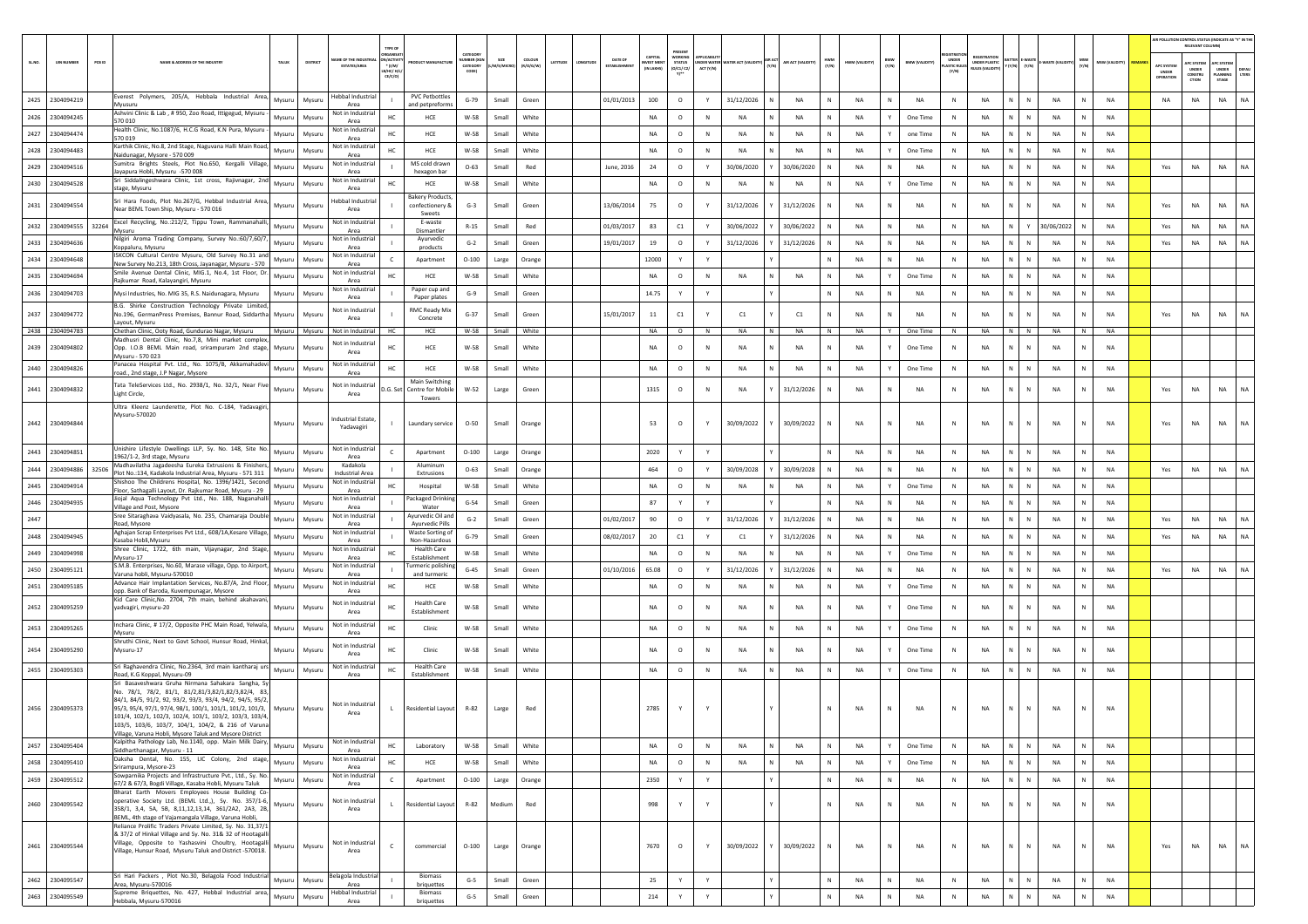|        |                               |        |                                                                                                                                                                                                            |               |                         |                                               |                                             |                                                                                     |                                          |                        |                     |          |         |            |                            |                                            |              |                                        |              |                    |              |                 |              |                       |                           |                        |                                                         |                 |              |                        | AIR POLLUTION CONTROL STATUS (INDICATE AS "Y" IN THI<br>RELEVANT COLUMN) |                                                       |                                         |                |
|--------|-------------------------------|--------|------------------------------------------------------------------------------------------------------------------------------------------------------------------------------------------------------------|---------------|-------------------------|-----------------------------------------------|---------------------------------------------|-------------------------------------------------------------------------------------|------------------------------------------|------------------------|---------------------|----------|---------|------------|----------------------------|--------------------------------------------|--------------|----------------------------------------|--------------|--------------------|--------------|-----------------|--------------|-----------------------|---------------------------|------------------------|---------------------------------------------------------|-----------------|--------------|------------------------|--------------------------------------------------------------------------|-------------------------------------------------------|-----------------------------------------|----------------|
| SL.NO. | <b>UIN NUMBER</b>             | PCB ID | NAME & ADDRESS OF THE INDUSTRY                                                                                                                                                                             | TALUK         | <b>DISTRIC</b>          | AME OF THE INDUSTI<br><b>ESTATES/AREA</b>     | N/ACTIV<br>$*$ (l/M)<br>в/нс/ н/<br>CE/C/OI | <b>ICT MANUFACTUR</b>                                                               | CATFOOL<br>MBER (X)<br>CATEGORY<br>CODE) | SIZE<br>W/S/MIC        | coLous<br>(R/O/G/W) | LATITUDE | ONGITUD | DATE OF    | CAPITAL<br><b>/EST MEN</b> | WORKING<br><b>STATUS</b><br>(0/C1/C2/<br>Y | ACT (Y/N)    | INDER WATER WATER ACT (VALIDITY) (Y/N) |              | AIR ACT (VALIDITY) | HWM<br>(Y/N) | HWM (VALIDITY)  | BMW<br>(Y/N) | <b>BMW (VALIDITY)</b> | UNDER<br>STIC RU<br>(Y/N) | <b>UNDER PLASTIC</b>   | <b>TTER E-WAST</b><br>Y/N)<br>$(\mathbb{Y}/\mathbb{N})$ | WASTE (VAL)     | MSW<br>(Y/N) | MSW (VALIDITY)         | APC SYSTE<br>UNDER                                                       | <b>C SYST</b><br>UNDER<br>CONSTRU<br>c <sub>mon</sub> | PC SYSTEN<br>UNDER<br>PLANNING<br>STAGE | DEFAL<br>LTERS |
|        | 2464 2304095552               |        | Manvitha Health Care Centre, D. Salundi Village,<br>Dhanagalli Post, Jayapura Hobli, Mysuru Taluk.                                                                                                         | Mysuru        | Mysuru                  | Not in Industrial<br>Area                     | HC                                          | <b>Health Care</b><br>Establishment                                                 | W-58                                     | Small                  | White               |          |         |            | NA                         | $\circ$                                    | $\mathbb N$  | NA                                     |              | NA                 | $\mathbb N$  | NA              | Y            | One Time              | N                         | NA                     | N<br>N                                                  | NA              | N            | NA                     |                                                                          |                                                       |                                         |                |
|        | 2465 2304095600               |        | BB Motors, NO.128,137 and 139, Hebbal Industrial Area,<br>Kasaba hobli. Mysuru                                                                                                                             | Mysuru        | Mysuru                  | lebbal Industrial<br>Area                     |                                             | Automobile Baja<br>Authorized<br>commercial sales<br>nd service cent                | $O-18$                                   | Small                  | Orange              |          |         | 01/03/2017 | 112                        | $\circ$                                    | Y            | 30/09/2021                             |              | 30/09/2021         | N            | <b>NA</b>       | N            | NA                    | N                         | NA                     | N<br>$\mathbb N$                                        | NA              | N            | <b>NA</b>              | Yes                                                                      | <b>NA</b>                                             | NA                                      | <b>NA</b>      |
|        | 2466 2304095636               |        | Revannas Fabricare Services Pvt., Ltd., NO. 95/A,Belagola<br>Industrial area, Mysuru-570016                                                                                                                | Mysuru        | Mysuru                  | Belagola Industria<br>Area                    |                                             | Laundary service                                                                    | $O-50$                                   | Small                  | Orange              |          |         |            | 139                        | $\circ$                                    | Y            | 30/09/2023                             |              | 30/09/2023         | N            | <b>NA</b>       | $\,$ N       | NA                    | N                         | NA                     | N.<br>$\mathbb{N}$                                      | NA              | N            | NA                     | Yes                                                                      | NA                                                    | <b>NA</b>                               | <b>NA</b>      |
|        | 2467 2304095677               |        | Vivid Smiles Dental Care Centre, No.7, Block No.25, JSS<br>Layout Ist Stage, Dr. rajkumar Road, Mysore - 570 019.                                                                                          | Mysuru        | Mysuru                  | <b>Not in Industrial</b><br>Area              | HC                                          | HCE                                                                                 | W-58                                     | Small                  | White               |          |         |            | <b>NA</b>                  | $\circ$                                    | N            | <b>NA</b>                              |              | <b>NA</b>          | N            | <b>NA</b>       | Y            | One Time              | $\mathbb N$               | <b>NA</b>              | N<br>N                                                  | <b>NA</b>       | N            | <b>NA</b>              |                                                                          |                                                       |                                         |                |
| 2468   | 2304095678                    |        | Nethradhama Superspeciality Eye Hospital, No.1118,<br>Geetha Road, Chamarajapuram, Mysore-570005                                                                                                           | Mysuru        | Mysuru                  | Not in Industrial<br>Area                     | HC                                          | HCE                                                                                 | W-58                                     | Small                  | White               |          |         |            | <b>NA</b>                  | $\circ$                                    | N            | <b>NA</b>                              |              | <b>NA</b>          | $\mathbb{N}$ | <b>NA</b>       | Y            | One Time              | N                         | <b>NA</b>              | N<br>$\,$ N                                             | <b>NA</b>       | $\mathbb N$  | NA                     |                                                                          |                                                       |                                         |                |
| 2469   | 2304095681                    |        | St. Anns Hospice, Shanthi Sadan, 14/A-B Layout,<br>Bannimantap, Mysore-570015                                                                                                                              | Mysuru        | Mysuru                  | Not in Industria<br>Area                      | HC.                                         | HCE                                                                                 | W-58                                     | Small                  | White               |          |         |            | <b>NA</b>                  | $\circ$                                    | $\mathbb N$  | <b>NA</b>                              |              | <b>NA</b>          | $\mathbb N$  | <b>NA</b>       | Y            | One Time              | $\mathbb{N}$              | <b>NA</b>              | N<br>$\mathbb N$                                        | NA              | N            | <b>NA</b>              |                                                                          |                                                       |                                         |                |
| 2470   | 2304095749                    |        | Sri Datta Clinic, No.1982, Kothwal Ramaiah Street, Near,<br>Hongkong Bazar, Devaraja, Mohalla, Mysore-570001<br>Residential Layout by Sri.C. Balachandra.& Others, Sy.                                     | Mysuru        | Mysuru                  | Not in Industrial<br>Area                     | HC                                          | HCE                                                                                 | W-58                                     | Small                  | White               |          |         |            | <b>NA</b>                  | $\circ$                                    | $\mathbb N$  | NA                                     |              | NA                 | N            | NA              | Y            | One Time              | N                         | NA                     | N<br>$\mathbb{N}$                                       | NA              | N            | NA                     |                                                                          |                                                       |                                         |                |
|        | 2471 2304095751               |        | No.101/1, 102/1, 3A, 4, 103/2,5,6, 104, 105/1, 108/2 of Mysuru<br>Sarkari Uttanahalli Village, Varuna Hobli, Mysuru Taluk                                                                                  |               | Mysuru                  | Not in Industrial<br>Area                     |                                             | <b>Residential Layout</b>                                                           | R-82                                     | Large                  | Red                 |          |         |            | 1407.54                    | Y                                          |              |                                        |              |                    | N            | NA              | N            | NA                    | N                         | NA                     | ${\sf N}$<br>N                                          | <b>NA</b>       | N            | <b>NA</b>              |                                                                          |                                                       |                                         |                |
|        | 2472 2304095753               |        | Residential Layout by Sri.C. Balachandra.& Others, SSy.<br>No.144/4,6,8,13,14,2A,2B, 152/1A, 153/155/2, 157/1,2<br>of Sarkari Uttanahalli Village, Varuna Hobli, Mysuru Taluk<br>and District              | Mysuru        | Mysuru                  | Not in Industrial<br>Area                     |                                             | <b>Residential Layout</b>                                                           | $R-82$                                   | Medium                 | Red                 |          |         |            | 711                        | Y                                          |              |                                        |              |                    | $\mathbb{N}$ | <b>NA</b>       | N            | <b>NA</b>             | $\mathbb{N}$              | <b>NA</b>              | N<br>$\mathbb{N}$                                       | NA              |              | <b>NA</b>              |                                                                          |                                                       |                                         |                |
|        | 2473 2304095881               |        | Ozone Diagnostics & Health Care, No.A32, alanahalli, A-<br>Layout, Siddharthanagar, Mysore-11                                                                                                              | Mysuru        | Mysuru                  | Not in Industrial<br>Area<br>Not in Industria | HC                                          | Diagnostic<br>Laboratory                                                            | W-58                                     | Small                  | White               |          |         |            | NA                         | $\circ$                                    | N            | <b>NA</b>                              |              | <b>NA</b>          | $\mathbb{N}$ | <b>NA</b>       | Y            | One Time              | N                         | NA                     | N                                                       | NA              | N            | <b>NA</b>              |                                                                          |                                                       |                                         |                |
| 2474   | 2304095889<br>2475 2304095939 |        | Santhosh Heart Care, No.190, Opp.Subba Rao Park,<br>Niveditanagar, 1st stage, Mysuru<br>Madhura Clinic, Raghavendra Nagar, Mysuru                                                                          | Mysuru        | Mysuru<br>Mysuru Mysuru | Area<br>Not in Industrial                     | HC<br>HC                                    | HCE<br>HCE                                                                          | $W-58$<br>W-58                           | Small<br>Small         | White<br>White      |          |         |            | <b>NA</b><br><b>NA</b>     | $\circ$<br>$\circ$                         | N<br>N       | NA<br>NA                               | $\mathsf{N}$ | <b>NA</b><br>NA    | N<br>N       | <b>NA</b><br>NA | Y<br>Y       | One Time<br>One Time  | $\mathbb{N}$<br>N         | <b>NA</b><br><b>NA</b> | N.<br>$\mathbb{N}$<br>$N$ $N$                           | <b>NA</b><br>NA | N<br>N       | NA<br><b>NA</b>        |                                                                          |                                                       |                                         |                |
| 2476   | 2304096038                    |        | Government Employees House Building Co-operative<br>Society, Sy. No. 33/1, 35/1, 35/8, 35/4, 35/6, 35/7,<br>38/2b2, 38/5, 39/1 & others of Vajamangala Village,<br>Varuna Hobli, Mysuru Taluk and District | Mysuru        | Mysuru                  | <b>Not in Industrial</b><br>Area              |                                             | Residential Layout                                                                  | R-82                                     | Large                  | Red                 |          |         |            | 1986.33                    | Y                                          | Y            |                                        |              |                    |              | <b>NA</b>       | N            | NA                    | N                         | NA                     | N<br>N                                                  | NA              | N            | <b>NA</b>              |                                                                          |                                                       |                                         |                |
|        | 2477 2304096089               |        | Surya Dental Care, No.150, Shivaji Road, N.R Mohalla,<br>Mysore-570011                                                                                                                                     | Mysuru        | Mysuru                  | Not in Industria<br>Area                      | HC                                          | <b>Health Care</b><br>Establishment                                                 | W-58                                     | Small                  | White               |          |         |            | NA                         | $\circ$                                    | N            | NA                                     |              | NA                 | $\mathbb N$  | <b>NA</b>       | Y            | One Time              | N                         | NA                     | N<br>$\mathbb N$                                        | NA              | N            | <b>NA</b>              |                                                                          |                                                       |                                         |                |
|        | 2478 2304096163               |        | Chaitanya Maternity and Fertility Centre, No.458/A,<br>Vinaya Matrga, Siddharthanagar,<br>Mysore-570011                                                                                                    | Mysuru        | Mysuru                  | Not in Industrial<br>Area                     | нc                                          | maternity and<br>infertility centre                                                 | W-58                                     | Small                  | White               |          |         |            | NA                         | $\circ$                                    | N            | NA                                     |              | NA                 | N            | <b>NA</b>       |              | One Time              | N                         | <b>NA</b>              | $\mathbb{N}$<br>N.                                      | NA              | N            | <b>NA</b>              |                                                                          |                                                       |                                         |                |
|        | 2479 2304096228               |        | Vinayak Dental Clinic, No.675/A, BEML-2nd stage,<br>Rajarajeshwarinagar.<br>Mysuru                                                                                                                         | Mysuru        | Mysuru                  | <b>Not in Industrial</b><br>Area              | HC                                          | maternity and<br>infertility centre                                                 | W-58                                     | Small                  | White               |          |         |            | <b>NA</b>                  | $\circ$                                    | $\mathbb{N}$ | <b>NA</b>                              |              | <b>NA</b>          | N            | <b>NA</b>       | Y            | One Time              | $\mathbb N$               | <b>NA</b>              | $\mathbb N$                                             | <b>NA</b>       | N            | <b>NA</b>              |                                                                          |                                                       |                                         |                |
| 2480   | 2304096249                    |        | Jotham Health Care, Old No.603/1 & New No.F34/1, 1st<br>Floor, Ramunuja Road, Khille Mohalla, Mysuru - 570004                                                                                              | Mysuru        | Mysuru                  | Not in Industrial<br>Area                     | HC                                          | HCE                                                                                 | W-58                                     | Small                  | White               |          |         |            | NA                         | $\circ$                                    | N            | <b>NA</b>                              |              | <b>NA</b>          | $\mathbb{N}$ | <b>NA</b>       | Y            | One Time              | N                         | <b>NA</b>              | $\mathbb{N}$<br>N.                                      | <b>NA</b>       | N            | <b>NA</b>              |                                                                          |                                                       |                                         |                |
| 2481   | 2304096267                    |        | Sai Sankalp Bevarages, Plot No.:128, Belagola Industrial<br>Area, Survey No.:45, Metagalli Village, Kasaba Hobli, Mysuru                                                                                   |               | Mysuru                  | elagola Industria<br>Area                     |                                             | ackaged Drinking<br>Water                                                           | $G-54$                                   | Small                  | Green               |          |         | 01/01/2015 | 138                        | $\circ$                                    | Y            | 31/12/2026                             |              | <b>NA</b>          | N            | <b>NA</b>       | N            | <b>NA</b>             | N                         | <b>NA</b>              | $\mathbb N$                                             | <b>NA</b>       |              | <b>NA</b>              | <b>NA</b>                                                                | NA                                                    | NA                                      | <b>NA</b>      |
|        | 2482 2304096316               |        | Mysuru - 570 016<br>SLV Enterprises, 495/4, Varkood village, NH 212, Mysore Mysuru                                                                                                                         |               | Mysuru                  | Not in Industrial<br>Area                     |                                             | Manufacture o<br>Medical &<br>ndustrial Plastic                                     | $G - 79$                                 | Small                  | Green               |          |         |            | 16.49                      | $\circ$                                    |              | 31/12/2100                             |              | <b>NA</b>          |              | <b>NA</b>       | N            | <b>NA</b>             | N                         | <b>NA</b>              | N                                                       | <b>NA</b>       |              | <b>NA</b>              | <b>NA</b>                                                                | <b>NA</b>                                             | <b>NA</b>                               | <b>NA</b>      |
|        | 2483 2304096347               |        | A.S. Traders, 240/B, Plot No. 36, Hebbal Industrial Area,<br>Mysuru-570016                                                                                                                                 | Mysuru        | Mysuru                  | Hebbal Industria<br>Area                      |                                             | ollection.transpo<br>rtation,<br>segregation,<br>shredding and<br>pressing of solid | $G-79$                                   | Small                  | Green               |          |         | 17/09/2016 | 80                         | C1                                         | Y            | 31/12/2026                             |              | NA                 | N            | NA              | N            | NA                    | N                         | NA                     | $\mathbb N$<br>N                                        | NA              | N            | <b>NA</b>              | NA                                                                       | NA                                                    | <b>NA</b>                               | <b>NA</b>      |
| 2484   | 2304096365                    |        | Sri Mahadeshwara Diagnostics Centre, D-32, Sayyaji Rao<br>Road(Highway circle), Bamboo Bazaar, Mysuru-570021                                                                                               | Mysuru        | Mysuru                  | Not in Industrial<br>Area                     |                                             | <b>Health Care</b><br>Establishment                                                 | $W-58$                                   | Small                  | White               |          |         |            | NA                         | $\circ$                                    | N            | NA                                     |              | NA                 |              | NA              | Y            | One Time              | $\,$ N                    | NA                     | N                                                       | NA              | N            | <b>NA</b>              |                                                                          |                                                       |                                         |                |
|        | 2485 2304096396               |        | Macro Engineering Services, 427-E2, Hebbal Industrial<br>Area, Mysuru-570016                                                                                                                               | Mysuru        | Mysuru                  | lebbal Industrial<br>Area                     |                                             | Collection.<br>transportation,<br>segregation of<br>solid waste                     | $G-79$                                   | Small                  | Green               |          |         | 07/06/2017 | 10                         | C1                                         | Y            | 31/12/2026                             |              | NA                 | N            | NA              | N            | NA                    | N                         | NA                     | $\mathbb N$<br>N                                        | <b>NA</b>       | N            | <b>NA</b>              | NA                                                                       | NA                                                    | NA                                      | <b>NA</b>      |
| 2486   | 2304096426                    |        | Sri Saibaba Clinic, 2392/1, New Kantharaj Urs Road,KG<br>Koppal, Mysuru                                                                                                                                    | Mysuru        | Mysuru                  | <b>Not in Industrial</b><br>Area              | HC                                          | Clinic                                                                              | W-58                                     | Small                  | White               |          |         |            | NA                         | $\circ$                                    | N            | NA                                     |              | NA                 |              | <b>NA</b>       |              | One Time              | N                         | NA                     | N                                                       | <b>NA</b>       |              | NA                     |                                                                          |                                                       |                                         |                |
|        | 2487 2304096442               |        | Shivakumar Hotel, Plot No 31,3126/A, New No.M-21,<br>New sayaji rao road, Bannimantapa, Mandi mohalla, Mysuru<br>Mysuru-570001                                                                             |               | Mysuru                  | Not in Industrial<br>Area                     |                                             | Hotel                                                                               | $O-38$                                   | Medium                 | Orange              |          |         |            | 684                        | Y                                          |              |                                        |              |                    | $\mathbb N$  | NA              | N            | NA                    | N                         | NA                     | $\mathbb N$<br>N                                        | NA              | N            | NA                     |                                                                          |                                                       |                                         |                |
| 2488   | 2304096443                    |        | Brigade Mountain View, Site No. 143/A,<br>F10/A,Harishchandra Road Junction (Nanjangud-Ooty<br>Road), Khille Mohalla.                                                                                      | Mysuru        | Mysuru                  | <b>Not in Industrial</b><br>Area              |                                             | Apartment                                                                           | R-82                                     | Large                  | Red                 |          |         |            | 9244                       | $\circ$                                    | Y            | 30/09/2022                             |              | NA                 |              | <b>NA</b>       | N            | <b>NA</b>             | <b>NA</b>                 | NA                     | <b>NA</b><br>$\mathbb{N}$                               | <b>NA</b>       | N            | <b>NA</b>              | <b>NA</b>                                                                | <b>NA</b>                                             | <b>NA</b>                               | <b>NA</b>      |
|        | 2489 2304096539 33476         |        | Global E-Waste Management Services, P-21, Hebbal<br>Industrial Area. Mysuru-570016                                                                                                                         | Mysuru        | Mysuru                  | lebbal Industria<br>Area                      |                                             | E-waste<br>Dismantler                                                               | $R - 15$                                 | Small                  | Red                 |          |         |            | 80                         | $\circ$                                    | Y            | 30/06/2023                             |              | 30/06/2023         | N            | <b>NA</b>       | N            | NA                    | N                         | <b>NA</b>              | N.<br>Y                                                 | 30/06/2023      | N            | <b>NA</b>              | Yes                                                                      | NA                                                    | <b>NA</b>                               | <b>NA</b>      |
| 2490   | 2304096607                    |        | Sri Manjunatha Diagnostics Centre, No.207(AH709), opp.<br>Adarsh Medicals, T.N Pura Road, Mysuru-570028                                                                                                    | Mysuru        | Mysuru                  | Not in Industrial<br>Area                     |                                             | Diagnostic<br>Laboratory                                                            | $W-58$                                   | Small                  | White               |          |         |            | NA                         | $\circ$                                    | N            | NA                                     |              | NA                 |              | NA              |              | One Time              | N                         | NA                     | N<br>N                                                  | NA              |              | NA                     |                                                                          |                                                       |                                         |                |
| 2491   | 2304096612                    |        | KHB Clinic, No.47, MIG-II, Group-3, KHB Colony,<br>Hootagali, Mysuru-570018.                                                                                                                               | Mysuru        | Mysuru                  | Not in Industria<br>Area                      | HC                                          | <b>Health Care</b><br>Establishment                                                 | W-58                                     | Small                  | White               |          |         |            | NA                         | $\circ$                                    | $\mathbb N$  | NA                                     |              | NA                 | N            | NA              | Y            | One Time              | N                         | NA                     | ${\sf N}$<br>N                                          | NA              | N            | NA                     |                                                                          |                                                       |                                         |                |
| 2492   | 2304096618                    |        | Bio-Tech Briquettes, Plot No. 495/4, Varkood Village, NH<br>212, Mysuru Taluk and District                                                                                                                 | Mysuru        | Mysuru                  | Not in Industrial<br>Area                     |                                             | <b>Briquettes</b>                                                                   | $G-5$                                    | Small                  | Green               |          |         |            | 77                         | $\circ$                                    |              | 31/12/2027                             |              | <b>NA</b>          |              | <b>NA</b>       |              | <b>NA</b>             |                           | <b>NA</b>              | N                                                       | <b>NA</b>       |              | <b>NA</b>              | <b>NA</b>                                                                | NA                                                    | <b>NA</b>                               |                |
|        | 2493 2304096653               |        | Apollo Diagnostics(Apollo Health & Life style Limtd.,<br>No.465/1, Next to Bhanavi Medicals, Opp. Old JSS Mysuru<br>Hospital, Ramanuja Road, Agrahara, Mysore-04                                           |               | Mysuru                  | Not in Industrial<br>Area                     | HC                                          | Diagnostic<br>Laboratory                                                            | W-58                                     | Small                  | White               |          |         |            | NA                         | $\circ$                                    | N            | NA                                     |              | NA                 | $\mathbb{N}$ | <b>NA</b>       | Y            | One Time              | ${\sf N}$                 | <b>NA</b>              | N<br>$\mathbb N$                                        | <b>NA</b>       | N            | <b>NA</b>              |                                                                          |                                                       |                                         |                |
| 2494   | 2304096776                    |        | District Office Complex (DOC)Project, Sy. No. 196,<br>Kyathamaranahalli Village, Mysuru Hobli, Mysuru Taluk Mysuru<br>and District                                                                         |               | Mysuru                  | Not in Industrial<br>Area                     | $\epsilon$                                  | Apartment                                                                           | $O-100$                                  | Large                  | Orange              |          |         |            | 5900                       | Y                                          | Y            |                                        |              |                    | $\mathbb{N}$ | <b>NA</b>       | N            | NA                    | N                         | NA                     | N.<br>${\sf N}$                                         | NA              | ${\sf N}$    | <b>NA</b>              |                                                                          |                                                       |                                         |                |
| 2496   | 2495 2304096777<br>2304096785 |        | Vivek Nayak, No. 3402, Sy. No. 96/4, Hinkal Village,<br>Larsen and Toubro Limited, KIADB Industrial Area, Hebbal-                                                                                          | Mysuru Mysuru | Mysuru Mysuru           | Not in Industrial<br><b>Hebbal Industrial</b> | $\mathsf{C}$<br>HC                          | Apartment<br><b>Health Care</b>                                                     | $O-100$<br>W-58                          | Medium Orange<br>Small | White               |          |         |            | 970<br>NA                  | Y<br>$\circ$                               | Y<br>N       | NA                                     | Y            | NA                 | N<br>N       | NA<br>NA        | N<br>Y       | NA<br>One Time        | N<br>N                    | NA<br>NA               | $N$ $N$<br>N.<br>$\mathbb N$                            | NA<br>NA        | N<br>N       | <b>NA</b><br><b>NA</b> |                                                                          |                                                       |                                         |                |
| 2497   | 2304096847                    |        | Hootagalli, Mysuru-570018.<br>SK Processors, C-203, Hebbal Industrial Estate, Mysuru                                                                                                                       | Mysuru        | Mysuru                  | Area<br>lebbal Industrial                     |                                             | Establishment<br>Recyclers -                                                        | $O - 60$                                 | Small                  | Orange              |          |         |            | 37.5                       | $\circ$                                    | Y            | 30/09/2021                             |              | NA                 | $\,$ N       | <b>NA</b>       | N            | NA                    | Y                         | 20/07/2023             | N<br>${\sf N}$                                          | NA              | N            | NA                     | NA                                                                       | NA                                                    | NA                                      | <b>NA</b>      |
| 2498   | 2304096965                    |        | Nirmala Clinic, #630, Ward No.2, Belavatha Grama, RBI<br>Post, Mysuru-570003                                                                                                                               | Mysuru        | Mysuru                  | Estate<br>Not in Industrial<br>Area           | HC                                          | Recycling of<br>Clinic                                                              | W-58                                     | Small                  | White               |          |         |            | NA                         | $\circ$                                    | N            | <b>NA</b>                              | N            | NA                 | N            | NA              | Y            | One Time              | N                         | <b>NA</b>              | N<br>N                                                  | NA              | N            | <b>NA</b>              |                                                                          |                                                       |                                         |                |
| 2499   | 2304096966                    |        | Dr. Lalpath Labs Ltd, C/1, Sigma Complex, New Kanthraj<br>Urs Road, Kuvempunagar, Mysuru                                                                                                                   | Mysuru        | Mysuru                  | Not in Industrial<br>Area                     | HC                                          | Laboratory                                                                          | W-58                                     | Small                  | White               |          |         |            | NA                         | $\circ$                                    | ${\sf N}$    | NA                                     |              | NA                 | N            | <b>NA</b>       | Y            | One Time              | N                         | NA                     | N                                                       | <b>NA</b>       | N            | NA                     |                                                                          |                                                       |                                         |                |
| 2500   | 2304096984                    |        | Golden Finche Heritage Layout, Sy. No. 263, 265 & 308,<br>Hanchya Village, Kasaba Hobli, Mysuru Taluk & District-                                                                                          | Mysuru        | Mysuru                  | Not in Industrial<br>Area                     | $\mathbf{L}$                                | <b>Residential Layout</b>                                                           | $R-82$                                   | Small                  | Red                 |          |         |            | 270                        | Y                                          | Y            |                                        |              |                    | $\mathbb{N}$ | <b>NA</b>       | $\,$ N       | NA                    | N                         | NA                     | N<br>$\mathbb{N}$                                       | NA              | N            | NA                     |                                                                          |                                                       |                                         |                |
| 2501   | 2304097013                    |        | 34344 S.A.B Plastic Industries, Plot No. 150/P, Belagola Industrial<br>Area, Metagalli                                                                                                                     | Mysuru        | Mysuru                  | elagola Industrial<br>Area                    |                                             | Recyclers -<br>Recycling of                                                         | $O - 60$                                 | Small                  | Orange              |          |         |            | 94                         | $\circ$                                    | Y            | 30/09/2021                             |              | NA                 | N            | <b>NA</b>       | N            | NA                    | Y                         | 20/12/2020             | N<br>N                                                  | NA              | N            | NA                     | NA                                                                       | $\sf NA$                                              | NA                                      | <b>NA</b>      |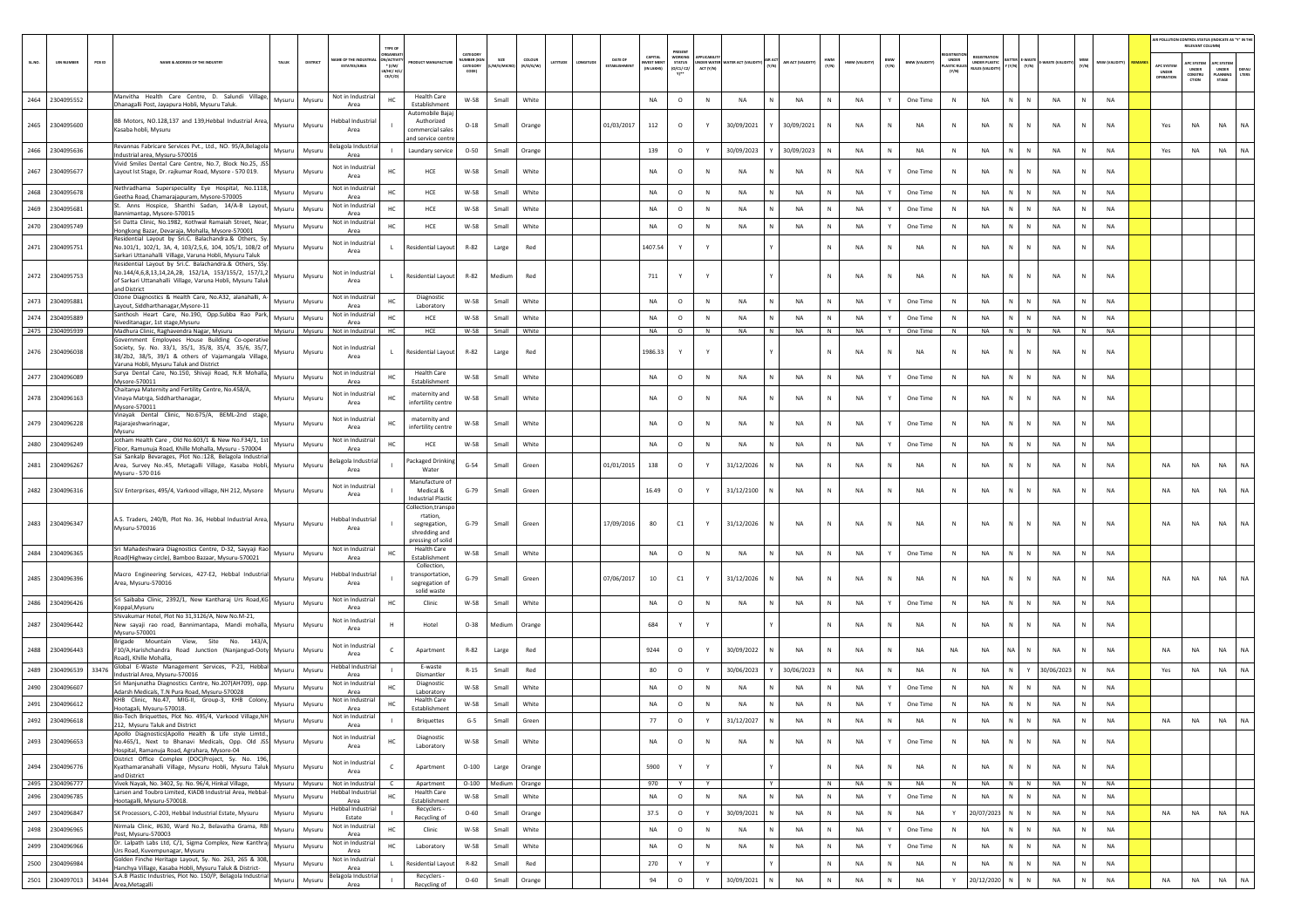|        |                             |                                                                                                                                                                                                                                                                     |         |                                             |                                                         |                                                                                                                         |                                          |                    |                            |         |                        |                         |                                         |                                             |              |                                 |                    |              |                |                                      |   |                                     |                                      |                                       |             |              |                       |                                  | RELEVANT COLUMN)                                      | AIR POLLUTION CONTROL STATUS (INDICATE AS "Y" IN THI             |
|--------|-----------------------------|---------------------------------------------------------------------------------------------------------------------------------------------------------------------------------------------------------------------------------------------------------------------|---------|---------------------------------------------|---------------------------------------------------------|-------------------------------------------------------------------------------------------------------------------------|------------------------------------------|--------------------|----------------------------|---------|------------------------|-------------------------|-----------------------------------------|---------------------------------------------|--------------|---------------------------------|--------------------|--------------|----------------|--------------------------------------|---|-------------------------------------|--------------------------------------|---------------------------------------|-------------|--------------|-----------------------|----------------------------------|-------------------------------------------------------|------------------------------------------------------------------|
| SL.NO. | PCB ID<br><b>UIN NUMBER</b> | <b>JAME &amp; ADDRESS OF THE INDUSTR'</b><br>TALUR                                                                                                                                                                                                                  | DISTRIC | AME OF THE INDUSTR<br><b>ESTATES/AREA</b>   | <b>N/ACTIV</b><br>* (I/M/<br><b>B/HC/ H/L</b><br>CE/C/O |                                                                                                                         | CATEGOR<br>MBER (XC<br>CATEGORY<br>CODE) | SIZE<br>'M/S/MICRO | <b>COLOUR</b><br>(R/O/G/W) | LATITUD |                        | DATE OF<br>ESTABLISHMEN | CAPITAL<br><b>EST MENT</b><br>IN LAKHS] | NORKING<br><b>STATUS</b><br>(0/C1/C2/<br>Y1 | ACT (Y/N)    | NDER WATER WATER ACT (VALIDITY) | AIR ACT (VALIDITY) | HWM<br>(Y/N) | HWM (VALIDITY) | BMW<br>(Y/N)<br><b>BMW (VALIDITY</b> |   | UNDER<br><b>ASTIC RULE</b><br>(Y/N) | <b>INDER PLASTIC</b><br>ULES (VALIDI | <b>ITTER E-WASTI</b><br>Y (Y/N) (Y/N) | -WASTE (VAL | MSW<br>(Y/N) | <b>MSW (VALIDITY)</b> | APC SYSTEM<br>UNDER<br>OPERATION | <b>IPC SYSTEM</b><br><b>UNDER</b><br>CONSTRU<br>CTION | <b>UPC SYSTEM</b><br>UNDER<br>DEFAU<br>LTERS<br>LANNING<br>STAGE |
|        | 2502 2304097055             | Jagadguru Shree Shivarathreswara Maha-Vidya Peetha<br>Nowkarara Sanghan Niyamitha, Sy. No. 112/2, 113/4,<br>113/5, 119/2A3, 119/2B1, 120/1B2, 126, 135/3, 134/4, Mysuru Mysuru<br>136/3, 136/4, 137/1B1, 137/2, 137/3 & 212 Varuna<br>Village, Varuna Hobli, Mysuru |         | Not in Industrial<br>Area                   | $\mathbf{L}$                                            | Residential Layout                                                                                                      | $R-82$                                   | Medium             | Red                        |         |                        |                         | 717.85                                  | Y                                           | Y            |                                 |                    |              | NA             | <b>NA</b><br>N                       |   | N                                   | <b>NA</b>                            | N.<br>$\mathbb{N}$                    | NA          | N            | <b>NA</b>             |                                  |                                                       |                                                                  |
|        | 2503 2304097058             | Sanchalan Multi Speciality Clinic, A-4, New Kantharaj Urs<br>Mysuru<br>Road, Kuvempunagar, Mysuru-570023                                                                                                                                                            | Mysuru  | <b>Not in Industrial</b><br>Area            | HC                                                      | HCE                                                                                                                     | W-58                                     | Small              | White                      |         |                        |                         | NA                                      | C1                                          | $\mathbb N$  | NA                              | <b>NA</b>          |              | NA             | Υ<br>C1                              | N |                                     | NA                                   | N<br>N                                | NA          | N            | NA                    |                                  |                                                       |                                                                  |
|        | 2504 2304097102             | Namma Homeopathy LLP, #27, old No. 39, opp small clock<br>Mysuru<br>tower, SHivarampet, Mysuru-570001                                                                                                                                                               | Mysuru  | Not in Industria<br>Area                    | HC                                                      | <b>Health Care</b><br>Establishment                                                                                     | W-58                                     | Small              | White                      |         |                        |                         | NA                                      | $\circ$                                     | $\mathbb{N}$ | <b>NA</b>                       | NA                 |              | NA             | Y<br>One Time                        | N |                                     | <b>NA</b>                            | N<br>N                                | NA          | N            | NA                    |                                  |                                                       |                                                                  |
|        | 2505 2304097216             | N S Foundry, No.13B, Belagola Industrial Area, KRS Road,<br>Mysuru<br>Mysuru                                                                                                                                                                                        | Mysuru  | elagola Industria<br>Area                   |                                                         | <b>Numinium ingots</b>                                                                                                  | $O - 66$                                 | Small              | Orange                     |         |                        | 23/09/1988              | 120                                     | $\circ$                                     | Y            | 30/09/2021                      | 30/09/2021         |              | 30/09/2021     | N<br><b>NA</b>                       | N |                                     | <b>NA</b>                            | N.<br>N                               | NA          | N            | <b>NA</b>             | Yes                              | NA                                                    | <b>NA</b><br><b>NA</b>                                           |
|        | 2506 2304097252             | Dayanand Clinic, Door No. 361, Shop No.3, 10th Cross, 1st<br>Mysuru                                                                                                                                                                                                 | Mysuru  | Not in Industrial                           | HC.                                                     | Clinic                                                                                                                  | W-58                                     | Small              | White                      |         |                        |                         | NA                                      | $\circ$                                     | $\mathbb N$  | NA                              | NA                 |              | NA             | One Time                             | N |                                     | NA                                   | N<br>N                                | NA          | $\mathbf N$  | <b>NA</b>             |                                  |                                                       |                                                                  |
|        | 2507 2304097264             | Main Road, B.M. Sri Nagar, Metagalli, Mysuru<br>SK Clinic, #81, 2nd Main, 9th Cross, Lokanayaka Nagara,<br>Mysuru                                                                                                                                                   | Mysuri  | Area<br>Not in Industrial                   | HC.                                                     | Clinic                                                                                                                  | W-58                                     | Small              | White                      |         |                        |                         | NA                                      | C1                                          | $\mathbb N$  | NA                              | NA                 | N            | NA             | Y<br>C1                              |   | N                                   | NA                                   | N<br>N                                | NA          | N            | NA                    |                                  |                                                       |                                                                  |
|        | 2508 2304097296             | Hebbal, Mysuru -16<br>Skin Care Clinic and Retina Care Clinic, #21, Kalidasa Road,<br>Mysuru                                                                                                                                                                        | Mysuru  | Area<br>Not in Industrial                   |                                                         | Clinic                                                                                                                  | W-58                                     | Small              | White                      |         |                        |                         | NA                                      | $\circ$                                     | N            | NA                              | NA                 |              | NA             | One Time                             | N |                                     | NA                                   | N.<br>${\sf N}$                       | NA          | N            | NA                    |                                  |                                                       |                                                                  |
|        | 2509 2304097312             | ayalakshmipuram, Mysuru<br>Advocate Layout, Sy. No. 313 and 315, Hanchya Village,<br>Mysuru                                                                                                                                                                         | Mysuru  | Area<br>Not in Industrial                   |                                                         | Residential Layou                                                                                                       | R-82                                     | Small              | Red                        |         |                        |                         |                                         | Y                                           | Y            |                                 |                    |              | <b>NA</b>      | ${\sf N}$<br><b>NA</b>               | N |                                     | <b>NA</b>                            | N<br>N                                | <b>NA</b>   | $\mathbb N$  | NA                    |                                  |                                                       |                                                                  |
|        |                             | Kasaba Hobli, Mysuru Taluk & District<br>Sri Maruthi Enterprises, Plot No. 410-413/15, Weaver                                                                                                                                                                       |         | Area<br>lebbal Industria                    |                                                         | Cutting and                                                                                                             |                                          |                    |                            |         |                        |                         |                                         |                                             |              |                                 |                    |              |                |                                      |   |                                     |                                      |                                       |             |              |                       |                                  |                                                       |                                                                  |
|        | 2510 2304097339             | Mysuru<br>colony, Hebbala Industrial area, Mysuru-570016<br>Suraksha Dental Clinic, Near Basavangudi Circle, Hebbal                                                                                                                                                 | Mysuru  | Area<br>Not in Industrial                   |                                                         | polishing of                                                                                                            | $G-56$                                   | Small              | Green                      |         |                        |                         | 46                                      | $\circ$                                     | Y            | 31/12/2026                      | <b>NA</b>          |              | <b>NA</b>      | N<br>NA                              | N |                                     | <b>NA</b>                            | N<br>$\mathbb N$                      | NA          | N            | NA                    | NA                               | NA                                                    | <b>NA</b><br>NA                                                  |
|        | 2511 2304097546             | Mysuru<br>Main Road, Mysuru - 570016                                                                                                                                                                                                                                | Mysuru  | Area                                        | HC.                                                     | <b>Dental Clinic</b>                                                                                                    | W-58                                     | Small              | White                      |         |                        |                         | NA                                      | $\circ$                                     | N            | NA                              | NA                 |              | NA             | Y<br>One Time                        |   | N                                   | <b>NA</b>                            | N<br>N                                | NA          | $\mathbf N$  | NA                    |                                  |                                                       |                                                                  |
|        | 2512 2304097580             | Basavaraju and others, Sy No.26/1A and 28/2 o<br>Mysuru<br>Karanahalli Village, Yelwala Hobli, Mysuru Taluk and                                                                                                                                                     | Mysuri  | Not in Industrial<br>Area                   |                                                         | esidential Layout                                                                                                       | R-82                                     | Small              | Red                        |         |                        |                         | 200                                     | Y                                           | Y            |                                 |                    |              | NA             | N<br>NA                              |   | N                                   | NA                                   | N.<br>$\mathbb N$                     | NA          | N            | NA                    |                                  |                                                       |                                                                  |
|        | 2513 2304097450             | Ashwini Hospital,922/2-B, CH6/2B, Kantharaja Urs Road,<br>Mysuru<br>Lakshmipuram, Mysuru - 570004                                                                                                                                                                   | Mysuri  | Not in Industrial<br>Area                   | HC                                                      | hospital                                                                                                                | W-58                                     | Small              | White                      |         |                        |                         | NA                                      | $\circ$                                     | $\mathsf{N}$ | NA                              | NA                 |              | NA             | One Time                             | N |                                     | NA                                   | N<br>${\sf N}$                        | NA          | N            | NA                    |                                  |                                                       |                                                                  |
|        | 2514 2304097650             | S.R. Clinic, No.CG-3, ground floor, chintamani Block,<br>paswa vatika apartment, siddartha layout, opp.milk dairy, Mysuru<br>mysore-570011                                                                                                                          | Mysuru  | Not in Industrial<br>Area                   |                                                         | HCE                                                                                                                     | W-58                                     | Small              | White                      |         |                        |                         | NA                                      | $\circ$                                     | N            | <b>NA</b>                       | NA                 |              | NA             | One Time                             |   | $\,$ N                              | <b>NA</b>                            | N                                     | <b>NA</b>   | $\mathbb N$  | NA                    |                                  |                                                       |                                                                  |
|        |                             | Sairam Solder, Plot No.20/A-1, Shed No.3, KIADE<br>2515 2304097758 34554 Industrial Area, KRS Road, Metagalli, Mysuru- 570016<br>Mysuru                                                                                                                             | Mysuru  | Metagalli<br>Industrial Area                |                                                         | Solder sticks and<br>nodes, soldering<br>fluxes by using<br>pure solvents and<br>chemicals                              | $R-32$                                   | Small              | Red                        |         | 12.2100 76.3700        |                         | 53.45                                   | $\circ$                                     | Y            | 30/06/2023                      | 30/06/2023         |              | NA             | N<br><b>NA</b>                       |   | N                                   | <b>NA</b>                            | N.<br>$\mathbb{N}$                    | NA          | N            | NA                    | Yes                              | <b>NA</b>                                             | <b>NA</b><br>NA                                                  |
|        | 2516 2304097810             | Smile Architect Dental Clinic, No.1614, Sankranthi Circle,<br>Mysuru                                                                                                                                                                                                | Mysuru  | <b>Not in Industrial</b>                    | нc                                                      | <b>Dental Clinic</b>                                                                                                    | W-58                                     | Small              | White                      |         |                        |                         | NA                                      | $\circ$                                     | $\mathbb N$  | NA                              | NA                 |              | NA             | Y<br>One Time                        |   | N                                   | <b>NA</b>                            | N<br>N                                | NA          | N            | NA                    |                                  |                                                       |                                                                  |
|        | 2517 2304097863             | Hebbal, 2nd Stage, Mysuru - 570017<br>Hotel Preethi International Pvt Ltd., No.2941/1, Church<br>Mysuru<br>Road, Laskar Mohalla, Mysuru.                                                                                                                            | Mysuru  | Area<br>Not in Industrial<br>Area           |                                                         | Hotel with 53<br>rooms less than                                                                                        | $O-38$                                   | Large              | Orange                     |         |                        |                         | 2279                                    | $\circ$                                     | Y            | 30/09/2023                      | 30/09/2023         |              | NA             | N<br><b>NA</b>                       |   | N                                   | <b>NA</b>                            | N<br>N                                | <b>NA</b>   | $\mathbb N$  | NA                    | Yes                              | <b>NA</b>                                             | <b>NA</b><br><b>NA</b>                                           |
|        |                             | Akshaya M-sand and Industries, Sy. No. 41/1 & 42/3<br>2518 2304097917 80359 Nuggahalli Village, YelwalaHobli, Mysuru Taluk and District-Mysuru<br>570005                                                                                                            | Mysuru  | <b>Not in Industrial</b><br>Area            |                                                         | 100 KLD sewage<br>Manufacture of<br>stone Jelly,<br>Concrete-Sand.<br><b>Plastering Sand</b>                            | $O - 64$                                 | Medium             | Orange                     |         |                        |                         | 560                                     | $\circ$                                     | Y            | 30/09/2029                      | 30/09/2029         |              | NA             | N<br>NA                              |   | N                                   | NA                                   | N                                     | NA          | N            | NA                    | Yes                              | <b>NA</b>                                             | <b>NA</b><br>NA                                                  |
|        | 2519 2304097965             | Residential Layout by Smt. Shivamma & Smt.<br>Chikkathayamma, Sy. No. 176/1, 176/2, 183/4 & 185 of Mysuru                                                                                                                                                           | Mysuru  | Not in Industrial                           |                                                         | Residential Layout                                                                                                      | R-82                                     | Medium             | Red                        |         |                        |                         | 950                                     |                                             | Y            |                                 |                    |              | NA             | N<br><b>NA</b>                       |   | $\,$ N                              | <b>NA</b>                            | N                                     | NA          |              | NA                    |                                  |                                                       |                                                                  |
|        |                             | Dattagalli village, kasaba hobli, Mysore taluk and District                                                                                                                                                                                                         |         | Area                                        |                                                         |                                                                                                                         |                                          |                    |                            |         |                        |                         |                                         |                                             |              |                                 |                    |              |                |                                      |   |                                     |                                      |                                       |             |              |                       |                                  |                                                       |                                                                  |
|        | 2520 2304097982             | Anoushka Health Care, No.845, KS Thimmaiah Road (Near<br>Mysuru<br>Aishwarya Petrol Bunk), Vijaynagar, Ist Stage, Mysuru -                                                                                                                                          | Mysuru  | Not in Industrial<br>Area                   |                                                         | <b>Health Care</b><br>Establishment                                                                                     | W-58                                     | Small              | White                      |         |                        |                         | NA                                      | $\circ$                                     | $\mathbb{N}$ | <b>NA</b>                       | NA                 |              | NA             | Y<br>One Time                        | N |                                     | <b>NA</b>                            | N<br>N                                | NA          | $\mathbb N$  | NA                    |                                  |                                                       |                                                                  |
|        | 2521 2304097817 34920       | Chamundeshwari Waste Materials & Scrap Rubber, D-58,<br>Mysuru<br>Metagalli Industrial estate, Metagalli, Mysuru-570016                                                                                                                                             | Mysuru  | KSSIDC, Metagalli                           |                                                         | Recyclers -<br>Recycling of                                                                                             | $O - 60$                                 | Small              | Orange                     |         |                        |                         | 30.5                                    | $\circ$                                     | Y            | 30/09/2022                      | 30/09/2022         |              | <b>NA</b>      | N<br>NA                              |   | Y                                   | Not Applied                          | $\mathbb{N}$ :<br>N                   | NA          | N            | <b>NA</b>             | NA                               | NA                                                    | NA<br>NA                                                         |
|        | 2522 2304098015             | Subramanyeshwara Health and Wellness, No. 127, Opp<br>Mysuru<br>Govt Primary School, Yaraganahalli, Mysuru                                                                                                                                                          | Mysuru  | <b>Not in Industrial</b><br>Area            | HC                                                      | <b>Health Care</b><br>Establishment                                                                                     | W-58                                     | Small              | White                      |         |                        |                         | NA                                      | $\circ$                                     | N            | NA                              | NA                 |              | NA             | Y<br>One Time                        |   | N                                   | <b>NA</b>                            | N<br>N                                | NA          | $\mathbf N$  | NA                    |                                  |                                                       |                                                                  |
|        | 2523 2304098013             | Dr. Mohan Diabetes Specialities Center Pvt. Ltd., , Old No.<br>297/A, New No. D-9/A, First Floor, 6th Main Road,<br>Mysuru<br>Gokulam Road, VV Mohalla. Mysuru - 570002                                                                                             | Mysuru  | Not in Industria<br>Area                    | HC.                                                     | clinic                                                                                                                  | W-58                                     | Small              | White                      |         |                        |                         | NA                                      | C1                                          | N            | <b>NA</b>                       | <b>NA</b>          | N            | NA             | C1                                   |   | N                                   | <b>NA</b>                            | N<br>N                                | <b>NA</b>   | N            | <b>NA</b>             |                                  |                                                       |                                                                  |
|        | 2524 2304098103             | lippu Pappu Kids Clinic, No. 1222, 2nd main, SBI Bank<br>Mysuru<br>Road, Ist Stage, Hebbal, Mysuru-16                                                                                                                                                               | Mysuru  | Not in Industria<br>Area                    | HC                                                      | clinic                                                                                                                  | W-58                                     | Small              | White                      |         |                        |                         | NA                                      | $\circ$                                     | $\mathbb N$  | NA                              | NA                 |              | NA             | One Time                             | N |                                     | NA                                   | N.<br>N                               | <b>NA</b>   | $\mathbf N$  | NA                    |                                  |                                                       |                                                                  |
|        | 2525 2304098176             | Mysore Retina Care, No.22/A, Sri Guru Krupa, Ist Floor,<br>Mysuru<br>New Kantharaj Urs Road, Sharadadevi Nagar, Mysuru -                                                                                                                                            | Mysuru  | Not in Industrial<br>Area                   | HC                                                      | Eye Clinic                                                                                                              | W-58                                     | Small              | White                      |         |                        |                         | NA                                      | $\circ$                                     | $\,$ N       | NA                              | NA                 | N            | NA             | One Time                             |   | N                                   | <b>NA</b>                            | N<br>$\,$ N                           | NA          | N            | NA                    |                                  |                                                       |                                                                  |
|        | 2526 2304098006             | Jaguar Cement Product (JCP), Sy. No. 138/1, Madavagere<br>Village, varuna Hobli, Mysore Taluk & District<br>Mysuru                                                                                                                                                  | Mysuru  | Not in Industrial<br>Area                   |                                                         | Portland<br>uzzalona Cemer<br>(By blending of<br>cement powder &<br>Flyash), Portland<br>Slag Cement (By<br>blending of | $O-88$                                   | Small              | Orange                     |         |                        |                         | 80                                      |                                             |              |                                 |                    |              | <b>NA</b>      | <b>NA</b><br>N                       |   | $\mathbb{N}$                        | <b>NA</b>                            | N<br>$\mathbb{N}$                     | NA          | $\mathbb N$  | <b>NA</b>             |                                  |                                                       |                                                                  |
|        | 2527 2304098020 35108       | M.S.Enterprises, Plot No.148/B, Belagola Industrial<br>Mysuru<br>area, Mysuru-570016                                                                                                                                                                                | Mysuru  | selagola Industria<br>Area                  |                                                         | Recyclers -<br>Recycling of                                                                                             | $O - 66$                                 | Small              | Orange                     |         |                        |                         | 46                                      | $\circ$                                     | Y            | 30/09/2022                      | 30/09/2022         |              | NA             | N<br>NA                              | Y |                                     | FBO                                  | N<br>N                                | NA          | N            | <b>NA</b>             | Yes                              | <b>NA</b>                                             | <b>NA</b><br>NA                                                  |
|        | 2528 2304098035 85589       | Aakar Properties, Sy. No. 143/2A2, 2B, Madagalli Village,<br>Mysuru                                                                                                                                                                                                 | Mysuru  | Not in Industrial                           |                                                         | Apartment                                                                                                               | $O-100$                                  | Medium             |                            |         | Orange 12.3100 76.5800 |                         | 1800                                    | $\circ$                                     | Y            | 30/09/2030                      | 30/09/2030         |              | NA             | NA<br>N                              |   | NA                                  | <b>NA</b>                            | NA N                                  | NA          | N            | <b>NA</b>             | NA                               | NA                                                    | NA<br>NA                                                         |
|        | 2529 2304098050             | Yelwala Hobli, Mysore Taluk and District<br>Sri. B.S. Krupakara S/o. Late B.M. Shamanna, Sy. No.<br>10,11,12/1, 12/2, of Hulalu Village, Kasaba Hobli, Mysore<br>Mysuru                                                                                             | Mysuru  | Area<br><b>Not in Industrial</b><br>Area    |                                                         | <b>Residential Layout</b>                                                                                               | R-82                                     | Small              | Red                        |         |                        |                         | 465                                     | Y                                           | Y            |                                 |                    |              | NA             | N<br><b>NA</b>                       |   | N                                   | NA                                   | $\mathsf{N}$                          | <b>NA</b>   | $\mathsf{N}$ | NA                    |                                  |                                                       |                                                                  |
|        | 2530 2304098051             | <b>Taluk and District</b><br>Beena V Shetty W/o K. Vasudeva Shetty, Sy. 79/2, 81/1,<br>148/1, 148/2, 149 of Kenchalagudu Village, Jayapura<br>Mysuru                                                                                                                | Mysuru  | Not in Industrial<br>Area                   |                                                         | <b>Residential Layout</b>                                                                                               | R-82                                     | Small              | Red                        |         |                        |                         | 500                                     |                                             |              |                                 |                    |              | <b>NA</b>      | <b>NA</b>                            |   |                                     | <b>NA</b>                            |                                       | <b>NA</b>   |              | <b>NA</b>             |                                  |                                                       |                                                                  |
|        | 2531 2304098099             | Hobli, Mysore Taluk and District<br>Mysore coffee works, No. 231/B, Duplin complex,<br>Mysuru<br>Santhepet, Mysuru-01                                                                                                                                               | Mysuru  | Not in Industrial<br>Area                   |                                                         | Producers -<br>Multilayered                                                                                             | Not<br>categorise                        | Micro              | White                      |         |                        |                         | $1.5\,$                                 | $\circ$                                     | N            | <b>NA</b>                       | NA                 |              | <b>NA</b>      | N<br><b>NA</b>                       |   | Y                                   | Not Applied                          | N<br>$\mathsf{N}$                     | <b>NA</b>   | $\mathbb N$  | <b>NA</b>             |                                  |                                                       |                                                                  |
|        | 2532 2304098130             | Suprabatha Ventures, Sy. No. 139/16 and 139/17,<br>Mysuru                                                                                                                                                                                                           | Mysuru  | Not in Industrial                           |                                                         | Plastic for integral<br>Apartment                                                                                       | $\mathbf d$<br>$O-100$                   | Small              | Orange                     |         |                        |                         | 370                                     | Y                                           | Y            |                                 |                    |              | NA             | ${\sf N}$<br>NA                      |   | $\,$ N                              | NA                                   | N<br>$\mathsf{N}$                     | NA          | $\mathbb N$  | NA                    |                                  |                                                       |                                                                  |
|        | 2533 2304098184             | Madagalli Village, Yelwala Hobli, Mysuru Taluk and<br>Dr. Raksha Dental Clinic, No.2735, 2nd main, E block, 3<br>Mysuru                                                                                                                                             | Mysuru  | Area<br>Not in Industrial                   |                                                         | <b>Dental Clinic</b>                                                                                                    | W-58                                     | Small              | White                      |         |                        |                         | NA                                      | $\circ$                                     | N            | <b>NA</b>                       | <b>NA</b>          |              | NA             | Y<br>One Time                        |   | N                                   | NA                                   | N<br>N                                | NA          | N            | NA                    |                                  |                                                       |                                                                  |
|        | 2534 2304098318             | stage, Dattagalli, Kanakadsanagar, Mysuru-570022<br>G.K. Steels & Scrap, Plot No.:3842, B.B.Sons Road, Behind                                                                                                                                                       |         | Area<br>Bannimantap                         |                                                         | Recyclers -                                                                                                             |                                          |                    |                            |         |                        |                         |                                         |                                             |              |                                 |                    |              |                |                                      |   |                                     |                                      |                                       |             |              |                       |                                  |                                                       |                                                                  |
|        |                             | Mysuru<br>Sujatha Hotel, Tilak Nagar, Mysuru - 570 015<br>Police Officers And Staffs House Building Co-operative<br>Society Limited, Survey No. 261/1, 262,263,264 part,                                                                                            | Mysuru  | <b>Industrial Area</b><br>Not in Industrial |                                                         | Recycling of                                                                                                            | $O - 60$                                 | Small              | Orange                     |         |                        |                         | 110                                     | C1                                          | Y            | 30/09/2022                      | 30/09/2022         |              | <b>NA</b>      | ${\sf N}$<br><b>NA</b>               |   | Y                                   | 07/03/2022                           | N<br>N                                | NA          | N            | <b>NA</b>             | Yes                              | NA                                                    | NA<br><b>NA</b>                                                  |
|        | 2535 2304098443             | Mysuru<br>265/2, 266/1,267/2A, and 267/2B2, Nagawala Village,<br>Yelwala Hobli, Mysuru Taluk and District-571130                                                                                                                                                    | Mysuru  | Area                                        |                                                         | Residential Layout                                                                                                      | R-82                                     | Large              | Red                        |         |                        |                         | 1220.31                                 | Y                                           | Y            |                                 |                    |              | <b>NA</b>      | N<br><b>NA</b>                       |   | N                                   | NA                                   | N<br>$\mathsf{N}$                     | <b>NA</b>   | $\mathbb N$  | <b>NA</b>             |                                  |                                                       |                                                                  |
|        | 2536 2304098492             | LEAD LABS, No. 1873/4A, Wesley Road, Mysuru - 570020 Mysuru   Mysuru<br>Prathima Clinic, Dr. Rajkumar Road, Kalyanagirinagar,                                                                                                                                       |         | Not in Industrial<br>Not in Industrial      | <b>HC</b>                                               | Laboratory<br><b>Health Care</b>                                                                                        | W-58                                     | Small              | White                      |         |                        |                         | NA                                      | $\circ$                                     | N            | <b>NA</b><br>N                  | <b>NA</b>          | <b>N</b>     | <b>NA</b>      | One Time<br>Y                        |   | N                                   | <b>NA</b>                            | N N                                   | <b>NA</b>   | N            | <b>NA</b>             |                                  |                                                       |                                                                  |
|        | 2537 2304081011             | Mysuru<br>Mysuru - 570 029<br>First Smile (Paediatric and Multispeciality)Dental Clinic,                                                                                                                                                                            | Mysuru  | Area<br>Not in Industrial                   | HC                                                      | Establishment<br><b>Health Care</b>                                                                                     | W-58                                     | Small              | White                      |         |                        |                         | NA                                      | $\circ$                                     | N            | <b>NA</b>                       | <b>NA</b>          |              | <b>NA</b>      | $\mathbf{Y}$<br>One Time             |   | N                                   | NA                                   | N.<br>N                               | NA          | N            | <b>NA</b>             |                                  |                                                       |                                                                  |
|        | 2538 2304098525             | Mysuru<br>No. 478, 7th Main, Hebbal Ist Stage, Mysuru-16                                                                                                                                                                                                            | Mysuru  | Area                                        | HC                                                      | Establishment                                                                                                           | W-58                                     | Small              | White                      |         |                        |                         | NA                                      | $\circ$                                     | N            | NA<br>N                         | NA                 | N            | NA             | Y<br>One Time                        |   | N                                   | NA                                   | N<br>N                                | NA          | N            | NA                    |                                  |                                                       |                                                                  |
|        | 2539 2304098533             | Apple Multi Speciality Clinic & Diagnostic Center), No.H-<br>Mysuru<br>1/2, 2nd Stage, Vijayanagar, Mysore-570017                                                                                                                                                   | Mysuru  | Not in Industrial<br>Area                   | нc                                                      | <b>Health Care</b><br>Establishment                                                                                     | W-58                                     | Small              | White                      |         |                        |                         | NA                                      | C1                                          | N            | NA                              | NA                 |              | NA             | C1                                   |   | $\,$ N                              | NA                                   | N                                     | NA          | $\mathbb N$  | NA                    |                                  |                                                       |                                                                  |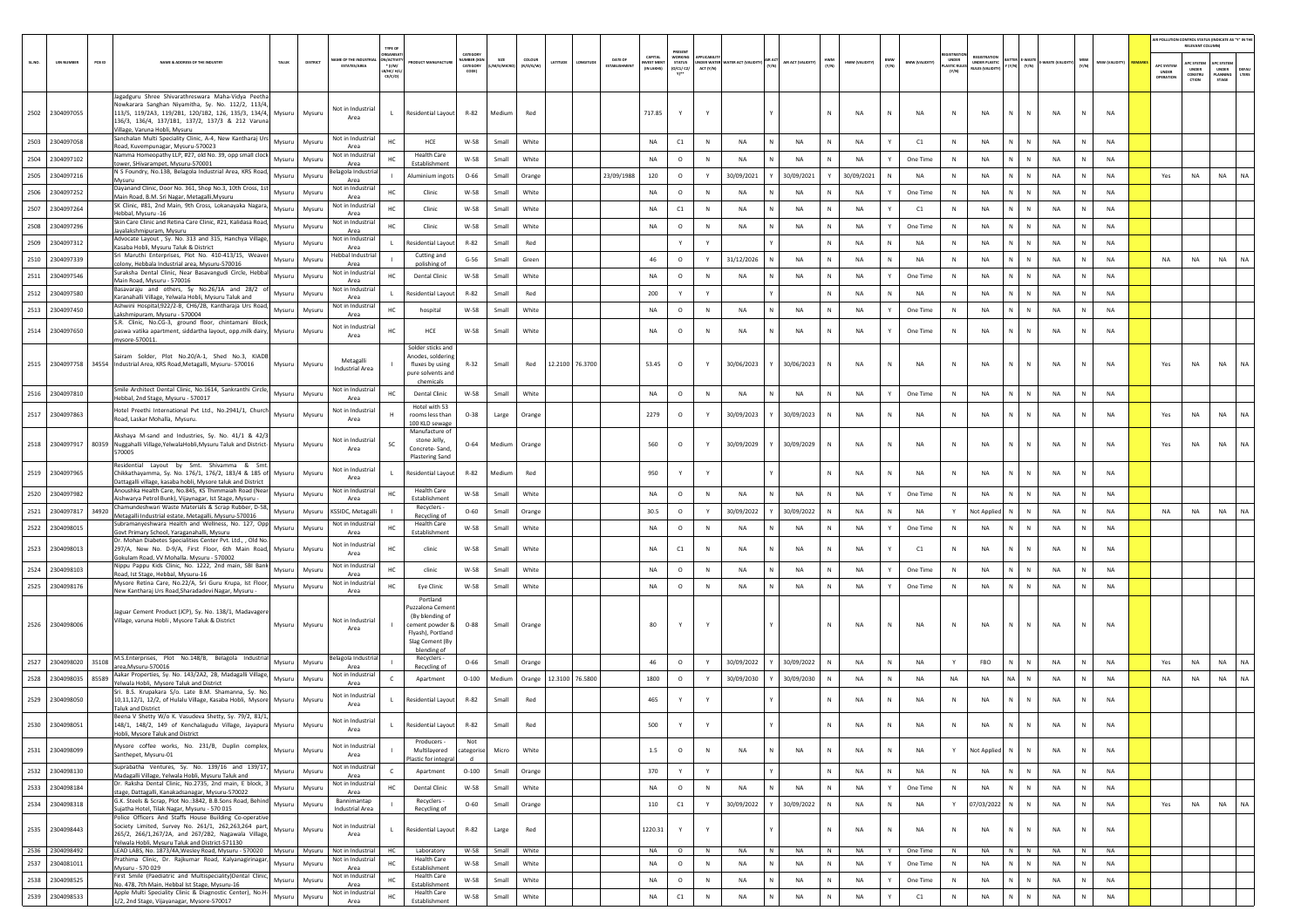|        |                   |        |                                                                                                                                                                                                                                                                                                                                |               |          |                                                   |                                                            |                                                    |                                  |                    |                     |          |           |         |                             |                                                       |             |                                          |   |                    |              |                |              |                       |                                   |                      |                             |                |              |                       | AIR POLLUTION CONTROL STATUS (INDICATE AS "Y" IN THE RELEVANT COLUMN) |                                             |                                                 |                |
|--------|-------------------|--------|--------------------------------------------------------------------------------------------------------------------------------------------------------------------------------------------------------------------------------------------------------------------------------------------------------------------------------|---------------|----------|---------------------------------------------------|------------------------------------------------------------|----------------------------------------------------|----------------------------------|--------------------|---------------------|----------|-----------|---------|-----------------------------|-------------------------------------------------------|-------------|------------------------------------------|---|--------------------|--------------|----------------|--------------|-----------------------|-----------------------------------|----------------------|-----------------------------|----------------|--------------|-----------------------|-----------------------------------------------------------------------|---------------------------------------------|-------------------------------------------------|----------------|
| SL.NO. | <b>UIN NUMBER</b> | PCB ID | NAME & ADDRESS OF THE INDUSTRY                                                                                                                                                                                                                                                                                                 | TALUK         | DISTRICT | <b>LAME OF THE INDUSTR</b><br><b>ESTATES/AREA</b> | TYPE O<br>N/ACTIV<br>$^\star$ (i/M/<br>8/HC/ H/L<br>CE/C/O | <b>OUCT MANUFACTURE</b>                            | CATFOOR<br>UMBER (XG<br>CATEGORY | SIZE<br>M/S/MICRO) | COLOUR<br>(R/O/G/W) | LATITUDE | LONGITUDE | DATE OF | CAPITAL<br><b>VEST MENT</b> | PRESENT<br>WORKING<br><b>STATUS</b><br>(0/01/02/<br>Y | ACT (Y/N)   | UNDER WATER WATER ACT (VALIDITY) AIR ACT |   | AIR ACT (VALIDITY) | HWM<br>(Y/N) | HWM (VALIDITY) | BMW<br>(Y/N) | <b>BMW (VALIDITY)</b> | UNDER<br><b>STIC RUL</b><br>(Y/N) | <b>UNDER PLASTIC</b> | ATTER E-WASTE<br>(Y/N)      | E-WASTE (VALIE | MSW<br>(Y/N) | <b>MSW (VALIDITY)</b> | APC SYSTEM<br>UNDER<br>PERATIO                                        | <b>C SYSTE</b><br>UNDER<br>CONSTRU<br>crion | <b>UPC SYSTEM</b><br>UNDER<br>PLANNING<br>STAGE | DEFAL<br>LTERS |
|        | 2540 2304098560   |        | Vardaman Nagar , Sy. NO. 214/1, 215/3, 216/2, 216/3,<br>216/4, 217/2, 218/4, 218/5, 219/4, 228/2, 229/1, 229/4,<br>230/1, 230/2, 230/5, 232/1A3, 232/1A4, 232/1B1 &235,<br>Hanchya Village, Kasaba Hobli, Mysuru Taluk and District                                                                                            | Mysuru Mysuru |          | Not in Industrial<br>Area                         | $\mathbf{L}$                                               | Residential Layout                                 | $R - 82$                         | Medium             | Red                 |          |           |         | 672.5                       | Y                                                     | Y           |                                          |   |                    | $\mathbb{N}$ | <b>NA</b>      | N            | <b>NA</b>             | N                                 | <b>NA</b>            | $\mathbb{N}$<br>$\mathbb N$ | <b>NA</b>      | N            | <b>NA</b>             |                                                                       |                                             |                                                 |                |
|        | 2541 2304098577   |        | HELPAGE INDIA, No.17, 4th Main, 14th Cross,<br>Vidyaranyapuram, Mysuru-570008                                                                                                                                                                                                                                                  | Mysuru        | Mysuru   | Not in Industrial<br>Area                         | HC                                                         | <b>Health Care</b><br>Establishment                | W-58                             | Small              | White               |          |           |         | NA                          | $\circ$                                               | $\,$ N      | <b>NA</b>                                |   | NA                 | $\mathbb N$  | <b>NA</b>      | Y            | One Time              | N                                 | NA                   | $\mathbb{N}$<br>N           | NA             | N            | <b>NA</b>             |                                                                       |                                             |                                                 |                |
|        | 2542 2304098747   |        | Kamala Upadyayalu Sri. Nikil Yogananda and Smt. B.<br>Jayalaxmi (partners), Sy. NO. 340, 341/1, 342/1, 342/4 Mysuru<br>and 358/2 of Kadakola Village, Jayapura Hobli, Mysuru                                                                                                                                                   |               | Mysuru   | Not in Industrial<br>Area                         |                                                            | Residential Layout                                 | R-82                             | Small              | Red                 |          |           |         | 300                         | Y                                                     |             |                                          |   |                    | $\mathbb N$  | <b>NA</b>      | N            | <b>NA</b>             | $\mathbb{N}$                      | <b>NA</b>            | N<br>N                      | <b>NA</b>      | N            | NA                    |                                                                       |                                             |                                                 |                |
|        | 2543 2304098780   |        | KVC Diagnostic Center, No.898/CH44 and 898/1A,<br>CA44/1, near Nanjumalige Circle and Gopalswamy School, Mysuru<br>Chamaraja Mohalla, Mysuru                                                                                                                                                                                   |               | Mysuru   | Not in Industrial<br>Area                         |                                                            | Diagnostic<br>Laboratory                           | W-58                             | Small              | White               |          |           |         | NA                          | $\circ$                                               | $\mathbb N$ | NA                                       |   | NA                 | ${\sf N}$    | <b>NA</b>      | Y            | One Time              | $\,$ N                            | NA                   | ${\sf N}$<br>N.             | <b>NA</b>      | $\mathsf{N}$ | <b>NA</b>             |                                                                       |                                             |                                                 |                |
|        | 2544 2304098799   | 36755  | Savitha Eye Clinic, No.289, 19/8 Block, 10th Cross, Mysuru Mysuru<br>Srirampura, IInd Stage, Mysuru-5700023                                                                                                                                                                                                                    |               |          | Not in Industrial<br>Area                         | HC                                                         | Eye Clinic                                         | W-58                             | Small              | White               |          |           |         | NA                          | $\circ$                                               | N           | NA                                       |   | NA                 | N            | <b>NA</b>      | Y            | One Time              | N                                 | NA                   | N<br>N                      | NA             | N            | <b>NA</b>             |                                                                       |                                             |                                                 |                |
|        | 2545 2304098808   |        | Dental Avenue, No.70, 12th Cross, V.V. Mohalla, Kalidasa<br>Road, Mysuru-570002                                                                                                                                                                                                                                                | Mysuru        | Mysuru   | Not in Industrial<br>Area                         | HC                                                         | <b>Dental CLinic</b>                               | W-58                             | Small              | White               |          |           |         | NA                          | $\circ$                                               | N           | <b>NA</b>                                |   | <b>NA</b>          | N            | <b>NA</b>      | Y            | One Time              | $\mathbb N$                       | <b>NA</b>            | N                           | NA             | N            | <b>NA</b>             |                                                                       |                                             |                                                 |                |
| 2546   | 2304098809        |        | My Dentist, No.118, Panchamantra Road, Kuvempunagar,<br>Mysuru-570023                                                                                                                                                                                                                                                          | Mysuru        | Mysuru   | Not in Industrial<br>Area                         | HC.                                                        | Clinic                                             | W-58                             | Small              | White               |          |           |         | <b>NA</b>                   | $\circ$                                               | N           | <b>NA</b>                                |   | <b>NA</b>          | $\mathbb{N}$ | <b>NA</b>      | Y            | One Time              | N                                 | <b>NA</b>            | N.<br>$\mathbb{N}$          | <b>NA</b>      | $\mathbb N$  | NA                    |                                                                       |                                             |                                                 |                |
| 2547   | 2304099150        |        | Ananadasagr Phase-7, Sy. No. No.122,123/1 & 124 of<br>Huyilalu Village, Ilwala Hobli, Mysuru Taluk and District                                                                                                                                                                                                                | Mysuru        | Mysuru   | Not in Industrial<br>Area                         |                                                            | Residential Layout                                 | $R-82$                           | Small              | Red                 |          |           |         | 295                         | Y                                                     | Y           |                                          |   |                    | N            | <b>NA</b>      | N            | NA                    | N                                 | NA                   | N<br>N                      | <b>NA</b>      | N            | <b>NA</b>             |                                                                       |                                             |                                                 |                |
|        | 2548 2304098839   |        | Brigade Enterprises Limited, Plot No. 38, Hebbal Housing<br>Industrial Area, Hebbal Village, Kasaba Hobli, Mysuru Mysuru<br><b>Taluk and District</b>                                                                                                                                                                          |               | Mysuru   | Not in Industrial<br>Area                         |                                                            | Apartment                                          | $O-100$                          | Large              | Orange              |          |           |         | 1700                        | Y                                                     | Y           |                                          |   |                    | N            | <b>NA</b>      | N            | NA                    | $\,$ N                            | NA                   | N.<br>${\sf N}$             | NA             | N            | <b>NA</b>             |                                                                       |                                             |                                                 |                |
|        | 2549 2304098862   |        | ANNAPOORNESHWARI CONSTRUCTIONS, Sy.No. 117/4 &<br>117/5, Ilawala Hobli, Koorgalli Village, Mysore Taluk and Mysuru   Mysuru<br>District                                                                                                                                                                                        |               |          | Not in Industrial<br>Area                         |                                                            | <b>Hot Mix Plant</b>                               | $O-37$                           | Small              | Orange              |          |           |         | 225                         | $\circ$                                               | Y           | 20/06/2020                               |   | 20/06/2020         | N            | <b>NA</b>      | N            | <b>NA</b>             | N                                 | <b>NA</b>            | $\mathbb{N}$<br>N           | <b>NA</b>      | N            | <b>NA</b>             | Yes                                                                   | NA                                          | <b>NA</b>                                       | NA             |
|        | 2550 2304098901   |        | Dev Dental Care, No.2553, Ist Cross, Near Yellamma<br>Temple, Mayura Circle, Hebbal 2nd Stage, Mysuru -                                                                                                                                                                                                                        | Mysuru        | Mysuru   | Not in Industrial<br>Area                         | HC.                                                        | <b>Dental CLinic</b>                               | W-58                             | Small              | White               |          |           |         | <b>NA</b>                   | $\circ$                                               | N           | NA                                       |   | <b>NA</b>          | N            | <b>NA</b>      | Y            | One Time              | N                                 | <b>NA</b>            | N.<br>$\,$ N                | <b>NA</b>      | $\mathbb N$  | NA                    |                                                                       |                                             |                                                 |                |
|        | 2551 2304098908   |        | Inchara Poly Clinic, No.421, Ist Stage Main Road, Hebbal,<br>Mysuru                                                                                                                                                                                                                                                            | Mysuru        | Mysuru   | Not in Industrial<br>Area                         | HC.                                                        | Clinic                                             | $W-58$                           | Small              | White               |          |           |         | <b>NA</b>                   | $\circ$                                               | N           | NA                                       |   | NA                 | $\mathbb{N}$ | <b>NA</b>      | Y            | One Time              | N                                 | NA                   | N<br>N                      | NA             | N            | <b>NA</b>             |                                                                       |                                             |                                                 |                |
| 2552   | 2304098910        |        | Careascentan Health Care, No.170, Ist Floor, Railway<br>Layout, Hebbal, Mysuru - 570017                                                                                                                                                                                                                                        | Mysuru        | Mysuru   | Not in Industrial<br>Area                         | HC                                                         | <b>Health Care</b><br>Establishment                | W-58                             | Small              | White               |          |           |         | <b>NA</b>                   | $\circ$                                               | N           | NA                                       |   | NA                 | N            | <b>NA</b>      | Y            | One Time              | N                                 | <b>NA</b>            | N<br>$\mathbb N$            | NA             | N            | NA                    |                                                                       |                                             |                                                 |                |
| 2553   | 2304098929        |        | Sri Ranga Dental Clinic, No.369, 1st Floor, Railway Layout,                                                                                                                                                                                                                                                                    | Mysuru        | Mysuru   | Not in Industrial                                 | HC.                                                        | Clinic                                             | W-58                             | Small              | White               |          |           |         | NA                          | $\circ$                                               | N           | NA                                       |   | NA                 | N            | <b>NA</b>      | Y            | One Time              | N                                 | NA                   | N<br>N                      | NA             | N            | <b>NA</b>             |                                                                       |                                             |                                                 |                |
| 2554   | 2304098931        |        | Vijaynagar Main Road, Mysuru - 570016<br>Ravikiran Dental Care, No.9/1, A, 3rd cross, N.R Mohalla                                                                                                                                                                                                                              | Mysuru        | Mysuru   | Area<br>Not in Industrial                         | HC                                                         | <b>Dental Clinic</b>                               | $W-58$                           | Small              | White               |          |           |         | NA                          | $\circ$                                               | N           | <b>NA</b>                                |   | <b>NA</b>          |              | <b>NA</b>      | Y            | One Time              | $\mathbb{N}$                      | <b>NA</b>            | N                           | <b>NA</b>      | N            | <b>NA</b>             |                                                                       |                                             |                                                 |                |
|        | 2555 2304098936   |        | police station road, Rajendranagar, Mysuru-07.<br>Martha Poly clinic, # 186, 7th Cross Tank Road, N.R.<br>Mohalla, Mysuru                                                                                                                                                                                                      | Mysuru        | Mysuru   | Area<br>Not in Industrial<br>Area                 | HC                                                         | HCE                                                | W-58                             | Small              | White               |          |           |         | NA                          | $\circ$                                               | N           | NA                                       |   | NA                 | $\,$ N       | <b>NA</b>      |              | One Time              | N                                 | NA                   | N<br>$\mathbb N$            | <b>NA</b>      | N            | <b>NA</b>             |                                                                       |                                             |                                                 |                |
|        | 2556 2304098939   |        | Pre University College Teaching and Non-Teaching<br>Employees House Co-operation Society Limited, Sy.<br>No.61/2A, 61/2B, 62 and 63 of Dhangalli Village,                                                                                                                                                                      | Mysuru        | Mysuru   | Not in Industrial<br>Area                         |                                                            | <b>Residential Layout</b>                          | $R - 82$                         | Small              | Red                 |          |           |         | 475                         | Y                                                     | Y           |                                          |   |                    | $\mathbb{N}$ | <b>NA</b>      | N            | <b>NA</b>             | $\mathbb{N}$                      | <b>NA</b>            | N<br>$\mathbb{N}$           | <b>NA</b>      |              | <b>NA</b>             |                                                                       |                                             |                                                 |                |
|        | 2557 2304098943   |        | Jayapura Hobli, Mysuru Taluk and District<br>Flora Dental Studio, No.1434/1-D4/1, Sangetha Vidhvan<br>devendrappa circle, Hotel gayathri complex, Dhavantri Mysuru                                                                                                                                                             |               | Mysuru   | Not in Industrial<br>Area                         | HC.                                                        | Dental clinic                                      | W-58                             | Small              | White               |          |           |         | NA                          | $\circ$                                               | $\mathbb N$ | <b>NA</b>                                |   | NA                 | $\mathbb N$  | <b>NA</b>      |              | One Time              | $\,$ N                            | NA                   | N.<br>$\mathbb N$           | <b>NA</b>      | $\mathsf{N}$ | <b>NA</b>             |                                                                       |                                             |                                                 |                |
|        | 2558 2304098969   |        | road, near railway station, mysore-570001<br>Shivakumar, Sy. No.204/1, 204/3, 204/4, 205,<br>207/9,208/2,208/5,208/6 & 208/7 of Mandakahalli Mysuru                                                                                                                                                                            |               | Mysuru   | Not in Industrial                                 |                                                            | <b>Residential Layout</b>                          | R-82                             | Large              | Red                 |          |           |         | 2000                        | Y                                                     | Y           |                                          |   |                    | ${\sf N}$    | NA             | N            | NA                    | N                                 | NA                   | $\mathbb N$<br>N            | NA             | N            | <b>NA</b>             |                                                                       |                                             |                                                 |                |
|        |                   |        | Village, Kasaba Hobli, Mysuru Taluk and District<br>Care Dental Clinic, No. 2203, 2203/60A, Bamboo                                                                                                                                                                                                                             |               |          | Area<br>Not in Industrial                         |                                                            |                                                    |                                  |                    |                     |          |           |         |                             |                                                       |             |                                          |   |                    |              |                |              |                       |                                   |                      |                             |                |              |                       |                                                                       |                                             |                                                 |                |
| 2559   | 2304098993        |        | Bazaar, Sayyaji Rao Road, Mysore.<br>Hotel Annapoorneshwari Residency                                                                                                                                                                                                                                                          | Mysuru        | Mysuru   | Area                                              | HC                                                         | HCE                                                | W-58                             | Small              | White               |          |           |         | NA                          | $\circ$                                               | ${\sf N}$   | NA                                       |   | NA                 | $\mathbb N$  | <b>NA</b>      | Y            | One Time              | $\,$ N                            | NA                   | N.<br>${\sf N}$             | <b>NA</b>      | N            | NA                    |                                                                       |                                             |                                                 |                |
|        | 2560 2304099008   |        | (Peridot inn), No. 438, Ring road, I stage<br>Hebbal, Mysuru                                                                                                                                                                                                                                                                   | Mysuru        | Mysuru   | Not in Industrial<br>Area                         |                                                            | lotel with Room<br>and Restaurant<br>with 58 seats | $G-52$                           | Small              | Green               |          |           |         | 177.5                       | $\circ$                                               | Y           | 31/12/2026                               |   | 31/12/2026         |              | <b>NA</b>      | N            | <b>NA</b>             | N                                 | <b>NA</b>            | $\mathbb{N}$                | <b>NA</b>      |              | <b>NA</b>             | Yes                                                                   | <b>NA</b>                                   | <b>NA</b>                                       | <b>NA</b>      |
|        | 2561 2304099033   |        | Nandini Dental Clinic, No. 1106, Paduvana Road, T,K.<br>Layout, 4th Stage, Mysuru                                                                                                                                                                                                                                              | Mysuru        | Mysuru   | Not in Industrial<br>Area                         | HC.                                                        | <b>Dental Clinic</b>                               | W-58                             | Small              | White               |          |           |         | NA                          | $\circ$                                               | $\,$ N      | <b>NA</b>                                |   | <b>NA</b>          | N            | NA             | Y            | One Time              | N                                 | <b>NA</b>            | N<br>$\mathbb N$            | <b>NA</b>      | N            | <b>NA</b>             |                                                                       |                                             |                                                 |                |
| 2562   | 2304099035        |        | Swasthya Ayurvedic Clinic and Panchakarma Center,<br>No.:1106, Maduvana Road, T.K. Layout, 4th Stage, Mysuru                                                                                                                                                                                                                   | Mysuru        | Mysuru   | Not in Industrial<br>Area                         | HC                                                         | clinic                                             | $W-58$                           | Small              | White               |          |           |         | NA                          | C1                                                    | N           | NA                                       |   | NA                 | $\mathbb N$  | <b>NA</b>      | Y            | C1                    | $\,$ N                            | NA                   | N<br>${\sf N}$              | <b>NA</b>      | N            | NA                    |                                                                       |                                             |                                                 |                |
|        | 2563 2304099054   |        | Ideal Aqua, No. M-7, Gurudwara Backside Road,<br>Near Vasu Agarbathi factory, Yadavagiri Industrial Area, Nysuru<br>Mysuru Taluk and District                                                                                                                                                                                  |               | Mysuru   | ndustrial Estate,<br>Yadavagiri                   |                                                            | Packaged Drinking<br>Water                         | $G-54$                           | Small              | Green               |          |           |         |                             | $\circ$                                               | Y           | 31/12/2026                               |   | <b>NA</b>          | N            | <b>NA</b>      | N            | <b>NA</b>             | N                                 | <b>NA</b>            | N<br>N                      | <b>NA</b>      | N            | <b>NA</b>             | <b>NA</b>                                                             | NA                                          | <b>NA</b>                                       | NA             |
|        | 2564 2304099147   |        | Smt Vanajakshi Proprietrix of Graviti 9 builders and<br>consultants represented by GPA holder Sri. Dhananjaya<br>Basavaraju, Sy No. 30/2, 30/1B2, 30/1B1, 30/1A2, Mysuru Mysuru<br>31/1,31/2, 31/3, 32/1, 32/6 of Kellahalli Village, Jayapura<br>Hobli, Mysore Taluk and Mysore District                                      |               |          | Not in Industrial<br>Area                         |                                                            | Residential Layout                                 | R-82                             | Small              | Red                 |          |           |         | 400                         | Y                                                     |             |                                          |   |                    | $\,$ N       | NA             | N            | NA                    | N                                 | NA                   | N<br>N                      | NA             | N            | <b>NA</b>             |                                                                       |                                             |                                                 |                |
|        | 2565 2304099151   |        | Sapthamatruka Phase-6 by ESS & ESS Layout, Sy. No.<br>115/1, 115/3, 115/4, 115/5, 114,113/3, 112/3, 1181,<br>118/2, 118/3, 119/3, 110/2, 117/2 of Janthagalli Village,<br>Varuna Hobli, Mysuru Taluk and District                                                                                                              | Mysuru Mysuru |          | Not in Industrial<br>Area                         |                                                            | Residential Layout                                 | R-82                             | Small              | Red                 |          |           |         | 380                         | Y                                                     | Y           |                                          |   |                    | N            | NA             | N            | NA                    | N                                 | NA                   | N<br>N                      | NA             | N            | <b>NA</b>             |                                                                       |                                             |                                                 |                |
|        | 2566 2304099153   |        | Kuberananadasagar, Phase-10, Sy. No.131/1, 132, 135/3,<br>133/2 & 218/1 of Mydanahalli Village, Ilwala Hobli, Mysuru   Mysuru<br>Mysuru Taluk and District.                                                                                                                                                                    |               |          | Not in Industria<br>Area                          |                                                            | <b>Residential Layout</b>                          | R-82                             | Small              | Red                 |          |           |         | 290                         | Y                                                     |             |                                          |   |                    | N            | NA             | N            | NA                    | N                                 | NA                   | N<br>N                      | NA             |              | <b>NA</b>             |                                                                       |                                             |                                                 |                |
|        | 2567 2304099154   |        | Sapthamatruka Phase-5, Block-B, Sy. No. 196/2, 195/9,<br>Saptnamatruka Priese-3, Lock b, 2,<br>195/7, 197/2, 197/3, 197/4, 194/1, 193/5, 191/1, 194/3, Nysuru<br>190/8, 197/3,4, 194/1,3, 193/5, 191/1 & 193/3 of<br>Janthagalli Village, Varuna Hobli, Mysuru Taluk and<br>Sapthamatruka Phase-5, Block-A , Sy. No. 16/2,3,4, |               | Mysuru   | Not in Industrial<br>Area                         | $\mathsf{L}$ .                                             | <b>Residential Layout</b>                          | R-82                             | Small              | Red                 |          |           |         | 295                         | Y                                                     | Y           |                                          |   |                    | $\mathbb N$  | <b>NA</b>      | ${\sf N}$    | NA                    | $\,$ N                            | NA                   | N<br>N                      | NA             | $\mathbb N$  | NA                    |                                                                       |                                             |                                                 |                |
|        | 2568 2304099156   |        | 17/1,2,3,4, 18/1, 18/2, 4/2, 5/1,3,4, 14/2,3,5 of Mysuru<br>Janthagalli Village, Varuna Hobli, Mysuru Taluk and                                                                                                                                                                                                                |               | Mysuru   | Not in Industrial<br>Area                         | L.                                                         | Residential Layout                                 | R-82                             | Small              | Red                 |          |           |         | 430                         | Y                                                     | Y           |                                          |   |                    | N            | <b>NA</b>      | N            | NA                    | $\,$ N                            | NA                   | N<br>N                      | NA             | N            | <b>NA</b>             |                                                                       |                                             |                                                 |                |
| 2569   | 2304099174        |        | Eminent Dental Care, No.04, FGHS Complex, opp. Majestic<br>school, Udayagiri, Mysuru                                                                                                                                                                                                                                           | Mysuru        | Mysuru   | Not in Industrial<br>Area                         | HC                                                         | Dental clinic                                      | W-58                             | Small              | White               |          |           |         | NA                          | $\circ$                                               | N           | NA                                       |   | NA                 | N            | NA             | Y            | One Time              | N                                 | NA                   | N<br>${\sf N}$              | NA             | N            | NA                    |                                                                       |                                             |                                                 |                |
|        | 2570 2304099187   |        | Sandeep Skin and Hair Clinic, No. 50, 4th Main, 15th<br>Cross, Vidyaranayapuram, Mysuru - 570008                                                                                                                                                                                                                               | Mysuru        | Mysuru   | Not in Industrial<br>Area                         | HC                                                         | Skin Clinic                                        | W-58                             | Small              | White               |          |           |         | NA                          | $\circ$                                               | N           | NA                                       | N | NA                 | N            | <b>NA</b>      | Y            | One Time              | N                                 | NA                   | $N$ $N$                     | NA             | N            | <b>NA</b>             |                                                                       |                                             |                                                 |                |
| 2571   | 2304099202        |        | Acharya Tulsi Diagnostic Centre, No.1595-33K, 3rd cross,<br>N.S Road, Mysuru-570004                                                                                                                                                                                                                                            | Mysuru        | Mysuru   | Not in Industrial<br>Area                         | HC                                                         | Diagnostic<br>Laboratory                           | W-58                             | Small              | White               |          |           |         | NA                          | $\circ$                                               | ${\sf N}$   | NA                                       |   | NA                 | $\mathbb{N}$ | NA             | Y            | One Time              | N                                 | NA                   | ${\sf N}$                   | NA             | N            | NA                    |                                                                       |                                             |                                                 |                |
|        |                   |        | 2572 2304099203 37370 Chamundi Plywood Products, No. 68, Kadakola Industrial<br>Area, Mysuru                                                                                                                                                                                                                                   | Mysuru        | Mysuru   | Kadakola<br>Industrial Area                       |                                                            | Veneers,<br>imber, Batons and<br>Resins            | $O-56$                           | Small              | Orange              |          |           |         | 45                          | $\circ$                                               | Y           | 30/09/2022                               |   | 30/09/2022         | N            | <b>NA</b>      | N            | NA                    | N                                 | NA                   | $\mathbb N$<br>N            | NA             | N            | NA                    | Yes                                                                   | NA                                          | <b>NA</b>                                       | NA             |
|        | 2573 2304099216   |        | Sanjeeevini Nursing Home, No.1480, New No.M52/2,<br>Sayyaji rao road, Mysuru-570021                                                                                                                                                                                                                                            | Mysuru        | Mysuru   | Not in Industrial<br>Area                         | HC                                                         | nursing home with<br>10 beds                       | $W-58$                           | Small              | White               |          |           |         | NA                          | $\circ$                                               | $\,$ N      | NA                                       |   | NA                 | ${\sf N}$    | NA             | Y            | One Time              | $\,$ N                            | NA                   | N<br>${\sf N}$              | NA             | N            | NA                    |                                                                       |                                             |                                                 |                |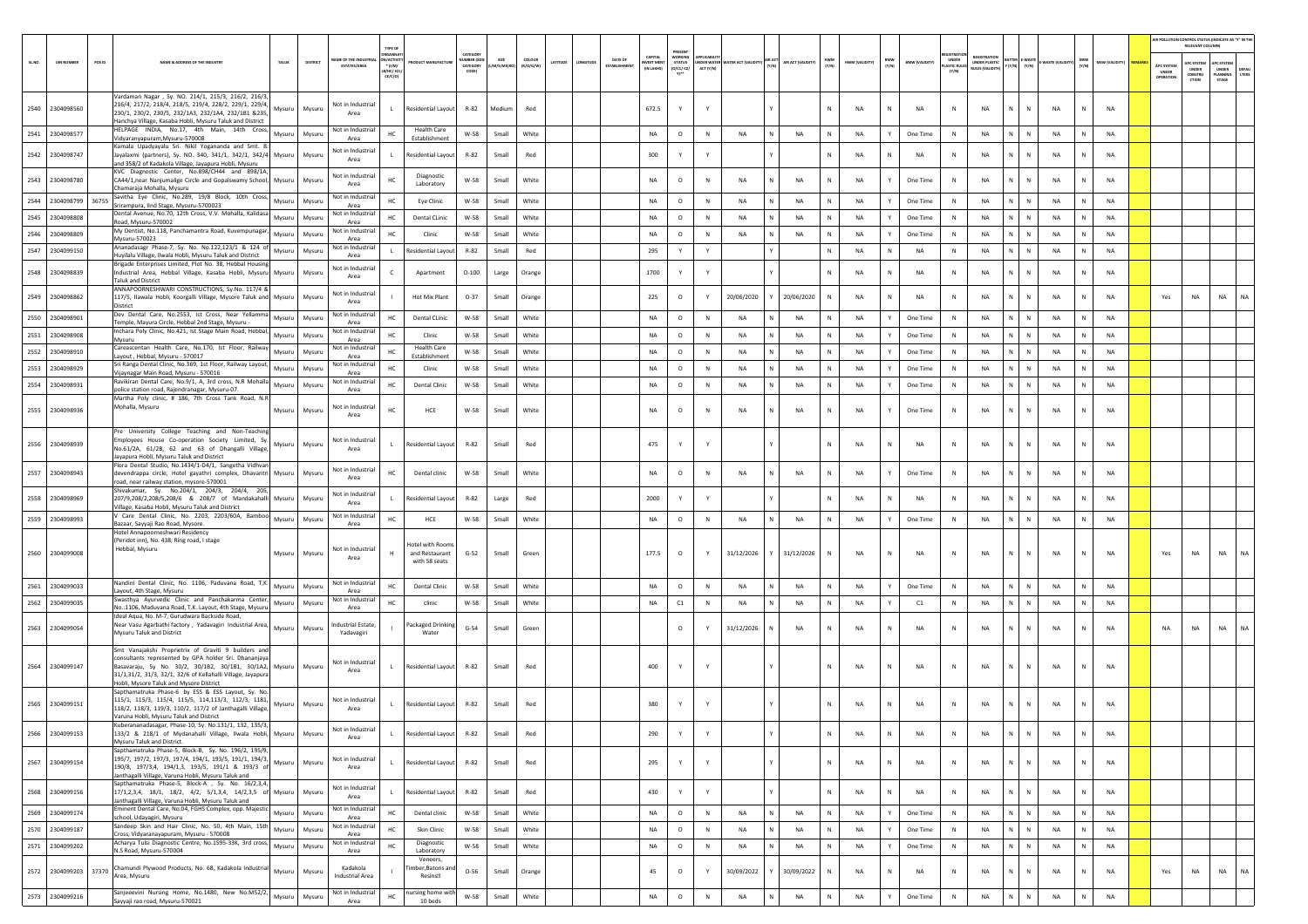|        |                                    |          |                                                                                                                                                                                                                   |               |                |                                           |                                                 |                                                                                                                  |                                         |                      |                            |                 |                                |                                  |                                                  |                        |                 |        |                  |                                  |                 |              |                        |                                       |                                                           |                                     |                        |           |                        |                                         | AIR POLLUTION CONTROL STATUS (INDICATE AS "Y" IN THI<br>RELEVANT COLUMN) |                                                |                       |
|--------|------------------------------------|----------|-------------------------------------------------------------------------------------------------------------------------------------------------------------------------------------------------------------------|---------------|----------------|-------------------------------------------|-------------------------------------------------|------------------------------------------------------------------------------------------------------------------|-----------------------------------------|----------------------|----------------------------|-----------------|--------------------------------|----------------------------------|--------------------------------------------------|------------------------|-----------------|--------|------------------|----------------------------------|-----------------|--------------|------------------------|---------------------------------------|-----------------------------------------------------------|-------------------------------------|------------------------|-----------|------------------------|-----------------------------------------|--------------------------------------------------------------------------|------------------------------------------------|-----------------------|
| SL.NO. | <b>UIN NUMBER</b>                  | $PCB$ ID | <b>VAME &amp; ADDRESS OF THE INDUSTR</b>                                                                                                                                                                          | TALUK         | <b>DISTRIC</b> | AME OF THE INDUSTR<br><b>ESTATES/AREA</b> | <b>N/ACTIV</b><br>* (I/M/<br>8/HC/ H/<br>CE/C/O |                                                                                                                  | CATEGOR<br>MBER DO<br>CATEGORY<br>CODE) | SIZE<br>M/S/MICRO]   | <b>COLOUR</b><br>(R/O/G/W) | ATITUDE         | DATE OF<br><b>ESTABLISHMEN</b> | CAPITAL<br>EST MEP<br>(IN LAKHS) | PRESENT<br>WORKING<br>STATUS<br>(0/C1/ C2/<br>Y1 | NDER WATE<br>ACT (Y/N) | TER ACT (VALID  | (v/N)  | AIR ACT (VALIDIT | HWM<br>$(\mathbb{Y}/\mathbb{N})$ | HWM (VALIDITY)  | BMW<br>(Y/N) | <b>BMW (VALIDITY)</b>  | <b>UNDER</b><br>LASTIC RULE:<br>(Y/N) | <b>IEGISTRATI</b><br>INDER PLASTIC<br><b>ULES (VALIDI</b> | <b>TTER E-WAST</b><br>Y/N)<br>[Y/N] | WASTE (VA              | (Y/N)     | <b>MSW (VALIDITY)</b>  | APC SYSTEM<br><b>UNDER</b><br>IPERATION | <b>PC SYSTEM</b><br><b>UNDER</b><br>CONSTRU<br>crion                     | <b>APC SYSTER</b><br>UNDER<br>LANNING<br>STAGE | <b>DEFAU</b><br>LTERS |
|        | 2574 2304099235                    |          | AL Nisa Womens Care, HIG-A, No. 21, Nazarbad mohalla,<br>5th stage, Ashwath road, kalyanagiri (Kyatmarnahalli<br>avout). Mysuru-570019                                                                            | Mysuru        | Mysuru         | Not in Industria<br>Area                  | нc                                              | Diagnostic<br>Laboratory                                                                                         | W-58                                    | Small                | White                      |                 |                                | NA                               | $\circ$                                          | $\mathbb N$            | NA              |        | NA               | ${\sf N}$                        | <b>NA</b>       |              | One Time               | $\,$ N                                | NA                                                        | N.<br>$\mathbb N$                   | NA                     | N         | <b>NA</b>              |                                         |                                                                          |                                                |                       |
|        | 2575 2304099247                    |          | Sri Sai Agrahara, Sy No. 1/2,3,6,7,8,9, 20/1, 21 and 23 of<br>Madagalli Village, Yelwala Hobli, Mysore Taluk and Mysuru<br>District.                                                                              |               | Mysuru         | Not in Industrial<br>Area                 |                                                 | Apartment                                                                                                        | $O-100$                                 | Large                | Orange                     |                 |                                | 1184                             | Y                                                | Y                      |                 |        |                  | N                                | <b>NA</b>       | N            | NA                     | N                                     | NA                                                        | $\mathbb N$<br>N                    | <b>NA</b>              | N         | <b>NA</b>              |                                         |                                                                          |                                                |                       |
| 2576   | 2304099290                         | 34988    | S.A. Enterprises, Plot No.:24, BB Mill Road, Bannimantap<br>Extension. Mysuru - 570 015                                                                                                                           | Mysuru        | Mysuru         | Bannimantap<br><b>Industrial Area</b>     |                                                 | Sorted non<br>azardous scrai                                                                                     | $O - 60$                                | Small                | Green                      |                 |                                | 44                               | C1                                               | Y                      | C1              |        | NA               | N                                | <b>NA</b>       | N            | NA                     | $\mathbb N$                           | NA                                                        | N.<br>$\mathbb{N}$                  | NA                     | N         | NA                     | NA                                      | NA                                                                       | <b>NA</b>                                      | NA                    |
| 2577   | 2304099376                         |          | Dr. Palanethra Child Clinic, No.837, Vinaya marga, Main<br>road, siddarthanagar, mysore.                                                                                                                          | Mysuru        | Mysuru         | Not in Industrial<br>Area                 |                                                 | HCE                                                                                                              | $W-58$                                  | Small                | White                      |                 |                                | NA                               | $\circ$                                          | $\,$ N                 | NA              |        | NA               | N                                | <b>NA</b>       | Y            | One Time               | $\,$ N                                | NA                                                        | N<br>$\,$ N                         | <b>NA</b>              | N         | <b>NA</b>              |                                         |                                                                          |                                                |                       |
| 2578   | 2304099389                         |          | Siri care IVF Centre, Gopal gowda Hospital premises, T.N<br>pura road, Nazarbad, Mysuru.<br>Mysore and Chamarajanagara District School Teachers                                                                   | Mysuru        | Mysuru         | Not in Industrial<br>Area                 | HC                                              | HCE                                                                                                              | $W-58$                                  | Small                | White                      |                 |                                | NA                               | $\circ$                                          | $\mathbb N$            | NA              |        | NA               | N                                | <b>NA</b>       |              | One Time               | N                                     | NA                                                        | N.<br>${\sf N}$                     | <b>NA</b>              | N         | NA                     |                                         |                                                                          |                                                |                       |
|        | 2579 2304099452                    |          | House Building Co-Operative Society Ltd, Sy. No. 55/3,<br>58/4, 62, 63/1, 65, 67/3A and 68/2B of Yaraganahalli<br>Village, Kasaba Hobli, Mysuru Taluk and District                                                | Mysuru        | Mysuru         | Not in Industrial<br>Area                 | $\mathbf{L}$                                    | <b>Residential Layout</b>                                                                                        | R-82                                    | Small                | Red                        |                 |                                | 440                              | Y                                                |                        |                 |        |                  | N                                | NA              | N            | NA                     | N                                     | NA                                                        | ${\sf N}$<br>N                      | NA                     | N         | <b>NA</b>              |                                         |                                                                          |                                                |                       |
| 2580   | 2304099453                         | 37459    | Mysore Trading Company, Plot No. 54/A Bannimantapa A<br>Layout, Mandimohalla, Mysuru District                                                                                                                     | Mysuru        | Mysuru         | Bannimantap<br><b>Industrial Area</b>     |                                                 | Recyclers<br>Recycling of                                                                                        | $O - 60$                                | Small                | Orange                     |                 |                                | 62                               | C1                                               | Y                      | 30/09/2022      |        | 30/09/2022       |                                  | <b>NA</b>       | N            | NA                     | Y                                     | C1                                                        | N<br>N                              | NA                     | N         | NA                     | Yes                                     | NA                                                                       | <b>NA</b>                                      | <b>NA</b>             |
| 2581   | 2304099482                         |          | Mr. J. Bapuji-Huf , Sy No.130/2A5 to A8, opp. to All India<br>Institute of speech & hearing, Gadige Road, Mysuru                                                                                                  | Mysuru        | Mysuru         | Not in Industrial<br>Area                 |                                                 | Hotel and<br>restaurant                                                                                          | $O-38$                                  | Medium               | Orange                     |                 |                                | 985                              | Y                                                | Y                      |                 |        |                  | N                                | <b>NA</b>       | N            | NA                     | $\,$ N                                | NA                                                        | N<br>$\,$ N                         | <b>NA</b>              | N         | <b>NA</b>              |                                         |                                                                          |                                                |                       |
| 2582   | 2304099519                         |          | Bhaskar Heart Centre, Multi Specialty Hospital, No. 11/13.<br>new Sayyaji rao road, Near old RMC Circle, Bamboo                                                                                                   | Mysuru        | Mysuru         | Not in Industrial<br>Area                 | HC                                              | HCE                                                                                                              | $W-58$                                  | Small                | White                      |                 |                                | NA                               | $\circ$                                          | N                      | NA              |        | NA               |                                  | <b>NA</b>       |              | One Time               | $\mathbb N$                           | NA                                                        | N.<br>N                             | <b>NA</b>              | N         | NA                     |                                         |                                                                          |                                                |                       |
|        | 2583 2304099531                    |          | Wanman Technocrats Pvt. Ltd., Plot No. 410-413/57, Sy<br>No. 428, Hebbal, Kasaba Hobli, Mysore-570016                                                                                                             |               | Mysuru Mysuru  | Not in Industrial<br>Area                 |                                                 | Recovery of<br>copper from acid<br>etchant solution<br>recovery of ferric<br>chloride solutio<br>rom acid etchan | $R-3$                                   | Small                | Red                        |                 |                                | 62                               | $\mathsf{C1}$                                    |                        | C1              |        | C1               |                                  | C1              | N            | NA                     | N                                     | NA                                                        | $\mathsf{N}$                        | <b>NA</b>              |           | <b>NA</b>              |                                         |                                                                          |                                                |                       |
| 2584   | 2304099544                         |          | Xpert Dental Care (Formelry Know as : Nimisha Dental<br>Solutions), New kantharaj URS Road, TK Layout, Mysuru                                                                                                     | Mysuru        | Mysuru         | Not in Industria<br>Area                  | нc                                              | <b>Dental Clinic</b>                                                                                             | $W-58$                                  | Small                | White                      |                 |                                | <b>NA</b>                        | $\circ$                                          | $\,$ N                 | NA              |        | NA               | N                                | <b>NA</b>       | Y            | One Time               | $\,$ N                                | NA                                                        | N<br>$\,$ N                         | NA                     | N         | <b>NA</b>              |                                         |                                                                          |                                                |                       |
| 2585   | 2304099546                         |          | Asmi Dental Speciality Clinic, No. 48, 4th Cross,<br>Sharadadevi Nagar, New Kantharaja Urs Road, Mysuru                                                                                                           | Mysuru        | Mysuru         | Not in Industrial<br>Area                 | HC                                              | <b>Dental Clinic</b>                                                                                             | W-58                                    | Small                | White                      |                 |                                | NA                               | $\circ$                                          | $\,$ N                 | NA              |        | NA               | N                                | NA              |              | One Time               | N                                     | NA                                                        | N<br>N                              | <b>NA</b>              | N         | NA                     |                                         |                                                                          |                                                |                       |
|        | 2586 2304099549                    |          | Swasthya Ayurveda Clinic and Panchakarma Center, No.<br>345, Ist floor, Sarwaswathipuram, 14th main, 5th cross, Mysuru<br>Mysuru - 570009                                                                         |               | Mysuru         | Not in Industrial<br>Area                 |                                                 | Avurveda and<br>Panchakarma<br>Center                                                                            | W-58                                    | Small                | White                      |                 |                                | <b>NA</b>                        | $\circ$                                          | N                      | <b>NA</b>       |        | <b>NA</b>        | $\mathbb{N}$                     | <b>NA</b>       | Y            | One Time               | $\mathbb{N}$                          | NA                                                        | N<br>$\mathbb{N}$                   | <b>NA</b>              | N         | <b>NA</b>              |                                         |                                                                          |                                                |                       |
| 2587   | 2304099550                         |          | We care Hospital, No. 863/1, 863/2, 863/3, Gokulam, 3rd<br>Stage, VV Mohalla, Contour Main Road, Mysuru                                                                                                           | Mysuru        | Mysuru         | <b>Not in Industrial</b><br>Area          | HC                                              | Hospital                                                                                                         | $W-58$                                  | Small                | White                      |                 |                                | NA                               | $\circ$                                          | $\mathbb N$            | NA              |        | NA               | N                                | <b>NA</b>       |              | One Time               | $\mathbb N$                           | NA                                                        | N.<br>N                             | <b>NA</b>              | ${\sf N}$ | NA                     |                                         |                                                                          |                                                |                       |
| 2588   | 2304079348                         |          | SKF Technologies India Pvt Ltd., No. 36, 37, 38 & 39, KIADB<br>Industrial Area, Jayapura Hobli, Mysore                                                                                                            | Mysuru        | Mysuru         | Kadakola<br>Industrial Area               | HC                                              | HCE                                                                                                              | W-58                                    | Small                | White                      |                 |                                | <b>NA</b>                        | $\circ$                                          | N                      | NA              |        | <b>NA</b>        | $\mathbb{N}$                     | <b>NA</b>       | Y            | One Time               | N                                     | NA                                                        | N.<br>$\mathbb{N}$                  | <b>NA</b>              | N         | NA                     |                                         |                                                                          |                                                |                       |
| 2589   | 2304099564                         |          | Mallige Nursing home, No.1490, mission Hospital Road,<br>near car jewels, Mysuru-21                                                                                                                               | Mysuru        | Mysuru         | Not in Industrial<br>Area                 | HC                                              | HCE                                                                                                              | W-58                                    | Small                | White                      |                 |                                | <b>NA</b>                        | $\circ$                                          | N                      | <b>NA</b>       |        | <b>NA</b>        | N                                | <b>NA</b>       | Y            | One Time               | N                                     | <b>NA</b>                                                 | $\mathbb{N}$<br>N                   | <b>NA</b>              | N         | NA                     |                                         |                                                                          |                                                |                       |
| 2590   | 2304099566                         |          | Mangala Diagnostic & family health centre, No. 9, Main<br>road, Mettagalli, Mysuru.                                                                                                                               | Mysuru        | Mysuru         | Not in Industrial<br>Area                 | HC.                                             | HCE                                                                                                              | W-58                                    | Small                | White                      |                 |                                | <b>NA</b>                        | $\circ$                                          | N                      | <b>NA</b>       |        | <b>NA</b>        |                                  | <b>NA</b>       | Y            | One Time               | $\mathbb N$                           | <b>NA</b>                                                 | $\mathbb{N}$<br>N                   | <b>NA</b>              | N         | <b>NA</b>              |                                         |                                                                          |                                                |                       |
|        | 2591 2304099569                    |          | Nimishamba Health Centre . No. 53/2, 1st floor, St. Marys<br>Road, Maruthi complex, N.R Mohalla, Mysuru                                                                                                           | Mysuru        | Mysuru         | Not in Industrial<br>Area                 | HC                                              | HCE                                                                                                              | W-58                                    | Small                | White                      |                 |                                | NA                               | $\circ$                                          | $\,$ N                 | NA              |        | NA               | N                                | <b>NA</b>       | Y            | One Time               | $\,$ N                                | NA                                                        | N<br>${\sf N}$                      | <b>NA</b>              | N         | NA                     |                                         |                                                                          |                                                |                       |
| 2592   | 2304099572                         |          | Tenshi Kaizen Private Limited, No.114/B/46/114B,<br>Belagola Industrial area, Metagalli , Mysuru-570016                                                                                                           | Mysuru        | Mysuru         | elagola Industria<br>Area                 |                                                 | Lactobacillus<br>acidophilus-<br>floracidtm                                                                      | $R-58$                                  | Large                | Red                        |                 |                                | 3300                             | Y                                                |                        |                 |        |                  |                                  | NA              | N            | NA                     | N                                     | NA                                                        | N<br>N                              | <b>NA</b>              |           | NA                     |                                         |                                                                          |                                                |                       |
| 2593   | 2304099590                         |          | Dental Sense, No. 1506, C and D Block, Kuvempunagar, Mysuru<br>Mysuru - 570023                                                                                                                                    |               | Mysuru         | Not in Industria<br>Area                  | нc                                              | <b>Dental Clinic</b>                                                                                             | W-58                                    | Small                | White                      |                 |                                | NA                               | $\circ$                                          | $\,$ N                 | NA              |        | NA               | N                                | <b>NA</b>       | Y            | One Time               | N                                     | NA                                                        | N<br>$\,$ N                         | NA                     | N         | <b>NA</b>              |                                         |                                                                          |                                                |                       |
| 2594   | 2304099635                         |          | Karnataka Housing Board, Sy. No. 2/1, 2/2, 4/1, 4/4, 4/2B,<br>, 6/1, 6/2, 7, 8/1, 8/2, 9, 52/1 etc at Kenchalagudu Mysuru<br>Village, Mysuru Taluk and District-570009                                            |               | Mysuru         | <b>Not in Industrial</b><br>Area          |                                                 | Residential Layout                                                                                               | R-82                                    | Small                | Red                        |                 |                                | 233.76                           | Y                                                |                        |                 |        |                  | $\mathbb N$                      | <b>NA</b>       | N            | NA                     | N                                     | NA                                                        | N.<br>$\mathbb N$                   | <b>NA</b>              | N         | NA                     |                                         |                                                                          |                                                |                       |
| 2595   | 2304099663                         |          | Brigade Enterprises Limited , Plot No:40/2 & 40/3,<br>Yeraganahalli                                                                                                                                               | Mysuru        | Mysuru         | Not in Industria<br>Area                  |                                                 | Apartment                                                                                                        | $O-100$                                 | Small                | Orange                     |                 |                                | 1700                             | Y                                                | Y                      |                 |        |                  | $\mathbb{N}$                     | <b>NA</b>       | N            | NA                     | N                                     | NA                                                        | $\mathbb N$<br>N                    | <b>NA</b>              | N         | <b>NA</b>              |                                         |                                                                          |                                                |                       |
| 2596   | 2304099691                         |          | Dee Musketeers Pvt. Ltd., No.8C & 9, Gokulam, 4th stage,<br>Opp. Shivamma Mahadevappa Choultry, Mysuru-570020                                                                                                     | Mysuru        | Mysuru         | Not in Industrial<br>Area                 |                                                 | Craft beer                                                                                                       | $O - 65$                                | Small                | Orange                     |                 |                                | 280                              | Y                                                | Y                      |                 |        |                  | N                                | <b>NA</b>       | N            | NA                     | N                                     | NA                                                        | N<br>$\mathbb{N}$                   | NA                     | N         | <b>NA</b>              |                                         |                                                                          |                                                |                       |
| 2597   | 2304099763                         |          | Sri Dattathreya Nagara , Sy. No. 31,37/1 & 37/2 of Hinkal<br>village and Sy. No. 31& 32 of Hootagalli Village, Opposite<br>to Yashasvini Choultry, Hootagalli Village, Hunsur Road,<br>Mysuru Taluk and District- | Mysuru        | Mysuru         | Not in Industrial<br>Area                 | $\mathbf{L}$                                    | <b>Residential Layout</b>                                                                                        | $R-82$                                  | Large                | Red                        |                 |                                | 3032                             | Y                                                | Y                      |                 |        |                  | N                                | <b>NA</b>       | N            | <b>NA</b>              | N                                     | <b>NA</b>                                                 | $\mathbb N$                         | <b>NA</b>              |           | <b>NA</b>              |                                         |                                                                          |                                                |                       |
|        | 2598 2304099811                    |          | Chaitra Clinic, Hanumanth Nagar, Bannimantap C Layout,<br>Mysuru                                                                                                                                                  | Mysuru        | Mysuru         | Not in Industrial<br>Area                 |                                                 | Clinic                                                                                                           | W-58                                    | Small                | White                      |                 |                                | NA                               | $\circ$                                          | N                      | <b>NA</b>       |        | NA               | $\mathbb N$                      | <b>NA</b>       | Y            | One Time               | $\,$ N                                | NA                                                        | N<br>$\mathbb N$                    | NA                     | N         | <b>NA</b>              |                                         |                                                                          |                                                |                       |
|        |                                    |          | Mysore Esdm Cluster, No. 336/4 & 336/5, Hebbal<br>2599 2304099956 37792 Mysore Esum Chesser,                                                                                                                      | Mysuru        | Mysuru         | <b>Hebbal Industrial</b><br>Area          |                                                 | research and<br>development<br>(electronic and<br>electrical testin                                              | $G-81$                                  | Large                | Green                      | 12.3600 76.6000 |                                | 3000                             | $\circ$                                          |                        | 31/12/2034      |        | 31/12/2034       |                                  | <b>NA</b>       |              | <b>NA</b>              | NA                                    | NA                                                        | NA<br>NA                            | <b>NA</b>              | <b>NA</b> | <b>NA</b>              | Yes                                     | NA                                                                       | NA                                             | <b>NA</b>             |
|        | 2600 2304099957                    |          | Krishna Industries, PLOT NO 67, KIADB INDUSTRIAL AREA,<br>KADAKOLA, MYSORE-571311                                                                                                                                 | Mysuru        | Mysuru         | Kadakola<br><b>Industrial Area</b>        |                                                 | Processing of food<br>grains                                                                                     | $G-16$                                  | Small                | Green                      |                 |                                | 388.35                           | $\circ$                                          | Y                      | 31/12/2026      |        | 31/12/2026       | N                                | <b>NA</b>       | N            | NA                     | N                                     | NA                                                        | N<br>${\sf N}$                      | NA                     | N         | <b>NA</b>              | Yes                                     | NA                                                                       | NA                                             | NA.                   |
| 2601   | 2304099958                         |          | Vaishnavi Industries, No.102/C, KIADB, Industrial area,<br>Kadakola.Mvsuru-571311                                                                                                                                 | Mysuru        | Mysuru         | Kadakola<br>Industrial Area               |                                                 | rocessing of fried<br>grams                                                                                      | $G-104$                                 | Small                | Green                      |                 |                                | 359                              | $\circ$                                          | Y                      | 31/12/2026      |        | 31/12/2026       |                                  | <b>NA</b>       | N            | NA                     | $\mathbb{N}$                          | NA                                                        | N                                   | <b>NA</b>              |           | <b>NA</b>              | Yes                                     | NA                                                                       | <b>NA</b>                                      | <b>NA</b>             |
| 2602   | 2304099913                         |          | Ananya Skin Care Center, No. 2/154, D Block, Opp Kavitha<br>Bakery, J.P. Nagar, Mysuru - 570008                                                                                                                   | Mysuru        | Mysuru         | Not in Industrial<br>Area                 |                                                 | <b>Skin Clinic</b>                                                                                               | $W-58$                                  | Small                | White                      |                 |                                | <b>NA</b>                        | $\circ$                                          | N                      | <b>NA</b>       |        | <b>NA</b>        |                                  | <b>NA</b>       | Y            | One Time               | N                                     | <b>NA</b>                                                 | N<br>$\mathbb{N}$                   | <b>NA</b>              | N         | NA                     |                                         |                                                                          |                                                |                       |
| 2603   | 2304099976                         |          | Sri Balaji Kids Care, No. L-2E, Shivaji MAin Road, N.R<br>Mohalla, Mysuru                                                                                                                                         | Mysuru        | Mysuru         | Not in Industrial<br>Area                 | HC                                              | HCE                                                                                                              | $W-58$                                  | Small                | White                      |                 |                                | NA                               | $\circ$                                          | N                      | <b>NA</b>       |        | <b>NA</b>        | N                                | <b>NA</b>       |              | One Time               | N                                     | <b>NA</b>                                                 | $\mathbb N$                         | <b>NA</b>              | N         | <b>NA</b>              |                                         |                                                                          |                                                |                       |
|        | 2604 2304100219                    |          | Medcure Diagnostics, No. 67/A, MG Road, Agrahara,<br>Mysuru - 570004                                                                                                                                              | Mysuru        | Mysuru         | Not in Industrial<br>Area                 | HC.                                             | Diagnostic<br>Laboratory                                                                                         | W-58                                    | Small                | White                      |                 |                                | NA                               | $\circ$                                          | ${\sf N}$              | <b>NA</b>       |        | NA               |                                  | NA              | Y            | One Time               | N                                     | NA                                                        | $\mathbb{N}$<br>$\mathbb{N}$        | NA                     | N         | NA                     |                                         |                                                                          |                                                |                       |
|        | 2605 2304100313 35526              |          | Advaith Motors Private Limited (Mercedes Benz), Mysuru<br>No.50.51 & 59.60. Hebbal Indudtrial Estate. Mysuru                                                                                                      |               | Mysuru         | <b>Hebbal Industrial</b><br>Estate        |                                                 | Sales and service<br>of four wheeler<br>vehicles mercede:<br>benz cars                                           | $O-18$                                  | Small                | Orange                     |                 |                                | 250                              | $\circ$                                          | Y                      | 30/09/2022      |        | 30/09/2022       | Y                                | 30/09/2022      | $\mathsf{N}$ | NA                     | $\,$ N                                | NA                                                        | N<br>N                              | <b>NA</b>              | N         | NA                     | Yes                                     | NA                                                                       | <b>NA</b>                                      | NA                    |
|        | 2606 2304100314                    |          | The Best Polymers, No.30, Bannimantap Industrial Layout,<br>Mysuru                                                                                                                                                |               | Mysuru Mysuru  | Bannimantap<br>Industrial Area            |                                                 | Recyclers -<br>Recycling of                                                                                      | $O - 60$                                | Small                | Orange                     |                 |                                | 30                               | $\circ$                                          | Y                      | 30/09/2022      |        | 30/09/2022       | $\mathbb{N}$                     | <b>NA</b>       | N            | NA                     | Y                                     | 27/04/2022                                                | N<br>$\,$ N                         | NA                     | N         | <b>NA</b>              | Yes                                     | NA                                                                       | <b>NA</b>                                      | <b>NA</b>             |
|        | 2607 2304100323<br>2608 2304100488 |          | Sanjeevani Dental Treatment, 333/69, N.S. Road, Mysuru   Mysuru   Mysuru<br>Prime Health Clinic, Rajiv Nagar, 2nd Stage, Mysuru                                                                                   | Mysuru Mysuru |                | Not in Industrial<br>Not in Industrial    | HC<br>HC                                        | Dental Clinic<br>Clinic                                                                                          | W-58<br>W-58                            | Small White<br>Small | White                      |                 |                                | <b>NA</b><br><b>NA</b>           | $\circ$<br>$\circ$                               | N<br>N                 | <b>NA</b><br>NA | N<br>N | <b>NA</b><br>NA  | N<br>N                           | <b>NA</b><br>NA | Y            | Y One Time<br>One Time | N<br>N                                | <b>NA</b><br><b>NA</b>                                    | $N$ $N$<br>$N$ $N$                  | <b>NA</b><br><b>NA</b> | N<br>N    | <b>NA</b><br><b>NA</b> |                                         |                                                                          |                                                |                       |
| 2609   | 2304100489                         |          | RCB Industries, No.21/A, Manadavadi Road, Opp. Post<br>34334 Office, Industrial Suburb, Mysore-08                                                                                                                 | Mysuru        | Mysuru         | ndustrial Suburb                          |                                                 | ackaged Drinkin<br>Water                                                                                         | $G-54$                                  | Small                | Green                      |                 |                                | 19                               | $\mathsf{C1}$                                    | Y                      | 31/12/2026      |        | NA               | $\mathbb N$                      | NA              | N            | NA                     | N                                     | NA                                                        | N<br>$\mathbb N$                    | NA                     | N         | NA                     | NA                                      | NA                                                                       | <b>NA</b>                                      | NA                    |
|        | 2610 2304006703                    |          | Klueber Lubricants (Formerly Oks Speciality Lubricatns ),<br>No. 347/A, Hebbal Industrial Area, PO Metagalli, Mysuru -                                                                                            | Mysuru        | Mysuru         | Hebbal Industrial<br>Area                 | HC                                              | <b>Health Care</b><br>Establishment                                                                              | W-58                                    | Small                | White                      |                 |                                | NA                               | $\circ$                                          | ${\sf N}$              | NA              |        | NA               | N                                | NA              | Y            | One Time               | N                                     | NA                                                        | $N$ $N$                             | <b>NA</b>              | N         | <b>NA</b>              |                                         |                                                                          |                                                |                       |
| 2611   | 2304100497                         |          | Ravi Dental Clinic, No.1491, 1st floor, Srinivasa complex,<br>Opp. Lakshmi vilas bank, Shivrampet, Mysuru0-570001                                                                                                 | Mysuru        | Mysuru         | Not in Industrial<br>Area                 | HC                                              | HCE                                                                                                              | W-58                                    | Small                | White                      |                 |                                | NA                               | C1                                               | $\,$ N                 | NA              |        | NA               | N                                | <b>NA</b>       | Y            | C1                     | $\,$ N                                | NA                                                        | ${\sf N}$                           | <b>NA</b>              | N         | NA                     |                                         |                                                                          |                                                |                       |
| 2612   | 2304008426                         |          | Bibi Ayesha Milli Hospital, 242, Old Mysore-Bangalore<br>Road, Mysore - 570015,                                                                                                                                   | Mysuru        | Mysuru         | Not in Industrial<br>Area                 | HC                                              | Hospital                                                                                                         | $W-58$                                  | Small                | White                      |                 |                                | NA                               | $\circ$                                          | N                      | <b>NA</b>       | N      | NA               | N                                | <b>NA</b>       | Y            | One Time               | N                                     | NA                                                        | N<br>$\,$ N                         | <b>NA</b>              | N         | NA                     |                                         |                                                                          |                                                |                       |
|        | 2613 2304100544                    |          | 37212 Vidyavardhaka Sangha (Regd.), Plot No. 211, 217 & 218,<br>Gokulam 3rd stage, Hebbal, Mysore Taluk & District-                                                                                               | Mysuru        | Mysuru         | Not in Industrial<br>Area                 | $\epsilon$                                      | Educational<br>Institute                                                                                         | $R-82$                                  | Medium               | Red                        |                 |                                | 650                              | Y                                                | Y                      |                 |        |                  | $\mathbb N$                      | <b>NA</b>       | N            | NA                     | N                                     | NA                                                        | N<br>N                              | $_{\sf NA}$            | N         | NA                     |                                         |                                                                          |                                                |                       |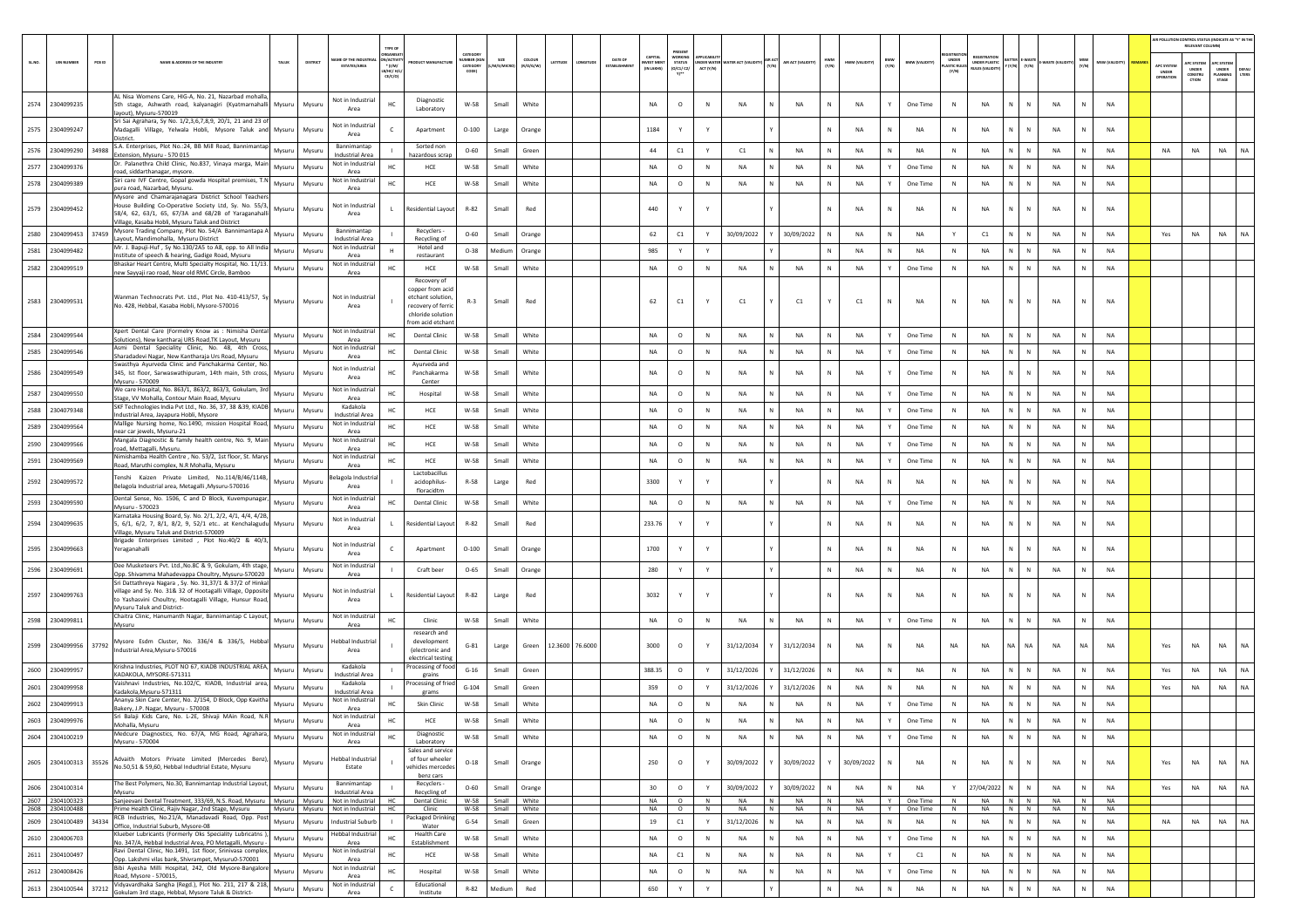|        |                               |        |                                                                                                                                                                                            |                  |                                             |                                                                                                            |                                                  |                 |                     |          |                                              |                                  |                                             |                              |                     |                        |                   |              |                                |                       |                                      |                                   |                                        |              |               |              |                        |                                        | R POLLUTION CONTROL STATUS (INDICATE AS "Y" IN THE<br>RELEVANT COLUMN) |                                          |                |
|--------|-------------------------------|--------|--------------------------------------------------------------------------------------------------------------------------------------------------------------------------------------------|------------------|---------------------------------------------|------------------------------------------------------------------------------------------------------------|--------------------------------------------------|-----------------|---------------------|----------|----------------------------------------------|----------------------------------|---------------------------------------------|------------------------------|---------------------|------------------------|-------------------|--------------|--------------------------------|-----------------------|--------------------------------------|-----------------------------------|----------------------------------------|--------------|---------------|--------------|------------------------|----------------------------------------|------------------------------------------------------------------------|------------------------------------------|----------------|
| SL.NO. | <b>UIN NUMBER</b>             | PCB ID | AME & ADDRESS OF THE INDUSTR'<br>TALUR                                                                                                                                                     | DISTRICT         | AME OF THE INDUSTR<br><b>ESTATES/AREA</b>   | N/ACTIVIT<br>* (I/M/<br>8/HC/ H/L<br>CE/C/O)                                                               | CATEGOR<br><b>IMBER DOG</b><br>CATEGORY<br>CODE) | SIZE<br>M/S/MIC | coLour<br>(R/O/G/W) | LATITUDE | <b>DATE OF</b><br>NGITUC<br><b>STABLISHN</b> | CAPITAL<br>VEST MEN<br>IN LAKHS) | <b>WORKIN</b><br>STATUS<br>(0/C1/ C2/<br>Y1 | <b>SER WATE</b><br>ACT (Y/N) | ATER ACT (VALIDITY) | <b>MR ACT</b><br>(Y/N) | AIR ACT (VALIDITY | HWM<br>(Y/N) | BMW<br>(Y/N)<br>HWM (VALIDITY) | BMW (VALIDITY)        | UNDER<br><b>LASTIC RULE</b><br>(Y/N) | <b>EGISTRATI</b><br>UNDER PLASTIC | <b>TTER E-WASTE</b><br>$(Y/N)$ $(Y/N)$ |              | E-WASTE (VALI | MSW<br>(Y/N) | MSW (VALIDITY)         | APC SYSTEM<br><b>UNDER</b><br>IPERATIO | <b>PC SYSTEM</b><br>UNDER<br>CONSTRU<br>CTION                          | APC SYSTER<br>UNDER<br>PLANNING<br>STAGE | DEFAU<br>LTERS |
|        |                               |        | 2614 2304100663 39183 V. Kumar Hot Mix Plant, Sy.no.480, kalluru Naganahalli,<br>Mysuru<br>Yelwala hobli Mysuru-571130                                                                     | Mysuru           | Not in Industrial<br>Area                   | stone metal of<br>different size                                                                           | $O-37$                                           | Small           | Orange              |          |                                              | 23.6                             | $\circ$                                     | Y                            | 30/09/2022          |                        | 30/09/2022        |              | NA<br>N                        | NA                    | N                                    | NA                                |                                        | $\mathbb N$  | NA            | N            | <b>NA</b>              | Yes                                    | NA                                                                     | NA                                       | NA             |
|        |                               |        | 2615 2304100669 39384 S A Enterprises, No. 163, Industrial EstateYadavagiri,<br>Mysuru                                                                                                     | Mysuru           | ndustrial Estate<br>Yadavagiri              | Discarded<br>chemical<br>containers used as<br>raw materials for<br>othet industries<br>Plastic liners and | $R-10$                                           | Small           | Red                 |          |                                              | 35                               | $\circ$                                     |                              | 30/06/2023          |                        | 30/06/2023        |              | 30/06/2023                     | <b>NA</b>             | N                                    | NA                                |                                        | N            | <b>NA</b>     |              | <b>NA</b>              | Yes                                    | <b>NA</b>                                                              | NA                                       | NA             |
|        | 2616 2304100670               |        | Fyxa Adhesives, #290, Hebbal Industrial Area, KIADB,<br>Mysuru<br>Mysore-570027                                                                                                            | Mysuru           | Hebbal Industria<br>Area                    | Adhesives                                                                                                  | $R-25$                                           | Small           | Red                 |          |                                              | 24                               | Y                                           | Y                            |                     |                        |                   | $\mathbb N$  | NA<br>N                        | NA                    | N                                    | NA                                | N                                      | N            | NA            | N            | NA                     |                                        |                                                                        |                                          |                |
| 2617   | 2304100675                    |        | Well Care Charitable clinic, MCC Building, Ashoka west<br>Mysuru<br>22nd cross, erekette street. Lashkar mohalla. Mysore-                                                                  | Mysuri           | Not in Industrial<br>Area                   | HCE                                                                                                        | W-58                                             | Small           | White               |          |                                              | NA                               | $\circ$                                     | $\,$ N                       | NA                  | N                      | NA                | $\mathsf{N}$ | NA                             | One Time              | $\,$ N                               | NA                                |                                        | $\mathbb N$  | NA            | ${\sf N}$    | NA                     |                                        |                                                                        |                                          |                |
| 2618   | 2304100691                    |        | Alif Enterprises, No.3207/3B, M-3/A, 3rd cross, B.B. Mill<br>Mysuru<br>Road, Bannimantapa Extension, Mysuru-570008                                                                         | Mysuru           | Bannimantap<br>Industrial Area              | Packaged Drinking<br>Water                                                                                 | $G-54$                                           | Small           | Green               |          |                                              | 101                              | Y                                           | Y                            |                     |                        |                   | N            | NA<br>N                        | NA                    | N                                    | NA                                | $\mathsf{N}$                           | $\,$ N       | NA            | N            | <b>NA</b>              |                                        |                                                                        |                                          |                |
| 2619   | 2304100693                    |        | Sri Ramakrishna H.B.C.S Co-operative society (L), Sy. No.<br>187, 188/2, 188/3, of Huhilalu Village. Sy. No. 15/8, 194,<br>Mysuru<br>199, 215/1, 215/3, 217/2, 217/3, 218/1, 218/4, 218/5, | Mysuru           | Not in Industrial<br>Area                   | Residential Layout                                                                                         | R-82                                             | Medium          | Red                 |          |                                              | 758.11                           |                                             |                              |                     |                        |                   |              | NA<br>N                        | NA                    | N                                    | NA                                | M                                      | ${\sf N}$    | NA            | N            | <b>NA</b>              |                                        |                                                                        |                                          |                |
|        | 2620 2304100749               |        | 218/6, 221, 224/4 of K. Hemmanahalli Village, Ilvala<br>Dyuthi Motors (P) Ltd., No.201/1/2, Hunsur Main Road,<br>Mysuru                                                                    | Mysuru           | Not in Industria                            | service station                                                                                            | $O-18$                                           | Large           | Orange              |          |                                              | 1008                             | $\circ$                                     | Y                            | 30/09/2021          |                        | 30/09/2021        |              | NA<br>N                        | NA                    | N                                    | <b>NA</b>                         | N                                      | $\,$ N       | NA            | N            | <b>NA</b>              | Yes                                    | NA                                                                     | <b>NA</b>                                | NA             |
| 2621   | 2304082485                    |        | Hinkal, Mysuru-570017<br>Mypol Polymers Technologies Pvt. Ltd., (A Unit of M/s.<br>Mysore Polymers and Rubber Products Ltd.,) Unit - III, Plot<br>Mysuru                                   | Mysuru           | Area<br>Metagalli<br><b>Industrial Area</b> | HCE                                                                                                        | $W-58$                                           | Small           | White               |          |                                              | NA                               | $\circ$                                     | N                            | NA                  |                        | NA                |              | NA<br>$\mathbf{Y}$             | One Time              | N                                    | NA                                |                                        | ${\sf N}$    | NA            | ${\sf N}$    | NA                     |                                        |                                                                        |                                          |                |
|        | 2622 2304100759               |        | No. 10, Belagola Indl. Area, Metagalli, KRS Road, Mysore-<br>Al-zahra Maternity & day care centre, No.08, M.G Road<br>Mysuru                                                               | Mysuru           | Not in Industrial<br>Area                   | HC<br>Hospital                                                                                             | W-58                                             | Small           | White               |          |                                              | NA                               | $\circ$                                     | N                            | NA                  | N                      | NA                | $\mathbb N$  | NA<br>Y                        | One Time              | N                                    | NA                                | $\mathbb{N}$                           | $\,$ N       | NA            | N            | <b>NA</b>              |                                        |                                                                        |                                          |                |
| 2623   | 2304100769                    |        | Udayagiri, Mysuru<br>Santasa IVF and Endosurgery Institute, 963/A, New<br>Mysuru                                                                                                           | Mysuru           | Not in Industrial<br>Area                   | IVF and<br>HC                                                                                              | W-58                                             | Small           | White               |          |                                              | NA                               | $\circ$                                     | N                            | NA                  |                        | NA                | N            | NA                             | One Time              | N                                    | <b>NA</b>                         |                                        | ${\sf N}$    | NA            | ${\sf N}$    | NA                     |                                        |                                                                        |                                          |                |
| 2624   | 2304100853                    |        | Kantharaju Urs Road, Near Ballal Circle, Lakshmipuram,<br>Medall Health Care Pvt Ltd (Sample Collection Center),<br>Mysuru                                                                 | Mysuru           | Not in Industrial                           | Endosurgery<br>Sample Collection                                                                           | W-58                                             | Small           | White               |          |                                              | <b>NA</b>                        | $\circ$                                     | N                            | NA                  | N                      | <b>NA</b>         | $\mathbb{N}$ | <b>NA</b><br>Y                 | One Time              | N                                    | <b>NA</b>                         | $\mathsf{N}$                           | $\mathbb{N}$ | NA            | N            | <b>NA</b>              |                                        |                                                                        |                                          |                |
| 2625   | 2304100854                    |        | No. 61, KHB, Ist Stage, Kuvempunagar, Mysuru<br>Medall Health Care Pvt Ltd., (Sample Collection Center),<br>Mysuru<br>No. 3752, BT Road, First Floor, Hinkal, Mysuru                       | Mysuru           | Area<br>Not in Industrial                   | Center<br>Sample collection<br>HC                                                                          | W-58                                             | Small           | White               |          |                                              | <b>NA</b>                        | $\circ$                                     | N                            | NA                  | N                      | NA                | N            | <b>NA</b><br>Y                 | One Time              | N                                    | <b>NA</b>                         | N                                      | N            | NA            | N            | NA                     |                                        |                                                                        |                                          |                |
| 2626   | 2304100882                    |        | Shanthi Thangavelu, Sy. No. 101/2A, 2B, 101/6, 135 and<br>Mysuru                                                                                                                           | Mysuru           | Area<br>Not in Industrial                   | center<br>Residential Layou                                                                                | R-82                                             | Small           | Red                 |          |                                              | 392                              | Y                                           | Y                            |                     |                        |                   |              | <b>NA</b><br>N                 | NA                    | N                                    | NA                                | N                                      | N            | <b>NA</b>     | N            | NA                     |                                        |                                                                        |                                          |                |
| 2627   | 2304100889                    |        | 232, K. Hemmanahalli Village, Jayapura Hobli, Mysuru-<br>Medall Health Care Pvt Ltd., No. 452, MG Road, KR<br>Mysuru                                                                       | Mysuru           | Area<br>Not in Industria                    | Diagnostic<br>нc                                                                                           | W-58                                             | Small           | White               |          |                                              | NA                               | $\circ$                                     | N                            | NA                  | N                      | NA                | N            | NA<br>Y                        | One Time              | N                                    | NA                                | N                                      | $\,$ N       | NA            | N            | NA                     |                                        |                                                                        |                                          |                |
|        |                               |        | Mohalla(Agrahara)<br>Advika Hospital, No. 50 C, 3041/2,D-34/1,3041/2A, D-                                                                                                                  |                  | Area<br>Not in Industria                    | Laboratory                                                                                                 |                                                  |                 |                     |          |                                              |                                  |                                             |                              |                     |                        |                   | N            |                                |                       | ${\sf N}$                            |                                   |                                        | ${\sf N}$    | <b>NA</b>     | N            |                        |                                        |                                                                        |                                          |                |
| 2629   | 2628 2304050714<br>2304100953 |        | 41/A, Vivekananda Road, Yadavagiri, Mysore<br>Mysuru<br>Sapthamatruka Phase-5 (Block A-1), Sy. No. 2/1,2,4,<br>74510 3/1,3, 1/1, 20/1, 21/2, 35/1A,1B2, 1B3 and 4/3 of Mysuru              | Mysuru<br>Mysuri | Area<br>Not in Industria                    | нc<br>Hospital<br><b>Residential Layout</b>                                                                | $W-58$<br>R-82                                   | Small<br>Small  | White<br>Red        |          |                                              | NA<br>380                        | $\circ$<br>Y                                | N                            | NA                  |                        | NA                | N            | NA<br><b>NA</b><br><b>N</b>    | One Time<br><b>NA</b> | N                                    | NA<br>NA                          |                                        | N            | <b>NA</b>     | N            | <b>NA</b><br><b>NA</b> |                                        |                                                                        |                                          |                |
| 2630   | 2304100954                    |        | Madapura Village, Mysuru Taluk and District<br>Nithyananda Sagar-6 by Shreevatsaa, Sy. No. 178/1,<br>76392 180/1, 255/2, 265 and 268 of K-Hemmanahally Village,<br>Mysuru                  | Mysuru           | Area<br>Not in Industria                    | Residential Layout<br>L.                                                                                   | R-82                                             | Small           | Red                 |          |                                              | 400                              | Y                                           | Y                            |                     |                        |                   | N            | <b>NA</b><br>N                 | <b>NA</b>             | $\mathbb N$                          | NA                                | $\mathsf{N}$                           | $\mathbb N$  | <b>NA</b>     | $\mathbb{N}$ | <b>NA</b>              |                                        |                                                                        |                                          |                |
|        |                               |        | Yelwala Hobli, Mysuru Taluk and District<br>NITHYANANDA SAGAR -2, Sy. No. 1/2, 7/1, 8/1, 14/2,<br>45/1, 45/2, 58/1, 59/1, 59/2, 275/1, 275/4, 276/1, 278/1,                                |                  | Area                                        |                                                                                                            |                                                  |                 |                     |          |                                              |                                  |                                             |                              |                     |                        |                   |              |                                |                       |                                      |                                   |                                        |              |               |              |                        |                                        |                                                                        |                                          |                |
|        | 2631 2304100955 74504         |        | 278/2, 279/1, 281/2,3,4.5,8 and 291/5 of Huyilalu Village,<br>Ilwala Hobli, Mysuru Taluk and District<br>Mysuru                                                                            | Mysuru           | Not in Industrial<br>Area                   | <b>Residential Layout</b><br>L.                                                                            | R-82                                             | Small           | Red                 |          |                                              | 473.3                            |                                             |                              |                     |                        |                   |              | <b>NA</b>                      | <b>NA</b>             | $\mathbb N$                          | <b>NA</b>                         | $\mathsf{N}$                           | N            | <b>NA</b>     |              | <b>NA</b>              |                                        |                                                                        |                                          |                |
| 2632   | 2304100956                    |        | Sapthagiri-2, Sy. No. 3/1, 9/1, 10/2, 20, 50, 57 and 58/1<br>Mysuru<br>of Huyilalu Village, Ilwala Hobli, Mysuru Taluk and District                                                        | Mysuru           | Not in Industrial<br>Area                   | Residential Layout                                                                                         | R-82                                             | Small           | Red                 |          |                                              | 369                              | Y                                           | Y                            |                     |                        |                   | $\mathbb{N}$ | <b>NA</b><br>N                 | <b>NA</b>             | $\mathbb N$                          | NA                                | $\mathsf{N}$                           | $\mathbb N$  | <b>NA</b>     | N            | <b>NA</b>              |                                        |                                                                        |                                          |                |
| 2633   | 101063                        |        | Vijayanagar Health care & Medicals, No.7919/F,<br>Mysuru                                                                                                                                   | Mysuru           | Not in Industrial<br>Area                   | <b>Health Care</b><br>HC<br>Establishment                                                                  | W-58                                             | Small           | White               |          |                                              | <b>NA</b>                        | $\circ$                                     | N                            | NA                  | N                      | NA                | N            | <b>NA</b><br>Y                 | One Time              | N                                    | NA                                | N                                      | N            | <b>NA</b>     | N            | <b>NA</b>              |                                        |                                                                        |                                          |                |
|        |                               |        | Vijayanagara 4th stage, 2nd phase, mysuru - 570032<br>2634 2304101065 39315 GRS Engineering (P) Ltd., 47-137(P) & 138, Belagola<br>Industrial Area, Metagalli-570016<br>Mysuru             | Mysuru           | elagola Industria<br>Area                   | hot forged & heat<br>treated parts for<br>automobile &<br>other application                                | $O-32$                                           | Large           | Orange              |          |                                              | 4394                             | $\circ$                                     |                              | 30/09/2028          |                        | 30/09/2028        |              | 30/09/2024                     | <b>NA</b>             | $\mathbb N$                          | NA                                | $\mathsf{N}$                           | N            | <b>NA</b>     | N            | <b>NA</b>              | Yes                                    | <b>NA</b>                                                              | NA                                       | NA             |
| 2635   | 2304101070                    |        | Medall Health Care Pvt Ltd, L-30, Shivaji Main Road, N.R.<br>Mysuru<br>Mohalla, Mysuru -17                                                                                                 | Mysuru           | Not in Industrial<br>Area                   | Sample Collectio<br>HC<br>Center                                                                           | W-58                                             | Small           | White               |          |                                              | <b>NA</b>                        | $\circ$                                     | $\,$ N                       | <b>NA</b>           |                        | NA                |              | NA                             | One Time              | ${\sf N}$                            | NA                                |                                        | $\mathbb{N}$ | <b>NA</b>     | N            | <b>NA</b>              |                                        |                                                                        |                                          |                |
| 2636   | 2304101071                    |        | Prabhu Dental Clinic, No. 388, 14th Main,<br>Mysuru<br>Saraswathipuram, Mysuru -23                                                                                                         | Mysuru           | Not in Industria<br>Area                    | Clinic                                                                                                     | $W-58$                                           | Small           | White               |          |                                              | <b>NA</b>                        | $\circ$                                     | N                            | NA                  | N                      | NA                | $\mathsf{N}$ | NA<br>Y                        | One Time              | $\,$ N                               | <b>NA</b>                         | $\mathsf{N}$                           | $\mathbb N$  | NA            | N            | <b>NA</b>              |                                        |                                                                        |                                          |                |
| 2637   | 2304101076                    |        | Vigneshwara Day Care Center, No. 8981/A, 2nd Phase,<br>Mysuru                                                                                                                              | Mysuru           | Not in Industrial<br>Area                   | HC<br>Day Care Center                                                                                      | W-58                                             | Small           | White               |          |                                              | <b>NA</b>                        | $\circ$                                     | N                            | <b>NA</b>           | N                      | <b>NA</b>         | N            | <b>NA</b><br>Y                 | One Time              | N                                    | <b>NA</b>                         | N                                      | N            | <b>NA</b>     | N            | NA                     |                                        |                                                                        |                                          |                |
| 2638   | 2304101101                    |        | Near Corporation Bank, Vijayanagar, 4th Stage, Mysuru<br>Mysuru Unani Hospital , No.534/A, Opp. D Banumaiah<br>Mysuru<br>Polytechnic, M.g Road, udayagairi, Mysuru                         | Mysuru           | Not in Industria<br>Area                    | Unani Hospital<br>HC                                                                                       | W-58                                             | Small           | White               |          |                                              | <b>NA</b>                        | $\circ$                                     | N                            | NA                  |                        | NA                | N            | NA                             | One Time              | $\mathbb N$                          | NA                                | N                                      | $\mathbb N$  | NA            | ${\sf N}$    | NA                     |                                        |                                                                        |                                          |                |
| 2639   | 2304101115                    |        | Chamundeshwari Waste Materials & Rubber Scrap, 140-B,<br>Mysuru<br>156, Belagola Industrial Area, Metagalli, Mysuru 570016                                                                 | Mysuri           | elagola Industri<br>Area                    | Recyclers<br>Recycling of                                                                                  | $O - 60$                                         | Small           | Orange              |          |                                              | 60                               | $\circ$                                     | Y                            | 30/09/2023          | N                      | NA                | N            | NA<br>N                        | NA                    | Y                                    | 17/07/2022                        | N                                      | $\mathbb N$  | NA            | N            | NA                     | <b>NA</b>                              | NA                                                                     | <b>NA</b>                                | NA             |
| 2640   | 2304101123                    |        | Avini Speciality Dental Care, N/o.96/2, 96/2c (Next to<br>Mysuru<br>KMF mega Diary ) Bannur Road, Mysuru                                                                                   | Mysuru           | Not in Industrial<br>Area                   | <b>Dental Clinic</b><br>HC                                                                                 | $W-58$                                           | Small           | White               |          |                                              | <b>NA</b>                        | $\circ$                                     | N                            | <b>NA</b>           |                        | NA                |              | NA                             | One Time              | $\mathbb N$                          | NA                                |                                        | $\mathbb{N}$ | <b>NA</b>     | N            | NA                     |                                        |                                                                        |                                          |                |
| 2641   | 2304101183                    |        | Akshaya Speciality And Diagnostic Clinic, No. 152, Near<br>Mysuru<br>Nandi Circle, Dattagalli, IIIrd Stage, Mysuru- 570023                                                                 | Mysuru           | Not in Industria<br>Area                    | Diagnostic<br>Laboratory                                                                                   | W-58                                             | Small           | White               |          |                                              | <b>NA</b>                        | C1                                          | N                            | <b>NA</b>           | N                      | <b>NA</b>         |              | <b>NA</b>                      | C1                    | $\mathbb N$                          | <b>NA</b>                         | $\mathbb N$                            | $\mathbb{N}$ | <b>NA</b>     | N            | <b>NA</b>              |                                        |                                                                        |                                          |                |
|        | 2642 2304101207               |        | Kumar. B, Sy No: 275/18, Site No: 46/1, Bogadi, Mysore- Mysuru Mysuru<br>Sathish B.P., Survey No. 275/18, 275/20 & 263, Sit No.                                                            |                  | Not in Industrial<br>Not in Industrial      | Apartment<br>C.                                                                                            |                                                  | O-100 Medium    | Orange              |          |                                              | 775                              | Y                                           | Y                            |                     | Υ                      |                   | N            | NA<br>N                        | <b>NA</b>             | N                                    | <b>NA</b>                         | N                                      | N            | <b>NA</b>     | N            | NA                     |                                        |                                                                        |                                          |                |
|        | 2643 2304101208               |        | Mysuru<br>46/2, Bogadi, Mysuru-570026<br>Royal Crown, No.10-14, 2nd floor,, opp. clock tower,                                                                                              | Mysuru           | Area<br>Not in Industrial                   | Apartment<br><b>Health Care</b>                                                                            | $O-100$                                          | Medium Orange   |                     |          |                                              | 936                              |                                             |                              |                     |                        |                   |              | NA.                            | NA                    | N                                    | NA                                |                                        | N            | NA            | N.           | NA                     |                                        |                                                                        |                                          |                |
| 2644   | 2304101255                    |        | Mysuru<br>ashoka road, Mysore-570001<br>Ayur Matam, Rajkamal Estate, Vajamanggala post,                                                                                                    | Mysuru           | Area<br>Not in Industrial                   | HC<br>Establishment                                                                                        | W-58                                             | Small           | White               |          |                                              | NA                               | $\circ$                                     | N                            | NA                  | N                      | NA                | $\,$ N       | Y<br><b>NA</b>                 | One Time              | $\mathbb N$                          | <b>NA</b>                         | $\mathbb{N}$                           | $\mathbb{N}$ | NA            | ${\sf N}$    | NA                     |                                        |                                                                        |                                          |                |
| 2645   | 2304101278                    |        | Mysuru<br>bannur main road, Mysuru -570028<br>Shree Nursing Home, No.1216, Irwin road, Mysore-                                                                                             | Mysuru           | Area<br>Not in Industrial                   | HC<br>Ayurveda Hospital<br>Nursing home                                                                    | W-58                                             | Small           | White               |          |                                              | NA                               | $\circ$                                     | $\,$ N                       | <b>NA</b>           | N                      | NA                | $\mathbb N$  | <b>NA</b><br>$\mathbf{Y}$      | One Time              | N                                    | <b>NA</b>                         | $\mathsf{N}$                           | N            | NA            | N            | <b>NA</b>              |                                        |                                                                        |                                          |                |
| 2646   | 2304101307                    |        | Mysuru<br>570021<br>Dental Practice, No. 186, 9th Cross, 3rd Stage, Gokulam,                                                                                                               | Mysuru           | Area<br>Not in Industrial                   | HC<br>with 15 bed                                                                                          | W-58                                             | Small           | White               |          |                                              | NA                               | $\circ$                                     | $\,$ N                       | NA                  | N                      | NA                | $\mathbb N$  | $\mathbf{v}$<br><b>NA</b>      | One Time              | N                                    | <b>NA</b>                         | $\mathsf{N}$                           | $\,$ N       | NA            | ${\sf N}$    | NA                     |                                        |                                                                        |                                          |                |
| 2647   | 2304101406                    |        | Mysuru<br>Mysuru - 570002<br>Shri Balaji Health Care, No.10, Dhanawanthri complex,                                                                                                         | Mysuru           | Area<br>Not in Industrial                   | HC<br><b>Dental Clinic</b><br><b>Health Care</b>                                                           | W-58                                             | Small           | White               |          |                                              | NA                               | $\circ$                                     | $\,$ N                       | <b>NA</b>           | N                      | NA                | N            | NA<br>Y                        | One Time              | N                                    | <b>NA</b>                         | N                                      | $\,$ N       | NA            | N            | <b>NA</b>              |                                        |                                                                        |                                          |                |
| 2648   | 2304101438                    |        | Mysuru<br>Dhanavantri road, Mysore<br>B.V.L<br>Developers,<br>Phase-1.                                                                                                                     | Mysuru           | Area                                        | HC<br>Establishment                                                                                        | W-58                                             | Small           | White               |          |                                              | NA                               | $\circ$                                     | $\,$ N                       | NA                  | N                      | NA                | $\mathsf{N}$ | NA<br>Y                        | One Time              | $\,$ N                               | <b>NA</b>                         | N                                      | $\,$ N       | NA            | ${\sf N}$    | NA                     |                                        |                                                                        |                                          |                |
|        | 2649 2304101453               |        | 78/1,78/3,78/7,79/1,79/3,79/4,79/5,80/2A1,80/2A2,80/<br>Mysuru<br>2B,80/3,81/2, 82 & 83, Choranahalli village, Varuna Hobli,<br>Mysuru-570029                                              | Mysuru           | Not in Industrial<br>Area                   | $\mathbf{L}$<br>Residential Layout                                                                         | R-82                                             | Large           | Red                 |          |                                              | 1250                             | Y                                           | Y                            |                     |                        |                   | N            | NA<br>N                        | NA                    | ${\sf N}$                            | <b>NA</b>                         | $\mathsf{N}$                           | $\mathbb N$  | <b>NA</b>     | N            | <b>NA</b>              |                                        |                                                                        |                                          |                |
| 2650   | 2304101455                    |        | B.V.L Developers, Phase-2, 8,84,87/1,88,90/1,90/4 &<br>Mysuru<br>91/8, Choranahalli village, Varuna Hobli, Mysuru-570029                                                                   | Mysuru           | Not in Industrial<br>Area                   | <b>Residential Layout</b><br>$\mathbf{L}$                                                                  | R-82                                             | Large           | Red                 |          |                                              | 1230                             | Y                                           | Y                            |                     |                        |                   | N            | N<br>NA                        | NA                    | N                                    | <b>NA</b>                         | N                                      | $\mathbb N$  | NA            | ${\sf N}$    | NA                     |                                        |                                                                        |                                          |                |
|        | 2651 2304101461               |        | Queen Mary Hospital, Kalawadi Gate, H.D.Kote Road,<br>Mysuru<br>Rayanakere P.O., Mysuru-570008                                                                                             | Mysuru           | Not in Industrial<br>Area                   | <b>Health Care</b><br>HC<br>Establishment<br>upto 30 beds                                                  | W-58                                             | Small           | White               |          |                                              | NA                               | $\circ$                                     | N                            | NA                  | N                      | $_{\sf NA}$       | ${\sf N}$    | NA<br>$\mathbf{Y}$             | One Time              | ${\sf N}$                            | <b>NA</b>                         | N                                      | ${\sf N}$    | <b>NA</b>     | ${\sf N}$    | NA                     |                                        |                                                                        |                                          |                |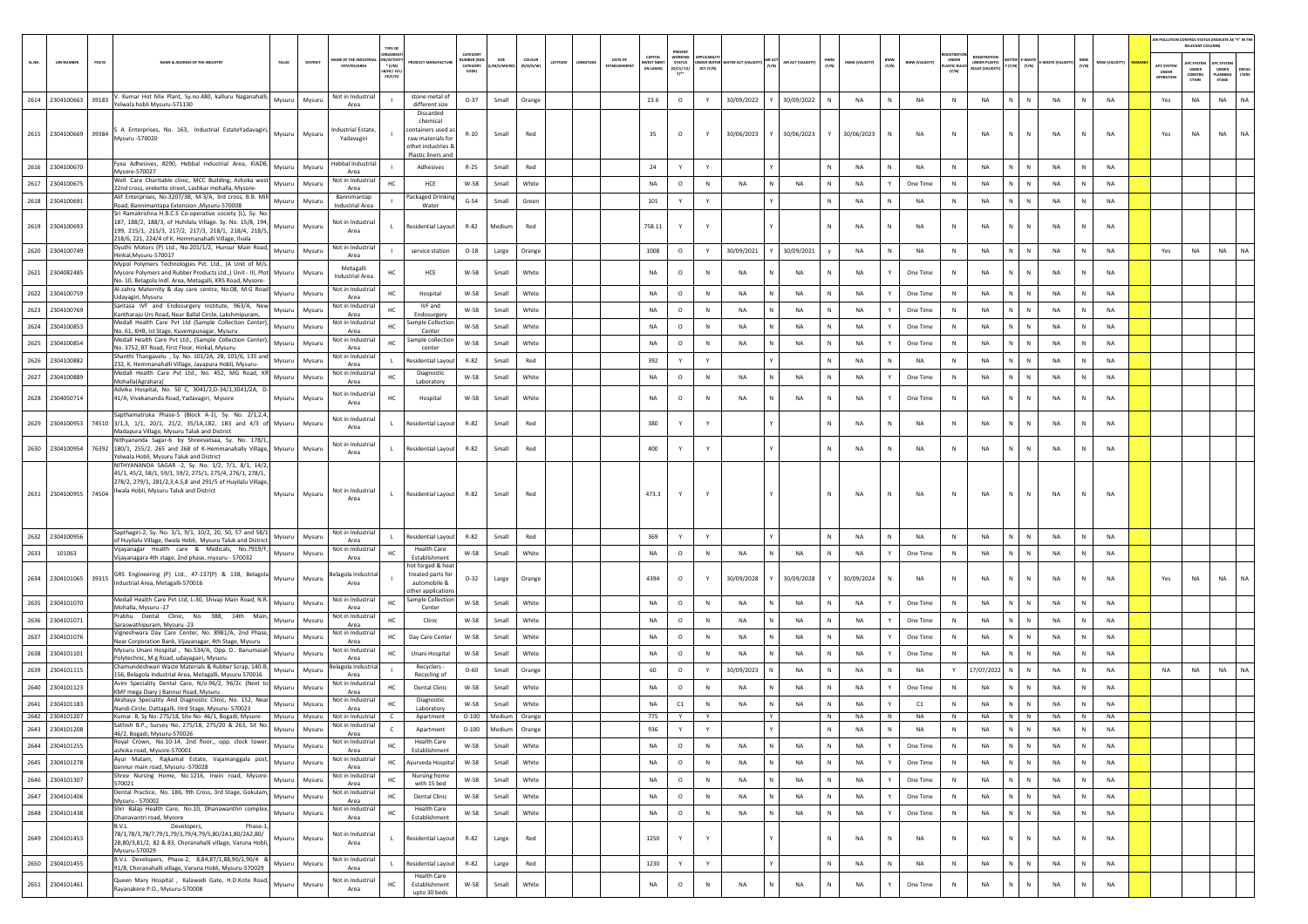|        |                             |                                                                                                                                            |          |                                     |                         |                                            |                    |             |               |                   |                     |                       |                                  |             |                           |   |                    |              |                |              |                       |                             |                                      |                          |             |              |                |                    | AIR POLLUTION CONTROL STATUS (INDICATE AS "Y" IN THE<br>RELEVANT COLUMN) |                       |
|--------|-----------------------------|--------------------------------------------------------------------------------------------------------------------------------------------|----------|-------------------------------------|-------------------------|--------------------------------------------|--------------------|-------------|---------------|-------------------|---------------------|-----------------------|----------------------------------|-------------|---------------------------|---|--------------------|--------------|----------------|--------------|-----------------------|-----------------------------|--------------------------------------|--------------------------|-------------|--------------|----------------|--------------------|--------------------------------------------------------------------------|-----------------------|
|        |                             | NAME & ADDRESS OF THE INDUSTR'                                                                                                             |          | AME OF THE INDUSTR                  | N/ACTIVI                |                                            | CATEGOR<br>MBER DO | SIZE        | <b>COLOUR</b> |                   | DATE OF             | CAPITAL               | PRESENT<br>WORKING               | NDER WATE   |                           |   |                    |              |                |              |                       | UNDER                       | <b>EGISTRATIC</b>                    | <b>TTER E-WASTE</b>      |             |              |                |                    |                                                                          |                       |
| SL.NO. | PCB ID<br><b>UIN NUMBER</b> | TALUR                                                                                                                                      | DISTRICT | <b>ESTATES/AREA</b>                 | $*(1/M)^*$<br>8/HC/ H/I |                                            | CATEGORY<br>CODE)  | /M/S/MICRO) | (R/O/G/W)     | ATITUDE<br>MGITUD | <b>ESTABLISHMEN</b> | EST MEI<br>(IN LAKHS) | <b>STATUS</b><br>(0/C1/C2)<br>Y1 | ACT (Y/N)   | ATER ACT (VALIDITY) (Y/N) |   | AIR ACT (VALIDITY) | HWM<br>(Y/N) | HWM (VALIDITY) | BMW<br>(Y/N) | <b>BMW (VALIDITY)</b> | <b>LASTIC RULE</b><br>(Y/N) | UNDER PLASTIC<br><b>ULES (VALIDI</b> | (Y/N)<br>[Y/N]           | -WASTE (VAL | (Y/N)        | MSW (VALIDITY) | APC SYSTER         | APC SYSTER<br><b>APC SYSTER</b><br>UNDER<br>UNDER<br>LANNING             | <b>DEFAL</b><br>LTERS |
|        |                             |                                                                                                                                            |          |                                     | CE/C/O)                 |                                            |                    |             |               |                   |                     |                       |                                  |             |                           |   |                    |              |                |              |                       |                             |                                      |                          |             |              |                | UNDER<br>OPERATION | CONSTRU<br>CTION<br>STAGE                                                |                       |
|        |                             | King City Phase-1, 42/1, 42/2, 43/3, 43/4, 123/2, 124/1,                                                                                   |          |                                     |                         |                                            |                    |             |               |                   |                     |                       |                                  |             |                           |   |                    |              |                |              |                       |                             |                                      |                          |             |              |                |                    |                                                                          |                       |
|        | 2652 2304101544             | 125/2 & 126 of Vajamangala Village, Varuna Hobli, Mysuru                                                                                   | Mysuru   | Not in Industria<br>Area            |                         | <b>Residential Layout</b>                  | R-82               | Small       | Red           |                   |                     | 434                   | Y                                |             |                           |   |                    | N            | NA             | ${\sf N}$    | NA                    | $\,$ N                      | NA<br>N                              | $\mathbb{N}$             | NA          |              | <b>NA</b>      |                    |                                                                          |                       |
|        |                             | Mysuru Taluk & District-570012<br>King City Phase-2, Sy. No. 123/3, 123/4, 127/2, 132/2,                                                   |          |                                     |                         |                                            |                    |             |               |                   |                     |                       |                                  |             |                           |   |                    |              |                |              |                       |                             |                                      |                          |             |              |                |                    |                                                                          |                       |
|        | 2653 2304101545             | 132/3, 133/2, 135/1, 135/2, 136, 140, 141/1 & 141/2 of Mysuru                                                                              | Mysuru   | Not in Industrial<br>Area           |                         | Residential Layout                         | R-82               | Medium      | Red           |                   |                     | 672                   | Y                                | Y           |                           |   |                    | N            | <b>NA</b>      | N            | NA                    | $\mathbb N$                 | NA<br>N                              | $\mathbb{N}$             | <b>NA</b>   | $\mathbf N$  | <b>NA</b>      |                    |                                                                          |                       |
|        |                             | vajamangala Village, Varuna Hobli, Mysuru Taluk &<br>Skanda Dental Clinic, No. 3376, 80ft Road, Near Netaji                                |          | Not in Industria                    |                         |                                            |                    |             |               |                   |                     |                       |                                  |             |                           |   |                    |              |                |              |                       |                             |                                      |                          |             |              |                |                    |                                                                          |                       |
|        | 2654 2304101554             | Mysuru<br>Circle, Kanakadasanagar, Mysuru -22                                                                                              | Mysuru   | Area                                | HC.                     | <b>Dental Clinic</b>                       | W-58               | Small       | White         |                   |                     | NA                    | $\circ$                          | N           | NA                        |   | <b>NA</b>          | N            | <b>NA</b>      | Y            | One Time              | N                           | N.<br>NA                             | N                        | <b>NA</b>   | $\mathbf N$  | NA             |                    |                                                                          |                       |
|        | 2655 2304101557             | Ashwini Diabetes and Thyroid Care Center, No. 136/E,<br>Mysuru                                                                             | Mysuru   | Not in Industrial<br>Area           | HC                      | clinic                                     | W-58               | Small       | White         |                   |                     | NA                    | $\circ$                          | ${\sf N}$   | NA                        |   | NA                 | $\mathbb N$  | NA             | Y            | One Time              | N                           | NA                                   | N<br>$\,$ N              | NA          | N            | <b>NA</b>      |                    |                                                                          |                       |
|        |                             | SBM Main Road, Vijaynagar - Hebbal, Mysuru<br>Page Industries Ltd., Page Industries Ltd Unit-16, Site No.                                  |          |                                     |                         |                                            |                    |             |               |                   |                     |                       |                                  |             |                           |   |                    |              |                |              |                       |                             |                                      |                          |             |              |                |                    |                                                                          |                       |
|        | 2656 2304080997             | 25/B, III stage, Industrial suburb, Khille Mohalla (fort), Mysuru<br>Mysore-570 008                                                        | Mysuru   | ndustrial Suburb                    | HC                      | HCE                                        | W-58               | Small       | White         |                   |                     | <b>NA</b>             | $\circ$                          | $\mathbb N$ | NA                        |   | NA                 | $\mathbb{N}$ | NA             |              | One Time              | ${\sf N}$                   | NA<br>N                              | $\mathbb{N}$             | NA          |              | NA             |                    |                                                                          |                       |
|        |                             | Smile Avenue Dental Clinic, Raghvendra Complex, Opp                                                                                        |          | Not in Industria                    |                         |                                            |                    |             |               |                   |                     |                       |                                  |             |                           |   |                    |              |                |              |                       |                             |                                      |                          |             | N            | <b>NA</b>      |                    |                                                                          |                       |
|        | 2657 2304101708             | Mysuru<br>IMA Building, New Sayyaji Roa Road, Mysuru                                                                                       | Mysuru   | Area                                | HC                      | Dental clinic                              | W-58               | Small       | White         |                   |                     | NA                    | C1                               | N           | NA                        |   | NA                 | N            | NA             | Y            | C1                    | N                           | NA                                   | $\mathsf{N}^-$<br>$\,$ N | NA          |              |                |                    |                                                                          |                       |
|        | 2658 2304101729             | Reniu Hair Transplant, Cosmetology and Skin Clinic, No.<br>2714, Ground Floor, 8th Cross, Kalidasa Road, VV Mohalla,<br>Mysuru             | Mysuru   | Not in Industria                    | нc                      | <b>Skin Clinic</b>                         | W-58               | Small       | White         |                   |                     | NA                    | $\circ$                          | N           | <b>NA</b>                 |   | NA                 | N            | NA             | Y            | One Time              | ${\sf N}$                   | NA<br>N                              | N                        | NA          |              | <b>NA</b>      |                    |                                                                          |                       |
|        |                             | Mysuru - 02                                                                                                                                |          | Area                                |                         |                                            |                    |             |               |                   |                     |                       |                                  |             |                           |   |                    |              |                |              |                       |                             |                                      |                          |             |              |                |                    |                                                                          |                       |
|        | 2659 2304101764 39719       | Modern Abattoir Mysuru City Corporation, 488, 489, 490,<br>Mysuru<br>491, 492 & 494, Kesare Village, Mysuru                                | Mysuru   | Not in Industrial<br>Area           |                         | Slaughter house                            | R-49               | Large       | Red           |                   |                     | 4000                  | Y                                | Y           |                           |   |                    | $\mathbb N$  | NA             | N            | <b>NA</b>             | ${\sf N}$                   | NA                                   | N<br>$\,$ N              | NA          | N            | <b>NA</b>      |                    |                                                                          |                       |
| 2660   | 2304101822                  | iovernment Employees HBCS Residential Layout, No.<br>Mysuru                                                                                | Mysuru   | Not in Industrial                   |                         | Residential Layou                          | R-82               | Medium      | Red           |                   |                     | 876.11                |                                  | Y           |                           |   |                    |              | NA             | ${\sf N}$    | <b>NA</b>             | $\mathbb N$                 | NA<br>N                              | N                        | NA          | $\mathbf N$  | NA             |                    |                                                                          |                       |
|        |                             | 937/4, New Kantharaj Urs Road, Myosre-04<br>Encon Apartment, 238/2, Hinkal Village, Kasaba Hobli,                                          |          | Area<br>Not in Industrial           |                         |                                            |                    |             |               |                   |                     |                       |                                  |             |                           |   |                    |              |                |              |                       |                             |                                      |                          |             |              |                |                    |                                                                          |                       |
|        | 2661 2304101927             | Mysuru<br>Mysuru-570017                                                                                                                    | Mysuru   | Area                                |                         | Apartment                                  | $O-100$            | Medium      | Orange        |                   |                     | 730                   | Y                                | Y           |                           |   |                    |              | <b>NA</b>      | N            | <b>NA</b>             | N                           | <b>NA</b>                            | N<br>$\mathbb{N}$        | NA          | N            | <b>NA</b>      |                    |                                                                          |                       |
|        | 2662 2304101825 10337       | DRM Multi Specialty Hospital , Plot No.2909, Temple<br>Mysuru<br>Road, VV Mohalla, Mysuru-570002                                           | Mysuru   | Not in Industrial<br>Area           | HC                      | Hospital                                   | $O-85$             | Small       | Orange        |                   |                     | 492                   | $\circ$                          | Y           | 30/09/2023                |   | 30/09/2023         | N            | <b>NA</b>      | Y            | 30/09/2023            | N                           | <b>NA</b><br>N                       | N                        | <b>NA</b>   | N            | <b>NA</b>      | Yes                | <b>NA</b><br><b>NA</b>                                                   | <b>NA</b>             |
|        | 2663 2304101829<br>41149    | Nesara Enterprises, No.278, Hebbal Industrial Area,<br>Mysuru                                                                              | Mysuru   | lebbal Industrial                   |                         | Software unit                              | $O-99$             | Medium      | Orange        |                   |                     | 987                   | $\circ$                          | Y           | 30/09/2028                |   | 30/09/2028         |              | <b>NA</b>      | N            | <b>NA</b>             | N                           | N.<br><b>NA</b>                      | N                        | <b>NA</b>   | N            | <b>NA</b>      | Yes                | <b>NA</b><br>NA                                                          | NA                    |
|        | 2664 2304101972             | HEbbal.Mysuru-570016<br>Sri Raghavendra Clinic, No. MIG 20, Vivekanandanagar, Mysuru Mysuru                                                |          | Area<br>Not in Industrial           | HC                      | HCE                                        | W-58               | Small       | White         |                   |                     | <b>NA</b>             | $\circ$                          | N           | <b>NA</b>                 |   | <b>NA</b>          | N            | <b>NA</b>      | Y            | One Time              | N                           | NA                                   | N<br>N                   | <b>NA</b>   | N            | <b>NA</b>      |                    |                                                                          |                       |
|        | 2665 2304101982             | A R Shams Rice Mill , Sy.No. 39,H D Kote<br>Mysuru                                                                                         | Mysuru   | Not in Industrial                   |                         | rice hulling unit                          | $G-39$             | Small       | Green         |                   |                     | 17                    | $\circ$                          | Y           | 31/12/2100                |   | 31/12/2100         | <b>N</b>     | <b>NA</b>      | N            | <b>NA</b>             | $\mathbb N$                 | <b>NA</b><br>N                       | N                        | <b>NA</b>   | N            | <b>NA</b>      | Yes                | <b>NA</b><br><b>NA</b>                                                   | NA                    |
|        |                             | Road, Chowdahalli, Rayanakere, Mysuru-570008<br>Sai Shiva Aqua, No.1931, Hanchya, Sathagalli Layout B                                      |          | Area<br>Not in Industrial           |                         |                                            |                    |             |               |                   |                     |                       |                                  |             |                           |   |                    |              |                |              |                       |                             |                                      |                          |             |              |                |                    |                                                                          |                       |
|        | 2666 2304102008             | Mysuru<br>Zone. Mysuru-570019                                                                                                              | Mysuru   | Area                                |                         | ackaged Drinking<br>Water                  | $G-54$             | Small       | Green         |                   |                     | 35                    | $\circ$                          |             | 31/12/2027                |   | 31/12/2027         |              | NA             | N            | NA                    | $\mathbb N$                 | NA<br>N                              | N                        | <b>NA</b>   | $\mathbf{N}$ | NA             | Yes                | NA<br>NA                                                                 | NA                    |
|        |                             | West Coast Opticable Ltd., (A Subsidiary Of West Coast<br>2667 2304102044 42247 Paper Mills Ltd,.), No.386, 387, North wing, KIADB, Mysuru | Mysuru   | Hebbal Industrial                   |                         | optical fibre cable                        | $G-79$             | Medium      | Green         |                   |                     | 857                   | $\circ$                          | Y           | 31/12/2027                |   | NA                 |              |                | N            | <b>NA</b>             | $\mathbb N$                 | NA<br>N                              | N                        | <b>NA</b>   | N            | <b>NA</b>      | <b>NA</b>          | <b>NA</b><br>NA                                                          | NA                    |
|        |                             | Electronic Estate, Mysuru-570016                                                                                                           |          | Area                                |                         |                                            |                    |             |               |                   |                     |                       |                                  |             |                           |   |                    |              | Not Applied    |              |                       |                             |                                      |                          |             |              |                |                    |                                                                          |                       |
|        |                             | Nandhana Super Specialit6y Eye Care Private Limited,                                                                                       |          | Not in Industrial                   | HC                      |                                            | W-58               | Small       | White         |                   |                     | <b>NA</b>             | $\circ$                          | N           | NA                        |   | <b>NA</b>          | N            | <b>NA</b>      | Y            | One Time              | $\mathbb{N}$                | <b>NA</b><br>N                       | N                        | <b>NA</b>   | $\mathsf{N}$ | <b>NA</b>      |                    |                                                                          |                       |
|        | 2668 2304102054             | No.446, New No. 38, JLB Road, Next to Big Bazaar,<br>Mysuru<br>Chamaraja Mohalla, Mysuru.                                                  | Mysuru   | Area                                |                         | HCE                                        |                    |             |               |                   |                     |                       |                                  |             |                           |   |                    |              |                |              |                       |                             |                                      |                          |             |              |                |                    |                                                                          |                       |
|        | 2669 2304102074             | We care Hospital, No. 20/B, D1/B, 4th Main, 2nd Stage,<br>Mysuru                                                                           | Mysuru   | Not in Industrial                   | HC                      | Hospital                                   | W-58               | Small       | White         |                   |                     | NA                    | $\circ$                          | N           | <b>NA</b>                 |   | <b>NA</b>          | N            | <b>NA</b>      | Y            | One Time              | N                           | <b>NA</b><br>N                       | N                        | <b>NA</b>   | N            | <b>NA</b>      |                    |                                                                          |                       |
|        |                             | Sokulam, Mysuru - 570002<br>Sri. Nandhini Poly Clinic, Mavinahally road, next to post                                                      |          | Area<br>Not in Industrial           |                         |                                            |                    |             |               |                   |                     |                       |                                  |             |                           |   |                    |              |                |              |                       |                             |                                      |                          |             |              |                |                    |                                                                          |                       |
|        | 2670 2304102106             | Mysuru<br>office, jayapura, mysore Taluk-570008                                                                                            | Mysuru   | Area                                | HC.                     | HCE                                        | W-58               | Small       | White         |                   |                     | <b>NA</b>             | $\circ$                          | N           | <b>NA</b>                 |   | <b>NA</b>          |              | <b>NA</b>      | Y            | One Time              | N                           | N.<br><b>NA</b>                      | N                        | <b>NA</b>   | $\mathbf N$  | <b>NA</b>      |                    |                                                                          |                       |
|        | 2671 2304102109             | Curvply Products Pvt. Ltd., 241/2B, Aloka Road<br>Mysuru<br>Yelwala, Mysuru-571130                                                         | Mysuru   | Not in Industrial<br>Area           |                         | Plywood and<br>Veneer                      | $O-56$             | Small       | Orange        |                   |                     | 58.96                 | $\circ$                          | Y           | 30/09/2023                |   | 30/09/2023         | N            | NA             | N            | <b>NA</b>             | $\mathbb N$                 | NA                                   | $\mathsf{N}^-$<br>N      | NA          | N            | NA             | Yes                | NA<br><b>NA</b>                                                          | <b>NA</b>             |
|        | 2672 2304102160             | Samatha Food Industries , NO.J, Part 5-A, Hebbal<br>Mysuru                                                                                 | Mysuru   | lebbal Industrial                   |                         | Flours, bakery                             | $G-3$              | Small       | Green         |                   |                     | 66                    | Y                                |             |                           |   |                    |              | NA             | ${\sf N}$    | NA                    | $\mathbb N$                 | NA<br>N                              | N                        | NA          | $\mathbb N$  | NA             |                    |                                                                          |                       |
|        |                             | Industrial Area, Mysuru-570016<br>Bhoomika<br>Housing<br>Corporation                                                                       |          | Area<br>Not in Industria            |                         | foods                                      |                    |             |               |                   |                     |                       |                                  |             |                           |   |                    |              |                |              |                       |                             |                                      |                          |             |              |                |                    |                                                                          |                       |
|        | 2673 2304102165             | Mysuru<br>Sy.No.325,326,346,348,349,350 & 352, Nagawala Village,                                                                           | Mysuru   | Area                                |                         | <b>Residential Layout</b>                  | R-82               | Small       | Red           |                   |                     | 473                   | Y                                | Y           |                           |   |                    |              | <b>NA</b>      | N            | <b>NA</b>             | N                           | <b>NA</b><br>N                       | N                        | NA          | $\mathbb N$  | <b>NA</b>      |                    |                                                                          |                       |
|        | 2674 2304102183 41973       | S.Star Enterprises, NO.86, Industrial Area Kadakola.<br>Mysuru<br>jayapura Hobli, Mysuru-571311                                            | Mysuru   | Kadakola<br><b>Industrial Area</b>  |                         | <b>Plastic granules</b>                    | $O - 60$           | Small       | Orange        |                   |                     | 44                    | $\circ$                          | Y           | 30/09/2023                |   | 30/09/2023         |              | 30/09/2023     | N            | NA                    | N                           | <b>NA</b>                            | N<br>N                   | <b>NA</b>   | N            | <b>NA</b>      | Yes                | <b>NA</b><br><b>NA</b>                                                   | NA                    |
|        | 2675 2304102184             | N J Stationery, No.131, Udboor gate off HD Kote Road,<br>Mysuru                                                                            | Mysuru   | Not in Industrial                   |                         | cardboard                                  | $G-9$              | Small       | Green         |                   |                     | 455                   | $\circ$                          | Y           | 31/12/2027                |   | 31/12/2027         |              | NA             | N            | <b>NA</b>             | $\mathbb N$                 | <b>NA</b><br>N                       | N                        | <b>NA</b>   | $\mathbf{N}$ | NA             | Yes                | <b>NA</b><br>NA                                                          | NA                    |
|        |                             | Udboor.Mysuru-570008<br>Ashwini Dental Clinic, No. 24, 3rd cross, Ist Satge,                                                               |          | Area<br>Not in Industrial           |                         | products                                   |                    |             |               |                   |                     |                       |                                  |             |                           |   |                    |              |                |              |                       |                             |                                      |                          |             |              |                |                    |                                                                          |                       |
|        | 2676 2304102203             | Mysuru<br>Gokulam, Mysuru                                                                                                                  | Mysuri   | Area                                | HC                      | Dental clinic                              | W-58               | Small       | White         |                   |                     | NA                    | $\circ$                          | N           | NA                        |   | NA                 | $\mathbb N$  | NA             | Y            | One Time              | N                           | NA                                   | N<br>${\sf N}$           | NA          | N            | <b>NA</b>      |                    |                                                                          |                       |
|        |                             | Ashvini Multispeciality Dental Clinic, No.44, first floor, 5th                                                                             |          | Not in Industrial                   | HC                      |                                            |                    |             |               |                   |                     |                       |                                  | N           | <b>NA</b>                 |   |                    | N            |                |              |                       | ${\sf N}$                   | N                                    | N                        |             |              | <b>NA</b>      |                    |                                                                          |                       |
|        | 2677 2304102217             | ross, Gokulam Main Road, Gokulam first stage, Mysuru-<br>Mysuru<br>570002                                                                  | Mysuru   | Area                                |                         | Dental clinic                              | W-58               | Small       | White         |                   |                     | NA                    | $\circ$                          |             |                           |   | NA                 |              | NA             |              | One Time              |                             | NA                                   |                          | NA          |              |                |                    |                                                                          |                       |
|        | 2678 2304102218 42739       | Excel Recycling Unit-2, No.212/2, Tippu Town,<br>Mysuru                                                                                    | Mysuru   | Not in Industria                    |                         | hazardous waste                            | $R-32$             | Small       | Red           |                   |                     | 28                    | $\circ$                          | Y           | 30/06/2023                |   | NA                 | Y            | 30/06/2023     | N            | <b>NA</b>             | ${\sf N}$                   | NA                                   | N<br>$\,$ N              | NA          | N            | NA             | NA                 | NA<br>NA                                                                 | NA                    |
|        |                             | Ramanahalli Village, Mysuru-570019<br>A1-Green Sand, No.223/A, Hebbal Industrial Area, Mysuru-                                             |          | Area<br>lebbal Industrial           |                         | recycling                                  |                    |             |               |                   |                     |                       |                                  |             |                           |   |                    |              |                |              |                       |                             |                                      |                          |             |              |                |                    |                                                                          |                       |
|        | 2679 2304102265             | Mysuru<br>570016                                                                                                                           | Mysuru   | Area                                |                         | M-sand                                     | $O - 64$           | Small       | Orange        |                   |                     | 200                   | Y                                | Y           |                           |   |                    |              | <b>NA</b>      | ${\sf N}$    | <b>NA</b>             | $\mathbb{N}$                | <b>NA</b>                            | N                        | NA          |              | <b>NA</b>      |                    |                                                                          |                       |
|        | 2680 2304102329             | J.S. Dental Clinic, No. 45/2, AVNS Market Building, D.D.<br>Mysuru<br>Urs Road, K.R. Circle, Mysuru                                        | Mysuru   | Not in Industrial<br>Area           |                         | Dental clinic                              | W-58               | Small       | White         |                   |                     | NA                    | $\circ$                          | ${\sf N}$   | <b>NA</b>                 |   | NA                 | $\mathbb N$  | NA             | Y            | One Time              | N                           | NA<br>N                              | $\mathbb{N}$             | NA          | $\mathbb N$  | <b>NA</b>      |                    |                                                                          |                       |
|        |                             | Shree Ambe Labels Pvt Ltd., Plot No.261, KIADB Hebbal                                                                                      |          |                                     |                         | Manufacture of                             |                    |             |               |                   |                     |                       |                                  |             |                           |   |                    |              |                |              |                       |                             |                                      |                          |             |              |                |                    |                                                                          |                       |
|        | 2681 2304102338             | Industrial Area, Hebbal, Mysuru -570018.<br>Mysuru                                                                                         | Mysuru   | lebbal Industrial<br>Area           |                         | printing labels and                        | $O-59$             | Small       | Orange        |                   |                     | 430                   | $\circ$                          | Y           | 30/09/2022                |   | 30/09/2022         |              | <b>NA</b>      | N            | <b>NA</b>             | $\mathsf{N}$                | <b>NA</b>                            | N                        | NA          |              | <b>NA</b>      | Yes                | NA<br>NA                                                                 | <b>NA</b>             |
|        |                             |                                                                                                                                            |          |                                     |                         | dials                                      |                    |             |               |                   |                     |                       |                                  |             |                           |   |                    |              |                |              |                       |                             |                                      |                          |             |              |                |                    |                                                                          |                       |
|        |                             | Deepa House Building Co-operative Society Ltd,. Sy. No.<br>46/1, 46/3, 46/4, 47/1, 47/2, 47/5, 48/1, 48/4, 48/8,                           |          |                                     |                         |                                            |                    |             |               |                   |                     |                       |                                  |             |                           |   |                    |              |                |              |                       |                             |                                      |                          |             |              |                |                    |                                                                          |                       |
|        |                             | 51/1 51/2 51/3 51/4 51/5 51/6 52/3 52/4 52/5                                                                                               |          |                                     |                         |                                            |                    |             |               |                   |                     |                       |                                  |             |                           |   |                    |              |                |              |                       |                             |                                      |                          |             |              |                |                    |                                                                          |                       |
|        | 2682 2304102341 53057       | 52/8, 53/1, 53/2, 54/1, 54/2, 54/3B, 54/3A, 55/1, 55/2,<br>Mysuru                                                                          | Mysuru   | Not in Industrial                   | $\mathbf{L}$            | <b>Residential Layout</b>                  | R-82               | Large       | Red           |                   |                     | 3703.36               | Y                                | Y           |                           |   |                    | N            | <b>NA</b>      | N            | NA                    | N                           | N<br><b>NA</b>                       | N                        | NA          | N            | <b>NA</b>      |                    |                                                                          |                       |
|        |                             | 55/3, 56/1, 56/3, 56/2B, 56/4, 56/6, 56/7, 58/1, 58/3,<br>58/4, 58/5, 58/6, 58/7, 61/2, 62/2, 68/1, 68/2, 69/3,                            |          | Area                                |                         |                                            |                    |             |               |                   |                     |                       |                                  |             |                           |   |                    |              |                |              |                       |                             |                                      |                          |             |              |                |                    |                                                                          |                       |
|        |                             | 69/4, 69/5, 69/6, 69/7, 69/8, 72/2A, 72/2B, 73/2, 73/3 &                                                                                   |          |                                     |                         |                                            |                    |             |               |                   |                     |                       |                                  |             |                           |   |                    |              |                |              |                       |                             |                                      |                          |             |              |                |                    |                                                                          |                       |
|        |                             | 73/4, Kumara Beedu Village, Yelwala Hobli, Mysuru Taluk<br>Pearl Health Care, No. 1779, Ist Floor, M223 Kabir Road,                        |          | Not in Industrial                   |                         |                                            |                    |             |               |                   |                     |                       |                                  |             |                           |   |                    |              |                |              |                       |                             |                                      |                          |             |              |                |                    |                                                                          |                       |
|        | 2683 2304102429             | Mysuru<br>Mandi Mohalla, Mysuru                                                                                                            | Mysuru   | Area                                | нc                      | Clinic                                     | W-58               | Small       | White         |                   |                     | NA                    | $\circ$                          | ${\sf N}$   | NA                        |   | NA                 | N            | NA             | Y            | One Time              | N                           | NA<br>N                              | $\mathbb{N}$             | NA          | $\mathbb N$  | NA             |                    |                                                                          |                       |
|        | 2684 2304102447             | Naipunya Dental Care, No. 361, Ist Floor, Above Karnataka<br>Mysuru<br>Bank ATM, Dr. Rajkumar Road, Yaraganahalli, Mysuru -                | Mysuru   | Not in Industrial<br>Area           | HC                      | Dental clinic                              | W-58               | Small       | White         |                   |                     | NA                    | $\circ$                          | N           | NA                        | N | NA                 | N            | NA             | Υ            | One Time              | N                           | NA                                   | N<br>N                   | NA          | N            | <b>NA</b>      |                    |                                                                          |                       |
|        |                             | Swasthya Ayurveda Center, No. 726B, 6th Cross, Behind                                                                                      |          | Not in Industrial                   |                         | Avurveda and                               |                    |             |               |                   |                     |                       |                                  |             |                           |   |                    |              |                |              |                       |                             |                                      |                          |             |              |                |                    |                                                                          |                       |
|        | 2685 2304102455             | Raghulal Health Mart, Opp to Yoganarasimhaswamy Mysuru<br>Temple, Vijayanahgar, Ist Stage, Mysuru                                          | Mysuru   | Area                                |                         | Panchakarma<br>Center                      | W-58               | Small       | White         |                   |                     | NA                    | $\circ$                          | N           | NA                        |   | NA                 | $\,$ N       | NA             | Υ            | One Time              | N                           | N<br>NA                              | $\mathbb N$              | NA          | $\mathbb N$  | <b>NA</b>      |                    |                                                                          |                       |
|        | 2686 2304102457             | A. K. Enterprises, Plot . No. 140/A & 140/C, Belagola                                                                                      |          | elagola Industria                   |                         | cutting sizing and                         | $G-56$             |             | Green         |                   |                     | 24                    |                                  | Y           | 31/12/2027                |   | NA                 | $\mathbb N$  | NA             |              | NA                    | N                           | N                                    | N                        |             | N            | <b>NA</b>      | NA                 | <b>NA</b><br>NA                                                          | NA                    |
|        |                             | Mysuru<br>Industrial Area, Mysuru Polymers Down Road, Mysuru-                                                                              | Mysuru   | Area                                |                         | polishing of                               |                    | Small       |               |                   |                     |                       | $\circ$                          |             |                           |   |                    |              |                | $\,N\,$      |                       |                             | NA                                   |                          | NA          |              |                |                    |                                                                          |                       |
|        |                             |                                                                                                                                            |          |                                     |                         | recycling /<br>reprocessing of             |                    |             |               |                   |                     |                       |                                  |             |                           |   |                    |              |                |              |                       |                             |                                      |                          |             |              |                |                    |                                                                          |                       |
|        |                             | 2687 2304102608 41823 Sri Chamundi Metal Works, Plot no. 440-K, Sy. NO. 144, Mysuru                                                        | Mysuru   | <b>Hebbal Industrial</b><br>Area    |                         | rejected dry cell                          | $R - 32$           | Small       | Red           |                   |                     | 65                    | $\circ$                          | Y           | 30/06/2023                |   | 30/06/2023         | Y            | 29/05/2024     | N            | <b>NA</b>             | N                           | NA<br>N                              | $\mathbb{N}$             | NA          | $\mathsf{N}$ | <b>NA</b>      | Yes                | <b>NA</b><br>NA                                                          | NA                    |
|        |                             |                                                                                                                                            |          |                                     |                         | batteries, zinc<br>dross, skimmin          |                    |             |               |                   |                     |                       |                                  |             |                           |   |                    |              |                |              |                       |                             |                                      |                          |             |              |                |                    |                                                                          |                       |
|        |                             |                                                                                                                                            |          |                                     |                         | Manufacture of                             |                    |             |               |                   |                     |                       |                                  |             |                           |   |                    |              |                |              |                       |                             |                                      |                          |             |              |                |                    |                                                                          |                       |
|        | 2688 2304102628             | Stellco Engg Technologies Pvt.Ltd, plot No.3 ,KSSIDC Mysuru<br>ndustrial area, Metgalli , Mysuru -570016                                   | Mysuru   | Metagalli<br><b>Industrial Area</b> |                         | centrifugal casting<br>of Cobalt Base (Co- | $O - 66$           | Small       | Orange        |                   |                     | 124                   | Y                                | Y           |                           |   |                    | N            | NA             | ${\sf N}$    | <b>NA</b>             | $\,$ N                      | N.<br>NA                             | N                        | NA          | $\mathbf N$  | <b>NA</b>      |                    |                                                                          |                       |
|        |                             |                                                                                                                                            |          |                                     |                         | 4, Co-6, Co-21)                            |                    |             |               |                   |                     |                       |                                  |             |                           |   |                    |              |                |              |                       |                             |                                      |                          |             |              |                |                    |                                                                          |                       |
|        | 2689 2304102669             | Darshan Flexibles Pvt. Ltd., anjar No.158, Sy. No. 101/4K,<br>Mysuru<br>Iemmanahalli Village, Yelwala Hobli, Mysuru-570026                 | Mysuru   | Not in Industrial<br>Area           |                         | Ink manufacture                            | $O-58$             | Small       | Orange        |                   |                     | 66                    | Y                                | Y           |                           |   |                    | $\mathbb N$  | NA             | ${\sf N}$    | NA                    | $\,$ N                      | NA<br>N                              | N                        | <b>NA</b>   | $\mathbb N$  | <b>NA</b>      |                    |                                                                          |                       |
|        |                             |                                                                                                                                            |          |                                     |                         |                                            |                    |             |               |                   |                     |                       |                                  |             |                           |   |                    |              |                |              |                       |                             |                                      |                          |             |              |                |                    |                                                                          |                       |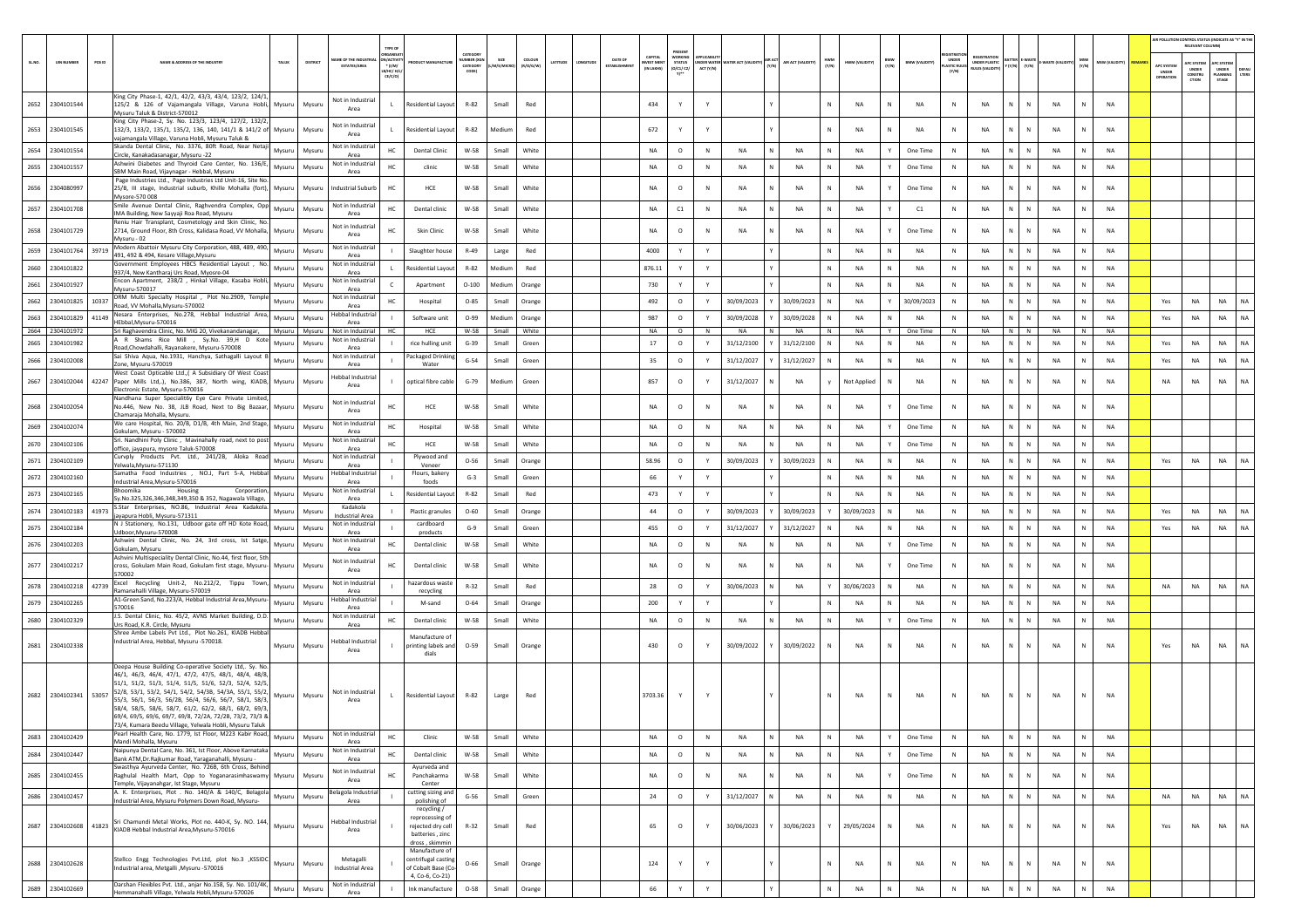|        |                       |                                                                                                                                                                                                                                |        |          |                                                                |                                                      |                                                                                                                                  |                                 |                             |                            |                        |                        |                                  |                                             |                              |                 |                   |                   |                 |                   |                       |                               |                                   |                                        |                  |                   |                        |                                         | AIR POLLUTION CONTROL STATUS (INDICATE AS "Y" IN THI<br>RELEVANT COLUMN) |                                         |                       |
|--------|-----------------------|--------------------------------------------------------------------------------------------------------------------------------------------------------------------------------------------------------------------------------|--------|----------|----------------------------------------------------------------|------------------------------------------------------|----------------------------------------------------------------------------------------------------------------------------------|---------------------------------|-----------------------------|----------------------------|------------------------|------------------------|----------------------------------|---------------------------------------------|------------------------------|-----------------|-------------------|-------------------|-----------------|-------------------|-----------------------|-------------------------------|-----------------------------------|----------------------------------------|------------------|-------------------|------------------------|-----------------------------------------|--------------------------------------------------------------------------|-----------------------------------------|-----------------------|
| SL.NO. | <b>UIN NUMBER</b>     | PCB ID<br><b>NAME &amp; ADDRESS OF THE INDUSTR</b>                                                                                                                                                                             | TALUK  | DISTRICT | AME OF THE INDUSTI<br><b>ESTATES/AREA</b>                      | N/ACTIVI<br>$*$ (i/M/<br><b>LB/HC/ H/L</b><br>CE/C/O |                                                                                                                                  | UMBER (XG)<br>CATEGORY<br>CODE) | SIZE<br><b>M/S/MICRO</b>    | <b>COLOUR</b><br>(R/O/G/W) | LATITUDE<br>MGITUE     | DATE OF<br>ESTABLISHME | CAPITAL<br>VEST MEN<br>IN LAKHS) | <b>WORKIN</b><br>STATUS<br>(0/C1/ C2/<br>Y1 | <b>DER WATE</b><br>ACT (Y/N) | ATER ACT (VALIE | AIR ACT (VALIDITY | HWM<br>(Y/N)      | HWM (VALIDITY)  | BMW<br>(Y/N)      | <b>BMW (VALIDITY)</b> | UNDER<br>ASTIC RULES<br>(Y/N) | UNDER PLASTIC<br>IULES (VALIDITY) | <b>ITTER E-WAST</b><br>$(Y/N)$ $(Y/N)$ | <b>WASTE</b> (VA | (Y/N)             | <b>MSW (VALIDITY)</b>  | APC SYSTEM<br><b>UNDER</b><br>IPERATION | APC SYSTEM<br>UNDER<br>CONSTRU<br><b>CTION</b>                           | APC SYSTER<br>UNDER<br>LANNING<br>STAGE | <b>DEFAU</b><br>LTERS |
|        |                       | 2690 2304102670 41536 Evolve Oil Refining Industry, No.410-41, 3/58, Hebbal<br>Industrial area.Mysuru-570016                                                                                                                   | Mysuru | Mysuru   | lebbal Industria<br>Area                                       |                                                      | Low density oil,<br>lubricant oil/base<br>oil. medium<br>ensity oil, solver                                                      | $R - 81$                        | Small                       |                            | Orange 12.2200 76.2600 |                        | 46.1                             | $\circ$                                     | Y                            | 30/09/2030      | 30/09/2030        |                   | 30/09/2025      | N                 | NA                    | NA                            | NA                                | NA I<br><b>NA</b>                      | <b>NA</b>        | <b>NA</b>         | <b>NA</b>              | NA                                      | <b>NA</b>                                                                | <b>NA</b>                               | <b>NA</b>             |
|        | 2691 2304102794       | Fastro India, No.205/B, Hebbal Industrial Area, Mysuru-<br>570016                                                                                                                                                              | Mysuru | Mysuru   | <b>Hebbal Industrial</b><br>Area                               |                                                      | Packaged Drinking<br>Water                                                                                                       | $G-54$                          | Small                       | Green                      |                        |                        | 35                               | $\circ$                                     | Y                            | 31/12/2027      | NA                | N                 | <b>NA</b>       | N                 | NA                    | N                             | <b>NA</b>                         | N<br>$\mathbb N$                       | NA               | N                 | <b>NA</b>              | <b>NA</b>                               | NA                                                                       | <b>NA</b>                               | <b>NA</b>             |
|        | 2692 2304102797       | SJICS & R PPP Medicover Hospitals (Diagnostic centre), A<br>unit of Sri. Jayadeva Institute of Cardio vascular Science:<br>and Research, Mysuru Branch, KRS Road, Kumbar<br>Koppalu, Mysuru-570016                             | Mysuru | Mysuru   | Not in Industrial<br>Area                                      | HC                                                   | Diagnostic<br>Laboratory                                                                                                         | W-58                            | Small                       | White                      |                        |                        | <b>NA</b>                        | $\circ$                                     | N                            | NA              | NA<br>N           | N                 | <b>NA</b>       |                   | One Time              | N                             | NA                                | N<br>$\mathbb N$                       | NA               |                   | <b>NA</b>              |                                         |                                                                          |                                         |                       |
| 2693   | 2304102903            | M.P. Traders, Sy. NO. 29, Plot No. 148, Next To KEB<br>service station, Sathagalli, Mysuru-570019                                                                                                                              | Mysuru | Mysuru   | Not in Industrial<br>Area                                      |                                                      | Recyclers -<br>Recycling of                                                                                                      | $O - 60$                        | Small                       | Orange                     |                        |                        | 23                               | $\circ$                                     | Y                            | 30/09/2023      | 30/09/2023        | $\mathbb{N}$      | <b>NA</b>       | N                 | NA                    | Y                             | 23/11/2022                        | N<br>$\,$ N                            | <b>NA</b>        | N                 | <b>NA</b>              | Yes                                     | NA                                                                       | <b>NA</b>                               | NA                    |
| 2694   | 2304102996            | Deepa Dental Care & Implant Centre, No. 627/B, Ashwini,<br>Ist floor, New Kantharaja urs Road, Kuvempunagar, Mysuru                                                                                                            | Mvsuru | Mysuru   | Not in Industrial<br>Area                                      | HC                                                   | Dental Clinic                                                                                                                    | W-58                            | Small                       | White                      |                        |                        | <b>NA</b>                        | $\circ$                                     | N                            | <b>NA</b>       | <b>NA</b>         | N                 | <b>NA</b>       | Y                 | One Time              | N                             | <b>NA</b>                         | $\mathbb N$<br>N.                      | <b>NA</b>        | N                 | <b>NA</b>              |                                         |                                                                          |                                         |                       |
| 2695   | 2304102736            | Tulasi Clinic, No.3509, 2nd main, Thilak Nagar,<br>MandiMohalla, Mysuru                                                                                                                                                        | Mysuru | Mysuru   | Not in Industria<br>Area                                       | HC                                                   | Clinic                                                                                                                           | W-58                            | Small                       | White                      |                        |                        | <b>NA</b>                        | $\circ$                                     | N                            | NA              | NA                |                   | NA              |                   | One Time              | $\mathbb{N}$                  | <b>NA</b>                         | N<br>N                                 | NA               |                   | NA                     |                                         |                                                                          |                                         |                       |
|        | 2696 2304102795 63825 | Friendly Motors India Pvt. Ltd, (Nexa Service), Plot                                                                                                                                                                           | Mysuru | Mysuru   | Hebbal Industrial                                              |                                                      | Service station                                                                                                                  | $O-18$                          | Small                       | Orange                     |                        |                        | 317                              | $\circ$                                     | Y                            | 30/09/2023      | 30/09/2023        | Y                 | 30/09/2023      | N                 | NA                    | $\,$ N                        | NA                                | N  <br>$\mathbb N$                     | NA               | N                 | <b>NA</b>              | Yes                                     | NA                                                                       | NA                                      | NA                    |
|        | 2697 2304102881       | No.262, Sy. No. 352 Part, Hebbal Industrial Area, Mysuru-<br>S Maqdoom Ismail Apartment <sup>2</sup> , Sy No: 138/2, Belvatha<br>/illage, Kasaba hobli,<br>Mysuru- 570016<br>固                                                 | Mysuru | Mysuru   | Area<br>Not in Industrial<br>Area                              |                                                      | Apartment                                                                                                                        | $O-100$                         | Small                       | Orange                     |                        |                        | 460                              |                                             |                              |                 |                   | N                 | <b>NA</b>       | N                 | NA                    | N                             | NA                                | N<br>$\mathbb N$                       | NA               |                   | <b>NA</b>              |                                         |                                                                          |                                         |                       |
|        | 2698 2304102903 74382 | Clearmedi Radiant Hospital ( A Unit Of Clearmed<br>Helathcare Pvt. Ltd.), No-2, C-1, A-1, Block, Vijayanagar<br>3rd stage, Mysuru-570017                                                                                       | Mysuru | Mysuru   | Not in Industrial<br>Area                                      | HC                                                   | Hospital                                                                                                                         | $O-85$                          | Small                       | Orange                     |                        |                        | 400                              | $\circ$                                     |                              | 30/09/2021      | 30/09/2021        | N                 | NA              | Y                 | 30/09/2021            | N                             | <b>NA</b>                         | N<br>N                                 | NA               |                   | <b>NA</b>              | Yes                                     | NA                                                                       | <b>NA</b>                               | NA.                   |
| 2699   | 2304102925            | Poojaries Fish Land, No.325/3, Kalasthavadi Village,<br>Siddalingapura, Mysuru-570003                                                                                                                                          | Mysuru | Mysuru   | Not in Industrial<br>Area                                      |                                                      | Hotel cum<br>restaurant                                                                                                          | $G-113$                         | Small                       | Green                      |                        |                        | 83                               | $\circ$                                     | Y                            | 31/12/2027      | 31/12/2027        | N                 | <b>NA</b>       | N                 | <b>NA</b>             | N                             | <b>NA</b>                         | N.<br>$\mathbb{N}$                     | <b>NA</b>        |                   | <b>NA</b>              | Yes                                     | NA                                                                       | <b>NA</b>                               | NA                    |
| 2700   | 2304103094            | Edge Holdings Private Limited, NO.5/2, Behind Appaji<br>Gowda Daba, Metagalli, Mysuru-570016                                                                                                                                   | Mysuru | Mysuru   | Not in Industrial<br>Area                                      |                                                      | ackaged Drinking<br>Water                                                                                                        | $G-54$                          | Small                       | Green                      |                        |                        | 36                               | $\circ$                                     |                              | 31/12/2027      | NA                |                   | NA              | N                 | NA                    | N                             | <b>NA</b>                         | N<br>N                                 | NA               |                   | NA                     | NA                                      | <b>NA</b>                                                                | <b>NA</b>                               | <b>NA</b>             |
|        | 2701 2304103122       | Karanataka Housing Board Project, Yalachalli Village,<br>Gurgral Chatra Village and Kallu Naganahalli, Ilawala Mysuru<br>Hobli, Mysuru Taluka and District                                                                     |        | Mysuru   | Not in Industrial<br>Area                                      |                                                      | Residential Layou                                                                                                                | R-82                            | Large                       | Red                        |                        |                        | $5.9E + 07$                      |                                             |                              |                 |                   | N                 | <b>NA</b>       | N                 | NA                    | N                             | <b>NA</b>                         | N<br>N                                 | <b>NA</b>        | N                 | <b>NA</b>              |                                         |                                                                          |                                         |                       |
| 2702   | 2304103136            | Bethesda Nephro-care & Dialysis Centre, No. 139, MIG,<br>Hudco Main Road, Bannimantapa, Mysuru                                                                                                                                 | Mysuru | Mysuru   | Not in Industria<br>Area                                       | HC                                                   | <b>Health Care</b><br>Establishment                                                                                              | W-58                            | Small                       | White                      |                        |                        | <b>NA</b>                        | $\circ$                                     | N                            | NA              | N<br>NA           | N                 | NA              | Y                 | One Time              | N                             | <b>NA</b>                         | N<br>${\sf N}$                         | NA               |                   | NA                     |                                         |                                                                          |                                         |                       |
|        | 2703 2304103184       | Clear Medi Multispeciality Clinic & Diagnositc Centre,<br>No.H-1/2, 2nd Stage, Vijayanagar, Mysore-570017                                                                                                                      | Mysuru | Mysuru   | Not in Industrial<br>Area                                      | HC                                                   | Health care<br>establishment                                                                                                     | W-58                            | Small                       | White                      |                        |                        | NA                               | C1                                          | N                            | NA              | N<br>NA           | N                 | NA              | Y                 | C1                    | $\,$ N                        | NA                                | N<br>$\,$ N                            | NA               | N                 | <b>NA</b>              |                                         |                                                                          |                                         |                       |
| 2704   | 2304103193            | J.K.Golden Embassy (Wellness & Hospitality), No.128<br>E, Belagola Industrial Area, Mysuru-570016                                                                                                                              | Mysuru | Mysuru   | lagola Industria<br>Area                                       |                                                      | Hotel                                                                                                                            | $O-38$                          | Small                       | Orange                     |                        |                        | 280                              | $\circ$                                     | Y                            | 30/09/2023      | 30/09/2023        | N                 | NA              | N                 | NA                    | N                             | NA                                | N.<br>${\sf N}$                        | NA               |                   | NA                     | Yes                                     | NA                                                                       | NA                                      | <b>NA</b>             |
| 2705   | 2304103282            | Sridhar & Others, Sy. No.103, 111/1, Kumara Beedu<br>Village, Ilwala Hobli, Mysuru Taluk and Distric                                                                                                                           | Mysuru | Mysuru   | Not in Industrial<br>Area                                      |                                                      | Residential Layout                                                                                                               | $R - 82$                        | Small                       | Red                        |                        |                        | 250                              | Y                                           |                              |                 |                   | N                 | <b>NA</b>       | N                 | NA                    | N                             | NA                                | N<br>$\mathbb N$                       | NA               | N                 | <b>NA</b>              |                                         |                                                                          |                                         |                       |
| 2706   | 2304103302            | M.K. Infra Holdings Pvt Ltd., Site No. 17, 18,19,20,21,22 &<br>23, Belavadi Village, Mysuru-570017                                                                                                                             | Mysuru | Mysuru   | Not in Industrial<br>Area                                      | C.                                                   | Apartment                                                                                                                        | $O-100$                         | Small                       | Orange                     |                        |                        | 370                              | Y                                           | Y                            |                 |                   | N                 | <b>NA</b>       | N                 | <b>NA</b>             | N                             | <b>NA</b>                         | N<br>N                                 | <b>NA</b>        | N                 | NA                     |                                         |                                                                          |                                         |                       |
|        | 2707 2304103342       | Saha Developers, Director Ess & Ess Infrastructure, Sy. No.<br>64/2, 64/3, 63/1, 63/2, 63/3, 61, 60/1, 60/2, 60/3, Mysuru<br>Madhapura Village, Varuna Hobli, Mysuru-570010                                                    |        | Mysuru   | Not in Industrial<br>Area                                      |                                                      | Residential Layou                                                                                                                | R-82                            | Small                       | Red                        |                        |                        | 300                              |                                             |                              |                 |                   | N                 | <b>NA</b>       | N                 | <b>NA</b>             | $\mathbb{N}$                  | <b>NA</b>                         | N.<br>$\mathbb{N}$                     | <b>NA</b>        |                   | <b>NA</b>              |                                         |                                                                          |                                         |                       |
| 2708   | 2304103343            | Smt Managalamba & Co For Saha Developers &<br>romoters, Sy. No. 128/3,4,11,12 & 143/3 of Janthagalli Mysuru<br>/illage, Varuna hobli, Mysuru-570010                                                                            |        | Mysuru   | Not in Industrial<br>Area                                      |                                                      | Residential Layout                                                                                                               | R-82                            | Small                       | Red                        |                        |                        | 369                              | Y                                           |                              |                 |                   | N                 | <b>NA</b>       | N                 | NA                    | N                             | <b>NA</b>                         | ${\sf N}$                              | <b>NA</b>        |                   | <b>NA</b>              |                                         |                                                                          |                                         |                       |
|        | 2709 2304103344       | Ms. Samuday Construction & Developers (Mysuru), Sy.<br>No.122/1Aï¿1/1 & 122/1A-2, Bogadi Village, Kasaba Hobli, Mysuru<br>Mysuru -570026                                                                                       |        | Mysuru   | Not in Industrial<br>Area                                      |                                                      | Apartment                                                                                                                        | $O-100$                         | Large                       | Orange                     |                        |                        | 1825                             | Y                                           |                              |                 |                   | N                 | <b>NA</b>       | N                 | NA                    | $\,$ N                        | NA                                | N<br>$\mathbb N$                       | NA               | $\mathbb{N}$      | <b>NA</b>              |                                         |                                                                          |                                         |                       |
|        | 2710 2304103381       | Natures Fragrances and Flavors, Plot No. 269G, Hebbala<br>Industrial Area, Mysore-570 016.                                                                                                                                     | Mysuru | Mysuru   | Hebbal Industrial<br>Area                                      |                                                      | Flavours &<br>Essence<br>(@Geraniol)<br>b) <b>ECitronellol-ALE</b><br>c)@Citranellal-OLE<br>d) <sup>2</sup> Dimethyl<br>Octanola | $O-19$                          | Small                       | Orange                     |                        |                        | 39.5                             | $\circ$                                     | Y                            | 30/09/2022      | Y 30/09/2022      | N                 | <b>NA</b>       |                   | NA                    | $\mathbb{N}$                  | <b>NA</b>                         | N<br>$\mathbb{N}$                      | <b>NA</b>        |                   | <b>NA</b>              | Yes                                     | <b>NA</b>                                                                | <b>NA</b>                               |                       |
|        | 2711 2304103387       | Heritage Homes, Sy. No. 65/2 & 65/5, Dandikere Village,                                                                                                                                                                        | Mysuru | Mysuru   | Not in Industrial                                              | $\epsilon$                                           | Apartment                                                                                                                        | $O-100$                         | Medium                      | Orange                     |                        |                        | 865                              |                                             |                              |                 |                   | $\mathbb{N}$      | NA              | N                 | NA                    | $\,$ N                        | NA                                | N<br>$\mathbb N$                       | NA               | N                 | <b>NA</b>              |                                         |                                                                          |                                         |                       |
|        | 2712 2304103495       | Varuna Hobli, Mysuru-570010<br>Prakruti Prem, Sy No.212, Hinkal Village, Kasaba                                                                                                                                                | Mysuru | Mysuru   | Area<br>Not in Industrial                                      | $\mathsf{C}$                                         | Apartment                                                                                                                        | $O-100$                         | Large                       | Orange                     |                        |                        | 1655                             | Y                                           | Y                            |                 |                   | N                 | <b>NA</b>       | N                 | NA                    | N                             | <b>NA</b>                         | N<br>N I                               | <b>NA</b>        | N                 | <b>NA</b>              |                                         |                                                                          |                                         |                       |
|        | 2713 2304103650       | Hobli, Mysore District-570017<br>ASD Informatics Pvt Ltd., No. C-198, KSSIDC Hebbal<br>Industrial Estate, Mysuru-570017                                                                                                        | Mysuru | Mysuru   | Area<br>Hebbal Industria<br>Estate                             |                                                      | recycling,<br>refurbishing and<br>dismantling of e                                                                               | $R - 15$                        | Small                       | Red                        |                        |                        | 86                               | C1                                          |                              | C1              | C1                | $\mathbb{N}$      | <b>NA</b>       |                   | NA                    | $\mathbb{N}$                  | <b>NA</b>                         | N<br>$\mathbb{N}$                      | <b>NA</b>        |                   | N                      |                                         |                                                                          |                                         |                       |
|        | 2714 2304103667       | Sushant Dental Clinic, No.1111, Sarathy Building,<br>Srirampura, Main Road, Vivekananda Nagar, Mysuru-570                                                                                                                      | Mysuru | Mysuru   | Not in Industrial<br>Area                                      | HC                                                   | waste<br>Clinic                                                                                                                  | W-58                            | Small                       | White                      |                        |                        | NA                               | $\circ$                                     | N                            | NA              | NA                | N                 | NA              |                   | One Time              | ${\sf N}$                     | NA                                | ${\sf N}$                              | NA               |                   | <b>NA</b>              |                                         |                                                                          |                                         |                       |
|        | 2715 2304103722       | Sadashiva Poojary Residential Layout, 14/1, 15/2, 15/3,<br>21/3, 22/4, 22/7, 39 of Gohalli village & Sy. No. 227/1,<br>227/3, 133/2B1, 133/2B2,145/5, Hemmanahalli village,<br>Yelwala Hobli, Mysuru Taluk and District-570026 | Mysuru | Mysuru   | Not in Industrial<br>Area                                      |                                                      | Residential Layout                                                                                                               | R-82                            | Small                       | Red                        |                        |                        | 384                              |                                             |                              |                 |                   | N                 | <b>NA</b>       |                   | NA                    | N                             | NA                                | N<br>N                                 | NA               |                   | <b>NA</b>              |                                         |                                                                          |                                         |                       |
|        | 2716 2304103725       | Kalanara Multi - Specialty Dental Clinic, No.976/A, Main<br>Road, Vivekananda Nagar, Mysuru-570 023                                                                                                                            | Mysuru | Mysuru   | Not in Industrial<br>Area                                      | HC                                                   | Clinic                                                                                                                           | W-58                            | Small                       | White                      |                        |                        | NA                               | $\circ$                                     | N                            | NA              | NA                | N                 | NA              | Y                 | One Time              | N                             | NA                                | N<br>$\mathbb N$                       | NA               | N                 | NA                     |                                         |                                                                          |                                         |                       |
|        | 2717 2304103731       | Silver Steel Traders, Unit-2, No.3207/B, CV Road,<br>Bannimantap Extension, Mysuru-570015                                                                                                                                      | Mysuru | Mysuru   | Bannimantap<br>Industrial Area                                 |                                                      | Recyclers -<br>Recycling of                                                                                                      | $O - 60$                        | Small                       | Orange                     |                        |                        | 19                               | $\circ$                                     | Y                            | 30/09/2023      | 30/09/2023        | N                 | NA              | $\,N\,$           | NA                    | Y                             | 28/06/2020                        | $N$ $N$                                | NA               | N                 | <b>NA</b>              | Yes                                     | NA                                                                       | <b>NA</b>                               | <b>NA</b>             |
|        | 2718 2304103771       | B.G.Shirke Construction Technology Pvt. Ltd,. Super<br>Speciality Hospital Project premises of PKTB Sanitorium, Mysuru<br>KRS Road, Mysuru-570020                                                                              |        | Mysuru   | Not in Industrial<br>Area                                      |                                                      | RMC Ready Mix<br>Concrete                                                                                                        | $G-37$                          | Small                       | Green                      |                        |                        | 65.65                            | $\circ$                                     |                              | 31/12/2021      | 31/12/2021        | Ν                 | NA              | N                 | NA                    | $\,$ N                        | <b>NA</b>                         | N<br>$\mathbb N$                       | NA               | N                 | NA                     | Yes                                     | NA                                                                       | <b>NA</b>                               | <b>NA</b>             |
|        | 2719 2304103827       | Dr. Nirmala Nagar Residential Layout, No.247/1, 266,<br>267/1 and 267/2, K. Hemmanahalli Village, Yelwala                                                                                                                      | Mysuru | Mysuru   | Not in Industrial<br>Area                                      |                                                      | Residential Layout                                                                                                               | R-82                            | Small                       | Red                        |                        |                        | 430                              | Y                                           | Y                            |                 |                   | N                 | NA              | $\,N\,$           | NA                    | N                             | NA                                | $N$ $N$                                | NA               | N                 | NA                     |                                         |                                                                          |                                         |                       |
| 2720   | 2304104093            | Sir. M.V. Layout, No.1112, I floor, Gaganachumbi double<br>road, Kuvempunagar, Mysuru-26                                                                                                                                       | Mysuru | Mysuru   | Not in Industria<br>Area                                       | $\mathbf{L}$                                         | Residential Layout                                                                                                               | $R - 82$                        | Medium                      | Red                        |                        |                        | 389                              | Y                                           | Y                            |                 |                   | ${\sf N}$         | NA              | N                 | NA                    | N                             | NA                                | N<br>$\,$ N                            | NA               | N                 | NA                     |                                         |                                                                          |                                         |                       |
| 2721   |                       | Nithyananda Sagar, Phase-6 By Shreevatsaa, No. 40, JTK<br>Layout, Balaji Tower, Kuvempunagar, Mysuru                                                                                                                           | Mysuru | Mysuru   | Not in Industria<br>Area                                       | $\mathbf{L}$                                         | <b>Residential Layout</b>                                                                                                        | $R - 82$                        | Small                       | Red                        |                        |                        | 400                              | Y                                           | Y                            |                 |                   | N                 | NA              | N                 | NA                    | N                             | NA                                | N<br>$\,$ N                            | NA               | N                 | <b>NA</b>              |                                         |                                                                          |                                         |                       |
| 2722   | 2723 2304104123 76617 | Sri Subhan Khan Residential Apartment, Mysore<br>Sapthamatruka Layout Phase-6 & Mahaveer Nagar, Sy<br>Nos: 120/1, 120/6, 123/3B, 123/4, 123/5, 123/6, 123/7,<br>123/8, 123/9, 124/1, 124/3, Janthagalli Village, Varuna        | Mysuru | Mysuru   | Mysuru Mysuru Not in Industrial C<br>Not in Industrial<br>Area | $\mathbf{L}$                                         | Apartment<br><b>Residential Layout</b>                                                                                           | $O-100$                         | O-100 Small Orange<br>Small | Orange                     |                        |                        | 386<br>320                       | Y<br>Y                                      | Y<br>Y                       |                 | Y                 | N<br>$\mathbb{N}$ | <b>NA</b><br>NA | N<br>$\mathsf{N}$ | <b>NA</b><br>NA       | N<br>$\,$ N                   | <b>NA</b><br>NA                   | N N<br>$\mathbb{N}$<br>$\mathbb N$     | <b>NA</b><br>NA  | N<br>$\mathbf{N}$ | <b>NA</b><br><b>NA</b> |                                         |                                                                          |                                         |                       |
| 2724   |                       | Hobli, Mysuru - 570 004<br>Triphase Technologies (P) Limited, Plot No.268, B2, Part<br>75319                                                                                                                                   | Mysuru | Mysuru   | Hebbal Industria                                               | $\mathbf{L}$                                         | Transformer                                                                                                                      | $G-85$                          | Small                       | Green                      |                        |                        | 478                              | $\circ$                                     | Y                            | 31/12/2028      | 31/12/2028        |                   | 31/12/2023      | N                 | NA                    | $\,$ N                        | NA                                | N<br>$\mathbb N$                       | NA               | N                 | NA                     | Yes                                     | $_{\sf NA}$                                                              | <b>NA</b>                               | <b>NA</b>             |
|        |                       | 2nd Hebbal Industrial Area, Ilavala Hobli, Mysuru,                                                                                                                                                                             |        |          | Area                                                           |                                                      |                                                                                                                                  |                                 |                             |                            |                        |                        |                                  |                                             |                              |                 |                   |                   |                 |                   |                       |                               |                                   |                                        |                  |                   |                        |                                         |                                                                          |                                         |                       |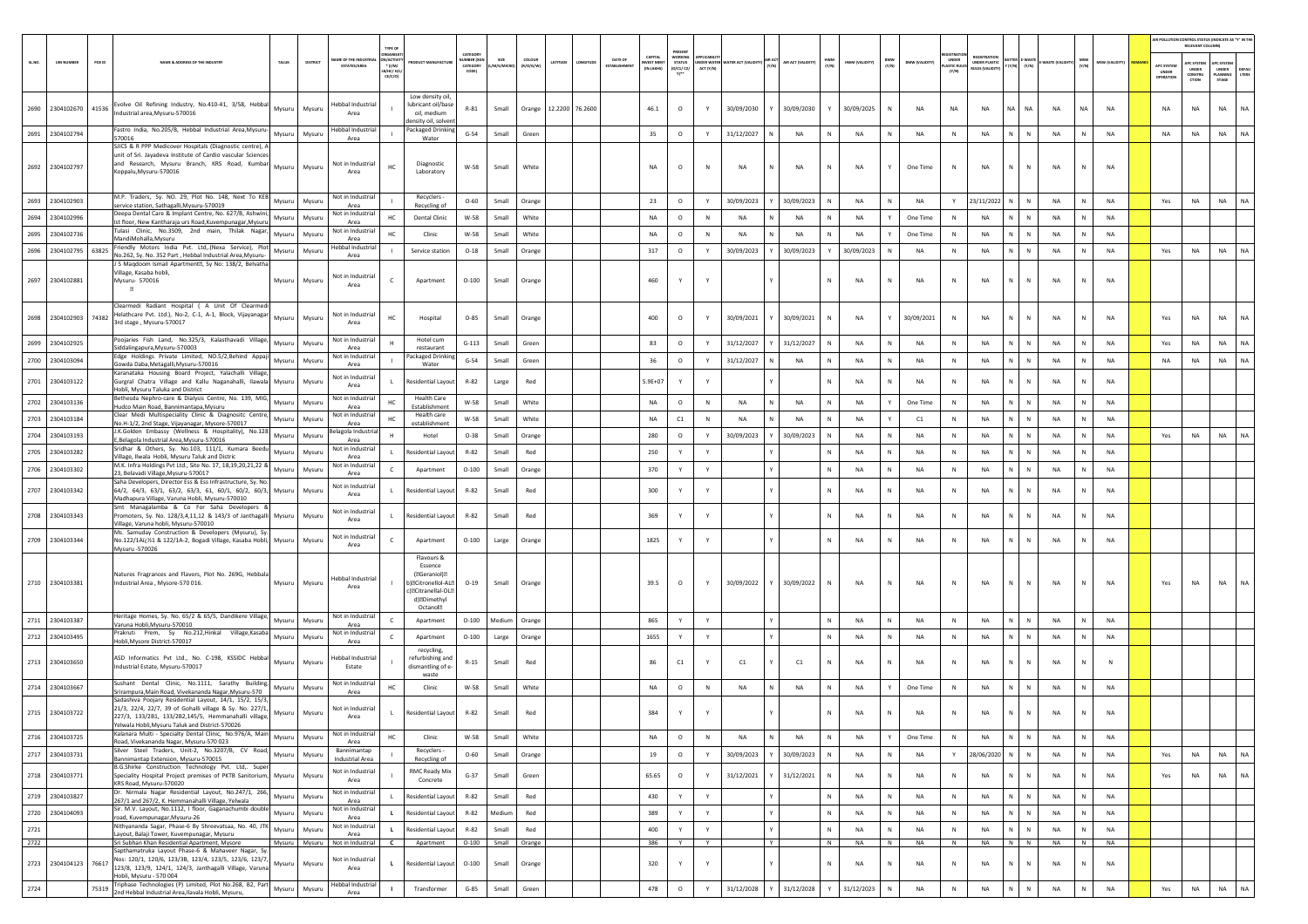|                       |                   |        |                                                                                                                                                                      |        |          |                                                                                                    |                                                           |                                          |                 |           |                                                              |                                         | PRESEN                               |             |                                 |                  |                    |              |                |                                       |                             |                                            |                                 |                           |              |               |                                        | AIR POLLUTION CONTROL STATUS (INDICATE AS "Y" IN THI<br>RELEVANT COLUMNI |                                                |               |
|-----------------------|-------------------|--------|----------------------------------------------------------------------------------------------------------------------------------------------------------------------|--------|----------|----------------------------------------------------------------------------------------------------|-----------------------------------------------------------|------------------------------------------|-----------------|-----------|--------------------------------------------------------------|-----------------------------------------|--------------------------------------|-------------|---------------------------------|------------------|--------------------|--------------|----------------|---------------------------------------|-----------------------------|--------------------------------------------|---------------------------------|---------------------------|--------------|---------------|----------------------------------------|--------------------------------------------------------------------------|------------------------------------------------|---------------|
| SLNO.                 | <b>UIN NUMBER</b> | PCB ID | NAME & ADDRESS OF THE INDUSTR                                                                                                                                        | TALUK  | DISTRICT | GANISA<br>ME OF THE IND<br><b>ACTIV</b><br>$*(1/M)^*$<br><b>ESTATES/AREA</b><br>B/HC/ H/<br>CE/C/O |                                                           | CATEGORY<br>MBER (X<br>CATEGORY<br>CODE) | <b>M/S/MICR</b> | (R/O/G/W) | <b>DATE OF</b><br>LATITUDE<br>LONGITUD<br><b>ESTABLISHME</b> | CAPITAL<br><b>VEST MEN</b><br>IN LAKHS) | WORKIN<br><b>STATUS</b><br>(0/C1/C2) | ACT (Y/N)   | NDER WATER WATER ACT (VALIDITY) | AIR ACT<br>(Y/N) | AIR ACT (VALIDITY) | HWM<br>(Y/N) | HWM (VALIDITY) | BMW<br>(Y/N)<br><b>BMW (VALIDITY)</b> | <b>LASTIC RULE</b><br>(Y/N) | FOISTRAT<br>UNDER PLASTIC<br>ULES (VALIDI) | BATTER E-WASTE<br>Y (Y/N) (Y/N) | -WASTE (VALI              | MSW<br>(Y/N) | MSW (VALIDITY | <b>APC SYSTER</b><br>UNDER<br>OPERATIO | <b>APC SYSTEM</b><br><b>UNDER</b><br>CONSTRU<br>CTION                    | APC SYSTER<br><b>UNDER</b><br>LANNING<br>STAGE | DEFA<br>LTERS |
| 2725                  |                   | 76433  | Kar Breweries Pvt Ltd, #3, Hunsur Main Road, Vijaynagar                                                                                                              | Mysuru | Mysuru   | Not in Industrial                                                                                  | Micro Beverages                                           | $O - 65$                                 | Small           | Orange    |                                                              | 260                                     | $\circ$                              | Y           | 30/09/2028                      |                  | 30/09/2028         |              | <b>NA</b>      | N<br>NA                               | $\,$ N                      | NA                                         | N                               | N<br>NA                   |              | NA            | Yes                                    | NA                                                                       | NA                                             | <b>NA</b>     |
| 2726                  |                   |        | 1st stage, Hinkal Post Mysore-570017<br>Mahalakshmi Sweets Annexe, No.32/B, Ground floor, 2nd                                                                        | Mysuru | Mysuru   | Area<br>Industrial Suburb                                                                          | cum Restaurant<br>Confectionary &                         | $O-2$                                    | Small           | Orange    |                                                              | 341                                     | $\circ$                              |             | 30/09/2023                      |                  | 30/09/2023         |              | <b>NA</b>      | N<br>NA                               | N                           | NA                                         | N                               | N<br><b>NA</b>            |              | <b>NA</b>     | Yes                                    | <b>NA</b>                                                                | <b>NA</b>                                      | NA            |
| 2727                  |                   |        | stage, Industrial suburb, Fort Mohal,Mysuru<br>Mahalakshmi Sweets, No.32/B, First floor & Second floor                                                               | Mysuru | Mysuru   | <b>Industrial Suburb</b>                                                                           | Sweets<br>Confectionary 8                                 | $O-2$                                    | Small           | Orange    |                                                              | 253.12                                  | $\circ$                              | Y           | 30/09/2023                      |                  | 30/09/2023         |              | NA             | N<br>NA                               | N                           | NA                                         | N                               | N<br>NA                   |              | <b>NA</b>     | Yes                                    | NA                                                                       | NA                                             | NA            |
| 2728                  |                   |        | 2nd stage, Industrial suburb, fort Mohalla, Mysuru<br>KNS Infrastructure Private Limited, No.1125/12, 1st floor                                                      | Mysuru | Mysur    | Not in Industrial                                                                                  | Sweets<br>esidential Layou                                | R-82                                     | Large           | Red       |                                                              | 1500                                    |                                      |             |                                 |                  |                    |              | NA             | N<br>NA                               |                             | <b>NA</b>                                  | N                               | ${\sf N}$<br>NA           |              | NA            |                                        |                                                                          |                                                |               |
| 2729                  |                   |        | service road, Hampi nagar, Vijayanagara 2nd stage<br>Green India Enterprises, No.213/3, Bannimantap                                                                  | Mysuru | Mysuru   | Area<br>Bannimantap                                                                                | Reprocessing                                              | $O - 60$                                 | Small           | Orange    |                                                              | 27.4                                    | $\circ$                              | Y           | 30/09/2023                      |                  | <b>NA</b>          |              | <b>NA</b>      | N<br>NA                               | $\mathbb{N}$                | <b>NA</b>                                  | N                               | N<br><b>NA</b>            |              | <b>NA</b>     | <b>NA</b>                              | <b>NA</b>                                                                | <b>NA</b>                                      | <b>NA</b>     |
| 2730                  |                   |        | Industrial Layout, Mysuru<br>Nannamane Residential Layout, No.583/4, Al-Badar                                                                                        | Mysuru |          | <b>Industrial Area</b><br>Not in Industrial                                                        | Plastic Waste<br>Residential Layout                       | R-82                                     | Small           | Red       |                                                              | 291.7                                   | Y                                    | Y           |                                 |                  |                    |              | <b>NA</b>      | NA<br>N                               | N                           | NA                                         | N                               | ${\sf N}$<br>NA           |              | <b>NA</b>     |                                        |                                                                          |                                                |               |
|                       |                   |        | Masjid Main Road, 2nd stage, Rajivnagar, Mysuru-570019<br>A N Scrap Trading, # 410-413/54, Weavers Colony,                                                           |        | Mysuri   | Area<br>Not in Industria                                                                           | Reprocessing o                                            |                                          |                 |           |                                                              |                                         |                                      |             |                                 |                  |                    |              |                |                                       |                             |                                            |                                 |                           |              |               |                                        |                                                                          |                                                |               |
| 2731                  |                   | 76922  | Mysore - 570 016<br>Raghavendra & Naveen Chandra, 1/B, Diya Arcade, 1st                                                                                              | Mysuru | Mysuru   | Area<br>Not in Industria                                                                           | plastic                                                   | $O - 60$                                 | Small           | Orange    |                                                              | 20                                      | C1                                   | Y           | C1                              | N                | NA                 |              | <b>NA</b>      | N<br>NA                               | $\mathbb N$                 | NA                                         | N                               | N<br><b>NA</b>            |              | <b>NA</b>     |                                        |                                                                          |                                                |               |
| 2732                  |                   |        | loor, Kantharaja Urs Road, Saraswathipuram, Mysore<br>S2N Circuits Pvt. Ltd., No. 410/413/44, Weavers layout,                                                        | Mysuru | Mysuru   | <b>L</b><br>Area<br>Hebbal Industria                                                               | Residential Layou<br>PCB                                  | $O-100$                                  | Small           | Orange    |                                                              | 400                                     |                                      |             |                                 |                  |                    |              | <b>NA</b>      | N<br>NA                               | N                           | <b>NA</b>                                  | N                               | $\mathbb N$<br><b>NA</b>  |              | <b>NA</b>     |                                        |                                                                          |                                                |               |
| 2733                  |                   | 76487  | hebbal Industrial area, Mysuru-570016                                                                                                                                | Mysuru | Mysuri   | Area<br>Not in Industria                                                                           | manufacturing                                             | $R-74$                                   | Small           | Red       |                                                              | 42                                      |                                      |             |                                 |                  |                    |              | NA             | NA                                    |                             | <b>NA</b>                                  | N                               | ${\sf N}$<br>NA           |              | NA            |                                        |                                                                          |                                                |               |
| 2734                  |                   | 77633  | Sri Someshwara Developers And Builders( Srinidh<br>Enclave), yelawala village, yelwala hobli, Mysore Taluk                                                           | Mysuru | Mysuri   | τ.<br>Area                                                                                         | Residential Layou                                         | R-82                                     | Large           | Red       |                                                              | 1109                                    | Y                                    | Y           |                                 |                  |                    |              | <b>NA</b>      | N<br>NA                               | $\mathbb{N}$                | <b>NA</b>                                  | N                               | N<br><b>NA</b>            |              | <b>NA</b>     |                                        |                                                                          |                                                |               |
| 2735                  |                   |        | Shree Nataraja General Hospital, CA-5A, SBM Colony, 2nd<br>tage, Srirampura, Mysuru - 570 023                                                                        | Mysuru | Mysuru   | Not in Industria<br>Area                                                                           | Hospital                                                  | $O-85$                                   | Small           | Orange    |                                                              | NA                                      | C1                                   | Y           | C1                              |                  | C1                 |              | NA             | C1<br>Y                               | N                           | NA                                         | N.                              | $\mathbb N$<br>NA         |              | NA            |                                        |                                                                          |                                                |               |
| 2736                  |                   | 75429  | ixcel-Par Electronics Private Limited, Branch 1, D-161,<br>Yadavagiri Industrial Area, Mysuru 570020                                                                 | Mysuru | Mysuri   | ndustrial Estate<br>Yadavagiri                                                                     | Transformer                                               | $G-85$                                   | Small           | Green     |                                                              | 46.08                                   | $\circ$                              | Y           | 31/12/2028                      |                  | 31/12/2028         |              | <b>NA</b>      | N<br>NA                               | N                           | <b>NA</b>                                  | N                               | N<br><b>NA</b>            |              | <b>NA</b>     | Yes                                    | <b>NA</b>                                                                | <b>NA</b>                                      | <b>NA</b>     |
| 2737                  |                   | 76726  | Aqua Paints And Chemicals., Plot No. 87/A, Belagola<br>ndustrial Area, K.R.s. Road, Mysore-570016                                                                    | Mysuru | Mysuru   | elagola Industri<br>Area                                                                           | nk Manufacturir<br>Only blending                          | $O-58$                                   | Small           |           | Orange 12.3500 76.1200                                       | 137.95                                  | $\circ$                              | Y           | 30/09/2029                      |                  | NA                 |              | NA             | N<br>NA                               | NA                          | <b>NA</b>                                  | NA NA                           | NA                        | <b>NA</b>    | <b>NA</b>     | NA                                     | NA                                                                       | NA                                             | <b>NA</b>     |
| 2738                  |                   |        | Surabhi Varan Minerals, No.8, Block 26, Madhuvana<br>ayout, srirampura, Mysuru-23                                                                                    | Mysuru | Mysur    | Not in Industrial<br>Area                                                                          | ackaged Drinking<br>Water                                 | $O - 26$                                 | Small           | Orange    |                                                              | 107.68                                  | $\circ$                              |             | 30/09/2023                      |                  | 30/09/2023         |              | NA             | N<br>NA                               |                             | <b>NA</b>                                  | N                               | ${\sf N}$<br>NA           |              | NA            | Yes                                    | NA                                                                       | NA                                             | NA            |
| 2739 2304008854       |                   |        | Railway Health unit, Manandvadi Road, Ashokapuram,<br>Mysore.                                                                                                        | Mysuru | Mysuru   | Not in Industria<br>HC<br>Area                                                                     | <b>Health Care</b><br>Establishment                       | W-58                                     | Small           | White     |                                                              | <b>NA</b>                               | $\circ$                              | N           | NA                              |                  | <b>NA</b>          |              | <b>NA</b>      | Y<br>One Time                         | $\mathbb{N}$                | <b>NA</b>                                  | N                               | $\mathbb N$<br><b>NA</b>  | N            | <b>NA</b>     |                                        |                                                                          |                                                |               |
| 2740 2304104262       |                   |        | Precision Centre for Facial Surgery Smile Design & Dental<br>Implant, No. 109, I floor, Shenoy Sedan, 3rd cross, 9th Mysuru<br>nain, Saraswathipuram, Mysuru-570 009 |        | Mysuri   | Not in Industria<br>Area                                                                           | Clinic                                                    | $W-58$                                   | Small           | White     |                                                              | NA                                      | $\circ$                              | N           | NA                              |                  | <b>NA</b>          |              | <b>NA</b>      | One Time                              | $\mathbb N$                 | NA                                         |                                 | $\mathsf{N}$<br><b>NA</b> |              | <b>NA</b>     |                                        |                                                                          |                                                |               |
| 2741 2304104439       |                   |        | UPHC, Kuvempunagara, Vishwamanava double road,<br>Kuvempunagara, Mysuru-570 023                                                                                      | Mysuru | Mysuru   | Not in Industria<br>Area                                                                           | Clinic                                                    | W-58                                     | Small           | White     |                                                              | <b>NA</b>                               | $\circ$                              | N           | NA                              | N                | <b>NA</b>          |              | <b>NA</b>      | Y<br>One Time                         | N                           | NA                                         | N                               | ${\sf N}$<br><b>NA</b>    |              | <b>NA</b>     |                                        |                                                                          |                                                |               |
| 2742                  |                   |        | Sunrise Plastic Industries, No. 2916, B N street<br>Mandimohalla, Mysuru District                                                                                    | Mysuru | Mysuru   | Bannimantap<br><b>Industrial Area</b>                                                              | Reprocessing<br>Plastic Waste                             | $O - 60$                                 | Small           | Orange    |                                                              | 21.4                                    | $\circ$                              |             | 30/09/2023                      |                  | NA                 |              | NA             | N<br>NA                               | N                           | <b>NA</b>                                  | N                               | $\mathbb N$<br>NA         |              | <b>NA</b>     | <b>NA</b>                              | NA                                                                       | NA                                             | <b>NA</b>     |
| 2743                  |                   | 77561  | Auroplascom, KADAKOLA INDUSTRIAL AREA MYSORE<br>571311                                                                                                               | Mysuru | Mysuru   | Kadakola                                                                                           | <b>Plastic Unit</b>                                       | $G-32$                                   | Large           | Green     |                                                              | 1000                                    | $\circ$                              |             | 31/12/2033                      |                  | 31/12/2033         |              | <b>NA</b>      | $\mathsf{N}$<br><b>NA</b>             | N                           | <b>NA</b>                                  | N                               | $\mathbb{N}$<br><b>NA</b> |              | <b>NA</b>     | Yes                                    | <b>NA</b>                                                                | <b>NA</b>                                      | NA            |
| 2744                  |                   |        | Chaitra Fertilizers And Chemicals Pvt Ltd ., Unit-2, Plot. 12,                                                                                                       | Mysuru | Mysuru   | Industrial Are<br>Metagalli                                                                        | Component<br>Neem Fertilizer                              | $O - 29$                                 | Small           | Orange    |                                                              | 12                                      | $\circ$                              | Y           | 30/09/2023                      |                  | 30/09/2023         |              | NA             | N<br>NA                               | N                           | <b>NA</b>                                  | N                               | N<br>NA                   | <b>N</b>     | NA            | Yes                                    | NA                                                                       | NA                                             | <b>NA</b>     |
| 2745                  |                   | 78183  | Metagalli Industrial Area, Mysuru<br>Kaveri Agro Products, C/o, Chaitra Fertilizers and                                                                              | Mysuru | Mysuru   | Industrial Area<br>Metagalli                                                                       | Bio Fertilizer with                                       | $O-29$                                   | Small           | Orange    |                                                              | 54.2                                    | $\circ$                              |             | 30/09/2023                      |                  | 30/09/2023         |              | NA             | N<br>NA                               | N                           | NA                                         | N                               | ${\sf N}$<br>NA           |              | NA            | Yes                                    | NA                                                                       | NA                                             | NA            |
| 2746                  |                   | 78206  | hemicals Pvt. Ltd., Plot No.12 Metagalli Industria<br>Aishwarya Paradise Enclave, Dhanagalli village, Jayapura                                                       | Mysuru | Mysuri   | <b>Industrial Area</b><br>Not in Industrial                                                        | <b>HDPE Bottle</b><br>Apartment                           | R-82                                     | Small           | Red       |                                                              | 486                                     | Y                                    |             |                                 |                  |                    |              | <b>NA</b>      | N<br>NA                               | $\mathbb{N}$                | NA                                         | N                               | N<br><b>NA</b>            |              | <b>NA</b>     |                                        |                                                                          |                                                |               |
| 2747 2304104687       |                   |        | hobli, Mysuru-570026<br>Nimishamba Helath Centre, No. 500/C, 11th cross, Shivaj                                                                                      | Mysuru | Mysuri   | Area<br>Not in Industrial                                                                          | Clinic                                                    | $W-58$                                   | Small           | White     |                                                              | <b>NA</b>                               | $\circ$                              | N           | NA                              |                  | <b>NA</b>          |              | NA             | One Time                              | $\mathbb N$                 | NA                                         | N                               | $\mathbb{N}$<br>NA        |              | <b>NA</b>     |                                        |                                                                          |                                                |               |
| 2748 2304104690       |                   |        | Main road, N.R.Mohalla, Mysuru-560007<br>Urban Primary Health Centre, No. 8, 60 feet Road, New                                                                       |        |          | Area<br>Not in Industria<br>HC.                                                                    | <b>Health Care</b>                                        | W-58                                     |                 | White     |                                                              | <b>NA</b>                               | $\circ$                              | N           | NA                              |                  | <b>NA</b>          |              | <b>NA</b>      | One Time<br>Y                         | $\mathbb{N}$                | NA                                         | N                               | $\mathbb{N}$<br>NA        |              | <b>NA</b>     |                                        |                                                                          |                                                |               |
|                       |                   |        | Street, Kumbarakoppalu, Mysuru<br>Balaji Dental Clinic, NO.729/B, Sahukar Chennaiah Road,                                                                            | Mysuru | Mysuri   | Area<br>Not in Industri                                                                            | Establishment                                             |                                          | Small           |           |                                                              |                                         |                                      |             |                                 |                  |                    |              |                |                                       |                             |                                            |                                 |                           |              |               |                                        |                                                                          |                                                |               |
| 2749 2304104749       |                   |        | Bogadhi 2nd stage( Opposite water tank), Mysuru<br>Nandhini Dental Care, No.3, Lakshmivilas, Vishweshwara                                                            | Mysuru | Mysuru   | HC<br>Area<br>Not in Industria                                                                     | Clinic                                                    | W-58                                     | Small           | White     |                                                              | <b>NA</b>                               | $\circ$                              | N           | NA                              | N                | NA                 | N            | NA             | Y<br>One Time                         | N                           | <b>NA</b>                                  | N                               | $\mathbb N$<br>NA         | <b>N</b>     | <b>NA</b>     |                                        |                                                                          |                                                |               |
| 2750                  | 2304104851        |        | agara, Mysuru<br>Nandhini Dental Care, 2nd main, 16th cross,                                                                                                         | Mysuru | Mysuri   | HC<br>Area<br>Not in Industria                                                                     | Clinic                                                    | W-58                                     | Small           | White     |                                                              | NA                                      | $\circ$                              | N           | NA                              |                  | <b>NA</b>          |              | <b>NA</b>      | One Time                              | N                           | <b>NA</b>                                  | N                               | ${\sf N}$<br><b>NA</b>    |              | <b>NA</b>     |                                        |                                                                          |                                                |               |
| 2751 2304104852       |                   |        | Vidyaranyapuram, Mysuru 570 008<br>Ambara Wellness Clinic, NO. 972, 2nd stage, Bogadhi Opp                                                                           | Mysuru | Mysuru   | Area<br>Not in Industria                                                                           | Clinic                                                    | W-58                                     | Small           | White     |                                                              | <b>NA</b>                               | $\circ$                              | N           | NA                              | N                | <b>NA</b>          |              | <b>NA</b>      | Y<br>One Time                         | $\mathbb{N}$                | NA                                         | N                               | $\mathbb N$<br><b>NA</b>  |              | <b>NA</b>     |                                        |                                                                          |                                                |               |
| 2752 2304104855       |                   |        | o Nirmithakendra, Mysuru                                                                                                                                             | Mvsuru | Mysuri   | HC.<br>Area                                                                                        | Clinic                                                    | $W-58$                                   | Small           | White     |                                                              | <b>NA</b>                               | $\circ$                              | N           | <b>NA</b>                       | N                | <b>NA</b>          | N            | <b>NA</b>      | Y<br>One Time                         | N                           | <b>NA</b>                                  | N                               | N<br><b>NA</b>            |              | <b>NA</b>     |                                        |                                                                          |                                                |               |
| 2753 2304104893       |                   |        | Vitrus Diagnostics, No.1, 1111/5, F1/6, 1111/6, F1/7 &<br>1111/6A, F1/2A, 2nd main, 1st cross Road, Mysuru                                                           |        | Mysuru   | Not in Industrial<br>HC<br>Area                                                                    | Diagnostic<br>Laboratory                                  | W-58                                     | Small           | White     |                                                              | NA                                      | $\circ$                              | N           | ΝA                              |                  | <b>NA</b>          | N            | <b>NA</b>      | One Time                              | N                           | <b>NA</b>                                  | N                               | N<br><b>NA</b>            |              | <b>NA</b>     |                                        |                                                                          |                                                |               |
| 2754                  | 2304104895        |        | Vidyaranyauram, Mysuru-570 008<br>Kolors Helathcare India Pvt., Ltd,., No.1264, Anandam                                                                              | Mysuru | Mysuru   | Not in Industrial<br>HC                                                                            | Health Care                                               | W-58                                     | Small           | White     |                                                              | NA                                      | $\circ$                              | N           | <b>NA</b>                       | N                | <b>NA</b>          | N            | <b>NA</b>      | One Time<br>Y                         | N                           | <b>NA</b>                                  | N.                              | N<br><b>NA</b>            |              | <b>NA</b>     |                                        |                                                                          |                                                |               |
| 2755 2304104896       |                   |        | Gaganachumbi double road, Kuvempunagara, Mysuru-570<br>Cosmo Dental Care, No.143, SBM & Other Bank                                                                   | Mysuru | Mysuru   | Area<br>Not in Industrial                                                                          | Establishment<br>Dental clinic                            | W-58                                     | Small           | White     |                                                              | <b>NA</b>                               | $\circ$                              | N           | ΝA                              | N                | NA                 |              | <b>NA</b>      | $\mathbf{v}$<br>One Time              | N                           | NA                                         | N                               | N<br>NA                   |              | NA            |                                        |                                                                          |                                                |               |
|                       |                   |        | mployees layout, Lingambudhipalya, Mysuru-570 023                                                                                                                    |        |          | Area                                                                                               | utomobile Baja                                            |                                          |                 |           |                                                              |                                         |                                      |             |                                 |                  |                    |              |                |                                       |                             |                                            |                                 |                           |              |               |                                        |                                                                          |                                                |               |
| 2756 2304105096 41129 |                   |        | Aadith Motors, No.881, hunsur Road, 1st stage, near<br>Aishwarya Petrol Bunk, Mysuru                                                                                 | Mysuru | Mysuri   | Not in Industrial<br>Area                                                                          | Authorized<br>commercial sales<br><b>ind service cent</b> | $O - 62$                                 | Small           | Orange    |                                                              | 177.52                                  | $\circ$                              |             | 30/09/2023                      |                  | 30/09/2023         |              | <b>NA</b>      | <b>NA</b>                             | $\mathbb N$                 | <b>NA</b>                                  | N                               | $\mathbb N$<br><b>NA</b>  |              | <b>NA</b>     | Yes                                    | <b>NA</b>                                                                | <b>NA</b>                                      | <b>NA</b>     |
| 2757                  |                   | 78753  | Prerana Hospital, NO.452, Paduvana road A & B block,<br>near amma complex, Opposite water tank,                                                                      | Mysuru | Mysuru   | Not in Industrial<br>HC<br>Area                                                                    | Hospital with 50<br>beds                                  | $O - 85$                                 | Small           | Orange    |                                                              | 301                                     | $\circ$                              | Y           | 30/09/2023                      |                  | 30/09/2023         |              | <b>NA</b>      | Y<br>30/09/2023                       | N                           | NA                                         | N                               | $\mathbb N$<br><b>NA</b>  | N            | <b>NA</b>     | Yes                                    | NA                                                                       | <b>NA</b>                                      | <b>NA</b>     |
| 2758 2304105277 78250 |                   |        | . Devaraj Urs Residential Layout (Hindulida Varghagal<br>Noukarara Gruha Nirmana Sahakara Sangha Niyamitha),                                                         | Mysuru | Mysuru   | Not in Industrial<br>$\mathbf{L}$                                                                  | <b>Residential Layout</b>                                 | R-82                                     | Mediun          | Red       |                                                              | 823                                     |                                      |             |                                 |                  |                    |              | <b>NA</b>      | NA                                    | N                           | NA                                         |                                 | $\mathbb N$<br>NA         |              | <b>NA</b>     |                                        |                                                                          |                                                |               |
|                       |                   |        | Survey Nos:1/2, 6, 7, 2/2, 3, 4/1 & 7, Nagarthalli Village,<br>lavapura Hobli, Mysuru<br>St. Johns's Cements And Ceramics, NO.121/2 B-3, Bannur                      |        |          | Area<br>Not in Industrial                                                                          |                                                           |                                          |                 |           |                                                              |                                         |                                      |             |                                 |                  |                    |              |                |                                       |                             |                                            |                                 |                           |              |               |                                        |                                                                          |                                                |               |
| 2759                  |                   | 79350  | road, Near King City Layout, Mysuru<br>Kamal Dry Cleaners, D-169-Yadavagiri Industrial area,                                                                         | Mysuru | Mysuru   | $\mathbf{L}$<br>Area<br>ndustrial Estate,                                                          | Cement products                                           | $G-11$                                   | Small           | Green     |                                                              | 52.65                                   | $\circ$                              | Y           | 31/12/2028                      |                  | 31/12/2028         |              | <b>NA</b>      | <b>NA</b><br>N                        | $\mathbb N$                 | NA                                         | N                               | ${\sf N}$<br><b>NA</b>    |              | <b>NA</b>     | Yes                                    | NA                                                                       | <b>NA</b>                                      | <b>NA</b>     |
| 2760                  |                   | 30752  | Mysore-570020,M01-Yadavagiri, Mysuru<br>C.E.G Hospital, No.17/1, temple Road (K R S Road) V                                                                          | Mysuru | Mysuru   | Yadavagiri<br>Not in Industrial                                                                    | Laundary service<br><b>Health Care</b>                    | $O - 50$                                 | Small           | Orange    |                                                              | 31.97                                   | $\circ$                              |             | 30/09/2023                      |                  | 30/09/2023         |              | NA             | ${\sf N}$<br>NA                       | N                           | NA                                         | N                               | $\mathbb N$<br>NA         |              | NA            | Yes                                    | NA                                                                       | NA                                             | NA            |
| 2761 2304104948       |                   |        | Mohalla, Mysuru-570 020                                                                                                                                              | Mysuru | Mysuru   | HC<br>Area                                                                                         | Establishment                                             | W-58                                     | Small           | White     |                                                              | NA                                      | $\circ$                              | $\mathbb N$ | NA                              | N                | <b>NA</b>          | N            | <b>NA</b>      | Y<br>One Time                         | N                           | NA                                         | N                               | $\mathbb N$<br><b>NA</b>  | N            | <b>NA</b>     |                                        |                                                                          |                                                |               |
| 2762                  |                   |        | Sri Chamundeshwari Tex-2, Prakruthi Farm, CFTRI layout,<br>Bhogadi, Mysore                                                                                           | Mysuru | Mysuru   | Not in Industrial<br>Area                                                                          | Dyeing of Fabric                                          | $R-40$                                   | Small           | Red       |                                                              | 26                                      | C2                                   | Y           | C2                              |                  | C2                 | N            | NA             | N<br>NA                               | N                           | NA                                         | N                               | $\,$ N $\,$<br><b>NA</b>  | N            | <b>NA</b>     |                                        |                                                                          |                                                |               |
| 2763                  |                   |        | Sri. Chamundeshwari Tex, Sy. No. 91, Bhogadhi Rind Road,<br>Mysore                                                                                                   | Mysuru | Mysuru   | Not in Industrial<br>Area                                                                          | Dyeing of Fabric                                          | $R-40$                                   | Small           | Red       |                                                              | 26                                      | $\mathsf{C2}$                        | Y           | C2                              |                  | C2                 | N            | <b>NA</b>      | N<br>NA                               | N                           | <b>NA</b>                                  | N                               | $\mathbb N$<br><b>NA</b>  | $\mathbb N$  | NA            |                                        |                                                                          |                                                |               |
| 2764                  |                   |        | erumala Textiles Dyeing industry, No. 63, Bannimantap A<br>ayout, Mysuru                                                                                             | Mysuru | Mysuru   | Bannimantap<br><b>Industrial Area</b>                                                              | Dyeing of Fabric                                          | $R-40$                                   | Small           | Red       |                                                              | 26                                      | C2                                   | Y           | C2                              | Y                | C2                 | N            | NA             | N<br>NA                               | N                           | NA                                         | N                               | $\,$ N<br><b>NA</b>       | N            | <b>NA</b>     |                                        |                                                                          |                                                |               |
| 2765                  |                   |        | Rajakent dyeing unit, No. 170/2, 2nd stage, Rajeevnagar<br>Mysuru                                                                                                    | Mysuru | Mysuru   | Not in Industrial<br>Area                                                                          | Dyeing of Fabric                                          | $R-40$                                   | Small           | Red       |                                                              | 26                                      | C2                                   | Y           | C2                              |                  | C2                 | Ν            | NA             | N<br>NA                               | N                           | NA                                         | N                               | $\mathbb N$<br><b>NA</b>  | N            | NA            |                                        |                                                                          |                                                |               |
| 2766                  |                   |        | Sri. Mahavishnu Colours, 45/1, Bannimantap Mysuru                                                                                                                    | Mysuru | Mysuru   | Bannimantap<br>Industrial Area                                                                     | Dyeing of Fabric                                          | $R-40$                                   | Small           | Red       |                                                              | 26                                      | $\mathsf{C2}$                        | Y           | C2                              |                  | C2                 | N            | NA             | N<br>NA                               | N                           | NA                                         | N                               | ${\sf N}$<br><b>NA</b>    | ${\sf N}$    | NA            |                                        |                                                                          |                                                |               |
| 2767                  |                   |        | Sri Shakthi Dyeing unit, Coconut Garden, Near Railway<br>ine, Ring road, Metagalli Mysuru                                                                            | Mysuru | Mysuru   | Not in Industrial<br>Area                                                                          | Dyeing of Fabric                                          | $R-40$                                   | Small           | Red       |                                                              | 26                                      | C2                                   | Y           | C2                              |                  | C2                 | N            | NA             | <b>NA</b><br>N                        | N                           | <b>NA</b>                                  | N                               | $\mathbb{N}$<br><b>NA</b> | N            | NA            |                                        |                                                                          |                                                |               |
| 2768                  |                   |        | Bannari Amman Tex (Old Name Sri. Rajaguru Tex), No.1/A,<br>Raja Rice Mill, Bannimantap C V Road, Mysuru                                                              | Mysuru | Mysuru   | Bannimantap<br>Industrial Area                                                                     | Dyeing of Fabric                                          | $R-40$                                   | Small           | Red       |                                                              | 26                                      | $\mathsf{C2}$                        | Y           | C2                              |                  | C2                 | N            | <b>NA</b>      | N<br>NA                               | N                           | NA                                         | N                               | $\mathbb N$<br><b>NA</b>  | N            | NA            |                                        |                                                                          |                                                |               |
| 2769                  |                   |        | Tamilian colors, No.51, Bannimantap C layout, Mysuru                                                                                                                 | Mysuru | Mysuru   | Bannimantap<br>$\blacksquare$<br>Industrial Area                                                   | Dyeing of Fabric                                          | $R-40$                                   | Small           | Red       |                                                              | 26                                      | $\mathsf{C2}$                        | Y           | C2                              |                  | C2                 | $\mathbb N$  | NA             | NA<br>N                               | N                           | NA                                         | N                               | ${\sf N}$<br><b>NA</b>    | N            | NA            |                                        |                                                                          |                                                |               |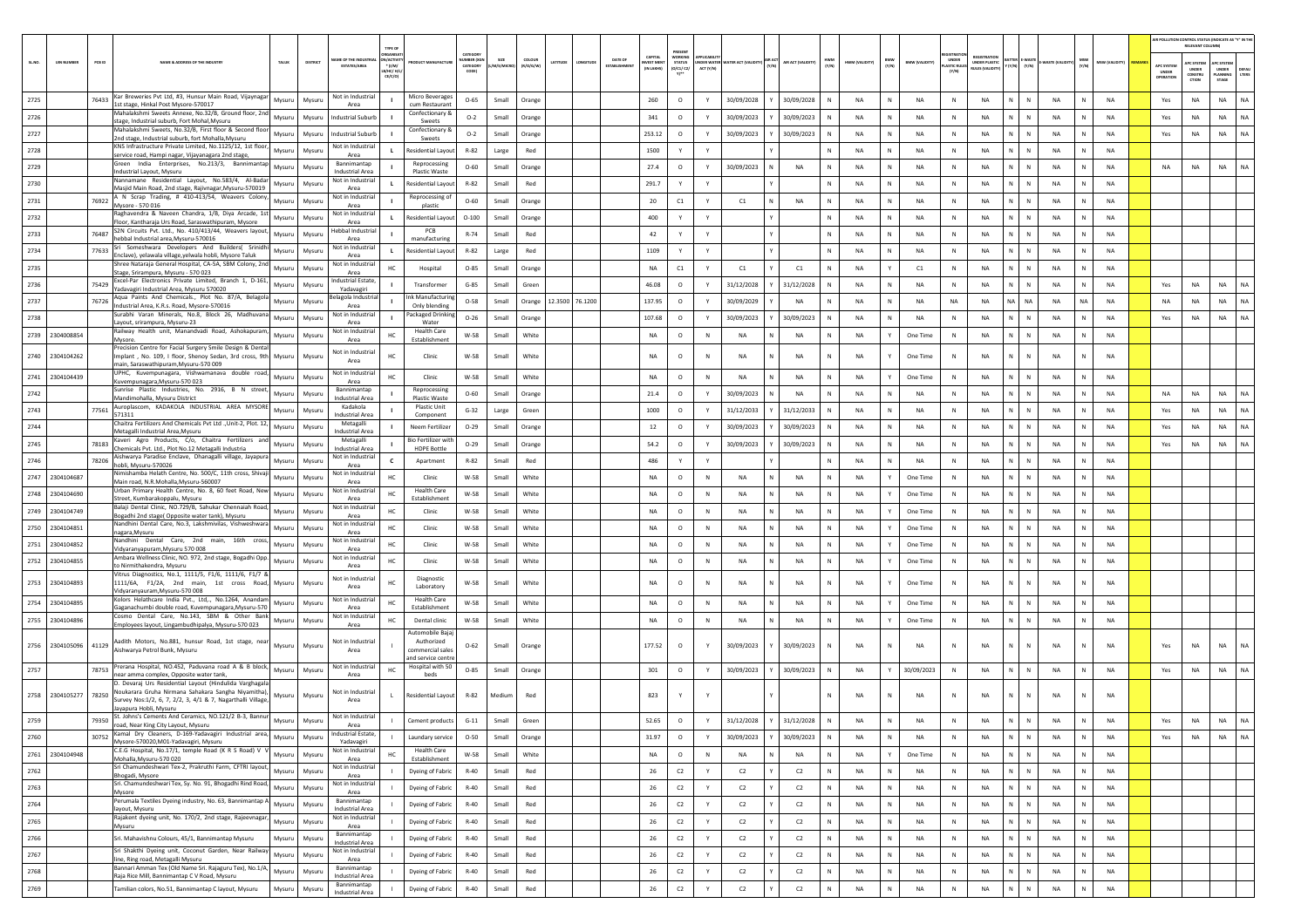|        |                             |                                                                                                                                                                                                                                                                                                                                                                                                                                                                                                                                                                                                                                                 |          |                                              |                                                              |                                                            |                                                    |                    |                     |                 |          |                                |                                            |                                                  |                                                       |                    |              |                |                                       |                              |                                                                  |                                 |                           |              |                |                                        | RELEVANT COLUMNI                               | AIR POLLUTION CONTROL STATUS (INDICATE AS "Y" IN THE             |
|--------|-----------------------------|-------------------------------------------------------------------------------------------------------------------------------------------------------------------------------------------------------------------------------------------------------------------------------------------------------------------------------------------------------------------------------------------------------------------------------------------------------------------------------------------------------------------------------------------------------------------------------------------------------------------------------------------------|----------|----------------------------------------------|--------------------------------------------------------------|------------------------------------------------------------|----------------------------------------------------|--------------------|---------------------|-----------------|----------|--------------------------------|--------------------------------------------|--------------------------------------------------|-------------------------------------------------------|--------------------|--------------|----------------|---------------------------------------|------------------------------|------------------------------------------------------------------|---------------------------------|---------------------------|--------------|----------------|----------------------------------------|------------------------------------------------|------------------------------------------------------------------|
| SL.NO. | <b>UIN NUMBER</b><br>PCB ID | NAME & ADDRESS OF THE INDUSTR'<br>TALUK                                                                                                                                                                                                                                                                                                                                                                                                                                                                                                                                                                                                         | DISTRICT | ME OF THE IND<br><b>ESTATES/AREA</b>         | RGANISA<br><b>ACTIV</b><br>$*(1/M)^*$<br>LB/HC/ H/<br>CE/C/O | <b>MANUFACTUI</b>                                          | CATEGORY<br>ABER <sub>D</sub><br>CATEGORY<br>CODE) | SIZE<br>/M/S/MICRO | coLour<br>(R/O/G/W) | LATITUDE        | ONGITUDE | DATE OF<br><b>ESTABLISHMEN</b> | CAPITAL<br><b>IVEST MENT</b><br>(IN LAKHS) | PRESENT<br>WORKING<br><b>STATUS</b><br>(0/C1/C2/ | INDER WATER WATER ACT (VALIDITY) AIR ACT<br>ACT (Y/N) | AIR ACT (VALIDITY) | HWM<br>(Y/N) | HWM (VALIDITY) | BMW<br>(Y/N)<br><b>BMW (VALIDITY)</b> | <b>MASTIC RULE:</b><br>(Y/N) | <b>EGISTRATI</b><br><b>UNDER PLASTIC</b><br><b>WLES IVALIDIT</b> | BATTER E-WASTE<br>Y (Y/N) (Y/N) | E-WASTE (VALID            | MSW<br>(Y/N) | MSW (VALIDITY) | <b>APC SYSTEM</b><br>UNDER<br>OPERATIO | <b>APC SYSTEM</b><br>UNDER<br>CONSTRU<br>CTION | APC SYSTEM<br><b>UNDER</b><br>DEFAL<br>LTERS<br>LANNING<br>STAGE |
| 2770   |                             | Padmanaban dyeing unit, sy. No. 132/33, M G Road, Near<br>Mysuru                                                                                                                                                                                                                                                                                                                                                                                                                                                                                                                                                                                | Mysuru   | Not in Industrial                            |                                                              | Dyeing of Fabric                                           | $R-40$                                             | Small              | Red                 |                 |          |                                | 26                                         | C2                                               | Y<br>C2                                               | C2                 |              | <b>NA</b>      | N<br>NA                               | $\,$ N                       | NA                                                               | N                               | N<br><b>NA</b>            |              | <b>NA</b>      |                                        |                                                |                                                                  |
| 2771   |                             | Classic School, Udaygiri Mysuru<br>Shankar dyeing unit, C located at Megha Plywood,<br>Mysuru                                                                                                                                                                                                                                                                                                                                                                                                                                                                                                                                                   | Mysuru   | Area<br>Bannimantap                          |                                                              | Dyeing of Fabric                                           | $R-40$                                             | Small              | Red                 |                 |          |                                | 26                                         | $\mathsf{C2}$                                    | C2<br>Y                                               | C2                 | N            | <b>NA</b>      | N<br><b>NA</b>                        | N                            | NA                                                               | N                               | $\,$ N<br><b>NA</b>       |              | <b>NA</b>      |                                        |                                                |                                                                  |
| 2772   |                             | Bannimantap Industrial Area, Mysuru<br>Sri Chamumdeshwari Garments, 45/A, A layout,<br>Mysuru                                                                                                                                                                                                                                                                                                                                                                                                                                                                                                                                                   | Mysuru   | Industrial Area<br>Bannimantap               |                                                              | Dyeing of Fabric                                           | R-40                                               | Small              | Red                 |                 |          |                                | 26                                         | C2                                               | C2<br>Y                                               | C2                 | N            | <b>NA</b>      | N<br><b>NA</b>                        | N                            | NA                                                               | N                               | N<br><b>NA</b>            | N            | <b>NA</b>      |                                        |                                                |                                                                  |
| 2773   |                             | Bannimantap, Mysuru<br>Prakash Dyeing unit & Textile, 207, Industrial area,<br>Mysuru                                                                                                                                                                                                                                                                                                                                                                                                                                                                                                                                                           | Mysuru   | <b>Industrial Area</b><br>Industrial Estate, |                                                              | Dyeing of Fabric                                           | $R-40$                                             | Small              | Red                 |                 |          |                                | 26                                         | C2                                               | C2<br>Y                                               | C2                 | Ν            | NA             | N<br>NA                               | $\mathbb N$                  | NA                                                               | N                               | $\,$ N<br>NA              |              | NA             |                                        |                                                |                                                                  |
|        |                             | Yadavagiri, Mysuru<br>Srivari Textiles, Shed No.3, No.74, Bogadi Hinkal Road,                                                                                                                                                                                                                                                                                                                                                                                                                                                                                                                                                                   |          | Yadavagiri<br>Not in Industria               |                                                              |                                                            |                                                    |                    |                     |                 |          |                                | 26                                         |                                                  | Y<br>C2                                               |                    | $\mathbb{N}$ | <b>NA</b>      | N<br><b>NA</b>                        | N                            | <b>NA</b>                                                        | N                               | N<br><b>NA</b>            | $\mathbb N$  | <b>NA</b>      |                                        |                                                |                                                                  |
| 2774   |                             | Mysuru<br>Bogadi Mysuru<br>Sri Chamundeshwari Enterprises Lessee of Sri Basavaraju,                                                                                                                                                                                                                                                                                                                                                                                                                                                                                                                                                             | Mysuru   | Area<br>Not in Industria                     |                                                              | Dyeing of Fabric                                           | $R-40$                                             | Small              | Red                 |                 |          |                                |                                            | C2                                               |                                                       | C2                 |              |                |                                       |                              |                                                                  |                                 |                           |              |                |                                        |                                                |                                                                  |
| 2775   |                             | Mysuru<br>iy. No.83, Goruru Village, Srirampura Post, Kasaba Hobli,<br>Chandra Shekar And kalakal Dyeing unit, C/o. Karnataka                                                                                                                                                                                                                                                                                                                                                                                                                                                                                                                   | Mysuru   | Area                                         |                                                              | Dyeing of Fabric                                           | $R-40$                                             | Small              | Red                 |                 |          |                                | 26                                         | C2                                               | C2<br>Y                                               | C2                 |              | NA             | N<br>NA                               | $\,$ N                       | NA                                                               | N                               | $\,$ N<br><b>NA</b>       |              | NA             |                                        |                                                |                                                                  |
| 2776   |                             | Rubber Industrial Area, No.5, Yadavagiri Industrial Estate, Mysuru<br>Mysuru                                                                                                                                                                                                                                                                                                                                                                                                                                                                                                                                                                    | Mysuru   | <b>Industrial Estate</b><br>Yadavagiri       |                                                              | Dyeing of Fabric                                           | $R-40$                                             | Small              | Red                 |                 |          |                                | 26                                         | $\mathsf{C2}$                                    | C <sub>2</sub><br>Y                                   | C2                 | N            | <b>NA</b>      | NA<br>N                               | N                            | <b>NA</b>                                                        | N.                              | $\mathbb{N}$<br><b>NA</b> |              | NA             |                                        |                                                |                                                                  |
| 2777   |                             | Chamundeshwari Process Lessee of Sri Marigowda Sy. No.<br>Mysuru<br>102/A1, Kalalavadi Village, Udbur Post, Jayapura Hobli,                                                                                                                                                                                                                                                                                                                                                                                                                                                                                                                     | Mysuru   | Not in Industria                             |                                                              | Dyeing of Fabric                                           | $R-40$                                             | Small              | Red                 |                 |          |                                | 26                                         | C2                                               | Y<br>C2                                               | C2                 |              | NA             | N<br>NA                               | N                            | NA                                                               | N                               | $\,$ N<br>NA              |              | <b>NA</b>      |                                        |                                                |                                                                  |
| 2778   |                             | Illegal dyeing unit -1, Sy. No. 17/3, Behind K R Mill, Kasaba<br>Mysuru                                                                                                                                                                                                                                                                                                                                                                                                                                                                                                                                                                         | Mysuru   | Area<br>Not in Industria                     |                                                              | Dyeing of Fabric                                           | $R-40$                                             | Small              | Red                 |                 |          |                                | 26                                         | $\mathsf{C2}$                                    | C2<br>Y                                               | C2                 | $\mathbb{N}$ | <b>NA</b>      | N<br>NA                               | N                            | NA                                                               | N                               | $\,$ N<br><b>NA</b>       | $\mathbb N$  | NA             |                                        |                                                |                                                                  |
| 2779   |                             | Hobli, Kesare Village, Mysuru<br>SPS Garments, Columbia Asia Hospital Circle, K R Mill,<br>Mysuru                                                                                                                                                                                                                                                                                                                                                                                                                                                                                                                                               | Mysuru   | Area<br>Not in Industrial                    |                                                              | Dyeing of Fabric                                           | R-40                                               | Small              | Red                 |                 |          |                                | 26                                         | C2                                               | C2<br>Y                                               | C2                 | N            | <b>NA</b>      | N<br>NA                               | $\mathbb N$                  | NA                                                               | N                               | <b>NA</b><br>N            | N            | <b>NA</b>      |                                        |                                                |                                                                  |
| 2780   |                             | RPI(Po) old Kesare village Mysuru<br>Ravi illegal dyeing unit No. 229, Mahadevapura Main                                                                                                                                                                                                                                                                                                                                                                                                                                                                                                                                                        |          | Area<br>Not in Industrial                    |                                                              |                                                            | $R-40$                                             | Small              | Red                 |                 |          |                                | 26                                         |                                                  | C <sub>2</sub><br>Y                                   | C2                 | N            | NA             | N<br>NA                               | $\mathbb N$                  | NA                                                               | N                               | ${\sf N}$<br>NA           |              | NA             |                                        |                                                |                                                                  |
|        |                             | Mysuru<br>Road, C/O. southern Tourist Home, Kalayangiri Mysuru<br>Palamurugan Dyeing unit, Behind Metro Function hall,                                                                                                                                                                                                                                                                                                                                                                                                                                                                                                                          | Mysuru   | Area                                         |                                                              | Dyeing of Fabric                                           |                                                    |                    |                     |                 |          |                                |                                            | C2                                               |                                                       |                    |              |                |                                       |                              |                                                                  |                                 |                           |              |                |                                        |                                                |                                                                  |
| 2781   |                             | C/O. Asma Banu Building, Sy. No.29, Mahadevapura Road, Mysuru<br>Kalyangiri, Mysuru                                                                                                                                                                                                                                                                                                                                                                                                                                                                                                                                                             | Mysuru   | Not in Industrial<br>Area                    |                                                              | Dyeing of Fabric                                           | $R-40$                                             | Small              | Red                 |                 |          |                                | 26                                         | C2                                               | C <sub>2</sub>                                        | C2                 | N            | NA             | NA<br>N                               | $\,$ N                       | NA                                                               | N                               | ${\sf N}$<br><b>NA</b>    | N            | <b>NA</b>      |                                        |                                                |                                                                  |
| 2782   |                             | Sanjay Tex, C/O. Sudarshan Plywood No. 60/1 & 60/2, Mysuru                                                                                                                                                                                                                                                                                                                                                                                                                                                                                                                                                                                      | Mysuru   | Not in Industrial<br>Area                    |                                                              | Dyeing of Fabric                                           | $R-40$                                             | Small              | Red                 |                 |          |                                | 26                                         | C2                                               | C2<br>Y                                               | C2                 | Ν            | NA             | N<br>NA                               | $\mathbb N$                  | NA                                                               | N                               | $\,$ N<br>NA              |              | NA             |                                        |                                                |                                                                  |
| 2783   |                             | Nachanapalya J P Nagar, Mysuru<br>Kannaswamy Dyeing units, Plot No. 97 A, B Previously<br>Mysuru                                                                                                                                                                                                                                                                                                                                                                                                                                                                                                                                                | Mysuru   | Not in Industria                             |                                                              | Dyeing of Fabric                                           | $R-40$                                             | Small              | Red                 |                 |          |                                | 26                                         | C2                                               | Y<br>C2                                               | C2                 | $\mathbb{N}$ | <b>NA</b>      | N<br><b>NA</b>                        | N                            | <b>NA</b>                                                        | N                               | $\,$ N<br><b>NA</b>       | $\mathbb{N}$ | <b>NA</b>      |                                        |                                                |                                                                  |
| 2784   |                             | Padmamala Packaging Belagola Industrial Area, Mysuru<br>Illegal dyeing unit -2, old kesare village, Near Varuna Canal<br>Mysuru                                                                                                                                                                                                                                                                                                                                                                                                                                                                                                                 | Mysuru   | Area<br>Not in Industria                     |                                                              | Dyeing of Fabric                                           | $R-40$                                             | Small              | Red                 |                 |          |                                | 26                                         | C2                                               | Y<br>C2                                               | C2                 | $\mathsf{N}$ | NA             | N<br>NA                               | N                            | NA                                                               | N                               | $\,$ N<br><b>NA</b>       |              | NA             |                                        |                                                |                                                                  |
| 2785   |                             | Aqueduct Mysuru<br>Natarajan Dyeing unit, Near Indraprastha Farm, Kallavadi<br>Mysuru                                                                                                                                                                                                                                                                                                                                                                                                                                                                                                                                                           | Mysuru   | Area<br>Not in Industria                     |                                                              | Dyeing of Fabric                                           | $R-40$                                             | Small              | Red                 |                 |          |                                | 26                                         | C2                                               | C2<br>Y                                               | C <sub>2</sub>     |              | <b>NA</b>      | N<br><b>NA</b>                        | $\mathbb N$                  | <b>NA</b>                                                        | $\mathbb{N}$                    | $\mathbb{N}$<br><b>NA</b> |              | <b>NA</b>      |                                        |                                                |                                                                  |
| 2786   |                             | Village, Mysuru<br>Illegal Dyeing unit, Sy. No. 12/F, Lingambudipalya Mysuru Mysuru                                                                                                                                                                                                                                                                                                                                                                                                                                                                                                                                                             | Mysuru   | Area<br>Not in Industrial                    |                                                              | Dyeing of Fabric                                           | $R-40$                                             | Small              | Red                 |                 |          |                                | 26                                         | C2                                               | C2<br>Y<br>Y                                          | C2                 | N            | NA             | N<br>NA                               | N                            | NA                                                               | N                               | N<br>NA                   | N            | NA             |                                        |                                                |                                                                  |
| 2787   |                             | Sri Amman Textiles, (Illegal Dyeing), No.119/15, Old<br>Mysuru<br>Manadhvadi Road, Mysuru                                                                                                                                                                                                                                                                                                                                                                                                                                                                                                                                                       | Mysuru   | Not in Industria<br>Area                     |                                                              | Dyeing of Fabric                                           | $R-40$                                             | Small              | Red                 |                 |          |                                | 26                                         | C2                                               | C2<br>Y                                               | C2                 | N            | NA             | N<br>NA                               | N                            | NA                                                               | N                               | N<br>NA                   |              | NA             |                                        |                                                |                                                                  |
| 2788   |                             | Renuka Process No. 154, Doddakanndi Opp. Near AET<br>Mysuru                                                                                                                                                                                                                                                                                                                                                                                                                                                                                                                                                                                     | Mysuru   | Not in Industria<br>Area                     |                                                              | Dyeing of Fabric                                           | $R-40$                                             | Small              | Red                 |                 |          |                                | 26                                         | C2                                               | C2<br>Y                                               | C2                 | N            | <b>NA</b>      | N<br><b>NA</b>                        | N                            | <b>NA</b>                                                        | N                               | $\mathbb{N}$<br><b>NA</b> |              | <b>NA</b>      |                                        |                                                |                                                                  |
| 2789   |                             | College Mysuru<br>Illegal Dyeing unit-3, Behing K R Mill, Kasaba Hobli Kesare<br>Mysuru                                                                                                                                                                                                                                                                                                                                                                                                                                                                                                                                                         | Mysuru   | Not in Industria                             |                                                              | Dyeing of Fabric                                           | R-40                                               | Small              | Red                 |                 |          |                                | 26                                         | $\mathsf{C2}$                                    | C2<br>Y                                               | C2                 | N            | NA             | NA<br>N                               | $\mathbb N$                  | NA                                                               | N                               | <b>NA</b><br>N            | N            | <b>NA</b>      |                                        |                                                |                                                                  |
| 2790   | 78262                       | Village, Mysuru<br>Vastra Fabric Spa (Formerly Known as Vastra laundry),<br>Mysuru                                                                                                                                                                                                                                                                                                                                                                                                                                                                                                                                                              | Mysuru   | Area<br>Metagalli                            |                                                              | Laundary service                                           | $O - 50$                                           | Small              | Orange              |                 |          |                                | 74.09                                      | $\circ$                                          | 30/09/2028<br>Y                                       | 30/09/2028         |              | NA             | N<br>NA                               | $\mathbb N$                  | NA                                                               | N                               | $\,$ N<br>NA              |              | NA             | Yes                                    | NA                                             | NA<br>NA                                                         |
|        |                             | Plot NO:104, Metagalli Industrial Area, KRS Road, Mysuru -<br>Kuberanandasagara Phase - 11, Sy. No. 206/3, 206/1, 207,                                                                                                                                                                                                                                                                                                                                                                                                                                                                                                                          |          | <b>Industrial Area</b><br>Not in Industrial  |                                                              |                                                            |                                                    |                    |                     |                 |          |                                |                                            |                                                  |                                                       |                    |              |                |                                       |                              |                                                                  |                                 |                           |              |                |                                        |                                                |                                                                  |
|        |                             | 2791 2304105274 79286 210/1, 210/2, 214 & 227/1 of Maidanahalli Village, Mysuru<br>Yelwala, Mysuru                                                                                                                                                                                                                                                                                                                                                                                                                                                                                                                                              | Mysuru   | Area                                         |                                                              | Residentail Layout                                         | $O-106$                                            | Small              | Orange              |                 |          |                                | 280                                        | Y                                                |                                                       |                    | N            | NA             | NA<br>N                               | $\,$ N                       | NA                                                               | N                               | $\,$ N<br><b>NA</b>       | N            | <b>NA</b>      |                                        |                                                |                                                                  |
| 2792   | 79417                       | Home Crown Mansion, Survey No.245/6, Hinkal<br>Mysuru<br>Village, Kasaba Hobli, Mysore District, Mysore Taluk-                                                                                                                                                                                                                                                                                                                                                                                                                                                                                                                                  | Mysuru   | Not in Industria<br>Area                     |                                                              | Apartment                                                  | $O-100$                                            | Small              | Orange              |                 |          |                                | 489                                        | Y                                                | Y                                                     |                    | N            | NA             | N<br>NA                               | $\mathbb N$                  | NA                                                               | N                               | $\,$ N<br>NA              |              | NA             |                                        |                                                |                                                                  |
|        | 2793 2304105249 77327       | Sankalp Constructions Pvt. Ltd., Site Nos. 1155, 1156 @<br>Mysuru                                                                                                                                                                                                                                                                                                                                                                                                                                                                                                                                                                               | Mysuru   | Not in Industria<br>Area                     | $\epsilon$                                                   | Apartment                                                  | $G-113$                                            | Medium             | Orange              | 12.3100 76.6600 |          |                                | 800                                        | Y                                                | Y                                                     |                    | N            | <b>NA</b>      | N<br><b>NA</b>                        | N                            | NA                                                               | N                               | $\mathbb N$<br><b>NA</b>  | N            | <b>NA</b>      |                                        |                                                |                                                                  |
|        |                             | Vijayanagara 1st Stage 80 Feet Road, Devaraja Mohalla,                                                                                                                                                                                                                                                                                                                                                                                                                                                                                                                                                                                          |          |                                              |                                                              | Natural Latex                                              |                                                    |                    |                     |                 |          |                                |                                            |                                                  |                                                       |                    |              |                |                                       |                              |                                                                  |                                 |                           |              |                |                                        |                                                |                                                                  |
| 2794   | 78351                       | Surendra Elastomer Pvt. Ltd, sy. no. 51/1, Mysore ooty<br>Mysuru<br>Road, Madaragalli village, Kadakola post, Mysuru Taluk                                                                                                                                                                                                                                                                                                                                                                                                                                                                                                                      | Mysuru   | Not in Industrial<br>Area                    |                                                              | processing and/or<br>Synthetic rubber<br>excluding molding | $O - 76$                                           | Small              | Orange              |                 |          |                                | 368                                        | $\circ$                                          | 30/09/2029                                            | 30/09/2029         | N            | NA             | N<br>NA                               | $\,$ N                       | NA                                                               |                                 | ${\sf N}$<br>NA           |              | NA             | Yes                                    | NA                                             | NA<br>NA                                                         |
| 2795   |                             | Samavarth, M/s. ESS & ESS INFRASTRUCTURE Pvt. Ltd.,<br>79573 MYSURU, 8/1, 8/2A, 9 & 22 -Murudagalli Village, M01- Mysuru<br>Jayapura Hobli, Mysuru                                                                                                                                                                                                                                                                                                                                                                                                                                                                                              | Mysuru   | Not in Industrial<br>Area                    | $\mathsf{L}$                                                 | <b>Residential Layout</b>                                  | $O-106$                                            | Small              | Orange              |                 |          |                                | 360                                        | Y                                                | Y                                                     |                    | N            | <b>NA</b>      | <b>NA</b><br>N                        | N                            | <b>NA</b>                                                        | N                               | $\mathbb{N}$<br><b>NA</b> |              | <b>NA</b>      |                                        |                                                |                                                                  |
| 2796   | 79567                       | Skanda Enclave Phase-2, M/s. SAHA DEVELOPERS AND<br>PROMOTORS, MYSURU,, 165/4, 165/5A, 165/5B, 138/1,<br>Mysuru<br>138/2A, 138/2B, 138/3, 138/7, -138/11, 138/12, 138/13,                                                                                                                                                                                                                                                                                                                                                                                                                                                                       | Mysuru   | Not in Industria<br>Area                     | L.                                                           | Residential Layout 0-106                                   |                                                    | Small              | Orange              |                 |          |                                | 410                                        | Y                                                |                                                       |                    | N            | <b>NA</b>      | NA                                    | $\,$ N                       | NA                                                               | N                               | $\mathbb{N}$<br><b>NA</b> |              | <b>NA</b>      |                                        |                                                |                                                                  |
| 2797   | 79816                       | 138/14, 138/15, 136/3, 136/5, 139/2,,M01-<br>Sapthamatruka Phase-5 And Nandi<br>Nagara,<br>70,68,69/1,69/3,38/11,38/12,38/4,38/9,37/5,37/4,37/3<br>Mysuru                                                                                                                                                                                                                                                                                                                                                                                                                                                                                       | Mysuru   | Not in Industrial                            | L                                                            | <b>Residential Layout</b>                                  | R-85                                               | Large              | Red                 |                 |          |                                | 1920                                       | Y                                                |                                                       |                    | N            | <b>NA</b>      | N<br>NA                               | $\mathbb N$                  | <b>NA</b>                                                        | N                               | $\mathbb{N}$<br><b>NA</b> |              | <b>NA</b>      |                                        |                                                |                                                                  |
|        |                             | 7/3A1,37/9,37/10,37/7,71/1,71/2,34/1,34/2,44/2,34/4,3                                                                                                                                                                                                                                                                                                                                                                                                                                                                                                                                                                                           |          | Area                                         |                                                              |                                                            |                                                    |                    |                     |                 |          |                                |                                            |                                                  |                                                       |                    |              |                |                                       |                              |                                                                  |                                 |                           |              |                |                                        |                                                |                                                                  |
| 2798   | 79909                       | Skanda Enclave Phase-1, M/s. SAHA DEVELOPERS AND<br>PROMOTORS, MYSURU, 175/3, 158/8, 169/2, 169/3,<br>Mysuru<br>169/4, 170/1, 170/2, 170/4, 166/7, 166/2, 166/1, 166/8                                                                                                                                                                                                                                                                                                                                                                                                                                                                          | Mysuru   | Not in Industria<br>Area                     | L.                                                           | Residential Layout                                         | R-85                                               | Small              | Red                 |                 |          |                                | 448                                        | Y                                                |                                                       |                    | N            | NA             | N<br>NA                               | $\,$ N                       | NA                                                               | N                               | N<br>NA                   |              | <b>NA</b>      |                                        |                                                |                                                                  |
| 2799   | 79835                       | & 168/1 of Janthagalli Village, M01-Varuna Hobli<br>Herbal Greens, Survey Nos.40/1, 40/2, 47,Doddakanya Mysuru                                                                                                                                                                                                                                                                                                                                                                                                                                                                                                                                  | Mysuru   | Not in Industria<br>Area                     | $\blacksquare$                                               | Residential Layout                                         | R-85                                               | Small              | Red                 |                 |          |                                | 492                                        | Y                                                | Y                                                     |                    | $\mathbb N$  | NA             | N<br>NA                               | N                            | NA                                                               | N                               | N<br>NA                   | N            | <b>NA</b>      |                                        |                                                |                                                                  |
| 2800   | 2304105286                  | Village, Jayapura Hobli, Mysore Taluk, Mysore<br>Mangal Health Clinic, No. 380/A, D14/A, Krishnavilas<br>Mysuru                                                                                                                                                                                                                                                                                                                                                                                                                                                                                                                                 | Mysuru   | Not in Industrial                            | HC                                                           | Clinic                                                     | W-58                                               | Small              | White               |                 |          |                                | NA                                         | $\circ$                                          | $\mathbb N$<br>NA                                     | NA                 | N            | NA             | One Time                              | $\mathbb N$                  | <b>NA</b>                                                        | N                               | ${\sf N}$<br>NA           |              | NA             |                                        |                                                |                                                                  |
|        | 2801 2304105287             | Road, Mysuru-570 001<br>Dayanand Clinic, No. 54, MIG-, Lakshmikantha Nagar<br>Mysuru                                                                                                                                                                                                                                                                                                                                                                                                                                                                                                                                                            | Mysuru   | Area<br>Not in Industria                     | HC                                                           | Clinic                                                     | W-58                                               | Small              | White               |                 |          |                                | <b>NA</b>                                  | $\circ$                                          | N<br><b>NA</b>                                        | NA                 | $\mathbb{N}$ | <b>NA</b>      | Y<br>One Time                         | N                            | <b>NA</b>                                                        | N                               | N<br><b>NA</b>            |              | <b>NA</b>      |                                        |                                                |                                                                  |
|        |                             | (Opp. Bus Stop), 1st stage, Hebbala, Mysuru-570 017<br>Aishwarya Dental Speciality Centre, No.1133, New                                                                                                                                                                                                                                                                                                                                                                                                                                                                                                                                         |          | Area<br>Not in Industrial                    |                                                              |                                                            |                                                    |                    |                     |                 |          |                                |                                            |                                                  |                                                       |                    |              |                |                                       |                              |                                                                  |                                 |                           |              |                |                                        |                                                |                                                                  |
|        | 2802 2304105339             | Mysuru Mysuru<br>Kantharaja Urs Road, Krishnamurthypuram, Ballal Circle,<br>Agamya Packaging Solutions Pvt Ltd., Sy No 313, Mysuru                                                                                                                                                                                                                                                                                                                                                                                                                                                                                                              |          | Area<br>Not in Industria                     | HC.                                                          | Clinic                                                     | l W-58                                             | Small              | White               |                 |          |                                | NA.                                        | $\circ$                                          | - N<br>NA                                             | NA                 | N            | NA.            | Y<br>One Time                         | N                            | NA.                                                              | NI                              | N<br>NA                   |              | <b>NA</b>      |                                        |                                                |                                                                  |
| 2803   | 78888                       | Nagawala Village, P O Yelwala Mysore-571130<br>Government Employees House Building Co-Operative                                                                                                                                                                                                                                                                                                                                                                                                                                                                                                                                                 | Mysuru   | Area                                         | $\mathbf{L}$                                                 | PP Bulk Conatiners G-1543                                  |                                                    | Small              | Green               |                 |          |                                | 326                                        | $\circ$                                          | 31/12/2028<br>Y                                       | 31/12/2028         | $\mathbb N$  | NA             | $\mathsf{N}$<br><b>NA</b>             | N                            | <b>NA</b>                                                        | N                               | $\mathsf{N}$<br>NA        | $\mathsf{N}$ | NA             | Yes                                    | NA                                             | NA<br><b>NA</b>                                                  |
| 2804   |                             | $\begin{array}{ccc}\n & \text{Society} \\  & \text{Sque} \\  & \text{Sque} \\  & \text{Sque} \\  & \text{Sque} \\  & \text{Sque} \\  & \text{Sque} \\  & \text{Sque} \\  & \text{Sque} \\  & \text{Sque} \\  & \text{Sque} \\  & \text{Sque} \\  & \text{Sque} \\  & \text{Sque} \\  & \text{Sque} \\  & \text{Sque} \\  & \text{Sque} \\  & \text{Sque} \\  & \text{Sque} \\  & \text{Sque} \\  & \text{Sque} \\  & \text{Sque} \\  & \text{Sque} \\  & \text{Sque} \\  & \text{Sque} \\  & \text{Sque} \\  & \text{$<br>No.<br>Mysuru<br>175/5,179/2/,179/3,217/2,217/3,217/4,217/5,218/1,<br>218/6,219/3,219/4,220/1,220/2,220/3,221/2,221/4 | Mysuru   | Not in Industrial<br>Area                    | $\mathbf{L}$                                                 | Residential Layout R-1181                                  |                                                    | Large              | Red                 |                 |          |                                | 2040                                       | Y                                                | Y                                                     |                    | N            | <b>NA</b>      | N<br><b>NA</b>                        | N                            | NA                                                               | N                               | N<br><b>NA</b>            |              | NA             |                                        |                                                |                                                                  |
| 2805   |                             | Mr. George Samson (Gpa Holder), Sy No 89/10, 90/2 Mysuru<br>78363 Mr. George Jamaon (Specific Company) Rely and Belvatha Village, Kasaba Hobli, Mysuru                                                                                                                                                                                                                                                                                                                                                                                                                                                                                          | Mysuru   | Not in Industrial<br>Area                    | $\mathsf{C}$                                                 | Apartment                                                  |                                                    | O-1400 Medium      | Orange              |                 |          |                                | 550                                        | Y                                                | Y                                                     |                    | N            | NA             | $\mathsf{N}$<br><b>NA</b>             | $\,$ N                       | NA                                                               | $\,$ N $\,$                     | N<br>NA                   | N            | NA             |                                        |                                                |                                                                  |
|        | 2806 2304105450             | Dhavala Dental Clinic, Trinetra Circle, Mahadeshwara<br>Mysuru<br>Badavane, Mysuru-570 016                                                                                                                                                                                                                                                                                                                                                                                                                                                                                                                                                      | Mysuru   | Not in Industrial<br>Area                    | $\rm HC$                                                     | <b>Dental Clinic</b>                                       | W-58                                               | Small              | White               |                 |          |                                | NA                                         | $\circ$                                          | N<br><b>NA</b><br>N                                   | <b>NA</b>          | N            | <b>NA</b>      | Y<br>One Time                         | N                            | <b>NA</b>                                                        | $\mathsf{N}^-$                  | N<br><b>NA</b>            | N            | <b>NA</b>      |                                        |                                                |                                                                  |
|        | 2807 2304105454             | Badavane, wysuru-bru www.<br>V-care 32 Dental Solutions, Shrirama Complex, SBI Bank Mysuru<br>Road, Mahajana Layout, Vijayanagar 2nd stage, Mysuru-                                                                                                                                                                                                                                                                                                                                                                                                                                                                                             | Mysuru   | Not in Industria<br>Area                     | $\rm HC$                                                     | <b>Dental Clinic</b>                                       | W-58                                               | Small              | White               |                 |          |                                | NA                                         | $\circ$                                          | N<br>N<br><b>NA</b>                                   | NA                 | N            | <b>NA</b>      | Y<br>One Time                         | N                            | <b>NA</b>                                                        | $\mathsf{N}^-$                  | $\mathbb N$<br>NA         | N            | <b>NA</b>      |                                        |                                                |                                                                  |
| 2808   | 2304105455                  | Advanced Specialty Dental Clinic, No. 18/1,<br>Mysuru                                                                                                                                                                                                                                                                                                                                                                                                                                                                                                                                                                                           | Mysuru   | Not in Industria                             | HC                                                           | <b>Dental Clinic</b>                                       | W-58                                               | Small              | White               |                 |          |                                | NA                                         | $\circ$                                          | N<br>NA<br>N                                          | $_{\sf NA}$        | N            | <b>NA</b>      | Y<br>One Time                         | N                            | <b>NA</b>                                                        | $\mathsf{N}^-$                  | $\mathbb N$<br>NA         | N            | NA             |                                        |                                                |                                                                  |
| 2809   | 2304105456                  | Vishwamanava Double road, Saraswathipuram, Mysuru<br>Sanchalana Multispeciality Clinic & Diagnostic Centre, No.<br>Mysuru                                                                                                                                                                                                                                                                                                                                                                                                                                                                                                                       | Mysuru   | Area<br>Not in Industrial                    | HC                                                           | <b>Dental Clinic</b>                                       | W-58                                               | Small              | White               |                 |          |                                | NA                                         | $\circ$                                          | $\,$ N<br>NA<br>N                                     | NA                 | N            | NA             | Y<br>One Time                         | N                            | <b>NA</b>                                                        | N                               | N<br><b>NA</b>            |              | NA             |                                        |                                                |                                                                  |
|        | 2810 2304105457             | 63, 2nd floor, Sundew Complex Mysuru-570 004<br>Sanvi Kids Care & Polyclinic, No. 63, 2nd floor, Sundew<br>Sanvi Kids Care & Polyclinic, No. 63, 2nd floor, Sundew                                                                                                                                                                                                                                                                                                                                                                                                                                                                              | Mysuru   | Area<br>Not in Industria                     | $\rm HC$                                                     | Clinic                                                     | W-58                                               | Small              | White               |                 |          |                                | NA                                         | $\circ$                                          | $\mathsf{N}$<br>N<br>NA                               | NA                 | N            | <b>NA</b>      | Y<br>One Time                         | N                            | <b>NA</b>                                                        | $\mathsf{N}^-$                  | $\mathbb N$<br><b>NA</b>  | N            | NA             |                                        |                                                |                                                                  |
|        |                             | Complex Mysuru-570 004<br>D Care, 80 feet Road, Kanakadasa nagar, Dattagalli 3rd                                                                                                                                                                                                                                                                                                                                                                                                                                                                                                                                                                |          | Area<br>Not in Industrial                    |                                                              |                                                            |                                                    |                    |                     |                 |          |                                |                                            |                                                  |                                                       |                    |              |                |                                       |                              |                                                                  |                                 |                           |              |                |                                        |                                                |                                                                  |
|        | 2811 2304105464             | Mysuru<br>stage, Mysuru-570 023                                                                                                                                                                                                                                                                                                                                                                                                                                                                                                                                                                                                                 | Mysuru   | Area                                         | $\rm HC$                                                     | Clinic                                                     | W-58                                               | Small              | White               |                 |          |                                | NA                                         | $\circ$                                          | NA<br>N                                               | NA                 | N            | NA             | One Time                              | N                            | NA                                                               | $\mathbb{N}$                    | $\mathbb N$<br>NA         |              | <b>NA</b>      |                                        |                                                |                                                                  |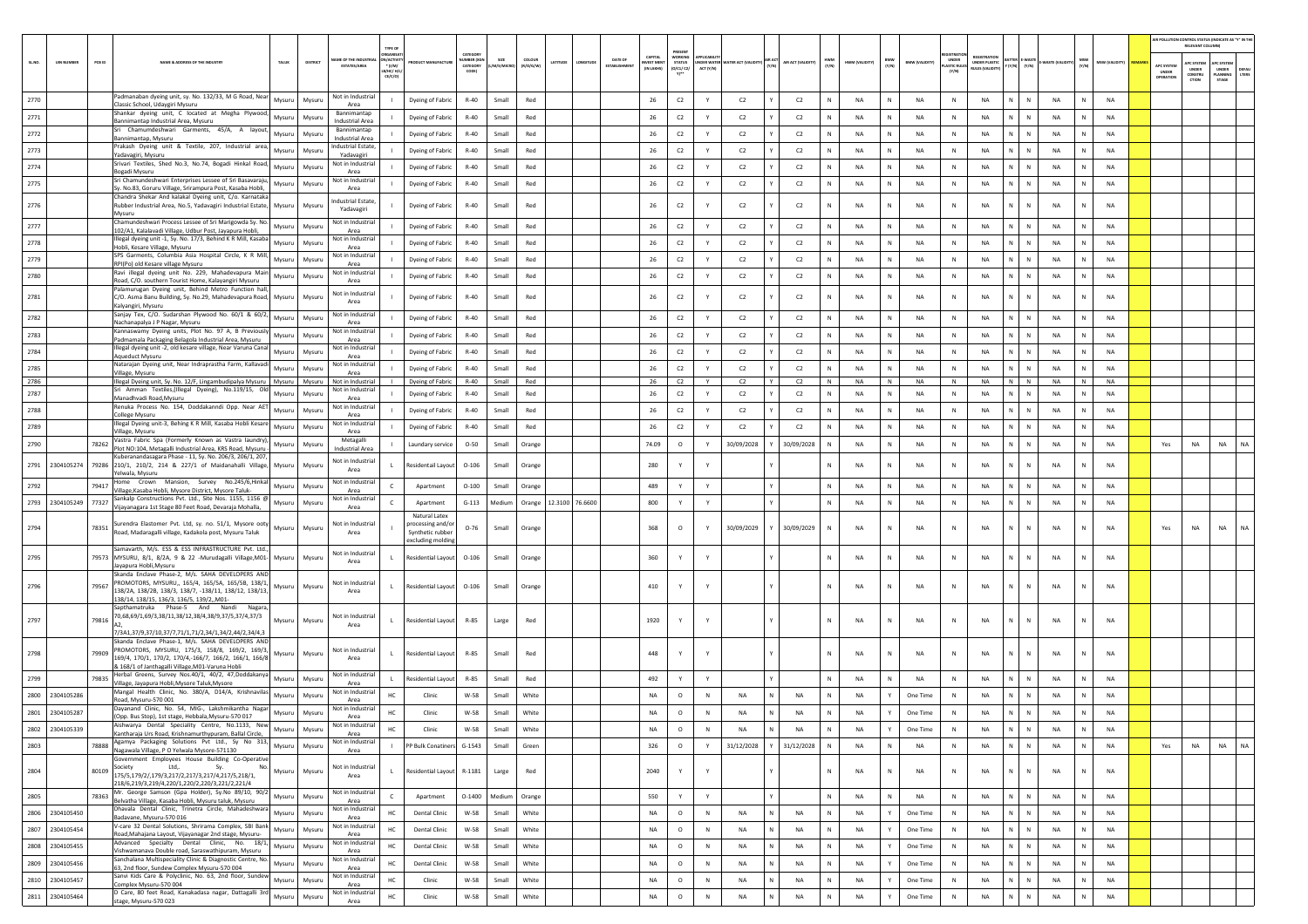|        |                                    |                                                                                                                                                          |                                        |                                                                                 |                                          |                |                                |         |                                          |                                                  |                  |                                       |                      |              |                        |              |                       |                                     |                                                            |                                      |                        |              |                        | AIR POLLUTION CONTROL STATUS (INDICATE AS "Y" IN THE | RELEVANT COLUMN                                |                                                |                |
|--------|------------------------------------|----------------------------------------------------------------------------------------------------------------------------------------------------------|----------------------------------------|---------------------------------------------------------------------------------|------------------------------------------|----------------|--------------------------------|---------|------------------------------------------|--------------------------------------------------|------------------|---------------------------------------|----------------------|--------------|------------------------|--------------|-----------------------|-------------------------------------|------------------------------------------------------------|--------------------------------------|------------------------|--------------|------------------------|------------------------------------------------------|------------------------------------------------|------------------------------------------------|----------------|
| SL.NO. | <b>UIN NUMBER</b>                  | PCB ID<br>NAME & ADDRESS OF THE INDUSTRY<br>TALUR<br>DISTRICT                                                                                            | ME OF THE INDUS<br><b>ESTATES/AREA</b> | <b>GANISA</b><br><b>ACTIVE</b><br>WUFACTUI<br>$*(1/M)^*$<br>B/HC/ H/L<br>CE/C/O | CATEGORY<br>ABER (X<br>CATEGORY<br>CODET | /M/S/MICRC     | coLour<br>ATITUDE<br>(R/O/G/W) | DATE OF | CAPITAL<br><b>VEST MEN</b><br>(IN LAKHS) | PRESENT<br>WORKING<br><b>STATUS</b><br>(0/C1/C2) | ACT (Y/N)        | NDER WATER WATER ACT (VALIDITY) (Y/N) | AIR ACT (VALIDITY)   | HWM<br>(Y/N) | HWM (VALIDITY)         | BMW<br>(Y/N) | <b>BMW (VALIDITY)</b> | UNDER<br><b>ASTIC RULE</b><br>(Y/N) | <b>FGISTRATI</b><br>UNDER PLASTIC<br><b>NULES IVALIDIT</b> | ATTER E-WASTE<br>' (Y/N)       (Y/N) | -WASTE (VALI           | MSW<br>(Y/N) | MSW (VALIDITY)         | <b>APC SYSTEM</b><br>UNDER<br>OPERATIO               | <b>APC SYSTEM</b><br>UNDER<br>CONSTRU<br>CTION | APC SYSTEM<br><b>UNDER</b><br>LANNING<br>STAGE | DEFAL<br>LTERS |
|        | 2812 2304105465                    | Medident, No.1027, New Kantharaja urs Road, Opp. Rama<br>Mysuru<br>Mysuru                                                                                | Not in Industrial                      | HC<br>Clinic                                                                    | W-58                                     | Small          | White                          |         | <b>NA</b>                                | $\circ$                                          | ${\sf N}$        | <b>NA</b>                             | <b>NA</b>            | N            | <b>NA</b>              | Y            | One Time              | $\,$ N                              | <b>NA</b>                                                  | $\mathbb{N}$                         | <b>NA</b>              |              | <b>NA</b>              |                                                      |                                                |                                                |                |
|        | 2813 2304105479                    | Mandir, Chamarajapuram, Mysuru- 570 009<br>Shubha Surgical Centre, No. 1238, 11th cross, Hebbal 1st<br>Mysuru<br>Mysuru                                  | Area<br>Not in Industrial              | HC<br>Clinic                                                                    | W-58                                     | Small          | White                          |         | <b>NA</b>                                | $\circ$                                          | $\mathbb{N}$     | <b>NA</b>                             | N<br><b>NA</b>       | N            | <b>NA</b>              | Y            | One Time              | N                                   | <b>NA</b>                                                  | N.<br>$\mathbb{N}$                   | <b>NA</b>              | N            | <b>NA</b>              |                                                      |                                                |                                                |                |
|        | 2814 2304105483                    | stage, Mysuru-570 016<br>Shafia Clinic, 21st west cross, Ashoka Road, lashkar<br>Mysuru<br>Mysuru                                                        | Area<br>Not in Industrial              | HC.<br>Clinic                                                                   | W-58                                     | Small          | White                          |         | <b>NA</b>                                | $\circ$                                          | N                | <b>NA</b>                             | <b>NA</b><br>N       | N            | <b>NA</b>              | Y            | One Time              | N                                   | <b>NA</b>                                                  | N<br>$\mathbb N$                     | <b>NA</b>              | N            | <b>NA</b>              |                                                      |                                                |                                                |                |
|        | 2815 2304105494                    | Mohalla.Mysuru-570 001<br>Sharada Heart Care, No.44, Vishwamanava, Double road,<br>Mysuru<br>Mysuru                                                      | Area<br>Not in Industrial              | HC<br>HCE                                                                       | W-58                                     | Small          | White                          |         | NA                                       | $\circ$                                          | N                | NA                                    | NA                   | N            | <b>NA</b>              |              | One Time              | N                                   | NA                                                         | N.<br>${\sf N}$                      | NA                     | N            | NA                     |                                                      |                                                |                                                |                |
|        | 2816 2304105530                    | Kuvempunagara, Mysuru-570 009<br>Shree Lakshmidevi Clinic, Shop No.5, Hosahundi,<br>Mysuru<br>Mysuru                                                     | Area<br>Not in Industria               | Clinic                                                                          | W-58                                     | Small          | White                          |         | <b>NA</b>                                | $\circ$                                          | N                | <b>NA</b>                             | N<br><b>NA</b>       | $\mathbb{N}$ | <b>NA</b>              | Y            | One Time              | N                                   | <b>NA</b>                                                  | N<br>$\mathbb{N}$                    | <b>NA</b>              | N            | <b>NA</b>              |                                                      |                                                |                                                |                |
|        | 2817 2304105531                    | Utthanahalli Main Road, Mysuru<br>Shine Dental Care, A1, 1st main road, Vijayanagar 3rd<br>Mysuru<br>Mysuru                                              | Area<br>Not in Industria               | HC<br>Clinic                                                                    | W-58                                     | Small          | White                          |         | NA                                       | $\circ$                                          | ${\sf N}$        | NA                                    | NA                   | N            | <b>NA</b>              | Y            | One Time              | $\,$ N                              | NA                                                         | N                                    | NA                     |              | <b>NA</b>              |                                                      |                                                |                                                |                |
|        | 2818 2304105532                    | stage, Mysuru<br>Consultant Child Specialist, No. 7, 14th Cross, Jayanagar,<br>Mysuru                                                                    | Area<br>Not in Industrial              | Clinic                                                                          | W-58                                     |                | White                          |         | <b>NA</b>                                | $\circ$                                          | N                | <b>NA</b>                             | N<br><b>NA</b>       | N            | <b>NA</b>              | Y            | One Time              | N                                   | <b>NA</b>                                                  | N.<br>N                              | <b>NA</b>              | N            | <b>NA</b>              |                                                      |                                                |                                                |                |
|        |                                    | Mysuru<br>Mysuru-570 014<br>Dental Speciality Centre, 1st floor, No. 4564/A, H.T.                                                                        | Area<br>Not in Industrial              | HC                                                                              |                                          | Small          |                                |         |                                          |                                                  |                  |                                       |                      |              |                        |              |                       |                                     |                                                            |                                      |                        |              | <b>NA</b>              |                                                      |                                                |                                                |                |
|        | 2819 2304105651<br>2820 2304105655 | Mysuru<br>Mysuru<br>Double Raod, K.D. Circle, Vijayanagar, 2nd stage, Mysuru-<br>Ramalingeshwara Clinic, Naganahalli, Mysuru<br>Mysuru Mysuru            | Area<br>Not in Industrial              | HC<br>Clinic<br>Clinic<br>HC                                                    | W-58<br>W-58                             | Small<br>Small | White<br>White                 |         | <b>NA</b><br>NA                          | $\circ$<br>$\circ$                               | $\mathbb N$<br>N | <b>NA</b><br>NA                       | <b>NA</b><br>N<br>NA | N<br>N       | <b>NA</b><br><b>NA</b> | Y<br>Y       | One Time<br>One Time  | N<br>N                              | <b>NA</b><br>NA                                            | N<br>N<br>N N                        | <b>NA</b><br><b>NA</b> | N<br>N       | <b>NA</b>              |                                                      |                                                |                                                |                |
|        | 2821 2304105656                    | Dhanvanthri clinic, Megalapura, T.N.Pura Road, Mysuru   Mysuru   Mysuru<br>Sri Sharada Devi Physiotherapy Clinic, No. 1182, 9th main,                    | Not in Industrial                      | HC<br>Clinic                                                                    | W-58                                     | Small          | White                          |         | NA                                       | $\circ$                                          | N                | <b>NA</b>                             | N<br><b>NA</b>       | N            | NA                     | Y            | One Time              | N                                   | <b>NA</b>                                                  | NIN                                  | NA                     | N            | <b>NA</b>              |                                                      |                                                |                                                |                |
|        | 2822 2304105666                    | 3rd stage, Gokulam, Krishna Bakery Road, Near Doctors Mysuru<br>Mysuri<br>corner.Mysuru-570 002                                                          | Not in Industria<br>Area               | HC<br>Clinic                                                                    | $W-58$                                   | Small          | White                          |         | <b>NA</b>                                | $\circ$                                          | N                | NA                                    | <b>NA</b>            | N            | <b>NA</b>              |              | One Time              | N                                   | <b>NA</b>                                                  | ${\sf N}$<br>N                       | NA                     | N            | <b>NA</b>              |                                                      |                                                |                                                |                |
|        | 2823 2304105740                    | Il Ehsan Clinic, No. 3313/1 Kabir Temple Road, 2nd<br>Mysuru<br>Mysuru                                                                                   | Not in Industrial                      | HC<br>Clinic                                                                    | $W-58$                                   | Small          | White                          |         | NA                                       | $\circ$                                          | N                | NA                                    | NA                   | N            | <b>NA</b>              |              | One Time              | N                                   | NA                                                         | N.<br>${\sf N}$                      | NA                     | N            | NA                     |                                                      |                                                |                                                |                |
|        | 2824 2304105746                    | Eidgah, Mysuru<br>Bhabha Atomic Research Centre, CHSS Dispensary,<br>Godhavari, Building No. 17 & 18, Adichunchangiri Raod, Mysuru<br>Mysuru             | Area<br>Not in Industrial              | Dispensary                                                                      | W-58                                     | Small          | White                          |         | NA                                       | $\circ$                                          | N                | NA                                    | NA                   | N            | <b>NA</b>              |              | One Time              | N                                   | NA                                                         | N<br>$\mathbb N$                     | NA                     | N            | <b>NA</b>              |                                                      |                                                |                                                |                |
|        |                                    | Kuvempunagara, Mysuru- 570 023<br>Bhabha Atomic Research Centre, CHSS Dispensary,                                                                        | Area<br>Not in Industrial              |                                                                                 |                                          |                |                                |         |                                          |                                                  |                  |                                       |                      |              |                        |              |                       |                                     |                                                            |                                      |                        |              |                        |                                                      |                                                |                                                |                |
|        | 2825 2304105750                    | Narasimharaja, Building No. 318 & 319, D- Block, Yelwala Mysuru<br>Mysuru<br>Mysuru-571 130                                                              | Area                                   | HC<br>Dispensary                                                                | W-58                                     | Small          | White                          |         | <b>NA</b>                                | $\circ$                                          | N                | NA                                    | <b>NA</b>            | N            | <b>NA</b>              |              | One Time              | N                                   | <b>NA</b>                                                  | $\mathbb{N}$<br>N.                   | <b>NA</b>              | N            | <b>NA</b>              |                                                      |                                                |                                                |                |
|        | 2826 2304105796                    | Magnus, NO.4883, 80 feet Road, Dattagalli 3rd stage,<br>Mysuru<br>Mysuru<br>Mysuru-570 055                                                               | Not in Industria<br>Area               | HC<br>Clinic                                                                    | W-58                                     | Small          | White                          |         | <b>NA</b>                                | $\circ$                                          | N                | NA                                    | NA                   | N            | <b>NA</b>              | Y            | One Time              | N                                   | <b>NA</b>                                                  | N<br>N                               | NA                     | N            | <b>NA</b>              |                                                      |                                                |                                                |                |
|        | 2827 2304105799                    | Niranjans Health Care, Behind Sapna Bokhouse, No.<br>Mysuru<br>Mysuru<br>1432/EE seebaiah Road, Devaraia Mohalla, Mysuru                                 | Not in Industrial<br>Area              | Clinic<br>нc                                                                    | W-58                                     | Small          | White                          |         | NA                                       | $\circ$                                          | N                | NA                                    | NA                   |              | <b>NA</b>              |              | One Time              | N                                   | NA                                                         | N.<br>N                              | <b>NA</b>              |              | NA                     |                                                      |                                                |                                                |                |
|        | 2828 2304105849                    | Pramod Clinic & Skin Care Centre, No. 454/5, BT Road<br>Mysuru<br>Mysuru<br>Hinkal, Mysuru                                                               | Not in Industrial<br>Area              | Clinic<br>HC                                                                    | W-58                                     | Small          | White                          |         | <b>NA</b>                                | $\circ$                                          | N                | <b>NA</b>                             | N<br><b>NA</b>       | $\mathbb{N}$ | <b>NA</b>              | Y            | One Time              | $\mathbb{N}$                        | <b>NA</b>                                                  | N  <br>$\mathbb{N}$                  | <b>NA</b>              | N            | <b>NA</b>              |                                                      |                                                |                                                |                |
|        | 2829 2304105852<br>2830 2304105857 | Anzad Denta Care, No. 454/5, BT Road Hinkal, Mysuru<br>Mysuru Mysuru<br>DR. P.K. Narayan Memorial Clinic, No. 653, 13th main<br>Mysuru<br>Mysuru         | Not in Industrial<br>Not in Industria  | Clinic<br>HC.<br>HC<br>Clinic                                                   | W-58<br>W-58                             | Small<br>Small | White<br>White                 |         | <b>NA</b><br>NA                          | $\circ$<br>$\circ$                               | N<br>N           | NA<br>NA                              | N<br><b>NA</b><br>NA | N<br>Ν       | <b>NA</b><br><b>NA</b> | Y            | One Time<br>One Time  | N<br>N                              | <b>NA</b><br>NA                                            | N N<br>N<br>${\sf N}$                | NA<br>NA               | N<br>N       | <b>NA</b><br>NA        |                                                      |                                                |                                                |                |
|        |                                    | 4th stage, T.K. Layout, Mysuru- 570 009<br>Sampoorna Kids Clinic, No. 11/201/1, Sahukar Chennaiah                                                        | Area<br>Not in Industria               |                                                                                 |                                          |                |                                |         |                                          |                                                  |                  |                                       |                      |              |                        |              |                       |                                     |                                                            |                                      |                        |              |                        |                                                      |                                                |                                                |                |
|        | 2831 2304105891                    | Mysuru<br>Road, Near Water Tank, Prashanthnagar, Bogadi 2nd Mysuru<br>stage. Mysuru - 570023                                                             | Area                                   | нc<br>Clinic                                                                    | W-58                                     | Small          | White                          |         | NA                                       | $\circ$                                          | N                | NA                                    | NA                   | N            | <b>NA</b>              |              | One Time              | N                                   | <b>NA</b>                                                  | ${\sf N}$<br>N                       | <b>NA</b>              | N            | <b>NA</b>              |                                                      |                                                |                                                |                |
|        | 2832 2304105923                    | Sneha Bhandhu Charitable Trust ®, No. 555, 11th cross,<br>Mahadeshwara Layout, Kumbara Koppalu, Metagalli Post, Mysuru<br>Mysuru<br>Mysuru-570 016       | Not in Industria<br>Area               | HC<br>Clinic                                                                    | W-58                                     | Small          | White                          |         | <b>NA</b>                                | $\circ$                                          | N                | NA                                    | NA                   | N            | <b>NA</b>              |              | One Time              | N                                   | <b>NA</b>                                                  | N.<br>$\mathbb{N}$                   | NA                     | N            | <b>NA</b>              |                                                      |                                                |                                                |                |
|        | 2833 2304105745                    | Tippu Clinic, No. 2357, Kantharaj Urs Park Lashkar<br>Mysuru<br>Mysuru<br>Mohalla.Mysuru                                                                 | Not in Industri<br>Area                | HC<br>Clinic                                                                    | W-58                                     | Small          | White                          |         | <b>NA</b>                                | $\circ$                                          | N                | NA                                    | N<br><b>NA</b>       | N            | <b>NA</b>              | Y            | One Time              | N                                   | <b>NA</b>                                                  | N<br>$\mathbb N$                     | NA                     | N            | <b>NA</b>              |                                                      |                                                |                                                |                |
| 2834   | 230408743                          | Benaka Dental Clinic, # 240, Brindavan Extension,<br>Mysuru<br>Mysuru<br>Opposite Rotary Public School, Mysuru - 570 020                                 | Not in Industria<br>Area               | Clinic<br>нc                                                                    | W-58                                     | Small          | White                          |         | NA                                       | C1                                               | N                | NA                                    | NA                   |              | <b>NA</b>              |              | C1                    | N                                   | <b>NA</b>                                                  | N.<br>N                              | NA                     |              | NA                     |                                                      |                                                |                                                |                |
|        | 2835 2304081009                    | Nethra Jyothi& Eye Hospital, Mission Hospital Road,<br>Mysuru<br>Mysuru<br>Srinivasa Day Care, # 44, 1st Main, Gayathripuram,                            | Not in Industrial<br>Not in Industria  | HC<br>Clinic                                                                    | W-58                                     | Small          | White                          |         | <b>NA</b>                                | $\circ$                                          | N                | <b>NA</b>                             | N<br><b>NA</b>       | N            | <b>NA</b>              | Y            | 30/06/2017            | N                                   | <b>NA</b>                                                  | N N                                  | <b>NA</b>              | N            | <b>NA</b>              |                                                      |                                                |                                                |                |
|        | 2836 2304082421<br>2837 2304081092 | Mysuru<br>Mysuru<br>Mysuru - 570 019<br>Shree Clinic, Chikkahalli Village, T.Narasipura Road,<br>Mysuru<br>Mysuru                                        | Area<br>Not in Industrial              | HC<br>Day Care Center<br>Clinic<br>HC.                                          | W-58<br>W-58                             | Small<br>Small | White<br>White                 |         | NA<br><b>NA</b>                          | C1<br>$\circ$                                    | N<br>$\mathbb N$ | <b>NA</b><br><b>NA</b>                | <b>NA</b><br>N<br>NA | N<br>N       | <b>NA</b><br><b>NA</b> | Y<br>Y       | C1<br>30/06/2017      | N<br>N                              | <b>NA</b><br>NA                                            | N.<br>N<br>$N$ $N$                   | NA<br><b>NA</b>        | N<br>N       | <b>NA</b><br><b>NA</b> |                                                      |                                                |                                                |                |
| 2838   | Yet to allot                       | Vikram Janani, (Vikram Group of Hospital Private Limited),<br>Mysuru<br>Mysuru                                                                           | Not in Industrial                      | HC<br>Hospital                                                                  | $R-30$                                   | Large          | Red                            |         | 1705                                     | C1                                               | Y                | C1                                    | C1                   | N            | <b>NA</b>              | Y            | C1                    | N                                   | <b>NA</b>                                                  | N.<br>$\mathbb N$                    | <b>NA</b>              | N            | <b>NA</b>              |                                                      |                                                |                                                |                |
|        | 2839 Yet to allot                  | NO:419, Contour Road, Gokulam III Stage, Mysuru<br>Dr. Rudrappa's Hospital & Research Centre, # 13-A,<br>Mysuru<br>Mysuru                                | Area<br>Not in Industria               | HC<br>Clinic                                                                    | W-58                                     | Small          | White                          |         | <b>NA</b>                                | C1                                               | N                | NA                                    | <b>NA</b>            | N            | <b>NA</b>              | Y            | C1                    | N                                   | <b>NA</b>                                                  | N I<br>N                             | NA                     | N            | <b>NA</b>              |                                                      |                                                |                                                |                |
| 2840   | Yet to allot                       | Vivekananda Road, Yadavagiri, Mysuru - 570 020<br>riyadarshini Nursing Home, NO:204, 7th Main, 4th Cross,<br>Mysuru<br>Mysuru                            | Area<br>Not in Industrial              | нc<br><b>Nursing Home</b>                                                       | W-58                                     | Small          | White                          |         | NA                                       | C1                                               | N                | NA                                    | NA                   | Ν            | <b>NA</b>              |              | C1                    | N                                   | NA                                                         | N.<br>N                              | NA                     | N            | NA                     |                                                      |                                                |                                                |                |
| 2841   | Yet to allot                       | Brindavan Extension, Mysuru - 570 020<br>Ravi Diagnostic Lab, NO:1227/28, Irwin Road, 1st Cross,<br>Mysuru<br>Mysuru                                     | Area<br>Not in Industria               | Diagnostic                                                                      | $W-58$                                   | Small          | White                          |         | <b>NA</b>                                | C1                                               | N                | <b>NA</b>                             | <b>NA</b>            | N            | <b>NA</b>              | Y            | C1                    | N                                   | <b>NA</b>                                                  | N  <br>$\mathbb{N}$                  | <b>NA</b>              | N            | <b>NA</b>              |                                                      |                                                |                                                |                |
|        | 2842 2304080515                    | Mysuru - 570 001<br>Bhaskar Heart Care Centre, No.10, Beside Hotel Vijay,<br>Mysuru<br>Mysuru                                                            | Area<br>Not in Industrial              | Laboratory<br>Clinic<br>HC                                                      | W-58                                     | Small          | White                          |         | <b>NA</b>                                | C1                                               | N                | <b>NA</b>                             | <b>NA</b>            | N            | <b>NA</b>              | Y            | C1                    | N                                   | NA                                                         | $\mathbb N$<br>N                     | NA                     | N            | NA                     |                                                      |                                                |                                                |                |
|        |                                    | New Sayyaji Rao Road, Bamboo Bazaar, Mysore-21<br>Jss Mahavidyapeetha, Block-1 / L, Sy Nos. 41/2, 47/1,                                                  | Area                                   | Development of                                                                  |                                          |                |                                |         |                                          |                                                  |                  |                                       |                      |              |                        |              |                       |                                     |                                                            |                                      |                        |              |                        |                                                      |                                                |                                                |                |
| 2843   |                                    | 80752 47/2, 48/1, 48/2, 48/3, 49/1, 49/2, 49/3, Janthagalli Mysuru<br>Mysuru<br>Village, Varuna Hobli, Mysuru.                                           | Not in Industrial<br>Area              | JSS Academy of<br><b>Higher Education</b><br>and Research                       | R-1162                                   | Large          | Red                            |         | 25300                                    | Y                                                |                  |                                       |                      | N            | <b>NA</b>              | N            | <b>NA</b>             | $\mathbb{N}$                        | <b>NA</b>                                                  | N<br>N                               | <b>NA</b>              |              | <b>NA</b>              |                                                      |                                                |                                                |                |
|        |                                    | Jss Mahavidyapeetha, Block-2 (Hostel), Sy Nos. 80, 82,                                                                                                   |                                        | Girls Hostel, Boys<br>Hostel,                                                   |                                          |                |                                |         |                                          |                                                  |                  |                                       |                      |              |                        |              |                       |                                     |                                                            |                                      |                        |              |                        |                                                      |                                                |                                                |                |
| 2844   |                                    | 80753 83/1, 85/1, 85/3, 85/4, 91, 92 & 93, Dandikere Village, Mysuru<br>Mysuru<br>Varuna Hobli, Mysuru                                                   | Not in Industrial<br>Area              | Mess/Student<br>$\epsilon$<br>Centre and                                        | R-1162                                   | Large          | Red                            |         | 19300                                    | Y                                                |                  |                                       |                      | N            | <b>NA</b>              | N            | NA                    | N                                   | <b>NA</b>                                                  | N.<br>$\mathbb N$                    | NA                     |              | <b>NA</b>              |                                                      |                                                |                                                |                |
|        |                                    |                                                                                                                                                          |                                        | <b>Recreation Block</b>                                                         |                                          |                |                                |         |                                          |                                                  |                  |                                       |                      |              |                        |              |                       |                                     |                                                            |                                      |                        |              |                        |                                                      |                                                |                                                |                |
|        |                                    | Nida Enterprises, Shed No. 07, Plot No. 31/C,                                                                                                            | Bannimantap                            | Recycling of Eva<br>waste Sheets 8                                              |                                          |                |                                |         |                                          |                                                  |                  |                                       |                      |              |                        |              |                       |                                     |                                                            |                                      |                        |              |                        |                                                      |                                                |                                                |                |
| 2845   |                                    | 80776 Bannimantapa 'A' Layout Industrial Area, Mysuru<br>Mysuru Mysuru                                                                                   | Industrial Area                        | Rexine generated<br>from<br>manufacturing of                                    | R-1120                                   | Small          | Red                            |         | 23.8                                     | Y                                                |                  |                                       |                      |              | <b>NA</b>              | N            | NA                    | N                                   | NA                                                         | N<br>N                               | NA                     |              | <b>NA</b>              |                                                      |                                                |                                                |                |
|        |                                    | Reliance Retail Limited-Mysore, Sy. No. 3114, Mysore<br>2846 2304106041 79141 Central Bus station (Moffusil), KSRTC, , Lashkar Mohalla, Mysuru<br>Mysuru | Not in Industrial<br>Area              | $\Omega$<br>DG Set                                                              | $G-1577$                                 | Large          | Green                          |         | 1294                                     | $\circ$                                          | N                | <b>NA</b>                             | 31/12/2028           | N            | <b>NA</b>              | N            | NA                    | ${\sf N}$                           | NA                                                         | N.<br>N                              | NA                     | N            | <b>NA</b>              | Yes                                                  | <b>NA</b>                                      | <b>NA</b>                                      | NA             |
| 2847   |                                    | Mysore 570001<br>Vijaya Businezz Solutionz, Plot No. SPL 44, 2nd Main,<br>80305<br>Mysuru<br>Mysuru                                                      | <b>Hebbal Industrial</b>               | Reprocessing of                                                                 | $O-1366$                                 | Small          | Orange 12.3600 76.6200         |         | 12.6                                     | $\circ$                                          | Y                | 30/09/2028                            | 30/09/2028           | N            | <b>NA</b>              | N            | NA                    | Y                                   | 12/11/2021                                                 | $N$ $N$                              | NA                     | N            | NA                     | Yes                                                  | NA                                             | <b>NA</b>                                      | NA             |
|        |                                    | Hebbala Indl Area, Hebbal, Mysore Dist.<br>Xebec Clothing Company Llp, NO.276/C Hebbal Industrial                                                        | Area<br>Hebbal Industrial              | plastic                                                                         |                                          |                |                                |         |                                          |                                                  |                  |                                       |                      |              |                        |              |                       |                                     |                                                            |                                      |                        |              |                        |                                                      |                                                |                                                |                |
| 2848   |                                    | 53132<br>Mysuru<br>Mysuru<br>Area Mysore<br>Thanor Pottery, Sy No 313, Nagawala village, Yelwala Po,                                                     | Area<br>Not in Industrial              | Laundary service<br><b>Table wares (Hotel</b>                                   | 0-1352                                   | Small          | Orange                         |         | 49                                       | Y                                                | Y                |                                       |                      | Ν            | <b>NA</b>              | N            | NA                    | $\,$ N                              | NA                                                         | N<br>${\sf N}$                       | NA                     | N            | NA                     |                                                      |                                                |                                                |                |
|        | 2849 2304106908 74332              | Mysuru<br>Mysuru<br>Mysuru-571130<br>Kuberanandasagara Phase-5, Sy. No. 90/2, 95/1, 95/2,                                                                | Area<br>Not in Industrial              | wares                                                                           | 0-1331                                   | Small          | Orange                         |         | 107                                      | $\circ$                                          | Y                | 30/09/2021                            | 30/09/2021           | N            | NA                     | ${\sf N}$    | NA                    | $\,$ N                              | <b>NA</b>                                                  | $N$ $N$                              | NA                     | ${\sf N}$    | NA                     | Yes                                                  | NA                                             | <b>NA</b>                                      | <b>NA</b>      |
|        | 2850 2304105870 81003              | Mysuru<br>Mysuru<br>95/5, 102, 105, 106, 109/1, 110, 197/2, Maidanahalli<br>Kuberanandasagara Phase-4, Sy. No. 86/3, 91/1, 91/2,                         | Area<br>Not in Industrial              | Residential Layout R-1181<br>L.                                                 |                                          | Small          | Red                            |         | 310                                      | Y                                                | Y                |                                       |                      | N            | <b>NA</b>              | N            | <b>NA</b>             | N                                   | <b>NA</b>                                                  | $N$ $N$                              | NA                     | N            | NA                     |                                                      |                                                |                                                |                |
|        | 2851 2304105867 81082              | Mysuru<br>Mysuru<br>92/2, 92/3, Maidanahalli Village,<br>Raja Ganapathy Agro Food, C-84/A, Hebbal Industrial                                             | Area                                   | Residential Layout                                                              | R-1181                                   | Small          | Red                            |         | 236                                      | Y                                                | Y                |                                       |                      | N            | <b>NA</b>              | N            | NA                    | N                                   | NA                                                         | $N$ $N$                              | NA                     | ${\sf N}$    | NA                     |                                                      |                                                |                                                |                |
| 2852   |                                    | 79196<br>Mysuru<br>Mysuru<br>Estate, Mysuru                                                                                                              | Hebbal Industria<br>Area               | Instant Foods                                                                   | 0-1328                                   | Small          | Orange                         |         | 96.24                                    | $\circ$                                          | Y                | 30/09/2021                            | 30/092021            | N            | NA                     | N            | NA                    | N                                   | NA                                                         | $N$ $N$                              | NA                     | N            | <b>NA</b>              | Yes                                                  | NA                                             | NA                                             | <b>NA</b>      |
|        |                                    | Athmaanandha Sagara-2, M/s. ESS & ESS<br>2853 2304106085 81515 Athindalidium Jupice J. All Kuvempunagara, Mysuru<br>Mysuru<br>Mysuru                     | Not in Industrial<br>Area              | <b>Residential Layout</b><br>$\mathbf{L}$                                       | R-1181                                   | Small          | Red                            |         | 500                                      | Y                                                | Y                |                                       |                      | Ν            | NA                     | N            | NA                    | $\,$ N                              | NA                                                         | N<br>${\sf N}$                       | NA                     | N            | NA                     |                                                      |                                                |                                                |                |
|        | 2854 2304106319 81524              | Kuberanandha Sagara-3, M/s. ESS & ESS<br>Mysuru<br>Mysuru<br>INFRASTRUCTURE Pvt. Ltd., Kuvempunagara, Mysuru                                             | Not in Industrial<br>Area              | Residential Layout R-1181                                                       |                                          | Small          | Red                            |         | 486                                      | Y                                                | Y                |                                       |                      | N            | <b>NA</b>              | N            | NA                    | $\,$ N                              | NA                                                         | N<br>$\,$ N                          | NA                     | ${\sf N}$    | NA                     |                                                      |                                                |                                                |                |
|        | 2855 2304106125 81525              | Kuberanandha Sagara-2, M/s. ESS & ESS<br>Mysuru<br>Mysuru<br>INFRASTRUCTURE Pvt. Ltd., Kuvempunagara, Mysuru                                             | Not in Industrial<br>Area              | Residential Layout R-1181<br>$\mathbf{L}$                                       |                                          | Small          | Red                            |         | 491                                      | Y                                                | Y                |                                       |                      | $\mathbb{N}$ | NA                     | N            | NA                    | $\mathbb{N}$                        | NA                                                         | N<br>N                               | NA                     | N            | NA                     |                                                      |                                                |                                                |                |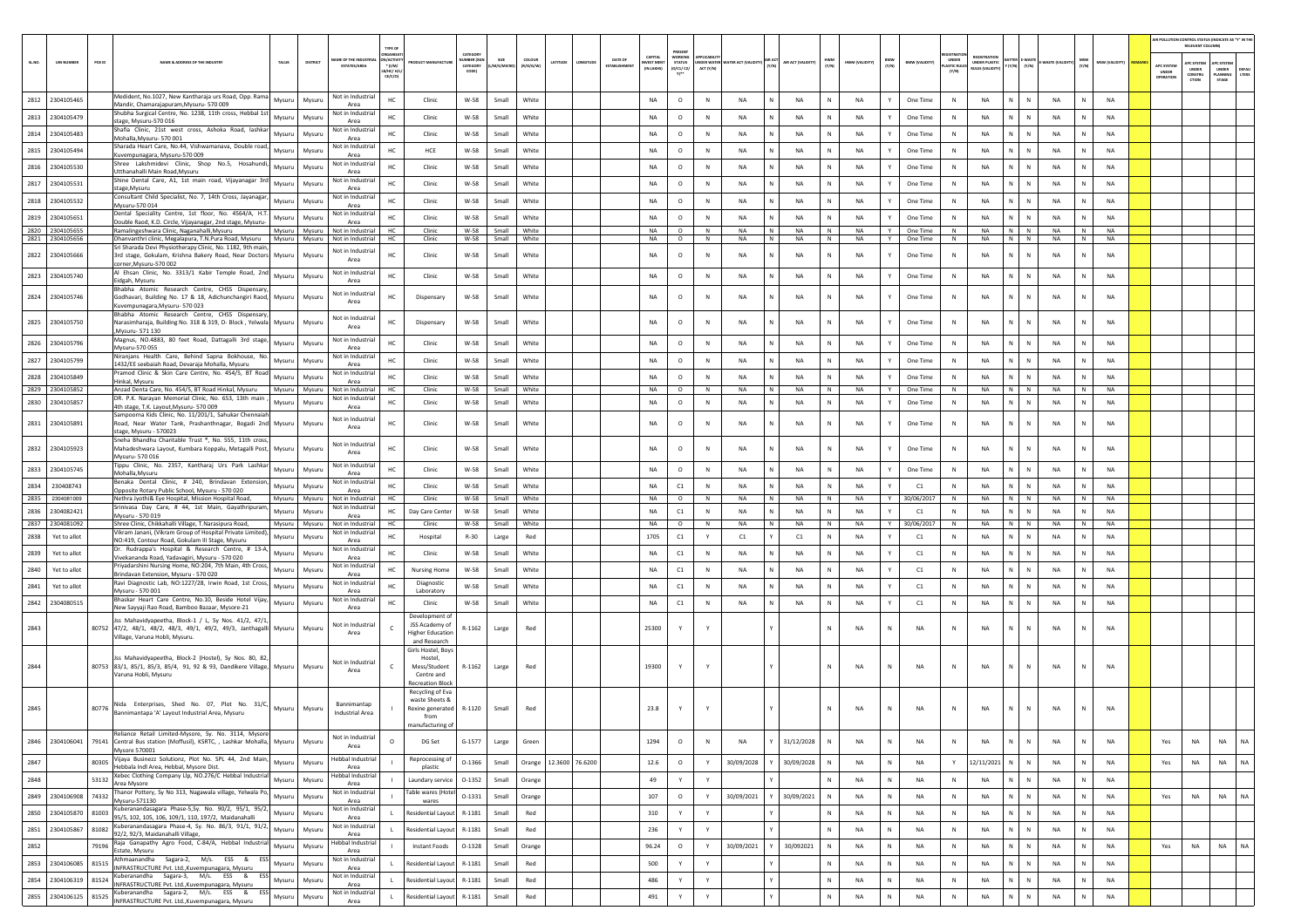|              |                                |                                                                                                                                                                                                                                     |                  |                         |                                                     |                                                                  |                                                                                              |                                           |                   |                        |                 |                        |                                          |                                                 |             |                                 |                  |                        |              |                        |              |                       |                            |                                        |                             |                          |              |                        | AIR POLLUTION CONTROL STATUS (INDICATE AS "Y" IN THE | RELEVANT COLUMNI                                      |                                                |               |
|--------------|--------------------------------|-------------------------------------------------------------------------------------------------------------------------------------------------------------------------------------------------------------------------------------|------------------|-------------------------|-----------------------------------------------------|------------------------------------------------------------------|----------------------------------------------------------------------------------------------|-------------------------------------------|-------------------|------------------------|-----------------|------------------------|------------------------------------------|-------------------------------------------------|-------------|---------------------------------|------------------|------------------------|--------------|------------------------|--------------|-----------------------|----------------------------|----------------------------------------|-----------------------------|--------------------------|--------------|------------------------|------------------------------------------------------|-------------------------------------------------------|------------------------------------------------|---------------|
| SL.NO.       | <b>UIN NUMBER</b>              | $PCB$ ID<br>NAME & ADDRESS OF THE INDUSTR'                                                                                                                                                                                          | <b>TALUK</b>     | DISTRICT                | <b><i>RE OF THE INDI</i></b><br><b>ESTATES/AREA</b> | <b>RGANIS</b><br><b>ACTIV</b><br>$*(1/M)^*$<br>B/HC/ H<br>CE/C/O | <b>OUCT MANUFACTU</b>                                                                        | CATEGORY<br>MBER (X)<br>CATEGORY<br>CODET | A/S/MIC           | coLour<br>(R/O/G/W)    | LATITUDE        | DATE OF<br>ESTABLISHMB | CAPITAL<br><b>WEST MEN</b><br>(IN LAKHS) | PRESENT<br>WORKIN<br><b>STATUS</b><br>(0/C1/C2) | ACT (Y/N)   | NDER WATER WATER ACT (VALIDITY) | AIR ACT<br>(Y/N) | AIR ACT (VALIDITY)     | HWM<br>(Y/N) | HWM (VALIDITY)         | BMW<br>(Y/N) | <b>BMW (VALIDITY)</b> | <b>ASTIC RULE</b><br>[Y/N] | UNDER PLASTIC<br><b>NJLES (VALIDI)</b> | Y (Y/N) (Y/N)               | WASTE (VALI              | MSW<br>(Y/N) | MSW (VALIDITY)         | <b>APC SYSTER</b><br>UNDER<br>OPERATIO               | <b>APC SYSTEM</b><br><b>UNDER</b><br>CONSTRU<br>CTION | APC SYSTER<br><b>UNDER</b><br>LANNING<br>STAGE | DEFA<br>LTERS |
|              | 2856 2304106008                | City Heart Care Centre, No.21, Andal Mandira Complex,<br>Femple Road, V.V. Mohalla, Mysuru                                                                                                                                          | Mysuru           | Mysuru                  | Not in Industrial<br>Area                           | HC                                                               | Clinic                                                                                       | W-58                                      | Small             | White                  |                 |                        | <b>NA</b>                                | $\circ$                                         | N           | NA                              |                  | <b>NA</b>              |              | <b>NA</b>              | Y            | One Time              | $\,$ N                     | <b>NA</b>                              | N<br>$\mathbb{N}$           | <b>NA</b>                |              | <b>NA</b>              |                                                      |                                                       |                                                |               |
|              | 2857 2304106011                | Rohith Skin Clinic, Vidyaranyapuram, 2nd main, Mysuru   Mysuru   Mysuru   Not in Industrial<br>J.N. Mysore Ayurvedic Neuro & Panchakarma Centre, No.                                                                                |                  |                         |                                                     | HC                                                               | Clinic                                                                                       | W-58                                      | Small             | White                  |                 |                        | NA                                       | $\circ$                                         | N           | NA                              | N                | NA                     | N            | <b>NA</b>              | Y            | One Time              | N                          | <b>NA</b>                              | $N$ $N$                     | NA                       | N            | NA                     |                                                      |                                                       |                                                |               |
|              | 2858 2304106015                | 1226/3A , Krishnaraja Road, Behind Brand Factory,<br>Krishnamurthy Puram, Mysuru                                                                                                                                                    | Mysuru           | Mysuru                  | Not in Industria<br>Area                            | HC                                                               | Clinic                                                                                       | W-58                                      | Small             | White                  |                 |                        | NA                                       | $\circ$                                         | N           | NA                              | N                | NA                     | Ν            | <b>NA</b>              |              | One Time              | N                          | NA                                     | N<br>${\sf N}$              | NA<br>N                  |              | <b>NA</b>              |                                                      |                                                       |                                                |               |
| 2859         | 2304106082                     | Samastha Skin Clinic, NO.7, 1st floor (above vikram<br>Laboratory), Paramahamsa Road, Yadavagiri, Mysuru -                                                                                                                          | Mysuru           | Mysuru                  | Not in Industrial<br>Area                           | HC                                                               | Clinic                                                                                       | W-58                                      | Small             | White                  |                 |                        | NA                                       | $\circ$                                         | N           | NA                              | N                | NA                     | Ν            | NA                     |              | One Time              | N                          | NA                                     | N<br>${\sf N}$              | NA                       |              | NA                     |                                                      |                                                       |                                                |               |
| 2860         | 2304106123                     | Hindustan Unilever Ltd., Plot No. 424, KIADB Industrial<br>Area, Hebbal, Mysore - 570016                                                                                                                                            | Mysuru           | Mysuru                  | Hebbal Industria<br>Area                            | HC                                                               | Clinic                                                                                       | W-58                                      | Small             | White                  |                 |                        | <b>NA</b>                                | $\circ$                                         | N           | NA                              | N                | <b>NA</b>              | $\mathbb{N}$ | <b>NA</b>              | Y            | One Time              | N                          | <b>NA</b>                              | $N$ $N$                     | <b>NA</b>                | N            | <b>NA</b>              |                                                      |                                                       |                                                |               |
| 2861         | 2304106135                     | Maurya Hospital, No. 4C, Sahukar Chennaiah Road,<br>Janathanagar, Mysuru                                                                                                                                                            | Mysuru           | Mysuru                  | Not in Industria<br>Area                            | HC                                                               | Hospital                                                                                     | W-58                                      | Small             | White                  |                 |                        | <b>NA</b>                                | $\circ$                                         | N           | NA                              |                  | NA                     |              | <b>NA</b>              | Y            | One Time              | N                          | NA                                     | N.<br>${\sf N}$             | NA                       |              | <b>NA</b>              |                                                      |                                                       |                                                |               |
| 2863         | 2862 2304106140<br>2304106170  | Nihal Denta Care, No. 787, D Block, J.P.Nagar, Mysuru<br>East - West Medication Acupuncture centre, NO. 473, S.                                                                                                                     | Mysuru           | Mysuru Mysuru<br>Mysuru | Not in Industrial<br>Not in Industrial              | HC<br>HC                                                         | Clinic<br>Clinic                                                                             | W-58<br>W-58                              | Small             | Small   White<br>White |                 |                        | <b>NA</b><br><b>NA</b>                   | $\circ$<br>$\circ$                              | N<br>N      | <b>NA</b><br>NA                 | N<br>N           | <b>NA</b><br><b>NA</b> | N<br>N       | <b>NA</b><br><b>NA</b> | Y<br>Y       | One Time<br>One Time  | N<br>$\,$ N                | <b>NA</b><br>NA                        | N N<br>N<br>$\mathbb N$     | NA<br><b>NA</b><br>N     | N            | <b>NA</b><br><b>NA</b> |                                                      |                                                       |                                                |               |
|              | 2864 2304106171                | Subbaiah Road, (behind) Bigbazar, K.R.Mohalla, Mysuru<br>Aishani Smile Studio Multispeciality Dental Clinic, M L<br>Prajwal Complex site No. 5 Shop No.2, BEML Layout, 2nd<br>stage, Rajarajeshwari Nagar, New Kantharaja urs road, | Mysuru           | Mysuru                  | Area<br>Not in Industrial<br>Area                   | HC                                                               | Clinic                                                                                       | W-58                                      | Small             | White                  |                 |                        | NA                                       | $\circ$                                         | N           | NA                              |                  | NA                     | Ν            | NA                     |              | One Time              | N                          | NA                                     | N<br>${\sf N}$              | NA                       |              | NA                     |                                                      |                                                       |                                                |               |
|              |                                | Bogadi, Mysuru<br>Peoples Diagnostic Centre, Sri Ganapathi Sachidananda                                                                                                                                                             |                  |                         | Not in Industria                                    |                                                                  | Diagnostic                                                                                   |                                           |                   |                        |                 |                        |                                          |                                                 |             |                                 |                  |                        |              |                        |              |                       |                            |                                        |                             |                          |              |                        |                                                      |                                                       |                                                |               |
| 2865         | 2304106172                     | Ashrma, Datta Nagara, ooty road, Mysuru- 570 025<br>Eclipse Multispecaility Clinic and Diagnostic centre, NO.                                                                                                                       | Mysuru           | Mysuru                  | Area<br>Not in Industrial                           | HC                                                               | Laboratory                                                                                   | W-58                                      | Small             | White                  |                 |                        | <b>NA</b>                                | $\circ$                                         | N           | NA                              | N                | NA                     | N            | <b>NA</b>              | Y            | One Time              | N                          | <b>NA</b>                              | N.<br>$\mathsf{N}$<br>N     | <b>NA</b><br>N           |              | <b>NA</b>              |                                                      |                                                       |                                                |               |
| 2866<br>2867 | 2304106179<br>2305051122 10225 | 874, 9th B main Vinayamarga, Siddarthanagara, Mysuru<br>Autoliv India Pvt Ltd., Plot No.44, KIADB Industrial Area,                                                                                                                  | Mysuru<br>Mysuru | Mysuru<br>Mysuru        | Area<br>Not in Industria                            | HC                                                               | Clinic<br>Clinic                                                                             | W-58<br>W-58                              | Small<br>Small    | White<br>White         |                 |                        | NA<br><b>NA</b>                          | $\circ$<br>$\circ$                              | N<br>N      | NA<br>NA                        | N                | NA<br><b>NA</b>        | $\mathbb{N}$ | NA<br><b>NA</b>        | Y            | One Time<br>One Time  | N<br>N                     | NA                                     | ${\sf N}$<br>N<br>N         | NA<br>N                  |              | NA                     |                                                      |                                                       |                                                |               |
| 2868         |                                | Kadakola, Mysore-571311<br>KNS Projects Private Limited & KNS Properties Private<br>77041                                                                                                                                           | Mysuru           | Mysuru                  | Area<br>Not in Industria                            |                                                                  | Residential Layout                                                                           | R-1181                                    | Large             | Red                    |                 |                        | 3652                                     | Y                                               |             |                                 |                  |                        |              | NA                     | N            | NA                    | $\mathbb N$                | <b>NA</b>                              | N<br>$\mathbb{N}$           | NA                       |              | <b>NA</b>              |                                                      |                                                       |                                                |               |
| 2869         |                                | mited, 73(P), 77, 79, 80 & 83, Mysuru village, Kasaba<br>R R Wedding Bells(Kalyanamantapa), #835, Vajmangala<br>81385                                                                                                               | Mysuru           | Mysuru                  | Area<br>Not in Industrial                           | $\circ$                                                          | Convention Hall                                                                              | $G-1600$                                  | Small             | Green                  |                 |                        | 150                                      | $\circ$                                         | N           | <b>NA</b>                       |                  | <b>NA</b>              | N            | <b>NA</b>              | N            | NA                    | N                          | <b>NA</b>                              | N<br>$\mathbb{N}$           | <b>NA</b><br>N           |              | <b>NA</b>              | Yes                                                  | NA                                                    | <b>NA</b>                                      | <b>NA</b>     |
|              |                                | Village, Varuna Hobli, Mysore-570028                                                                                                                                                                                                |                  |                         | Area                                                |                                                                  | kalyan mantap<br>Discarded                                                                   |                                           |                   |                        |                 |                        |                                          |                                                 |             |                                 |                  |                        |              |                        |              |                       |                            |                                        |                             |                          |              |                        |                                                      |                                                       |                                                |               |
|              |                                | 2870 2304106142 81839 S.A. Trading, NO. 40/A1, Bannimantapa 'A' Layout<br>Industrial Area, Mysuru                                                                                                                                   | Mysuru           | Mysuru                  | Bannimantap<br>Industrial Area                      |                                                                  | chemical<br>ontainers used as<br>raw materials for<br>other industries &<br>plastic liners & | $R-10$                                    | Small             | Red                    | 12.2100 76.3500 |                        | 24.2                                     | C1                                              |             | C1                              |                  | C1                     | Ν            | NA                     |              | NA                    | ${\sf N}$                  | NA                                     | $\mathbb{N}$<br>$\mathbb N$ | NA                       |              | <b>NA</b>              |                                                      |                                                       |                                                |               |
| 2871         | 2304106288                     | G C Sports Medicine Center & Multispecialty Hospita<br>81244 No.30/A, Near Santhomas School, Vishveshwar Nagar,                                                                                                                     | Mysuru           | Mysuru                  | Not in Industrial<br>Area                           | HC                                                               | 50 Beded HCE                                                                                 | $O - 85$                                  | Medium            | Orange                 |                 |                        | 850                                      | $\circ$                                         |             | Applied                         |                  | Applied                | N            | <b>NA</b>              |              | Not Applied           | NA                         | <b>NA</b>                              | NA.<br>NA                   | <b>NA</b><br><b>NA</b>   |              | <b>NA</b>              | <b>NA</b>                                            | NA                                                    | <b>NA</b>                                      | <b>NA</b>     |
| 2872         |                                | Mysore South-570008<br>Namratha. H. Shenoy, No 170/8, Dattagalli Village, Kasaba<br>81860<br>Hobli                                                                                                                                  | Mysuru           | Mysuru                  | Not in Industria<br>Area                            |                                                                  | Apartment                                                                                    | $O-1400$                                  | Small             | Orange                 |                 |                        | 325                                      | Y                                               | Y           |                                 |                  |                        | $\mathbb{N}$ | <b>NA</b>              | N            | NA                    | N                          | <b>NA</b>                              | N<br>$\mathbb N$            | <b>NA</b><br>N           |              | <b>NA</b>              |                                                      |                                                       |                                                |               |
| 2873         | 2304106371                     | Iresh Diagnostic Centre, No. 459, 15th cross, Ramakrishna<br>nagar G Block, Mysuru                                                                                                                                                  | Mysuru           | Mysuru                  | Not in Industrial                                   | HC                                                               | Clinic                                                                                       | W-58                                      | Small             | White                  |                 |                        | <b>NA</b>                                | $\circ$                                         | N           | NA                              |                  | NA                     | N            | NA                     | Y            | One Time              | $\,$ N                     | NA                                     | N.<br>${\sf N}$             | NA                       |              | <b>NA</b>              |                                                      |                                                       |                                                |               |
| 2874         | 2304106372                     | Cuddles Kids Clinic, No. 11/A, I floor (above dolphir                                                                                                                                                                               | Mysuru           | Mysuru                  | Area<br>Not in Industria<br>Area                    | HC                                                               | Clinic                                                                                       | W-58                                      | Small             | White                  |                 |                        | <b>NA</b>                                | $\circ$                                         | N           | <b>NA</b>                       | N.               | <b>NA</b>              | N            | <b>NA</b>              | Y            | One Time              | N                          | NA                                     | N<br>$\mathbb N$            | NA<br>$\mathbb N$        |              | <b>NA</b>              |                                                      |                                                       |                                                |               |
| 2875         | 2304106393                     | bakery) Double road, Saraswathipuram, Mysuru-570 009<br>Hitech Kidney Stone Hospital , NO. 1779, Kabir Road<br>Cross, Mandi Mohalla, Near K.R. Hospital, Opp. to IMA Mysuru                                                         |                  | Mysuru                  | Not in Industrial                                   | HC                                                               | Hospital                                                                                     | W-58                                      | Small             | White                  |                 |                        | <b>NA</b>                                | $\circ$                                         | N           | <b>NA</b>                       |                  | <b>NA</b>              | N            | <b>NA</b>              |              | One Time              | N                          | <b>NA</b>                              | $\mathbb{N}$<br>N           | <b>NA</b>                |              | <b>NA</b>              |                                                      |                                                       |                                                |               |
|              |                                | Building, Mysuru                                                                                                                                                                                                                    |                  |                         | Area<br>Not in Industria                            |                                                                  | <b>Health Care</b>                                                                           |                                           |                   |                        |                 |                        |                                          |                                                 |             |                                 |                  |                        |              |                        |              |                       |                            |                                        |                             |                          |              |                        |                                                      |                                                       |                                                |               |
| 2876         | 2304106419                     | E.S.I Dispensary, Bekawadi, Mysuru Taluk & District<br>Adarsha Health Care, Hunsur main road, Behind bus stop,                                                                                                                      | Mysuru           | Mysuru                  | Area<br>Not in Industri                             | HC                                                               | Establishment                                                                                | W-58                                      | Small             | White                  |                 |                        | <b>NA</b>                                | $\circ$                                         | N           | <b>NA</b>                       | N                | <b>NA</b>              | N            | <b>NA</b>              | Y            | One Time              | N                          | <b>NA</b>                              | N<br>N                      | NA<br>$\mathbb N$        |              | <b>NA</b>              |                                                      |                                                       |                                                |               |
|              | 2877 2304106422                | near signal, Hootgalli, Mysuru - 570 018<br>Acumen Labs Caring LLP (Palliative Care), No. 171, 3rd                                                                                                                                  | Mysuru           | Mysuru                  | Area<br>Not in Industrial                           | HC                                                               | Clinic                                                                                       | W-58                                      | Small             | White                  |                 |                        | <b>NA</b>                                | $\circ$                                         | N           | NA                              | N                | NA                     | N            | NA                     | Y            | One Time              | N                          | <b>NA</b>                              | N N                         | NA                       | N            | NA                     |                                                      |                                                       |                                                |               |
| 2878         | 2304106447                     | main, 3rd cross, H block, Ramakrishna Nagara, mysuru<br>Dr. Jyothi s IVF & Children Hospital, NO.8, Dr. Rajakumar                                                                                                                   | Mysuru           | Mysuru                  | Area<br>Not in Industria                            | HC                                                               | Clinic                                                                                       | W-58                                      | Small             | White                  |                 |                        | NA                                       | $\circ$                                         | N           | NA                              |                  | NA                     |              | <b>NA</b>              |              | One Time              | N                          | NA                                     | N.<br>${\sf N}$             | NA                       |              | NA                     |                                                      |                                                       |                                                |               |
| 2879         | 2304106496                     | Road, Sathagalli Extension, Mysuru-570 029<br>RV Kidney Stone Clinic & Mens Health Centre, I floor,                                                                                                                                 | Mysuru           | Mysuru                  | Area<br>Not in Industria                            | HC                                                               | Clinic                                                                                       | W-58                                      | Small             | White                  |                 |                        | <b>NA</b>                                | $\circ$                                         | N           | NA                              | N                | <b>NA</b>              | N            | <b>NA</b>              | Y            | One Time              | N                          | NA                                     | N<br>$\mathbb{N}$           | <b>NA</b><br>N           |              | <b>NA</b>              |                                                      |                                                       |                                                |               |
| 2880         | 2304106501                     | 471/F28/1, M.G.Road, Near Agrahara Circle, Mysuru -570<br>Harita Fehrer Limited, Plot No. 40, KIADB Industrial Area,                                                                                                                | Mysuru           | Mysuru                  | Area<br>Kadakola                                    | HC                                                               | Clinic                                                                                       | W-58                                      | Small             | White                  |                 |                        | <b>NA</b>                                | $\circ$                                         | N           | <b>NA</b>                       | N                | <b>NA</b>              | N            | <b>NA</b>              | Y            | One Time              | N                          | <b>NA</b>                              | N.<br>$\mathbb{N}$          | <b>NA</b>                |              | <b>NA</b>              |                                                      |                                                       |                                                |               |
| 2881         | 2304106508                     | Kadakola, Mysuru-571 311<br>Sundaram Auto Components Limited, Shed NO.2, TVS                                                                                                                                                        | Mysuru           | Mysuru                  | <b>Industrial Area</b>                              | HC                                                               | Clinic                                                                                       | W-58                                      | Small             | White                  |                 |                        | <b>NA</b>                                | $\circ$                                         | N           | NA                              | N                | <b>NA</b>              | N            | <b>NA</b>              | Y            | One Time              | N                          | NA                                     | N<br>$\mathbb N$            | NA                       |              | <b>NA</b>              |                                                      |                                                       |                                                |               |
| 2882         | 2304106509                     | Motor ncillary Unit Complex, Byathahalli Village, Kadakola Mysuru<br>post-571 311                                                                                                                                                   |                  | Mysuru                  | Kadakola<br><b>Industrial Area</b>                  | HC                                                               | Clinic                                                                                       | $W-58$                                    | Small             | White                  |                 |                        | <b>NA</b>                                | $\circ$                                         | N           | <b>NA</b>                       |                  | <b>NA</b>              | N            | <b>NA</b>              |              | One Time              | $\mathbb N$                | <b>NA</b>                              | N<br>$\mathbb N$            | <b>NA</b>                |              | <b>NA</b>              |                                                      |                                                       |                                                |               |
| 2883         | 2304106515                     | Gokulam Orthopaedic, No. 38/1, Gokulam main road,<br>Mysuru-570 002                                                                                                                                                                 | Mysuru           | Mysuru                  | Not in Industrial<br>Area                           | HC                                                               | Clinic                                                                                       | W-58                                      | Small             | White                  |                 |                        | <b>NA</b>                                | $\circ$                                         | N           | <b>NA</b>                       | N                | <b>NA</b>              | N            | <b>NA</b>              | $\mathsf{Y}$ | One Time              | N                          | NA                                     | N<br>$\mathbb{N}$           | <b>NA</b><br>N           |              | <b>NA</b>              |                                                      |                                                       |                                                |               |
| 2884         | 2304106523                     | Chowdaiah Medical Centre & Apoorva Diabete<br>Foundation, No. 353/G, Sowkar Chennaiah road, Mysuru<br>Saraswathipuram, Mysuru-570 009                                                                                               |                  | Mysuru                  | Not in Industrial<br>Area                           |                                                                  | Clinic                                                                                       | W-58                                      | Small             | White                  |                 |                        | <b>NA</b>                                | $\circ$                                         | $\mathbb N$ | <b>NA</b>                       |                  | NA                     | N            | <b>NA</b>              |              | One Time              | N                          | <b>NA</b>                              | $\mathbb{N}$<br>N.          | <b>NA</b>                |              | <b>NA</b>              |                                                      |                                                       |                                                |               |
| 2885         | 2304106524                     | Ujval Dental Clinic, No. 55/3, East of Kamakshi Hospital,<br>Near Happy Man Park, Kuvempunagara, Mysuru                                                                                                                             | Mysuru           | Mysuru                  | Not in Industrial<br>Area                           | HC                                                               | Clinic                                                                                       | W-58                                      | Small             | White                  |                 |                        | <b>NA</b>                                | $\circ$                                         | N           | NA                              | N                | <b>NA</b>              | N            | <b>NA</b>              | Y            | One Time              | N                          | <b>NA</b>                              | N<br>N                      | <b>NA</b><br>$\mathbb N$ |              | <b>NA</b>              |                                                      |                                                       |                                                |               |
| 2886         | 2304106527                     | Indira IVF Hospital Pvt. Ltd., 2nd floor, No. 2928, L-18<br>2928, L-18/1, 2928 L-18/1B, Bengaluru- Nilgiri Road, Mysuru<br>Lashkar Mohalla, Mysuru-570 001                                                                          |                  | Mysuru                  | Not in Industria<br>Area                            | HC                                                               | Hospital                                                                                     | W-58                                      | Small             | White                  |                 |                        | <b>NA</b>                                | $\circ$                                         | N           | NA                              | N                | NA                     | N            | <b>NA</b>              |              | One Time              | N                          | <b>NA</b>                              | N.<br>$\mathbb N$           | <b>NA</b><br>$\mathbb N$ |              | <b>NA</b>              |                                                      |                                                       |                                                |               |
| 2887         | 2304106555                     | Sinchana Clinic, NO. 609, P & T Block, Panchamantr Road,<br>Kuvempunagar, MYsuru - 570 023                                                                                                                                          | Mysuru           | Mysuru                  | Not in Industria<br>Area                            | HC                                                               | Clinic                                                                                       | W-58                                      | Small             | White                  |                 |                        | <b>NA</b>                                | $\circ$                                         | N           | ΝA                              | N                | <b>NA</b>              | N            | <b>NA</b>              | Y            | One Time              | N <sub>N</sub>             | <b>NA</b>                              | N<br>$\mathbb N$            | <b>NA</b>                |              | <b>NA</b>              |                                                      |                                                       |                                                |               |
| 2888         | 2304106559                     | Sri Narayana Sev Polyclinic, No. 663, 10th main, 28th<br>cross, D block, J.P.Nagar, Mysuru - 570 008                                                                                                                                | Mysuru           | Mysuru                  | Not in Industria<br>Area                            | HC                                                               | Clinic                                                                                       | W-58                                      | Small             | White                  |                 |                        | <b>NA</b>                                | $\circ$                                         | N           | <b>NA</b>                       | N                | NA                     | N            | <b>NA</b>              |              | One Time              | N                          | <b>NA</b>                              | ${\sf N}$<br>N              | NA                       |              | <b>NA</b>              |                                                      |                                                       |                                                |               |
|              | 2889 2304106561                | Tender Minds Frame, MIG-5, I floor, Opp. Shuban<br>Electronics near Vijaya bank circle, New Kanatharaj urs Mysuru<br>road, Kuvempunagara, Mysuru - 570 023                                                                          |                  | Mysuru                  | Not in Industrial<br>Area                           | нc                                                               | Clinic                                                                                       | W-58                                      | Small             | White                  |                 |                        | NA                                       | $\circ$                                         | N           | NA                              | N                | NA                     | N            | <b>NA</b>              | $\mathbf{v}$ | One Time              | $\,$ N                     | NA                                     | N<br>$\mathbb{N}$           | <b>NA</b>                | N            | <b>NA</b>              |                                                      |                                                       |                                                |               |
|              | 2890 2304106562                | Jain Milan Charitable Trust, NO. 119/4, Medhars Block, Mysuru<br>New Bamboo Bazar, Mysuru                                                                                                                                           |                  | Mysuru                  | Not in Industrial<br>Area                           | HC                                                               | Clinic                                                                                       | W-58                                      | Small             | White                  |                 |                        | NA                                       | $\circ$                                         | N           | NA                              | N                | NA                     | N            | <b>NA</b>              | Y            | One Time              | N                          | NA                                     | $N$ $N$                     | <b>NA</b>                | N            | <b>NA</b>              |                                                      |                                                       |                                                |               |
|              | 2891 2304106564                | NU Life Kidney Care, NO. 664, shop No. G-5,<br>Vishwamanava double road, Saraswathipuram next to Mysuru<br>Murugan medicals, Mysuru- 570 009                                                                                        |                  | Mysuru                  | Not in Industrial<br>Area                           | HC                                                               | Clinic                                                                                       | W-58                                      | Small             | White                  |                 |                        | NA                                       | $\circ$                                         | N           | NA                              | N                | NA                     | $\mathbb{N}$ | <b>NA</b>              | $\mathbf{v}$ | One Time              | N                          | NA                                     | N<br>$\,$ N                 | <b>NA</b>                | $\mathbb{N}$ | NA                     |                                                      |                                                       |                                                |               |
|              | 2892 2304106392                | Mitsubhishi Heavy Industries - VST Diesel Engine (P) Ltd.,<br>Plot No 305, Hebbal Industrial Area, Metagalli, Mysore-                                                                                                               | Mysuru           | Mysuru                  | Hebbal Industrial<br>Area                           | HC                                                               | Clinic                                                                                       | W-58                                      | Small             | White                  |                 |                        | NA                                       | $\circ$                                         | N           | NA                              | N                | NA                     | N            | NA                     | Y            | One Time              | N                          | <b>NA</b>                              | $N$ $N$                     | <b>NA</b>                | N            | <b>NA</b>              |                                                      |                                                       |                                                |               |
| 2893         |                                | Tinto Gold MiningNo. CH29, 2nd floor, 7th main, 5th<br>82459<br>cross, Saraswathipuram, Mysuru                                                                                                                                      | Mysuru           | Mysuru                  | Not in Industrial<br>Area                           |                                                                  | Residential Layou                                                                            | $O-1652$                                  | Small             | Orange                 |                 |                        | 88                                       | Y                                               | Y           |                                 |                  |                        | N            | NA                     | N            | NA                    | N                          | NA                                     | N<br>${\sf N}$              | <b>NA</b><br>$\mathbb N$ |              | <b>NA</b>              |                                                      |                                                       |                                                |               |
| 2895         |                                | 2894 2304106615 82714 Nithyanandasagara Phase-5<br>82789 Hasiru Technologies Pvt Ltd., It Tech Park Layout                                                                                                                          |                  |                         | Mysuru Mysuru Not in Industrial L                   |                                                                  | Mysuru Mysuru Not in Industrial L Residential Layout<br><b>Residential Layout</b>            | R-1181 Medium Red                         | R-1181 Medium Red |                        |                 |                        | 730<br>610                               | Y<br>Y                                          | Y<br>Y      |                                 | Y I<br>Y         |                        | N<br>N       | NA<br>NA               | N<br>N       | NA<br><b>NA</b>       | N<br>N                     | <b>NA</b><br><b>NA</b>                 | $N$ $N$<br>$N$ $N$          | <b>NA</b><br><b>NA</b>   | N<br>N       | NA<br><b>NA</b>        |                                                      |                                                       |                                                |               |
| 2896         | 2304106445                     | S.P.Clinic, Shop No. 81, 2nd main, Sanjeevini circle,<br>Lokanayaka , Mysuru                                                                                                                                                        | Mysuru           | Mysuru                  | Not in Industrial<br>Area                           | HC                                                               | Clinic                                                                                       | W-58                                      | Small             | White                  |                 |                        | NA                                       | $\circ$                                         | $\,$ N      | <b>NA</b>                       | N                | <b>NA</b>              | N            | NA                     | Y            | One Time              | N                          | <b>NA</b>                              | N<br>N                      | <b>NA</b>                | N            | <b>NA</b>              |                                                      |                                                       |                                                |               |
| 2897         | 2304106635                     | Mohan Diagnostic Centre, No. 250/1B, Hebbal I stage, SBI<br>Main Road, Devaraja MOhalla, Mysuru                                                                                                                                     | Mysuru           | Mysuru                  | Not In Industrial<br>Area                           | HC                                                               | Diagnostic<br>Laboratory                                                                     | W-58                                      | Small             | White                  |                 |                        | NA                                       | $\circ$                                         | N           | NA                              | $\mathsf{N}$     | NA                     | N            | <b>NA</b>              | Y            | One Time              | N                          | NA                                     | $N$ $N$                     | <b>NA</b>                | N            | NA                     |                                                      |                                                       |                                                |               |
|              | 2898 2304106667                | Cluepath Diagnostic Centre, No. 889, 2nd main road,<br>Vidyaranyapuram, Chamundipuram circle, Mysuru-                                                                                                                               | Mysuru           | Mysuru                  | Not In Industrial<br>Area                           | $\rm HC$                                                         | Diagnostic<br>Laboratory                                                                     | W-58                                      | Small             | White                  |                 |                        | NA                                       | $\circ$                                         | N           | NA                              | N                | NA                     | N            | <b>NA</b>              | Y            | One Time              | N                          | NA                                     | N<br>${\sf N}$              | <b>NA</b><br>$\mathbb N$ |              | NA                     |                                                      |                                                       |                                                |               |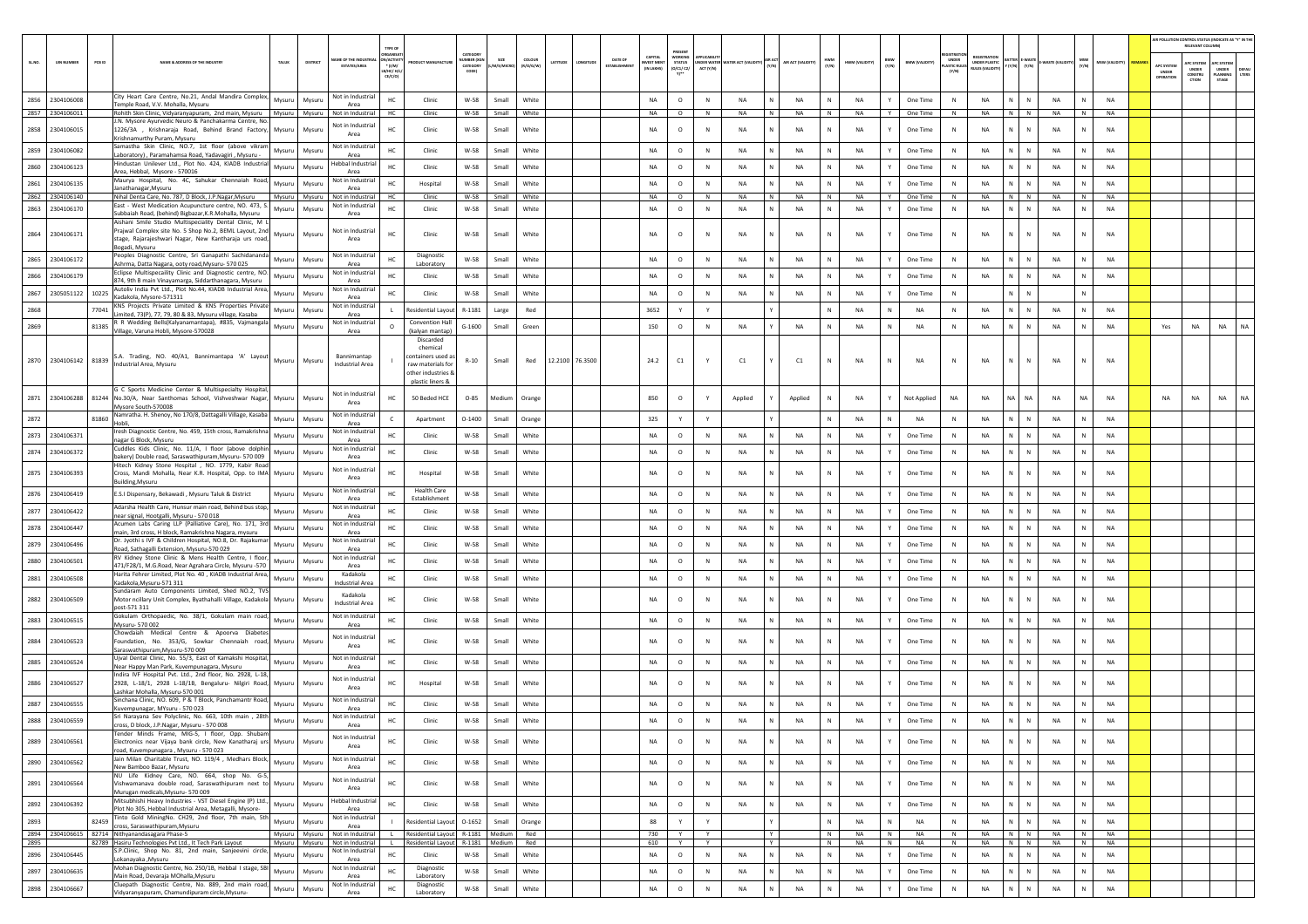|        |                       |                                                                                                                                                                                        |                   |                                             |                                                                                                 |                                                  |                     |                                |                 |                                |                                  |                                                        |                                |                           |   |                    |              |                |               |                       |                                      |                                |                        |                                                                                                            |                |                |                                  |                                                                    | AIR POLLUTION CONTROL STATUS (INDICATE AS "Y" IN THE             |
|--------|-----------------------|----------------------------------------------------------------------------------------------------------------------------------------------------------------------------------------|-------------------|---------------------------------------------|-------------------------------------------------------------------------------------------------|--------------------------------------------------|---------------------|--------------------------------|-----------------|--------------------------------|----------------------------------|--------------------------------------------------------|--------------------------------|---------------------------|---|--------------------|--------------|----------------|---------------|-----------------------|--------------------------------------|--------------------------------|------------------------|------------------------------------------------------------------------------------------------------------|----------------|----------------|----------------------------------|--------------------------------------------------------------------|------------------------------------------------------------------|
| SL.NO. | <b>UIN NUMBER</b>     | PCB ID<br><b>NAME &amp; ADDRESS OF THE INDUSTR</b>                                                                                                                                     | TALUR<br>DISTRICT | AME OF THE INDUSTR<br><b>ESTATES/AREA</b>   | N/ACTIVIT<br>$*$ (i/M/<br>8/HC/ H/L<br>CE/C/O)                                                  | CATEGOR<br><b>IMBER DOG</b><br>CATEGORY<br>CODE) | SIZE<br>/M/S/MICRO) | coLour<br>ATITUDE<br>(R/O/G/W) |                 | DATE OF<br><b>ESTABLISHMEN</b> | CAPITAL<br>EST MEN<br>(IN LAKHS) | PRESENT<br>WORKING<br><b>STATUS</b><br>(0/C1/C2)<br>Y1 | <b>IDER WATER</b><br>ACT (Y/N) | ATER ACT (VALIDITY) (Y/N) |   | AIR ACT (VALIDITY) | HWM<br>(Y/N) | HWM (VALIDITY) | BMW<br>(Y/N)  | <b>BMW (VALIDITY)</b> | UNDER<br><b>LASTIC RULE</b><br>(Y/N) | UNDER PLASTIC<br>ULES (VALIDIT | ATTER E-WASTI          | $\gamma\left(\gamma/N\right)\equiv\left[\gamma/N\right]\left[E\text{-WASTE}\left[\text{VAL}\right]\right]$ | MSW<br>(Y/N)   | MSW (VALIDITY) | APC SYSTEM<br>UNDER<br>OPERATION | RELEVANT COLUMN)<br><b>IPC SYSTEM</b><br>UNDER<br>CONSTRU<br>CTION | <b>UPC SYSTEM</b><br>UNDER<br>DEFAU<br>LTERS<br>LANNING<br>STAGE |
| 2899   | 2304106668            | sundew Day care, No.63, Sundew Complex, M G Road,                                                                                                                                      | Mysuru<br>Mysuru  | Not In Industrial                           | HC<br>Clinic                                                                                    | W-58                                             | Small               | White                          |                 |                                | NA                               | $\circ$                                                | N                              | NA                        |   | NA                 |              | NA             |               | One Time              | N                                    | NA                             | N                      | NA                                                                                                         |                | NA             |                                  |                                                                    |                                                                  |
| 2900   | 2304106670            | Shankar Malt Layout, Opp. J.S.S. Hospital, Mysuru- 570<br>Dr. Sarika Prasad Clinic, NO. 66, 22nd main road,                                                                            | Mysuru<br>Mysuru  | Area<br>Not In Industrial                   | HC<br>Clinic                                                                                    | W-58                                             | Small               | White                          |                 |                                | <b>NA</b>                        | $\circ$                                                | N                              | <b>NA</b>                 |   | <b>NA</b>          |              | <b>NA</b>      | Y             | One Time              | N                                    | NA                             | N<br>N                 | <b>NA</b>                                                                                                  | N              | <b>NA</b>      |                                  |                                                                    |                                                                  |
| 2901   | 2304106677            | Nandagokulam, Gokulam 3rd stage, Mysuru - 570 002<br>Suchethana Life (De-Addiction & Wellness Centre), No.                                                                             | Mysuru<br>Mysuru  | Area<br>Not In Industria                    | HC<br>Clinic                                                                                    | W-58                                             | Small               | White                          |                 |                                | <b>NA</b>                        | $\circ$                                                | N                              | <b>NA</b>                 |   | <b>NA</b>          |              | <b>NA</b>      | Y             | One Time              | N                                    | <b>NA</b>                      | N<br>N                 | <b>NA</b>                                                                                                  | N              | <b>NA</b>      |                                  |                                                                    |                                                                  |
| 2902   | 2304106719            | 87, Chikkanahalli Road, Yelawal Hobli, Mysuru- 571 130<br>Aashritha Rehabilitation Centre, No. 862, E&F block,                                                                         | Mysuru<br>Mysuru  | Area<br>Not In Industria                    | Clinic                                                                                          | W-58                                             | Small               | White                          |                 |                                | NA                               | $\circ$                                                | N                              | NA                        |   | NA                 |              | NA             | Y             | One Time              | N                                    | <b>NA</b>                      | N.<br>N                | <b>NA</b>                                                                                                  | $\mathbf{N}$   | NA             |                                  |                                                                    |                                                                  |
| 2903   |                       | Panchamantra road, Kuvempunagara, Mysuru-570 023<br>D K Construction, Survey NO:239, Sriramapura Village,<br>82846                                                                     | Mysuru<br>Mysuru  | Area<br>Not In Industrial                   | <b>RMC Ready Mix</b>                                                                            | $G-37$                                           | Small               | Green                          |                 |                                | 115                              | Y                                                      | Y                              |                           |   |                    | N            | NA             | N             | NA                    | N                                    | NA                             | N.<br>$\mathbb N$      | NA                                                                                                         | N              | NA             |                                  |                                                                    |                                                                  |
|        |                       | Kasaba Hobli, Mysuru                                                                                                                                                                   |                   | Area                                        | Concrete<br>Discarded                                                                           |                                                  |                     |                                |                 |                                |                                  |                                                        |                                |                           |   |                    |              |                |               |                       |                                      |                                |                        |                                                                                                            |                |                |                                  |                                                                    |                                                                  |
| 2904   |                       | H.R.F Trading, Survey NO:143/2, Bannur Road, Hanchya Mysuru<br>82898<br>Village, Kasaba Hobli, Mysuru                                                                                  | Mysuru            | Not In Industrial<br>Area                   | chemical<br>containers used as<br>raw materials for<br>othet industries &<br>Plastic liners and | $R-10$                                           | Small               | Red                            | 12.1800 76.4300 |                                | 28                               | $\circ$                                                | Y                              | 30/06/2025                |   | 30/06/2025         |              | FBO            | N             | <b>NA</b>             | <b>NA</b>                            | <b>NA</b>                      | <b>NA</b><br><b>NA</b> | <b>NA</b>                                                                                                  | <b>NA</b>      | <b>NA</b>      | <b>NA</b>                        | <b>NA</b>                                                          | <b>NA</b><br><b>NA</b>                                           |
| 2905   |                       | Accutech Concrete, # 255, JCK Industrial Park, Belagola<br>82561<br>Industrial Area, Mysuru - 570 016                                                                                  | Mysuru<br>Mysuru  | Belagola Industria<br>Area                  | <b>RMC Ready Mix</b><br>Concrete                                                                | $G-37$                                           | Medium              | Green                          |                 |                                | 630                              | Y                                                      | Y                              |                           |   |                    |              | NA             | N             | NA                    | N                                    | NA                             | N<br>$\mathbb N$       | NA                                                                                                         | $\mathbf{N}$   | NA             |                                  |                                                                    |                                                                  |
|        | 2906 2304107178 82953 | Rpm Manufacturing Solutions, 428-E2, KIADB Industrial<br>Area, Hebbal, Mysuru                                                                                                          | Mysuru<br>Mysuru  | Hebbal Industria<br>Area                    | <b>Plastic Unit</b><br>Component                                                                | $G-1543$                                         | Small               | Green                          |                 |                                | 135                              | Y                                                      | Y                              |                           |   |                    | N            | NA             | N             | NA                    | N                                    | NA                             | $N$ $N$                | NA                                                                                                         | N              | NA             |                                  |                                                                    |                                                                  |
| 2907   | 2304106829            | Sankalp Construction (P) Ltd., No.677(N3), Vasanth Mahal<br>82733<br>Road, Nazarbad Mohalla, Mysore.                                                                                   | Mysuru<br>Mysuru  | Not in Industrial<br>Area                   | Apartment                                                                                       | $0 - 1400$                                       | Medium              | Orange                         |                 |                                | 900                              |                                                        | Y                              |                           |   |                    |              | NA             | N             | NA                    | N                                    | NA                             | N<br>N                 | NA                                                                                                         | $\mathbb N$    | NA             |                                  |                                                                    |                                                                  |
| 2908   |                       | 83167 Mr. Mahaveer Kumar Jain, Sy no 326/7, Hinkal Village,                                                                                                                            | Mysuru<br>Mysuru  | Not in Industrial                           | Residential Layout 0-1652                                                                       |                                                  | Large               | Orange                         |                 |                                | 1200                             | Y                                                      | Y                              |                           |   |                    | N            | NA             | N             | <b>NA</b>             | N                                    | NA                             | $N$ $N$                | <b>NA</b>                                                                                                  | $\overline{z}$ | <b>NA</b>      |                                  |                                                                    |                                                                  |
| 2909   |                       | Hd Gajanana S\o Late Dattathreya Ganapathi S, Sy. No.<br>83248<br>24/2, 27/1 & 27/2, Mosambayanahalli Village,                                                                         | Mysuru<br>Mysuru  | Not in Industrial<br>Area                   | Residential Layou                                                                               | $0 - 1652$                                       | Small               | Orange                         |                 |                                | 350                              | Y                                                      | Y                              |                           |   |                    | N            | NA             | N             | NA                    | N                                    | NA                             | N  <br>$\mathbb N$     | NA                                                                                                         | N              | NA             |                                  |                                                                    |                                                                  |
| 2910   | 2304107274            | N.Ranga Rao & Sons Pvt. Ltd., No.1553, Vanivilasa Road,<br>79787<br>Mysuru Tq. Mysuru district                                                                                         | Mysuru<br>Mysuru  | Not in Industrial<br>Area                   | Commercial<br><b>Building Project</b>                                                           | $G-1517$                                         | Large               | Green                          |                 |                                | 4342                             | $\circ$                                                | Y                              | 31/12/2023                |   | 31/12/2023         |              | NA             | N             | NA                    | N                                    | NA                             | N.<br>${\sf N}$        | NA                                                                                                         | N              | NA             | Yes                              | NA                                                                 | NA<br>NA                                                         |
| 2911   |                       | Jss Layout 4th Stage (Block-B) & Others, Sy. No. 30/1,<br>83390 30/2, 30/3, 30/4, 30/5, 30/6, Madapura Village and 12/2, Mysuru<br>12/3, of Aregowdanahalli Village, Mysuru            | Mysuru            | Not in Industria<br>Area                    | <b>Residential Layout</b>                                                                       | R-1181                                           | Medium              | Red                            |                 |                                | 950                              | Y                                                      |                                |                           |   |                    |              | <b>NA</b>      | N             | <b>NA</b>             | N                                    | <b>NA</b>                      | N                      | <b>NA</b>                                                                                                  | $\mathbb{N}$   | <b>NA</b>      |                                  |                                                                    |                                                                  |
| 2912   | 2304107180 80955      | Precision Engineering Works, Plot No. 26/1, Kadakola<br>Industrial Area, Kadakola Village, Jayapura Hobli, Mysore                                                                      | Mysuru<br>Mysuru  | Kadakola<br><b>Industrial Area</b>          | Transformer<br>manufacturing                                                                    | $0 - 1380$                                       | Small               | Orange                         | 12.1100 76.4000 |                                | 150                              | $\circ$                                                | Y                              | 30/09/2029                |   | 30/09/2029         |              | 30/09/2029     | N             | NA                    | N                                    | NA                             | N.<br>N                | NA                                                                                                         | N              | NA             | Yes                              | NA                                                                 | NA<br><b>NA</b>                                                  |
| 2913   |                       | 81652 S. M. Enterprises Tm & Od, Plot No. 26, Kadakola                                                                                                                                 | Mysuru<br>Mysuru  | Kadakola                                    | Transformer                                                                                     | $0 - 1380$                                       | Small               | 12.1100<br>Orange              | 76,4000         |                                | 250                              | $\circ$                                                | Y                              | 30/09/2028                |   | 30/09/2028         |              | 30/09/2028     | N             | <b>NA</b>             | N                                    | NA                             | N<br>$\mathbb{N}$      | <b>NA</b>                                                                                                  | N              | <b>NA</b>      | Yes                              | <b>NA</b>                                                          | NA<br><b>NA</b>                                                  |
|        |                       | Industrial Area, Kadakola Village, Jayapura Hobli, Mysore<br>Nida Enterprises, Plot NO:410-413/9, Survey NO:428,<br>2914 2304106959 83375 Hebbal Industrial Area, Mysuru               | Mysuru<br>Mysuru  | <b>Industrial Area</b><br>Not in Industrial | manufacturing<br>Reprocessing of                                                                | 0-1366                                           | Small               | Orange<br>12.2200              | 76.3200         |                                | 47                               | $\circ$                                                | y                              | 30/09/2028                |   | 30/09/2028         |              | 30/09/2025     | N             | <b>NA</b>             | N                                    | <b>NA</b>                      | N.<br>$\mathbb N$      | NA                                                                                                         | $\mathbb N$    | NA             | Yes                              | NA                                                                 | NA<br><b>NA</b>                                                  |
|        |                       |                                                                                                                                                                                        |                   | Area                                        | waste plastic<br>Discarded                                                                      |                                                  |                     |                                |                 |                                |                                  |                                                        |                                |                           |   |                    |              |                |               |                       |                                      |                                |                        |                                                                                                            |                |                |                                  |                                                                    |                                                                  |
|        |                       | Mm Enterprises, No.12/A, Bannimantap, A Industrial<br>2915 2304107355 78868 MINI EURELPISCH, NELLEY, N. 2015                                                                           | Mysuru<br>Mysuru  | Bannimantap<br>Industrial Area              | chemical<br>containers used as<br>raw materials for<br>othet industries<br>Plastic liners and   | $R-10$                                           | Small               | Red                            | 12.2100 75.3800 |                                | 23                               | $\circ$                                                | Y                              | FBO                       |   | NA                 | $\mathbb N$  | NA             | N             | NA                    | NA                                   | NA                             | NA<br><b>NA</b>        | NA                                                                                                         | NA             | <b>NA</b>      | NA                               | NA                                                                 | NA<br>NA                                                         |
|        | 2916 2304107238 83245 | Masson Polymer Industries - Unit-II, PLOT NO. 7B<br>Kadakola INDUSTRIAL AREA                                                                                                           | Mysuru<br>Mysuru  | Kadakola<br><b>Industrial Area</b>          | Producers -<br>Multilayered<br>Plastic for integra                                              | $O-1366$                                         | Small               | Orange                         |                 |                                | 48.61                            | $\circ$                                                | Y                              | 30/09/2029                |   | <b>NA</b>          | N            | <b>NA</b>      | N             | <b>NA</b>             | Y                                    | 10/05/2021                     | N<br>$\mathsf{N}$      | <b>NA</b>                                                                                                  | $\mathbb{N}$   | <b>NA</b>      | <b>NA</b>                        | <b>NA</b>                                                          | NA<br>NA                                                         |
| 2917   | 2304106995            | Dhanvanthri Clinic, NO:388, 6th Main, Tyaga Marga,<br>Siddhartha Nagar, Mysore - - 570 011                                                                                             | Mysuru<br>Mysuru  | Not in Industrial<br>Area                   | нc<br>Clinic                                                                                    | $W-58$                                           | Small               | White                          |                 |                                | NA                               | $\circ$                                                | N                              | NA                        |   | NA                 |              | NA             | Υ             | One Time              | N                                    | NA                             | N.<br>N                | NA                                                                                                         | N              | NA             |                                  |                                                                    |                                                                  |
|        | 2918 2304106994       | E.N.T. Clinic, NO:4, Sathyanarayana Temple Building, New<br>Sayyaji Rao, Road, Mysore                                                                                                  | Mysuru<br>Mysuru  | Not in Industrial<br>Area                   | Clinic                                                                                          | W-58                                             | Small               | White                          |                 |                                | <b>NA</b>                        | $\circ$                                                | $\mathbb{N}$                   | <b>NA</b>                 |   | <b>NA</b>          |              | NA             | Y             | One Time              | N                                    | <b>NA</b>                      | N<br>$\mathbb{N}$      | NA                                                                                                         | $\mathbb N$    | NA             |                                  |                                                                    |                                                                  |
| 2919   | 2304106991            | Amarav Clinic, Andal Complex, 4th main, Temple Road,<br>V.V. Mohalla, Mysore                                                                                                           | Mysuru<br>Mysuru  | Not in Industrial<br>Area                   | HC<br>Clinic                                                                                    | W-58                                             | Small               | White                          |                 |                                | <b>NA</b>                        | $\circ$                                                | N                              | <b>NA</b>                 |   | <b>NA</b>          |              | <b>NA</b>      | Y             | One Time              | N                                    | <b>NA</b>                      | N.<br>$\mathbb N$      | NA                                                                                                         | N              | NA             |                                  |                                                                    |                                                                  |
| 2920   | 2304106993            | Mysore Chest Centre, NO:13, Andal Mandiram, V.V.<br>Mohalla, Mysore                                                                                                                    | Mysuru<br>Mysuru  | Not in Industria<br>Area                    | HC<br>Clinic                                                                                    | W-58                                             | Small               | White                          |                 |                                | <b>NA</b>                        | $\circ$                                                | N                              | NA                        |   | NA                 |              | NA             | Y             | One Time              | N                                    | <b>NA</b>                      | N.<br>N                | <b>NA</b>                                                                                                  | N              | NA             |                                  |                                                                    |                                                                  |
| 2921   | 2304106992            | Zen X Rays, Andal Mandiram Complex, no 20, 4th main,                                                                                                                                   | Mysuru<br>Mysuru  | Not in Industria                            | Clinic<br>HC                                                                                    | W-58                                             | Small               | White                          |                 |                                | NA                               | $\circ$                                                | N                              | NA                        |   | NA                 | N            | NA             | Y             | One Time              | N                                    | NA                             | N  <br>$\mathbb N$     | NA                                                                                                         | N              | NA             |                                  |                                                                    |                                                                  |
| 2922   | 2304106997            | V.V. Mohalla, Mysore-570003<br>32 Dental Care, NO:2811, 3rd Cross, 4th Main,                                                                                                           | Mysuru<br>Mysuru  | Area<br>Not in Industrial                   | HC<br>Clinic                                                                                    | $W-58$                                           | Small               | White                          |                 |                                | <b>NA</b>                        | $\circ$                                                | N                              | <b>NA</b>                 |   | <b>NA</b>          |              | <b>NA</b>      |               | One Time              | $\mathbb N$                          | <b>NA</b>                      |                        | <b>NA</b>                                                                                                  |                | NA             |                                  |                                                                    |                                                                  |
|        | 2923 2304107056       | Mahamane Circle, Kanakadasanagar, Dattagalli, Mysore<br>Chethana Clinic, B M Srinagara, Metagalli P.O., Mysuru - Mysuru   Mysuru                                                       |                   | Area<br>Not in Industrial                   | HC<br>Clinic                                                                                    | W-58                                             | Small               | White                          |                 |                                | <b>NA</b>                        | $\circ$                                                | N                              | <b>NA</b>                 | N | <b>NA</b>          | N            | <b>NA</b>      | Y             | One Time              | N                                    | <b>NA</b>                      | $N$ $N$                | <b>NA</b>                                                                                                  | N              | <b>NA</b>      |                                  |                                                                    |                                                                  |
| 2924   | 2304107062            | Dr. C. Shivakumar MBBS MD, No. 296, 9th Cross, 5th<br>Main, Jayanagara, Mysuru - 570014                                                                                                | Mysuru<br>Mysuru  | Not in Industrial<br>Area                   | HC<br>Clinic                                                                                    | $W-58$                                           | Small               | White                          |                 |                                | NA                               | $\circ$                                                | N                              | NA                        |   | NA                 | N            | NA             | Y             | One Time              | N                                    | NA                             | N<br>N                 | NA                                                                                                         | N              | NA             |                                  |                                                                    |                                                                  |
| 2925   | 2304107063            | Hemavathi Family Clinic, Shop No. 2, Site No. 154, LIC                                                                                                                                 | Mysuru<br>Mysuru  | Not in Industrial<br>Area                   | HC<br>Clinic                                                                                    | $W-58$                                           | Small               | White                          |                 |                                | NA                               | $\circ$                                                | N                              | <b>NA</b>                 |   | NA                 |              | NA             |               | One Time              | N                                    | NA                             | N                      | NA                                                                                                         | $\mathbb{N}$   | NA             |                                  |                                                                    |                                                                  |
|        | 2926 2304107066       | Colony, Near BEML Arch, Srirampura 2nd Stage, Mysuru -<br>Vinayaka Dental Clinic X-Ray & Specialist, Ist Floor, Shop<br>No. 2, Building No. 17741, P and T Block, Kuvempunagar, Mysuru | Mysuru            | Not in Industria<br>Area                    | Clinic                                                                                          | $W-58$                                           | Small               | White                          |                 |                                | <b>NA</b>                        | $\circ$                                                | $\mathbb N$                    | <b>NA</b>                 |   | <b>NA</b>          |              | <b>NA</b>      |               | One Time              | ${\sf N}$                            | <b>NA</b>                      |                        | <b>NA</b>                                                                                                  | N              | <b>NA</b>      |                                  |                                                                    |                                                                  |
| 2927   | 2304107067            | Mysuru - 570023<br>Dr. Ganesh.S, Manipal Dental Care, No.3, Shree<br>Lakshminarsimha Complex, 4th Main Road, V.V. Mohalla,                                                             | Mysuru<br>Mysuru  | Not in Industrial<br>Area                   | HC<br><b>Dental Clinic</b>                                                                      | W-58                                             | Small               | White                          |                 |                                | NA                               | $\circ$                                                | $\mathbb N$                    | NA                        |   | NA                 |              | <b>NA</b>      |               | One Time              | ${\sf N}$                            | NA                             |                        | <b>NA</b>                                                                                                  |                | NA             |                                  |                                                                    |                                                                  |
|        | 2928 2304107444       | Mysuru - 570002<br>Mamatha Clinic, 796, 13th main, TK Layout, Mysore                                                                                                                   | Mysuru Mysuru     | Not in Industrial                           | Clinic<br>HC                                                                                    | W-58                                             | Small               | White                          |                 |                                | <b>NA</b>                        | $\circ$                                                | N                              | <b>NA</b>                 | N | <b>NA</b>          |              | <b>NA</b>      | Y             | One Time              | N                                    | NA                             | N N                    | NA                                                                                                         | N              | <b>NA</b>      |                                  |                                                                    |                                                                  |
| 2929   | 2304106977            | Shubha Charithra Womens Hospital, 63, Sundew Building<br>Illrd floor, Shankar Mutt Layout, Opp to JSS Multi Mysuru                                                                     | Mysuru            | Not in Industrial                           | HC<br>Hospital                                                                                  | W-58                                             | Small               | White                          |                 |                                | <b>NA</b>                        | $\circ$                                                | $\mathbb N$                    | <b>NA</b>                 |   | <b>NA</b>          |              | <b>NA</b>      | Y             | One Time              | N                                    | <b>NA</b>                      | N<br>N                 | <b>NA</b>                                                                                                  | N              | NA             |                                  |                                                                    |                                                                  |
|        |                       | Speciality Hospital, M.G.Road, Mysuru-570004<br>Sri Malai Mahadeswara Dental Clinic, No. 89,                                                                                           |                   | Area<br>Not in Industrial                   |                                                                                                 |                                                  |                     |                                |                 |                                |                                  |                                                        |                                |                           |   |                    |              |                |               |                       |                                      |                                |                        |                                                                                                            |                |                |                                  |                                                                    |                                                                  |
| 2930   | 2304107069            | Kuvempunagar II Stage, Mysuru<br>Dr. V.A. Chate Akshay Clinic, F-58/3, Anandram                                                                                                        | Mysuru<br>Mysuru  | Area<br>Not in Industrial                   | HC<br><b>Dental Clinic</b>                                                                      | W-58                                             | Small               | White                          |                 |                                | <b>NA</b>                        | $\circ$                                                | $\mathbb{N}$                   | <b>NA</b>                 | N | <b>NA</b>          |              | <b>NA</b>      | Y             | One Time              | N                                    | NA                             | N<br>N                 | NA                                                                                                         | $\mathbb N$    | NA             |                                  |                                                                    |                                                                  |
| 2931   | 2304106988            | Haricharan Residensy, Ramunaja Road Mysore-570004                                                                                                                                      | Mysuru<br>Mysuru  | Area                                        | HC<br>Clinic                                                                                    | W-58                                             | Small               | White                          |                 |                                | NA                               | $\circ$                                                | $\mathbb N$                    | <b>NA</b>                 |   | <b>NA</b>          |              | <b>NA</b>      |               | One Time              | N <sub>N</sub>                       | <b>NA</b>                      |                        | <b>NA</b>                                                                                                  |                | <b>NA</b>      |                                  |                                                                    |                                                                  |
|        | 2932 2304106981       | Excel Prima Diagnostic, Unit of total X Ray &n Lab<br>Solutions Pvt Ltd, 72, Sukrutha Arcade, Sahukar Mysuru<br>Channaiaha Road, Saraswathipuram, Mysore-570009                        | Mysuru            | Not in Industrial<br>Area                   | Diagnostic<br>HC<br>Laboratory                                                                  | W-58                                             | Small               | White                          |                 |                                | NA                               | $\circ$                                                | $\mathbb{N}$                   | <b>NA</b>                 |   | NA                 | N            | <b>NA</b>      | Y             | One Time              | N                                    | NA                             | N<br>$\mathbb{N}$      | <b>NA</b>                                                                                                  | N              | NA             |                                  |                                                                    |                                                                  |
|        | 2933 2304106982       | Life Care Mediclinic, 19, opp to salafi mosque, Mysuru<br>hanumantha nagar, hudco 3rd stage, bannimantap,                                                                              | Mysuru            | Not in Industrial<br>Area                   | HC<br>Clinic                                                                                    | W-58                                             | Small               | White                          |                 |                                | NA                               | $\circ$                                                | N                              | <b>NA</b>                 |   | NA                 | N            | <b>NA</b>      | Y             | One Time              | $\,$ N                               | NA                             | N  <br>N               | NA                                                                                                         | N              | <b>NA</b>      |                                  |                                                                    |                                                                  |
| 2934   | 2304106983            | Vital Diagnostic Centre, 4647/1, 1st floor, above SBI Bank,<br>shivaji main road, N.R. Mohalla, Mysore                                                                                 | Mysuru<br>Mysuru  | Not in Industrial<br>Area                   | Diagnostic<br>HC<br>Laboratory                                                                  | W-58                                             | Small               | White                          |                 |                                | NA                               | $\circ$                                                | N                              | NA                        |   | NA                 |              | NA             | Y             | One Time              | N                                    | NA                             | N<br>N                 | <b>NA</b>                                                                                                  | N              | <b>NA</b>      |                                  |                                                                    |                                                                  |
|        | 2935 2304106985       | Kumar ENT Clinic, M.B.M Lehar Complex, opp to IMA<br>building, sayyaji rao road, mysore                                                                                                | Mysuru<br>Mysuru  | Not in Industrial<br>Area                   | HC<br>Clinic                                                                                    | W-58                                             | Small               | White                          |                 |                                | NA                               | $\circ$                                                | N                              | NA                        | N | NA                 | N            | NA             | Y             | One Time              | N                                    | <b>NA</b>                      | $N$ $N$                | NA                                                                                                         | N              | NA             |                                  |                                                                    |                                                                  |
| 2936   | 2304106986            | Sanjeevini Clinic, no 255, 3rd main road, bannimantap,                                                                                                                                 | Mysuru<br>Mysuru  | Not in Industrial                           | HC<br>Clinic                                                                                    | W-58                                             | Small               | White                          |                 |                                | NA                               | $\circ$                                                | N                              | <b>NA</b>                 |   | NA                 |              | NA             | Y             | One Time              | N                                    | NA                             | N  <br>N               | <b>NA</b>                                                                                                  | N              | NA             |                                  |                                                                    |                                                                  |
| 2937   | 2304106990            | mysore<br>Sri Vinayaka Dental clinic, 18 double mian road, HIG kHB                                                                                                                     | Mysuru<br>Mysuru  | Area<br>Not in Industrial                   | HC<br>Clinic                                                                                    | W-58                                             | Small               | White                          |                 |                                | NA                               | $\circ$                                                | $\,$ N                         | NA                        | N | NA                 | N            | <b>NA</b>      | $\mathbb {Y}$ | One Time              | N                                    | NA                             | N<br>N                 | NA                                                                                                         | N              | <b>NA</b>      |                                  |                                                                    |                                                                  |
| 2938   | 2304106980            | Colony, Hootgalli, Mysore<br>Mamatha clinic, 13th main, 5th cross, Saraswatipuram,                                                                                                     | Mysuru<br>Mysuru  | Area<br>Not in Industrial                   | HC<br>Clinic                                                                                    | W-58                                             | Small               | White                          |                 |                                | NA                               | $\circ$                                                | N                              | <b>NA</b>                 |   | NA                 | <b>N</b>     | <b>NA</b>      | Y             | One Time              | N                                    | <b>NA</b>                      | N I<br>N               | NA                                                                                                         | N              | <b>NA</b>      |                                  |                                                                    |                                                                  |
|        |                       | Mysore-570005<br>Devi Danthalaya Dental Clinic, No. 622, B Block,                                                                                                                      |                   | Area<br>Not in Industrial                   |                                                                                                 |                                                  |                     |                                |                 |                                |                                  |                                                        |                                |                           |   |                    |              |                |               |                       |                                      |                                |                        |                                                                                                            |                |                |                                  |                                                                    |                                                                  |
| 2939   | 2304107070            | Vijayanagar, III Stage, Mysuru<br>Dhanvanthri Clinic, NO. HIG-53 Group-4, KHB Colony,                                                                                                  | Mysuru<br>Mysuru  | Area<br>Not in Industrial                   | HC<br><b>Dental Clinic</b>                                                                      | W-58                                             | Small               | White                          |                 |                                | NA                               | $\circ$                                                | N                              | NA                        |   | NA                 |              | <b>NA</b>      | Y.            | One Time              | N                                    | NA                             | N.<br>$\mathbb N$      | <b>NA</b>                                                                                                  | N              | <b>NA</b>      |                                  |                                                                    |                                                                  |
|        | 2940 2304107121       | Hootagally, Mysuru-570 018                                                                                                                                                             | Mysuru<br>Mysuru  | Area                                        | HC<br>Clinic                                                                                    | W-58                                             | Small               | White                          |                 |                                | NA                               | $\circ$                                                | $\,$ N                         | NA                        |   | NA                 | N            | NA             | Y             | One Time              | N                                    | NA                             | N  <br>${\sf N}$       | NA                                                                                                         | N              | <b>NA</b>      |                                  |                                                                    |                                                                  |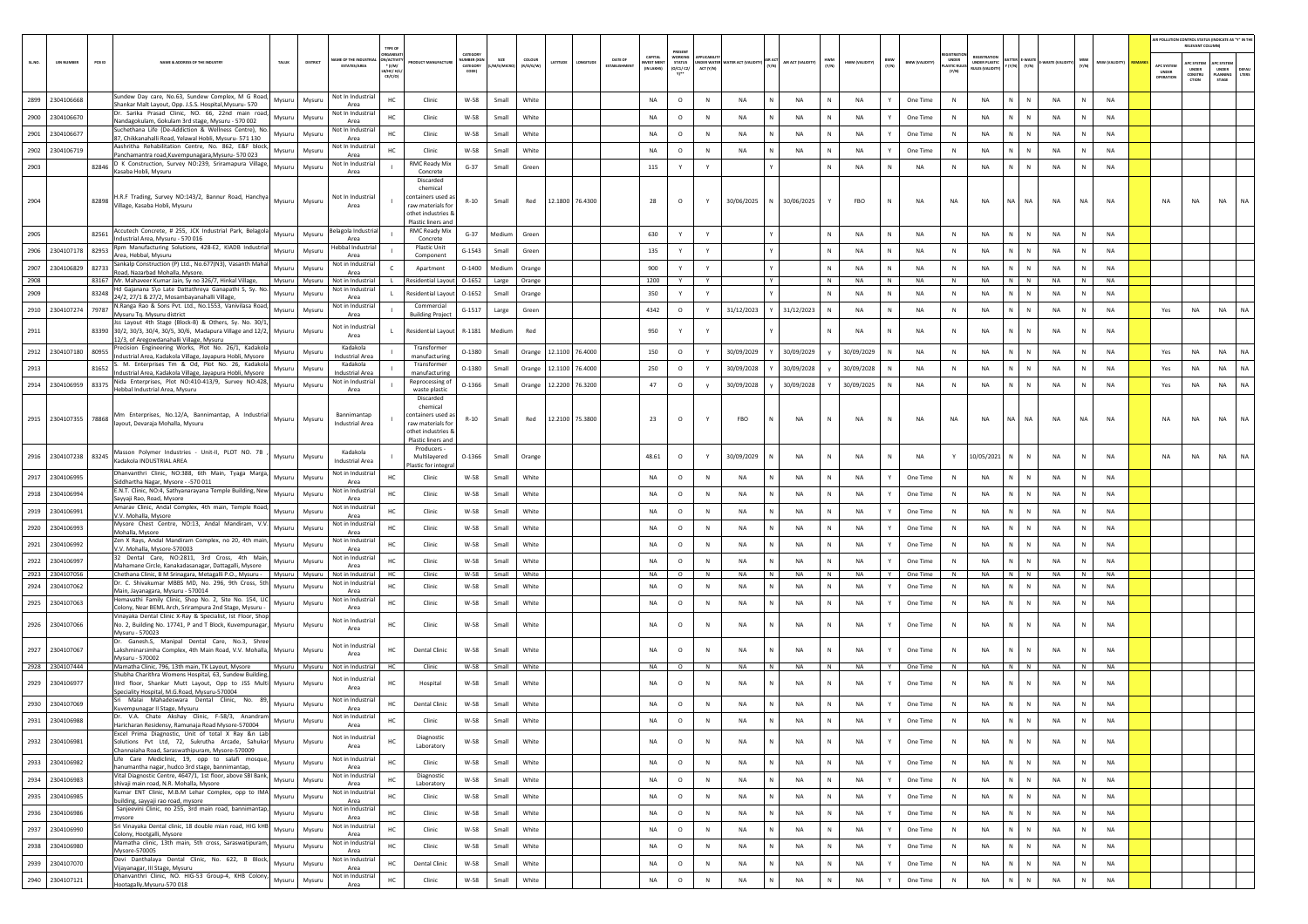|        |                                    |        |                                                     |                                                                                                                       |                  |                  |                                                      |                               |                                                          |                              |                          |                     |                        |                         |                                           |                                                         |              |                                  |                             |              |                 |              |                       |                                 |                                           |                                 |                        |           |                 |                                  | RELEVANT COLUMN)                               | AIR POLLUTION CONTROL STATUS (INDICATE AS "Y" IN THE             |
|--------|------------------------------------|--------|-----------------------------------------------------|-----------------------------------------------------------------------------------------------------------------------|------------------|------------------|------------------------------------------------------|-------------------------------|----------------------------------------------------------|------------------------------|--------------------------|---------------------|------------------------|-------------------------|-------------------------------------------|---------------------------------------------------------|--------------|----------------------------------|-----------------------------|--------------|-----------------|--------------|-----------------------|---------------------------------|-------------------------------------------|---------------------------------|------------------------|-----------|-----------------|----------------------------------|------------------------------------------------|------------------------------------------------------------------|
| SL.NO. | <b>UIN NUMBER</b>                  | PCB ID |                                                     | NAME & ADDRESS OF THE INDUSTR                                                                                         | TALUS            | DISTRICT         | <b><i>RE OF THE IND</i></b><br><b>ESTATES/AREA</b>   | $*(1/M)^*$<br>MC/H/<br>CE/C/O |                                                          | CATEGOR<br>CATEGORY<br>CODET | SIZE<br><b>M/S/MICRO</b> | coLour<br>(R/O/G/W) | LONGITUD<br>LATITUDE   | DATE OF<br>ESTABLISHMEN | CAPITAL<br><b>NVEST MEN</b><br>(IN LAKHS) | PRESENT<br><b>WORKING</b><br><b>STATUS</b><br>(0/C1/C2/ | ACT (Y/N)    | INDER WATER WATER ACT (VALIDITY) | AIR ACT (VALIDITY)<br>(Y/N) | HWM<br>(Y/N) | HWM (VALIDITY)  | BMW<br>(Y/N) | <b>BMW (VALIDITY)</b> | UNDER<br>PLASTIC RULE:<br>[Y/N] | EGISTRATI<br>UNDER PLASTIC<br>ULES (VALID | BATTER E-WASTE<br>Y (Y/N) (Y/N) | <b>E-WASTE (VALID</b>  | (Y/N)     | MSW (VALIDITY)  | APC SYSTER<br>UNDER<br>OPERATION | <b>APC SYSTEM</b><br>UNDER<br>CONSTRU<br>CTION | APC SYSTER<br>UNDER<br><b>DEFAU</b><br>LTERS<br>LANNING<br>STAGE |
|        | 2941 2304107122                    |        |                                                     | Santasa Mysore IVF & Endosurgery Institue, 963/A, Nev<br>(Antharaja Urs Road, Neear CKC School, Next to Ballal        | Mysuru           | Mysuru           | Not in Industrial                                    |                               | Health care                                              | W-58                         | Small                    | White               |                        |                         | NA                                        | $\circ$                                                 | N            | <b>NA</b>                        | <b>NA</b>                   | $\mathbb N$  | <b>NA</b>       |              | One Time              | $\mathbb N$                     | <b>NA</b>                                 | $\mathbb{N}$                    | <b>NA</b>              | N         | <b>NA</b>       |                                  |                                                |                                                                  |
|        | 2942 2304107137                    |        | Circle, Lakshmipuram, Mysuru                        | M.M. Dental Clinic, No. 25/A, 4th Cross, Christian Colony                                                             | Mysuru           | Mysuru           | Area<br>Not in Industrial                            | HC                            | Establishment<br>clinic                                  | W-58                         | Small                    | White               |                        |                         | NA                                        | $\circ$                                                 | N            | <b>NA</b>                        | <b>NA</b>                   | N            | <b>NA</b>       |              | One Time              | N                               | <b>NA</b>                                 | N<br>$\mathbb{N}$               | <b>NA</b>              | N         | <b>NA</b>       |                                  |                                                |                                                                  |
|        | 2943 2304107190                    |        | Rajiv Nagar, 2nd Stage, Mysuru - 570019             | Bhagwan Mahaveer Jain Dialysis Centre, Opp. K.R.Mi                                                                    | Mysuru           | Mysuru           | Area<br>Not in Industrial                            | HC                            | Diagnostic                                               | W-58                         | Small                    | White               |                        |                         | NA                                        | $\circ$                                                 | N            | <b>NA</b>                        | <b>NA</b>                   | N            | <b>NA</b>       |              | One Time              | $\mathbb N$                     | <b>NA</b>                                 | $\mathbb{N}$<br>$\mathbb{N}$    | <b>NA</b>              | N         | <b>NA</b>       |                                  |                                                |                                                                  |
|        | 2944 2304107192                    |        |                                                     | Mysuru-Bengaluru Road, Siddalingapura (post), Mysuru-<br>Nisarga Poly Clinic, Above Sri Murugan De Chemis             | Mvsuru           | Mysuri           | Area<br>Not in Industrial                            | HC                            | Laboratory<br>Clinic                                     | W-58                         | Small                    | White               |                        |                         | <b>NA</b>                                 | $\circ$                                                 | N            | <b>NA</b>                        | <b>NA</b>                   | N            | <b>NA</b>       |              | One Time              | N                               | <b>NA</b>                                 | N<br>N                          | <b>NA</b>              | N         | <b>NA</b>       |                                  |                                                |                                                                  |
|        | 2945 2304107196                    |        | Vivekananda Circle, Mysuru                          | Veda Vaidya Chikitsalayam and Research Institute, No. 41                                                              | Mysuru           | Mysuru           | Area<br>Not in Industria                             | HC                            | Chikitsalaya and                                         | W-58                         | Small                    | White               |                        |                         | NA                                        | $\circ$                                                 | N            | <b>NA</b>                        | NA                          | N            | <b>NA</b>       |              | One Time              | N                               | NA                                        | N<br>N                          | <b>NA</b>              | N         | <b>NA</b>       |                                  |                                                |                                                                  |
| 2946   | 2304107201                         |        |                                                     | 2nd Cross, Contour Road, 3rd Stage, Gokulam, Mysuru -02<br>Ultima Health Care, No.5214, 3rd cross, I block, Dattagall | Mysuru           | Mysuri           | Area<br><b>Not in Industrial</b>                     | HC                            | Research Institut<br>Clinic                              | W-58                         | Small                    | White               |                        |                         | NA                                        | $\circ$                                                 | N            | NA                               | NA                          | $\mathbb N$  | NA              |              | One Time              | N                               | <b>NA</b>                                 | N<br>$\mathbb N$                | NA                     | ${\sf N}$ | NA              |                                  |                                                |                                                                  |
|        | 2947 2304107202                    |        |                                                     | 3rd stage, Sukrutha College Road, Mysuru-570 023<br>Neuro Diagnostic Center, No. 470, MG Road, Agrahara               | Mysuru           | Mysuri           | Area<br>Not in Industrial                            | HC                            | Diagnostic                                               | W-58                         | Small                    | White               |                        |                         | NA                                        | $\circ$                                                 | N            | <b>NA</b>                        | <b>NA</b>                   | N            | <b>NA</b>       |              | One Time              | $\mathbb N$                     | <b>NA</b>                                 | N<br>$\mathbb{N}$               | <b>NA</b>              | N         | <b>NA</b>       |                                  |                                                |                                                                  |
|        | 2948 2304107204                    |        | Mysuru - 570004                                     | Yashasvi Skin Clinic, No. 3, Site No. 32, 5th Cross, Dr. Ra                                                           | Mysuru           | Mysuru           | Area<br>Not in Industrial                            | HC                            | Laboratory<br>Skin Clinic                                | W-58                         | Small                    | White               |                        |                         | NA                                        | $\circ$                                                 | N            | <b>NA</b>                        | <b>NA</b>                   | N            | <b>NA</b>       |              | One Time              | $\mathbb N$                     | <b>NA</b>                                 | $\mathbb{N}$<br>$\mathbb{N}$    | NA                     | N         | NA              |                                  |                                                |                                                                  |
|        | 2949 2304107230                    |        |                                                     | Kumar Road, Yaraganahalli, Nazarabad Mohalla, Mysuru<br>Om Sri Sanjeevini Ayurvdic Clinic, No. 175/1, 2nd Cros:       | Mysuru           | Mysuri           | Area<br>Not in Industrial                            | HC                            | Ayurvedic Clinic                                         | W-58                         | Small                    | White               |                        |                         | <b>NA</b>                                 | $\circ$                                                 | N            | <b>NA</b>                        | <b>NA</b>                   | N            | <b>NA</b>       |              | One Time              | N                               | <b>NA</b>                                 | N<br>$\,$ N                     | <b>NA</b>              | N         | <b>NA</b>       |                                  |                                                |                                                                  |
|        | 2950<br>2304107254                 |        |                                                     | Kaveri Main Road, Raghavendra Nagar, Mysuru<br>Vijay Clinic, Rama Mandhir Road, Yaraganahalli, Mysuru                 | Mysuru           | Mysuru           | Area<br>Not in Industrial                            | HC                            | Clinic                                                   | W-58                         | Small                    | White               |                        |                         | NA                                        | $\circ$                                                 | N            | <b>NA</b>                        | NA                          | N            | <b>NA</b>       |              | One Time              | N                               | <b>NA</b>                                 | N<br>N                          | <b>NA</b>              | N         | <b>NA</b>       |                                  |                                                |                                                                  |
| 2951   | 2304107307                         |        | 570011                                              | Bhoruka Extrusions Pvt Ltd, No.1, KRS Road, Metagalli                                                                 | Mysuru           | Mysuri           | Area<br><b>Not in Industrial</b>                     | HC                            | HCE                                                      | W-58                         | Small                    | White               |                        |                         | NA                                        | $\circ$                                                 | $\mathbb N$  | NA                               | NA                          | $\mathbb N$  | NA              |              | One Time              | N                               | <b>NA</b>                                 | N<br>$\mathbb{N}$               | <b>NA</b>              | ${\sf N}$ | NA              |                                  |                                                |                                                                  |
|        | 2952 2304107309                    |        | Mysuru - 570016                                     | Nandana Clinic, No. 1065/2, Sewagefarm Road                                                                           | Mysuru           | Mysuru           | Area<br>Not in Industria                             | HC                            | clinic                                                   | W-58                         | Small                    | White               |                        |                         | NA                                        | $\circ$                                                 | N            | <b>NA</b>                        | <b>NA</b>                   | N            | <b>NA</b>       |              | One Time              | $\mathbb{N}$                    | <b>NA</b>                                 | $\mathbb{N}$<br>$\mathbb{N}$    | <b>NA</b>              | N         | <b>NA</b>       |                                  |                                                |                                                                  |
|        |                                    |        | Vidyaranyapuram, Mysuru                             | Parvathi Clinic, No. 976/A, Next to Multispecilaity Dent                                                              |                  |                  | Area<br><b>Not in Industrial</b>                     |                               |                                                          |                              |                          |                     |                        |                         |                                           |                                                         |              |                                  |                             |              |                 |              |                       |                                 |                                           |                                 |                        |           |                 |                                  |                                                |                                                                  |
|        | 2953 2304107310                    |        | Mysuru                                              | Clinic, Vivekanadanagar Main Road, Vivekanandanagar,                                                                  | Mysuru           | Mysuri           | Area                                                 |                               | clinic                                                   | W-58                         | Small                    | White               |                        |                         | NA                                        | $\circ$                                                 | N            | <b>NA</b>                        | <b>NA</b>                   | $\mathbb N$  | <b>NA</b>       |              | One Time              | $\mathbb N$                     | <b>NA</b>                                 | N                               | <b>NA</b>              |           | NA              |                                  |                                                |                                                                  |
|        | 2954 2304107321                    |        | Road, Kuvempunagara, Mysuru- 570 023                | Clearmedi Multispeciality Clinic, NO.108/2, Panchamantra                                                              | Mysuru           | Mysuru           | Not in Industria<br>Area                             | HC                            | Clinic                                                   | W-58                         | Small                    | White               |                        |                         | <b>NA</b>                                 | C1                                                      | N            | <b>NA</b>                        | <b>NA</b>                   | N            | <b>NA</b>       |              | C1                    | N                               | <b>NA</b>                                 | N<br>$\mathbb{N}$               | <b>NA</b>              | N         | NA              |                                  |                                                |                                                                  |
|        | 2955 2304107339                    |        | Koppal, Mysuru                                      | Rashmi Clinic, No. 7, Kumbar Koppal Main Road, Kumba                                                                  | Mysuru           | Mysuri           | Not in Industrial<br>Area                            | HC                            | Clinic                                                   | W-58                         | Small                    | White               |                        |                         | NA                                        | $\circ$                                                 | N            | <b>NA</b>                        | NA                          | N            | <b>NA</b>       |              | One Time              | $\mathbb N$                     | <b>NA</b>                                 | $\mathbb{N}$<br>$\mathbb{N}$    | <b>NA</b>              | N         | NA              |                                  |                                                |                                                                  |
|        | 2956<br>2304107350                 |        |                                                     | B.K. Dental Clinic, Kanti Complex, Ist floor Nea<br>Mahalakshmi Sweets, Sharadadevi Nagar, Mysuru                     | Mysuru           | Mysuri           | Not in Industria<br>Area                             | HC                            | Clinic                                                   | W-58                         | Small                    | White               |                        |                         | <b>NA</b>                                 | $\circ$                                                 | N            | <b>NA</b>                        | <b>NA</b><br>N              | N            | <b>NA</b>       |              | One Time              | N                               | <b>NA</b>                                 | N<br>N                          | <b>NA</b>              | N         | <b>NA</b>       |                                  |                                                |                                                                  |
|        | 2957 2304107352                    |        | Layout, J P Nagar, Mysuru                           | Indira Clinic, No. 52/20, 8th Cross, D Block, Janatha                                                                 | Mysuru           | Mysuru           | Not in Industria<br>Area                             | HC                            | clinic                                                   | W-58                         | Small                    | White               |                        |                         | NA                                        | $\circ$                                                 | N            | <b>NA</b>                        | <b>NA</b>                   | N            | <b>NA</b>       |              | One Time              | N                               | NA                                        | N<br>$\mathbb N$                | <b>NA</b>              | N         | <b>NA</b>       |                                  |                                                |                                                                  |
|        | 2958 2304107354                    |        | Mysuru                                              | Bharath Diagnostics and Health Care, No. 581, Irwin Road                                                              | Mysuru           | Mysuri           | Not in Industrial<br>Area                            | HC                            | Diagnostic<br>Laboratory                                 | W-58                         | Small                    | White               |                        |                         | NA                                        | $\circ$                                                 | $\mathbb N$  | NA                               | NA                          | $\mathbb N$  | NA              |              | One Time              | N                               | NA                                        | $\mathbb{N}$<br>${\sf N}$       | <b>NA</b>              | ${\sf N}$ | NA              |                                  |                                                |                                                                  |
|        | 2959 2304107361                    |        | Gate Circle, Near Janoushadi, Mysuru -26            | Narayana Clinic, Gaddige Main Road, Near Dasanakoppa                                                                  | Mysuru           | Mysuri           | Not in Industria<br>Area                             | HC                            | Clinic                                                   | W-58                         | Small                    | White               |                        |                         | <b>NA</b>                                 | $\circ$                                                 | N            | <b>NA</b>                        | <b>NA</b>                   | N            | <b>NA</b>       |              | One Time              | $\mathbb{N}$                    | <b>NA</b>                                 | N<br>$\mathbb N$                | <b>NA</b>              | N         | <b>NA</b>       |                                  |                                                |                                                                  |
|        | 2960<br>2304107383                 |        | Dattagalli, 3rd Stage, Mysuru-570022                | Akshaya Clinic & Diagnostics, # 391, 2nd Cross, B-Blocl                                                               | Mysuru           | Mysuri           | Not in Industrial<br>Area                            | HC                            | Diagnostic<br>Laboratory                                 | W-58                         | Small                    | White               |                        |                         | NA                                        | $\circ$                                                 | N            | <b>NA</b>                        | NA                          | N            | <b>NA</b>       |              | One Time              | $\mathbb N$                     | <b>NA</b>                                 | $\mathbb{N}$<br>$\mathbb{N}$    | NA                     | N         | NA              |                                  |                                                |                                                                  |
|        | 2961 2304107441 84291              |        | Industrial Area, Hebbal, Hootagalli, Mysuru         | Larsen & Toubro Ltd. (Ware House), No.358& 359, KIADE                                                                 | Mysuru           | Mysuru           | Hebbal Industria<br>Area                             |                               | whear House                                              | $G-1638$                     | Large                    |                     | Green 12.3600 76.5600  |                         | 7461                                      | $\circ$                                                 | Y            | 31/12/2034                       | 31/12/2034                  | N            | <b>NA</b>       |              | <b>NA</b>             | N                               | <b>NA</b>                                 | $\mathbb{N}$<br>N               | <b>NA</b>              | N         | NA              | Yes                              | NA                                             | <b>NA</b><br><b>NA</b>                                           |
|        |                                    |        |                                                     | Vidya Vikas Institute Of Hotel Management & Caterin                                                                   |                  |                  |                                                      |                               | service secto<br>education                               |                              |                          |                     |                        |                         |                                           |                                                         |              |                                  |                             |              |                 |              |                       |                                 |                                           |                                 |                        |           |                 |                                  |                                                |                                                                  |
|        |                                    |        | (P), Mysuru-570028                                  | 2962 2304107362 84344 Technology, No.127-128, Mysuru Bannur Road, Alanahalli Mysuru                                   |                  | Mysuru           | Not in Industrial<br>Area                            |                               | stitutions/school<br>and college<br>with hostel facility | $0 - 1440$                   | Large                    | Orange              |                        |                         | 1240                                      |                                                         |              |                                  |                             | N            | NA              |              | NA                    |                                 | NA                                        | N<br>$\mathbb N$                | NA                     |           | NA              |                                  |                                                |                                                                  |
|        | 2963                               |        | 84255 Colors Print Bags., Metagalli Post, Mysore-16 |                                                                                                                       | Mysuru           | Mysuru           | Not in Industrial                                    |                               | Vinavl Printing                                          | $O-1322$                     | Small                    | Orange              |                        |                         | 33                                        | $\circ$                                                 | Y            | 30/09/2029                       | <b>NA</b><br>N              | N            | <b>NA</b>       | N            | <b>NA</b>             | <b>N</b>                        | <b>NA</b>                                 | N N                             | <b>NA</b>              | N         | <b>NA</b>       | <b>NA</b>                        |                                                | NA NA NA                                                         |
|        | 2964<br>2304107401                 |        | Kaginele School), Kuvempunagara, Mysuru             | Smile Care Center, 14/A, 6th Main, M Block (Behin                                                                     | Mysuru           | Mysuri           | <b>Not in Industrial</b><br>Area                     | HC                            | Dental clinic                                            | W-58                         | Small                    | White               |                        |                         | NA                                        | $\circ$                                                 | N            | NA                               | NA                          | $\mathbb N$  | NA              |              | One Time              | N                               | NA                                        | N<br>$\mathbb N$                | NA                     | N         | NA              |                                  |                                                |                                                                  |
|        | 2965 2304106978                    |        | Hootagalli, Mysuru-570018                           | Ashwini clinic, Ningamma Building, II main Road                                                                       | Mysuru           | Mysuru           | Not in Industrial<br>Area                            | HC                            | Clinic                                                   | W-58                         | Small                    | White               |                        |                         | NA                                        | $\circ$                                                 | N            | <b>NA</b>                        | <b>NA</b>                   | N            | <b>NA</b>       |              | One Time              | $\mathbb N$                     | <b>NA</b>                                 | N<br>$\mathbb N$                | <b>NA</b>              | N         | <b>NA</b>       |                                  |                                                |                                                                  |
|        | 2966 2304107419                    |        | Rabbani Masjid, N R Mohalla, Mysuru                 | Jaesta Clinic, 4432/1, 9th Cross, St Marys Road, Op                                                                   | Mysuru           | Mysuri           | Not in Industrial<br>Area                            | HC                            | Clinic                                                   | W-58                         | Small                    | White               |                        |                         | <b>NA</b>                                 | $\circ$                                                 | N            | <b>NA</b>                        | <b>NA</b><br>N              | N            | <b>NA</b>       |              | One Time              | N                               | <b>NA</b>                                 | N<br>$\mathbb N$                | <b>NA</b>              | N         | NA              |                                  |                                                |                                                                  |
|        | 2304107420<br>2967                 |        |                                                     | Venkateshwara Medi Laboratory, Shop No. 3, SLV<br>Complex, Gokulam Park Road, V.V.Mohalla, Mysuru- 570                | Mysuru           | Mysuri           | Not in Industrial<br>Area                            | HC                            | Laboratory                                               | W-58                         | Small                    | White               |                        |                         | <b>NA</b>                                 | $\circ$                                                 | N            | <b>NA</b>                        | <b>NA</b><br>N              | N            | <b>NA</b>       |              | One Time              | N                               | <b>NA</b>                                 | N<br>N                          | <b>NA</b>              | N         | NA              |                                  |                                                |                                                                  |
|        | 2968 2304107425                    |        | Hunsur Main Road, Yelawala, Mysuru                  | Adhya Clinic, Shop No. 02, Rabbaniya Maszid Building                                                                  | Mysuru           | Mysuru           | Not in Industri<br>Area                              | HC                            | clinic                                                   | W-58                         | Small                    | White               |                        |                         | NA                                        | $\circ$                                                 | N            | <b>NA</b>                        | NA                          | N            | NA              |              | One Time              | N                               | NA                                        | N<br>N                          | NA                     | N         | <b>NA</b>       |                                  |                                                |                                                                  |
| 2969   | 2304107429                         |        | Azeez Sait Nagar, Udayagiri, Mysuru- 570 019        | Sheefa Polyclinic, No. 4 & 4A, Opposite, Karnataka Banl                                                               | Mysuru           | Mysuri           | <b>Not in Industrial</b><br>Area                     | HC                            | Clinic                                                   | W-58                         | Small                    | White               |                        |                         | NA                                        | $\circ$                                                 | N            | NA                               | NA                          | $\mathbb N$  | NA              |              | One Time              | N                               | <b>NA</b>                                 | N<br>${\sf N}$                  | NA                     | ${\sf N}$ | NA              |                                  |                                                |                                                                  |
|        | 2970 2304107430                    |        | Metagalli Extension , Mysuru - 570 016              | Sree Gurukrupa Clinic, Opposite Government School                                                                     | Mysuru           | Mysuru           | Not in Industria<br>Area                             | HC                            | clinic                                                   | W-58                         | Small                    | White               |                        |                         | NA                                        | $\circ$                                                 | N            | <b>NA</b>                        | <b>NA</b>                   | N            | <b>NA</b>       |              | One Time              | $\mathbb N$                     | <b>NA</b>                                 | N<br>$\mathbb{N}$               | <b>NA</b>              | N         | <b>NA</b>       |                                  |                                                |                                                                  |
|        | 2971 2304107433                    |        | Temple Mahadeshwara Nagar, Mysuru                   | Panchajanya Clinic, High Tension Road, Opp Chamuno                                                                    | Mysuru           | Mysuri           | Not in Industrial<br>Area                            | HC                            | Clinic                                                   | W-58                         | Small                    | White               |                        |                         | <b>NA</b>                                 | $\circ$                                                 | N            | <b>NA</b>                        | <b>NA</b>                   | N            | <b>NA</b>       |              | One Time              | N                               | <b>NA</b>                                 | N<br>$\mathbb N$                | <b>NA</b>              | N         | <b>NA</b>       |                                  |                                                |                                                                  |
|        | 2972 2304107436                    |        | Medicals. B N Street, Irwin Road, Mysuru            | Smile Avenue Dental Clinic, No 596, Above Srinivas                                                                    | Mysuru           | Mysuri           | Not in Industrial<br>Area                            | HC                            | Clinic                                                   | W-58                         | Small                    | White               |                        |                         | <b>NA</b>                                 | $\circ$                                                 | $\mathbb{N}$ | <b>NA</b>                        | <b>NA</b>                   | N            | <b>NA</b>       |              | One Time              | N                               | <b>NA</b>                                 | N<br>N                          | <b>NA</b>              | N         | <b>NA</b>       |                                  |                                                |                                                                  |
|        | 2973 2304107438                    |        | Udaygiri, Mysuru - 570019                           | Unique Diagnostic Center, No 1314, Azzez Sait Road<br>Raiu Medicare Center, Hebbal Main Road, Basyanague              | Mysuru           | Mysuru           | Not in Industria<br>Area<br><b>Not in Industrial</b> | HC                            | Diagnostic<br>Laborator                                  | W-58                         | Small                    | White               |                        |                         | NA                                        | $\circ$                                                 | N            | NA                               | NA                          | N            | NA              |              | One Time              | N                               | NA                                        | N<br>N                          | <b>NA</b>              | N         | NA              |                                  |                                                |                                                                  |
|        | 2974<br>2304107445                 |        | Circle, Mysuru                                      |                                                                                                                       | Mysuru           | Mysuri           | Area                                                 | HC                            | HCE                                                      | W-58                         | Small                    | White               |                        |                         | NA                                        | $\circ$                                                 | $\mathbb N$  | NA                               | NA                          | $\mathbb N$  | NA              |              | One Time              | N                               | <b>NA</b>                                 | ${\sf N}$                       | NA                     | N         | NA              |                                  |                                                |                                                                  |
|        | 2975 2304107450                    |        | Gokulam, 3rd Stage, Mysuru - 570002                 | Gayathri Dental and Oral Speciality Care, No 841/C, I:<br>Floor, Contour Road, Near Siddalingeshwara Gas Agency,      | Mysuru           | Mysuru           | Not in Industrial<br>Area                            |                               | <b>Dental Clinic</b>                                     | $W-58$                       | Small                    | White               |                        |                         | NA                                        | $\circ$                                                 | N            | <b>NA</b>                        | <b>NA</b>                   | N            | <b>NA</b>       |              | One Time              |                                 | <b>NA</b>                                 | $\mathbb N$<br>N                | <b>NA</b>              | N         | <b>NA</b>       |                                  |                                                |                                                                  |
|        | 2976 2304107451                    |        | Bogadhi, Mysuru                                     | Devanur Clinic, No.12, 2nd Stage, Udayaravi Road,                                                                     | Mysuru           | Mysuru           | Not in Industrial<br>Area                            | HC                            | Clinic                                                   | W-58                         | Small                    | White               |                        |                         | NA                                        | $\circ$                                                 | $\mathbb N$  | NA                               | <b>NA</b>                   | $\mathbb N$  | NA              |              | One Time              | N                               | <b>NA</b>                                 | N<br>$\mathbb N$                | <b>NA</b>              | N         | NA              |                                  |                                                |                                                                  |
|        | 2977 2304107458<br>2978 2304107459 |        |                                                     | Sri Rama Pharmacy, Shivarampet, Mysuru- 570 001<br>Vinayaka Kids Care Clinic, No. 102, SBI Main Road, Nea             | Mysuru<br>Mysuru | Mysuru<br>Mysuru | Not in Industrial<br>Not in Industrial               | <b>HC</b><br>HC               | Clinic<br>Clinic                                         | W-58<br>W-58                 | Small<br>Small           | White<br>White      |                        |                         | NA<br>NA                                  | $\circ$<br>$\circ$                                      | N<br>N       | NA<br><b>NA</b>                  | N<br><b>NA</b><br><b>NA</b> | N<br>N       | <b>NA</b><br>NA | Y            | One Time<br>One Time  | N<br>N                          | <b>NA</b><br><b>NA</b>                    | N N<br>N<br>N                   | <b>NA</b><br><b>NA</b> | N<br>N    | NA<br><b>NA</b> |                                  |                                                |                                                                  |
|        | 2979 2304107460                    |        | Surya Bakery, Hebbal Ist Stage, Mysuru -16          | Vinayaka Kids Care Clinic, No. 638, New Kantharaja Ur                                                                 | Mysuru           | Mysuru           | Area<br>Not in Industrial                            | HC                            | Clinic                                                   | W-58                         | Small                    | White               |                        |                         | NA                                        | $\circ$                                                 | N            | NA                               | NA                          | N            | NA              |              | One Time              | $\mathbb N$                     | <b>NA</b>                                 | $\mathbb{N}$<br>$\,$ N          | <b>NA</b>              | N         | NA              |                                  |                                                |                                                                  |
|        | 2980 2304106989                    |        | Road, T K Layout, Mysuru                            | Vidya Dental Care, No. 1535, M.G. Road, agrahara circle,                                                              | Mysuru           | Mysuru           | Area<br>Not in Industrial                            | HC                            | Dental clinic                                            | W-58                         | Small                    | White               |                        |                         | NA                                        | $\circ$                                                 | N            | <b>NA</b>                        | N<br><b>NA</b>              | $\mathbb N$  | <b>NA</b>       |              | One Time              | N                               | <b>NA</b>                                 | N<br>$\,$ N                     | <b>NA</b>              | N         | NA              |                                  |                                                |                                                                  |
|        | 2981 2304107661                    |        | Mysore-570004                                       | Sharan dental Clinic, MIG-27, 1st floor, 1st stage                                                                    | Mysuru           | Mysuru           | Area<br>Not in Industrial                            | HC                            | Dental clinic                                            | W-58                         | Small                    | White               |                        |                         | <b>NA</b>                                 | $\circ$                                                 | N            | <b>NA</b>                        | <b>NA</b><br>N              | N            | <b>NA</b>       |              | One Time              | N                               | <b>NA</b>                                 | N<br>N                          | <b>NA</b>              | ${\sf N}$ | NA              |                                  |                                                |                                                                  |
|        | 2982 2304107558                    |        |                                                     | Nrupathunga Road, Kuvempunagar, Mysuru-570023<br>Arogya Clinic, NO.176, Vasanthanagara, Bhogadhi 2nd                  | Mysuru           | Mysuru           | Area<br>Not in Industrial                            | HC                            | Clinic                                                   | W-58                         | Small                    | White               |                        |                         | NA                                        | $\circ$                                                 | N            | <b>NA</b>                        | <b>NA</b><br>N              | N            | <b>NA</b>       |              | One Time              | N                               | <b>NA</b>                                 | N<br>N                          | <b>NA</b>              | N         | NA              |                                  |                                                |                                                                  |
|        | 2983 2304107559                    |        | stage, Mysuru-570 022                               | Sri Manjunatha Clinic, Khata No. 48, Old Canara Ban                                                                   | Mysuru           | Mysuru           | Area<br>Not in Industria                             | $\rm HC$                      | Clinic                                                   | W-58                         | Small                    | White               |                        |                         | NA                                        | $\circ$                                                 | N            | <b>NA</b>                        | NA<br>N                     | N            | NA              | Y            | One Time              | N                               | <b>NA</b>                                 | N<br>N                          | <b>NA</b>              | N         | NA              |                                  |                                                |                                                                  |
| 2984   | 2304107561                         |        | Road, Yelwala, Mysuru - 571130                      | Sanjeevini Clinic, NO. 140, Ganagarahundi, Gaddige mai                                                                | Mysuru           | Mysuru           | Area<br>Not in Industrial                            | HC                            | Clinic                                                   | W-58                         | Small                    | White               |                        |                         | NA                                        | $\circ$                                                 | N            | NA                               | NA                          | $\mathbb N$  | NA              |              | One Time              | N                               | <b>NA</b>                                 | N<br>$\mathbb N$                | <b>NA</b>              | N         | NA              |                                  |                                                |                                                                  |
|        |                                    |        | Road, Mysuru                                        |                                                                                                                       |                  |                  | Area<br>Bannimantap                                  |                               | Producers -                                              |                              |                          |                     |                        |                         |                                           |                                                         |              |                                  |                             |              |                 |              |                       |                                 |                                           |                                 |                        |           |                 |                                  |                                                |                                                                  |
|        | 2985<br>2304108963                 |        |                                                     | 86249 Manav Industries, #57/4, A Layout, Bannimantap, Mysuru                                                          | Mysuru           | Mysuru           | Industrial Area                                      |                               | Multilayered<br>Plastic for integral                     | $O-1366$                     | Small                    |                     | Orange 12.3700 76.3200 |                         | 64.12                                     | $\circ$                                                 |              | 30/09/2029                       | <b>NA</b>                   | $\mathbb N$  | NA              | N            | NA                    |                                 | Not Applied                               | N<br>N                          | <b>NA</b>              | N         | NA              | NA                               | NA                                             | NA<br><b>NA</b>                                                  |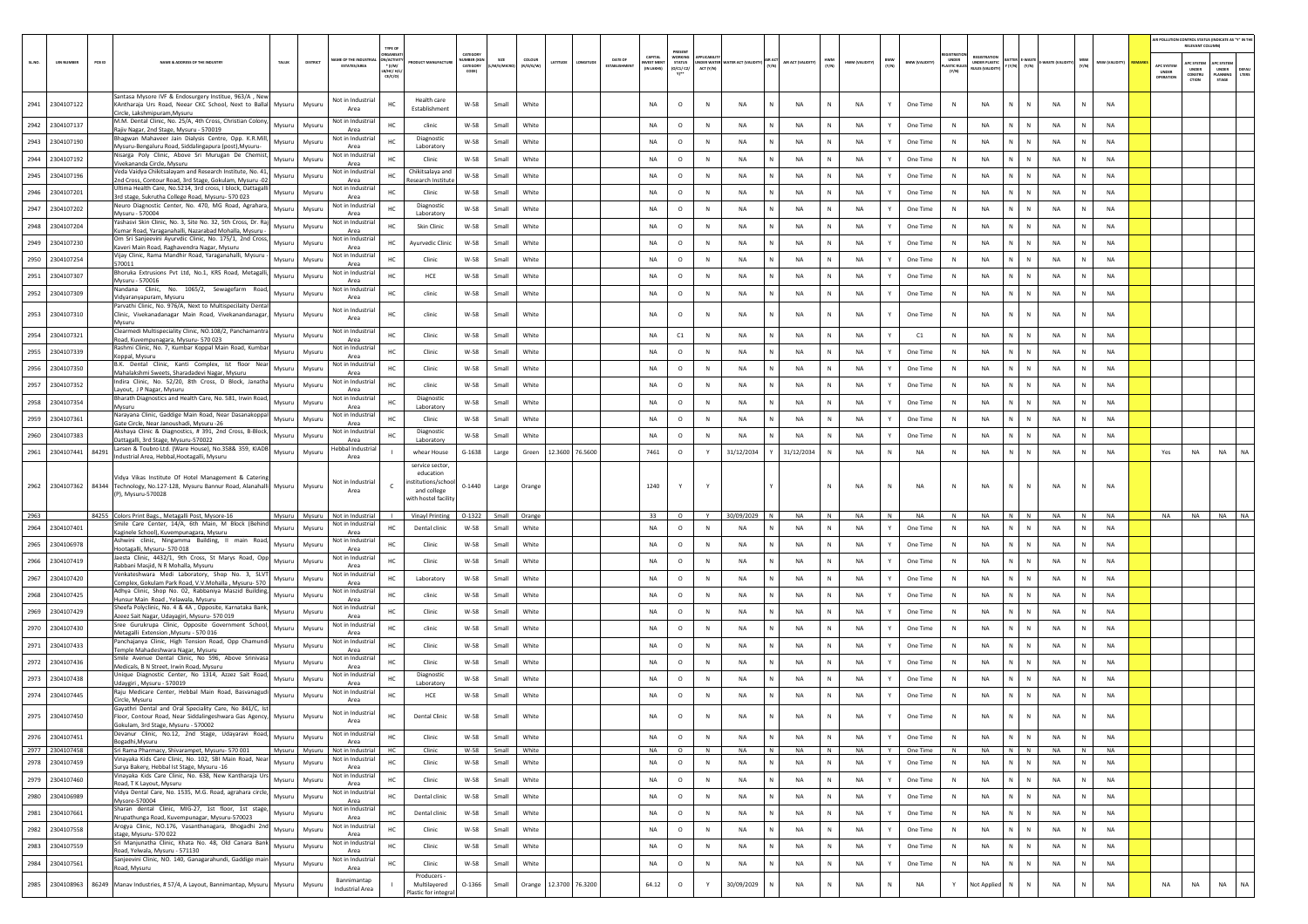|        |                                    |                                                                                                                                                                                             |                                              |                                                                  |                                          |                |                     |         |                        |                                          |                                                  |              |                                 |                             |              |                        |              |                       |                                      |                                                            |                                      |                 |              |                      |                                        | AIR POLLUTION CONTROL STATUS (INDICATE AS "Y" IN THI<br>RELEVANT COLUMN |                                         |               |
|--------|------------------------------------|---------------------------------------------------------------------------------------------------------------------------------------------------------------------------------------------|----------------------------------------------|------------------------------------------------------------------|------------------------------------------|----------------|---------------------|---------|------------------------|------------------------------------------|--------------------------------------------------|--------------|---------------------------------|-----------------------------|--------------|------------------------|--------------|-----------------------|--------------------------------------|------------------------------------------------------------|--------------------------------------|-----------------|--------------|----------------------|----------------------------------------|-------------------------------------------------------------------------|-----------------------------------------|---------------|
| SL.NO. | PCB ID<br><b>UIN NUMBER</b>        | NAME & ADDRESS OF THE INDUSTRY<br>TALUS<br>DISTRICT                                                                                                                                         | <b>WE OF THE INDL</b><br><b>ESTATES/AREA</b> | <b>GANISA</b><br><b>ACTIV</b><br>$*$ (I/M/<br>B/HC/ H/<br>CE/C/O | CATEGORY<br>ABER (X<br>CATEGORY<br>CODE) | M/S/MICRO      | coLour<br>(R/O/G/W) | ATITUDI | DATE OF<br>ESTABLISHMB | CAPITAL<br><b>VEST MEN</b><br>(IN LAKHS) | PRESENT<br>WORKING<br><b>STATUS</b><br>(0/C1/C2) | ACT (Y/N)    | NDER WATER WATER ACT (VALIDITY) | AIR ACT (VALIDITY)<br>(Y/N) | HWM<br>(Y/N) | HWM (VALIDITY)         | BMW<br>(Y/N) | <b>BMW (VALIDITY)</b> | UNDER<br><b>ASTIC RULES</b><br>[Y/N] | <b>FGISTRATI</b><br>UNDER PLASTIC<br><b>NULES IVALIDIT</b> | ATTER E-WASTE<br>' (Y/N)       (Y/N) | WASTE (VALI     | MSW<br>(Y/N) | <b>MSW (VALIDITY</b> | <b>APC SYSTER</b><br>UNDER<br>OPERATIO | <b>PC SYSTEM</b><br><b>UNDER</b><br>CONSTRU<br>CTION                    | APC SYSTER<br>UNDER<br>LANNING<br>STAGE | DEFA<br>LTERS |
|        | 2986 2304107565                    | Guru Dental Clinic, No. 290, 10th main Road, E Block,<br>Mysuru<br>Mysuru<br>I.P.Nagar, Mysuru- 570 031                                                                                     | Not in Industrial                            | HC<br><b>Dental Clinic</b>                                       | W-58                                     | Small          | White               |         |                        | <b>NA</b>                                | $\circ$                                          | ${\sf N}$    | <b>NA</b>                       | <b>NA</b>                   |              | <b>NA</b>              | Y            | One Time              | $\,$ N                               | <b>NA</b>                                                  | N                                    | NA              |              | <b>NA</b>            |                                        |                                                                         |                                         |               |
|        | 2987 2304107566                    | Pragathi Health Care, Near Sapna Book House, Mysuru<br>Mysuru Mysuru                                                                                                                        | Area<br>Not in Industrial                    | HC.<br>Clinic                                                    | W-58                                     | Small          | White               |         |                        | <b>NA</b>                                | $\circ$                                          | N            | <b>NA</b>                       | N<br><b>NA</b>              | N            | <b>NA</b>              | Y            | One Time              | N                                    | <b>NA</b>                                                  | N N                                  | <b>NA</b>       | N            | <b>NA</b>            |                                        |                                                                         |                                         |               |
|        | 2988 2304107589                    | Krupalaya Clinic, 11th cross, L-11th 11/1,<br>Mysuru<br>Mysuru<br>Chamundeshwari Temple Road, Gandhi Nagar, Mysuru                                                                          | Not in Industria<br>Area                     | HC<br>clinic                                                     | $W-58$                                   | Small          | White               |         |                        | <b>NA</b>                                | $\circ$                                          | N            | <b>NA</b>                       | N<br><b>NA</b>              | $\mathbb{N}$ | <b>NA</b>              | Y            | One Time              | N                                    | <b>NA</b>                                                  | N<br>$\mathbb{N}$                    | <b>NA</b>       | N            | <b>NA</b>            |                                        |                                                                         |                                         |               |
|        | 2989 2304107599<br>2990 2304107602 | Vijava Clinic, 445, Kellamma Temple road, Hinkal, Mysore- Mysuru<br>Mysuru<br>Sharada Surgery & Cryosurgery Centre, No. 850, 100 feet                                                       | Not in Industrial<br>Not in Industria        | HC.<br>clinic<br>HC<br>clinic                                    | W-58<br>$W-58$                           | Small          | White<br>White      |         |                        | NA<br>NA                                 | $\circ$<br>$\circ$                               | N<br>N       | <b>NA</b><br>NA                 | N<br><b>NA</b><br>NA        | N.<br>Ν      | <b>NA</b><br><b>NA</b> | Y            | One Time              | N<br>N                               | <b>NA</b><br>NA                                            | N N<br>N<br>${\sf N}$                | NA<br>NA        | N            | <b>NA</b><br>NA      |                                        |                                                                         |                                         |               |
|        |                                    | Mysuru<br>Mysuru<br>Road, Vijayanagara 1st stage, Mysuru- 570 017<br>Siddeshwara Clinic, No. 2/A, 2nd main, Rajendra Nagar,                                                                 | Area<br>Not in Industria                     | HC                                                               | W-58                                     | Small          | White               |         |                        | <b>NA</b>                                |                                                  | $\mathbb{N}$ | <b>NA</b>                       | <b>NA</b>                   | N            | <b>NA</b>              | Y            | One Time              | N                                    | <b>NA</b>                                                  | ΝI<br>$\mathbb{N}$                   | <b>NA</b>       | N            | <b>NA</b>            |                                        |                                                                         |                                         |               |
|        | 2991 2304107604                    | Mysuru<br>Mysuru<br>Mysuru<br>Nisarga Clinic, 2nd cross, Kalidasa road, V V Mohalla                                                                                                         | Area<br>Not in Industria                     | clinic                                                           |                                          | Small          |                     |         |                        |                                          | $\circ$                                          |              |                                 |                             |              |                        |              | One Time              |                                      |                                                            |                                      |                 |              |                      |                                        |                                                                         |                                         |               |
|        | 2992 2304107608                    | Mysuru<br>Mysuru<br>Mysuru- 570 002<br>City Orthocare, I, D Block, Rifah Complex, New Sayyaji Roa                                                                                           | Area<br>Not in Industria                     | HC<br>Clinic                                                     | W-58                                     | Small          | White               |         |                        | NA                                       | $\circ$                                          | ${\sf N}$    | NA                              | NA                          |              | <b>NA</b>              |              | One Time              | $\,$ N                               | NA                                                         | N<br>N                               | NA              |              | NA                   |                                        |                                                                         |                                         |               |
|        | 2993 2304107609                    | Mysuru<br>Mysuru<br>Road, Mysuru - 570021<br>R K Dental Clinic, No. 1049, Ist floor, SJH Road, 2nd Main                                                                                     | Area<br>Not in Industria                     | HC<br>Clinic                                                     | W-58                                     | Small          | White               |         |                        | <b>NA</b>                                | $\circ$                                          | N            | <b>NA</b>                       | N<br><b>NA</b>              | N            | <b>NA</b>              | Y            | One Time              | N                                    | <b>NA</b>                                                  | N  <br>N                             | <b>NA</b>       | N            | <b>NA</b>            |                                        |                                                                         |                                         |               |
|        | 2994 2304107612                    | Mysuru<br>Mysuru<br>Vidyaranyapuram, Mysuru<br>Dr. Vaman Rao Bapat Consultantion Clinic, 22-23 APMO                                                                                         | Area<br>Not in Industrial                    | <b>Dental Clinic</b><br>нc                                       | W-58                                     | Small          | White               |         |                        | NA                                       | $\circ$                                          | N            | NA                              | NA                          | N            | <b>NA</b>              | Y            | One Time              | N                                    | <b>NA</b>                                                  | N<br>N                               | NA              | N            | <b>NA</b>            |                                        |                                                                         |                                         |               |
| 2995   | 2304107614                         | Mysuru<br>Mysuri<br>omplex sheshadri road, Mysore                                                                                                                                           | Area                                         | clinic                                                           | $W-58$                                   | Small          | White               |         |                        | NA                                       | $\circ$                                          | N            | NA                              | NA                          |              | <b>NA</b>              |              | One Time              | N                                    | <b>NA</b>                                                  | N.<br>N                              | NA              |              | NA                   |                                        |                                                                         |                                         |               |
| 2996   |                                    | Days & Clarks Redefining Laundry, Shed NO:C-164,<br>Mysuru<br>Mysuru<br>Yadavagiri Industrial Estate, Mysuru - 570 020                                                                      | Yadavagiri<br>Industrial Estate              | Laundary service                                                 | $0 - 1352$                               | Small          | Orange              |         |                        |                                          | C2                                               | Y            | C2                              | C2                          | $\mathbb{N}$ | <b>NA</b>              | N            | NA                    | N                                    | <b>NA</b>                                                  | N<br>${\sf N}$                       | <b>NA</b>       | N            | <b>NA</b>            |                                        |                                                                         |                                         |               |
| 2997   |                                    | Eswaran & Senthil Dyeing Unit, (M/s. Mysore Textiles<br>M/s. J.K. Knit Processing), Shed NO:17/A, C.V. Road, Tippu Mysuru<br>Mysuru<br>Circle, Near Bhavana Marbles, Bannimantap Industrial | Bannimantap<br><b>Industrial Area</b>        | Dyeing of Fabric                                                 | $R-40$                                   | Small          | Red                 |         |                        | 26                                       | C2                                               |              | C2                              | C2                          | N            | <b>NA</b>              | N            | NA                    | N                                    | NA                                                         | N                                    | NA              |              | <b>NA</b>            |                                        |                                                                         |                                         |               |
|        | 2998 2304107615                    | Ayush Nissar Clinic, No. 1205/1, B.N Street, Irwin Road,<br>Mysuru<br>Mysuru<br>2nd cross, Mandi Mohalla, Mysuru - 570 001                                                                  | Not in Industria<br>Area                     | HC<br>clinic                                                     | W-58                                     | Small          | White               |         |                        | <b>NA</b>                                | $\circ$                                          | $\mathbb{N}$ | <b>NA</b>                       | N<br><b>NA</b>              | $\mathbb{N}$ | <b>NA</b>              | Y            | One Time              | $\mathbb{N}$                         | <b>NA</b>                                                  | N<br>$\mathbb{N}$                    | <b>NA</b>       | N            | <b>NA</b>            |                                        |                                                                         |                                         |               |
|        | 2999 2304107616<br>3000 2304107622 | Raieshwari Clinic, No. 709, Shviarampet, Mysuru - 570001   Mysuru<br>Mysuru<br>Ashraya Clinic, Sterling Talkies Road, Vidyaranyapuram<br>Mysuru<br>Mysuri                                   | Not in Industrial<br>Not in Industria        | HC.<br>clinic<br>HC<br>clinic                                    | W-58<br>$W-58$                           | Small<br>Small | White<br>White      |         |                        | NA<br>NA                                 | $\circ$<br>$\circ$                               | N<br>N       | <b>NA</b><br>NA                 | N<br><b>NA</b><br>NA        | N.<br>Ν      | <b>NA</b><br><b>NA</b> | Y            | One Time<br>One Time  | N<br>N                               | <b>NA</b><br>NA                                            | N N<br>N<br>${\sf N}$                | NA<br><b>NA</b> | N            | <b>NA</b><br>NA      |                                        |                                                                         |                                         |               |
|        | 3001 2304107623                    | Mysuru<br>Dr. Nishas Dental Care, No.54, 1st floor, Mathura Nagar<br>Mysuru<br>Mysuru                                                                                                       | Area<br>Not in Industria                     | HC<br>clinic                                                     | W-58                                     | Small          | White               |         |                        | <b>NA</b>                                | $\circ$                                          | $\mathbb{N}$ | <b>NA</b>                       | <b>NA</b>                   | N            | <b>NA</b>              | Y            | One Time              | N                                    | <b>NA</b>                                                  | ΝI<br>${\sf N}$                      | <b>NA</b>       | N            | <b>NA</b>            |                                        |                                                                         |                                         |               |
|        | 3002 2304107624                    | (Metagalli Extension) , Mysuru - 570 016<br>University Health Center, Maharajas and Yuvarajas<br>Mysuru<br>Mysuru                                                                           | Area<br>Not in Industria                     | clinic<br>HC                                                     | W-58                                     | Small          | White               |         |                        | NA                                       | $\circ$                                          | ${\sf N}$    | NA                              | <b>NA</b>                   |              | <b>NA</b>              |              | One Time              | N                                    | <b>NA</b>                                                  | N<br>N                               | NA              |              | <b>NA</b>            |                                        |                                                                         |                                         |               |
|        | 3003 2304107638                    | College Campus, Mysuru<br>Geetha Clinic, 2nd Stage, Siddartha Nagar, Mysuru -<br>Mysuru<br>Mysuru                                                                                           | Area<br>Not in Industrial                    | HC.<br>clinic                                                    | W-58                                     | Small          | White               |         |                        | NA                                       | $\circ$                                          | N            | <b>NA</b>                       | IN.<br><b>NA</b>            | N            | <b>NA</b>              | Y            | One Time              | N                                    | <b>NA</b>                                                  | N N                                  | <b>NA</b>       | N            | NA                   |                                        |                                                                         |                                         |               |
| 3004   | 38846                              | Koiel Biscuit & Snacks, Plot NO:289, Hunsur Road,<br>Mysuru<br>Mysuri<br>Nagawala, Mysuru                                                                                                   | Not in Industri<br>Area                      | <b>Bakery Product:</b><br>confectionery &<br>Sweets              | $0 - 1305$                               | Small          | Orange              |         |                        | 554                                      | $\circ$                                          |              | 30/09/2022                      | 30/09/2022                  | N            | <b>NA</b>              |              | NA                    | N                                    | <b>NA</b>                                                  | N<br>${\sf N}$                       | <b>NA</b>       | N            | <b>NA</b>            | Yes                                    | NA                                                                      | NA                                      | <b>NA</b>     |
| 3005   |                                    | S3R Sevizi Di Lavendria, NO:C-181, KSSIDC, Hebbal<br>Mysuru<br>Mysuru<br>Industrial Estate, Mysuru                                                                                          | lebbal Industrial<br>Area                    | Laundary service                                                 | $0 - 1352$                               | Small          | Orange              |         |                        |                                          | C2                                               |              | C1                              | C1                          |              | <b>NA</b>              | N            | NA                    | N                                    | NA                                                         | N<br>N                               | NA              | N            | NA                   | Yes                                    | NA                                                                      | NA                                      | NA            |
|        | 3006 2304107639                    | Bioline Laboratory, Sameeksha Mansion 1st floor, 470 &<br>Mysuru<br>Mysuru<br>472, M.G. Road, Agrahara, Mysuru- 570 004                                                                     | Not in Industria<br>Area                     | Laboratory                                                       | W-58                                     | Small          | White               |         |                        | <b>NA</b>                                | $\circ$                                          | $\mathbb{N}$ | <b>NA</b>                       | <b>NA</b>                   | N            | <b>NA</b>              | Y            | One Time              | N                                    | <b>NA</b>                                                  | N  <br>$\mathbb{N}$                  | <b>NA</b>       | N            | <b>NA</b>            |                                        |                                                                         |                                         |               |
|        | 3007 2304107640                    | ENT Consultation Center, No. 583, New Kalidasa Road,<br>Mysuru<br>Mysuru<br>Vijaynagar Ist Stage, Mysuru - 570017                                                                           | Not in Industrial<br>Area                    | HCE<br>HC                                                        | W-58                                     | Small          | White               |         |                        | NA                                       | $\circ$                                          | ${\sf N}$    | NA                              | NA                          | N            | <b>NA</b>              | Y            | One Time              | $\,$ N                               | NA                                                         | ${\sf N}$                            | <b>NA</b>       | N            | NA                   |                                        |                                                                         |                                         |               |
|        | 3008 2304107642                    | Srinidhi Clinic, No. 1263, Ist Main, Krishnamurthypuram<br>Mysuru<br>Mysuru<br>Mysuru - 570004                                                                                              | Not in Industria<br>Area                     | Clinic                                                           | W-58                                     | Small          | White               |         |                        | <b>NA</b>                                | $\circ$                                          | $\mathbb N$  | <b>NA</b>                       | <b>NA</b>                   | N            | <b>NA</b>              | Y            | One Time              | $\mathbb N$                          | NA                                                         | N.<br>$\mathbb{N}$                   | <b>NA</b>       | N            | <b>NA</b>            |                                        |                                                                         |                                         |               |
|        | 3009 2304107643                    | Gurukripa Ayurveda, No. 1063/106, F-3, Ist Main, 8th<br>Mysuru<br>Mysuru<br>Cross, Vidyarnyapuram ,Mysuru                                                                                   | Not in Industri<br>Area                      | Ayurveda and<br>HC<br>Panchakarma                                | W-58                                     | Small          | White               |         |                        | NA                                       | $\circ$                                          | N            | NA                              | NA<br>N                     | N            | <b>NA</b>              | Y            | One Time              | N                                    | <b>NA</b>                                                  | N<br>$\mathbb N$                     | NA              | N            | <b>NA</b>            |                                        |                                                                         |                                         |               |
| 3010   | 85337                              | Rayonnant Natural Care Excellence Pvt Ltd, Plot no: Block-<br>Mysuru<br>Mysuru<br>C-10, Hebbal Industrial Housing area mysuru                                                               | lebbal Industrial<br>Area                    | Liquid Floor<br>cleaner & othe                                   | 0-1344                                   | Small          | Orange              |         |                        | 55                                       | Y                                                |              |                                 |                             |              | <b>NA</b>              | N            | NA                    | N                                    | <b>NA</b>                                                  | N.<br>N                              | <b>NA</b>       |              | NA                   |                                        |                                                                         |                                         |               |
| 3011   | 83410                              | Sree Raghavendra Enterprises, Plot Nos. 316-P1 & 317-P1<br>Mysuru<br>Mysuru<br>in Hebbal Industrial Area, Situated in Sy. No(s) 368-P                                                       | Hebbal Industria<br>Area                     | Apartment                                                        | $0 - 1400$                               | Small          | Orange              |         |                        | 108                                      | Y                                                | Y            |                                 |                             | $\mathbb{N}$ | <b>NA</b>              | N            | NA                    | $\mathbb{N}$                         | <b>NA</b>                                                  | N<br>N                               | <b>NA</b>       | N            | <b>NA</b>            |                                        |                                                                         |                                         |               |
|        | 3012 2304107648                    | Sachin Diagnostic Center, No. 603, 7th E Cross, Opp SBI<br>Mysuru<br>Mysuru<br>Bank, Hebbal Ist Stage, Mysuru                                                                               | Not in Industria<br>Area                     | Diagnostic<br>HC<br>Laboratory                                   | W-58                                     | Small          | White               |         |                        | <b>NA</b>                                | $\circ$                                          | N            | <b>NA</b>                       | <b>NA</b>                   | N            | <b>NA</b>              | Y            | One Time              | N                                    | <b>NA</b>                                                  | N<br>$\mathbb{N}$                    | <b>NA</b>       | N            | NA                   |                                        |                                                                         |                                         |               |
|        | 3013 2304107650                    | Anand Diagnostic Laboratory, No.2917, Kantharaj urs Urs<br>Mysuru<br>Mysuru<br>Road, Chamaraj mohalla, Saraswathipuram, Mysuru-                                                             | Not in Industrial<br>Area                    | Diagnostic<br>HC<br>Laboratory                                   | W-58                                     | Small          | White               |         |                        | <b>NA</b>                                | $\circ$                                          | <b>N</b>     | <b>NA</b>                       | <b>NA</b>                   | N            | <b>NA</b>              | Y            | One Time              | N <sub>N</sub>                       | <b>NA</b>                                                  | N.<br>N                              | <b>NA</b>       | N            | <b>NA</b>            |                                        |                                                                         |                                         |               |
|        | 3014 2304107651                    | Endo Care Dental Clinic, Anathalaya Building, 5th Cross,<br>Mysuru<br>Mysuru<br>Ramanuja Road, Agraharara, Mysuru - 570004                                                                  | Not in Industri<br>Area                      | <b>Dental Clinic</b><br>нc                                       | W-58                                     | Small          | White               |         |                        | NA                                       | $\circ$                                          | N            | NA                              | NA<br>N                     | N            | <b>NA</b>              | Y            | One Time              | N                                    | <b>NA</b>                                                  | N<br>N                               | NA              | N            | <b>NA</b>            |                                        |                                                                         |                                         |               |
|        | 3015 2304107652                    | Smile & sparkle Dental care, MIG 30, 1st floor, new<br>Mysuru<br>Mysuri<br>kantha raj urs road, Kuvempunagar, Mysuru-570023                                                                 | Not in Industria<br>Area                     | HC<br>Dental clinic                                              | W-58                                     | Small          | White               |         |                        | NA                                       | $\circ$                                          | N            | NA                              | NA                          |              | <b>NA</b>              |              | One Time              | N                                    | <b>NA</b>                                                  | N.<br>N                              | <b>NA</b>       |              | NA                   |                                        |                                                                         |                                         |               |
|        | 3016 2304107654                    | Sri. Raghavendra Diabetes Centre, No.4747, Ganesha<br>Mysuru<br>Mysuru<br>Femple road, NR Mohalla, Mysuru-570007                                                                            | Not in Industria<br>Area                     | Clinic                                                           | W-58                                     | Small          | White               |         |                        | <b>NA</b>                                | $\circ$                                          | $\mathbb{N}$ | <b>NA</b>                       | <b>NA</b>                   | N            | <b>NA</b>              |              | One Time              | N                                    | <b>NA</b>                                                  | N  <br>$\mathbb{N}$                  | <b>NA</b>       | N            | <b>NA</b>            |                                        |                                                                         |                                         |               |
|        | 3017 2304107655                    | Keerthi Shree Dental Clinic, No. 1008, I Block,<br>Mysuru<br>Mysuru<br>Ramakrishna Nagar, Mysuru                                                                                            | Not in Industrial<br>Area                    | <b>Dental Clinic</b><br>HC                                       | W-58                                     | Small          | White               |         |                        | <b>NA</b>                                | $\circ$                                          | N            | <b>NA</b>                       | <b>NA</b>                   | N            | <b>NA</b>              |              | One Time              | N                                    | <b>NA</b>                                                  | N<br>$\mathbb{N}$                    | <b>NA</b>       | N            | <b>NA</b>            |                                        |                                                                         |                                         |               |
|        | 3018 2304107657                    | Thyrocare Collection centre, No.1775, Arundathi centre,<br>Mysuru<br>Mysuru<br>kabeer road. Mandi mohalla. Mysuru-570021                                                                    | Not in Industria<br>Area                     | Clinic<br>HC                                                     | W-58                                     | Small          | White               |         |                        | <b>NA</b>                                | $\circ$                                          | $\mathbb N$  | <b>NA</b>                       | <b>NA</b>                   | N            | <b>NA</b>              |              | One Time              | N                                    | <b>NA</b>                                                  | N.<br>N                              | <b>NA</b>       |              | <b>NA</b>            |                                        |                                                                         |                                         |               |
|        | 3019 2304107664                    | Shubha Clinic, No. 924, 10th Cross, Mayura Circle, Mysuru<br>Mysuru<br>Mysuru<br>Jmama Dental Centre, No. 2348, Mission Hospital Road,                                                      | Not in Industria<br>Not in Industrial        | нc<br>Clinic                                                     | W-58                                     | Small          | White               |         |                        | NA                                       | $\circ$                                          | $\mathbb N$  | NA                              | N<br>NA                     | N            | NA                     | Y            | One Time              | N                                    | <b>NA</b>                                                  | $N$ $N$                              | <b>NA</b>       | N            | <b>NA</b>            |                                        |                                                                         |                                         |               |
|        | 3020 2304107666                    | Mysuru<br>Mysuru<br>Next to Geelani Poly Clinic, Edigah, Mysuru<br>Family Planning Association of India, No. 4607, L-18, 3rd                                                                | Area                                         | HC<br>Clinic                                                     | W-58                                     | Small          | White               |         |                        | <b>NA</b>                                | $\circ$                                          | $\mathbb{N}$ | <b>NA</b>                       | <b>NA</b>                   | N            | <b>NA</b>              | Y            | One Time              | N                                    | <b>NA</b>                                                  | $\mathbb{N}$<br>N                    | <b>NA</b>       | N            | <b>NA</b>            |                                        |                                                                         |                                         |               |
|        | 3021 2304107670                    | Cross, St Marys Road, Near Maruti Circle, N R Mohalla, Mysuru<br>Mysuru<br>Mysuru - 570007                                                                                                  | Not in Industria<br>Area<br>Not in Industria | HCE<br>HC                                                        | W-58                                     | Small          | White               |         |                        | <b>NA</b>                                | $\circ$                                          | N            | NA                              | <b>NA</b>                   | N            | <b>NA</b>              |              | One Time              | N                                    | <b>NA</b>                                                  | N<br>$\mathbb{N}$                    | <b>NA</b>       |              | <b>NA</b>            |                                        |                                                                         |                                         |               |
|        | 3022 2304107674                    | Geelan Clinic, No.2348/1, (Mission Hospital Road)<br>Mysuru<br>Mysuru<br>Srinivasa Temple road, Mysuru-570021                                                                               | Area                                         | HC<br>clinic                                                     | W-58                                     | Small          | White               |         |                        | NA                                       | $\circ$                                          | $\mathbb N$  | <b>NA</b>                       | <b>NA</b>                   | N            | <b>NA</b>              |              | One Time              | N                                    | <b>NA</b>                                                  | $\mathbb{N}$<br>N                    | <b>NA</b>       |              | NA                   |                                        |                                                                         |                                         |               |
|        | 3023 2304107679                    | Search clinic, Next to krishna medicals, near more,<br>Mysuru<br>Mysuru<br>akkamahadevi road, JP nagar, Mysuru-570031                                                                       | Not in Industria<br>Area                     | HC<br>clinic                                                     | W-58                                     | Small          | White               |         |                        | <b>NA</b>                                | $\circ$                                          | $\mathbb N$  | <b>NA</b>                       | <b>NA</b>                   | N            | <b>NA</b>              |              | One Time              | N <sub>N</sub>                       | <b>NA</b>                                                  | N<br>$\mathbb{N}$                    | <b>NA</b>       |              | <b>NA</b>            |                                        |                                                                         |                                         |               |
|        | 3024 2304107681                    | Vishnu Relief Medical, #3799/A, L-50A, 12th Cross, N F<br>Mysuru<br>Mysuru<br>Mohalla, Mysore - 570010                                                                                      | Not in Industri<br>Area                      | HC<br>clinic                                                     | W-58                                     | Small          | White               |         |                        | NA                                       | $\circ$                                          | N            | NA                              | <b>NA</b>                   | N            | <b>NA</b>              |              | One Time              | N                                    | <b>NA</b>                                                  | N<br>N                               | <b>NA</b>       |              | <b>NA</b>            |                                        |                                                                         |                                         |               |
|        | 3025 2304107683                    | Sandeep Dental Speciality, No.1869, New Sayyaji Rao<br>Mysuru<br>Mysuru<br>Road, Below Mysore Diagnostics, Mysuru                                                                           | Not in Industrial<br>Area                    | HC<br><b>Dental Clinic</b>                                       | W-58                                     | Small          | White               |         |                        | NA                                       | $\circ$                                          | N            | NA                              | NA                          | N            | <b>NA</b>              |              | One Time              | N                                    | NA                                                         | N<br>${\sf N}$                       | NA              |              | NA                   |                                        |                                                                         |                                         |               |
|        | 3026 2304107699                    | Meritus Diagnostic Unit of Helix Ventures Pvt. Ltd., No.<br>Mysuru<br>Mysuru<br>768, New Kalidasa Road, 1st stage, Vijayanagara, Mysuru                                                     | Not in Industrial<br>Area                    | Diagnostic<br>HC<br>Laboratory                                   | W-58                                     | Small          | White               |         |                        | NA                                       | C1                                               | N            | NA                              | $\,N\,$<br>NA               | N            | <b>NA</b>              | Y            | C1                    | N                                    | <b>NA</b>                                                  | $N$ $N$                              | <b>NA</b>       | N            | <b>NA</b>            |                                        |                                                                         |                                         |               |
|        | 3027 2304107702                    | Cauvery Pathology Laboratory, No.18, 4th main, Aandal<br>Mysuru<br>Mysuru<br>Mandiram Handalu Complex, V. V V Mohalla, Mysuru                                                               | Not in Industrial<br>Area                    | HC<br>Laboratory                                                 | W-58                                     | Small          | White               |         |                        | NA                                       | $\circ$                                          | $\mathbb N$  | NA                              | NA<br>N                     | N            | <b>NA</b>              | Y            | One Time              | $\,$ N                               | NA                                                         | $N$ $N$                              | NA              | N            | <b>NA</b>            |                                        |                                                                         |                                         |               |
|        | 3028 2304107704                    | Dinesh Cardiac Care Centre, No. 17, Vidyavardaka LAw<br>Mysuru<br>Mysuru<br>college building, Sheshadri Iyer Road, Mysuru                                                                   | Not in Industrial<br>Area                    | $\rm HC$<br>Clinic                                               | W-58                                     | Small          | White               |         |                        | NA                                       | $\circ$                                          | N            | NA                              | N<br>NA                     | N            | <b>NA</b>              | Y            | One Time              | N                                    | NA                                                         | N<br>$\,$ N                          | <b>NA</b>       | $\,$ N $\,$  | NA                   |                                        |                                                                         |                                         |               |
|        | 3029 2304107740                    | Basava Marga Foundation, No. 23/61 Ring Road, Hebbal,<br>Mysuru<br>Mysuru<br>near Sheshadripuram College, Mysuru -570 016                                                                   | Not in Industria<br>Area                     | HC<br>Clinic                                                     | W-58                                     | Small          | White               |         |                        | NA                                       | $\circ$                                          | N            | NA                              | N<br>NA                     | N            | NA                     | Y            | One Time              | N                                    | NA                                                         | $\mathsf{N}$   $\mathsf{N}$          | <b>NA</b>       | N            | <b>NA</b>            |                                        |                                                                         |                                         |               |
|        | 3030 2304107746                    | Spine and Orthocare, No.1106, 1st cross, Paduvana Road,<br>Mysuru<br>Mysuru<br>4th stage, T.K.Layout, Mysuru- 570 023                                                                       | Not in Industrial<br>Area                    | HC<br>Clinic                                                     | W-58                                     | Small          | White               |         |                        | NA                                       | $\circ$                                          | $\,$ N       | NA                              | NA                          | N            | <b>NA</b>              | Y            | One Time              | $\mathbb N$                          | NA                                                         | N  <br>${\sf N}$                     | <b>NA</b>       | N            | NA                   |                                        |                                                                         |                                         |               |
|        | 3031 2304107774                    | Sunanda Dental Clinic, No.2772, K-22, Srirama Nilava,<br>Mysuru<br>Mysuru<br>Narayanashastri Road, Chamundipuram, Mysuru- 570 004                                                           | Not in Industrial<br>Area                    | HC<br>clinic                                                     | W-58                                     | Small          | White               |         |                        | NA                                       | $\circ$                                          | $\,$ N       | NA                              | N<br>NA                     | N            | <b>NA</b>              | Y            | One Time              | N                                    | NA                                                         | $N$ $N$                              | NA              | N            | <b>NA</b>            |                                        |                                                                         |                                         |               |
|        | 3032 2304107775                    | Nayana Eye Care and Polyclinic, NO. 71, Sahukar<br>Mysuru<br>Mysuru<br>Chennaiah Road, Thonnachikoppal, 4t stage,                                                                           | Not in Industrial<br>Area                    | HC<br>Clinic                                                     | W-58                                     | Small          | White               |         |                        | NA                                       | $\circ$                                          | N            | <b>NA</b>                       | <b>NA</b>                   | N            | <b>NA</b>              | Y            | One Time              | N                                    | NA                                                         | N<br>N                               | <b>NA</b>       | N            | <b>NA</b>            |                                        |                                                                         |                                         |               |
|        | 3033 2304107787                    | Hearing, Tinnitus and Implant Clinic, No.632 , New<br>Mysuru<br>Mysuru<br>Kantharaja Urs Road, T.K. Layout, Mysuru                                                                          | Not in Industrial<br>Area                    | HC<br>Clinic                                                     | W-58                                     | Small          | White               |         |                        | NA                                       | $\circ$                                          | N            | NA                              | N<br>NA                     | N            | <b>NA</b>              | Y            | One Time              | N                                    | NA                                                         | N<br>$\,$ N                          | NA              | N            | NA                   |                                        |                                                                         |                                         |               |
|        | 3034 2304107796                    | Gastro Care, NO. 904- CH1, Gopalswamy Shishuvihara<br>Mysuru<br>Mysuru<br>Road, Lakshmipuram, Mysuru- 570 004                                                                               | Not in Industria<br>Area                     | HC<br>Clinic                                                     | W-58                                     | Small          | White               |         |                        | NA                                       | $\circ$                                          | ${\sf N}$    | NA                              | NA                          | N            | <b>NA</b>              | Y            | One Time              | $\,$ N                               | NA                                                         | N<br>N                               | NA              | N            | NA                   |                                        |                                                                         |                                         |               |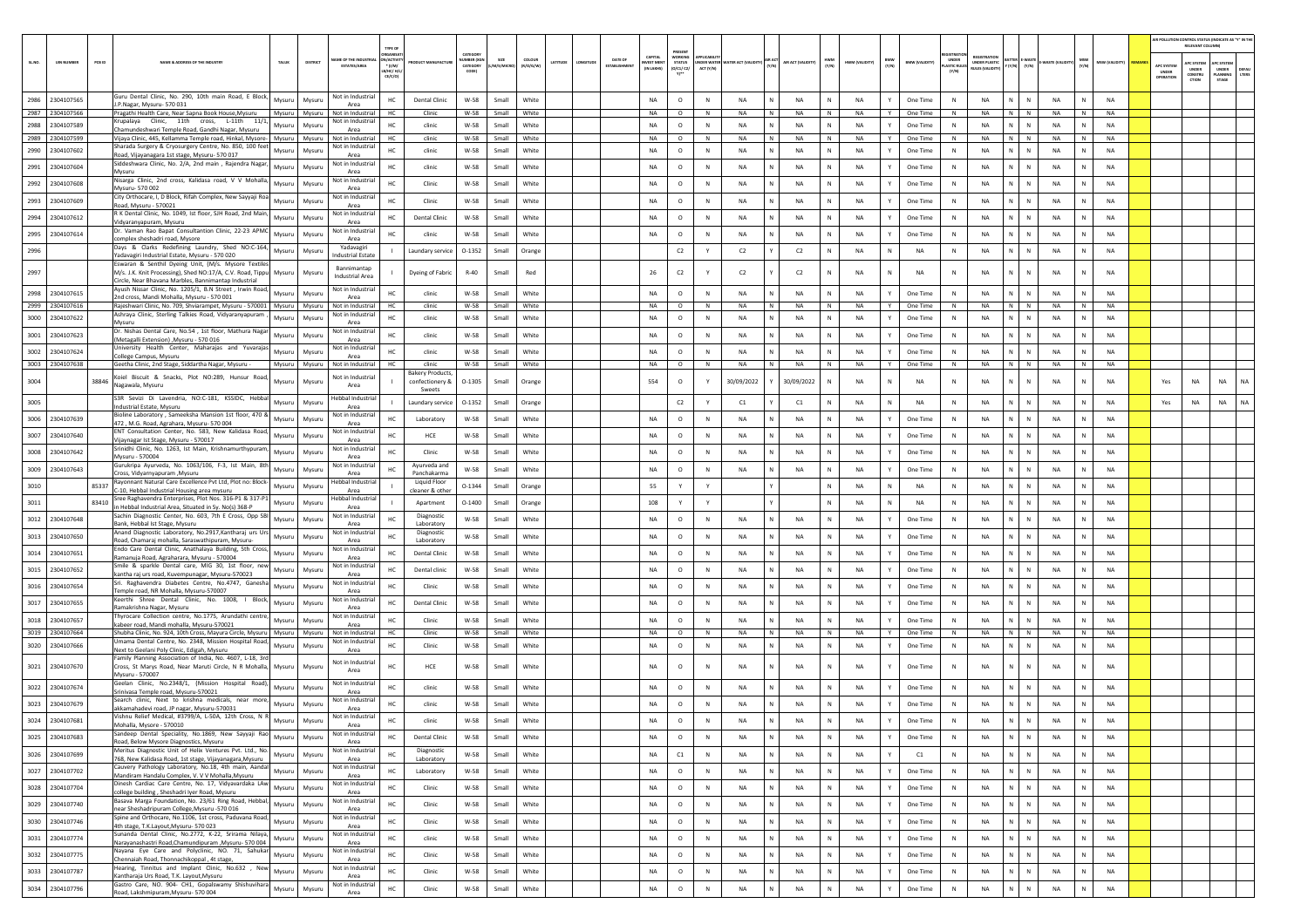|        |                               |        |                                                                                                                                                               |                         |                |                                        |                                                 |                                                                                          |                               |                |                     |          |          |                                |                                                   |                                                  |                |                                        |   |                    |                  |                 |              |                       |                              |                                                                     |                                 |             |              |                 |                                 | AIR POLLUTION CONTROL STATUS (INDICATE AS "Y" IN THE<br>RELEVANT COLUMN |                                         |               |
|--------|-------------------------------|--------|---------------------------------------------------------------------------------------------------------------------------------------------------------------|-------------------------|----------------|----------------------------------------|-------------------------------------------------|------------------------------------------------------------------------------------------|-------------------------------|----------------|---------------------|----------|----------|--------------------------------|---------------------------------------------------|--------------------------------------------------|----------------|----------------------------------------|---|--------------------|------------------|-----------------|--------------|-----------------------|------------------------------|---------------------------------------------------------------------|---------------------------------|-------------|--------------|-----------------|---------------------------------|-------------------------------------------------------------------------|-----------------------------------------|---------------|
| SL.NO. | <b>UIN NUMBER</b>             | PCB ID | NAME & ADDRESS OF THE INDUSTR'                                                                                                                                | TALUK                   | <b>DISTRIC</b> | ME OF THE INDU:<br><b>ESTATES/AREA</b> | <b>ACTIV</b><br>$^*$ (i/M/<br>B/HC/ H<br>CE/C/O | DUCT MANUFACTUI                                                                          | CATEGORY<br>CATEGORY<br>CODET | /M/S/MICRO     | coLous<br>(R/O/G/W) | LATITUDE | ONGITUDE | DATE OF<br><b>ESTABLISHMEN</b> | <b>CAPITAL</b><br><b>IVEST MENT</b><br>(IN LAKHS) | PRESENT<br>WORKING<br><b>STATUS</b><br>(0/C1/C2/ | ACT (Y/N)      | UNDER WATER WATER ACT (VALIDITY) (Y/N) |   | AIR ACT (VALIDITY) | HWM<br>(Y/N)     | HWM (VALIDITY)  | BMW<br>(Y/N) | <b>BMW (VALIDITY)</b> | UNDER<br><b>LASTIC RULE:</b> | <b>FOISTRATIO</b><br><b>UNDER PLASTIC</b><br><b>RULES (VALIDIT)</b> | SATTER E-WASTE<br>Y (Y/N) (Y/N) | WASTE (VALI | MSW<br>(Y/N) | MSW (VALIDITY)  | APC SYSTEM<br>UNDER<br>OPERATIO | <b>APC SYSTEM</b><br><b>UNDER</b><br>CONSTRU<br>CTION                   | APC SYSTEM<br>UNDER<br>LANNING<br>STAGE | DEFA<br>LTERS |
|        | 3035 2304107797               |        | Dr. Sathyanarayana Hospital, CA-01, Kaveri Main Road,<br>Gururaja Extension (near Puttamma choultry) Mysuru<br>Raghavendra Nagara, Mysuru                     |                         | Mysuru         | Not in Industrial<br>Area              | HC                                              | Hospital                                                                                 | W-58                          | Small          | White               |          |          |                                | NA                                                | $\circ$                                          | N              | NA                                     |   | <b>NA</b>          | $\mathbb{N}$     | <b>NA</b>       | Y            | One Time              | $\mathsf{N}$                 | <b>NA</b>                                                           | $\mathbb{N}$                    | NA          |              | <b>NA</b>       |                                 |                                                                         |                                         |               |
| 3036   | 2304107798                    |        | Amrutha Day Care, No. 884, Shop NO. 05 & 06, Kaveri<br>Main ROad, Raghavendra Nagar, Mysuru                                                                   | Mysuru                  | Mysuru         | Not in Industrial<br>Area              | HC                                              | Clinic                                                                                   | W-58                          | Small          | White               |          |          |                                | <b>NA</b>                                         | $\circ$                                          | N              | <b>NA</b>                              | N | <b>NA</b>          | N                | <b>NA</b>       | Y            | One Time              | N                            | <b>NA</b>                                                           | N<br>$\,$ N                     | <b>NA</b>   | N            | NA              |                                 |                                                                         |                                         |               |
|        | 3037 2304079157               |        | M/s. Jayapadma Clinic, No.3449/1, Wesley Road,<br>Tilaknagar, Mysore-1                                                                                        | Mysuru                  | Mysuru         | Not in Industrial<br>Area              | HC                                              | Clinic                                                                                   | W-58                          | Small          | White               |          |          |                                | NA                                                | $\circ$                                          | ${\sf N}$      | <b>NA</b>                              |   | NA                 | N                | <b>NA</b>       | Y            | One Time              | N                            | NA                                                                  | $\mathbb{N}$                    | NA          | N            | <b>NA</b>       |                                 |                                                                         |                                         |               |
| 3038   | 2304107826                    |        | Karnataka Diagnostic Centre, No. 776, Hunsur Main Road,<br>Yelawala, Mysuru - 571 130                                                                         | Mysuru                  | Mysuru         | Not in Industrial<br>Area              | HC                                              | Diagnostic<br>Laboratory                                                                 | W-58                          | Small          | White               |          |          |                                | <b>NA</b>                                         | $\circ$                                          | N              | <b>NA</b>                              |   | <b>NA</b>          | $\mathbb{N}$     | <b>NA</b>       | Y            | One Time              | $\mathbb{N}$                 | <b>NA</b>                                                           | N.<br>$\mathbb{N}$              | NA          | N            | <b>NA</b>       |                                 |                                                                         |                                         |               |
| 3039   | 2304107831                    |        | Chiranjeevi clinic, No. 2, Prathamika Krishipatthina<br>Sahakara Sangha building near, Yelawala bus stop, Mysuru                                              | Mysuru                  | Mysuru         | Not in Industrial<br>Area              | HC.                                             | Clinic                                                                                   | W-58                          | Small          | White               |          |          |                                | NA                                                | $\circ$                                          | N              | NA                                     |   | NA                 | N                | <b>NA</b>       | Y            | One Time              | N                            | NA                                                                  | N.<br>$\mathbb N$               | NA          | N            | <b>NA</b>       |                                 |                                                                         |                                         |               |
|        | 3040 2304107832               |        | Advance Hair Implantation Services LLP, NO.509, I floor,<br>shahstri Arcade, panchamantra Road, Opp. Bank of Mysuru<br>Baroda, Kuvempunagara, Mysuru- 570 023 |                         | Mysuru         | Not in Industria<br>Area               | HC                                              | Clinic                                                                                   | W-58                          | Small          | White               |          |          |                                | NA                                                | $\circ$                                          | $\mathbb N$    | NA                                     |   | NA                 | N                | NA              |              | One Time              | N                            | NA                                                                  | N<br>${\sf N}$                  | NA          | N            | <b>NA</b>       |                                 |                                                                         |                                         |               |
| 3041   | 2304107838                    |        | Hill View Dental, No. 378, Prakash Complex, Opp to<br>Vaishnavi Sweets, Akkamaadevi Main Road, C Block, J P Mysuru<br>Nagar, Mysuru - 570008                  |                         | Mysuru         | Not in Industrial<br>Area              | HC                                              | Dental Clinic                                                                            | W-58                          | Small          | White               |          |          |                                | <b>NA</b>                                         | $\circ$                                          | N              | <b>NA</b>                              |   | NA                 | N                | <b>NA</b>       |              | One Time              | N                            | NA                                                                  | $\mathbb{N}$<br>N               | <b>NA</b>   |              | <b>NA</b>       |                                 |                                                                         |                                         |               |
|        | 3042 2304107841               |        | Clinic Dental, No. 684, 16th main, Saraswatipuram,<br>Mysuru -570009                                                                                          | Mysuru                  | Mysuru         | Not in Industrial<br>Area              | HC                                              | <b>Dental Clinic</b>                                                                     | W-58                          | Small          | White               |          |          |                                | <b>NA</b>                                         | $\circ$                                          | N              | <b>NA</b>                              |   | <b>NA</b>          | N                | <b>NA</b>       | Y            | One Time              | $\mathbb{N}$                 | <b>NA</b>                                                           | N.<br>$\mathbb{N}$              | NA          | N            | <b>NA</b>       |                                 |                                                                         |                                         |               |
| 3044   | 3043 2304107847<br>2304107852 |        | Mitra Clinic, 1st main, 2nd cross, Saraswathipuram,<br>Kanya Kids Care Clinic, No. 780, SBI Main Road, 10th                                                   | Mysuru Mysuru<br>Mysuru | Mysuru         | Not in Industrial<br>Not in Industrial | <b>HC</b><br>HC                                 | CLINIC<br>Clinic                                                                         | W-58<br>$W-58$                | Small<br>Small | White<br>White      |          |          |                                | NA<br>NA                                          | $\circ$<br>$\circ$                               | N<br>${\sf N}$ | NA<br><b>NA</b>                        | N | NA<br>NA           | N<br>N           | NA<br><b>NA</b> | Y            | One Time<br>One Time  | N<br>N                       | <b>NA</b><br><b>NA</b>                                              | $N$ $N$<br>N                    | NA<br>NA    | N<br>N       | <b>NA</b><br>NA |                                 |                                                                         |                                         |               |
| 3045   | 2304107853                    |        | Cross, Hebbal Ist Stage, Mysuru<br>Elite Nurisng Home, No. 2348/1, Ahmeds Complex,                                                                            | Mysuru                  | Mysuru         | Area<br>Not in Industrial              | HC.                                             | <b>Nursing Home</b>                                                                      | W-58                          | Small          | White               |          |          |                                | <b>NA</b>                                         | $\circ$                                          | N              | <b>NA</b>                              |   | <b>NA</b>          | N                | <b>NA</b>       | Y            | One Time              | $\mathbb{N}$                 | NA                                                                  | $\mathbb{N}$<br>N               | NA          | N            | <b>NA</b>       |                                 |                                                                         |                                         |               |
| 3046   | 2304107885                    |        | Mission Hospital Road, Mandi Mohalla, Mysuru -21<br>Kids Clinic, No. 566, Shop No. 5, T K Layout,                                                             | Mysuru                  | Mysuru         | Area<br>Not in Industrial              | HC.                                             | clinic                                                                                   | W-58                          | Small          | White               |          |          |                                | <b>NA</b>                                         | $\circ$                                          | N              | <b>NA</b>                              |   | <b>NA</b>          | N                | <b>NA</b>       | Y            | One Time              | N                            | <b>NA</b>                                                           | N<br>$\mathbb N$                | NA          | N            | <b>NA</b>       |                                 |                                                                         |                                         |               |
| 3047   | 2304107886                    |        | Kuvempunagar, Mysuru<br>Janani Fetal Care Center, No. 566, Shop No. 3 and 4, T K                                                                              | Mysuru                  | Mysuru         | Area<br>Not in Industrial              | HC                                              | Fetal Care                                                                               | W-58                          | Small          | White               |          |          |                                | NA                                                | $\circ$                                          | $\mathbb N$    | NA                                     |   | NA                 | N                | <b>NA</b>       |              | One Time              | $\mathbb N$                  | NA                                                                  | N<br>N                          | <b>NA</b>   | N            | NA              |                                 |                                                                         |                                         |               |
|        |                               |        | Layout, Kuvempunagar, Mysuru<br>Dr. Reshma Dental Clinic and Implant Center, No. 276,                                                                         |                         |                | Area<br>Not in Industrial              |                                                 |                                                                                          |                               |                |                     |          |          |                                |                                                   |                                                  |                |                                        |   |                    |                  |                 |              |                       |                              |                                                                     |                                 |             |              |                 |                                 |                                                                         |                                         |               |
|        | 3048 2304107891               |        | Krishna Complex, Ist Floor Opp. Alanhalli Bus Stand, t. Mysuru<br>Narashipura Main Road, Mysuru - 570028                                                      |                         | Mysuru         | Area                                   | HC                                              | <b>Dental Clinic</b>                                                                     | W-58                          | Small          | White               |          |          |                                | NA                                                | $\circ$                                          | N              | NA                                     |   | NA                 | N                | NA              |              | One Time              | N                            | NA                                                                  | ${\sf N}$<br>N                  | NA          | N            | <b>NA</b>       |                                 |                                                                         |                                         |               |
| 3049   | 2304107893                    |        | ECHS Polyclinic, Kalinda 356/A, 5th main, Gokulam, 2nd<br>stage, Mysuru                                                                                       | Mysuru                  | Mysuru         | Not in Industrial<br>Area              | HC                                              | clinic                                                                                   | $W-58$                        | Small          | White               |          |          |                                | NA                                                | $\circ$                                          | $\,$ N         | NA                                     |   | NA                 |                  | <b>NA</b>       |              | One Time              | N                            | NA                                                                  | N<br>N                          | <b>NA</b>   | N            | NA              |                                 |                                                                         |                                         |               |
| 3050   | 2304107894                    |        | Rahamaniya Clinic, No. 315/18, Anegundi Road, 2nd<br>Edgah, Mysuru -570015                                                                                    | Mysuru                  | Mysuru         | Not in Industrial<br>Area              |                                                 | Clinic                                                                                   | $W-58$                        | Small          | White               |          |          |                                | <b>NA</b>                                         | $\circ$                                          | N              | <b>NA</b>                              |   | <b>NA</b>          | $\mathbb{N}$     | <b>NA</b>       | Y            | One Time              | N                            | <b>NA</b>                                                           | N  <br>N                        | <b>NA</b>   | N            | <b>NA</b>       |                                 |                                                                         |                                         |               |
| 3051   | 2304107895                    |        | Jeeva Nidhi Old age Home, No.153, J.P.Nagar C block, 6th<br>main, 5th cross, Mysuru- 570 008                                                                  | Mysuru                  | Mysuru         | Not in Industrial<br>Area              | HC                                              | Clinic                                                                                   | W-58                          | Small          | White               |          |          |                                | NA                                                | $\circ$                                          | N              | <b>NA</b>                              |   | NA                 | N                | <b>NA</b>       | Y            | One Time              | N                            | <b>NA</b>                                                           | N                               | <b>NA</b>   | N            | <b>NA</b>       |                                 |                                                                         |                                         |               |
| 3052   | 2304107896                    |        | Sharada Clinic, No. 6, Balaji Complex, Near Sathagalli<br>Satellite Bus Stand, Mysuru                                                                         | Mysuru                  | Mysuru         | Not in Industria<br>Area               | HC.                                             | Clinic                                                                                   | W-58                          | Small          | White               |          |          |                                | <b>NA</b>                                         | $\circ$                                          | N              | <b>NA</b>                              |   | <b>NA</b>          | N                | <b>NA</b>       | Y            | One Time              | $\mathbb{N}$                 | <b>NA</b>                                                           | N.<br>$\mathbb{N}$              | <b>NA</b>   | N            | <b>NA</b>       |                                 |                                                                         |                                         |               |
| 3053   | 2304107897                    |        | Kashish Health Care Center, No. 3211/4, 9th Cross,<br>Rastrapati Road, Nanjungud Town, Mysuru                                                                 | Mysuru                  | Mysuru         | Not in Industrial<br>Area              | HC.                                             | <b>Health Care</b><br>Establishment                                                      | W-58                          | Small          | White               |          |          |                                | <b>NA</b>                                         | $\circ$                                          | $\,$ N         | <b>NA</b>                              |   | <b>NA</b>          | N                | <b>NA</b>       | Y            | One Time              | $\mathbb{N}$                 | <b>NA</b>                                                           | N<br>$\mathbb N$                | <b>NA</b>   | N            | <b>NA</b>       |                                 |                                                                         |                                         |               |
| 3054   | 2304107898                    |        | Parinitha Clinic, Shop No.1, Khata No. 125-117, Sathagalli<br>Ring Road circle, Mahadevapura Main Road, Mysuru                                                | Mysuru                  | Mysuru         | Not in Industrial<br>Area              | HC                                              | Clinic                                                                                   | W-58                          | Small          | White               |          |          |                                | NA                                                | $\circ$                                          | $\mathbb N$    | NA                                     |   | NA                 |                  | <b>NA</b>       |              | One Time              | N                            | NA                                                                  | ${\sf N}$<br>N                  | <b>NA</b>   | N            | NA              |                                 |                                                                         |                                         |               |
|        | 3055 2304107899               |        | Dr. Kavya Skin Clinic, No. 130/2A4, Bogadi Road, Near<br>ALLSH, Mysuru - 570009                                                                               | Mysuru                  | Mysuru         | Not in Industrial<br>Area              |                                                 | Clinic                                                                                   | W-58                          | Small          | White               |          |          |                                | <b>NA</b>                                         | $\circ$                                          | N              | <b>NA</b>                              |   | <b>NA</b>          | N                | <b>NA</b>       | Y            | One Time              | N                            | <b>NA</b>                                                           | N  <br>$\,$ N                   | <b>NA</b>   | ${\sf N}$    | NA              |                                 |                                                                         |                                         |               |
|        | 3056 2304107900               |        | Advithi Health Clinic, MIG -3, Udayaravi Road,<br>Kuvempunagara, Near Shanthi Sagar Complex, Mysuru -23                                                       | Mysuru                  | Mysuru         | Not in Industrial<br>Area              | HC                                              | Clinic                                                                                   | W-58                          | Small          | White               |          |          |                                | NA                                                | $\circ$                                          | $\mathbb N$    | <b>NA</b>                              |   | NA                 | N                | <b>NA</b>       | Y            | One Time              | N                            | NA                                                                  | N                               | <b>NA</b>   | N            | <b>NA</b>       |                                 |                                                                         |                                         |               |
|        | 3057 2304107901               |        | HAS Cinic, No. 84, 3rd Cross, Shanthinagar, Near Udayagiri<br>Police Station, Mysuru                                                                          | Mysuru                  | Mysuru         | Not in Industrial<br>Area              | HC.                                             | Clinic                                                                                   | W-58                          | Small          | White               |          |          |                                | <b>NA</b>                                         | $\circ$                                          | N              | <b>NA</b>                              |   | <b>NA</b>          | N<br><b>FRAN</b> | <b>NA</b>       | Y            | One Time              | N                            | <b>NA</b>                                                           | N.<br>$\mathbb{N}$              | <b>NA</b>   | N            | <b>NA</b>       |                                 |                                                                         |                                         |               |
| 3058   |                               |        | Ms. Pollu Tech Aids, No. 121, Vaniveelasa Layout, Near                                                                                                        | Mysuru                  | Mysuru         | Not in Industrial<br>Area              |                                                 | Transportaion                                                                            | <b>NA</b>                     | Medium         | Red                 |          |          |                                | 780                                               | $\circ$                                          | N              | <b>NA</b>                              |   | <b>NA</b>          | SPOR<br>TRAN     | 30/06/2024      |              | <b>NA</b>             | $\mathbb{N}$                 | <b>NA</b>                                                           |                                 |             |              |                 | <b>NA</b>                       | NA                                                                      | <b>NA</b>                               | NA            |
| 3059   |                               | 84651  | Eshwari Enterprises, #30, 2ND street, 21st main, JP nagar<br>D-block, Mysuru taluk and district                                                               | Mysuru                  | Mysuru         | Not in Industrial<br>Area              |                                                 | Transportaion                                                                            | NA                            | Small          | Red                 |          |          |                                | 33                                                | $\circ$                                          | N              | <b>NA</b>                              |   | <b>NA</b>          | SPOR             | 30/06/2024      | N            | NA                    | N                            | <b>NA</b>                                                           |                                 |             |              |                 | <b>NA</b>                       | NA                                                                      | <b>NA</b>                               | NA            |
| 3060   |                               | 42716  | Healthway Enterprises, No. 135-A, Road No.8, KIADB,<br>Kadakola Industrial Area, Mysuru-571311                                                                |                         | Mysuru Mysuru  | Kadakola<br>Industrial Area            |                                                 | Mineralised water                                                                        | $G-1538$                      | Small          | Green               |          |          | 76.6800 12.1900 30-10-2018     | 248.56                                            | $\circ$                                          | Y              | 31/12/2035                             |   | <b>NA</b>          | N                | <b>NA</b>       | N            | <b>NA</b>             | $\mathbb{N}$                 | <b>NA</b>                                                           | $\mathbb N$<br>N                | <b>NA</b>   | N            | <b>NA</b>       | <b>NA</b>                       | NA                                                                      | <b>NA</b>                               | <b>NA</b>     |
| 3061   |                               | 85879  | Bhumika Industry, Sy No.32, Hebbal Village, Kasabha<br>Hobli, Mysuru Taluk and District                                                                       | Mysuru                  | Mysuru         | Not in Industrial<br>Area              |                                                 | $\circ$                                                                                  | $O-1548$                      | Small          | Green               |          |          |                                | 75                                                | Y                                                | Y              |                                        |   |                    | N                | <b>NA</b>       | N            | <b>NA</b>             | $\mathbb{N}$                 | <b>NA</b>                                                           | N.<br>N                         | <b>NA</b>   | N            | <b>NA</b>       |                                 |                                                                         |                                         |               |
| 3062   |                               |        | 85897 Adichunchanagiri Shikshana Trust ®, CA-A2<br>uvempunagar, JCST, K-block, Mysuru                                                                         | Mysuru                  | Mysuru         | Not in Industrial<br>Area              |                                                 | service sector,<br>education<br>stitutions/school<br>and college<br>with hostel facility | $0 - 1440$                    | Medium         | Orange              |          |          |                                | 913                                               |                                                  |                |                                        |   |                    |                  | NA              | N            | NA                    | N                            | NA                                                                  | $\mathbb N$<br>N                | NA          |              | NA              |                                 |                                                                         |                                         |               |
| 3063   | 2304107911                    |        | Dr. Nadeems Multi Speciality Clinic, No. 4637/1L, 14/L, Mysuru<br>1st floor Shivaji Main Road, N.R.Mohalla, Mysuru                                            |                         | Mysuru         | Not in Industrial<br>Area              | HC                                              | Clinic                                                                                   | W-58                          | Small          | White               |          |          |                                | <b>NA</b>                                         | $\circ$                                          | N              | <b>NA</b>                              |   | <b>NA</b>          | N                | <b>NA</b>       | Y            | One Time              | $\mathbb{N}$                 | <b>NA</b>                                                           | N<br>$\mathbb N$                | NA          | N            | <b>NA</b>       |                                 |                                                                         |                                         |               |
| 3064   | 2304107912                    |        | Hiremath Health Complex, C/o Hiremath Health Complex,<br>Mahadevapura main road, Shantinagar, Mysuru                                                          | Mysuru                  | Mysuru         | Not in Industrial<br>Area              | HC                                              | clinic                                                                                   | W-58                          | Small          | White               |          |          |                                | <b>NA</b>                                         | $\circ$                                          | N              | <b>NA</b>                              |   | <b>NA</b>          | N                | <b>NA</b>       | Y            | One Time              | $\mathbb{N}$                 | <b>NA</b>                                                           | N.<br>$\,$ N                    | NA          | N            | <b>NA</b>       |                                 |                                                                         |                                         |               |
| 3065   | 2304107913                    |        | Adithya Clinic, No. 763. 11th cross, Vinayamarga 2nd<br>stage, Siddarthanagara, Mysuru - 570 011                                                              | Mysuru                  | Mysuru         | Not in Industria<br>Area               | HC.                                             | Clinic                                                                                   | W-58                          | Small          | White               |          |          |                                | NA                                                | $\circ$                                          | N              | NA                                     |   | NA                 | $\mathbb N$      | <b>NA</b>       | Y            | One Time              | N                            | NA                                                                  | N.<br>$\mathbb N$               | NA          | N            | <b>NA</b>       |                                 |                                                                         |                                         |               |
| 3066   | 2304107925                    |        | Shambavi Health Care, 2nd main road, Opp. Vokkaliga<br>Samudya Bhavana, vidyaranyapuram, Mysuru-570 008                                                       | Mysuru                  | Mysuru         | Not in Industrial<br>Area              | HC                                              | Clinic                                                                                   | $W-58$                        | Small          | White               |          |          |                                | NA                                                | $\circ$                                          | N              | NA                                     |   | NA                 |                  | <b>NA</b>       |              | One Time              | N                            | NA                                                                  | N<br>$\mathbb N$                | NA          | N            | NA              |                                 |                                                                         |                                         |               |
| 3067   | 2304107931                    |        | Navajeevan Trust (R), Bhugathagalli, Nadanahalli Road<br>(Opp. VVIET College) , Nadanahalli Village, Varuna Hobli, Mysuru<br>Mysuru                           |                         | Mysuru         | Not in Industrial<br>Area              | HC                                              | Clinio                                                                                   | W-58                          | Small          | White               |          |          |                                | NA                                                | $\circ$                                          | N              | NA                                     |   | NA                 | $\mathbb N$      | N <sub>A</sub>  |              | One Time              | N                            | <b>NA</b>                                                           | $\mathbb N$<br>N                | NA          | N            | <b>NA</b>       |                                 |                                                                         |                                         |               |
| 3068   | 2304107947                    |        | Spandana Ayurveda clinic, No.204/1, 4th main, 9th cross,<br>Gokulam 3rd stage, Mysuru-570 002                                                                 | Mysuru Mysuru           |                | Not in Industrial<br>Area              | HC                                              | Clinic                                                                                   | $W-58$                        | Small          | White               |          |          |                                | NA                                                | $\circ$                                          | ${\sf N}$      | NA                                     |   | NA                 |                  | <b>NA</b>       |              | One Time              | N                            | NA                                                                  | N<br>${\sf N}$                  | NA          | N            | NA              |                                 |                                                                         |                                         |               |
|        | 3069 2304107955               |        | Dr. Ameer Ahmed and Dr. Misbah Firdose, Rifa Clinic, No.<br>2513. L 26/1, L 26/1A, 23rd West Cross, Ere Katte Street, Mysuru<br>Lashkar Mohalla, Mys          |                         | Mysuru         | Not in Industrial<br>Area              | HC                                              | clinic                                                                                   | W-58                          | Small          | White               |          |          |                                | NA                                                | $\circ$                                          | ${\sf N}$      | NA                                     |   | NA                 | N                | <b>NA</b>       | Y            | One Time              | $\,$ N                       | NA                                                                  | N<br>N                          | NA          | N            | <b>NA</b>       |                                 |                                                                         |                                         |               |
| 3070   | 2304107956                    |        | Aqsa Polyclinic, Ek Minar Masjid, Sultan Road,<br>Ghousiyanagar, Mysuru                                                                                       |                         | Mysuru Mysuru  | Not in Industrial<br>Area              | HC                                              | Clinic                                                                                   | W-58                          | Small          | White               |          |          |                                | NA                                                | $\circ$                                          | ${\sf N}$      | NA                                     |   | NA                 | N                | <b>NA</b>       | Y            | One Time              | N                            | NA                                                                  | N<br>$\mathbb N$                | NA          | N            | NA              |                                 |                                                                         |                                         |               |
|        | 3071 2304107969               |        | Adarsh Speciality Clinic, No. 91/1 (112), 9th cross, 4th<br>stage, T.K.Layout, Kuvmepunagara, Mysuru                                                          | Mysuru Mysuru           |                | Not in Industrial<br>Area              | HC                                              | Clinic                                                                                   | W-58                          | Small          | White               |          |          |                                | NA                                                | $\circ$                                          | N              | <b>NA</b>                              | N | NA                 | N                | <b>NA</b>       | Y            | One Time              | N                            | NA                                                                  | N<br>$\,$ N                     | NA          | N            | NA              |                                 |                                                                         |                                         |               |
|        | 3072 2304107970               |        | Sadivik Ayurveda Clinic, No. 732, 10th cross, Vinayamarga, Mysuru Mysuru<br>Siddarthanagara, Mysuru-570 011                                                   |                         |                | Not in Industrial<br>Area              | HC                                              | Clinic                                                                                   | W-58                          | Small          | White               |          |          |                                | NA                                                | $\circ$                                          | N              | <b>NA</b>                              |   | <b>NA</b>          | $\mathbb N$      | <b>NA</b>       | Y            | One Time              | N                            | <b>NA</b>                                                           | N<br>N                          | <b>NA</b>   | N            | <b>NA</b>       |                                 |                                                                         |                                         |               |
| 3073   |                               |        | Larsen Toubro Limited Realty Division Mysuru Developing<br>85727 Commercial Office Building, # 324-320, KIADB Industrial Mysuru<br>Area, Hebbal, Mysuru       |                         | Mysuru         | <b>Hebbal Industrial</b><br>Area       | C.                                              | Commercial<br><b>Building Project</b>                                                    | $O-1440$                      | Large          | Orange              |          |          |                                | 3000                                              | Y                                                | Y              |                                        |   |                    | $\mathbb{N}$     | <b>NA</b>       | N            | NA                    | N                            | NA                                                                  | N<br>$\mathbb{N}$               | <b>NA</b>   | ${\sf N}$    | <b>NA</b>       |                                 |                                                                         |                                         |               |
| 3074   |                               |        | Wood Bond Ply Products, Plot No.267/H,Plot<br>86063 No.267/H, Mysuru-570018.                                                                                  |                         | Mysuru Mysuru  | <b>Hebbal Industrial</b><br>Area       |                                                 | <b>BLACK BOARD</b><br>PACKING BOXES                                                      | $G-1564$                      | Small          | Green               |          |          |                                | 57.92                                             | $\circ$                                          | Y              | 31/12/2022                             |   | NA                 | N                | <b>NA</b>       | $\mathbb N$  | NA                    | N                            |                                                                     |                                 |             |              |                 | <b>NA</b>                       | NA                                                                      | <b>NA</b>                               | NA            |
| 3075   |                               |        | Bhoomika Residential Layout, Sy.No.<br>86130 64/1,64/3,65,66/2,67/2,68/2 Dodda Maragowdana Halli Mysuru<br>Village, Yelawala HobLI, Mysuru                    |                         | Mysuru         | Not in Industrial<br>Area              |                                                 | <b>Residential Layout</b>                                                                | R-1181                        | Medium         | Red                 |          |          |                                | 800                                               | Y                                                | Y              | 15/09/2025                             |   |                    | $\mathbb N$      | <b>NA</b>       | N            | NA                    | N                            | NA                                                                  | N<br>$\mathbb{N}$               | <b>NA</b>   | N            | NA              |                                 |                                                                         |                                         |               |
|        | 3076 2304108601 85649         |        | Deccan Industries, Shed NO:30, Industrial A<br>Layout, Bannimantap Extension, Mysuru                                                                          |                         | Mysuru Mysuru  | Bannimantap<br>Industrial Area         |                                                 | Reprocessing of<br>waste plastic                                                         | $O-1366$                      | Small          | Orange              |          |          |                                | 42                                                | $\circ$                                          | Y              | 30/09/2029                             |   | NA                 | $\mathbb N$      | <b>NA</b>       | $\mathbb{N}$ | NA                    |                              |                                                                     |                                 |             |              |                 | NA                              | $_{\sf NA}$                                                             | <b>NA</b>                               | NA            |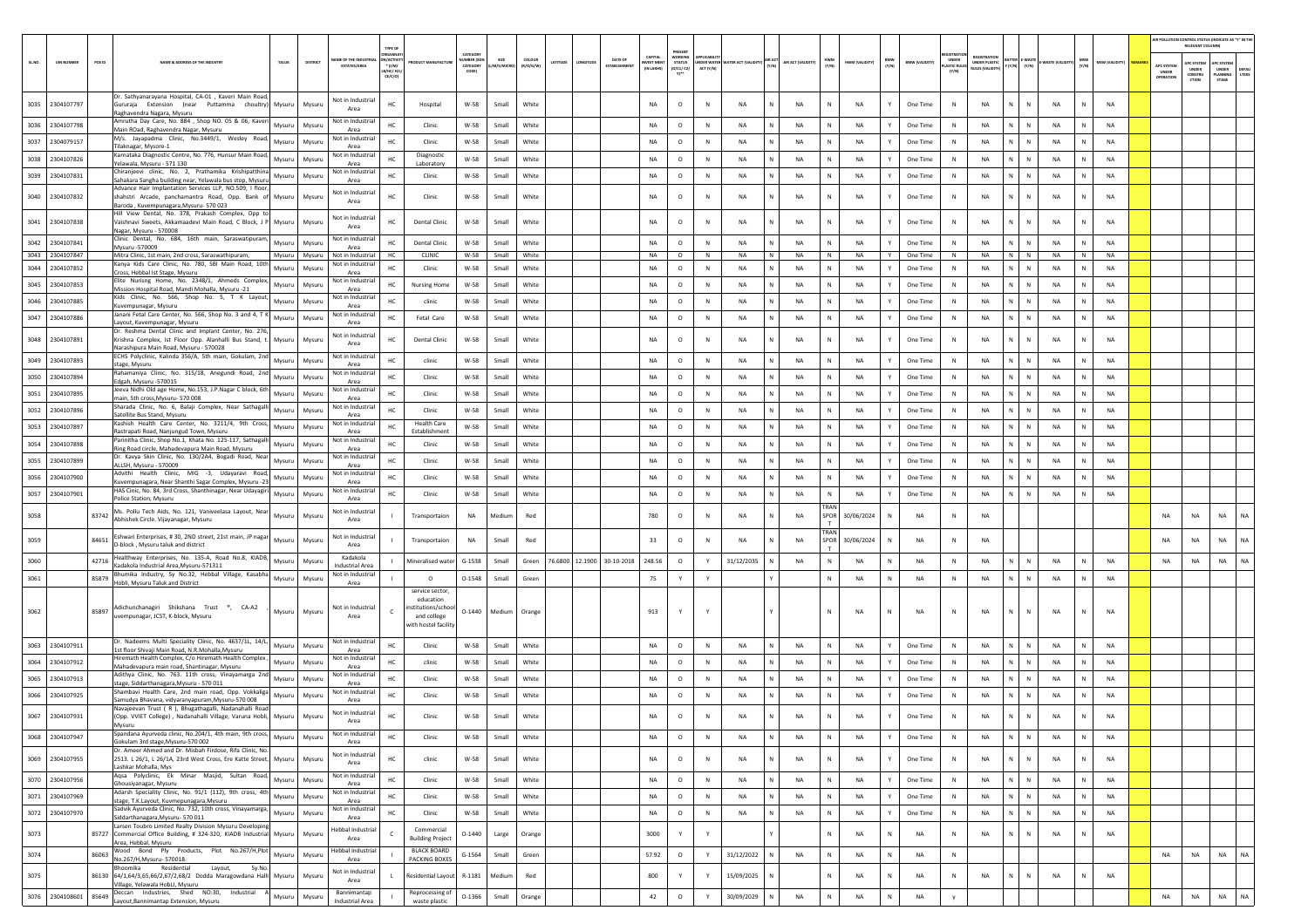|        |                                    |        |                                                                                                                                                                                                                    |                                                |                                               |                                            |                                                  |                    |                                |                 |                                                                   |                                                 |                                |                        |                   |                   |                        |                        |              |                       |                                       |                                                        |                                       |                        |              |                        | AIR POLLUTION CONTROL STATUS (INDICATE AS "Y" IN THI | RELEVANT COLUMN)                               |                                         |                       |
|--------|------------------------------------|--------|--------------------------------------------------------------------------------------------------------------------------------------------------------------------------------------------------------------------|------------------------------------------------|-----------------------------------------------|--------------------------------------------|--------------------------------------------------|--------------------|--------------------------------|-----------------|-------------------------------------------------------------------|-------------------------------------------------|--------------------------------|------------------------|-------------------|-------------------|------------------------|------------------------|--------------|-----------------------|---------------------------------------|--------------------------------------------------------|---------------------------------------|------------------------|--------------|------------------------|------------------------------------------------------|------------------------------------------------|-----------------------------------------|-----------------------|
| SL.NO. | <b>UIN NUMBER</b>                  | PCB ID | NAME & ADDRESS OF THE INDUSTR<br>TALUR<br>DISTRICT                                                                                                                                                                 | AME OF THE INDUSTR<br><b>ESTATES/AREA</b>      | N/ACTIVIT<br>$*$ (i/M/<br>8/HC/ H/L<br>CE/C/O |                                            | CATEGOR<br><b>IMBER DOG</b><br>CATEGORY<br>CODE) | SIZE<br>/M/S/MICRO | coLour<br>ATITUDE<br>(R/O/G/W) |                 | CAPITAL<br>DATE OF<br><b>EST MEN</b><br>ESTABLISHME<br>(IN LAKHS) | PRESENT<br>WORKIN<br>STATUS<br>(0/C1/ C2/<br>Y1 | <b>IDER WAT</b><br>ACT $(Y/N)$ | TER ACT (VALID         | $\frac{1}{(Y/N)}$ | AIR ACT (VALIDITY | HWM<br>(Y/N)           | HWM (VALIDITY)         | BMW<br>(Y/N) | <b>BMW (VALIDITY)</b> | UNDER<br><b>LASTIC RULES</b><br>(Y/N) | <b>IEGISTRATI</b><br>UNDER PLASTIC<br>RULES (VALIDITY) | <b>TTER E-WAST</b><br>$(Y/N)$ $(Y/N)$ | WASTE (VAL             | MSW<br>(Y/N) | <b>MSW (VALIDITY)</b>  | APC SYSTEM<br><b>UNDER</b><br>IPERATION              | <b>APC SYSTEM</b><br>UNDER<br>CONSTRU<br>CTION | APC SYSTER<br>UNDER<br>LANNING<br>STAGE | <b>DEFAU</b><br>LTERS |
|        | 3077 2304107987                    |        | Shanti Clinic, Nazarabad Main Road, Nazarabad, Mysuru Mysuru Mysuru                                                                                                                                                | Not in Industrial                              | HC                                            | Clinic                                     | W-58                                             | Small              | White                          |                 | NA                                                                | $\circ$                                         | N                              | <b>NA</b>              | N                 | NA                | NA I                   | NA                     | Y            | One Time              | N                                     | NA                                                     | N<br>N                                | NA                     | N            | NA                     |                                                      |                                                |                                         |                       |
|        | 3078 2304108002                    |        | Sri Nimishamba Pathology Laboratory, #102, Opp to<br>Chamundeshwari Temple, SBI Main road, Hebbal, Mysuru-<br>Mysuru<br>Mysuru                                                                                     | Not in Industrial<br>Area                      | HC                                            | Laboratory                                 | W-58                                             | Small              | White                          |                 | <b>NA</b>                                                         | $\circ$                                         | $\mathbb N$                    | <b>NA</b>              |                   | <b>NA</b>         | <b>NA</b>              | <b>NA</b>              | Y            | One Time              | N                                     | <b>NA</b>                                              | N.<br>$\mathbb{N}$                    | <b>NA</b>              | N            | <b>NA</b>              |                                                      |                                                |                                         |                       |
|        | 3079 2304108003                    |        | 570016<br>Hegde Heart and Diabetes care, Next to Shree Lakshm<br>Medicals, Shop No 282, Vijayanagar 2nd stage, Near Mysuru<br>Mysuru<br>Water tank Mysuru                                                          | Not in Industrial<br>Area                      | HC                                            | Clinic                                     | $W-58$                                           | Small              | White                          |                 | NA                                                                | $\circ$                                         | ${\sf N}$                      | NA                     |                   | NA                | NA                     | <b>NA</b>              |              | One Time              | $\,$ N                                | NA                                                     | ${\sf N}$                             | NA                     |              | NA                     |                                                      |                                                |                                         |                       |
|        | 3080 2304108007                    |        | Suryodaya Trust Sri Krishna Shanthi, Dhama Rehabilatio<br>Centre for Mentally III, Vajamangala near my nagar, Mysuru<br>Mysuru<br>Bannur Road, Mysore-570028                                                       | Not in Industria<br>Area                       |                                               | clinic                                     | $W-58$                                           | Small              | White                          |                 | <b>NA</b>                                                         | $\circ$                                         | N                              | NA                     |                   | <b>NA</b>         | NA                     | <b>NA</b>              |              | One Time              | N                                     | <b>NA</b>                                              | $\mathsf{N}$                          | <b>NA</b>              | $\mathbb N$  | <b>NA</b>              |                                                      |                                                |                                         |                       |
|        | 3081 2304108008                    |        | Urban Primary Health Center, Manasar Road, Ittgegud,<br>Mysuru<br>Mysuru                                                                                                                                           | Not in Industrial                              | нc                                            | PHC                                        | W-58                                             | Small              | White                          |                 | NA                                                                | $\circ$                                         | $\,$ N                         | NA                     |                   | NA                | <b>NA</b>              | <b>NA</b>              |              | One Time              | $\,$ N                                | NA                                                     | N<br>${\sf N}$                        | NA                     | N            | NA                     |                                                      |                                                |                                         |                       |
|        | 3082 2304108017                    |        | Indranagar, Mysore<br>Dental Home, PHC Road, Opposite to Governmer<br>Mysuru<br>Mysuru                                                                                                                             | Area<br>Not in Industria                       | HC                                            | clinic                                     | W-58                                             | Small              | White                          |                 | <b>NA</b>                                                         | $\circ$                                         | N                              | NA                     | N                 | <b>NA</b>         | NA                     | <b>NA</b>              | Y            | One Time              | N                                     | NA                                                     | N  <br>N                              | <b>NA</b>              | N            | <b>NA</b>              |                                                      |                                                |                                         |                       |
|        | 3083 2304108030                    |        | Hospital Yelwala, Yelwala Post, Mysuru<br>BRS Diagnostic, #2, Gramapanchayathi Building opp to                                                                                                                     | Area<br>Not in Industrial                      |                                               |                                            | W-58                                             |                    | White                          |                 | <b>NA</b>                                                         | $\circ$                                         |                                |                        |                   |                   | <b>NA</b>              | <b>NA</b>              |              | One Time              |                                       | <b>NA</b>                                              | $\mathbb{N}$                          | <b>NA</b>              |              | <b>NA</b>              |                                                      |                                                |                                         |                       |
|        |                                    |        | Mysuru<br>Mysuru<br>KSRTC Bus stand, Varadaraja swamy temple road,<br>Manasvi Medicals, #6, 11th cross, BEML Layout, 2nd                                                                                           | Area<br>Not in Industria                       | HC                                            | Laboratory                                 |                                                  | Small              |                                |                 |                                                                   |                                                 | $\mathbb N$                    | <b>NA</b>              |                   | <b>NA</b>         |                        |                        | Y            |                       | N                                     |                                                        | N                                     |                        | N            |                        |                                                      |                                                |                                         |                       |
|        | 3084 2304108033                    |        | Mysuru<br>Mysuru<br>stage, Shivrampet, Mysore                                                                                                                                                                      | Area                                           | HC                                            | HCE                                        | W-58                                             | Small              | White                          |                 | NA                                                                | $\circ$                                         | N                              | NA                     |                   | NA                | NA                     | NA                     | Y            | One Time              | $\mathbb{N}$                          | <b>NA</b>                                              | N.<br>N                               | NA                     | N            | NA                     |                                                      |                                                |                                         |                       |
|        | 3085 2304108042                    |        | Ganga Diagnostic Polyclinic and Scanning center, #1075<br>Mysuru<br>Mysuri<br>new kantharaj urs road, 4th stage TK layout                                                                                          | Not in Industrial<br>Area                      | HC                                            | Clinic                                     | W-58                                             | Small              | White                          |                 | NA                                                                | $\circ$                                         | ${\sf N}$                      | NA                     | N                 | NA                | NA                     | <b>NA</b>              | Y            | One Time              | N                                     | NA                                                     | N<br>$\,$ N                           | NA                     | N            | <b>NA</b>              |                                                      |                                                |                                         |                       |
| 3086   | 2304108048                         |        | rime Ray, A/28, Ground Floor, Adichunchangiri road k<br>Mysuru<br>Mysuru<br>block, Kuvempunagar-570023                                                                                                             | Not in Industrial<br>Area                      | HC                                            | Clinic                                     | $W-58$                                           | Small              | White                          |                 | NA                                                                | $\circ$                                         | N                              | NA                     |                   | NA                | NA                     | <b>NA</b>              |              | One Time              | N                                     | NA                                                     | N.<br>N                               | NA                     | N            | NA                     |                                                      |                                                |                                         |                       |
|        | 3087 2304108049                    |        | Complete Dentistry-Dental Clinic and Implant Center<br>Mysuru<br>Mysuru<br>#2871/3, 6th cross, 6th main, V.V.Mohalla, Vontikoppal,                                                                                 | Not in Industrial                              | HC                                            | Clinic                                     | W-58                                             | Small              | White                          |                 | <b>NA</b>                                                         | $\circ$                                         | $\mathbb N$                    | <b>NA</b>              | N                 | <b>NA</b>         | <b>NA</b>              | <b>NA</b>              | Y            | One Time              | N                                     | <b>NA</b>                                              | N<br>${\sf N}$                        | <b>NA</b>              | N            | <b>NA</b>              |                                                      |                                                |                                         |                       |
|        | 3088 2304108057                    |        | Urban Primary health Center, Lashkar B Gandhinagar, 5th<br>Mysuru<br>Mysuru                                                                                                                                        | Area<br>Not in Industria                       | HC                                            | Clinic                                     | W-58                                             | Small              | White                          |                 | <b>NA</b>                                                         | $\circ$                                         | $\mathbb{N}$                   | <b>NA</b>              | N                 | <b>NA</b>         | <b>NA</b>              | <b>NA</b>              | Y            | One Time              | N                                     | <b>NA</b>                                              | $\mathbb{N}$<br>N                     | <b>NA</b>              | N            | NA                     |                                                      |                                                |                                         |                       |
|        |                                    |        | cross, Gandhinagara, Mysore<br>S.L. Pathology Laboratory, 78/5 Sahukar Chennaiah Road,                                                                                                                             | Area<br>Not in Industria                       |                                               |                                            |                                                  |                    |                                |                 |                                                                   |                                                 |                                |                        |                   |                   |                        |                        |              |                       |                                       |                                                        | N.                                    |                        |              |                        |                                                      |                                                |                                         |                       |
|        | 3089 2304108069                    |        | Mysuru<br>Mysuru<br>T.K. Layout, Mysore-570009<br>Kaynes Technologies India Pvt. Ltd., 23-25, Belagola Food                                                                                                        | Area<br>lebbal Industria                       | HC                                            | Laboratory                                 | W-58                                             | Small              | White                          |                 | NA                                                                | $\circ$                                         | $\mathbb N$                    | NA                     |                   | NA                | <b>NA</b>              | NA                     | Y            | One Time              | $\mathbb N$                           | <b>NA</b>                                              | N                                     | <b>NA</b>              | N            | NA                     |                                                      |                                                |                                         |                       |
|        | 3090 2304108329                    |        | Mysuru<br>Mysuru<br>Industrial Area, Metagalli, Post, Mysuru-570016.                                                                                                                                               | Area                                           | нc                                            | Clinic                                     | W-58                                             | Small              | White                          |                 | NA                                                                | $\circ$                                         | ${\sf N}$                      | NA                     | N                 | NA                | NA                     | <b>NA</b>              | Y            | One Time              | N                                     | NA                                                     | N<br>$\,$ N                           | <b>NA</b>              | N            | <b>NA</b>              |                                                      |                                                |                                         |                       |
|        | 3091 2304108330                    |        | Kaynes Technologies India Pvt. Ltd., No.339, Hebbal<br>dustrial Area, Mysore - 570016<br>Mysuru<br>Mysuru                                                                                                          | lebbal Industria<br>Area                       | HC                                            | Clinic                                     | W-58                                             | Small              | White                          |                 | NA                                                                | $\circ$                                         | N                              | NA                     |                   | NA                | N                      | <b>NA</b>              |              | One Time              | $\mathsf{N}$                          | NA                                                     | NA<br>${\sf N}$                       | NA                     | N            | NA                     |                                                      |                                                |                                         |                       |
|        | 3092 2304108332                    |        | Benaka Health Care, No. 432, 6th main road, Vijayanagara<br>Mysuru<br>Mysuru<br>1st stage, Mysuru                                                                                                                  | Not in Industria<br>Area                       | HC                                            | Clinic                                     | W-58                                             | Small              | White                          |                 | NA                                                                | $\circ$                                         | N                              | NA                     | N                 | NA                | <b>NA</b>              | <b>NA</b>              |              | One Time              | N                                     | NA                                                     | N<br>N                                | NA                     | N            | <b>NA</b>              |                                                      |                                                |                                         |                       |
|        | 3093 2304108374<br>3094 2304108387 |        | Sri Vinavaka Clinic, Krishnappa block, Belavadi , Mysuru<br>Mysuru<br>Mysuru<br>onsultant Physician Health Care Clinic <sup>2</sup> , 1st floor, IM/<br>Building, New Sayyaji Rao Road, Mysuru<br>Mysuru<br>Mysuru | Not in Industrial<br>Not in Industrial<br>Area | HC<br>HC                                      | Clinic<br>Clinic                           | W-58<br>W-58                                     | Small<br>Small     | White<br>White                 |                 | NA<br><b>NA</b>                                                   | $\circ$<br>$\circ$                              | N<br>$\mathbb N$               | NA<br>NA               | N                 | NA<br><b>NA</b>   | NA<br><b>NA</b>        | NA<br><b>NA</b>        | Y            | One Time<br>One Time  | N<br>N                                | <b>NA</b><br><b>NA</b>                                 | $N$ $N$<br>N<br>$\mathbb{N}$          | NA<br><b>NA</b>        | N<br>N       | NA<br><b>NA</b>        |                                                      |                                                |                                         |                       |
|        | 3095 2304108396                    |        | Sadananda Diabetes Centre, Narayanashastri Road,<br>Mysuru<br>Mysuru                                                                                                                                               | Not in Industrial                              | HC                                            | Clinic                                     | W-58                                             | Small              | White                          |                 | <b>NA</b>                                                         | $\circ$                                         | N                              | <b>NA</b>              |                   | <b>NA</b>         | <b>NA</b>              | <b>NA</b>              | Y            | One Time              | N                                     | <b>NA</b>                                              | $\mathbb{N}$<br>N                     | <b>NA</b>              | N            | NA                     |                                                      |                                                |                                         |                       |
|        |                                    |        | Lakshmipuram, Mysuru<br>Sri Venkateshwara Clinic, Panchayathi building, Yelawala                                                                                                                                   | Area<br>Not in Industrial                      |                                               |                                            |                                                  |                    |                                |                 |                                                                   |                                                 |                                |                        |                   |                   |                        |                        |              |                       |                                       |                                                        | N.                                    |                        |              |                        |                                                      |                                                |                                         |                       |
|        | 3096 2304108400<br>3097 2304108519 |        | Mysuru<br>Mysuru<br>main road. Mysuru<br>Janardana clinic, Main road, Belavadi, Mysuru<br>Mysuru<br>Mysuru                                                                                                         | Area<br>Not in Industria                       | HC<br>HC                                      | Clinic<br>Clinic                           | W-58<br>W-58                                     | Small<br>Small     | White<br>White                 |                 | <b>NA</b><br><b>NA</b>                                            | $\circ$<br>$\circ$                              | N<br>N                         | <b>NA</b><br><b>NA</b> | N                 | <b>NA</b><br>NA   | <b>NA</b><br><b>NA</b> | <b>NA</b><br><b>NA</b> | Y            | One Time<br>One Time  | N<br>N                                | <b>NA</b><br><b>NA</b>                                 | $\mathbb{N}$<br>N<br>$\mathbb N$      | <b>NA</b><br><b>NA</b> | N<br>N       | <b>NA</b><br><b>NA</b> |                                                      |                                                |                                         |                       |
|        | 3098 2304108521                    |        | Family Health care, No.3248, Pulikeshi main road, 2nd<br>Mysuru<br>Mysuru                                                                                                                                          | Not in Industrial                              | HC                                            | Clinic                                     | W-58                                             | Small              | White                          |                 | NA                                                                | $\circ$                                         | $\mathbb{N}$                   | <b>NA</b>              | N                 | <b>NA</b>         | <b>NA</b>              | <b>NA</b>              | Y            | One Time              | N                                     | <b>NA</b>                                              | $\mathbb{N}$<br>N                     | <b>NA</b>              | N            | NA                     |                                                      |                                                |                                         |                       |
|        |                                    |        | Eidagh, Mysuru-570 015<br>Dr. Neha Dental Care, Shop No. 96, BEML nagar, main                                                                                                                                      | Area<br>Not in Industria                       | HC                                            | Clinic                                     |                                                  |                    |                                |                 | <b>NA</b>                                                         |                                                 | $\mathbb N$                    | <b>NA</b>              |                   |                   | <b>NA</b>              | <b>NA</b>              |              | One Time              | $\mathbb N$                           | <b>NA</b>                                              | N.<br>N                               |                        | N            | <b>NA</b>              |                                                      |                                                |                                         |                       |
|        | 3099 2304108523<br>3100 2304108584 |        | Mysuru<br>Mysuru<br>road, LIC colony, Srirampura 2nd stage, Mysuru<br>Sujatha Clinic, IMA House, New Sayyaji Rao road, mysuru Mysuru<br>Mysuru                                                                     | Area<br>Not in Industrial                      | HC                                            | Clinic                                     | W-58<br>W-58                                     | Small<br>Small     | White<br>White                 |                 | <b>NA</b>                                                         | $\circ$<br>$\circ$                              | N                              | <b>NA</b>              | N                 | NA<br><b>NA</b>   | <b>NA</b>              | <b>NA</b>              | Y            | One Time              | N                                     | <b>NA</b>                                              | N N                                   | <b>NA</b><br><b>NA</b> | N            | <b>NA</b>              |                                                      |                                                |                                         |                       |
|        | 3101 2304108585                    |        | Livmax, MIG-4, New Kantharaja Urs Road, Near Vijaya<br>Mysuru<br>Mysuru<br>Bank Circle, Kuvempunagara, Mysuru-570 023                                                                                              | Not in Industrial<br>Area                      | HC                                            | Clinic                                     | W-58                                             | Small              | White                          |                 | <b>NA</b>                                                         | $\circ$                                         | N                              | <b>NA</b>              |                   | <b>NA</b>         | <b>NA</b>              | <b>NA</b>              | Y            | One Time              | N                                     | <b>NA</b>                                              | $\mathbb{N}$<br>N                     | <b>NA</b>              | N            | NA                     |                                                      |                                                |                                         |                       |
|        | 3102 2304108593                    |        | Samyuktha Dental Clinic, NO. 802, I floor, Old kerghalli<br>Mysuru<br>Mysuru                                                                                                                                       | Not in Industria                               | нc                                            | Clinic                                     | W-58                                             | Small              | White                          |                 | NA                                                                | $\circ$                                         | N                              | NA                     |                   | NA                | NA                     | <b>NA</b>              |              | One Time              | N                                     | <b>NA</b>                                              | N.<br>N                               | <b>NA</b>              |              | NA                     |                                                      |                                                |                                         |                       |
|        |                                    |        | Road, A Block Kanakadasa nagara, 3rd stage, Mysuru-570<br>Vikram clinical Laboratory & Research Centre, No.7,                                                                                                      | Area<br>Not in Industria                       | HC                                            |                                            |                                                  |                    |                                |                 |                                                                   |                                                 |                                |                        | N                 |                   |                        |                        | Y            |                       |                                       |                                                        | ${\sf N}$                             |                        |              | <b>NA</b>              |                                                      |                                                |                                         |                       |
|        | 3103 2304108647                    |        | Mysuru<br>Mysuru<br>Paramahamsa road, Yadavagiri, Mysuru- 570 020<br>Adri Health Centre, No. 2609, Shop No.2, 3rd stage,                                                                                           | Area<br>Not in Industrial                      |                                               | Clinic                                     | W-58                                             | Small              | White                          |                 | NA                                                                | $\circ$                                         | N                              | NA                     |                   | NA                | NA                     | <b>NA</b>              |              | One Time              | N                                     | NA                                                     | N                                     | NA                     | N            |                        |                                                      |                                                |                                         |                       |
|        | 3104 2304108648                    |        | Mysuru<br>Mysuru<br>Dattagalli Layout, Chamaraja Mohalla, Mysuru                                                                                                                                                   | Area<br>Not in Industrial                      | HC                                            | Clinic                                     | W-58                                             | Small              | White                          |                 | <b>NA</b>                                                         | $\circ$                                         | N                              | <b>NA</b>              |                   | <b>NA</b>         | NA                     | <b>NA</b>              |              | One Time              | N                                     | <b>NA</b>                                              | N                                     | <b>NA</b>              |              | <b>NA</b>              |                                                      |                                                |                                         |                       |
|        | 3105 2304108678                    |        | Manjappa Heart Care, No.3680, 9th main, G Block,<br>Mysuru<br>Mysuru<br>Kanakadasanagara, Dattagalli , Mysuru-5780 023                                                                                             | Area                                           |                                               | Clinic                                     | W-58                                             | Small              | White                          |                 | <b>NA</b>                                                         | $\circ$                                         | $\mathbb{N}$                   | <b>NA</b>              | N                 | <b>NA</b>         | <b>NA</b>              | <b>NA</b>              | Y            | One Time              | N                                     | <b>NA</b>                                              | N  <br>$\mathbb{N}$                   | <b>NA</b>              | N            | <b>NA</b>              |                                                      |                                                |                                         |                       |
|        | 3106 2304108680                    |        | Manjappa Tooth Care, No.3680, 9th main, G Block,<br>Mysuru<br>Mysuru<br>Kanakadasanagara, Dattagalli ,Mysuru-5780 023                                                                                              | Not in Industria<br>Area                       | HC                                            | Clinic                                     | W-58                                             | Small              | White                          |                 | NA                                                                | $\circ$                                         | N                              | <b>NA</b>              |                   | <b>NA</b>         | <b>NA</b>              | <b>NA</b>              | Y            | One Time              | N                                     | <b>NA</b>                                              | $\mathbb{N}$<br>N                     | <b>NA</b>              | N            | NA                     |                                                      |                                                |                                         |                       |
|        | 3107 2304108685                    |        | Sri Sai Clinic & Pathology Lab, No. 182/683/1, Ubdoor<br>Mysuru<br>Mysuru<br>main road, Jayapura Hobli,Mysuru                                                                                                      | Not in Industrial<br>Area                      | HC                                            | Clinic                                     | W-58                                             | Small              | White                          |                 | <b>NA</b>                                                         | $\circ$                                         | N                              | NA                     |                   | NA                | <b>NA</b>              | <b>NA</b>              | $\mathbf{v}$ | One Time              | N                                     | <b>NA</b>                                              | N.<br>$\mathbb{N}$                    | <b>NA</b>              | N            | <b>NA</b>              |                                                      |                                                |                                         |                       |
|        | 3108 2304108686                    |        | Inchara Poly clinic, NO.393, SBI main road, Hebbal 2nd<br>Mysuru<br>Mysuru                                                                                                                                         | Not in Industria                               | нc                                            | Clinic                                     | W-58                                             | Small              | White                          |                 | NA                                                                | $\circ$                                         | N                              | NA                     | N                 | NA                | NA                     | <b>NA</b>              | Y            | One Time              | $\,$ N                                | NA                                                     | N  <br>$\mathbb N$                    | NA                     | N            | <b>NA</b>              |                                                      |                                                |                                         |                       |
|        | 3109 2304108687                    |        | stage, Mysuru<br>New Diacare Centre & Polyclinic, C/o. New No. D-9/A. 1st<br>floor, 6th main Road, Gokulam Road, V. V. Mohalla,<br>Mysuru<br>Mysuru                                                                | Area<br>Not in Industria                       | HC                                            | Clinic                                     | W-58                                             | Small              | White                          |                 | NA                                                                | $\circ$                                         | N                              | NA                     |                   | NA                | NA                     | <b>NA</b>              |              | One Time              | ${\sf N}$                             | NA                                                     | N<br>N                                | <b>NA</b>              |              | NA                     |                                                      |                                                |                                         |                       |
|        |                                    |        | Mysuru-570 002<br>Navayu Care Centre, C/o. New No. D-9/A, 1st floor, 6th<br>main Road,                                                                                                                             | Area                                           |                                               |                                            |                                                  |                    |                                |                 |                                                                   |                                                 |                                |                        |                   |                   |                        |                        |              |                       |                                       |                                                        |                                       |                        |              |                        |                                                      |                                                |                                         |                       |
|        | 3110 2304108688                    |        | Mysuru<br>Mysuru<br>Gokulam Road, V. V. Mohalla, Mysuru- 570 002                                                                                                                                                   | Not in Industrial<br>Area                      | HC                                            | Clinic                                     | $W-58$                                           | Small              | White                          |                 | NA                                                                | $\circ$                                         | N                              | NA                     |                   | NA                | NA                     | NA                     |              | One Time              | ${\sf N}$                             | NA                                                     | $\mathbb N$                           | NA                     |              | <b>NA</b>              |                                                      |                                                |                                         |                       |
|        | 3111 2304108702                    |        | Sanjeevini Clinic, NO. 137, Gayathripuram 2nd stage, Opp.<br>Mysuru<br>Mysuru                                                                                                                                      | Not in Industrial                              | HC                                            | Clinic                                     | W-58                                             | Small              | White                          |                 | <b>NA</b>                                                         | $\circ$                                         | ${\sf N}$                      | NA                     | Ν                 | NA                | NA                     | <b>NA</b>              |              | One Time              | N                                     | NA                                                     | N<br>N                                | NA                     |              | <b>NA</b>              |                                                      |                                                |                                         |                       |
|        | 3112 2304108736                    |        | PF office.Mysuru<br>Abhishek Dental Clinic, KSRTC Bus depot circle, Mysuru<br>Mysuru                                                                                                                               | Area<br>Not in Industrial                      | HC                                            | Clinic                                     | W-58                                             | Small              | White                          |                 | NA                                                                | $\circ$                                         | ${\sf N}$                      | NA                     | N                 | NA                | NA                     | NA                     |              | One Time              | N                                     | NA                                                     | N<br>$\mathbb{N}$                     | <b>NA</b>              | N            | NA                     |                                                      |                                                |                                         |                       |
|        | 3113 2304108737                    |        | Kuvempunagara , Mysuru<br>Abhishek Dental Clinic, Kadakola, Nanjangud road, Mysuru   Mysuru   Mysuru                                                                                                               | Area<br>Not in Industrial                      | HC                                            | Clinic                                     | W-58                                             | Small              | White                          |                 | NA                                                                | $\circ$                                         | N                              | NA                     | N                 | NA                | NA                     | <b>NA</b>              | Y            | One Time              | N                                     | <b>NA</b>                                              | $N$ $N$                               | <b>NA</b>              | N            | <b>NA</b>              |                                                      |                                                |                                         |                       |
|        | 3114 2304108738                    |        | Thanisha Clinic, Dalapathi (venu) complex, Bhavikatte,<br>Mysuru<br>Mysuru<br>near Police station, Rammanahalli, Mysuru                                                                                            | Not in Industrial<br>Area                      | HC                                            | Clinic                                     | W-58                                             | Small              | White                          |                 | NA                                                                | $\circ$                                         | $\,$ N $\,$                    | NA                     | N                 | <b>NA</b>         | NA                     | <b>NA</b>              | Y            | One Time              | N                                     | NA                                                     | $N$ $N$                               | <b>NA</b>              | $\,$ N $\,$  | <b>NA</b>              |                                                      |                                                |                                         |                       |
|        | 3115 2304108749                    |        | Navani Dental Care, Door No.7667, (shop No.7667), 2nd<br>Mysuru<br>Mysuru                                                                                                                                          | Not in Industrial                              | HC                                            | Clinic                                     | W-58                                             | Small              | White                          |                 | NA                                                                | $\circ$                                         | N                              | NA                     | N                 | NA                | NA                     | <b>NA</b>              | Y            | One Time              | N                                     | NA                                                     | $\mathsf{N}=\mathsf{N}$ .             | NA                     | $\,$ N $\,$  | NA                     |                                                      |                                                |                                         |                       |
|        | 3116 2304108750                    |        | phase, 4th stage, Vijayanagara, Mysuru<br>Nidhi Heart Care, First main, KHB , 3rd stage,<br>Mysuru<br>Mysuru                                                                                                       | Area<br>Not in Industrial                      | HC                                            | Clinic                                     | W-58                                             | Small              | White                          |                 | NA                                                                | $\circ$                                         | N                              | NA                     | $\,N\,$           | NA                | NA                     | <b>NA</b>              | Y            | One Time              | N                                     | NA                                                     | $N$ $N$                               | <b>NA</b>              | N            | <b>NA</b>              |                                                      |                                                |                                         |                       |
|        |                                    |        | Kuvempunagara, Mysuru<br>Madilu Kids clinic. No. 11/C . Telecom Lavout. 60ft Road.                                                                                                                                 | Area<br>Not in Industrial                      |                                               |                                            |                                                  |                    |                                |                 |                                                                   |                                                 |                                |                        |                   |                   |                        |                        |              |                       |                                       |                                                        |                                       |                        |              |                        |                                                      |                                                |                                         |                       |
|        | 3117 2304108758                    |        | Mysuru<br>Mysuru<br>Bogadi 2nd stage, (North) , Mysuru<br>Muskaan Plastic, Shed NO-68, Industrial A layout                                                                                                         | Area<br>Bannimantap                            | нc                                            | Clinic<br>Reprocessing of                  | W-58                                             | Small              | White                          |                 | NA                                                                | $\circ$                                         | $\,$ N                         | NA                     |                   | NA                | NA                     | <b>NA</b>              | Y            | One Time              | N                                     | NA                                                     | N<br>$\,$ N                           | <b>NA</b>              | N            | NA                     |                                                      |                                                |                                         |                       |
|        | 3118 2304108600 86591              |        | Mysuru<br>Mysuru<br>Bannimantapa, Mysuru                                                                                                                                                                           | <b>Industrial Area</b>                         |                                               | waste plastic                              | 0-1366                                           | Small              | Green                          | 12.3700 76.3700 | 64                                                                | $\circ$                                         | Y                              | 30/09/2029             |                   | NA                | N                      | <b>NA</b>              | N            | NA                    | $\mathsf{Y}$                          |                                                        | $\mathsf{N}=\mathsf{N}$ .             |                        |              |                        | NA                                                   | NA                                             | <b>NA</b>                               | NA                    |
| 3119   |                                    | 87047  | Vijay Kumar B, SY NO 196, 196/2, 196/1,198, 199, 201/1,<br>Mysuru<br>Mysuru<br>Belavatha village - 570003                                                                                                          | Not in Industrial<br>Area                      | $\mathsf{C}$                                  | Apartment                                  | $O-1400$                                         | Medium             | Orange                         | 12.3400 76.6600 | 800                                                               | Y                                               | Y                              |                        |                   |                   | N                      | <b>NA</b>              | N            | NA                    | $\,$ N                                | NA                                                     | $N$ $N$                               | <b>NA</b>              | N            | NA                     |                                                      |                                                |                                         |                       |
| 3120   |                                    | 82113  | SMZ Industries Unit II, #12/A, Bannimantap - A Industrial<br>Mysuru<br>Mysuru<br>Layout Devaraja Mohalla Mysuru 570017                                                                                             | Bannimantap<br><b>Industrial Area</b>          |                                               | Pre-processing of<br>Other waste           | $0 - 1337$                                       | Small              | Orange                         | 12.3400 73.5600 | 16.28                                                             | $\circ$                                         | Y                              | 30/09/2029             |                   | NA                |                        | 30/09/2029             | N            | NA                    | $\,$ N                                |                                                        | N<br>$\,$ N                           |                        |              |                        | NA                                                   | NA                                             | <b>NA</b>                               | NA                    |
| 3121   |                                    | 38846  | Koiel Biscuit And Snacks, No.989, Hunsur Road, Nagaval,<br>Mysuru<br>Mysuru                                                                                                                                        | Not in Industrial                              |                                               | <b>Bakery Products,</b><br>confectionery & | 0-1305                                           |                    |                                | 12.3500 76.5200 | 554                                                               | $\circ$                                         | Y                              |                        |                   |                   | N                      | NA                     | N            | NA                    | $\,$ N                                |                                                        | N<br>$\,$ N                           |                        |              |                        |                                                      | $_{\sf NA}$                                    | <b>NA</b>                               | $_{\sf NA}$           |
|        |                                    |        | Mysuru (Mysuru                                                                                                                                                                                                     | Area                                           |                                               | Sweets                                     |                                                  | Medium             | Orange                         |                 |                                                                   |                                                 |                                | Applied                |                   | Applied           |                        |                        |              |                       |                                       |                                                        |                                       |                        |              |                        | Yes                                                  |                                                |                                         |                       |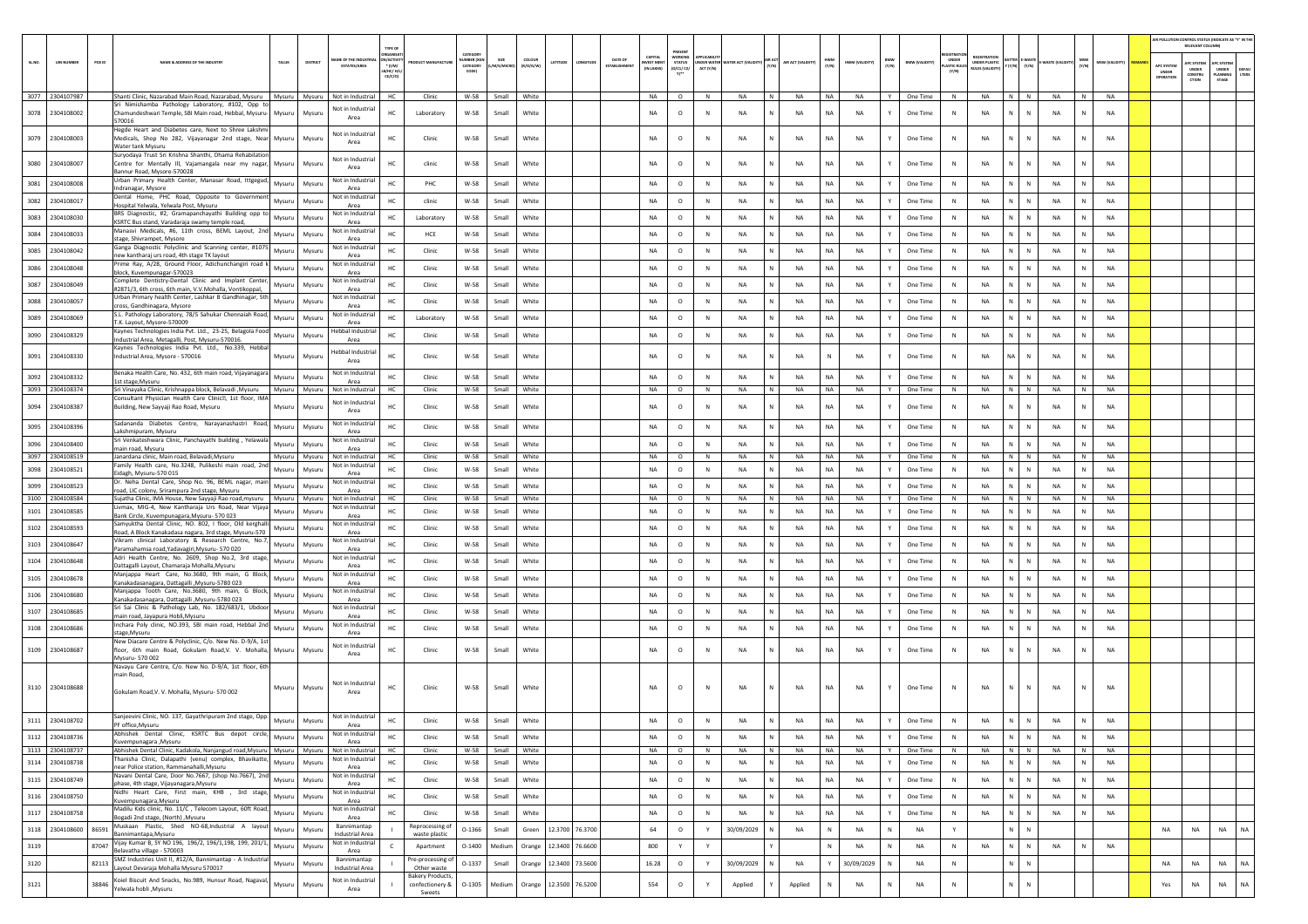|          |                               |                                                                                                                                                             |        |                  |                                               |                                                            |                                                                      |                                           |                |                     |                 |         |                        |                                          |                                                  |           |                                        |        |                        |              |                 |              |                      |                                     |                                                            |                                      |             |              |                |                                | AIR POLLUTION CONTROL STATUS (INDICATE AS "Y" IN THI<br>RELEVANT COLUMN |                                         |               |
|----------|-------------------------------|-------------------------------------------------------------------------------------------------------------------------------------------------------------|--------|------------------|-----------------------------------------------|------------------------------------------------------------|----------------------------------------------------------------------|-------------------------------------------|----------------|---------------------|-----------------|---------|------------------------|------------------------------------------|--------------------------------------------------|-----------|----------------------------------------|--------|------------------------|--------------|-----------------|--------------|----------------------|-------------------------------------|------------------------------------------------------------|--------------------------------------|-------------|--------------|----------------|--------------------------------|-------------------------------------------------------------------------|-----------------------------------------|---------------|
| SL.NO.   | <b>UIN NUMBER</b>             | $PCB$ ID<br>NAME & ADDRESS OF THE INDUSTR'                                                                                                                  | TALUK  | DISTRICT         | ME OF THE INDU<br><b>ESTATES/AREA</b>         | RGANISA<br><b>ACTIV</b><br>$*(1/M)^*$<br>B/HC/ H<br>CE/C/O | <b>OUCT MANUFACTU</b>                                                | CATEGORY<br>MBER (X)<br>CATEGORY<br>CODET | A/S/MICRO      | coLour<br>(R/O/G/W) | LATITUDE        | ONGITUD | DATE OF<br>ESTABLISHME | CAPITAL<br><b>VEST MEN</b><br>(IN LAKHS) | PRESENT<br>WORKING<br><b>STATUS</b><br>(0/C1/C2) | ACT (Y/N) | <b>NDER WATER WATER ACT (VALIDITY)</b> | (Y/N)  | AIR ACT (VALIDITY)     | HWM<br>(Y/N) | HWM (VALIDITY)  | BMW<br>(Y/N) | BMW (VALIDITY)       | UNDER<br><b>ASTIC RULE</b><br>(Y/N) | <b>FGISTRATI</b><br>UNDER PLASTIC<br><b>NULES IVALIDIT</b> | ATTER E-WASTE<br>' (Y/N)       (Y/N) | WASTE (VALI | MSW<br>(Y/N) | MSW (VALIDITY) | APC SYSTE<br>UNDER<br>OPERATIO | <b>APC SYSTEM</b><br>UNDER<br>CONSTRU<br>CTION                          | APC SYSTER<br>UNDER<br>LANNING<br>STAGE | DEFA<br>LTERS |
| 3122     |                               | Dream City, M/s. Rai Estate Developers, Mysuru, Sy. No<br>87354 248, 249, 250, 251 and 273/1, K. Hemmanahalli Village,<br>Yelawala Hobli,   Mysuru - 570026 | Mysuru | Mysuru           | Not in Industrial<br>Area                     |                                                            | Residential Layout                                                   | R-1181                                    | Medium         | Red                 | 12.1800 76.3300 |         |                        | 553.93                                   | Y                                                |           |                                        |        |                        |              | <b>NA</b>       | N            | NA                   | N                                   | <b>NA</b>                                                  | N<br>$\mathbb N$                     | <b>NA</b>   |              | <b>NA</b>      |                                |                                                                         |                                         |               |
| 3123     |                               | Pramur Homes & Shelters, Plot No. 576, CH-48, Dewan:<br>87293<br>sheshadri iyer road, chamaraj mohalla,Mysuru                                               | Mysuru | Mysuru           | Not in Industrial<br>Area                     | $\mathsf{C}$                                               | Apartment                                                            | $O-1400$                                  | Medium         | Orange              | 12,3000 76,6400 |         |                        | 877                                      | Y                                                | Y         |                                        |        |                        | N            | <b>NA</b>       | N            | NA                   | N                                   | <b>NA</b>                                                  | N<br>$\,$ N                          | <b>NA</b>   | N            | <b>NA</b>      |                                |                                                                         |                                         |               |
| 3124     |                               | B.M. Suresh, 79/2(79), 82(82/1), 83, 84, 85, 86, 87(87/1),<br>86834<br>87/2, 87/3, 88/1, 88/2A, 88/2B, 88/2C, 89/1, 89/                                     | Mysuru | Mysuru           | Not in Industrial<br>Area                     |                                                            | Residential Layout                                                   | R-1181                                    | Large          | Red                 | 67.2800 13.5800 |         |                        | 4200                                     | Y                                                | Y         | 15/09/2025                             |        | 15/09/2025             | N            | NA              | N            | NA                   | N                                   | <b>NA</b>                                                  | N.<br>$\mathbb N$                    | NA          |              | <b>NA</b>      |                                |                                                                         |                                         |               |
| 3125     |                               | Yes Polymers, No.306/B Opp HP Gas Plant, Hebbal<br>87200<br>Industrial area, Mysuru                                                                         | Mysuru | Mysuru           | Hebbal Industria<br>Area                      |                                                            | Reprocessing of<br>waste plastic                                     | $O-1366$                                  | Small          | Orange              | 12.2200 76.3600 |         |                        | 43                                       | $\circ$                                          |           | 30/09/2029                             |        | <b>NA</b>              | N            | <b>NA</b>       | N            | <b>NA</b>            | Y                                   |                                                            | $N$ $N$                              |             |              |                | <b>NA</b>                      | NA                                                                      | <b>NA</b>                               | <b>NA</b>     |
| 3126     |                               | Kohlen Laboratories LLP, # 225, Phase 2, JCK Industrial<br>86689<br>Park, Belagola Industrial Area, Mysore-570016.                                          | Mysuru | Mysuru           | <b>JCK Industrial Park</b>                    |                                                            | Pharmaceticals<br>formulations                                       | 0-1359                                    | Small          | Orange              | 12.3700 76.6100 |         |                        | 250                                      | Y                                                | Y         |                                        |        |                        | N            | NA              | N            | NA                   | N                                   | NA                                                         | N<br>N                               | NA          | N            | <b>NA</b>      |                                |                                                                         |                                         |               |
| 3127     |                               | Jn Power Batteries, Plot no. 123-B, Kadakola Indl area,<br>86781<br>Mysuru Taluk & Dist, pin-571311                                                         | Mysuru | Mysuru           | Kadakola<br><b>Industrial Area</b>            |                                                            | Lead acid<br><b>Batteries</b>                                        | R-1128                                    | Small          | Red                 | 12.1100 76.4000 |         |                        | 152                                      |                                                  |           |                                        |        |                        |              | <b>NA</b>       | N            | NA                   | N                                   | NA                                                         | N.<br>${\sf N}$                      | NA          |              | NA             |                                |                                                                         |                                         |               |
| 3128     |                               | PNB Realty Layout, Sy.No. 137, Ratnahalli Village, Yelwala<br>87303<br>Hobli Mysore Taluk and District                                                      | Mysuru | Mysuru           | Not in Industrial<br>Area                     |                                                            | Residential Layout                                                   | R-1181                                    | Medium         | Red                 | 12.2100 76.3000 |         |                        | 843                                      |                                                  | Y         | 05/10/2025                             |        |                        | $\mathbb{N}$ | <b>NA</b>       | N            | NA                   | N                                   | <b>NA</b>                                                  | N<br>$\mathbb N$                     | <b>NA</b>   | N            | <b>NA</b>      |                                |                                                                         |                                         |               |
| 3129     |                               | Bharat Petroleum, Aviation Fuelling station, Mysor<br>87602<br>Airport, mandakally village & post, Mysuru tal                                               | Mysuru | Mysuru           | Not in Industria<br>Area                      |                                                            | storage of aviatio<br>Fuel                                           | $G-1534$                                  | Small          | Green               | 12.1300 76.3900 |         |                        | 233                                      | $\circ$                                          |           | 31/12/2034                             |        | 31/12/2034             |              | <b>NA</b>       | N            | NA                   | $\mathbb{N}$                        |                                                            | N.<br>${\sf N}$                      |             |              |                | Yes                            | NA                                                                      | NA                                      | <b>NA</b>     |
| 3130     |                               | Asian Paints Limited, Plot No. 924/207, JCK Industrial Park<br>87902<br>2nd Phase, Belagola Industrial area, Mysuru                                         | Mysuru | Mysuru           | <b>JCK Industrial Park</b>                    |                                                            | Liquid Floor<br>leaner & other                                       | $O-1344$                                  | Medium         | Orange              | 12.2200 76.3700 |         |                        | 994                                      | $\circ$                                          |           | 30/09/2029                             |        | 30/09/2029             |              | 30/09/2029      | N            | <b>NA</b>            | N                                   |                                                            | $N$ $N$                              |             |              |                | Yes                            | <b>NA</b>                                                               | <b>NA</b>                               | <b>NA</b>     |
| $3131\,$ |                               | /ishwapragna House Building Cooperative Society, sy<br>87563<br>nos.116, 132, 139/2,3, 128/3 of Nagarathahalli village,                                     | Mysuru | Mysuru           | Not in Industrial<br>Area                     |                                                            | Residential Layou                                                    | R-1181                                    | Medium         | Red                 | 12.2600 76.8500 |         |                        | 575                                      | Y                                                | Y         | 10/09/2025                             |        |                        |              | <b>NA</b>       | N            | <b>NA</b>            | N                                   | <b>NA</b>                                                  | N<br>$\mathbb N$                     | <b>NA</b>   |              | <b>NA</b>      |                                |                                                                         |                                         |               |
| 3132     |                               | Advaith Motors Private Limited, No.35/B, Akkamahadevi<br>87651<br>Road, Vishweswaranagar, Mysuru                                                            | Mysuru | Mysuru           | Not in Industrial<br>Area                     |                                                            | Automobile<br>service centre                                         | $0 - 1303$                                | Small          | Orange              | 13.7400 72.3200 |         |                        | 358                                      | $\circ$                                          |           | 30/09/2029                             |        | 30/09/2029             |              | <b>NA</b>       | N            | NA                   | N                                   |                                                            | N.<br>${\sf N}$                      |             |              |                | Yes                            | NA                                                                      | NA                                      | NA            |
| 3133     |                               | Lgb Forge Limited Machine Division, Door No. 82 & 81,<br>87755<br>5th Mile, KRS Road, MEtagalli POst, Mysore-16                                             | Mysuru | Mysuru           | Metagalli<br><b>Industrial Area</b>           |                                                            | Machining of<br>Forged<br><b>Lubricating Oil</b>                     | $G-1558$                                  | Small          | Green               | 12.2000 76.3600 |         |                        | 500                                      | $\circ$                                          | Y         | 31/12/2034                             |        | 31/12/2034             | N            | <b>NA</b>       | N            | <b>NA</b>            | $\mathbb{N}$                        |                                                            | N<br>$\,$ N                          |             |              |                | Yes                            | NA                                                                      | <b>NA</b>                               | <b>NA</b>     |
|          |                               | 3134 2304050662 38172 Intellicare Solutions (Formerly Tribocor Lubricants), No.<br>57/3, Opp. NKCA Pharmacy, Srirampura, Mysore                             | Mysuru | Mysuru           | Not in Industrial<br>Area                     |                                                            | Grease or<br>Petroleum based<br>products (Only<br><b>Bledning at</b> | $G-1534$                                  | Small          | Green               | 12.2900 76.6300 |         |                        | 34.28                                    | $\circ$                                          | Y         | 31/12/2031                             |        | NA                     | N            | <b>NA</b>       | N            | NA                   | $\,$ N                              |                                                            | N.<br>$\mathbb{N}$                   |             |              |                | Yes                            | <b>NA</b>                                                               | <b>NA</b>                               | <b>NA</b>     |
| 3135     | 2304108793                    | Akshaya Diagnostic and Health Care, NO.16, Amruth<br>plaza, Dr. Rajkumar Road, Mysuru- 570 029                                                              | Mysuru | Mysuru           | Not in Industrial<br>Area                     | HC                                                         | Laboratory                                                           | W-58                                      | Small          | White               |                 |         |                        | <b>NA</b>                                | $\circ$                                          | N         | NA                                     |        | NA                     |              | <b>NA</b>       |              | One Time             |                                     |                                                            |                                      |             |              |                |                                |                                                                         |                                         |               |
| 3136     | 2304108794                    | Raksha clinic, NO. 602, 11th cross, Anikethana Road<br>North, Kuvempunagara, Mysuru                                                                         | Mysuru | Mysuru           | Not in Industria<br>Area                      | HC                                                         | Clinic                                                               | W-58                                      | Small          | White               |                 |         |                        | <b>NA</b>                                | $\circ$                                          | N         | <b>NA</b>                              | N      | <b>NA</b>              | N            | <b>NA</b>       | Y            | One Time             |                                     |                                                            |                                      |             |              |                |                                |                                                                         |                                         |               |
| 3137     | 2304108795                    | Prabhu Urology and Kidney Stone Clinic, Lehar Comple:<br>adjacent to city X-ray complex, New Sayyaji Rao Mysuru                                             |        | Mysuru           | Not in Industrial<br>Area                     | HC                                                         | Clinic                                                               | W-58                                      | Small          | White               |                 |         |                        | <b>NA</b>                                | $\circ$                                          | N         | <b>NA</b>                              |        | <b>NA</b>              | N            | <b>NA</b>       |              | One Time             |                                     |                                                            |                                      |             |              |                |                                |                                                                         |                                         |               |
|          | 3138 2304108800               | Road, Mysuru-570021<br>Mathru Dental Clinic, No.437/7, Krishnappa building,                                                                                 | Mysuru | Mysuru           | Not in Industria                              | HC                                                         | Clinic                                                               | W-58                                      | Small          | White               |                 |         |                        | <b>NA</b>                                | $\circ$                                          | N         | <b>NA</b>                              | N.     | <b>NA</b>              | N            | <b>NA</b>       | Y            | One Time             |                                     |                                                            |                                      |             |              |                |                                |                                                                         |                                         |               |
|          | 3139 2304108801               | Hunsur main road, Hinkal Bus stop, Mysuru - 570 017<br>Mathru Dental Clinic, No. 36, Mathrunagara, Metagalli                                                | Mysuru | Mysuru           | Area<br>Not in Industria                      | HC                                                         | Clinic                                                               | W-58                                      | Small          | White               |                 |         |                        | <b>NA</b>                                | $\circ$                                          | N         | <b>NA</b>                              | N      | <b>NA</b>              | N            | <b>NA</b>       | Y            | One Time             |                                     |                                                            |                                      |             |              |                |                                |                                                                         |                                         |               |
| 3140     | 2304108813                    | extension. Mysuru - 570 016<br>Fhomas Dental Clinic, No.35/A, I Floor, Opposite Krishna                                                                     | Mysuru | Mysuru           | Area<br>Not in Industrial                     | HC                                                         | Clinic                                                               | W-58                                      | Small          | White               |                 |         |                        | NA                                       | $\circ$                                          | N         | NA                                     | N      | NA                     | N            | <b>NA</b>       |              | One Time             |                                     |                                                            |                                      |             |              |                |                                |                                                                         |                                         |               |
|          | 3141 2304108814               | Bakery, Ramaswamy Circle, Mysuru-570024<br>Chethana Polyclinic, No.140, Kalidasa<br>Road.                                                                   | Mysuru | Mysuru           | Area<br>Not in Industria                      | HC                                                         | Clinic                                                               | W-58                                      | Small          | White               |                 |         |                        | <b>NA</b>                                | $\circ$                                          | N         | <b>NA</b>                              | N      | <b>NA</b>              |              | <b>NA</b>       | Y            | One Time             |                                     |                                                            |                                      |             |              |                |                                |                                                                         |                                         |               |
|          | 3142 2304108821               | Jayalakshmipuram, Mysuru<br>Rai Clinic, No.47/D, 6th cross, Kyathamaranahalli, Mysuru   Mysuru                                                              |        | Mysuru           | Area<br>Not in Industrial                     | HC                                                         | Clinic                                                               | W-58                                      | Small          | White               |                 |         |                        | NA                                       | $\circ$                                          | N         | <b>NA</b>                              | N      | <b>NA</b>              | N            | <b>NA</b>       | Y            | One Time             |                                     |                                                            |                                      |             |              |                |                                |                                                                         |                                         |               |
| 3143     | 2304108825                    | Omkar Polyclinic, No. 7683, Shop No. 5, Near<br>Marimallappa school, 2nd phase, Vijayanagara 4th stage,                                                     | Mysuru | Mysuru           | Not in Industria<br>Area                      | HC                                                         | Clinic                                                               | W-58                                      | Small          | White               |                 |         |                        | NA                                       | $\circ$                                          | N         | NA                                     |        | NA                     | Ν            | <b>NA</b>       |              | One Time             |                                     |                                                            |                                      |             |              |                |                                |                                                                         |                                         |               |
|          | 3144 2304108826               | Sri Prakash Dental Care smile for Good Health, No.1125,<br>Suttur main road, Varuna Hobli, Mysuru -570 010                                                  | Mysuru | Mysuru           | Not in Industria<br>Area                      | HC                                                         | Clinic                                                               | W-58                                      | Small          | White               |                 |         |                        | <b>NA</b>                                | $\circ$                                          | N         | NA                                     | N      | <b>NA</b>              | $\mathbb{N}$ | <b>NA</b>       | Y            | One Time             |                                     |                                                            |                                      |             |              |                |                                |                                                                         |                                         |               |
| 3145     | 2304108827                    | Sri Vinayaka Clinic, Opposite to Grama panchayat, Varuna<br>Hobli, Mysore District                                                                          | Mysuru | Mysuru           | Not in Industria<br>Area                      | HC                                                         | Clinic                                                               | W-58                                      | Small          | White               |                 |         |                        | <b>NA</b>                                | $\circ$                                          | N         | <b>NA</b>                              | N      | <b>NA</b>              | N            | NA              | Y            | One Time             |                                     |                                                            |                                      |             |              |                |                                |                                                                         |                                         |               |
| 3146     | 2304108829                    | Sandeepa clinic, No. 2550, CH-86, Madappa Krupa,<br>Kantharaja urs Road, K G Koppal, Mysuru- 570 009                                                        | Mysuru | Mysuru           | Not in Industria<br>Area                      | нc                                                         | Clinic                                                               | W-58                                      | Small          | White               |                 |         |                        | <b>NA</b>                                | $\circ$                                          | N         | <b>NA</b>                              | N      | <b>NA</b>              | N            | <b>NA</b>       | Y            | One Time             |                                     |                                                            |                                      |             |              |                |                                |                                                                         |                                         |               |
|          | 3147 2304108882               | Srinidhi Clinic, NO.188, 14th main, Nyayamarga,<br>Siddarthanagara,Mysuru-570 011                                                                           | Mysuru | Mysuru           | Not in Industria<br>Area                      | HC                                                         | Clinic                                                               | W-58                                      | Small          | White               |                 |         |                        | <b>NA</b>                                | $\circ$                                          | N         | NA                                     | N      | NA                     | N            | <b>NA</b>       | Y            | One Time             |                                     |                                                            |                                      |             |              |                |                                |                                                                         |                                         |               |
| 3148     | 2304108886                    | Country Inn & Suites by Radisson Hotel, No.345/A, Hebbal<br>Industrial Area, Mysuru - 570 016                                                               | Mysuru | Mysuru           | <b>Hebbal Industrial</b><br>Area              | HC                                                         | Clinic                                                               | W-58                                      | Small          | White               |                 |         |                        | NA                                       | $\circ$                                          | N         | NA                                     |        | NA                     | N            | NA              |              | One Time             |                                     |                                                            |                                      |             |              |                |                                |                                                                         |                                         |               |
|          | 3149 2304108889               | Unique Hair & Skin, No. 376/B, Sahukar Chennaiah Road,<br>T.K.Layout, Mysuru                                                                                | Mysuru | Mysuru           | Not in Industria<br>Area<br>Not in Industrial | HC                                                         | Clinic                                                               | W-58                                      | Small          | White               |                 |         |                        | <b>NA</b>                                | $\circ$                                          | N         | <b>NA</b>                              | N      | NA                     | $\mathbb{N}$ | <b>NA</b>       | Y            | One Time             |                                     |                                                            |                                      |             |              |                |                                |                                                                         |                                         |               |
|          | 3150 2304108892               | nfinity Hair & Skin Solutions, No. 383, Behind Sony<br>Center, Vijayanagara, 1st stage, Mysuru -570 013                                                     | Mysuru | Mysuru           | Area                                          | HC<br>HC.                                                  | Clinic                                                               | W-58                                      | Small          | White               |                 |         |                        | <b>NA</b>                                | $\circ$                                          | N<br>N    | <b>NA</b>                              | N<br>N | <b>NA</b>              | N<br>N       | NA<br><b>NA</b> | Y<br>Y       | One Time             |                                     |                                                            |                                      |             |              |                |                                |                                                                         |                                         |               |
| 3152     | 3151 2304108913<br>2304108915 | Thejas Pathology Lab, Sangam Road, Hullahally, Mysuru Mysuru<br>Sri Manjunatha Dental Clinic, No. 27A, main road,                                           | Mysuru | Mysuru<br>Mysuru | Not in Industrial<br>Not in Industria         | HC                                                         | Laboratory<br>Clinic                                                 | W-58<br>W-58                              | Small<br>Small | White<br>White      |                 |         |                        | NA<br><b>NA</b>                          | $\circ$<br>$\circ$                               | N         | <b>NA</b><br><b>NA</b>                 | N      | <b>NA</b><br><b>NA</b> | N            | <b>NA</b>       | Y            | One Time<br>One Time |                                     |                                                            |                                      |             |              |                |                                |                                                                         |                                         |               |
|          | 3153 2304109018               | Pulakeshi , Rajendranagara (Kesare), Mysuru - 570 007<br>Mathru Clinic, Gungralchatra Village, K.Naganahalli Post,                                          | Mysuru | Mysuru           | Area<br>Not in Industrial                     | HC                                                         | Clinic                                                               | W-58                                      | Small          | White               |                 |         |                        | <b>NA</b>                                | $\circ$                                          | N         | <b>NA</b>                              | N      | <b>NA</b>              | N            | <b>NA</b>       | Y            | One Time             |                                     |                                                            |                                      |             |              |                |                                |                                                                         |                                         |               |
| 3154     | 2304109019                    | yelawala Hobli, Mysuru<br>Sriranga Ayurveda Chikitsa Mandira, No.1551, C & D                                                                                | Mysuru | Mysuru           | Area<br>Not in Industria                      | HC                                                         | Clinic                                                               | W-58                                      | Small          | White               |                 |         |                        | <b>NA</b>                                | $\circ$                                          | N         | <b>NA</b>                              | N      | <b>NA</b>              | N            | NA              | Y            | One Time             |                                     |                                                            |                                      |             |              |                |                                |                                                                         |                                         |               |
|          | 3155 2304109020               | Block, Kuvempunagara, Mysuru-570 023<br>Tejasvi Clinic, No.2945, 4th main, V.V.Mohalla,, Mysuru-   Mysuru   Mysuru                                          |        |                  | Area<br>Not in Industrial                     | HC                                                         | Clinic                                                               | W-58                                      | Small          | White               |                 |         |                        | NA                                       | $\circ$                                          | N         | NA                                     | N      | NA                     | N            | NA              | Y            | One Time             |                                     |                                                            |                                      |             |              |                |                                |                                                                         |                                         |               |
| 3156     | 2304109188                    | Karthik Clinic, No.4798, A-L, Shop No.1, Basaveshwara<br>Road, Rajendranagara, Mysuru                                                                       | Mysuru | Mysuru           | Not in Industrial<br>Area                     | HC                                                         | Clinic                                                               | W-58                                      | Small          | White               |                 |         |                        | <b>NA</b>                                | $\circ$                                          | N         | <b>NA</b>                              |        | <b>NA</b>              | N            | <b>NA</b>       | Y            | One Time             |                                     |                                                            |                                      |             |              |                |                                |                                                                         |                                         |               |
| 3157     | 2304109189                    | Samruddi Clinic, No. 2, 182/2, Katha No. 49, Kaveri Main<br>Road, Ragavendra Nagar, Mysuru                                                                  | Mysuru | Mysuru           | Not in Industria<br>Area                      | HC                                                         | Clinic                                                               | W-58                                      | Small          | White               |                 |         |                        | <b>NA</b>                                | $\circ$                                          | N         | NA                                     | N      | <b>NA</b>              | N            | <b>NA</b>       | Y            | One Time             |                                     |                                                            |                                      |             |              |                |                                |                                                                         |                                         |               |
|          | 3158 2304109190               | Sudarshan clinic, Dr. Rajkumar Road, Yaraganahalli new<br>extension, Mysuru                                                                                 | Mysuru | Mysuru           | Not in Industria<br>Area                      | HC                                                         | Clinic                                                               | W-58                                      | Small          | White               |                 |         |                        | <b>NA</b>                                | $\circ$                                          | N         | <b>NA</b>                              | N      | NA                     | N            | <b>NA</b>       |              | One Time             |                                     |                                                            |                                      |             |              |                |                                |                                                                         |                                         |               |
|          | 3159 2304109211               | Maruthi Multi-Speciality Dental Care, No.1529, D-133/1,<br>Pandes complex, near Vishal mega mart, Shivaramprt Mysuru<br>Mysuru-570001                       |        | Mysuru           | Not in Industrial<br>Area                     | нc                                                         | Clinic                                                               | W-58                                      | Small          | White               |                 |         |                        | NA                                       | $\circ$                                          | N         | NA                                     | N      | NA                     | N            | <b>NA</b>       | $\mathbf{v}$ | One Time             |                                     |                                                            |                                      |             |              |                |                                |                                                                         |                                         |               |
|          | 3160 2304109214               | Sri Krishna Childrens Clinic, No.9, Sujani, I floor, Dr. Mysuru<br>Rajakumar Road, yaraganahalli, Mysuru - 570 011                                          |        | Mysuru           | Not in Industrial<br>Area                     | HC                                                         | Clinic                                                               | W-58                                      | Small          | White               |                 |         |                        | NA                                       | $\circ$                                          | N         | NA                                     | N      | <b>NA</b>              | N            | <b>NA</b>       | Y            | One Time             |                                     |                                                            |                                      |             |              |                |                                |                                                                         |                                         |               |
| 3161     | 2304109265                    | Karthik Clinic, No.617, Rammanahalli Hanchya<br>post, Mysuru-570019                                                                                         | Mysuru | Mysuru           | Not in Industrial<br>Area                     | HC                                                         | Clinic                                                               | W-58                                      | Small          | White               |                 |         |                        | NA                                       | $\circ$                                          | $\,$ N    | NA                                     | N      | NA                     | ${\sf N}$    | NA              | Y            | One Time             |                                     |                                                            |                                      |             |              |                |                                |                                                                         |                                         |               |
|          | 3162 2304109269               | Mayukha Ayurvedic Pvt., Ltd, No. 112, 8th main road,<br>2nd block, Jayalakshmipuram, Mysuru- 570 012<br>Smile Dental Care, No.42/A, Sri Ranga complex,      | Mysuru | Mysuru           | Not in Industrial<br>Area                     | HC                                                         | Clinic                                                               | W-58                                      | Small          | White               |                 |         |                        | NA                                       | C1                                               | N         | NA                                     | N      | NA                     | N            | <b>NA</b>       | Y            | C1                   | $\mathbb N$                         | NA                                                         | $N$ $N$                              | <b>NA</b>   | N            | NA             |                                |                                                                         |                                         |               |
|          | 3163 2304109354               | Vishwamanava double road, Opposite Dominos pizza, Mysuru<br>Kuvempunagara, Mysuru- 570 009                                                                  |        | Mysuru           | Not in Industrial<br>Area                     | HC                                                         | Clinic                                                               | W-58                                      | Small          | White               |                 |         |                        | NA                                       | $\circ$                                          | N         | NA                                     |        | NA                     | N            | <b>NA</b>       | Y            | One Time             |                                     |                                                            |                                      |             |              |                |                                |                                                                         |                                         |               |
|          | 3164 2304109359               | Malnad Day care, No. 16, LIG, 1st stage, Mahadevapura<br>layout, Opp. Muneshwara temple, Ner madeena masjid, Mysuru<br>Udyaagiri, Mysuru- 570 019           |        | Mysuru           | Not in Industrial<br>Area                     | HC                                                         | Clinic                                                               | W-58                                      | Small          | White               |                 |         |                        | NA                                       | $\circ$                                          | N         | NA                                     | N      | NA                     | ${\sf N}$    | <b>NA</b>       | Y            | One Time             |                                     |                                                            |                                      |             |              |                |                                |                                                                         |                                         |               |
|          | 3165 2304109360               | Ravi Medicare Centre, MIG-27, 1st floor, Nrupatunga<br>Road, Kuvempunagara, Mysuru - 570 023                                                                | Mysuru | Mysuru           | Not in Industrial<br>Area                     | HC                                                         | Clinic                                                               | W-58                                      | Small          | White               |                 |         |                        | NA                                       | $\circ$                                          | $\,$ N    | NA                                     | N      | NA                     | Ν            | <b>NA</b>       | Y            | One Time             |                                     |                                                            |                                      |             |              |                |                                |                                                                         |                                         |               |
|          | 3166 2304109425               | Dhanvantri Clinic, Shon No.01, No.539, II main Road<br>(Sanjeevini Road), Lokanayaka Nagara, Metagalli Mysuru<br>Post, Mysuru-570016                        |        | Mysuru           | Not in Industrial<br>Area                     | HC                                                         | Clinic                                                               | W-58                                      | Small          | White               |                 |         |                        | NA                                       | $\circ$                                          | $\,$ N    | NA                                     | N      | NA                     | N            | <b>NA</b>       | Y            | One Time             |                                     |                                                            |                                      |             |              |                |                                |                                                                         |                                         |               |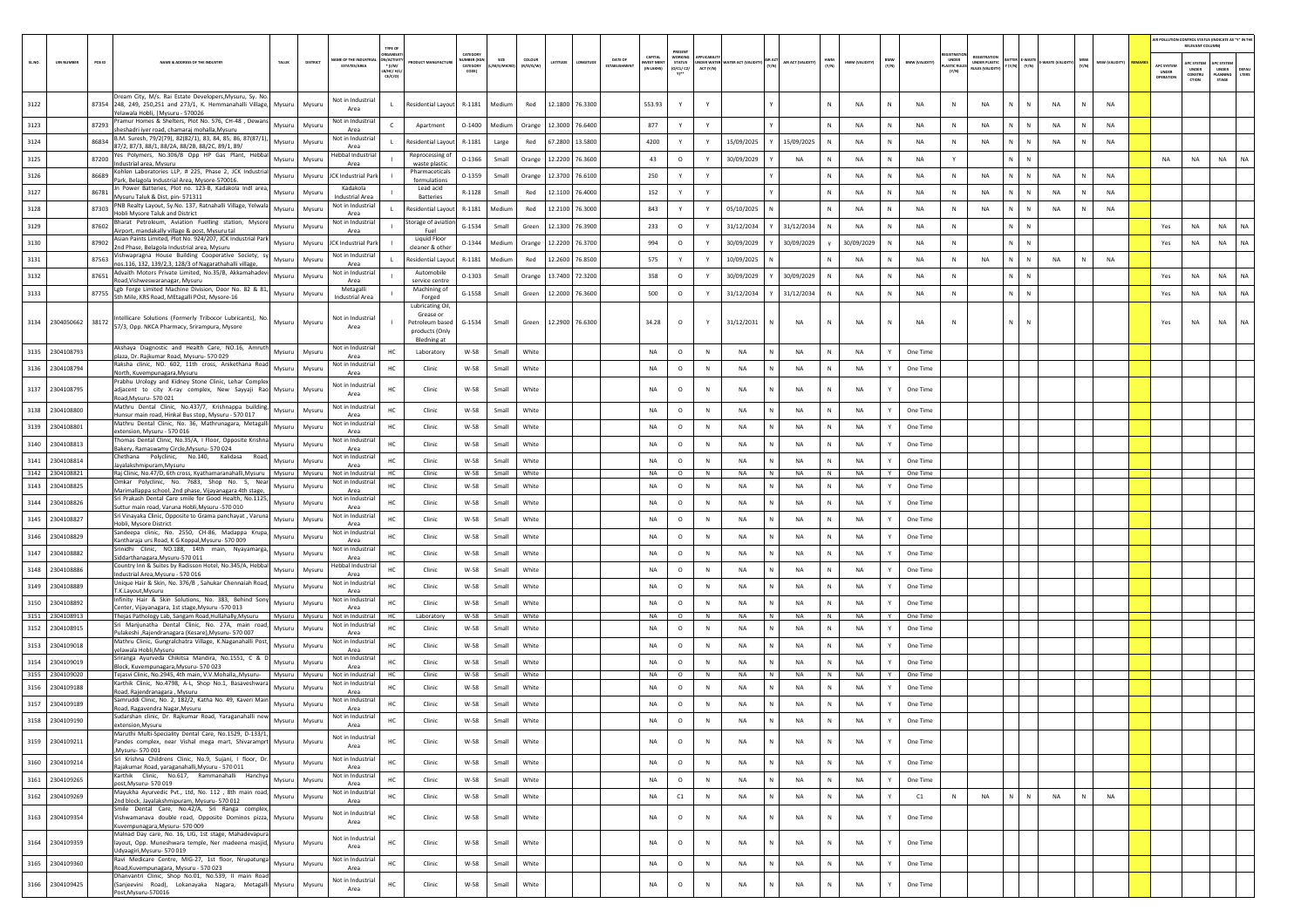|        |                   |        |                                                                                                                                                                                                                             |               |          |                                                | TYPE O                                   |                                                               |                                  |                        |                        |                 |                 |                                   |                                                |                                                           |                  |                                        |   |                    |              |                 |              |                       |                                       |                                                |                                       |               |              |                 | AIR POLLUTION CONTROL STATUS (INDICATE AS "Y" IN THI | RELEVANT COLUM                                 |                                          |                       |
|--------|-------------------|--------|-----------------------------------------------------------------------------------------------------------------------------------------------------------------------------------------------------------------------------|---------------|----------|------------------------------------------------|------------------------------------------|---------------------------------------------------------------|----------------------------------|------------------------|------------------------|-----------------|-----------------|-----------------------------------|------------------------------------------------|-----------------------------------------------------------|------------------|----------------------------------------|---|--------------------|--------------|-----------------|--------------|-----------------------|---------------------------------------|------------------------------------------------|---------------------------------------|---------------|--------------|-----------------|------------------------------------------------------|------------------------------------------------|------------------------------------------|-----------------------|
| SL.NO. | <b>UIN NUMBER</b> | PCB ID | NAME & ADDRESS OF THE INDUSTRY                                                                                                                                                                                              | TALUK         | DISTRICT | AME OF THE INDU:<br>ESTATES/AREA               | VACTIV<br>$*$ (1/M/<br>в/нс/ н<br>CE/C/O | <b>OUCT MANUFACTUR</b>                                        | CATEGORY<br>MBER (XC<br>CATEGORY | /M/S/MICRO]            | coLous<br>(R/O/G/W)    | LATITUDE        | LONGITUDE       | DATE OF<br><b>ESTABLISHMEN</b>    | <b>APITA</b><br><b>IVEST MEN</b><br>(IN LAKHS) | PRESENT<br><b>STATUS</b><br>(0/C1/C2/<br>$Y$ <sup>*</sup> | ACT (Y/N)        | UNDER WATER WATER ACT (VALIDITY) (Y/N) |   | AIR ACT (VALIDITY) | (N/N)        | HWM (VALIDITY)  | BMW<br>(Y/N) | <b>BMW (VALIDITY)</b> | UNDER<br><b>LASTIC RULE:</b><br>(Y/N) | <b>UNDER PLASTIC</b><br><b>BULES (VALIDIT)</b> | <b>TTER E-WAST</b><br>$(Y/N)$ $(Y/N)$ | -WASTE (VALID | (Y/N)        | MSW (VALIDITY)  | <b>APC SYSTEM</b><br>UNDER<br>OPERATIO               | <b>APC SYSTEM</b><br>UNDER<br>CONSTRU<br>crios | APC SYSTER<br>UNDER<br>PLANNING<br>STAGE | <b>DEFAU</b><br>LTERS |
|        | 3167 2304109428   |        | Meritus Diagnostics, No. 1780, MBM Lehar Complex,<br>Opposite to IMA Building, New Sayyaji Rao Rod, Mandi Mysuru   Mysuru<br>Mohalla, Mysuru-570001                                                                         |               |          | Not in Industrial<br>Area                      | HC                                       | Diagnostic<br>Laboratory                                      | W-58                             | Small                  | White                  |                 |                 |                                   | <b>NA</b>                                      | $\mathsf{C1}$                                             | $\mathbb{N}$     | <b>NA</b>                              |   | <b>NA</b>          | N            | <b>NA</b>       | Y            | C1                    | N                                     | <b>NA</b>                                      | N.<br>$\mathbb{N}$                    | <b>NA</b>     | N            | <b>NA</b>       |                                                      |                                                |                                          |                       |
|        | 3168 2304109458   |        | Hashtag Ayur Health and Wellness, No.358, (upstairs), 3rd<br>stage, 3rd main road, behind Adithya Adhikari Hospital, Mysuru<br>Gokulam, Mysuru - 570 002                                                                    |               | Mysuru   | Not in Industrial<br>Area                      | HC                                       | Clinic                                                        | W-58                             | Small                  | White                  |                 |                 |                                   | NA                                             | $\circ$                                                   | $\mathbb N$      | <b>NA</b>                              |   | NA                 | $\mathbb N$  | <b>NA</b>       | Y            | One Time              |                                       |                                                |                                       |               |              |                 |                                                      |                                                |                                          |                       |
|        | 3169 2304109390   |        | Param clinic, Shop No-2, APMC complex, Sheshadri Iyer<br>Road, Mysore                                                                                                                                                       | Mysuru        | Mysuru   | Not in Industrial<br>Area                      |                                          | Clinic                                                        | W-58                             | Small                  | White                  |                 |                 |                                   | NA                                             | $\circ$                                                   | $\mathbb N$      | <b>NA</b>                              |   | <b>NA</b>          | $\mathbb{N}$ | <b>NA</b>       | Y            | One Time              |                                       |                                                |                                       |               |              |                 |                                                      |                                                |                                          |                       |
| 3170   |                   | 87977  | Citizen Welfare Society (R), Sy. No. 44/1A2,44/4, 50/3, Mysuru<br>51/2, 51/3, 52/1, 52/3, 54/12, Bhugathagalli Vllage,                                                                                                      |               | Mysuru   | Not in Industria<br>Area                       |                                          | <b>Residential Layout</b>                                     | R-1181                           | Medium                 | Red                    |                 | 12.3700 76.3700 |                                   | 586                                            | Y                                                         | Y                | 06/10/2025                             |   | 06/10/2025         | N            | <b>NA</b>       | N            | NA                    | N                                     | NA                                             | N.<br>$\mathbb{N}$                    | <b>NA</b>     | $\mathsf{N}$ | NA              |                                                      |                                                |                                          |                       |
| 3171   |                   |        | Corporation Bank Employees Welfare Association (R), Sy.<br>86665 No. 40/1 , 40/2, 41/1, 44/3, 47/2, 49/2A and 48 , Halalu Mysuru<br>Village , Kasaba Hobli, Mysuru                                                          |               | Mysuru   | Not in Industrial<br>Area                      | L.                                       | Residential Layout                                            | R-1181                           | Medium                 | Red                    | 12.3800 16.3800 |                 |                                   | 574.88                                         | Y                                                         | Y                | 22/09/2025                             |   | 22/09/2025         | N            | <b>NA</b>       | N            | <b>NA</b>             | N                                     | <b>NA</b>                                      | $\mathbb{N}$<br>N                     | NA            | N            | <b>NA</b>       |                                                      |                                                |                                          |                       |
| 3172   |                   | 88220  | Jnanaganga House Building Co-Operative Society Ltd,.<br>$(R)$ , Sy. No.<br>139/2A,139/2B,139/3,140/1,140/2,140/3,140/4,143/1A,                                                                                              | Mysuru Mysuru |          | Not in Industrial<br>Area                      |                                          | <b>Residential Layout</b>                                     | R-1181                           | Large                  | Red                    | 12.1200 76.3400 |                 |                                   | 2567                                           | Y                                                         | Y                |                                        |   |                    | N            | NA              | N            | NA                    | ${\sf N}$                             | NA                                             | $\mathbb{N}$<br>N                     | NA            | N            | <b>NA</b>       |                                                      |                                                |                                          |                       |
| 3173   |                   | 87809  | Dhanagalli Village, Jayapura Hobli, Mysuru<br>Sri Rathnavi Food And Feeds Industries, Sy. No. 85, 1st<br>main, Hoskote Village, Yelawala Hobli, Mysuru- 571 130                                                             | Mysuru Mysuru |          | Not in Industria                               |                                          | Flour Mill                                                    | $G-1525$                         | Small                  | Green                  | 12.3500 76.5900 |                 |                                   | 25                                             | $\circ$                                                   | Y                | 31/12/2034                             |   | NA                 | N            | NA              | N            | NA                    | N                                     |                                                | $\mathbb{N}$<br>N                     |               |              |                 | NA                                                   | NA                                             | <b>NA</b>                                | NA                    |
| 3174   |                   | 87908  | Harmony By Tapovan, Sy #139, Hadjana Village, Varuna<br>Hobli, Mysuru - 571311                                                                                                                                              | Mysuru        | Mysuru   | Area<br>Not in Industrial<br>Area              |                                          | Apartment                                                     | $O-1400$                         | Large                  | Orange                 | 12.2500 76.6800 |                 |                                   | 3500                                           | Y                                                         | Υ                | 30/08/2025                             |   | 30/08/2025         | N            | NA              | N            | <b>NA</b>             | N                                     | NA                                             | N<br>N                                | <b>NA</b>     | N            | <b>NA</b>       |                                                      |                                                |                                          |                       |
|        | 3175 2304109476   |        | Kangaroo Care ( A Unit of Surabhi Mysore Healthcare and<br>lesearch Pvt. Ltd.,), No.505, Kalidasa Road, 1st stage, Mysuru<br>Vijayanagara, Mysuru - 570 017                                                                 |               | Mysuru   | Not in Industrial<br>Area                      | HC                                       | Hospital                                                      | W-58                             | Small                  | White                  |                 |                 |                                   | NA                                             | $\circ$                                                   | N                | NA                                     |   | NA                 | NA           | <b>NA</b>       |              | One Time              | $\,$ N                                | NA                                             | N.<br>$\mathbb N$                     | NA            | N            | <b>NA</b>       |                                                      |                                                |                                          |                       |
|        | 3176 2304109498   |        | Hindustan Petroleum Corporation Limited, Mysore LPG<br>bottling plant, No.425, Hebbal Industrial Area, P.B.No. Mysuru<br>1, Metagalli Post, Mysuru-570 016                                                                  |               | Mysuru   | Hebbal Industrial<br>Area                      | HC                                       | clinic                                                        | W-58                             | Small                  | White                  |                 |                 |                                   | NA                                             | $\circ$                                                   | N                | <b>NA</b>                              |   | NA                 | <b>NA</b>    | <b>NA</b>       |              | One Time              | N                                     | NA                                             | $\mathbb N$<br>N                      | NA            | N            | <b>NA</b>       |                                                      |                                                |                                          |                       |
| 3177   | 2304109517        |        | Clarette Biotech Pvt., Ltd,. No. 1763, I floor, Swamy<br>Arcade, Bogadhi Ring Road Junction, Bhogadhi, Mysuru-                                                                                                              | Mysuru Mysuru |          | Not in Industria<br>Area                       | HC                                       | Laboratory                                                    | W-58                             | Small                  | White                  |                 |                 |                                   | NA                                             | $\circ$                                                   | N                | NA                                     |   | NA                 | NA           | NA              | Y            | One Time              | $\mathbb N$                           | <b>NA</b>                                      | N<br>$\mathbb{N}$                     | NA            | N            | NA              |                                                      |                                                |                                          |                       |
| 3178   | 2304109545        |        | Pearl Dental, Sri Venkateshwara Complex, 1st floor, 4th<br>cross, Bannur Road, Yaraganahalli, Mysuru                                                                                                                        | Mysuru        | Mysuru   | Not in Industrial<br>Area                      | HC                                       | Dental clinic                                                 | W-58                             | Small                  | White                  |                 |                 |                                   | NA                                             | $\circ$                                                   | $\,$ N           | NA                                     |   | NA                 | <b>NA</b>    | <b>NA</b>       | Y            | One Time              | $\,$ N                                | NA                                             | N<br>N                                | NA            | N            | <b>NA</b>       |                                                      |                                                |                                          |                       |
| 3179   | 2304109547        |        | Pruthvi Clinic, Opposite Bus stand, Ramabhai<br>nagara, Mysuru Suth-570 008                                                                                                                                                 | Mysuru        | Mysuru   | Not in Industrial<br>Area                      | HC                                       | Clinic                                                        | W-58                             | Small                  | White                  |                 |                 |                                   | NA                                             | $\circ$                                                   | $\,$ N           | <b>NA</b>                              |   | NA                 | NA           | <b>NA</b>       | Y            | One Time              | N                                     | NA                                             | N                                     | <b>NA</b>     | N            | <b>NA</b>       |                                                      |                                                |                                          |                       |
| 3180   | 2304109548        |        | Bhairavi Health and Counselling Centre, No.44, 7th cross, Mysuru<br>Vinayak Nagara, Paduvarahalli, Mysuru                                                                                                                   |               | Mysuru   | Not in Industria<br>Area                       | HC.                                      | clinic                                                        | W-58                             | Small                  | White                  |                 |                 |                                   | <b>NA</b>                                      | $\circ$                                                   | N                | <b>NA</b>                              |   | <b>NA</b>          | <b>NA</b>    | <b>NA</b>       | Y            | One Time              | N                                     | <b>NA</b>                                      | N.<br>$\,$ N                          | <b>NA</b>     | $\mathbb N$  | NA              |                                                      |                                                |                                          |                       |
|        | 3181 2304109616   |        | Shriya Clinic, Basavanapura Post, Yelawala Hobli, Mysuru -<br>571 130                                                                                                                                                       | Mysuru I      | Mysuru   | Not in Industrial<br>Area                      | HC                                       | clinic                                                        | W-58                             | Small                  | White                  |                 |                 |                                   | <b>NA</b>                                      | $\circ$                                                   | N                | <b>NA</b>                              |   | <b>NA</b>          | <b>NA</b>    | <b>NA</b>       | Y            | One Time              | N                                     | <b>NA</b>                                      | $\mathbb N$<br>N                      | <b>NA</b>     | N            | <b>NA</b>       |                                                      |                                                |                                          |                       |
| 3182   | 2304109627        |        | Dr. Jyothis Speciality Health Centre, No. 1098/2,<br>Devaparthiva Road, Chamaraja Mohalla, Mysuru- 570 004<br>Pandits Dental Care, No. 892, New Kantharaj Urs Road,                                                         | Mysuru        | Mysuru   | Not in Industria<br>Area<br>Not in Industrial  | HC                                       | clinic                                                        | W-58                             | Small                  | White                  |                 |                 |                                   | NA                                             | $\circ$                                                   | $\mathbb N$      | NA                                     |   | NA                 | <b>NA</b>    | NA              | Y            | One Time              | $\mathbb N$                           | NA                                             | N<br>$\mathbb{N}$                     | <b>NA</b>     | N            | NA              |                                                      |                                                |                                          |                       |
|        | 3183 2304109628   |        | Saraswathipuram, Mysuru 570 009<br>Dr. Poojas Aesthetic Dental Clinic, No. 1491, 1st Floor,                                                                                                                                 | Mysuru        | Mysuru   | Area                                           | HC                                       | clinic                                                        | W-58                             | Small                  | White                  |                 |                 |                                   | NA                                             | $\circ$                                                   | $\,$ N           | NA                                     |   | NA                 | <b>NA</b>    | <b>NA</b>       | Y            | One Time              | $\,$ N                                | NA                                             | N<br>$\,$ N                           | <b>NA</b>     | N            | <b>NA</b>       |                                                      |                                                |                                          |                       |
|        | 3184 2304109789   |        | inivasa Complex (Opp. Lakshmi Vilas Bank), Mysuru<br>Shivarampet, Mysuru-570 001                                                                                                                                            |               | Mysuru   | Not in Industrial<br>Area<br>Not in Industrial | HC                                       | <b>Dental Clinic</b>                                          | W-58                             | Small                  | White                  |                 |                 |                                   | NA                                             | $\circ$                                                   | $\mathbb N$      | NA                                     |   | NA                 | NA           | <b>NA</b>       |              | One Time              | $\mathbb N$                           | NA                                             | N.<br>$\mathbb{N}$                    | <b>NA</b>     | N            | <b>NA</b>       |                                                      |                                                |                                          |                       |
|        | 3185 2304109790   |        | Sri Lakshmi Narayana Clinic, No. 619/4, 13th main, Opp. Mysuru Mysuru<br>to stone Building, T.K. Layout, Mysuru<br>Clearmedi Multispeciality Hospital, A unit of Clearmedi                                                  |               |          | Area                                           | HC                                       | Clinic                                                        | W-58                             | Small                  | White                  |                 |                 |                                   | NA                                             | $\circ$                                                   | N                | NA                                     | N | NA                 | NA           | <b>NA</b>       | Y            | One Time              | N                                     | NA                                             | N<br>N                                | <b>NA</b>     | N            | NA              |                                                      |                                                |                                          |                       |
| 3186   | 2304109791        |        | 99818 Health Care Private Limited, No. 1/E, Hinkal Village, Mysuru<br>Kasaba Hobli, Mysuru<br>Ayur Matam Foundation, No.443, /392/11, Sri Mysuru                                                                            |               | Mysuru   | Not in Industrial<br>Area<br>Not in Industria  | HC                                       | Hospital                                                      | $O-85$                           | Medium                 | Orange                 | 12.1900 76.3600 |                 |                                   | 946                                            | $\circ$                                                   |                  | 30/09/2030                             |   | 30/09/2030         | N            | <b>NA</b>       |              | One Time              | $\,$ N                                | NA                                             | N.<br>$\mathbb{N}$                    | <b>NA</b>     |              | <b>NA</b>       | Yes                                                  | NA                                             | <b>NA</b>                                |                       |
|        | 3187 2304109792   |        | Venkateshwara Plaza, Devegowda Circle, Bannur Main<br>Malasa Eye clinic, Bus stand circle, Chamundipuram                                                                                                                    |               | Mysuru   | Area<br>Not in Industrial                      | HC                                       | Hospital                                                      | W-58                             | Small                  | White                  |                 |                 |                                   | NA                                             | $\circ$                                                   | $\,$ N           | NA                                     |   | NA                 | NA           | <b>NA</b>       | Y            | One Time              | N                                     | NA                                             | N<br>$\,$ N                           | <b>NA</b>     | N            | <b>NA</b>       |                                                      |                                                |                                          |                       |
| 3188   | 2304109794        |        | Circle, Mysuru<br>Al- Hayatt Clinic, No. 3120/2, M347/2, K R Park Road,                                                                                                                                                     | Mysuru        | Mysuru   | Area<br>Not in Industria                       | HC                                       | Clinic                                                        | W-58                             | Small                  | White                  |                 |                 |                                   | NA                                             | $\circ$                                                   | $\mathbb N$      | <b>NA</b>                              |   | NA                 | NA           | <b>NA</b>       | Y            | One Time              | N                                     | NA                                             | N                                     | <b>NA</b>     | N            | <b>NA</b>       |                                                      |                                                |                                          |                       |
| 3189   | 2304109796        |        | Sawday Road Cross, Mandi Mohalla, Mysuru<br>Vijaya Dental & Orofacial Surgery, Ankitha complex, No.                                                                                                                         | Mysuru        | Mysuru   | Area<br>Not in Industrial                      | HC.                                      | clinic                                                        | W-58                             | Small                  | White                  |                 |                 |                                   | <b>NA</b>                                      | $\circ$                                                   | N                | <b>NA</b>                              |   | <b>NA</b>          | <b>NA</b>    | <b>NA</b>       | Y            | One Time              | N                                     | <b>NA</b>                                      | N.<br>$\,$ N                          | <b>NA</b>     | $\mathbb N$  | <b>NA</b>       |                                                      |                                                |                                          |                       |
|        | 3190 2304109797   |        | 44/1, 4th main road, V.V.Mohalla, Mysuru- 570 002<br>Om Shri Male Mahadeshwara Charitable Foundation, No.                                                                                                                   | Mysuru        | Mysuru   | Area<br>Not in Industrial                      | HC.<br>HC                                | clinic                                                        | W-58                             | Small                  | White                  |                 |                 |                                   | <b>NA</b>                                      | $\circ$                                                   | N                | <b>NA</b>                              |   | <b>NA</b>          | NA           | <b>NA</b>       | Y            | One Time              | N                                     | <b>NA</b>                                      | N<br>$\mathbb N$<br>N<br>$\mathbb{N}$ | <b>NA</b>     | N<br>N       | <b>NA</b>       |                                                      |                                                |                                          |                       |
| 3192   | 3191 2304109799   | 87492  | 657, 3rd main, Aravindanagar, Mysuru- 570 023<br>Adichunchanagiri Shikshana Trust ®, No.CA-P-1A, Mysuru Mysuru                                                                                                              | Mysuru        | Mysuru   | Area<br>Not in Industrial                      |                                          | Hospital<br>service sector,<br>education<br>stitutions/school | W-58<br>$O-1400$                 | Small<br>Medium Orange | White                  | 12.1700 76.3800 |                 |                                   | NA<br>801                                      | $\circ$<br>Y                                              | $\mathbb N$<br>Y | NA<br>08/09/2025                       |   | NA<br>08/09/2025   | NA           | NA<br><b>NA</b> | N            | One Time<br>NA        | N<br>$\mathbb{N}$                     | NA<br><b>NA</b>                                | N                                     | NA<br>NA      |              | NA<br><b>NA</b> |                                                      |                                                |                                          |                       |
|        |                   |        | Kuvempunagara, J.T.K, K-Block, Mysuru                                                                                                                                                                                       |               |          | Area                                           |                                          | and college<br>vith hostel facility                           |                                  |                        |                        |                 |                 |                                   |                                                |                                                           |                  |                                        |   |                    |              |                 |              |                       |                                       |                                                |                                       |               |              |                 |                                                      |                                                |                                          |                       |
| 3193   |                   | 98606  | Nagesh Residential Apartment, Site No. 45, 46 & 47,<br>Bogadi village, Kasaba Hobli, Mysuru                                                                                                                                 | Mysuru Mysuru |          | Not in Industrial<br>Area                      |                                          | Apartment                                                     | $G-1638$                         | Small                  | Green                  | 12.2900 76.5900 |                 |                                   | 139                                            | Y                                                         | Y                |                                        |   |                    | N            | <b>NA</b>       | N            | <b>NA</b>             | N                                     | NA                                             | N<br>$\mathbb N$                      | NA            | N            | <b>NA</b>       |                                                      |                                                |                                          |                       |
| 3194   |                   | 79890  | Mysuru Plus 6 Paper Tech, PLOT NO. 268 HEBBAL<br>INDUSTRIAL AREA, HOOTAGALLI, MYSORE-570016                                                                                                                                 | Mysuru        | Mysuru   | ebbal Industrial<br>Area                       |                                          | <b>Corrugated Boxes</b>                                       | $G-1509$                         | Small                  | Green                  | 12.2000         | 76.3500         |                                   | 112                                            | $\circ$                                                   | Y                | 31/12/2034                             |   | NA                 | N            | NA              | N            | NA                    | N                                     |                                                | ${\sf N}$<br>N                        |               |              |                 | NA                                                   | NA                                             | NA                                       | NA                    |
| 3195   |                   |        | Chamundeshwari Nagara, Survey Nos. 249/1, 249/3,<br>88174 256/2, 256/3, 256/4, 256/5, 270/1, 270/3, 270/6 of Mysuru<br>Mandakalli Village, Mysuru                                                                           |               | Mysuru   | Not in Industrial<br>Area                      |                                          | Residential Layout                                            | R-1181                           | Medium                 | Red                    | 12.2500         | 76.6400         |                                   | 866                                            | Y                                                         |                  |                                        |   |                    | N            | NA              | N            | NA                    | N                                     | NA                                             | ${\sf N}$<br>N                        | NA            | N            | <b>NA</b>       |                                                      |                                                |                                          |                       |
| 3196   |                   |        | Metro Cash And Carry Commercial Building For Metro<br>98415 Wholesale, Site no 3842/B, Anegundi Road, Mandi Mysuru Mysuru<br>Mohalla Mysore- 570001.                                                                        |               |          | Not in Industrial<br>Area                      |                                          | Commercial<br><b>Building Project</b>                         | $O-1400$                         | Small                  | Orange 12.2000 76.3900 |                 |                 |                                   | 218.5                                          | Y                                                         | Y                | 14/09/2025                             |   | 14/09/2025         | N            | NA              | N            | NA                    | N                                     | NA                                             | N<br>$\,$ N                           | NA            | N            | <b>NA</b>       |                                                      |                                                |                                          |                       |
| 3197   |                   |        | Raker Infrastructure Llp (Formerly Srishti Builders And<br>98649 Developers), Jayalakshmivilas Road, Chamaraja Mohalla, Mysuru Mysuru<br>Off- #740, 4th cross, 11th Main, 1st Stage, Mysuru<br>Vijayanagara, Mysore-570012. |               |          | Not in Industrial<br>Area                      |                                          | Apartment                                                     | $O-1400$                         | Medium                 |                        |                 |                 | Orange 12.3200 76.6200 March-2021 | 730                                            | $\circ$                                                   |                  | 30/09/2030                             |   | 30/09/2030         | N            | <b>NA</b>       | ${\sf N}$    | NA                    | N                                     | <b>NA</b>                                      | NA<br>$\mathbb N$                     | <b>NA</b>     | N            | NA              | Yes                                                  | NA                                             | <b>NA</b>                                | <b>NA</b>             |
| 3198   |                   |        | 84583 Werner Electric Private Limited, # 166, Hebbal Industrial<br>Area, Mysuru 570016                                                                                                                                      | Mysuru        | Mysuru   | <b>Hebbal Industrial</b><br>Area               |                                          | Control Panel<br>Fabrication                                  | $G-1612$                         | Small                  | Green                  |                 |                 | 12.3500 73.6000 18-12-2019        | 366                                            | $\circ$                                                   | Y                | 31/12/2033                             |   | 31/12/2033         | N            | NA              | N            | NA                    | N                                     |                                                | $N$ $N$                               |               |              |                 | Yes                                                  | NA                                             | <b>NA</b>                                | <b>NA</b>             |
| 3199   |                   | 98919  | I.C. Tech And Engineering Services Co., No. 47, Koppalur, Mysuru<br>near ring road, J.P. Nagara , Mysuru                                                                                                                    |               | Mysuru   | Not in Industrial<br>Area                      |                                          | Printing on Cottor<br>Clothes                                 | 0-1354                           | Small                  | Orange                 | 12.1600 76.3900 |                 |                                   | 29                                             | $\circ$                                                   | Y                | 30/09/2029                             |   | 30/09/2029         |              | NA              | N            | NA                    | N                                     |                                                | N<br>$\,$ N                           |               |              |                 | Yes                                                  | NA                                             | <b>NA</b>                                | NA                    |
|        |                   |        | Spandana Hospital A Unit Of Spandana Health Care Llp,<br>3200 2304109886 98912 No. 101/2, Mothikhana Building, New sayyajirao road, Mysuru<br>Devaraja Mohalla, Mysuru                                                      |               | Mysuru   | Not in Industrial<br>Area                      | HC                                       | Hospital                                                      | $O-85$                           | Small                  | Orange 12.1800 76.3900 |                 |                 |                                   | 152                                            | Y                                                         | Y                |                                        |   |                    | $\mathbb N$  | NA              | N            | NA                    | $\,$ N                                | NA                                             | N<br>${\sf N}$                        | NA            | N            | NA              |                                                      |                                                |                                          |                       |
| 3201   |                   |        | Jss Mahavidyapeeta Employees House Building Co-<br>98539 Operative Society <sup>®</sup> , 26/3,28/1,28/2,30/10,31/1 and Mysuru Mysuru<br>306/1, Mandakalli Village JSS Mahavidyapeeta Employees<br><b>House Building</b>    |               |          | Not in Industrial<br>Area                      | $\mathbf{L}$                             | <b>Residential Layout</b>                                     | R-1181                           | Small                  | Red                    |                 | 12.1500 76.3800 |                                   | 414                                            | Y                                                         | Y                |                                        |   |                    | N            | NA              | N            | NA                    | N                                     | NA                                             | $\,$ N<br>N                           | NA            | N            | <b>NA</b>       |                                                      |                                                |                                          |                       |
| 3202   |                   |        | 98382 Shivaratre Rajendra Nagara-(Block-6), No. 12/1, Maruthi<br>temple road, Gangothri layout, Mysuru                                                                                                                      | Mysuru Mysuru |          | Not in Industrial<br>Area                      | $\mathbf{L}$                             | Residential Layout 0-1652                                     |                                  | Small                  | Orange 12.2800 76.7500 |                 |                 |                                   | 417                                            | Y                                                         | Y                |                                        |   |                    | N            | NA              | N            | NA                    | N                                     | NA                                             | N<br>N                                | NA            | N            | NA              |                                                      |                                                |                                          |                       |
| 3203   |                   |        | Sreekanth Daas, Survey Nos: 15/4, 15/5, 49/3, 52/5,<br>98541 52/6, 53/2, 53/4, 53/9, 53/10, 53/11, 53/12, 54/1, 54/4, Mysuru<br>54/5, 54/6, 54/7, 54/8 & 54/9, Yandhalli Village, Varuna                                    |               | Mysuru   | Not in Industrial<br>Area                      | L.                                       | Residential Layout                                            | R-1181                           | Small                  | Red                    |                 | 12.1500 76.4300 |                                   | 414                                            | Y                                                         | Y                |                                        |   |                    | $\mathbb{N}$ | NA              | N            | NA                    | N                                     | NA                                             | N<br>$\mathbb N$                      | NA            | N            | <b>NA</b>       |                                                      |                                                |                                          |                       |
|        | 3204 2304109895   |        | Sanjeev Clinic, No.884, shop No.4, Kaveri main road,<br>Raghavendra Nagar, Mysuru                                                                                                                                           | Mysuru        | Mysuru   | Not in Industrial<br>Area                      | HC                                       | clinic                                                        | W-58                             | Small                  | White                  |                 |                 |                                   | NA                                             | $\circ$                                                   | $\,$ N           | <b>NA</b>                              |   | NA                 | NA           | <b>NA</b>       |              | One Time              | $\mathbb N$                           | NA                                             |                                       | NA            | N            | NA              |                                                      |                                                |                                          |                       |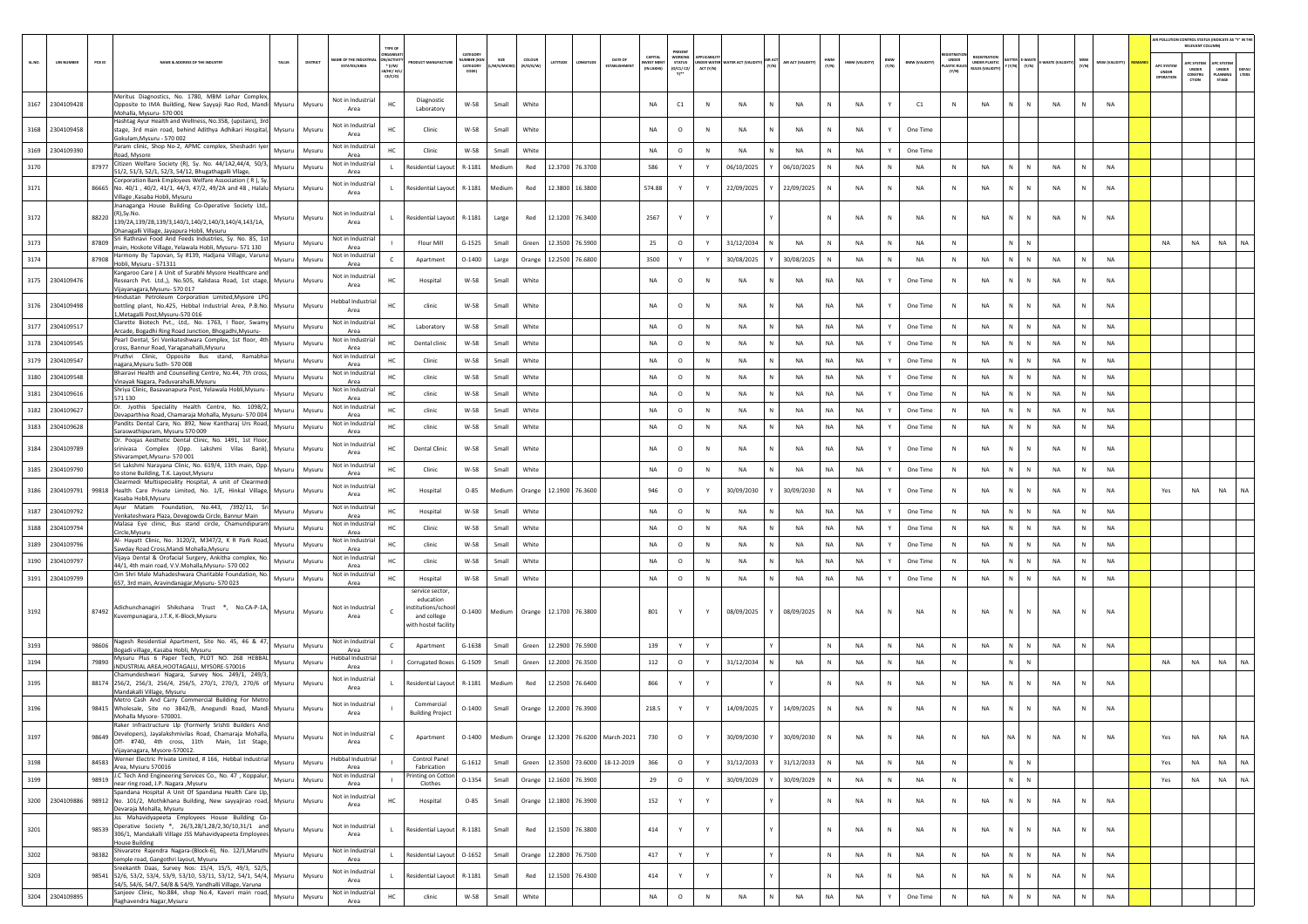|          |                               |                                                                                                                                                                     |                  |                  |                                        |                                                                  |                                                                           |                                                              |                      |                     |                                  |                                        |                                                 |           |                                 |                    |                        |                 |                                |                             |                      |                                        |                        |                |                               | <b>UR POLLUTION CONTROL STATUS (INDICATE AS "Y" IN T</b><br>RELEVANT COLUMN |                                        |           |
|----------|-------------------------------|---------------------------------------------------------------------------------------------------------------------------------------------------------------------|------------------|------------------|----------------------------------------|------------------------------------------------------------------|---------------------------------------------------------------------------|--------------------------------------------------------------|----------------------|---------------------|----------------------------------|----------------------------------------|-------------------------------------------------|-----------|---------------------------------|--------------------|------------------------|-----------------|--------------------------------|-----------------------------|----------------------|----------------------------------------|------------------------|----------------|-------------------------------|-----------------------------------------------------------------------------|----------------------------------------|-----------|
| SL.NO.   | <b>UIN NUMBER</b>             | PCB ID<br>NAME & ADDRESS OF THE INDUSTR'                                                                                                                            | TALUK            | DISTRICT         | ME OF THE INDUS'                       | TYPE OF<br>N/ACTIVI<br>$^{\circ}$ (l/M/<br>LB/HC/ H/L<br>CE/C/OI | <b>OUCT MANUFACTUR</b>                                                    | <b>ATFOOR</b><br><b>IMBER (XGI</b><br><b>ATEGOR</b><br>CODE) | SIZE<br>/S/MI        | COLOUR<br>(R/O/G/W) | DATE OF<br>LATITUDE<br>LONGITUDE | CAPITAL<br><b>WEST MEN</b><br>IN LAKHS | <b>WORKIN</b><br><b>STATUS</b><br>0/01/02<br>n" | ACT (Y/N) | NDER WATER WATER ACT (VALIDITY) | AIR ACT (VALIDITY) | HWM<br>(Y/N)           | HWM (VALIDITY)  | BMW<br>(Y/N)<br>BMW (VALIDITY) | UNDER<br>STIC RULI<br>(Y/N) | <b>UNDER PLASTIC</b> | <b>ATTER E-WAST</b><br>$(Y/N)$ $(Y/N)$ | -WASTE (VALI)<br>(Y/N) | MSW (VALIDITY) | APC SYSTE<br>UNDER<br>PERATIO | <b>C SYSTEM</b><br>UNDER<br>CONSTRU<br>ction                                | PC SYSTE<br>UNDER<br>PLANNING<br>STAGE | LTERS     |
|          | 3205 2304109896               | limavad Ayur Care, No. 962, 1st floor, Nirmithi Kendra                                                                                                              | Mysuru           | Mysuru           | Not in Industria<br>Area               | HC                                                               | Clinic                                                                    | W-58                                                         | Small                | White               |                                  | NA                                     | $\circ$                                         | N         | <b>NA</b>                       | NA<br>N            | <b>NA</b>              | <b>NA</b>       | Y<br>One Time                  | N                           | NA                   | N<br>$\,$ N                            | <b>NA</b><br>N         | <b>NA</b>      |                               |                                                                             |                                        |           |
| 3206     | 2304109911                    | Road, above BOI ATM, Bogadi (North), 2nd stage, Mysuru-<br>Meritus Diagnostics, No.374, New Kalidasa Road,                                                          | Mysuru           | Mysuru           | Not in Industrial                      | HC                                                               | Laboratory                                                                | W-58                                                         | Small                | White               |                                  | NA                                     | $\circ$                                         | N         | NA                              | NA                 | NA                     | <b>NA</b>       | One Time                       | N                           | NA                   | N.<br>${\sf N}$                        | NA                     | NA             |                               |                                                                             |                                        |           |
| 3207     | 2304109912                    | /ijayanagar, 1st stage, Mysuru- 570 017<br>Dental Clinic, No.308, Ishan, T.Narasipura Road, Mysuru-<br>570 028                                                      | Mysuru           | Mysuru           | Area<br>Not in Industria<br>Area       | HC                                                               | clinic                                                                    | W-58                                                         | Small                | White               |                                  | <b>NA</b>                              | $\circ$                                         | N         | <b>NA</b>                       | N<br><b>NA</b>     | <b>NA</b>              | <b>NA</b>       | Y<br>One Time                  | N                           | <b>NA</b>            | N<br>N                                 | <b>NA</b><br>N         | NA             |                               |                                                                             |                                        |           |
| 3208     | 2304109913                    | Poorna Ayur Care, No. 17, 1st main, 1st Block,                                                                                                                      | Mysuru           | Mysuru           | Not in Industrial                      | HC                                                               | Clinic                                                                    | W-58                                                         | Small                | White               |                                  | <b>NA</b>                              | $\circ$                                         | N         | NA                              | <b>NA</b><br>N     | NA                     | <b>NA</b>       | One Time<br>Y                  | N                           | <b>NA</b>            | N<br>N                                 | <b>NA</b><br>N         | <b>NA</b>      |                               |                                                                             |                                        |           |
| 3209     | 2304109965                    | Vijayanagara, Mysuru - 570 017<br>R K Health Care, No. 38, Maruthi Temple Road, 7th main,<br>Kuvempunagara, Mysuru-570 009                                          | Mysuru           | Mysuru           | Area<br>Not in Industria               | HC                                                               | clinic                                                                    | W-58                                                         | Small                | White               |                                  | <b>NA</b>                              | $\circ$                                         | N         | NA                              | N<br>NA            | <b>NA</b>              | NA              | Y<br>One Time                  | $\mathbb N$                 | <b>NA</b>            | N<br>${\sf N}$                         | NA<br>N                | <b>NA</b>      |                               |                                                                             |                                        |           |
|          | 3210 2304109966               | New Life Palliative Care, No. 5299, Vishwamanava double                                                                                                             | Mysuru           | Mysuru           | Area<br>Not in Industri                | HC                                                               | clinic                                                                    | W-58                                                         | Small                | White               |                                  | NA                                     | $\circ$                                         | N         | NA                              | N<br>NA            | NA                     | NA              | Y<br>One Time                  | N                           | <b>NA</b>            | N<br>N                                 | NA<br>N                | NA             |                               |                                                                             |                                        |           |
|          | 3211 2304109968               | Road, 3rd stage, Dattagalli, Mysuru-570 023<br>S.M.Piles and Fistula Clinic, Kannegowda Circle, Near<br>Railway Bridge, Beside Sri Lakhsmidevi Medicals, New Mysuru |                  | Mysuru           | Area<br>Not in Industria               |                                                                  | Clinic                                                                    | W-58                                                         | Small                | White               |                                  | NA                                     | $\circ$                                         | N         | NA                              | NA                 | NA                     | <b>NA</b>       | One Time                       | N                           | NA                   | N.<br>${\sf N}$                        | NA                     | NA             |                               |                                                                             |                                        |           |
|          |                               | Kantharajurs Road, K G Koppal, Mysuru<br>Clinic Darus Shifa, Triangle Park, 22nd West Cross                                                                         |                  |                  | Area<br>Not in Industria               |                                                                  |                                                                           |                                                              |                      |                     |                                  | <b>NA</b>                              |                                                 |           |                                 |                    |                        |                 |                                |                             |                      |                                        |                        | <b>NA</b>      |                               |                                                                             |                                        |           |
| 3213     | 3212 2304109970<br>2304109814 | Anganvadi Building, Ashoka Road, Mysuru<br>Doctors Point, No.1486, Ground Floor, Bogadhi Main                                                                       | Mysuru<br>Mysuru | Mysuru<br>Mysuru | Area<br>Not in Industrial              | HC<br>HC                                                         | Clinic<br>Clinic                                                          | W-58<br>W-58                                                 | Small<br>Small       | White<br>White      |                                  | NA                                     | $\circ$<br>$\circ$                              | N<br>N    | <b>NA</b><br>NA                 | N<br>NA<br>NA      | <b>NA</b><br><b>NA</b> | <b>NA</b><br>NA | Y<br>One Time<br>One Time      | N<br>$\mathbb N$            | NA<br>NA             | N<br>N<br>N.<br>${\sf N}$              | NA<br>N<br>NA          | NA             |                               |                                                                             |                                        |           |
|          |                               | Road, Mysuru - 570 026<br>KPTCL House Building Co-Operative Society, Survey                                                                                         |                  |                  | Area<br>Not in Industrial              |                                                                  |                                                                           |                                                              |                      |                     |                                  |                                        |                                                 |           |                                 |                    |                        |                 |                                |                             |                      |                                        |                        |                |                               |                                                                             |                                        |           |
| 3214     |                               | 99075 Nos:32/3, 33/2, 33/3, 33/4, 36 & 57/1, Chowdalli Village, Mysuru<br>Kasaba Hobli, Mysuru<br>Shahrudaya House Building Co-Operative Society, Survey            |                  | Mysuru           | Area                                   |                                                                  | Residential Layout                                                        | R-1181                                                       | Small                | Red                 | 12.3700 76.4100                  | 433.9                                  | Y                                               |           |                                 |                    | N                      | <b>NA</b>       | NA                             | $\,$ N                      | NA                   | N<br>$\mathbb N$                       | NA<br>N                | <b>NA</b>      |                               |                                                                             |                                        |           |
| 3215     |                               | 99081 Nos: 65/1, 65/3, 65/4, 65/6, 70/6, 71/1A, 71/1B & 87/3, Mysuru<br>Chikkahalli Village, Varuna Hobli, Mysuru                                                   |                  | Mysuru           | Not in Industrial<br>Area              |                                                                  | Residential Layout                                                        | R-1181                                                       | Small                | Red                 | 12.3700 76.3700                  | 478.45                                 | Y                                               |           |                                 |                    | N                      | <b>NA</b>       | NA<br>N                        | $\,$ N                      | NA                   | N<br>$\mathbb N$                       | NA                     | NA             |                               |                                                                             |                                        |           |
| 3216     |                               | Herbal Paradise, Survey Nos. 37/2, 37/3, 37/4, 37/5 of<br>98357<br>Yalachahalli Village, Yelwala Hobli, Mysuru                                                      | Mysuru           | Mysuru           | Not in Industria<br>Area               | L.                                                               | <b>Residential Layout</b>                                                 | R-1181                                                       | Small                | Red                 | 12.3800 76.5200                  | 293                                    | Y                                               | Y         |                                 |                    | N                      | NA              | N<br>NA                        | N                           | NA                   | N  <br>$\,$ N                          | NA<br>N                | <b>NA</b>      |                               |                                                                             |                                        |           |
| 3217     | 2304110011                    | Aldrich Builders And Developers (P) Ltd And Siddaganga<br>99265 Oil And Bio Industries LI, M/s.ALDRICH BUILDERS AND Mysuru<br>DEVELOPERS PVT, LTD., BANGALORE.      |                  | Mysuru           | Not in Industria<br>Area               |                                                                  | Residential Layout                                                        | R-1181                                                       | Medium               | Red                 | 12.3300 76.7000                  | 674.2                                  |                                                 |           |                                 |                    | N                      | <b>NA</b>       | NA                             | ${\sf N}$                   | NA                   | N<br>${\sf N}$                         | NA                     | <b>NA</b>      |                               |                                                                             |                                        |           |
| $3218\,$ |                               | Hem Irrigations, No-6, Kadkola Industrial Area, Mysuru<br>99775<br><b>Taluk and District</b>                                                                        | Mysuru           | Mysuru           | Kadakola<br><b>Industrial Area</b>     |                                                                  | Plastic woover<br>sack bags                                               | $G-1614$                                                     | Small                | Green               | 12.1100 76.4000                  | 152                                    | Y                                               | Y         |                                 |                    | N                      | NA              | N<br>NA                        | N                           | <b>NA</b>            | N<br>N                                 | NA<br>N                | NA             |                               |                                                                             |                                        |           |
|          |                               |                                                                                                                                                                     |                  |                  |                                        |                                                                  | Formulation of<br>Plant Growth                                            |                                                              |                      |                     |                                  |                                        |                                                 |           |                                 |                    |                        |                 |                                |                             |                      |                                        |                        |                |                               |                                                                             |                                        |           |
| 3219     |                               | Well-Bloom Agro Products, Well-Bloom Agro Products<br>99571<br>No. 259-A, Hebbal Industrial Area, Mysuru                                                            | Mysuru           | Mysuru           | <b>Hebbal Industrial</b><br>Area       |                                                                  | Regulators by<br><b>Bledning of</b><br>Fricontanol with<br>Bee Wax, IPA & | $O-1323$                                                     | Small                |                     | Orange 12.2100 76.3600           | 145.46                                 | $\circ$                                         |           | 30/09/2030                      | 30/09/2030         | N                      | <b>NA</b>       | NA                             | $\mathbb{N}$                |                      | N<br>N                                 |                        |                | Yes                           | <b>NA</b>                                                                   | <b>NA</b>                              | NA        |
| 3220     |                               | Sriramchem Laboratories Private Limited, Plot No.31, JCK<br>99576                                                                                                   | Mysuru           | Mysuru           | JCK Industrial park                    |                                                                  | Pharmaceticals<br>formulations                                            | $0 - 1359$                                                   | Small                | Orange              | 12.3700 76.6200                  | 95                                     |                                                 |           |                                 |                    |                        | NA              | N<br>NA                        | N                           | NA                   | N<br>N                                 | NA                     | <b>NA</b>      |                               |                                                                             |                                        |           |
|          | 3221 2304110078               | Industrial park, belagola, Mysore<br>N A Enterprises, Sy no: 202, " Hunsur road, Yelwala,<br>99866<br>Mysore -571130                                                | Mysuru           | Mysuru           | Bannimantap<br><b>Industrial Area</b>  |                                                                  | Tarnformer<br>Assembley                                                   | $G-1642$                                                     | Small                | Green               | 12.2100 76.3200                  | 48                                     | $\circ$                                         | Y         | 31/12/2034                      | 31/12/2034         | N                      | <b>NA</b>       | NA<br>N                        | N                           |                      | $N$ $N$                                |                        |                | Yes                           | NA                                                                          | <b>NA</b>                              | NA        |
|          | 3222 2304110276               | New Karnataka Gunny Traders, Shed NO:C55/1 & C55/1A,<br>98598<br>Devaraja Mohall, MYSURU                                                                            | Mysuru           | Mysuru           | Not in Industria<br>Area               |                                                                  | Washing &<br>printing of Used                                             | $0 - 1332$                                                   | Small                | Orange              | 12.3300 76.6400                  | 47                                     | $\circ$                                         |           | 30/09/2029                      | NA                 |                        | 30/09/20205     | NA                             | N                           |                      | N<br>$\mathbb{N}$                      |                        |                | NA                            | NA                                                                          | NA                                     | NA        |
| 3223     |                               | 83194 Ms Vinyas Group, Site No 168, 1 St cross, JLB Road,                                                                                                           |                  | Mysuru Mysuru    | Not in Industrial                      |                                                                  | Gunny/Jute Bags<br>Apartment                                              | $O-1400$                                                     |                      | Large Orange        | 12.1800 76.3800                  | 3050                                   |                                                 |           |                                 |                    | N                      | NA              | N<br>NA                        | N                           | NA                   | N N                                    | NA<br>N                | <b>NA</b>      |                               |                                                                             |                                        |           |
| 3224     |                               | Mookambika House Building Co-Operative Society Ltd,<br>99974 SKILLTECH ENGINEERS AND CONTRACTORS PVT LTD.<br>#218/K-30, Naryanashastry Road, M                      | Mysuru           | Mysuru           | Not in Industrial<br>Area              |                                                                  | Residential Layout                                                        | R-1181                                                       | Mediun               | Red                 | 12.3300 76.7000                  | 656.2                                  |                                                 |           |                                 |                    |                        | <b>NA</b>       | NA                             | N                           | <b>NA</b>            | N                                      | <b>NA</b>              | <b>NA</b>      |                               |                                                                             |                                        |           |
| 3225     |                               | Shams Laundries Pvt Ltd, Plot No. 276/C, Hebbal<br>99990<br>Industrial area, Mysuru                                                                                 | Mysuru           | Mysuru           | <b>Hebbal Industrial</b><br>Area       |                                                                  | Laundary service                                                          | $0 - 1352$                                                   | Small                | Orange              | 12,2100 76,3500                  | 138                                    | Y                                               | Y         |                                 | Y                  | N                      | <b>NA</b>       | N<br>NA                        | $\,$ N                      | NA                   | N<br>$\,$ N                            | <b>NA</b><br>N         | <b>NA</b>      |                               |                                                                             |                                        |           |
|          | 3226 2304110333               | Greenmax Recycling Pvt Ltd, Shed NO-93, Situated At<br>99965 Industrial Area Layout Bannimantap Extension, Mandi Mysuru<br>Moha                                     |                  | Mysuru           | Bannimantap<br>Industrial Area         |                                                                  | Reporcessing of<br>waste plastic (<br>Multilayered                        | $O-1366$                                                     | Small                | Orange              | 12.3600 76.3300                  | 90                                     | $\circ$                                         |           | 30/09/2029                      | 30/09/2029         |                        | <b>NA</b>       | <b>NA</b>                      | Y                           | FBO                  | N.<br>$\overline{N}$                   |                        |                | Yes                           | NA                                                                          | <b>NA</b>                              | <b>NA</b> |
|          | 3227 2304110176               | Al- Ansar Medical Centre, No. 1108, 6th cross, Poultry<br>Farm Area, Ghousia Nagara, Mysuru                                                                         | Mysuru           | Mysuru           | Not in Industrial<br>Area              | HC                                                               | Clinic                                                                    | W-58                                                         | Small                | White               |                                  | <b>NA</b>                              | $\circ$                                         | N         | NA                              | N<br>NA            | <b>NA</b>              | <b>NA</b>       | Y<br>One Time                  | N                           | NA                   | N<br>$\mathbb N$                       | <b>NA</b><br>N         | <b>NA</b>      |                               |                                                                             |                                        |           |
| 3228     | 2304110016                    | Sri Vinayaka Homeopathy Clinic, Opposite Nandini Layout,<br>T. Narasipura Road, Mysuru - 570 028                                                                    | Mysuru           | Mysuru           | Not in Industrial<br>Area              | HC                                                               | Clinic                                                                    | W-58                                                         | Small                | White               |                                  | <b>NA</b>                              | $\circ$                                         | N         | <b>NA</b>                       | <b>NA</b><br>N     | NA                     | <b>NA</b>       | One Time<br>Y                  | N                           | <b>NA</b>            | N.<br>$\mathbb{N}$                     | <b>NA</b><br>N         | <b>NA</b>      |                               |                                                                             |                                        |           |
| 3229     | 2304110232                    | Shichi Clinic, No. 06, Chikkahally Village, T.Narasipura<br>Main Road, Mysuru                                                                                       | Mysuru           | Mysuru           | Not in Industria<br>Area               | HC                                                               | Clinic                                                                    | W-58                                                         | Small                | White               |                                  | <b>NA</b>                              | $\circ$                                         | N         | NA                              | N<br>NA            | <b>NA</b>              | NA              | Y<br>One Time                  | $\mathbb{N}$                | <b>NA</b>            | N<br>N                                 | NA                     | NA             |                               |                                                                             |                                        |           |
|          | 3230 2304110235               | Arogyasiri Ayurveda, No. 1245, 3rd cross, Ganga Road,<br>Kuvempunagara, Mysuru- 570 023                                                                             | Mysuru           | Mysuru           | Not in Industria<br>Area               | HC                                                               | clinic                                                                    | W-58                                                         | Small                | White               |                                  | NA                                     | $\circ$                                         | N         | NA                              | N<br>NA            | NA                     | NA              | One Time<br>Y                  | N                           | NA                   | N<br>${\sf N}$                         | <b>NA</b><br>N         | <b>NA</b>      |                               |                                                                             |                                        |           |
|          | 3231 2304110270               | Yaseen Clinic, No. 360, Azeez Sait Nagar, B.D.<br>Life Care Diagnostics, A Unit of Medi Health Solutior                                                             | Mysuru           | Mysuru           | Not in Industrial<br>Not in Industrial | HC.                                                              | Clinic                                                                    | W-58                                                         | Small                | White               |                                  | NA                                     | $\circ$                                         | N         | NA                              | N<br>NA            | <b>NA</b>              | NA              | One Time<br>Y                  | N                           | NA                   | N<br>$\mathbb N$                       | NA<br>N                | NA             |                               |                                                                             |                                        |           |
|          | 3232 2304110271               | No.21/3, Naryana Shastry Road, Beside Sapna Book Mysuru<br>House, Devaraj Mohall, Mysuru- 570 001                                                                   |                  | Mysuru           | Area                                   | HC                                                               | Laboratory                                                                | W-58                                                         | Small                | White               |                                  | <b>NA</b>                              | $\circ$                                         | N         | ΝA                              | <b>NA</b><br>N     | NA                     | <b>NA</b>       | One Time<br>Y                  | N                           | NA                   | N<br>$\mathbb N$                       | <b>NA</b>              | <b>NA</b>      |                               |                                                                             |                                        |           |
|          |                               | 3233 2304110501 100200 R A Traders, No. 33, Industrial A Layout, Bannimantap,<br>Mysuru -570015                                                                     | Mysuru           | Mysuru           | Bannimantap<br>Industrial Area         |                                                                  | Reprocessing of<br>waste plastic                                          | $O-1366$                                                     | Medium               | Orange              | 12.3400 76.6500                  | 864                                    | Y                                               | Y         |                                 |                    | N                      | NA              | <b>NA</b><br>N                 | N                           | <b>NA</b>            | N<br>$\mathbb N$                       | <b>NA</b><br>N         | <b>NA</b>      |                               |                                                                             |                                        |           |
| 3234     |                               | Bhagyamma Residential Apartment, Sy.No. 170/9,<br>99991<br>Dattagalli Village, Kasaba Hobli, Mysuru taluk and district                                              | Mysuru           | Mysuru           | Not in Industrial<br>Area              |                                                                  | Apartment<br>ie and packing o                                             | $O-1400$                                                     | Large                | Orange              | 12.1700 76.3600                  | 1500                                   |                                                 |           |                                 |                    |                        | NA              | N<br>NA                        | N                           | <b>NA</b>            | N<br>${\sf N}$                         | NA                     | <b>NA</b>      |                               |                                                                             |                                        |           |
| 3235     |                               | Kaveri Enterprises ,Shed No-D-19, Industrial Estate,<br>99889<br>Yadavagiri, Devaraja Mohalla, Mysore-570020                                                        | Mysuru           | Mysuru           | ndustrial Estate<br>Yadavagiri         |                                                                  | ible oil (cooking<br>ium)                                                 | 0.1540                                                       | Small                | Green               | 12.3300 76.6400 31-03-2010       | 99                                     | $\circ$                                         | Y         | 31/12/2034                      | 31/12/2034         | N                      | <b>NA</b>       | NA<br>N                        | $\,$ N                      |                      | $N$ $N$                                | N                      |                | Yes                           | NA                                                                          | NA                                     | <b>NA</b> |
| 3236     |                               | Silver Steel Traders, # 14/a, Bannimantap A Layout<br>100425<br>Industrial Area, Mysuru                                                                             | Mysuru           | Mysuru           | lebbal industria<br>Area               |                                                                  | Pre-processing o<br>Other waste                                           | 0-1337                                                       | Small                | Orange              | 12.3300 76.6500                  | 23                                     | $\circ$                                         |           | 30/09/2029                      | NA                 |                        | 30/09/2025      | NA<br>N                        | N                           |                      | N<br>$\,$ N                            |                        |                | NA                            | NA                                                                          | NA                                     | <b>NA</b> |
|          | 3237 2304110535 100345        | FK Enterprises, Site NO:24, BB Mill Road, Bannimantap,<br>Mysuru - 570 015                                                                                          | Mysuru           | Mysuru           | Bannimantap<br>ndustrial Area          |                                                                  | Pre-processing o<br>Other waste                                           | 0-1337                                                       | Small                | Orange              | 12.3600 75.3600                  | 16                                     | $\circ$                                         | Y         | 30/09/2029                      | <b>NA</b>          |                        | 30/09/2025      | N<br><b>NA</b>                 | $\mathbb{N}$                |                      | N<br>$\,$ N                            |                        |                | <b>NA</b>                     | NA                                                                          | <b>NA</b>                              | NA        |
| 3238     | 2304110533 100392             | National Traders, No.15/E-2/1Bannimantap å€"Aå€"<br>Layout Industrial Area, Mandi Mohalla Mysore                                                                    | Mysuru           | Mysuru           | Bannimantap<br>Industrial Area         |                                                                  | Pre-processing of<br>Other waste                                          | $0 - 1337$                                                   | Small                |                     | Orange 12.3400 76.6500           | 258                                    | $\circ$                                         | Y         | 30/09/2030                      | <b>NA</b><br>N     | N                      | NA              | <b>NA</b><br>N                 | N                           |                      | $N$ $N$                                |                        |                | <b>NA</b>                     | NA                                                                          | <b>NA</b>                              | NA        |
| 3239     |                               | Comfort Sleep, Plot No. 257, Hebbal Industrial Area,<br>87792<br>Mysore - 570018                                                                                    | Mysuru           | Mysuru           | Hebbal Industrial<br>Area              |                                                                  | Stiching of<br>Matters                                                    | $G-1589$                                                     | Small                | Green               | 12.3500 76.6000                  | 105                                    | $\circ$                                         |           | 31/12/2032                      | NA                 | N                      | NA              | N<br>NA                        | ${\sf N}$                   |                      | $\mathsf{N}=\mathsf{N}$ .              |                        |                | NA                            | NA                                                                          | <b>NA</b>                              | <b>NA</b> |
| 3240     |                               | Ravi Bags, Site No. 202 , C. V. Road, Bannimantapa<br>99512<br>Extension , Mysuru                                                                                   | Mysuru           | Mysuru           | Bannimantap<br>Industrial Area         |                                                                  | Reprocessing of<br>waste plastic                                          | $O-1366$                                                     | Small                |                     | Orange 12.1900 76.3900           | 150                                    | $\circ$                                         | Y         | Applied                         | Applied            | N                      | NA              | N<br>NA                        | Y                           |                      | $N$ $N$                                |                        |                | Yes                           | NA                                                                          | <b>NA</b>                              | NA        |
| 3241     |                               | Hgsoltec Pvt Ltd, Plot No.C-130, 2nd main, Hebbal<br>100910<br>Industrial Estate, Mysuru                                                                            | Mysuru           | Mysuru           | hebbal Industrial<br>estate            |                                                                  | Polytherene Foam<br>& allied activity                                     | $G-1616$                                                     | Small                | Green               | 12.3600 76.6200                  | 145                                    | Y                                               | Y         |                                 |                    | Ν                      | NA              | N<br>NA                        | $\,$ N                      | NA                   | N<br>$\mathbb N$                       | NA<br>$\mathbb N$      | NA             |                               |                                                                             |                                        |           |
| 3242     |                               | 100333 Green Earth Industries, Plot No 87/A, Belagola Industrial<br>Area, Mysore                                                                                    | Mysuru           | Mysuru           | pelagola Industrial<br>Area            |                                                                  | Reprocessing<br>Plastic Waste                                             | $O-1366$                                                     | Small                | Orange              | 12.2230 76.3724                  | 68.6                                   | Y                                               | Y         |                                 | Y.                 | N                      | <b>NA</b>       | N<br>NA                        | $\,$ N                      | NA                   | N<br>${\sf N}$                         | ${\sf N}$<br><b>NA</b> | NA             |                               |                                                                             |                                        |           |
|          | 3243 2304110362               | SRL Diagnostic Pvt., Ltd,.KCDC, No. 2854/1, Diag. Opp.<br>GTR Hotel, Chamundipuram, Mysuru- 570 004                                                                 | Mysuru           | Mysuru           | Not in Industrial<br>Area              | HC                                                               | Laboratory                                                                | W-58                                                         | Small                | White               |                                  | NA                                     | $\circ$                                         | N         | <b>NA</b>                       | <b>NA</b><br>N     | NA                     | NA              | One Time<br>Y                  |                             |                      |                                        |                        |                |                               |                                                                             |                                        |           |
| 3245     | 3244 2304110363<br>2304110375 | Dhanvanthari Clinic, Megalapura, T.N.Pura Road, Mysuru   Mysuru   Mysuru<br>Shree Siddhi Dental Care, Dr. rajkumar Main Road,                                       | Mysuru           | Mysuru           | Not in Industrial<br>Not in Industrial | HC<br>HC                                                         | Clinic<br>clinic                                                          | W-58<br>W-58                                                 | Small White<br>Small | White               |                                  | NA<br>NA                               | $\circ$<br>$\circ$                              | N<br>N    | NA<br>NA                        | N<br>NA<br>N<br>NA | NA<br><b>NA</b>        | NA<br><b>NA</b> | Y<br>One Time<br>One Time<br>Y |                             |                      |                                        |                        |                |                               |                                                                             |                                        |           |
| 3246     | 2304110376                    | Yaraganahlli, Mysuru<br>Med point Pharma & Polyclinic and Arunodaya Dental<br>Clinic, No. 365/315/3/4, Nethaji Nagar Road, Alanhalli                                | Mysuru           | Mysuru           | Area<br>Not in Industrial              | HC                                                               | Clinic                                                                    | W-58                                                         | Small                | White               |                                  | NA                                     | $\circ$                                         | N         | NA                              | N<br><b>NA</b>     | NA                     | NA              | One Time<br>Y                  |                             |                      |                                        |                        |                |                               |                                                                             |                                        |           |
| 3247     | 2304110379                    | Radiance Skin Hair & Cosmetology Clinic, 1st floor,<br>No.825, Lalitha Arcade, Vinaya Marga,                                                                        | Mysuru           | Mysuru           | Area<br>Not in Industrial<br>Area      | HC                                                               | Clinic                                                                    | W-58                                                         | Small                | White               |                                  | NA                                     | $\circ$                                         | N         | NA                              | N.<br>NA           | <b>NA</b>              | NA              | One Time<br>Y                  |                             |                      |                                        |                        |                |                               |                                                                             |                                        |           |
|          | 3248 2304110382               | Chirag Poly clinic, No. 1187/A, shop No. 2, JSS Layout, 2nd<br>stage, Mysuru-570 028                                                                                | Mysuru           | Mysuru           | Not in Industrial<br>Area              | HC                                                               | Clinic                                                                    | W-58                                                         | Small                | White               |                                  | NA                                     | $\circ$                                         | N         | NA                              | N<br>NA            | <b>NA</b>              | NA              | Y<br>One Time                  |                             |                      |                                        |                        |                |                               |                                                                             |                                        |           |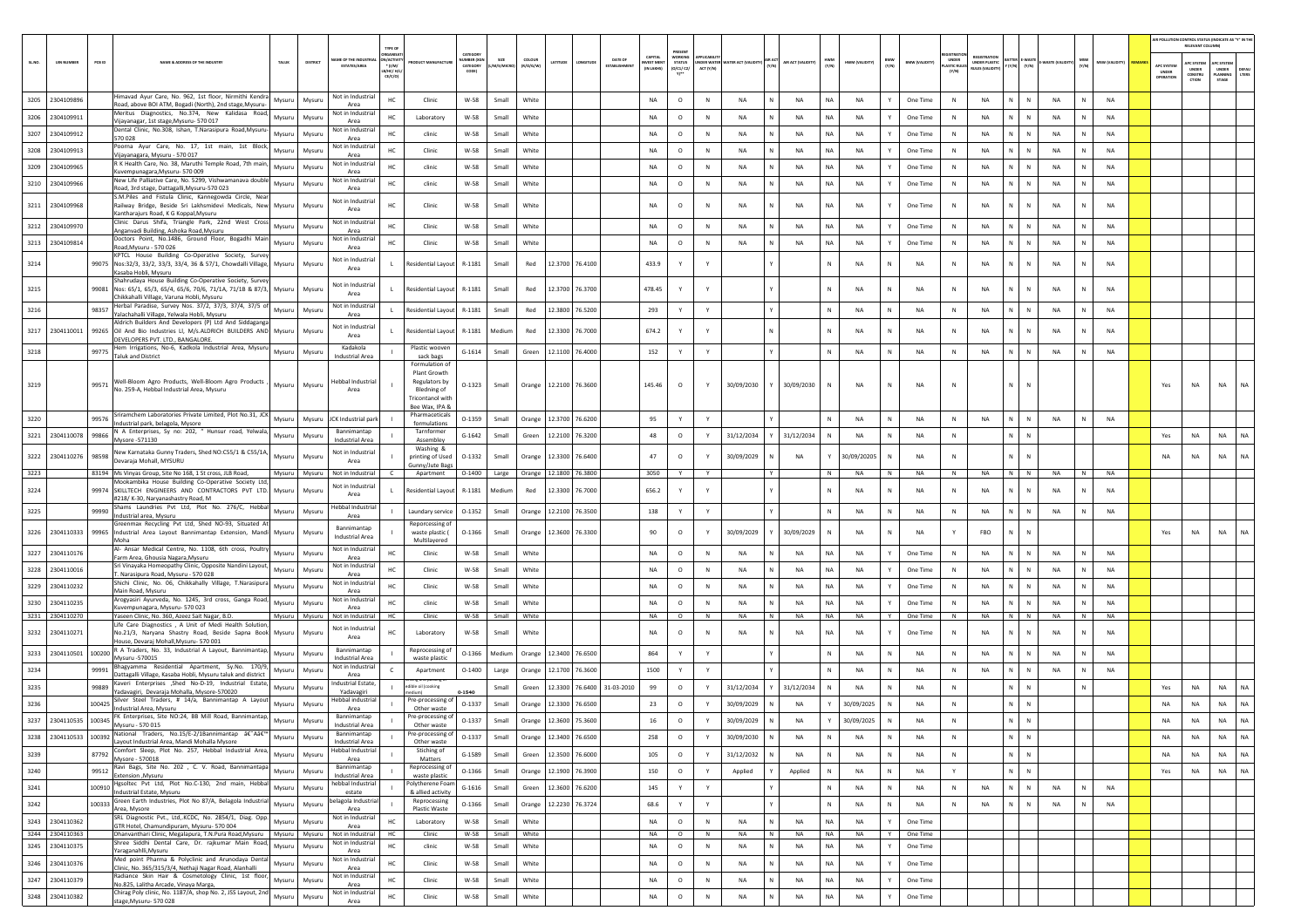|        |                         |        |                                                                                                                                  |               |                                       | TYPE OF                                   |                                 |           |                                        |                 |                                |                  |                                |              |                                        |   |                    |              |                |              |                       |                              |                |                      |                |              |                |                                  | AIR POLLUTION CONTROL STATUS (INDICATE AS "Y" IN THE<br>RELEVANT COLUMN |                       |
|--------|-------------------------|--------|----------------------------------------------------------------------------------------------------------------------------------|---------------|---------------------------------------|-------------------------------------------|---------------------------------|-----------|----------------------------------------|-----------------|--------------------------------|------------------|--------------------------------|--------------|----------------------------------------|---|--------------------|--------------|----------------|--------------|-----------------------|------------------------------|----------------|----------------------|----------------|--------------|----------------|----------------------------------|-------------------------------------------------------------------------|-----------------------|
| SL.NO. | <b>UIN NUMBER</b>       | PCB ID | NAME & ADDRESS OF THE INDUSTRY<br>TALUK                                                                                          | DISTRICT      | AME OF THE INDUS<br>ESTATES/AREA      | VACTIV<br>$*$ (1/M/                       | CATEGOR<br>MBER (XG<br>CATEGORY | M/S/MICRO | coLour<br>LATITUDE<br>(R/O/G/W)        | ONGITUD         | DATE OF<br><b>FSTARI KHMFM</b> | <b>IVEST MEN</b> | PRESENT<br><b>STATUS</b>       |              | UNDER WATER WATER ACT (VALIDITY) (Y/N) |   | AIR ACT (VALIDITY) | HWM<br>(Y/N) | HWM (VALIDITY) | BMW<br>(Y/N) | <b>BMW (VALIDITY)</b> | UNDER<br><b>PLASTIC RULE</b> | UNDER PLASTIC  | <b>ITTER E-WASTE</b> | E-WASTE (VALID | (Y/N)        | MSW (VALIDITY) |                                  | PC SYSTEM<br><b>PC SYSTER</b>                                           |                       |
|        |                         |        |                                                                                                                                  |               |                                       | в/нс/ н/і<br>CE/C/O                       |                                 |           |                                        |                 |                                | (IN LAKHS)       | (0/C1/C2)<br>$Y$ <sup>++</sup> | ACT (Y/N)    |                                        |   |                    |              |                |              |                       |                              | ULES (VALIDITY | $(Y/N)$ $(Y/N)$      |                |              |                | APC SYSTER<br>UNDER<br>OPERATION | UNDER<br>UNDER<br>CONSTRU<br>LANNING<br>crion<br>STAGE                  | <b>DEFAU</b><br>LTERS |
|        |                         |        |                                                                                                                                  |               |                                       |                                           |                                 |           |                                        |                 |                                |                  |                                |              |                                        |   |                    |              |                |              |                       |                              |                |                      |                |              |                |                                  |                                                                         |                       |
|        | 3249 2304110383         |        | Vinayaka Diagnostic Center, No.908, Arunachalam Road,<br>Mysuru<br>ttigegud, Mysuru- 570 010                                     | Mysuru        | Not in Industrial<br>Area             | HC<br>Laboratory                          | W-58                            | Small     | White                                  |                 |                                | NA               | $\circ$                        | N            | <b>NA</b>                              |   | <b>NA</b>          | <b>NA</b>    | <b>NA</b>      | Y            | One Time              |                              |                |                      |                |              |                |                                  |                                                                         |                       |
|        | 3250 2304110442         |        | Aashritha Sheleters, No. 5/A, Hebbal Industrial Housing<br>Mysuru<br>Area, Hebbal Ring Road, Near Asha Kirana                    | Mysuru        | Not in Industria<br>Area              | HC<br>Hospital                            | W-58                            | Small     | White                                  |                 |                                | <b>NA</b>        | $\circ$                        | $\mathbb N$  | NA                                     |   | <b>NA</b>          | <b>NA</b>    | <b>NA</b>      | Y            | One Time              |                              |                |                      |                |              |                |                                  |                                                                         |                       |
|        | 3251 2304110460         |        | Dixit Arogya Dhaama, No. 12, Main Road, C Block, 3rd<br>Mysuru<br>stage, Vijayanagara, Mysuru- 570 017                           | Mysuru        | Not in Industrial<br>Area             | HC<br>Hospital                            | W-58                            | Small     | White                                  |                 |                                | NA               | $\circ$                        | N            | NA                                     |   | NA                 | NA           | NA             | Y            | One Time              |                              |                |                      |                |              |                |                                  |                                                                         |                       |
|        | 3252 2304110461         |        | M.M.A Hospital, No. 747, 2nd Main Road, Rajivnagara,<br>Mysuru<br>Mysuru -- 570 019                                              | Mysuru        | Not in Industria<br>Area              | HC<br>Hospital                            | $W-58$                          | Small     | White                                  |                 |                                | <b>NA</b>        | $\circ$                        | $\mathbb N$  | <b>NA</b>                              |   | <b>NA</b>          | <b>NA</b>    | <b>NA</b>      | Y            | One Time              |                              |                |                      |                |              |                |                                  |                                                                         |                       |
|        | 3253 2304110625         |        | Atharva Mulitispeciality Ayurvedic & Healing Centre,<br>Mysuru                                                                   | Mysuru        | Not in Industria                      | HC<br>clinic                              | W-58                            | Small     | White                                  |                 |                                | <b>NA</b>        | $\circ$                        | N            | NA                                     |   | <b>NA</b>          | <b>NA</b>    | <b>NA</b>      | Y            | One Time              |                              |                |                      |                |              |                |                                  |                                                                         |                       |
|        | 3254 2304110623         |        | No.112, 8th Main Road, 2nd Block, Jayalakshmipuram,<br>Bhanavi Clinic, Rammanahalli, Near Belawadi Road,                         | Mysuru Mysuru | Area<br>Not in Industrial             | HC<br>Clinic                              | W-58                            | Small     | White                                  |                 |                                | <b>NA</b>        | $\circ$                        | N            | NA.                                    | N | NA                 | NA           | NA             | Y            | One Time              |                              |                |                      |                |              |                |                                  |                                                                         |                       |
|        | 3255 2304110624         |        | Sri Balaii ENT Clinic. No.2508. 11th Cross. Srinidh<br>Mysuru<br>Complex, Bogadi, Gaddige Road, Mysuru                           | Mysuru        | Not in Industrial<br>Area             | HC<br>Clinic                              | W-58                            | Small     | White                                  |                 |                                | NA               | $\circ$                        | $\mathbb{N}$ | <b>NA</b>                              |   | <b>NA</b>          | <b>NA</b>    | <b>NA</b>      | Y            | One Time              |                              |                |                      |                |              |                |                                  |                                                                         |                       |
|        | 3256 2304110626         |        | Tryambakam Clinic, No.56, Annapurna Complex, 4th<br>Mysuru<br>Main, Kalidasa Road, V.V.Mohalla, Vontikoppal, Mysuru -            | Mysuru        | Not in Industria<br>Area              | HC<br>Clinic                              | W-58                            | Small     | White                                  |                 |                                | <b>NA</b>        | $\circ$                        | N            | <b>NA</b>                              |   | <b>NA</b>          | <b>NA</b>    | <b>NA</b>      | Y            | One Time              |                              |                |                      |                |              |                |                                  |                                                                         |                       |
|        | 3257 2304110743         |        | The Dental Care, Shop No. 28 & 29, MUDA Shoppin<br>Mysuru<br>Complex, Ramakrishna Nagar, I Block, Mysuru- 570 022                | Mysuru        | Not in Industrial<br>Area             | HC<br>Clinic                              | W-58                            | Small     | White                                  |                 |                                | NA               | $\circ$                        | N            | <b>NA</b>                              |   | <b>NA</b>          | <b>NA</b>    | <b>NA</b>      | Y            | One Time              |                              |                |                      |                |              |                |                                  |                                                                         |                       |
|        | 3258 2304110765         |        | Padma Clinic, No.39, Theobald Road, Nazarbac<br>Mysuru                                                                           | Mysuru        | Not in Industria                      | HC<br>Clinic                              | W-58                            | Small     | White                                  |                 |                                | <b>NA</b>        | $\circ$                        | $\mathbb N$  | NA                                     |   | NA                 | <b>NA</b>    | NA             | Y            | One Time              |                              |                |                      |                |              |                |                                  |                                                                         |                       |
|        | 3259 2304110785         |        | Road, Mysuru-570 010<br>Four Chambers Heart Care Centre, No. 475, A & B Block<br>Mysuru                                          | Mysuru        | Area<br>Not in Industrial             | HC<br>Clinic                              | W-58                            | Small     | White                                  |                 |                                | NA               | $\circ$                        | $\,$ N       | NA                                     |   | NA                 | NA           | NA             | Y            | One Time              |                              |                |                      |                |              |                |                                  |                                                                         |                       |
|        |                         |        | Venkatadri , Udayaravi Raod, Kuvempunagara, Mysuru<br>Global Diagnostic Centre, No.150/1, Site No.36, Hebbal                     |               | Area<br>Not in Industria              | HC                                        |                                 |           |                                        |                 |                                |                  |                                | $\mathbb{N}$ | <b>NA</b>                              |   |                    | <b>NA</b>    | <b>NA</b>      | Y            |                       |                              |                |                      |                |              |                |                                  |                                                                         |                       |
|        | 3260 2304110798         |        | Mysuru<br>Main Road, Lokanayakanagara, Metagalli Post, Mysuru -<br>Mediprime Karnataka Diagnostic Centre, No.1780, MBM           | Mysuru        | Area                                  | Laboratory                                | W-58                            | Small     | White                                  |                 |                                | NA               | $\circ$                        |              |                                        |   | NA                 |              |                |              | One Time              |                              |                |                      |                |              |                |                                  |                                                                         |                       |
|        | 3261 2304110812         |        | LeharComplex Opp. IMA Building, New Sayyaji Rao Road, Mysuru<br>Mysuru - 570 001                                                 | Mysuru        | Not in Industrial<br>Area             | Laboratory                                | W-58                            | Small     | White                                  |                 |                                | NA               | $\circ$                        | $\mathbb N$  | NA                                     |   | <b>NA</b>          | NA           | N <sub>A</sub> | Y            | One Time              |                              |                |                      |                |              |                |                                  |                                                                         |                       |
|        | 3262 2304110813         |        | Padmanabha Clinic, No. 1374/2, Sahukar Chennaiah Road,<br>Mysuru                                                                 | Mysuru        | Not in Industria                      | HC<br>clinic                              | W-58                            | Small     | White                                  |                 |                                | NA               | $\circ$                        | N            | <b>NA</b>                              |   | <b>NA</b>          | NA           | <b>NA</b>      | Y            | One Time              |                              |                |                      |                |              |                |                                  |                                                                         |                       |
|        | 3263 2304110836         |        | lanatha Nagar, Mysuru - 570 009<br>rupthi Urology and Kidney Centre, No.1558, Vanivilas<br>Mysuru                                | Mysuru        | Area<br>Not in Industria              | Clinic<br>HC                              | W-58                            | Small     | White                                  |                 |                                | <b>NA</b>        | $\circ$                        | N            | <b>NA</b>                              |   | <b>NA</b>          | <b>NA</b>    | <b>NA</b>      | Y            | One Time              |                              |                |                      |                |              |                |                                  |                                                                         |                       |
|        | 3264 2304110837         |        | Road, Near Siddappa Square, Lakshmipuram- Mysuru- 570<br>Mysore Race Club - Equine Hospital ( For Horses Only),<br>Mysuru        | Mysuru        | Area<br>Not in Industrial             | HC                                        | W-58                            | Small     | White                                  |                 |                                | <b>NA</b>        | $\circ$                        | N            | <b>NA</b>                              |   | <b>NA</b>          | <b>NA</b>    | <b>NA</b>      | Y            | One Time              |                              |                |                      |                |              |                |                                  |                                                                         |                       |
|        |                         |        | Post Box No.11, Race Course Road, Mysuru- 570 010<br>Kbl & Sons, Sy. no's 24/1, 24/2, 24/5, 25/1, 25/5, 25/6,                    |               | Area                                  | Hospital                                  |                                 |           |                                        |                 |                                |                  |                                |              |                                        |   |                    |              |                |              |                       |                              |                |                      |                |              |                |                                  |                                                                         |                       |
| 3265   |                         |        | 100912 26P, 34/1.34/3, 35/1.35/2.35/3.36/1.36/2.37/1 & 37/2<br>Mysuru<br>of Yanadahalli village, Varuna Hobli - 570010           | Mysuru        | Not in Industria<br>Area              | <b>Residential Layout</b>                 | R-1181                          | Large     | Red                                    | 12.3700 1.7500  |                                | 3178             | Y                              | $\mathbb N$  |                                        |   |                    | N            | NA             | N            | NA                    | $\mathbb N$                  | NA             | N<br>$\mathbb{N}$    | <b>NA</b>      | N            | <b>NA</b>      |                                  |                                                                         |                       |
|        |                         |        | Jnanaganga House Building Co-Operative Society Ltd., Sy.                                                                         |               | Not in Industrial                     |                                           |                                 |           |                                        |                 |                                |                  |                                |              |                                        |   |                    |              |                |              |                       |                              |                |                      |                |              |                |                                  |                                                                         |                       |
| 3266   |                         |        | 100825 no's 93/3, 93/2A, 101/4, 102/1, 102/2, 102/4, 102/6, Mysuru<br>103/1A, 103/1B & others, Dhanagalli Village, Jayapura      | Mysuru        | Area                                  | <b>Residential Layout</b>                 | R-1181                          | Large     | Red                                    | 12.3700 76.6600 |                                | 6391             | Y                              | N            |                                        |   |                    | $\mathbb{N}$ | <b>NA</b>      | N            | NA                    | $\mathbb{N}$                 | NA             | $\mathbb{N}$<br>N    | NA             |              | NA             |                                  |                                                                         |                       |
| 3267   |                         | 101023 | Aghajan Scrap Enterprises Pvt Ltd, Plot No 3, Weavers<br>Mysuru<br>Colony, Hebbal Industrial Area, Mysore                        | Mysuru        | Hebbal Industria<br>Area              | Pre-processing of<br>Other waste          | $O-1337$                        | Small     | Orange                                 | 12.3700 76.6100 |                                | 50               | Y                              | Y            |                                        |   |                    | N            | <b>NA</b>      | N            | NA                    | N                            | <b>NA</b>      | N<br>$\mathbb{N}$    | NA             | $\mathbb N$  | <b>NA</b>      |                                  |                                                                         |                       |
| 3268   |                         |        | Jnanaganga House Building Co-Operative Society Ltd *.<br>100859 Sy. no's 14/1,14/3, 14/4, 15/1, 15/2, 15/3, 15/5, 16/1, & Mysuru | Mysuri        | Not in Industrial                     | <b>Residential Layout</b>                 | R-1181                          | Large     | 12.2500<br>Red                         | 76.5800         |                                | 6760             | Y                              |              |                                        |   |                    | N            | <b>NA</b>      | N            | NA                    | $\mathbb{N}$                 | <b>NA</b>      | $\mathbb{N}$<br>N    | NA             |              | <b>NA</b>      |                                  |                                                                         |                       |
|        |                         |        | thers Udbur Village, Jayapura Hobli, Mysuru - 570008<br>A.T.M Enterprises, No.14/A , Bannimantapa Layout                         |               | Area<br>Bannimantap                   | Pre-processing o                          |                                 |           |                                        |                 |                                |                  |                                |              |                                        |   |                    |              |                |              |                       |                              |                |                      |                |              |                |                                  |                                                                         |                       |
| 3269   |                         | 101031 | Mysuru<br>Industrial Area, Mysuru-570015                                                                                         | Mysuru        | Industrial Area                       | Other waste                               | 0-1337                          | Small     | Orange                                 | 12.3600 76.3500 |                                | 23.5             | $\circ$                        | Y            | 30/09/2029                             |   | <b>NA</b>          |              | 30/09/2025     | N            | <b>NA</b>             | N                            |                | N<br>$\mathbb{N}$    |                |              |                | <b>NA</b>                        | NA<br><b>NA</b>                                                         | NA                    |
| 3270   |                         | 100714 | Conpro, PLOT NO.285, SY No.362-P, HEBBAL INDUSTRIAL<br>Mysuru<br>AREA, MYSORE-570016.                                            | Mysuru        | hebbal industrial<br>Area             | Interlock pavers                          | $G-1598$                        | Small     | Green                                  | 15.5100 27.4200 |                                | 75.10            | $\circ$                        | Y            | 31/12/2027                             |   | <b>NA</b>          |              | <b>NA</b>      | N            | NA                    | N                            |                | N<br>N               |                |              |                | <b>NA</b>                        | NA<br><b>NA</b>                                                         | <b>NA</b>             |
| 3271   |                         | 64012  | Royal Mysore Cetp Pvt. Ltd,#427,-I Hebbal Industrial Area,<br>Mysuru<br>Hebbal, Mysore-570016                                    | Mysuru        | lebbal industria<br>Area              | CETP                                      | R-1171                          | Small     | Red<br>12.3200                         | 76.6000         |                                | 290              | Y                              |              |                                        |   |                    |              | NA             | N            | NA                    | N                            | NA             | N<br>N               | NA             | $\mathbf N$  | NA             |                                  |                                                                         |                       |
| 3272   | $\overline{\mathbf{2}}$ | 82031  | Indian Metals, No. 33/A, Bannimantapa Industrial A<br>Mysuru<br>Layout, Mysuru - 570015                                          | Mysuru        | Bannimantap<br><b>Industrial Area</b> | Pre-processing c<br>Other waste           | $0 - 1337$                      | Small     | 12.3000<br>Orange                      | 76.6400         |                                | 22               | $\circ$                        | Y            | 30/09/2029                             |   | NA                 |              | 30/09/2025     | N            | <b>NA</b>             | N                            |                | N<br>N               |                |              |                | Yes                              | NA<br>NA                                                                | NA                    |
| 3273   |                         | 40112  | Mysore Chamundeshwari Mega Silk Cluster (India) Pvt.<br>Mysuru<br>Ltd., No.252 & 247, Belavadi Village, Mysuru                   | Mysuru        | Not in Industrial<br>Area             | <b>Silk Processing</b>                    | R-1158                          | Large     | Red<br>12.2000                         | 76.3300         |                                | 4919             | Y                              | Y            |                                        |   |                    |              | <b>NA</b>      | N            | <b>NA</b>             | $\,$ N                       | <b>NA</b>      | N                    | NA             |              | <b>NA</b>      |                                  |                                                                         |                       |
| 3274   |                         | 100436 | Jayalakshmi Farms, Plot no Q 131, kssidc Industrial estate<br>Mysuru                                                             | Mysuru        | hebbal Industria                      | Dairy & products                          | $O-1316$                        | Small     | 12,3600<br>Orange                      | 76.6200         |                                | 30               | $\circ$                        | Y            | 30/09/2026                             |   | 30/09/2026         |              | <b>NA</b>      | N            | NA                    | N                            |                | N<br>N               |                |              |                | <b>NA</b>                        | <b>NA</b><br><b>NA</b>                                                  | NA                    |
| 3275   |                         | 101260 | Hebbal, Mysuru 570016<br>The Best Polymers Unit II, #36/1, Bannimantap Industria<br>Mysuru                                       | Mysuru        | estate<br>lebbal industria            | Pre-processing o                          | $0 - 1337$                      | Small     | 12.3400<br>Orange                      | 76.6500         |                                | 24               | $\circ$                        | Y            | 30/09/2030                             |   | NA                 |              | Applied        | N            | <b>NA</b>             | N                            |                | N<br>N               |                |              |                | NA                               | <b>NA</b><br>NA                                                         | <b>NA</b>             |
| 3276   |                         | 101504 | area A Layout, Near Star of Mysuru Office, Mysuru -<br>Apex Builder, Plot no. 23 & 24 å€" Block I of Hebba<br>Mysuru             |               | Area<br>ebbal industrial              | Other waste                               | $O-1400$                        |           | 12.3500                                | 76.6000         |                                | 3383             | Y                              | Y            |                                        |   |                    |              | NA             | N            | <b>NA</b>             | N                            | <b>NA</b>      | N<br>N               | <b>NA</b>      | $\mathbb N$  | NA             |                                  |                                                                         |                       |
|        |                         |        | Housing Area, Survey no. 317 & 318, Hebbal<br>Srinivas Health Care, No.16, Site No. 332, Opp.                                    | Mysuru        | area                                  | Apartment                                 |                                 | Large     | Orange                                 |                 |                                |                  |                                |              |                                        |   |                    |              |                |              |                       |                              |                |                      |                |              |                |                                  |                                                                         |                       |
|        | 3277 2304111069         |        | Mahadevapura Railway Station, Nachanahalli Palya, JP Mysuru<br>Nagar last stop, Mysuru - 570 008                                 | Mysuru        | Not in Industrial<br>Area             | HC<br>clinic                              | W-58                            | Small     | White                                  |                 |                                | <b>NA</b>        | $\circ$                        | N            | <b>NA</b>                              |   | NA                 | N            | <b>NA</b>      | Y            | Applied               | $\mathbb N$                  | <b>NA</b>      | N<br>N               | <b>NA</b>      | $\mathbf N$  | <b>NA</b>      |                                  |                                                                         |                       |
|        | 3278 2304111070         |        | iri Venkateshwara Clinic, NO.352, Nadanahalli, Alanhalli<br>Mysuru                                                               | Mysuru        | Not in Industria                      | HC<br>clinic                              | W-58                            | Small     | White                                  |                 |                                | NA               | $\circ$                        | Y            |                                        |   |                    | N            | NA             | Y            | One Time              | N                            | NA             | N<br>$\mathbb N$     | NA             | $\mathbf N$  | NA             |                                  |                                                                         |                       |
|        |                         |        | Post, Mysuru<br>Rainbow Care Speciality Clinic (New Air World Health Care                                                        |               | Area<br>Not in Industrial             |                                           |                                 |           |                                        |                 |                                |                  |                                |              |                                        |   |                    |              |                |              |                       |                              |                |                      |                |              |                |                                  |                                                                         |                       |
|        | 3279 2304111071         |        | LLP), NO. 4576, High tension double road, R K Corner, Mysuru<br>Vijayanagara 2nd stage, Mysuru- 570 017                          | Mysuru        | Area                                  | HC<br>clinic                              | W-58                            | Small     | White                                  |                 |                                | NA               | $\circ$                        | $\mathbb N$  | <b>NA</b>                              |   | NA                 | NA           | NA             |              | One Time              |                              |                |                      |                |              |                |                                  |                                                                         |                       |
|        | 3280 2304111076         |        | Medicare Diagnostic Laboratory, No. 24/1, Near Govt.<br>Mysuru<br>Hospital, Basaveshwara Layout, Jayapura Village &              | Mysuru        | Not in Industria<br>Area              | HC<br>Laboratory                          | W-58                            | Small     | White                                  |                 |                                | NA               | $\circ$                        | $\mathbb N$  | NA                                     |   | NA                 | NA           | NA             | Y            | One Time              |                              |                |                      |                |              |                |                                  |                                                                         |                       |
|        | 3281 2304111077         |        | Kanagal Diagnostic Centre, NO. CA 07, Shop NO. 8, Water<br>Mysuru<br>tank circle, Srirampura 2nd stage, Mysuru                   | Mysuru        | Not in Industria<br>Area              | HC<br>Laboratory                          | W-58                            | Small     | White                                  |                 |                                | NA               | $\circ$                        | N            | NA                                     |   | NA                 | NA           | NA             | Y            | One Time              |                              |                |                      |                |              |                |                                  |                                                                         |                       |
|        | 3282 2304111152         |        | Khyathi Clinic, No.3410 Mery Store Road, Near Hinkal<br>Mysuru<br>Flyover, Mysuru- 570 017                                       | Mysuru        | Not in Industria<br>Area              | HC<br>clinic                              | W-58                            | Small     | White                                  |                 |                                | <b>NA</b>        | $\circ$                        | N            | <b>NA</b>                              |   | NA                 | <b>NA</b>    | <b>NA</b>      | Y            | One Time              |                              |                |                      |                |              |                |                                  |                                                                         |                       |
|        | 3283 2304111153         |        | Clinic Ayourvaidya, No.191, Gokulam 3rd stage, 9th cross,<br>Mysuru                                                              | Mysuru        | Not in Industria                      | HC<br>clinic                              | W-58                            | Small     | White                                  |                 |                                | <b>NA</b>        | $\circ$                        | $\mathbb{N}$ | NA                                     |   | <b>NA</b>          | <b>NA</b>    | <b>NA</b>      | Y            | One Time              |                              |                |                      |                |              |                |                                  |                                                                         |                       |
|        | 3284 2304111166         |        | Mysuru- 570 002<br>Rahmaniya Clinic, MIG-16, Near Subhasnagara Water<br>Mysuru                                                   | Mysuri        | Area<br>Not in Industrial             | Clinic                                    | W-58                            | Small     | White                                  |                 |                                | NA               | $\circ$                        | N            | NA                                     |   | <b>NA</b>          |              | <b>NA</b>      | Y            | One Time              |                              |                |                      |                |              |                |                                  |                                                                         |                       |
|        |                         |        | tank, Opp. MES, Bada Makaan , Mysuru- 570 007<br>Lakshmi Poly Clinic, No.56, 10th Main, MRC Eye Hospital                         |               | Area<br>Not in Industrial             | Clinic                                    |                                 |           | White                                  |                 |                                |                  |                                |              |                                        |   |                    | <b>NA</b>    |                | Y            |                       |                              |                |                      |                |              |                |                                  |                                                                         |                       |
|        | 3285 2304111199         |        | Mysuru<br>Backside, Sanmarga Road, Siddarthanagara, Mysuru<br>Shantha Palliative Care Centre and Dialysis Unit, No. 757          | Mysuru        | Area<br>Not in Industrial             | HC                                        | W-58                            | Small     |                                        |                 |                                | NA               | $\circ$                        | N            | NA                                     |   | NA                 |              | NA             |              | One Time              |                              |                |                      |                |              |                |                                  |                                                                         |                       |
|        | 3286 2304111201         |        | Mysuru<br>High Tension Double Road, 4th stage, Vijayanagara,<br>Nisarga Dental Clinic, No. 10, First Floor, RCC Shop, R.S.       | Mysuru        | Area<br>Not in Industrial             | HC<br>Clinic                              | W-58                            | Small     | White                                  |                 |                                | NA               | $\circ$                        | N            | NA                                     |   | NA                 | <b>NA</b>    | NA             | Y            | One Time              |                              |                |                      |                |              |                |                                  |                                                                         |                       |
|        | 3287 2304111205         |        | Mysuru<br>Naidu Nagara, Mysuru- 570 007                                                                                          | Mysuru        | Area                                  | HC<br>Clinic                              | W-58                            | Small     | White                                  |                 |                                | NA               | $\circ$                        | N            | NA                                     |   | NA                 | NA           | NA             | Y            | One Time              |                              |                |                      |                |              |                |                                  |                                                                         |                       |
|        | 3288 2304111221 101938  |        | Vyom Hotel, Sy.No.157/1,Alanahalli Village, Kasaba Hobli,<br>Mysuru<br>Mysuru                                                    | Mysuru        | Not in Industrial<br>Area             | Hotel                                     | $O-38$                          | Small     | Orange 12.1700 76.4200                 |                 |                                | 300              | Y                              | N            |                                        |   |                    | N            | <b>NA</b>      | ${\sf N}$    | NA                    | N                            | NA             | N<br>N               | NA             | $\mathbb{N}$ | NA             |                                  |                                                                         |                       |
| 3289   |                         |        | New Royal Traders Unit I, No. 1/E (Part), Bannimantapa<br>101445   Mew Noya Museum C.V. Road, Mysuru - 570015<br>Mysuru          | Mysuru        | Bannimantap<br><b>Industrial Area</b> | Pre-processing of<br>Other waste          | $0 - 1337$                      | Small     | Orange                                 | 12.3300 76.6500 |                                | 17               | $\circ$                        | Y            | 30/09/2030                             |   | NA                 | N            | <b>NA</b>      | N            | <b>NA</b>             | N                            |                | N<br>N               |                |              |                | <b>NA</b>                        | <b>NA</b><br><b>NA</b>                                                  | NA                    |
| 3290   |                         | 101447 | New Royal Traders Unit II, NO 1/E (Part), Bannimantapa<br>Mysuru<br>Industrial Layout, C.V. Road, Mysuru - 570015                | Mysuru        | Bannimantap<br><b>Industrial Area</b> | Reprocesing of<br>waste plastic           | $O-1366$                        | Small     | 12.3300<br>Orange                      | 76.6500         |                                | 18               | $\circ$                        | Y            | 30/09/2030                             |   | NA                 | $\mathbb N$  | NA             | $\,$ N       | NA                    | Y                            |                | N<br>N               |                |              |                | NA                               | NA<br>NA                                                                | NA                    |
| 3291   |                         |        | Jr Housing Developers Private Limited, Sy no. 17/8,<br>101914 Hoshundi village, Kasaba Hobli & Sy no. 27/2,27/4 & 27/5, Mysuru   | Mysuru        | Not in Industrial                     | Residential Layout                        | R-1181                          | Large     | Red                                    | 12.2700 76.7400 |                                | 750              | Y                              | Y            |                                        |   |                    | $\,$ N       | NA             | ${\sf N}$    | NA                    | ${\sf N}$                    | NA             | N<br>$\mathbb N$     | <b>NA</b>      | N            | NA             |                                  |                                                                         |                       |
| 3292   |                         |        | Gudemadan, Varuna Hobli, Mysuru<br>82590 Vaishnaoi Eternies, No. G-4, Metagalli, Mysuru-570 016 Mysuru   Mysuru                  |               | Area<br>Not in Industrial             | APartment                                 | $O-100$                         |           | Large Orange 12.2100 76.3700 November- |                 |                                | 2000             | $\circ$                        |              | 30/09/2028 Y                           |   | 30/09/2028 N       |              | NA             | N            | NA                    | N                            | NA             | NA N                 | <b>NA</b>      | N            | NA             |                                  | Yes NA                                                                  | NA NA                 |
| 3293   |                         | 102346 | Athmananda Sagara -6, Sy. No. 323 & 324, Nagavala<br>Mysuru                                                                      | Mysuru        | Not in Industrial                     | Residential Layout 0-1652<br>$\mathbf{L}$ |                                 | Medium    | Orange                                 | 12.3500 76.5500 |                                | 630              | Y                              | Y            |                                        |   |                    | N            | <b>NA</b>      | N            | NA                    | N                            | <b>NA</b>      | $\mathsf{N}^-$<br>N  | <b>NA</b>      | N            | <b>NA</b>      |                                  |                                                                         |                       |
| 3294   |                         |        | village, Yelawala Hobli, Mysuru<br>Sapthamathruka -2A (Bhuvaneshwari Block), Survey no's<br>Mysuru                               | Mysuru        | Area<br>Not in Industrial             | Residential Layout 0-1652<br>L.           |                                 | Small     | Orange                                 | 12.3300 76.7000 |                                | 430              | Y                              | Y            |                                        |   |                    | $\mathbb N$  | NA             | ${\sf N}$    | NA                    | ${\sf N}$                    | NA             | N<br>N               | $_{\sf NA}$    | $\mathbb N$  | <b>NA</b>      |                                  |                                                                         |                       |
|        |                         |        | 102351 3aptuania un al Est (politicianismo)<br>81, 84/3 and 84/4 of Yandhalli Village, Varuna Hobli,                             |               | Area                                  |                                           |                                 |           |                                        |                 |                                |                  |                                |              |                                        |   |                    |              |                |              |                       |                              |                |                      |                |              |                |                                  |                                                                         |                       |